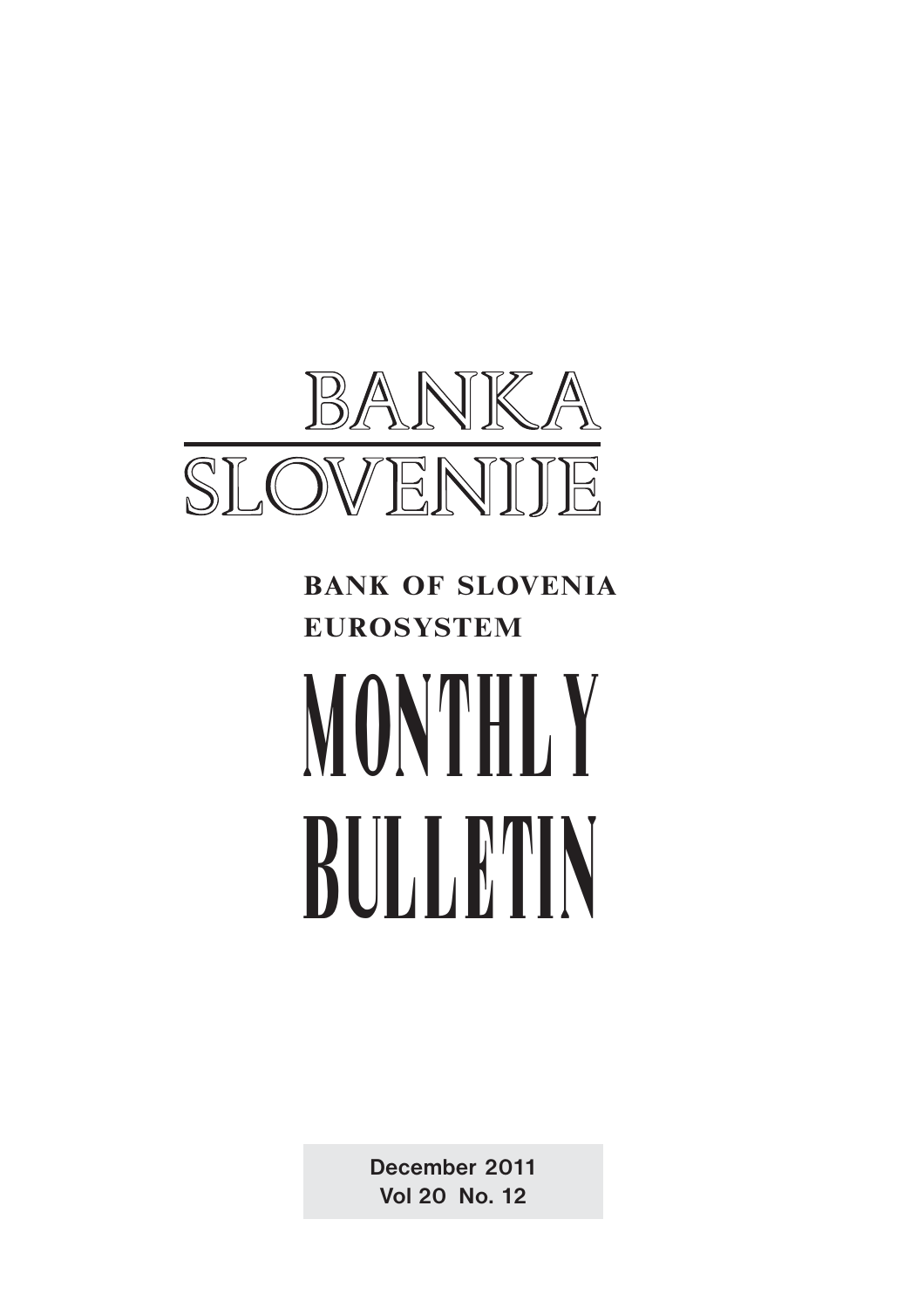

| Published by:           | <b>BANKA SLOVENIJE</b><br>Slovenska 35,<br>1000 Ljubljana<br>Slovenija<br>tel.: +386 (1) 4719000<br>fax.: +386 (1) 2515516<br>E-mail: bilten@bsi.si<br>http://www.bsi.si/<br>SWIFT: BSLJ SI 2X                                                                                                                                          |
|-------------------------|-----------------------------------------------------------------------------------------------------------------------------------------------------------------------------------------------------------------------------------------------------------------------------------------------------------------------------------------|
| <b>Editorial Board:</b> | Mr. Janez FABIJAN, Vice Governor<br>Mr. Matjaž NOČ, Financial Statistics<br>Mr. Damjan KOZAMERNIK, Analysis and Research<br>Mr. Tomaž KOŠAK, Financial Stability<br>Mr. Ernest ERMENC, Accounting<br>Mr. Neven BORAK, Advisor to the Governor<br>Mrs. Danica PRELOVŠEK, Banking Operations<br>Mr. Franc DRENOVEC, Analysis and Research |
|                         | Publication and other public use of data from this publication is<br>permitted subject to statement of the source.<br>Publication is available on the Web.                                                                                                                                                                              |
|                         | ISSN 1518-209X (online)                                                                                                                                                                                                                                                                                                                 |
|                         | Ta publikacija je na voljo tudi v slovenščini.                                                                                                                                                                                                                                                                                          |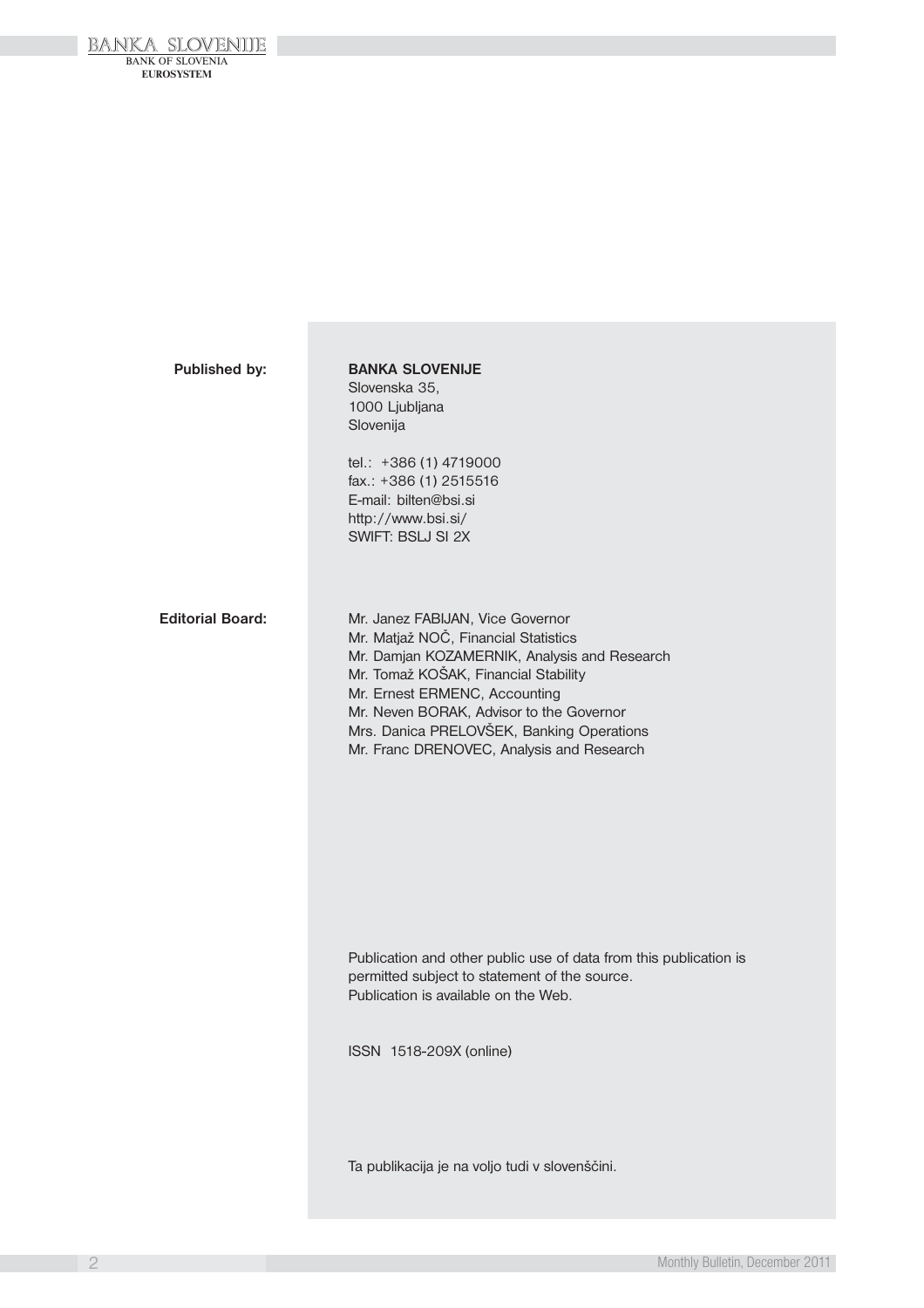#### **Important information**

Monthly Bulletin of Bank of Slovenia has been, from the number 2-3 for February-March 2007, volume 16, partly changed in its content and form.

The preannouncement of the change has been published on the web page of the Bank of Slovenia in January 2007.

The main changes are as follows:

- The beginning of publishing the statistical data of value, which refer to the period after the entry to the euro area, in the official domestic currency - euro. The data of value for the previous period will continue to be published in tolars, as the official Slovenian currency in that period. The data in euros are in the tables separated from the data in tolars by line.
- The change in the concept of the international monetary reserves because of the entry to the Economic and monetary union. Among the Slovenian international monetary reserves after the entry to the euro area, compared to the period before, there are no longer assets in euro as well as the claims on the euro area residents. More explanation is available in: "The statistical treatment of the international monetary reserves at the entry of Slovenia to the euro area" (slovenian), in the chapter Methodological information on the internet page: http://www.bsi.si/en/financial-data.asp?MapaId=64.
- The change in the presentation of the currency in the circulation to the standards of the euro area.
- The accommodation of the balance sheet of Bank of Slovenia to its activities in the framework of the Eurosystem.
- The beginning of the publishing of the interest rates of the euro area money market as well as the publishing of the whole set of the interest rates of the Monetary financial institutions according to the ECB's methodology.
- The beginning of the publishing of the financial accounts statistics in the new chapter.
- · Colour separation of the individual statistical chapters, to alleviate search and because of the link of the chapters to the specialised publications.

More information can be found in Methodological Notes in the Bank of Slovenia monthly Bulletin.

The entry to the euro area (on 1.1.2007) caused a break in the time series of the statistical tables in the Monthly bulletin in cases where the "currency" is an attribute. An expected reclassification takes place, for example of the stock of outstanding loans in euros from the time series of "foreign currency" before the introduction to the time series of "domestic currency" after the introduction of euro. To enable easier reconstruction of this change, the shares of the Euro amounts in stocks of the foreign currency in the tables 1.3, 1.4, 1.5 and 1.6 on 31.12.2004, 31.12.2005 and 31.12.2006 are published in the chapter Methodological notes.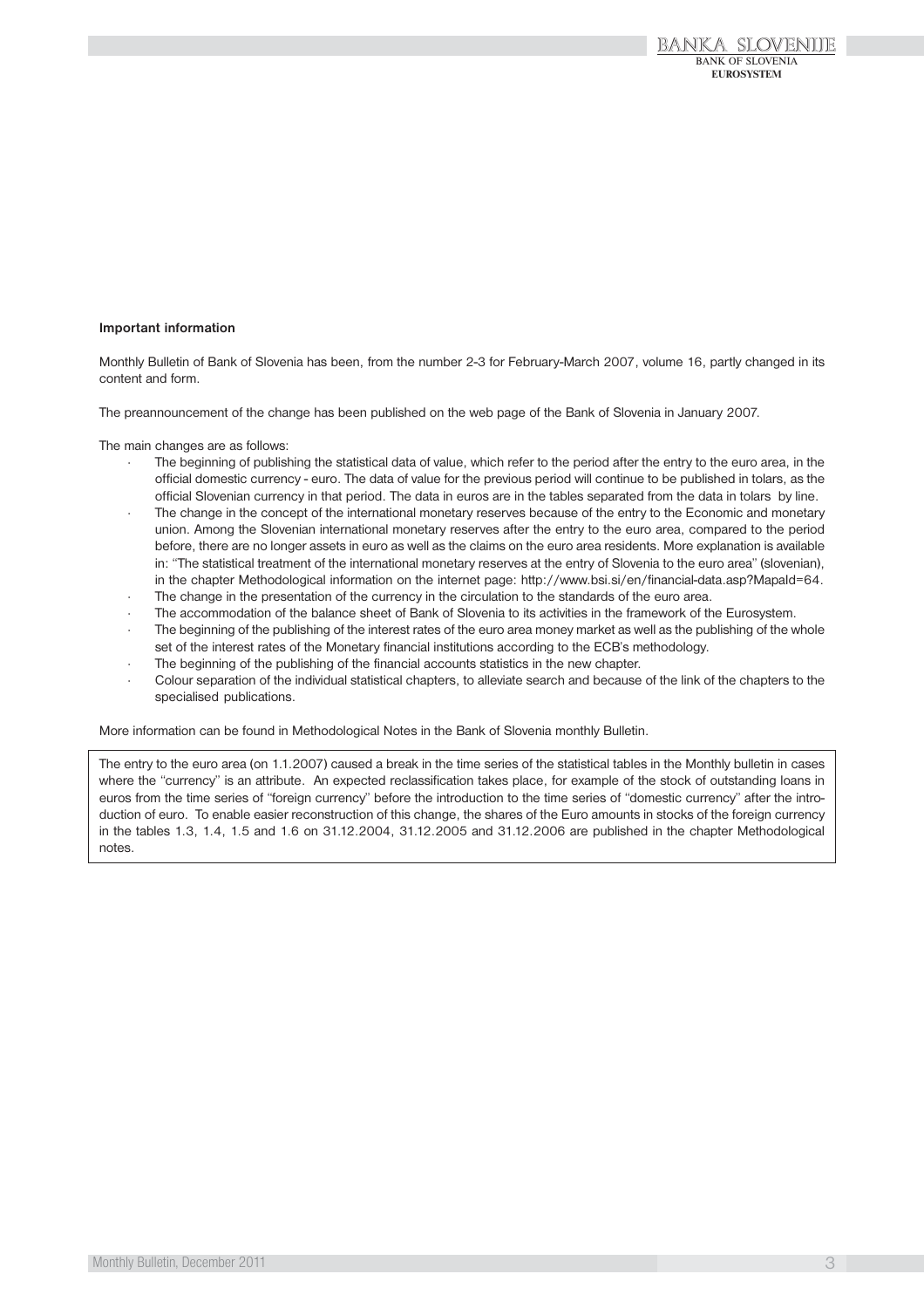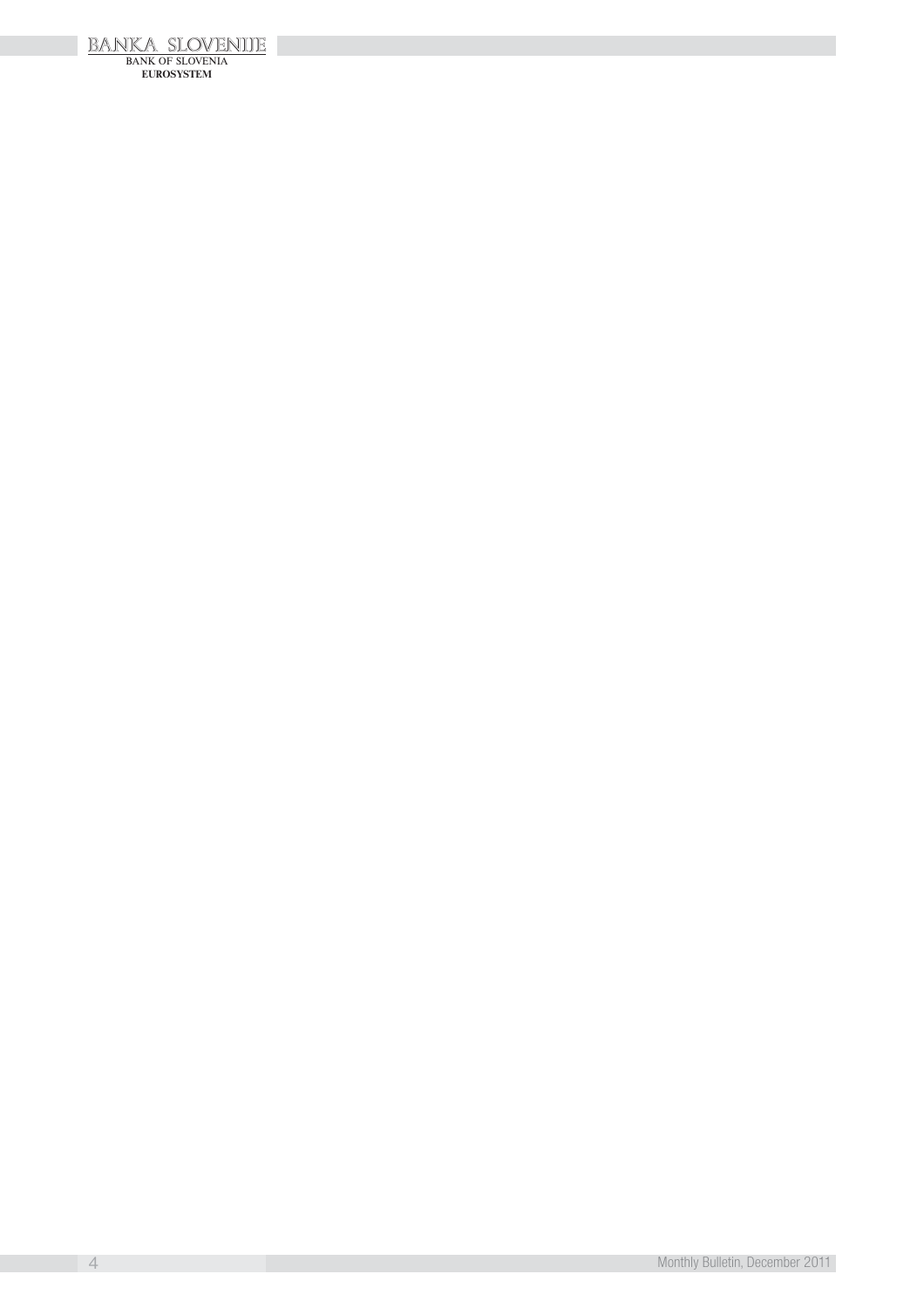# TABLE OF CONTENTS

#### **REPUBLIC OF SLOVENIA:** General Information **I. ECONOMIC AND FINANCIAL DEVELOPMENTS** 1. International Environment 2. Economic Activity and Labour Market 3. Price Developments 4. Balance of Payments 5. Public Finance 6. Banking System 7. Domestic Financial Markets **II. STATISTICAL TABLES** Money and Financial Institutions Financial Markets and Payment Systems Balance of Payments and External Position Public Finance Financial Accounts Non-Financial Accounts and General Economic Statistics **III. BANKING INSTITUTIONS IN SLOVENIA VI. NOTES ON METHODOLOGY** Review of the links Advance release calendar 6 1-26 1 3 28 47 83 90 98 1 1 28 29

#### **Legend:**

|                   | no occurence                           |
|-------------------|----------------------------------------|
|                   | not available                          |
|                   | provisional or estimated               |
| $\star$           | corrected data                         |
|                   | average                                |
| $\Omega$          | value less than 0.5                    |
| $1, 2, 3, \ldots$ | footnote, explained in Notes Methology |
| n.a.              | not applicable                         |

Sums of part figures may differ from totals due to roundings. The data in euros and the data in tolars are separated with line.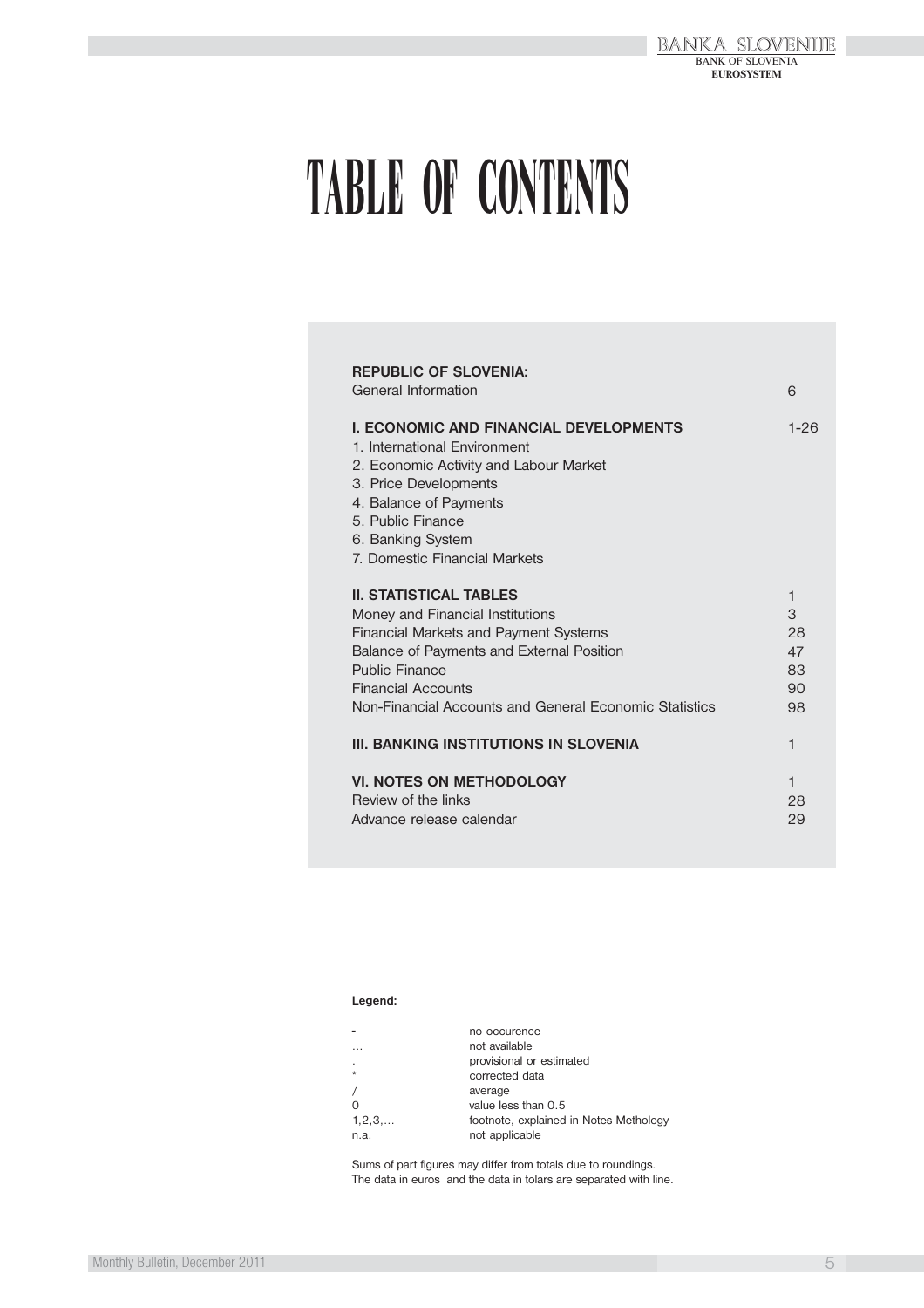# REPUBLIC OF SLOVENIA: GENERAL INFORMATION

|                                        |            |                 | Date or period of |
|----------------------------------------|------------|-----------------|-------------------|
|                                        |            | Measured in:    | data:             |
|                                        |            |                 |                   |
| Area                                   | 20,273     | km <sup>2</sup> | 2011              |
| Population                             | 2,050,189  | number          | 12.31.2010        |
| Population growth                      | 0.16       | $\frac{0}{0}$   | 12.31.2010        |
| Population density                     | 101.1      | number / $km^2$ | 12.31.2010        |
| Population of City Community Ljubljana | 280,140    | number          | 12.31.2010        |
| Origin of value added:                 |            |                 | 2010              |
| Agriculture                            | 2.5        | $\frac{0}{0}$   |                   |
| Industry                               | 23.6       | $\%$            |                   |
| Construction                           | 6.4        | $\frac{0}{0}$   |                   |
| Services                               | 67.7       | $\frac{0}{0}$   |                   |
| Total                                  | 100.0      | $\frac{0}{0}$   |                   |
| GDP real annual change                 | 1.4        | $\frac{0}{0}$   | 2010              |
| GDP real change                        | $-0.5$     | $\frac{0}{0}$   | Jul. - Sept. 2011 |
| Nominal GDP                            | 35,416     | mio EUR         | 2010              |
| GDP per capita                         | 17,286     | <b>EUR</b>      | 2010              |
|                                        |            |                 |                   |
| Industrial production annual change    | 1.0        | $\frac{0}{0}$   | October, 2011     |
| Total employment annual change         | $-1.3$     | $\frac{0}{0}$   | October, 2011     |
| Unemployment rate (ILO definition)     | 7.9        | $\%$            | Jul. - Sept. 2011 |
| Annual inflation rate                  | 2.0        | $\frac{0}{0}$   | December, 2011    |
| General government:                    |            |                 |                   |
| revenue                                | 43.4       | % BDP           | 2010              |
| surplus/deficit                        | $-5.6$     | % BDP           | 2010              |
| debt                                   | 38.0       | % BDP           | 12.31.2010        |
| BOP current account                    | $-297.3$   | mio EUR         | 2010              |
| Trade balance                          | $-1,204.9$ | mio EUR         | 2010              |
| Gross foreign debt                     | 42,498     | mio EUR         | 10.31.2011        |
| Net foreign debt                       | 10,940     | mio EUR         | 10.31.2011        |
|                                        |            |                 |                   |

Currency unit since January 2007: Euro (EUR) 1EUR = 239.64 SIT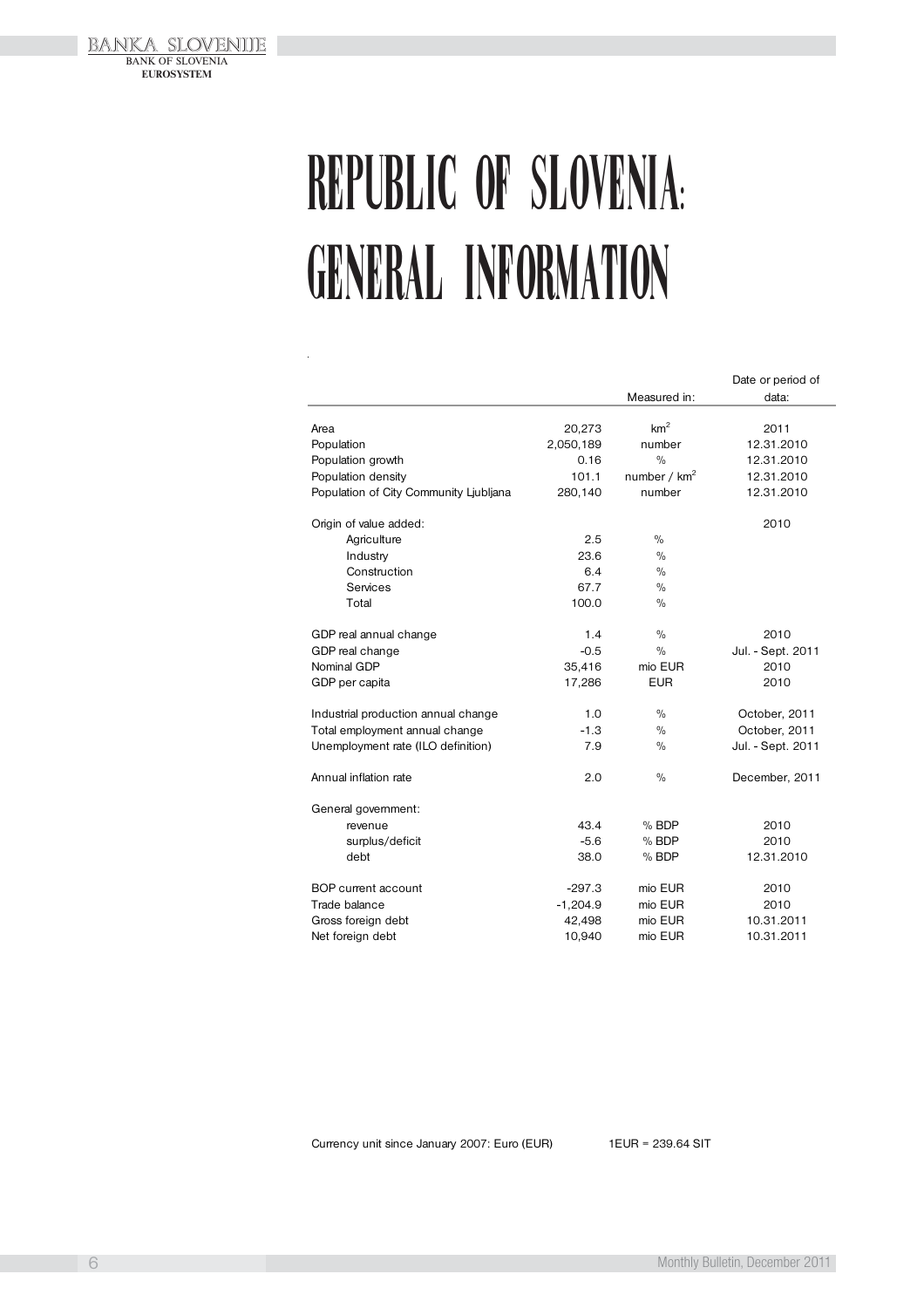# I. ECONOMIC AND FINANCIAL DEVELOPMENTS

#### **I. ECONOMIC AND FINANCIAL DEVELOPMENTS**

- 1. International Environment
- 2. Economic Activity and Labour Market
- 3. Price Developments
- 4. Balance of Payments
- 5. Public Finance
- 6. Banking System
- 7. Domestic Financial Markets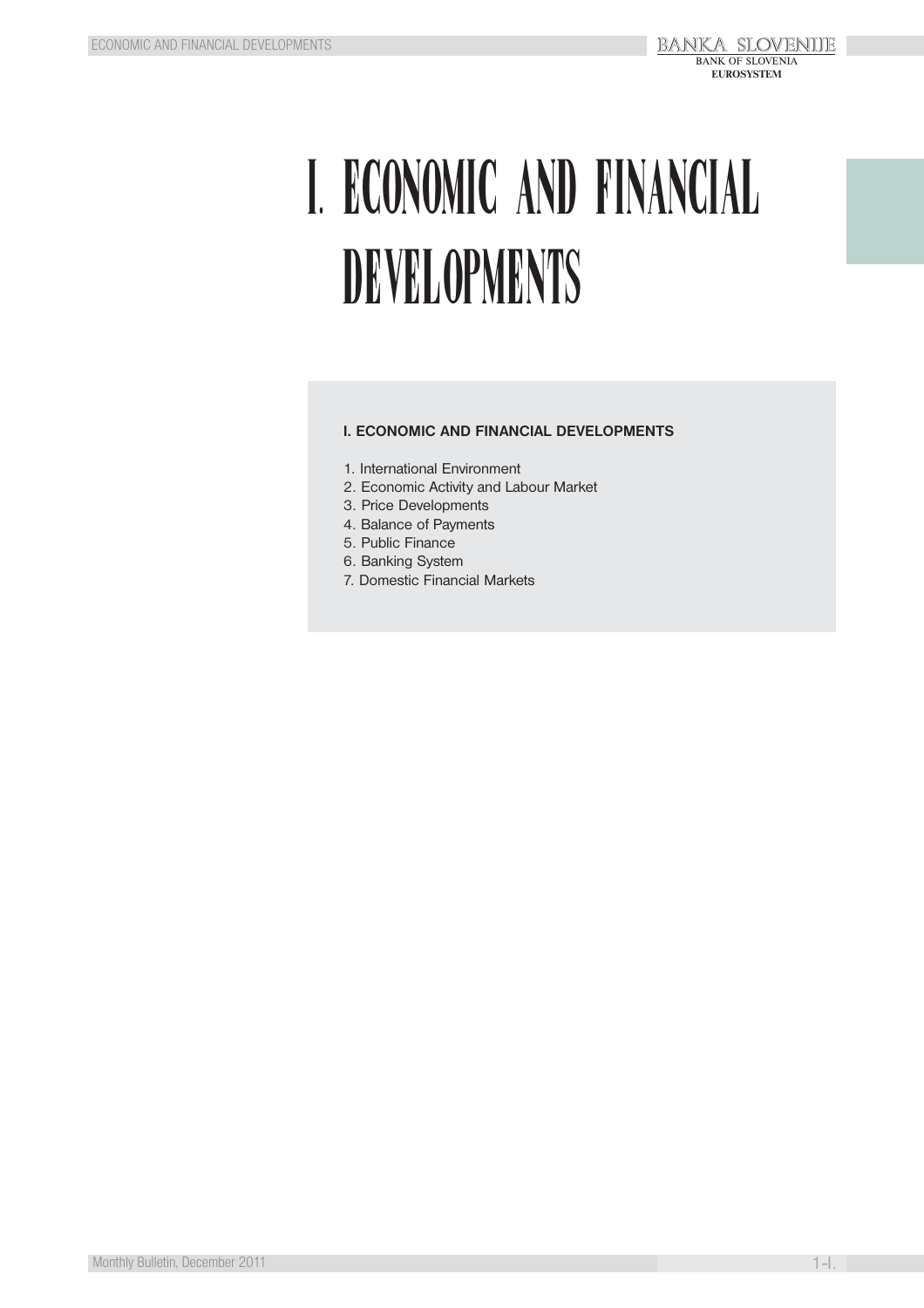**EUROSYSTEM**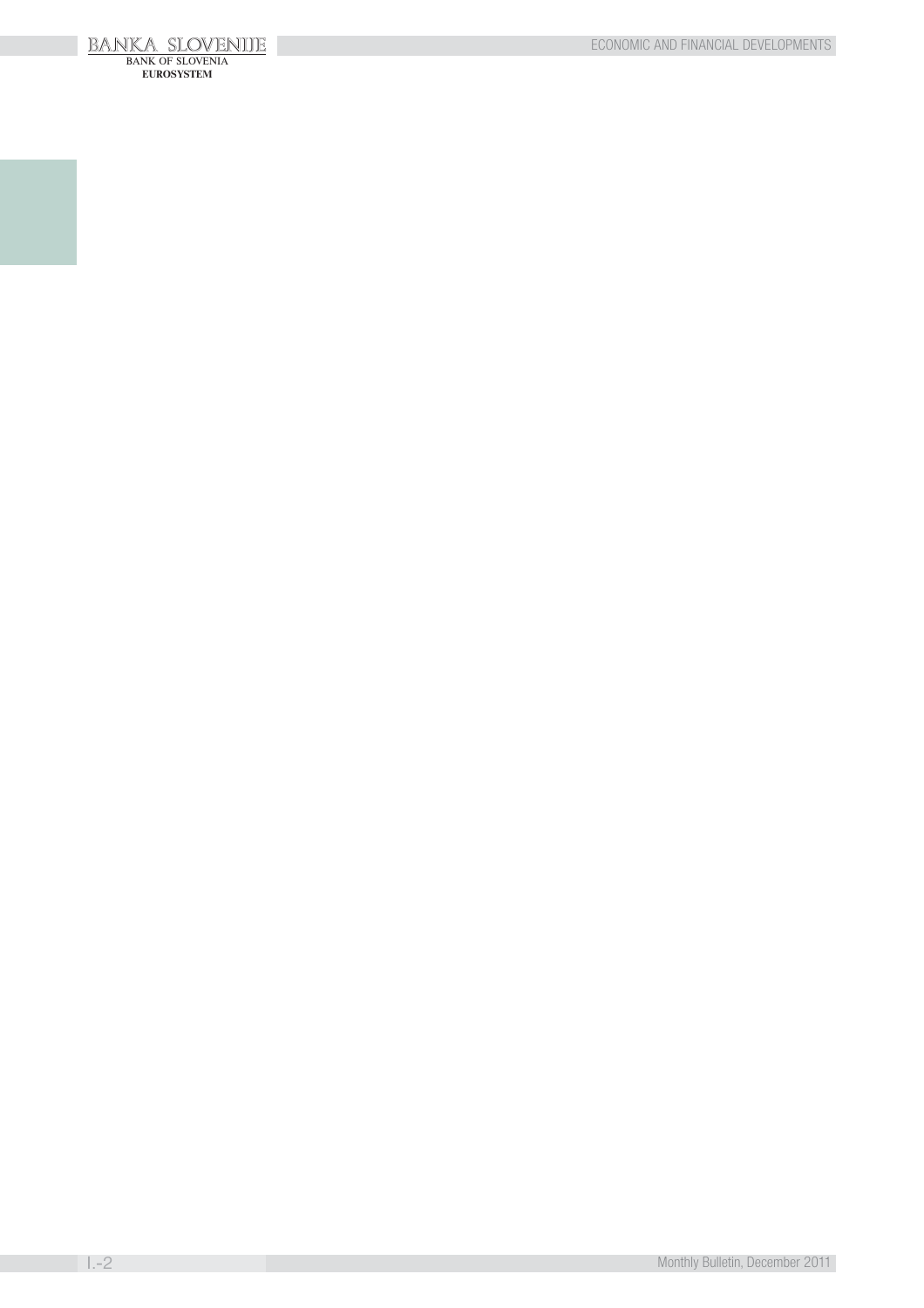# II. STATISTICAL TABLES

#### **1. Money and Financial Institutions**

- 1.1. Monetary Aggregates
- 1.2. Consolidated Balance Sheet of Monetary Financial Institutions
- 1.3. Balance Sheet of the Bank of Slovenia
- 1.4. Balance Sheet of Other Monetary Financial Institutions
- 1.5. Selected Assets of Other Monetary Financial Institutions by Sector
- 1.6. Selected Liabilities of Other Monetary Financial Institutions by Sector
- 1.7. Balance Sheet of the Bank of Slovenia - instruments
- 1.8.1. Investment funds assets according to the type of fund
- 1.8.2. Investment funds liabilities according to the type of fund

#### **2. Financial Markets and Payment Systems**

- 2.1. Bank of Slovenia Interest Rates
- 2.2. Interbank Money Market Rates and Indexation Clauses
- 2.3. European Central Bank Interest Rates
- 2.3.1. Harmonised Long-term Interest Rates for Convergence Assessment Purposes
- 2.4.1. Monetary Financial Institutions - Interest rates on Outstanding Amounts in Domestic Currency
- 2.4.2. Monetary Financial Institutions Interest Rates and Volumes on New Deposits in Domestic Currency
- 2.4.3. Monetary Financial Institutions Interest Rates and Volumes on New Loans to Households in Domestic Currency
- 2.4.4. Monetary Financial Institutions Interest Rates and Volumes on New Loans to Non-financial corporations in Domestic Currency
- 2.5. Government Securities Rates
- 2.6.1a. Selected Bank of Slovenia Exchange Rates Average Rates to 31.12.2006
- 2.6.1b. Selected Bank of Slovenia Exchange Rates End of Month Rates to 31.12.2006
- 2.6.2a. European Central Bank exchange rates Average Rates
- 2.6.2b. European Central Bank exchange rates End of Month Rates
- 2.7. TARGET2 and SEPA internal credit transfer (SEPA IKP) transactions
- 2.8. Payment Cards
- 2.9. Other Payment Instruments and Innovative Payment Schemes
- 2.10. Electronic Banking
- $2.11.$ Credit Transfers
- 2.12. Debit Transfers
- 2.13. Network of Commercial Banks

#### **3. Balance of Payments and External Position**

- 3.1. Balance of Payments 1988-1993
- 3.2. Balance of Payments
- 3.3. Current Account by countries
- 3.4. Capital and Financial Account by countries
- 3.5. Trade in goods by countries
- 3.6. International Investment Position
- 3.7.1. International Investment Position by countries - Assets
- 3.7.2. International Investment Position by countries Liabilities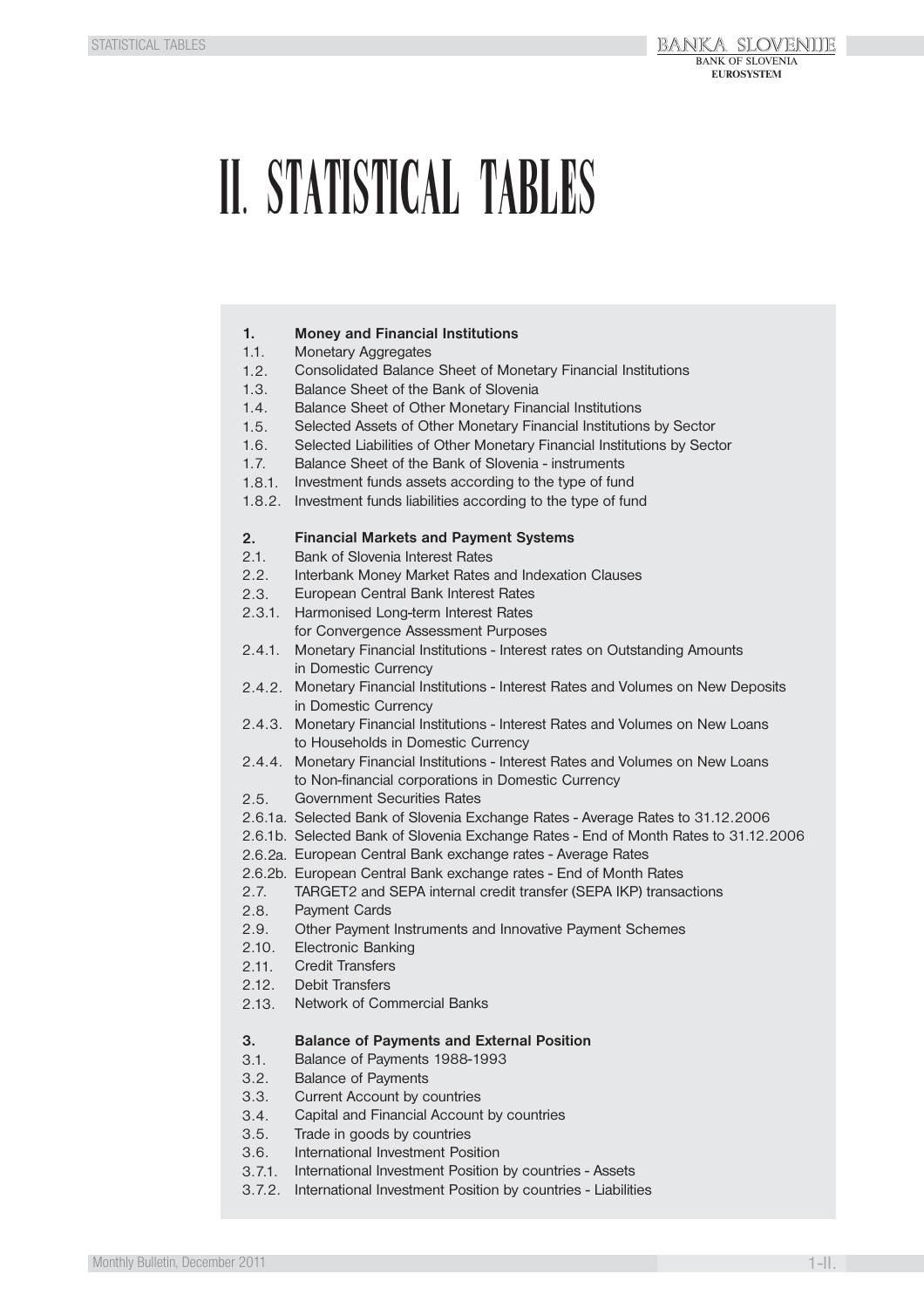- 3.8. Net external debt position 1994 2000
- 3.9. Net external debt position
- 3.10. Gross External Debt 1994 2000
- 3.11. Gross External Debt
- 3.12. International reserves

#### **4. Public Finance**

- 4.1. Non-financial and Financial Accounts (ESA 95) of the General Government sector
- 4.2. Non-financial Account of the General Government sector (ESA 95)
- 4.3. Non-financial Account of the General Government sector - share in GDP (ESA 95)
- 4.4. Financial Account of the General Government sector (ESA 95)
- 4.5. Financial Account of the General Government sector - share in GDP (ESA 95)
- 4.6. Revenues and Expenditures of the General Government
- 4.7. Lending, Repayments and Financing of the General Government
- 4.8. Central budget debt

#### **5. Financial Accounts**

- 5.1. Non-consolidated financial assets - outstanding amounts
- 5.2. Non-consolidated liabilities outstanding amounts
- 5.3. Net financial assets
- 5.4. Non-consolidated transactions in financial assets
- 5.5. Non-consolidated transactions in liabilities
- 5.6. Net financial transactions

#### **6. Non-Financial Accounts and General Economic Statistics**

- 6.1. Expenditure on gross domestic product
- 6.2. Expenditure on gross domestic product (growth rates)
- 6.3. Gross domestic product by activity
- 6.4. Gross domestic product by activity (growth rates)
- 6.5. Industrial production index
- 6.6. Industrial production index (growth rates)
- 6.7. Turnover and new orders in industry
- 6.8. Turnover and new orders in industry (growth rates)
- 6.9. Business tendency and consumer surveys (part 1)
- 6.10. Business tendency and consumer surveys (part 2)
- 6.11. Employment by Labour Force Survey (ILO)
- 6.12. Unemployment by Labour Force Survey (ILO)
- 6.13. Average Wages and Salaries
- 6.14. Nominal effective exchange rate and Real harmonised competitiveness indicators
- 6.15. Consumer price index
- 6.16. Consumer price index (growth rates)
- 6.17. Industrial producer price index
- 6.18. Industrial producer price index (growth rates)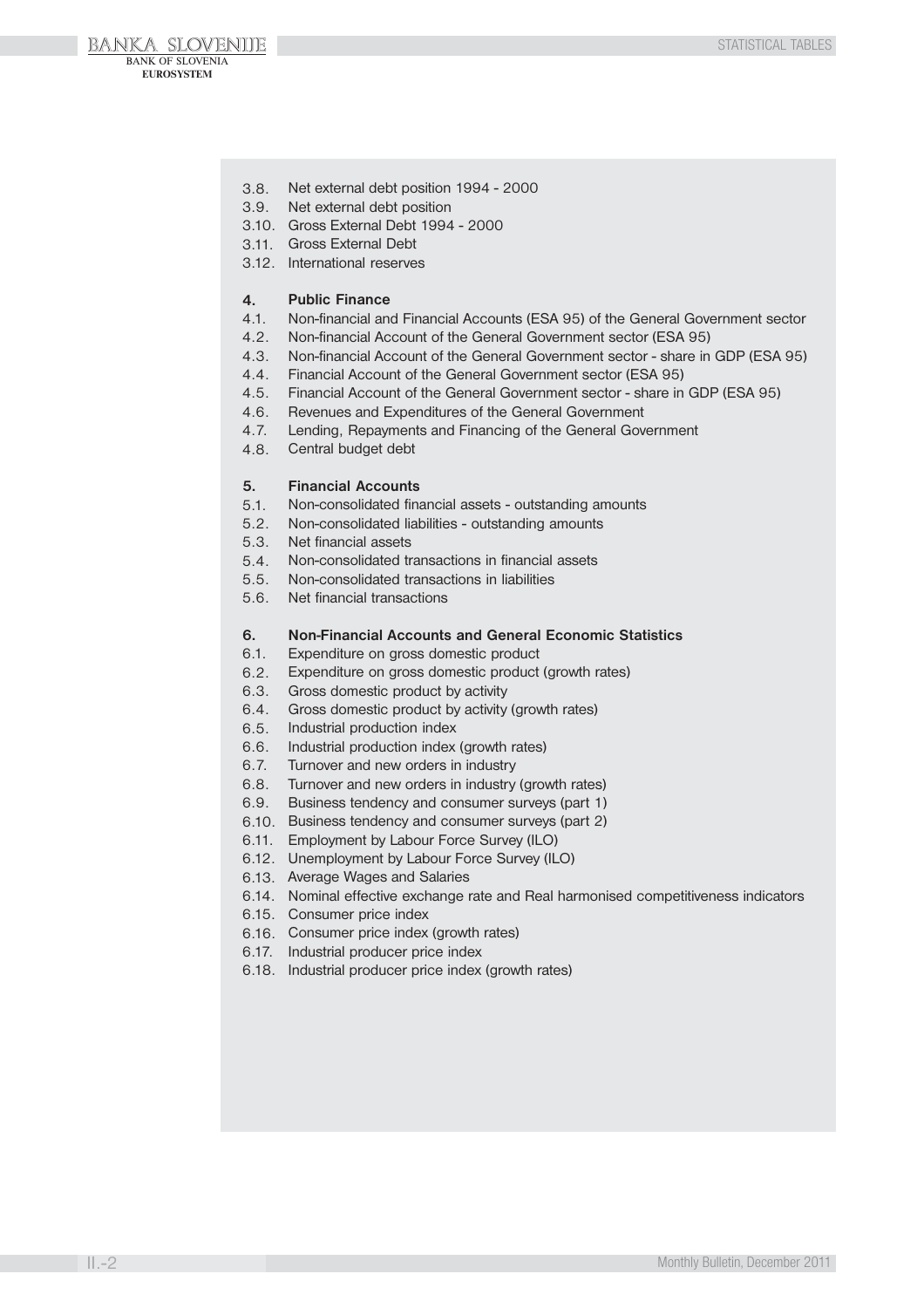# 1.1. Monetary Aggregates

| Until<br>Before the entry of Slovenia into EMU |                       |           |                                 |                                 | After the entry of Slovenia into EMU |                                                            |                          |                |  |  |
|------------------------------------------------|-----------------------|-----------|---------------------------------|---------------------------------|--------------------------------------|------------------------------------------------------------|--------------------------|----------------|--|--|
|                                                | 31.12.2006 in         |           | Monetary aggregates of Slovenia |                                 |                                      | The contribution of Slovenia to monetary aggregates of EMU |                          |                |  |  |
| mio SIT from                                   |                       |           |                                 |                                 |                                      |                                                            |                          |                |  |  |
|                                                | 01.01.2007 in         |           |                                 |                                 | M1 (without                          | M2 (without                                                | M3 (without              | Currency in    |  |  |
| mio EUR                                        |                       | M1        | M <sub>2</sub>                  | M <sub>3</sub>                  | currency in                          | currency in                                                | currency in              | circulation    |  |  |
|                                                |                       |           |                                 |                                 | circulation)                         | circulation)                                               | circulation)             | (ECB key)      |  |  |
|                                                | 1<br>2<br>3<br>Column |           |                                 |                                 |                                      |                                                            |                          |                |  |  |
|                                                |                       |           |                                 |                                 | $\sqrt{4}$                           | 5                                                          | 6                        | 7              |  |  |
|                                                | Code                  |           |                                 |                                 |                                      |                                                            |                          |                |  |  |
| 2004                                           | 31. Dec.              | 1,370,415 | 3,239,945                       | 3,980,215                       | ÷                                    | ÷,                                                         | $\overline{\phantom{m}}$ |                |  |  |
| 2005                                           | 31. Dec.              | 1,682,477 | 3,493,226                       | 3,502,771                       |                                      |                                                            | ä,                       |                |  |  |
| 2006                                           | 31. Dec.              | 1,834,106 | 3,778,032                       | 3,786,146                       |                                      |                                                            |                          |                |  |  |
|                                                |                       |           |                                 |                                 |                                      |                                                            |                          |                |  |  |
| 2006                                           | 30. Nov.              | 1,777,757 | 3,710,262                       | 3,718,196                       |                                      |                                                            |                          |                |  |  |
|                                                | 31. Dec.              | 1,834,106 | 3,778,032                       | 3,786,146                       |                                      |                                                            |                          |                |  |  |
|                                                |                       |           |                                 |                                 |                                      |                                                            |                          |                |  |  |
| 2007                                           | 31. Dec.              |           |                                 | ä,                              | 7,149                                | 17,441                                                     | 16,595                   | 2,698          |  |  |
| 2008                                           | 31. Dec.              |           |                                 | ÷                               | 6,886                                | 18,341                                                     | 18,065                   | 2,995          |  |  |
| 2009                                           | 31. Dec.              |           |                                 | ٠                               | 7,419                                | 18,791                                                     | 18,540                   | 3,288          |  |  |
| 2010                                           | 31. Dec.              |           |                                 |                                 | 8,420                                | 19,095                                                     | 18,984                   | 3,449          |  |  |
|                                                |                       |           |                                 |                                 |                                      |                                                            |                          |                |  |  |
| 2007                                           | 31. Jan.              |           |                                 |                                 | 6,993                                | 15,373                                                     | 15,412                   | 2,340          |  |  |
|                                                | 28. Feb.              |           |                                 | ä,                              | 6,955                                | 15,353                                                     | 15,276                   | 2,420          |  |  |
|                                                | 31. Mar.              |           |                                 |                                 | 6,948                                | 15,581                                                     | 15,451                   | 2,500          |  |  |
|                                                | 30. Apr.              |           |                                 | ٠                               | 6,974                                | 15,520                                                     | 15,422                   | 2,487          |  |  |
|                                                | 31. May.              |           |                                 |                                 | 7,146                                | 15,856                                                     | 15,764                   | 2,536          |  |  |
|                                                | 30. Jun.              |           |                                 | ä,                              | 7,287                                | 16,157                                                     | 16,073                   | 2,575          |  |  |
|                                                | 31. Jul.              |           |                                 |                                 | 7,355                                | 16,557                                                     | 16,447                   | 2,597          |  |  |
|                                                | 31. Aug.              |           |                                 | ٠                               | 7,240                                | 16,740                                                     | 16,552                   | 2,584          |  |  |
|                                                | 30. Sep.              |           |                                 |                                 | 7,257                                | 16,767                                                     | 16,598                   | 2,599          |  |  |
|                                                | 31. Oct.              |           |                                 | ä,                              | 7,028                                | 17,106                                                     | 16,686                   | 2,587          |  |  |
|                                                | 30. Nov.              |           |                                 |                                 | 6,871                                | 16,819                                                     | 15,943                   | 2,625          |  |  |
|                                                | 31. Dec.              |           |                                 | ٠                               | 7,149                                | 17,441                                                     | 16,595                   | 2,698          |  |  |
|                                                |                       |           |                                 |                                 |                                      |                                                            |                          |                |  |  |
| 2008                                           | 31. Jan.              |           |                                 | ä,                              | 7,168                                | 17,261                                                     | 16,557                   | 2,580          |  |  |
|                                                | 29. Feb.              |           |                                 |                                 | 6,862                                | 17,201                                                     | 16,425                   | 2,601          |  |  |
|                                                | 31. Mar.              |           |                                 | ä,                              | 7,070                                | 17,489                                                     | 16,456                   | 2,627          |  |  |
|                                                | 30. Apr.              |           |                                 |                                 | 6,944                                | 17,641                                                     | 16,500                   | 2,648          |  |  |
|                                                | 31. May.              |           |                                 | ä,                              | 7,120                                | 17,853                                                     | 16,385                   | 2,681          |  |  |
|                                                | 30. Jun.              |           |                                 |                                 | 7,341                                | 18,083                                                     | 16,589                   | 2,687          |  |  |
|                                                | 31. Jul.              |           |                                 | ٠                               | 7,020                                | 18,029                                                     | 16,694                   | 2,734          |  |  |
|                                                | 31. Aug.              |           |                                 |                                 | 6,986                                | 17,999                                                     | 16,669                   | 2,737          |  |  |
|                                                | 30. Sep.              |           |                                 | ä,                              | 7,191                                | 18,283                                                     | 17,058                   | 2,731          |  |  |
|                                                | 31. Oct.              |           |                                 |                                 | 6,880                                | 17,921                                                     | 16,836                   | 2,898          |  |  |
|                                                | 30. Nov.              |           |                                 | ٠                               | 6,888                                | 17,935                                                     | 17,472                   | 2,932          |  |  |
|                                                | 31. Dec.              |           |                                 |                                 | 6,886                                | 18,341                                                     | 18,065                   | 2,995          |  |  |
|                                                |                       |           |                                 |                                 |                                      |                                                            |                          |                |  |  |
| 2009                                           | 31. Jan.              |           |                                 |                                 | 6,716                                | 18,416                                                     | 18,177                   | 3,043          |  |  |
|                                                | 28. Feb.              |           |                                 | ٠                               | 6,712                                | 18,630                                                     | 18,019                   | 3,061          |  |  |
|                                                | 31. Mar.              |           |                                 |                                 | 6,838                                | 18,675                                                     | 18,462                   | 3,075          |  |  |
|                                                | 30. Apr.              |           |                                 | ٠                               | 6,839                                | 18,563                                                     | 18,250                   | 3,102          |  |  |
|                                                | 31. May.              |           |                                 |                                 | 7,184                                | 18,711                                                     | 18,713                   | 3,136          |  |  |
|                                                | 30. Jun.              |           |                                 |                                 | 7,419                                | 18,787                                                     | 18,783                   | 3,131          |  |  |
|                                                | 31. Jul.              |           |                                 |                                 | 7,135                                | 18,613                                                     | 18,370                   | 3,166          |  |  |
|                                                | 31. Aug.              |           |                                 |                                 | 7,279                                | 18,643                                                     | 18,387                   | 3,147          |  |  |
|                                                | 30. Sep.              |           |                                 |                                 | 7,340                                | 18,701                                                     | 18,445                   | 3,151          |  |  |
|                                                | 31. Oct.              |           |                                 | ä,                              | 7,224                                | 18,600                                                     | 18,343                   | 3,172          |  |  |
|                                                | 30. Nov.              |           | $\overline{\phantom{m}}$        |                                 | 7,330                                | 18,664                                                     | 18,434                   |                |  |  |
|                                                | 31. Dec.              |           | ä,                              | ÷,                              | 7,419                                | 18,791                                                     | 18,540                   | 3,182<br>3,288 |  |  |
|                                                |                       |           |                                 |                                 |                                      |                                                            |                          |                |  |  |
|                                                | 2010 31. Jan.         |           |                                 | $\frac{1}{2}$                   | 7,449                                | 18,856                                                     | 18,677                   | 3,228          |  |  |
|                                                | 28. Feb.              |           |                                 | $\overline{\phantom{m}}$        | 7,429                                | 18,757                                                     | 18,463                   | 3,235          |  |  |
|                                                | 31. Mar.              |           | ä,                              | ÷,                              | 7,617                                | 18,917                                                     | 18,653                   | 3,276          |  |  |
|                                                | 30. Apr.              |           |                                 | $\frac{1}{2}$                   | 7,663                                | 18,928                                                     | 18,633                   | 3,273          |  |  |
|                                                | 31. May.              |           |                                 |                                 |                                      |                                                            |                          |                |  |  |
|                                                | 30. Jun.              |           |                                 | $\overline{a}$<br>$\frac{1}{2}$ | 7,976<br>8,272                       | 19,184                                                     | 18,884                   | 3,310          |  |  |
|                                                |                       |           |                                 |                                 |                                      | 19,037                                                     | 18,750                   | 3,339          |  |  |
|                                                | 31. Jul.<br>31. Aug.  |           |                                 | ÷,                              | 8,190                                | 19,071                                                     | 18,885                   | 3,394          |  |  |
|                                                |                       |           |                                 | $\qquad \qquad \blacksquare$    | 8,292                                | 19,083                                                     | 18,868                   | 3,352          |  |  |
|                                                | 30. Sep.              | ٠         | ä,                              | ×,                              | 8,233                                | 18,962                                                     | 18,777                   | 3,346          |  |  |
|                                                | 31. Oct.              |           |                                 | $\qquad \qquad \blacksquare$    | 8,231                                | 18,948                                                     | 18,754                   | 3,369          |  |  |
|                                                | 30. Nov.              | ä,        | ä,                              | ×,                              | 8,363                                | 19,115                                                     | 18,979                   | 3,373          |  |  |
|                                                | 31. Dec.              |           | ÷,                              | $\qquad \qquad \blacksquare$    | 8,420                                | 19,095                                                     | 18,984                   | 3,449          |  |  |
|                                                |                       |           |                                 |                                 |                                      |                                                            |                          |                |  |  |
| 2011                                           | 31. Jan.              |           |                                 | $\qquad \qquad \blacksquare$    | 8,482                                | 19,086                                                     | 18,969                   | 3,377          |  |  |
|                                                | 28. Feb.              |           |                                 | ×,                              | 8,492                                | 19,143                                                     | 19,020                   | 3,369          |  |  |
|                                                | 31. Mar.              |           |                                 | $\qquad \qquad \blacksquare$    | 8,424                                | 19,008                                                     | 18,883                   | 3,384          |  |  |
|                                                | 30. Apr.              |           | ÷,                              | ×,                              | 8,514                                | 18,998                                                     | 18,914                   | 3,411          |  |  |
|                                                | 31. May.              |           |                                 | $\qquad \qquad \blacksquare$    | 8,553                                | 19,207                                                     | 19,149                   | 3,445          |  |  |
|                                                | 30. Jun.              |           | ä,                              | ×,                              | 8,507                                | 19,228                                                     | 19,161                   | 3,475          |  |  |
|                                                | 31. Jul.              |           |                                 |                                 | 8,554                                | 19,405                                                     | 19,343                   | 3,537          |  |  |
|                                                | 31. Aug.              |           |                                 | $\overline{a}$                  | 8,576                                | 19,413                                                     | 19,365                   | 3,504          |  |  |
|                                                | 30. Sep.              |           |                                 | $\overline{\phantom{0}}$        | 8,540                                | 19,455                                                     | 19,397                   | 3,532          |  |  |
|                                                | 31. Oct.              |           |                                 | i.                              | 8,359                                | 19,399                                                     | 19,488                   | 3,568          |  |  |
|                                                | 30. Nov.              |           |                                 | i.                              | 8,687                                | 19,480                                                     | 19,577                   | 3,578          |  |  |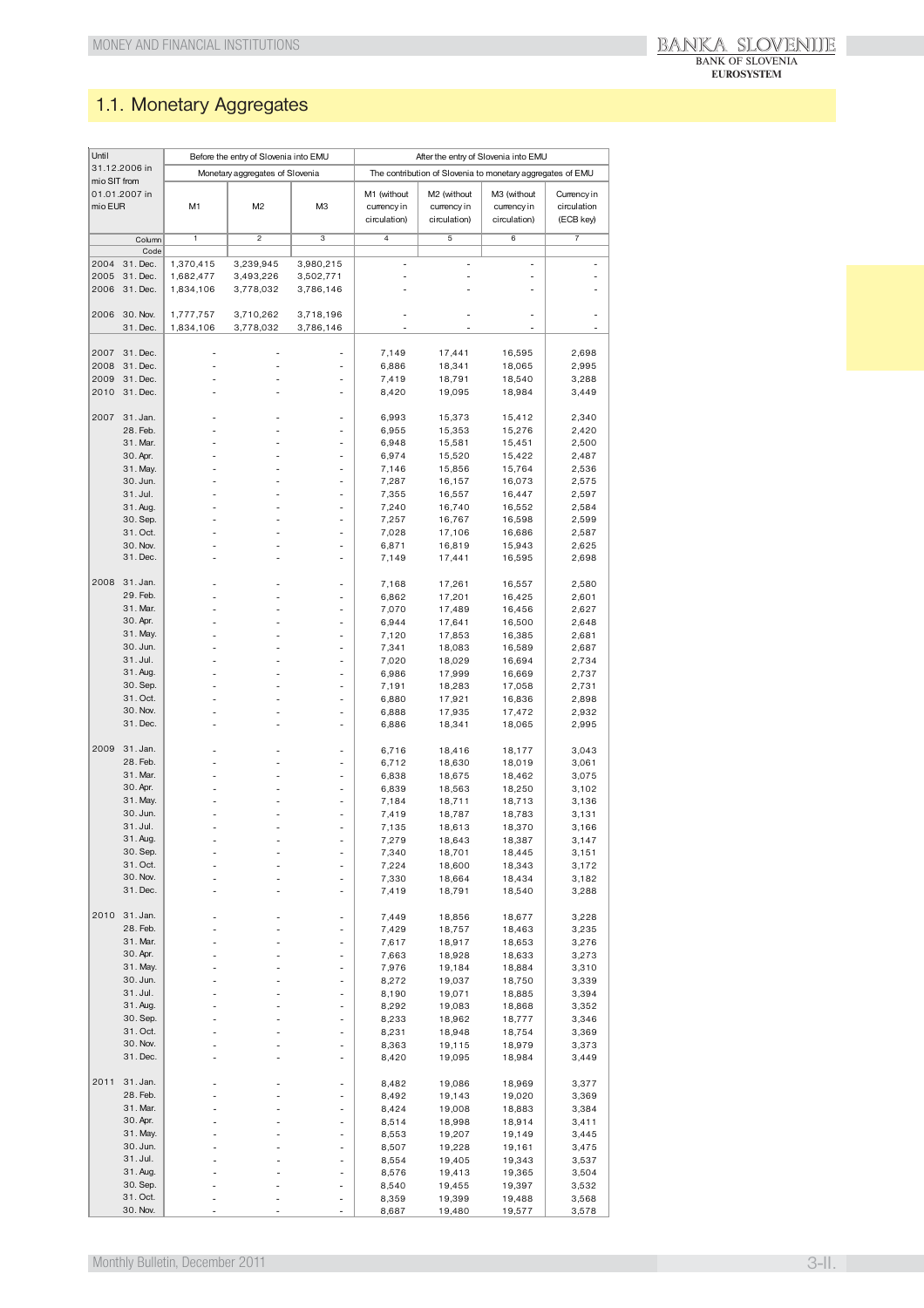**EUROSYSTEM**

# 1.2. Consolidated Balance Sheet of Monetary Financial Institutions

| Until        |               |                                   | <b>Assets</b>                              |             |                                              |                    |                                            |                             |                  |                 |  |  |  |  |
|--------------|---------------|-----------------------------------|--------------------------------------------|-------------|----------------------------------------------|--------------------|--------------------------------------------|-----------------------------|------------------|-----------------|--|--|--|--|
| mio SIT from | 31.12.2006 in |                                   | Claims on foreign sectors (foreign assets) |             |                                              |                    |                                            | Claims on domestic non-MFIs |                  |                 |  |  |  |  |
|              | 01.01.2007 in |                                   |                                            |             |                                              |                    | Claims of other MFIs on general government |                             |                  |                 |  |  |  |  |
| mio EUR      |               |                                   |                                            |             | Claims of the                                | Central government |                                            |                             | Other government |                 |  |  |  |  |
|              |               | Claims of the<br>Bank of Slovenia | Claims of other<br><b>MFIs</b>             | Total       | Bank of Slovenia<br>on central<br>government | Loans              | Securities                                 | Loans                       | Securities       | Total           |  |  |  |  |
|              | Column        | $\mathbf{1}$                      | $\overline{2}$                             | $3 = 1 + 2$ | $\overline{4}$                               | 5                  | 6                                          | $\overline{7}$              | 8                | $9 = 5 + . + 8$ |  |  |  |  |
|              | Code          |                                   |                                            |             |                                              |                    |                                            |                             |                  |                 |  |  |  |  |
| 2005         | 31.Dec.       | 1.637.708                         | 848,375                                    | 2,486,083   | 17.423                                       | 140.707            | 639.815                                    | 23.141                      | $\sim$           | 803,663         |  |  |  |  |
| 2006         | 31.Dec.       | 1,290,334                         | 1,182,156                                  | 2,472,490   | 16,591                                       | 131.884            | 644.754                                    | 24,940                      | ×                | 801,579         |  |  |  |  |
|              |               |                                   |                                            |             |                                              |                    |                                            |                             |                  |                 |  |  |  |  |
| 2007         | 31.Dec.       | 5,591                             | 9,735                                      | 15,326      | 67                                           | 401                | 1,966                                      | 118                         |                  | 2,486           |  |  |  |  |
| 2008         | 31.Dec.       | 5,350                             | 9,280                                      | 14,630      | 68                                           | 373                | 1,789                                      | 212                         | ×.               | 2,374           |  |  |  |  |
| 2009         | 31.Dec.       | 4,903                             | 9,705                                      | 14,608      | 160                                          | 495                | 3,003                                      | 376                         | ×.               | 3,874           |  |  |  |  |
| 2010         | 31.Dec.       | 5,077                             | 7,645                                      | 12,722      | 138                                          | 672                | 2,747                                      | 526                         | $\Omega$         | 3,945           |  |  |  |  |
|              |               |                                   |                                            |             |                                              |                    |                                            |                             |                  |                 |  |  |  |  |
| 2010         | 31.Oct.       | 5,025                             | 8,506                                      | 13,531      | 139                                          | 664                | 2,783                                      | 434                         | $\Omega$         | 3,882           |  |  |  |  |
|              | 30.Nov.       | 5.067                             | 8,787                                      | 13,853      | 139                                          | 647                | 2,806                                      | 497                         | 0                | 3,951           |  |  |  |  |
|              | 31.Dec.       | 5.077                             | 7.645                                      | 12,722      | 138                                          | 672                | 2,747                                      | 526                         | 0                | 3,945           |  |  |  |  |
|              |               |                                   |                                            |             |                                              |                    |                                            |                             |                  |                 |  |  |  |  |
| 2011         | 31.Jan.       | 5,074                             | 8,347                                      | 13,421      | 132                                          | 625                | 2,708                                      | 538                         | $\mathbf 0$      | 3,870           |  |  |  |  |
|              | 28.Feb.       | 5,108                             | 8,085                                      | 13,192      | 101                                          | 632                | 2,694                                      | 536                         | $\mathbf 0$      | 3,862           |  |  |  |  |
|              | 31.Mar.       | 5.106                             | 8,430                                      | 13,536      | 99                                           | 626                | 2.783                                      | 541                         | $\Omega$         | 3,949           |  |  |  |  |
|              | 30.Apr.       | 5.101                             | 8.131                                      | 13.232      | 76                                           | 627                | 2.693                                      | 532                         | $\mathbf 0$      | 3,851           |  |  |  |  |
|              | 31.May        | 5.148                             | 8.066                                      | 13.214      | 76                                           | 630                | 2.697                                      | 530                         | $\Omega$         | 3.857           |  |  |  |  |
|              | 30.Jun.       | 5,148                             | 7,992                                      | 13,140      | 76                                           | 611                | 2,671                                      | 533                         | $\mathbf 0$      | 3,815           |  |  |  |  |
|              | 31.Jul.       | 5,176                             | 8,282                                      | 13,458      | 76                                           | 607                | 2,669                                      | 534                         | $\mathbf 0$      | 3,810           |  |  |  |  |
|              | 31.Aug.       | 5,417                             | 8,139                                      | 13,556      | 76                                           | 606                | 2,722                                      | 536                         | $\mathbf 0$      | 3,864           |  |  |  |  |
|              | 30.Sep.       | 5,542                             | 7,875                                      | 13,417      | 77                                           | 607                | 2,748                                      | 535                         | $\Omega$         | 3,890           |  |  |  |  |
|              | 31.Oct.       | 5,539                             | 7,818                                      | 13,357      | 76                                           | 604                | 2,783                                      | 541                         | $\mathbf 0$      | 3,929           |  |  |  |  |
|              | 30.Nov.       | 5,608                             | 7,217                                      | 12,825      | 83                                           | 605                | 2,831                                      | 554                         | $\Omega$         | 3,990           |  |  |  |  |
|              |               |                                   |                                            |             |                                              |                    |                                            |                             |                  |                 |  |  |  |  |

| Until        |               | Liabilities         |                                |           |                                                       |                                              |                                           |                                                                |             |                 |  |
|--------------|---------------|---------------------|--------------------------------|-----------|-------------------------------------------------------|----------------------------------------------|-------------------------------------------|----------------------------------------------------------------|-------------|-----------------|--|
| mio SIT from | 31.12.2006 in |                     | Liabilities to foreign sectors |           |                                                       |                                              |                                           | Banknotes and coins and instruments up to 2 years              |             |                 |  |
|              | 01.01.2007 in |                     |                                |           |                                                       |                                              |                                           | Banknotes and coins and deposits up to 2 years                 |             |                 |  |
| mio EUR      |               |                     |                                |           |                                                       |                                              | Banknotes and coins and ovemight deposits |                                                                |             |                 |  |
|              |               |                     |                                |           |                                                       |                                              |                                           | Ovemight deposits at the Bank of Slovenia                      |             |                 |  |
|              |               | Bank of<br>Slovenia | Other MFIs                     | Total     | Banknotes and<br>coins (after<br>1.1.2007 ECB<br>key) | Ovemight<br>deposits at other<br><b>MFIs</b> | Non-monetary<br>financial<br>institutions | Other government<br>sector (Central<br>government<br>excluded) | Total       | Total           |  |
|              | Column        | $\mathbf{1}$        | $\overline{2}$                 | $3=1+2$   | $\overline{4}$                                        | $\overline{5}$                               | 6                                         | $\overline{7}$                                                 | $8 = 6 + 7$ | $9 = 4 + 5 + 8$ |  |
|              | Code          |                     |                                |           |                                                       |                                              |                                           |                                                                |             |                 |  |
| 2005         | 31.Dec.       | 2,061               | 2,062,303                      | 2,064,364 | 217,313                                               | 1,491,012                                    | 2,847                                     | 2,690                                                          | 5,537       | 1,713,862       |  |
| 2006         | 31.Dec.       | 3,738               | 2,649,902                      | 2,653,641 | 172,771                                               | 1,694,551                                    | 5,048                                     | 1,345                                                          | 6,393       | 1,873,715       |  |
| 2007         | 31.Dec.       | 3,560               | 16,217                         | 19,777    | 2,947                                                 | 7,057                                        | 47                                        | 6                                                              | 53          | 10,057          |  |
| 2008         | 31.Dec.       | 3,603               | 17,879                         | 21,482    | 3,255                                                 | 6,799                                        | 37                                        | 6                                                              | 43          | 10,097          |  |
| 2009         | 31.Dec.       | 3,361               | 16,673                         | 20.034    | 3,536                                                 | 7,338                                        | 27                                        | 10                                                             | 37          | 10,911          |  |
| 2010         | 31.Dec.       | 2,126               | 16,904                         | 19,030    | 3,686                                                 | 8,351                                        | 17                                        | 8                                                              | 25          | 12,062          |  |
| 2010         | 31.Oct.       | 3,099               | 16,897                         | 19,996    | 3,580                                                 | 8,164                                        | 16                                        | 6                                                              | 23          | 11,766          |  |
|              | 30.Nov.       | 2.982               | 17.045                         | 20.027    | 3.588                                                 | 8,294                                        | 17                                        | 9                                                              | 26          | 11,908          |  |
|              | 31.Dec.       | 2,126               | 16,904                         | 19,030    | 3,686                                                 | 8,351                                        | 17                                        | 8                                                              | 25          | 12,062          |  |
| 2011         | 31.Jan.       | 2,265               | 16,592                         | 18,857    | 3,598                                                 | 8,401                                        | 23                                        | 9                                                              | 32          | 12,031          |  |
|              | 28.Feb.       | 1,939               | 16,646                         | 18,585    | 3,593                                                 | 8,420                                        | 16                                        | 10                                                             | 26          | 12,039          |  |
|              | 31.Mar.       | 1,321               | 16,656                         | 17.977    | 3,612                                                 | 8,348                                        | 16                                        | 10                                                             | 26          | 11,985          |  |
|              | 30.Apr.       | 1,731               | 16,266                         | 17,998    | 3,656                                                 | 8,435                                        | 18                                        | 11                                                             | 29          | 12,121          |  |
|              | 31.May        | 1.751               | 16,111                         | 17.861    | 3.672                                                 | 8,476                                        | 17                                        | 11                                                             | 27          | 12.176          |  |
|              | 30.Jun.       | 1,956               | 15,850                         | 17,806    | 3,711                                                 | 8,428                                        | 14                                        | 13                                                             | 27          | 12,166          |  |
|              | 31.Jul.       | 2,090               | 16,044                         | 18,133    | 3,750                                                 | 8,474                                        | 15                                        | 12                                                             | 27          | 12,250          |  |
|              | 31.Aug.       | 2,365               | 15,933                         | 18,298    | 3,724                                                 | 8,492                                        | 20                                        | 12                                                             | 32          | 12,248          |  |
|              | 30.Sep.       | 2,358               | 15,622                         | 17,979    | 3,757                                                 | 8,449                                        | 24                                        | 11                                                             | 35          | 12,241          |  |
|              | 31.Oct.       | 2,565               | 15,336                         | 17,901    | 3,787                                                 | 8,279                                        | 19                                        | 11                                                             | 30          | 12,097          |  |
|              | 30.Nov.       | 2,648               | 14.914                         | 17.562    | 3,802                                                 | 8,601                                        | 18                                        | 13                                                             | 31          | 12,434          |  |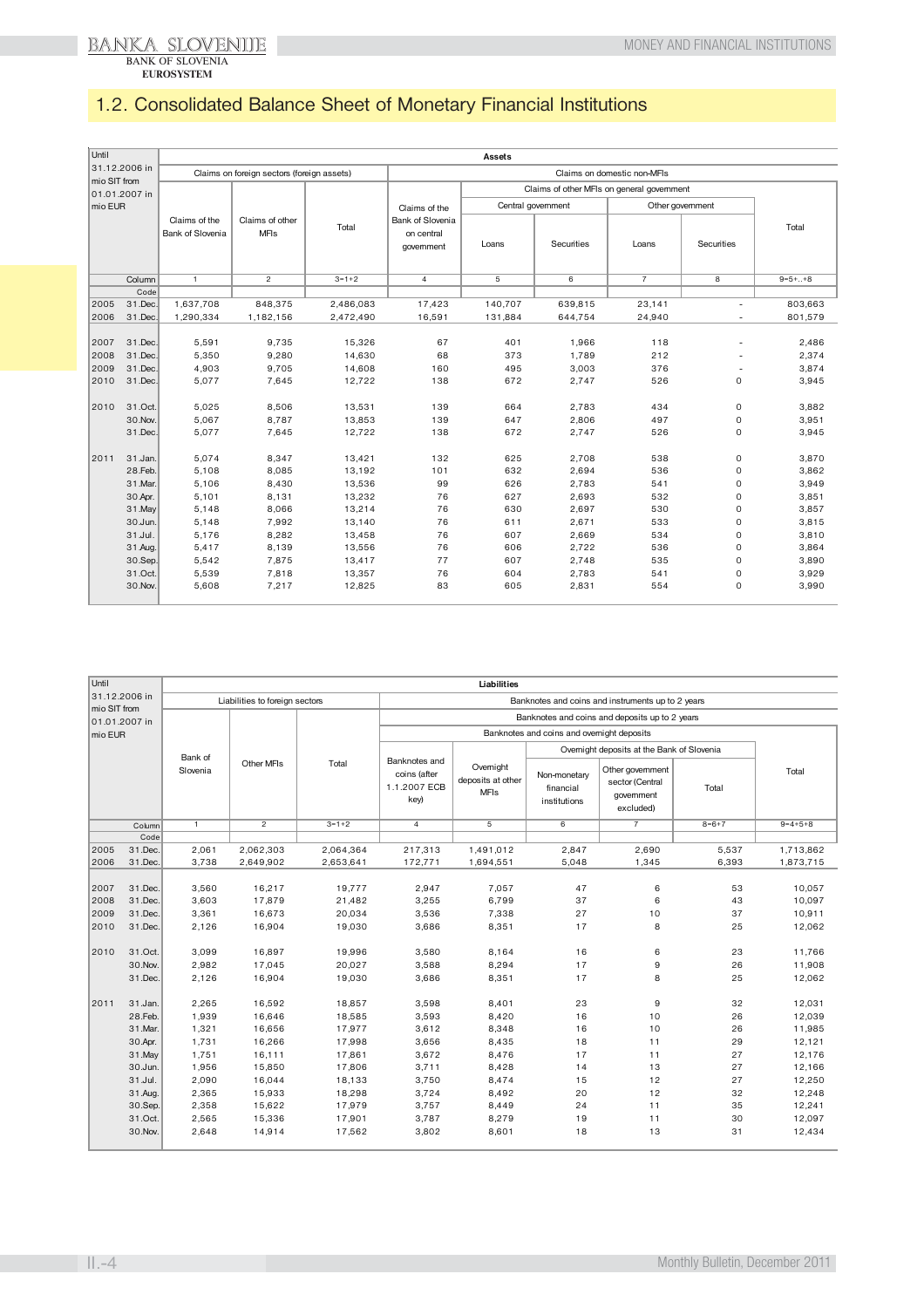2,495,187 125,683 1,025,944 179,533 51,319 3,877,666 4,698,752 291,393 7,476,228 3,083,689 152,357 1,289,432 309,165 58,911 4,893,554 5,711,723 329,295 8,513,508 17,413 692 6,818 1,966 339 27,228 29,780 3,984 49,090 20,599 550 7,827 2,539 276 31,790 34,232 4,374 53,235 20,812 892 8,413 2,349 331 32,797 36,831 4,301 55,740 20,829 818 9,282 2,211 286 33,426 37,509 4,425 54,656 21,091 757 9,149 2,201 295 33,493 37,514 4,320 55,365 20,980 810 9,225 2,206 291 33,512 37,602 4,458 55,914 20,829 818 9,282 2,211 286 33,426 37,509 4,425 54,656 20,997 795 9,226 2,177 277 33,473 37,476 4,387 55,284 20,981 794 9,233 2,126 277 33,410 37,373 4,308 54,873 20,931 841 9,276 2,097 275 33,420 37,469 4,213 55,218 20,964 818 9,304 2,078 272 33,437 37,364 4,194 54,790 **Assets** Claims on domestic non-MFIs Total Remaining Assets Total Claims of other MFIs on other non-MFIs Total Non-financial corporations Households and nonprofit institutions Loans | Securities | serving households | Loans | Securities Non-monetary fin.institutions 10 | 11 | 12 | 13 | 14 | 15=10+..+14 | 16=4+9+15 | 17 | 18=3+16+17

20,906 808 9,383 2,079 262 33,438 37,371 4,322 54,907 20,916 809 9,425 2,066 259 33,475 37,366 4,344 54,850 20,843 813 9,507 2,054 270 33,486 37,372 4,423 55,253 20,742 795 9,490 2,033 259 33,319 37,259 4,540 55,355 20,599 770 9,468 2,046 252 33,135 37,101 4,629 55,147 20,638 807 9,481 2,030 256 33,211 37,215 4,601 55,173 20,648 787 9,467 2,018 259 33,179 37,251 4,711 54,787

|                                     |                                                |                                                       |                                                   | Liabilities                                                            |                            |                                                                 |                            |                                            |                            |
|-------------------------------------|------------------------------------------------|-------------------------------------------------------|---------------------------------------------------|------------------------------------------------------------------------|----------------------------|-----------------------------------------------------------------|----------------------------|--------------------------------------------|----------------------------|
|                                     |                                                |                                                       | Banknotes and coins and instruments up to 2 years |                                                                        |                            |                                                                 |                            |                                            |                            |
|                                     | Banknotes and coins and deposits up to 2 years |                                                       |                                                   |                                                                        |                            |                                                                 |                            |                                            |                            |
|                                     | Deposits with agreed maturity                  |                                                       |                                                   |                                                                        |                            | Long-term<br>financial                                          |                            |                                            |                            |
| Deposits at the<br>Bank of Slovenia | Deposits at other<br><b>MFIs</b>               | Deposits<br>reedemable at<br>notice up to 3<br>months | Total                                             | Debt securities.<br>units/shares of<br>money market<br>funds and repos | Total                      | obligations to non-<br>MFIs (central<br>government<br>excluded) | Remaining<br>liabilities   | Excess of inter-<br><b>MFI</b> liabilities | Total                      |
| 10                                  | 11                                             | 12                                                    | $13=9+10+11+12$                                   | 14                                                                     | $15=13+14$                 | 16                                                              | 17                         | 18                                         | $19=3+15+16+17+18$         |
|                                     |                                                |                                                       |                                                   |                                                                        |                            |                                                                 |                            |                                            |                            |
| 421                                 | 1,687,973                                      | 122,355                                               | 3,524,612                                         | 9,545                                                                  | 3,534,156                  | 534,292                                                         | 1,377,822                  | $-34,406$                                  | 7,476,228                  |
| $\sim$                              | 1,746,441                                      | 197,485                                               | 3,817,641                                         | 8,114                                                                  | 3,825,755                  | 507,374                                                         | 1,581,540                  | $-54,801$                                  | 8,513,508                  |
|                                     | 8,700<br>10,058                                | 1,280<br>1,265                                        | 20,037<br>21,419                                  | 76<br>83                                                               | 20,113<br>21,503           | 1,485<br>1,397                                                  | 7,915<br>9,012             | $-200$<br>$-159$                           | 49,090<br>53,235           |
|                                     | 10,734                                         | 526                                                   | 22,171                                            | 72                                                                     | 22,243                     | 1,738                                                           | 12,072                     | $-346$                                     | 55,740                     |
|                                     | 10,427                                         | 75                                                    | 22,564                                            | 38                                                                     | 22,602                     | 2,330                                                           | 12,208                     | $-1,514$                                   | 54,656                     |
|                                     | 10,467<br>10,475<br>10,427                     | 75<br>101<br>75                                       | 22,308<br>22,483<br>22,564                        | 59<br>43<br>38                                                         | 22,367<br>22,527<br>22,602 | 2,225<br>2,275<br>2,330                                         | 12,158<br>12,523<br>12,208 | $-1,381$<br>$-1,437$<br>$-1,514$           | 55,365<br>55,914<br>54,656 |
|                                     | 10,368                                         | 65                                                    | 22,463                                            | 37                                                                     | 22,500                     | 2,364                                                           | 13,065                     | $-1,502$                                   | 55,284                     |
|                                     | 10,454                                         | 18                                                    | 22,510                                            | 37                                                                     | 22,547                     | 2,427                                                           | 12,803                     | $-1,490$                                   | 54,873                     |
|                                     | 10,395                                         | 17                                                    | 22,398                                            | 45                                                                     | 22,443                     | 2,424                                                           | 13,980                     | $-1,606$                                   | 55,218                     |
|                                     | 10,294                                         | 16                                                    | 22,431                                            | 58                                                                     | 22,489                     | 2,436                                                           | 13,416                     | $-1,550$                                   | 54,790                     |
|                                     | 10,454                                         | 24                                                    | 22,654                                            | 58                                                                     | 22,711                     | 2,434                                                           | 13,519                     | $-1,618$                                   | 54,907                     |
|                                     | 10,535                                         | 32                                                    | 22,734                                            | 62                                                                     | 22,796                     | 2,447                                                           | 13,394                     | $-1,593$                                   | 54,850                     |
| ٠                                   | 10.652                                         | 43                                                    | 22,945                                            | 66                                                                     | 23,011                     | 2,438                                                           | 13,278                     | $-1,607$                                   | 55,253                     |
|                                     | 10,640                                         | 41                                                    | 22,930                                            | 71                                                                     | 23,001                     | 2,452                                                           | 13,242                     | $-1,638$                                   | 55,355                     |
|                                     | 10,686                                         | 42                                                    | 22,969                                            | 72                                                                     | 23,040                     | 2,436                                                           | 13,294                     | $-1,602$                                   | 55,147                     |
|                                     | 10,802                                         | 45                                                    | 22,944                                            | 65                                                                     | 23,009                     | 2,367                                                           | 13,348                     | $-1,451$                                   | 55,173                     |
|                                     | 10,552                                         | 52                                                    | 23,038                                            | 61                                                                     | 23,100                     | 2,333                                                           | 13,273                     | $-1,480$                                   | 54,787                     |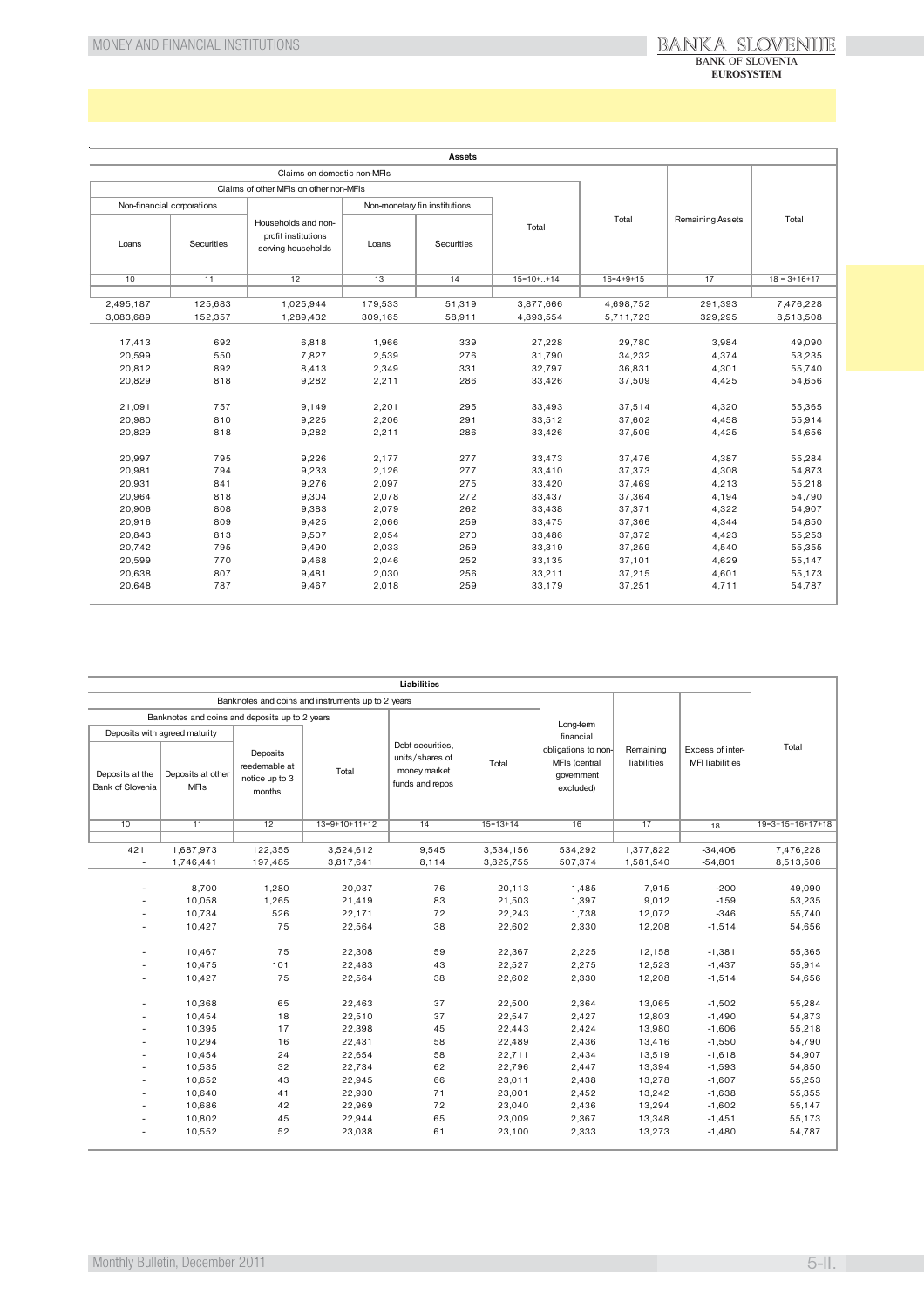**EUROSYSTEM**

#### 1.3. Balance Sheet of the Bank of Slovenia

| Until        |               |              | Assets                                     |                         |                 |                |              |                |  |  |  |  |  |  |
|--------------|---------------|--------------|--------------------------------------------|-------------------------|-----------------|----------------|--------------|----------------|--|--|--|--|--|--|
|              | 31.12.2006 in |              | Claims on foreign sectors (foreign assets) |                         |                 |                |              |                |  |  |  |  |  |  |
| mio SIT from |               |              |                                            |                         |                 |                |              |                |  |  |  |  |  |  |
| mio EUR      | 01.01.2007 in |              |                                            |                         |                 | Securities     |              | Total          |  |  |  |  |  |  |
|              |               | Gold         | Receivable from IMF                        | Foreign cash            | Loans, deposits |                | Other claims |                |  |  |  |  |  |  |
|              |               |              |                                            |                         |                 |                |              |                |  |  |  |  |  |  |
|              | Column        | $\mathbf{1}$ | $\overline{2}$                             | $\overline{\mathbf{3}}$ | 4               | $\overline{5}$ | 6            | $7 = 1 +  + 6$ |  |  |  |  |  |  |
|              | Code          |              |                                            |                         |                 |                |              |                |  |  |  |  |  |  |
| 2005         | 31.Dec.       | 16,873       | 12,803                                     | 58                      | 305,094         | 1,297,370      | 5,511        | 1,637,708      |  |  |  |  |  |  |
| 2006         | 31.Dec.       | 18,793       | 8,919                                      | 60                      | 222,681         | 1,034,539      | 5,343        | 1,290,334      |  |  |  |  |  |  |
|              |               |              |                                            |                         |                 |                |              |                |  |  |  |  |  |  |
| 2007         | 31.Dec.       | 58           | 26                                         | $\mathsf O$             | 1,635           | 3,797          | 75           | 5,591          |  |  |  |  |  |  |
| 2008         | 31.Dec.       | 64           | 42                                         | 0                       | 1,165           | 4,003          | 78           | 5,350          |  |  |  |  |  |  |
| 2009         | 31.Dec.       | 78           | 262                                        | $\mathsf O$             | 405             | 4,077          | 81           | 4,903          |  |  |  |  |  |  |
| 2010         | 31.Dec.       | 108          | 315                                        | 0                       | 363             | 4,200          | 91           | 5,077          |  |  |  |  |  |  |
|              |               |              |                                            |                         |                 |                |              |                |  |  |  |  |  |  |
| 2010         | 31.Oct.       | 99           | 283                                        | $\mathsf{O}\xspace$     | 339             | 4,221          | 83           | 5,025          |  |  |  |  |  |  |
|              | 30.Nov.       | 109          | 293                                        | $\mathsf O$             | 349             | 4,231          | 84           | 5,067          |  |  |  |  |  |  |
|              | 31.Dec.       | 108          | 315                                        | 0                       | 363             | 4,200          | 91           | 5,077          |  |  |  |  |  |  |
|              |               |              |                                            |                         |                 |                |              |                |  |  |  |  |  |  |
| 2011         | 31.Jan.       | 99           | 323                                        | 0                       | 420             | 4,142          | 90           | 5,074          |  |  |  |  |  |  |
|              | 28.Feb.       | 104          | 308                                        | $\circ$                 | 402             | 4,203          | 90           | 5,108          |  |  |  |  |  |  |
|              | 31.Mar.       | 103          | 322                                        | 0                       | 476             | 4,115          | 90           | 5,106          |  |  |  |  |  |  |
|              | 30.Apr.       | 106          | 314                                        | 0                       | 604             | 3,987          | 90           | 5,101          |  |  |  |  |  |  |
|              | 31.May        | 109          | 324                                        | $\circ$                 | 622             | 4,001          | 91           | 5,148          |  |  |  |  |  |  |
|              | 30.Jun.       | 107          | 347                                        | 0                       | 613             | 3,989          | 92           | 5,148          |  |  |  |  |  |  |
|              | 31.Jul.       | 117          | 358                                        | $\circ$                 | 624             | 3,983          | 93           | 5,176          |  |  |  |  |  |  |
|              | 31.Aug.       | 128          | 355                                        | $\mathsf{O}\xspace$     | 751             | 4,089          | 93           | 5,417          |  |  |  |  |  |  |
|              | 30.Sep.       | 123          | 369                                        | $\circ$                 | 621             | 4,337          | 92           | 5,542          |  |  |  |  |  |  |
|              | 31.Oct.       | 126          | 358                                        | 0                       | 633             | 4,330          | 91           | 5,539          |  |  |  |  |  |  |
|              | 30.Nov.       | 133          | 369                                        | 0                       | 617             | 4,398          | 91           | 5,608          |  |  |  |  |  |  |
|              |               |              |                                            |                         |                 |                |              |                |  |  |  |  |  |  |

| Until        |               |                              | Liabilities    |                         |                  |                  |                                     |                    |                  |           |  |  |  |  |
|--------------|---------------|------------------------------|----------------|-------------------------|------------------|------------------|-------------------------------------|--------------------|------------------|-----------|--|--|--|--|
|              | 31.12.2006 in |                              |                |                         |                  | Deposits         |                                     |                    |                  |           |  |  |  |  |
| mio SIT from | 01.01.2007 in |                              |                |                         |                  | Domestic sectors |                                     |                    |                  |           |  |  |  |  |
| mio EUR      |               | Banknotes and                |                | Other MFIs              |                  |                  |                                     | General government |                  |           |  |  |  |  |
|              |               | coins (after<br>1.1.2007 ECB |                | Domestic currency       |                  |                  |                                     | Domestic currency  |                  |           |  |  |  |  |
|              |               | key)                         |                |                         |                  | Total            |                                     |                    |                  | Total     |  |  |  |  |
|              |               |                              | Ovemight       | With agreed<br>maturity | Foreign currency |                  | With agreed<br>Ovemight<br>maturity |                    | Foreign currency |           |  |  |  |  |
|              | Column        | $\mathbf{1}$                 | $\overline{2}$ | 3                       | $\overline{4}$   | $5=2+3+4$        | 6                                   | $\overline{7}$     | $\overline{8}$   | $9=6+7+8$ |  |  |  |  |
|              | Code          |                              |                |                         |                  |                  |                                     |                    |                  |           |  |  |  |  |
| 2005         | 31.Dec.       | 217,313                      | 101,438        | 204,990                 | 2,174            | 308,602          | 2,682                               | ä,                 | 66,730           | 69,412    |  |  |  |  |
| 2006         | 31.Dec.       | 172,771                      | 95,946         | 325,519                 | ÷.               | 421,465          | 1,296                               | ÷                  | 96,992           | 98,288    |  |  |  |  |
|              |               |                              |                |                         |                  |                  |                                     |                    |                  |           |  |  |  |  |
| 2007         | 31.Dec.       | 2,947                        | 337            | 21                      |                  | 358              | 86                                  | 306                | 66               | 458       |  |  |  |  |
| 2008         | 31.Dec.       | 3,255                        | 994            |                         |                  | 994              | 18                                  | 250                | 72               | 339       |  |  |  |  |
| 2009         | 31.Dec.       | 3,536                        | 1,234          |                         |                  | 1,234            | 21                                  | 250                | 69               | 339       |  |  |  |  |
| 2010         | 31.Dec.       | 3,686                        | 761            | 135                     | ÷                | 896              | 20                                  | 250                | 76               | 345       |  |  |  |  |
| 2010         | 31.Oct.       | 3,580                        | 495            | 115                     | ÷                | 610              | 20                                  | 100                | 76               | 196       |  |  |  |  |
|              | 30.Nov.       | 3,588                        | 699            | 25                      |                  | 724              | 23                                  | 100                | 77               | 200       |  |  |  |  |
|              | 31.Dec.       | 3,686                        | 761            | 135                     | ÷                | 896              | 20                                  | 250                | 76               | 345       |  |  |  |  |
| 2011         | 31.Jan.       | 3,598                        | 528            | 250                     | ÷                | 778              | 31                                  | 100                | 70               | 202       |  |  |  |  |
|              | 28.Feb.       | 3,593                        | 715            | 198                     |                  | 913              | 26                                  | 250                | 69               | 345       |  |  |  |  |
|              | 31.Mar.       | 3,612                        | 1,287          | 245                     | ÷.               | 1,532            | 25                                  | 100                | 67               | 191       |  |  |  |  |
|              | 30.Apr.       | 3,656                        | 567            | 85                      | ÷                | 652              | 24                                  | 500                | 64               | 588       |  |  |  |  |
|              | 31.May        | 3,672                        | 641            | 127                     | ٠                | 768              | 25                                  | 500                | 66               | 591       |  |  |  |  |
|              | 30.Jun.       | 3,711                        | 649            | 135                     | ÷                | 784              | 25                                  | 250                | 65               | 340       |  |  |  |  |
|              | 31.Jul.       | 3,750                        | 663            | 5                       | ÷                | 668              | 23                                  | 250                | 65               | 338       |  |  |  |  |
|              | 31.Aug.       | 3,724                        | 562            | 250                     |                  | 812              | 25                                  | 250                | 64               | 339       |  |  |  |  |
|              | 30.Sep.       | 3,757                        | 607            | 191                     |                  | 798              | 21                                  | 250                | 68               | 340       |  |  |  |  |
|              | 31.Oct.       | 3,787                        | 940            | 30                      |                  | 970              | 25                                  | 250                | 66               | 341       |  |  |  |  |
|              | 30.Nov.       | 3,802                        | 732            | 90                      |                  | 822              | 25                                  | 450                | 68               | 544       |  |  |  |  |
|              |               |                              |                |                         |                  |                  |                                     |                    |                  |           |  |  |  |  |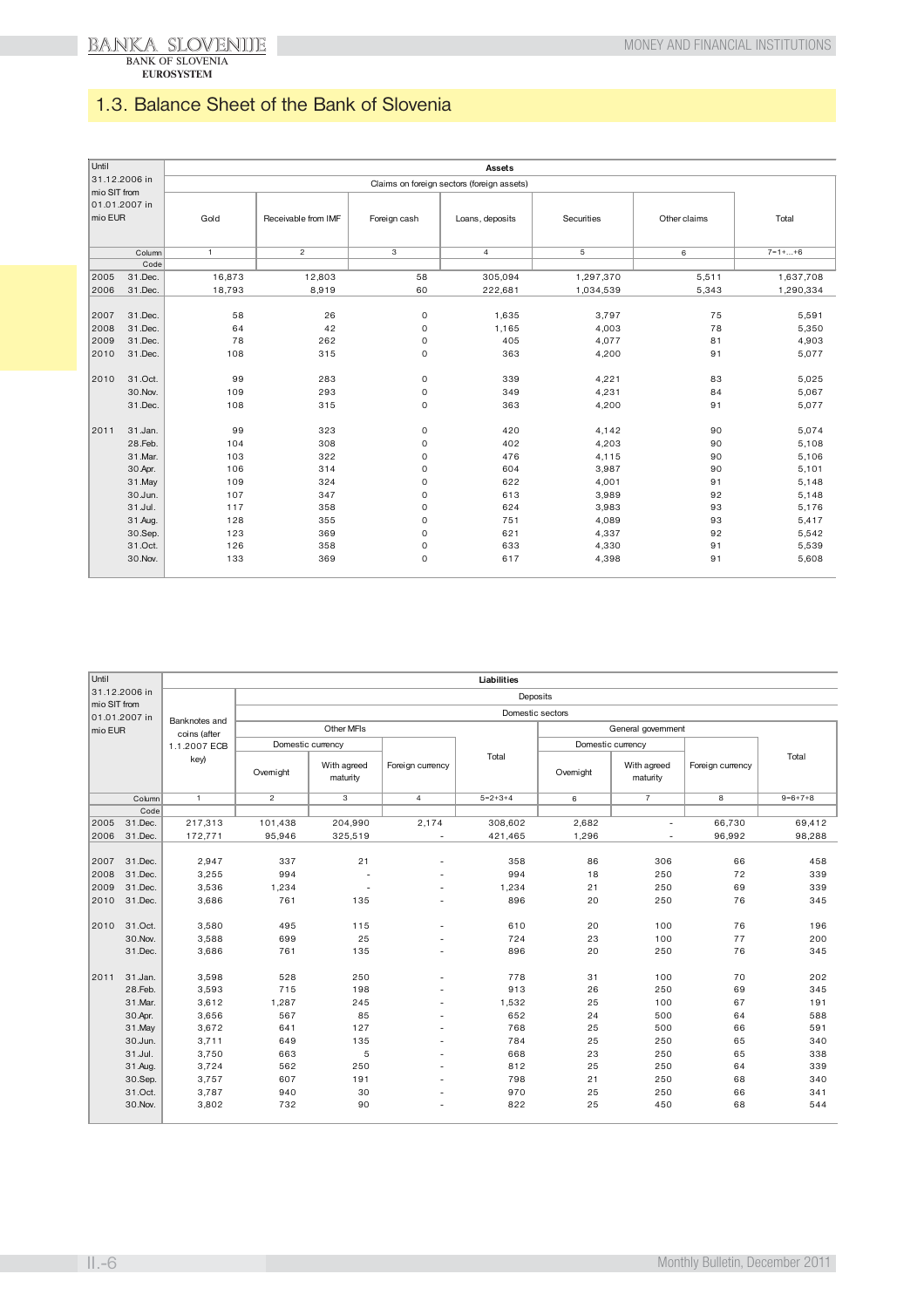|                                 |                         |                                              | Assets                              |                |                  |                |
|---------------------------------|-------------------------|----------------------------------------------|-------------------------------------|----------------|------------------|----------------|
|                                 |                         | Claims on domestic sectors (domestic assets) |                                     |                |                  |                |
|                                 | Claims on domestic MFIs |                                              |                                     |                |                  |                |
| Claims on central<br>government | Loans                   | Other claims                                 | Claims on other domestic<br>sectors | Total          | Remaining assets | Total          |
| $\overline{8}$                  | $\overline{9}$          | 10                                           | $\overline{11}$                     | $12=8++11$     | 13               | $14=7+12+13$   |
|                                 |                         |                                              |                                     |                |                  |                |
| 17,423                          | 113                     | 84                                           | 264                                 | 17,883         | 42,151           | 1,697,742      |
| 16,591                          | 1,300                   | 323                                          | 229                                 | 18,442         | 57,375           | 1,366,151      |
| 67                              | 156                     | $\overline{4}$                               | 1                                   | 228            | 2,590            | 8,409          |
| 68                              | 1,230                   | $\overline{1}$                               |                                     | 1,300          | 2,736            | 9,387          |
| 160                             | 2,115                   | 72                                           | $\mathbf{1}$                        | 2,349          | 2,795            | 10,047         |
| 138                             | 602                     | 115                                          | 1                                   | 856            | 2,683            | 8,616          |
| 139<br>139                      | 1,097<br>1,073          | 114<br>113                                   | 1<br>$\mathbf{1}$                   | 1,351<br>1,326 | 2,686<br>2,719   | 9,061<br>9,112 |
| 138                             | 602                     | 115                                          | 1                                   | 856            | 2,683            | 8,616          |
| 132<br>101                      | 437<br>452              | 115<br>115                                   |                                     | 685<br>668     | 2,624<br>2,558   | 8,384<br>8,334 |
| 99                              | 365                     | 115                                          |                                     | 580            | 2,501            | 8,187          |
| 76                              | 355                     | 115                                          |                                     | 546            | 2,494            | 8,142          |
| 76                              | 447                     | 115                                          |                                     | 639            | 2,530            | 8,317          |
| 76                              | 437                     | 115                                          |                                     | 628            | 2,542            | 8,318          |
| 76                              | 464                     | 115                                          |                                     | 655            | 2,567            | 8,398          |
| 76<br>77                        | 553                     | 115                                          |                                     | 745            | 2,615            | 8,777          |
|                                 | 423                     | 114                                          |                                     | 616            | 2,655            | 8,812          |
| 76                              | 834                     | 114                                          |                                     | 1,025          | 2,612            | 9,176          |
| 83                              | 848                     | 113                                          | 1                                   | 1,045          | 2,674            | 9,328          |

|                               | Liabilities                               |                |                 |                      |                   |                |                         |                          |                    |  |  |  |  |
|-------------------------------|-------------------------------------------|----------------|-----------------|----------------------|-------------------|----------------|-------------------------|--------------------------|--------------------|--|--|--|--|
|                               |                                           | Deposits       |                 |                      | Securities issued |                |                         |                          |                    |  |  |  |  |
|                               | Domestic sectors                          |                |                 |                      |                   |                |                         |                          |                    |  |  |  |  |
|                               | Other domestic sectors                    |                |                 |                      |                   |                |                         |                          |                    |  |  |  |  |
| Non-financial<br>corporations | Non-monetary<br>financial<br>institutions | Total          | Foreign sectors | Domestic<br>currency | Foreign currency  | SDR Allocation | Capital and<br>reserves | Remaining<br>liabilities | Total              |  |  |  |  |
| 10                            | 11                                        | $12=5+9+10+11$ | 13              | 14                   | 15                | 16             | $\overline{17}$         | 18                       | $19=1+12+13+14+18$ |  |  |  |  |
|                               |                                           |                |                 |                      |                   |                |                         |                          |                    |  |  |  |  |
|                               | 3,268                                     | 381,282        | 2,061           | 525,195              | 323,927           | 7,358          | 206,291                 | 34,316                   | 1,697,742          |  |  |  |  |
| ٠                             | 5,582                                     | 525,335        | 3,738           | 402,381              | 32,449            | 6,956          | 187,473                 | 35,049                   | 1,366,151          |  |  |  |  |
|                               | 51                                        | 867            | 3,560           |                      |                   | 27             | 848                     | 159                      | 8,409              |  |  |  |  |
|                               | 42                                        | 1,375          | 3,603           |                      | ×                 | 28             | 915                     | 211                      | 9,387              |  |  |  |  |
|                               | 29                                        | 1,603          | 3,361           |                      | ×                 | 235            | 1,010                   | 303                      | 10,047             |  |  |  |  |
|                               | 18                                        | 1,260          | 2,126           |                      | ×                 | 250            | 1,134                   | 160                      | 8,616              |  |  |  |  |
|                               | 18                                        | 823            | 3,099           |                      | ٠                 | 245            | 1,068                   | 246                      | 9,061              |  |  |  |  |
|                               | 19                                        | 943            | 2,982           |                      | ×                 | 253            | 1,068                   | 278                      | 9,112              |  |  |  |  |
|                               | 18                                        | 1,260          | 2,126           |                      | ٠                 | 250            | 1,134                   | 160                      | 8,616              |  |  |  |  |
|                               | 25                                        | 1,005          | 2,265           |                      | ٠                 | 246            | 1.115                   | 154                      | 8,384              |  |  |  |  |
|                               | 18                                        | 1,276          | 1,939           |                      |                   | 245            | 1,116                   | 164                      | 8,334              |  |  |  |  |
|                               | 18                                        | 1,742          | 1,321           |                      | ÷                 | 241            | 1,127                   | 145                      | 8,187              |  |  |  |  |
|                               | 21                                        | 1,261          | 1,731           |                      | ÷                 | 235            | 1,104                   | 154                      | 8,142              |  |  |  |  |
|                               | 18                                        | 1,377          | 1,751           |                      | ٠                 | 239            | 1,118                   | 159                      | 8,317              |  |  |  |  |
|                               | 16                                        | 1,140          | 1,956           | ٠                    | ÷,                | 239            | 1,100                   | 170                      | 8,318              |  |  |  |  |
|                               | 17                                        | 1,023          | 2,090           |                      | ٠                 | 242            | 1,116                   | 178                      | 8,398              |  |  |  |  |
|                               | 22                                        | 1,173          | 2,365           |                      | ٠                 | 240            | 1,082                   | 192                      | 8,777              |  |  |  |  |
|                               | 26                                        | 1,164          | 2,358           |                      | ÷                 | 250            | 1,066                   | 219                      | 8,812              |  |  |  |  |
|                               | 21                                        | 1,332          | 2,565           |                      | ٠                 | 243            | 1,028                   | 222                      | 9,176              |  |  |  |  |
|                               | 20                                        | 1,385          | 2,648           |                      |                   | 250            | 1,006                   | 236                      | 9,328              |  |  |  |  |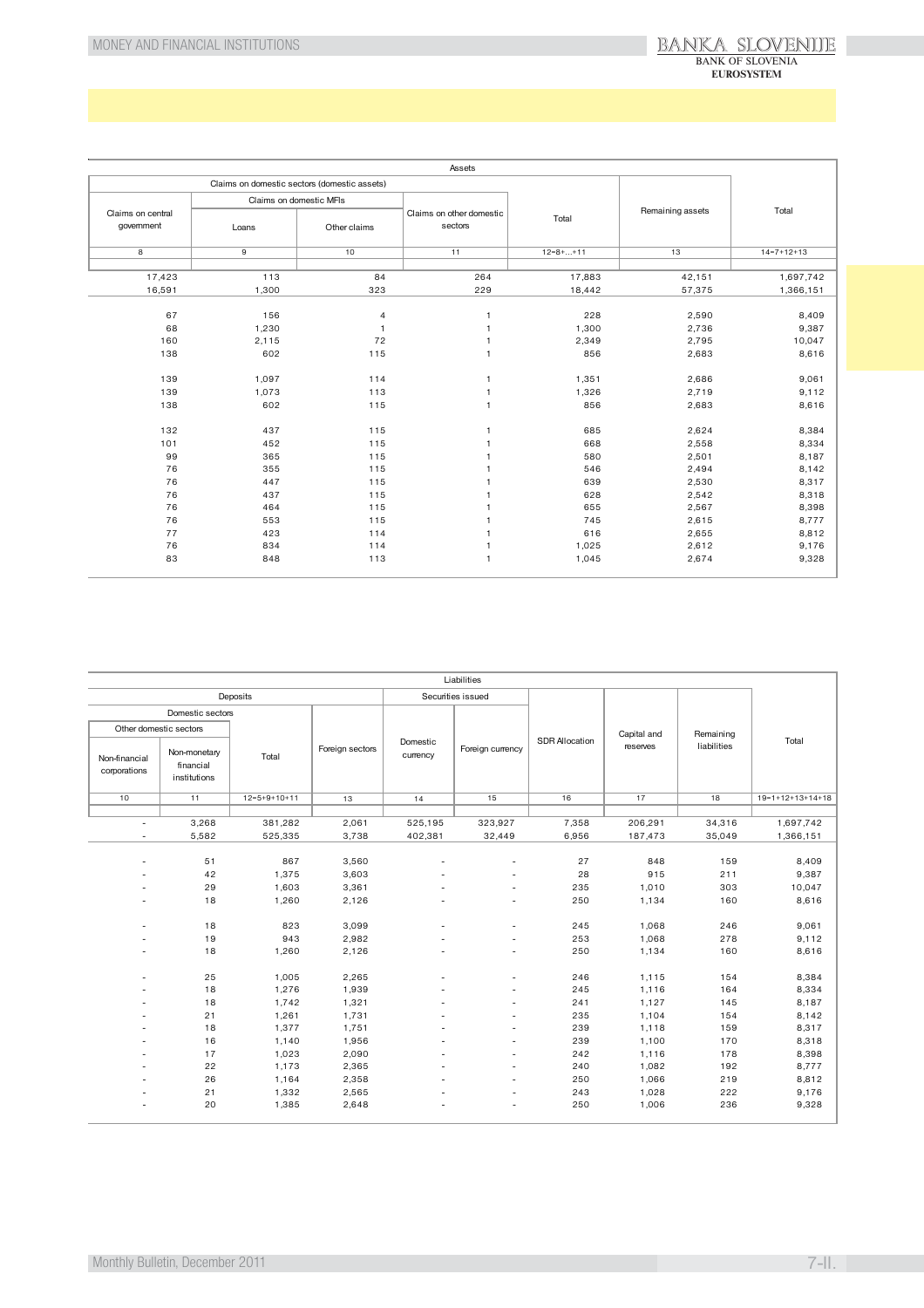# 1.4. Balance Sheet of Other Monetary Financial Institutions

| Until        |                                                                                                                           | Assets                                                                    |                                                                             |                                          |                                                                                                 |                                                                                                 |                                                                           |                                                                                                            |                                                                                                 |                                                                           |                                                                                                            |
|--------------|---------------------------------------------------------------------------------------------------------------------------|---------------------------------------------------------------------------|-----------------------------------------------------------------------------|------------------------------------------|-------------------------------------------------------------------------------------------------|-------------------------------------------------------------------------------------------------|---------------------------------------------------------------------------|------------------------------------------------------------------------------------------------------------|-------------------------------------------------------------------------------------------------|---------------------------------------------------------------------------|------------------------------------------------------------------------------------------------------------|
|              | 31.12.2006 in                                                                                                             |                                                                           |                                                                             |                                          |                                                                                                 | Claims on domestic sectors (domestic assets)                                                    |                                                                           |                                                                                                            |                                                                                                 |                                                                           |                                                                                                            |
| mio SIT from |                                                                                                                           |                                                                           | Claims on the Bank of Slovenia                                              |                                          |                                                                                                 | Claims on other MFIs                                                                            |                                                                           | Claims on non-MFIs                                                                                         |                                                                                                 |                                                                           |                                                                                                            |
| mio EUR      | 01.01.2007 in                                                                                                             | Cash                                                                      | Accounts and<br>deposits at the<br>Bank of<br>Slovenia, other<br>claims     | Securities of the<br>Bank of<br>Slovenia | Loans                                                                                           | Debt securities                                                                                 | Shares and<br>other equity                                                | Loans                                                                                                      | Debt securities                                                                                 | Shares and<br>other equity                                                | Total                                                                                                      |
|              | Column                                                                                                                    | $\overline{1}$                                                            | $\overline{2}$                                                              | 3                                        | $\overline{4}$                                                                                  | 5                                                                                               | 6                                                                         | $\overline{7}$                                                                                             | 8                                                                                               | 9                                                                         | $10 = 1 +  + 9$                                                                                            |
|              | Code                                                                                                                      |                                                                           |                                                                             |                                          |                                                                                                 |                                                                                                 |                                                                           |                                                                                                            |                                                                                                 |                                                                           |                                                                                                            |
|              | 2005 31.Dec.                                                                                                              | 31,302                                                                    | 308,602                                                                     | 849,121                                  | 125,494                                                                                         | 78,119                                                                                          | 46,846                                                                    | 3,864,512                                                                                                  | 691,756                                                                                         | 125,062                                                                   | 6,120,813                                                                                                  |
|              | 2006 31.Dec.                                                                                                              | 39,286                                                                    | 421,465                                                                     | 434,830                                  | 186,601                                                                                         | 90,011                                                                                          | 25,769                                                                    | 4,839,111                                                                                                  | 691,801                                                                                         | 164,221                                                                   | 6,893,095                                                                                                  |
|              | 2007 31.Dec.<br>2008 31.Dec.<br>2009 31.Dec.<br>2010 31.Dec.<br>2010 31.Oct.<br>30.Nov.<br>31.Dec.                        | 245<br>259<br>246<br>234<br>211<br>214<br>234                             | 358<br>994<br>1,234<br>896<br>610<br>724<br>896                             | ٠<br>ä,<br>ä,<br>ä,<br>٠<br>٠<br>ä,      | 1.470<br>1,941<br>2,948<br>3,422<br>3,022<br>3.428<br>3,422                                     | 386<br>621<br>969<br>1,334<br>1,277<br>1,359<br>1,334                                           | 186<br>110<br>151<br>159<br>169<br>177<br>159                             | 26,716<br>31,549<br>32,445<br>33,519<br>33,539<br>33,556<br>33,519                                         | 2,176<br>2,013<br>3,231<br>2,971<br>2,938<br>3,032<br>2,971                                     | 822<br>602<br>995<br>881<br>897<br>876<br>881                             | 32,360<br>38,089<br>42,218<br>43,417<br>42,665<br>43,365<br>43,417                                         |
|              | 2011 31.Jan.<br>28.Feb.<br>31.Mar.<br>30.Apr.<br>31.May<br>30.Jun.<br>31.Jul.<br>31.Aug.<br>30.Sep.<br>31.Oct.<br>30.Nov. | 219<br>222<br>226<br>243<br>225<br>234<br>210<br>218<br>223<br>218<br>222 | 778<br>913<br>1,532<br>652<br>768<br>784<br>668<br>812<br>798<br>970<br>822 | ä,<br>٠<br>٠<br>٠<br>٠<br>٠<br>ä,        | 3,411<br>3,325<br>3,401<br>3,267<br>3,267<br>3,225<br>3,302<br>3,340<br>3,340<br>3,293<br>3,226 | 1,327<br>1,347<br>1,396<br>1,097<br>1,077<br>1,085<br>1,085<br>1,105<br>1,084<br>1,078<br>1,026 | 158<br>155<br>175<br>163<br>163<br>165<br>169<br>165<br>154<br>150<br>151 | 33,563<br>33,508<br>33,470<br>33,505<br>33,527<br>33,551<br>33,544<br>33,406<br>33,254<br>33,293<br>33,292 | 2,930<br>2,916<br>3,006<br>2,916<br>2,922<br>2,895<br>2,894<br>2,949<br>2,960<br>2,993<br>3,040 | 850<br>849<br>893<br>867<br>846<br>844<br>858<br>828<br>810<br>853<br>836 | 43,236<br>43,235<br>44,100<br>42,710<br>42,795<br>42,784<br>42,730<br>42,823<br>42,622<br>42,849<br>42,615 |

| Until        |                                    |                                                 |                                    |                           |                                 | Liabilities                   |                         |                                 |                           |                            |
|--------------|------------------------------------|-------------------------------------------------|------------------------------------|---------------------------|---------------------------------|-------------------------------|-------------------------|---------------------------------|---------------------------|----------------------------|
|              | 31.12.2006 in                      |                                                 |                                    |                           | Liabilities to domestic sectors |                               |                         |                                 |                           |                            |
| mio SIT from | 01.01.2007 in                      |                                                 | Liabilities to MFIs                |                           |                                 |                               | Liabilities to non-MFIs |                                 |                           |                            |
| mio EUR      |                                    |                                                 |                                    |                           |                                 | Deposits in domestic currency |                         |                                 |                           | Total                      |
|              |                                    | Deposits, Ioans<br>from the Bank of<br>Slovenia | Deposits, Ioans<br>from other MFIs | Debt securities<br>issued | Ovemight                        | With agreed<br>maturity       | Reedemable at<br>notice | Deposits in<br>foreign currency | Debt securities<br>issued |                            |
|              | Column                             | $\mathbf{1}$                                    | $\overline{2}$                     | 3                         | $\overline{4}$                  | 5                             | 6                       | $\overline{7}$                  | 8                         | $9 = 1 +  + 8$             |
|              | Code                               |                                                 |                                    |                           |                                 |                               |                         |                                 |                           |                            |
|              | 2005 31.Dec.                       | 110                                             | 132,645                            | 65,998                    | 980,327                         | 1,438,465                     | 136,195                 | 1,269,092                       | 172,573                   | 4,195,405                  |
|              | 2006 31.Dec.                       | 102                                             | 171,042                            | 88,766                    | 1,161,185                       | 1,471,968                     | 179,476                 | 1,374,144                       | 163,254                   | 4,609,937                  |
|              | 2007 31.Dec.                       | 156                                             | 1,496                              | 387                       | 6,882                           | 10,202                        | 1,363                   | 488                             | 752                       | 21,726                     |
|              | 2008 31.Dec.                       | 1,230                                           | 2,040                              | 590                       | 6,597                           | 11,930                        | 1,381                   | 441                             | 703                       | 24,911                     |
|              | 2009 31.Dec.                       | 2,115                                           | 2,995                              | 838                       | 7,178                           | 15,139                        | 561                     | 410                             | 684                       | 29,920                     |
|              | 2010 31.Dec.                       | 602                                             | 3,446                              | 993                       | 8,135                           | 14,528                        | 82                      | 438                             | 775                       | 28,999                     |
|              | 2010 31.Oct.<br>30.Nov.<br>31.Dec. | 1.098<br>1.073<br>602                           | 3.091<br>3,488<br>3.446            | 948<br>1,022<br>993       | 7,894<br>8,067<br>8,135         | 14,556<br>14.775<br>14,528    | 83<br>108<br>82         | 430<br>445<br>438               | 809<br>794<br>775         | 28,910<br>29,772<br>28,999 |
|              | 2011 31.Jan.                       | 437                                             | 3,436                              | 989                       | 8,215                           | 15,492                        | 73                      | 429                             | 772                       | 29,843                     |
|              | 28.Feb.                            | 452                                             | 3,355                              | 1,010                     | 8,155                           | 15,270                        | 23                      | 433                             | 769                       | 29,467                     |
|              | 31.Mar.                            | 365                                             | 3,425                              | 966                       | 8,771                           | 15,564                        | 23                      | 430                             | 752                       | 30,296                     |
|              | 30.Apr.                            | 355                                             | 3,305                              | 655                       | 8,187                           | 15,229                        | 22                      | 427                             | 762                       | 28,942                     |
|              | 31.May                             | 447                                             | 3,294                              | 634                       | 8,198                           | 15,253                        | 30                      | 441                             | 755                       | 29,051                     |
|              | 30.Jun.                            | 437                                             | 3.265                              | 645                       | 8,222                           | 15.439                        | 40                      | 445                             | 757                       | 29,250                     |
|              | 31.Jul.                            | 464                                             | 3,322                              | 645                       | 8,279                           | 15,300                        | 51                      | 464                             | 762                       | 29,286                     |
|              | 31.Aug.                            | 553                                             | 3,354                              | 662                       | 8,217                           | 15,265                        | 52                      | 458                             | 761                       | 29,321                     |
|              | 30.Sep.                            | 423                                             | 3,362                              | 669                       | 8,221                           | 15,307                        | 49                      | 461                             | 755                       | 29,247                     |
|              | 31.Oct.                            | 834                                             | 3,325                              | 812                       | 8,041                           | 15,400                        | 53                      | 473                             | 722                       | 29,660                     |
|              | 30.Nov.                            | 848                                             | 3,254                              | 763                       | 8,402                           | 14,838                        | 59                      | 512                             | 695                       | 29,371                     |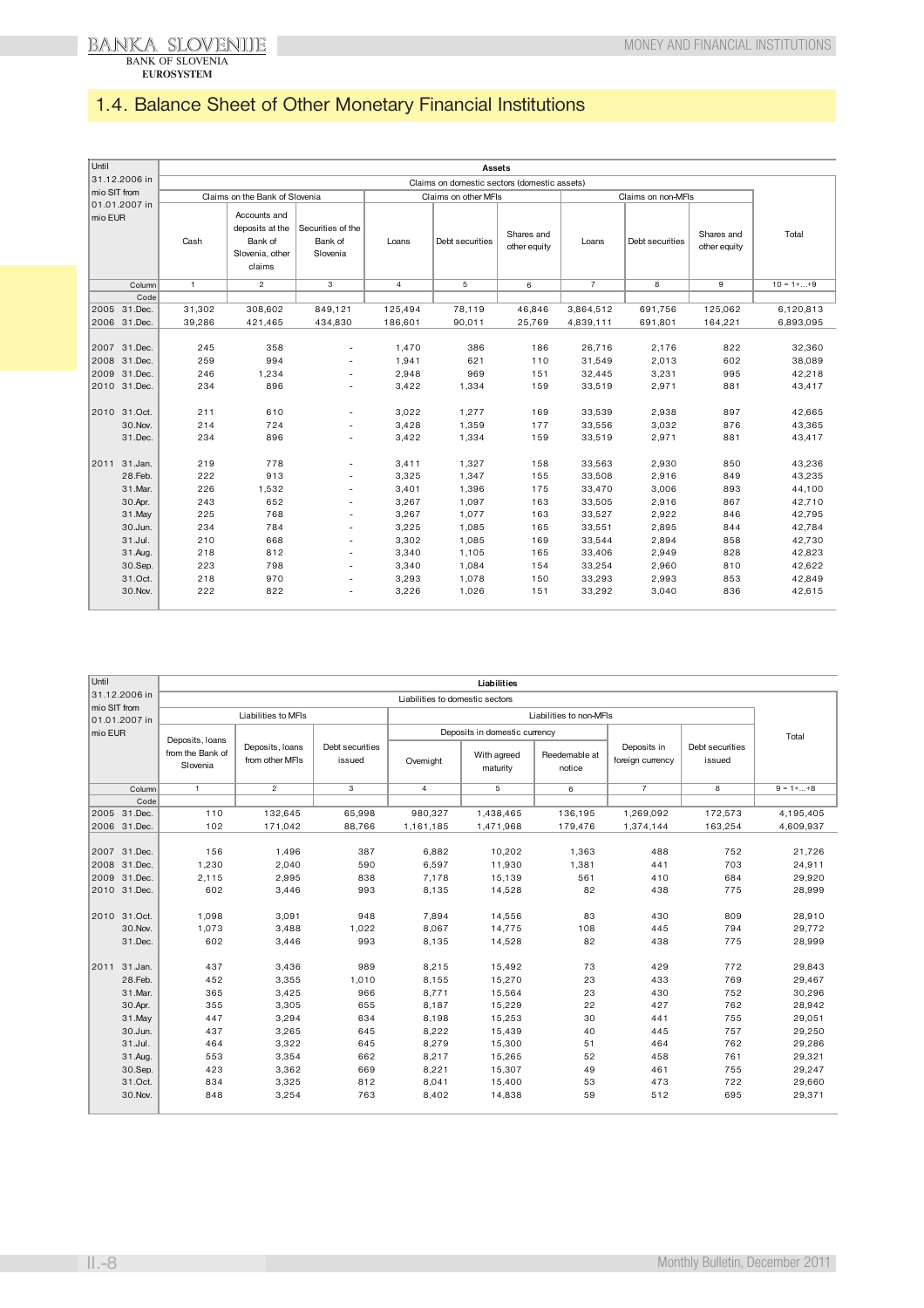|          | Assets         |                 |                                            |                |                    |                            |                   |                     |                  |  |  |  |  |  |
|----------|----------------|-----------------|--------------------------------------------|----------------|--------------------|----------------------------|-------------------|---------------------|------------------|--|--|--|--|--|
|          |                |                 | Claims on foreign sectors (foreign assets) |                |                    |                            |                   |                     |                  |  |  |  |  |  |
|          |                | Claims on MFIs  |                                            |                | Claims on non-MFIs |                            |                   |                     |                  |  |  |  |  |  |
| Cash     | Loans          | Debt securities | Shares and other<br>equity                 | Loans          | Debt securities    | Shares and other<br>equity | Total             | Remaining<br>assets | Total            |  |  |  |  |  |
| 11       | 12             | 13              | 14                                         | 15             | 16                 | 17                         | $18 = 11 +  + 17$ | 19                  | $20 = 10+18+19$  |  |  |  |  |  |
|          |                |                 |                                            |                |                    |                            |                   |                     |                  |  |  |  |  |  |
| 13,096   | 374,789        | 90,238          | 51,954                                     | 179,985        | 123,453            | 14,860                     | 848,375           | 250,536             | 7,219,724        |  |  |  |  |  |
| 18,080   | 362,491        | 153,235         | 52,661                                     | 286,638        | 291,509            | 17,542                     | 1,182,156         | 273,935             | 8,349,186        |  |  |  |  |  |
| 17       | 2,753          | 1,452           | 318                                        | 2,511          | 2,587              | 98                         | 9,735             | 1,397               | 43,493           |  |  |  |  |  |
| 16       | 2,221          | 1.135           | 385                                        | 2,995          | 2,441              | 86                         | 9,280             | 1.641               | 49,010           |  |  |  |  |  |
| 22       | 2,930          | 1,123           | 419                                        | 2,961          | 2,168              | 82                         | 9,705             | 1,480               | 53,404           |  |  |  |  |  |
| 20       | 1,492          | 977             | 441                                        | 2,944          | 1,932              | 82                         | 7,889             | 1,710               | 53,016           |  |  |  |  |  |
| 19<br>20 | 1,886<br>2.365 | 1,116<br>1.091  | 448<br>472                                 | 2,981<br>2.963 | 2,190<br>2,022     | 97<br>103                  | 8,736<br>9.036    | 1,672<br>1.746      | 53,073<br>54,148 |  |  |  |  |  |
| 20       | 1,492          | 977             | 441                                        | 2,944          | 1,932              | 82                         | 7,889             | 1.710               | 53,016           |  |  |  |  |  |
| 17<br>20 | 2,012<br>1,613 | 1,038<br>1.112  | 441<br>442                                 | 2,939<br>2,923 | 2,062<br>2,137     | 84<br>91                   | 8,594<br>8,338    | 1,742<br>1,734      | 53,572<br>53,307 |  |  |  |  |  |
| 20       | 1,966          | 1,140           | 442                                        | 2,910          | 2,125              | 87                         | 8,691             | 1.742               | 54,533           |  |  |  |  |  |
| 24       | 1,566          | 1,170           | 440                                        | 2,897          | 2,206              | 87                         | 8,390             | 1,717               | 52,818           |  |  |  |  |  |
| 25       | 1,592          | 1,118           | 440                                        | 2.905          | 2,152              | 92                         | 8,323             | 1.797               | 52,916           |  |  |  |  |  |
| 32       | 1,623          | 1,098           | 463                                        | 2,899          | 2,042              | 93                         | 8,251             | 1,754               | 52,789           |  |  |  |  |  |
| 29       | 2,005          | 1,045           | 452                                        | 2,889          | 2,027              | 90                         | 8,537             | 1,842               | 53,109           |  |  |  |  |  |
| 26       | 1.986          | 1,028           | 452                                        | 2,880          | 1.937              | 91                         | 8,400             | 1,925               | 53,147           |  |  |  |  |  |
| 21       | 1,922          | 997             | 451                                        | 2,888          | 1,787              | 74                         | 8,141             | 1,952               | 52,715           |  |  |  |  |  |
| 22       | 1,980          | 951             | 451                                        | 2,921          | 1.706              | 74                         | 8,106             | 1,982               | 52,936           |  |  |  |  |  |
| 23       | 1,643          | 838             | 454                                        | 2,878          | 1,591              | 75                         | 7,502             | 2,032               | 52,149           |  |  |  |  |  |
|          |                |                 |                                            |                |                    |                            |                   |                     |                  |  |  |  |  |  |

| Liabilities      |                        |                                |                         |                   |                      |                       |                         |  |  |  |  |  |
|------------------|------------------------|--------------------------------|-------------------------|-------------------|----------------------|-----------------------|-------------------------|--|--|--|--|--|
|                  |                        | Liabilities to foreign sectors |                         |                   |                      |                       |                         |  |  |  |  |  |
|                  | Liabilities to MFIs    |                                | Liabilities to non-MFIs |                   |                      |                       |                         |  |  |  |  |  |
| Deposits         | Debt securities issued | Deposits                       | Debt securities issued  | Total             | Capital and reserves | Remaining liabilities | Total                   |  |  |  |  |  |
| 10               | 11                     | 12                             | 13                      | $14 = 10 +  + 13$ | 15                   | 16                    | $17 = 9 + 14 + 15 + 16$ |  |  |  |  |  |
|                  |                        |                                |                         |                   |                      |                       |                         |  |  |  |  |  |
| 1,872,623        | 87,606                 | 101,988                        | 85                      | 2,062,303         | 657,418              | 304,597               | 7,219,724               |  |  |  |  |  |
| 2,439,177        | 99,644                 | 110,867                        | 215                     | 2,649,902         | 712,426              | 376,922               | 8,349,186               |  |  |  |  |  |
| 14,925<br>16,643 | 388<br>437             | 902<br>768                     | $\overline{1}$<br>30    | 16,217<br>17,879  | 3,700<br>4,118       | 1,849<br>2,102        | 43,493<br>49,010        |  |  |  |  |  |
| 13,436           | 2,263                  | 929                            | 45                      | 16,673            | 4,414                | 2,396                 | 53,404                  |  |  |  |  |  |
| 11,774           | 3,254                  | 1.460                          | 34                      | 16,522            | 4,254                | 3,241                 | 53,016                  |  |  |  |  |  |
|                  |                        |                                |                         |                   |                      |                       |                         |  |  |  |  |  |
| 12,018           | 3,211                  | 1,313                          | 35                      | 16,577            | 4,432                | 3,154                 | 53,073                  |  |  |  |  |  |
| 11,911           | 3,259                  | 1,477                          | 35                      | 16,681            | 4,376                | 3,319                 | 54,148                  |  |  |  |  |  |
| 11,774           | 3,254                  | 1,460                          | 34                      | 16,522            | 4,254                | 3,241                 | 53,016                  |  |  |  |  |  |
| 11,434           | 3,261                  | 1,480                          | 34                      | 16,209            | 4,249                | 3,272                 | 53,572                  |  |  |  |  |  |
| 11,508           | 3,243                  | 1,479                          | 34                      | 16,263            | 4,247                | 3,330                 | 53,307                  |  |  |  |  |  |
| 11,197           | 3,582                  | 1,480                          | 33                      | 16,292            | 4,305                | 3,640                 | 54,533                  |  |  |  |  |  |
| 10,814           | 3,581                  | 1,472                          | 33                      | 15,900            | 4,530                | 3,446                 | 52,818                  |  |  |  |  |  |
| 10.616           | 3.589                  | 1,494                          | 33                      | 15.733            | 4,665                | 3,467                 | 52,916                  |  |  |  |  |  |
| 10,684           | 3,297                  | 1,457                          | 33                      | 15,472            | 4,644                | 3,423                 | 52,789                  |  |  |  |  |  |
| 10,881           | 3,313                  | 1,438                          | 33                      | 15,666            | 4,618                | 3,539                 | 53,109                  |  |  |  |  |  |
| 10,746           | 3,331                  | 1,446                          | 33                      | 15,557            | 4,584                | 3,685                 | 53,147                  |  |  |  |  |  |
| 10,611           | 3,106                  | 1,494                          | 34                      | 15,245            | 4,480                | 3,743                 | 52,715                  |  |  |  |  |  |
| 10,336           | 3,077                  | 1,513                          | 34                      | 14,960            | 4,480                | 3,837                 | 52,936                  |  |  |  |  |  |
| 9,976            | 3,008                  | 1,520                          | 34                      | 14,538            | 4,371                | 3,869                 | 52,149                  |  |  |  |  |  |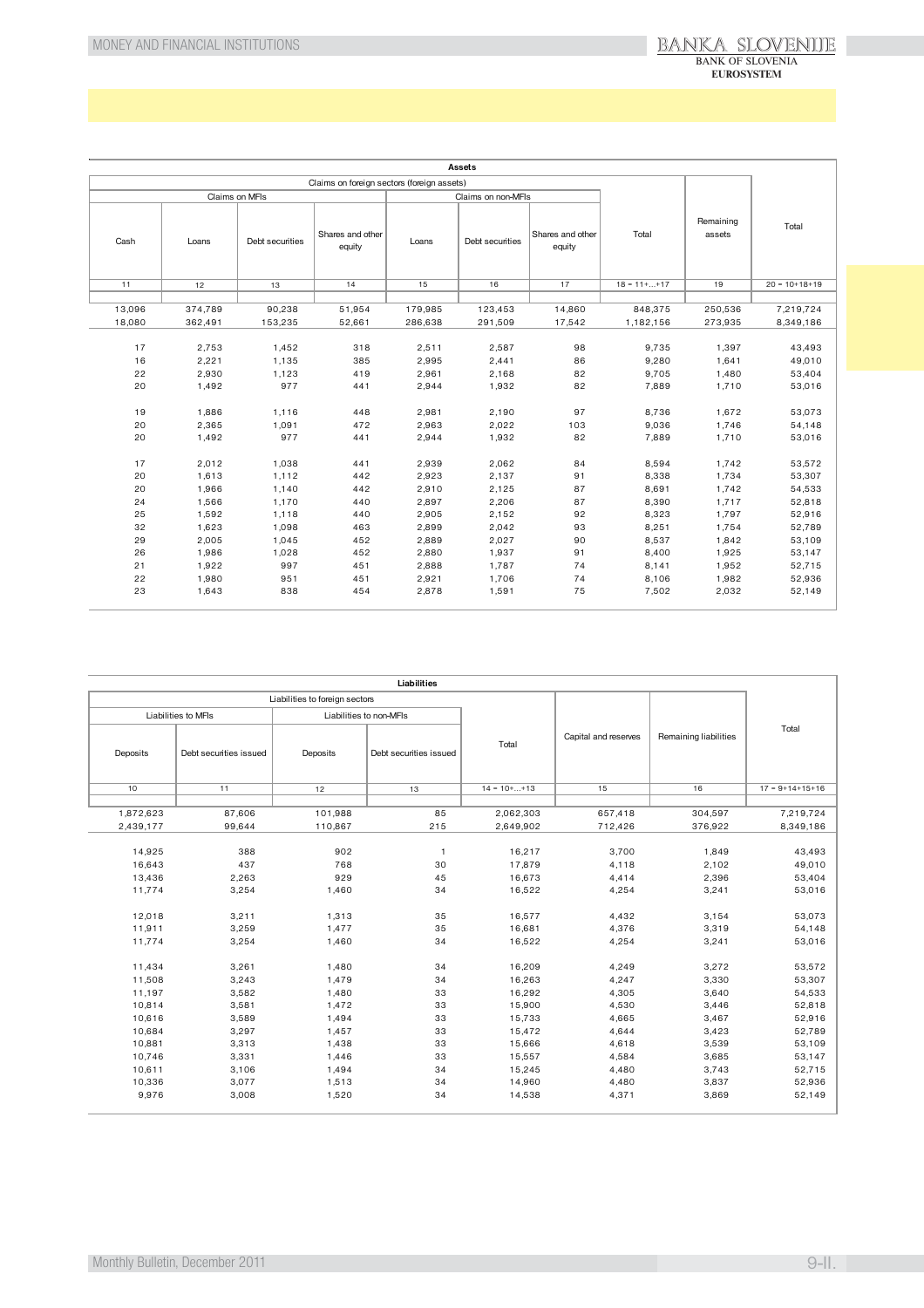**EUROSYSTEM**

# 1.5. Selected Assets of Other Monetary Financial Institutions by Sector

| Until              |                          |                  |                 |                            |                                | Claims on domestic sectors (domestic assets) |                          |                  |                         |  |  |
|--------------------|--------------------------|------------------|-----------------|----------------------------|--------------------------------|----------------------------------------------|--------------------------|------------------|-------------------------|--|--|
| 31.12.2006 in      |                          |                  | Loans           |                            |                                | Debt securities                              |                          |                  |                         |  |  |
| mio SIT from       |                          | By currency      |                 | By purpose                 |                                |                                              |                          | Shares and other | Total                   |  |  |
| 01.01.2007 in      | Domestic                 | Foreign currency | Consumer credit | Lending for house          | Other lending                  | Domestic currency                            | Foreign currency         | equity           |                         |  |  |
| mio EUR<br>Column  | currency<br>$\mathbf{1}$ | $\overline{c}$   | 3               | purchase<br>$\overline{4}$ | 5                              | 6                                            | $\boldsymbol{7}$         | 8                | $9 = 1 + 2 + 6 + 7 + 8$ |  |  |
| Code               |                          |                  |                 |                            |                                |                                              |                          |                  |                         |  |  |
|                    |                          |                  |                 |                            | Total                          |                                              |                          |                  |                         |  |  |
| 2005 31.Dec.       | 2,099,189                | 2,199,419        | 471,462         | 327,736                    | 3,499,410                      | 1,203,222                                    | 415,774                  | 171,907          | 6,089,511               |  |  |
| 2006 31.Dec.       | 2,298,192                | 3,148,985        | 547,955         | 468,689                    | 4,430,534                      | 1,096,779                                    | 119,864                  | 189,989          | 6,853,809               |  |  |
|                    |                          |                  |                 |                            |                                |                                              |                          |                  |                         |  |  |
| 2007 31.Dec.       | 26,555                   | 1,990            | 2,743           | 2,668                      | 23,134                         | 2,562                                        | $\overline{\phantom{a}}$ | 1,008            | 32,115                  |  |  |
| 2008 31.Dec.       | 32,113                   | 2,370            | 2,884           | 3,395                      | 28,204                         | 2,634                                        |                          | 712              | 37,830                  |  |  |
| 2009 31.Dec.       | 34,731                   | 1,895            | 2,900           | 3,927                      | 29,799                         | 4,199                                        |                          | 1,146            | 41,972                  |  |  |
| 2010 31.Dec.       | 35,994                   | 1,843            | 2,833           | 4,837                      | 30,168                         | 4,305                                        |                          | 1,040            | 43,182                  |  |  |
| 2010 31.Oct.       | 35,430                   | 1,742            | 2,857           | 4,649                      | 29,665                         | 4,215                                        |                          | 1,067            | 42,454                  |  |  |
| 30.Nov.            | 35,931                   | 1,777            | 2,850           | 4,740                      | 30,117                         | 4,391                                        | ÷,                       | 1,053            | 43,151                  |  |  |
| 31.Dec.            | 35,994                   | 1,843            | 2,833           | 4,837                      | 30,168                         | 4,305                                        | $\overline{a}$           | 1,040            | 43,182                  |  |  |
|                    |                          |                  |                 |                            |                                |                                              |                          |                  |                         |  |  |
| 2011 31.Jan.       | 35,993                   | 1,760            | 2,816           | 4,820                      | 30,117                         | 4,257                                        |                          | 1,008            | 43,018                  |  |  |
| 28.Feb.            | 36,008                   | 1,739            | 2,803           | 4,852                      | 30,092                         | 4,262                                        |                          | 1,004            | 43,013                  |  |  |
| 31.Mar.            | 36,712                   | 1,691            | 2,803           | 4,880                      | 30,720                         | 4,402                                        |                          | 1,068            | 43,873                  |  |  |
| 30.Apr.            | 35,736                   | 1,689            | 2,786           | 4,926                      | 29,712                         | 4,013                                        |                          | 1,030            | 42,467                  |  |  |
| 31.May.            | 35,811                   | 1,751            | 2,783           | 5,021                      | 29,758                         | 3,999                                        |                          | 1,009            | 42,570                  |  |  |
| 30.Jun.            | 35,836                   | 1,724            | 2,776           | 5,071                      | 29,713                         | 3,981                                        |                          | 1,009            | 42,550                  |  |  |
| 31.Jul.<br>31.Aug. | 35,720<br>35,854         | 1,794<br>1,705   | 2,786<br>2,766  | 5,161<br>5,144             | 29,567<br>29,648               | 3,979<br>4,053                               |                          | 1,028<br>993     | 42,520<br>42,604        |  |  |
| 30.Sep.            | 35,763                   | 1,628            | 2,760           | 5,130                      | 29,501                         | 4,044                                        |                          | 964              | 42,399                  |  |  |
| 31.Oct.            | 35,975                   | 1,580            | 2,747           | 5,153                      | 29,655                         | 4,072                                        |                          | 1,003            | 42,631                  |  |  |
| 30.Nov.            | 35,784                   | 1,557            | 2,754           | 5,136                      | 29,451                         | 4,065                                        |                          | 987              | 42,393                  |  |  |
|                    |                          |                  |                 |                            |                                |                                              |                          |                  |                         |  |  |
|                    |                          |                  |                 |                            | MFIs (S.121, S.122)            |                                              |                          |                  |                         |  |  |
| 2005 31.Dec.       | 345,097                  | 88,999           |                 | ÷,                         | 434,096                        | 594,946                                      | 332,295                  | 46,846           | 1,408,182               |  |  |
| 2006 31.Dec.       | 511,086                  | 96,980           | ÷,              | ÷,                         | 608,066                        | 482,995                                      | 41,846                   | 25,769           | 1,158,676               |  |  |
| 2007 31.Dec.       | 1,758                    | 71               |                 |                            | 1,829                          | 386                                          |                          | 186              | 2,401                   |  |  |
| 2008 31.Dec.       | 2,918                    | 16               |                 | ÷,                         | 2,935                          | 621                                          |                          | 110              | 3,666                   |  |  |
| 2009 31.Dec.       | 4,160                    | 22               |                 | ä,                         | 4,182                          | 969                                          |                          | 151              | 5,302                   |  |  |
| 2010 31.Dec.       | 4,294                    | 24               |                 |                            | 4,318                          | 1,334                                        |                          | 159              | 5,811                   |  |  |
|                    |                          |                  |                 |                            |                                |                                              |                          |                  |                         |  |  |
| 2010 31.Oct.       | 3,607                    | 25               |                 |                            | 3,632                          | 1,277                                        |                          | 169              | 5,079                   |  |  |
| 30.Nov.            | 4,126                    | 26               |                 |                            | 4,152                          | 1,359                                        |                          | 177              | 5,688                   |  |  |
| 31.Dec.            | 4,294                    | 24               |                 | ÷,                         | 4,318                          | 1,334                                        |                          | 159              | 5,811                   |  |  |
| 2011 31.Jan.       | 4,167                    | 22               |                 |                            | 4,190                          | 1,327                                        |                          | 158              | 5,674                   |  |  |
| 28.Feb.            | 4,220                    | 18               |                 |                            | 4,239                          | 1,347                                        |                          | 155              | 5,740                   |  |  |
| 31.Mar.            | 4,916                    | 17               |                 |                            | 4,933                          | 1,396                                        |                          | 175              | 6,504                   |  |  |
| 30.Apr.            | 3,902                    | 17               |                 |                            | 3,919                          | 1,097                                        |                          | 163              | 5,179                   |  |  |
| 31.May.            | 4,018                    | 16               |                 |                            | 4,035                          | 1,077                                        |                          | 163              | 5,275                   |  |  |
| 30.Jun.            | 3,992                    | 18               |                 |                            | 4,009                          | 1,085                                        |                          | 165              | 5,259                   |  |  |
| 31.Jul.            | 3,946                    | 23               |                 |                            | 3,970                          | 1,085                                        |                          | 169              | 5,224                   |  |  |
| 31.Aug.<br>30.Sep. | 4,136<br>4,113           | 16<br>24         |                 | ٠                          | 4,152<br>4,137                 | 1,105<br>1,084                               |                          | 165<br>154       | 5,422                   |  |  |
| 31.Oct.            | 4,242                    | 20               |                 |                            | 4,262                          | 1,078                                        |                          | 150              | 5,375<br>5,491          |  |  |
| 30.Nov.            | 4,024                    | 25               |                 |                            | 4,048                          | 1,026                                        |                          | 151              | 5,224                   |  |  |
|                    |                          |                  |                 |                            |                                |                                              |                          |                  |                         |  |  |
|                    |                          |                  |                 |                            | Non-MFIs (S.123, S.124, S.125) |                                              |                          |                  |                         |  |  |
| 2005 31.Dec.       | 39,180                   | 140,353          |                 |                            | 179,533                        | 2,419                                        | 1,799                    | 47,101           | 230,852                 |  |  |
| 2006 31.Dec.       | 46,800                   | 262,365          |                 |                            | 309,165                        | 2,753                                        | 857                      | 55,301           | 368,076                 |  |  |
| 2007 31.Dec.       | 1,867                    | 99               |                 |                            | 1,966                          | 15                                           |                          | 324              | 2,305                   |  |  |
| 2008 31.Dec.       | 2,413                    | 126              |                 |                            | 2,539                          | 20                                           |                          | 255              | 2,815                   |  |  |
| 2009 31.Dec.       | 2,248                    | 100              |                 |                            | 2,349                          | 14                                           |                          | 317              | 2,680                   |  |  |
| 2010 31.Dec.       | 2,137                    | 73               |                 |                            | 2,211                          | 11                                           |                          | 275              | 2,497                   |  |  |
|                    |                          |                  |                 |                            |                                |                                              |                          |                  |                         |  |  |
| 2010 31.Oct.       | 2,130                    | 71               |                 |                            | 2,201                          | 11                                           |                          | 284              | 2,496                   |  |  |
| 30.Nov.            | 2,132                    | 73               |                 |                            | 2,206                          | 11                                           |                          | 280              | 2,497                   |  |  |
| 31.Dec.            | 2,137                    | 73               |                 |                            | 2,211                          | 11                                           |                          | 275              | 2,497                   |  |  |
| 2011 31.Jan.       | 2,108                    | 69               |                 |                            | 2,177                          | 11                                           |                          | 266              | 2,454                   |  |  |
| 28.Feb.            | 2,056                    | 70               |                 |                            | 2,126                          | 11                                           |                          | 265              | 2,402                   |  |  |
| 31.Mar.            | 2,031                    | 65               |                 |                            | 2,097                          | 11                                           |                          | 264              | 2,372                   |  |  |
| 30.Apr.            | 2,014                    | 65               |                 |                            | 2,078                          | 11                                           |                          | 261              | 2,350                   |  |  |
| 31.May.            | 2,011                    | 68               |                 |                            | 2,079                          | 10                                           |                          | 252              | 2,341                   |  |  |
| 30.Jun.            | 2,020                    | 46               |                 |                            | 2,066                          | 10                                           |                          | 249              | 2,325                   |  |  |
| 31.Jul.            | 2,007                    | 46               |                 |                            | 2,054                          | 10                                           |                          | 259              | 2,323                   |  |  |
| 31.Aug.            | 1,988                    | 45               |                 |                            | 2,033                          | 10                                           |                          | 249              | 2,292                   |  |  |
| 30.Sep.            | 2,007                    | 39               |                 |                            | 2,046                          | 10                                           |                          | 242              | 2,298                   |  |  |
| 31.Oct.<br>30.Nov. | 1,992<br>1,981           | 38<br>37         |                 |                            | 2,030<br>2,018                 | 10<br>10                                     |                          | 247<br>248       | 2,286<br>2,277          |  |  |
|                    |                          |                  |                 |                            |                                |                                              |                          |                  |                         |  |  |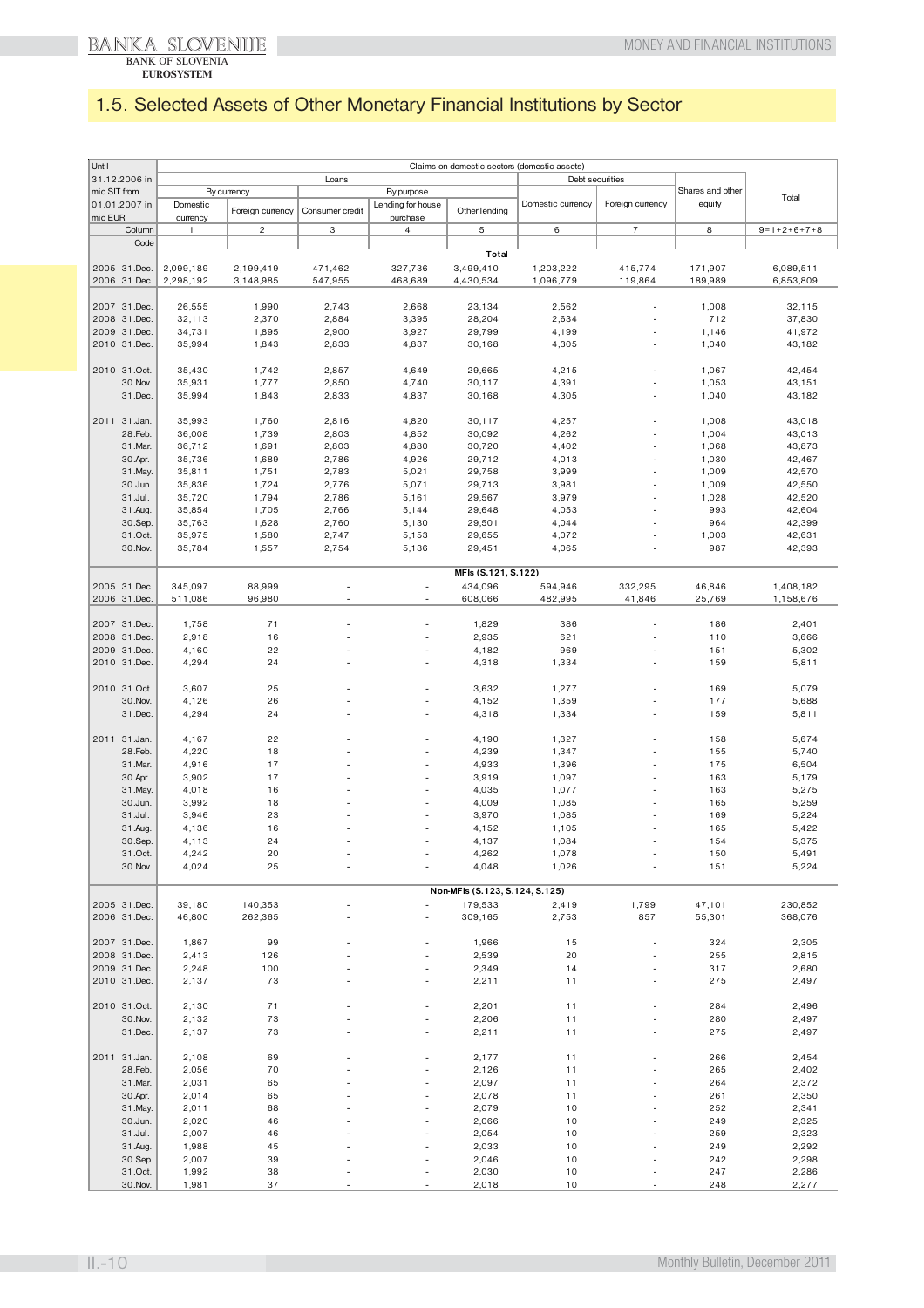|                   |                  | Claims on foreign sectors (foreign assets) |                           |                         |                   |
|-------------------|------------------|--------------------------------------------|---------------------------|-------------------------|-------------------|
| Loans             |                  | Debt securities                            |                           |                         |                   |
| Domestic currency | Foreign currency | Domestic currency                          | Foreign currency          | Shares and other equity | Total             |
| 10                | 11               | 12                                         | 13                        | 14                      | $15 = 10 +  + 14$ |
|                   |                  |                                            |                           |                         |                   |
|                   |                  | Total $(S.2)$                              |                           |                         |                   |
| 11,963            | 542,811          | 12,943                                     | 200,748                   | 66,814                  | 835,279           |
| 20,446            | 628,683          | 14,760                                     | 429,984                   | 70,203                  | 1,164,076         |
|                   |                  |                                            |                           |                         |                   |
| 4,570             | 693              | 3,984                                      | 54                        | 416                     | 9,718             |
| 4,472             | 743              | 3,555                                      | 21                        | 471                     | 9,263             |
| 5,145             | 746              | 3,281                                      | 10                        | 502                     | 9,683             |
| 3,903             | 533              | 2,878                                      | 31                        | 524                     | 7,869             |
|                   |                  |                                            |                           |                         |                   |
| 4,269             | 599              | 3,282                                      | 23                        | 545                     | 8,718             |
| 4,749             | 579              | 3,087                                      | 26                        | 575                     | 9,016             |
| 3,903             | 533              | 2,878                                      | 31                        | 524                     | 7,869             |
|                   |                  |                                            |                           |                         |                   |
| 4,443             | 508              | 3,067                                      | 33                        | 525                     | 8,576             |
| 4,009             | 527              | 3,217                                      | 33                        | 532                     | 8,318             |
| 4,357             | 520              | 3,234                                      | 30                        | 529                     | 8,670             |
| 3,934             | 529              | 3,352                                      | 23                        | 527                     | 8,366             |
| 3,889             | 608              | 3,242                                      | 28                        | 532                     | 8,299             |
| 3,895             | 627              | 3,113                                      | 28                        | 556                     | 8,219             |
| 4,252             | 642              | 3,048                                      | 24                        | 542                     | 8,508             |
| 4,205             | 661              | 2,940                                      | 25                        | 543                     | 8,374             |
| 4,159             | 652              | 2,762                                      | 22                        | 525                     | 8,120             |
| 4,196             | 706              | 2,638                                      | 19                        | 525                     | 8,084             |
| 3,818             | 703              | 2,409                                      | 21                        | 529                     | 7,479             |
|                   |                  |                                            |                           |                         |                   |
|                   |                  | MFIs(S.2)                                  |                           |                         |                   |
| 10,739            | 364,050          | 12,742                                     | 77,495                    | 51,954                  | 516,981           |
| 18,981            | 343,510          | 12,870                                     | 140,364                   | 52,661                  | 568,387           |
|                   |                  |                                            |                           |                         |                   |
| 2,376             | 377              | 1,425                                      | 26                        | 318                     | 4,522             |
| 1,850             | 370              | 1,128                                      | $\overline{7}$            | 385                     | 3,741             |
| 2,528             | 402              | 1,119                                      | $\overline{4}$            | 419                     | 4,473             |
| 1,211             | 281              | 959                                        | 19                        | 441                     | 2,910             |
|                   |                  |                                            |                           |                         |                   |
| 1,550             | 336              | 1,097                                      | 18                        | 448                     | 3,450             |
| 2,057             | 308              | 1,072                                      | 19                        | 472                     | 3,928             |
| 1,211             | 281              | 959                                        | 19                        | 441                     | 2,910             |
|                   |                  |                                            |                           |                         |                   |
| 1,732             | 280              | 1,019                                      | 19                        | 441                     | 3,491             |
| 1,315             | 298              | 1,093                                      | 19                        | 442                     | 3,167             |
| 1,661             | 305              | 1,123                                      | 17                        | 442                     | 3,548             |
| 1,245             | 321              | 1,159                                      | 11                        | 440                     | 3,176             |
| 1,250             | 342              | 1,103                                      | 15                        | 440                     | 3,150             |
| 1,293             | 330              | 1,084                                      | 15                        | 463                     | 3,185             |
| 1,680             | 325              | 1,034                                      | 11                        | 452                     | 3,502             |
| 1,634             | 353              | 1,016                                      | 12                        | 452                     | 3,466             |
| 1,586             | 336              | 985                                        | 12                        | 451                     | 3,370             |
| 1,620             | 361              | 941                                        | 10                        | 451                     | 3,382             |
| 1,280             | 363              | 827                                        | 11                        | 454                     | 2,934             |
|                   |                  |                                            |                           |                         |                   |
|                   |                  | Non-MFIs (S.2)                             |                           |                         |                   |
| ×,                | 29,770           | $\overline{\phantom{a}}$                   | 17,340                    | 5,854                   | 52,965            |
|                   | 75,559           | 1,492                                      | 26,809                    | 6,697                   | 110,556           |
|                   |                  |                                            |                           |                         |                   |
| 367               | 178              | 111                                        | $\ensuremath{\mathsf{3}}$ | 33                      | 692               |
| 473               | 212              | 97                                         | $\sqrt{2}$                | 35                      | 819               |
| 520               | 205              | 92                                         | $\mathbf{1}$              | 40                      | 858               |
| 646               | 144              | 79                                         | ÷,                        | 44                      | 913               |
|                   |                  |                                            |                           |                         |                   |
| 641               | 160              | 151                                        |                           | 47                      | 998               |
| 635               | 164              | 87                                         |                           | 48                      | 934               |
| 646               | 144              | 79                                         |                           | 44                      | 913               |
|                   |                  |                                            |                           |                         |                   |
| 662               | 133              | 76                                         |                           | 41                      | 912               |
| 687               | 135              | 72                                         |                           | 41                      | 935               |
| 672               | 122              | 77                                         |                           | 41                      | 913               |
| 685               | 121              | 79                                         |                           | 45                      | 931               |
| 650               | 174              | 84                                         |                           | 50                      | 957               |
| 642               | 189              | 90                                         |                           | 49                      | 971               |
| 663               | 190              | 89                                         |                           | 49                      | 991               |
| 653               | 183              | 84                                         |                           | 47                      | 967               |
| 637               | 188              | 86                                         |                           | 40                      | 951               |
| 635               | 221              | 85                                         |                           | 40                      | 981               |
| 649               | 224              | 86                                         |                           | 40                      | 999               |
|                   |                  |                                            |                           |                         |                   |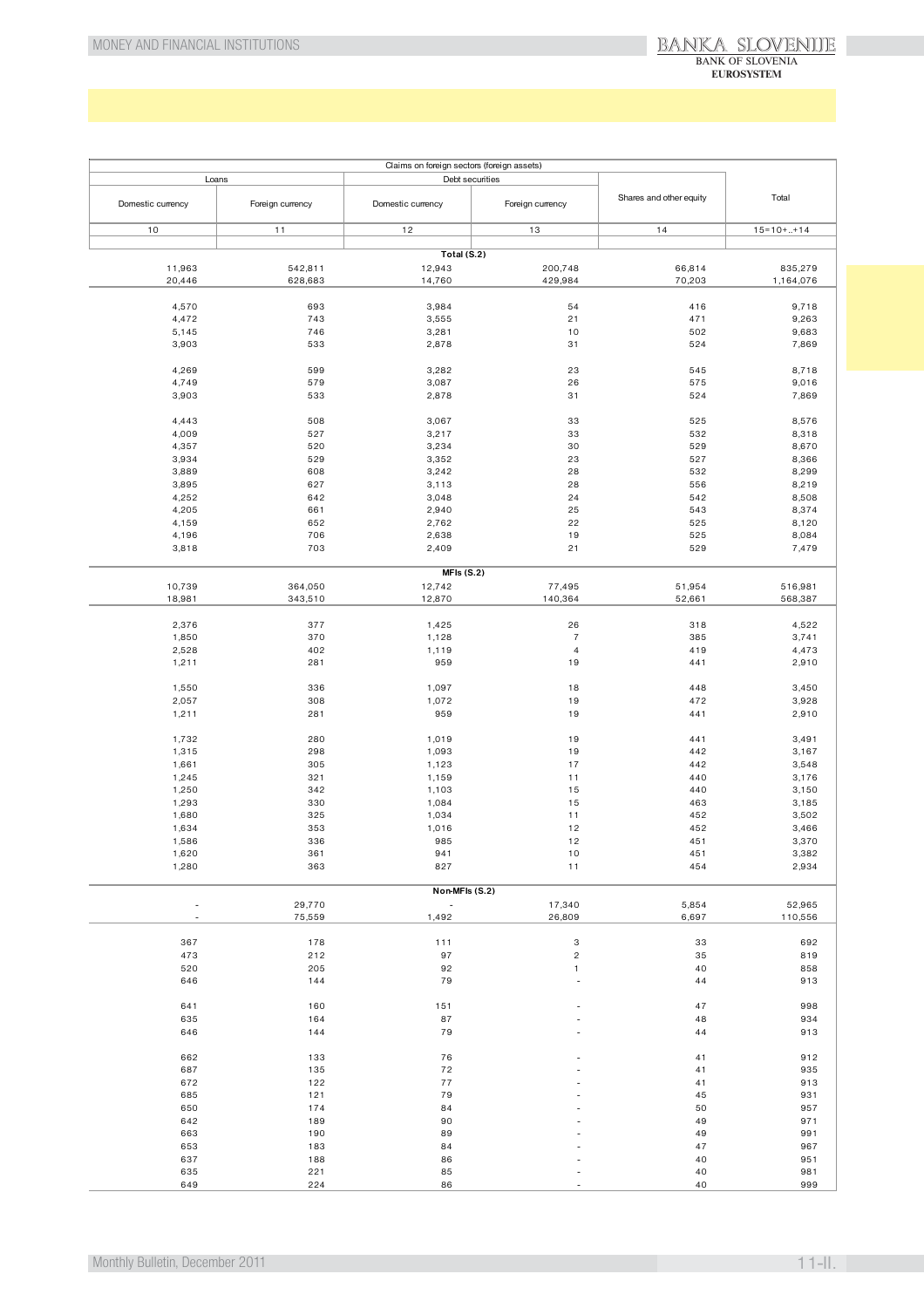# 1.5. Selected Assets of Other Monetary Financial Institutions by Sector (continued)

| Until         | Claims on domestic sectors (domestic assets) |                     |                           |                                                   |                                   |                |                           |                     |                |
|---------------|----------------------------------------------|---------------------|---------------------------|---------------------------------------------------|-----------------------------------|----------------|---------------------------|---------------------|----------------|
| 31.12.2006 in |                                              |                     | Loans                     |                                                   |                                   |                | Debt securities           |                     |                |
| mio SIT from  |                                              | By currency         |                           | By purpose                                        |                                   | Domestic       |                           | Shares and other    | Total          |
| 01.01.2007 in | Domestic currency                            | Foreign currency    | Consumer credit           | Lending for house                                 | Other lending                     | currency       | Foreign currency          | equity              |                |
| mio EUR       |                                              |                     |                           | purchase                                          |                                   |                |                           |                     |                |
| Column        | $\mathbf{1}$                                 | $\boldsymbol{2}$    | $\ensuremath{\mathsf{3}}$ | $\sqrt{4}$                                        | $\,$ 5 $\,$                       | 6              | $\overline{\mathfrak{c}}$ | 8                   | $9=1+2+6+7+8$  |
| Code          |                                              |                     |                           |                                                   |                                   |                |                           |                     |                |
|               |                                              |                     |                           |                                                   | Non-financial corporations (S.11) |                |                           |                     |                |
| 2005 31.Dec.  | 956,334                                      | 1,538,853           | ٠                         | ÷                                                 | 2,495,187                         | 28,724         | 18,999                    | 77,960              | 2,620,870      |
| 2006 31.Dec.  | 927,775                                      | 2,155,914           | ä,                        | ÷                                                 | 3,083,689                         | 28,541         | 14,897                    | 108,919             | 3,236,046      |
|               |                                              |                     |                           |                                                   |                                   |                |                           |                     |                |
| 2007 31.Dec.  | 16,643                                       | 770                 | ÷.                        | ×,                                                | 17,413                            | 194            | ÷,                        | 498                 | 18,105         |
| 2008 31.Dec.  | 19,834                                       | 765                 |                           |                                                   | 20,599                            | 204            |                           | 346                 | 21,149         |
| 2009 31.Dec.  | 20,326                                       | 486                 |                           | ٠                                                 | 20,812                            | 214            | ÷,                        | 678                 | 21,704         |
| 2010 31.Dec.  | 20,398                                       | 430                 |                           | ÷                                                 | 20,829                            | 212            |                           | 606                 | 21,646         |
|               |                                              |                     |                           |                                                   |                                   |                |                           |                     |                |
| 2010 31.Oct.  | 20,674                                       | 416                 |                           | ÷,                                                | 21,091                            | 144            | ÷.                        | 614                 | 21,848         |
| 30.Nov.       | 20,571                                       | 409                 |                           | ä,                                                | 20,980                            | 214            | ä,                        | 596                 | 21,790         |
| 31.Dec.       | 20,398                                       | 430                 |                           | ٠                                                 | 20,829                            | 212            | ×                         | 606                 | 21,646         |
|               |                                              |                     |                           | ٠                                                 |                                   |                |                           |                     |                |
| 2011 31.Jan.  | 20,587                                       | 410                 |                           |                                                   | 20,997                            | 211            |                           | 584                 | 21,793         |
| 28.Feb.       | 20,587                                       | 394                 |                           |                                                   | 20,981                            | 211            |                           | 583                 | 21,775         |
| 31.Mar.       | 20,546                                       | 386                 |                           | ٠                                                 | 20,931                            | 212            | ٠                         | 629                 | 21,772         |
| 30.Apr.       | 20,583                                       | 381                 |                           |                                                   | 20,964                            | 212            | ä,                        | 606                 | 21,782         |
| 31.May.       | 20,520                                       | 386                 |                           | ä,                                                | 20,906                            | 215            |                           | 594                 | 21,714         |
| 30.Jun.       | 20,535                                       | 382                 |                           | ٠                                                 | 20,916                            | 214            | ×                         | 595                 | 21,725         |
| 31.Jul.       | 20,453                                       | 389                 |                           | ٠                                                 | 20,843                            | 214            |                           | 599                 | 21,656         |
| 31.Aug.       | 20,374                                       | 368                 |                           | ä,                                                | 20,742                            | 216            | ä,                        | 579                 | 21,537         |
| 30.Sep.       | 20,252                                       | 347                 |                           |                                                   | 20,599                            | 203            |                           | 568                 | 21,369         |
| 31.Oct.       | 20,312                                       | 326                 |                           | ä,                                                | 20,638                            | 200            |                           | 607                 | 21,444         |
| 30.Nov.       | 20,335                                       | 313                 |                           | ÷,                                                | 20,648                            | 199            | Ĭ.                        | 588                 | 21,434         |
|               |                                              |                     |                           |                                                   |                                   |                |                           |                     |                |
|               |                                              |                     |                           |                                                   | Central government (S.1311)       |                |                           |                     |                |
| 2005 31.Dec.  | 108,217                                      | 32,491              | ×,<br>ä,                  | $\frac{1}{2}$<br>÷.                               | 140,707                           | 577,133        | 62,682                    | ÷,                  | 780,523        |
| 2006 31.Dec.  | 110,035                                      | 21,849              |                           |                                                   | 131,884                           | 582,490        | 62,265                    | ×.                  | 776,638        |
| 2007 31.Dec.  | 394                                          | 6                   | ٠                         | ä,                                                | 401                               | 1,966          |                           | ٠                   | 2,367          |
| 2008 31.Dec.  | 366                                          | $\overline{7}$      |                           |                                                   | 373                               |                |                           |                     |                |
| 2009 31.Dec.  | 488                                          | 6                   |                           |                                                   | 495                               | 1,789          |                           |                     | 2,162          |
| 2010 31.Dec.  | 665                                          | $\overline{7}$      |                           | ٠                                                 | 672                               | 3,003<br>2,747 |                           |                     | 3,497<br>3,419 |
|               |                                              |                     |                           |                                                   |                                   |                |                           |                     |                |
| 2010 31.Oct.  | 657                                          | $\overline{7}$      |                           | ÷.                                                | 664                               | 2,783          |                           | ×.                  | 3,447          |
| 30.Nov.       | 640                                          | $\overline{7}$      |                           |                                                   | 647                               | 2,806          |                           |                     | 3,453          |
| 31.Dec.       | 665                                          | $\overline{7}$      |                           | ٠                                                 | 672                               | 2,747          |                           |                     | 3,419          |
|               |                                              |                     |                           |                                                   |                                   |                |                           |                     |                |
| 2011 31.Jan.  | 618                                          | $\boldsymbol{7}$    |                           |                                                   | 625                               | 2,708          |                           |                     | 3,332          |
| 28.Feb.       | 625                                          | $\overline{7}$      |                           |                                                   | 632                               | 2,694          |                           |                     | 3,326          |
| 31.Mar.       | 620                                          | $\overline{7}$      |                           |                                                   | 626                               | 2,783          |                           |                     | 3,409          |
| 30.Apr.       | 620                                          | 6                   |                           | ÷.                                                | 627                               | 2,693          |                           | ä,                  | 3,319          |
| 31.May.       | 623                                          | $\overline{7}$      |                           |                                                   | 630                               | 2,697          |                           |                     | 3,327          |
|               |                                              | 6                   |                           |                                                   |                                   |                |                           |                     |                |
| 30.Jun.       | 604                                          | $\overline{7}$      |                           |                                                   | 611                               | 2,671          |                           |                     | 3,282          |
| 31.Jul.       | 600                                          |                     |                           |                                                   | 607                               | 2,669          |                           |                     | 3,276          |
| 31.Aug.       | 599                                          | 6<br>$\overline{7}$ |                           |                                                   | 606                               | 2,722          |                           |                     | 3,328          |
| 30.Sep.       | 601                                          |                     |                           |                                                   | 607                               | 2,748          |                           |                     | 3,355          |
| 31.Oct.       | 598                                          | $\overline{7}$      |                           |                                                   | 604                               | 2,783          |                           |                     | 3,387          |
| 30.Nov.       | 598                                          | $\boldsymbol{7}$    | ٠                         | $\overline{a}$                                    | 605                               | 2,831          |                           |                     | 3,436          |
|               |                                              |                     |                           | Other government sectors (S.1312, S.1313, S.1314) |                                   |                |                           |                     |                |
| 2005 31.Dec.  | 8,139                                        | 15,001              | ÷,                        |                                                   | 23,141                            | ÷,             | $\overline{a}$            | Ĭ.                  | 23,141         |
| 2006 31.Dec.  | 8,412                                        | 16,529              | ä,                        | ÷,                                                | 24,940                            | ÷,             | ×                         | J.                  | 24,940         |
|               |                                              |                     |                           |                                                   |                                   |                |                           |                     |                |
| 2007 31.Dec.  | 111                                          | $\overline{7}$      | í.                        | ä,                                                | 118                               | í.             | ä,                        | ä,                  | 118            |
| 2008 31.Dec.  | 204                                          | $\boldsymbol{7}$    |                           | ä,                                                | 212                               |                |                           | $\overline{a}$      | 212            |
| 2009 31.Dec.  | 370                                          | 6                   |                           | ä,                                                | 376                               |                |                           | ÷,                  | 376            |
| 2010 31.Dec.  | 520                                          | 6                   |                           | ٠                                                 | 526                               |                |                           | $\mathsf O$         | 526            |
|               |                                              |                     |                           |                                                   |                                   |                |                           |                     |                |
| 2010 31.Oct.  | 429                                          | 6                   |                           | ÷.                                                | 434                               |                |                           | $\mathsf O$         | 434            |
| 30.Nov.       | 491                                          | 6                   |                           | ÷,                                                | 497                               |                |                           | $\mathsf O$         | 497            |
| 31.Dec.       | 520                                          | 6                   |                           | ä,                                                | 526                               |                |                           | $\mathsf O$         | 526            |
|               |                                              |                     |                           |                                                   |                                   |                |                           |                     |                |
| 2011 31.Jan.  | 532                                          | 6                   |                           | ä,                                                | 538                               |                |                           | $\mathsf O$         | 538            |
| 28.Feb.       | 531                                          | 6                   |                           |                                                   | 536                               |                |                           | $\mathsf O$         | 536            |
| 31.Mar.       | 535                                          | 6                   |                           |                                                   | 541                               |                |                           | $\mathsf O$         | 541            |
| 30.Apr.       | 526                                          | 6                   |                           |                                                   | 532                               |                |                           | $\mathsf O$         | 532            |
| 31.May.       | 524                                          | 6                   |                           |                                                   | 530                               |                |                           | $\mathsf O$         | 530            |
| 30.Jun.       | 527                                          | 6                   |                           |                                                   | 533                               |                |                           | $\mathsf O$         | 533            |
| 31.Jul.       | 528                                          | 6                   |                           |                                                   | 534                               |                |                           | $\mathsf O$         | 534            |
| 31.Aug.       | 530                                          | 6                   |                           |                                                   | 536                               |                |                           | $\mathsf O$         | 536            |
| 30.Sep.       | 529                                          | 6                   |                           | ٠                                                 | 535                               |                |                           | $\mathsf O$         | 535            |
| 31.Oct.       | 536                                          | 6                   |                           |                                                   | 541                               |                |                           | $\mathsf{O}\xspace$ | 541            |
| 30.Nov.       | 548                                          | 5                   |                           |                                                   | 554                               |                |                           | $\mathsf O$         | 554            |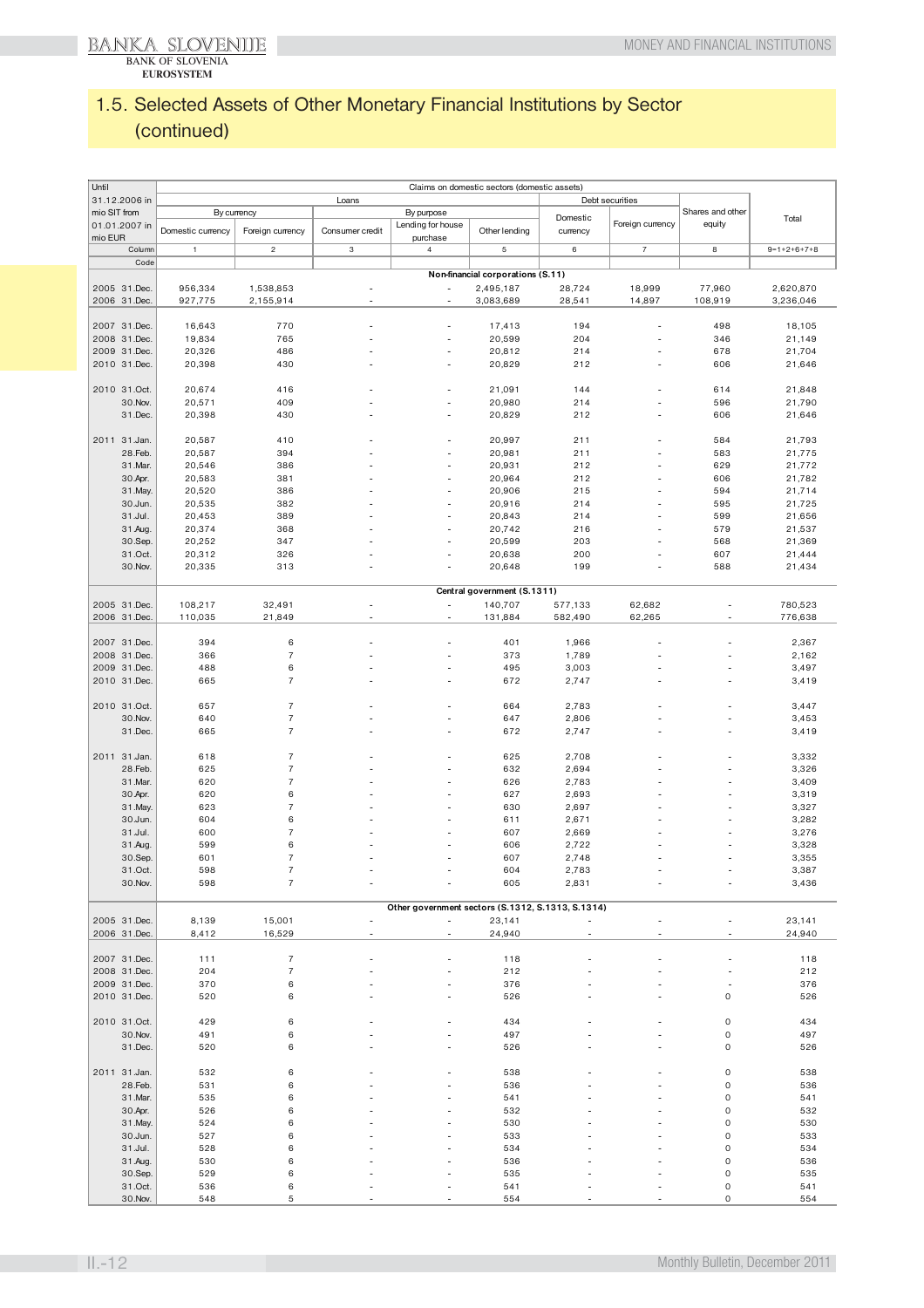|                          |                  | Claims on foreign sectors (foreign assets) |                     |                          |                |
|--------------------------|------------------|--------------------------------------------|---------------------|--------------------------|----------------|
| Loans                    |                  | Debt securities                            |                     |                          |                |
| Domestic currency        | Foreign currency | Domestic currency                          | Foreign currency    | Shares and other equity  | Total          |
| $10$                     | 11               | 12                                         | 13                  | 14                       | $15=10++14$    |
|                          |                  |                                            |                     |                          |                |
|                          |                  | Non-financial corporations (S.2)           |                     |                          |                |
| 633                      | 147,193          | $\overline{\phantom{a}}$                   | 40,464              | 9,005                    | 197,296        |
| 1,119                    | 203,109          | 198                                        | 50,084              | 10,845                   | 265,354        |
|                          |                  |                                            |                     |                          |                |
| 1,772                    | 138              | 110                                        | $\overline{4}$      | 65                       | 2,089          |
| 2,068                    | 160              | 95                                         | $\mathsf{O}\xspace$ | 50                       | 2,374          |
| 2,045                    | 138              | 80                                         | $\mathsf{O}\xspace$ | 42                       | 2,305          |
| 1,982                    | 106              | 68                                         | $\boldsymbol{9}$    | 38                       | 2,204          |
|                          |                  |                                            |                     |                          |                |
| 2,015                    | 101              | 64                                         | $\mathbf{1}$        | 50                       | 2,231          |
|                          |                  |                                            |                     |                          |                |
| 2,008                    | 106              | 78                                         | 3                   | 55                       | 2,249          |
| 1,982                    | 106              | 68                                         | 9                   | 38                       | 2,204          |
|                          |                  |                                            |                     |                          |                |
| 1,989                    | 94               | 68                                         | 8                   | 43                       | 2,202          |
| 1,947                    | 93               | 69                                         | 8                   | 50                       | 2,167          |
| 1,964                    | 92               | 62                                         | $\mathbf{1}$        | 46                       | 2,163          |
| 1,944                    | 86               | 63                                         | $\mathbf{1}$        | 42                       | 2,135          |
| 1,930                    | 91               | 65                                         | $\mathbf{1}$        | 42                       | 2,129          |
| 1,901                    | 106              | 70                                         | $\mathbf{1}$        | 43                       | 2,121          |
| 1,850                    | 126              | 78                                         | $\mathsf{O}\xspace$ | 41                       | 2,095          |
| 1,863                    | 124              | 100                                        | $\mathsf{O}\xspace$ | 44                       | 2,131          |
| 1,881                    | 127              | 102                                        | $\mathbf{1}$        | 34                       | 2,144          |
|                          |                  |                                            |                     |                          |                |
| 1,883                    | 123              | 100                                        | $\mathsf{O}\xspace$ | 34                       | 2,141          |
| 1,831                    | 116              | 99                                         | $\mathbf{1}$        | 35                       | 2,081          |
|                          |                  |                                            |                     |                          |                |
|                          |                  | Central government (S.2)                   |                     |                          |                |
|                          | ä,               | 200                                        | 62,994              | ä,                       | 63,195         |
| $\overline{\phantom{a}}$ | 5,032            | 200                                        | 212,727             | $\overline{\phantom{a}}$ | 217,959        |
|                          |                  |                                            |                     |                          |                |
| 20                       | ä,               | 2,328                                      | 20                  | ä,                       | 2,368          |
| 20                       |                  | 2,219                                      | 12                  |                          | 2,252          |
| $17$                     |                  | 1,990                                      | $\,$ 5 $\,$         | ä,                       | 2,012          |
| 31                       |                  | 1,744                                      | $\overline{4}$      |                          | 1,779          |
|                          |                  |                                            |                     |                          |                |
| 17                       |                  | 1,941                                      | $\overline{4}$      |                          | 1,962          |
| 17                       |                  | 1,822                                      | $\overline{4}$      |                          | 1,843          |
| 31                       |                  | 1,744                                      | $\overline{4}$      | ä,                       | 1,779          |
|                          |                  |                                            |                     |                          |                |
|                          |                  |                                            |                     |                          |                |
| 27                       |                  | 1,877                                      | 5                   |                          | 1,909          |
| 26                       |                  | 1,955                                      | $\,$ 5 $\,$         |                          | 1,987          |
| 25                       |                  | 1,945                                      | 13                  |                          | 1,983          |
| 25                       |                  | 2,019                                      | 12                  |                          | 2,056          |
| 25                       |                  | 1,957                                      | 13                  |                          | 1,995          |
| 25                       |                  | 1,844                                      | 12                  |                          | 1,882          |
| 25                       |                  | 1,829                                      | 13                  |                          | 1,866          |
| 24                       |                  | 1,722                                      | 12                  |                          | 1,759          |
| 23                       |                  | 1,572                                      | $\boldsymbol{9}$    |                          | 1,605          |
| 23                       | ×                | 1,484                                      | 9                   | ×                        | 1,517          |
|                          |                  |                                            | 9                   |                          | 1,401          |
| 23                       |                  | 1,369                                      |                     |                          |                |
|                          |                  | Other government sectors (S.2)             |                     |                          |                |
|                          | ÷,               | ÷,                                         |                     |                          |                |
| ÷,                       | 391              |                                            | 2,454               |                          | 2,454<br>391   |
|                          |                  |                                            |                     |                          |                |
|                          |                  |                                            |                     |                          |                |
| $\mathbf{1}$             |                  | $10$                                       |                     |                          | 11             |
| $\,$ 8 $\,$              |                  | 15                                         |                     |                          | 23             |
| $\boldsymbol{7}$         |                  | $\mathsf{O}\xspace$                        |                     |                          | $\overline{7}$ |
| 6                        |                  | 28                                         |                     |                          | 34             |
|                          |                  |                                            |                     |                          |                |
| 6                        |                  | $30\,$                                     |                     |                          | 35             |
| 6                        |                  | 28                                         |                     |                          | 34             |
| 6                        |                  | 28                                         |                     |                          | 34             |
|                          |                  |                                            |                     |                          |                |
| 5                        |                  | 28                                         |                     |                          | 33             |
| 5                        |                  | 28                                         |                     |                          | 33             |
| 5                        |                  |                                            |                     |                          |                |
|                          |                  | 28                                         |                     |                          | 33             |
| $\,$ 5 $\,$              |                  | 33                                         |                     |                          | 38             |
| $\,$ 5 $\,$              |                  | 33                                         |                     |                          | 38             |
| 5                        |                  | 25                                         |                     |                          | 30             |
| 5                        |                  | 19                                         |                     |                          | 24             |
| 5                        |                  | 18                                         |                     |                          | 23             |
| 5                        |                  | 18                                         |                     |                          | 23             |
| $\overline{7}$           |                  | 27                                         |                     |                          | 35             |
| $\overline{7}$           |                  | 28                                         |                     |                          | 35             |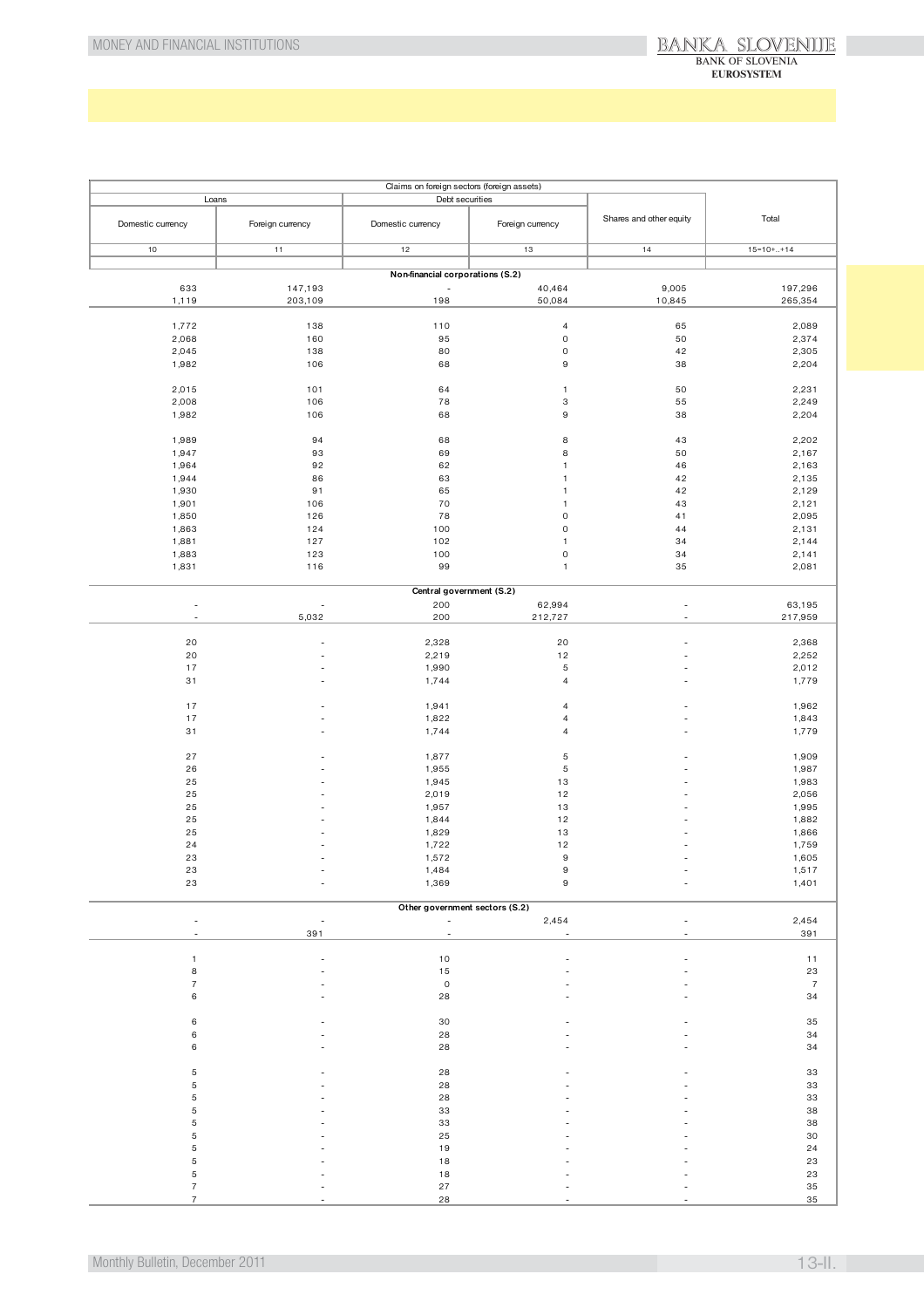# 1.5. Selected Assets of Other Monetary Financial Institutions by Sector (continued)

| Until        |               |                   |                  |                 |                                                                        |                                              |                 |                  |              |               |  |
|--------------|---------------|-------------------|------------------|-----------------|------------------------------------------------------------------------|----------------------------------------------|-----------------|------------------|--------------|---------------|--|
|              | 31.12.2006 in |                   |                  |                 |                                                                        | Claims on domestic sectors (domestic assets) |                 |                  |              |               |  |
| mio SIT from |               |                   |                  | Loans           |                                                                        |                                              | Debt securities |                  |              |               |  |
|              | 01.01.2007 in |                   | By currency      |                 | By purpose                                                             |                                              | Domestic        |                  | Shares and   | Total         |  |
| mio EUR      |               | Domestic currency | Foreign currency | Consumer credit | Lending for house<br>purchase                                          | Other lending                                | currency        | Foreign currency | other equity |               |  |
|              | Column        | 1                 | $\overline{c}$   | 3               | 4                                                                      | 5                                            | 6               | $\overline{7}$   | 8            | $9=1+2+6+7+8$ |  |
|              | Code          |                   |                  |                 |                                                                        |                                              |                 |                  |              |               |  |
|              |               |                   |                  |                 | Households and non-profit institutions serving households (S.14, S.15) |                                              |                 |                  |              |               |  |
| 2005         | 31.Dec.       | 642,223           | 383,721          | 471,462         | 327.736                                                                | 226,746                                      |                 |                  |              | 1,025,944     |  |
|              | 2006 31.Dec.  | 694,085           | 595,348          | 547,955         | 468,689                                                                | 272,788                                      | ٠               | ٠                | ٠            | 1,289,432     |  |
|              |               |                   |                  |                 |                                                                        |                                              |                 |                  |              |               |  |
| 2007         | 31.Dec.       | 5,782             | 1,036            | 2,743           | 2,668                                                                  | 1,407                                        |                 |                  |              | 6,818         |  |
| 2008         | 31.Dec.       | 6,378             | 1.449            | 2.884           | 3,395                                                                  | 1,548                                        |                 |                  |              | 7,827         |  |
| 2009         | 31.Dec.       | 7,139             | 1,274            | 2,900           | 3,927                                                                  | 1,586                                        |                 |                  |              | 8,413         |  |
|              | 2010 31.Dec.  | 7,980             | 1,302            | 2,833           | 4,837                                                                  | 1,612                                        |                 |                  | $\mathbf 0$  | 9,282         |  |
|              |               |                   |                  |                 |                                                                        |                                              |                 |                  |              |               |  |
|              | 2010 31.Oct.  | 7,932             | 1,217            | 2.857           | 4.649                                                                  | 1,643                                        |                 |                  | $\circ$      | 9,149         |  |
|              | 30.Nov.       | 7,969             | 1,256            | 2,850           | 4,740                                                                  | 1,635                                        |                 |                  | $\mathbf 0$  | 9,225         |  |
|              | 31.Dec.       | 7,980             | 1,302            | 2,833           | 4,837                                                                  | 1,612                                        |                 |                  | 0            | 9,282         |  |
|              |               |                   |                  |                 |                                                                        |                                              |                 |                  |              |               |  |
| 2011         | 31.Jan.       | 7,981             | 1,246            | 2,816           | 4,820                                                                  | 1,590                                        |                 |                  | $\mathbf 0$  | 9,226         |  |
|              | 28.Feb.       | 7,988             | 1,245            | 2,803           | 4.852                                                                  | 1,578                                        |                 |                  | $\mathbf 0$  | 9,233         |  |
|              | 31.Mar.       | 8,065             | 1,211            | 2,803           | 4,880                                                                  | 1,593                                        |                 |                  | $\Omega$     | 9,276         |  |
|              | 30.Apr.       | 8,090             | 1,214            | 2,786           | 4,926                                                                  | 1,591                                        |                 |                  | $\mathbf 0$  | 9,304         |  |
|              | 31.May.       | 8,115             | 1,268            | 2,783           | 5,021                                                                  | 1,579                                        |                 |                  | $\mathbf 0$  | 9,383         |  |
|              | 30.Jun.       | 8,158             | 1,267            | 2,776           | 5,071                                                                  | 1,578                                        |                 |                  | $\mathbf 0$  | 9,425         |  |
|              | 31.Jul.       | 8,185             | 1,322            | 2,786           | 5,161                                                                  | 1,560                                        |                 |                  | $\Omega$     | 9,507         |  |
|              | 31.Aug.       | 8,226             | 1,263            | 2,766           | 5,144                                                                  | 1,580                                        |                 |                  | $\mathbf 0$  | 9,490         |  |
|              | 30.Sep.       | 8,261             | 1,206            | 2,760           | 5,130                                                                  | 1,577                                        |                 |                  | $\mathbf 0$  | 9,468         |  |
|              | 31.Oct.       | 8,296             | 1.184            | 2.747           | 5.153                                                                  | 1,580                                        |                 |                  | $\Omega$     | 9,481         |  |
|              | 30.Nov.       | 8,297             | 1,170            | 2,754           | 5,136                                                                  | 1,577                                        |                 |                  | $\mathbf 0$  | 9,467         |  |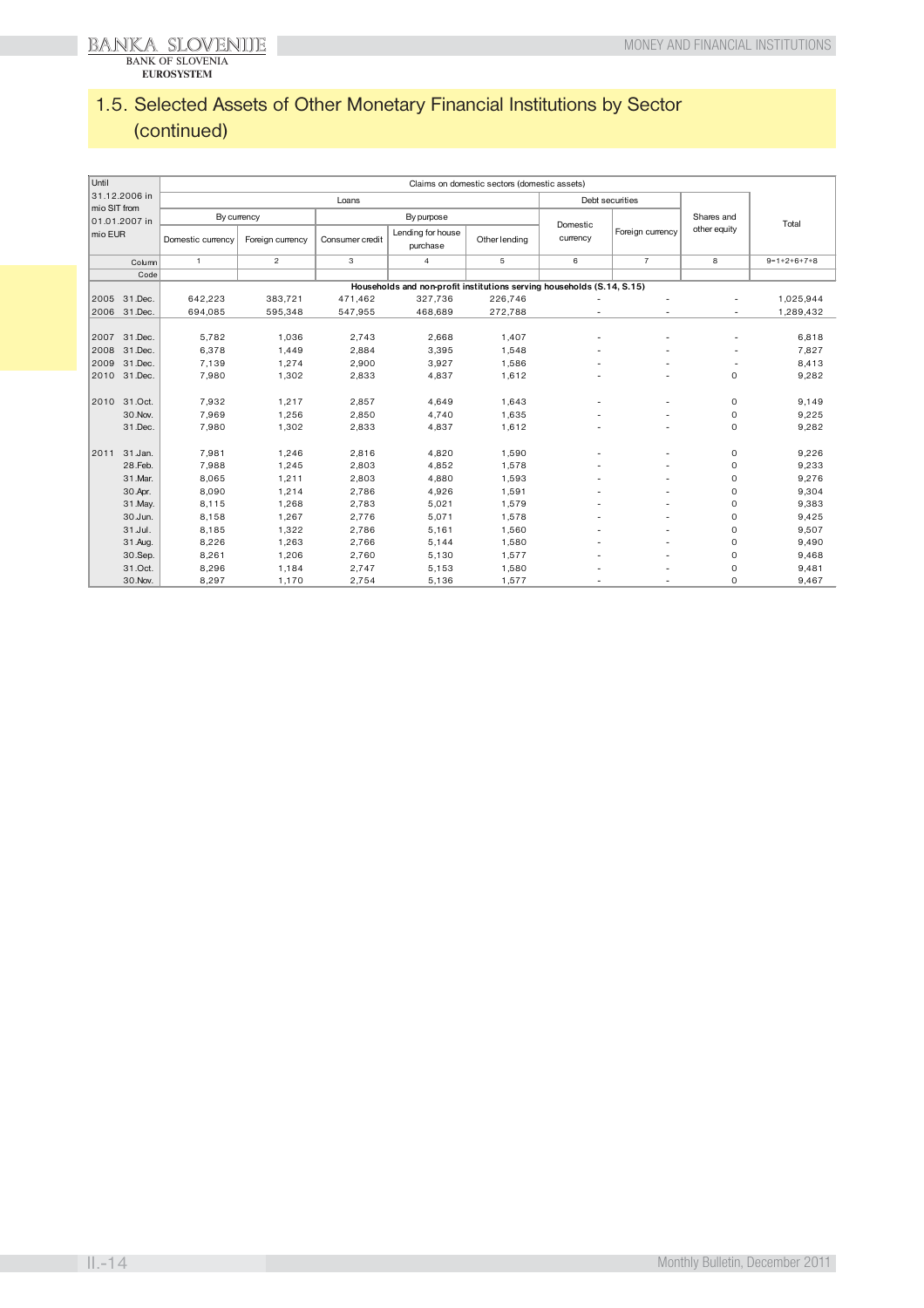|                   |                  | Claims on foreign sectors (foreign assets)                      |                  |                         |              |
|-------------------|------------------|-----------------------------------------------------------------|------------------|-------------------------|--------------|
| Loans             |                  |                                                                 | Debt securities  |                         |              |
| Domestic currency | Foreign currency | Domestic currency                                               | Foreign currency | Shares and other equity | Total        |
| 10                | 11               | 12                                                              | 13               | 14                      | $15=10+.+14$ |
|                   |                  |                                                                 |                  |                         |              |
|                   |                  | Households and non-profit institutions serving households (S.2) |                  |                         |              |
| 591               | 1,797            |                                                                 |                  |                         | 2,388        |
| 346               | 1,083            |                                                                 | ٠                |                         | 1,429        |
| 34                |                  |                                                                 |                  |                         | 35           |
| 53                |                  |                                                                 |                  |                         | 54           |
| 29                |                  |                                                                 |                  |                         | 30           |
| 27                |                  |                                                                 |                  |                         | 29           |
|                   |                  |                                                                 |                  |                         |              |
| 40                |                  |                                                                 |                  |                         | 41           |
| 27                |                  |                                                                 |                  |                         | 28           |
| 27                |                  |                                                                 |                  |                         | 29           |
|                   |                  |                                                                 |                  |                         |              |
| 28                |                  |                                                                 |                  |                         | 29           |
| 28                |                  |                                                                 |                  |                         | 29           |
| 29                |                  |                                                                 |                  |                         | 30           |
| 29                |                  |                                                                 |                  |                         | 30           |
| 29                |                  |                                                                 |                  |                         | 30           |
| 29                |                  |                                                                 |                  |                         | 31           |
| 29                |                  |                                                                 |                  |                         | 31           |
| 26                |                  |                                                                 |                  |                         | 28           |
| 27                |                  |                                                                 |                  |                         | 28           |
| 27                |                  |                                                                 |                  |                         | 28           |
| 27                |                  |                                                                 |                  |                         | 28           |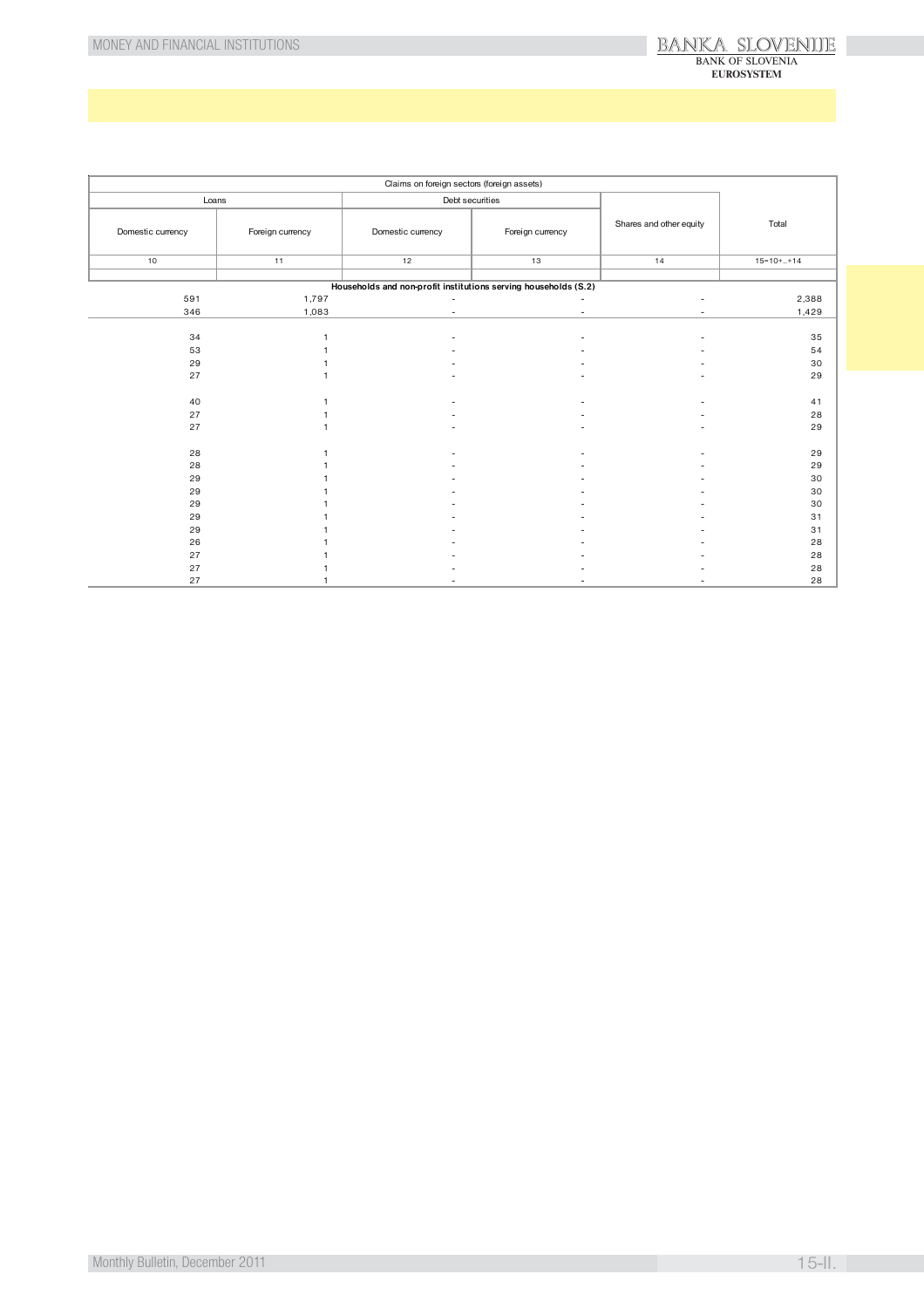**EUROSYSTEM**

# 1.6. Selected Liabilities of Other Monetary Financial Institutions by Sector

| Until                    | Liabilities to domestic sectors |                         |                                           |                     |                                |                                          |                     |                           |                |                          |                  |
|--------------------------|---------------------------------|-------------------------|-------------------------------------------|---------------------|--------------------------------|------------------------------------------|---------------------|---------------------------|----------------|--------------------------|------------------|
| 31.12.2006 in            |                                 |                         |                                           |                     |                                |                                          |                     |                           |                |                          |                  |
| mio SIT from             |                                 |                         |                                           | Deposits            |                                |                                          |                     |                           |                | Debt securities issued   |                  |
| 01.01.2007 in<br>mio EUR |                                 |                         | Domestic currency<br>With agreed maturity | Reedemable at       |                                | Foreign currency<br>With agreed maturity |                     | Reedemable at             | Domestic       | Foreign currency         | Total            |
|                          | Overnight                       | Short-term              | Long-term                                 | notice              | Ovemight                       | Short-term                               | Long-term           | notice                    | currency       |                          |                  |
| Column                   | $\mathbf{1}$                    | $\overline{\mathbf{c}}$ | 3                                         | $\overline{4}$      | 5                              | 6                                        | $\overline{7}$      | 8                         | 9              | 10                       | $11=3++10$       |
| Code                     |                                 |                         |                                           |                     |                                |                                          |                     |                           |                |                          |                  |
|                          |                                 |                         |                                           |                     |                                | Total                                    |                     |                           |                |                          |                  |
| 2005 31.Dec.             | 986,985                         | 1,175,499               | 309,939                                   | 137,836             | 534,802                        | 481,200                                  | 295,169             | 35,404                    | 177,327        | 61,245                   | 4,195,405        |
| 2006 31.Dec.             | 1,178,571                       | 1,251,225               | 292,397                                   | 181,198             | 552,743                        | 545,504                                  | 318,261             | 38,019                    | 193,038        | 58,982                   | 4,609,937        |
| 2007 31.Dec.             | 6,887                           | 8,913                   | 2,857                                     | 1,372               | 218                            | 248                                      | 56                  | 37                        | 1,139          | ÷,                       | 21,726           |
| 2008 31.Dec.             | 6,605                           | 10,971                  | 4,157                                     | 1,396               | 215                            | 198                                      | 41                  | 36                        | 1,293          |                          | 24,911           |
| 2009 31.Dec.             | 7,200                           | 10,408                  | 9,788                                     | 569                 | 238                            | 141                                      | 45                  | 10                        | 1,521          |                          | 29,920           |
| 2010 31.Dec.             | 8,155                           | 8,193                   | 10,337                                    | 82                  | 285                            | 121                                      | 55                  | $\sqrt{2}$                | 1,768          |                          | 28,999           |
| 2010 31.Oct.             | 7,926                           | 8,100                   | 10,587                                    | 83                  | 286                            | 113                                      | 55                  | $\boldsymbol{2}$          | 1,758          | $\sim$                   | 28,910           |
| 30.Nov.                  | 8,119                           | 8,256                   | 11,003                                    | 108                 | 291                            | 118                                      | 59                  | 3                         | 1,816          |                          | 29,772           |
| 31.Dec.                  | 8,155                           | 8,193                   | 10,337                                    | 82                  | 285                            | 121                                      | 55                  | $\boldsymbol{2}$          | 1,768          |                          | 28,999           |
|                          |                                 |                         |                                           |                     |                                |                                          |                     |                           |                |                          |                  |
| 2011 31.Jan.             | 8,245                           | 8,816                   | 10,496                                    | 73                  | 282                            | 115                                      | 53                  | $\mathbf 2$               | 1,761          |                          | 29,843           |
| 28.Feb.                  | 8,179                           | 8,483                   | 10,550                                    | 23                  | 287                            | 116                                      | 49                  | 1                         | 1,779          |                          | 29,467           |
| 31.Mar.<br>30.Apr.       | 8,799<br>8,206                  | 8,724<br>8,477          | 10,583<br>10,375                          | 23<br>22            | 284<br>286                     | 113<br>107                               | 51<br>50            | 1<br>1                    | 1,717<br>1,417 |                          | 30,296<br>28,942 |
| 31.May                   | 8,237                           | 8,614                   | 10,324                                    | 30                  | 295                            | 111                                      | 52                  | 1                         | 1,389          |                          | 29,051           |
| 30.Jun.                  | 8,259                           | 8,615                   | 10,470                                    | 40                  | 304                            | 107                                      | 52                  | 1                         | 1,402          |                          | 29,250           |
| 31.Jul.                  | 8,303                           | 8,471                   | 10,567                                    | 51                  | 317                            | 113                                      | 57                  | 1                         | 1,407          |                          | 29,286           |
| 31.Aug.                  | 8,241                           | 8,468                   | 10,662                                    | 52                  | 305                            | 108                                      | 62                  | 1                         | 1,422          |                          | 29,321           |
| 30.Sep.                  | 8,236                           | 8,369                   | 10,683                                    | 49                  | 320                            | 109                                      | 57                  | 0                         | 1,424          |                          | 29,247           |
| 31.Oct.<br>30.Nov.       | 8,058                           | 8,372<br>7,791          | 11,148<br>11,089                          | 53<br>60            | 329<br>365                     | 109<br>114                               | 55<br>58            | $\overline{1}$<br>1       | 1,534<br>1,458 |                          | 29,660           |
|                          | 8,436                           |                         |                                           |                     |                                |                                          |                     |                           |                |                          | 29,371           |
|                          |                                 |                         |                                           |                     |                                | MFIs (S.121, S.122)                      |                     |                           |                |                          |                  |
| 2005 31.Dec.             | 6,658                           | 26,368                  | 20,605                                    | 1,641               | 10,605                         | 17,442                                   | 49,437              | $\overline{\phantom{a}}$  | 62,759         | 3,239                    | 198,754          |
| 2006 31.Dec.             | 17,386                          | 49,451                  | 22,204                                    | 1,721               | 13,434                         | 18,484                                   | 48,464              | ÷,                        | 85,143         | 3,623                    | 259,910          |
| 2007 31.Dec.             | 5                               | 458                     | 1,110                                     | 9                   | 9                              | 47                                       | 15                  |                           | 387            |                          | 2,039            |
| 2008 31.Dec.             | 8                               | 1,492                   | 1,705                                     | 16                  | 5                              | 35                                       | 9                   | ÷.                        | 590            |                          | 3,860            |
| 2009 31.Dec.             | 22                              | 777                     | 4,280                                     | 9                   | $\overline{7}$                 | 3                                        | 12                  |                           | 838            |                          | 5,948            |
| 2010 31.Dec.             | 20                              | 1,001                   | 3,002                                     | $\circ$             | 6                              | 14                                       | 6                   | ä,                        | 993            |                          | 5,040            |
|                          |                                 |                         |                                           |                     |                                |                                          |                     |                           |                |                          |                  |
| 2010 31.Oct.             | 33                              | 696                     | 3,435                                     | $\circ$             | 6                              | $\overline{7}$                           | 12                  |                           | 948            |                          | 5,138            |
| 30.Nov.                  | 52                              | 689                     | 3,795                                     | 0<br>0              | $\overline{7}$<br>6            | $\overline{7}$<br>14                     | 12<br>6             | ÷,<br>÷,                  | 1,022          |                          | 5,584            |
| 31.Dec.                  | 20                              | 1,001                   | 3,002                                     |                     |                                |                                          |                     |                           | 993            |                          | 5,040            |
| 2011 31.Jan.             | 30                              | 835                     | 2,985                                     | $\mathsf{O}\xspace$ | 6                              | 11                                       | 6                   | ä,                        | 989            |                          | 4,862            |
| 28.Feb.                  | 24                              | 777                     | 2,985                                     | $\circ$             | 6                              | $\overline{7}$                           | 6                   |                           | 1,010          |                          | 4,817            |
| 31.Mar.                  | 28                              | 772                     | 2,971                                     | 0                   | 6                              | $\overline{7}$                           | 6                   |                           | 966            |                          | 4,756            |
| 30.Apr.                  | 19                              | 689                     | 2,935                                     | 0<br>$\circ$        | 6                              | 6                                        | 5                   | ÷.                        | 655            |                          | 4,315            |
| 31.May<br>30.Jun.        | 38<br>38                        | 837<br>761              | 2,848<br>2,885                            | $\mathsf{O}\xspace$ | 6<br>$\overline{\mathfrak{c}}$ | 5<br>5                                   | 6<br>6              |                           | 634<br>645     |                          | 4,374<br>4,347   |
| 31.Jul.                  | 24                              | 850                     | 2,887                                     | $\circ$             | 13                             | 5                                        | 6                   |                           | 645            |                          | 4,430            |
| 31.Aug.                  | 23                              | 949                     | 2,916                                     | 0                   | 8                              | 3                                        | 6                   |                           | 662            |                          | 4,568            |
| 30.Sep.                  | 15                              | 815                     | 2,930                                     | $\overline{1}$      | 15                             | $\overline{4}$                           | 6                   |                           | 669            |                          | 4,454            |
| 31.Oct.                  | 17                              | 729                     | 3,391                                     | 1                   | 9                              | 6                                        | 6                   |                           | 812            |                          | 4,970            |
| 30.Nov.                  | 34                              | 736                     | 3,306                                     | 1                   | 13                             | 6                                        | 6                   | ÷,                        | 763            |                          | 4,865            |
|                          |                                 |                         |                                           |                     |                                | Non-MFIs (S.123, S.124, S.125)           |                     |                           |                |                          |                  |
| 2005 31.Dec.             | 10,513                          | 73,011                  | 75,832                                    | 18,349              | 5,086                          | 11,650                                   | 110,765             | 35                        | 63,255         | 34,923                   | 403,418          |
| 2006 31.Dec.             | 21,978                          | 86.140                  | 55,483                                    | 36,869              | 18,536                         | 10,513                                   | 134,836             | 138                       | 71,909         | 32,264                   | 468,666          |
| 2007 31.Dec.             | 181                             | 504                     | 259                                       | 213                 | 16                             | 3                                        |                     | $\overline{\mathfrak{c}}$ | 493            |                          | 1,676            |
| 2008 31.Dec.             | 118                             | 491                     | 303                                       | 151                 | 17                             | 1                                        | $\mathsf{O}\xspace$ | 0                         | 481            |                          | 1,562            |
| 2009 31.Dec.             | 111                             | 322                     | 578                                       | 150                 | 36                             | $\mathsf O$                              | ÷,                  | 0                         | 489            | $\sim$                   | 1,686            |
| 2010 31.Dec.             | 163                             | 335                     | 756                                       | 18                  | 39                             | $\mathsf{O}$                             |                     | 0                         | 538            | $\sim$                   | 1,848            |
|                          |                                 |                         |                                           |                     |                                |                                          |                     |                           |                |                          |                  |
| 2010 31.Oct.             | 204                             | 388                     | 697                                       | 19                  | 37                             | $\mathsf O$                              |                     | 0                         | 566            |                          | 1,911            |
| 30.Nov.                  | 187                             | 397                     | 720                                       | 21                  | 43                             | $\mathsf{O}\xspace$                      | ÷                   | 0                         | 556            | $\overline{\phantom{a}}$ | 1,924            |
| 31.Dec.                  | 163                             | 335                     | 756                                       | 18                  | 39                             | $\mathsf{O}\xspace$                      |                     | 0                         | 538            |                          | 1,848            |
| 2011 31.Jan.             | 199                             | 343                     | 767                                       | 23                  | 33                             | $\overline{\phantom{a}}$                 |                     | 0                         | 536            |                          | 1,901            |
| 28.Feb.                  | 199                             | 396                     | 771                                       | $\mathsf g$         | 36                             | $\mathsf O$                              |                     | ÷,                        | 542            |                          | 1,954            |
| 31.Mar.                  | 181                             | 342                     | 814                                       | $\mathsf g$         | 28                             | 0                                        |                     | ÷,                        | 525            |                          | 1,900            |
| 30.Apr.                  | 201                             | 351                     | 824                                       | 10                  | 30                             | $\mathsf O$                              |                     | ÷,                        | 534            |                          | 1,950            |
| 31.May.                  | 191                             | 459                     | 837                                       | 14                  | 33                             | $\mathsf{O}\xspace$                      |                     | $\sim$                    | 532            |                          | 2,067            |
| 30.Jun.<br>31.Jul.       | 207<br>204                      | 405<br>381              | 849<br>879                                | 24<br>35            | 35<br>33                       | $\mathsf O$<br>$\mathsf{O}\xspace$       |                     | ÷,<br>÷,                  | 532<br>537     |                          | 2,052<br>2,068   |
| 31.Aug.                  | 216                             | 370                     | 908                                       | 32                  | 25                             | $\mathsf O$                              |                     | $\frac{1}{2}$             | 537            |                          | 2,088            |
| 30.Sep.                  | 187                             | 359                     | 896                                       | 32                  | 33                             | $\mathsf{O}\xspace$                      |                     | ÷,                        | 534            |                          | 2,040            |
| 31.Oct.                  | 141                             | 447                     | 833                                       | 27                  | 41                             | $\overline{\mathbf{c}}$                  |                     | ÷,                        | 496            | ÷,                       | 1,987            |
| 30.Nov.                  | 146                             | 455                     | 838                                       | 28                  | 46                             | $\overline{4}$                           |                     | $\sim$                    | 476            |                          | 1,994            |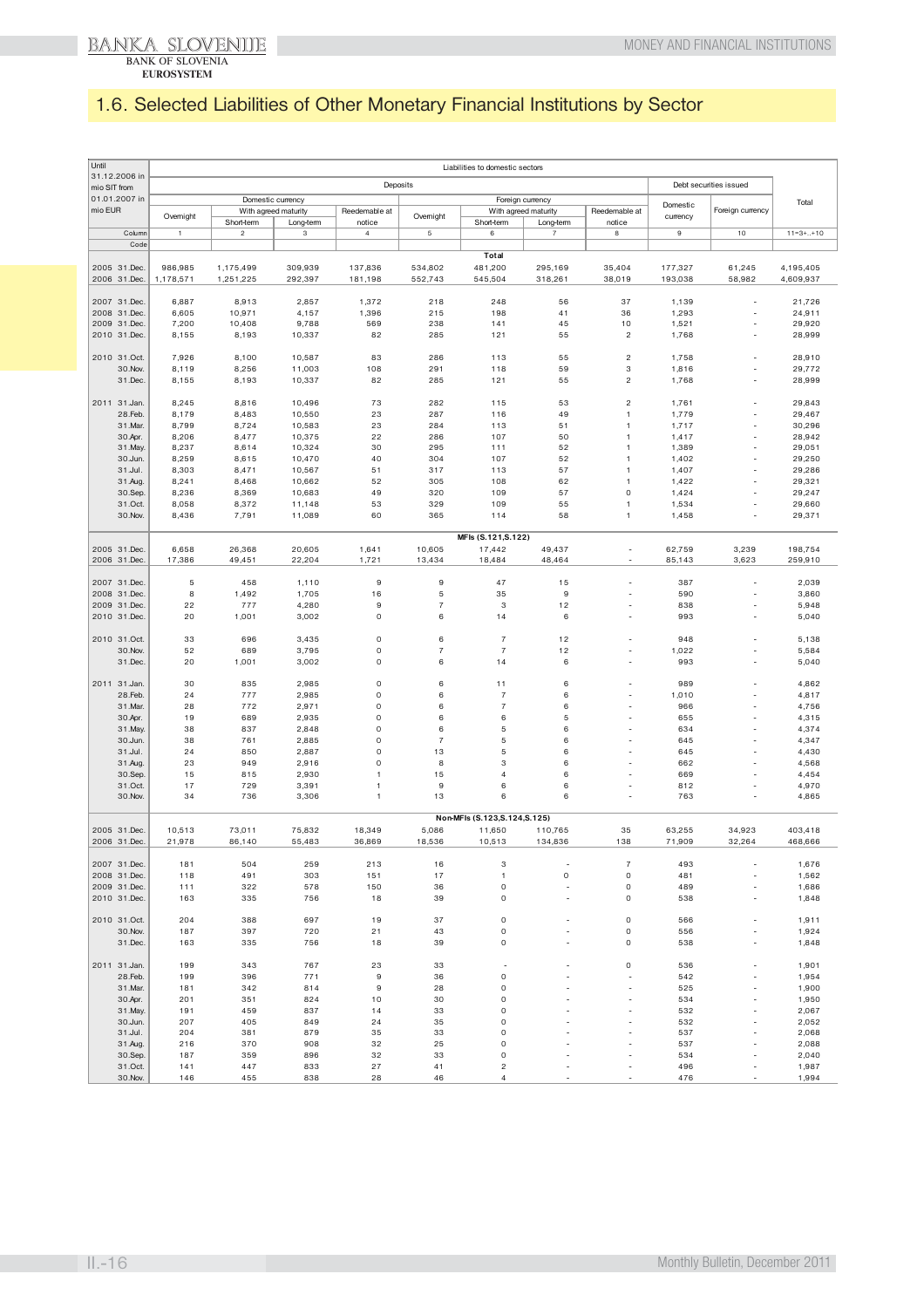| Liabilities to foreign sectors |                       |                        |                                        |                               |                      |                |                              |                          |                                |                   |  |
|--------------------------------|-----------------------|------------------------|----------------------------------------|-------------------------------|----------------------|----------------|------------------------------|--------------------------|--------------------------------|-------------------|--|
|                                |                       |                        |                                        | Deposits                      |                      |                |                              | Debt securities issued   |                                |                   |  |
|                                |                       | Domestic currency      |                                        |                               | Foreign currency     |                |                              |                          |                                | Total             |  |
| Overnight                      |                       | With agreed maturity   | Reedemable at                          | Ovemight                      | With agreed maturity |                | Reedemable at                | Domestic currency        | Foreign currency               |                   |  |
|                                | Short-term            | Long-term              | notice                                 |                               | Short-term           | Long-term      | notice                       |                          |                                |                   |  |
| 12                             | 13                    | $14$                   | 15                                     | 16                            | 17                   | 18             | 19                           | 20                       | 21                             | $22 - 12 +  + 21$ |  |
|                                |                       |                        |                                        |                               | Total (S.2)          |                |                              |                          |                                |                   |  |
| 21,896                         | 42,339                | 55,272                 | 463                                    | 36,869                        | 232,897              | 1,584,184      | 691                          | 249                      | 87,443                         | 2,062,303         |  |
| 28,714                         | 5,474                 | 9,620                  | 110                                    | 38,450                        | 313,813              | 2,153,848      | 14                           | 1,093                    | 98,766                         | 2,649,902         |  |
|                                |                       |                        |                                        |                               |                      |                |                              |                          |                                |                   |  |
| 257<br>210                     | 2,573<br>3,087        | 11,288<br>12,076       | $\mathbf 5$<br>$\overline{\mathbf{4}}$ | 23<br>22                      | 251<br>269           | 1,432<br>1,744 | $\mathsf{O}$<br>$\mathsf{O}$ | 390<br>468               | $\overline{\phantom{a}}$<br>ä, | 16,217<br>17,879  |  |
| 308                            | 1,722                 | 10,813                 | $\boldsymbol{2}$                       | 50                            | 163                  | 1,307          | $\mathsf{O}$                 | 2,308                    | ÷                              | 16,673            |  |
| 216                            | 1,708                 | 9,902                  | $\mathsf{o}$                           | 57                            | 207                  | 1,143          | $\mathsf{O}$                 | 3,288                    | ÷                              | 16,522            |  |
|                                |                       |                        |                                        |                               |                      |                |                              |                          |                                |                   |  |
| 230                            | 1,437                 | 10,288                 | 0                                      | 46                            | 226                  | 1,105          | $\mathsf{O}$                 | 3,245                    | ÷                              | 16,577            |  |
| 237<br>216                     | 1,383<br>1,708        | 10,369<br>9,902        | $\overline{c}$<br>0                    | 53<br>57                      | 203<br>207           | 1,140<br>1,143 | $\mathsf{O}$<br>$\mathsf{O}$ | 3,294<br>3,288           | ł,<br>÷                        | 16,681<br>16,522  |  |
|                                |                       |                        |                                        |                               |                      |                |                              |                          |                                |                   |  |
| 230                            | 1,514                 | 9,816                  | $\boldsymbol{2}$                       | 53                            | 244                  | 1,054          | $\mathsf{O}$                 | 3,295                    | ł,                             | 16,209            |  |
| 292                            | 1,329                 | 10,024                 | 0                                      | 45                            | 240                  | 1,057          |                              | 3,277                    | ł,                             | 16,263            |  |
| 229                            | 1,286                 | 9,888                  | 0                                      | 47                            | 202                  | 1,025          | ÷,                           | 3,615                    | ä,                             | 16,292            |  |
| 224                            | 1,149                 | 9,653                  | J.                                     | 47                            | 187                  | 1,025          | ÷                            | 3,615                    | ä,                             | 15,900            |  |
| 232                            | 1,086                 | 9,489                  | 0                                      | 48                            | 177                  | 1,078          | $\sim$                       | 3,623                    | $\sim$                         | 15,733            |  |
| 260                            | 1,165                 | 9,418                  | $\mathsf{O}\xspace$                    | 52                            | 183                  | 1,064          |                              | 3,330                    | ä,                             | 15,472            |  |
| 237                            | 1,134                 | 9,619                  | $\mathsf{O}\xspace$                    | 56                            | 152                  | 1,121          | ÷,                           | 3,347                    | ä,                             | 15,666            |  |
| 245                            | 1,020                 | 9,633                  |                                        | 60                            | 153                  | 1,081          |                              | 3,365                    |                                | 15,557            |  |
| 273                            | 909                   | 9,678                  | J.                                     | 58                            | 158                  | 1,029          | ÷,                           | 3,140                    | l,                             | 15,245            |  |
| 229                            | 851                   | 9,545                  | ÷,<br>$\sim$                           | 54<br>60                      | 151                  | 1,018          | ÷,<br>÷                      | 3,111                    | ÷,<br>÷,                       | 14,960            |  |
| 225                            | 825                   | 9,193                  |                                        |                               | 153                  | 1,040          |                              | 3,042                    |                                | 14,538            |  |
|                                |                       |                        |                                        |                               | MFIs (S.2)           |                |                              |                          |                                |                   |  |
| 14,836                         | 38,958                | 54,705                 | 308                                    | 8,108                         | 217,019              | 1,538,579      | 110                          | 201                      | 87,406                         | 1,960,229         |  |
| 20,031                         | 2,562                 | 9,249                  | ÷,                                     | 11,281                        | 293,780              | 2,102,275      |                              | 1,020                    | 98,624                         | 2,538,821         |  |
|                                | 2,225                 |                        | ÷,                                     |                               | 231                  | 1,348          |                              | 388                      | $\sim$                         |                   |  |
| 45<br>71                       | 2,893                 | 11,071<br>11,815       | Î.                                     | $\mathbf 5$<br>$\overline{7}$ | 251                  | 1,607          |                              | 437                      | ÷                              | 15,314<br>17,081  |  |
| 163                            | 1,538                 | 10,403                 |                                        | 30                            | 150                  | 1,152          |                              | 2,263                    |                                | 15,699            |  |
| 59                             | 1,533                 | 8,994                  |                                        | 29                            | 197                  | 962            | ÷,                           | 3,254                    | $\overline{\phantom{a}}$       | 15,028            |  |
|                                |                       |                        |                                        |                               |                      |                |                              |                          |                                |                   |  |
| 72                             | 1,241                 | 9,529                  |                                        | 21                            | 217                  | 938            |                              | 3,211                    | Ĭ.                             | 15,229            |  |
| 82                             | 1,189                 | 9,460                  |                                        | 23                            | 193                  | 963            | $\overline{\phantom{a}}$     | 3,259                    | Ĭ.                             | 15,170            |  |
| 59                             | 1,533                 | 8,994                  |                                        | 29                            | 197                  | 962            | L,                           | 3,254                    | Ĭ.                             | 15,028            |  |
| 70                             | 1,336                 | 8,888                  |                                        | 28                            | 233                  | 880            |                              | 3,261                    |                                | 14,695            |  |
| 136                            | 1,144                 | 9,097                  |                                        | 21                            | 228                  | 881            |                              | 3,243                    | ä,                             | 14,750            |  |
| 69                             | 1,109                 | 8,949                  |                                        | 22                            | 191                  | 856            | $\overline{\phantom{a}}$     | 3,582                    | $\overline{a}$                 | 14,778            |  |
| 70                             | 972                   | 8,714                  |                                        | 22                            | 176                  | 859            | $\sim$                       | 3,581                    | $\sim$                         | 14,395            |  |
| 66                             | 908                   | 8,552                  |                                        | 21                            | 166                  | 903            |                              | 3,589                    | Ĭ.                             | 14,205            |  |
| 101                            | 1,011                 | 8,482                  |                                        | 27                            | 174                  | 888            |                              | 3,297                    |                                | 13,981            |  |
| 72                             | 981                   | 8,714                  |                                        | 29                            | 144                  | 940            |                              | 3,313                    |                                | 14,194            |  |
| 73                             | 879                   | 8,711                  |                                        | 34                            | 145                  | 904            | ÷,                           | 3,331                    | Ĭ.                             | 14,077            |  |
| 108                            | 754                   | 8,714                  | Î.                                     | 31                            | 149                  | 854            | $\sim$                       | 3,106                    | $\sim$                         | 13,717            |  |
| $77$                           | 688                   | 8,554                  | ÷,                                     | 27                            | 142                  | 847            |                              | 3,077                    | ä,                             | 13,413            |  |
| 72                             | 659                   | 8,203                  | r.                                     | 34                            | 144                  | 865            | ÷,                           | 3,008                    | Ĭ.                             | 12,984            |  |
|                                |                       |                        |                                        |                               | Non-MFIs (S.2)       |                |                              |                          |                                |                   |  |
| 35                             |                       | ÷,                     | Ĭ.                                     | 35                            |                      | 295            | 1                            | $\overline{\phantom{a}}$ | $\overline{a}$                 | 366               |  |
| 38                             |                       |                        | J.                                     | 106                           | 13                   | 197            | $\sqrt{2}$                   | $\overline{c}$           | $\mathsf 0$                    | 359               |  |
| $\mathbf{1}$                   |                       |                        | 0                                      |                               | 4                    | 0              |                              | $\mathsf{O}\xspace$      |                                |                   |  |
| 12                             | 267<br>$\overline{1}$ | $\boldsymbol{2}$<br>÷, | 0                                      | 0                             | 3                    |                |                              | $\boldsymbol{2}$         |                                | 275<br>19         |  |
| 10                             | 3                     | 40                     | 0                                      | $\mathsf O$                   |                      |                |                              | 18                       |                                | 71                |  |
| $\mathbf 5$                    | $\mathsf{O}\xspace$   | 43                     | J.                                     | 0                             |                      |                |                              | 0                        |                                | 49                |  |
|                                |                       |                        |                                        |                               |                      |                |                              |                          |                                |                   |  |
| 8                              | $\mathbf{1}$          | 40                     |                                        | $\mathsf O$                   |                      |                |                              | $\mathsf{O}\xspace$      | $\sim$                         | 49                |  |
| 6                              | $\mathbf{1}$          | 40                     |                                        | $\mathsf O$                   |                      |                |                              | 0                        |                                | 47                |  |
| 5                              | 0                     | 43                     |                                        | $\mathsf O$                   |                      |                |                              | 0                        | $\overline{a}$                 | 49                |  |
| 5                              | 0                     | 43                     |                                        | $\mathsf O$                   |                      |                |                              | 0                        |                                | 49                |  |
| $\,$ 5 $\,$                    | $\mathsf{O}\xspace$   | 43                     |                                        | $\mathsf O$                   |                      |                |                              | 0                        |                                | 49                |  |
| $\overline{\mathfrak{c}}$      | 0                     | 43                     |                                        | $\mathsf O$                   |                      |                |                              | 0                        |                                | 51                |  |
| 5                              | 0                     | 43                     |                                        | $\mathsf O$                   |                      |                |                              | $\mathsf O$              |                                | 49                |  |
| $\overline{7}$                 | $\circ$               | 43                     |                                        | 0                             |                      |                |                              | 20                       |                                | 71                |  |
| $\overline{\mathfrak{c}}$      | 0                     | 43                     |                                        | 0                             |                      |                |                              | 20                       |                                | 70                |  |
| 10                             | $\mathbf{1}$          | 43                     |                                        | 0                             |                      |                |                              | 20                       |                                | 74                |  |
| 5                              | 0                     | 47                     |                                        | $\mathsf O$                   |                      |                |                              | 20                       |                                | $\bf 72$          |  |
| 5                              | 0                     | 47                     |                                        | $\mathsf O$                   |                      |                |                              | 20                       |                                | $\bf 72$          |  |
| 6                              | $\mathbf{1}$          | 45                     |                                        | 0                             |                      |                |                              | 20                       |                                | 71                |  |

4 5 45 - 0 - - - - 20 - 74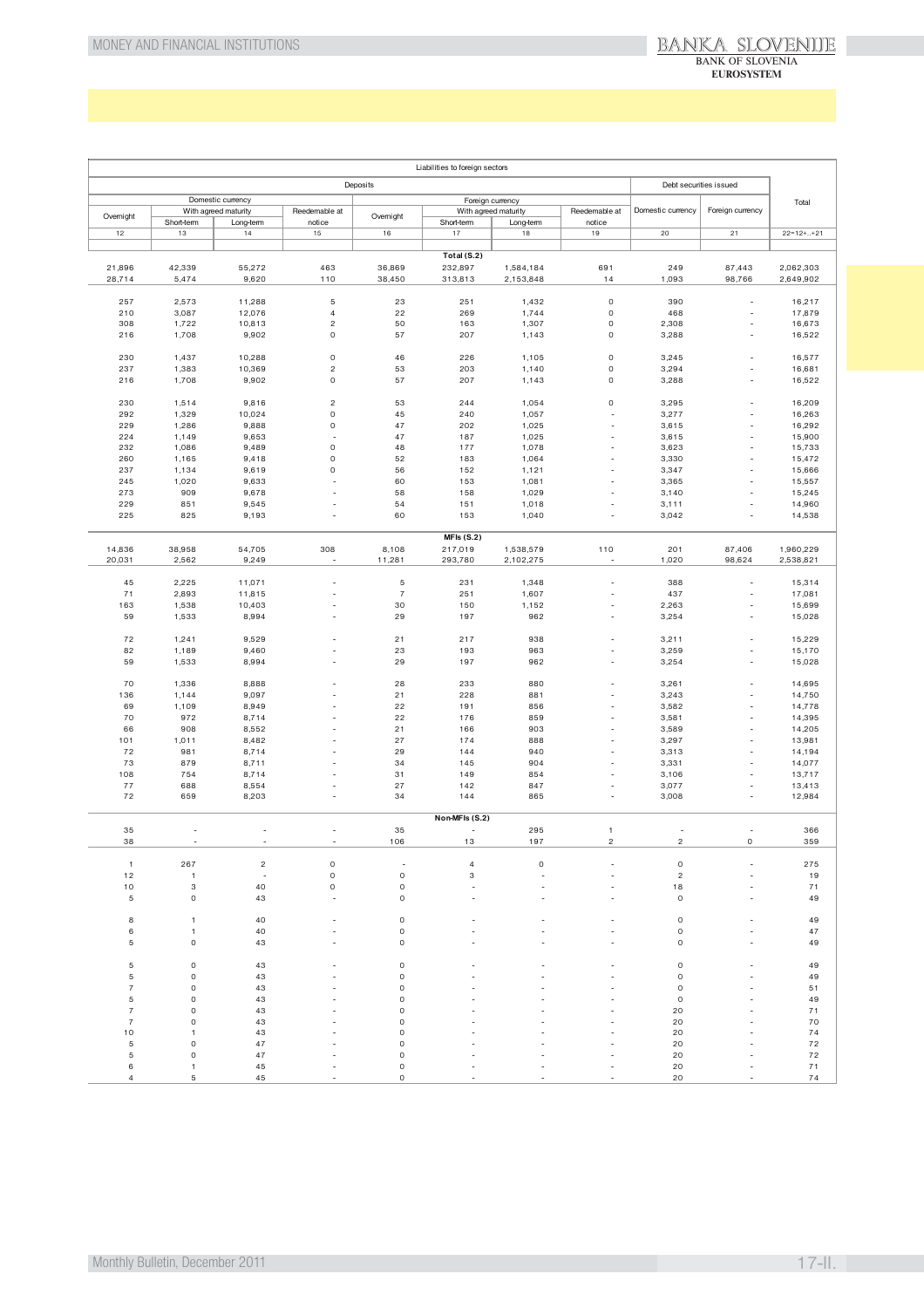# 1.6. Selected Liabilities of Other Monetary Financial Institutions by Sector (continued)

| Until                         | Liabilities to domestic sectors |                      |                  |                                    |                                            |                                                 |                                    |                                    |                  |                                    |                    |
|-------------------------------|---------------------------------|----------------------|------------------|------------------------------------|--------------------------------------------|-------------------------------------------------|------------------------------------|------------------------------------|------------------|------------------------------------|--------------------|
| 31.12.2006 in                 |                                 |                      |                  | Deposits                           |                                            |                                                 |                                    |                                    |                  | Debt securities issued             |                    |
| mio SIT from<br>01.01.2007 in |                                 | Domestic currency    |                  |                                    |                                            |                                                 | Foreign currency                   |                                    |                  |                                    |                    |
| mio EUR                       |                                 | With agreed maturity |                  | Reedemable at                      |                                            |                                                 | With agreed maturity               | Reedemable at                      | Domestic         | Foreign currency                   | Total              |
|                               | Overnight                       | Short-term           | Long-term        | notice                             | Ovemight                                   | Short-term                                      | Long-term                          | notice                             | currency         |                                    |                    |
| Column                        | $\mathbf 1$                     | $\boldsymbol{2}$     | 3                | 4                                  | $\mathbf 5$                                | $\,6\,$                                         | $\overline{7}$                     | 8                                  | 9                | 10                                 | $11 = 3 +  + 10$   |
| Code                          |                                 |                      |                  |                                    |                                            |                                                 |                                    |                                    |                  |                                    |                    |
|                               |                                 |                      |                  |                                    |                                            | Non-financial corporations (S.11)               |                                    |                                    |                  |                                    |                    |
| 2005 31.Dec.<br>2006 31.Dec.  | 185,785<br>219,967              | 317,159<br>305,864   | 34,773<br>30,992 | 51,807<br>72,094                   | 85,077<br>89,487                           | 53,414<br>63,215                                | 22,685<br>18,941                   | 6,835<br>7,486                     | 26,714<br>18,331 | 11,241<br>12,170                   | 795,490<br>838,547 |
|                               |                                 |                      |                  |                                    |                                            |                                                 |                                    |                                    |                  |                                    |                    |
| 2007 31.Dec.                  | 1,301                           | 1,800                | 126              | 351                                | 49                                         | 24                                              | $\mathbf{1}$                       | $\overline{\mathfrak{c}}$          | 116              | ÷,                                 | 3,774              |
| 2008 31.Dec.                  | 1,250                           | 1,881                | 166              | 339                                | 45                                         | 12                                              | $\mathsf{O}$                       | 8                                  | 99               |                                    | 3,800              |
| 2009 31.Dec.                  | 1,372                           | 1,829                | 225              | 306                                | 41                                         | 14                                              | $\mathsf{O}$                       | 6                                  | 74               |                                    | 3,868              |
| 2010 31.Dec.                  | 1,748                           | 1,712                | 396              | 52                                 | 43                                         | $\sqrt{4}$                                      | $\sqrt{2}$                         | $\mathbf{1}$                       | 79               | ÷,                                 | 4,038              |
| 2010 31.Oct.                  | 1,618                           | 1,665                | 406              | 50                                 | 59                                         | 8                                               | 0                                  | $\mathbf{1}$                       | 75               | $\overline{\phantom{a}}$           | 3,882              |
| 30.Nov.                       | 1,726                           | 1,780                | 384              | 72                                 | 51                                         | 9                                               | 1                                  | $\sqrt{2}$                         | 75               |                                    | 4,100              |
| 31.Dec.                       | 1,748                           | 1,712                | 396              | 52                                 | 43                                         | 4                                               | $\sqrt{2}$                         | $\mathbf{1}$                       | 79               | ä,                                 | 4,038              |
|                               |                                 |                      |                  |                                    |                                            |                                                 |                                    |                                    |                  |                                    |                    |
| 2011 31.Jan.                  | 1,703                           | 1,637                | 383              | 37                                 | 54                                         | 6                                               | $\sqrt{2}$                         | $\mathbf{1}$                       | 80               | ٠                                  | 3,904              |
| 28.Feb.<br>31.Mar.            | 1,691<br>1,658                  | 1,681<br>1,707       | 390<br>397       | 5<br>6                             | 57<br>63                                   | 10<br>9                                         | $\mathsf O$<br>3                   | 0                                  | 74<br>77         |                                    | 3,909<br>3,922     |
| 30.Apr.                       | 1,674                           | 1,690                | 380              | 5                                  | 67                                         | 10                                              | 4                                  |                                    | 79               |                                    | 3,910              |
| 31.May                        | 1,579                           | 1,702                | 379              | $\mathbf 9$                        | 62                                         | 12                                              | $\ensuremath{\mathsf{3}}$          | $\overline{\phantom{a}}$           | 74               | ä,                                 | 3,820              |
| 30.Jun.                       | 1,575                           | 1,736                | 374              | $\overline{7}$                     | 67                                         | 10                                              | $\ensuremath{\mathsf{3}}$          | $\overline{\phantom{a}}$           | 76               |                                    | 3,848              |
| 31.Jul.                       | 1,612                           | 1,790                | 378              | $\overline{7}$                     | 65                                         | 13                                              | $\overline{5}$                     |                                    | 77               |                                    | 3,948              |
| 31.Aug.                       | 1,605                           | 1,800                | 380              | $\overline{7}$                     | 68                                         | 11                                              | 10                                 | 0                                  | 77               |                                    | 3,960              |
| 30.Sep.<br>31.Oct.            | 1,624<br>1,543                  | 1,901<br>1,897       | 351<br>328       | $\overline{7}$<br>15               | 58<br>63                                   | 10<br>11                                        | 3<br>3                             |                                    | 77<br>76         |                                    | 4,032<br>3,935     |
| 30.Nov.                       | 1,664                           | 1,809                | 325              | 19                                 | 69                                         | 9                                               | $\overline{4}$                     |                                    | 74               | ä,                                 | 3,974              |
|                               |                                 |                      |                  |                                    |                                            |                                                 |                                    |                                    |                  |                                    |                    |
|                               |                                 |                      |                  |                                    |                                            | Central government (S.1311)                     |                                    |                                    |                  |                                    |                    |
| 2005 31.Dec.<br>2006 31.Dec.  | 12,647<br>4,659                 | 97,654<br>154,577    | 12,958<br>16,720 | 1,609<br>2,998                     | 865<br>1,283                               | 432<br>704                                      | 3,223<br>1,647                     | 410<br>627                         | 17,106<br>10,347 | 5,649                              | 152,553<br>197,749 |
|                               |                                 |                      |                  |                                    |                                            |                                                 |                                    |                                    |                  | 4,187                              |                    |
| 2007 31.Dec.                  | 34                              | 928                  | 77               | 11                                 | $\mathsf{O}\xspace$                        | $\mathbf{1}$                                    |                                    |                                    | 53               | ٠                                  | 1,105              |
| 2008 31.Dec.                  | 8                               | 1,364                | 37               | 22                                 | $\mathsf{O}\xspace$                        | ä,                                              |                                    |                                    | 40               |                                    | 1,470              |
| 2009 31.Dec.                  | 71                              | 1,722                | 1,715            | 29                                 | $\mathsf{O}\xspace$                        |                                                 |                                    |                                    | 43               |                                    | 3,580              |
| 2010 31.Dec.                  | 64                              | 555                  | 2,055            | 3                                  | $\mathsf{O}\xspace$                        |                                                 |                                    |                                    | 73               | ÷,                                 | 2,751              |
| 2010 31.Oct.                  | 10                              | 668                  | 2,040            | 3                                  | $\mathsf{O}\xspace$                        |                                                 |                                    |                                    | 75               |                                    | 2,797              |
| 30.Nov.                       | 57                              | 805                  | 2,074            | 3                                  | $\mathsf 0$                                |                                                 |                                    |                                    | 75               |                                    | 3,015              |
| 31.Dec.                       | 64                              | 555                  | 2,055            | 3                                  | $\mathsf{O}\xspace$                        |                                                 |                                    |                                    | 73               | ÷,                                 | 2,751              |
|                               |                                 |                      |                  |                                    |                                            |                                                 |                                    |                                    |                  |                                    |                    |
| 2011 31.Jan.                  | 90                              | 1,448                | 2,148            | 3                                  | $\mathsf{O}\xspace$                        |                                                 |                                    |                                    | 71               |                                    | 3,761              |
| 28.Feb.<br>31.Mar.            | 16<br>701                       | 1,073<br>1,416       | 2,153<br>2,144   |                                    | 0<br>0                                     |                                                 |                                    |                                    | 69<br>68         |                                    | 3,310<br>4,329     |
| 30.Apr.                       | 32                              | 1,291                | 2,019            |                                    | $\mathsf{O}\xspace$                        |                                                 |                                    |                                    | 66               | ä,                                 | 3,407              |
| 31.May                        | 10                              | 1,201                | 1,973            | 0                                  | $\mathsf{O}\xspace$                        |                                                 |                                    |                                    | 66               |                                    | 3,251              |
| 30.Jun.                       | 91                              | 1,288                | 1,974            | 3                                  | $\mathsf{O}\xspace$                        |                                                 |                                    |                                    | 66               |                                    | 3,421              |
| 31.Jul.                       | 109                             | 1,048                | 1,980            | $\overline{c}$                     | 0                                          |                                                 |                                    |                                    | 64               |                                    | 3,203              |
| 31.Aug.                       | 22                              | 1,011                | 1,982            | 6                                  | 0                                          |                                                 |                                    |                                    | 62               |                                    | 3,082              |
| 30.Sep.<br>31.Oct.            | 77<br>81                        | 1,019<br>1,039       | 1,977<br>1,984   | $\overline{c}$<br>3                | $\mathsf{O}\xspace$<br>$\mathsf{O}\xspace$ | 0                                               |                                    |                                    | 60<br>49         |                                    | 3,135<br>3,157     |
| 30.Nov.                       | 154                             | 740                  | 1,990            | $\sqrt{2}$                         | 0                                          |                                                 |                                    |                                    | 47               | Ĭ.                                 | 2,932              |
|                               |                                 |                      |                  |                                    |                                            |                                                 |                                    |                                    |                  |                                    |                    |
|                               |                                 |                      |                  |                                    |                                            | Other government sectors (S.1312,S.1313,S.1314) |                                    |                                    |                  |                                    |                    |
| 2005 31.Dec.<br>2006 31.Dec.  | 18,488<br>20,507                | 37,244<br>42,158     | 8,257<br>4,711   | 18,215<br>15,994                   | 386<br>5                                   | 264<br>2,763                                    | 1,020<br>696                       | 0<br>$\sim$                        | 6,182<br>6,243   | 1,612<br>2,284                     | 91,668<br>95,363   |
|                               |                                 |                      |                  |                                    |                                            |                                                 |                                    |                                    |                  |                                    |                    |
| 2007 31.Dec.                  | 122                             | 281                  | 40               | 57                                 | $\mathsf{O}\xspace$                        | 2                                               | ÷,                                 |                                    | 50               | Ĭ.                                 | 551                |
| 2008 31.Dec.                  | 119                             | 247                  | 19               | 60                                 | $\mathsf{O}\xspace$                        | L,                                              | $\mathsf{O}\xspace$                |                                    | 36               | ä,                                 | 482                |
| 2009 31.Dec.                  | 123                             | 231                  | 47               | 46                                 | 0                                          | ÷                                               | $\mathsf O$                        | $\overline{\phantom{a}}$           | 28               | $\overline{a}$                     | 476                |
| 2010 31.Dec.                  | 157                             | 219                  | 19               | $\mathsf{O}\xspace$                | 0                                          | 0                                               | $\mathsf O$                        | ÷,                                 | 28               | $\overline{\phantom{a}}$           | 425                |
| 2010 31.Oct.                  | 174                             | 236                  | 33               | 1                                  | $\mathsf 0$                                | $\overline{\phantom{a}}$                        | $\mathsf{O}$                       | $\sim$                             | 32               | $\sim$                             | 476                |
| 30.Nov.                       | 164                             | 199                  | 18               | $\boldsymbol{2}$                   | 0                                          | ÷,                                              | $\mathsf O$                        | ÷,                                 | 28               | ÷,                                 | 411                |
| 31.Dec.                       | 157                             | 219                  | 19               | $\mathsf{O}\xspace$                | $\mathsf{O}\xspace$                        | 0                                               | $\mathsf O$                        | ÷,                                 | 28               | ÷                                  | 425                |
|                               |                                 |                      |                  |                                    |                                            |                                                 |                                    |                                    |                  |                                    |                    |
| 2011 31.Jan.                  | 141                             | 225<br>225           | 24<br>50         | 0<br>$\mathsf O$                   | 0                                          | 0<br>0                                          | $\mathsf O$<br>$\mathsf{O}\xspace$ | $\overline{\phantom{a}}$<br>$\sim$ | 28               | $\overline{a}$<br>$\sim$           | 418                |
| 28.Feb.<br>31.Mar.            | 139<br>152                      | 227                  | 40               | 0                                  | 0<br>1                                     | 0                                               | $\mathsf{O}\xspace$                | $\sim$                             | 29<br>28         | $\overline{\phantom{a}}$           | 443<br>449         |
| 30.Apr.                       | 146                             | 219                  | 42               | 0                                  | $\mathsf{O}\xspace$                        | ÷,                                              | $\mathsf O$                        | ÷,                                 | 29               |                                    | 437                |
| 31.May.                       | 121                             | 221                  | 47               | 0                                  | $\mathsf{O}\xspace$                        | 0                                               | 0                                  |                                    | 30               | ÷,                                 | 419                |
| 30.Jun.                       | 135                             | 222                  | 51               | 0                                  | 0                                          | 0                                               | $\mathsf O$                        |                                    | 30               | ÷,                                 | 438                |
| 31.Jul.                       | 131                             | 214                  | 60               | 0                                  | 0                                          | 0                                               | $\mathsf{O}\xspace$                | $\overline{a}$                     | 30               | ÷,                                 | 434                |
| 31.Aug.                       | 149                             | 215                  | 61               | 0                                  | 0                                          | 0                                               | $\mathsf{O}\xspace$                | $\sim$                             | 30               | $\sim$                             | 455                |
| 30.Sep.<br>31.Oct.            | 131<br>129                      | 200<br>187           | 78<br>150        | $\circ$<br>$\overline{\mathbf{c}}$ | 0<br>$\mathsf 0$                           | 0<br>÷,                                         | $\mathsf{O}\xspace$<br>$\mathsf O$ | $\sim$<br>$\sim$                   | 30<br>47         | $\sim$<br>$\overline{\phantom{a}}$ | 440<br>515         |
| 30.Nov.                       | 166                             | 169                  | 151              | $\overline{4}$                     | 0                                          | 0                                               | $\mathsf O$                        | ÷,                                 | 45               | ÷,                                 | 534                |
|                               |                                 |                      |                  |                                    |                                            |                                                 |                                    |                                    |                  |                                    |                    |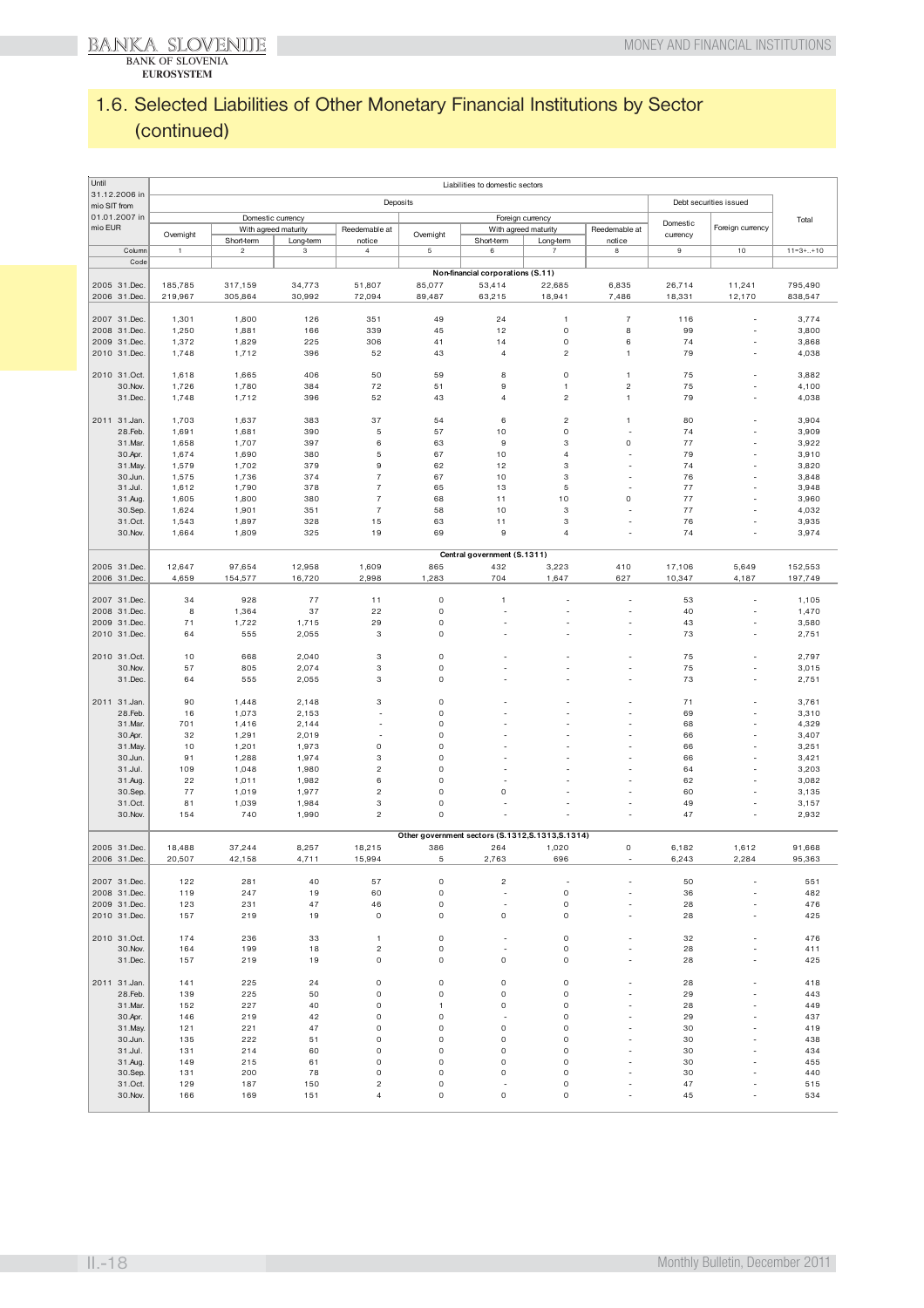| Liabilities to foreign sectors |                                     |                                       |                                         |                                          |                                           |                                            |                                 |                                                                                                                                                                                                                                                                                                                                                                                                                                                                                |                          |                          |  |
|--------------------------------|-------------------------------------|---------------------------------------|-----------------------------------------|------------------------------------------|-------------------------------------------|--------------------------------------------|---------------------------------|--------------------------------------------------------------------------------------------------------------------------------------------------------------------------------------------------------------------------------------------------------------------------------------------------------------------------------------------------------------------------------------------------------------------------------------------------------------------------------|--------------------------|--------------------------|--|
|                                |                                     |                                       | Deposits                                |                                          |                                           |                                            |                                 |                                                                                                                                                                                                                                                                                                                                                                                                                                                                                | Debt securities issued   |                          |  |
|                                |                                     | Domestic currency                     |                                         |                                          |                                           | Foreign currency                           |                                 |                                                                                                                                                                                                                                                                                                                                                                                                                                                                                |                          | Total                    |  |
| Ovemight                       | With agreed maturity<br>Short-term  | Long-term                             | Reedemable at<br>notice                 | Ovemight                                 | Short-term                                | With agreed maturity<br>Long-term          | Reedemable at<br>notice         | Domestic currency                                                                                                                                                                                                                                                                                                                                                                                                                                                              | Foreign currency         |                          |  |
| 12                             | 13                                  | 14                                    | 15                                      | 16                                       | $17\,$                                    | 18                                         | 19                              | 20                                                                                                                                                                                                                                                                                                                                                                                                                                                                             | 21                       | $22 - 12 +  + 21$        |  |
|                                |                                     |                                       |                                         |                                          |                                           |                                            |                                 |                                                                                                                                                                                                                                                                                                                                                                                                                                                                                |                          |                          |  |
| 1,329                          | 686                                 | 24                                    | 155                                     | 6,864                                    | Non-financial corporations (S.2)<br>1,075 | 304                                        | 579                             |                                                                                                                                                                                                                                                                                                                                                                                                                                                                                | ä,                       | 11,016                   |  |
| 1,229                          | $\mathbf{1}$                        | 33                                    | 109                                     | 5,955                                    | 3,768                                     | 1,352                                      | 10                              | ÷,                                                                                                                                                                                                                                                                                                                                                                                                                                                                             | ä,                       | 12,458                   |  |
|                                |                                     |                                       |                                         |                                          |                                           |                                            |                                 |                                                                                                                                                                                                                                                                                                                                                                                                                                                                                |                          |                          |  |
| 109<br>28                      | $\mathbf 6$<br>83                   | 12<br>37                              | 5<br>3                                  | 4<br>3                                   | $\overline{1}$<br>1                       | $\,$ 5 $\,$<br>$\boldsymbol{2}$            | $\mathsf{O}$<br>$\mathsf O$     | ÷,<br>27                                                                                                                                                                                                                                                                                                                                                                                                                                                                       | Ĭ.<br>Ĭ.                 | 142<br>184               |  |
| 34                             | 82                                  | 39                                    | $\overline{c}$                          | 5                                        | $\mathsf{O}\xspace$                       | 1                                          | $\mathsf O$                     | 27                                                                                                                                                                                                                                                                                                                                                                                                                                                                             | Ĭ.                       | 189                      |  |
| 35                             | 116                                 | 42                                    | $\mathsf{O}\xspace$                     | 6                                        | 1                                         | ÷,                                         | $\mathsf O$                     | 33                                                                                                                                                                                                                                                                                                                                                                                                                                                                             | Ĭ.                       | 234                      |  |
|                                |                                     |                                       |                                         |                                          |                                           |                                            |                                 |                                                                                                                                                                                                                                                                                                                                                                                                                                                                                |                          |                          |  |
| 32<br>32                       | 130<br>131                          | 46<br>$4\sqrt{5}$                     | $\mathsf{O}\xspace$<br>$\sqrt{2}$       | 4<br>9                                   | $\sqrt{2}$<br>$\mathbf{1}$                | ÷                                          | $\mathsf{O}$<br>$\mathsf O$     | 34<br>34                                                                                                                                                                                                                                                                                                                                                                                                                                                                       | $\sim$                   | 249<br>255               |  |
| 35                             | 116                                 | 42                                    | $\circ$                                 | 6                                        | $\mathbf{1}$                              |                                            | $\mathsf O$                     | 33                                                                                                                                                                                                                                                                                                                                                                                                                                                                             |                          | 234                      |  |
|                                |                                     |                                       |                                         |                                          |                                           |                                            |                                 |                                                                                                                                                                                                                                                                                                                                                                                                                                                                                |                          |                          |  |
| 34                             | 122                                 | 42                                    | $\sqrt{2}$                              | 6                                        | $\overline{\mathbf{c}}$                   |                                            | $\mathsf O$                     | 33                                                                                                                                                                                                                                                                                                                                                                                                                                                                             |                          | 241                      |  |
| 32<br>31                       | 125<br>125                          | 42<br>36                              | $\sim$                                  | 5<br>6                                   | 3<br>$\mathbf 2$                          |                                            | $\sim$                          | 33<br>33                                                                                                                                                                                                                                                                                                                                                                                                                                                                       | $\sim$                   | 240<br>233               |  |
| 29                             | 125                                 | 36                                    | ٠                                       | 5                                        | 3                                         |                                            |                                 | 33                                                                                                                                                                                                                                                                                                                                                                                                                                                                             |                          | 231                      |  |
| 34                             | 125                                 | 39                                    | $\circ$                                 | 7                                        | 3                                         |                                            |                                 | 13                                                                                                                                                                                                                                                                                                                                                                                                                                                                             |                          | 220                      |  |
| 29                             | 105                                 | 38                                    | $\circ$                                 | 6                                        | $\overline{\mathbf{c}}$                   |                                            |                                 | 13                                                                                                                                                                                                                                                                                                                                                                                                                                                                             |                          | 193                      |  |
| 35<br>42                       | 100<br>91                           | 9<br>$\mathsf g$                      | J.                                      | 5<br>5                                   | $\overline{\mathbf{c}}$<br>3              | 0<br>0                                     | $\overline{a}$                  | 13<br>13                                                                                                                                                                                                                                                                                                                                                                                                                                                                       | $\overline{a}$<br>ä,     | 163<br>162               |  |
| 39                             | 103                                 | 25                                    |                                         | 5                                        | 3                                         | 0                                          |                                 | 13                                                                                                                                                                                                                                                                                                                                                                                                                                                                             | ä,                       | 188                      |  |
| 28                             | 111                                 | 24                                    |                                         | 5                                        | $\overline{4}$                            | $\circ$                                    |                                 | 13                                                                                                                                                                                                                                                                                                                                                                                                                                                                             |                          | 185                      |  |
| 32                             | 110                                 | 24                                    |                                         | 5                                        | 3                                         | $\mathsf O$                                |                                 | 13                                                                                                                                                                                                                                                                                                                                                                                                                                                                             | Ĭ.                       | 186                      |  |
|                                |                                     |                                       |                                         |                                          | Central government (S.2)                  |                                            |                                 |                                                                                                                                                                                                                                                                                                                                                                                                                                                                                |                          |                          |  |
| 8                              | $\overline{\phantom{a}}$            | $\sim$                                | $\sim$                                  | 58                                       | ä,                                        | 37,363                                     | $\sim$                          | $\overline{\phantom{a}}$                                                                                                                                                                                                                                                                                                                                                                                                                                                       | $\overline{\phantom{a}}$ | 37,428                   |  |
| 98                             | 610                                 | ÷,                                    | $\overline{\phantom{a}}$                | 416                                      | $\ddot{\phantom{1}}$                      | 42,133                                     | $\sim$                          | ÷,                                                                                                                                                                                                                                                                                                                                                                                                                                                                             | ä,                       | 43,258                   |  |
| $\sqrt{2}$                     | ÷,                                  | 146                                   |                                         | 0                                        |                                           | 71                                         |                                 |                                                                                                                                                                                                                                                                                                                                                                                                                                                                                | Ĭ.                       | 219                      |  |
| $\overline{\mathbf{c}}$        | r.                                  | 163                                   |                                         | 0                                        | ÷                                         | 128                                        |                                 |                                                                                                                                                                                                                                                                                                                                                                                                                                                                                | L,                       | 293                      |  |
| 1                              | ł,                                  | 235                                   |                                         | 0                                        | L,                                        | 149                                        |                                 |                                                                                                                                                                                                                                                                                                                                                                                                                                                                                |                          | 386                      |  |
| $\sqrt{2}$                     | $\mathsf{O}\xspace$                 | 706                                   |                                         | 1                                        | ä,                                        | 172                                        |                                 |                                                                                                                                                                                                                                                                                                                                                                                                                                                                                | ä,                       | 881                      |  |
| $\sqrt{2}$                     | $\mathsf 0$                         | 560                                   |                                         | 0                                        |                                           | 161                                        |                                 |                                                                                                                                                                                                                                                                                                                                                                                                                                                                                |                          | 722                      |  |
| $\overline{\mathbf{c}}$        | 0                                   | 708                                   |                                         | 0                                        |                                           | 168                                        |                                 |                                                                                                                                                                                                                                                                                                                                                                                                                                                                                |                          | 878                      |  |
| $\sqrt{2}$                     | $\mathsf{O}\xspace$                 | 706                                   |                                         | 1                                        | ÷,                                        | 172                                        | $\overline{a}$                  |                                                                                                                                                                                                                                                                                                                                                                                                                                                                                | Ĭ.                       | 881                      |  |
|                                |                                     |                                       |                                         |                                          |                                           |                                            |                                 |                                                                                                                                                                                                                                                                                                                                                                                                                                                                                |                          |                          |  |
| $\sqrt{2}$<br>$\overline{c}$   | $\mathsf{O}\xspace$<br>$\mathsf 0$  | 721<br>719                            |                                         | 0<br>0                                   | ٠                                         | 166<br>167                                 |                                 |                                                                                                                                                                                                                                                                                                                                                                                                                                                                                | ä,                       | 889<br>888               |  |
| $\overline{\mathbf{c}}$        | $\mathsf{O}\xspace$                 | 729                                   |                                         | 0                                        |                                           | 161                                        |                                 |                                                                                                                                                                                                                                                                                                                                                                                                                                                                                |                          | 892                      |  |
| $\overline{c}$                 | $\mathsf{O}\xspace$                 | 728                                   |                                         | 0                                        |                                           | 159                                        |                                 |                                                                                                                                                                                                                                                                                                                                                                                                                                                                                |                          | 889                      |  |
| $\sqrt{2}$                     | $\mathsf{O}\xspace$                 | 728                                   |                                         | 0                                        | L,                                        | 167                                        |                                 |                                                                                                                                                                                                                                                                                                                                                                                                                                                                                |                          | 898                      |  |
| $\sqrt{2}$<br>3                | $\mathsf{O}\xspace$<br>$\mathbf{1}$ | 725<br>723                            |                                         | 0<br>0                                   | ÷<br>ä,                                   | 166<br>172                                 |                                 |                                                                                                                                                                                                                                                                                                                                                                                                                                                                                | ÷                        | 894<br>899               |  |
| $\sqrt{2}$                     | $\mathsf{O}\xspace$                 | 737                                   |                                         | 0                                        |                                           | 167                                        |                                 |                                                                                                                                                                                                                                                                                                                                                                                                                                                                                |                          | 907                      |  |
| $\sqrt{2}$                     | $\mathbf{1}$                        | 756                                   |                                         | 0                                        |                                           | 164                                        |                                 |                                                                                                                                                                                                                                                                                                                                                                                                                                                                                |                          | 924                      |  |
| $\overline{c}$                 | $\mathsf 0$                         | 783                                   | ÷,                                      | 0                                        |                                           | 162                                        | ÷,                              | J.                                                                                                                                                                                                                                                                                                                                                                                                                                                                             | l,                       | 948                      |  |
| $\sqrt{2}$                     | $\mathsf{O}\xspace$                 | 782                                   |                                         | 0                                        |                                           | 165                                        |                                 |                                                                                                                                                                                                                                                                                                                                                                                                                                                                                |                          | 949                      |  |
|                                |                                     |                                       |                                         |                                          | Other government sectors (S.2)            |                                            |                                 |                                                                                                                                                                                                                                                                                                                                                                                                                                                                                |                          |                          |  |
| $\overline{a}$                 | ÷,                                  |                                       | $\overline{a}$                          | ÷,                                       |                                           |                                            | $\sim$                          |                                                                                                                                                                                                                                                                                                                                                                                                                                                                                | ä,                       | $\overline{\phantom{a}}$ |  |
|                                |                                     |                                       |                                         | L.                                       | ä,                                        | ÷,                                         |                                 |                                                                                                                                                                                                                                                                                                                                                                                                                                                                                |                          | L.                       |  |
|                                |                                     |                                       |                                         |                                          |                                           |                                            |                                 |                                                                                                                                                                                                                                                                                                                                                                                                                                                                                |                          |                          |  |
|                                | $\overline{\phantom{a}}$            |                                       |                                         |                                          |                                           |                                            |                                 |                                                                                                                                                                                                                                                                                                                                                                                                                                                                                |                          |                          |  |
|                                | $\sim$<br>$\sim$                    | $\blacksquare$<br>$\omega_{\rm c}$    | $\sim$<br>$\sim$                        | $\omega$<br>$\omega$                     | $\omega$                                  | $\sim$<br>$\omega_{\rm{eff}}$              | $\mathbb{Z}^{\mathbb{Z}}$       | $\mathbb{L}^2$                                                                                                                                                                                                                                                                                                                                                                                                                                                                 |                          |                          |  |
|                                |                                     |                                       |                                         |                                          |                                           |                                            |                                 |                                                                                                                                                                                                                                                                                                                                                                                                                                                                                |                          |                          |  |
|                                | $\sigma_{\rm{eff}}$                 | $\overline{\phantom{a}}$              | $\sigma_{\rm{max}}$                     | $\frac{1}{2} \left( \frac{1}{2} \right)$ | $\sigma_{\rm{max}}$                       |                                            | $\sigma_{\rm{max}}$             | $\sigma_{\rm{max}}$ .                                                                                                                                                                                                                                                                                                                                                                                                                                                          | $\sigma_{\rm{max}}$      |                          |  |
| $\Box$                         | $\omega$                            | $\mathbb{Z}^2$                        | $\omega_{\rm{max}}$                     |                                          | $\frac{1}{2}$                             | $\omega_{\rm{max}}$<br>$\omega_{\rm{max}}$ |                                 | $\begin{array}{l} \frac{1}{2} \left( \begin{array}{cc} 1 & 0 \\ 0 & 1 \end{array} \right) & \mbox{if} \quad \frac{1}{2} \left( \begin{array}{cc} 1 & 0 \\ 0 & 1 \end{array} \right) & \mbox{if} \quad \frac{1}{2} \left( \begin{array}{cc} 1 & 0 \\ 0 & 1 \end{array} \right) & \mbox{if} \quad \frac{1}{2} \left( \begin{array}{cc} 1 & 0 \\ 0 & 1 \end{array} \right) & \mbox{if} \quad \frac{1}{2} \left( \begin{array}{cc} 1 & 0 \\ 0 & 1 \end{array}$<br>$\frac{1}{2}$ ). | $\Box$                   | $\overline{\phantom{a}}$ |  |
| $\mathcal{L}_{\mathcal{A}}$    | $\sim$                              | $\omega_{\rm{eff}}$                   | $\sim$                                  | $\sim$                                   |                                           |                                            |                                 |                                                                                                                                                                                                                                                                                                                                                                                                                                                                                | $\omega$                 | $\Box$                   |  |
|                                | $\sim$                              | $\sim$                                | $\sim$                                  | $\sim$                                   | $\sim$                                    | $\sim$                                     |                                 | $\sigma_{\rm{max}}$ and $\sigma_{\rm{max}}$<br>$\sim$                                                                                                                                                                                                                                                                                                                                                                                                                          | $\sim$                   |                          |  |
|                                | 1                                   | $\sim$                                | $\omega_{\rm{max}}$                     | $\frac{1}{2}$ , $\frac{1}{2}$            | $\omega_{\rm{max}}$                       | $\omega_{\rm{max}}$                        | $\omega_{\rm{max}}$             | $\omega_{\rm{max}}$                                                                                                                                                                                                                                                                                                                                                                                                                                                            | $\omega_{\rm{max}}$      | $\mathbf 1$              |  |
| $\blacksquare$                 | $\omega$                            | $\sim$                                | $\sim$                                  | $\sim$                                   | $\omega_{\rm{max}}$                       | $\omega_{\rm{eff}}$                        | $\omega_{\rm{max}}$             | $\omega_{\rm c}$                                                                                                                                                                                                                                                                                                                                                                                                                                                               | $\sim$                   |                          |  |
|                                | $\omega$<br>$\omega$                | $\omega_{\rm{eff}}$<br>$\mathbb{R}^2$ | $\omega_{\rm{eff}}$<br>$\omega_{\rm c}$ | $\sim$<br>$\sim$                         | $\omega_{\rm{max}}$<br>$\omega$           | $\omega_{\rm{max}}$<br>$\omega_{\rm{max}}$ | $\omega_{\rm{max}}$<br>$\omega$ | $\omega_{\rm c}$<br>$\mathcal{L}_{\mathcal{A}}$                                                                                                                                                                                                                                                                                                                                                                                                                                | ÷.                       |                          |  |
|                                | $\mathbb{Z}^+$                      | $\sim$                                | $\sim$                                  | $\sim$                                   | $\sim$                                    | $\sim$                                     | $\sim$                          | $\sim$                                                                                                                                                                                                                                                                                                                                                                                                                                                                         | $\overline{\phantom{a}}$ |                          |  |
|                                | $\sim$                              | $\omega_{\rm{max}}$                   | $\omega_{\rm{max}}$                     | $\omega_{\rm{max}}$                      |                                           | $\omega_{\rm{max}}$                        | $\Delta \sim 10^{-11}$          | $\omega_{\rm{max}}$                                                                                                                                                                                                                                                                                                                                                                                                                                                            |                          |                          |  |
|                                | $\sim$                              | $\sim$<br>$\omega_{\rm{eff}}$         | $\sim$                                  | $\sim$<br>$\sim$                         | $\omega$<br>$\omega_{\rm c}$              | $\omega_{\rm c}$<br>$\sim$                 | $\omega_{\rm{max}}$<br>$\sim$   | $\sim$<br>$\omega$                                                                                                                                                                                                                                                                                                                                                                                                                                                             |                          |                          |  |
|                                | $\sim$                              |                                       | $\sim$<br>$\bar{\phantom{a}}$           |                                          |                                           |                                            |                                 |                                                                                                                                                                                                                                                                                                                                                                                                                                                                                |                          |                          |  |
|                                |                                     |                                       |                                         |                                          |                                           |                                            |                                 |                                                                                                                                                                                                                                                                                                                                                                                                                                                                                |                          |                          |  |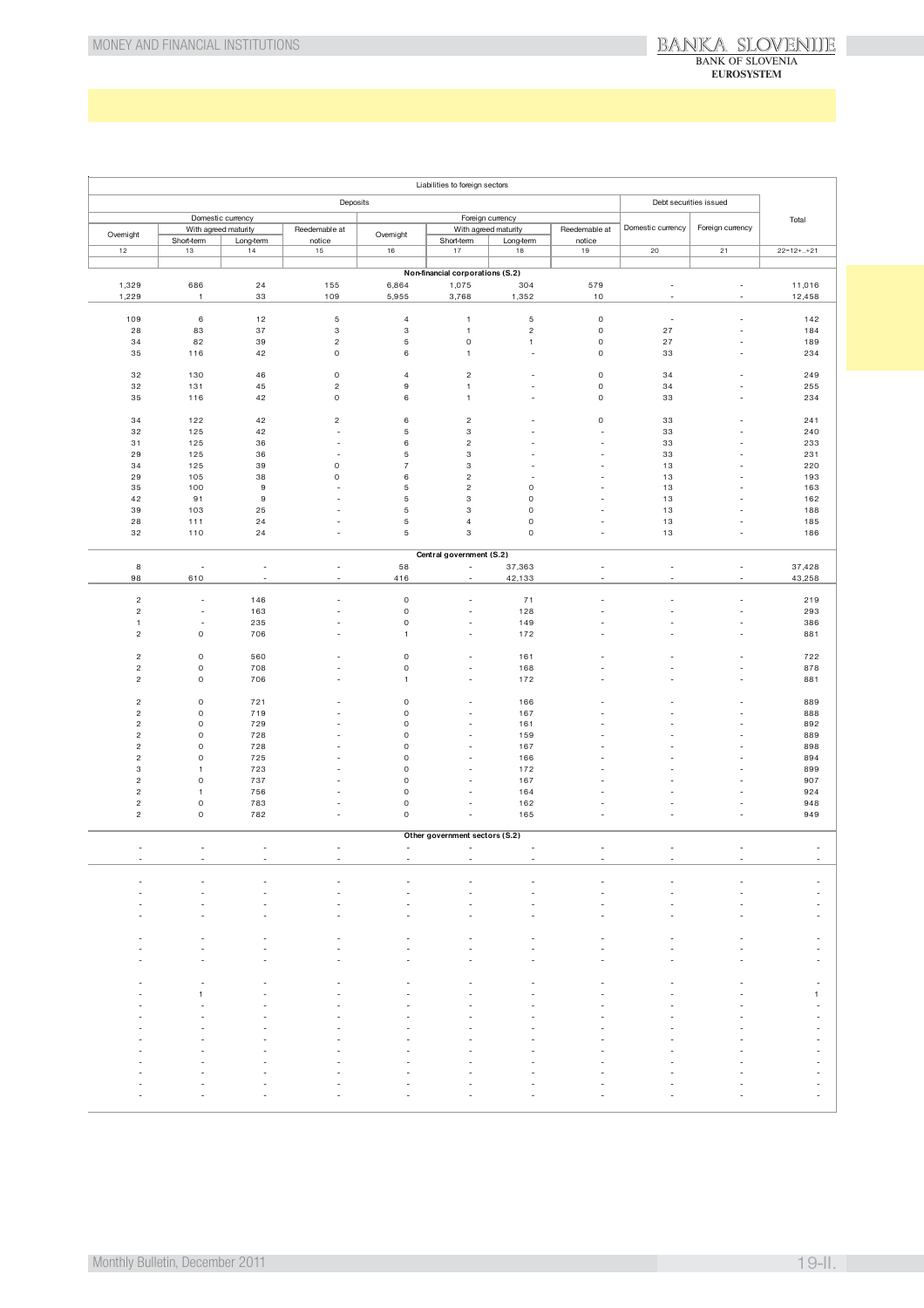# 1.6. Selected Liabilities of Other Monetary Financial Institutions by Sector (continued)

| Until        |               |           |                |                      |                |          | Liabilities to domestic sectors |                                                                        |            |          |                        |            |  |  |
|--------------|---------------|-----------|----------------|----------------------|----------------|----------|---------------------------------|------------------------------------------------------------------------|------------|----------|------------------------|------------|--|--|
| mio SIT from | 31.12.2006 in |           |                |                      |                | Deposits |                                 |                                                                        |            |          | Debt securities issued |            |  |  |
|              | 01.01.2007 in |           |                | Domestic currency    |                |          |                                 | Foreign currency                                                       |            |          |                        |            |  |  |
| mio EUR      |               |           |                | With agreed maturity | Reedemable     |          |                                 | With agreed maturity                                                   | Reedemable | Domestic | Foreign                | Total      |  |  |
|              |               | Overnight | Short-term     | Long-term            | at notice      | Ovemight | Short-term                      | Long-term                                                              | at notice  | currency | currency               |            |  |  |
|              | Column        | 1         | $\overline{c}$ | 3                    | $\overline{4}$ | 5        | 6                               | $\overline{7}$                                                         | 8          | 9        | 10                     | $11=3++10$ |  |  |
|              | Code          |           |                |                      |                |          |                                 |                                                                        |            |          |                        |            |  |  |
|              |               |           |                |                      |                |          |                                 | Households and non-profit institutions serving households (S.14, S.15) |            |          |                        |            |  |  |
|              | 2005 31.Dec.  | 752.894   | 624,063        | 157,515              | 46,215         | 432.783  | 397.997                         | 108.039                                                                | 28,124     | 1.310    | 4,581                  | 2,553,522  |  |  |
|              | 2006 31.Dec.  | 894,073   | 613,034        | 162,287              | 51,521         | 429,998  | 449,825                         | 113,676                                                                | 29,769     | 1,065    | 4,455                  | 2,749,703  |  |  |
|              |               |           |                |                      |                |          |                                 |                                                                        |            |          |                        |            |  |  |
|              | 2007 31.Dec.  | 5,244     | 4,942          | 1,246                | 732            | 143      | 171                             | 40                                                                     | 24         | 40       |                        | 12,582     |  |  |
|              | 2008 31.Dec.  | 5,103     | 5,495          | 1,927                | 809            | 147      | 150                             | 31                                                                     | 29         | 48       |                        | 13,737     |  |  |
|              | 2009 31.Dec.  | 5,501     | 5,526          | 2,943                | 29             | 154      | 124                             | 32                                                                     | 3          | 49       | ÷                      | 14,362     |  |  |
|              | 2010 31.Dec.  | 6,003     | 4,371          | 4,110                | 9              | 197      | 102                             | 47                                                                     | -1         | 57       |                        | 14,897     |  |  |
|              |               |           |                |                      |                |          |                                 |                                                                        |            |          |                        |            |  |  |
|              | 2010 31.Oct.  | 5,889     | 4,447          | 3,976                | 10             | 184      | 98                              | 42                                                                     |            | 60       |                        | 14,707     |  |  |
|              | 30.Nov.       | 5,933     | 4,386          | 4,012                | 9              | 190      | 102                             | 46                                                                     |            | 59       | ٠                      | 14,739     |  |  |
|              | 31.Dec.       | 6,003     | 4,371          | 4,110                | 9              | 197      | 102                             | 47                                                                     |            | 57       |                        | 14,897     |  |  |
|              |               |           |                |                      |                |          |                                 |                                                                        |            |          |                        |            |  |  |
| 2011         | 31.Jan.       | 6,083     | 4,328          | 4,189                | 9              | 188      | 98                              | 46                                                                     |            | 57       | ۰                      | 14,998     |  |  |
|              | 28.Feb.       | 6,109     | 4,331          | 4,202                | 8              | 188      | 98                              | 43                                                                     |            | 54       | ۰                      | 15,034     |  |  |
|              | 31.Mar.       | 6,078     | 4,260          | 4.215                | $\overline{7}$ | 185      | 97                              | 42                                                                     |            | 54       | ٠                      | 14,940     |  |  |
|              | 30.Apr.       | 6,134     | 4,237          | 4,176                | $\overline{7}$ | 183      | 92                              | 41                                                                     |            | 53       | ۰                      | 14,923     |  |  |
|              | 31.May.       | 6,296     | 4,193          | 4,240                | 6              | 194      | 94                              | 43                                                                     |            | 53       | ÷                      | 15,120     |  |  |
|              | 30.Jun.       | 6,214     | 4,203          | 4,337                | 6              | 194      | 92                              | 43                                                                     |            | 54       | ۰                      | 15,145     |  |  |
|              | 31.Jul.       | 6,223     | 4,188          | 4,383                | 6              | 205      | 95                              | 46                                                                     |            | 55       | ٠                      | 15,203     |  |  |
|              | 31.Aug.       | 6,225     | 4,123          | 4,415                | $\overline{7}$ | 203      | 93                              | 46                                                                     |            | 55       |                        | 15,168     |  |  |
|              | 30.Sep.       | 6,203     | 4,074          | 4,451                | $\overline{7}$ | 214      | 95                              | 47                                                                     | $\circ$    | 55       | ۰                      | 15,146     |  |  |
|              | 31.Oct.       | 6,147     | 4,073          | 4,463                | $\overline{7}$ | 216      | 90                              | 46                                                                     |            | 54       |                        | 15,096     |  |  |
|              | 30.Nov.       | 6,273     | 3,882          | 4,478                | $\overline{7}$ | 237      | 93                              | 47                                                                     |            | 53       |                        | 15,072     |  |  |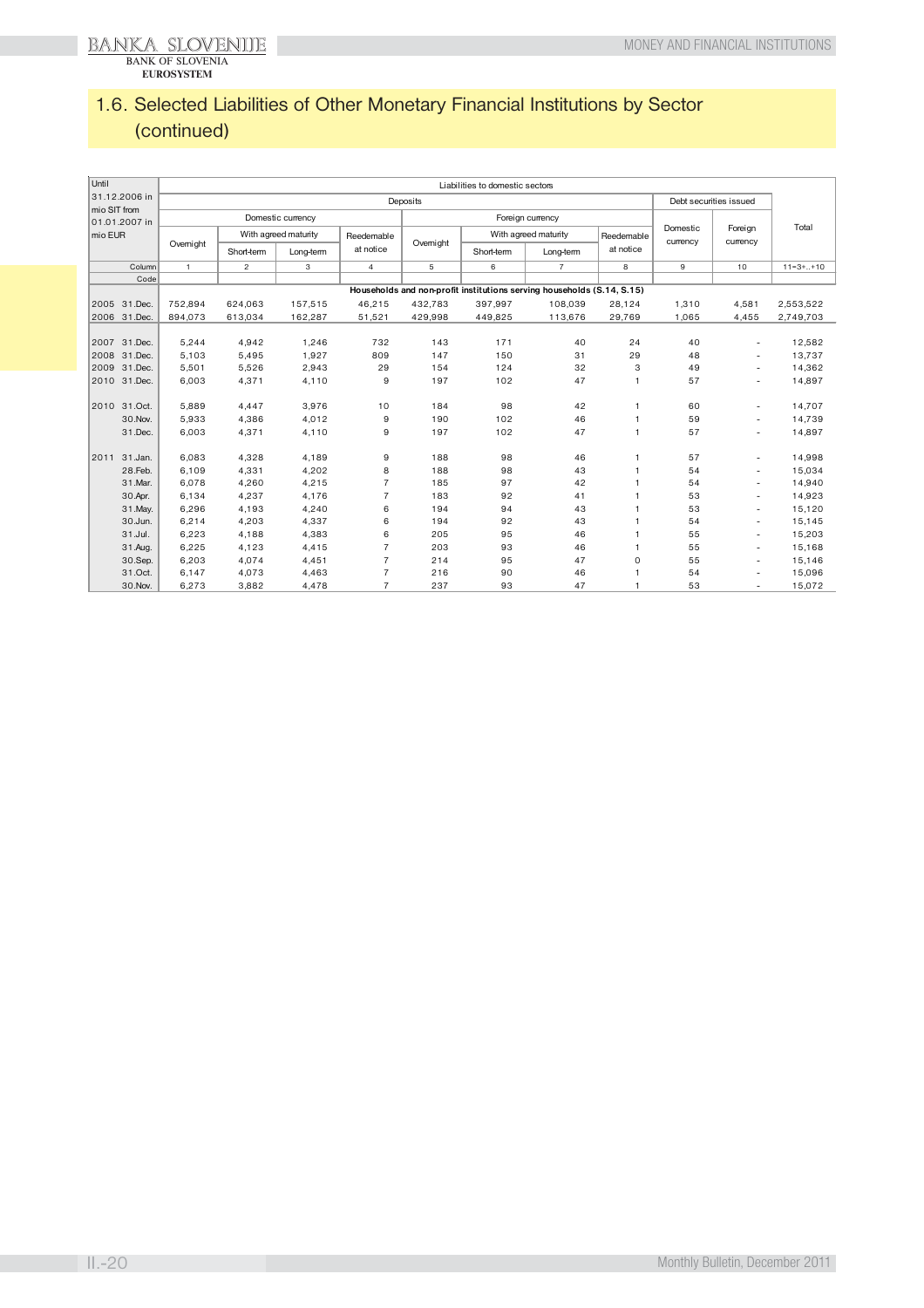|          |                                                                 |                      |                          |          | Liabilities to foreign sectors |                      |                |              |                        |             |  |  |  |  |
|----------|-----------------------------------------------------------------|----------------------|--------------------------|----------|--------------------------------|----------------------|----------------|--------------|------------------------|-------------|--|--|--|--|
|          |                                                                 |                      |                          | Deposits |                                |                      |                |              | Debt securities issued |             |  |  |  |  |
|          |                                                                 | Domestic currency    |                          |          |                                | Foreign currency     |                |              |                        |             |  |  |  |  |
|          |                                                                 | With agreed maturity | Reedemable at            |          |                                | With agreed maturity | Reedemable at  | Domestic     | Foreign currency       | Total       |  |  |  |  |
| Ovemight | Short-term                                                      | Long-term            | notice                   | Ovemight | Short-term                     | Long-term            | notice         | currency     |                        |             |  |  |  |  |
| 12       | 13                                                              | 14                   | 15                       | 16       | 17                             | 18                   | 19             | 20           | 21                     | $22=12++21$ |  |  |  |  |
|          |                                                                 |                      |                          |          |                                |                      |                |              |                        |             |  |  |  |  |
|          | Households and non-profit institutions serving households (S.2) |                      |                          |          |                                |                      |                |              |                        |             |  |  |  |  |
| 5,688    | 2,695                                                           | 543                  | 0                        | 21,805   | 14,803                         | 7,642                | $\mathbf{1}$   | 48           | 37                     | 53,263      |  |  |  |  |
| 7,319    | 2,301                                                           | 338                  | 1                        | 20,692   | 16,252                         | 7,891                | $\overline{c}$ | 71           | 142                    | 55,007      |  |  |  |  |
|          |                                                                 |                      |                          |          |                                |                      |                |              |                        |             |  |  |  |  |
| 100      | 75                                                              | 56                   | 0                        | 14       | 15                             | $\overline{7}$       | ٠              | $\mathbf{1}$ | ٠                      | 267         |  |  |  |  |
| 96       | 110                                                             | 61                   | 0                        | 13       | 15                             | 6                    | $\circ$        | 1            | ٠                      | 302         |  |  |  |  |
| 100      | 99                                                              | 95                   | 0                        | 16       | 12                             | 5                    | ä,             | 1            | ٠                      | 327         |  |  |  |  |
| 115      | 60                                                              | 117                  | 0                        | 21       | 8                              | $\overline{9}$       | ÷              | $\mathbf{1}$ | ٠                      | 331         |  |  |  |  |
|          |                                                                 |                      |                          |          |                                |                      |                |              |                        |             |  |  |  |  |
| 116      | 64                                                              | 112                  | 0                        | 20       | $\overline{7}$                 | $\overline{7}$       | ä,             | 1            | ٠                      | 327         |  |  |  |  |
| 115      | 62                                                              | 116                  | 0                        | 20       | $\mathsf g$                    | 9                    | ä,             | $\mathbf{1}$ | ٠                      | 331         |  |  |  |  |
| 115      | 60                                                              | 117                  | 0                        | 21       | 8                              | 9                    |                | 1            | ٠                      | 331         |  |  |  |  |
|          |                                                                 |                      |                          |          |                                |                      |                |              |                        |             |  |  |  |  |
| 119      | 56                                                              | 123                  | 0                        | 19       | 9                              | 8                    | ٠              | $\mathbf{1}$ | ٠                      | 334         |  |  |  |  |
| 117      | 58                                                              | 124                  | 0                        | 19       | 8                              | 9                    |                |              | ٠                      | 335         |  |  |  |  |
| 119      | 52                                                              | 131                  | 0                        | 19       | 8                              | 8                    | ٠              | 1            | ٠                      | 338         |  |  |  |  |
| 117      | 52                                                              | 132                  | ٠                        | 20       | 8                              | 8                    | ä,             |              | ٠                      | 336         |  |  |  |  |
| 123      | 53                                                              | 127                  | 0                        | 19       | 8                              | 8                    |                |              | ٠                      | 339         |  |  |  |  |
| 120      | 48                                                              | 130                  | 0                        | 19       | $\overline{7}$                 | 9                    | ٠              | $\mathbf{1}$ | ٠                      | 333         |  |  |  |  |
| 118      | 51                                                              | 130                  | 0                        | 22       | 6                              | 9                    | ٠              |              | ٠                      | 335         |  |  |  |  |
| 122      | 49                                                              | 130                  | $\overline{\phantom{a}}$ | 21       | 6                              | 10                   | ä,             |              | ×                      | 338         |  |  |  |  |
| 119      | 51                                                              | 136                  | ٠                        | 22       | 6                              | 11                   | ٠              |              | ٠                      | 344         |  |  |  |  |
| 115      | 51                                                              | 139                  |                          | 22       | 5                              | 10                   |                |              | ٠                      | 342         |  |  |  |  |
| 115      | 51                                                              | 140                  | $\overline{\phantom{a}}$ | 22       | 6                              | 11                   | ٠              |              | ٠                      | 346         |  |  |  |  |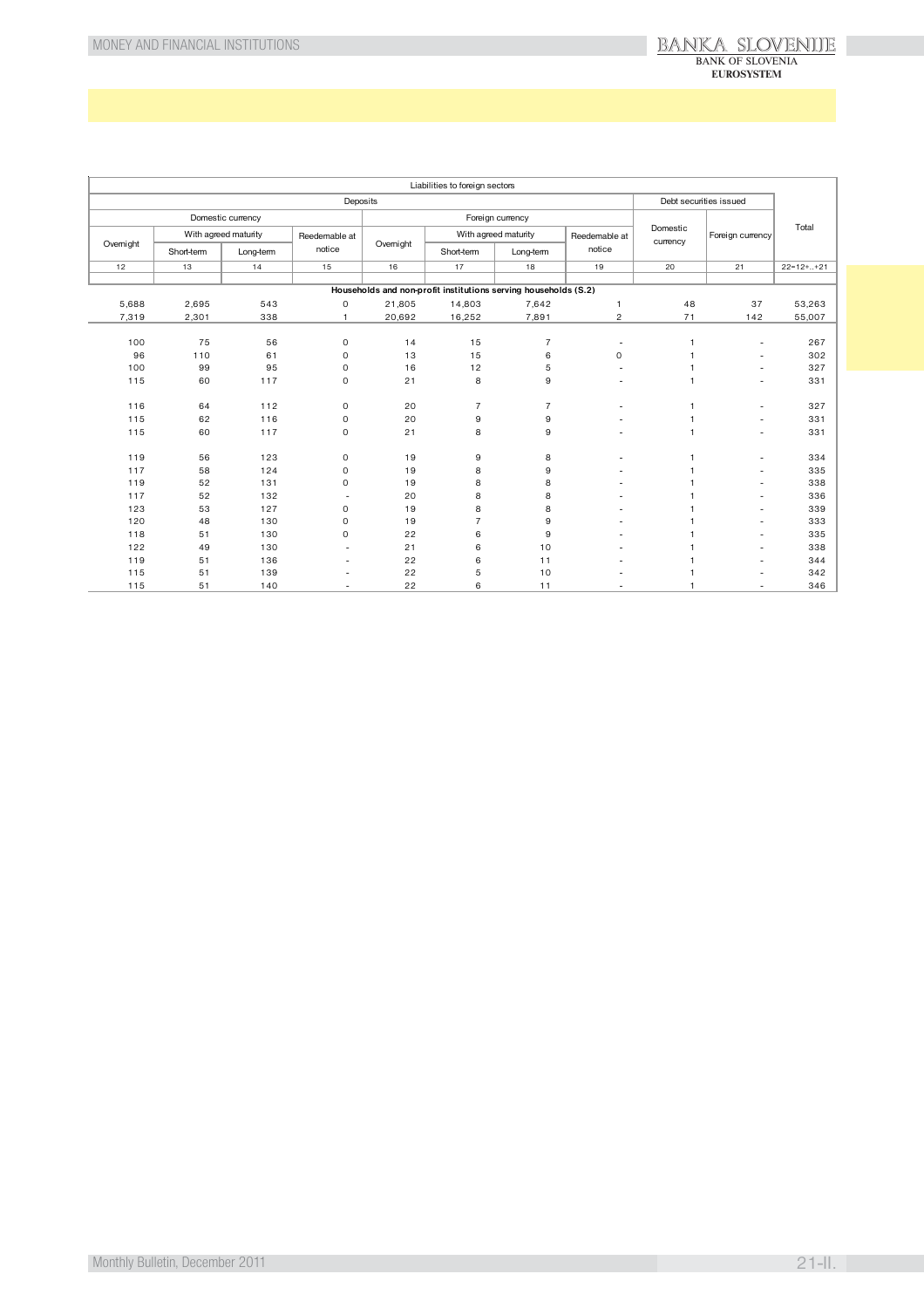**EUROSYSTEM**

#### 1.7. Balance Sheet of the Bank of Slovenia - instruments

| Millions of EUR |                              |                                      |                                                         | Assets                         |                                                                                       |                                   |                |
|-----------------|------------------------------|--------------------------------------|---------------------------------------------------------|--------------------------------|---------------------------------------------------------------------------------------|-----------------------------------|----------------|
|                 |                              |                                      |                                                         |                                | Lending to euro area credit institutionsrelated to monetary policy operations in euro |                                   |                |
|                 | Gold and gold<br>receivables | Claims on non-euro area<br>residents | Claims on euro area<br>residents in foreign<br>currency | Main refinancing<br>operations | Longer-term refinancing<br>operations                                                 | Fine-tuning reverse<br>operations | Securities     |
| Column          | $\mathbf{1}$                 | $\overline{c}$                       | 3                                                       | $\overline{4}$                 | 5                                                                                     | 6                                 | $\overline{7}$ |
| Code            |                              |                                      |                                                         |                                |                                                                                       |                                   |                |
| 2007 31.Dec.    | 58                           | 1,740                                | 498                                                     | 80                             | 76                                                                                    | $\cdots$                          |                |
| 2008 31.Dec.    | 64                           | 1,758                                | 262                                                     | 134                            | 1,064                                                                                 | $\cdots$                          | $\cdots$       |
| 2009 31.Dec.    | 78                           | 1,550                                | 245                                                     | $\mathbf{1}$                   | 2,114                                                                                 | $\cdots$                          | 85             |
| 2010 31.Dec.    | 108                          | 1,459                                | 259                                                     | 53                             | 539                                                                                   | 10                                | 669            |
| 2010 31.Jan.    | 78                           | 1,542                                | 298                                                     | $\mathbf{1}$                   | 2,104                                                                                 | $\cdots$                          | 95             |
| 28.Feb.         | 78                           | 1,637                                | 316                                                     | $\mathbf{1}$                   | 2,094                                                                                 | $\cdots$                          | 150            |
| 31.Mar.         | 84                           | 1,556                                | 319                                                     | $\mathbf{1}$                   | 2,084                                                                                 |                                   | 179            |
| 30.Apr.         | 84                           | 1,504                                | 333                                                     | $\mathbf{1}$                   | 2,174                                                                                 | $\cdots$                          | 213            |
| 31.May.         | 84                           | 1,572                                | 273                                                     | $\mathbf{1}$                   | 2,171                                                                                 | $\cdots$                          | 615            |
| 30.Jun.         | 103                          | 1,480                                | 276                                                     | 11                             | 2,051                                                                                 | $\cdots$                          | 665            |
| 31.Jul.         | 103                          | 1,597                                | 262                                                     | $\mathbf{1}$                   | 1,184                                                                                 | $\cdots$                          | 665            |
| 31.Aug.         | 103                          | 1,505                                | 249                                                     | $\overline{1}$                 | 1,248                                                                                 | $\cdots$                          | 665            |
| 30.Sep.         | 98                           | 1,475                                | 240                                                     | 21                             | 929                                                                                   | 35                                | 664            |
| 31.Oct.         | 98                           | 1,452                                | 260                                                     | 48                             | 1,049                                                                                 | $\cdots$                          | 664            |
| 30.Nov.         | 98                           | 1,460                                | 245                                                     | 8                              | 1,065                                                                                 | $\ldots$                          | 664            |
| 31.Dec.         | 108                          | 1,459                                | 259                                                     | 53                             | 539                                                                                   | 10                                | 669            |
| 2011 31.Jan.    | 108                          | 1,467                                | 277                                                     | 28                             | 409                                                                                   | $\cdots$                          | 677            |
| 28.Feb.         | 108                          | 1,466                                | 272                                                     | 38                             | 414                                                                                   | $\cdots$                          | 681            |
| 31.Mar.         | 103                          | 1,508                                | 231                                                     | 38                             | 327                                                                                   | $\cdots$                          | 673            |
| 30.Apr.         | 103                          | 1,494                                | 245                                                     | $\cdots$                       | 355                                                                                   | $\cdots$                          | 673            |
| 31.May.         | 103                          | 1,488                                | 243                                                     | 18                             | 429                                                                                   |                                   | 673            |
| 30.Jun.         | 107                          | 1,530                                | 245                                                     | 38                             | 399                                                                                   | $\cdots$                          | 653            |
| 31.Jul.         | 107                          | 1,543                                | 241                                                     | 43                             | 421                                                                                   |                                   | 643            |
| 31.Aug.         | 107                          | 1,502                                | 254                                                     | 8                              | 545                                                                                   | $\cdots$                          | 909            |
| 30.Sep.         | 123                          | 1,512                                | 299                                                     | 8                              | 415                                                                                   | $\cdots$                          | 1,017          |
| 31.Oct.         | 123                          | 1,483                                | 244                                                     | $\ldots$                       | 834                                                                                   | $\cdots$                          | 1,047          |
| 30.Nov.         | 123                          | 1,401                                | 237                                                     | 40                             | 808                                                                                   | $\cdots$                          | 1,159          |
|                 |                              |                                      |                                                         |                                |                                                                                       |                                   |                |

| Millions of EUR |                             |                                           |                                                              | Liabilities                                                  |                                                                                           |                     |                                   |
|-----------------|-----------------------------|-------------------------------------------|--------------------------------------------------------------|--------------------------------------------------------------|-------------------------------------------------------------------------------------------|---------------------|-----------------------------------|
|                 |                             |                                           |                                                              |                                                              | Liabilities to euro area credit instiutions related to monetary policy operations in euro |                     |                                   |
|                 | Banknotes in<br>circulation | Liabilities to non-euro<br>area residents | Liabilities to euro area<br>residents in foreign<br>currency | Current accounts (covering<br>the minimum reserve<br>system) | Deposit facility                                                                          | Fixed-term deposits | Fine-tuning reverse<br>operations |
| Column          | $\mathbf{1}$                | $\overline{c}$                            | 3                                                            | $\overline{4}$                                               | 5                                                                                         | 6                   | $\overline{7}$                    |
| Code            |                             |                                           |                                                              |                                                              |                                                                                           |                     |                                   |
| 2007 31. Dec.   | 2,900                       | 97                                        | 66                                                           | 335                                                          | 16                                                                                        | 5                   | $\cdots$                          |
| 2008 31. Dec.   | 3,215                       | 62                                        | 72                                                           | 403                                                          | 582                                                                                       | $\cdots$            |                                   |
| 2009 31. Dec.   | 3,496                       | 251                                       | 69                                                           | 415                                                          | 805                                                                                       | $\cdots$            | $\cdots$                          |
| 2010 31. Dec.   | 3,640                       | 283                                       | 76                                                           | 442                                                          | 305                                                                                       | 135                 |                                   |
|                 |                             |                                           |                                                              |                                                              |                                                                                           |                     |                                   |
| 2010 31. Jan.   | 3,397                       | 271                                       | 69                                                           | 408                                                          | 1,725                                                                                     | $\cdots$            | $\cdots$                          |
| 28. Feb.        | 3,400                       | 244                                       | 70                                                           | 455                                                          | 623                                                                                       | $\cdots$            | $\cdots$                          |
| 31. Mar.        | 3,455                       | 276                                       | 72                                                           | 557                                                          | 270                                                                                       | $\cdots$            |                                   |
| 30. Apr.        | 3,460                       | 273                                       | 73                                                           | 444                                                          | 510                                                                                       | $\cdots$            |                                   |
| 31. May.        | 3,491                       | 247                                       | 74                                                           | 447                                                          | 490                                                                                       | 75                  | $\cdots$                          |
| 30. Jun.        | 3,520                       | 271                                       | 80                                                           | 566                                                          | 732                                                                                       | 115                 |                                   |
| 31. Jul.        | 3,557                       | 280                                       | 80                                                           | 455                                                          | 308                                                                                       | 162                 | $\cdots$                          |
| 31. Aug.        | 3,528                       | 278                                       | 84                                                           | 448                                                          | 289                                                                                       | 21                  |                                   |
| 30. Sep.        | 3,526                       | 310                                       | 77                                                           | 459                                                          | 230                                                                                       | 150                 |                                   |
| 31. Oct.        | 3,533                       | 299                                       | 77                                                           | 409                                                          | 74                                                                                        | 115                 |                                   |
| 30. Nov.        | 3,541                       | 256                                       | 74                                                           | 422                                                          | 264                                                                                       | 25                  |                                   |
| 31. Dec.        | 3,640                       | 283                                       | 76                                                           | 442                                                          | 305                                                                                       | 135                 |                                   |
|                 |                             |                                           |                                                              |                                                              |                                                                                           |                     |                                   |
| 2011 31. Jan.   | 3,552                       | 267                                       | 72                                                           | 415                                                          | 101                                                                                       | 250                 |                                   |
| 28. Feb.        | 3,548                       | 261                                       | 72                                                           | 535                                                          | 168                                                                                       | 198                 | $\cdots$                          |
| 31. Mar.        | 3,564                       | 284                                       | 67                                                           | 1,079                                                        | 192                                                                                       | 245                 | $\cdots$                          |
| 30. Apr.        | 3,609                       | 276                                       | 67                                                           | 453                                                          | 99                                                                                        | 85                  |                                   |
| 31. May.        | 3,624                       | 253                                       | 66                                                           | 476                                                          | 153                                                                                       | 127                 |                                   |
| 30. Jun.        | 3,663                       | 249                                       | 65                                                           | 424                                                          | 170                                                                                       | 135                 | $\cdots$                          |
| 31. Jul.        | 3,701                       | 246                                       | 64                                                           | 442                                                          | 209                                                                                       | 5                   |                                   |
| 31. Aug.        | 3,675                       | 298                                       | 64                                                           | 422                                                          | 121                                                                                       | 250                 |                                   |
| 30. Sep.        | 3,708                       | 273                                       | 68                                                           | 422                                                          | 148                                                                                       | 191                 |                                   |
| 31. Oct.        | 3,738                       | 261                                       | 68                                                           | 509                                                          | 410                                                                                       | 30                  | $\cdots$                          |
| 30. Nov.        | 3,753                       | 263                                       | 68                                                           | 482                                                          | 232                                                                                       | 90                  | $\cdots$                          |
|                 |                             |                                           |                                                              |                                                              |                                                                                           |                     |                                   |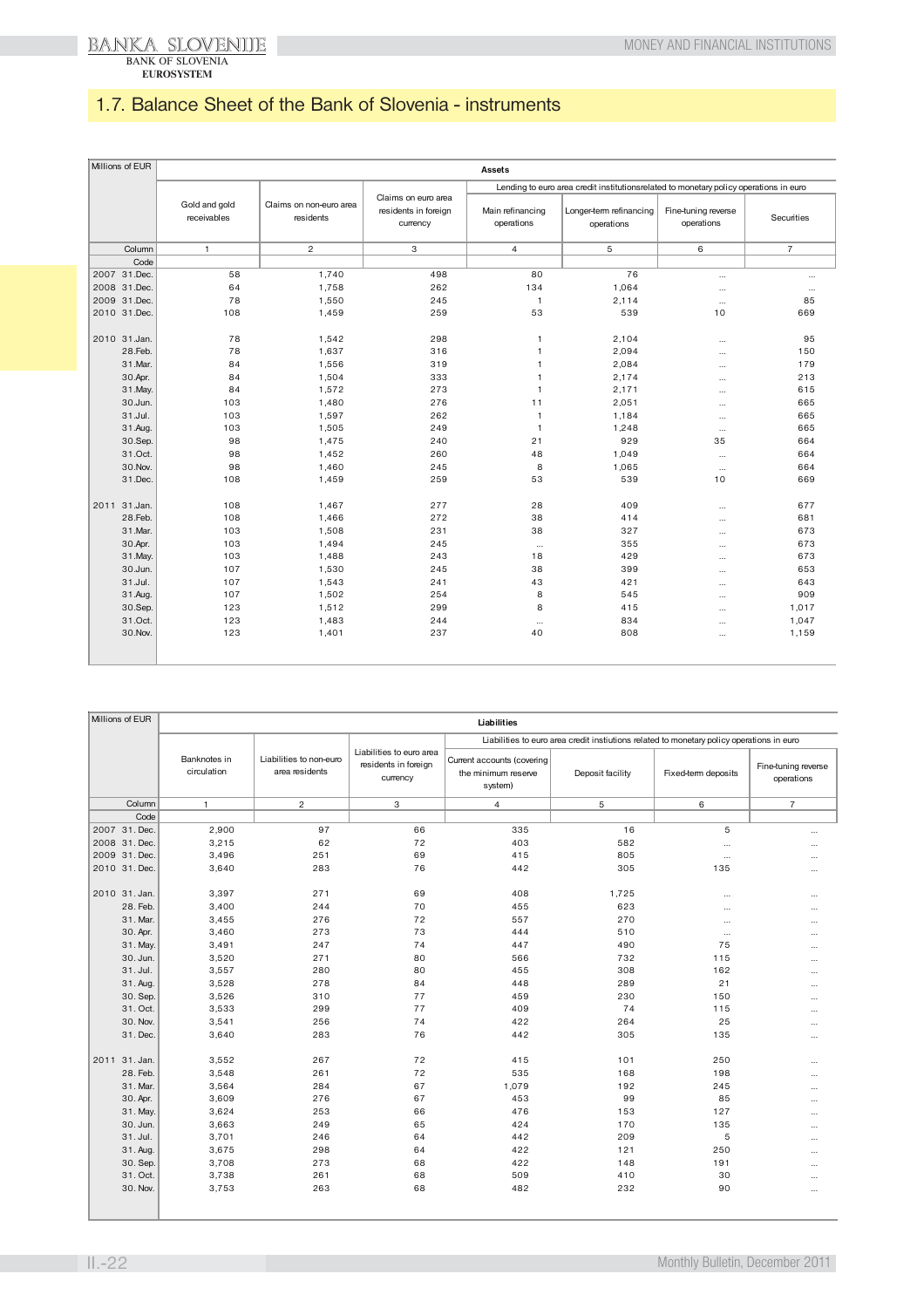| Assets                    |       |                                                             |                                         |                                              |                            |              |        |  |  |  |  |  |
|---------------------------|-------|-------------------------------------------------------------|-----------------------------------------|----------------------------------------------|----------------------------|--------------|--------|--|--|--|--|--|
| Marginal lending facility | Total | Other claims on euro<br>area credit institutions<br>in euro | Claims on general<br>government in euro | Securities of euro area<br>residents in euro | Intra-Eurosystem<br>claims | Other assets | Total  |  |  |  |  |  |
| 8                         | 9     | 10                                                          | 11                                      | 12                                           | 13                         | 14           | 15     |  |  |  |  |  |
|                           |       |                                                             |                                         |                                              |                            |              |        |  |  |  |  |  |
| $\cdots$                  | 156   | 972                                                         | $\cdots$                                | 2,103                                        | 2,574                      | 220          | 8,321  |  |  |  |  |  |
| $\cdots$                  | 1,198 | 636                                                         | $\cdots$                                | 2,442                                        | 2,651                      | 329          | 9,338  |  |  |  |  |  |
| $\cdots$                  | 2,200 | 20                                                          |                                         | 2,857                                        | 2,756                      | 283          | 9,990  |  |  |  |  |  |
| $\cdots$                  | 1,271 | 95                                                          |                                         | 2,428                                        | 2,728                      | 214          | 8,561  |  |  |  |  |  |
|                           |       |                                                             |                                         |                                              |                            |              |        |  |  |  |  |  |
| $\cdots$                  | 2,200 | 8                                                           |                                         | 2,834                                        | 2,700                      | 282          | 9,943  |  |  |  |  |  |
| $\cdots$                  | 2,245 | 5                                                           |                                         | 2,734                                        | 2,679                      | 288          | 9,982  |  |  |  |  |  |
| $\cdots$                  | 2,264 | 77                                                          | $\cdots$                                | 2,632                                        | 2,717                      | 310          | 9,960  |  |  |  |  |  |
| $\cdots$                  | 2,388 | 49                                                          |                                         | 2,489                                        | 2,680                      | 310          | 9,836  |  |  |  |  |  |
| $\cdots$                  | 2,787 | 59                                                          |                                         | 2,472                                        | 2,691                      | 332          | 10,270 |  |  |  |  |  |
| $\cdots$                  | 2,726 | 97                                                          |                                         | 2,358                                        | 2,710                      | 399          | 10,150 |  |  |  |  |  |
| $\cdots$                  | 1,849 | $\mathbf{1}$                                                |                                         | 2,364                                        | 2,746                      | 383          | 9,307  |  |  |  |  |  |
| $\ddots$                  | 1,913 | 119                                                         |                                         | 2,372                                        | 2,750                      | 332          | 9,344  |  |  |  |  |  |
| $\cdots$                  | 1,650 | 84                                                          | $\cdots$                                | 2,411                                        | 2,732                      | 284          | 8,975  |  |  |  |  |  |
| $\cdots$                  | 1,761 | 82                                                          | $\cdots$                                | 2,425                                        | 2,697                      | 279          | 9,054  |  |  |  |  |  |
| $\cdots$                  | 1,737 | 89                                                          |                                         | 2,425                                        | 2,725                      | 286          | 9,066  |  |  |  |  |  |
| $\cdots$                  | 1,271 | 95                                                          |                                         | 2,428                                        | 2,728                      | 214          | 8,561  |  |  |  |  |  |
|                           |       |                                                             |                                         |                                              |                            |              |        |  |  |  |  |  |
| $\cdots$                  | 1,113 | 163                                                         |                                         | 2,355                                        | 2,678                      | 209          | 8,370  |  |  |  |  |  |
| $\cdots$                  | 1,132 | 126                                                         |                                         | 2,398                                        | 2,616                      | 206          | 8,324  |  |  |  |  |  |
| $\cdots$                  | 1,037 | 185                                                         |                                         | 2,311                                        | 2,560                      | 204          | 8,139  |  |  |  |  |  |
| $\cdots$                  | 1,027 | 292                                                         |                                         | 2,216                                        | 2,551                      | 202          | 8,130  |  |  |  |  |  |
| $\cdots$                  | 1,119 | 309                                                         |                                         | 2,217                                        | 2,590                      | 214          | 8,283  |  |  |  |  |  |
| $\cdots$                  | 1,089 | 259                                                         | $\cdots$                                | 2,232                                        | 2,603                      | 225          | 8,291  |  |  |  |  |  |
| $\cdots$                  | 1,106 | 266                                                         | $\cdots$                                | 2,228                                        | 2,636                      | 222          | 8,350  |  |  |  |  |  |
| $\cdots$                  | 1,462 | 392                                                         |                                         | 2,140                                        | 2,676                      | 234          | 8,766  |  |  |  |  |  |
| $\cdots$                  | 1,440 | 296                                                         |                                         | 2,173                                        | 2,705                      | 287          | 8,836  |  |  |  |  |  |
| $\cdots$                  | 1,880 | 338                                                         |                                         | 2,232                                        | 2,682                      | 276          | 9,258  |  |  |  |  |  |
| $\cdots$                  | 2,007 | 356                                                         |                                         | 2,268                                        | 2,729                      | 290          | 9,414  |  |  |  |  |  |
|                           |       |                                                             |                                         |                                              |                            |              |        |  |  |  |  |  |

| Liabilities                 |             |                                                                  |                                              |                                 |                      |                   |        |  |  |  |  |  |
|-----------------------------|-------------|------------------------------------------------------------------|----------------------------------------------|---------------------------------|----------------------|-------------------|--------|--|--|--|--|--|
| Debt certificates<br>issued | Total       | Other liabilities to euro<br>area credit institutions<br>in euro | Liabilities to general<br>government in euro | Intra-Eurosystem<br>liabilities | Capital and reserves | Other liabilities | Total  |  |  |  |  |  |
| 8                           | $\mathsf g$ | 10                                                               | 11                                           | 12                              | 13                   | 14                | 15     |  |  |  |  |  |
|                             |             |                                                                  |                                              |                                 |                      |                   |        |  |  |  |  |  |
| $\cdots$                    | 356         | 53                                                               | 341                                          | 3,491                           | 800                  | 218               | 8,321  |  |  |  |  |  |
|                             | 984         | 10                                                               | 268                                          | 3,570                           | 752                  | 406               | 9,338  |  |  |  |  |  |
|                             | 1,220       | 14                                                               | 271                                          | 3,345                           | 724                  | 600               | 9,990  |  |  |  |  |  |
| $\cdots$                    | 882         | 14                                                               | 270                                          | 2,093                           | 802                  | 501               | 8,561  |  |  |  |  |  |
|                             |             |                                                                  |                                              |                                 |                      |                   |        |  |  |  |  |  |
| $\cdots$                    | 2,132       | 13                                                               | 279                                          | 2,440                           | 724                  | 618               | 9,943  |  |  |  |  |  |
| $\cdots$                    | 1,078       | 16                                                               | 820                                          | 3,001                           | 724                  | 628               | 9,982  |  |  |  |  |  |
| $\cdots$                    | 827         | 84                                                               | 1,069                                        | 2,759                           | 802                  | 616               | 9,960  |  |  |  |  |  |
| $\cdots$                    | 954         | 14                                                               | 1,066                                        | 2,563                           | 802                  | 631               | 9,836  |  |  |  |  |  |
| $\cdots$                    | 1,012       | 12                                                               | 870                                          | 3,124                           | 802                  | 639               | 10,270 |  |  |  |  |  |
|                             | 1,414       | 13                                                               | 270                                          | 3,094                           | 802                  | 686               | 10,150 |  |  |  |  |  |
| $\cdots$                    | 925         | 11                                                               | 270                                          | 2,711                           | 802                  | 670               | 9,307  |  |  |  |  |  |
| $\cdots$                    | 757         | 12                                                               | 220                                          | 3,044                           | 802                  | 618               | 9,344  |  |  |  |  |  |
| $\cdots$                    | 839         | 29                                                               | 122                                          | 2,717                           | 802                  | 554               | 8,975  |  |  |  |  |  |
|                             | 597         | 13                                                               | 120                                          | 3,046                           | 802                  | 567               | 9,054  |  |  |  |  |  |
|                             | 710         | 13                                                               | 123                                          | 2,972                           | 802                  | 575               | 9,066  |  |  |  |  |  |
| $\cdots$                    | 882         | 14                                                               | 270                                          | 2,093                           | 802                  | 501               | 8,561  |  |  |  |  |  |
|                             | 767         | 12                                                               | 131                                          | 2,248                           | 802                  | 519               | 8,370  |  |  |  |  |  |
| $\cdots$                    | 901         | 12                                                               | 276                                          | 1,927                           | 802                  | 525               | 8,324  |  |  |  |  |  |
| $\cdots$                    | 1,516       | 16                                                               | 125                                          | 1,277                           | 831                  | 459               | 8,139  |  |  |  |  |  |
|                             | 636         | 16                                                               | 524                                          | 1,696                           | 831                  | 475               | 8,130  |  |  |  |  |  |
| $\cdots$                    | 756         | 12                                                               | 525                                          | 1,739                           | 831                  | 477               | 8,283  |  |  |  |  |  |
|                             | 729         | 55                                                               | 275                                          | 1,946                           | 831                  | 478               | 8,291  |  |  |  |  |  |
| $\cdots$                    | 656         | 11                                                               | 273                                          | 2,083                           | 831                  | 485               | 8,350  |  |  |  |  |  |
| $\cdots$                    | 793         | 19                                                               | 275                                          | 2,306                           | 831                  | 505               | 8,766  |  |  |  |  |  |
|                             | 761         | 37                                                               | 271                                          | 2,335                           | 831                  | 553               | 8,836  |  |  |  |  |  |
| $\cdots$                    | 949         | 20                                                               | 275                                          | 2,553                           | 831                  | 562               | 9,258  |  |  |  |  |  |
|                             | 803         | 19                                                               | 475                                          | 2,635                           | 831                  | 567               | 9,414  |  |  |  |  |  |
|                             |             |                                                                  |                                              |                                 |                      |                   |        |  |  |  |  |  |

J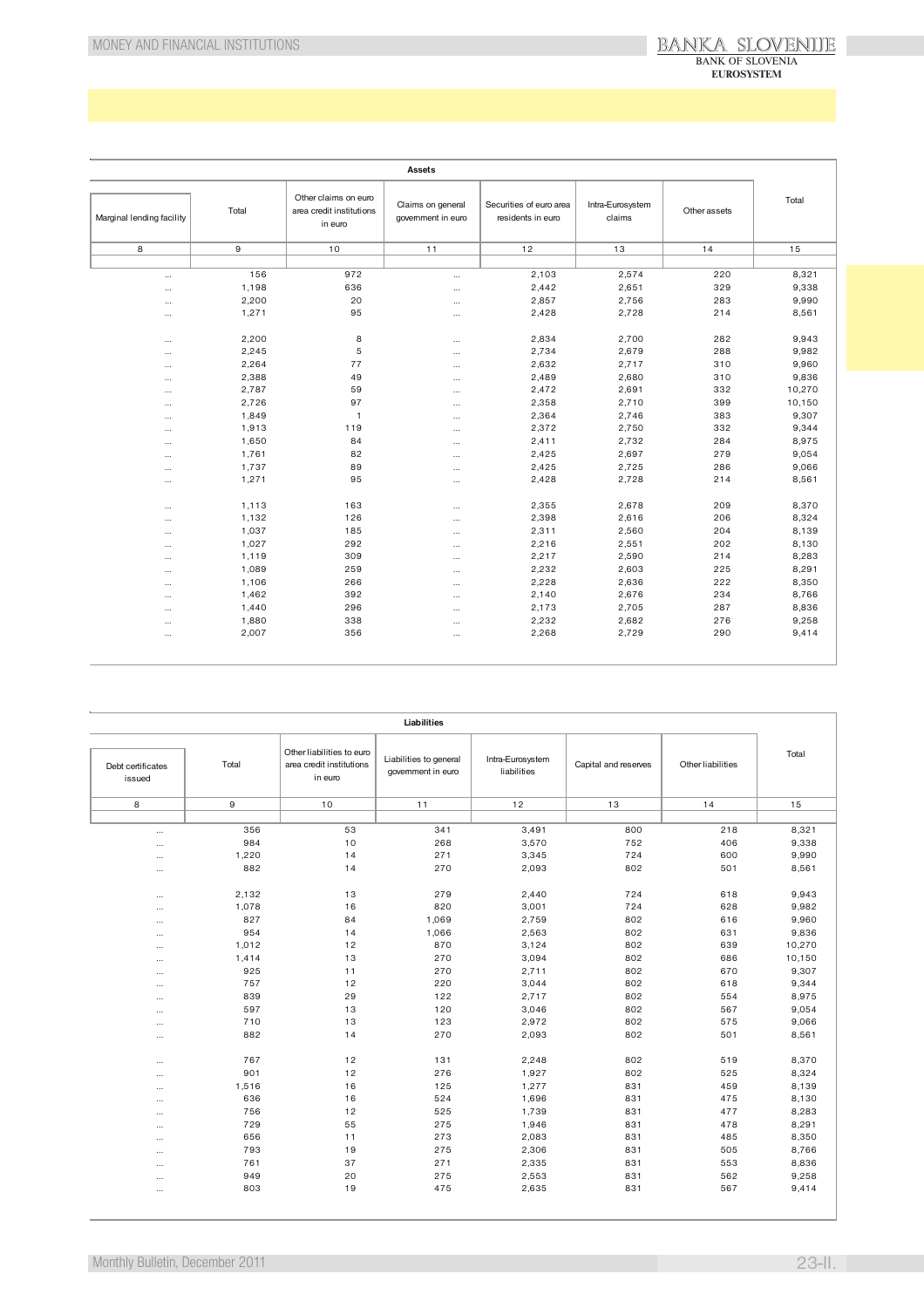#### **EUROSYSTEM**

### 1.8.1. Investment funds assets according to the type of fund

|            |                            |                     |                              |                                          |                | Assets                |                                       |                                              |                                                                                                                        |            |
|------------|----------------------------|---------------------|------------------------------|------------------------------------------|----------------|-----------------------|---------------------------------------|----------------------------------------------|------------------------------------------------------------------------------------------------------------------------|------------|
|            |                            |                     |                              |                                          |                | Domestic assets       |                                       |                                              |                                                                                                                        |            |
|            |                            |                     |                              | Outstanding amount to financial sectors1 |                |                       |                                       | Outstanding amount to non-financial sectors2 |                                                                                                                        |            |
|            |                            | Deposits            | Debt securities              | Shares and other<br>equity               | Total          | Deposits              | Debt securities                       | Shares and other<br>equity                   | Total                                                                                                                  | Total      |
| in mio EUR | Column                     | 1                   | $\overline{2}$               | $\overline{\mathbf{3}}$                  | $\overline{4}$ | $\overline{5}$        | $6\overline{6}$                       | $\overline{7}$                               | $\overline{8}$                                                                                                         | 9          |
|            | Code                       |                     |                              |                                          |                |                       |                                       |                                              |                                                                                                                        |            |
|            |                            |                     |                              |                                          |                | Total                 |                                       |                                              |                                                                                                                        |            |
|            | 2008 31.Dec                | 182                 | 76                           | 175                                      | 433            | 1                     | 58                                    | 489                                          | 547                                                                                                                    | 981        |
|            | 2009 31.Dec                | 173                 | 61                           | 191                                      | 425            |                       | 54                                    | 468                                          | 522                                                                                                                    | 947        |
|            |                            |                     |                              |                                          |                |                       |                                       |                                              |                                                                                                                        |            |
|            | 2010 31.Oct                | 158                 | 59                           | 149                                      | 366            |                       | 46                                    | 390                                          | 436                                                                                                                    | 802        |
|            | 30.Nov                     | 149                 | 60                           | 147                                      | 356            |                       | 44                                    | 376                                          | 420                                                                                                                    | 776        |
|            | 31.Dec                     | 148                 | 58                           | 146                                      | 352            |                       | 43                                    | 363                                          | 406                                                                                                                    | 759        |
|            | 2011 31.Jan                | 150                 | 58                           | 142                                      | 350            |                       | 43                                    | 350                                          | 393                                                                                                                    | 743        |
|            | 28.Feb                     | 147                 | 55                           | 140                                      | 341            |                       | 43                                    | 331                                          | 374                                                                                                                    | 715        |
|            | 31.Mar                     | 126                 | 53                           | 139                                      | 318            |                       | 41                                    | 331                                          | 372                                                                                                                    | 690        |
|            | 30.Apr                     | 134                 | 53                           | 117                                      | 305            |                       | 39                                    | 316                                          | 355                                                                                                                    | 660        |
|            | 31.May                     | 147                 | 53                           | 118                                      | 318            |                       | 37                                    | 311                                          | 348                                                                                                                    | 666        |
|            | 30.Jun                     | 148                 | 51                           | 112                                      | 311            |                       | 37                                    | 303                                          | 340                                                                                                                    | 651        |
|            | 31.Jul                     | 133                 | 50                           | 106                                      | 289            |                       | 36                                    | 298                                          | 335                                                                                                                    | 624        |
|            | 31.Aug                     | 108                 | 50                           | 97                                       | 255            |                       | 36                                    | 276                                          | 312                                                                                                                    | 567        |
|            | 30.Sep                     | 101                 | 48                           | 83                                       | 233            |                       | 34                                    | 255                                          | 290                                                                                                                    | 522        |
|            | 31.Oct                     | 108                 | 46                           | 83                                       | 237            | Open-end equity funds | 34                                    | 265                                          | 299                                                                                                                    | 536        |
|            | 2008 31.Dec                | 98                  | $\,$ 5 $\,$                  | 72                                       | 175            | 1                     | $\overline{1}$                        | 155                                          | 156                                                                                                                    | 332        |
|            | 2009 31.Dec                | 84                  | 3                            | 76                                       | 164            |                       | 1                                     | 158                                          | 158                                                                                                                    | 322        |
|            |                            |                     |                              |                                          |                |                       |                                       |                                              |                                                                                                                        |            |
|            | 2010 31.Oct                | 83                  | 4                            | 65                                       | 152            |                       | $\overline{c}$                        | 144                                          | 145                                                                                                                    | 297        |
|            | 30.Nov                     | 78                  | $\overline{4}$               | 69                                       | 150            |                       | 1                                     | 142                                          | 144                                                                                                                    | 294        |
|            | 31.Dec                     | 72                  | 5                            | 69                                       | 146            |                       | 1                                     | 150                                          | 152                                                                                                                    | 297        |
|            |                            |                     |                              |                                          |                |                       |                                       |                                              |                                                                                                                        |            |
|            | 2011 31.Jan                | 74                  | $\,$ 5 $\,$                  | 68                                       | 146            |                       | $\mathbf{1}$                          | 146                                          | 147                                                                                                                    | 293        |
|            | 28.Feb                     | 65                  | 4                            | 65                                       | 134            |                       | $\sqrt{2}$                            | 142                                          | 143                                                                                                                    | 277        |
|            | 31.Mar                     | 59                  | $\overline{4}$               | 63                                       | 126            |                       | $\overline{c}$                        | 142                                          | 144                                                                                                                    | 270        |
|            | 30.Apr                     | 67                  | 4                            | 59                                       | 130            |                       | $\sqrt{2}$                            | 161                                          | 162                                                                                                                    | 293        |
|            | 31.May                     | 73<br>70            | 4<br>$\overline{4}$          | 58                                       | 135<br>129     |                       | $\sqrt{2}$<br>$\overline{\mathbf{c}}$ | 163                                          | 165                                                                                                                    | 300        |
|            | 30.Jun<br>31.Jul           | 63                  | $\overline{4}$               | 55<br>51                                 | 118            |                       | $\sqrt{2}$                            | 159<br>155                                   | 160<br>157                                                                                                             | 289<br>275 |
|            | 31.Aug                     | 65                  | 14                           | 78                                       | 157            |                       | $\overline{c}$                        | 218                                          | 220                                                                                                                    | 377        |
|            | 30.Sep                     | 61                  | 14                           | 65                                       | 140            |                       | $\overline{\mathbf{c}}$               | 202                                          | 203                                                                                                                    | 344        |
|            | 31.Oct                     | 63                  | 13                           | 65                                       | 140            |                       | $\overline{c}$                        | 209                                          | 210                                                                                                                    | 351        |
|            |                            |                     |                              |                                          |                | Open-end bond funds   |                                       |                                              |                                                                                                                        |            |
|            | 2008 31.Dec                | 5                   | $\,$ 5 $\,$                  | $\mathsf O$                              | 10             |                       | $\overline{7}$                        | 0                                            | $\overline{7}$                                                                                                         | 17         |
|            | 2009 31.Dec                | 5                   | $\overline{\mathbf{4}}$      | 0                                        | 9              |                       | 8                                     | $\mathsf{O}\xspace$                          | 8                                                                                                                      | 18         |
|            |                            |                     |                              |                                          |                |                       |                                       |                                              |                                                                                                                        |            |
|            | 2010 31.Oct                | 8                   | $\,$ 5 $\,$                  | 0                                        | 13             |                       | 8                                     | 0                                            | 8                                                                                                                      | 22         |
|            | 30.Nov                     | $\overline{7}$<br>9 | 5<br>$\overline{4}$          | 0<br>$\mathsf{O}\xspace$                 | 13<br>14       |                       | 8<br>8                                | 0<br>$\mathbf 0$                             | 8<br>8                                                                                                                 | 21<br>22   |
|            | 31.Dec                     |                     |                              |                                          |                |                       |                                       |                                              |                                                                                                                        |            |
|            | 2011 31.Jan                | 9                   | 4                            | 0                                        | 13             |                       | 8                                     | 0                                            | 8                                                                                                                      | 21         |
|            | 28.Feb                     | 12                  | 4                            | 0                                        | 17             |                       | 8                                     | 0                                            | 8                                                                                                                      | 25         |
|            | 31.Mar                     | 11                  | $\overline{\mathbf{4}}$      | 0                                        | 16             |                       | 8                                     | $\mathsf{O}\xspace$                          | 8                                                                                                                      | 24         |
|            | 30.Apr                     | 13                  | $\overline{\mathbf{4}}$      | 0                                        | 17             |                       | $\overline{7}$                        | 0                                            | 8                                                                                                                      | 25         |
|            | 31.May                     | 13                  | 4                            | 0                                        | 17             |                       | $\overline{7}$                        | 0                                            | $\boldsymbol{7}$                                                                                                       | 25         |
|            | 30.Jun                     | 10                  | $\overline{4}$               | 0                                        | 15             |                       | $\overline{7}$                        | 0                                            | $\overline{7}$                                                                                                         | 22         |
|            | $31$ .Jul                  | 11                  | $\overline{\mathbf{4}}$      | 0                                        | 15             |                       | $\overline{\mathfrak{c}}$             | 0                                            | $\overline{\mathfrak{c}}$                                                                                              | 22         |
|            | 31.Aug                     | 10                  | $\overline{4}$               | 0                                        | 15             |                       | 8                                     | $\mathbf 0$                                  | 8                                                                                                                      | 23         |
|            | 30.Sep<br>31.Oct           | 8<br>8              | 4<br>$\overline{\mathbf{4}}$ | 0<br>$\mathsf{O}\xspace$                 | 12<br>12       |                       | $\boldsymbol{7}$<br>$\overline{7}$    | 0<br>0                                       | $\overline{7}$<br>$\overline{7}$                                                                                       | 20<br>19   |
|            |                            |                     |                              |                                          |                |                       |                                       |                                              | Other funds (close-end equity, close-end mixed, open-end mixed and open-end other funds; money market funds excluded3) |            |
|            |                            |                     |                              |                                          |                |                       |                                       |                                              |                                                                                                                        |            |
|            | 2008 31.Dec<br>2009 31.Dec | 79<br>84            | 66<br>53                     | 103<br>115                               | 248<br>252     | ä,                    | 50<br>45                              | 334<br>310                                   | 383<br>355                                                                                                             | 631<br>607 |
|            |                            |                     |                              |                                          |                |                       |                                       |                                              |                                                                                                                        |            |
|            | 2010 31.Oct                | 67                  | 50                           | 84                                       | 200            |                       | 36                                    | 246                                          | 283                                                                                                                    | 483        |
|            | 30.Nov                     | 64                  | 51                           | 78                                       | 193            |                       | 35                                    | 233                                          | 268                                                                                                                    | 461        |
|            | 31.Dec                     | 67                  | 49                           | 77                                       | 193            |                       | 34                                    | 213                                          | 247                                                                                                                    | 439        |
|            |                            |                     |                              |                                          |                |                       |                                       |                                              |                                                                                                                        |            |
|            | 2011 31.Jan                | 67                  | 49                           | 74                                       | 190            |                       | 34                                    | 204                                          | 238                                                                                                                    | 428        |
|            | 28.Feb                     | 69                  | 46                           | 75                                       | 190            |                       | 34                                    | 190                                          | 223                                                                                                                    | 413        |
|            | 31.Mar                     | 57                  | 45                           | 75                                       | 176            |                       | 32                                    | 189                                          | 221                                                                                                                    | 397        |
|            | 30.Apr                     | 54                  | 45                           | 59                                       | 157            |                       | 30                                    | 155                                          | 185                                                                                                                    | 342        |
|            | 31.May                     | 62                  | 44                           | 60                                       | 166            |                       | 28                                    | 148                                          | 176                                                                                                                    | 341        |
|            | 30.Jun<br>$31$ .Jul        | 68<br>60            | 43<br>42                     | 56<br>54                                 | 167<br>156     |                       | 28<br>28                              | 144<br>143                                   | 172<br>170                                                                                                             | 339<br>327 |
|            | 31.Aug                     | 32                  | 32                           | 20                                       | 83             |                       | 26                                    | 58                                           | 84                                                                                                                     | 168        |
|            | 30.Sep                     | 32                  | 30                           | 18                                       | 80             |                       | 26                                    | 53                                           | 79                                                                                                                     | 159        |
|            | 31.Oct                     | 38                  | 29                           | 18                                       | 84             |                       | 25                                    | 56                                           | 81                                                                                                                     | 165        |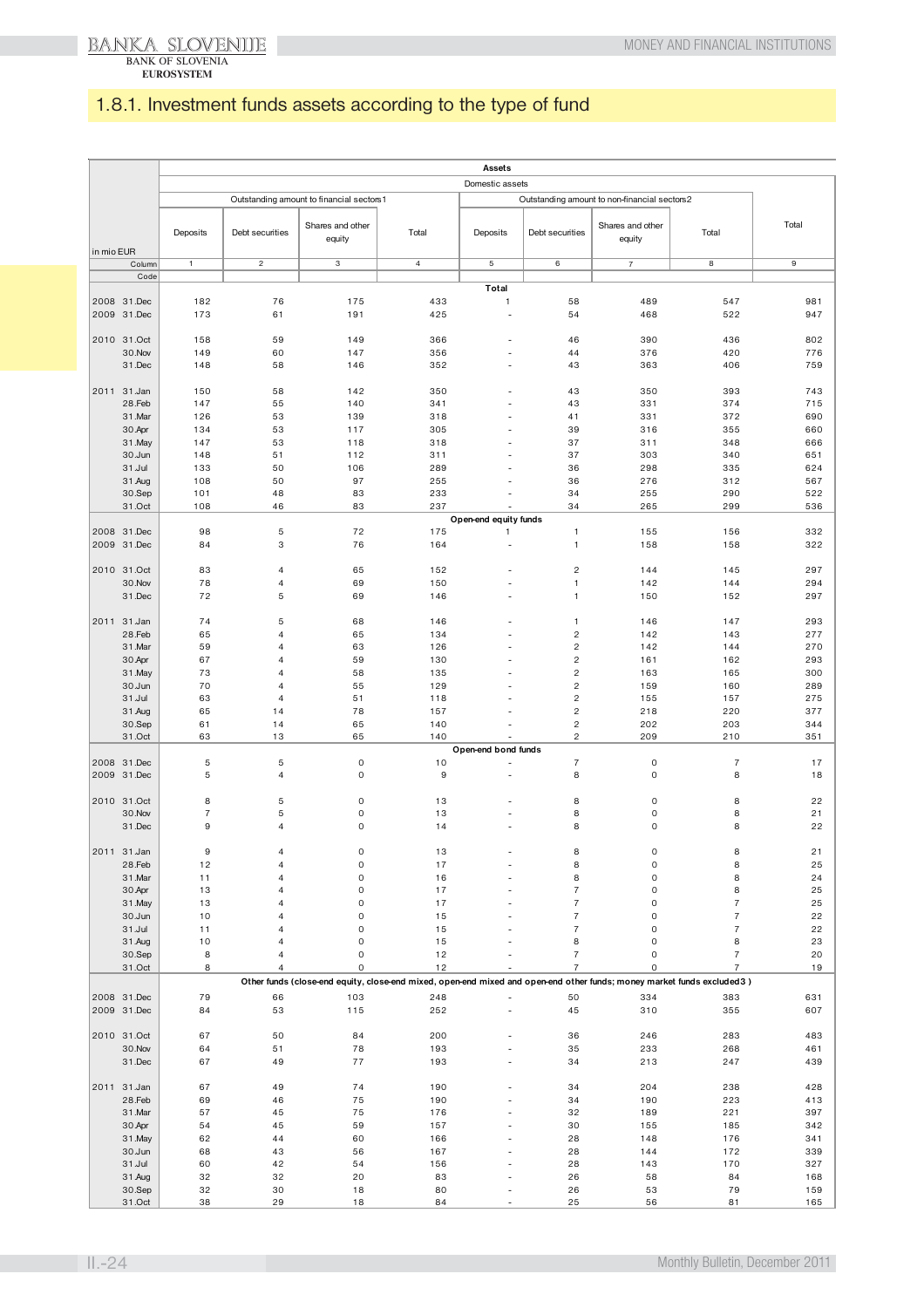|                                           | Assets          |                                                                                                                        |            |                            |                              |                                                                            |                |                |                                                       |                    |  |
|-------------------------------------------|-----------------|------------------------------------------------------------------------------------------------------------------------|------------|----------------------------|------------------------------|----------------------------------------------------------------------------|----------------|----------------|-------------------------------------------------------|--------------------|--|
|                                           |                 |                                                                                                                        |            | Foreign assets             |                              |                                                                            |                |                |                                                       |                    |  |
| Deposits                                  | Debt securities | Outstanding amount to financial sectors1<br>Shares and other<br>equity                                                 | Total      | Deposits                   | Debt securities              | Outstanding amount to non-financial sectors2<br>Shares and other<br>equity | Total          | Total          | Other assets<br>(including<br>financial<br>derivates) | Total              |  |
| 10                                        | 11              | 12                                                                                                                     | 13         | 14                         | 15                           | 16                                                                         | 17             | 18             | 19                                                    | $20 = 9 + 18 + 19$ |  |
|                                           |                 |                                                                                                                        |            |                            |                              |                                                                            |                |                |                                                       |                    |  |
| $\overline{\mathbf{c}}$                   | 28              | 247                                                                                                                    | 277        | $\mathsf{O}\xspace$        | Total<br>60                  | 571                                                                        | 630            | 908            | 6                                                     | 1,894              |  |
| 3                                         | 38              | 303                                                                                                                    | 344        | $\mathsf{O}\xspace$        | 70                           | 851                                                                        | 922            | 1,266          | $\overline{7}$                                        | 2,220              |  |
|                                           |                 |                                                                                                                        |            |                            |                              |                                                                            |                |                |                                                       |                    |  |
| 1                                         | 43              | 338                                                                                                                    | 382        | $\mathsf O$                | 93                           | 944                                                                        | 1,036          | 1,418          | 18                                                    | 2,238              |  |
| $\overline{\mathbf{c}}$                   | 41              | 339                                                                                                                    | 383        | $\mathsf O$                | 91                           | 967                                                                        | 1,058          | 1,441          | 21                                                    | 2,238              |  |
| $\overline{c}$                            | 43              | 370                                                                                                                    | 415        | $\mathsf O$                | 89                           | 1,002                                                                      | 1,091          | 1,506          | 11                                                    | 2,276              |  |
|                                           |                 |                                                                                                                        |            |                            |                              |                                                                            |                |                |                                                       |                    |  |
| $\overline{\mathbf{c}}$<br>3              | 44<br>44        | 385<br>409                                                                                                             | 431<br>456 | $\mathsf O$<br>$\mathsf O$ | 92<br>94                     | 990<br>1,003                                                               | 1,082<br>1,096 | 1,513<br>1,553 | 13<br>9                                               | 2,269<br>2,277     |  |
| 3                                         | 45              | 410                                                                                                                    | 457        | $\circ$                    | 93                           | 996                                                                        | 1,089          | 1,546          | 9                                                     | 2,246              |  |
| 3                                         | 46              | 403                                                                                                                    | 451        | $\mathsf{O}\xspace$        | 94                           | 985                                                                        | 1,080          | 1,531          | 12                                                    | 2,203              |  |
| 3                                         | 46              | 386                                                                                                                    | 435        | $\circ$                    | 97                           | 961                                                                        | 1,058          | 1,492          | 17                                                    | 2,175              |  |
| $\overline{\mathbf{c}}$                   | 46              | 369                                                                                                                    | 417        | $\mathsf O$                | 99                           | 947                                                                        | 1,046          | 1,463          | 19                                                    | 2,132              |  |
| 3                                         | 46              | 368                                                                                                                    | 417        | $\circ$                    | 101                          | 933                                                                        | 1,034          | 1,451          | 25                                                    | 2,100              |  |
| 4                                         | 45              | 328                                                                                                                    | 378        | $\mathsf{O}\xspace$        | 101                          | 832                                                                        | 933            | 1,311          | 11                                                    | 1,889              |  |
| $\,$ 5                                    | 42              | 312                                                                                                                    | 359        | $\mathsf O$                | 104                          | 759                                                                        | 863            | 1,222          | 10                                                    | 1,755              |  |
| 16                                        | 40              | 326                                                                                                                    | 382        | $\mathsf O$                | 106<br>Open-end equity funds | 807                                                                        | 913            | 1,294          | 20                                                    | 1,850              |  |
| $\sqrt{2}$                                | $\sqrt{2}$      | 172                                                                                                                    | 175        | $\mathsf{O}\xspace$        | 0                            | 396                                                                        | 396            | 570            | $\overline{c}$                                        | 905                |  |
| $\overline{c}$                            | $\mathbf{1}$    | 243                                                                                                                    | 247        | $\mathsf O$                | 0                            | 600                                                                        | 600            | 847            | $\overline{4}$                                        | 1,173              |  |
|                                           |                 |                                                                                                                        |            |                            |                              |                                                                            |                |                |                                                       |                    |  |
| 1                                         | 1               | 268                                                                                                                    | 270        | $\circ$                    | 0                            | 661                                                                        | 662            | 931            | $\overline{7}$                                        | 1,236              |  |
| $\overline{\mathbf{c}}$                   | 1               | 264                                                                                                                    | 267        | $\mathsf{O}\xspace$        | 0                            | 690                                                                        | 690            | 957            | 11                                                    | 1,262              |  |
| $\overline{c}$                            | 1               | 276                                                                                                                    | 279        | $\mathsf O$                | 0                            | 730                                                                        | 730            | 1,009          | $\overline{7}$                                        | 1,313              |  |
|                                           |                 |                                                                                                                        |            |                            |                              |                                                                            |                |                |                                                       |                    |  |
| $\sqrt{2}$                                | 1               | 284                                                                                                                    | 286        | $\circ$                    |                              | 729                                                                        | 729            | 1,015          | 5                                                     | 1,313              |  |
| $\overline{\mathbf{c}}$                   | 1               | 296                                                                                                                    | 299        | $\mathsf{O}\xspace$        |                              | 741                                                                        | 741            | 1,040          | 5                                                     | 1,321              |  |
| $\overline{c}$<br>$\overline{\mathbf{c}}$ | 1<br>1          | 294<br>294                                                                                                             | 296<br>297 | $\circ$<br>$\mathsf O$     | ä,                           | 741<br>760                                                                 | 741<br>760     | 1,038<br>1,057 | 3<br>8                                                | 1,311<br>1,358     |  |
| $\sqrt{2}$                                | $\mathbf{1}$    | 286                                                                                                                    | 289        | $\mathsf O$                |                              | 740                                                                        | 740            | 1,029          | 10                                                    | 1,339              |  |
| $\overline{\mathbf{c}}$                   | 1               | 276                                                                                                                    | 279        | $\mathsf{O}\xspace$        | ٠                            | 731                                                                        | 731            | 1,010          | 12                                                    | 1,311              |  |
| $\sqrt{2}$                                | 1               | 274                                                                                                                    | 277        | $\mathsf O$                | ÷,                           | 724                                                                        | 724            | 1,000          | 10                                                    | 1,285              |  |
| 3                                         | 1               | 238                                                                                                                    | 242        | $\mathsf{O}\xspace$        | 0                            | 645                                                                        | 645            | 887            | $\overline{\mathfrak{c}}$                             | 1,271              |  |
| $\overline{4}$                            | $\mathbf{1}$    | 227                                                                                                                    | 232        | $\mathsf O$                |                              | 593                                                                        | 593            | 825            | 5                                                     | 1,174              |  |
| 14                                        | $\mathbf{1}$    | 237                                                                                                                    | 252        | $\mathsf O$                |                              | 636                                                                        | 636            | 888            | 10                                                    | 1,249              |  |
| $\mathsf{O}\xspace$                       | 4               | $\circ$                                                                                                                | $\sqrt{4}$ | $\overline{\phantom{a}}$   | Open-end bond funds<br>10    | $\mathbf{1}$                                                               | 11             | 14             | $\mathsf{O}\xspace$                                   | 32                 |  |
| $\mathsf{O}\xspace$                       | 5               | $\mathbf{1}$                                                                                                           | 6          | ÷,                         | 15                           | $\mathbf{1}$                                                               | 15             | 21             | 0                                                     | 39                 |  |
|                                           |                 |                                                                                                                        |            |                            |                              |                                                                            |                |                |                                                       |                    |  |
| $\mathsf O$                               | 12              | 1                                                                                                                      | 14         |                            | 33                           | $\mathsf O$                                                                | 33             | 47             | 0                                                     | 68                 |  |
| $\mathsf O$                               | 11              | $\mathbf{1}$                                                                                                           | 13         |                            | 31                           | $\mathsf{O}\xspace$                                                        | 31             | 44             | 3                                                     | 67                 |  |
| $\mathsf{O}\xspace$                       | 12              | $\overline{c}$                                                                                                         | 13         |                            | 31                           | $\mathsf{O}\xspace$                                                        | 32             | 45             | 0                                                     | 67                 |  |
|                                           |                 |                                                                                                                        |            |                            |                              |                                                                            |                |                |                                                       |                    |  |
|                                           | 12              | $\overline{c}$                                                                                                         | 14         |                            | 33                           | $\mathsf{O}\xspace$                                                        | 33             | 47             | $\mathbf 0$                                           | 69                 |  |
| 0                                         | 13              | $\overline{\mathbf{c}}$                                                                                                | 15         |                            | 35                           | 0<br>0                                                                     | 35             | 50             | 0<br>0                                                | 75                 |  |
|                                           | 14<br>15        | $\sqrt{2}$<br>$\boldsymbol{2}$                                                                                         | 16<br>17   |                            | 36<br>37                     | 0                                                                          | 36<br>37       | 52<br>53       | 0                                                     | 76<br>79           |  |
|                                           | 15              | $\boldsymbol{2}$                                                                                                       | 16         |                            | 39                           | 0                                                                          | 39             | 55             | 0                                                     | 80                 |  |
|                                           | 15              | $\boldsymbol{2}$                                                                                                       | 17         |                            | 40                           | 0                                                                          | 41             | 57             | 0                                                     | 80                 |  |
|                                           | 15              | $\sqrt{2}$                                                                                                             | 17         |                            | 42                           | 0                                                                          | 42             | 59             | 0                                                     | 82                 |  |
|                                           | 15              | $\boldsymbol{2}$                                                                                                       | 17         |                            | 44                           | 0                                                                          | 44             | 61             | 0                                                     | 84                 |  |
|                                           | 14              | $\sqrt{2}$                                                                                                             | 16         |                            | 44                           | 0                                                                          | 44             | 60             | 0                                                     | 80                 |  |
| $\overline{\phantom{a}}$                  | 15              | $\overline{\mathbf{c}}$                                                                                                | 17         |                            | 48                           | 0                                                                          | 48             | 65             | 0                                                     | 84                 |  |
|                                           |                 | Other funds (close-end equity, close-end mixed, open-end mixed and open-end other funds; money market funds excluded3) |            |                            |                              |                                                                            |                |                |                                                       |                    |  |
| 0                                         | 23              | 76                                                                                                                     | 99         |                            | 50                           | 174                                                                        | 224            | 323            | 3                                                     | 958                |  |
| $\mathbf{1}$                              | 31              | 60                                                                                                                     | 91         |                            | 56                           | 250                                                                        | 306            | 397            | $\overline{\mathbf{c}}$                               | 1,007              |  |
| $\mathsf{O}\xspace$                       | 30              | 68                                                                                                                     | 98         |                            | 60                           | 282                                                                        | 342            | 440            | 11                                                    | 934                |  |
| $\mathsf{O}\xspace$                       | 29              | 74                                                                                                                     | 103        |                            | 60                           | 277                                                                        | 337            | 440            | $\boldsymbol{7}$                                      | 909                |  |
| $\mathbf 0$                               | 30              | 92                                                                                                                     | 123        |                            | 58                           | 272                                                                        | 329            | 452            | $\overline{4}$                                        | 896                |  |
| 1                                         | 31              | 99                                                                                                                     | 131        |                            | 59                           | 261                                                                        | 320            | 451            | 8                                                     | 887                |  |
| 1                                         | 31              | 111                                                                                                                    | 143        |                            | 59                           | 262                                                                        | 321            | 463            | $\overline{4}$                                        | 880                |  |
| 1                                         | 30              | 114                                                                                                                    | 145        |                            | 58                           | 254                                                                        | 311            | 456            | 6                                                     | 859                |  |
| 1                                         | 30              | 106                                                                                                                    | 137        |                            | 58                           | 225                                                                        | 283            | 420            | 3                                                     | 766                |  |
| 1                                         | 30              | 98                                                                                                                     | 129        |                            | 58                           | 220                                                                        | 278            | 408            | $\overline{\mathfrak{c}}$                             | 756                |  |
| $\mathbf 0$                               | 30              | 91                                                                                                                     | 121        |                            | 59                           | 216                                                                        | 274            | 395            | $\overline{\mathfrak{c}}$                             | 741                |  |
| $\mathsf{O}\xspace$                       | 31              | 92                                                                                                                     | 123        |                            | 59                           | 209                                                                        | 268            | 391            | 15                                                    | 733                |  |
| $\overline{\mathbf{c}}$                   | 30              | 87                                                                                                                     | 119        |                            | 57                           | 186                                                                        | 244            | 363            | 4                                                     | 534                |  |
| $\overline{\mathbf{c}}$                   | 27              | 82                                                                                                                     | 111        |                            | 60                           | 166                                                                        | 226            | 337            | 5                                                     | 501                |  |

25 86 113 - 58 171 229 342 9 517

L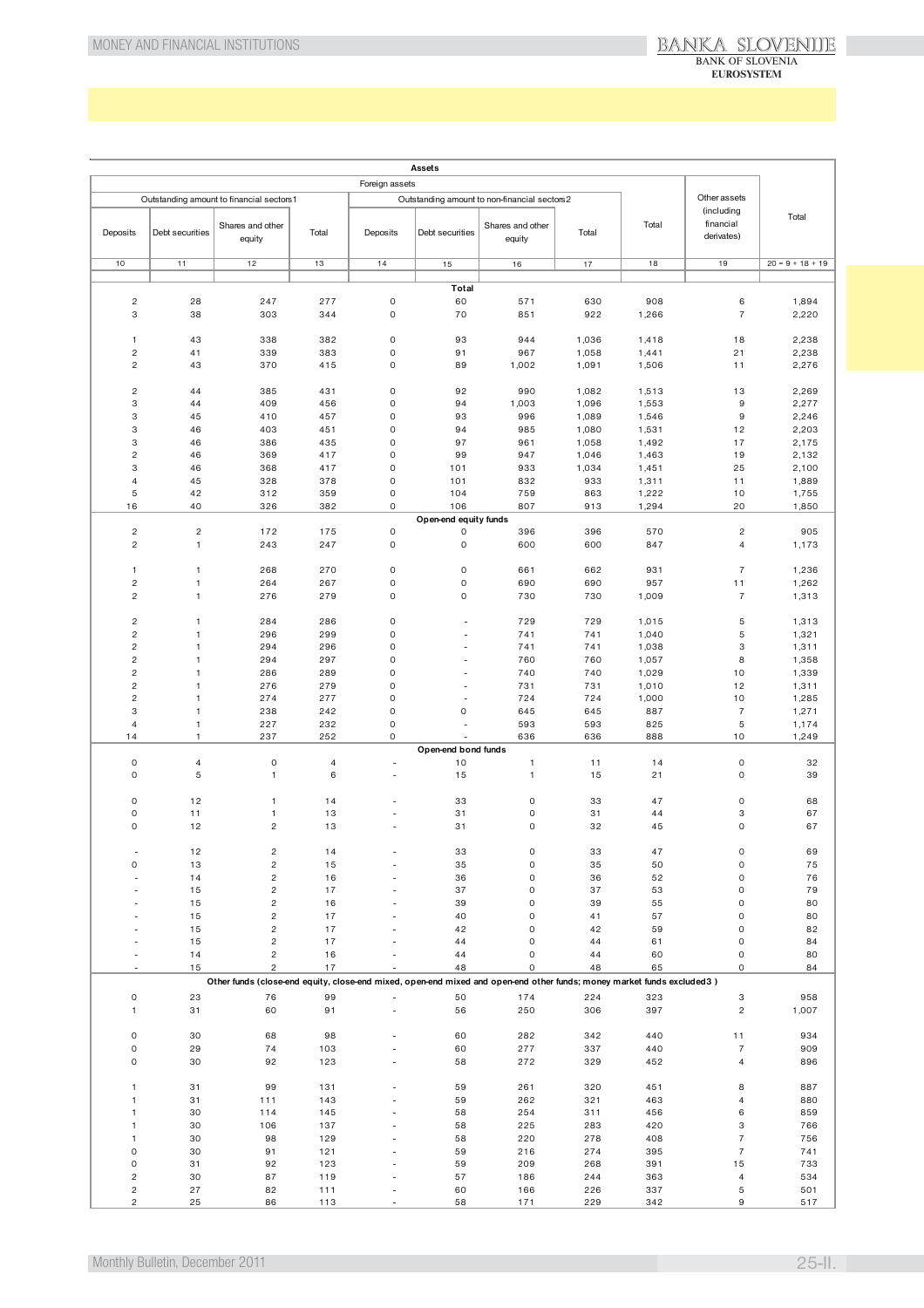#### **EUROSYSTEM**

### 1.8.2. Investment funds liabilities according to the type of fund

| Domestic liabilities<br>Outstanding amount to non-financial sectors <sup>2</sup><br>Outstanding amount to financial sectors<br>Investment fund<br>Investment fund<br>Loans<br>Total<br>Total<br>Loans<br>shares/units<br>shares/units<br>in mio EUR<br>$\overline{2}$<br>3<br>$\overline{4}$<br>$\overline{5}$<br>$6\overline{6}$<br>$\mathbf{1}$<br>Column<br>Code<br>Total<br>528<br>2008 31.Dec<br>24<br>552<br>1,315<br>1,315<br>1,450<br>2009 31.Dec<br>16<br>717<br>733<br>1,450<br>775<br>787<br>2010 31.Oct<br>13<br>1,412<br>1,412<br>13<br>773<br>785<br>1,409<br>1,409<br>30.Nov<br>31.Dec<br>13<br>796<br>809<br>1,429<br>1,429<br>2011 31.Jan<br>13<br>781<br>793<br>1,436<br>1,436<br>9<br>28.Feb<br>794<br>803<br>1,429<br>1,429<br>31.Mar<br>9<br>793<br>802<br>1,409<br>1,409<br>9<br>788<br>797<br>30 Apr<br>1,373<br>1,373<br>31.May<br>9<br>777<br>786<br>1,353<br>1,353<br>30.Jun<br>9<br>765<br>774<br>1,316<br>1,316<br>$31$ .Jul<br>9<br>753<br>762<br>1,292<br>1,292<br>9<br>31 Aug<br>688<br>697<br>1,156<br>1,156<br>651<br>30.Sep<br>9<br>642<br>1,072<br>1,072<br>8<br>684<br>692<br>31.Oct<br>1,126<br>1,126<br>Open-end equity funds<br>288<br>288<br>603<br>603<br>2008 31.Dec<br>2009 31.Dec<br>419<br>419<br>733<br>733<br>2010 31.Oct<br>477<br>477<br>744<br>744<br>488<br>754<br>754<br>30.Nov<br>488<br>31.Dec<br>513<br>513<br>781<br>781<br>2011 31.Jan<br>506<br>506<br>787<br>787<br>28.Feb<br>788<br>788<br>514<br>514<br>31.Mar<br>516<br>516<br>778<br>778 | Total<br>$\overline{7}$<br>1,867<br>2,183<br>2,199<br>2,195<br>2,238<br>2,230<br>2,232<br>2,211<br>2,170<br>2,139<br>2,090<br>2,054<br>1,853<br>1,722<br>1,819<br>891<br>1,152<br>1,221<br>1,243<br>1,294<br>1,294 |
|---------------------------------------------------------------------------------------------------------------------------------------------------------------------------------------------------------------------------------------------------------------------------------------------------------------------------------------------------------------------------------------------------------------------------------------------------------------------------------------------------------------------------------------------------------------------------------------------------------------------------------------------------------------------------------------------------------------------------------------------------------------------------------------------------------------------------------------------------------------------------------------------------------------------------------------------------------------------------------------------------------------------------------------------------------------------------------------------------------------------------------------------------------------------------------------------------------------------------------------------------------------------------------------------------------------------------------------------------------------------------------------------------------------------------------------------------------------------------------------------------------|--------------------------------------------------------------------------------------------------------------------------------------------------------------------------------------------------------------------|
|                                                                                                                                                                                                                                                                                                                                                                                                                                                                                                                                                                                                                                                                                                                                                                                                                                                                                                                                                                                                                                                                                                                                                                                                                                                                                                                                                                                                                                                                                                         |                                                                                                                                                                                                                    |
|                                                                                                                                                                                                                                                                                                                                                                                                                                                                                                                                                                                                                                                                                                                                                                                                                                                                                                                                                                                                                                                                                                                                                                                                                                                                                                                                                                                                                                                                                                         |                                                                                                                                                                                                                    |
|                                                                                                                                                                                                                                                                                                                                                                                                                                                                                                                                                                                                                                                                                                                                                                                                                                                                                                                                                                                                                                                                                                                                                                                                                                                                                                                                                                                                                                                                                                         |                                                                                                                                                                                                                    |
|                                                                                                                                                                                                                                                                                                                                                                                                                                                                                                                                                                                                                                                                                                                                                                                                                                                                                                                                                                                                                                                                                                                                                                                                                                                                                                                                                                                                                                                                                                         |                                                                                                                                                                                                                    |
|                                                                                                                                                                                                                                                                                                                                                                                                                                                                                                                                                                                                                                                                                                                                                                                                                                                                                                                                                                                                                                                                                                                                                                                                                                                                                                                                                                                                                                                                                                         |                                                                                                                                                                                                                    |
|                                                                                                                                                                                                                                                                                                                                                                                                                                                                                                                                                                                                                                                                                                                                                                                                                                                                                                                                                                                                                                                                                                                                                                                                                                                                                                                                                                                                                                                                                                         |                                                                                                                                                                                                                    |
|                                                                                                                                                                                                                                                                                                                                                                                                                                                                                                                                                                                                                                                                                                                                                                                                                                                                                                                                                                                                                                                                                                                                                                                                                                                                                                                                                                                                                                                                                                         |                                                                                                                                                                                                                    |
|                                                                                                                                                                                                                                                                                                                                                                                                                                                                                                                                                                                                                                                                                                                                                                                                                                                                                                                                                                                                                                                                                                                                                                                                                                                                                                                                                                                                                                                                                                         |                                                                                                                                                                                                                    |
|                                                                                                                                                                                                                                                                                                                                                                                                                                                                                                                                                                                                                                                                                                                                                                                                                                                                                                                                                                                                                                                                                                                                                                                                                                                                                                                                                                                                                                                                                                         |                                                                                                                                                                                                                    |
|                                                                                                                                                                                                                                                                                                                                                                                                                                                                                                                                                                                                                                                                                                                                                                                                                                                                                                                                                                                                                                                                                                                                                                                                                                                                                                                                                                                                                                                                                                         |                                                                                                                                                                                                                    |
|                                                                                                                                                                                                                                                                                                                                                                                                                                                                                                                                                                                                                                                                                                                                                                                                                                                                                                                                                                                                                                                                                                                                                                                                                                                                                                                                                                                                                                                                                                         |                                                                                                                                                                                                                    |
|                                                                                                                                                                                                                                                                                                                                                                                                                                                                                                                                                                                                                                                                                                                                                                                                                                                                                                                                                                                                                                                                                                                                                                                                                                                                                                                                                                                                                                                                                                         |                                                                                                                                                                                                                    |
|                                                                                                                                                                                                                                                                                                                                                                                                                                                                                                                                                                                                                                                                                                                                                                                                                                                                                                                                                                                                                                                                                                                                                                                                                                                                                                                                                                                                                                                                                                         |                                                                                                                                                                                                                    |
|                                                                                                                                                                                                                                                                                                                                                                                                                                                                                                                                                                                                                                                                                                                                                                                                                                                                                                                                                                                                                                                                                                                                                                                                                                                                                                                                                                                                                                                                                                         |                                                                                                                                                                                                                    |
|                                                                                                                                                                                                                                                                                                                                                                                                                                                                                                                                                                                                                                                                                                                                                                                                                                                                                                                                                                                                                                                                                                                                                                                                                                                                                                                                                                                                                                                                                                         |                                                                                                                                                                                                                    |
|                                                                                                                                                                                                                                                                                                                                                                                                                                                                                                                                                                                                                                                                                                                                                                                                                                                                                                                                                                                                                                                                                                                                                                                                                                                                                                                                                                                                                                                                                                         |                                                                                                                                                                                                                    |
|                                                                                                                                                                                                                                                                                                                                                                                                                                                                                                                                                                                                                                                                                                                                                                                                                                                                                                                                                                                                                                                                                                                                                                                                                                                                                                                                                                                                                                                                                                         |                                                                                                                                                                                                                    |
|                                                                                                                                                                                                                                                                                                                                                                                                                                                                                                                                                                                                                                                                                                                                                                                                                                                                                                                                                                                                                                                                                                                                                                                                                                                                                                                                                                                                                                                                                                         |                                                                                                                                                                                                                    |
|                                                                                                                                                                                                                                                                                                                                                                                                                                                                                                                                                                                                                                                                                                                                                                                                                                                                                                                                                                                                                                                                                                                                                                                                                                                                                                                                                                                                                                                                                                         |                                                                                                                                                                                                                    |
|                                                                                                                                                                                                                                                                                                                                                                                                                                                                                                                                                                                                                                                                                                                                                                                                                                                                                                                                                                                                                                                                                                                                                                                                                                                                                                                                                                                                                                                                                                         |                                                                                                                                                                                                                    |
|                                                                                                                                                                                                                                                                                                                                                                                                                                                                                                                                                                                                                                                                                                                                                                                                                                                                                                                                                                                                                                                                                                                                                                                                                                                                                                                                                                                                                                                                                                         |                                                                                                                                                                                                                    |
|                                                                                                                                                                                                                                                                                                                                                                                                                                                                                                                                                                                                                                                                                                                                                                                                                                                                                                                                                                                                                                                                                                                                                                                                                                                                                                                                                                                                                                                                                                         |                                                                                                                                                                                                                    |
|                                                                                                                                                                                                                                                                                                                                                                                                                                                                                                                                                                                                                                                                                                                                                                                                                                                                                                                                                                                                                                                                                                                                                                                                                                                                                                                                                                                                                                                                                                         |                                                                                                                                                                                                                    |
|                                                                                                                                                                                                                                                                                                                                                                                                                                                                                                                                                                                                                                                                                                                                                                                                                                                                                                                                                                                                                                                                                                                                                                                                                                                                                                                                                                                                                                                                                                         |                                                                                                                                                                                                                    |
|                                                                                                                                                                                                                                                                                                                                                                                                                                                                                                                                                                                                                                                                                                                                                                                                                                                                                                                                                                                                                                                                                                                                                                                                                                                                                                                                                                                                                                                                                                         |                                                                                                                                                                                                                    |
|                                                                                                                                                                                                                                                                                                                                                                                                                                                                                                                                                                                                                                                                                                                                                                                                                                                                                                                                                                                                                                                                                                                                                                                                                                                                                                                                                                                                                                                                                                         |                                                                                                                                                                                                                    |
|                                                                                                                                                                                                                                                                                                                                                                                                                                                                                                                                                                                                                                                                                                                                                                                                                                                                                                                                                                                                                                                                                                                                                                                                                                                                                                                                                                                                                                                                                                         |                                                                                                                                                                                                                    |
|                                                                                                                                                                                                                                                                                                                                                                                                                                                                                                                                                                                                                                                                                                                                                                                                                                                                                                                                                                                                                                                                                                                                                                                                                                                                                                                                                                                                                                                                                                         |                                                                                                                                                                                                                    |
|                                                                                                                                                                                                                                                                                                                                                                                                                                                                                                                                                                                                                                                                                                                                                                                                                                                                                                                                                                                                                                                                                                                                                                                                                                                                                                                                                                                                                                                                                                         |                                                                                                                                                                                                                    |
|                                                                                                                                                                                                                                                                                                                                                                                                                                                                                                                                                                                                                                                                                                                                                                                                                                                                                                                                                                                                                                                                                                                                                                                                                                                                                                                                                                                                                                                                                                         |                                                                                                                                                                                                                    |
|                                                                                                                                                                                                                                                                                                                                                                                                                                                                                                                                                                                                                                                                                                                                                                                                                                                                                                                                                                                                                                                                                                                                                                                                                                                                                                                                                                                                                                                                                                         |                                                                                                                                                                                                                    |
|                                                                                                                                                                                                                                                                                                                                                                                                                                                                                                                                                                                                                                                                                                                                                                                                                                                                                                                                                                                                                                                                                                                                                                                                                                                                                                                                                                                                                                                                                                         | 1,302                                                                                                                                                                                                              |
|                                                                                                                                                                                                                                                                                                                                                                                                                                                                                                                                                                                                                                                                                                                                                                                                                                                                                                                                                                                                                                                                                                                                                                                                                                                                                                                                                                                                                                                                                                         | 1,294                                                                                                                                                                                                              |
| 801<br>801<br>30 Apr<br>538<br>538                                                                                                                                                                                                                                                                                                                                                                                                                                                                                                                                                                                                                                                                                                                                                                                                                                                                                                                                                                                                                                                                                                                                                                                                                                                                                                                                                                                                                                                                      | 1,339                                                                                                                                                                                                              |
| 530<br>530<br>788<br>788<br>31.May                                                                                                                                                                                                                                                                                                                                                                                                                                                                                                                                                                                                                                                                                                                                                                                                                                                                                                                                                                                                                                                                                                                                                                                                                                                                                                                                                                                                                                                                      | 1,319                                                                                                                                                                                                              |
| 30.Jun<br>764<br>524<br>524<br>764                                                                                                                                                                                                                                                                                                                                                                                                                                                                                                                                                                                                                                                                                                                                                                                                                                                                                                                                                                                                                                                                                                                                                                                                                                                                                                                                                                                                                                                                      | 1,288                                                                                                                                                                                                              |
| $31$ Jul<br>515<br>515<br>746<br>746<br>9<br>508<br>517<br>729<br>729                                                                                                                                                                                                                                                                                                                                                                                                                                                                                                                                                                                                                                                                                                                                                                                                                                                                                                                                                                                                                                                                                                                                                                                                                                                                                                                                                                                                                                   | 1,261                                                                                                                                                                                                              |
| 31 Aug<br>30.Sep<br>9<br>474<br>483<br>667<br>667                                                                                                                                                                                                                                                                                                                                                                                                                                                                                                                                                                                                                                                                                                                                                                                                                                                                                                                                                                                                                                                                                                                                                                                                                                                                                                                                                                                                                                                       | 1,245<br>1,150                                                                                                                                                                                                     |
| 8<br>706<br>511<br>519<br>706<br>31.Oct                                                                                                                                                                                                                                                                                                                                                                                                                                                                                                                                                                                                                                                                                                                                                                                                                                                                                                                                                                                                                                                                                                                                                                                                                                                                                                                                                                                                                                                                 | 1,225                                                                                                                                                                                                              |
| Open-end bond funds                                                                                                                                                                                                                                                                                                                                                                                                                                                                                                                                                                                                                                                                                                                                                                                                                                                                                                                                                                                                                                                                                                                                                                                                                                                                                                                                                                                                                                                                                     |                                                                                                                                                                                                                    |
| 8<br>8<br>23<br>23<br>2008 31.Dec                                                                                                                                                                                                                                                                                                                                                                                                                                                                                                                                                                                                                                                                                                                                                                                                                                                                                                                                                                                                                                                                                                                                                                                                                                                                                                                                                                                                                                                                       | 32                                                                                                                                                                                                                 |
| 2009 31.Dec<br>13<br>13<br>26<br>26                                                                                                                                                                                                                                                                                                                                                                                                                                                                                                                                                                                                                                                                                                                                                                                                                                                                                                                                                                                                                                                                                                                                                                                                                                                                                                                                                                                                                                                                     | 39                                                                                                                                                                                                                 |
|                                                                                                                                                                                                                                                                                                                                                                                                                                                                                                                                                                                                                                                                                                                                                                                                                                                                                                                                                                                                                                                                                                                                                                                                                                                                                                                                                                                                                                                                                                         |                                                                                                                                                                                                                    |
| 2010 31.Oct<br>34<br>34<br>33<br>33<br>31<br>31<br>33<br>33<br>30.Nov                                                                                                                                                                                                                                                                                                                                                                                                                                                                                                                                                                                                                                                                                                                                                                                                                                                                                                                                                                                                                                                                                                                                                                                                                                                                                                                                                                                                                                   | 68<br>64                                                                                                                                                                                                           |
| 31.Dec<br>33<br>33<br>34<br>34                                                                                                                                                                                                                                                                                                                                                                                                                                                                                                                                                                                                                                                                                                                                                                                                                                                                                                                                                                                                                                                                                                                                                                                                                                                                                                                                                                                                                                                                          | 67                                                                                                                                                                                                                 |
|                                                                                                                                                                                                                                                                                                                                                                                                                                                                                                                                                                                                                                                                                                                                                                                                                                                                                                                                                                                                                                                                                                                                                                                                                                                                                                                                                                                                                                                                                                         |                                                                                                                                                                                                                    |
| 2011 31.Jan<br>27<br>27<br>40<br>40                                                                                                                                                                                                                                                                                                                                                                                                                                                                                                                                                                                                                                                                                                                                                                                                                                                                                                                                                                                                                                                                                                                                                                                                                                                                                                                                                                                                                                                                     | 67                                                                                                                                                                                                                 |
| 33<br>33<br>40<br>28.Feb<br>40                                                                                                                                                                                                                                                                                                                                                                                                                                                                                                                                                                                                                                                                                                                                                                                                                                                                                                                                                                                                                                                                                                                                                                                                                                                                                                                                                                                                                                                                          | 73                                                                                                                                                                                                                 |
| 31.Mar<br>34<br>34<br>41<br>41                                                                                                                                                                                                                                                                                                                                                                                                                                                                                                                                                                                                                                                                                                                                                                                                                                                                                                                                                                                                                                                                                                                                                                                                                                                                                                                                                                                                                                                                          | 74                                                                                                                                                                                                                 |
| 30.Apr<br>37<br>37<br>40<br>40                                                                                                                                                                                                                                                                                                                                                                                                                                                                                                                                                                                                                                                                                                                                                                                                                                                                                                                                                                                                                                                                                                                                                                                                                                                                                                                                                                                                                                                                          | 77                                                                                                                                                                                                                 |
| 37<br>37<br>31.May<br>41<br>41                                                                                                                                                                                                                                                                                                                                                                                                                                                                                                                                                                                                                                                                                                                                                                                                                                                                                                                                                                                                                                                                                                                                                                                                                                                                                                                                                                                                                                                                          | 79                                                                                                                                                                                                                 |
| 37<br>37<br>42<br>42<br>30.Jun<br>43<br>43<br>$31$ .Jul<br>37<br>37                                                                                                                                                                                                                                                                                                                                                                                                                                                                                                                                                                                                                                                                                                                                                                                                                                                                                                                                                                                                                                                                                                                                                                                                                                                                                                                                                                                                                                     | 79<br>80                                                                                                                                                                                                           |
| 36<br>36<br>45<br>45<br>31.Aug                                                                                                                                                                                                                                                                                                                                                                                                                                                                                                                                                                                                                                                                                                                                                                                                                                                                                                                                                                                                                                                                                                                                                                                                                                                                                                                                                                                                                                                                          | 82                                                                                                                                                                                                                 |
| 30.Sep<br>33<br>33<br>45<br>45                                                                                                                                                                                                                                                                                                                                                                                                                                                                                                                                                                                                                                                                                                                                                                                                                                                                                                                                                                                                                                                                                                                                                                                                                                                                                                                                                                                                                                                                          | 79                                                                                                                                                                                                                 |
| 35<br>35<br>49<br>49<br>31.Oct                                                                                                                                                                                                                                                                                                                                                                                                                                                                                                                                                                                                                                                                                                                                                                                                                                                                                                                                                                                                                                                                                                                                                                                                                                                                                                                                                                                                                                                                          | 83                                                                                                                                                                                                                 |
| Other funds (close-end equity, close-end mixed, open-end mixed and open-end other funds; money market funds excluded <sup>3</sup> )                                                                                                                                                                                                                                                                                                                                                                                                                                                                                                                                                                                                                                                                                                                                                                                                                                                                                                                                                                                                                                                                                                                                                                                                                                                                                                                                                                     |                                                                                                                                                                                                                    |
| 24<br>688<br>688<br>2008 31.Dec<br>232<br>256                                                                                                                                                                                                                                                                                                                                                                                                                                                                                                                                                                                                                                                                                                                                                                                                                                                                                                                                                                                                                                                                                                                                                                                                                                                                                                                                                                                                                                                           | 944                                                                                                                                                                                                                |
| 301<br>691<br>691<br>2009 31.Dec<br>16<br>285                                                                                                                                                                                                                                                                                                                                                                                                                                                                                                                                                                                                                                                                                                                                                                                                                                                                                                                                                                                                                                                                                                                                                                                                                                                                                                                                                                                                                                                           | 992                                                                                                                                                                                                                |
|                                                                                                                                                                                                                                                                                                                                                                                                                                                                                                                                                                                                                                                                                                                                                                                                                                                                                                                                                                                                                                                                                                                                                                                                                                                                                                                                                                                                                                                                                                         |                                                                                                                                                                                                                    |
| 264<br>276<br>635<br>635<br>2010 31.Oct<br>13                                                                                                                                                                                                                                                                                                                                                                                                                                                                                                                                                                                                                                                                                                                                                                                                                                                                                                                                                                                                                                                                                                                                                                                                                                                                                                                                                                                                                                                           | 911                                                                                                                                                                                                                |
| 622<br>30.Nov<br>13<br>253<br>266<br>622                                                                                                                                                                                                                                                                                                                                                                                                                                                                                                                                                                                                                                                                                                                                                                                                                                                                                                                                                                                                                                                                                                                                                                                                                                                                                                                                                                                                                                                                | 888                                                                                                                                                                                                                |
| 31.Dec<br>13<br>250<br>263<br>614<br>614                                                                                                                                                                                                                                                                                                                                                                                                                                                                                                                                                                                                                                                                                                                                                                                                                                                                                                                                                                                                                                                                                                                                                                                                                                                                                                                                                                                                                                                                | 877                                                                                                                                                                                                                |
| 260<br>2011 31.Jan<br>13<br>248<br>609<br>609                                                                                                                                                                                                                                                                                                                                                                                                                                                                                                                                                                                                                                                                                                                                                                                                                                                                                                                                                                                                                                                                                                                                                                                                                                                                                                                                                                                                                                                           | 869                                                                                                                                                                                                                |
| 9<br>601<br>28.Feb<br>247<br>256<br>601                                                                                                                                                                                                                                                                                                                                                                                                                                                                                                                                                                                                                                                                                                                                                                                                                                                                                                                                                                                                                                                                                                                                                                                                                                                                                                                                                                                                                                                                 | 857                                                                                                                                                                                                                |
| 9<br>252<br>590<br>590<br>31.Mar<br>243                                                                                                                                                                                                                                                                                                                                                                                                                                                                                                                                                                                                                                                                                                                                                                                                                                                                                                                                                                                                                                                                                                                                                                                                                                                                                                                                                                                                                                                                 | 843                                                                                                                                                                                                                |
| 30.Apr<br>9<br>213<br>222<br>531<br>531                                                                                                                                                                                                                                                                                                                                                                                                                                                                                                                                                                                                                                                                                                                                                                                                                                                                                                                                                                                                                                                                                                                                                                                                                                                                                                                                                                                                                                                                 | 754                                                                                                                                                                                                                |
| 9<br>209<br>31.May<br>218<br>524<br>524                                                                                                                                                                                                                                                                                                                                                                                                                                                                                                                                                                                                                                                                                                                                                                                                                                                                                                                                                                                                                                                                                                                                                                                                                                                                                                                                                                                                                                                                 | 742                                                                                                                                                                                                                |
| 30.Jun<br>9<br>205<br>214<br>510<br>510                                                                                                                                                                                                                                                                                                                                                                                                                                                                                                                                                                                                                                                                                                                                                                                                                                                                                                                                                                                                                                                                                                                                                                                                                                                                                                                                                                                                                                                                 | 724                                                                                                                                                                                                                |
| $31$ .Jul<br>9<br>201<br>210<br>502<br>502                                                                                                                                                                                                                                                                                                                                                                                                                                                                                                                                                                                                                                                                                                                                                                                                                                                                                                                                                                                                                                                                                                                                                                                                                                                                                                                                                                                                                                                              | 712                                                                                                                                                                                                                |
| 31.Aug<br>144<br>144<br>382<br>382                                                                                                                                                                                                                                                                                                                                                                                                                                                                                                                                                                                                                                                                                                                                                                                                                                                                                                                                                                                                                                                                                                                                                                                                                                                                                                                                                                                                                                                                      | 526                                                                                                                                                                                                                |
| 30.Sep<br>134<br>134<br>359<br>359<br>372<br>31.Oct<br>139<br>139<br>372                                                                                                                                                                                                                                                                                                                                                                                                                                                                                                                                                                                                                                                                                                                                                                                                                                                                                                                                                                                                                                                                                                                                                                                                                                                                                                                                                                                                                                | 493<br>510                                                                                                                                                                                                         |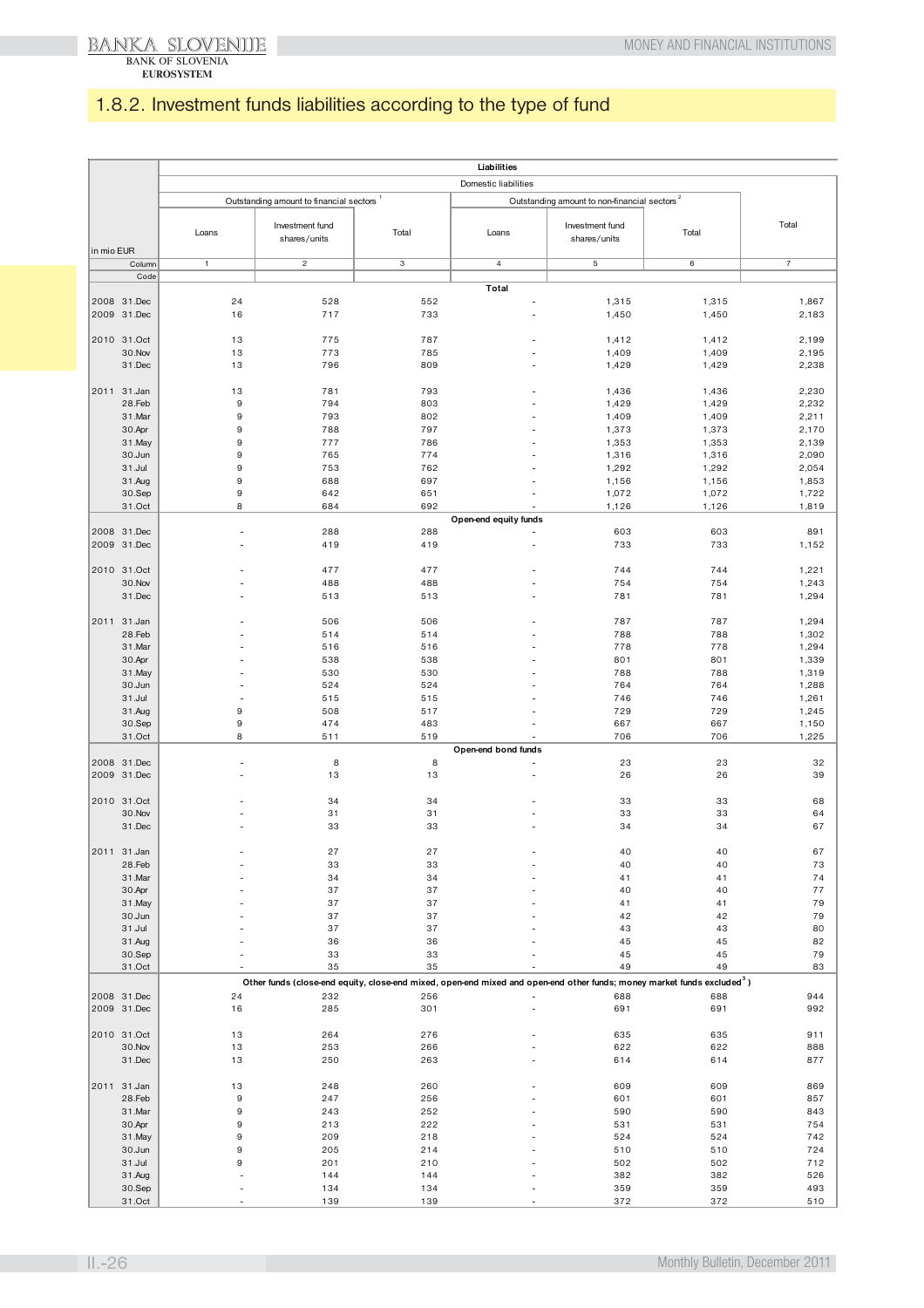|                         |                                                      |                                                      |                     | Liabilities                                                                                                                         |                                            |                     |                                    |                    |
|-------------------------|------------------------------------------------------|------------------------------------------------------|---------------------|-------------------------------------------------------------------------------------------------------------------------------------|--------------------------------------------|---------------------|------------------------------------|--------------------|
|                         |                                                      |                                                      | Foreign liabilities |                                                                                                                                     |                                            |                     |                                    |                    |
|                         | Outstanding amount to financial sectors <sup>1</sup> |                                                      |                     | Outstanding amount to non-financial sectors <sup>2</sup>                                                                            |                                            |                     | Other liabilities                  |                    |
| Loans                   | Investment fund<br>shares/units                      | Total                                                | Loans               | Investment fund<br>shares/units                                                                                                     | Total                                      | Total               | (including financial<br>derivates) | Total              |
| $\overline{\mathbf{8}}$ | $\overline{9}$                                       | 10                                                   | 11                  | 12                                                                                                                                  | 13                                         | 14                  | 15                                 | $16 = 7 + 14 + 15$ |
|                         |                                                      |                                                      |                     |                                                                                                                                     |                                            |                     |                                    |                    |
|                         |                                                      |                                                      |                     | Total                                                                                                                               |                                            |                     |                                    |                    |
|                         | $\sqrt{4}$                                           | $\ensuremath{4}$                                     | ä,                  | $\boldsymbol{9}$                                                                                                                    | $\hbox{9}$                                 | 13                  | 15                                 | 1,894              |
|                         | $\overline{4}$                                       | $\overline{4}$                                       | ä,                  | 10                                                                                                                                  | 10                                         | 15                  | 22                                 | 2,219              |
|                         | 5                                                    | $\,$ 5 $\,$                                          |                     | 8                                                                                                                                   | 8                                          | 13                  | 25                                 | 2,238              |
|                         | $\sqrt{4}$                                           | $\overline{4}$                                       |                     | $\bf8$                                                                                                                              | $\,$ 8 $\,$                                | 13                  | 30                                 | 2,238              |
|                         | $\,$ 5 $\,$                                          | 5                                                    | ä,                  | 10                                                                                                                                  | 10                                         | 14                  | 24                                 | 2,276              |
|                         |                                                      |                                                      |                     |                                                                                                                                     |                                            |                     |                                    |                    |
|                         | $\overline{4}$                                       | $\overline{4}$                                       |                     | $\mathsf g$                                                                                                                         | $\mathsf g$                                | 14                  | 25                                 | 2,269              |
|                         | $\overline{4}$<br>$\overline{4}$                     | $\overline{4}$<br>$\overline{4}$                     |                     | 10<br>11                                                                                                                            | 10                                         | 14<br>15            | 31<br>20                           | 2,277              |
|                         | 5                                                    | $\,$ 5 $\,$                                          | ä,                  | 11                                                                                                                                  | 11<br>11                                   | 15                  | 17                                 | 2,246<br>2,203     |
|                         | 6                                                    | 6                                                    |                     | 10                                                                                                                                  | 10                                         | 16                  | 20                                 | 2,175              |
|                         | $\sqrt{5}$                                           | $\,$ 5 $\,$                                          | ä,                  | 10                                                                                                                                  | 10                                         | 16                  | 26                                 | 2,132              |
|                         | $\sqrt{5}$                                           | $\,$ 5 $\,$                                          |                     | 10                                                                                                                                  | 10                                         | 16                  | 30                                 | 2,100              |
|                         | $\,$ 5 $\,$                                          | 5                                                    | $\overline{a}$      | 14                                                                                                                                  | 14                                         | 18                  | 18                                 | 1,889              |
|                         | $\sqrt{4}$                                           | $\overline{\mathbf{4}}$                              | ×,                  | 12                                                                                                                                  | 12                                         | 17                  | 16                                 | 1,755              |
| ×.                      | $\overline{4}$                                       | $\overline{4}$                                       | $\sim$              | 13                                                                                                                                  | 13                                         | 17                  | 14                                 | 1,850              |
| ×.                      |                                                      |                                                      |                     | Open-end equity funds                                                                                                               |                                            |                     |                                    |                    |
|                         | $\sqrt{4}$<br>$\overline{\mathbf{4}}$                | $\ensuremath{\mathsf{4}}$<br>$\overline{\mathbf{4}}$ | $\sim$<br>÷,        | 6<br>8                                                                                                                              | 6<br>8                                     | 10<br>12            | $\sqrt{4}$<br>$\hbox{9}$           | 905<br>1,173       |
|                         |                                                      |                                                      |                     |                                                                                                                                     |                                            |                     |                                    |                    |
|                         | $\sqrt{2}$                                           | $\sqrt{2}$                                           |                     | $\sqrt{5}$                                                                                                                          | 5                                          | 8                   | 8                                  | 1,236              |
|                         | $\sqrt{2}$                                           | $\sqrt{2}$                                           | ä,                  | 5                                                                                                                                   | 5                                          | $\,$ 8 $\,$         | 11                                 | 1,262              |
|                         | $\sqrt{2}$                                           | $\overline{c}$                                       | ä,                  | $\overline{7}$                                                                                                                      | $\overline{7}$                             | 9                   | 10                                 | 1,313              |
|                         |                                                      |                                                      |                     |                                                                                                                                     |                                            |                     |                                    |                    |
|                         | $\sqrt{2}$                                           | $\sqrt{2}$                                           |                     | $\overline{7}$                                                                                                                      | $\overline{\mathcal{I}}$                   | 9                   | 11                                 | 1,313              |
|                         | $\sqrt{2}$<br>$\sqrt{2}$                             | $\sqrt{2}$<br>$\sqrt{2}$                             |                     | $\overline{\mathcal{I}}$<br>$\,$ 8 $\,$                                                                                             | $\overline{\mathcal{I}}$<br>8              | $\mathsf g$         | 11<br>$\overline{7}$               | 1,321              |
|                         | $\sqrt{2}$                                           | $\sqrt{2}$                                           |                     | $\,$ 8 $\,$                                                                                                                         | 8                                          | 10<br>10            | $\mathsf g$                        | 1,311<br>1,358     |
|                         | 3                                                    | 3                                                    |                     | 8                                                                                                                                   | 8                                          | 11                  | 10                                 | 1,339              |
|                         | 3                                                    | 3                                                    |                     | $\overline{\mathcal{I}}$                                                                                                            | $\overline{\mathcal{I}}$                   | 10                  | 13                                 | 1,311              |
|                         | 3                                                    | 3                                                    |                     | $\overline{7}$                                                                                                                      | $\overline{7}$                             | 10                  | 14                                 | 1,285              |
|                         | 3                                                    | 3                                                    |                     | 11                                                                                                                                  | 11                                         | 14                  | 12                                 | 1,271              |
|                         | 3                                                    | $\ensuremath{\mathsf{3}}$                            | ×,                  | 10                                                                                                                                  | 10                                         | 13                  | 11                                 | 1,174              |
| $\sim$                  | 3                                                    | 3                                                    | $\frac{1}{2}$       | 10                                                                                                                                  | 10                                         | 13                  | 10                                 | 1,249              |
|                         | $\mathsf{O}\xspace$                                  | $\mathsf{O}\xspace$                                  | ٠                   | Open-end bond funds<br>$\mathsf{O}\xspace$                                                                                          | $\mathsf{O}\xspace$                        | $\mathsf{O}\xspace$ | $\mathsf{O}\xspace$                | 32                 |
|                         | $\mathsf{O}\xspace$                                  | $\mathsf O$                                          | ÷,                  | $\circ$                                                                                                                             | $\mathsf{O}\xspace$                        | $\mathsf O$         | $\mathsf O$                        | 39                 |
|                         |                                                      |                                                      |                     |                                                                                                                                     |                                            |                     |                                    |                    |
|                         |                                                      |                                                      |                     | $\mathsf O$                                                                                                                         | 0                                          | $\mathsf O$         | $\mathsf O$                        | 68                 |
|                         |                                                      |                                                      |                     | $\mathsf{O}\xspace$                                                                                                                 | $\mathsf{O}\xspace$                        | $\mathsf{O}\xspace$ | $\ensuremath{\mathsf{3}}$          | 67                 |
|                         |                                                      |                                                      |                     | $\mathsf O$                                                                                                                         | $\mathsf{O}\xspace$                        | $\mathsf O$         | $\mathsf O$                        | 67                 |
|                         |                                                      |                                                      |                     | $\mathsf O$                                                                                                                         | $\circ$                                    | $\circ$             | $\overline{c}$                     | 69                 |
|                         |                                                      |                                                      |                     | $\mathsf{O}\xspace$                                                                                                                 | $\mathsf{O}\xspace$                        | $\mathsf{O}\xspace$ | $\mathbf{1}$                       | 75                 |
|                         |                                                      |                                                      |                     | $\mathsf{O}\xspace$                                                                                                                 | $\mathsf{O}\xspace$                        | $\mathsf{O}\xspace$ | $\sqrt{2}$                         | 76                 |
|                         |                                                      |                                                      |                     | $\mathsf O$                                                                                                                         | $\mathsf{O}\xspace$                        | $\mathsf{O}\xspace$ | $\mathbf{1}$                       | 79                 |
|                         | 0                                                    | 0                                                    |                     | $\mathsf{O}\xspace$                                                                                                                 | $\mathsf{O}\xspace$                        | 1                   | $\mathbf{1}$                       | 80                 |
|                         | $\circ$                                              | $\circ$                                              |                     | $\mathsf O$                                                                                                                         | $\mathsf{O}\xspace$                        | 1                   | $\mathsf O$                        | 80                 |
|                         |                                                      |                                                      |                     | $\mathsf{O}\xspace$                                                                                                                 | $\mathsf{O}\xspace$                        | 1                   | 0                                  | 82                 |
|                         | 1<br>1                                               |                                                      |                     | $\mathsf O$<br>$\mathsf O$                                                                                                          | $\mathsf{O}\xspace$<br>$\mathsf{O}\xspace$ | 1<br>1              | $\mathbf{1}$<br>$\mathsf O$        | 84<br>80           |
| ٠                       | $\mathbf{1}$                                         | $\mathbf{1}$                                         |                     | $\mathsf{O}\xspace$                                                                                                                 | $\mathsf{O}\xspace$                        | 1                   | $\mathsf{O}$                       | 84                 |
|                         |                                                      |                                                      |                     | Other funds (close-end equity, close-end mixed, open-end mixed and open-end other funds; money market funds excluded <sup>3</sup> ) |                                            |                     |                                    |                    |
|                         | $\mathsf{O}\xspace$                                  | 0                                                    |                     | $\sqrt{2}$                                                                                                                          | $\sqrt{2}$                                 | $\sqrt{2}$          | 11                                 | 958                |
|                         | $\mathsf{O}\xspace$                                  | $\mathsf{O}\xspace$                                  | ä,                  | $\sqrt{2}$                                                                                                                          | $\overline{c}$                             | $\overline{c}$      | 12                                 | 1,007              |
|                         |                                                      |                                                      |                     |                                                                                                                                     |                                            |                     |                                    |                    |
|                         | 3                                                    | 3                                                    |                     | $\sqrt{2}$                                                                                                                          | $\sqrt{2}$                                 | $\sqrt{5}$          | 17                                 | 934                |
|                         | $\sqrt{2}$                                           | $\overline{c}$                                       |                     | $\overline{c}$                                                                                                                      | $\overline{c}$                             | $\overline{5}$      | 16                                 | 909                |
|                         | $\overline{c}$                                       | $\overline{c}$                                       |                     | $\sqrt{2}$                                                                                                                          | $\sqrt{2}$                                 | $\sqrt{5}$          | 14                                 | 896                |
|                         | $\overline{c}$                                       | $\overline{c}$                                       |                     | $\sqrt{2}$                                                                                                                          | $\sqrt{2}$                                 | $\sqrt{5}$          | 13                                 | 887                |
|                         | $\overline{c}$                                       | $\overline{c}$                                       |                     | $\overline{c}$                                                                                                                      | $\overline{c}$                             | 5                   | 19                                 | 880                |
|                         | $\sqrt{2}$                                           | $\overline{c}$                                       |                     | 2                                                                                                                                   | $\sqrt{2}$                                 | 5                   | 12                                 | 859                |
|                         | $\overline{c}$                                       | $\overline{c}$                                       |                     | $\overline{c}$                                                                                                                      | $\overline{c}$                             | 5                   | 8                                  | 766                |
|                         | $\sqrt{2}$                                           | $\sqrt{2}$                                           |                     | 2                                                                                                                                   | $\overline{\mathbf{c}}$                    | 5                   | $\mathsf g$                        | 756                |
|                         | $\sqrt{2}$                                           | $\overline{c}$                                       |                     | $\overline{\mathbf{c}}$                                                                                                             | $\sqrt{2}$                                 | 4                   | 13                                 | 741                |
|                         | $\overline{c}$                                       | $\overline{c}$                                       |                     | $\sqrt{2}$                                                                                                                          | $\sqrt{2}$                                 | 4                   | 16                                 | 733                |
|                         | 1<br>$\mathbf{1}$                                    | $\mathbf{1}$<br>$\mathbf{1}$                         |                     | $\overline{\mathbf{c}}$<br>$\overline{c}$                                                                                           | $\overline{\mathbf{c}}$<br>$\overline{a}$  | 4<br>3              | $\,$ 5 $\,$<br>$\,$ 5 $\,$         | 534<br>501         |
|                         |                                                      |                                                      |                     |                                                                                                                                     |                                            |                     |                                    |                    |

- 0 0 0 - 2 2 3 4 517

L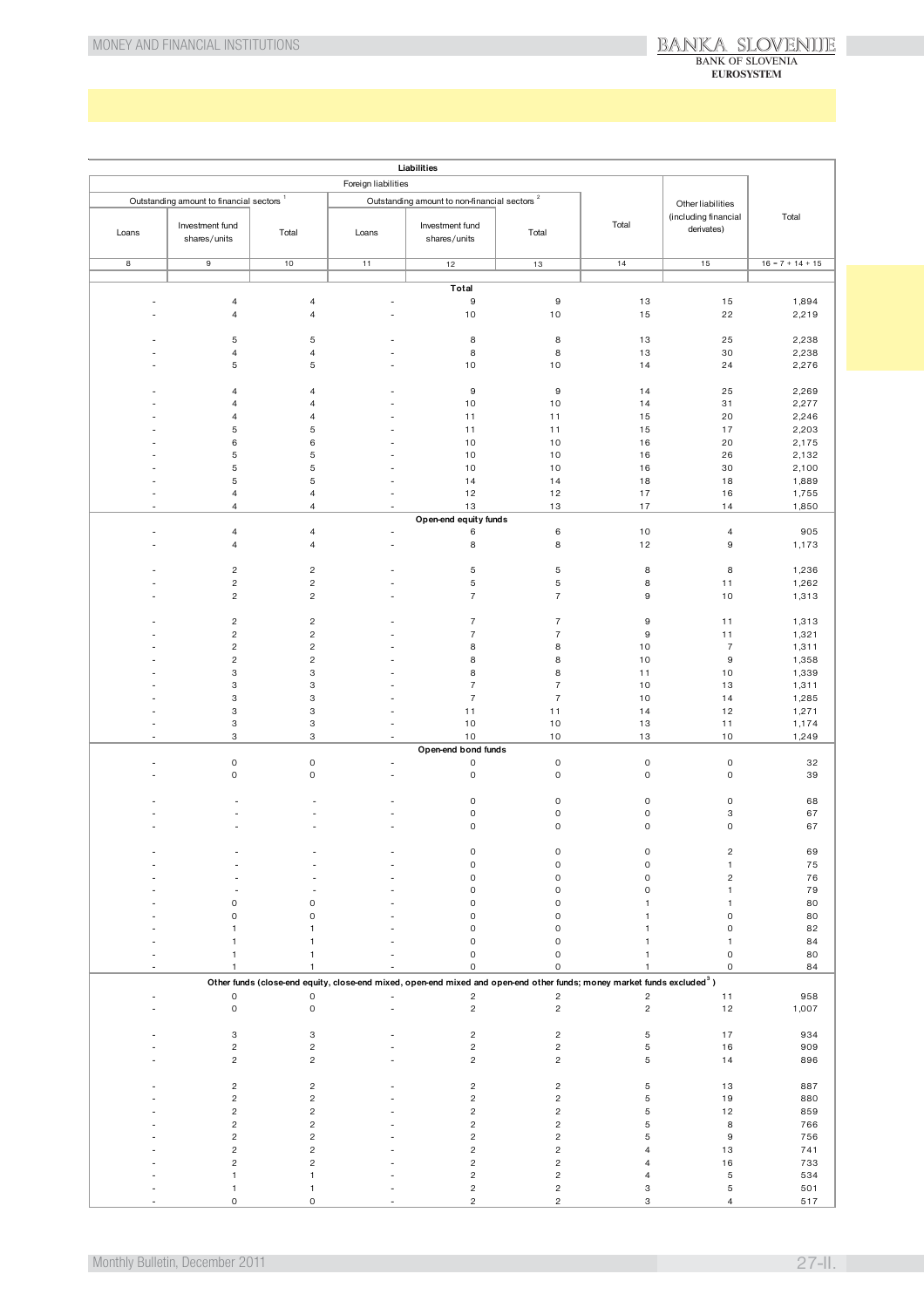**EUROSYSTEM**

### 2.1. Bank of Slovenia Interest Rates (% p. a.)

|              |                |                          |                         |                |                          | Bank of Slovenia Bills |                          |                |                |              |              |                |              |                     |
|--------------|----------------|--------------------------|-------------------------|----------------|--------------------------|------------------------|--------------------------|----------------|----------------|--------------|--------------|----------------|--------------|---------------------|
|              | Lombard        | Repo                     | Banks'                  | Ovemight       | Longterm                 |                        | In SIT                   |                | In EUR         |              |              | In USD         |              | General             |
|              | loan           | $(7-day)$                | reserves                | deposit        | deposit                  | Number of days         |                          |                | Number of days |              |              | Number of days |              | legal penal<br>rate |
|              |                |                          |                         |                |                          | 60                     | 270                      | 60             | 90             | 120          | 60           | 90             | 120          |                     |
|              | n              | n                        | n                       | n              | n                        | n.                     | n                        | $\mathbf r$    | $\mathbf{r}$   | $\mathbf{r}$ | $\mathbf{r}$ | $\mathbf{r}$   | $\mathsf{r}$ | n                   |
| Column       | $\overline{1}$ | $\overline{2}$           | $\overline{\mathbf{3}}$ | $\overline{4}$ | $\overline{5}$           | $\overline{6}$         | $\overline{7}$           | $\overline{8}$ | $\overline{9}$ | 10           | 11           | 12             | 13           | 14                  |
| Code         |                |                          |                         |                |                          |                        |                          |                |                |              |              |                |              |                     |
| 1995         | 12.50          | ٠                        | 1.00                    | ٠              | ÷.                       | 12.78                  | ×                        | 4.23           | 4.24           | 4.29         | 5.63         | 5.67           | 5.70         | 32.21               |
| 1996         | 11.00          | ×.                       | 1.00                    | ×.             | $\sim$                   | 13.27                  | ÷,                       | 3.11           | 3.10           | 3.10         | 5.30         | 5.33           | 5.34         | 27.76               |
| 1997         | 11.00          | $\overline{\phantom{a}}$ | 1.00                    | ٠              | $\overline{\phantom{a}}$ | 12.98                  | 14.33                    | 3.17           | 3.20           | 3.23         | 5.55         | 5.61           | 5.62         | 26.84               |
| 1998         | 11.00          | ٠                        | 1.00                    | ×.             | $\overline{\phantom{a}}$ | 10.40                  | 12.39                    | 3.36           | 3.40           | 3.42         | 5.40         | 5.40           | 5.39         | 26.55               |
| 1999         | 9.00           | ÷,                       | 1.00                    | ä,             | $\overline{\phantom{a}}$ | 7.13                   | 9.08                     | 2.75           | 2.80           | 2.83         | 5.16         | 5.25           | 5.30         | 20.68               |
| 2000         | 9.67           | 9.56                     | 1.00                    | ÷,             | $\overline{\phantom{a}}$ | 8.19                   | 9.35                     | 4.16           | 4.23           | 4.29         | 6.29         | 6.37           | 6.40         | 24.65               |
| 2001         | 11.75          | 11.02                    | 1.00                    | 4.92           | $\overline{\phantom{a}}$ | 10.42                  | 11.16                    | 4.08           | 4.04           | 4.00         | 3.55         | 3.52           | 3.50         | 27.99               |
| 2002         | 10.96          | 9.61                     | 1.00                    | 4.00           | ٠                        | 8.44                   | 9.72                     | 3.14           | 3.14           | 3.15         | 1.60         | 1.62           | 1.65         | 21.16               |
| 2003         | 8.77           | 8.03                     | 1.00                    | 3.69           | $\sim$                   | 6.92                   | 7.44                     | 2.17           | 2.15           | 2.13         | 1.03         | 1.03           | 1.03         | 18.25               |
| 2004         | 5.63           | 4.63                     | 1.00                    | 2.40           | 4.20                     | 4.48                   | 4.70                     | 2.00           | 2.01           | 2.03         | 1.48         | 1.54           | 1.60         | 15.50               |
| 2005         | 5.00           | 4.10                     | 1.00                    | 2.25           | 4.20                     | 4.00                   | $\overline{\phantom{a}}$ | 2.10           | 2.12           | 2.14         | 3.42         | 3.50           | 3.57         | 15.50               |
| 2006         | 4.65           | 3.69                     | 1.00                    | 2.35           | 3.78                     | 3.52                   | $\overline{\phantom{a}}$ | 2.88           | 2.83           | 2.83         | 1.99         | 2.02           | 2.04         | 13.00               |
|              |                |                          |                         |                |                          |                        |                          |                |                |              |              |                |              |                     |
| Sep.<br>2005 | 5.00           | 4.10                     | 1.00                    | 2.25           | 4.20                     | 4.00                   | $\overline{\phantom{a}}$ | 2.04           | 2.05           | 2.06         | 3.79         | 3.85           | 3.90         | 15.50               |
| Oct.         | 5.00           | 4.10                     | 1.00                    | 2.25           | 4.20                     | 4.00                   | $\overline{\phantom{a}}$ | 2.06           | 2.10           | 2.12         | 3.99         | 4.09           | 4.15         | 15.50               |
| Nov.         | 5.00           | 4.10                     | 1.00                    | 2.25           | 4.20                     | 4.00                   | ä,                       | 2.31           | 2.37           | 2.41         | 4.23         | 4.31           | 4.37         | 15.50               |
| Dec.         | 5.00           | 4.10                     | 1.00                    | 2.25           | 4.20                     | 4.00                   | $\overline{\phantom{a}}$ | 2.36           | 2.41           | 2.46         | 4.38         | 4.43           | 4.48         | 15.50               |
|              |                |                          |                         |                |                          |                        |                          |                |                |              |              |                |              |                     |
| 2006<br>Jan. | 5.00           | 4.10                     | 1.00                    | 2.25           | 4.20                     | 4.00                   | $\overline{\phantom{a}}$ | 2.38           | 2.45           | 2.50         | 4.50         | 4.55           | 4.59         | 13.50               |
| Feb.         | 4.75           | 3.75                     | 1.00                    | 2.25           | 4.20                     | 3.75                   | $\overline{\phantom{a}}$ | 2.50           | 2.54           | 2.58         | 4.62         | 4.70           | 4.77         | 13.50               |
| Mar.         | 4.50           | 3.50                     | 1.00                    | 2.25           | 4.20                     | 3.50                   | $\overline{\phantom{a}}$ | 2.61           | 2.67           | 2.73         | 4.83         | 4.89           | 4.93         | 13.50               |
| Apr.         | 4.50           | 3.50                     | 1.00                    | 2.25           | 3.70                     | 3.50                   | $\overline{\phantom{a}}$ | 2.61           | 2.69           | 2.74         | 4.93         | 5.00           | 5.05         | 13.50               |
| May          | 4.50           | 3.50                     | 1.00                    | 2.25           | 3.70                     | 3.50                   | $\overline{\phantom{a}}$ | 2.73           | 2.80           | 2.86         | 5.05         | 5.10           | 5.14         | 13.50               |
| Jun.         | 4.50           | ÷                        | 1.00                    | 2.25           | 3.70                     | 3.25                   | $\overline{\phantom{a}}$ | 2.84           | 2.88           | 2.93         | ÷.           |                | ÷            | 13.50               |
| Jul.         | 4.50           | ٠                        | 1.00                    | 2.25           | 3.70                     | 3.25                   | $\overline{\phantom{a}}$ | 2.94           | 3.00           | 3.06         | ÷.           |                | ٠            | 12.50               |
| Aug.         | 4.75           | ٠                        | 1.00                    | 2.50           | 3.45                     | 3.50                   | $\overline{\phantom{a}}$ | 3.08           | 3.16           | 3.22         | ÷.           | ÷              | $\sim$       | 12.50               |
| Sep.         | 4.75           | ÷,                       | 1.00                    | 2.50           | 3.45                     | 3.50                   | $\overline{\phantom{a}}$ | 3.20           | 3.28           |              |              | ×.             | ×.           | 12.50               |
| Oct.         | 4.75           | ä,                       | 1.00                    | 2.50           | 3.70                     | 3.50                   | $\overline{\phantom{a}}$ | 3.30           |                |              |              | ×.             | $\sim$       | 12.50               |
| Nov.         | 4.75           | 3.75                     | 1.00                    | 2.50           | 3.70                     | 3.50                   | $\overline{\phantom{a}}$ | 3.46           | ä,             |              |              |                | $\sim$       | 12.50               |
| Dec.         | 4.50           | 3.75                     | 1.00                    | 2.50           | 3.70                     | 3.50                   |                          |                |                |              | ÷.           |                | ٠            | 12.50               |

### 2.2. Interbank Money Market Rates and Indexation Clause (% p. a.)

|      |              | <b>Interbank Market</b> |                   |          |                |        | <b>Revaluation Clauses</b>                   |                |                          |            |         |            |
|------|--------------|-------------------------|-------------------|----------|----------------|--------|----------------------------------------------|----------------|--------------------------|------------|---------|------------|
|      |              |                         | SITIBOR / EURIBOR |          |                |        | <b>Tolar Indexation Clause</b><br><b>TOM</b> |                | Foreign Exchange Clauses |            |         |            |
|      |              | SIONIA/<br><b>EONIA</b> |                   |          |                |        |                                              |                | <b>USD</b>               |            | CHF     |            |
|      |              |                         | 1 month           | 3 months | 6 months       | 1 year | Monthly                                      | Annualized     | Monthly                  | Annualized | Monthly | Annualized |
|      | Column       | $\mathbf{1}$            | $\overline{c}$    | 3        | $\overline{4}$ | 5      | 6                                            | $\overline{7}$ | 8                        | 9          | 10      | 11         |
|      | Code         |                         |                   |          |                |        |                                              |                |                          |            |         |            |
| 2005 |              | 3.71                    | 4.04              | 4.03     | 4.01           | 3.94   | 0.24                                         | 2.94           | 1.18                     | 14.86      | $-0.06$ | $-0.70$    |
| 2006 |              | 3.37                    | 3.60              | 3.58     | 3.58           | 3.62   | 0.21                                         | 2.53           | $-0.87$                  | $-10.13$   | $-0.27$ | $-3.26$    |
| 2007 |              | 3.87                    | 4.08              | 4.28     | 4.35           | 4.45   | 0.28                                         | 3.35           | $-0.90$                  | $-10.40$   | $-0.22$ | $-2.68$    |
| 2008 |              | 3.87                    | 4.28              | 4.64     | 4.73           | 4.83   | 0.50                                         | 6.18           | 0.49                     | 25.69      | 0.89    | 17.81      |
| 2009 |              | 0.71                    | 0.89              | 1.22     | 1.43           | 1.61   | 0.09                                         | 1.12           | $-0.10$                  | 10.69      | 0.08    | 1.46       |
| 2010 |              | 0.44                    | 0.57              | 0.81     | 1.08           | 1.35   | 0.16                                         | 1.92           | 0.72                     | 7.81       | 1.48    | 18.65      |
| 2010 | Feb.         | 0.34                    | 0.42              | 0.66     | 0.96           | 1.23   | 0.10                                         | 1.31           | 2.92                     | 45.49      | 0.16    | 2.16       |
|      | Mar.         | 0.35                    | 0.41              | 0.65     | 0.95           | 1.22   | 0.10                                         | 1.18           | 0.68                     | 8.24       | 2.54    | 34.29      |
|      | Apr.         | 0.35                    | 0.40              | 0.64     | 0.96           | 1.23   | 0.10                                         | 1.22           | 1.23                     | 16.06      | $-0.45$ | $-5.38$    |
|      | May          | 0.34                    | 0.42              | 0.69     | 0.98           | 1.25   | 0.20                                         | 2.38           | 8.19                     | 152.67     | 0.78    | 9.58       |
|      | Jun.         | 0.35                    | 0.45              | 0.73     | 1.01           | 1.28   | 0.20                                         | 2.46           | 0.29                     | 3.63       | 7.13    | 131.15     |
|      | Jul.         | 0.48                    | 0.58              | 0.85     | 1.10           | 1.37   | 0.20                                         | 2.38           | $-5.81$                  | $-50.58$   | $-1.91$ | $-20.27$   |
|      | Aug.         | 0.43                    | 0.64              | 0.90     | 1.15           | 1.42   | 0.20                                         | 2.38           | 2.74                     | 37.55      | 4.68    | 71.44      |
|      |              | 0.45                    | 0.62              | 0.88     | 1.14           | 1.42   | 0.20                                         | 2.46           | $-7.09$                  | $-59.14$   | $-2.65$ | $-27.87$   |
|      | Sep.<br>Oct. | 0.70                    | 0.78              | 1.00     | 1.22           | 1.50   | 0.20                                         | 2.38           | $-1.51$                  | $-16.38$   | $-3.07$ | $-30.74$   |
|      |              | 0.59                    | 0.83              | 1.04     | 1.27           | 1.54   | 0.20                                         | 2.46           | 6.61                     | 117.84     | 5.53    | 92.43      |
|      | Nov.         |                         |                   |          |                |        |                                              |                |                          |            |         |            |
|      | Dec.         | 0.50                    | 0.81              | 1.02     | 1.25           | 1.53   | 0.10                                         | 1.18           | $-2.72$                  | $-27.76$   | 3.89    | 56.67      |
| 2011 | Jan.         | 0.66                    | 0.79              | 1.02     | 1.25           | 1.55   | 0.20                                         | 2.38           | $-2.41$                  | $-24.97$   | $-3.00$ | $-30.15$   |
|      | Feb.         | 0.71                    | 0.89              | 1.09     | 1.35           | 1.71   | 0.20                                         | 2.64           | $-1.03$                  | $-12.58$   | 0.40    | 5.30       |
|      | Mar.         | 0.66                    | 0.90              | 1.18     | 1.48           | 1.92   | 0.10                                         | 1.18           | $-2.63$                  | $-26.89$   | $-1.27$ | $-13.96$   |
|      | Apr.         | 0.97                    | 1.13              | 1.32     | 1.62           | 2.09   | 0.20                                         | 2.46           | $-4.39$                  | $-42.12$   | 1.07    | 13.86      |
|      | May          | 1.03                    | 1.24              | 1.43     | 1.71           | 2.15   | 0.20                                         | 2.38           | 3.30                     | 46.60      | 4.82    | 74.12      |
|      | Jun.         | 1.12                    | 1.28              | 1.49     | 1.75           | 2.14   | 0.20                                         | 2.46           | $-0.47$                  | $-5.58$    | 1.69    | 22.62      |
|      | Jul.         | 1.01                    | 1.42              | 1.60     | 1.82           | 2.18   | 0.10                                         | 1.18           | 1.35                     | 17.15      | 5.72    | 92.48      |
|      | Aug.         | 0.91                    | 1.37              | 1.55     | 1.75           | 2.10   | 0.10                                         | 1.18           | $-1.31$                  | $-14.43$   | $-2.16$ | $-22.67$   |
|      | Sep.         | 1.01                    | 1.35              | 1.54     | 1.74           | 2.07   | 0.10                                         | 1.22           | 7.01                     | 128.12     | $-4.11$ | $-39.98$   |
|      | Oct.         | 0.96                    | 1.36              | 1.58     | 1.78           | 2.11   | 0.20                                         | 2.38           | $-3.56$                  | $-34.72$   | $-0.17$ | $-2.01$    |
|      | Nov.         | 0.79                    | 1.23              | 1.48     | 1.71           | 2.04   | 0.20                                         | 2.46           | 4.34                     | 67.78      | $-0.60$ | $-7.10$    |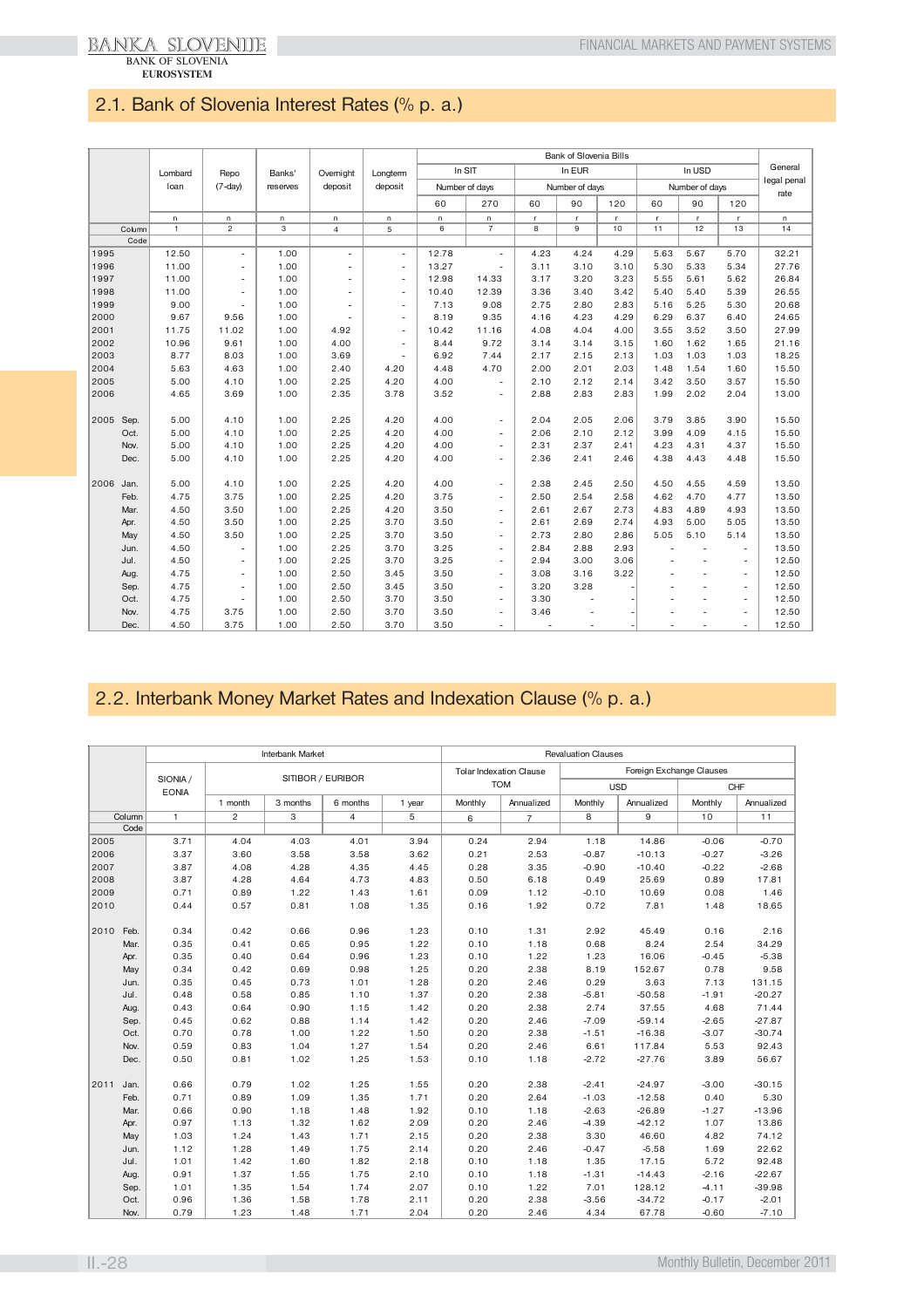## 2.3. European Central Bank Interest Rates (% p. a.)

|      |          | Deposit<br>facility | Main<br>refinancing<br>operations | Marginal<br>lending<br>facility |
|------|----------|---------------------|-----------------------------------|---------------------------------|
|      | Column   | 1                   | $\overline{c}$                    | 3                               |
|      | Code     |                     |                                   |                                 |
| 2006 | 13 Dec.  | 2.50                | 3.50                              | 4.50                            |
| 2007 | 14 Mar.  | 2.75                | 3.75                              | 4.75                            |
|      | 13 Jun.  | 3.00                | 4.00                              | 5.00                            |
| 2008 | $9$ Jul. | 3.25                | 4.25                              | 5.25                            |
|      | 8 Oct.   | 2.75                |                                   | 4.75                            |
|      | 9 Oct.   | 3.25                |                                   | 4.25                            |
|      | 15 Oct.  |                     | 3.75                              |                                 |
|      | 12 Nov.  | 2.75                | 3.25                              | 3.75                            |
|      | 10 Dec.  | 2.00                | 2.50                              | 3.00                            |
| 2009 | 21 Jan.  | 1.00                | 2.00                              | 3.00                            |
|      | 11 Mar.  | 0.50                | 1.50                              | 2.50                            |
|      | 8 Apr.   | 0.25                | 1.25                              | 2.25                            |
|      |          |                     |                                   | 1.75                            |
|      | 13 May.  | 0.25                | 1.00                              |                                 |
| 2011 | 13 Apr.  | 0.50                | 1.25                              | 2.00                            |
|      | 13 Jul.  | 0.75                | 1.50                              | 2.25                            |
|      | 9 Nov.   | 0.50                | 1.25                              | 2.00                            |
|      | 14 Dec.  | 0.25                | 1.00                              | 1.75                            |

## 2.3.1. Harmonised Long-term Interest Rates for Convergence Assessment Purposes (% p. a.)

|      |        | Yield to<br>maturity |
|------|--------|----------------------|
|      | Column | 1                    |
|      | Code   |                      |
| 2003 |        | 6.38                 |
| 2004 |        | 4.68                 |
| 2005 |        | 3.81                 |
| 2006 |        | 3.85                 |
|      |        |                      |
| 2007 |        | 4.53                 |
| 2008 |        | 4.61                 |
| 2009 |        | 4.37                 |
| 2010 |        | 3.83                 |
| 2010 | Jan.   | 4.00                 |
|      | Feb.   | 3.84                 |
|      | Mar.   | 3.94                 |
|      | Apr.   | 3.94                 |
|      | May    | 3.82                 |
|      | Jun.   | 3.83                 |
|      | Jul.   | 3.87                 |
|      | Aug.   | 3.67                 |
|      |        |                      |
|      | Sep.   | 3.64                 |
|      | Oct.   | 3.56                 |
|      | Nov.   | 3.77                 |
|      | Dec.   | 4.11                 |
| 2011 | Jan.   | 4.29                 |
|      | Feb.   | 4.26                 |
|      | Mar.   | 4.30                 |
|      | Apr.   | 4.53                 |
|      | May    | 4.43                 |
|      | Jun.   | 4.58                 |
|      | Jul.   | 4.89                 |
|      | Aug.   | 4.99                 |
|      | Sep.   | 4.86                 |
|      | Oct.   | 5.16                 |
|      | Nov.   | 6.46                 |
|      |        |                      |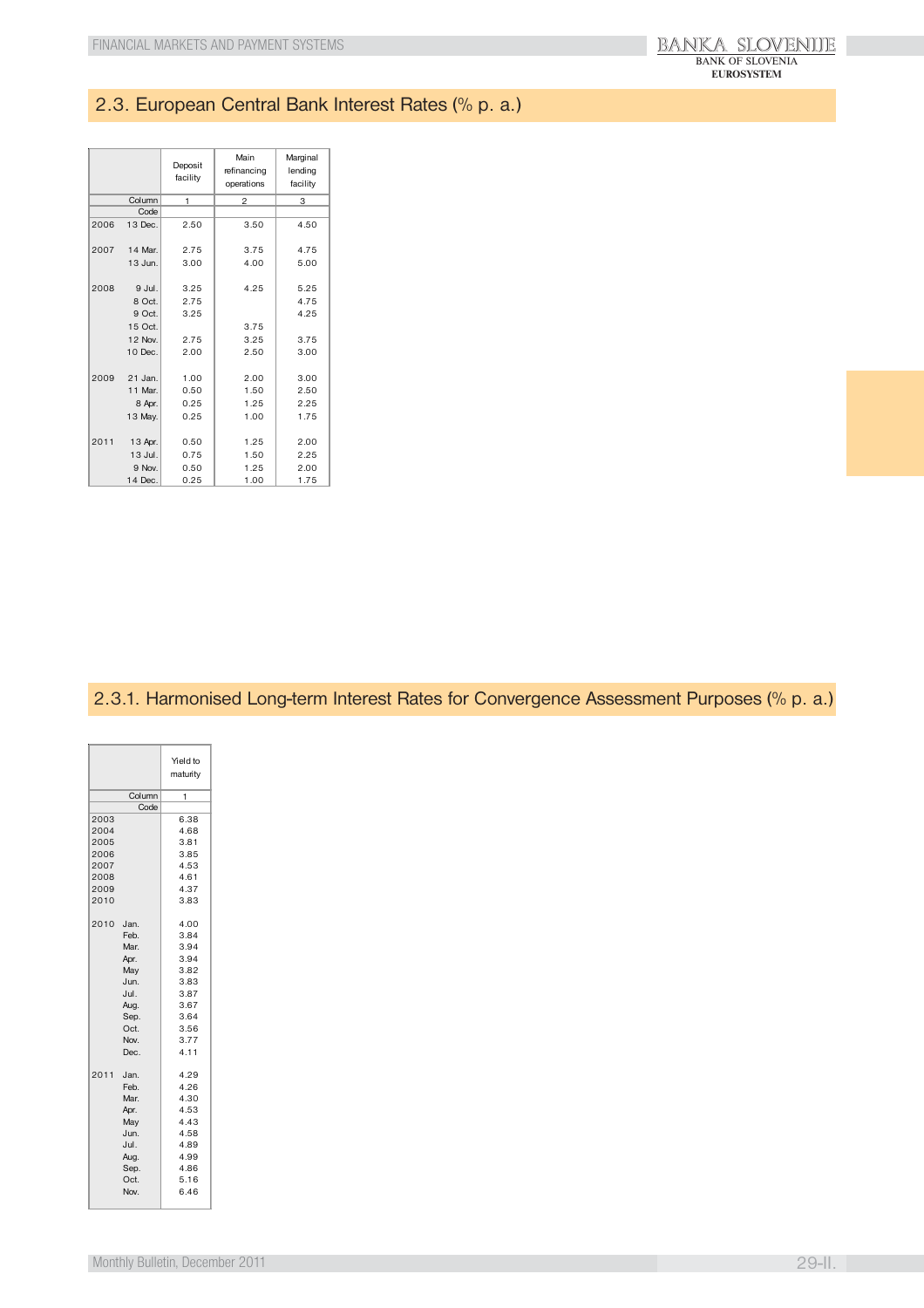# 2.4.1. Monetary Financial Institutions - Interest Rates on Outstanding Amounts in Domestic Currency (% p. a.)

|                     |              |                    |              |                | Loans              |              |                |                            |              |  |
|---------------------|--------------|--------------------|--------------|----------------|--------------------|--------------|----------------|----------------------------|--------------|--|
| Until<br>31.12.2006 |              |                    |              |                |                    |              |                |                            |              |  |
| SIT after           |              |                    |              | Households     |                    |              |                | Non-financial corporations |              |  |
| 01.01.2007          |              | For house purchase |              |                | For consumption    |              |                |                            |              |  |
| <b>EUR</b>          | Up to 1 year | Over 1 and up to   | Over 5 years | Up to 1 year   | Over 1 and up to 5 | Over 5 years | Up to 1 year   | Over 1 and up to           | Over 5 years |  |
|                     |              | 5 years            |              |                | years              |              |                | 5 years                    |              |  |
| Column              | $\mathbf{1}$ | 2                  | 3            | $\overline{4}$ | 5                  | 6            | $\overline{7}$ | 8                          | 9            |  |
| Code                |              |                    |              |                |                    |              |                |                            |              |  |
| 2006                | 5.68         | 5.50               | 6.12         | 9.65           | 7.90               | 7.94         | 5.41           | 5.34                       | 5.35         |  |
| 2007<br>2008        | 6.00<br>7.02 | 6.20               | 6.71         | 8.10           | 7.42<br>7.69       | 7.67         | 5.33           | 5.33                       | 5.19         |  |
| 2009                | 5.44         | 6.93<br>4.62       | 7.42<br>4.64 | 8.32<br>7.61   | 6.82               | 8.10<br>6.24 | 6.23<br>5.64   | 6.04<br>4.28               | 5.77<br>3.12 |  |
| 2010                | 4.87         | 3.99               | 3.53         | 7.01           | 6.20               | 5.52         | 5.58           | 4.45                       | 2.90         |  |
|                     |              |                    |              |                |                    |              |                |                            |              |  |
| 2006<br>Oct.        | 5.93         | 5.48               | 5.99         | 9.16           | 7.74               | 7.86         | 5.31           | 5.21                       | 5.25         |  |
| Nov.                | 4.83         | 4.92               | 5.37         | 9.12           | 7.49               | 7.55         | 5.27           | 5.19                       | 5.15         |  |
| Dec.                | 5.84         | 5.54               | 6.04         | 8.91           | 7.66               | 7.82         | 5.30           | 5.22                       | 5.22         |  |
|                     |              |                    |              |                |                    |              |                |                            |              |  |
| 2007<br>Jan.        | 5.18         | 5.82               | 6.30         | 8.37           | 7.33               | 7.33         | 4.95           | 4.86                       | 4.66         |  |
| Feb.                | 5.62         | 5.95               | 6.38         | 8.44           | 7.38               | 7.45         | 5.01           | 4.97                       | 4.77         |  |
| Mar                 | 4.93         | 5.89               | 6.36         | 8.28           | 7.36               | 7.48         | 5.09           | 5.05                       | 4.90         |  |
| Apr                 | 5.54         | 5.96               | 6.43         | 8.15           | 7.37               | 7.52         | 5.12           | 5.12                       | 5.00         |  |
| May                 | 5.70         | 5.96               | 6.43         | 8.00           | 7.34               | 7.52         | 5.16           | 5.17                       | 5.06         |  |
| Jun.                | 5.77         | 5.99               | 6.47         | 7.95           | 7.34               | 7.52         | 5.24           | 5.24                       | 5.15         |  |
| Jul.                | 5.74         | 6.23               | 6.81         | 7.95           | 7.43               | 7.72         | 5.33           | 5.34                       | 5.26         |  |
| Aug.                | 6.27         | 6.35               | 6.87         | 8.05           | 7.43               | 7.75         | 5.40           | 5.43                       | 5.34         |  |
| Sep.<br>Oct.        | 6.68<br>6.33 | 6.37<br>6.48       | 6.92<br>7.04 | 8.12<br>8.04   | 7.46<br>7.50       | 7.84<br>7.90 | 5.59<br>5.63   | 5.58<br>5.69               | 5.45<br>5.52 |  |
| Nov                 | 6.94         | 6.63               | 7.20         | 7.93           | 7.55               | 7.96         | 5.59           | 5.70                       | 5.54         |  |
| Dec.                | 7.35         | 6.76               | 7.30         | 7.97           | 7.58               | 8.03         | 5.83           | 5.79                       | 5.63         |  |
|                     |              |                    |              |                |                    |              |                |                            |              |  |
| 2008<br>Jan.        | 7.38         | 6.81               | 7.35         | 8.07           | 7.62               | 8.04         | 5.80           | 5.75                       | 5.63         |  |
| Feb.                | 7.40         | 6.85               | 7.36         | 8.11           | 7.64               | 8.02         | 5.74           | 5.70                       | 5.57         |  |
| Mar.                | 7.36         | 6.78               | 7.28         | 8.10           | 7.61               | 7.99         | 5.79           | 5.77                       | 5.59         |  |
| Apr.                | 7.08         | 6.86               | 7.38         | 8.07           | 7.62               | 8.03         | 5.99           | 5.87                       | 5.67         |  |
| May.                | 6.24         | 6.74               | 7.34         | 8.14           | 7.60               | 8.02         | 6.11           | 5.94                       | 5.73         |  |
| Jun.                | 6.32         | 6.81               | 7.35         | 8.15           | 7.61               | 8.04         | 6.23           | 6.04                       | 5.80         |  |
| Jul.                | 6.65         | 6.88               | 7.54         | 8.29           | 7.69               | 8.17         | 6.40           | 6.21                       | 5.93         |  |
| Aug.                | 6.89         | 7.13               | 7.60         | 8.44           | 7.74               | 8.23         | 6.51           | 6.25                       | 5.97         |  |
| Sep                 | 7.15         | 7.11               | 7.56         | 8.56           | 7.79               | 8.25         | 6.61           | 6.38                       | 6.07         |  |
| Oct.                | 7.39         | 7.17               | 7.64         | 8.64           | 7.86               | 8.31         | 6.82           | 6.52                       | 6.13         |  |
| Nov.                | 7.32         | 7.08               | 7.42         | 8.71           | 7.78               | 8.10         | 6.59           | 6.29                       | 5.88         |  |
| Dec.                | 7.02         | 7.00               | 7.22         | 8.60           | 7.69               | 7.93         | 6.21           | 5.80                       | 5.22         |  |
| 2009<br>Jan.        | 6.93         | 6.41               | 6.36         | 8.12           | 7.38               | 7.31         | 5.56           | 4.83                       | 4.40         |  |
| Feb.                | 6.98         | 5.49               | 5.97         | 7.99           | 7.22               | 7.04         | 5.50           | 4.62                       | 4.04         |  |
| Mar.                | 7.02         | 5.35               | 5.70         | 8.02           | 7.12               | 6.79         | 5.59           | 4.43                       | 3.80         |  |
| Apr.                | 7.11         | 4.88               | 5.06         | 7.96           | 6.94               | 6.46         | 5.59           | 4.18                       | 3.40         |  |
| May.                | 7.14         | 4.84               | 4.83         | 7.96           | 6.90               | 6.34         | 5.65           | 4.33                       | 3.13         |  |
| Jun.                | 7.10         | 4.73               | 4.63         | 7.90           | 6.86               | 6.26         | 5.74           | 4.34                       | 2.97         |  |
| Jul.                | 7.10         | 4.42               | 4.19         | 7.24           | 6.73               | 5.97         | 5.72           | 4.15                       | 2.68         |  |
| Aug.                | 5.30         | 4.00               | 3.98         | 7.29           | 6.65               | 5.85         | 5.64           | 3.98                       | 2.65         |  |
| Sep.                | 3.08         | 3.86               | 3.90         | 7.23           | 6.61               | 5.79         | 5.73           | 4.08                       | 2.61         |  |
| Oct.                | 2.47         | 3.86               | 3.73         | 7.22           | 6.53               | 5.71         | 5.68           | 4.07                       | 2.55         |  |
| Nov.                | 2.45         | 3.84               | 3.67         | 7.25           | 6.50               | 5.68         | 5.64           | 4.10                       | 2.55         |  |
| Dec.                | 2.57         | 3.78               | 3.66         | 7.16           | 6.45               | 5.64         | 5.59           | 4.19                       | 2.64         |  |
|                     |              |                    |              |                |                    |              |                |                            | 2.61         |  |
| 2010 Jan.<br>Feb.   | 2.45<br>2.43 | 3.71<br>3.60       | 3.60<br>3.55 | 7.28<br>7.22   | 6.39<br>6.33       | 5.58<br>5.54 | 5.63<br>5.62   | 4.21<br>4.25               | 2.64         |  |
| Mar.                | 6.18         | 3.64               | 3.51         | 7.19           | 6.28               | 5.51         | 5.59           | 4.29                       | 2.67         |  |
| Apr.                | 5.63         | 3.58               | 3.47         | 7.18           | 6.23               | 5.49         | 5.50           | 4.33                       | 2.69         |  |
| May.                | 5.62         | 3.88               | 3.48         | 7.14           | 6.20               | 5.47         | 5.51           | 4.36                       | 2.74         |  |
| Jun.                | 6.63         | 4.23               | 3.42         | 6.78           | 6.12               | 5.40         | 5.56           | 4.43                       | 2.84         |  |
| Jul.                | 6.38         | 4.38               | 3.51         | 6.81           | 6.17               | 5.50         | 5.55           | 4.49                       | 2.96         |  |
| Aug.                | 5.46         | 4.26               | 3.53         | 6.88           | 6.15               | 5.50         | 5.55           | 4.54                       | 3.00         |  |
| Sep.                | 4.86         | 4.25               | 3.54         | 6.80           | 6.15               | 5.52         | 5.57           | 4.56                       | 3.06         |  |
| Oct.                | 3.05         | 4.24               | 3.57         | 6.90           | 6.15               | 5.53         | 5.62           | 4.59                       | 3.12         |  |
| Nov.                | 4.97         | 4.14               | 3.59         | 6.96           | 6.13               | 5.53         | 5.55           | 4.64                       | 3.22         |  |
| Dec.                | 4.75         | 3.93               | 3.57         | 6.93           | 6.10               | 5.53         | 5.65           | 4.69                       | 3.27         |  |
|                     |              |                    |              |                |                    |              |                |                            |              |  |
| 2011 Jan.           | 6.20         | 4.18               | 3.64         | 7.11           | 6.11               | 5.55         | 5.55           | 4.74                       | 3.35         |  |
| Feb.                | 6.21         | 4.22               | 3.67         | 7.12           | 6.10               | 5.55         | 5.60           | 4.78                       | 3.36         |  |
| Mar.                | 6.10         | 3.81               | 3.66         | 7.05           | 6.11               | 5.57         | 5.54           | 4.83                       | 3.43         |  |
| Apr.                | 5.93         | 3.94               | 3.79         | 7.05           | 6.15               | 5.63         | 5.57<br>5.58   | 4.91                       | 3.54<br>3.63 |  |
| May.<br>Jun.        | 3.76<br>3.82 | 3.97<br>4.02       | 3.82<br>3.87 | 7.03<br>7.07   | 6.20<br>6.23       | 5.66<br>5.70 | 5.60           | 4.96<br>5.09               | 3.76         |  |
| Jul.                | 4.03         | 4.12               | 3.99         | 7.16           | 6.30               | 5.82         | 5.69           | 5.19                       | 3.93         |  |
| Aug.                | 3.97         | 4.22               | 4.06         | 7.21           | 6.33               | 5.85         | 5.72           | 5.21                       | 3.97         |  |
| Sep.                | 5.79         | 4.22               | 4.08         | 7.23           | 6.35               | 5.86         | 5.68           | 5.20                       | 3.94         |  |
| Oct.                | 5.66         | 4.28               | 4.12         | 7.24           | 6.38               | 5.86         | 5.69           | 5.21                       | 3.94         |  |
| Nov                 | 5.47         | 4.29               | 4.11         | 7.23           | 6.38               | 5.86         | 5.65           | 5.16                       | 3.92         |  |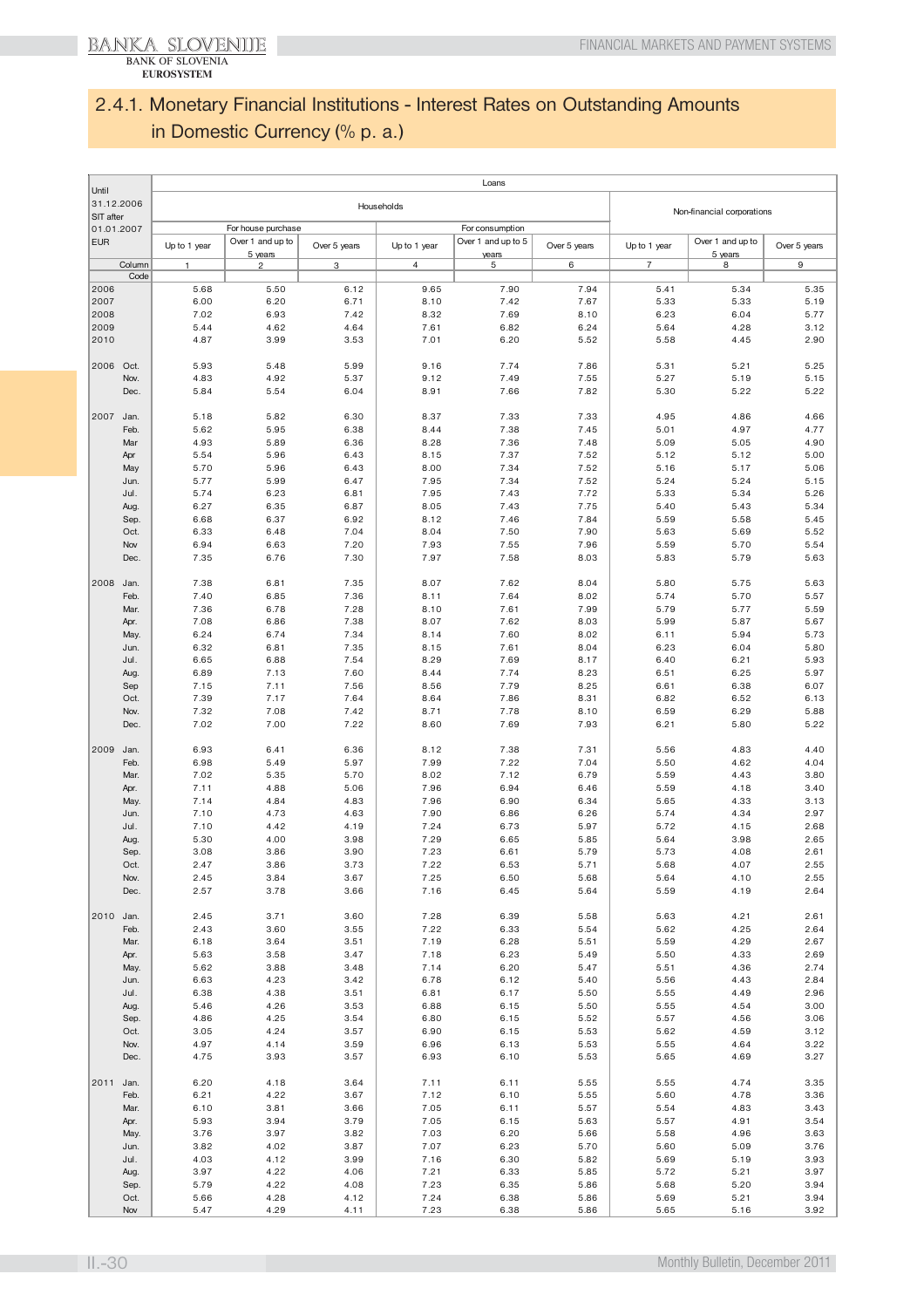#### BANKA SLOVENIJE BANK OF SLOVENIA **EUROSYSTEM**

|                      |               | Deposits                           |                      |                            |                                    |                                                      | Deposits redeemable at notice |                                           | Until                   |
|----------------------|---------------|------------------------------------|----------------------|----------------------------|------------------------------------|------------------------------------------------------|-------------------------------|-------------------------------------------|-------------------------|
|                      | Households    |                                    |                      | Non-financial corporations |                                    |                                                      |                               | Households and non-financial corporations | 31.12.2006              |
|                      |               | Time deposits with agreed maturity |                      |                            | Time deposits with agreed maturity | Repos                                                | Notice up to 3 months         | Notice over 3 months                      | SIT after<br>01.01.2007 |
| Ovemight<br>deposits | Up to 2 years | Over 2 years                       | Ovemight<br>deposits | Up to 2 years              | Over 2 years                       |                                                      | IR                            | IR                                        | <b>EUR</b>              |
| 10                   | 11            | 12                                 | 13                   | 14                         | 15                                 | 16                                                   | 17                            | 18                                        | Stolpec                 |
|                      |               |                                    |                      |                            |                                    |                                                      |                               |                                           | Koda                    |
| 0.32                 | 2.99          | 4.31                               | 0.56                 | 3.33                       | 3.91                               | 3.89                                                 | 2.99                          | 4.09                                      | 2006                    |
| 0.36                 | 3.29          | 4.38                               | 0.43                 | 3.93                       | 4.19                               | ÷,                                                   | 3.60                          | 4.47                                      | 2007                    |
| 0.46                 | 4.35          | 5.19                               | 0.50                 | 4.69                       | 4.78                               | ÷,                                                   | 4.05                          | 5.56                                      | 2008                    |
| 0.28<br>0.21         | 3.48<br>2.62  | 4.04<br>3.93                       | 0.32<br>0.27         | 2.93<br>2.16               | 4.17<br>4.08                       | ÷,<br>$\overline{a}$                                 | 1.23<br>0.63                  | 2.98<br>2.22                              | 2009<br>2010            |
|                      |               |                                    |                      |                            |                                    |                                                      |                               |                                           |                         |
| 0.27                 | 2.82          | 4.07                               | 0.51                 | 3.29                       | 3.82                               | 3.87                                                 | 2.93                          | 3.91                                      | 2006<br>Oct.            |
| 0.28                 | 2.83          | 3.24                               | 0.50                 | 3.30                       | 3.81                               | 3.95                                                 | 2.91                          | 2.97                                      | Nov.                    |
| 0.27                 | 2.84          | 4.05                               | 0.44                 | 3.27                       | 3.96                               | 3.95                                                 | 2.92                          | 3.83                                      | Dec.                    |
| 0.33                 | 2.81          | 3.89                               | 0.43                 | 3.36                       | 3.87                               | ÷,                                                   | 2.99                          | 3.91                                      | 2007<br>Jan.            |
| 0.33                 | 2.87          | 4.06                               | 0.42                 | 3.43                       | 4.01                               | ٠                                                    | 3.21                          | 4.14                                      | Feb.                    |
| 0.33                 | 2.94          | 3.88                               | 0.39                 | 3.55                       | 3.99                               | $\blacksquare$                                       | 3.33                          | 3.93                                      | Mar                     |
| 0.34                 | 3.02          | 3.93                               | 0.39                 | 3.66                       | 4.06                               | ä,                                                   | 3.45                          | 3.97                                      | Apr                     |
| 0.34                 | 3.10          | 4.02                               | 0.46                 | 3.76                       | 4.02                               | ÷                                                    | 3.47                          | 3.97                                      | May                     |
| 0.34<br>0.35         | 3.19<br>3.29  | 4.01<br>4.54                       | 0.39<br>0.47         | 3.88<br>3.99               | 4.03<br>4.28                       | $\sim$<br>÷,                                         | 3.52<br>3.70                  | 4.01<br>4.58                              | Jun.<br>Jul.            |
| 0.35                 | 3.36          | 4.55                               | 0.37                 | 4.10                       | 4.29                               | ÷,                                                   | 3.74                          | 4.67                                      | Aug.                    |
| 0.37                 | 3.48          | 4.60                               | 0.46                 | 4.24                       | 4.33                               | ÷,                                                   | 3.94                          | 4.72                                      | Sep.                    |
| 0.42                 | 3.70          | 4.59                               | 0.45                 | 4.32                       | 4.24                               | $\overline{a}$                                       | 4.06                          | 4.72                                      | Oct.                    |
| 0.40                 | 3.78          | 5.07                               | 0.41                 | 4.38                       | 4.60                               | $\frac{1}{2}$                                        | 3.89                          | 5.32                                      | Nov                     |
| 0.40                 | 3.92          | 5.38                               | 0.39                 | 4.50                       | 4.57                               | ä,                                                   | 3.87                          | 5.70                                      | Dec.                    |
| 0.44                 | 4.01          | 5.35                               | 0.75                 | 4.43                       | 4.71                               | $\frac{1}{2}$                                        | 4.21                          | 5.63                                      | 2008<br>Jan.            |
| 0.41                 | 4.00          | 5.45                               | 0.42                 | 4.41                       | 4.68                               | $\overline{a}$                                       | 3.93                          | 5.68                                      | Feb.                    |
| 0.41                 | 4.02          | 5.28                               | 0.43                 | 4.49                       | 4.68                               | ä,                                                   | 3.92                          | 5.31                                      | Mar.                    |
| 0.43                 | 4.11          | 5.36                               | 0.47                 | 4.54                       | 4.80                               | ä,                                                   | 4.04                          | 5.69                                      | Apr.                    |
| 0.46<br>0.46         | 4.22<br>4.31  | 5.06<br>5.11                       | 0.49<br>0.46         | 4.61<br>4.72               | 4.64<br>4.63                       | $\overline{a}$<br>$\frac{1}{2}$                      | 4.07<br>4.07                  | 5.41<br>5.44                              | May.<br>Jun.            |
| 0.48                 | 4.42          | 5.37                               | 0.48                 | 4.80                       | 4.94                               | ä,                                                   | 4.19                          | 5.77                                      | Jul.                    |
| 0.48                 | 4.49          | 5.38                               | 0.46                 | 4.85                       | 4.94                               | ä,                                                   | 4.18                          | 5.91                                      | Aug.                    |
| 0.48                 | 4.58          | 5.17                               | 0.51                 | 5.02                       | 4.91                               | ÷,                                                   | 4.15                          | 5.63                                      | Sep                     |
| 0.51                 | 4.70          | 5.13                               | 0.54                 | 5.07                       | 4.94                               | ÷,                                                   | 4.19                          | 5.59                                      | Oct.                    |
| 0.52                 | 4.70          | 4.94                               | 0.49                 | 4.89                       | 4.86                               | ä,<br>÷,                                             | 4.27                          | 5.45                                      | Nov.<br>Dec.            |
| 0.43                 | 4.65          | 4.70                               | 0.48                 | 4.46                       | 4.66                               |                                                      | 3.40                          | 5.18                                      |                         |
| 0.48                 | 4.54          | 4.45                               | 0.46                 | 4.20                       | 4.27                               | $\frac{1}{2}$                                        | 2.66                          | 4.90                                      | 2009<br>Jan.            |
| 0.40                 | 4.31          | 4.40                               | 0.44                 | 3.84                       | 4.30                               | ä,                                                   | 2.09                          | 3.19                                      | Feb.                    |
| 0.34<br>0.28         | 4.02<br>3.78  | 4.31<br>4.29                       | 0.38<br>0.33         | 3.52<br>3.13               | 4.22<br>4.11                       | ÷,<br>٠                                              | 1.60<br>1.31                  | 3.22<br>3.12                              | Mar.                    |
| 0.25                 | 3.56          | 4.03                               | 0.34                 | 3.00                       | 4.20                               | ä,                                                   | 1.15                          | 2.57                                      | Apr.<br>May.            |
| 0.23                 | 3.34          | 4.05                               | 0.31                 | 2.81                       | 4.19                               | ×,                                                   | 1.07                          | 2.68                                      | Jun.                    |
| 0.23                 | 3.20          | 3.79                               | 0.27                 | 2.67                       | 4.12                               | ä,                                                   | 1.10                          | 2.51                                      | Jul.                    |
| 0.23                 | 3.14          | 3.75                               | 0.26                 | 2.61                       | 4.13                               | ×,                                                   | 0.87                          | 2.50                                      | Aug.                    |
| 0.23                 | 3.07          | 3.80                               | 0.25                 | 2.50                       | 4.11                               | ÷<br>ä,                                              | 0.79                          | 2.65                                      | Sep.                    |
| 0.23<br>0.23         | 2.98<br>2.93  | 3.83<br>3.82                       | 0.26<br>0.25         | 2.38<br>2.24               | 4.12<br>4.12                       |                                                      | 0.71<br>0.70                  | 2.75<br>2.79                              | Oct.<br>Nov.            |
| 0.23                 | 2.85          | 3.92                               | 0.26                 | 2.22                       | 4.20                               | $\overline{\phantom{a}}$                             | 0.73                          | 2.89                                      | Dec.                    |
|                      |               |                                    |                      |                            |                                    |                                                      |                               |                                           |                         |
| 0.22                 | 2.76          | 3.92                               | 0.25                 | 2.26                       | 4.08                               | $\overline{\phantom{m}}$                             | 0.71                          | 2.89                                      | 2010<br>Jan.            |
| 0.22<br>0.22         | 2.68<br>2.64  | 3.89<br>3.89                       | 0.26<br>0.27         | 2.21<br>2.22               | 4.07<br>4.08                       | $\blacksquare$                                       | 0.66<br>0.65                  | 2.91<br>2.90                              | Feb.<br>Mar.            |
| 0.22                 | 2.60          | 3.90                               | 0.27                 | 2.19                       | 4.07                               | $\overline{\phantom{a}}$<br>$\blacksquare$           | 0.67                          | 2.91                                      | Apr.                    |
| 0.21                 | 2.60          | 3.96                               | 0.25                 | 2.15                       | 4.08                               | $\blacksquare$                                       | 0.64                          | 2.93                                      | May.                    |
| 0.22                 | 2.55          | 3.94                               | 0.30                 | 2.07                       | 4.05                               | ÷,                                                   | 0.53                          | 3.29                                      | Jun.                    |
| 0.19                 | 2.56          | 3.97                               | 0.26                 | 2.07                       | 4.09                               | ÷,                                                   | 0.54                          | 1.43                                      | Jul.                    |
| 0.19                 | 2.58          | 3.97                               | 0.25                 | 2.12                       | 4.15                               | $\frac{1}{2}$                                        | 0.51                          | 1.29                                      | Aug.                    |
| 0.19<br>0.20         | 2.60<br>2.62  | 3.97<br>3.98                       | 0.27<br>0.28         | 2.14<br>2.16               | 4.10<br>4.09                       | $\overline{a}$<br>÷,                                 | 0.54<br>0.67                  | 1.25<br>1.31                              | Sep.<br>Oct.            |
| 0.20                 | 2.63          | 3.94                               | 0.31                 | 2.13                       | 4.07                               | $\overline{\phantom{a}}$                             | 1.00                          | 1.72                                      | Nov.                    |
| 0.20                 | 2.65          | 3.89                               | 0.28                 | 2.19                       | 4.01                               | $\blacksquare$                                       | 0.47                          | 1.82                                      | Dec.                    |
|                      |               |                                    |                      |                            |                                    |                                                      |                               |                                           |                         |
| 0.21<br>0.21         | 2.69<br>2.70  | 3.98<br>3.96                       | 0.29<br>0.32         | 2.29<br>2.27               | 4.04<br>4.04                       | $\overline{\phantom{a}}$<br>$\overline{\phantom{a}}$ | 0.47<br>0.67                  | 1.84<br>1.83                              | 2011<br>Jan.<br>Feb.    |
| 0.21                 | 2.74          | 3.92                               | 0.29                 | 2.30                       | 4.03                               | $\blacksquare$                                       | 0.85                          | 1.95                                      | Mar.                    |
| 0.21                 | 2.78          | 3.96                               | 0.31                 | 2.34                       | 4.11                               | $\blacksquare$                                       | 0.83                          | 2.07                                      | Apr.                    |
| 0.21                 | 2.85          | 3.95                               | 0.29                 | 2.46                       | 4.12                               | $\overline{\phantom{a}}$                             | 1.27                          | 2.15                                      | May.                    |
| 0.21                 | 2.90          | 3.97                               | 0.28                 | 2.51                       | 4.16                               | $\blacksquare$                                       | 1.13                          | 2.34                                      | Jun.                    |
| 0.23<br>0.23         | 2.93<br>2.97  | 3.95<br>3.95                       | 0.29<br>0.30         | 2.60<br>2.62               | 3.86<br>3.87                       | $\overline{\phantom{a}}$<br>÷,                       | 1.14<br>1.37                  | 2.30<br>2.39                              | Jul.<br>Aug.            |
| 0.24                 | 3.00          | 3.97                               | 0.30                 | 2.55                       | 3.85                               | $\overline{\phantom{a}}$                             | 1.38                          | 2.39                                      | Sep.                    |
| 0.24                 | 3.04          | 4.03                               | 0.28                 | 2.60                       | 3.57                               | $\overline{\phantom{a}}$                             | 1.66                          | 2.47                                      | Oct.                    |
| 0.26                 | 3.11          | 4.05                               | 0.30                 | 2.63                       | 3.58                               |                                                      | 1.86                          | 2.42                                      | Nov                     |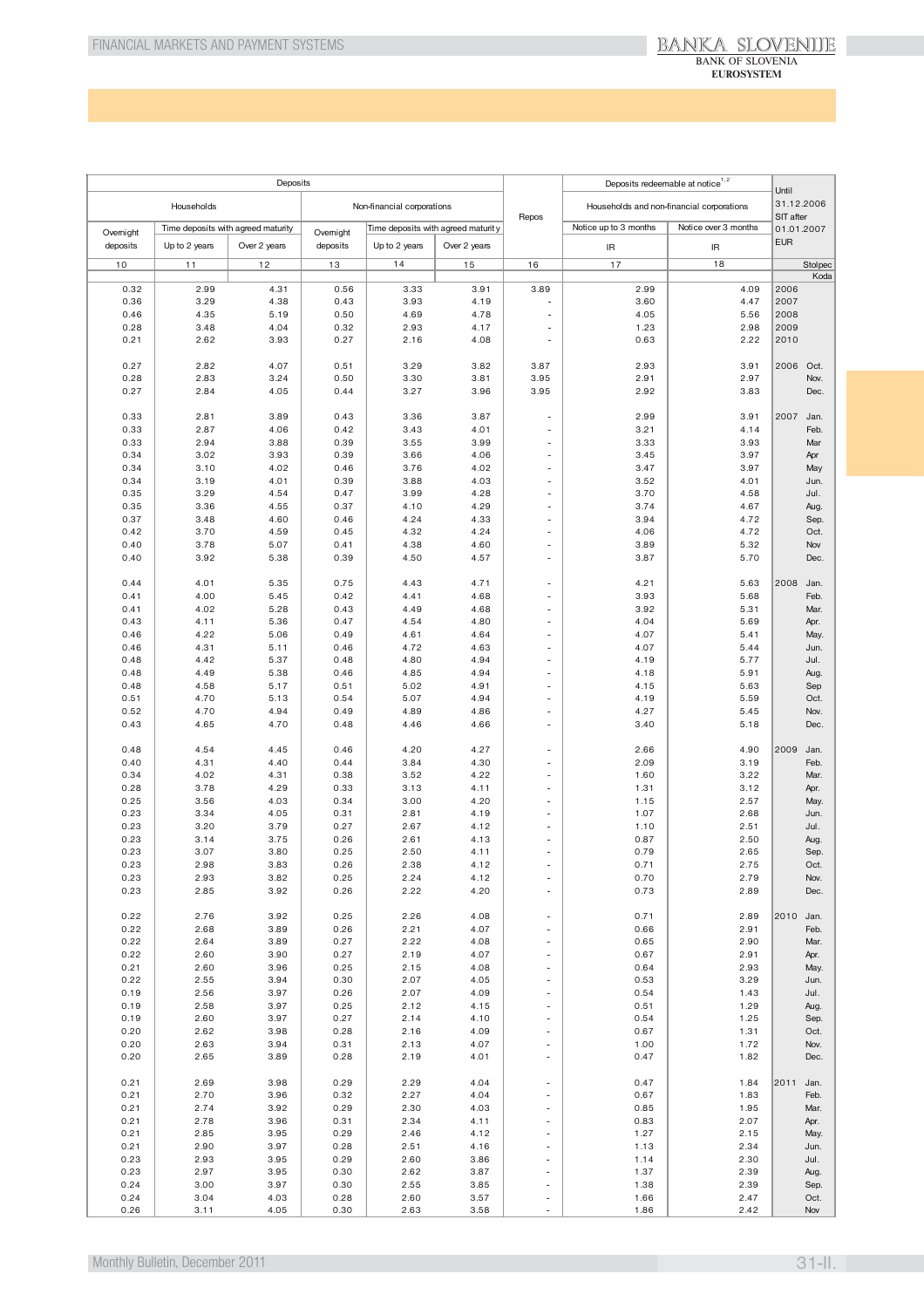BANKA SLOVENIJE BANK OF SLOVENIA **EUROSYSTEM**

# 2.4.2. Monetary Financial Institutions - Interest Rates and Volumes on New Deposits in Domestic Currency (% p. a., volumes in mio SIT/EUR)

| Until                   |              | Households           |              |                                    |             |         |                          | Households and non-financial corporations <sup>1,2</sup> |                               |          |               |
|-------------------------|--------------|----------------------|--------------|------------------------------------|-------------|---------|--------------------------|----------------------------------------------------------|-------------------------------|----------|---------------|
| 31.12.2006              |              |                      |              | Time deposits with agreed maturity |             |         |                          |                                                          | Deposits redeemable at notice |          |               |
| SIT after<br>01.01.2007 | Ovemight     |                      | Up to 1 year | Over 1 and up to 2 years           |             |         | Over 2 years             |                                                          | Notice up to 3 months         |          | Over 3 months |
| <b>EUR</b>              | deposits     |                      |              |                                    |             |         |                          |                                                          | Volume                        |          | Volume        |
| Column                  | $\mathbf{1}$ | IR<br>$\overline{c}$ | Volume<br>3  | IR<br>$\overline{4}$               | Volume<br>5 | IR<br>6 | Volume<br>$\overline{7}$ | IR<br>8                                                  | 9                             | IR<br>10 | 11            |
| Code                    |              |                      |              |                                    |             |         |                          |                                                          |                               |          |               |
| 2006                    | 0.32         | 2.96                 |              | 3.17                               | $\cdots$    | 3.44    |                          | 2.99                                                     |                               | 4.09     | $\cdots$      |
| 2007                    | 0.36         | 3.36                 |              | 3.93                               | $\cdots$    | 3.86    |                          | 3.60                                                     | $\cdots$                      | 4.47     | $\cdots$      |
| 2008                    | 0.46         | 4.30                 | $\ldots$     | 5.09                               | $\cdots$    | 5.17    | $\cdots$                 | 4.05                                                     | $\ddotsc$                     | 5.56     | $\cdots$      |
| 2009                    | 0.28         | 2.51                 |              | 3.91                               | $\cdots$    | 4.37    |                          | 1.23                                                     | $\cdots$                      | 2.98     | $\cdots$      |
| 2010                    | 0.21         | 1.81                 | $\ldots$     | 3.41                               | $\cdots$    | 4.09    |                          | 0.63                                                     | $\ddotsc$                     | 2.22     | $\cdots$      |
|                         |              |                      |              |                                    |             |         |                          |                                                          |                               |          |               |
| Oct.<br>2006            | 0.27         | 2.80                 | 264,476      | 3.36                               | 4,725       | 3.32    | 868                      | 2.93                                                     | 103,917                       | 3.91     | 12,847        |
| Nov.                    | 0.28         | 2.81                 | 268,756      | 3.30                               | 5,164       | 3.47    | 815                      | 2.91                                                     | 108,423                       | 2.97     | 12,674        |
| Dec.                    | 0.27         | 2.84                 | 253,751      | 3.39                               | 6,971       | 3.55    | 657                      | 2.92                                                     | 109,316                       | 3.83     | 14,300        |
|                         |              |                      |              |                                    |             |         |                          |                                                          |                               |          |               |
| 2007<br>Jan             | 0.33         | 2.83                 | 1,968.61     | 3.33                               | 82.41       | 3.60    | 14.93                    | 2.99                                                     | 709.56                        | 3.91     | 56.42         |
| Feb                     | 0.33         | 2.91                 | 1,559.60     | 3.42                               | 52.43       | 3.80    | 12.44                    | 3.21                                                     | 670.60                        | 4.14     | 61.75         |
| Mar                     | 0.33         | 3.01                 | 1,720.53     | 3.54                               | 50.26       | 2.78    | 9.72                     | 3.33                                                     | 781.10                        | 3.93     | 63.60         |
| Apr                     | 0.34         | 3.07                 | 1,618.75     | 3.72                               | 61.46       | 4.93    | 9.97                     | 3.45                                                     | 780.32                        | 3.97     | 67.52         |
| May                     | 0.34         | 3.15                 | 1,670.29     | 3.72                               | 51.54       | 3.36    | 11.08                    | 3.47                                                     | 846.26                        | 3.97     | 72.01         |
| Jun.                    | 0.34         | 3.26                 | 1,659.44     | 3.87                               | 61.18       | 3.89    | 4.59                     | 3.52                                                     | 877.82                        | 4.01     | 75.70         |
| Jul.                    | 0.35         | 3.36                 | 1,789.88     | 4.06                               | 87.88       | 4.21    | 9.99                     | 3.70                                                     | 896.33                        | 4.58     | 75.76         |
| Aug.                    | 0.35         | 3.41                 | 1,763.17     | 3.98                               | 63.36       | 3.99    | 4.16                     | 3.74                                                     | 956.42                        | 4.67     | 79.90         |
| Sep.                    | 0.37         | 3.61                 | 1,669.59     | 4.19                               | 53.51       | 4.23    | 2.70                     | 3.94                                                     | 997.80                        | 4.72     | 78.78         |
| Oct.                    | 0.42         | 3.89                 | 1,920.19     | 4.40                               | 61.56       | 4.69    | 11.05                    | 4.06                                                     | 1,019.52                      | 4.72     | 76.28         |
| Nov.                    | 0.40         | 3.83                 | 1,664.59     | 4.42                               | 45.96       | 3.79    | 12.27                    | 3.89                                                     | 995.56                        | 5.32     | 83.41         |
| Dec.                    | 0.40         | 4.04                 | 1,897.12     | 4.55                               | 55.61       | 3.10    | 18.56                    | 3.87                                                     | 986.54                        | 5.70     | 96.47         |
|                         |              |                      |              |                                    |             |         |                          |                                                          |                               |          |               |
| 2008<br>Jan.            | 0.44         | 4.08                 | 2,028.87     | 4.60                               | 52.36       | 4.65    | 4.06                     | 4.21                                                     | 1,036.89                      | 5.63     | 102.84        |
| Feb.                    | 0.41         | 3.95                 | 1,816.55     | 4.40                               | 51.71       | 4.81    | 4.28                     | 3.93                                                     | 1,060.00                      | 5.68     | 105.76        |
| Mar.                    | 0.41         | 4.03                 | 1,888.64     | 4.61                               | 48.38       | 4.65    | 4.26                     | 3.92                                                     | 1,081.93                      | 5.31     | 101.54        |
| Apr.                    | 0.43         | 4.14                 | 1,992.24     | 4.98                               | 212.05      | 5.23    | 5.21                     | 4.04                                                     | 1,077.52                      | 5.69     | 102.83        |
| May.                    | 0.46         | 4.20                 | 1,775.76     | 5.07                               | 195.03      | 5.33    | 6.90                     | 4.07                                                     | 1,077.60                      | 5.41     | 104.28        |
| Jun.                    | 0.46         | 4.30                 | 1,846.77     | 5.18                               | 106.53      | 5.17    | 4.50                     | 4.07                                                     | 1,095.36                      | 5.44     | 107.90        |
| Jul.                    | 0.48         | 4.40                 | 2,048.73     | 5.24                               | 106.05      | 5.12    | 2.93                     | 4.19                                                     | 1,074.45                      | 5.77     | 104.87        |
| Aug.                    | 0.48         | 4.39                 | 1,699.61     | 5.27                               | 137.29      | 5.51    | 9.42                     | 4.18                                                     | 1,067.80                      | 5.91     | 108.23        |
| Sep.                    | 0.48         | 4.53                 | 1,943.51     | 5.30                               | 173.04      | 5.45    | 11.19                    | 4.15                                                     | 1,103.61                      | 5.63     | 113.22        |
| Oct                     | 0.51         | 4.65                 | 1,906.11     | 5.51                               | 110.63      | 5.38    | 4.85                     | 4.19                                                     | 1,084.34                      | 5.59     | 115.13        |
| Nov.                    | 0.52         | 4.56                 | 1,794.95     | 5.47                               | 96.76       | 5.34    | 2.65                     | 4.27                                                     | 1,069.11                      | 5.45     | 116.24        |
| Dec.                    | 0.43         | 4.45                 | 2,083.31     | 5.42                               | 180.65      | 5.38    | 3.79                     | 3.40                                                     | 1,026.94                      | 5.18     | 120.27        |
|                         |              |                      |              |                                    |             |         |                          |                                                          |                               |          |               |
| 2009<br>Jan.            | 0.48         | 4.08                 | 2,010.66     | 5.19                               | 210.17      | 5.07    | 11.09                    | 2.66                                                     | 999.00                        | 4.90     | 124.08        |
| Feb.                    | 0.40         | 3.40                 | 1,656.15     | 4.73                               | 141.63      | 4.97    | 21.40                    | 2.09                                                     | 906.60                        | 3.19     | 117.91        |
| Mar.                    | 0.34         | 2.82                 | 1,701.89     | 4.21                               | 146.14      | 4.43    | 14.28                    | 1.60                                                     | 866.48                        | 3.22     | 106.12        |
| Apr.                    | 0.28         | 2.44                 | 1,523.74     | 3.82                               | 96.09       | 4.43    | 24.66                    | 1.31                                                     | 839.50                        | 3.12     | 134.30        |
| May.                    | 0.25         | 2.28                 | 1,463.03     | 3.64                               | 143.95      | 4.34    | 36.94                    | 1.15                                                     | 821.25                        | 2.57     | 148.56        |
| Jun.                    | 0.23         | 2.40                 | 1,726.90     | 3.73                               | 179.16      | 4.44    | 36.90                    | 1.07                                                     | 782.70                        | 2.68     | 167.16        |
| Jul.                    | 0.23         | 2.35                 | 1,737.45     | 3.77                               | 192.97      | 4.19    | 33.24                    | 1.10                                                     | 727.43                        | 2.51     | 161.02        |
| Aug.                    | 0.23         | 2.27                 | 1,510.29     | 3.69                               | 131.71      | 4.14    | 23.72                    | 0.87                                                     | 682.23                        | 2.50     | 183.95        |
| Sep.                    | 0.23         | 2.14                 | 1,392.44     | 3.52                               | 142.68      | 4.12    | 27.17                    | 0.79                                                     | 674.56                        | 2.65     | 237.10        |
| Oct.                    | 0.23         | 2.04                 | 1,371.42     | 3.53                               | 197.41      | 4.18    | 42.08                    | 0.71                                                     | 650.41                        | 2.75     | 304.71        |
| Nov.                    | 0.23         | 1.97                 | 1,330.02     | 3.52                               | 169.37      | 4.03    | 21.77                    | 0.70                                                     | 619.40                        | 2.79     | 357.36        |
| Dec.                    | 0.23         | 2.00                 | 1,499.23     | 3.59                               | 242.98      | 4.08    | 26.35                    | 0.73                                                     | 625.24                        | 2.89     | 415.25        |
|                         |              |                      |              |                                    |             |         |                          |                                                          |                               |          |               |
| 2010 Jan.               | 0.22         | 1.91                 | 1,393.43     | 3.49                               | 308.95      | 4.12    | 28.68                    | 0.71                                                     | 629.33                        | 2.89     | 469.81        |
| Feb.                    | 0.22         | 1.75                 | 1,161.82     | 3.47                               | 311.57      | 4.18    | 30.70                    | 0.66                                                     | 562.39                        | 2.91     | 503.33        |
| Mar.                    | 0.22         | 1.69                 | 1,214.37     | 3.40                               | 287.78      | 4.06    | 24.69                    | 0.65                                                     | 535.51                        | 2.90     | 527.58        |
| Apr.                    | 0.22         | 1.66                 | 1,147.13     | 3.28                               | 218.78      | 4.20    | 22.17                    | 0.67                                                     | 567.94                        | 2.91     | 545.04        |
| May.                    | 0.21         | 1.72                 | 1,189.18     | 3.32                               | 155.71      | 3.78    | 15.59                    | 0.64                                                     | 508.81                        | 2.93     | 563.68        |
| Jun.                    | 0.22         | 1.83                 | 1,307.55     | 3.31                               | 188.55      | 4.16    | 25.12                    | 0.53                                                     | 96.57                         | 3.29     | 25.68         |
| Jul.                    | 0.19         | 1.87                 | 1,377.09     | 3.40                               | 211.95      | 4.20    | 27.63                    | 0.54                                                     | 92.42                         | 1.43     | 6.54          |
| Aug.                    | 0.19         | 1.82                 | 1,276.92     | 3.40                               | 181.69      | 4.22    | 28.66                    | 0.51                                                     | 104.87                        | 1.29     | 5.38          |
| Sep.                    | 0.19         | 1.85                 | 1,201.54     | 3.39                               | 161.01      | 4.11    | 24.84                    | 0.54                                                     | 97.48                         | 1.25     | 4.44          |
| Oct.                    | 0.20         | 1.86                 | 1,195.15     | 3.45                               | 220.65      | 4.13    | 29.70                    | 0.67                                                     | 54.95                         | 1.31     | 4.98          |
| Nov.                    | 0.20         | 1.88                 | 1,204.47     | 3.44                               | 239.99      | 3.92    | 33.20                    | 1.00                                                     | 78.31                         | 1.72     | 5.20          |
| Dec.                    | 0.20         | 1.94                 | 1,349.43     | 3.63                               | 306.72      | 4.01    | 34.93                    | 0.47                                                     | 55.26                         | 1.82     | 5.52          |
|                         |              |                      |              |                                    |             |         |                          |                                                          |                               |          |               |
| 2011<br>Jan.            | 0.21         | 2.04                 | 1,283.40     | 3.63                               | 314.79      | 4.24    | 33.43                    | 0.47                                                     | 40.80                         | 1.84     | 5.59          |
| Feb.                    | 0.21         | 1.98                 | 1,088.63     | 3.61                               | 291.80      | 4.08    | 39.43                    | 0.67                                                     | 8.11                          | 1.83     | 5.44          |
| Mar.                    | 0.21         | 2.04                 | 1,164.61     | 3.73                               | 329.30      | 4.37    | 29.97                    | 0.85                                                     | 7.85                          | 1.95     | 5.88          |
| Apr.                    | 0.21         | 2.08                 | 1,114.50     | 3.76                               | 258.47      | 4.36    | 25.99                    | 0.83                                                     | 6.42                          | 2.07     | 5.53          |
| May.                    | 0.21         | 2.15                 | 1,168.53     | 3.84                               | 302.07      | 4.10    | 39.10                    | 1.27                                                     | 9.89                          | 2.15     | 5.47          |
| Jun.                    | 0.21         | 2.20                 | 1,161.58     | 3.86                               | 271.70      | 3.99    | 28.92                    | 1.13                                                     | 7.91                          | 2.34     | 5.25          |
| Jul.                    | 0.23         | 2.20                 | 1,144.55     | 3.92                               | 257.62      | 4.36    | 19.80                    | 1.14                                                     | 8.10                          | 2.30     | 5.20          |
| Aug.                    | 0.23         | 2.18                 | 1,136.35     | 3.95                               | 249.18      | 4.29    | 18.50                    | 1.37                                                     | 8.79                          | 2.39     | 5.01          |
| Sep.                    | 0.24         | 2.17                 | 1,057.45     | 3.93                               | 226.45      | 4.81    | 32.49                    | 1.38                                                     | 9.08                          | 2.39     | 5.12          |
| Oct.                    | 0.24         | 2.24                 | 1,047.69     | 4.02                               | 237.53      | 4.05    | 22.79                    | 1.66                                                     | 16.44                         | 2.47     | 4.90          |
| Nov                     | 0.26         | 2.27                 | 1,100.81     | 4.05                               | 248.85      | 4.45    | 19.11                    | 1.86                                                     | 20.48                         | 2.42     | 5.04          |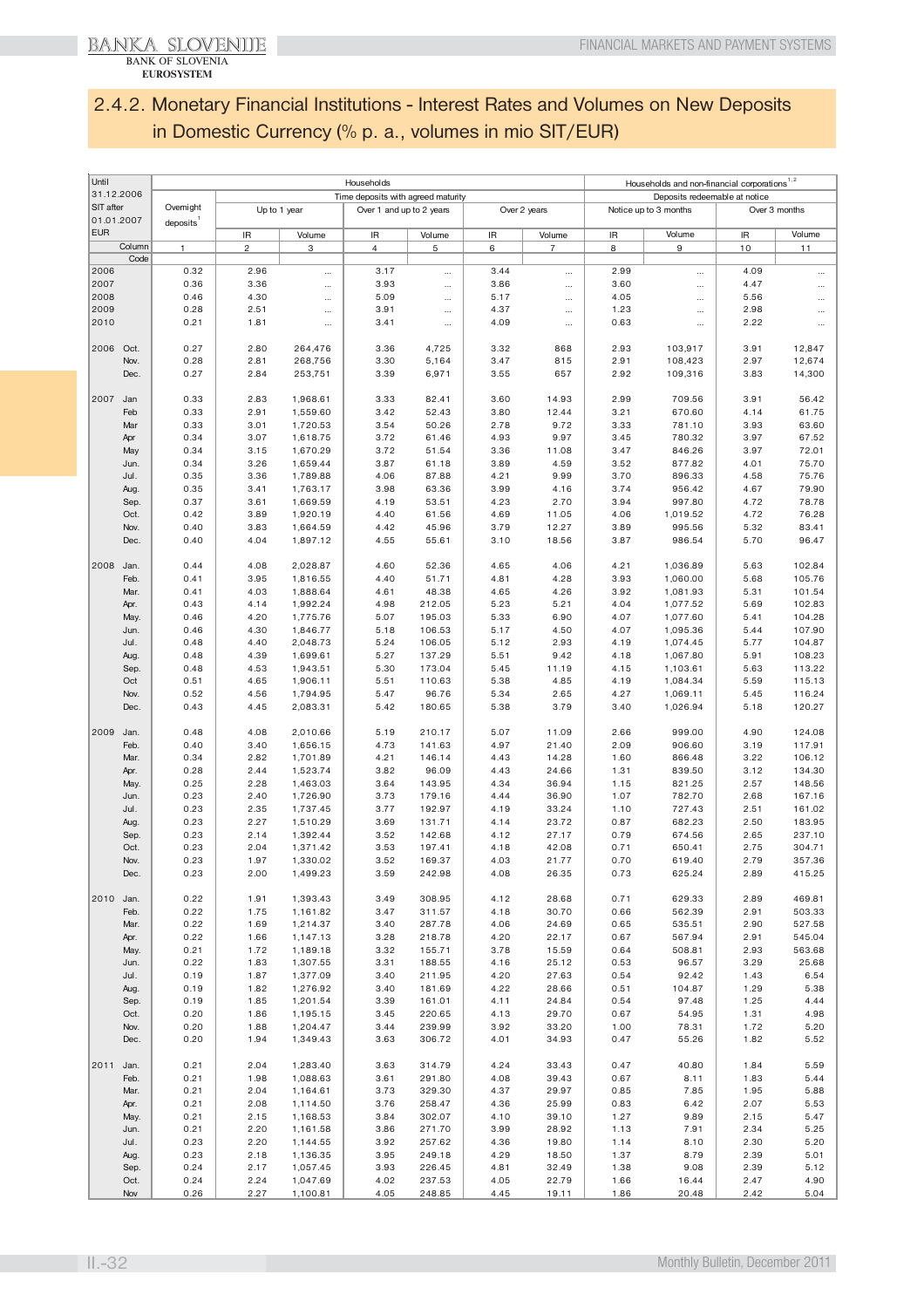|                   |      |              | Non-financial corporations         |          |      |              |                          | Until                   |
|-------------------|------|--------------|------------------------------------|----------|------|--------------|--------------------------|-------------------------|
|                   |      |              | Time deposits with agreed maturity |          |      |              |                          | 31.12.2006              |
| Ovemight deposits |      | Up to 1 year | Over 1 and up to 2 years           |          |      | Over 2 years | Repos                    | SIT after<br>01.01.2007 |
| IR                | IR.  | Volume       | IR                                 | Volume   | IR   | Volume       |                          | <b>EUR</b>              |
| 12                | 13   | 14           | 15                                 | 16       | 17   | 18           | 19                       | Column                  |
|                   |      |              |                                    |          |      |              |                          | Code                    |
| 0.56              | 3.27 | $\cdots$     | 3.45                               |          | 3.62 |              | 3.95                     | 2006                    |
| 0.43              | 3.89 | $\cdots$     | 4.07                               |          | 3.99 |              |                          | 2007                    |
| 0.50              | 4.31 |              | 5.20                               |          | 4.52 | $\cdots$     | ÷,                       | 2008                    |
| 0.32              | 1.91 |              | 3.87                               |          | 3.42 |              |                          | 2009                    |
| 0.27              | 1.38 | $\cdots$     | 3.61                               | $\cdots$ | 3.33 | $\cdots$     |                          | 2010                    |
|                   |      |              |                                    |          |      |              |                          |                         |
| 0.51              | 3.27 | 268,042      | 3.43                               | 510      | 5.83 | 544          |                          | 2006 Oct.               |
| 0.50              | 3.22 | 264,317      | 3.44                               | 473      | 3.18 | 81           |                          | Nov.                    |
|                   | 3.20 |              |                                    | 1,701    | 3.26 | 190          |                          |                         |
| 0.44              |      | 267,801      | 3.55                               |          |      |              | 3.95                     | Dec.                    |
|                   |      |              |                                    |          |      |              |                          |                         |
| 0.43              | 3.28 | 1,567.12     | 3.54                               | 8.97     | 3.37 | 0.83         |                          | 2007<br>Jan             |
| 0.42              | 3.44 | 1,374.58     | 3.98                               | 8.50     | 3.75 | 2.51         | ä,                       | Feb                     |
| 0.39              | 3.59 | 1,570.82     | 4.11                               | 34.99    | 2.97 | 0.60         | ä,                       | Mar                     |
| 0.39              | 3.69 | 1,841.26     | 4.04                               | 7.19     | 3.95 | 0.83         | ä,                       | Apr                     |
| 0.46              | 3.77 | 1,697.59     | 3.79                               | 5.18     | 4.00 | 1.32         | $\overline{a}$           | May                     |
| 0.39              | 3.92 | 1,741.74     | 3.80                               | 0.54     | 4.21 | 2.58         | ä,                       | Jun.                    |
| 0.47              | 4.02 | 1,904.86     | 4.26                               | 11.03    | 5.75 | 4.37         | ä,                       | Jul.                    |
| 0.37              | 4.12 | 2,190.87     | 4.29                               | 2.41     | 3.77 | 0.96         | Ĩ.                       | Aug.                    |
| 0.46              | 4.19 | 1,860.36     | 4.30                               | 4.29     | 4.23 | 1.24         | ä,                       | Sep.                    |
| 0.45              | 4.18 | 2,443.00     | 4.03                               | 0.85     | 3.96 | 0.82         | Ĩ.                       | Oct.                    |
| 0.41              | 4.18 | 2,441.15     | 4.43                               | 3.54     | 3.84 | 0.56         | ä,                       | Nov.                    |
| 0.39              | 4.27 | 1,949.27     | 4.34                               | 6.45     | 4.13 | 2.61         | ä,                       | Dec.                    |
|                   |      |              |                                    |          |      |              |                          |                         |
| 0.75              | 4.22 | 2,166.22     | 4.54                               | 1.46     | 3.84 | 0.85         |                          | 2008<br>Jan.            |
| 0.42              | 4.20 | 1,872.38     | 4.85                               | 3.72     | 3.50 | 1.36         | $\overline{a}$           | Feb.                    |
|                   |      | 2,045.11     |                                    |          |      |              | Ĩ.                       |                         |
| 0.43              | 4.31 |              | 5.21                               | 6.37     | 4.87 | 6.12         |                          | Mar.                    |
| 0.47              | 4.35 | 1,850.15     | 5.25                               | 11.51    | 4.51 | 2.75         | ä,                       | Apr.                    |
| 0.49              | 4.33 | 2,052.56     | 5.15                               | 7.54     | 4.98 | 3.53         | ä,                       | May.                    |
| 0.46              | 4.42 | 1,991.85     | 5.36                               | 14.42    | 3.55 | 0.87         | ÷.                       | Jun.                    |
| 0.48              | 4.52 | 1,859.85     | 5.53                               | 7.41     | 5.37 | 31.46        | $\sim$                   | Jul.                    |
| 0.46              | 4.58 | 1,704.49     | 4.99                               | 4.23     | 3.97 | 0.49         | ä,                       | Aug.                    |
| 0.51              | 4.73 | 1,934.63     | 5.15                               | 7.51     | 5.21 | 15.31        | ä,                       | Sep.                    |
| 0.54              | 4.58 | 1,944.53     | 5.68                               | 5.12     | 4.95 | 2.18         | ä,                       | Oct                     |
| 0.49              | 3.96 | 1,568.37     | 5.22                               | 12.67    | 4.01 | 0.96         | Ĩ.                       | Nov.                    |
| 0.48              | 3.56 | 1,934.69     | 5.45                               | 8.65     | 5.43 | 3.31         | $\overline{a}$           | Dec.                    |
|                   |      |              |                                    |          |      |              |                          |                         |
| 0.46              | 3.29 | 1,468.69     | 4.91                               | 4.56     | 3.02 | 1.13         | ×.                       | 2009<br>Jan.            |
| 0.44              | 2.64 | 1,300.47     | 4.39                               | 13.67    | 5.00 | 29.13        | Ĩ.                       | Feb.                    |
| 0.38              | 2.34 | 1,462.73     | 4.27                               | 3.24     | 4.02 | 1.10         | ä,                       | Mar.                    |
| 0.33              | 1.98 | 1,463.47     | 3.18                               | 10.02    | 2.68 | 1.27         | Ĩ.                       | Apr.                    |
| 0.34              | 1.86 | 1,361.95     | 3.82                               | 6.38     | 3.75 | 1.66         | ä,                       | May.                    |
| 0.31              | 1.89 |              | 3.81                               | 3.77     | 2.34 | 1.00         | ä,                       |                         |
|                   |      | 1,526.86     |                                    |          |      |              | ÷.                       | Jun.                    |
| 0.27              | 1.62 | 1,296.89     | 3.14                               | 10.96    | 3.70 | 4.76         |                          | Jul.                    |
| 0.26              | 1.56 | 1,214.54     | 3.81                               | 6.82     | 3.49 | 1.50         | ä,                       | Aug.                    |
| 0.25              | 1.62 | 1,052.61     | 3.79                               | 8.04     | 2.91 | 1.72         |                          | Sep.                    |
| 0.26              | 1.48 | 1,037.80     | 3.81                               | 21.03    | 4.08 | 4.05         |                          | Oct.                    |
| 0.25              | 1.31 | 1,129.55     | 3.72                               | 11.38    | 2.76 | 1.76         | ÷,                       | Nov.                    |
| 0.26              | 1.37 | 1,281.83     | 3.76                               | 15.84    | 3.30 | 2.19         |                          | Dec.                    |
|                   |      |              |                                    |          |      |              |                          |                         |
| 0.25              | 1.48 | 953.89       | 3.69                               | 16.33    | 3.11 | 0.93         | $\overline{\phantom{a}}$ | 2010 Jan.               |
| 0.26              | 1.41 | 872.30       | 3.55                               | 12.92    | 3.35 | 1.15         | $\overline{a}$           | Feb.                    |
| 0.27              | 1.46 | 1,017.94     | 3.86                               | 24.60    | 4.09 | 2.93         | $\overline{a}$           | Mar.                    |
| 0.27              | 1.36 | 948.98       | 3.75                               | 36.62    | 3.14 | 1.85         | ÷,                       | Apr.                    |
| 0.25              | 1.30 | 863.74       | 3.59                               | 31.26    | 3.77 | 5.05         | ÷,                       | May.                    |
| 0.30              | 1.30 | 892.34       | 3.39                               | 23.10    | 2.00 | 4.18         | $\overline{a}$           | Jun.                    |
| 0.26              | 1.26 | 915.22       | 3.59                               | 24.88    | 2.86 | 1.03         | $\overline{\phantom{a}}$ | Jul.                    |
| 0.25              | 1.26 | 870.94       | 3.43                               | 28.41    | 4.04 | 2.14         | ÷,                       | Aug.                    |
| 0.27              | 1.33 | 930.99       | 3.62                               | 17.37    | 3.59 | 4.72         | ä,                       | Sep.                    |
|                   |      |              |                                    |          |      |              | $\overline{\phantom{m}}$ |                         |
| 0.28              | 1.39 | 852.67       | 3.45                               | 15.12    | 2.82 | 0.65         |                          | Oct.                    |
| 0.31              | 1.46 | 954.67       | 3.62                               | 15.94    | 3.80 | 8.77         | $\overline{a}$           | Nov.                    |
| 0.28              | 1.51 | 1,068.11     | 3.81                               | 30.01    | 3.36 | 5.55         | $\overline{a}$           | Dec.                    |
|                   |      |              |                                    |          |      |              |                          |                         |
| 0.29              | 1.64 | 842.07       | 3.77                               | 15.04    | 2.81 | 0.94         | $\sim$                   | 2011 Jan.               |
| 0.32              | 1.62 | 817.21       | 3.56                               | 16.49    | 3.16 | 0.75         | ä,                       | Feb.                    |
| 0.29              | 1.69 | 884.88       | 4.02                               | 27.61    | 4.22 | 2.66         | ٠                        | Mar.                    |
| 0.31              | 1.73 | 722.32       | 4.00                               | 21.55    | 3.72 | 3.79         |                          | Apr.                    |
| 0.29              | 2.02 | 883.78       | 3.67                               | 30.63    | 4.12 | 5.99         | $\overline{\phantom{m}}$ | May.                    |
| 0.28              | 2.06 | 791.25       | 3.98                               | 26.18    | 3.98 | 4.84         | $\overline{a}$           | Jun.                    |
| 0.29              | 2.13 | 762.11       | 4.10                               | 34.63    | 3.95 | 2.31         | ä,                       | Jul.                    |
| 0.30              | 2.09 | 770.82       | 3.99                               | 14.80    | 3.90 | 9.46         | ÷,                       | Aug.                    |
| 0.30              | 2.03 | 853.79       | 3.41                               | 33.61    | 3.61 | 2.06         | $\overline{\phantom{m}}$ | Sep.                    |
| 0.28              | 2.08 | 848.55       | 4.25                               | 12.67    | 4.12 | 3.48         |                          | Oct.                    |
| 0.30              | 2.18 | 777.31       | 4.24                               | 15.37    | 4.26 | 5.50         |                          | Nov                     |
|                   |      |              |                                    |          |      |              |                          |                         |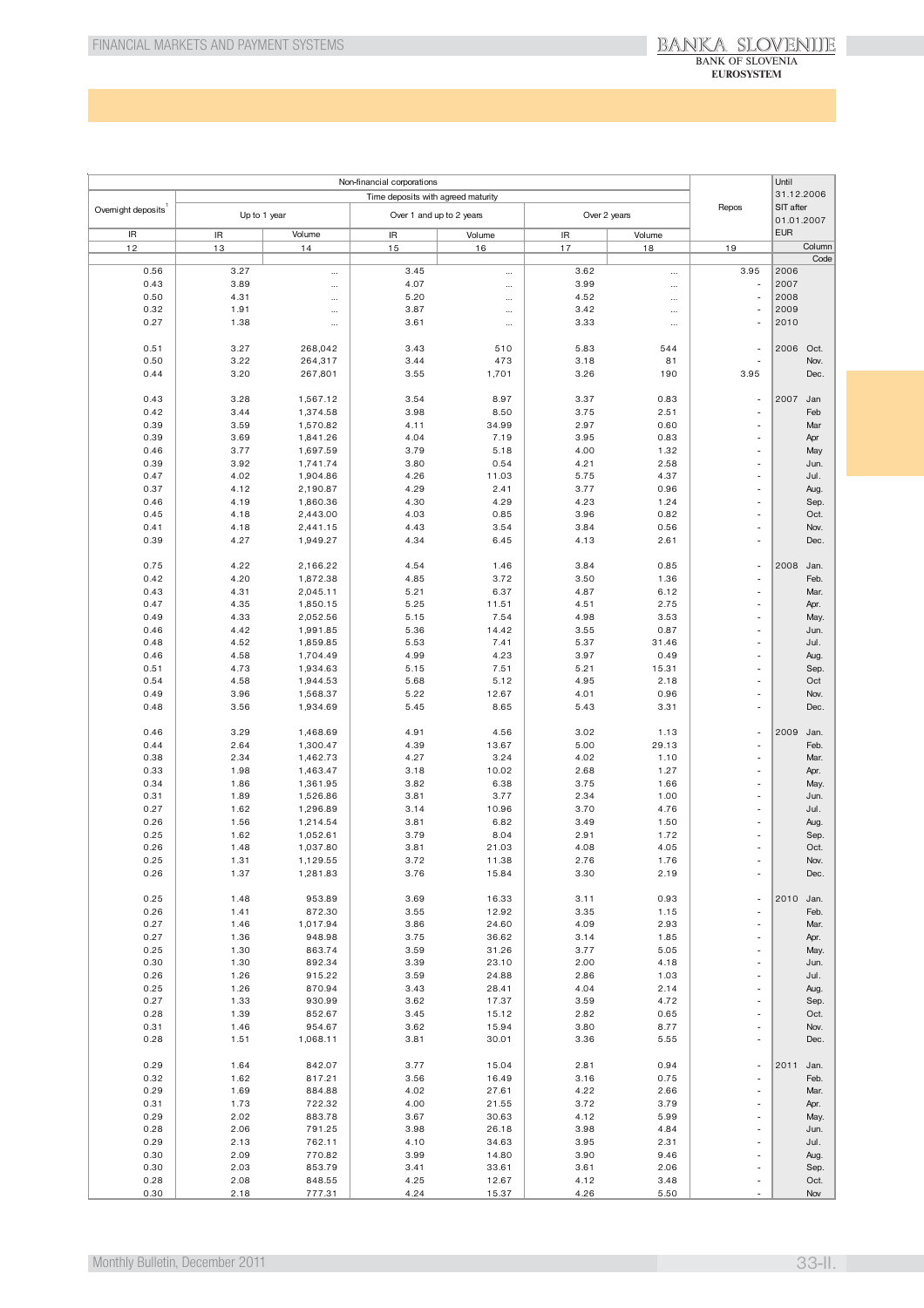# 2.4.3. Monetary Financial Institutions - Interest Rates and Volumes on New Loans to Households in Domestic Currency (% p. a., volumes in mio SIT/EUR)

| Until        |                            |                          |                            |                          | Households               |                 |                       |                |              |
|--------------|----------------------------|--------------------------|----------------------------|--------------------------|--------------------------|-----------------|-----------------------|----------------|--------------|
| 31.12.2006   | Bank overdraft1            |                          |                            |                          |                          | For consumption |                       |                |              |
| SIT after    |                            |                          | Floating rate or           |                          | Over 1 and up to 5 years |                 | Over 5 years          |                | <b>APRC</b>  |
| 01.01.2007   |                            |                          |                            |                          |                          |                 |                       |                |              |
| <b>EUR</b>   |                            |                          | up to 1 year rate fixation |                          | rate fixation            |                 | rate fixation         |                |              |
| Column       | ${\sf IR}$<br>$\mathbf{1}$ | Volume<br>$\overline{c}$ | <b>IR</b><br>3             | Volume<br>$\overline{4}$ | <b>IR</b><br>5           | Volume<br>6     | IR.<br>$\overline{7}$ | Volume<br>8    | ΙR<br>9      |
| Code         |                            |                          |                            |                          |                          |                 |                       |                |              |
| 2006         | 11.83                      |                          | 6.49                       | $\cdots$                 | 7.64                     |                 | 7.74                  |                | 9.18         |
| 2007         | 10.78                      |                          | 6.82                       |                          | 7.44                     |                 | 7.68                  |                | 8.68         |
| 2008         | 10.85                      |                          | 7.41                       | $\cdots$                 | 7.90                     |                 | 8.41                  | $\cdots$       | 9.54         |
| 2009         | 9.37                       |                          | 5.47                       | $\cdots$                 | 7.49                     |                 | 7.67                  |                | 8.16         |
| 2010         | 8.59                       |                          | 4.72                       | $\cdots$                 | 6.99                     | $\ddotsc$       | 7.04                  | $\cdots$       | 7.29         |
|              |                            |                          |                            |                          |                          |                 |                       |                |              |
| 2006<br>Oct. | 11.45                      | 86,072                   | 6.52                       | 7,180                    | 7.37                     | 7,512           | 7.47                  | 6,642          | 9.02         |
| Nov.<br>Dec. | 11.55<br>11.35             | 87,816                   | 6.36<br>6.61               | 8,205<br>6,534           | 7.40<br>6.93             | 7,350<br>7,355  | 7.55<br>7.55          | 6,678<br>4,992 | 8.84<br>8.69 |
|              |                            | 82,529                   |                            |                          |                          |                 |                       |                |              |
| 2007<br>Jan. | 10.85                      | 347.70                   | 6.65                       | 62.78                    | 7.47                     | 28.61           | 7.43                  | 27.39          | 8.45         |
| Feb.         | 10.82                      | 346.17                   | 6.78                       | 50.64                    | 7.53                     | 29.51           | 7.67                  | 27.96          | 8.74         |
| Mar.         | 10.82                      | 349.53                   | 6.55                       | 69.23                    | 7.46                     | 39.36           | 7.46                  | 39.71          | 8.38         |
| Apr.         | 10.74                      | 352.20                   | 6.61                       | 65.14                    | 7.33                     | 36.26           | 7.42                  | 34.36          | 8.48         |
| May.         | 10.75                      | 341.93                   | 6.67                       | 68.92                    | 7.30                     | 40.47           | 7.64                  | 33.08          | 8.80         |
| Jun          | 10.74                      | 329.47                   | 6.60                       | 79.90                    | 7.34                     | 44.77           | 7.60                  | 31.54          | 8.37         |
| Jul.         | 10.74                      | 337.89                   | 6.98                       | 68.92                    | 7.40                     | 46.21           | 7.73                  | 35.43          | 8.82         |
| Aug.         | 10.76                      | 359.81                   | 6.94                       | 70.26                    | 7.40                     | 48.89           | 7.85                  | 36.34          | 8.68         |
| Sep.         | 10.79                      | 369.94                   | 7.23                       | 68.40                    | 7.42                     | 49.83           | 7.85                  | 36.54          | 9.01         |
| Oct.         | 10.78                      | 380.11                   | 7.16                       | 64.28                    | 7.40                     | 50.56           | 7.85                  | 38.06          | 8.92         |
| Nov.<br>Dec. | 10.81<br>10.77             | 392.49<br>379.53         | 6.42<br>7.23               | 148.96<br>48.89          | 7.58<br>7.62             | 44.44<br>31.28  | 7.87<br>7.85          | 34.83<br>27.03 | 8.25<br>9.03 |
|              |                            |                          |                            |                          |                          |                 |                       |                |              |
| 2008<br>Jan. | 10.74                      | 386.40                   | 7.21                       | 60.55                    | 7.73                     | 42.09           | 8.14                  | 33.47          | 9.17         |
| Feb.         | 10.77                      | 391.75                   | 7.19                       | 65.00                    | 7.54                     | 41.64           | 7.78                  | 36.86          | 9.00         |
| Mar.         | 10.72                      | 391.42                   | 7.19                       | 63.42                    | 7.49                     | 43.19           | 7.87                  | 38.07          | 9.25         |
| Apr.         | 10.68                      | 393.46                   | 7.45                       | 66.75                    | 7.61                     | 49.66           | 7.96                  | 45.17          | 9.28         |
| May.         | 10.81                      | 383.31                   | 7.46                       | 52.90                    | 7.73                     | 40.37           | 8.20                  | 36.84          | 9.39         |
| Jun.         | 10.75                      | 376.38                   | 7.50                       | 53.10                    | 7.78                     | 41.11           | 8.30                  | 38.51          | 9.50         |
| Jul.         | 10.83                      | 406.38                   | 7.56                       | 70.98                    | 8.05                     | 44.96           | 8.77                  | 38.82          | 9.86         |
| Aug.         | 10.83                      | 419.81                   | 7.69                       | 50.69                    | 8.14                     | 38.80           | 8.84                  | 31.60          | 10.02        |
| Sep.         | 10.97                      | 426.49                   | 7.75                       | 63.74                    | 8.24                     | 45.09           | 8.89                  | 37.29          | 9.99         |
| Oct.         | 11.02                      | 432.71                   | 7.50                       | 65.40                    | 8.26                     | 39.68           | 8.96                  | 35.86          | 9.92         |
| Nov.<br>Dec. | 11.00<br>11.13             | 434.54<br>429.61         | 7.57<br>6.89               | 57.73<br>61.86           | 8.27<br>7.96             | 27.01<br>25.10  | 8.70<br>8.48          | 24.85<br>20.23 | 9.94<br>9.17 |
|              |                            |                          |                            |                          |                          |                 |                       |                |              |
| 2009<br>Jan. | 10.13                      | 442.46                   | 6.36                       | 56.82                    | 8.08                     | 23.18           | 8.30                  | 20.94          | 9.10         |
| Feb.         | 10.04                      | 440.28                   | 5.99                       | 70.28                    | 7.71                     | 26.19           | 8.04                  | 23.48          | 8.47         |
| Mar.         | 10.05                      | 444.54                   | 5.89                       | 73.56                    | 7.61                     | 31.76           | 7.95                  | 27.69          | 8.74         |
| Apr          | 10.05                      | 446.09                   | 5.73                       | 71.83                    | 7.50                     | 28.11           | 7.80                  | 21.70          | 8.55         |
| May.         | 10.09                      | 433.13                   | 5.68                       | 71.01                    | 7.49                     | 26.99           | 7.37                  | 29.65          | 8.23         |
| Jun.         | 10.02                      | 418.91                   | 5.42                       | 81.59                    | 7.41                     | 29.15           | 7.55                  | 22.74          | 7.99         |
| Jul.         | 8.74                       | 451.74                   | 5.38                       | 80.05                    | 7.35                     | 31.09           | 7.62                  | 20.49          | 8.16         |
| Aug.         | 8.74                       | 461.16                   | 5.22                       | 79.22                    | 7.39                     | 26.60           | 7.55                  | 16.47          | 7.95         |
| Sep.         | 8.66                       | 468.52                   | 5.18                       | 91.91                    | 7.38                     | 29.80           | 7.57                  | 18.90          | 8.01         |
| Oct.         | 8.67                       | 470.94                   | 4.92                       | 87.99                    | 7.31                     | 26.50           | 7.36                  | 17.22          | 7.62         |
| Nov.<br>Dec. | 8.65<br>8.64               | 474.81<br>467.00         | 4.92<br>4.99               | 81.08<br>92.18           | 7.32<br>7.35             | 22.15<br>19.46  | 7.56<br>7.40          | 13.38<br>11.77 | 7.63<br>7.49 |
|              |                            |                          |                            |                          |                          |                 |                       |                |              |
| 2010 Jan.    | 8.63                       | 467.09                   | 4.92                       | 79.92                    | 7.37                     | 20.70           | 7.56                  | 10.76          | 7.60         |
| Feb.         | 8.61                       | 464.55                   | 4.91                       | 80.65                    | 7.36                     | 19.33           | 7.54                  | 11.02          | 7.57         |
| Mar.         | 8.64                       | 474.11                   | 4.67                       | 90.03                    | 7.17                     | 25.34           | 7.30                  | 15.32          | 7.55         |
| Apr.         | 8.61                       | 473.80                   | 4.59                       | 66.49                    | 6.75                     | 23.01           | 6.96                  | 12.88          | 7.25         |
| May.         | 8.60                       | 459.12                   | 4.55                       | 77.25                    | 6.99                     | 22.49           | 6.90                  | 14.13          | 6.94         |
| Jun.         | 8.54                       | 454.12                   | 4.59                       | 71.98                    | 6.77                     | 22.11           | 6.81                  | 17.36          | 7.01         |
| Jul.         | 8.54                       | 454.20                   | 4.65                       | 68.79                    | 7.02                     | 20.36           | 6.83                  | 16.27          | 7.20         |
| Aug.         | 8.45                       | 474.47                   | 4.76                       | 58.91                    | 6.95                     | 18.49           | 6.81                  | 14.76          | 7.42         |
| Sep.<br>Oct. | 8.45<br>8.66               | 484.42<br>487.29         | 4.73<br>4.65               | 68.77<br>63.88           | 6.91<br>7.04             | 20.73<br>16.09  | 6.79<br>7.01          | 16.77<br>12.75 | 7.32<br>7.36 |
| Nov.         | 8.70                       | 494.10                   | 4.73                       | 62.75                    | 6.84                     | 17.52           | 7.01                  | 12.17          | 7.28         |
| Dec.         | 8.60                       | 504.96                   | 4.73                       | 74.38                    | 6.74                     | 15.22           | 6.96                  | 9.27           | 6.80         |
|              |                            |                          |                            |                          |                          |                 |                       |                |              |
| 2011<br>Jan. | 8.62                       | 501.52                   | 4.71                       | 63.59                    | 7.03                     | 14.04           | 6.98                  | 10.86          | 7.12         |
| Feb.         | 8.62                       | 502.90                   | 4.87                       | 64.14                    | 7.01                     | 15.11           | 6.94                  | 12.36          | 7.28         |
| Mar.         | 8.62                       | 502.43                   | 4.90                       | 72.31                    | 7.03                     | 25.22           | 7.11                  | 10.03          | 7.39         |
| Apr.         | 8.62                       | 500.20                   | 4.97                       | 51.94                    | 6.99                     | 23.20           | 7.15                  | 9.53           | 7.75         |
| May.         | 8.61                       | 479.19                   | 5.06                       | 53.87                    | 7.04                     | 25.38           | 7.17                  | 11.96          | 7.79         |
| Jun.         | 8.62                       | 487.99                   | 5.18                       | 56.64                    | 7.06                     | 26.36           | 7.12                  | 12.47          | 7.64         |
| Jul.         | 8.78                       | 484.43                   | 5.22                       | 53.48                    | 7.07                     | 23.44           | 7.17                  | 11.04          | 7.74         |
| Aug.         | 8.79                       | 504.12                   | 5.23                       | 48.70                    | 7.03                     | 23.00           | 7.32                  | 9.69           | 7.90         |
| Sep.<br>Oct. | 8.80                       | 508.14                   | 5.23<br>5.16               | 56.51                    | 7.06<br>7.00             | 25.12           | 7.19<br>7.24          | 11.57          | 7.82<br>7.83 |
| Nov.         | 8.75<br>8.77               | 516.02<br>516.25         | 5.24                       | 52.04<br>51.16           | 7.08                     | 21.47<br>18.84  | 7.26                  | 9.55<br>9.93   | 7.79         |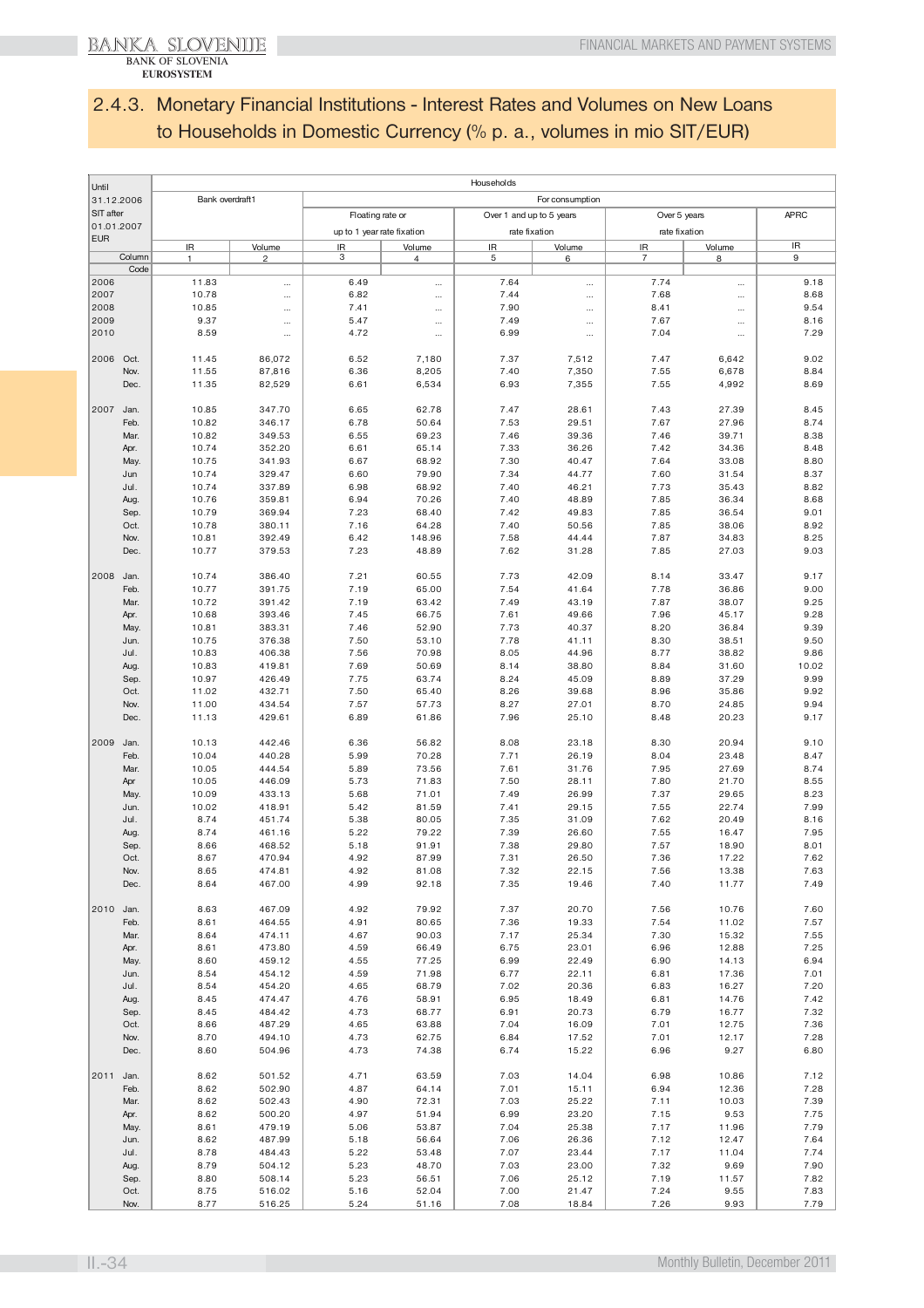|              |                            |              |                  |                                               |              |              | Households    |              |              |                            |                          |               |              |               | Until      |              |
|--------------|----------------------------|--------------|------------------|-----------------------------------------------|--------------|--------------|---------------|--------------|--------------|----------------------------|--------------------------|---------------|--------------|---------------|------------|--------------|
|              |                            |              |                  | For house purchase                            |              |              |               |              |              |                            | Loans for other purposes |               |              |               | 31.12.2006 |              |
|              | Floating rate or           |              |                  | Over 1 and up to 5 yea@ver 5 and up to 10year |              |              | Over 10 years | <b>APRC</b>  |              | Floating rate or           | Over 1 and up to 5 year  |               |              | Over 5 years  | SIT after  |              |
|              | up to 1 year rate fixation |              | rate fixation    | rate fixation                                 |              |              | rate fixation |              |              | up to 1 year rate fixation |                          | rate fixation |              | rate fixation | 01.01.2007 |              |
|              |                            | IR           |                  |                                               |              | IR           |               | IR.          | IR           |                            |                          |               |              |               | <b>EUR</b> |              |
| ΙR<br>10     | Volume<br>11               | 12           | Volume<br>13     | ΙR<br>14                                      | Volume<br>15 | 16           | Volume<br>17  | 18           | 19           | Volume<br>20               | IR<br>21                 | Volume<br>22  | ΙR<br>23     | Volume<br>24  |            | Column       |
|              |                            |              |                  |                                               |              |              |               |              |              |                            |                          |               |              |               |            | Code         |
| 5.40         |                            | 4.96         |                  | 4.56                                          | $\cdots$     | 4.03         | $\cdots$      | 5.64         | 6.76         | $\cdots$                   | 6.45                     | $\cdots$      | 6.12         | $\cdots$      | 2006       |              |
| 6.16         |                            | 5.93         | $\cdots$         | 5.80                                          | $\cdots$     | 6.07         | $\ddotsc$     | 6.47         | 6.16         | $\cdots$                   | 6.46                     | $\ddotsc$     | 6.81         |               | 2007       |              |
| 6.69         |                            | 6.80         |                  | 6.77                                          | $\cdots$     | 6.92         | $\cdots$      | 7.03         | 6.96         |                            | 6.89                     |               | 7.21         | $\cdots$      | 2008       |              |
| 4.05         | $\cdots$                   | 5.58         | $\cdots$         | 6.43                                          | $\cdots$     | 5.95         | $\cdots$      | 4.39         | 6.08         | $\cdots$                   | 5.91                     | $\ddotsc$     | 5.93         | $\cdots$      | 2009       |              |
| 3.21         |                            | 3.97         |                  | 5.53                                          | $\cdots$     | 5.02         |               | 3.48         | 5.63         |                            | 6.08                     |               | 6.01         | $\cdots$      | 2010       |              |
|              |                            |              |                  |                                               |              |              |               |              |              |                            |                          |               |              |               |            |              |
| 5.58         | 2,280                      | 5.49         | $\boldsymbol{7}$ | 4.42                                          | 254          | 3.81         | 781           | 5.84         | 6.53         | 2,707                      | 5.64                     | 187           | 6.38         | 143           | 2006       | Oct.         |
| 5.43         | 2,160                      | 5.01         | 33               | 5.19                                          | 163          | 4.33         | 584           | 5.83         | 6.62         | 2,943                      | 5.79                     | 323           | 6.61         | 55            |            | Nov.         |
| 5.92         | 3,713                      | 5.09         | 136              | 4.29                                          | 157          | 4.18         | 881           | 5.98         | 6.61         | 3,385                      | 6.47                     | 203           | 5.49         | 260           |            | Dec.         |
|              |                            |              |                  |                                               |              |              |               |              |              |                            |                          |               |              |               |            |              |
| 5.89         | 32.40                      | 6.38         | 0.29             | 5.16                                          | 1.52         | 6.05         | 4.30          | 6.21         | 5.75         | 38.21                      | 5.76                     | 0.75          | 5.93         | 0.61          | 2007       | Jan.         |
| 6.06         | 30.60                      | 5.74         | 0.37             | 5.44                                          | 1.30         | 5.78         | 4.01          | 6.43         | 5.71         | 36.98                      | 6.57                     | 0.68          | 6.39         | 0.43          |            | Feb.         |
| 5.97         | 48.33                      | 5.40         | 0.42             | 5.50                                          | 2.71         | 5.73         | 6.10          | 6.26         | 6.07         | 40.61                      | 6.49                     | 1.90          | 6.76         | 0.97          |            | Mar.         |
| 5.97         | 45.31                      | 5.47         | 0.55             | 5.35                                          | 4.25         | 5.64         | 6.84          | 6.20         | 6.09         | 32.43                      | 6.80                     | 1.55          | 6.97         | 1.43          |            | Apr.         |
| 6.04         | 55.44                      | 5.35         | 0.67             | 5.37                                          | 5.19         | 5.75         | 7.99          | 6.24         | 5.97         | 39.38                      | 5.93                     | 5.33          | 5.92         | 1.95          |            | May.         |
| 6.08         | 48.28                      | 5.63         | 0.50             | 5.36                                          | 3.18         | 5.70         | 6.29          | 6.33         | 6.09         | 50.92                      | 6.29                     | 1.52          | 7.21         | 1.31          |            | Jun          |
| 6.11         | 45.26                      | 5.79         | 0.62             | 5.79                                          | 3.06         | 5.84         | 5.65          | 6.41         | 6.20         | 40.44                      | 6.36                     | 1.24          | 7.12         | 0.88          |            | Jul.         |
| 6.20         | 42.46                      | 5.86         | 0.72             | 5.98                                          | 3.11         | 6.03         | 8.44          | 6.51         | 6.28         | 36.10                      | 6.12                     | 1.78          | 6.80         | 0.54          |            | Aug.         |
| 6.31         | 44.43                      | 6.27         | 0.47             | 6.16                                          | 3.23         | 6.54         | 6.12          | 6.64         | 6.37         | 41.05                      | 6.72                     | 1.61          | 6.90         | 1.14          |            | Sep.         |
| 6.46         | 39.40                      | 6.31         | 0.52             | 6.45                                          | 3.02         | 6.58         | 7.50          | 6.77         | 6.49         | 42.14                      | 6.71                     | 3.66          | 7.13         | 0.94          |            | Oct.         |
| 6.42<br>6.45 | 35.79<br>33.21             | 6.64<br>6.30 | 0.35             | 6.44<br>6.58                                  | 1.90<br>1.41 | 6.54<br>6.71 | 7.48<br>12.76 | 6.69<br>6.76 | 6.35<br>6.55 | 45.20                      | 6.84<br>6.90             | 2.38<br>2.43  | 6.86<br>7.68 | 2.20<br>13.10 |            | Nov.<br>Dec. |
|              |                            |              | 1.17             |                                               |              |              |               |              |              | 45.15                      |                          |               |              |               |            |              |
| 6.49         | 29.29                      | 6.61         | 0.79             | 6.75                                          | 1.79         | 6.67         | 7.21          | 6.86         | 6.44         | 25.85                      | 7.51                     | 0.87          | 7.33         | 1.04          | 2008       | Jan.         |
| 6.37         | 34.16                      | 6.10         | 0.23             | 6.40                                          | 2.52         | 6.66         | 8.08          | 6.71         | 6.36         | 40.93                      | 6.07                     | 3.48          | 6.79         | 1.77          |            | Feb.         |
| 6.30         | 46.09                      | 6.67         | 0.52             | 6.61                                          | 2.58         | 6.52         | 8.54          | 6.66         | 6.58         | 40.75                      | 6.84                     | 2.06          | 6.97         | 1.82          |            | Mar.         |
| 6.50         | 58.17                      | 6.84         | 1.11             | 6.53                                          | 3.36         | 6.70         | 14.82         | 6.84         | 6.72         | 59.21                      | 6.51                     | 1.99          | 7.23         | 1.69          |            | Apr.         |
| 6.61         | 46.36                      | 6.60         | 1.04             | 6.53                                          | 2.77         | 6.69         | 14.52         | 6.92         | 6.91         | 50.13                      | 6.52                     | 2.83          | 7.55         | 1.79          |            | May.         |
| 6.63         | 47.79                      | 6.52         | 0.87             | 6.63                                          | 3.51         | 6.79         | 15.04         | 6.98         | 7.05         | 50.41                      | 6.72                     | 3.59          | 7.35         | 1.80          |            | Jun.         |
| 6.79         | 41.09                      | 6.76         | 0.53             | 6.71                                          | 3.14         | 6.91         | 14.85         | 7.13         | 7.15         | 44.34                      | 7.15                     | 1.95          | 7.87         | 1.28          |            | Jul.         |
| 6.91         | 28.96                      | 6.82         | 1.60             | 6.95                                          | 2.74         | 7.07         | 12.96         | 7.28         | 7.27         | 30.38                      | 7.27                     | 2.00          | 7.50         | 0.86          |            | Aug.         |
| 7.05         | 33.62                      | 6.98         | 0.94             | 6.99                                          | 4.84         | 7.32         | 15.47         | 7.43         | 7.32         | 47.78                      | 7.60                     | 1.93          | 7.61         | 2.98          |            | Sep.         |
| 7.25         | 36.49                      | 7.17         | 1.24             | 7.10                                          | 5.48         | 7.44         | 14.24         | 7.55         | 7.66         | 41.38                      | 6.92                     | 1.73          | 7.64         | 1.84          |            | Oct.         |
| 7.05         | 38.22                      | 7.25         | 0.47             | 7.17                                          | 3.36         | 7.34         | 10.13         | 7.38         | 7.29         | 37.54                      | 6.83                     | 2.68          | 6.66         | 1.65          |            | Nov.         |
| 6.28         | 41.82                      | 7.30         | 0.94             | 6.88                                          | 1.94         | 6.94         | 6.20          | 6.64         | 6.73         | 46.50                      | 6.77                     | 2.56          | 6.09         | 1.46          |            | Dec.         |
|              |                            |              |                  |                                               |              |              |               |              |              |                            |                          |               |              |               |            |              |
| 5.50         | 42.02                      | 7.02         | 0.18             | 7.05                                          | 0.60         | 6.65         | 3.07          | 5.85         | 6.10         | 33.69                      | 4.95                     | 0.40          | 6.18         | 0.55          | 2009       | Jan.         |
| 4.75         | 47.76                      | 6.47         | 1.02             | 6.63                                          | 1.01         | 6.28         | 2.98          | 5.16         | 6.41         | 40.16                      | 6.62                     | 0.61          | 5.05         | 1.20          |            | Feb.         |
| 4.64         | 66.67                      | 5.00         | 0.45             | 5.75                                          | 2.09         | 6.69         | 4.71          | 5.06         | 6.46         | 44.05                      | 5.86                     | 1.50          | 5.72         | 3.29          |            | Mar.         |
| 4.34         | 66.17                      | 6.76         | 0.51             | 6.75                                          | 0.76         | 6.40         | 2.60          | 4.73         | 6.44         | 43.81                      | 5.16                     | 2.13          | 6.08         | 1.18          |            | Apr          |
| 4.10         | 82.75                      | 5.56         | 0.22             | 6.37                                          | 1.15         | 6.20         | 2.96          | 4.46         | 6.08         | 48.38                      | 5.61                     | 1.82          | 5.77         | 2.16          |            | May.         |
| 4.11         | 78.43                      | 6.60         | 0.36             | 6.59                                          | 0.87         | 6.33         | 2.74          | 4.46         | 5.87         | 50.69                      | 6.32                     | 2.63          | 5.56         | 1.65          |            | Jun.         |
| 3.92         | 84.08                      | 6.32         | 0.06             | 6.74                                          | 0.91         | 6.14         | 1.99          | 4.25         | 5.86         | 35.09                      | 5.68                     | 2.68          | 6.21         | 1.18          |            | Jul.         |
| 3.57         | 74.70                      | 3.92         | 0.12             | 6.57                                          | 0.56         | 5.78         | 0.99          | 3.89         | 6.24         | 32.84                      | 6.39                     | 2.21          | 6.07         | 1.17          |            | Aug.         |
| 3.52         | 90.12                      | 5.28         | 0.17             | 6.64                                          | 0.84         | 5.49         | 1.55          | 3.83         | 6.05         | 43.32                      | 5.96                     | 3.49          | 6.10         | 1.56          |            | Sep.         |
| 3.46         | 90.10                      | 5.91         | 0.77             | 6.74                                          | 0.71         | 5.22         | 1.41          | 3.76         | 6.07         | 37.22                      | 6.11                     | 2.53          | 6.00         | 0.84          |            | Oct.         |
| 3.38         | 90.35                      | 2.95         | 0.06             | 5.00                                          | 0.35         | 5.09         | 1.72          | 3.61         | 6.08         | 37.23                      | 6.21                     | 2.10          | 6.34         | 0.87          |            | Nov.         |
| 3.36         | 104.45                     | 5.17         | 0.10             | 6.28                                          | 0.33         | 5.08         | 1.28          | 3.56         | 5.32         | 48.56                      | 6.03                     | 3.58          | 6.04         | 1.32          |            | Dec.         |
|              |                            |              |                  |                                               |              |              |               |              |              |                            |                          |               |              |               |            |              |
| 3.39         | 73.66                      | 0.00         | 0.03             | 6.11                                          | 0.12         | 4.38         | 1.29          | 3.61         | 5.92         | 23.21                      | 5.63                     | 0.90          | 5.87         | 0.85          | 2010       | Jan.         |
| 3.27         | 81.94                      | 3.84         | 0.06             | 6.08                                          | 0.28         | 4.32         | 1.27          | 3.51         | 5.77         | 38.41                      | 5.84                     | 1.28          | 6.13         | 0.76          |            | Feb.         |
| 3.15         | 109.59                     | 4.13         | 0.13             | 5.33                                          | 0.34         | 4.39         | 2.45          | 3.42         | 5.46         | 50.45                      | 5.76                     | 2.81          | 6.01         | 0.97          |            | Mar.         |
| 3.08         | 105.45                     | 6.25         | 0.25             | 5.80                                          | 0.54         | 5.04         | 2.21          | 3.37         | 5.79         | 42.85                      | 5.63                     | 1.07          | 5.95         | 1.51          |            | Apr.         |
| 3.06         | 116.02                     | 3.11         | 0.16             | 5.38                                          | 0.62         | 4.45         | 3.27          | 3.31         | 5.41         | 38.09                      | 6.07                     | 1.39          | 4.58         | 1.75          |            | May.         |
| 3.04         | 126.27                     | 4.20         | 2.99             | 5.42                                          | 0.62         | 5.29         | 3.06          | 3.32         | 5.44         | 43.71                      | 6.23                     | 2.03          | 6.21         | 0.35          |            | Jun.         |
| 3.14         | 97.12                      | 3.98         | 3.35             | 5.12                                          | 0.54         | 5.27         | 2.16          | 3.45         | 5.68         | 42.91                      | 6.34                     | 0.56          | 5.84         | 0.45          |            | Jul.         |
| 3.26         | 83.60                      | 4.29         | 2.42             | 5.33                                          | 0.56         | 5.42         | 1.41          | 3.58         | 5.45         | 32.70                      | 6.70                     | 0.69          | 7.19         | 0.19          |            | Aug.         |
| 3.22         | 99.34                      | 4.13         | 2.50             | 5.17                                          | 0.38         | 5.07         | 2.34          | 3.50         | 5.57         | 33.78                      | 6.56                     | 1.15          | 6.27         | 0.13          |            | Sep.         |
| 3.23         | 98.78                      | 3.96         | 1.49             | 5.50                                          | 0.35         | 5.52         | 1.33          | 3.47         | 5.80         | 36.14                      | 6.07                     | 0.63          | 6.49         | 0.17          |            | Oct.         |
| 3.35         | 89.37                      | 4.27         | 1.98             | 5.43                                          | 0.34         | 5.45         | 1.32          | 3.60         | 5.88         | 30.59                      | 5.87                     | 0.83          | 5.98         | 0.39          |            | Nov.         |
| 3.35         | 97.76                      | 5.46         | 2.20             | 5.65                                          | 0.35         | 5.60         | 1.45          | 3.63         | 5.42         | 59.41                      | 6.28                     | 0.97          | 5.64         | 0.30          |            | Dec.         |
|              |                            |              |                  |                                               |              |              |               |              |              |                            |                          |               |              |               |            |              |
| 3.29         | 66.17                      | 3.58         | 1.39             | 5.85                                          | 0.12         | 5.52         | 1.25          | 3.56         | 5.81         | 21.58                      | 6.33                     | 1.56          | 5.35         | 0.48          | 2011       | Jan.         |
| 3.41         | 72.00                      | 3.62         | 1.49             | 5.17                                          | 0.67         | 5.27         | 1.53          | 3.70         | 5.71         | 22.28                      | 5.77                     | 0.71          | 4.74         | 0.11          |            | Feb.         |
| 3.48         | 90.84                      | 5.23         | 2.66             | 5.45                                          | 1.41         | 6.11         | 1.24          | 3.82         | 5.59         | 37.29                      | 6.18                     | 1.77          | 7.01         | 0.38          |            | Mar.         |
| 3.60         | 75.60                      | 5.32         | 1.69             | 5.51                                          | 1.66         | 6.15         | 1.12          | 4.04         | 5.79         | 39.12                      | 6.33                     | 2.13          | 6.62         | 0.48          |            | Apr.         |
| 3.68         | 85.75                      | 5.25         | 2.11             | 5.42                                          | 1.82         | 6.41         | 0.90          | 3.99         | 5.95         | 26.99                      | 6.00                     | 2.62          | 6.62         | 0.50          |            | May.         |
| 3.74         | 85.50                      | 5.45         | 1.13             | 5.52                                          | 1.94         | 6.11         | 1.43          | 4.06         | 5.62         | 42.31                      | 6.61                     | 1.57          | 7.35         | 0.55          |            | Jun.         |
| 3.82         | 70.68                      | 5.19         | 1.40             | 5.39                                          | 1.29         | 5.87         | 0.94          | 4.13         | 6.05         | 23.19                      | 6.64                     | 1.63<br>0.99  | 5.26         | 0.35          |            | Jul.         |
| 3.83         | 61.34                      | 5.40         | 1.01             | 5.49                                          | 1.97         | 6.38         | 1.33          | 4.24         | 5.91         | 26.14                      | 6.87                     |               | 6.70         | 0.48          |            | Aug.         |
| 3.86         | 70.77                      | 5.31         | 0.68             | 5.45                                          | 1.56         | 5.68         | 1.37          | 4.23         | 6.18         | 27.53                      | 6.60                     | 0.70          | 3.74         | 0.42          |            | Sep.         |
| 3.88<br>3.91 | 67.18<br>66.77             | 5.24<br>5.16 | 1.45<br>0.95     | 5.50<br>5.43                                  | 1.27<br>1.18 | 6.06<br>6.09 | 1.04<br>0.92  | 4.19<br>4.24 | 5.87<br>5.83 | 26.60<br>22.85             | 6.48<br>7.31             | 1.23<br>0.74  | 5.94<br>7.25 | 0.42<br>0.30  |            | Oct.<br>Nov. |
|              |                            |              |                  |                                               |              |              |               |              |              |                            |                          |               |              |               |            |              |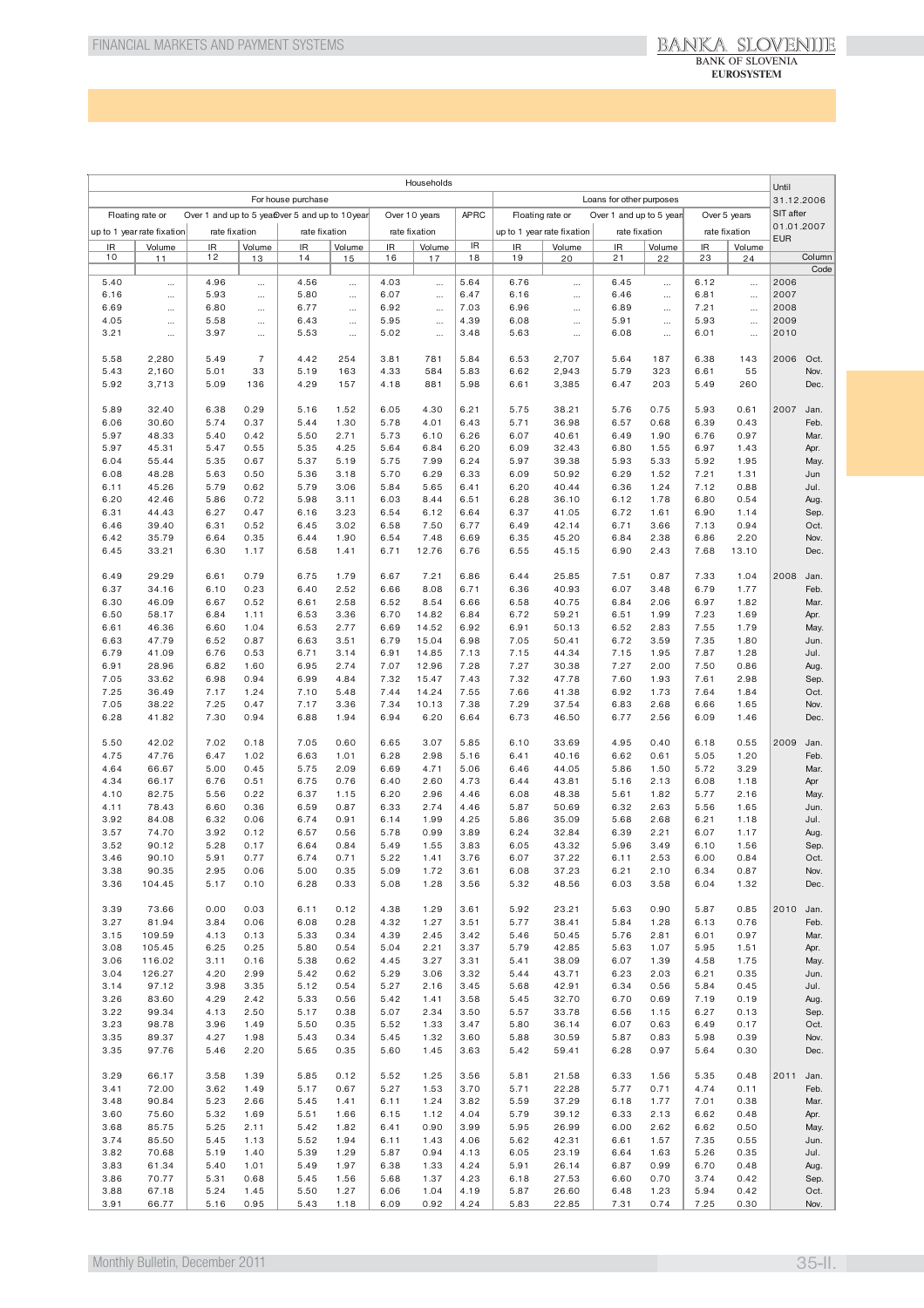BANKA SLOVENIJE BANK OF SLOVENIA **EUROSYSTEM**

# 2.4.4. Monetary Financial Institutions - Interest Rates and Volumes on New Loans to Non-financial corporations in Domestic Currency (% p. a., mio SIT/EUR)

| Until      |              |              |                               |                            |              |                                              |              | Non-financial corporations |              |                            |                |                                             |                          |                          |
|------------|--------------|--------------|-------------------------------|----------------------------|--------------|----------------------------------------------|--------------|----------------------------|--------------|----------------------------|----------------|---------------------------------------------|--------------------------|--------------------------|
| 31.12.2006 |              |              |                               |                            |              | Other loans up to an amount of EUR 1 million |              |                            |              |                            |                | Other loans over an amount of EUR 1 million |                          |                          |
| SIT after  |              | Bank         |                               | Floating rate or           |              | Over 1 and up to 5                           |              | Over 5 years               |              | Floating rate or           |                | Over 1 and up to 5                          |                          | Over 5 years             |
| 01.01.2007 |              | overdraft    |                               | up to 1 year rate fixation |              | years rate fixation                          |              | rate fixation              |              | up to 1 year rate fixation |                | years rate fixation                         |                          | rate fixation            |
| <b>EUR</b> |              |              |                               |                            | ΙR           |                                              | ΙR           |                            |              |                            | ΙR             |                                             | IR                       |                          |
|            | Column       | $\mathbf{1}$ | IR<br>$\overline{\mathbf{c}}$ | Volume<br>3                | 4            | Volume<br>5                                  | 6            | Volume<br>$\boldsymbol{7}$ | ΙR<br>8      | Volume<br>9                | 10             | Volume<br>11                                | 12                       | Volume<br>13             |
|            | Code         |              |                               |                            |              |                                              |              |                            |              |                            |                |                                             |                          |                          |
| 2006       |              | 6.33         | 5.99                          |                            | 5.66         | $\cdots$                                     | 5.74         |                            | 4.56         |                            | 4.64           |                                             | 5.21                     |                          |
| 2007       |              | 5.92         | 5.91                          | $\ddotsc$                  | 6.08         | $\cdots$                                     | 6.35         | $\cdots$                   | 5.22         | $\cdots$                   | 5.76           | $\cdots$                                    | 5.18                     | $\cdots$                 |
| 2008       |              | 6.58         | 6.66                          |                            | 6.91         | $\cdots$                                     | 6.45         | $\cdots$                   | 6.24         |                            | 6.62           | $\cdots$                                    | 6.54                     |                          |
| 2009       |              | 6.01         | 5.91                          | $\ddotsc$                  | 6.54         | $\cdots$                                     | 5.74         | $\ddotsc$                  | 5.29         |                            | 6.28           | $\cdots$                                    | 5.92                     | $\cdots$                 |
| 2010       |              | 5.70         | 5.68                          |                            | 6.16         | $\ldots$                                     | 5.67         |                            | 4.89         |                            | 5.76           | $\cdots$                                    | 6.08                     | $\cdots$                 |
|            |              |              |                               |                            |              |                                              |              |                            |              |                            |                |                                             |                          |                          |
| 2006 Oct.  |              | 6.25         | 5.89                          | 27,312                     | 5.48         | 966                                          | 5.34         | 319                        | 4.47         | 45,007                     | 4.66           | 4,660                                       | 4.80                     | 1,075                    |
|            | Nov.         | 6.08         | 5.81                          | 33,479                     | 5.59         | 1,171                                        | 5.70         | 664                        | 4.51         | 45,031                     | 5.04           | 2,550                                       | 5.12                     | 1,588                    |
|            | Dec.         | 6.22         | 5.90                          | 30,048                     | 5.85         | 1,768                                        | 5.48         | 662                        | 4.47         | 99,605                     | 5.11           | 3,435                                       | 5.34                     | 9,070                    |
|            |              |              |                               |                            |              |                                              |              |                            |              |                            | 5.49           |                                             |                          |                          |
| 2007 Jan.  | Feb.         | 5.67<br>5.74 | 5.59<br>5.60                  | 278.20<br>277.66           | 5.25<br>6.24 | 3.00<br>2.72                                 | 5.21<br>5.98 | 1.68<br>1.30               | 4.74<br>4.62 | 875.73<br>871.23           | 6.53           | 4.40<br>3.61                                | 5.22                     | 2.00                     |
|            | Mar.         | 5.63         | 5.57                          | 347.78                     | 5.52         | 6.41                                         | 5.83         | 0.25                       | 4.95         | 863.40                     |                | $\sim$                                      | 5.09                     | 2.00                     |
|            | Apr.         | 5.80         | 5.64                          | 339.52                     | 5.76         | 4.08                                         | 6.70         | 0.01                       | 4.89         | 1,253.23                   | $\overline{a}$ | $\sim$                                      |                          |                          |
|            | May.         | 5.85         | 5.71                          | 319.42                     | 5.92         | 13.66                                        | 6.06         | 2.57                       | 5.10         | 760.10                     | 4.86           | 5.56                                        |                          |                          |
|            | Jun.         | 5.82         | 5.77                          | 355.02                     | 6.05         | 6.43                                         | 7.98         | 0.09                       | 5.07         | 886.34                     | 5.12           | 1.12                                        |                          |                          |
|            | Jul.         | 5.92         | 5.88                          | 305.78                     | 6.11         | 3.93                                         | 6.68         | 0.40                       | 5.11         | 1,241.36                   | 6.49           | 1.24                                        |                          |                          |
|            | Aug.         | 5.92         | 6.14                          | 237.22                     | 6.39         | 3.14                                         | 6.73         | 1.35                       | 5.32         | 822.76                     |                |                                             |                          |                          |
|            | Sep.         | 6.05         | 6.25                          | 280.13                     | 6.44         | 2.37                                         | 6.66         | 2.51                       | 5.68         | 797.01                     | 5.76           | 3.00                                        | 5.23                     | 10.00                    |
|            | Oct.         | 6.18         | 6.22                          | 320.21                     | 6.47         | 6.23                                         | 6.12         | 0.90                       | 5.65         | 1,041.85                   | 5.59           | 7.00                                        |                          |                          |
|            | Nov.         | 6.17         | 6.18                          | 328.25                     | 6.97         | 3.35                                         | 6.09         | 0.62                       | 5.59         | 1,064.39                   |                |                                             |                          |                          |
|            | Dec.         | 6.29         | 6.40                          | 345.51                     | 5.91         | 4.37                                         | 6.13         | 2.61                       | 5.96         | 1,463.74                   | 6.25           | 4.80                                        |                          |                          |
| 2008       | Jan.         | 6.19         | 6.22                          | 268.30                     | 6.29         | 2.95                                         | 6.35         | 0.27                       | 5.62         | 1,270.31                   | ٠              | ٠                                           |                          |                          |
|            | Feb.         | 6.22         | 6.15                          | 310.76                     | 6.44         | 3.77                                         | 4.99         | 0.31                       | 5.59         | 1,085.17                   |                | ÷                                           |                          |                          |
|            | Mar.         | 6.19         | 6.24                          | 358.57                     | 6.42         | 2.50                                         | 5.73         | 1.63                       | 5.76         | 1,281.71                   | 5.63           | 2.17                                        |                          |                          |
|            | Apr.         | 6.30         | 6.47                          | 450.03                     | 6.66         | 4.40                                         | 6.95         | 0.73                       | 6.07         | 1,449.20                   | 6.32           | 5.40                                        |                          |                          |
|            | May.         | 6.40         | 6.63                          | 382.61                     | 7.03         | 5.45                                         | 6.05         | 0.81                       | 6.24         | 1,022.31                   | 5.47           | 7.00                                        | 5.93                     | 8.65                     |
|            | Jun.         | 6.55         | 6.73                          | 457.89                     | 6.85         | 3.29                                         | 7.02         | 2.13                       | 6.25         | 1,405.80                   | 6.63           | 3.13                                        | 6.53                     | 1.50                     |
|            | Jul.         | 6.72         | 6.83                          | 378.49                     | 7.18         | 2.30                                         | 6.90         | 4.36                       | 6.57         | 1,357.51                   | 6.91           | 10.72                                       |                          |                          |
|            | Aug.         | 6.78         | 6.90                          | 271.29                     | 7.07         | 2.29                                         | 7.46         | 1.01                       | 6.64         | 1,267.33                   | 6.53           | 1.15                                        |                          |                          |
|            | Sep.         | 6.76         | 7.04                          | 375.81                     | 7.28         | 2.46                                         | 6.82         | 3.64                       | 6.71         | 1,215.43                   | 0.00           | 1.50                                        | 7.17                     | 3.26                     |
|            | Oct.<br>Nov  | 6.98<br>7.02 | 7.32<br>6.98                  | 354.14<br>341.95           | 7.30<br>7.03 | 5.97<br>6.81                                 | 7.18<br>6.60 | 2.22<br>0.80               | 6.88<br>6.58 | 1,064.15<br>1,022.14       | 6.76<br>7.24   | 11.18<br>19.02                              |                          |                          |
|            | Dec.         | 6.88         | 6.39                          | 505.04                     | 7.30         | 9.29                                         | 5.39         | 1.21                       | 5.93         | 1,811.14                   | 7.74           | 11.39                                       |                          |                          |
|            |              |              |                               |                            |              |                                              |              |                            |              |                            |                |                                             |                          |                          |
| 2009       | Jan.         | 6.00         | 5.89                          | 379.36                     | 7.03         | 4.39                                         | 5.33         | 2.51                       | 5.44         | 1,662.80                   | 6.61           | 27.22                                       |                          |                          |
|            | Feb.         | 6.09         | 5.84                          | 384.01                     | 7.27         | 4.01                                         | 5.37         | 1.21                       | 5.38         | 1,732.07                   | 6.35           | 15.15                                       | 6.01                     | 3.34                     |
|            | Mar.         | 6.00         | 6.02                          | 468.50                     | 6.60         | 23.66                                        | 6.18         | 4.00                       | 5.53         | 1,507.53                   | 6.34           | 73.39                                       | 6.50                     | 5.59                     |
|            | Apr.         | 5.89         | 6.00                          | 445.90                     | 6.62         | 20.92                                        | 6.09         | 3.34                       | 5.54         | 1,221.16                   | 6.05           | 200.88                                      | 4.11                     | 6.00                     |
|            | May.         | 5.97<br>6.02 | 6.00<br>5.98                  | 397.94<br>475.98           | 6.43<br>6.30 | 26.82                                        | 6.37<br>6.62 | 7.57<br>4.69               | 5.54<br>5.49 | 1,269.87<br>1,396.00       | 6.10<br>6.19   | 293.55<br>204.22                            | 4.36<br>6.12             | 2.62<br>22.84            |
|            | Jun.<br>Jul. | 5.95         | 5.84                          | 407.94                     | 6.37         | 44.11<br>27.23                               | 4.53         | 8.18                       | 5.27         | 1,407.13                   | 6.36           | 153.73                                      | 4.84                     | 11.71                    |
|            | Aug.         | 6.13         | 5.88                          | 343.26                     | 6.32         | 11.16                                        | 4.29         | 3.15                       | 5.22         | 1,698.82                   | 6.20           | 73.41                                       |                          |                          |
|            | Sep.         | 6.08         | 5.91                          | 429.53                     | 6.38         | 16.45                                        | 6.14         | 3.72                       | 5.25         | 1,309.88                   | 6.66           | 126.77                                      | 6.80                     | 2.70                     |
|            | Oct.         | 5.93         | 6.01                          | 361.91                     | 6.29         | 11.26                                        | 5.35         | 2.34                       | 5.15         | 1,237.80                   | 6.47           | 66.75                                       | 6.72                     | 10.48                    |
|            | Nov.         | 6.07         | 5.87                          | 316.78                     | 6.74         | 8.69                                         | 6.36         | 1.62                       | 5.03         | 1,052.84                   | 5.94           | 59.79                                       | 6.70                     | 3.34                     |
|            | Dec          | 5.96         | 5.65                          | 492.42                     | 6.11         | 19.41                                        | 6.24         | 1.96                       | 4.63         | 1,857.27                   | 6.06           | 144.18                                      | 7.08                     | 24.29                    |
| 2010 Jan.  |              | 5.94         | 5.77                          | 262.83                     | 6.10         | 8.11                                         | 4.36         | 4.50                       | 4.98         | 1,039.08                   | 6.15           | 49.40                                       | 3.48                     | 6.18                     |
|            | Feb.         | 6.01         | 5.80                          | 280.84                     | 6.37         | 10.87                                        | 7.02         | 0.58                       | 5.08         | 974.53                     | 6.31           | 41.24                                       | 6.70                     | 14.80                    |
|            | Mar.         | 5.83         | 5.77                          | 358.52                     | 6.37         | 10.13                                        | 4.48         | 2.33                       | 5.04         | 1,335.78                   | 5.64           | 20.16                                       | 6.80                     | 2.70                     |
|            | Apr.         | 5.71         | 5.62                          | 343.02                     | 5.96         | 9.22                                         | 4.14         | 0.89                       | 4.68         | 1,086.93                   | 5.98           | 57.60                                       | 6.70                     | 1.15                     |
|            | May.         | 5.72         | 5.47                          | 333.60                     | 5.68         | 12.18                                        | 4.63         | 0.83                       | 5.17         | 840.88                     | 6.03           | 58.85                                       | 6.33                     | 4.99                     |
|            | Jun.         | 6.06         | 5.46                          | 377.13                     | 6.30         | 14.80                                        | 4.90         | 1.51                       | 4.90         | 1,507.37                   | 5.61           | 67.04                                       | $\overline{\phantom{a}}$ | $\overline{\phantom{a}}$ |
|            | Jul.         | 5.49         | 5.73                          | 301.30                     | 6.30         | 8.84                                         | 6.31         | 1.39                       | 4.71         | 1,006.61                   | 5.40           | 38.20                                       | $\overline{\phantom{a}}$ | $\sim$                   |
|            | Aug.         | 5.45         | 5.70                          | 248.77                     | 6.08         | 8.52                                         | 6.74         | 2.29                       | 4.70         | 1,016.32                   | 5.84           | 14.44                                       | 6.06                     | 3.90                     |
|            | Sep.         | 5.48         | 5.78                          | 332.10                     | 6.15         | 11.28                                        | 6.87         | 1.54                       | 4.92         | 1,018.90                   | 4.98           | 34.91                                       | 8.16                     | 16.45                    |
|            | Oct.         | 5.55         | 5.78                          | 292.31                     | 5.96         | 9.43                                         | 6.97         | 0.27                       | 4.78         | 807.96                     | 5.72           | 35.49                                       | $\overline{\phantom{a}}$ |                          |
|            | Nov.         | 5.59         | 5.69                          | 261.96                     | 6.32         | 14.23                                        | 5.74         | 0.41                       | 4.68         | 977.38                     | 6.00           | 40.24                                       | 5.31                     | 7.00                     |
|            | Dec.         | 5.54         | 5.60                          | 352.56                     | 6.39         | 19.53                                        | 5.92         | 0.40                       | 5.06         | 1,576.59                   | 5.44           | 63.04                                       | 5.20                     | 27.05                    |
| 2011 Jan.  |              | 5.56         | 5.51                          | 216.17                     | 6.32         | 11.39                                        | 6.20         | 0.09                       | 4.67         | 925.31                     | 5.83           | 16.77                                       | 4.46                     | 2.90                     |
|            | Feb.         | 5.53         | 5.71                          | 210.89                     | 6.04         | 8.57                                         | 4.54         | 0.21                       | 4.79         | 868.14                     | 5.45           | 53.55                                       | $\overline{a}$           | $\overline{\phantom{a}}$ |
|            | Mar.         | 5.55         | 5.71                          | 292.45                     | 6.13         | 14.04                                        | 5.64         | 0.71                       | 5.03         | 1,063.48                   | 5.40           | 27.54                                       | $\sim$                   | $\overline{\phantom{a}}$ |
|            | Apr.         | 5.63         | 5.72                          | 242.35                     | 6.17         | 10.35                                        | 7.92         | 1.01                       | 4.97         | 794.31                     | 5.25           | 15.98                                       | 6.40                     | 1.77                     |
|            | May.         | 5.67         | 5.76                          | 241.53                     | 6.25         | 13.36                                        | 6.86         | 1.40                       | 5.01         | 681.18                     | 5.82           | 37.40                                       | 5.93                     | 12.45                    |
|            | Jun.         | 5.64         | 5.83                          | 293.01                     | 6.20         | 18.48                                        | 6.52         | 1.49                       | 4.95         | 1,114.02                   | 5.97           | 24.24                                       | $\overline{\phantom{a}}$ | $\overline{\phantom{a}}$ |
|            | Jul.<br>Aug. | 5.65<br>5.65 | 5.80<br>5.90                  | 220.99<br>190.60           | 6.26<br>6.46 | 10.19<br>9.14                                | 6.15<br>8.28 | 3.04<br>0.49               | 5.43<br>5.04 | 852.36<br>616.92           | 6.17<br>6.48   | 19.87<br>26.23                              | 6.32<br>2.96             | 3.10<br>25.83            |
|            | Sep.         | 5.67         | 5.92                          | 267.08                     | 6.19         | 15.05                                        | 2.04         | 8.26                       | 5.05         | 883.04                     | 5.91           | 16.00                                       | 3.64                     | 41.57                    |
|            | Oct.         | 5.64         | 6.10                          | 226.87                     | 6.56         | 9.45                                         | 6.53         | 1.53                       | 5.05         | 717.94                     | 4.25           | 6.25                                        | 1.00                     | 2.09                     |
|            | Nov.         | 5.58         | 6.01                          | 210.52                     | 6.65         | 8.71                                         | 7.09         | 0.72                       | 5.12         | 825.21                     | 5.20           | 50.33                                       |                          |                          |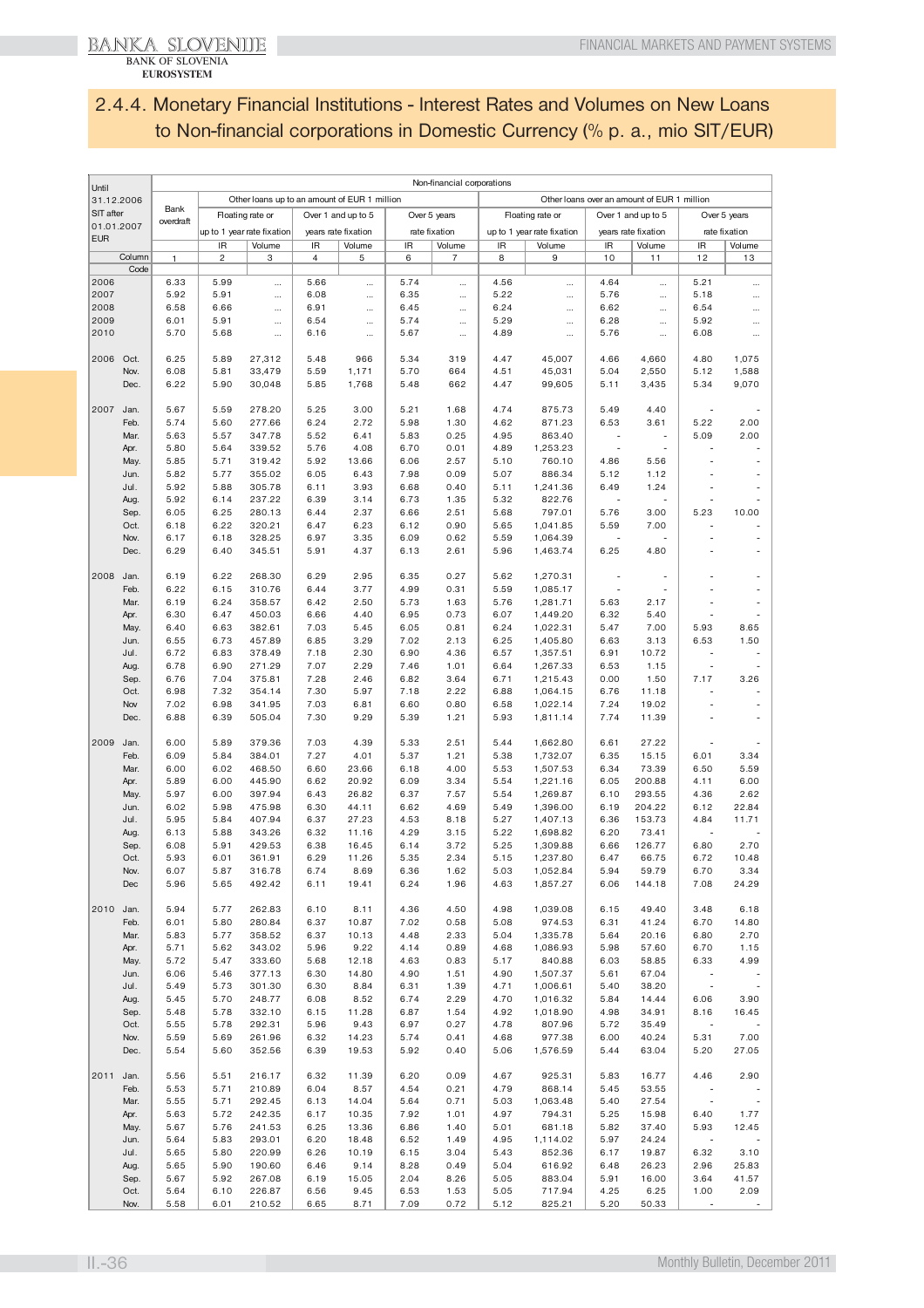# 2.5. Government Securities Rates (% p. a.)

| Government security        | Issued      | Maturity    | Interest rate | Amount outstanding | Currency of | Indexation of            | Currency of  |
|----------------------------|-------------|-------------|---------------|--------------------|-------------|--------------------------|--------------|
|                            |             |             |               |                    | the issue   | the principal            | the payments |
| Government securities      |             |             |               |                    |             |                          |              |
| <b>RS21</b>                | 1 Feb 2001  | 1 Mar 2015  | $TOM + 1,00%$ | 34,057,005         | <b>EUR</b>  | ٠                        | <b>EUR</b>   |
| <b>RS29</b>                | 15 Jan 2002 | 15 Jan 2012 | 5.375%        | 55,000,000         | <b>EUR</b>  |                          | <b>EUR</b>   |
| <b>RS32</b>                | 15 Jan 2002 | 15 Jan 2012 | 5.375%        | 23,865,500         | <b>EUR</b>  |                          | <b>EUR</b>   |
| <b>RS33</b>                | 1 Jan 2002  | 31 Dec 2022 | 8.000%        | 82.880.109         | <b>EUR</b>  |                          | <b>EUR</b>   |
| <b>RS38</b>                | 19 Apr 2002 | 19 Apr 2017 | 5.63%         | 68,847,000         | <b>EUR</b>  | ä,                       | <b>EUR</b>   |
| <b>RS44</b>                | 8 Nov 2002  | 8 Nov 2012  | 6.650%        | 4,443,536          | <b>EUR</b>  |                          | <b>EUR</b>   |
| <b>RS48</b>                | 2 Dec 2002  | 2 Dec 2012  | 4.75%         | 56,465,200         | <b>EUR</b>  |                          | <b>EUR</b>   |
| <b>RS49</b>                | 10 Jan 2003 | 10 Jan 2022 | 4.75%         | 29,632,020         | <b>EUR</b>  |                          | <b>EUR</b>   |
| <b>RS50</b>                | 24 Feb 2003 | 24 Feb 2013 | 4.50%         | 48,527,000         | <b>EUR</b>  |                          | <b>EUR</b>   |
| <b>RS53</b>                | 8 Apr 2003  | 8 Apr 2018  | 4.88%         | 79,290,900         | <b>EUR</b>  |                          | <b>EUR</b>   |
| <b>RS54</b>                | 15 Oct 2003 | 15 Oct 2013 | 5.750%        | 76,295,376         | <b>EUR</b>  | ÷.                       | <b>EUR</b>   |
| <b>RS57</b>                | 15 Mar 2004 | 15 Oct 2014 | 4.88%         | 259,697,224        | <b>EUR</b>  |                          | <b>EUR</b>   |
| <b>RS59</b>                | 17 Jan 2005 | 17 Feb 2016 | 4.000%        | 1,121,325,495      | <b>EUR</b>  |                          | <b>EUR</b>   |
| <b>RS62</b>                | 18 Jan 2006 | 23 Mar 2017 | 3.50%         | 390,540,053        | <b>EUR</b>  |                          | <b>EUR</b>   |
| <b>RS63</b>                | 6 Feb 2008  | 6 Feb 2019  | 4.38%         | 1,000,000,000      | <b>EUR</b>  | ä,                       | <b>EUR</b>   |
| <b>RS64</b>                | 5 Feb 2009  | 5 Feb 2012  | 4.25%         | 1,000,000,000      | <b>EUR</b>  | ä,                       | <b>EUR</b>   |
| <b>RS65</b>                | 2 Apr 2009  | 2 Apr 2014  | 4.375%        | 1,500,000,000      | <b>EUR</b>  |                          | <b>EUR</b>   |
| <b>RS66</b>                | 9 Sep 2009  | 9 Sep 2024  | 4.63%         | 1,500,000,000      | <b>EUR</b>  |                          | <b>EUR</b>   |
| <b>RS67</b>                | 26 Jan 2010 | 26 Jan 2020 | 4.125%        | 1,500,000,000      | <b>EUR</b>  |                          | <b>EUR</b>   |
| <b>RS68</b>                | 17 Mar 2010 | 17 Mar 2015 | 2.750%        | 1,000,000,000      | <b>EUR</b>  |                          | <b>EUR</b>   |
| <b>RS69</b>                | 18 Jan 2011 | 18 Jan 2021 | 4.375%        | 1,500,000,000      | <b>EUR</b>  |                          | <b>EUR</b>   |
| <b>RS70</b>                | 30 Mar 2011 | 30 Mar 2026 | 5.125%        | 1,500,000,000      | <b>EUR</b>  | $\overline{\phantom{a}}$ | <b>EUR</b>   |
| Eurobonds                  |             |             |               |                    |             |                          |              |
| SLOVEN4 03/22/18           | 22 Mar 2007 | 22 Mar 2018 | 4.00%         | 1,000,000,000      | <b>EUR</b>  | ٠                        | <b>EUR</b>   |
| <b>TREASURY BILLS</b>      |             |             |               |                    |             |                          |              |
| Treasury Bills - 3 months  |             |             |               |                    |             |                          |              |
| 133, issue                 | 13 Oct 2011 | 12 Jan 2012 | 1.19%         | 28,260,000         | <b>EUR</b>  | ٠                        | <b>EUR</b>   |
| Treasury Bills - 6 months  |             |             |               |                    |             |                          |              |
|                            |             |             |               |                    |             |                          |              |
| Treasury Bills - 12 months |             |             |               |                    |             |                          |              |
| Treasury Bills - 18 months |             |             |               |                    |             |                          |              |
| 1. issue                   | 8 Dec 2011  | 6 Jun 2013  | 3.99%         | 907,018,000        | <b>EUR</b>  | ٠                        | <b>EUR</b>   |
|                            |             |             |               |                    |             |                          |              |

In case of dematerialised securities, the interest rate is applied from the day of issue.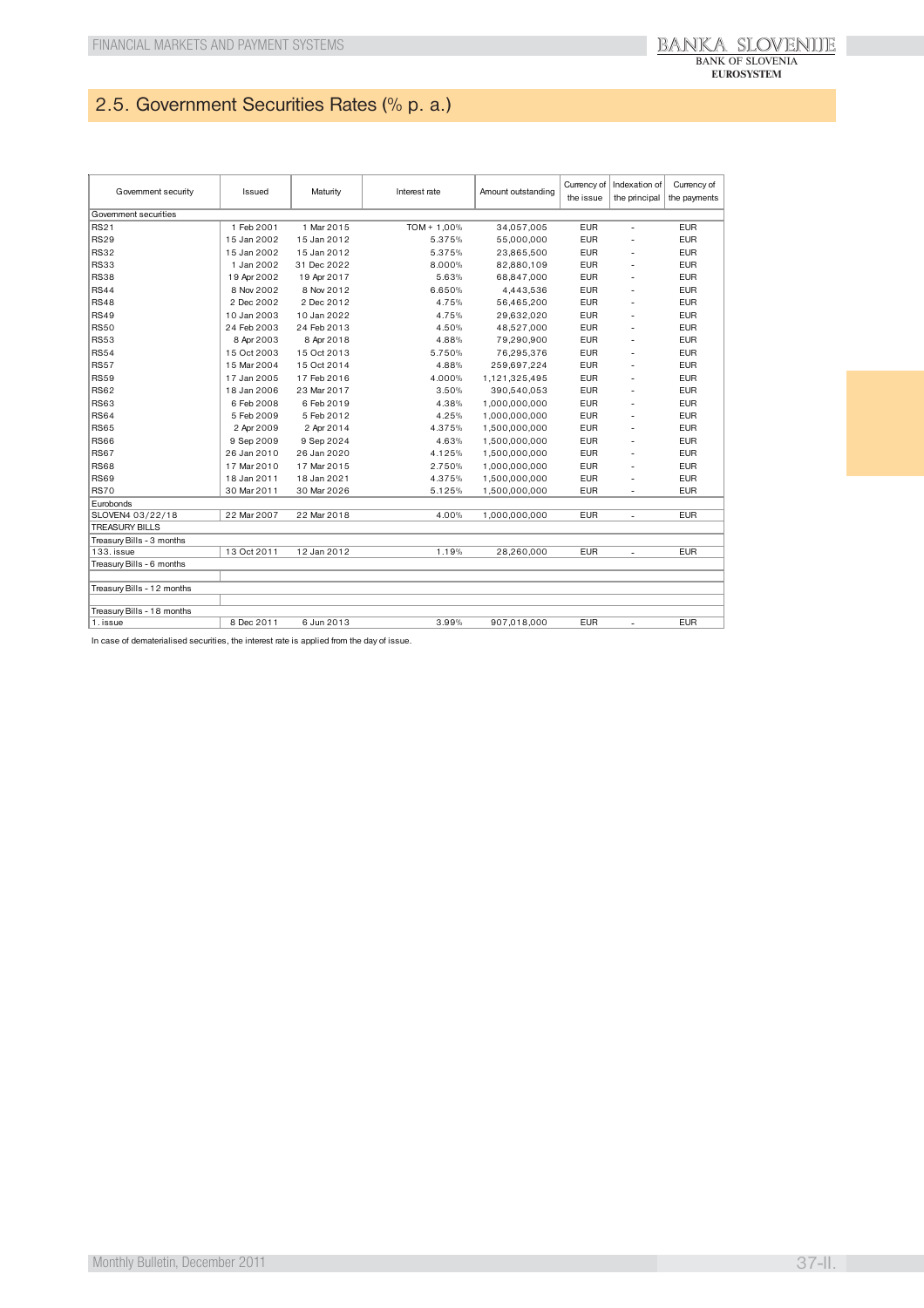**EUROSYSTEM**

## 2.6.1.a. Selected Bank of Slovenia Exchange Rates - Average Rates to 31.12.2006

|      | in SIT | <b>EUR</b>   | GBP            | CHF      | <b>USD</b>     | JPY    | <b>CZK</b> | <b>HUF</b>     | <b>PLN</b> | <b>SKK</b> | <b>HRK</b> |
|------|--------|--------------|----------------|----------|----------------|--------|------------|----------------|------------|------------|------------|
|      | Column | $\mathbf{1}$ | $\overline{c}$ | 3        | $\overline{4}$ | 5      | 6          | $\overline{7}$ | 8          | 9          | 10         |
|      | Code   |              |                |          |                |        |            |                |            |            |            |
| 1992 |        | 105.0788     | 142.7461       | 57.9490  | 81.2870        | 0.6422 | 2.8170     | 1.0106         | 0.0060     | ٠          | 0.4271     |
| 1993 |        | 132.2802     | 170.0252       | 76.6669  | 113.2419       | 1.0248 | 3.8509     | 1.2306         | 0.0063     | ٠          | 0.0491     |
| 1994 |        | 152.3622     | 197,0006       | 94.2149  | 128,8086       | 1.2598 | 4.4723     | 1.2408         | 0.0057     | 4.0159     | 21.2188    |
| 1995 |        | 153.1177     | 186.9737       | 100.2418 | 118.5185       | 1.2644 | 4.4366     | 0.9665         | 49.0672    | 3.9584     | 22.5009    |
| 1996 |        | 169.5098     | 211.4174       | 109.6247 | 135.3654       | 1.2453 | 4.9776     | 0.9097         | 50.3619    | 4.4139     | 24.8883    |
| 1997 |        | 180.3985     | 261.5308       | 110.0789 | 159.6893       | 1.3224 | 5.0803     | 0.8582         | 48.8393    | 4.7465     | 25.9223    |
| 1998 |        | 186.2659     | 275.2013       | 114.6526 | 166.1346       | 1.2743 | 5.1514     | 0.7841         | 47.8055    | 4.7157     | 26.0659    |
| 1999 |        | 193.6253     | 294.0493       | 120.9907 | 181.7704       | 1.6053 | 5.2556     | 0.7665         | 45.8644    | 4.3976     | 25.6099    |
| 2000 |        | 205.0316     | 336.5545       | 131.7159 | 222.6824       | 2.0673 | 5.7624     | 0.7888         | 51.2137    | 4.8181     | 26.9045    |
| 2001 |        | 217.1851     | 349.3743       | 143.8502 | 242.7488       | 1.9989 | 6.3822     | 0.8476         | 59.3171    | 5.0203     | 29.1298    |
| 2002 |        | 226.2237     | 360.0079       | 154.1931 | 240.2447       | 1.9171 | 7.3500     | 0.9332         | 58.8916    | 5.3062     | 30.5910    |
| 2003 |        | 233.7045     | 338.0625       | 153.7727 | 207.1137       | 1.7863 | 7.3480     | 0.9238         | 53.2745    | 5.6371     | 30.9031    |
| 2004 |        | 238.8615     | 352.1029       | 154.7207 | 192.3811       | 1.7783 | 7.4931     | 0.9499         | 52.8366    | 5.9692     | 31.8877    |
| 2005 |        | 239.6371     | 350.3115       | 154.7818 | 192.7055       | 1.7511 | 8.0509     | 0.9670         | 59.6242    | 6.2144     | 32.3952    |
| 2006 |        | 239,6009     | 351.4322       | 152.3405 | 191.0283       | 1.6425 | 8.4588     | 0.9087         | 61.5690    | 6.4436     | 32.7343    |
|      |        |              |                |          |                |        |            |                |            |            |            |
| 2005 | Oct.   | 239.5807     | 351.3147       | 154.6052 | 199.2506       | 1.7376 | 8.0799     | 0.9515         | 61.1596    | 6.1615     | 32.4528    |
|      | Nov.   | 239.5792     | 352.7656       | 155.1060 | 203.2470       | 1.7166 | 8.1855     | 0.9550         | 60.2878    | 6.1914     | 32.4951    |
|      | Dec.   | 239.5806     | 352.7348       | 154.8072 | 202.1508       | 1.7042 | 8.2754     | 0.9485         | 62.1571    | 6.3288     | 32.4458    |
|      |        |              |                |          |                |        |            |                |            |            |            |
| 2006 | Jan.   | 239.5819     | 349.1456       | 154.6279 | 197.9386       | 1.7139 | 8.3432     | 0.9564         | 62.7640    | 6.3919     | 32.4928    |
|      | Feb.   | 239.5747     | 350.7676       | 153.7948 | 200.4449       | 1.7002 | 8.4410     | 0.9529         | 63.1841    | 6.4103     | 32.7543    |
|      | Mar.   | 239.5850     | 347.9357       | 152.7422 | 199,5020       | 1.7015 | 8.3693     | 0.9219         | 61.8858    | 6.4003     | 32.7118    |
|      | Apr.   | 239.5864     | 345.0651       | 152.1430 | 195.9356       | 1.6695 | 8.4039     | 0.9025         | 61.1223    | 6.4088     | 32.7791    |
|      | May    | 239,6060     | 350.6148       | 153.9118 | 187.6411       | 1.6796 | 8.4773     | 0.9133         | 61.5581    | 6.3788     | 32.9716    |
|      | Jun.   | 239.6155     | 349.1390       | 153.6103 | 189.1902       | 1.6520 | 8.4511     | 0.8851         | 59.6528    | 6.3065     | 33.0389    |
|      | Jul.   | 239.6143     | 348.2300       | 152.7889 | 188.8930       | 1.6335 | 8.4266     | 0.8623         | 59.9182    | 6.2473     | 33.0698    |
|      | Aug.   | 239,6088     | 353.7894       | 151.8884 | 187.0762       | 1.6156 | 8.5006     | 0.8742         | 61.4034    | 6.3607     | 32.9058    |
|      | Sep.   | 239,6018     | 354.9524       | 151.2966 | 188.0560       | 1.6069 | 8.4480     | 0.8726         | 60.4599    | 6.3898     | 32.4361    |
|      | Oct.   | 239.6052     | 355.9334       | 150.6935 | 190.0380       | 1.6008 | 8.4737     | 0.8964         | 61.3990    | 6.5055     | 32.4196    |
|      | Nov.   | 239.6129     | 355.5299       | 150.4937 | 186.2352       | 1.5870 | 8.5461     | 0.9243         | 62.5999    | 6.6741     | 32.6365    |
|      | Dec.   | 239.6188     | 356.0833       | 150.0954 | 181.3881       | 1.5491 | 8.6251     | 0.9429         | 62.8802    | 6.8490     | 32.5958    |

# 2.6.1.b. Selected Bank of Slovenia Exchange Rates - End of Month Rates to 31.12.2006

|      | in SIT    | <b>EUR</b> | GBP            | CHF      | <b>USD</b>     | <b>JPY</b> | <b>CZK</b> | <b>HUF</b>     | <b>PLN</b> | <b>SKK</b> | <b>HRK</b> |
|------|-----------|------------|----------------|----------|----------------|------------|------------|----------------|------------|------------|------------|
|      | Column    | 1          | $\overline{c}$ | 3        | $\overline{4}$ | 5          | 6          | $\overline{7}$ | 8          | 9          | 10         |
|      | Code      |            |                |          |                |            |            |                |            |            |            |
| 1992 | 31.Dec.   | 119,4741   | 149.2738       | 67.5004  | 98.7005        | 0.7925     | 3.3584     | 1.1692         | 0.0063     |            | 0.1300     |
| 1993 | 31.Dec.   | 147.8001   | 195.2084       | 89.8447  | 131.8420       | 1.1819     | 4.2931     | 1.2808         | 0.0061     | 3.8730     | 0.0200     |
| 1994 | 31.Dec.   | 155.1327   | 197.6472       | 96.5088  | 126.4576       | 1.2687     | 4.5533     | 1.1607         | 0.0053     | 4.0795     | 22.0000    |
| 1995 | 31.Dec.   | 161.4538   | 194.5444       | 109.4581 | 125.9902       | 1.2224     | 4.7260     | 0.9314         | 50.0004    | 4.2194     | 23.6770    |
| 1996 | 31.Dec.   | 175.4113   | 239.0169       | 104.6444 | 141.4792       | 1.2201     | 5.2536     | 0.8988         | 49.7196    | 4.4357     | 25.5786    |
| 1997 | 31.Dec.   | 186.7334   | 281.5091       | 116.3514 | 169.1792       | 1.3063     | 4.9700     | 0.8426         | 47.3093    | 4.8667     | 26.8496    |
| 1998 | 31.Dec.   | 188.9271   | 269.5999       | 117.7452 | 161.2011       | 1.3976     | 5.4048     | 0.7441         | 47.1241    | 4.3637     | 25.7502    |
| 1999 | 31.Dec.   | 197.3215   | 318.1579       | 122.9647 | 196.7705       | 1.9249     | 5.4681     | 0.7758         | 47.4582    | 4.6526     | 25.7617    |
| 2000 | 31.Dec.   | 211.5062   | 339.3329       | 138.9295 | 227.3771       | 1.9798     | 6.0387     | 0.7980         | 54.9224    | 4.8113     | 27.9818    |
| 2001 | 31.Dec.   | 221.4095   | 363.5027       | 149.5606 | 250.9458       | 1.9138     | 6.9234     | 0.9033         | 63.3051    | 5.1816     | 30.1816    |
| 2002 | 31.Dec.   | 230.2673   | 354.0940       | 158.5099 | 221.0708       | 1.8542     | 7.3194     | 0.9768         | 57.6331    | 5.5300     | 30.8380    |
| 2003 | 31.Dec.   | 236,6903   | 336.2556       | 151.7343 | 189.3674       | 1.7708     | 7.2774     | 0.9067         | 50.5759    | 5.7561     | 30.9723    |
| 2004 | 31.Dec.   | 239.7430   | 338.3333       | 155.1132 | 176.2427       | 1.6972     | 7.8816     | 0.9765         | 58.8471    | 6.1892     | 31.4055    |
| 2005 | 31.Dec.   | 239,5756   | 348.6765       | 154.0382 | 202.4297       | 1.7221     | 8.2584     | 0.9486         | 62.0823    | 6.3288     | 32.5201    |
| 2006 | 31.Dec.   | 239.6400   | 356.9258       | 149.0299 | 181.9314       | 1.5296     | 8.7208     | 0.9524         | 62.5937    | 6.9602     | 32.6374    |
|      |           |            |                |          |                |            |            |                |            |            |            |
| 2005 | 31.Oct.   | 239.6246   | 351.4588       | 154.9664 | 197.2381       | 1.7117     | 8.0722     | 0.9541         | 60.0367    | 6.1375     | 32.4937    |
|      | 30.Nov.   | 239.5742   | 349.7944       | 154.7937 | 202.7026       | 1.7014     | 8.2817     | 0.9539         | 61.4766    | 6.3358     | 32.4055    |
|      | 31.Dec.   | 239.5756   | 348.6765       | 154.0382 | 202.4297       | 1.7221     | 8.2584     | 0.9486         | 62.0823    | 6.3288     | 32.5201    |
|      |           |            |                |          |                |            |            |                |            |            |            |
| 2006 | 31.Jan.   | 239.5844   | 349.9626       | 154.0141 | 198.1510       | 1.6841     | 8.4316     | 0.9520         | 62.7809    | 6.4111     | 32.5974    |
|      | 28.Feb.   | 239,5663   | 351.5280       | 153.1950 | 202.0974       | 1.7394     | 8.4569     | 0.9489         | 63.5320    | 6.4303     | 32.7769    |
|      | 31.Mar.   | 239.5871   | 345.0772       | 152.0995 | 198.5145       | 1.6915     | 8.3778     | 0.9025         | 61.0149    | 6.3618     | 32.7037    |
|      | 30 Apr.   | 239.5803   | 345.1668       | 152.4630 | 190.9158       | 1.6728     | 8.4261     | 0.9068         | 61.8033    | 6.4059     | 32.9003    |
|      | 31.May    | 239,6203   | 349.7596       | 153.7703 | 186.1996       | 1.6637     | 8.5023     | 0.9159         | 60.8328    | 6.3577     | 33.0051    |
|      | 30.Jun.   | 239.6285   | 346.6848       | 153.0586 | 191.2896       | 1.6426     | 8.4110     | 0.8489         | 58.7642    | 6.2599     | 33.0974    |
|      | $31$ Jul. | 239,6096   | 351.2307       | 152.3459 | 189,1008       | 1.6347     | 8.4227     | 0.8849         | 60.9864    | 6.2964     | 33.0268    |
|      | 31.Aug    | 239.6011   | 355.3331       | 151.9637 | 186.9401       | 1.5966     | 8.4845     | 0.8669         | 60.5436    | 6.3496     | 32.7154    |
|      | 30.Sep.   | 239.5987   | 353.7034       | 150.8618 | 189.1071       | 1.6033     | 8.4649     | 0.8785         | 60.3356    | 6.4184     | 32.4444    |
|      | 31.Oct.   | 239,6000   | 358.0395       | 150.7677 | 188.3204       | 1.6032     | 8.4625     | 0.9126         | 61.6382    | 6.5851     | 32.5743    |
|      | 30.Nov    | 239.6220   | 355.1008       | 150.8100 | 182.1113       | 1.5670     | 8.5671     | 0.9308         | 62.6872    | 6.7455     | 32.5843    |
|      | 31.Dec.   | 239.6400   | 356.9258       | 149.0299 | 181.9314       | 1.5296     | 8.7208     | 0.9524         | 62.5937    | 6.9602     | 32.6374    |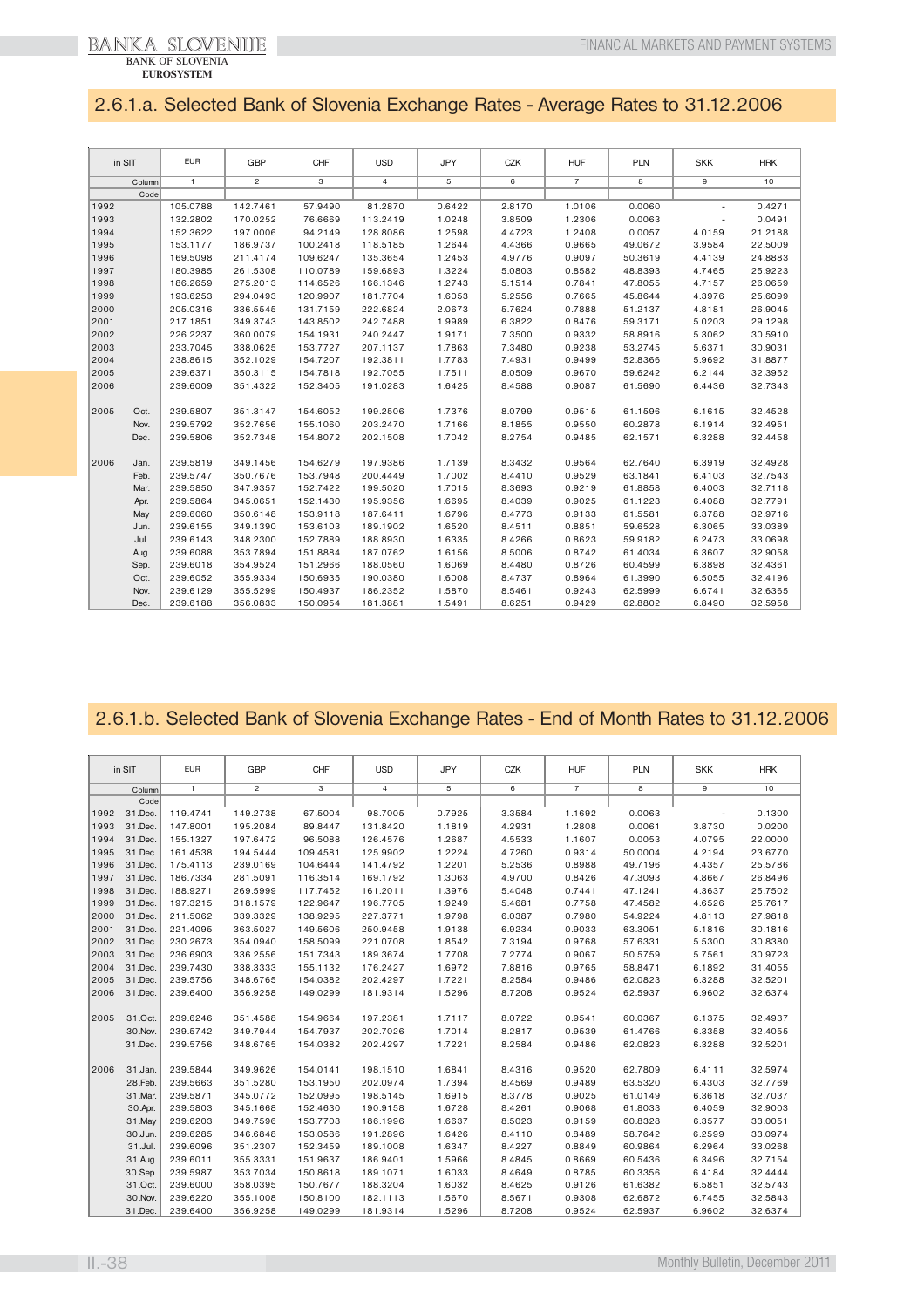## 2.6.2.a. European Central Bank exchange rates - Average Rates

| for EUR      | GBP          | CHF            | <b>USD</b> | <b>JPY</b>     | CZK     | <b>HUF</b> | <b>PLN</b>     | <b>SKK</b> | <b>DKK</b> | <b>SEK</b> | <b>HRK</b> |
|--------------|--------------|----------------|------------|----------------|---------|------------|----------------|------------|------------|------------|------------|
|              |              |                |            |                |         |            |                |            |            |            |            |
| Column       | $\mathbf{1}$ | $\overline{c}$ | 3          | $\overline{4}$ | 5       | 6          | $\overline{7}$ | 8          | 9          | 10         | 11         |
| Code         |              |                |            |                |         |            |                |            |            |            |            |
| 1999         | 0.6587       | 1.6003         | 1.0658     | 121.3200       | 36.8840 | 252.7700   | 4.2274         | 44.1230    | 7.4355     | 8.8075     |            |
| 2000         | 0.6095       | 1.5579         | 0.9236     | 99.4700        | 35.5990 | 260.0400   | 4.0082         | 42.6020    | 7.4538     | 8.4452     |            |
| 2001         | 0.6219       | 1.5105         | 0.8956     | 108.6800       | 34.0680 | 256.5900   | 3.6721         | 43.3000    | 7.4521     | 9.2551     | 7.4820     |
| 2002         | 0.6288       | 1.4670         | 0.9456     | 118.0600       | 30.8040 | 242.9600   | 3.8574         | 42.6940    | 7.4305     | 9.1611     | 7.4130     |
| 2003         | 0.6920       | 1.5212         | 1.1312     | 130.9700       | 31.8460 | 253.6200   | 4.3996         | 41.4890    | 7.4307     | 9.1242     | 7.5688     |
| 2004         | 0.6787       | 1.5438         | 1.2439     | 134.4400       | 31.8910 | 251.6600   | 4.5268         | 40.0220    | 7.4399     | 9.1243     | 7.4967     |
| 2005         | 0.6838       | 1.5483         | 1.2441     | 136.8500       | 29.7820 | 248.0500   | 4.0230         | 38.5990    | 7.4518     | 9.2822     | 7.4008     |
| 2006         | 0.6817       | 1.5729         | 1.2556     | 146.0200       | 28.3420 | 264.2600   | 3.8959         | 37.2340    | 7.4591     | 9.2544     | 7.3247     |
| 2007         | 0.6843       | 1.6427         | 1.3705     | 161.2500       | 27.7660 | 251.3500   | 3.7837         | 33.7750    | 7.4506     | 9.2501     | 7.3376     |
| 2008         | 0.7963       | 1.5874         | 1.4708     | 152.4500       | 24.9460 | 251.5100   | 3.5121         | 31.2620    | 7.4560     | 9.6152     | 7.2239     |
| 2009         | 0.8909       | 1.5100         | 1.3948     | 130.3400       | 26.4350 | 280.3300   | 4.3276         |            | 7.4462     | 10.6191    | 7.3400     |
| 2010         | 0.8578       | 1.3803         | 1.3257     | 116.2400       | 25.2840 | 275.4800   | 3.9947         |            | 7.4473     | 9.5373     | 7.2891     |
|              |              |                |            |                |         |            |                |            |            |            |            |
| 2010<br>Jul. | 0.8357       | 1.3460         | 1.2770     | 111.7300       | 25.3280 | 283.7500   | 4.0814         |            | 7.4522     | 9.4954     | 7.2198     |
| Aug.         | 0.8236       | 1.3413         | 1.2894     | 110,0400       | 24.8060 | 281.4500   | 3.9899         | ٠          | 7.4495     | 9.4216     | 7.2525     |
| Sep.         | 0.8399       | 1.3089         | 1.3067     | 110.2600       | 24.6510 | 282.1000   | 3.9548         | ٠          | 7.4476     | 9.2241     | 7.2874     |
| Oct.         | 0.8764       | 1.3452         | 1.3898     | 113.6700       | 24.5310 | 274.0100   | 3.9496         | ٠          | 7.4567     | 9.2794     | 7.3277     |
| Nov.         | 0.8551       | 1.3442         | 1.3661     | 112.6900       | 24.6330 | 275.5100   | 3.9520         | ٠          | 7.4547     | 9.3166     | 7.3830     |
| Dec          | 0.8481       | 1.2811         | 1.3220     | 110.1100       | 25.1740 | 277.6200   | 3.9962         |            | 7.4528     | 9.0559     | 7.3913     |
|              |              |                |            |                |         |            |                |            |            |            |            |
| 2011<br>Jan. | 0.8471       | 1.2779         | 1.3360     | 110.3800       | 24.4490 | 275.3300   | 3.8896         |            | 7.4518     | 8.9122     | 7.4008     |
| Feb.         | 0.8464       | 1.2974         | 1.3649     | 112,7700       | 24.2770 | 271.1500   | 3.9264         |            | 7.4555     | 8.7882     | 7.4149     |
| Mar.         | 0.8665       | 1.2867         | 1.3999     | 114.4000       | 24.3930 | 270.8900   | 4.0145         | ٠          | 7.4574     | 8.8864     | 7.3915     |
| Apr.         | 0.8829       | 1.2977         | 1.4442     | 120.4200       | 24.3010 | 265.2900   | 3.9694         |            | 7.4574     | 8.9702     | 7.3639     |
| May.         | 0.8779       | 1.2537         | 1.4349     | 116.4700       | 24.3810 | 266.9600   | 3.9404         | ٠          | 7.4566     | 8.9571     | 7.4052     |
| Jun.         | 0.8875       | 1.2092         | 1.4388     | 115.7500       | 24.2860 | 266.8700   | 3.9702         |            | 7.4579     | 9.1125     | 7.4065     |
| Jul.         | 0.8848       | 1.1766         | 1.4264     | 113.2600       | 24.3350 | 267.6800   | 3.9951         | ٠          | 7.4560     | 9.1340     | 7.4316     |
| Aug.         | 0.8767       | 1.1203         | 1.4343     | 110.4300       | 24.2730 | 272.3700   | 4.1195         |            | 7.4498     | 9.1655     | 7.4620     |
| Sep.         | 0.8717       | 1.2005         | 1.3770     | 105.7500       | 24.5560 | 285.0500   | 4.3379         | ٠          | 7.4462     | 9.1343     | 7.4936     |
| Oct.         | 0.8704       | 1.2295         | 1.3706     | 105.0600       | 24.8410 | 296.7900   | 4.3516         |            | 7.4442     | 9.1138     | 7.4849     |
| Nov.         | 0.8574       | 1.2307         | 1.3556     | 105.0200       | 25.4640 | 309.1500   | 4.4324         |            | 7.4412     | 9.1387     | 7.4923     |

## 2.6.2.b. European Central Bank exchange rates - End of Month Rates

|      | for EUR | GBP          | CHF            | <b>USD</b> | <b>JPY</b>     | CZK     | <b>HUF</b> | PLN            | <b>SKK</b>               | <b>DKK</b> | <b>SEK</b> | <b>HRK</b> |
|------|---------|--------------|----------------|------------|----------------|---------|------------|----------------|--------------------------|------------|------------|------------|
|      | Column  | $\mathbf{1}$ | $\overline{c}$ | 3          | $\overline{4}$ | 5       | 6          | $\overline{7}$ | 8                        | 9          | 10         | 11         |
|      | Code    |              |                |            |                |         |            |                |                          |            |            |            |
| 1999 | 31.Dec  | 0.6217       | 1.6051         | 1.0046     | 102.7300       | 36.1030 | 254,7000   | 4.1587         | 42.4020                  | 7.4433     | 8.5625     |            |
| 2000 | 31.Dec  | 0.6241       | 1.5232         | 0.9305     | 106.9200       | 35.0470 | 265,0000   | 3.8498         | 43.9330                  | 7.4631     | 8.8313     | 7.5800     |
| 2001 | 31.Dec  | 0.6085       | 1.4829         | 0.8813     | 115.3300       | 31.9620 | 245.1800   | 3.4953         | 42.7800                  | 7.4365     | 9.3012     | 7.3490     |
| 2002 | 31.Dec  | 0.6505       | 1.4524         | 1.0487     | 124.3900       | 31.5770 | 236.2900   | 4.0210         | 41.5030                  | 7.4288     | 9.1528     | 7.4750     |
| 2003 | 31.Dec  | 0.7048       | 1.5579         | 1.2630     | 135.0500       | 32.4100 | 262.5000   | 4.7019         | 41.1700                  | 7.4450     | 9.0800     | 7.6451     |
| 2004 | 31.Dec  | 0.7051       | 1.5429         | 1.3621     | 139.6500       | 30.4640 | 245.9700   | 4.0845         | 38.7450                  | 7.4388     | 9.0206     | 7.6650     |
| 2005 | 31.Dec  | 0.6853       | 1.5551         | 1.1797     | 138.9000       | 29.0000 | 252.8700   | 3.8600         | 37.8800                  | 7.4605     | 9.3885     | 7.3715     |
| 2006 | 31.Dec  | 0.6715       | 1.6069         | 1.3170     | 156.9300       | 27.4850 | 251.7700   | 3.8310         | 34.4350                  | 7.4560     | 9.0404     | 7.3504     |
| 2007 | 31.Dec  | 0.7334       | 1.6547         | 1.4721     | 164.9300       | 26.6280 | 253.7300   | 3.5935         | 33.5830                  | 7.4583     | 9.4415     | 7.3308     |
| 2008 | 31.Dec. | 0.9525       | 1.4850         | 1.3917     | 126.1400       | 26.8750 | 266.7000   | 4.1535         | 30.1260                  | 7.4506     | 10.8700    | 7.3555     |
| 2009 | 31.Dec. | 0.8881       | 1.4836         | 1.4406     | 133.1600       | 26.4730 | 270.4200   | 4.1045         |                          | 7.4418     | 10.2520    | 7.3000     |
| 2010 | 31.Dec. | 0.8608       | 1.2504         | 1.3362     | 108.6500       | 25.0610 | 277.9500   | 3.9750         |                          | 7.4535     | 8.9655     | 7.3830     |
|      |         |              |                |            |                |         |            |                |                          |            |            |            |
| 2010 | 31.Jul. | 0.8349       | 1.3541         | 1.3028     | 112.6200       | 24.7770 | 285.6200   | 4.0085         |                          | 7.4510     | 9.4333     | 7.2361     |
|      | 31.Aug. | 0.8248       | 1.2935         | 1.2680     | 107.0700       | 24.8500 | 287.6800   | 4.0135         | ٠                        | 7.4448     | 9.3890     | 7.2725     |
|      | 30.Sep  | 0.8600       | 1.3287         | 1.3648     | 113.6800       | 24.6000 | 275.7500   | 3.9847         | $\overline{\phantom{a}}$ | 7.4519     | 9.1421     | 7.3058     |
|      | 31.Oct. | 0.8686       | 1.3708         | 1.3857     | 111.8700       | 24.5980 | 271.7600   | 3.9820         | ٠                        | 7.4562     | 9.3610     | 7.3470     |
|      | 30.Nov. | 0.8377       | 1.2990         | 1.2998     | 109.0000       | 24.9150 | 284.1800   | 4.0692         |                          | 7.4529     | 9.1715     | 7.4260     |
|      | 31.Dec. | 0.8608       | 1.2504         | 1.3362     | 108.6500       | 25.0610 | 277.9500   | 3.9750         |                          | 7.4535     | 8.9655     | 7.3830     |
|      |         |              |                |            |                |         |            |                |                          |            |            |            |
| 2011 | 31.Jan. | 0.8609       | 1.2891         | 1.3692     | 112.4900       | 24.2230 | 273.8500   | 3.9362         | ٠                        | 7.4544     | 8.8670     | 7.4171     |
|      | 28.Feb. | 0.8528       | 1.2840         | 1.3834     | 113.2600       | 24.3530 | 270.7200   | 3.9548         | ٠                        | 7.4564     | 8.7445     | 7.4279     |
|      | 31.Mar. | 0.8837       | 1.3005         | 1.4207     | 117.6100       | 24.5430 | 265.7200   | 4.0106         |                          | 7.4567     | 8.9329     | 7.3778     |
|      | 30.Apr. | 0.8917       | 1.2867         | 1.4860     | 120.6700       | 24.2230 | 264.5000   | 3.9356         |                          | 7.4576     | 8.9140     | 7.3615     |
|      | 31.May  | 0.8721       | 1.2275         | 1.4385     | 117.2200       | 24.5470 | 266.8500   | 3.9558         | ٠                        | 7.4561     | 8.8932     | 7.4460     |
|      | 30.Jun. | 0.9026       | 1.2071         | 1.4453     | 116,2500       | 24.3450 | 266.1100   | 3.9903         | ٠                        | 7.4587     | 9.1739     | 7.4018     |
|      | 31.Jul. | 0.8749       | 1.1418         | 1.4260     | 110.5900       | 24.1880 | 269,9700   | 4.0086         | ٠                        | 7.4494     | 9.0689     | 7.4375     |
|      | 31.Aug. | 0.8856       | 1.1670         | 1.4450     | 110.5500       | 24.1100 | 272.0000   | 4.1481         | ٠                        | 7.4512     | 9.1640     | 7.4848     |
|      | 30.Sep  | 0.8667       | 1.2170         | 1.3503     | 103.7900       | 24.7540 | 292.5500   | 4.4050         |                          | 7.4417     | 9.2580     | 7.4995     |
|      | 31.Oct. | 0.8731       | 1.2191         | 1.4001     | 109.2200       | 24.8010 | 303.5500   | 4.3447         |                          | 7.4420     | 9.0090     | 7.4970     |
|      | 30.Nov. | 0.8558       | 1.2265         | 1.3418     | 104.0000       | 25.3210 | 307.6300   | 4.5080         |                          | 7.4370     | 9.1460     | 7.5025     |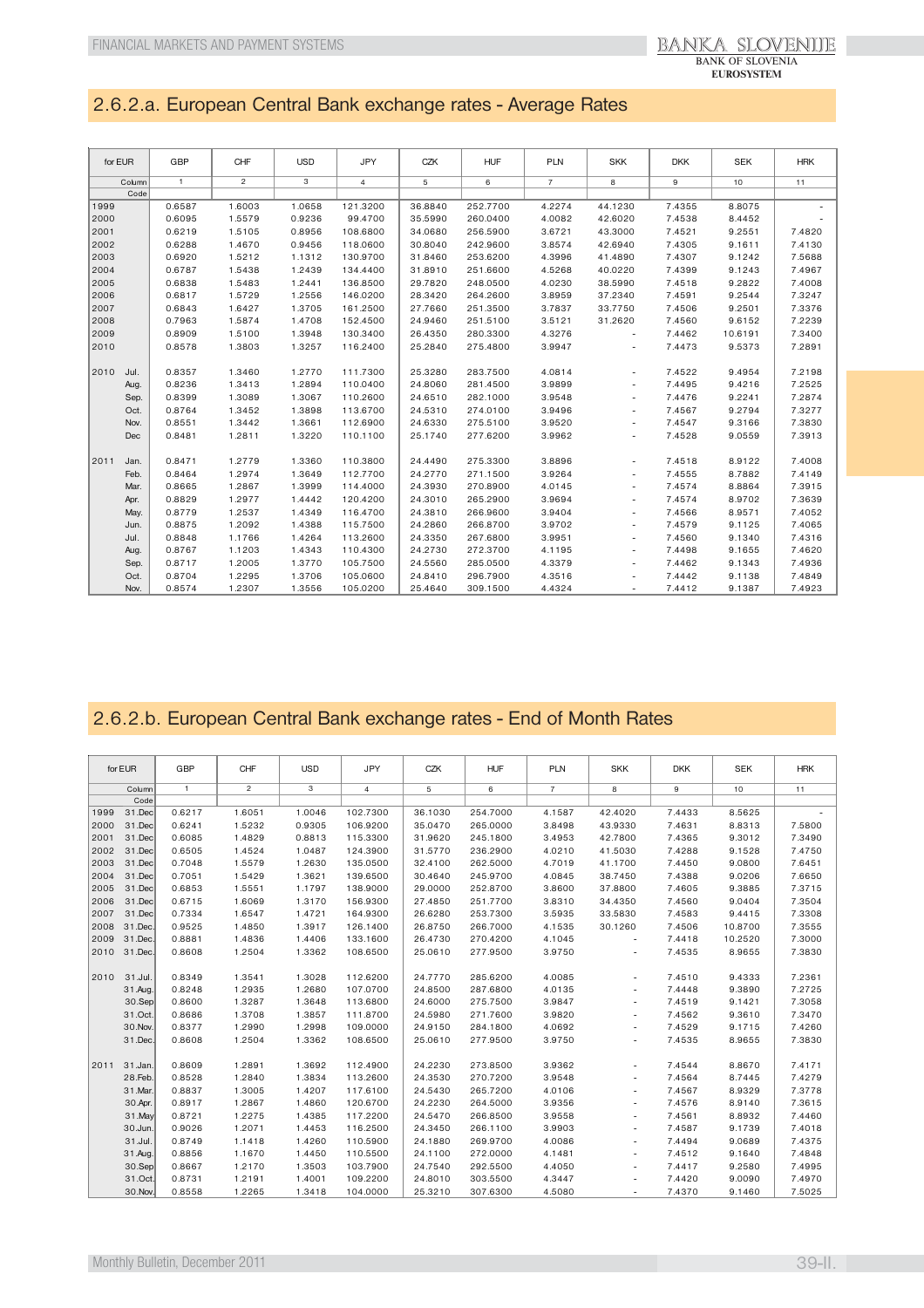**EUROSYSTEM**

## 2.7. TARGET2 and SEPA internal credit transfer (SEPA IKP) transactions

|           | Value                                       |                        | TARGET <sup>2</sup>    |                                  |                |                        |                          | SEPAIKP transactions <sup>1,2</sup> |                       |
|-----------|---------------------------------------------|------------------------|------------------------|----------------------------------|----------------|------------------------|--------------------------|-------------------------------------|-----------------------|
|           | until 31.12.2006                            | Domestic payments $^3$ |                        | $\text{Cross-border payments}^4$ |                |                        |                          |                                     |                       |
|           | in mio SIT<br>from 01.01.2007<br>in mio EUR | Number                 | Value                  | Number                           | Value          | Number                 | Gross Value <sup>5</sup> | Net Value <sup>6</sup>              | Net Cash Flow<br>in % |
|           | Column                                      | $\mathbf{1}$           | $\overline{2}$         | $\overline{3}$                   | $\overline{4}$ | 5                      | 6                        | $\overline{7}$                      | $8 = (7/6)^*100$      |
|           | Code                                        |                        |                        |                                  |                |                        |                          |                                     |                       |
| 1998      |                                             | 224,270                | 15,216.80              |                                  |                | 171,527                | 17.01                    | 4.18                                | 24.59                 |
| 1999      |                                             | 511,321                | 23,184.37              |                                  | ä,             | 9,789,220              | 1,259.30                 | 1,077.41                            | 85.56                 |
| 2000      |                                             | 1,039,796              | 22,218.30              |                                  | ÷,             | 34,837,077             | 2,801.55                 | 1,296.40                            | 46.27                 |
| 2001      |                                             | 1,444,594              | 29,153.14              |                                  | ٠              | 48,180,832             | 3,794.08                 | 1,431.45                            | 37.73                 |
| 2002      |                                             | 1,351,429              | 40,137.66              |                                  | ÷,             | 50,486,456             | 4,461.62                 | 1,097.55                            | 24.60                 |
| 2003      |                                             | 1,264,074              | 43,391.20              |                                  | ä,             | 46,613,463             | 4,505.72                 | 902.48                              | 20.03                 |
| 2004      |                                             | 1,370,990              | 48,774.40              |                                  | i.             | 48,598,215             | 4,844.19                 | 932.37                              | 19.25                 |
| 2005      |                                             | 1,403,876              | 62,694.04              |                                  | ٠              | 49,368,854             | 5,021.52                 | 980.36                              | 19.52                 |
| 2006      |                                             | 1,567,213              | 76,107.58              |                                  |                | 52,108,939             | 5,493.42                 | 1,078.40                            | 19.63                 |
|           |                                             |                        |                        |                                  |                |                        |                          |                                     |                       |
| 2005 Nov. |                                             | 125,488                | 5,726.53               |                                  | ÷,             | 4,393,709              | 451.78                   | 89.89                               | 19.90                 |
|           | Dec.                                        | 145,117                | 7,248.89               |                                  | ä,             | 4,692,082              | 492.23                   | 91.56                               | 18.60                 |
| 2006 Jan. |                                             |                        |                        |                                  | ä,             |                        |                          |                                     |                       |
|           | Feb.                                        | 120,912<br>110,330     | 6,216.58<br>6,046.12   |                                  | i,             | 4,084,313<br>3,800,169 | 423.28<br>390.43         | 86.64<br>78.81                      | 20.47<br>20.18        |
|           | Mar.                                        | 129,225                | 6,877.72               |                                  | ä,             | 4,506,835              | 456.43                   | 86.20                               | 18.89                 |
|           | Apr.                                        | 121,402                | 6,004.00               |                                  |                | 4,073,215              | 431.34                   | 87.05                               | 20.18                 |
|           | May                                         | 131,262                | 6,722.14               |                                  | ä,             | 4,559,106              | 480.46                   | 93.66                               | 19.49                 |
|           | Jun.                                        | 132,498                | 6,162.06               |                                  |                | 4,556,337              | 480.67                   | 91.70                               | 19.08                 |
|           | Jul.                                        | 123,556                | 6,267.37               |                                  | ä,             | 4,302,144              | 455.70                   | 91.59                               | 20.10                 |
|           | Aug.                                        | 120,691                | 5,553.39               |                                  |                | 4,106,734              | 437.66                   | 84.23                               | 19.24                 |
|           | Sep.                                        | 133,030                |                        |                                  | ä,             |                        | 437.05                   | 88.63                               | 20.28                 |
|           |                                             | 138,658                | 6,113.46               |                                  |                | 4,118,041              |                          |                                     |                       |
|           | Oct.                                        |                        | 6,207.84<br>6,546.96   |                                  | ä,             | 4,425,703              | 470.74                   | 91.95                               | 19.53                 |
|           | Nov.                                        | 141,613                |                        |                                  |                | 4,540,935              | 483.59                   | 94.57<br>103.40                     | 19.55                 |
|           | Dec.                                        | 164,036                | 7,389.95               |                                  |                | 5,035,407              | 546.07                   |                                     | 18.93                 |
| 2007      |                                             | 728,846                | 364,681.45             | 72,150                           | 68,882.13      | 53,652,237             | 45,721.18                | 9,082.54                            | 19.87                 |
| 2008      |                                             | 659,466                | 410,351.72             | 112,700 *                        | 84,617.96 *    | 55,908,926             | 49,121.39                | 9,368.78                            | 19.07                 |
| 2009      |                                             | 667,403                | 507,617.82             | 117,384 *                        | 63,980.68 *    | 55,131,097             | 44,874.69                | 10,504.15                           | 23.41                 |
| 2010      |                                             | 647,231                | 530,107.18             | 127,269                          | 63,440.58      | 56,131,105             | 45,407.77                | 9,138.52                            | 20.13                 |
|           |                                             |                        |                        |                                  |                |                        |                          |                                     |                       |
| 2008 Jul. |                                             | 57,759                 | 31,196.89              | 10,922                           | 8,507.01       | 4,800,452              | 4,322.98                 | 859.81                              | 19.89                 |
|           | Aug.                                        | 49,509                 | 27,723.29              | 8,370                            | 6,274.20       | 4,129,784              | 3,690.23                 | 723.45                              | 19.60                 |
|           | Sep.                                        | 56,835                 | 32,056.63              | 9,897                            | 7,237.15       | 4,671,409              | 4,165.59                 | 761.37                              | 18.28                 |
|           | Oct.                                        | 58,340                 | 47,267.49              | 10,251                           | 7,191.73       | 4,971,699              | 4,421.93                 | 809.70                              | 18.31                 |
|           | Nov.                                        | 52,394                 | 40,451.17              | 9,630                            | 5,782.60       | 4,577,907              | 3,926.67                 | 734.02                              | 19.23                 |
|           | Dec.                                        | 61,639                 | 49,474.76              | $10,884$ *                       | 5,836.25 *     | 5,278,181              | 4,591.95                 | 868.82                              | 18.92                 |
|           |                                             |                        |                        |                                  |                |                        |                          |                                     |                       |
| 2009      | Jan.                                        | 48,686                 | 41,056.97              | $8,423$ *                        | 4,273.01 *     | 4,278,032              | 3,581.00                 | 717.11                              | 20.03                 |
|           | Feb.                                        | 47,369                 | 43,622.04              | $8,533$ *                        | 5,547.57 *     | 4,168,023              | 3,396.43                 | 671.22                              | 19.76                 |
|           | Mar.                                        | 55,653                 | 35,975.53              | $9,767$ *                        | 5,169.31 *     | 4,765,206              | 3,783.82                 | 1,294.30                            | 28.90                 |
|           | Apr.                                        | 54,281                 | 38,569.16              | $9,658$ *                        | 6,399.43 *     | 4,648,154              | 3,832.43                 | 1,294.62                            | 27.19                 |
|           | May                                         | 51,322                 | 28,792.16              | $9,782$ *                        | 5,519.91 *     | 4,517,344              | 3,632.91                 | 1,222.23                            | 27.03                 |
|           | Jun.                                        | 55,544                 | 35,773.60              | $10,561$ *                       | 6,937.76 *     | 4,901,837              | 3,866.26                 | 784.05                              | 20.02                 |
|           | Jul.                                        | 58,681                 | 42,316.43              | $11,002$ *                       | 5,439.36 *     | 4,808,170              | 3,889.31                 | 791.56                              | 20.23                 |
|           | Aug.                                        | 50,575                 | 42,635.38              | 8,876 *                          | 3,874.08 *     | 4,114,660              | 3,379.03                 | 682.38                              | 20.19                 |
|           | Sep.                                        | 56,692                 | 50,775.91              | $10,831$ *                       | $6,051.54$ *   | 4,459,772              | 3,640.15                 | 704.76                              | 19.36                 |
|           | Oct.                                        | 63,714                 | 48,916.50              | $10,909$ *                       | 4,390.21 *     | 4,703,953              | 3,838.92                 | 747.90                              | 19.48                 |
|           | Nov.                                        | 59,677                 | 39,631.47              | 8,873 *                          | 4,221.21 *     | 4,602,323              | 3,728.67                 | 749.76                              | 20.11                 |
|           | Dec.                                        | 65,209                 | 59,552.68              | 10,169                           | 6,157.29       | 5,163,623              | 4,305.76                 | 844.26                              | 19.61                 |
|           |                                             |                        |                        |                                  |                |                        |                          |                                     |                       |
| 2010 Jan. |                                             | 50,259                 | 65,486.59              | 8,032                            | 3,674.26       | 4,222,872              | 3,414.68                 | 687.88                              | 20.14                 |
|           | Feb                                         | 48,056                 | 58,055.06              | 8,601                            | 3,851.32       | 4,148,419              | 3,244.92                 | 647.69                              | 19.96                 |
|           | Mar                                         | 56,674                 | 50,581.93              | 11,019                           | 5,427.62       | 4,911,927              | 3,866.53                 | 741.96                              | 19.19                 |
|           | Apr                                         | 52,344                 | 37,957.95              | 10,640                           | 4,925.35       | 4,614,480              | 3,750.94                 | 780.01                              | 20.80                 |
|           | May                                         | 53,496                 | 42,989.46              | 11,006                           | 5,009.27       | 4,839,029              | 3,823.93                 | 777.14                              | 20.32                 |
|           | Jun.                                        | 56,981                 | 45,127.18              | 11,842                           | 4,659.38       | 4,891,104              | 3,881.74                 | 768.99                              | 19.81                 |
|           | Jul.                                        | 54,722                 | 38,502.60              | 11,364                           | 5,144.02       | 4,758,748              | 3,866.97                 | 796.05                              | 20.59                 |
|           | Aug.                                        | 51,624                 | 37,896.55              | 9,614                            | 4,755.85       | 4,374,121              | 3,603.82                 | 745.70                              | 20.69                 |
|           | Sep.                                        | 53,331                 | 34,757.81              | 11,360                           | 4,912.66       | 4,553,532              | 3,725.99                 | 711.63                              | 19.10                 |
|           | Oct.                                        | 54,480                 | 32,666.75              | 10,296                           | 5,801.96       | 4,676,009              | 3,822.36                 | 760.11                              | 19.89                 |
|           | Nov.                                        | 53,687                 | 35,949.95              | 11,864                           | 7,496.12       | 4,832,386              | 3,970.20                 | 832.66                              | 20.97                 |
|           | Dec                                         | 61,577                 | 50,135.34              | 11,631                           | 7,782.78       | 5,308,478              | 4,435.69                 | 888.69                              | 20.04                 |
| 2011      | Jan.                                        | 51,354                 | 43,541.00              | 9,640                            | 8,200.87       | 4,517,527              | 3,707.26                 | 804.41                              | 21.70                 |
|           | Feb                                         | 47,029                 | 33,980.63              | 10,007                           | 5,691.43       | 4,289,293              | 3,433.70                 | 722.33                              | 21.04                 |
|           | Mar                                         |                        |                        |                                  |                |                        |                          |                                     | 19.64                 |
|           |                                             | 55,610                 | 50,434.86              | 11,864                           | 10,991.31      | 5,006,253              | 3,981.27                 | 781.78                              |                       |
|           | Apr                                         | 49,787                 | 45,009.10              | 11,400                           | 9,115.06       | 4,686,863              | 3,795.69                 | 846.41                              | 22.30                 |
|           | May                                         | 54,720                 | 33,218.72              | 12,399                           | 7,102.71       | 5,249,714              | 4,032.42                 | 833.38                              | 20.67                 |
|           | June                                        | 56,628                 | 33,604.93              | 11,546                           | 7,159.60       | 5,494,935              | 4,054.67                 | 820.99                              | 20.25                 |
|           | Jul.                                        | 52,082                 | 33,980.81              | 10,751                           | 7,366.45       | 5,031,280              | 3,839.74                 | 806.40                              | 21.00                 |
|           | Aug.                                        | 53,272                 | 37,731.82              | 11,008                           | 6,683.19       | 5,084,615              | 3,832.88                 | 796.86                              | 20.79                 |
|           | Sep.                                        | 55,137                 | 38,247.48              | 11,389                           | 6,668.77       | 5,271,059              | 3,837.82                 | 774.03                              | 20.17                 |
|           | Okt.                                        | 51,049                 | 38,432.84              | 10,746                           | 7,740.36       | 5,297,712              | 3,739.12                 | 736.51                              | 19.70                 |
|           | Nov.<br>Dec.                                | 56,771<br>62,699       | 48,541.77<br>64,256.24 | 12,488                           | 7,663.50       | 6,800,430              | 4,050.27<br>4,433.13     | 826.72<br>902.90                    | 20.41<br>20.37        |
|           |                                             |                        |                        | 11,583                           | 9,144.92       | 8,194,670              |                          |                                     |                       |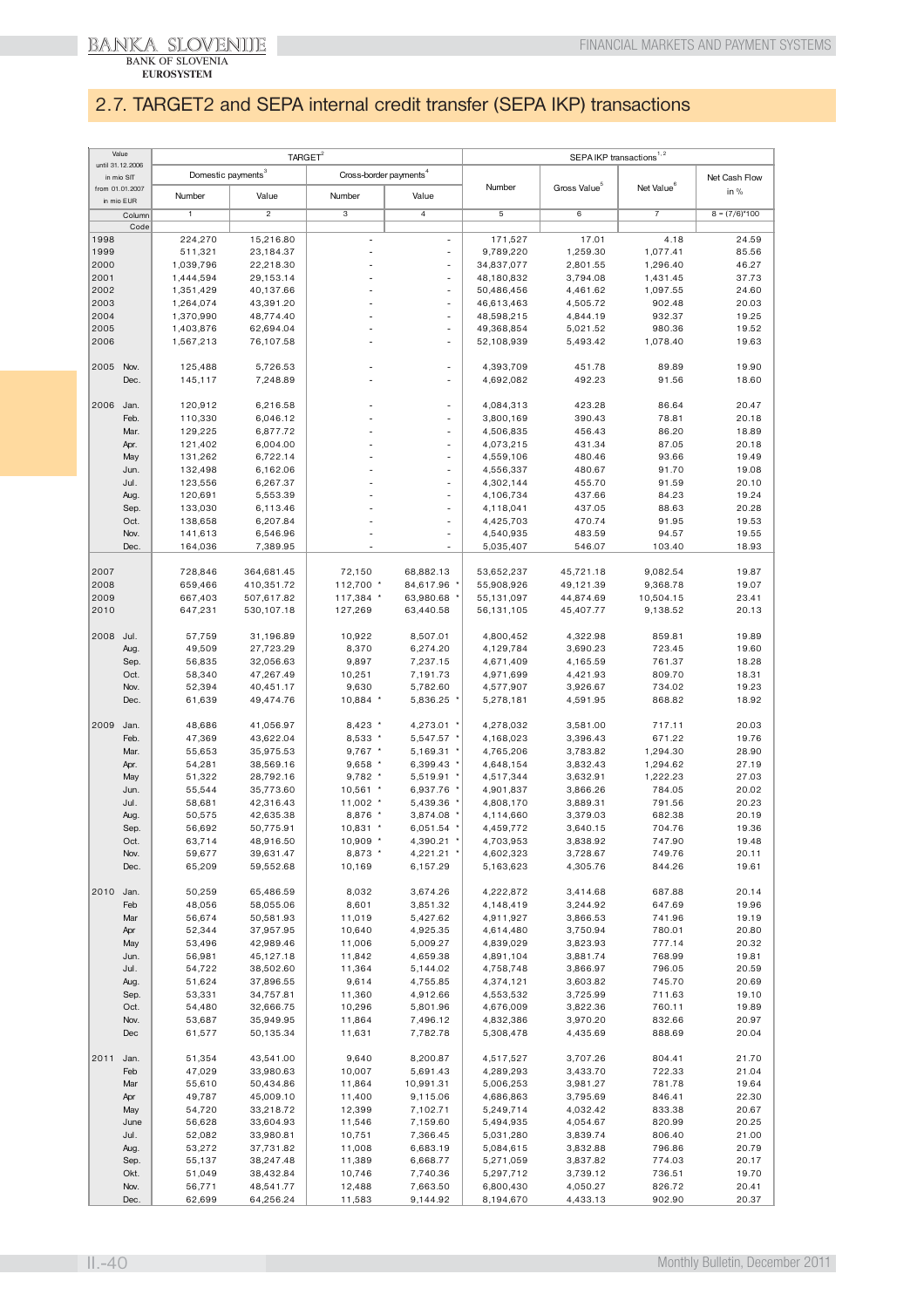## 2.8. Payment Cards

|      |              | Number of cards in circulation - cards issued in Slovenia |                |              |                           |           |                 |                         |                          |  |  |  |
|------|--------------|-----------------------------------------------------------|----------------|--------------|---------------------------|-----------|-----------------|-------------------------|--------------------------|--|--|--|
|      |              |                                                           |                |              | Credit cards <sup>1</sup> |           |                 |                         |                          |  |  |  |
|      |              | Domestic                                                  | Under          | Issued by    | Issued by                 | Personal  | <b>Business</b> | Total                   | Debit cards <sup>2</sup> |  |  |  |
|      |              | cards                                                     | licence        | <b>banks</b> | enterprises               | cards     | cards           |                         |                          |  |  |  |
|      | Column       | 1                                                         | $\mathfrak{p}$ | 3            | $\overline{4}$            | 5.        | 6               | $7 = 1 + 2.3 + 4.5 + 6$ | 8                        |  |  |  |
|      | Code         |                                                           |                |              |                           |           |                 |                         |                          |  |  |  |
|      | 1998 31.Dec. | 350.567                                                   | 243.296        | 415,666      | 178.197                   | 510,145   | 83,718          | 593,863                 | 775,032                  |  |  |  |
| 1999 | 31.Dec.      | 374.929                                                   | 272.887        | 438.823      | 208.993                   | 551.645   | 96.171          | 647.816                 | 961.982                  |  |  |  |
| 2000 | 31.Dec.      | 418.565                                                   | 323.506        | 498.670      | 243.401                   | 629.879   | 112.192         | 742.071                 | 1,392,379                |  |  |  |
| 2001 | 31.Dec.      | 443.541                                                   | 344.238        | 512.994      | 274.785                   | 676,018   | 111.761         | 787.779                 | 1,495,660                |  |  |  |
| 2002 | 31.Dec.      | 477.072                                                   | 370.378        | 539.853      | 307.597                   | 733.119   | 114.331         | 847.450                 | 1.707.668                |  |  |  |
| 2003 | 31.Dec.      | 522.759                                                   | 405.425        | 573.818      | 354.366                   | 804.099   | 124.085         | 928.184                 | 2,466,579                |  |  |  |
|      | 2004 31.Dec. | 575.976                                                   | 435.260        | 595.595      | 415.641                   | 873,506   | 137.730         | 1.011.236               | 2.310.190                |  |  |  |
| 2005 | 31.Dec.      | 630.342                                                   | 463.977        | 627.935      | 466,384                   | 933.588   | 160.731         | 1,094,319               | 2,330,220                |  |  |  |
| 2006 | 31.Dec.      | 700.950                                                   | 506.102        | 651.681      | 555.371                   | 1.043.121 | 163.931         | 1.207.052               | 2.412.485                |  |  |  |
| 2007 | 31.Dec.      | 738.876                                                   | 545.988        | 670.988      | 613.876                   | 1.098.501 | 186.363         | 1.284.864               | 2.486.652                |  |  |  |
| 2008 | 31.Dec.      | 787.838                                                   | 590.905        | 684.852      | 693.891                   | 1.158.295 | 220.448         | 1.378.743               | 2.626.982                |  |  |  |
| 2009 | 31.Dec.      | 849.696                                                   | 611.720        | 684.876      | 776.540                   | 1.223.575 | 237.841         | 1.461.416               | 2.611.307                |  |  |  |
| 2010 | 31.Dec.      | 888.081                                                   | 643.384        | 694.102      | 837.363                   | 1.301.574 | 229.891         | 1.531.465               | 2.742.470                |  |  |  |
|      |              |                                                           |                |              |                           |           |                 |                         |                          |  |  |  |
| 2011 | 31.Mar.      | 912.061                                                   | 649.957        | 695.037      | 866.981                   | 1.328.263 | 233.755         | 1.562.018               | 2.772.353                |  |  |  |
|      | 31.Jun.      | 926.069                                                   | 683.848        | 692.125      | 917.792                   | 1,374,813 | 235,104         | 1,609,917               | 2,552,967                |  |  |  |
|      | 30.Sep.      | 938.724                                                   | 653.762        | 691.793      | 900.693                   | 1.360.257 | 232.229         | 1.592.486               | 2.542.975                |  |  |  |

| In thousands | Volume of transactions in Slovenia |                |           |                           |                          |                 |                 |                          |                     |                     |  |
|--------------|------------------------------------|----------------|-----------|---------------------------|--------------------------|-----------------|-----------------|--------------------------|---------------------|---------------------|--|
|              |                                    |                |           |                           | Cards issued in Slovenia |                 |                 |                          |                     | Number of           |  |
|              |                                    |                |           | Credit cards <sup>1</sup> |                          |                 |                 |                          | Cards issued        | transaction         |  |
|              | Domestic                           | Under          | Issued by | Issued by                 | Personal                 | <b>Business</b> |                 | Debit cards <sup>2</sup> | abroad <sup>3</sup> | abroad <sup>4</sup> |  |
|              | cards                              | licence        | banks     | enterprises               | cards                    | cards           | Total           |                          |                     |                     |  |
| Column       | 1                                  | $\overline{c}$ | 3         | 4                         | 5                        | 6               | $7=1+2.3+4.5+6$ | 8                        | 9                   | 10                  |  |
| Code         |                                    |                |           |                           |                          |                 |                 |                          |                     |                     |  |
| 1998         | 25,993                             | 12,245         | 28.147    | 10,091                    | 33,231                   | 5,006           | 38,238          | 1,216                    | 2,278               | 1,278               |  |
| 1999         | 28,396                             | 15,798         | 33,050    | 11,144                    | 38,704                   | 5,490           | 44,194          | 5,264                    | 2,925               | 1,433               |  |
| 2000         | 31.794                             | 20.139         | 38.426    | 13.506                    | 44.209                   | 7.724           | 51.933          | 13.933                   | 3.745               | 1,558               |  |
| 2001         | 33.366                             | 21,697         | 40.218    | 14.846                    | 47.777                   | 7.286           | 55,063          | 26.388                   | 4,585               | 1,623               |  |
| 2002         | 31.877                             | 23,117         | 40.599    | 14.394                    | 49.138                   | 5,856           | 54.994          | 31.988                   | 4,752               | 1,788               |  |
| 2003         | 34,930                             | 24,598         | 41,556    | 17.972                    | 52,010                   | 7,519           | 59,528          | 37,784                   | 5,253               | 2,097               |  |
| 2004         | 34,338                             | 26,377         | 41.342    | 19.373                    | 53,228                   | 7,486           | 60,715          | 44,145                   | 5,011               | 2,764               |  |
| 2005         | 35.079                             | 28,292         | 41.794    | 21.577                    | 55.784                   | 7.587           | 63.371          | 49.178                   | 5,897               | 3,044               |  |
| 2006         | 36.408                             | 29,579         | 40.281    | 25.706                    | 57,308                   | 8,679           | 65,987          | 55,182                   | 7,221               | 3,597               |  |
| 2007         | 34.909                             | 27,942         | 35.975    | 26.876                    | 53,848                   | 9,003           | 62,851          | 59,496                   | 7,642               | 4,551               |  |
| 2008         | 32.725                             | 28,711         | 35.688    | 25.748                    | 53.310                   | 8,125           | 61,435          | 64.520                   | 8,911               | 4,560               |  |
| 2009         | 28,800                             | 28,611         | 34,069    | 23,342                    | 51,162                   | 6,248           | 57,411          | 68,016                   | 7,814               | 5,537               |  |
| 2010         | 27.747                             | 29.910         | 33.927    | 23.730                    | 51.688                   | 5,968           | 57.656          | 72.833                   | 8,561               | 6,543               |  |
|              |                                    |                |           |                           |                          |                 |                 |                          |                     |                     |  |
| $2011$       | 6,682                              | 7,284          | 7,994     | 5,973                     | 12,623                   | 1,344           | 13,967          | 17.705                   | 1,843               | 1,496               |  |
| Ш            | 6.850                              | 7.808          | 8.542     | 6.115                     | 13.241                   | 1.416           | 14.658          | 19.804                   | 2.316               | 1.805               |  |
| Ш            | 6,616                              | 7,229          | 8.045     | 5,800                     | 12,504                   | 1,341           | 13,845          | 19,347                   | 3,019               | 2,267               |  |

| Until              |              |                |           |                           | Value of transactions in Slovenia |                 |                 |                          |                     |                     |
|--------------------|--------------|----------------|-----------|---------------------------|-----------------------------------|-----------------|-----------------|--------------------------|---------------------|---------------------|
| 31.12.2006         |              |                |           |                           | Cards issued in Slovenia          |                 |                 |                          |                     | Value of            |
| in mio SIT<br>from |              |                |           | Credit cards <sup>1</sup> |                                   |                 |                 |                          | Cards issued        | transaction         |
| 01.01.2007         | Domestic     | Under          | Issued by | Issued by                 | Personal                          | <b>Business</b> |                 | Debit cards <sup>2</sup> | abroad <sup>3</sup> | abroad <sup>4</sup> |
| in mio EUR         | cards        | licence        | banks     | enterprises               | cards                             | cards           | Total           |                          |                     |                     |
| Column             | $\mathbf{1}$ | $\overline{c}$ | 3         | 4                         | 5                                 | 6               | $7=1+2,3+4,5+6$ | 8                        | 9                   | 10                  |
| Code               |              |                |           |                           |                                   |                 |                 |                          |                     |                     |
| 1998               | 111.565      | 73.086         | 138.320   | 46,332                    | 152.454                           | 32,198          | 184,651         | 6.890                    | 33,552              | 22.638              |
| 1999               | 127.134      | 97.561         | 167.751   | 56.944                    | 185.451                           | 39.244          | 224.695         | 30.034                   | 42.727              | 27.284              |
| 2000               | 178.771      | 143.089        | 218.963   | 102.897                   | 245.942                           | 75.918          | 321.860         | 92.982                   | 58.499              | 28,552              |
| 2001               | 186.422      | 170.049        | 251.098   | 105.373                   | 287.814                           | 68.657          | 356.471         | 162.896                  | 77.047              | 32.158              |
| 2002               | 193.263      | 189.545        | 266.733   | 116,076                   | 314.342                           | 68.466          | 382.809         | 209.688                  | 86.323              | 35.523              |
| 2003               | 210.647      | 207,019        | 281.677   | 135.989                   | 340.674                           | 76,992          | 417.665         | 249,105                  | 90,031              | 40,168              |
| 2004               | 227.975      | 221.060        | 287.729   | 161.307                   | 355.983                           | 93.052          | 449.035         | 313.100                  | 81.157              | 51.101              |
| 2005               | 248.978      | 237.568        | 296.349   | 190.197                   | 378.827                           | 107.718         | 486.546         | 357.411                  | 91,612              | 59,788              |
| 2006               | 266,911      | 245,265        | 296,973   | 215,204                   | 393,877                           | 118,300         | 512,177         | 403.573                  | 104.853             | 70,435              |
|                    |              |                |           |                           |                                   |                 |                 |                          |                     |                     |
| 2007               | 1,131        | 1.082          | 1,217     | 995                       | 1.680                             | 532             | 2,212           | 1,945                    | 571                 | 330                 |
| 2008               | 1.243        | 1.243          | 1.294     | 1.191                     | 1.796                             | 690             | 2.486           | 2.248                    | 742                 | 372                 |
| 2009               | 1.084        | 1.280          | 1,230     | 1.134                     | 1.749                             | 616             | 2.365           | 2.326                    | 582                 | 438                 |
| 2010               | 1,126        | 1.360          | 1.247     | 1,239                     | 1.805                             | 682             | 2.486           | 2.509                    | 639                 | 504                 |
|                    |              |                |           |                           |                                   |                 |                 |                          |                     |                     |
| 2011               | 280          | 330            | 292       | 318                       | 438                               | 172             | 610             | 607                      | 159                 | 127                 |
| $\mathsf{II}$      | 291          | 348            | 312       | 327                       | 459                               | 180             | 639             | 687                      | 198                 | 149                 |
| Ш                  | 275          | 323            | 290       | 308                       | 431                               | 168             | 598             | 666                      | 244                 | 166                 |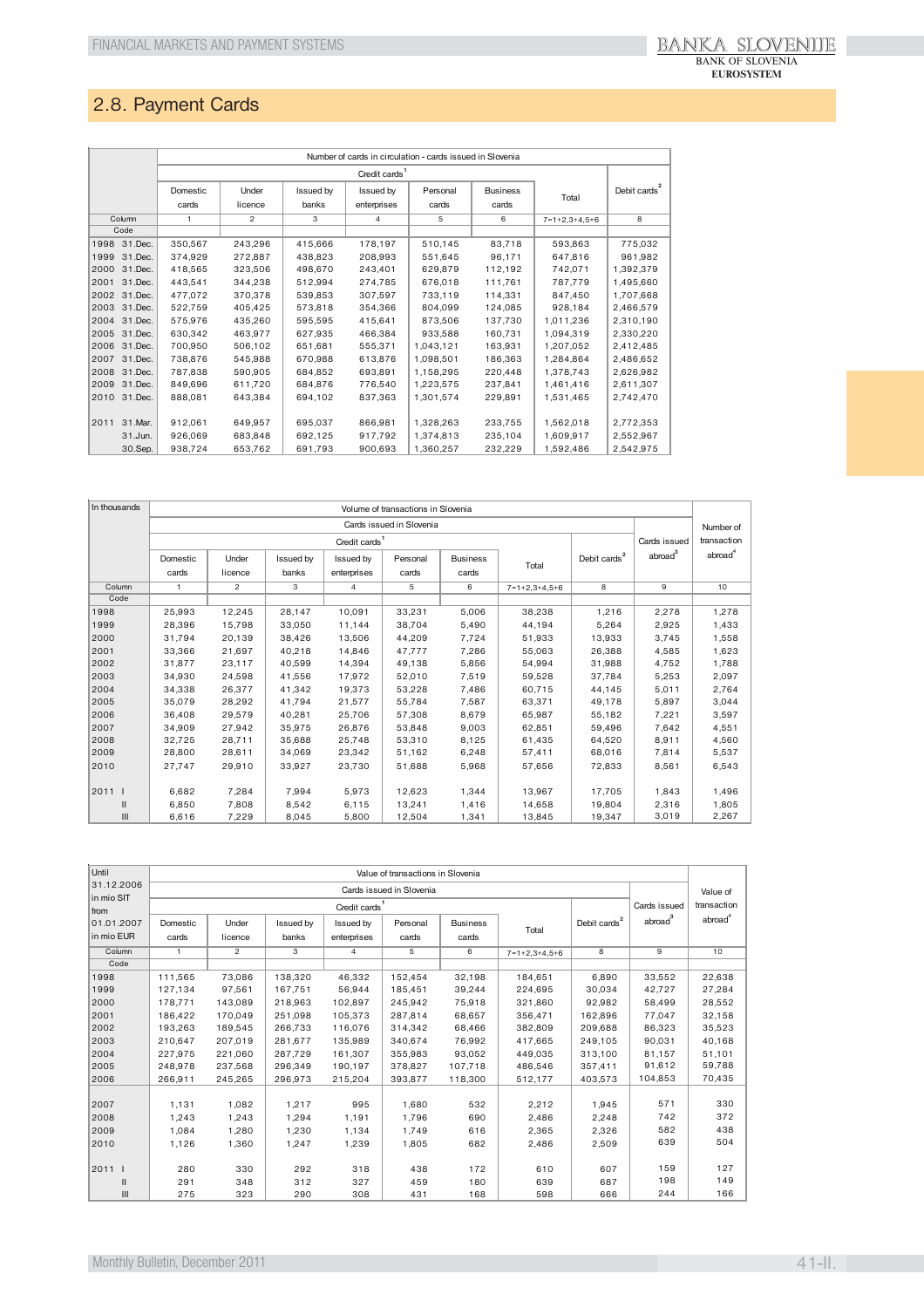**EUROSYSTEM**

## 2.9. Other Payment Instruments and Innovative Payment Schemes

| Value until                        |              | ATMs            |                 |                  | POS terminals             |                            | Cheques        |              | Travel cheques |
|------------------------------------|--------------|-----------------|-----------------|------------------|---------------------------|----------------------------|----------------|--------------|----------------|
| 31.12.2006                         |              |                 |                 |                  |                           |                            |                |              |                |
| in mio SIT from                    |              | Volume of       | Value of        |                  | Volume of                 | Value of                   | Number of      |              |                |
| 01.01.2007                         | Number of    | transactions at | transactions at | Number of EFT    | transactions at           | transactions at            | encashed       | Value of     | Value issued   |
| in mio EUR                         | <b>ATMs</b>  | ATMs in         | <b>ATMs</b>     | POS <sup>1</sup> | POS terminals             | POS terminals <sup>2</sup> | cheques in     | transactions |                |
|                                    |              | thousands       |                 |                  | in thousands <sup>2</sup> |                            | thousands      |              |                |
| Column                             | $\mathbf{1}$ | $\overline{c}$  | 3               | $\overline{4}$   | 5                         | 6                          | $\overline{7}$ | 8            | 9              |
| Code                               |              |                 |                 |                  |                           |                            |                |              |                |
| 1998                               | 612          | 27,934          | 224,010         | 11,361           | $\cdots$                  | .                          | 26,692         | 266,650      | 1,137          |
| 1999                               | 757          | 34,515          | 307,768         | 15,269           | 38,149                    | 223,694                    | 23,012         | 249,995      | 953            |
| 2000                               | 865          | 41,048          | 425,016         | 21,723           | 49,376                    | 313,744                    | 13,205         | 158,841      | 1,043          |
| 2001                               | 1,027        | 46,734          | 566,099         | 26,186           | 73,445                    | 466,627                    | 5,663          | 90,049       | 720            |
| 2002                               | 1,095        | 52,160          | 642,742         | 29,452           | 91,750                    | 585,103                    | 4,532          | 82,477       | 782            |
| 2003                               | 1,240        | 58,736          | 770,682         | 32,035           | 111,788                   | 719,572                    | 2,967          | 51,935       | 589            |
| 2004                               | 1,389        | 63,700          | 892,207         | 34,770           | 110,771                   | 812,861                    | 1,735          | 32,342       | 603            |
| 2005                               | 1,490        | 66,485          | 983,024         | 28,817           | 109,508                   | 868,676                    | 1,350          | 27,275       | 506            |
| 2006                               | 1,522        | 64,160          | 1,010,028       | 29,234           | 115,367                   | 945,200                    | 921            | 20,028       | 377            |
|                                    |              |                 |                 |                  |                           |                            |                |              |                |
| 2003                               | 1,173        | 13,164          | 162,743         | 30,053           | 24,423                    | 152,980                    | 942            | 16,105       | 125            |
| Ш                                  | 1,158        | 14,928          | 191,306         | 30,617           | 27,734                    | 175,793                    | 860            | 14,458       | 115            |
| $\mathbf{III}$<br>IV               | 1,171        | 15,007          | 200,994         | 31,145           | 29,831                    | 191,683                    | 573            | 10,451       | 213            |
|                                    | 1,240        | 15,636          | 215,639         | 32,035           | 29,801                    | 199,116                    | 591            | 10,921       | 136            |
| 2004                               | 1,272        | 15,105          | 204,576         | 32,496           | 27,731                    | 182,777                    | 437            | 7,813        | 127            |
| $\label{eq:1} \mathsf{II}$         | 1,322        | 15,300          | 213,299         | 33,321           | 28,133                    | 206,328                    | 455            | 8,314        | 106            |
| $\mathbf{III}$                     | 1,354        | 16,583          | 234,242         | 34,302           | 27,181                    | 208,101                    | 419            | 7,887        | 227            |
| IV                                 | 1,389        | 16,712          | 240,090         | 34,770           | 27,726                    | 215,654                    | 424            | 8,328        | 143            |
|                                    |              |                 |                 |                  |                           |                            |                |              |                |
| 2005<br>- 1                        | 1,409        | 15,600          | 220,762         | 27,031           | 24,382                    | 185,977                    | 373            | 7,347        | 118            |
| Ш                                  | 1,435        | 17,549          | 257,915         | 27,746           | 25,055                    | 202,970                    | 342            | 6,758        | 106            |
| $\mathbf{III}$                     | 1,456        | 16,812          | 254,691         | 28,276           | 28,836                    | 230,619                    | 312            | 6,481        | 172            |
| IV                                 | 1,490        | 16,524          | 249,656         | 28,817           | 31,235                    | 249,109                    | 322            | 6,689        | 111            |
|                                    |              |                 |                 |                  |                           |                            |                |              |                |
| 2006<br>$\blacksquare$             | 1,499        | 15,720          | 237,180         | 28,587           | 26,834                    | 208,497                    | 300            | 6,274        | 103            |
| Ш                                  | 1,510        | 16,099          | 253,363         | 29,148           | 30,026                    | 245,869                    | 263            | 5,515        | 75             |
| $\mathbf{III}$                     | 1,522        | 16,876          | 272,059         | 29,259           | 29,506                    | 245,751                    | 211            | 4,632        | 105            |
| IV                                 | 1,522        | 15,465          | 247,426         | 29,234           | 29,001                    | 245,083                    | 147            | 3,608        | 94             |
|                                    |              |                 |                 |                  |                           |                            |                |              |                |
| 2007                               | 1,643        | 61,146          | 4,731           | 31,529           | 129,895                   | 4,724                      | 285            | 126          | 1.2            |
| 2008                               | 1,731        | 61,567          | 5,218           | 33,490           | 134,581                   | 5,457                      | 320            | 125          | 0.9            |
| 2009                               | 1,786        | 61,370          | 5,356           | 32,883           | 132,991                   | 5,253                      | 268            | 108          | 0.5            |
| 2010                               | 1,814        | 60,990          | 5,484           | 32,021           | 138,853                   | 5,616                      | 213            | 72           | 0.3            |
|                                    |              |                 |                 |                  |                           |                            |                |              |                |
| 2007                               | 1,547        | 14,565          | 1,019           | 29,843           | 30,821                    | 1,044                      | 46             | 28           | 0.3            |
| $\label{eq:1} \mathsf{II}$         | 1,575        | 15,953          | 1,229           | 29,926           | 33,405                    | 1,192                      | 72             | 34           | 0.3            |
| $\mathbf{III}$<br>IV               | 1,619        | 15,184          | 1,236           | 29,632           | 32,280                    | 1,230                      | 80<br>87       | 30<br>34     | 0.4<br>0.3     |
|                                    | 1,643        | 15,444          | 1,246           | 31,529           | 33,388                    | 1,258                      |                |              |                |
| 2008                               | 1,648        | 14,536          | 1,164           | 31,748           | 32,496                    | 1,195                      | 74             | 27           | 0.2            |
| Ш                                  | 1,685        | 16,040          | 1,353           | 32,581           | 35,316                    | 1,427                      | 73             | 34           | 0.2            |
| $\mathbf{III}$                     | 1,697        | 15,275          | 1,342           | 33,017           | 33,238                    | 1,438                      | 79             | 34           | 0.3            |
| IV                                 | 1,731        | 15,716          | 1,359           | 33,490           | 33,531                    | 1,398                      | 94             | 30           | 0.2            |
|                                    |              |                 |                 |                  |                           |                            |                |              |                |
| 2009                               | 1,731        | 14,430          | 1,221           | 33,815           | 30,808                    | 1,204                      | 67             | 26           | 0.1            |
| Ш                                  | 1,753        | 15,877          | 1,392           | 34,139           | 34,056                    | 1,336                      | 69             | 26           | 0.1            |
| Ш                                  | 1,779        | 15,457          | 1,378           | 33,155           | 33,636                    | 1,341                      | 67             | 29           | 0.1            |
| IV                                 | 1,786        | 15,606          | 1,365           | 32,883           | 34,492                    | 1,371                      | 64             | 27           | 0.1            |
|                                    |              |                 |                 |                  |                           |                            |                |              |                |
| 2010                               | 1,793        | 14,283          | 1,247           | 31,236           | 31,908                    | 1,277                      | 61             | 18           | 0.1            |
| Ш                                  | 1,797        | 15,835          | 1,424           | 32,092           | 35,469                    | 1,433                      | 51             | 19           | 0.1            |
| $\mathop{\mathsf{III}}\nolimits$   | 1,798        | 15,242          | 1,410           | 32,249           | 35,018                    | 1,415                      | 49             | 18           | 0.1            |
| IV                                 | 1,814        | 15,630          | 1,403           | 32,021           | 36,458                    | 1,490                      | 52             | 17           | 0.04           |
|                                    |              |                 |                 |                  |                           |                            |                |              |                |
| 2011                               | 1,809        | 14,552          | 1,292           | 31,775           | 33,453                    | 1,372                      | 45             | 16           | 0.03           |
| $\rm{II}$                          | 1,839        | 16,038          | 1,470           | 30,886           | 36,694                    | 1,518                      | 36             | 15           | 0.05           |
| $\ensuremath{\mathsf{III}}\xspace$ | 1,823        | 15,362          | 1,449           | 33,883           | 36,125                    | 1,502                      | 31             | 14           | 0.04           |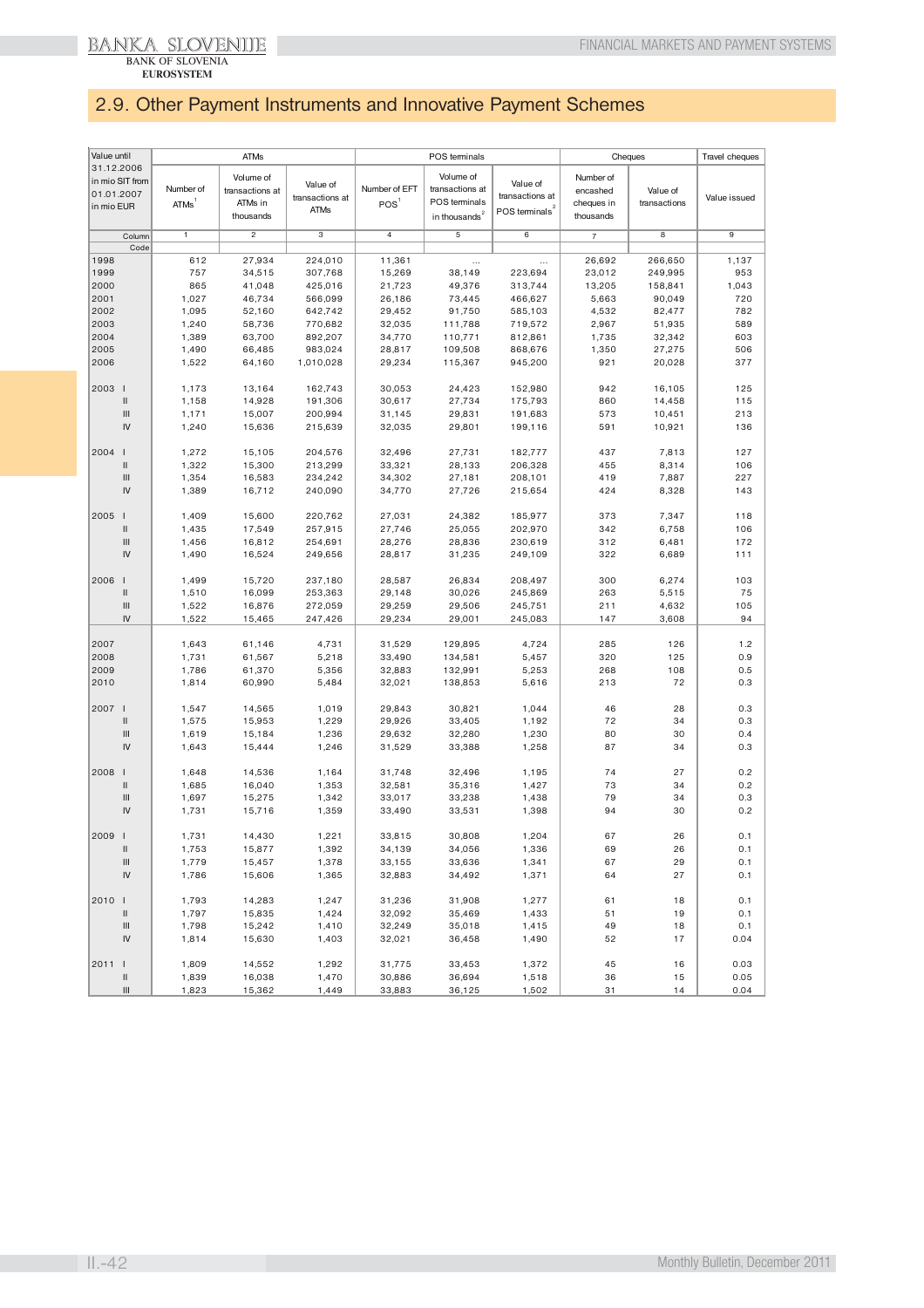

# 2.10. Electronic Banking

| Value until                   |               | Personal computer banking via Internet |                  |                                   |                              |                                     |                              |                                   |                              |                          |                              |  |
|-------------------------------|---------------|----------------------------------------|------------------|-----------------------------------|------------------------------|-------------------------------------|------------------------------|-----------------------------------|------------------------------|--------------------------|------------------------------|--|
| 31.12.2006                    |               |                                        | Users            |                                   |                              | Volume of transactions in thousands |                              |                                   | Value of transactions        |                          |                              |  |
| in mio SIT from<br>01.01.2007 |               |                                        |                  | Natural persons, Sole proprietors |                              | legal persons                       |                              | Natural persons, Sole proprietors |                              | Legal persons            |                              |  |
| in mio EUR                    |               |                                        |                  |                                   |                              |                                     |                              |                                   |                              |                          |                              |  |
|                               |               | Natural persons,                       |                  |                                   |                              |                                     |                              |                                   |                              |                          |                              |  |
|                               |               | Sole proprietors                       | Legal persons    | Domestic<br>transactions          | Cross border<br>transactions | Domestic<br>transactions            | Cross border<br>transactions | Domestic<br>transactions          | Cross border<br>transactions | Domestic<br>transactions | Cross border<br>transactions |  |
|                               |               |                                        |                  |                                   |                              |                                     |                              |                                   |                              |                          |                              |  |
|                               |               |                                        |                  |                                   |                              |                                     |                              |                                   |                              |                          |                              |  |
|                               | Stolpec       | $\mathbf{1}$                           | $\overline{2}$   | $\overline{\mathbf{3}}$           | $\overline{4}$               | $\overline{5}$                      | 6                            | $\overline{7}$                    | $\overline{8}$               | $\overline{9}$           | 10                           |  |
|                               | Koda          |                                        |                  |                                   |                              |                                     |                              |                                   |                              |                          |                              |  |
| 2000                          |               | 15,082                                 | 1,206            | 984                               | 0                            | 159                                 | 24                           | 54,550                            | 24                           | 79,395                   | 67,924                       |  |
| 2001                          |               | 63,440                                 | 14,091           | 3,403                             | $\circ$                      | 6,900                               | 93                           | 214,894                           | 387                          | 3,126,883                | 350,888                      |  |
| 2002                          |               | 98,669                                 | 34,094           | 7,104                             | $\overline{7}$               | 23,879                              | 285                          | 573,775                           | 9,893                        | 12,652,713               | 1,019,139                    |  |
| 2003<br>2004                  |               | 142,334<br>192,560                     | 41,592<br>45,008 | 9,520<br>12,616                   | 12<br>28                     | 31,002<br>32,751                    | 410<br>552                   | 658,965<br>984,660                | 19,988<br>13,617             | 17,715,548<br>21,227,533 | 1,485,185                    |  |
| 2005                          |               | 261,928                                | 48,543           | 15,957                            | 73                           | 33,624                              | 709                          | 1,221,006                         | 22,556                       | 22,884,609               | 2,185,642<br>3,042,587       |  |
| 2006                          |               | 351,111                                | 70,287           | 20,982                            | 70                           | 35,657                              | 808                          | 1,454,449                         | 28,684                       | 25,790,907               | 3,876,749                    |  |
|                               |               |                                        |                  |                                   |                              |                                     |                              |                                   |                              |                          |                              |  |
| 2007                          |               | 407,210                                | 61,955           | 24,735                            | 108                          | 47,205                              | 974                          | 7,391                             | 357                          | 147,711                  | 22,818                       |  |
| 2008                          |               | 463,337                                | 81,816           | 27,499                            | 169                          | 42,096                              | 1,176                        | 8,884                             | 473                          | 145,101                  | 28,786                       |  |
| 2009                          |               | 509.572                                | 96,401           | 29,867                            | 173                          | 40,585                              | 1.116                        | 8,695                             | 342                          | 119.477                  | 21,798                       |  |
| 2010                          |               | 566,759                                | 100,998          | 31,376                            | 235                          | 40,213                              | 1,226                        | 8,755                             | 401                          | 118,317                  | 21,870                       |  |
|                               |               |                                        |                  |                                   |                              |                                     |                              |                                   |                              |                          |                              |  |
| 2008 IV                       |               | 463,337                                | 81,816           | 7,266                             | 50                           | 11,062                              | 303                          | 2,563                             | 136                          | 38,203                   | 7,658                        |  |
|                               |               |                                        |                  |                                   |                              |                                     |                              |                                   |                              |                          |                              |  |
| 2009                          |               | 486,493                                | 86,214           | 7,317                             | 30                           | 9,864                               | 258                          | 2,121                             | 59                           | 29,116                   | 5,351                        |  |
|                               | Ш             | 487.471                                | 90.641           | 7.385                             | 48                           | 10.186                              | 275                          | 2,422                             | 92                           | 29,146                   | 5,413                        |  |
|                               | Ш             | 498.895                                | 93.690           | 7.434                             | 45                           | 9.969                               | 283                          | 1,984                             | 91                           | 29,741                   | 5,181                        |  |
|                               | IV            | 509,572                                | 96,401           | 7,732                             | 50                           | 10,565                              | 301                          | 2,167                             | 100                          | 31,473                   | 5,852                        |  |
|                               |               |                                        |                  |                                   |                              |                                     |                              |                                   |                              |                          |                              |  |
| 2010                          |               | 512,337                                | 97,060           | 7,396                             | 50                           | 9,466                               | 292                          | 1,963                             | 78                           | 27,020                   | 4,640                        |  |
|                               | $\mathbf{H}$  | 523,818                                | 98,507           | 7.935                             | 61                           | 10.298                              | 309                          | 2,159                             | 100                          | 29,604                   | 5,312                        |  |
|                               | III           | 534,325                                | 99,899           | 7,678                             | 59                           | 9,954                               | 306                          | 2,209                             | 109                          | 29,469                   | 5,526                        |  |
|                               | IV            | 566,759                                | 100,998          | 8.367                             | 65                           | 10.495                              | 320                          | 2,424                             | 114                          | 32,223                   | 6,393                        |  |
|                               |               |                                        |                  |                                   |                              |                                     |                              |                                   |                              |                          |                              |  |
| 2011                          |               | 578,976                                | 103,262          | 8,227                             | 48                           | 10,675                              | 440                          | 2,438                             | 98                           | 32,483                   | 6,097                        |  |
|                               | $\mathbf{II}$ | 592,481                                | 104,384          | 7.857                             | 53                           | 9,951                               | 342                          | 1,950                             | 116                          | 31,032                   | 5,976                        |  |
|                               | III           | 592.416                                | 104,199          | 8.029                             | 49                           | 9,527                               | 339                          | 2.105                             | 117                          | 29,611                   | 5,981                        |  |

| Value until              |                 |                           | Telebanking and mobile phone banking |                       |                 |  |  |  |  |  |  |
|--------------------------|-----------------|---------------------------|--------------------------------------|-----------------------|-----------------|--|--|--|--|--|--|
| 31.12.2006               |                 | Volume of transactions in |                                      |                       |                 |  |  |  |  |  |  |
|                          | in mio SIT from | thousand                  |                                      | Value of transactions |                 |  |  |  |  |  |  |
| 01.01.2007<br>in mio EUR |                 |                           |                                      |                       |                 |  |  |  |  |  |  |
|                          |                 |                           |                                      |                       |                 |  |  |  |  |  |  |
|                          |                 | Domestic                  | Cross border                         | Domestic              | Cross border    |  |  |  |  |  |  |
|                          |                 | transactions              | transactions                         | transactions          | transactions    |  |  |  |  |  |  |
|                          |                 |                           |                                      |                       |                 |  |  |  |  |  |  |
|                          | Stolpec         | $\overline{11}$           | 12                                   | 13                    | $\overline{14}$ |  |  |  |  |  |  |
|                          | Koda            |                           |                                      |                       |                 |  |  |  |  |  |  |
| 2000                     |                 |                           | .                                    |                       |                 |  |  |  |  |  |  |
| 2001                     |                 | $\cdots$                  |                                      | .                     | .               |  |  |  |  |  |  |
| 2002                     |                 | .                         |                                      |                       | .               |  |  |  |  |  |  |
| 2003                     |                 |                           |                                      |                       | .               |  |  |  |  |  |  |
| 2004                     |                 |                           |                                      |                       | .               |  |  |  |  |  |  |
| 2005                     |                 | 1,518                     | 0.8                                  | 62,196                | 880             |  |  |  |  |  |  |
| 2006                     |                 | 1,394                     | 0.9                                  | 65,193                | 4,730           |  |  |  |  |  |  |
|                          |                 |                           |                                      |                       | 4.0             |  |  |  |  |  |  |
| 2007                     |                 | 914                       | 1.0                                  | 237                   | 5.2             |  |  |  |  |  |  |
| 2008<br>2009             |                 | 836<br>673                | 1.1<br>0.6                           | 213<br>160            | 1.2             |  |  |  |  |  |  |
| 2010                     |                 | 437                       | 0.3                                  | 103                   | 1.1             |  |  |  |  |  |  |
|                          |                 |                           |                                      |                       |                 |  |  |  |  |  |  |
| 2008                     | IV              | 188                       | 0.2                                  | 51                    | 0.4             |  |  |  |  |  |  |
|                          |                 |                           |                                      |                       |                 |  |  |  |  |  |  |
| 2009                     | L               | 171                       | 0.2                                  | 41                    | 0.4             |  |  |  |  |  |  |
|                          | $\mathbf{I}$    | 173                       | 0.1                                  | 39                    | 0.2             |  |  |  |  |  |  |
|                          | Ш               | 168                       | 0.2                                  | 40                    | 0.3             |  |  |  |  |  |  |
|                          | IV              | 161                       | 0.1                                  | 41                    | 0.3             |  |  |  |  |  |  |
|                          |                 |                           |                                      |                       |                 |  |  |  |  |  |  |
| 2010                     | т               | 148                       | 0.2                                  | 34                    | 0.3             |  |  |  |  |  |  |
|                          | Ш               | 141                       | 0.1                                  | 35                    | 0.2             |  |  |  |  |  |  |
|                          | Ш               | 141                       | 0.1                                  | 35                    | 0.3             |  |  |  |  |  |  |
|                          | IV              | 143                       | 0.1                                  | 34                    | 0.4             |  |  |  |  |  |  |
|                          |                 |                           |                                      |                       |                 |  |  |  |  |  |  |
| 2011                     | т               | 153                       | 0.1                                  | 34                    | 0.4             |  |  |  |  |  |  |
|                          | Ш               | 118                       | 0.2                                  | 37                    | 2.6             |  |  |  |  |  |  |
|                          | Ш               | 120                       | 0.2                                  | 32                    | 0.9             |  |  |  |  |  |  |
|                          |                 |                           |                                      |                       |                 |  |  |  |  |  |  |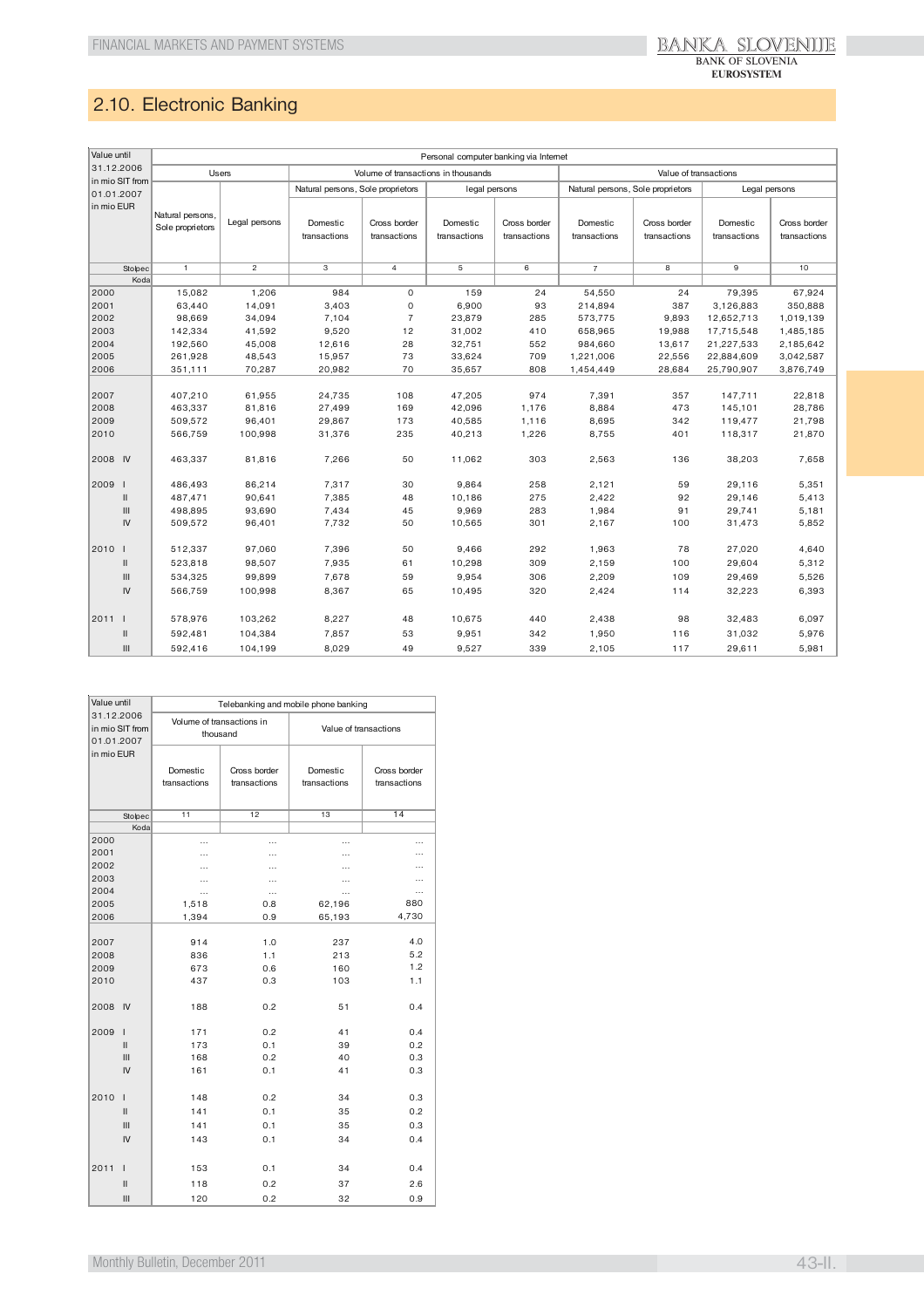BANK OF SLOVENIA **EUROSYSTEM**

## 2.11. Credit Transfers

| Value until<br>31.12.2006<br>in milliards SIT<br>from |                                      |                                      | Paper based payment                   |                                      | Non-paper based payment  |                                      |                          |                                      |  |
|-------------------------------------------------------|--------------------------------------|--------------------------------------|---------------------------------------|--------------------------------------|--------------------------|--------------------------------------|--------------------------|--------------------------------------|--|
| 01.01.2007                                            |                                      | Volume (in thousands)                | Value                                 |                                      |                          | Volume (in thousands)                |                          | Value                                |  |
| in millions<br><b>EUR</b>                             | Total                                | Of which<br>domestic<br>transactions | Total                                 | Of which<br>domestic<br>transactions | Total                    | Of which<br>domestic<br>transactions | Total                    | Of which<br>domestic<br>transactions |  |
| Column                                                | 1                                    | $\overline{c}$                       | 3                                     | $\overline{4}$                       | 5                        | 6                                    | $\overline{7}$           | 8                                    |  |
| Code                                                  |                                      |                                      |                                       |                                      |                          |                                      |                          |                                      |  |
| 2004<br>2005<br>2006                                  | 87,508<br>92,004                     | 86,757<br>91,124                     | 16,277<br>23,496                      | $\cdots$<br>11,783<br>18,675         | $\cdots$<br>404<br>451   | $\cdots$<br>404<br>451               | $\ddotsc$<br>116<br>127  | $\cdots$<br>116<br>127               |  |
| 2007<br>2008<br>2009<br>2010                          | 76,550<br>72,935<br>65,982<br>68,051 | 76,098<br>72,533<br>65,647<br>67,673 | 104,959<br>79,538<br>62,860<br>57,072 | 96,149<br>71,544<br>57,501<br>51,988 | 365<br>341<br>329<br>349 | 342<br>315<br>297<br>315             | 764<br>559<br>712<br>704 | 416<br>279<br>308<br>288             |  |
| 2007<br>Ш<br>IV                                       | 18,925<br>20,380                     | 18,834<br>20,275                     | 25,171<br>21,386                      | 23,188<br>19,040                     | 87<br>99                 | 81<br>93                             | 171<br>204               | 75<br>117                            |  |
| 2008<br>$\blacksquare$<br>$\mathbf{H}$<br>Ш<br>IV     | 17,876<br>19,497<br>17,403<br>18,159 | 17,774<br>19,391<br>17,306<br>18,062 | 19.668<br>22,309<br>18,457<br>19,104  | 17,829<br>20,297<br>16,603<br>16,815 | 84<br>86<br>79<br>92     | 79<br>80<br>72<br>84                 | 116<br>134<br>146<br>162 | 52<br>73<br>79<br>75                 |  |
| т<br>2009<br>Ш<br>Ш<br>IV                             | 16,481<br>16,852<br>16,065<br>16,584 | 16,393<br>16,766<br>15,987<br>16,500 | 16,362<br>16,014<br>15,582<br>14,902  | 15,104<br>14,611<br>14,353<br>13,433 | 77<br>86<br>80<br>86     | 70<br>78<br>72<br>77                 | 160<br>172<br>191<br>188 | 79<br>76<br>74<br>79                 |  |
| 2010<br>$\perp$<br>$\mathsf{II}$<br>Ш<br>IV           | 19,401<br>16,641<br>15,918<br>16,091 | 19,303<br>16,538<br>15,834<br>15,997 | 15,439<br>13,503<br>13.992<br>14,137  | 13,869<br>12,281<br>12,910<br>12,928 | 83<br>92<br>87<br>87     | 75<br>84<br>78<br>78                 | 156<br>180<br>165<br>203 | 73<br>77<br>58<br>80                 |  |
| 2011<br>т<br>$\mathsf{II}$<br>III                     | 15,257<br>15,556<br>15,259           | 15,173<br>15,484<br>15,191           | 16,070<br>12,841<br>14,171            | 15,073<br>11,859<br>13,234           | 86<br>97<br>103          | 77<br>88<br>93                       | 202<br>233<br>180        | 67<br>72<br>44                       |  |

| Value until<br>31.12.2006<br>in milliards SIT<br>from |        |                                  | Standing orders                      |                                  |                                      | Direct credit                        |                                      |                                     |                                      |  |
|-------------------------------------------------------|--------|----------------------------------|--------------------------------------|----------------------------------|--------------------------------------|--------------------------------------|--------------------------------------|-------------------------------------|--------------------------------------|--|
| 01.01.2007                                            |        |                                  | Volume (in thousands)                |                                  | Value                                | Volume (in thousands)                |                                      | Value                               |                                      |  |
| in millions<br><b>EUR</b>                             |        | Total                            | Of which<br>domestic<br>transactions | Total                            | Of which<br>domestic<br>transactions | Total                                | Of which<br>domestic<br>transactions | Total                               | Of which<br>domestic<br>transactions |  |
|                                                       | Column | 9                                | 10                                   | 11                               | 12                                   | 13                                   | 14                                   | 15                                  | 16                                   |  |
|                                                       | Code   |                                  |                                      |                                  |                                      |                                      |                                      |                                     |                                      |  |
| 2004<br>2005<br>2006                                  |        | $\sim$<br>4,484<br>3,963         | $\cdots$<br>4,484<br>3,963           | $\cdots$<br>408<br>427           | $\cdots$<br>408<br>427               | $\cdots$<br>16,434<br>18,050         | 16,429<br>18,049                     | $\cdots$<br>6,111<br>6,736          | $\sim$<br>6,087<br>6,717             |  |
| 2007<br>2008<br>2009<br>2010                          |        | 4,624<br>4,199<br>4,188<br>2,856 | 4,624<br>4,199<br>4,188<br>2,855     | 2,105<br>1,977<br>2,611<br>8,135 | 2,060<br>1,932<br>2.595<br>8,131     | 21,284<br>21,037<br>20.784<br>15,748 | 21,284<br>21,037<br>20.784<br>15,748 | 12,249<br>12,116<br>12.024<br>9,079 | 12,241<br>12,114<br>12.024<br>9,079  |  |
| 2007<br>III<br>IV                                     |        | 1,200<br>1.076                   | 1,200<br>1.076                       | 573<br>546                       | 564<br>529                           | 5,587<br>5,349                       | 5,587<br>5,349                       | 2,914<br>3,530                      | 2,913<br>3,528                       |  |
| 2008<br>$\mathbf{I}$<br>$\mathbf{H}$<br>Ш<br>IV       |        | 1,020<br>1,023<br>1,067<br>1,090 | 1,020<br>1.023<br>1,067<br>1,089     | 447<br>532<br>511<br>488         | 436<br>519<br>501<br>476             | 4,741<br>5,666<br>5,381<br>5,249     | 4,741<br>5,666<br>5,381<br>5,249     | 2,891<br>3,253<br>2,861<br>3,110    | 2,889<br>3,253<br>2,861<br>3,110     |  |
| 2009<br>$\mathbf{I}$<br>$\mathbf{I}$<br>Ш<br>IV       |        | 1,138<br>1,017<br>1,026<br>1,008 | 1,138<br>1,016<br>1,026<br>1,008     | 578<br>579<br>728<br>727         | 573<br>575<br>724<br>723             | 4,836<br>5,572<br>5,168<br>5,209     | 4,836<br>5,572<br>5,168<br>5,209     | 2,790<br>3,321<br>2,894<br>3,019    | 2,790<br>3,321<br>2,894<br>3,019     |  |
| 2010<br>$\mathbf{I}$<br>Ш<br>Ш<br>IV                  |        | 962<br>954<br>937<br>965         | 962<br>954<br>936<br>965             | 745<br>903<br>1,357<br>5,875     | 744<br>902<br>1,356<br>5,873         | 4,931<br>5,386<br>5,289<br>5,074     | 4,931<br>5,386<br>5,289<br>5,074     | 3,043<br>3,243<br>3,014<br>2,823    | 3,043<br>3,243<br>3,014<br>2,823     |  |
| 2011<br>$\mathbf{I}$<br>Ш<br>Ш                        |        | 936<br>945<br>932                | 935<br>945<br>932                    | 4,870<br>2,413<br>2,134          | 4,867<br>2,412<br>2,133              | 4,698<br>5,239<br>5,284              | 4,698<br>5,239<br>5,284              | 2,875<br>2,033<br>3,051             | 2,875<br>2,033<br>3,051              |  |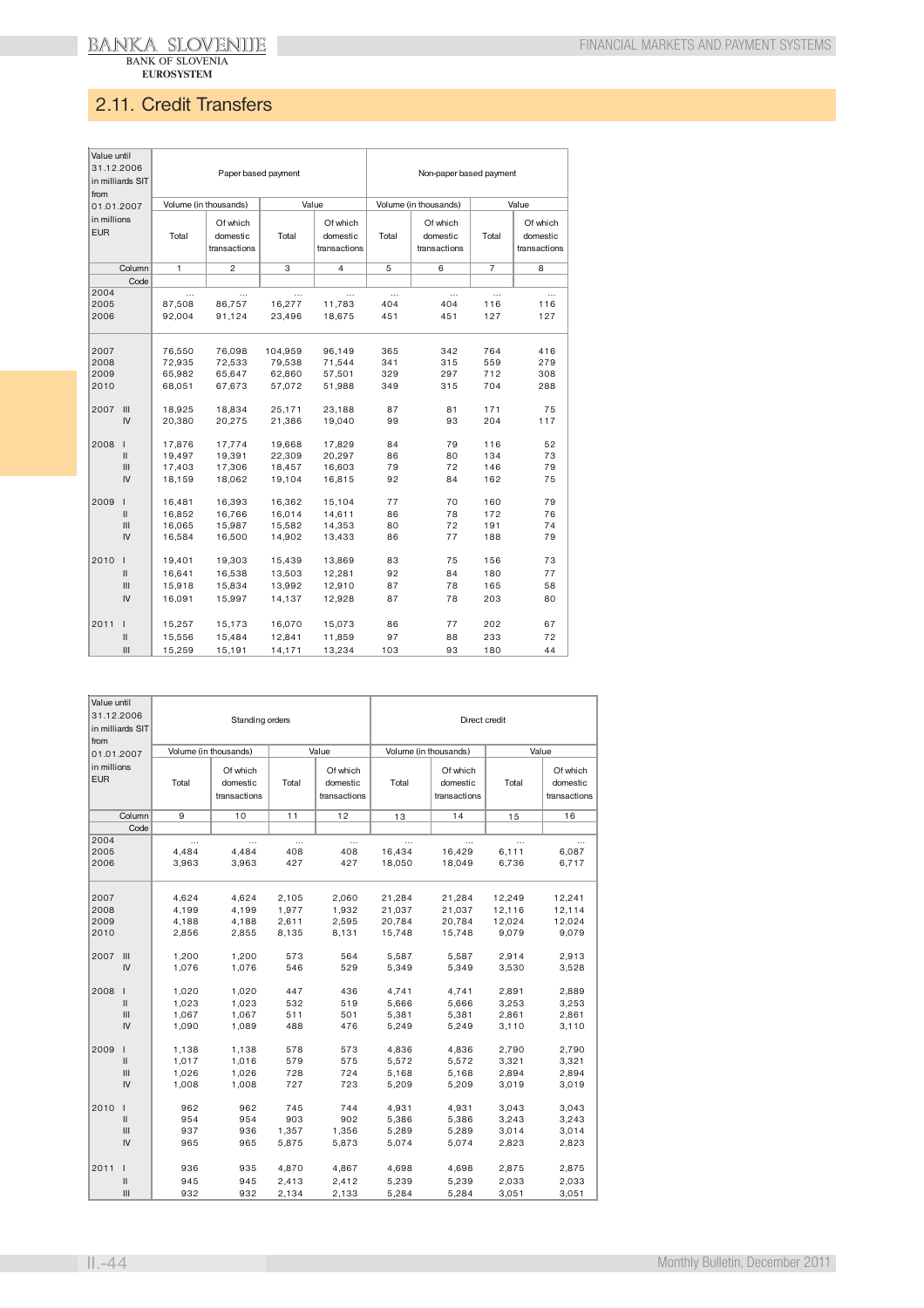## 2.12. Debit Transfers

| Value until             |                  |                       |            |              |                |                       | Debit transfers     |              |                |                       |                |                |
|-------------------------|------------------|-----------------------|------------|--------------|----------------|-----------------------|---------------------|--------------|----------------|-----------------------|----------------|----------------|
| 31.12.2006              |                  |                       |            |              |                |                       |                     |              |                |                       |                |                |
| in milliards SIT        |                  | Direct debit          |            |              |                |                       | Special money order |              |                | Other debit transfers |                |                |
| from<br>01.01.2007      |                  |                       |            |              |                |                       |                     |              |                |                       |                |                |
| in millions             |                  | Volume (in thousands) |            | Value        |                | Volume (in thousands) |                     | Value        |                | Volume (in thousands) |                | Value          |
| <b>EUR</b>              |                  | Of which              |            | Of which     |                | Of which              |                     | Of which     |                | Of which              |                | Of which       |
|                         | Total            | domestic              | Total      | domestic     | Total          | domestic              | Total               | domestic     | Total          | domestic              | Total          | domestic       |
|                         |                  | transactions          |            | transactions |                | transaction           |                     | transactions |                | transactions          |                | transactions   |
| Stolpec                 | $\mathbf{1}$     | $\overline{c}$        | 3          | 4            | $\overline{5}$ | 6                     | $\overline{7}$      | 8            | $\overline{9}$ | 10                    | 11             | 12             |
| Koda                    |                  |                       |            |              |                |                       |                     |              |                |                       |                |                |
| 2004                    |                  |                       | $\cdots$   | $\cdots$     | $\cdots$       | $\cdots$              | $\cdots$            | $\cdots$     |                |                       |                |                |
| 2005<br>2006            | 35,934           | 35,933<br>40,237      | 449<br>430 | 449<br>430   | 68.7<br>40.4   | 68.7<br>40.4          | 2.7<br>3.8          | 2.7<br>3.8   | 22,746         | 22,688                | 5,820          | 5,340          |
|                         | 40,237           |                       |            |              |                |                       |                     |              | 28,219         | 28,144                | 6,499          | 6,007          |
| 2004                    |                  |                       | $\ldots$   | $\cdots$     | $\cdots$       | $\cdots$              | $\cdots$            | $\cdots$     | $\cdots$       | $\cdots$              | $\cdots$       | $\cdots$       |
| $\mathsf{II}$           | 8,107            | 8,107                 | 85         | 85           | 7.3            | 7.3                   | 0.3                 | 0.3          | 5,973          | 5,962                 | 1,163          | 1,084          |
| Ш                       | 9,001            | 9,001                 | 94         | 94           | 42.0           | 42.0                  | 2.4                 | 2.4          | 5,372          | 5,360                 | 1,224          | 1,127          |
| IV                      | 9,424            | 9,424                 | 98         | 98           | 3.2            | 3.2                   | 0.1                 | 0.1          | 5,671          | 5,658                 | 1,330          | 1,226          |
|                         |                  |                       |            |              |                |                       |                     |              |                |                       |                |                |
| 2005                    | 8,228            | 8,228                 | 87         | 87           | 3.2            | 3.2                   | 0.1                 | 0.1          | 5,305          | 5,292                 | 1,251          | 1,144          |
| $\mathbf{II}$           | 9,121            | 9,121                 | 132        | 132          | 21.3           | 21.3                  | 1.5                 | 1.5          | 5,667          | 5,653                 | 1,340          | 1,251          |
| $\mathbf{III}$          | 9,207            | 9,207                 | 127        | 127          | 37.0           | 37.0                  | 0.1                 | 0.1          | 5,670          | 5,654                 | 1,459          | 1,340          |
| IV                      | 9,378            | 9,378                 | 103        | 103          | 7.2            | 7.2                   | 0.9                 | 0.9          | 6,105          | 6,089                 | 1,770          | 1,606          |
|                         |                  |                       |            |              |                |                       |                     |              |                |                       |                |                |
| 2006  <br>$\mathsf{II}$ | 9,306<br>9,633   | 9,306<br>9,633        | 100<br>107 | 100<br>107   | 1.1<br>1.4     | 1.1<br>1.4            | 0.1<br>0.1          | 0.1<br>0.1   | 6,228          | 6,213<br>7,357        | 1,508<br>1,509 | 1,378<br>1,493 |
| Ш                       | 10,605           | 10,605                | 111        | 111          | 24.6           | 24.6                  | 2.4                 | 2.4          | 7,375<br>7,124 | 7,105                 | 1,636          | 1,489          |
| IV                      | 10,694           | 10,694                | 112        | 112          | 13.2           | 13.2                  | 1.2                 | 1.2          | 7,491          | 7,470                 | 1,846          | 1,647          |
|                         |                  |                       |            |              |                |                       |                     |              |                |                       |                |                |
| 2007                    | 41,733           | 41,733                | 1,848      | 1,848        | 24.0           | 24.0                  | 5.9                 | 5.9          | 4,085          | 4,000                 | 16,124         | 12,815         |
| 2008                    | 41,506           | 41,506                | 1,984      | 1,984        | 9.6            | 9.6                   | 2.9                 | 2.9          | 4,848          | 4,743                 | 17,530         | 13,547         |
| 2009                    | 46,304           | 46,304                | 2,219      | 2,219        | 7.1            | 7.1                   | 2.5                 | 2.5          | 4,324          | 4,320                 | 13,564         | 13,562         |
| 2010                    | 50,002           | 50,002                | 2,393      | 2,393        | 0.0            | 0.0                   | 0.0                 | 0.0          | 4,450          | 4,445                 | 14,047         | 14,045         |
|                         |                  |                       |            |              |                |                       |                     |              |                |                       |                |                |
| 2007                    | 9,959            | 9,959                 | 421        | 421          | 3.1            | 3.1                   | 1.0                 | 1.0          | 978            | 959                   | 3,580          | 2,869          |
| $\mathsf{II}$           | 10,469           | 10,469                | 462        | 462          | 4.5            | 4.5                   | 0.9                 | 0.9          | 961            | 942                   | 3,757          | 3,050          |
| Ш<br>IV                 | 10,531<br>10,774 | 10,531<br>10,774      | 470<br>495 | 470<br>495   | 12.0<br>4.4    | 12.0<br>4.4           | 2.8<br>1.3          | 2.8<br>1.3   | 1,008<br>1,138 | 986<br>1,113          | 4,244<br>4,543 | 3,350<br>3,545 |
|                         |                  |                       |            |              |                |                       |                     |              |                |                       |                |                |
| 2008<br>$\mathbf{I}$    | 10,733           | 10,733                | 496        | 496          | 1.4            | 1.4                   | 0.3                 | 0.3          | 1,117          | 1,093                 | 4,129          | 3,230          |
| II                      | 9,883            | 9,883                 | 482        | 482          | 2.0            | 2.0                   | 0.5                 | 0.5          | 1,234          | 1,208                 | 4,391          | 3,352          |
| Ш                       | 9,991            | 9,991                 | 482        | 482          | 3.4            | 3.4                   | 1.3                 | 1.3          | 1,221          | 1,195                 | 4,358          | 3,404          |
| IV                      | 10,898           | 10,898                | 525        | 525          | 2.8            | 2.8                   | 0.8                 | 0.8          | 1,276          | 1,248                 | 4,651          | 3,561          |
|                         |                  |                       |            |              |                |                       |                     |              |                |                       |                |                |
| 2009<br>$\blacksquare$  | 11,211           | 11,211                | 560        | 560          | 0.5            | 0.5                   | 0.2                 | 0.2          | 1,139          | 1,137                 | 3,144          | 3,144          |
| $\mathsf{II}$           | 10,965           | 10,965                | 542        | 542          | 2.0            | 2.0                   | 0.7                 | 0.7          | 1,091          | 1,090                 | 3,048          | 3,047          |
| Ш                       | 12,087           | 12,087                | 571        | 571          | 3.2            | 3.2                   | 1.0                 | 1.0          | 1,042          | 1,041                 | 3,668          | 3,668          |
| IV                      | 12,042           | 12,042                | 546        | 546          | 1.4            | 1.4                   | 0.5                 | 0.5          | 1,053          | 1,052                 | 3,704          | 3,703          |
| 2010                    |                  |                       |            |              | 0.0            |                       | 0.0                 | 0.0          |                |                       |                |                |
|                         | 11,877           | 11,877                | 576        | 576          |                | 0.0                   |                     |              | 1,022          | 1,021                 | 3,271          | 3,270          |
| $\mathsf{II}$           | 12,335           | 12,335                | 609        | 609          | 0.0            | 0.0                   | 0.0                 | 0.0          | 1,134          | 1,133                 | 3,610          | 3,609          |
| $\mathbf{III}$          | 12,841           | 12,841                | 616        | 616          | 0.0            | 0.0                   | 0.0                 | 0.0          | 1,107          | 1,106                 | 3,559          | 3,559          |
| IV                      | 12,950           | 12,950                | 593        | 593          | 0.0            | 0.0                   | 0.0                 | 0.0          | 1,187          | 1,186                 | 3,608          | 3,607          |
|                         |                  |                       |            |              |                |                       |                     |              |                |                       |                |                |
| 2011                    | 12,331           | 12,331                | 625        | 625          | 0.0            | 0.0                   | 0.0                 | 0.0          | 1,136          | 1,135                 | 3,134          | 3,134          |
| $\mathbf{II}$           | 12,772           | 12,772                | 642        | 642          | 0.0            | 0.0                   | 0.0                 | 0.0          | 1,215          | 1,211                 | 3,301          | 3,300          |
| III                     | 12,924           | 12,924                | 648        | 648          | 0.0            | 0.0                   | 0.0                 | 0.0          | 1,212          | 1,210                 | 4,922          | 4,921          |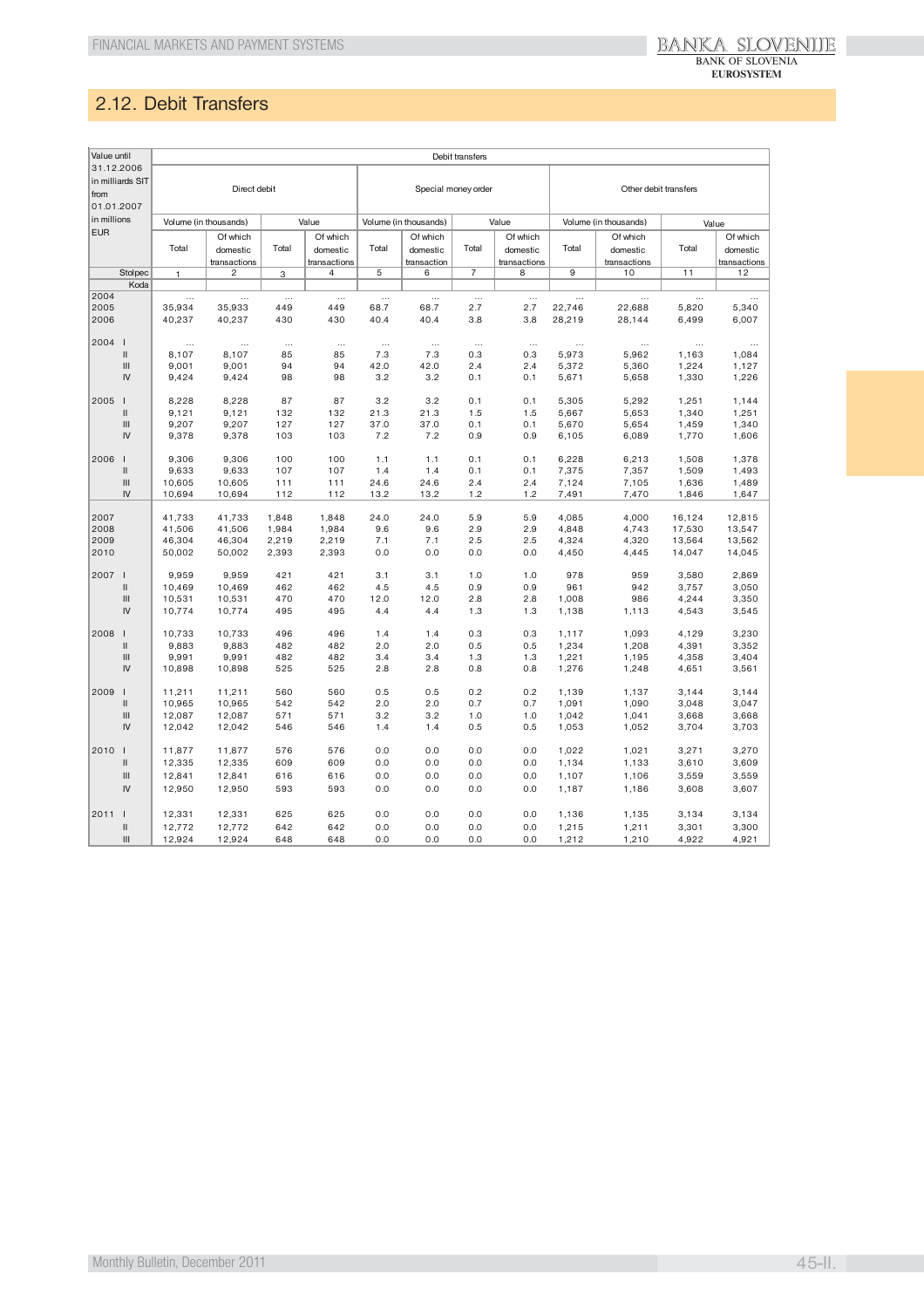**EUROSYSTEM**

## 2.13. Network of Commercial Banks

| No.            |                       |                |          | Commercial banks (Head offices) |          |                         |          | Network <sup>2</sup> (31.12.2010) |        | Total |
|----------------|-----------------------|----------------|----------|---------------------------------|----------|-------------------------|----------|-----------------------------------|--------|-------|
|                | Region <sup>1</sup>   | 2006           | 2007     | 2008                            | 2009     | 2010                    | H.office | <b>Branch</b>                     | Agency |       |
| 1              | Pomurska              | $\Omega$       | $\Omega$ | 0                               | $\Omega$ | $\Omega$                | $\Omega$ | 13                                | 28     | 41    |
| 2              | Podravska             | $\overline{4}$ | 4        | 4                               | 4        | $\overline{\mathbf{4}}$ | 4        | 21                                | 71     | 96    |
| 3              | Koroška               |                |          | $\Omega$                        | $\cap$   | $\Omega$                | $\Omega$ | 5                                 | 22     | 27    |
| $\overline{4}$ | Savinjska             |                |          |                                 |          |                         |          | 34                                | 61     | 96    |
| 5              | Zasavska              |                |          | O                               | $\cap$   | $\Omega$                | $\Omega$ |                                   | 12     | 13    |
| 6              | Spodnjeposavska       | $\Omega$       | O        | $\Omega$                        | $\Omega$ | $\Omega$                | $\Omega$ | 5                                 | 16     | 21    |
| $\overline{7}$ | Jugovzhodna Slovenija | $\Omega$       | $\Omega$ | 0                               | $\cap$   | $\Omega$                | $\Omega$ | 13                                | 42     | 55    |
| 8              | Osrednjeslovenska     | 13             | 15       | 14                              | 15       | 15                      | 15       | 31                                | 100    | 146   |
| 9              | Gorenjska             |                |          |                                 |          |                         |          | 22                                | 43     | 66    |
| 10             | Notranjsko-kraška     | $\Omega$       | $\Omega$ | $\Omega$                        | $\cap$   | $\Omega$                | $\Omega$ | 3                                 | 17     | 20    |
| 11             | Goriška               | $\Omega$       | $\Omega$ | 0                               | $\Omega$ | $\Omega$                | $\Omega$ | 20                                | 38     | 58    |
| 12             | Obalno-kraška         |                |          |                                 |          |                         |          | 20                                | 23     | 44    |
|                | <b>TOTAL</b>          | 22             | 24       | 21                              | 22       | 22                      | 22       | 188                               | 473    | 683   |

|                                            | 1999   | 2000  | 2001 | 2002  | 2003 | 2004 | 2005  | 2006           | 2007 | 2008   | 2009  | 2010  |
|--------------------------------------------|--------|-------|------|-------|------|------|-------|----------------|------|--------|-------|-------|
| Number of employees in<br>commercial banks | 10.445 | 0.929 | .258 | 1.543 | .397 | .534 | 1.632 | $\overline{z}$ | .878 | 12.096 | 1.994 | .,787 |

Density of the banking network by local comunities

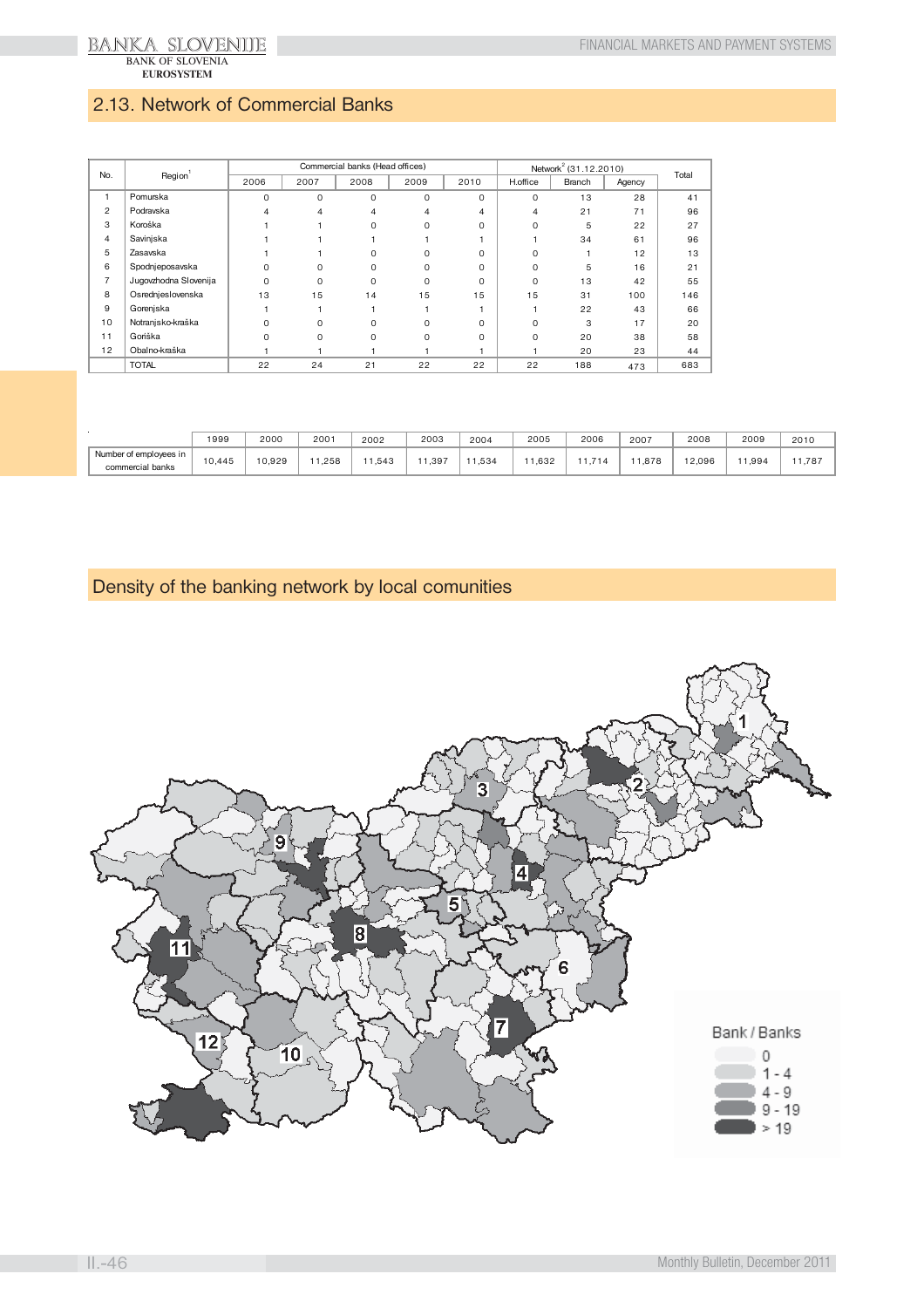#### BANKA SLOVENIJE BANK OF SLOVENIA **EUROSYSTEM**

# 3.1. Balance of Payments 1988-1993

| Millions of US Dollars                                           | 1988       | 1989        | 1990       | 1991        | 1992       | 1993                     |
|------------------------------------------------------------------|------------|-------------|------------|-------------|------------|--------------------------|
| I. Current account                                               | 1,351.8    | 1,088.5     | 518.4      | 129.1       | 926.2      | 191.9                    |
| 1. Trade balance                                                 | 364.8      | 192.1       | $-608.7$   | $-262.2$    | 791.1      | $-154.2$                 |
| 1.1. Exports f.o.b.                                              | 3,278.4    | 3,408.5     | 4,117.8    | 3,869.1     | 6,682.9    | 6,082.9                  |
| 1.2. Imports c.i.f.                                              | $-2,913.6$ | $-3,216.3$  | $-4,726.6$ | $-4, 131.3$ | $-5,891.8$ | $-6,237.1$               |
| 2. Services                                                      | 965.7      | 922.3       | 1,139.5    | 482.9       | 180.3      | 375.3                    |
| 2.1. Exports                                                     | 1,340.8    | 1,355.4     | 1,699.4    | 1,012.6     | 1,219.3    | 1,392.7                  |
| 2.1.2 Processing                                                 | 123.2      | 128.5       | 162.3      | 152.8       |            |                          |
| 2.2 Imports                                                      | $-375.2$   | $-433.1$    | $-560.0$   | $-529.7$    | $-1,039.0$ | $-1,017.3$               |
| 2.2.2. Processing                                                | $-4.9$     | $-7.8$      | $-6.2$     | $-25.6$     |            |                          |
| 3. Income                                                        | $-93.9$    | $-99.8$     | $-118.7$   | $-106.3$    | $-91.3$    | $-51.4$                  |
| 3.1. Receipts                                                    | 24.4       | 25.3        | 59.7       | 41.5        | 69.8       | 114.7                    |
| 3.2. Expenditure                                                 | $-118.3$   | $-125.1$    | $-178.4$   | $-147.8$    | $-161.1$   | $-166.0$                 |
| 4. Current transfers                                             | 115.2      | 73.8        | 106.4      | 14.7        | 46.0       | 22.2                     |
| 4.1. Receipts                                                    | 129.8      | 97.4        | 134.5      | 49.7        | 93.0       | 155.1                    |
|                                                                  | $-14.5$    | $-23.6$     | $-28.2$    | $-35.0$     | $-46.9$    | $-132.9$                 |
| 4.2. Expenditure                                                 |            |             |            |             |            |                          |
| II. Capital and financial account                                | $-113.4$   | 103.4       | $-48.0$    | $-290.6$    | $-645.4$   | $-202.0$                 |
| A. Capital account                                               |            |             |            |             |            | 4.1                      |
| <b>B.</b> Financial account                                      | $-113.4$   | 103.4       | $-48.0$    | $-290.6$    | $-645.4$   | $-206.1$                 |
| 1. Direct investment                                             | $-5.4$     | $-14.3$     | $-2.1$     | $-41.3$     | 112.9      | 111.3                    |
| 1.1. Foreign in Slovenia                                         | $-0.2$     | 3.0         | 4.3        | 64.9        | 111.0      | 112.6                    |
| 1.2. Domestic abroad                                             | $-5.2$     | $-17.3$     | $-6.5$     | $-23.5$     | 1.8        | $-1.3$                   |
| 2. Portfolio investment                                          | 0.2        | 0.1         | 2.5        |             | $-8.9$     | 3.1                      |
| 3. Other investment                                              | $-108.3$   | 117.6       | $-48.4$    | $-225.1$    | $-116.8$   | $-209.2$                 |
| 3.1. Assets                                                      | 67.5       | $-91.0$     | $-179.0$   | $-108.7$    | $-157.5$   | $-313.5$                 |
| a) Commercial credits (other sectors)                            |            | $-54.6$     | 30.1       | $-41.8$     | 6.6        | 93.3                     |
| - Long-term                                                      |            | $-20.6$     | 26.6       | $-21.3$     | 6.6        | 5.3                      |
| - Short-term                                                     |            | $-34.0$     | 3.5        | $-20.5$     |            | 88.0                     |
| b) Loans (banks)                                                 | $-2.4$     | $-0.1$      | $-0.3$     | $-4.7$      | $-30.8$    | 11.5                     |
| - Long-term                                                      | $-2.4$     | $-0.1$      | $-0.3$     | 0.0         | $-36.7$    | 21.7                     |
| - Short-term                                                     |            |             |            | $-4.7$      | 6.0        | $-10.2$                  |
| c) Currency and deposits                                         | 61.2       | $-46.7$     | $-242.8$   | $-73.3$     | $-139.5$   | $-383.7$                 |
| Banks                                                            | $-54.3$    | $-251.2$    | 134.3      | 18.8        | $-148.7$   | $-450.8$                 |
| Other sectors                                                    | 115.5      | 204.5       | $-377.1$   | $-92.0$     | 9.2        | 67.1                     |
| d) Other assets                                                  | 8.7        | 10.4        | 34.0       | 11.0        | 6.2        | $-34.6$                  |
| 3.2. Liabilities                                                 | $-175.8$   | 208.6       | 130.6      | $-116.4$    | 40.6       | 104.3                    |
|                                                                  | 4.7        | 14.8        | 0.4        | $-18.2$     | $-12.9$    | $-13.0$                  |
| a) Commercial credits (long-term)                                |            |             | $-0.8$     | 2.7         | $-1.4$     | $\overline{\phantom{a}}$ |
| General government                                               |            |             |            | $-20.9$     |            |                          |
| Other sectors                                                    | 4.7        | 14.8        | 1.2        |             | $-11.5$    |                          |
| b) Loans                                                         | 17.3       | 48.0        | 120.5      | $-47.4$     | 32.9       | 161.2                    |
| General government                                               |            |             | 65.3       | 11.2        | $-16.8$    | 78.6                     |
| Banks                                                            | 27.7       | $-24.5$     | 0.1        | $-44.0$     | $-9.1$     | 1.7                      |
| - Long-term                                                      | 57.3       | 21.6        | $-3.0$     | $-23.9$     | $-6.8$     | $-2.4$                   |
| - Short-term                                                     | $-29.6$    | $-46.1$     | 3.1        | $-20.1$     | $-2.4$     | 4.1                      |
| Other sectors                                                    | $-10.4$    | 72.5        | 55.1       | $-14.6$     | 58.8       | 94.7                     |
| - Long-term                                                      | $-11.2$    | 66.9        | 60.7       | $-18.3$     | 52.1       | 27.3                     |
| - Short-term                                                     | 0.9        | 5.6         | $-5.6$     | 3.7         | 6.7        | 67.5                     |
| c) Deposits                                                      | $-194.3$   | 132.8       | $-64.8$    | $-61.7$     | 13.8       | $-40.3$                  |
| d) Other liabilities                                             | $-3.5$     | 13.0        | 74.5       | 10.9        | 7.4        | $-3.7$                   |
| 4. International reserves <sup>3</sup>                           |            |             |            | $-106.8$    | $-632.6$   | $-111.3$                 |
| Gold, SDRs and Reserve position in IMF                           |            |             |            | $-106.8$    |            | $-17.8$                  |
| Currency and deposits                                            |            |             |            |             | $-627.0$   | $-48.3$                  |
| <b>Securities</b>                                                |            |             |            |             | $-5.6$     | $-45.3$                  |
| III. Statistical error and multilateral settlements <sup>2</sup> | $-1,238.4$ | $-1, 191.8$ | $-470.4$   | 161.5       | $-288.6$   | 10.1                     |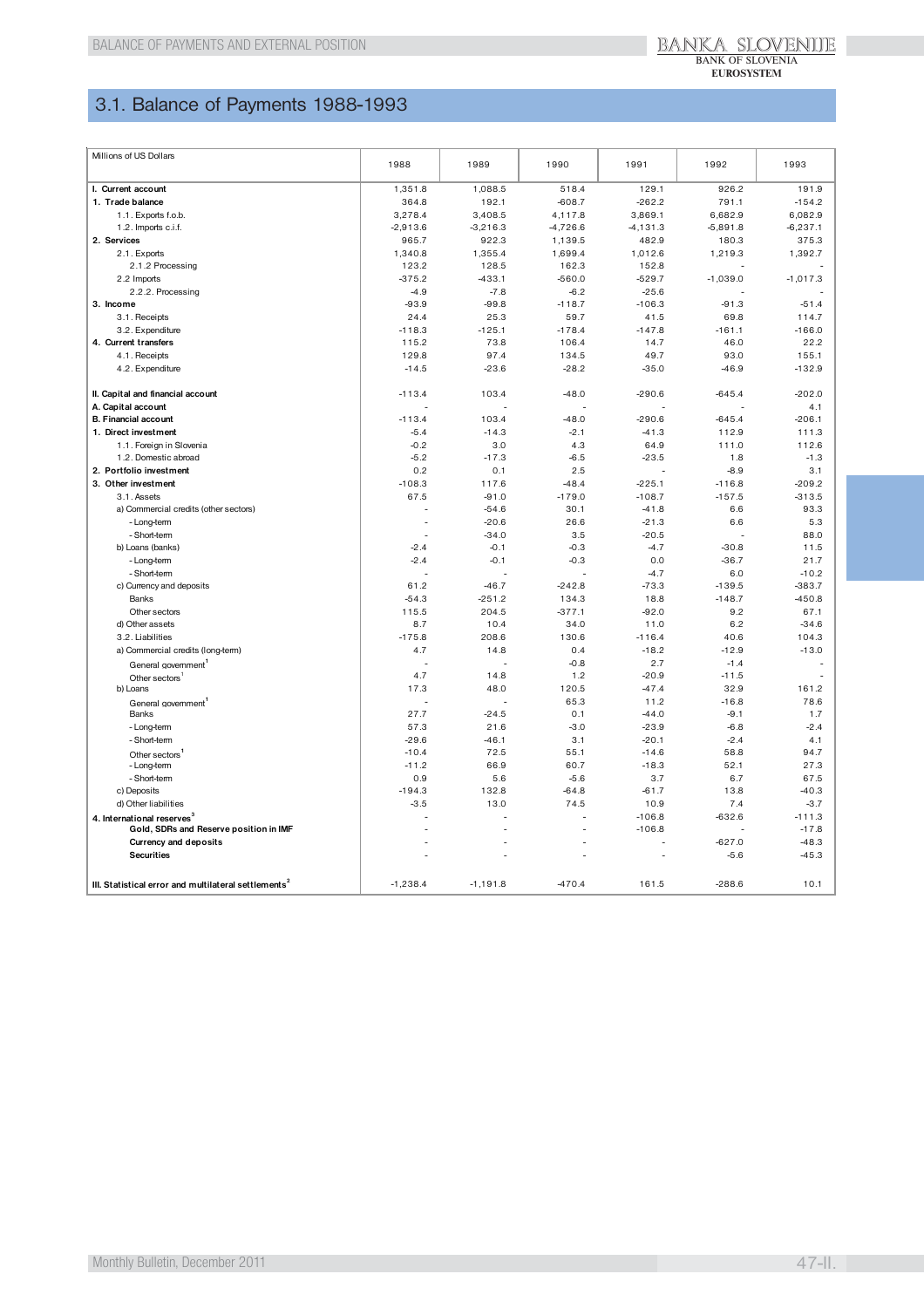BANK OF SLOVENIA **EUROSYSTEM**

## 3.2. Balance of Payments

## Balance of Payments of Slovenia

| Mio EUR      |              | Current account |              |                | Goods <sup>1</sup> |              | Services       |         |             |  |
|--------------|--------------|-----------------|--------------|----------------|--------------------|--------------|----------------|---------|-------------|--|
|              | Balance      | Receipts        | Expenditures | Balance        | Exports            | Imports      | Balance        | Exports | Imports     |  |
| Column       | $\mathbf{1}$ | $\overline{2}$  | 3            | $\overline{4}$ | 5                  | 6            | $\overline{7}$ | 8       | 9           |  |
| Code         |              |                 |              |                |                    |              |                |         |             |  |
| 1995*        | $-51.6$      | 8,526.2         | $-8,577.8$   | $-731.3$       | 6,456.1            | $-7.187.5$   | 450.3          | 1,565.1 | $-1.114.8$  |  |
| ####         | 32.3         | 8,904.9         | $-8,872.6$   | $-670.9$       | 6,670.9            | $-7,341.8$   | 511.3          | 1,703.9 | $-1, 192.6$ |  |
| 1997         | 43.1         | 9,824.3         | $-9.781.1$   | $-684.0$       | 7,438.3            | $-8,122.4$   | 560.8          | 1,809.9 | $-1,249.1$  |  |
| 1998         | $-107.9$     | 10,526.4        | $-10,634.3$  | $-708.2$       | 8.088.3            | $-8.796.5$   | 446.9          | 1,804.2 | $-1,357.3$  |  |
| 1999         | $-664.2$     | 10.582.6        | $-11,246.8$  | $-1,164.1$     | 8.103.2            | $-9.267.3$   | 329.5          | 1.763.5 | $-1,434.0$  |  |
| 2000         | $-583.0$     | 12.467.5        | $-13,050.5$  | $-1.227.0$     | 9.574.2            | $-10.801.2$  | 489.2          | 2.051.5 | $-1,562.3$  |  |
| 2001         | 38.0         | 13.579.1        | $-13.541.2$  | $-684.5$       | 10.454.3           | $-11.138.7$  | 535.6          | 2.177.6 | $-1,642.1$  |  |
| 2002         | 247.2        | 14,510.2        | $-14,263.0$  | $-265.0$       | 11.081.6           | $-11.346.6$  | 619.8          | 2,439.5 | $-1,819.8$  |  |
| 2003         | $-195.7$     | 14,866.0        | $-15,061.7$  | $-542.8$       | 11,417.1           | $-11,959.9$  | 540.2          | 2,464.9 | $-1,924.7$  |  |
| 2004         | $-719.7$     | 16,806.2        | $-17,525.9$  | $-1,008.8$     | 12,932.8           | $-13,941.6$  | 687.6          | 2,782.6 | $-2,095.0$  |  |
| 2005         | $-497.6$     | 19,198.2        | $-19,695.8$  | $-1,025.8$     | 14,599.2           | $-15,625.0$  | 920.0          | 3,213.5 | $-2,293.5$  |  |
| 2006         | $-771.0$     | 22,257.5        | $-23,028.5$  | $-1, 151.0$    | 17,028.3           | $-18, 179.3$ | 992.7          | 3,572.4 | $-2,579.7$  |  |
| 2007         | $-1,646.2$   | 26,053.1        | $-27,699.3$  | $-1,665.9$     | 19,798.5           | $-21,464.4$  | 1,047.4        | 4,145.2 | $-3,097.9$  |  |
| 2008         | $-2,573.9$   | 27,137.8        | $-29,711.6$  | $-2,648.1$     | 20,032.2           | $-22,680.4$  | 1,423.7        | 4,956.5 | $-3,532.8$  |  |
| 2009         | $-455.7$     | 22,145.6        | $-22,601.3$  | $-702.6$       | 16,167.3           | $-16,869.9$  | 1,165.1        | 4,347.0 | $-3,181.9$  |  |
| 2010         | $-297.3$     | 24,919.3        | $-25,216.6$  | $-1,204.9$     | 18,386.0           | $-19,590.8$  | 1,308.2        | 4,633.2 | $-3,324.9$  |  |
| 2011<br>Feb. | $-94.8$      | 2,120.7         | $-2, 215.4$  | $-116.5$       | 1,601.8            | $-1,718.3$   | 93.6           | 326.2   | $-232.6$    |  |
| Mar.         | 46.3         | 2,538.5         | $-2,492.2$   | $-118.9$       | 1,884.1            | $-2,003.0$   | 136.0          | 405.3   | $-269.3$    |  |
| Apr.         | 39.6         | 2,292.1         | $-2,252.5$   | $-95.3$        | 1,693.7            | $-1,789.0$   | 162.1          | 413.9   | $-251.8$    |  |
| May          | $-75.8$      | 2,417.1         | $-2,492.8$   | $-169.6$       | 1,835.7            | $-2,005.3$   | 136.0          | 392.2   | $-256.2$    |  |
| Jun.         | 105.5        | 2,411.7         | $-2,306.2$   | 0.5            | 1,812.9            | $-1,812.4$   | 143.5          | 418.5   | $-275.0$    |  |
| Jul.         | 41.3         | 2,406.0         | $-2,364.7$   | $-8.0$         | 1,735.0            | $-1,743.0$   | 90.3           | 477.6   | $-387.3$    |  |
| Aug.         | $-121.8$     | 2,109.7         | $-2,231.5$   | $-166.3$       | 1,489.9            | $-1,656.3$   | 135.2          | 479.3   | $-344.1$    |  |
| Sep.         | $-4.3$       | 2,558.7         | $-2,563.0$   | $-119.7$       | 1,893.0            | $-2,012.7$   | 175.9          | 473.4   | $-297.5$    |  |
| Oct.         | 49.4         | 2,369.1         | $-2,319.6$   | $-67.1$        | 1,767.3            | $-1,834.4$   | 173.9          | 430.5   | $-256.6$    |  |
|              |              |                 |              |                |                    |              |                |         |             |  |

| Mio EUR |        |              | Current account |              |                | Goods <sup>1</sup> |             |                | Services |            |
|---------|--------|--------------|-----------------|--------------|----------------|--------------------|-------------|----------------|----------|------------|
|         |        | Balance      | Receipts        | Expenditures | Balance        | Exports            | Imports     | Balance        | Exports  | Imports    |
|         | Column | $\mathbf{1}$ | $\overline{2}$  | 3            | $\overline{4}$ | 5                  | 6           | $\overline{7}$ | 8        | 9          |
|         | Code   |              |                 |              |                |                    |             |                |          |            |
| 2002    |        | $-560.1$     | 8,215.9         | $-8,776.0$   | $-1, 145.5$    | 6,120.8            | $-7,266.3$  | 594.8          | 1,397.4  | $-802.5$   |
| 2003    |        | $-826.6$     | 8,426.3         | $-9,252.9$   | $-1,367.0$     | 6,224.7            | $-7,591.7$  | 619.8          | 1,489.6  | $-869.8$   |
| 2004    |        | $-2,102.8$   | 9,352.8         | $-11,455.6$  | $-2,755.7$     | 7,011.2            | $-9,766.9$  | 757.1          | 1,689.4  | $-932.3$   |
| 2005    |        | $-2.145.6$   | 10,597.1        | $-12,742.7$  | $-2.791.6$     | 8.002.3            | $-10,793.9$ | 823.8          | 1,897.8  | $-1,074.0$ |
| 2006    |        | $-2,547.9$   | 12,147.8        | $-14,695.7$  | $-3,190.4$     | 9,200.2            | $-12,390.6$ | 949.6          | 2,158.5  | $-1,208.9$ |
| 2007    |        | $-3.305.9$   | 13,772.5        | $-17,078.4$  | $-3,757.8$     | 10.340.0           | $-14,097.8$ | 1,038.9        | 2,414.6  | $-1,375.7$ |
| 2008    |        | $-4.202.0$   | 13,923.2        | $-18, 125.2$ | $-4,422.9$     | 10,201.9           | $-14,624.9$ | 1,177.3        | 2,740.4  | $-1,563.1$ |
| 2009    |        | $-1.950.6$   | 11.957.5        | $-13,908.1$  | $-2,367.5$     | 8,839.8            | $-11,207.3$ | 919.8          | 2.419.8  | $-1,500.0$ |
| 2010    |        | $-1.678.0$   | 13.700.8        | $-15.378.8$  | $-2.558.5$     | 10.226.7           | $-12.785.3$ | 1.071.3        | 2.655.1  | $-1,583.8$ |
| 2010    | Aug.   | $-133.4$     | 1,008.3         | $-1, 141.7$  | $-263.5$       | 660.3              | $-923.8$    | 151.7          | 284.7    | $-133.0$   |
|         | Sep.   | $-153.6$     | 1,269.6         | $-1,423.2$   | $-232.4$       | 949.6              | $-1,181.9$  | 109.2          | 252.4    | $-143.1$   |
|         | Oct.   | $-161.0$     | 1,227.9         | $-1,388.9$   | $-259.4$       | 926.6              | $-1.186.0$  | 103.1          | 231.9    | $-128.8$   |
|         | Nov.   | $-163.3$     | 1,219.3         | $-1,382.7$   | $-216.1$       | 953.5              | $-1.169.6$  | 70.1           | 199.1    | $-129.0$   |
|         | Dec.   | $-262.4$     | 1,106.1         | $-1,368.6$   | $-310.8$       | 790.2              | $-1,101.0$  | 74.6           | 240.5    | $-165.8$   |
|         |        |              |                 |              |                |                    |             |                |          |            |
| 2011    | Jan.   | $-87.2$      | 1,156.9         | $-1,244.2$   | $-136.0$       | 908.0              | $-1.044.0$  | 77.9           | 189.2    | $-111.4$   |
|         | Feb.   | $-146.1$     | 1,173.1         | $-1,319.2$   | $-183.4$       | 921.9              | $-1, 105.3$ | 66.9           | 183.6    | $-116.8$   |
|         | Mar.   | $-171.4$     | 1,397.3         | $-1,568.7$   | $-268.2$       | 1,062.2            | $-1.330.4$  | 100.9          | 232.3    | $-131.4$   |
|         | Apr.   | $-68.1$      | 1,302.1         | $-1,370.1$   | $-175.1$       | 974.1              | $-1, 149.2$ | 128.4          | 248.6    | $-120.2$   |
|         | May    | $-143.0$     | 1,392.2         | $-1,535.2$   | $-234.1$       | 1,064.6            | $-1,298.7$  | 114.3          | 240.7    | $-126.5$   |
|         | Jun.   | $-126.7$     | 1,310.6         | $-1,437.2$   | $-211.9$       | 985.5              | $-1, 197.4$ | 119.0          | 248.7    | $-129.7$   |
|         | Jul.   | $-66.6$      | 1,358.6         | $-1,425.2$   | $-171.4$       | 979.3              | $-1, 150.7$ | 131.2          | 289.6    | $-158.4$   |
|         | Aug.   | $-137.7$     | 1,180.0         | $-1,317.7$   | $-271.7$       | 800.1              | $-1.071.8$  | 172.2          | 309.7    | $-137.5$   |
|         | Sep.   | $-169.2$     | 1,401.9         | $-1,571.1$   | $-273.5$       | 1,044.1            | $-1,317.5$  | 145.8          | 280.0    | $-134.3$   |
|         | Oct.   | $-94.1$      | 1,337.6         | $-1,431.8$   | $-190.7$       | 1,000.5            | $-1, 191.2$ | 131.2          | 260.2    | $-129.0$   |
|         |        |              |                 |              |                |                    |             |                |          |            |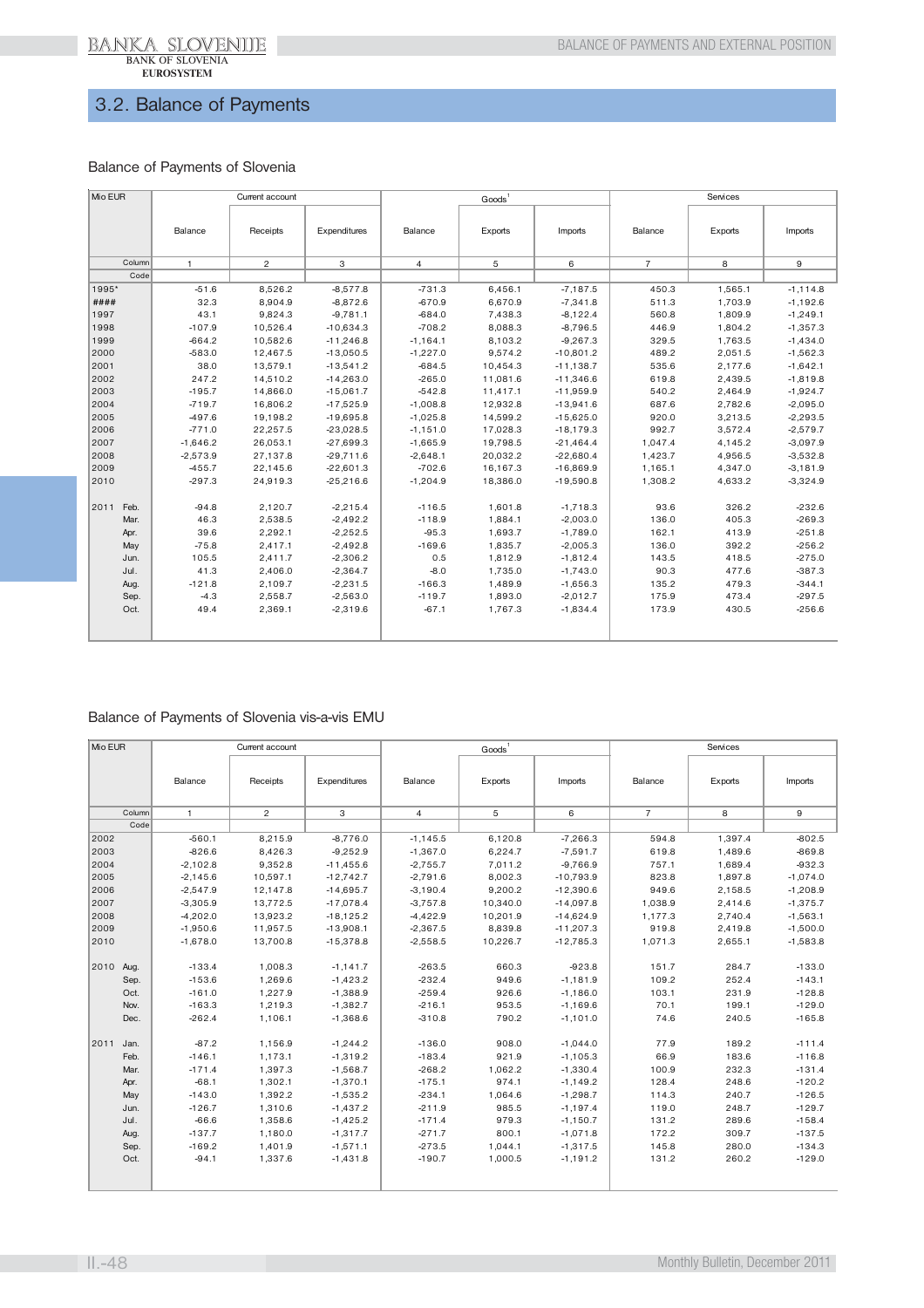## Balance of Payments of Slovenia

|         | Services - of which: |         |          |         |                         |         |                       |         |                         |  |  |
|---------|----------------------|---------|----------|---------|-------------------------|---------|-----------------------|---------|-------------------------|--|--|
|         | Transportations      | Travel  |          |         | Communications services |         | Construction services |         | Other business services |  |  |
| Exports | Imports              | Exports | Imports  | Exports | Imports                 | Exports | Imports               | Exports | Imports                 |  |  |
| 10      | 11                   | 12      | 13       | 14      | 15                      | 16      | 17                    | 18      | 19                      |  |  |
|         |                      |         |          |         |                         |         |                       |         |                         |  |  |
| 390.2   | $-338.1$             | 836.8   | $-443.0$ | 9.2     | $-8.9$                  | 104.1   | $-18.4$               | 191.0   | $-221.2$                |  |  |
| 383.9   | $-326.6$             | 989.1   | $-481.5$ | 11.1    | $-13.1$                 | 73.8    | $-35.0$               | 193.5   | $-236.1$                |  |  |
| 411.9   | $-327.2$             | 1,047.9 | $-462.8$ | 19.1    | $-24.0$                 | 70.3    | $-46.8$               | 199.6   | $-247.6$                |  |  |
| 480.9   | $-365.9$             | 970.8   | $-501.1$ | 22.1    | $-27.6$                 | 65.2    | $-31.1$               | 189.8   | $-272.7$                |  |  |
| 489.8   | $-357.5$             | 900.1   | $-511.5$ | 22.7    | $-35.0$                 | 54.0    | $-59.2$               | 207.5   | $-296.2$                |  |  |
| 534.4   | $-385.0$             | 1,044.8 | $-556.2$ | 27.0    | $-55.3$                 | 71.8    | $-55.6$               | 265.0   | $-301.5$                |  |  |
| 559.2   | $-356.3$             | 1,104.8 | $-600.8$ | 37.8    | $-67.1$                 | 78.8    | $-52.1$               | 266.8   | $-335.4$                |  |  |
| 634.6   | $-385.2$             | 1,142.6 | $-634.8$ | 60.5    | $-89.0$                 | 94.9    | $-60.4$               | 337.4   | $-380.7$                |  |  |
| 680.0   | $-419.5$             | 1,186.3 | $-664.1$ | 61.7    | $-94.9$                 | 71.0    | $-72.1$               | 331.4   | $-399.1$                |  |  |
| 809.3   | $-485.4$             | 1,311.7 | $-703.3$ | 71.9    | $-95.9$                 | 72.2    | $-49.4$               | 378.4   | $-455.1$                |  |  |
| 923.0   | $-524.9$             | 1,450.5 | $-707.5$ | 90.8    | $-109.4$                | 107.9   | $-64.4$               | 479.5   | $-572.3$                |  |  |
| 1,057.7 | $-601.4$             | 1,555.5 | $-772.3$ | 89.9    | $-107.9$                | 103.8   | $-67.5$               | 577.1   | $-648.5$                |  |  |
| 1,258.7 | $-733.6$             | 1,665.4 | $-831.5$ | 105.4   | $-129.8$                | 151.4   | $-160.5$              | 751.5   | $-801.7$                |  |  |
| 1,435.8 | $-874.5$             | 1,826.6 | $-922.2$ | 206.3   | $-217.5$                | 300.3   | $-155.2$              | 880.4   | $-839.9$                |  |  |
| 1,084.9 | $-648.3$             | 1,803.9 | $-912.7$ | 197.5   | $-223.3$                | 197.3   | $-98.9$               | 778.9   | $-697.5$                |  |  |
| 1,205.8 | $-709.5$             | 1.935.4 | $-923.1$ | 217.8   | $-240.8$                | 148.1   | $-67.6$               | 795.6   | $-742.9$                |  |  |
| 105.3   | $-62.9$              | 119.8   | $-40.3$  | 18.0    | $-20.0$                 | 9.6     | $-4.4$                | 53.6    | $-51.1$                 |  |  |
| 119.6   | $-64.4$              | 147.3   | $-39.3$  | 20.1    | $-19.3$                 | 10.2    | $-5.9$                | 75.4    | $-79.2$                 |  |  |
| 106.1   | $-58.8$              | 176.3   | $-53.0$  | 22.1    | $-21.9$                 | 11.4    | $-5.0$                | 73.6    | $-66.9$                 |  |  |
| 115.4   | $-61.7$              | 151.9   | $-48.3$  | 21.2    | $-20.5$                 | 11.5    | $-5.7$                | 58.3    | $-63.8$                 |  |  |
| 110.5   | $-59.3$              | 171.6   | $-61.6$  | 21.7    | $-23.7$                 | 13.6    | $-3.7$                | 72.7    | $-71.6$                 |  |  |
| 111.2   | $-56.3$              | 238.1   | $-173.6$ | 20.0    | $-21.6$                 | 13.1    | $-3.5$                | 72.2    | $-62.4$                 |  |  |
| 107.8   | $-56.7$              | 268.8   | $-150.0$ | 20.3    | $-29.8$                 | 12.5    | $-5.9$                | 49.0    | $-56.5$                 |  |  |
| 113.2   | $-57.3$              | 219.6   | $-89.5$  | 26.9    | $-29.8$                 | 12.7    | $-5.2$                | 74.0    | $-61.9$                 |  |  |
| 110.3   | $-60.0$              | 191.2   | $-58.0$  | 24.9    | $-26.1$                 | 10.0    | $-3.5$                | 67.2    | $-62.8$                 |  |  |
|         |                      |         |          |         |                         |         |                       |         |                         |  |  |

|         | Services - of which: |         |          |         |                         |         |                       |         |                         |  |  |
|---------|----------------------|---------|----------|---------|-------------------------|---------|-----------------------|---------|-------------------------|--|--|
|         | Transportations      | Travel  |          |         | Communications services |         | Construction services |         | Other business services |  |  |
| Exports | Imports              | Exports | Imports  | Exports | Imports                 | Exports | Imports               | Exports | Imports                 |  |  |
| 10      | 11                   | 12      | 13       | 14      | 15                      | 16      | 17                    | 18      | 19                      |  |  |
|         |                      |         |          |         |                         |         |                       |         |                         |  |  |
| 386.3   | $-234.0$             | 722.7   | $-242.8$ | 30.8    | $-30.0$                 | 34.1    | $-14.6$               | 162.0   | $-170.7$                |  |  |
| 420.7   | $-254.0$             | 778.5   | $-246.4$ | 36.2    | $-38.6$                 | 26.8    | $-30.1$               | 171.4   | $-179.1$                |  |  |
| 488.4   | $-287.8$             | 872.7   | $-247.8$ | 41.8    | $-32.2$                 | 31.8    | $-24.7$               | 194.3   | $-195.4$                |  |  |
| 563.9   | $-277.7$             | 930.7   | $-326.9$ | 54.2    | $-44.0$                 | 46.2    | $-31.7$               | 232.1   | $-243.4$                |  |  |
| 695.7   | $-320.1$             | 995.6   | $-347.6$ | 57.9    | $-44.7$                 | 59.5    | $-29.9$               | 265.0   | $-282.0$                |  |  |
| 801.9   | $-388.6$             | 1033.8  | $-344.4$ | 66.4    | $-42.0$                 | 82.0    | $-97.9$               | 340.0   | $-285.7$                |  |  |
| 877.2   | $-457.9$             | 1140.4  | $-407.2$ | 104.9   | $-71.4$                 | 107.7   | $-33.6$               | 361.9   | $-305.1$                |  |  |
| 678.7   | $-363.0$             | 1139.7  | $-423.3$ | 82.0    | $-55.9$                 | 91.6    | $-43.9$               | 308.1   | $-279.9$                |  |  |
| 773.8   | $-391.3$             | 1247.8  | $-442.6$ | 91.7    | $-56.8$                 | 90.5    | $-31.5$               | 306.5   | $-284.4$                |  |  |
|         |                      |         |          |         |                         |         |                       |         |                         |  |  |
| 56.2    | $-33.1$              | 180.2   | $-44.3$  | 7.1     | $-3.6$                  | 7.8     | $-4.9$                | 21.6    | $-18.6$                 |  |  |
| 68.3    | $-32.1$              | 121.8   | $-44.1$  | 11.6    | $-8.0$                  | 7.3     | $-1.9$                | 26.5    | $-24.7$                 |  |  |
| 69.5    | $-36.1$              | 107.5   | $-34.1$  | 8.9     | $-4.6$                  | 8.0     | $-2.7$                | 23.7    | $-22.5$                 |  |  |
| 73.7    | $-33.7$              | 76.1    | $-28.1$  | 8.9     | $-5.6$                  | 8.4     | $-2.1$                | 21.3    | $-26.2$                 |  |  |
| 76.3    | $-32.2$              | 89.8    | $-31.5$  | 10.6    | $-7.6$                  | 10.1    | $-4.0$                | 40.1    | $-45.2$                 |  |  |
|         |                      |         |          |         |                         |         |                       |         |                         |  |  |
| 58.4    | $-31.1$              | 84.5    | $-26.1$  | 8.8     | $-3.7$                  | 8.7     | $-4.5$                | 22.3    | $-21.5$                 |  |  |
| 69.5    | $-32.8$              | 70.6    | $-27.2$  | 7.6     | $-4.3$                  | 8.2     | $-2.2$                | 17.9    | $-20.4$                 |  |  |
| 79.3    | $-34.8$              | 90.9    | $-25.7$  | 9.4     | $-3.7$                  | 8.0     | $-3.7$                | 27.7    | $-24.0$                 |  |  |
| 72.6    | $-31.1$              | 120.1   | $-26.9$  | 10.6    | $-5.4$                  | 7.3     | $-2.7$                | 26.2    | $-27.4$                 |  |  |
| 80.5    | $-35.6$              | 96.5    | $-26.0$  | 10.7    | $-4.6$                  | 9.4     | $-2.7$                | 22.8    | $-22.3$                 |  |  |
| 72.7    | $-32.3$              | 112.4   | $-28.6$  | 12.2    | $-4.5$                  | 10.1    | $-2.4$                | 30.2    | $-26.2$                 |  |  |
| 76.6    | $-31.7$              | 155.6   | $-53.2$  | 9.0     | $-6.8$                  | 10.7    | $-2.0$                | 25.7    | $-20.1$                 |  |  |
| 71.2    | $-32.2$              | 192.6   | $-46.3$  | 10.2    | $-6.2$                  | 9.3     | $-3.1$                | 17.2    | $-19.5$                 |  |  |
| 77.8    | $-32.8$              | 141.9   | $-42.9$  | 12.9    | $-5.6$                  | 6.9     | $-2.5$                | 25.7    | $-23.0$                 |  |  |
| 76.0    | $-34.2$              | 127.3   | $-35.0$  | 13.6    | $-9.4$                  | 8.5     | $-1.8$                | 23.7    | $-22.8$                 |  |  |
|         |                      |         |          |         |                         |         |                       |         |                         |  |  |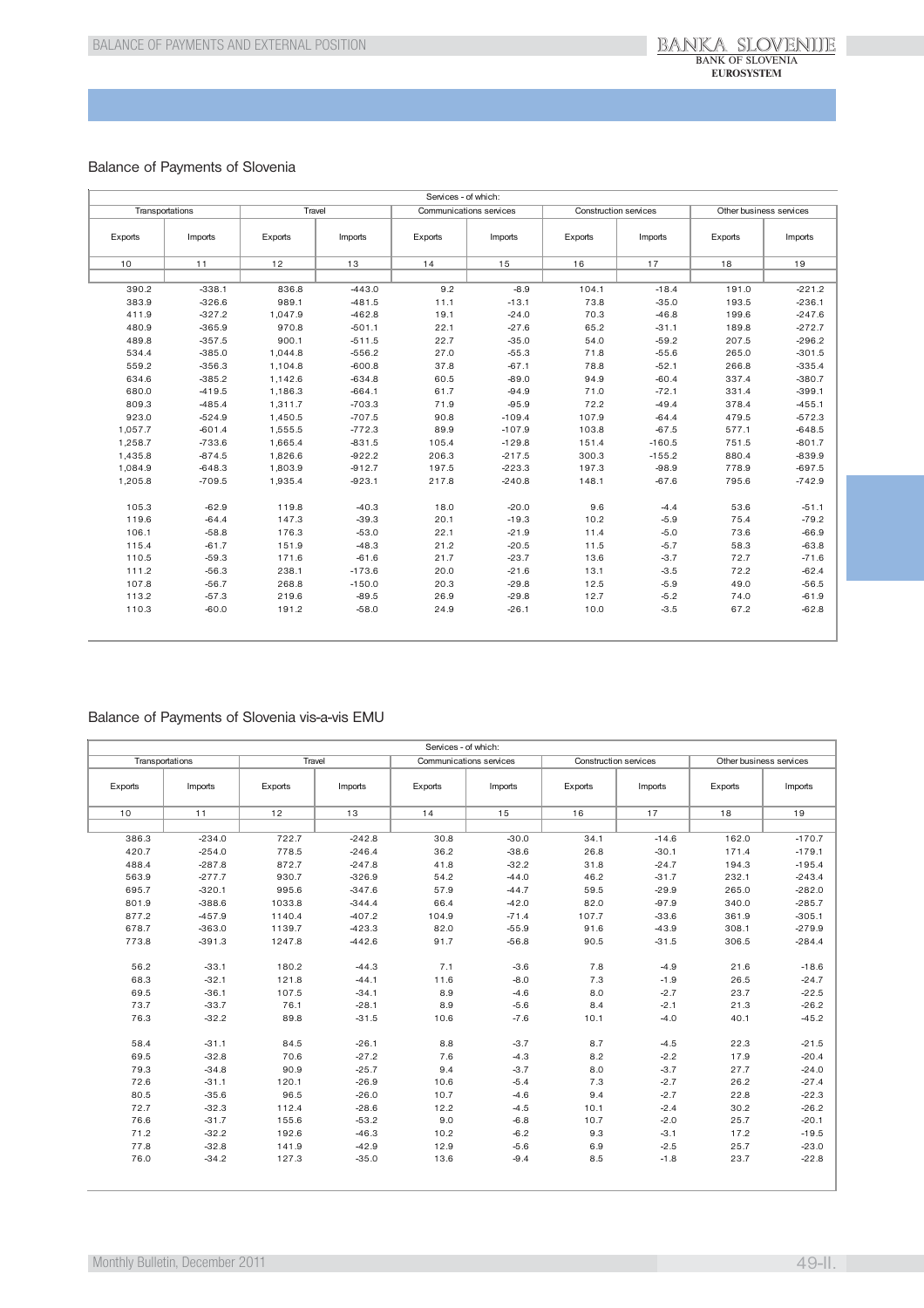**EUROSYSTEM**

# 3.2. Balance of Payments (continued)

## Balance of Payments of Slovenia

| Mio EUR      |            |          |                           | $hcome8$ |                 |                   |            |            |                 |
|--------------|------------|----------|---------------------------|----------|-----------------|-------------------|------------|------------|-----------------|
|              |            |          | Compensation of employees |          |                 | Investment income |            |            |                 |
|              | Balance    |          |                           |          |                 | Receipts          |            |            | Expenditures    |
|              |            | Receipts | Expenditures              |          | Direct inv. $8$ | Portofolio inv.   | Other inv. |            | Direct inv. $8$ |
| Column       | 20         | 21       | 22                        | 23       | 24              | 25                | 26         | 27         | 28              |
| Code         |            |          |                           |          |                 |                   |            |            |                 |
| 1994*        | 144.8      | 183.5    | $-13.6$                   | 90.3     | $-1.7$          | 0.0               | 91.9       | $-115.5$   | 4.2             |
| 1995*        | 155.7      | 167.0    | $-19.5$                   | 146.7    | $-1.1$          | 10.6              | 137.1      | $-138.4$   | 3.2             |
| 1996         | 122.0      | 186.6    | $-19.2$                   | 143.2    | 4.3             | 15.8              | 123.2      | $-188.7$   | $-10.7$         |
| 1997         | 65.8       | 181.7    | $-23.3$                   | 164.7    | 9.6             | 27.2              | 127.9      | $-257.3$   | $-44.1$         |
| 1998         | 49.1       | 183.5    | $-24.2$                   | 184.2    | $-11.2$         | 73.3              | 122.1      | $-294.3$   | $-65.7$         |
| 1999         | 58.1       | 194.4    | $-23.4$                   | 205.8    | 6.4             | 115.4             | 84.1       | $-318.7$   | $-77.6$         |
| 2000         | 29.3       | 203.7    | $-29.3$                   | 267.5    | 24.5            | 128.8             | 114.2      | $-412.6$   | $-97.4$         |
| 2001         | 43.2       | 197.1    | $-29.8$                   | 313.9    | 5.5             | 168.0             | 140.4      | $-438.1$   | 7.8             |
| 2002         | $-167.7$   | 207.3    | $-47.3$                   | 282.2    | $-4.0$          | 145.6             | 140.6      | $-609.9$   | $-201.3$        |
| 2003         | $-218.7$   | 192.0    | $-57.3$                   | 317.7    | 20.7            | 193.2             | 103.8      | $-671.1$   | $-265.8$        |
| 2004         | $-322.1$   | 200.5    | $-62.6$                   | 329.2    | 26.2            | 220.9             | 82.1       | $-789.2$   | $-381.0$        |
| 2005         | $-295.2$   | 204.9    | $-76.5$                   | 442.3    | 74.4            | 267.7             | 100.2      | $-865.9$   | $-385.5$        |
| 2006         | $-439.8$   | 217.6    | $-110.2$                  | 654.3    | 174.4           | 301.1             | 178.8      | $-1,201.5$ | $-562.5$        |
| 2007         | $-788.5$   | 229.0    | $-178.9$                  | 939.9    | 261.7           | 373.5             | 304.7      | $-1,778.5$ | $-770.3$        |
| 2008         | $-1,062.1$ | 238.0    | $-262.6$                  | 1,024.0  | 205.2           | 422.3             | 396.5      | $-2,061.6$ | $-700.5$        |
| 2009         | $-766.2$   | 197.5    | $-128.5$                  | 468.2    | $-86.8$         | 325.7             | 229.4      | $-1.303.4$ | $-496.4$        |
| 2010         | $-506.7$   | 233.1    | $-94.1$                   | 448.6    | $-115.4$        | 356.2             | 207.8      | $-1.094.3$ | $-304.1$        |
| 2011<br>Feb. | $-54.6$    | 18.2     | $-6.9$                    | 45.2     | $-1.9$          | 31.0              | 16.1       | $-111.1$   | $-36.5$         |
| Mar.         | $-37.0$    | 18.2     | $-6.9$                    | 69.6     | $-2.3$          | 54.7              | 17.2       | $-117.9$   | $-37.6$         |
| Apr.         | $-53.0$    | 26.2     | $-7.9$                    | 44.3     | $-2.4$          | 29.6              | 17.1       | $-115.6$   | $-37.3$         |
| May          | $-40.9$    | 26.2     | $-7.9$                    | 58.9     | $-2.6$          | 44.2              | 17.3       | $-118.1$   | $-37.8$         |
| Jun.         | $-46.1$    | 26.2     | $-7.9$                    | 55.8     | $-1.3$          | 39.4              | 17.7       | $-120.1$   | $-37.9$         |
| Jul.         | $-58.5$    | 24.1     | $-8.4$                    | 53.1     | $-1.5$          | 35.6              | 18.9       | $-127.3$   | $-43.2$         |
| Aug.         | $-65.3$    | 24.1     | $-8.4$                    | 45.9     | $-2.8$          | 30.4              | 18.4       | $-126.9$   | $-39.8$         |
| Sep.         | $-64.2$    | 24.1     | $-8.4$                    | 48.2     | $-2.4$          | 32.8              | 17.8       | $-128.2$   | $-42.6$         |
| Oct.         | $-61.9$    | 26.0     | $-8.6$                    | 44.6     | $-2.4$          | 28.7              | 18.4       | $-123.9$   | $-39.1$         |

| Mio EUR |        | Income <sup>8</sup> |          |                           |       |                 |                   |            |           |                 |  |  |
|---------|--------|---------------------|----------|---------------------------|-------|-----------------|-------------------|------------|-----------|-----------------|--|--|
|         |        |                     |          | Compensation of employees |       |                 | Investment income |            |           |                 |  |  |
|         |        | Balance             |          |                           |       |                 | Receipts          |            |           | Expenditures    |  |  |
|         |        |                     | Receipts | Expenditures              |       | Direct inv. $8$ | Portofolio inv.   | Other inv. |           | Direct inv. $8$ |  |  |
|         | Column | 20                  | 21       | 22                        | 23    | 24              | 25                | 26         | 27        | 28              |  |  |
|         | Code   |                     |          |                           |       |                 |                   |            |           |                 |  |  |
| 2002    |        | $-79.8$             | 202.1    | $-14.6$                   | 192.3 | 5.0             | 110.5             | 76.8       | $-459.7$  | $-148.0$        |  |  |
| 2003    |        | $-129.3$            | 187.0    | $-16.6$                   | 226.8 | 20.8            | 152.3             | 53.8       | $-526.6$  | $-213.1$        |  |  |
| 2004    |        | $-113.5$            | 197.6    | $-22.0$                   | 214.3 | 11.7            | 163.2             | 39.5       | $-503.4$  | $-270.9$        |  |  |
| 2005    |        | $-174.6$            | 202.6    | $-5.3$                    | 242.9 | 15.1            | 186.1             | 41.7       | $-614.8$  | $-316.4$        |  |  |
| 2006    |        | $-253.8$            | 213.4    | $-9.5$                    | 336.2 | 62.1            | 190.0             | 84.1       | $-793.9$  | $-353.0$        |  |  |
| 2007    |        | $-573.9$            | 223.1    | $-10.6$                   | 425.5 | 61.6            | 242.7             | 121.1      | $-1211.8$ | $-511.2$        |  |  |
| 2008    |        | $-885.1$            | 232.5    | $-11.3$                   | 444.9 | 32.4            | 274.0             | 138.4      | $-1551.3$ | $-526.8$        |  |  |
| 2009    |        | $-493.2$            | 192.1    | $-18.3$                   | 228.3 | $-44.0$         | 221.1             | 51.2       | $-895.4$  | $-363.6$        |  |  |
| 2010    |        | $-144.8$            | 225.7    | $-13.4$                   | 307.2 | 12.1            | 251.2             | 43.9       | $-664.3$  | $-242.6$        |  |  |
|         |        |                     |          |                           |       |                 |                   |            |           |                 |  |  |
| 2010    | Aug.   | $-18.8$             | 18.0     | $-1.2$                    | 23.3  | $-0.5$          | 20.9              | 2.9        | $-58.9$   | $-24.3$         |  |  |
|         | Sep.   | $-28.6$             | 18.0     | $-1.2$                    | 24.0  | 0.1             | 20.6              | 3.3        | $-69.5$   | $-33.5$         |  |  |
|         | Oct.   | 1.0                 | 21.4     | $-1.2$                    | 24.6  | 1.8             | 20.0              | 2.8        | $-43.7$   | $-8.5$          |  |  |
|         | Nov.   | $-6.3$              | 21.4     | $-1.2$                    | 25.1  | $-0.2$          | 22.4              | 2.9        | $-51.6$   | $-16.5$         |  |  |
|         | Dec.   | $-15.8$             | 21.4     | $-1.2$                    | 32.6  | 8.3             | 20.2              | 4.1        | $-68.5$   | $-28.3$         |  |  |
|         |        |                     |          |                           |       |                 |                   |            |           |                 |  |  |
| 2011    | Jan.   | $-25.5$             | 16.3     | $-1.0$                    | 24.2  | $-0.3$          | 20.6              | 3.9        | $-65.0$   | $-27.3$         |  |  |
|         | Feb.   | $-24.5$             | 16.3     | $-1.0$                    | 27.7  | $-0.4$          | 24.6              | 3.5        | $-67.4$   | $-26.4$         |  |  |
|         | Mar.   | $-4.0$              | 16.3     | $-1.0$                    | 50.4  | 0.1             | 46.0              | 4.4        | $-69.6$   | $-27.5$         |  |  |
|         | Apr.   | $-19.7$             | 25.4     | $-1.1$                    | 25.4  | 0.3             | 20.6              | 4.5        | $-69.4$   | $-27.2$         |  |  |
|         | May    | $-11.0$             | 25.4     | $-1.1$                    | 37.0  | $-0.1$          | 32.4              | 4.8        | $-72.2$   | $-27.5$         |  |  |
|         | Jun.   | $-24.5$             | 25.4     | $-1.1$                    | 25.8  | $-0.1$          | 21.1              | 4.8        | $-74.6$   | $-27.6$         |  |  |
|         | Jul.   | $-27.9$             | 23.3     | $-1.2$                    | 29.9  | $-0.2$          | 24.4              | 5.7        | $-80.0$   | $-32.8$         |  |  |
|         | Aug.   | $-30.1$             | 23.3     | $-1.2$                    | 25.6  | $-0.2$          | 20.1              | 5.8        | $-77.8$   | $-29.1$         |  |  |
|         | Sep.   | $-32.3$             | 23.3     | $-1.2$                    | 26.6  | 0.2             | 21.4              | 4.9        | $-81.1$   | $-31.9$         |  |  |
|         | Oct.   | $-27.0$             | 25.6     | $-1.2$                    | 25.8  | 0.2             | 20.0              | 5.7        | $-77.2$   | $-28.5$         |  |  |
|         |        |                     |          |                           |       |                 |                   |            |           |                 |  |  |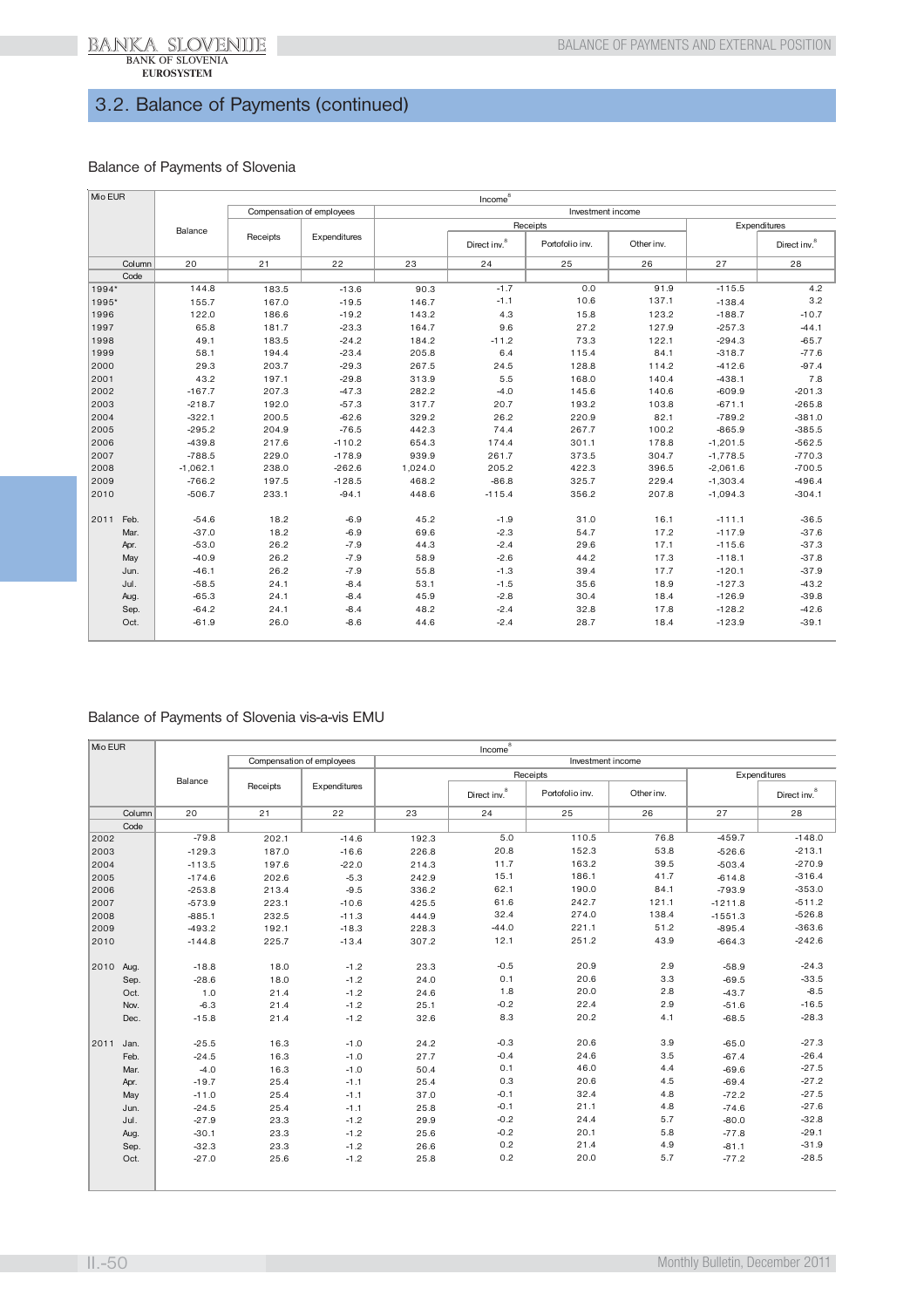## Balance of Payments of Slovenia

| Income            |            | Current transfers $10$ |         |                    |               |             |                    |               |  |
|-------------------|------------|------------------------|---------|--------------------|---------------|-------------|--------------------|---------------|--|
| Investment income |            |                        |         | In Slovenia        |               |             | Abroad             |               |  |
| Expenditures      |            |                        |         |                    |               |             |                    |               |  |
| Portofolio inv.   |            | Balance                |         | General government | Other sectors |             | General government | Other sectors |  |
|                   | Other inv. |                        |         |                    |               |             |                    |               |  |
| 29                | 30         | 31                     | 32      | 33                 | 34            | 35          | 36                 | 37            |  |
|                   |            |                        |         |                    |               |             |                    |               |  |
| 0.0               | $-119.7$   | 81.9                   | 200.0   | 9.6                | 190.4         | $-118.2$    | $-100.9$           | $-17.3$       |  |
| $-6.0$            | $-135.7$   | 73.7                   | 191.3   | 14.4               | 176.9         | $-117.7$    | $-77.9$            | $-39.7$       |  |
| $-21.7$           | $-156.3$   | 70.0                   | 200.3   | 13.1               | 187.2         | $-130.3$    | $-77.2$            | $-53.1$       |  |
| $-26.9$           | $-186.3$   | 100.6                  | 229.6   | 26.0               | 203.6         | $-129.0$    | $-84.9$            | $-44.1$       |  |
| $-45.5$           | $-183.1$   | 104.2                  | 266.2   | 19.2               | 247.0         | $-162.0$    | $-94.4$            | $-67.6$       |  |
| $-72.9$           | $-168.2$   | 112.2                  | 315.7   | 22.5               | 293.2         | $-203.4$    | $-102.8$           | $-100.6$      |  |
| $-100.9$          | $-214.3$   | 125.5                  | 370.6   | 44.1               | 326.5         | $-245.1$    | $-110.6$           | $-134.5$      |  |
| $-154.3$          | $-291.6$   | 143.6                  | 436.2   | 62.1               | 374.0         | $-292.5$    | $-137.0$           | $-155.5$      |  |
| $-126.8$          | $-281.9$   | 60.1                   | 499.5   | 90.0               | 409.5         | $-439.4$    | $-147.1$           | $-292.4$      |  |
| $-128.3$          | $-277.1$   | 25.7                   | 474.3   | 90.2               | 384.1         | $-448.6$    | $-135.3$           | $-313.3$      |  |
| $-124.1$          | $-284.1$   | $-76.5$                | 561.1   | 209.7              | 351.4         | $-637.5$    | $-299.7$           | $-337.9$      |  |
| $-131.5$          | $-348.8$   | $-96.6$                | 738.3   | 347.9              | 390.4         | $-834.9$    | $-461.5$           | $-373.4$      |  |
| $-120.9$          | $-518.1$   | $-172.8$               | 784.9   | 409.8              | 375.1         | $-957.8$    | $-516.6$           | $-441.2$      |  |
| $-155.2$          | $-853.0$   | $-239.1$               | 940.6   | 410.1              | 530.4         | $-1, 179.6$ | $-604.0$           | $-575.6$      |  |
| $-169.7$          | $-1,191.4$ | $-287.3$               | 887.0   | 475.9              | 411.2         | $-1, 174.3$ | $-704.2$           | $-470.1$      |  |
| $-259.2$          | $-547.9$   | $-152.0$               | 965.6   | 590.3              | 375.2         | $-1, 117.5$ | $-700.2$           | $-417.3$      |  |
| $-434.5$          | $-355.7$   | 106.0                  | 1.218.4 | 823.2              | 395.2         | $-1, 112.4$ | $-667.2$           | $-445.2$      |  |
|                   |            |                        |         |                    |               |             |                    |               |  |
| $-44.5$           | $-30.0$    | $-17.2$                | 129.3   | 83.5               | 45.8          | $-146.6$    | $-106.5$           | $-40.1$       |  |
| $-47.7$           | $-32.7$    | 66.2                   | 161.4   | 127.6              | 33.8          | $-95.1$     | $-53.6$            | $-41.5$       |  |
| $-46.2$           | $-32.0$    | 25.8                   | 114.0   | 78.2               | 35.8          | $-88.2$     | $-44.3$            | $-43.8$       |  |
| $-46.9$           | $-33.4$    | $-1.2$                 | 104.1   | 70.2               | 33.9          | $-105.3$    | $-62.8$            | $-42.5$       |  |
| $-46.3$           | $-35.9$    | 7.6                    | 98.3    | 64.6               | 33.7          | $-90.8$     | $-50.6$            | $-40.1$       |  |
| $-45.6$           | $-38.5$    | 17.6                   | 116.2   | 81.8               | 34.4          | $-98.6$     | $-56.2$            | $-42.5$       |  |
| $-47.4$           | $-39.8$    | $-25.4$                | 70.4    | 45.7               | 24.7          | $-95.8$     | $-49.4$            | $-46.4$       |  |
| $-45.5$           | $-40.1$    | 3.7                    | 120.0   | 79.7               | 40.3          | $-116.3$    | $-61.9$            | $-54.4$       |  |
| $-44.4$           | $-40.5$    | 4.5                    | 100.7   | 70.6               | 30.0          | $-96.2$     | $-58.4$            | $-37.8$       |  |
|                   |            |                        |         |                    |               |             |                    |               |  |

| Income            |            | Current transfers <sup>10</sup> |       |                    |               |          |                    |               |
|-------------------|------------|---------------------------------|-------|--------------------|---------------|----------|--------------------|---------------|
| Investment income |            |                                 |       | In Slovenia        |               |          | Abroad             |               |
| Expenditures      |            |                                 |       |                    |               |          |                    |               |
|                   |            | Balance                         |       | General government | Other sectors |          | General government | Other sectors |
| Portofolio inv.   | Other inv. |                                 |       |                    |               |          |                    |               |
| 29                | 30         | 31                              | 32    | 33                 | 34            | 35       | 36                 | 37            |
|                   |            |                                 |       |                    |               |          |                    |               |
| $-98.9$           | $-212.8$   | 70.4                            | 303.3 | 69.4               | 233.9         | $-232.9$ | $-41.9$            | $-190.9$      |
| $-100.7$          | $-212.8$   | 50.0                            | 298.2 | 67.7               | 230.5         | $-248.2$ | $-46.0$            | $-202.2$      |
| $-19.0$           | $-213.6$   | 9.3                             | 240.3 | 21.2               | 219.0         | $-231.0$ | $-31.6$            | $-199.3$      |
| $-33.1$           | $-265.3$   | $-3.2$                          | 251.5 | 29.2               | 222.3         | $-254.7$ | $-53.7$            | $-201.0$      |
| $-28.4$           | $-412.5$   | $-53.4$                         | 239.5 | 38.6               | 200.9         | $-292.9$ | $-64.6$            | $-228.2$      |
| $-33.8$           | $-666.8$   | $-13.1$                         | 369.3 | 65.8               | 303.5         | $-382.4$ | $-68.5$            | $-313.9$      |
| $-58.1$           | $-966.3$   | $-71.2$                         | 303.4 | 53.7               | 249.7         | $-374.6$ | $-82.6$            | $-292.0$      |
| $-104.0$          | $-427.8$   | $-9.7$                          | 277.5 | 55.7               | 221.7         | $-287.1$ | $-75.4$            | $-211.7$      |
| $-161.5$          | $-260.2$   | $-46.0$                         | 286.0 | 74.2               | 211.9         | $-332.1$ | $-90.4$            | $-241.6$      |
|                   |            |                                 |       |                    |               |          |                    |               |
| $-13.6$           | $-21.0$    | $-2.7$                          | 22.0  | 5.4                | 16.6          | $-24.7$  | $-5.4$             | $-19.4$       |
| $-13.5$           | $-22.4$    | $-1.8$                          | 25.6  | 6.3                | 19.3          | $-27.5$  | $-6.3$             | $-21.1$       |
| $-13.7$           | $-21.5$    | $-5.7$                          | 23.5  | 4.9                | 18.6          | $-29.2$  | $-6.9$             | $-22.4$       |
| $-12.9$           | $-22.1$    | $-11.0$                         | 20.3  | 4.6                | 15.7          | $-31.3$  | $-11.4$            | $-19.9$       |
| $-12.4$           | $-27.8$    | $-10.5$                         | 21.5  | 5.8                | 15.7          | $-32.0$  | $-9.0$             | $-23.1$       |
|                   |            |                                 |       |                    |               |          |                    |               |
| $-15.2$           | $-22.5$    | $-3.5$                          | 19.3  | 5.7                | 13.6          | $-22.8$  | $-7.4$             | $-15.4$       |
| $-19.6$           | $-21.5$    | $-5.1$                          | 23.6  | 6.2                | 17.5          | $-28.8$  | $-7.9$             | $-20.9$       |
| $-18.7$           | $-23.5$    | $-0.1$                          | 36.1  | 19.8               | 16.3          | $-36.2$  | $-13.4$            | $-22.8$       |
| $-19.1$           | $-23.1$    | $-1.7$                          | 28.6  | 5.1                | 23.5          | $-30.3$  | $-8.0$             | $-22.3$       |
| $-20.7$           | $-24.0$    | $-12.2$                         | 24.5  | 7.7                | 16.7          | $-36.7$  | $-9.1$             | $-27.5$       |
| $-21.1$           | $-26.0$    | $-9.3$                          | 25.1  | 6.9                | 18.2          | $-34.4$  | $-8.2$             | $-26.2$       |
| $-19.1$           | $-28.2$    | 1.5                             | 36.5  | 16.8               | 19.7          | $-35.0$  | $-6.1$             | $-28.9$       |
| $-19.5$           | $-29.3$    | $-8.1$                          | 21.2  | 6.8                | 14.4          | $-29.3$  | $-6.9$             | $-22.5$       |
| $-19.6$           | $-29.5$    | $-9.1$                          | 27.9  | 8.1                | 19.8          | $-37.0$  | $-10.9$            | $-26.1$       |
| $-18.9$           | $-29.8$    | $-7.7$                          | 25.5  | 9.5                | 16.0          | $-33.2$  | $-8.7$             | $-24.5$       |
|                   |            |                                 |       |                    |               |          |                    |               |
|                   |            |                                 |       |                    |               |          |                    |               |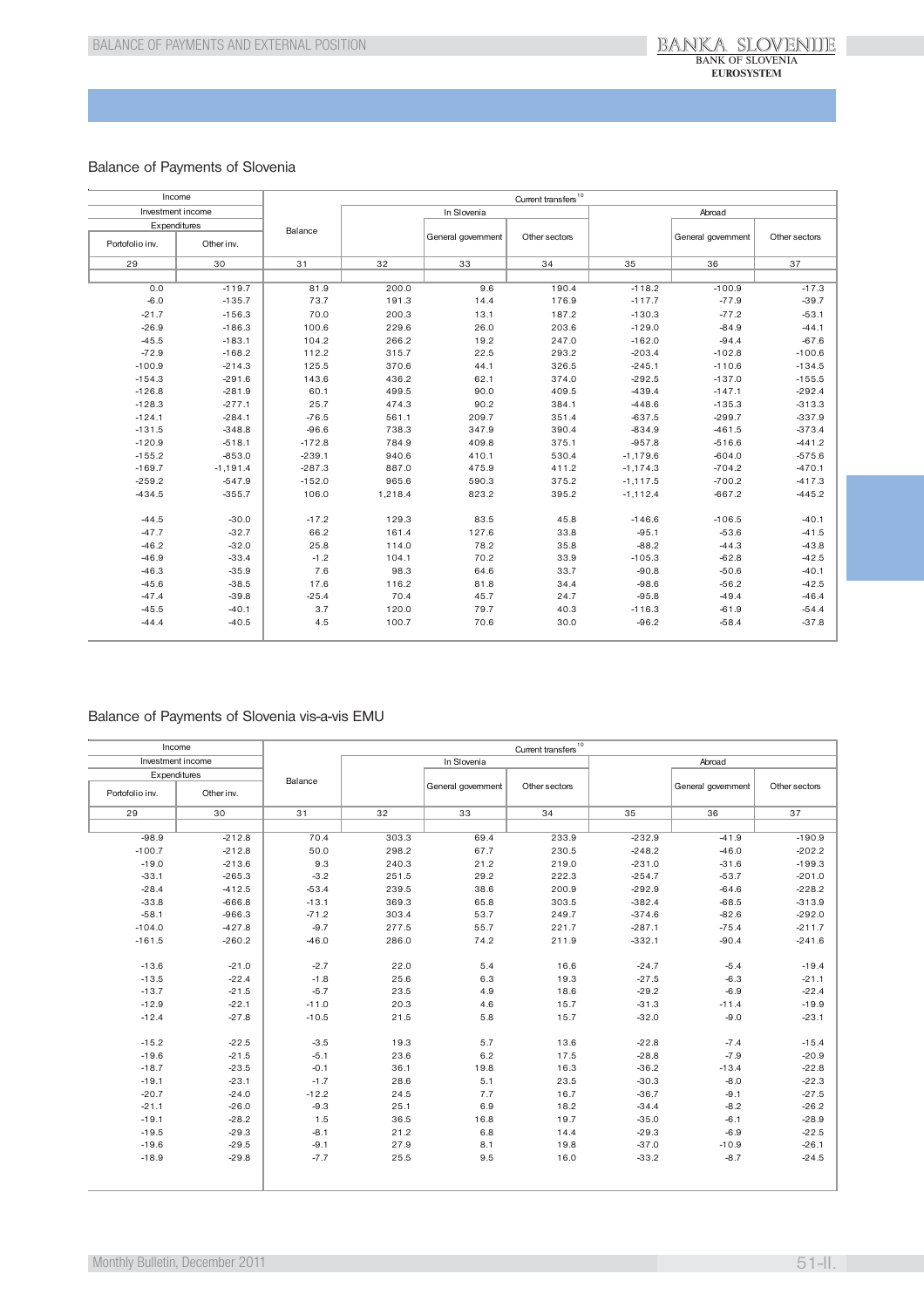**EUROSYSTEM**

## Balance of Payments of Slovenia

| Mio EUR      |                      |                 |                                   |       |                          |               |          |                       |               | CA, of which:          |
|--------------|----------------------|-----------------|-----------------------------------|-------|--------------------------|---------------|----------|-----------------------|---------------|------------------------|
|              | Capital and          | Capital account | CA, of which:                     |       | Receipts                 |               |          | Expenditures          |               | Non-produced,          |
|              | financial<br>account | (CA)            | Capital<br>${\sf transfers}^{10}$ |       | General<br>government    | Other sectors |          | General<br>government | Other sectors | nonfinancial<br>assets |
| Column       | 38                   | 39              | 40                                | 41    | 42                       | 43            | 44       | 45                    | 46            | 47                     |
| Code         |                      |                 |                                   |       |                          |               |          |                       |               |                        |
| 1994*        | $-441.3$             | $-2.8$          | $-1.5$                            | 1.8   | $\overline{\phantom{a}}$ | 1.8           | $-3.2$   | ÷.                    | $-3.2$        | $-1.3$                 |
| 1995*        | 200.5                | $-5.3$          | $-3.5$                            | 2.3   | 0.8                      | 1.5           | $-5.8$   | $-3.1$                | $-2.8$        | $-1.8$                 |
| 1996         | $-33.9$              | $-1.5$          | 0.6                               | 4.1   | 0.9                      | 3.2           | $-3.5$   | 0.0                   | $-3.4$        | $-2.1$                 |
| 1997         | $-111.4$             | 0.9             | 1.8                               | 4.2   | 1.2                      | 3.0           | $-2.4$   | $-0.1$                | $-2.3$        | $-0.9$                 |
| 1998         | 53.0                 | $-1.2$          | $-0.2$                            | 3.0   | 0.1                      | 2.8           | $-3.2$   | 0.0                   | $-3.2$        | $-1.0$                 |
| 1999         | 624.6                | $-0.7$          | 0.0                               | 2.7   | 0.1                      | 2.6           | $-2.8$   | $\sim$                | $-2.8$        | $-0.6$                 |
| 2000         | 541.6                | 4.0             | 0.8                               | 3.4   | 0.0                      | 3.4           | $-2.7$   | $-0.2$                | $-2.5$        | 3.3                    |
| 2001         | $-148.4$             | $-4.0$          | 0.7                               | 2.4   | ÷,                       | 2.4           | $-1.8$   | 0.0                   | $-1.7$        | $-4.7$                 |
| 2002         | 3.1                  | $-163.6$        | $-162.7$                          | 74.1  | 0.0                      | 74.1          | $-236.8$ | 0.0                   | $-236.8$      | $-0.8$                 |
| 2003         | 45.7                 | $-165.5$        | $-163.7$                          | 81.1  | 0.1                      | 81.0          | $-244.8$ | $-0.1$                | $-244.7$      | $-1.8$                 |
| 2004         | 697.6                | $-96.1$         | $-96.5$                           | 151.0 | 19.5                     | 131.5         | $-247.5$ | 0.0                   | $-247.5$      | 0.4                    |
| 2005         | 970.4                | $-113.9$        | $-109.2$                          | 169.8 | 28.6                     | 141.2         | $-279.0$ | 0.0                   | $-279.0$      | $-4.7$                 |
| 2006         | 1,091.5              | $-131.5$        | $-126.4$                          | 205.2 | 46.7                     | 158.5         | $-331.6$ | $-0.1$                | $-331.5$      | $-5.1$                 |
| 2007         | 1,919.7              | $-51.9$         | $-50.5$                           | 315.5 | 127.7                    | 187.8         | $-366.0$ | $-0.8$                | $-365.3$      | $-1.4$                 |
| 2008         | 2,605.2              | $-25.4$         | $-26.3$                           | 280.8 | 78.0                     | 202.9         | $-307.1$ | $\sim$                | $-307.1$      | 0.9                    |
| 2009         | 154.1                | $-9.4$          | $-4.1$                            | 267.3 | 120.9                    | 146.5         | $-271.5$ | $-0.3$                | $-271.1$      | $-5.3$                 |
| 2010         | 318.7                | 8.2             | 16.0                              | 355.9 | 103.7                    | 252.2         | $-339.9$ | 0.0                   | $-339.9$      | $-7.8$                 |
| Feb.<br>2011 | 57.1                 | 1.5             | 1.5                               | 17.6  | 4.3                      | 13.3          | $-16.1$  |                       | $-16.1$       | 0.0                    |
| Mar.         | 181.1                | 1.0             | 1.0                               | 22.8  | 2.0                      | 20.8          | $-21.8$  | ٠                     | $-21.8$       | 0.0                    |
| Apr.         | 10.1                 | $-2.1$          | $-3.4$                            | 15.6  | 3.3                      | 12.3          | $-18.9$  |                       | $-18.9$       | 1.2                    |
| May          | 20.8                 | 0.2             | 0.5                               | 19.0  | 6.2                      | 12.7          | $-18.5$  | ٠                     | $-18.5$       | $-0.3$                 |
| Jun.         | $-320.2$             | $-3.9$          | $-3.6$                            | 12.2  | 0.0                      | 12.2          | $-15.8$  | ÷.                    | $-15.8$       | $-0.3$                 |
| Jul.         | 2.0                  | $-6.7$          | $-6.8$                            | 12.7  | 3.3                      | 9.4           | $-19.5$  | ×                     | $-19.5$       | 0.0                    |
| Aug.         | $-37.7$              | $-3.9$          | $-2.6$                            | 10.4  | 3.0                      | 7.4           | $-13.1$  | ×                     | $-13.1$       | $-1.3$                 |
| Sep.         | $-81.8$              | 3.2             | 3.3                               | 17.6  | 6.4                      | 11.2          | $-14.4$  |                       | $-14.4$       | 0.0                    |
| Oct.         | $-300.7$             | $-1.7$          | $-1.8$                            | 13.4  | 0.4                      | 13.0          | $-15.2$  |                       | $-15.2$       | 0.1                    |

| Mio EUR |        |                      |                 |                                    |       |                          |               |          |                          |               | CA, of which:          |
|---------|--------|----------------------|-----------------|------------------------------------|-------|--------------------------|---------------|----------|--------------------------|---------------|------------------------|
|         |        | Capital and          | Capital account | CA, of which:                      |       | Receipts                 |               |          | Expenditures             |               | Non-produced,          |
|         |        | financial<br>account | (CA)            | Capital<br>transfers <sup>10</sup> |       | General<br>government    | Other sectors |          | General<br>government    | Other sectors | nonfinancial<br>assets |
|         | Column | 38                   | 39              | 40                                 | 41    | 42                       | 43            | 44       | 45                       | 46            | 47                     |
|         | Code   |                      |                 |                                    |       |                          |               |          |                          |               |                        |
| 2002    |        | $-314.7$             | $-81.3$         | $-82.4$                            | 45.3  | 0.0                      | 45.3          | $-127.7$ | 0.0                      | $-127.7$      | 1.1                    |
| 2003    |        | 65.2                 | $-83.9$         | $-83.2$                            | 47.5  | 0.0                      | 47.5          | $-130.7$ | 0.0                      | $-130.7$      | $-0.7$                 |
| 2004    |        | 557.5                | $-42.8$         | $-42.5$                            | 90.1  | $\overline{\phantom{a}}$ | 90.1          | $-132.6$ | 0.0                      | $-132.6$      | $-0.3$                 |
| 2005    |        | 2,611.8              | $-57.0$         | $-52.8$                            | 96.3  | 0.0                      | 96.3          | $-149.1$ | 0.0                      | $-149.1$      | $-4.2$                 |
| 2006    |        | 2,611.5              | $-68.9$         | $-68.2$                            | 107.3 | 0.1                      | 107.2         | $-175.5$ | 0.0                      | $-175.5$      | $-0.6$                 |
| 2007    |        | 2,734.0              | $-65.3$         | $-65.1$                            | 123.2 | 0.0                      | 123.2         | $-188.3$ | $-0.2$                   | $-188.1$      | $-0.2$                 |
| 2008    |        | 3,325.6              | $-34.8$         | $-34.0$                            | 118.7 | 0.0                      | 118.7         | $-152.7$ | $\overline{a}$           | $-152.7$      | $-0.8$                 |
| 2009    |        | $-4,053.2$           | $-51.8$         | $-48.5$                            | 96.8  | 0.3                      | 96.4          | $-145.3$ | $-0.2$                   | $-145.1$      | $-3.2$                 |
| 2010    |        | $-1,482.3$           | $-8.2$          | $-3.0$                             | 193.6 | 0.2                      | 193.4         | $-196.6$ | $\overline{\phantom{a}}$ | $-196.6$      | $-5.2$                 |
|         |        |                      |                 |                                    |       |                          |               |          |                          |               |                        |
| 2010    | Aug.   | $-249.1$             | $-1.7$          | $-1.7$                             | 4.1   | 0.0                      | 4.1           | $-5.8$   |                          | $-5.8$        | 0.0                    |
|         | Sep.   | 69.3                 | $-0.8$          | $-0.6$                             | 6.6   | $\sim$                   | 6.6           | $-7.2$   | ٠                        | $-7.2$        | $-0.2$                 |
|         | Oct.   | 31.6                 | 0.3             | 0.4                                | 8.4   | 0.0                      | 8.4           | $-8.0$   | ÷.                       | $-8.0$        | $-0.1$                 |
|         | Nov.   | $-867.6$             | 0.5             | 0.6                                | 14.1  | 0.0                      | 14.1          | $-13.5$  | ×                        | $-13.5$       | 0.0                    |
|         | Dec.   | $-106.0$             | $-52.8$         | $-48.7$                            | 23.9  | $0.0$                    | 23.9          | $-72.6$  | ٠                        | $-72.6$       | $-4.0$                 |
|         |        |                      |                 |                                    |       |                          |               |          |                          |               |                        |
| 2011    | Jan.   | $-1,436.8$           | $-4.6$          | $-4.6$                             | 6.7   | ٠                        | 6.7           | $-11.2$  |                          | $-11.2$       | 0.0                    |
|         | Feb.   | $-81.2$              | $-0.5$          | $-0.6$                             | 8.5   | ÷,                       | 8.5           | $-9.1$   |                          | $-9.1$        | 0.1                    |
|         | Mar.   | 92.9                 | 1.6             | 1.6                                | 13.6  | 0.0                      | 13.6          | $-11.9$  | ×                        | $-11.9$       | 0.0                    |
|         | Apr.   | 395.5                | $-2.9$          | $-2.9$                             | 7.8   | $\overline{a}$           | 7.8           | $-10.6$  | ×                        | $-10.6$       | 0.0                    |
|         | May    | $-283.3$             | $-2.7$          | $-2.5$                             | 8.2   | $\overline{\phantom{a}}$ | 8.2           | $-10.8$  | ٠                        | $-10.8$       | $-0.1$                 |
|         | Jun.   | 180.1                | $-1.0$          | $-0.6$                             | 8.0   | $\overline{\phantom{a}}$ | 8.0           | $-8.7$   | ٠                        | $-8.7$        | $-0.4$                 |
|         | Jul.   | 98.8                 | $-4.8$          | $-4.7$                             | 6.2   | ٠                        | 6.2           | $-10.9$  | ٠                        | $-10.9$       | 0.0                    |
|         | Aug.   | $-248.7$             | $-3.3$          | $-2.2$                             | 4.8   | ٠                        | 4.8           | $-7.0$   | ٠                        | $-7.0$        | $-1.1$                 |
|         | Sep.   | 149.8                | $-0.6$          | $-0.6$                             | 7.3   |                          | 7.3           | $-7.9$   |                          | $-7.9$        | 0.0                    |
|         | Oct.   | $-265.1$             | $-0.1$          | $-0.2$                             | 8.4   | 0.0                      | 8.4           | $-8.6$   |                          | $-8.6$        | 0.0                    |
|         |        |                      |                 |                                    |       |                          |               |          |                          |               |                        |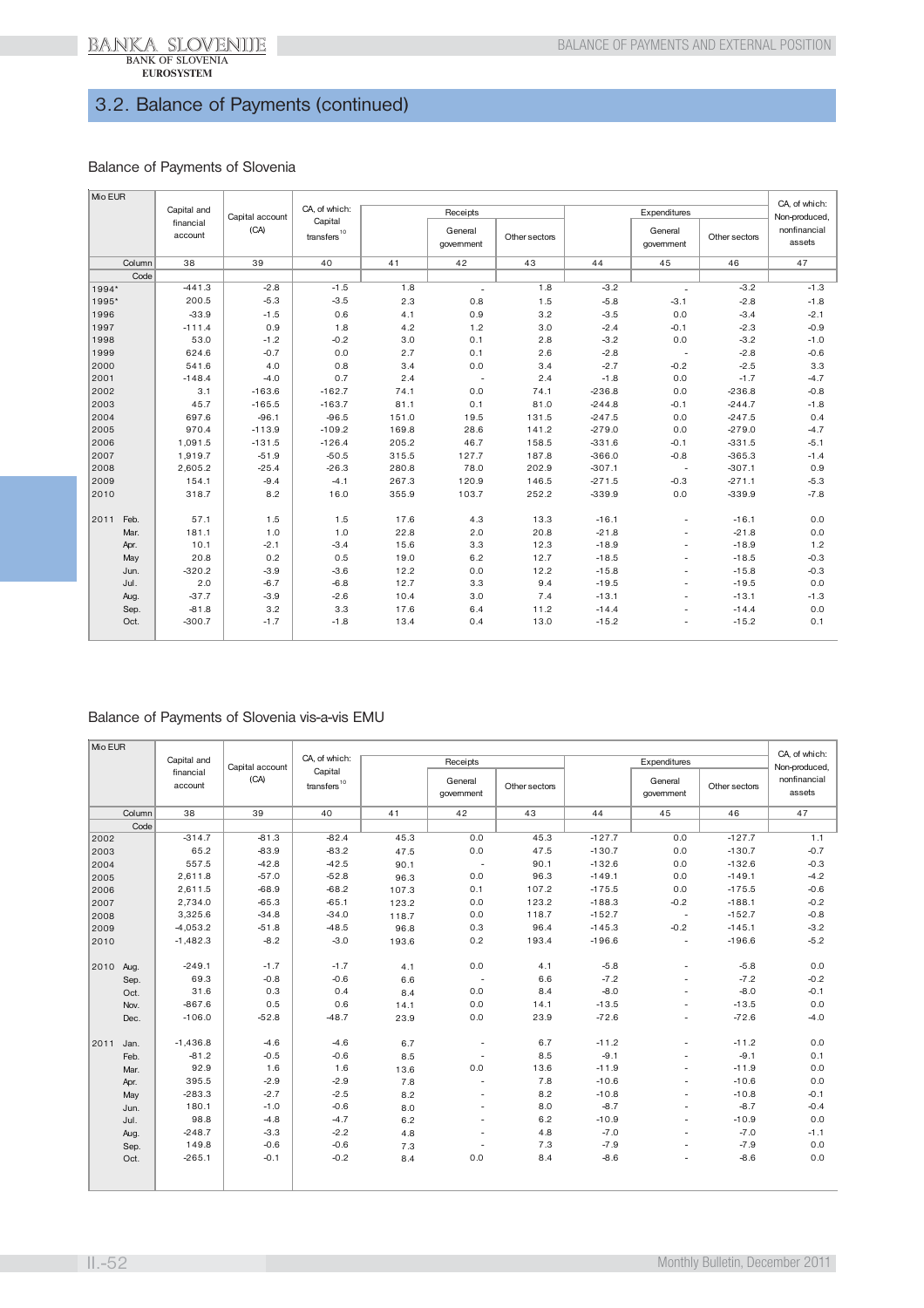## Balance of Payments of Slovenia

|                   |          |            |                |                       | FA, of which: Direct investment <sup>8, 9</sup> |             |                |                       |               |
|-------------------|----------|------------|----------------|-----------------------|-------------------------------------------------|-------------|----------------|-----------------------|---------------|
| Financial account |          |            |                |                       |                                                 |             |                |                       |               |
| (FA)<br>48        |          | Abroad     | Equity capital | Reinvested<br>eamings | Other capital                                   | In Slovenia | Equity capital | Reinvested<br>eamings | Other capital |
|                   | 49       | 50         | 51             | 52                    | 53                                              | 54          | 55             | 56                    | 57            |
|                   |          |            |                |                       |                                                 |             |                |                       |               |
| $-438.5$          | 109.2    | 10.9       | 2.5            | 8.3                   |                                                 | 98.3        | 108.0          | $-9.6$                |               |
| 205.8             | 125.2    | 7.8        | $-4.0$         | 11.8                  |                                                 | 117.4       | 136.9          | $-19.5$               | ÷.            |
| $-32.4$           | 132.6    | $-5.6$     | $-5.1$         | $-0.5$                |                                                 | 138.2       | 142.0          | $-3.8$                |               |
| $-112.3$          | 267.3    | $-27.7$    | $-24.7$        | $-3.0$                |                                                 | 294.9       | 269.3          | 25.7                  |               |
| 54.2              | 199.2    | 4.9        | $-11.2$        | 16.1                  |                                                 | 194.3       | 153.1          | 41.2                  |               |
| 625.3             | 54.5     | $-44.7$    | $-42.1$        | $-2.6$                |                                                 | 99.2        | 75.3           | 23.9                  |               |
| 537.6             | 77.4     | $-71.7$    | $-54.7$        | $-17.0$               |                                                 | 149.1       | 96.3           | 52.7                  |               |
| $-144.3$          | 251.2    | $-161.2$   | $-102.7$       | 4.7                   | $-63.2$                                         | 412.4       | 394.7          | $-60.4$               | 78.1          |
| 166.6             | 1,555.9  | $-165.8$   | $-71.2$        | 13.9                  | $-108.5$                                        | 1,721.7     | 1,511.0        | 134.1                 | 76.6          |
| 211.2             | $-150.8$ | $-421.3$   | $-246.0$       | $-5.9$                | $-169.4$                                        | 270.5       | $-16.3$        | 195.8                 | 91.0          |
| 793.7             | 224.2    | $-441.0$   | $-379.7$       | $-11.6$               | $-49.7$                                         | 665.2       | 317.5          | 276.3                 | 71.4          |
| 1,084.3           | $-43.0$  | $-515.6$   | $-456.0$       | $-45.5$               | $-14.1$                                         | 472.5       | 270.7          | 251.1                 | $-49.3$       |
| 1,223.0           | $-173.7$ | $-687.0$   | $-418.8$       | $-99.4$               | $-168.8$                                        | 513.3       | 252.0          | 196.4                 | 65.0          |
| 1,971.5           | $-210.2$ | $-1,316.6$ | $-647.2$       | $-125.3$              | $-544.2$                                        | 1,106.4     | 424.9          | 83.7                  | 597.9         |
| 2,630.6           | 346.2    | $-983.3$   | $-702.1$       | $-10.6$               | $-270.7$                                        | 1,329.5     | 380.3          | 17.7                  | 931.4         |
| 163.5             | $-643.9$ | $-174.2$   | $-478.2$       | 297.4                 | 6.6                                             | $-469.7$    | 120.8          | 6.7                   | $-597.2$      |
| 310.5             | 333.5    | 59.6       | $-170.2$       | 259.6                 | $-29.8$                                         | 273.9       | 442.3          | $-239.5$              | 71.0          |
| 55.6              | $-12.6$  | 21.8       | $-12.5$        | 9.6                   | 24.6                                            | $-34.4$     | 4.8            | 23.3                  | $-62.5$       |
| 180.1             | 169.2    | 35.5       | $-14.3$        | 15.9                  | 33.8                                            | 133.8       | 11.7           | 7.5                   | 114.6         |
| 12.2              | 98.4     | $-7.2$     | $-0.3$         | 12.3                  | $-19.2$                                         | 105.6       | $-20.0$        | 1.6                   | 124.0         |
| 20.6              | 97.4     | 7.5        | $-6.7$         | 10.2                  | 4.0                                             | 90.0        | 70.4           | $-15.9$               | 35.4          |
| $-316.3$          | 55.7     | 36.9       | $-34.1$        | 19.1                  | 51.9                                            | 18.8        | 2.6            | 0.0                   | 16.1          |
| 8.7               | 16.6     | $-57.0$    | 15.1           | 11.8                  | $-83.9$                                         | 73.6        | 1.2            | $-33.8$               | 106.2         |
| $-33.7$           | 73.9     | 42.4       | $-0.2$         | 9.6                   | 33.0                                            | 31.5        | 31.8           | $-2.5$                | 2.2           |
| $-85.1$           | 127.7    | 70.6       | $-49.4$        | 23.7                  | 96.3                                            | 57.1        | 14.9           | $-1.7$                | 43.9          |
| $-299.0$          | $-35.6$  | $-55.5$    | $-0.3$         | 13.9                  | $-69.1$                                         | 19.8        | $-15.8$        | 19.9                  | 15.7          |

|                   |         |          |                |                       | FA, of which: Direct investment <sup>8, 9</sup> |             |                |                       |               |
|-------------------|---------|----------|----------------|-----------------------|-------------------------------------------------|-------------|----------------|-----------------------|---------------|
| Financial account |         |          |                |                       |                                                 |             |                |                       |               |
| (FA)              |         | Abroad   | Equity capital | Reinvested<br>eamings | Other capital                                   | In Slovenia | Equity capital | Reinvested<br>eamings | Other capital |
| 48                | 49      | 50       | 51             | 52                    | 53                                              | 54          | 55             | 56                    | 57            |
|                   |         |          |                |                       |                                                 |             |                |                       |               |
| $-233.4$          | 921.4   | 0.3      | 20.1           | 0.9                   | $-20.7$                                         | 921.1       | 755.8          | 102.4                 | 62.9          |
| 149.1             | 214.6   | $-95.9$  | $-37.8$        | $-10.3$               | $-47.7$                                         | 310.4       | 172.4          | 158.3                 | $-20.3$       |
| 600.3             | 352.2   | $-198.8$ | $-267.9$       | $-6.8$                | 75.8                                            | 551.0       | 256.5          | 197.5                 | 97.0          |
| 2,668.7           | 562.7   | 35.4     | 5.3            | $-3.5$                | 33.6                                            | 527.3       | 277.0          | 198.5                 | 51.7          |
| 2,680.4           | 297.9   | $-126.4$ | $-79.6$        | $-34.9$               | $-11.9$                                         | 424.3       | 189.2          | 164.8                 | 70.4          |
| 2,799.2           | 540.6   | $-313.1$ | $-132.7$       | $-21.1$               | $-159.3$                                        | 853.7       | 292.7          | 92.8                  | 468.2         |
| 3.360.4           | 908.0   | $-151.8$ | $-156.6$       | 31.6                  | $-26.9$                                         | 1,059.8     | 339.7          | 41.0                  | 679.1         |
| $-4.001.5$        | $-55.8$ | 102.0    | $-101.4$       | 109.3                 | 94.1                                            | $-157.8$    | 177.5          | $-0.8$                | $-334.6$      |
| $-1,474.0$        | $-30.6$ | $-21.9$  | $-22.0$        | 15.5                  | $-15.4$                                         | $-8.7$      | 212.4          | $-139.3$              | $-81.8$       |
|                   |         |          |                |                       |                                                 |             |                |                       |               |
| $-247.4$          | 29.2    | $-25.4$  | $-9.6$         | 1.3                   | $-17.1$                                         | 54.6        | 12.9           | $-11.6$               | 53.3          |
| 70.1              | $-41.2$ | $-23.2$  | 5.5            | 1.3                   | $-30.1$                                         | $-18.0$     | 4.6            | $-11.6$               | $-10.9$       |
| 31.3              | 44.2    | 30.5     | $-0.3$         | 1.3                   | 29.4                                            | 13.7        | 18.0           | $-11.6$               | 7.3           |
| $-868.2$          | 67.0    | 32.0     | $-0.5$         | 1.3                   | 31.2                                            | 35.1        | 42.3           | $-11.6$               | 4.3           |
| $-53.3$           | 41.2    | $-45.0$  | 0.5            | 1.3                   | $-46.8$                                         | 86.2        | 159.7          | $-11.6$               | $-61.9$       |
|                   |         |          |                |                       |                                                 |             |                |                       |               |
| $-1,432.2$        | $-4.0$  | 12.3     | $-0.7$         | 1.3                   | 11.7                                            | $-16.3$     | $-1.8$         | 18.7                  | $-33.2$       |
| $-80.6$           | $-14.9$ | 42.1     | $-0.1$         | 1.3                   | 40.9                                            | $-57.0$     | 4.7            | 14.4                  | $-76.1$       |
| 91.3              | 127.7   | $-0.1$   | $-0.4$         | 1.5                   | $-1.2$                                          | 127.9       | 8.7            | $-0.4$                | 119.5         |
| 398.4             | 37.1    | $-46.5$  | $-0.3$         | 1.4                   | $-47.6$                                         | 83.7        | $-20.4$        | 5.8                   | 98.3          |
| $-280.6$          | 88.2    | 28.2     | $-2.3$         | 2.5                   | 28.0                                            | 60.1        | 69.4           | $-8.0$                | $-1.3$        |
| 181.1             | 112.5   | 73.2     | 0.0            | 2.7                   | 70.5                                            | 39.4        | 7.7            | $-5.5$                | 37.2          |
| 103.6             | $-10.4$ | $-67.5$  | 0.1            | 1.9                   | $-69.4$                                         | 57.0        | 5.3            | 11.3                  | 40.4          |
| $-245.4$          | 42.0    | 31.0     | $-0.6$         | 1.3                   | 30.2                                            | 11.0        | 25.5           | $-9.0$                | $-5.5$        |
| 150.4             | 78.1    | 59.4     | $-0.3$         | 5.6                   | 54.1                                            | 18.7        | 11.8           | $-8.1$                | 14.9          |
| $-264.9$          | $-49.5$ | $-35.0$  | $-0.2$         | 2.1                   | $-36.9$                                         | $-14.4$     | $-15.7$        | 11.0                  | $-9.7$        |
|                   |         |          |                |                       |                                                 |             |                |                       |               |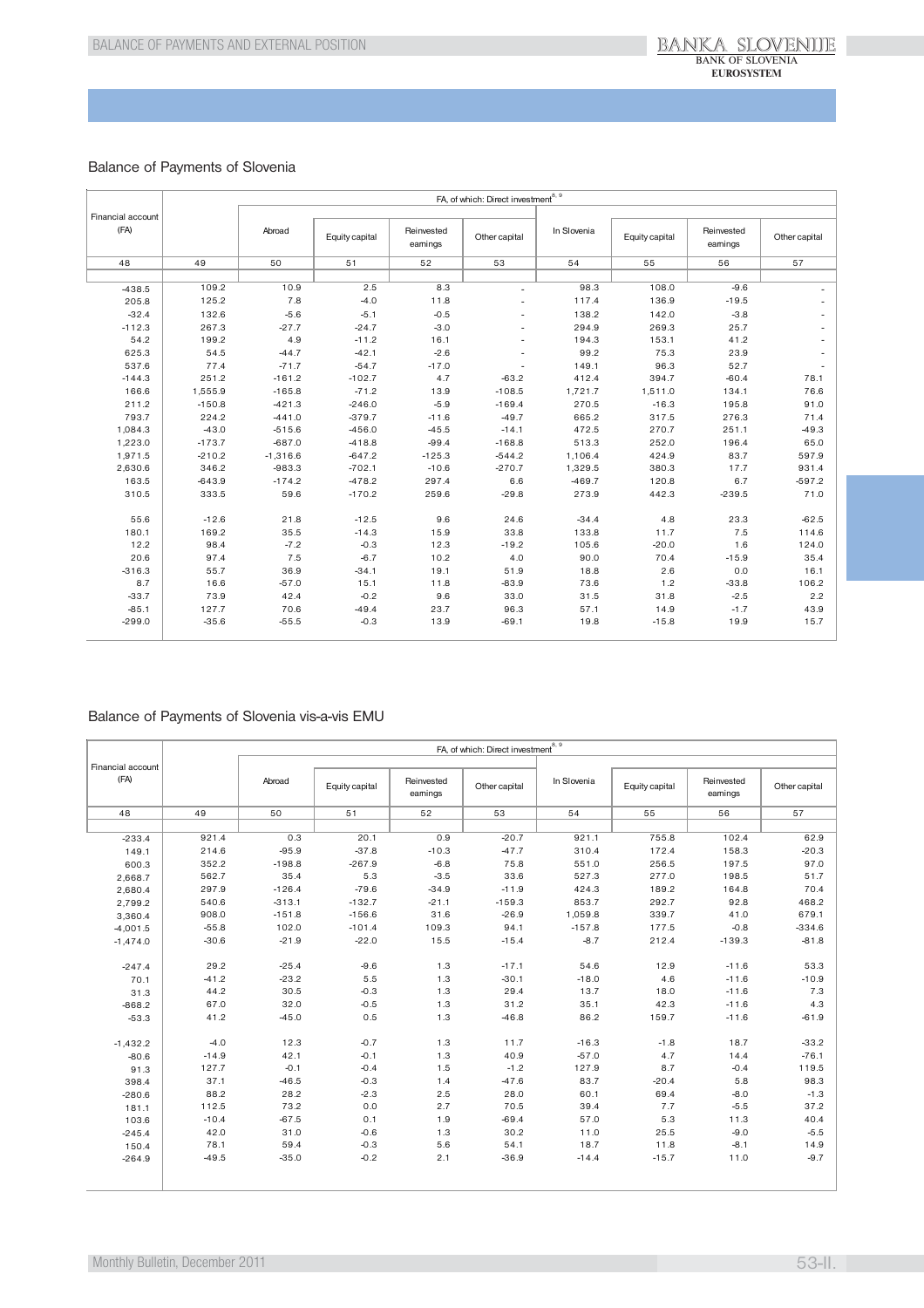**EUROSYSTEM**

# 3.2. Balance of Payments (continued)

## Balance of Payments of Slovenia

| Mio EUR      |        |            |            |                |            |                 | FA, of which: Portofolio investment <sup>2, 3</sup> |                          |             |                          |                 |                       |
|--------------|--------|------------|------------|----------------|------------|-----------------|-----------------------------------------------------|--------------------------|-------------|--------------------------|-----------------|-----------------------|
|              |        |            |            |                | Assets     |                 |                                                     |                          |             | Liabilities              |                 |                       |
|              |        |            |            |                |            | Debt sec.       |                                                     |                          |             |                          | Debt sec.       |                       |
|              |        |            |            | Equity sec.    |            | Bonds and notes | Money market<br>inst.                               |                          | Equity sec. |                          | Bonds and notes | Money market<br>inst. |
|              | Column | 58         | 59         | 60             | 61         | 62              | 63                                                  | 64                       | 65          | 66                       | 67              | 68                    |
|              | Code   |            |            |                |            |                 |                                                     |                          |             |                          |                 |                       |
| 1994*        |        | $-29.5$    | $-29.5$    | a.             | $-29.5$    | $-29.5$         | $\overline{\phantom{a}}$                            | $\overline{\phantom{a}}$ | ä,          | $\overline{\phantom{a}}$ |                 |                       |
| 1995*        |        | $-10.6$    | $-22.6$    | $\overline{a}$ | $-22.6$    | $-25.9$         | 3.3                                                 | 12.0                     | ÷.          | 12.0                     | 12.3            | $-0.3$                |
| 1996         |        | 507.5      | 4.5        |                | 4.5        | $-0.2$          | 4.7                                                 | 503.0                    | ÷.          | 503.0                    | 504.6           | $-1.6$                |
| 1997         |        | 212.5      | 1.0        |                | 1.0        | 1.1             | 0.0                                                 | 211.5                    | 48.0        | 163.4                    | 163.4           | 0.0                   |
| 1998         |        | 82.2       | $-26.3$    |                | $-26.3$    | $-27.9$         | 1.6                                                 | 108.5                    | 8.3         | 100.2                    | 101.1           | $-0.8$                |
| 1999         |        | 323.7      | $-5.1$     | $-0.5$         | $-4.5$     | $-0.1$          | $-4.5$                                              | 328.8                    | $-2.4$      | 331.2                    | 331.2           | 0.0                   |
| 2000         |        | 185.2      | $-65.5$    | $-16.0$        | $-49.5$    | $-49.7$         | 0.2                                                 | 250.8                    | 28.4        | 222.4                    | 222.4           | $-0.1$                |
| 2001         |        | 79.8       | $-119.3$   | $-26.1$        | $-93.2$    | $-96.4$         | 3.2                                                 | 199.1                    | $-2.6$      | 201.6                    | 187.8           | 13.9                  |
| 2002         |        | $-69.1$    | $-94.1$    | $-74.4$        | $-19.7$    | $-19.4$         | $-0.2$                                              | 25.0                     | 12.1        | 12.9                     | $-26.3$         | 39.2                  |
| 2003         |        | $-223.0$   | $-192.8$   | $-88.8$        | $-104.0$   | $-84.0$         | $-20.0$                                             | $-30.2$                  | 13.5        | $-43.7$                  | $-47.0$         | 3.3                   |
| 2004         |        | $-637.1$   | $-652.8$   | $-218.7$       | $-434.1$   | $-427.3$        | $-6.8$                                              | 15.7                     | $-9.8$      | 25.5                     | 0.9             | 24.6                  |
| 2005         |        | $-1,313.4$ | $-1,409.4$ | $-639.0$       | $-770.4$   | $-764.3$        | $-6.2$                                              | 96.0                     | 79.2        | 16.9                     | $-36.4$         | 53.3                  |
| 2006         |        | $-1,442.5$ | $-2,127.5$ | $-746.0$       | $-1,381.6$ | $-1,244.9$      | $-136.7$                                            | 685.0                    | 156.4       | 528.7                    | 431.3           | 97.4                  |
| 2007         |        | $-2,255.4$ | $-3,310.7$ | $-911.8$       | $-2,398.9$ | $-939.1$        | $-1,459.9$                                          | 1,055.4                  | 203.8       | 851.6                    | 851.6           |                       |
| 2008         |        | 572.2      | $-40.6$    | 102.5          | $-143.1$   | $-601.0$        | 457.9                                               | 612.8                    | $-194.1$    | 806.9                    | 806.9           |                       |
| 2009         |        | 4,627.6    | 74.3       | $-68.4$        | 142.7      | $-84.3$         | 226.9                                               | 4,553.3                  | 22.1        | 4,531.3                  | 4,531.3         |                       |
| 2010         |        | 1.947.1    | $-383.9$   | $-207.0$       | $-176.9$   | $-561.2$        | 384.3                                               | 2,331.0                  | 127.0       | 2,203.9                  | 2,203.9         |                       |
| 2011<br>Feb. |        | $-206.5$   | $-270.0$   | $-36.6$        | $-233.4$   | $-102.5$        | $-130.9$                                            | 63.5                     | 21.0        | 42.5                     | 42.5            |                       |
| Mar.         |        | 1,661.4    | $-46.5$    | $-49.3$        | 2.8        | 40.6            | $-37.8$                                             | 1,708.0                  | 9.2         | 1,698.7                  | 1,698.7         |                       |
| Apr.         |        | $-360.5$   | $-41.8$    | 4.1            | $-45.8$    | 176.6           | $-222.4$                                            | $-318.7$                 | 1.9         | $-320.6$                 | $-320.6$        |                       |
| May          |        | 270.6      | 135.9      | 17.5           | 118.4      | 101.2           | 17.3                                                | 134.7                    | 55.2        | 79.5                     | 79.5            |                       |
| Jun.         |        | $-224.3$   | 69.1       | 22.2           | 46.9       | 15.1            | 31.8                                                | $-293.4$                 | 6.8         | $-300.2$                 | $-300.2$        |                       |
| Jul.         |        | 72.2       | 94.5       | 9.7            | 84.8       | 73.8            | 11.0                                                | $-22.3$                  | 12.9        | $-35.2$                  | $-35.2$         |                       |
| Aug.         |        | $-47.9$    | $-5.5$     | 19.8           | $-25.2$    | $-106.0$        | 80.7                                                | $-42.4$                  | 9.1         | $-51.6$                  | $-51.6$         |                       |
|              | Sep.   | $-443.7$   | $-72.4$    | 44.7           | $-117.1$   | $-156.5$        | 39.3                                                | $-371.3$                 | 2.9         | $-374.2$                 | $-374.2$        |                       |
| Oct.         |        | 144.4      | 103.5      | $-7.3$         | 110.8      | $-41.3$         | 152.2                                               | 40.9                     | $-16.8$     | 57.6                     | 57.6            |                       |

| Mio EUR |        |            |            |             |            |                 | FA, of which: Portofolio investment <sup>2, 3</sup> |          |             |             |                 |                       |
|---------|--------|------------|------------|-------------|------------|-----------------|-----------------------------------------------------|----------|-------------|-------------|-----------------|-----------------------|
|         |        |            |            |             | Assets     |                 |                                                     |          |             | Liabilities |                 |                       |
|         |        |            |            |             |            | Debt sec.       |                                                     |          |             |             | Debt sec.       |                       |
|         |        |            |            | Equity sec. |            | Bonds and notes | Money market<br>inst.                               |          | Equity sec. |             | Bonds and notes | Money market<br>inst. |
|         | Column | 58         | 59         | 60          | 61         | 62              | 63                                                  | 64       | 65          | 66          | 67              | 68                    |
|         | Code   |            |            |             |            |                 |                                                     |          |             |             |                 |                       |
| 2002    |        | $-76.0$    | $-66.6$    | $-50.0$     | $-16.5$    | $-16.3$         | $-0.2$                                              | $-9.4$   | $-18.1$     | 8.7         | $-16.4$         | 25.1                  |
| 2003    |        | $-163.6$   | $-142.3$   | $-44.1$     | $-98.2$    | $-85.9$         | $-12.4$                                             | $-21.3$  | 14.1        | $-35.4$     | $-44.3$         | 8.9                   |
| 2004    |        | $-430.6$   | $-465.5$   | $-117.8$    | $-347.7$   | $-347.1$        | $-0.6$                                              | 34.9     | 4.8         | 30.1        | 14.6            | 15.5                  |
| 2005    |        | $-481.6$   | $-854.6$   | $-244.2$    | $-610.4$   | $-608.6$        | $-1.8$                                              | 373.1    | 26.6        | 346.5       | 308.3           | 38.2                  |
| 2006    |        | $-819.7$   | $-1,350.8$ | $-297.6$    | $-1,053.2$ | $-915.7$        | $-137.6$                                            | 531.1    | 73.9        | 457.2       | 364.4           | 92.8                  |
| 2007    |        | $-2,373.0$ | $-2,428.5$ | $-261.1$    | $-2,167.3$ | $-755.4$        | $-1,412.0$                                          | 55.5     | 114.5       | $-59.0$     | $-59.0$         |                       |
| 2008    |        | $-107.3$   | 86.7       | 9.7         | 77.0       | $-493.1$        | 570.1                                               | $-194.0$ | $-62.2$     | $-131.8$    | $-131.8$        |                       |
| 2009    |        | $-63.9$    | $-158.2$   | $-65.5$     | $-92.7$    | $-173.1$        | 80.4                                                | 94.3     | 11.0        | 83.3        | 83.3            |                       |
| 2010    |        | 980.3      | $-114.1$   | $-77.7$     | $-36.5$    | $-405.6$        | 369.1                                               | 1,094.4  | 62.7        | 1,031.7     | 1,031.7         |                       |
|         |        |            |            |             |            |                 |                                                     |          |             |             |                 |                       |
| 2010    | Aug.   | 2.9        | $-3.7$     | $-8.8$      | 5.1        | $-23.2$         | 28.4                                                | 6.5      | 5.4         | 1.1         | 1.1             |                       |
|         | Sep.   | $-6.6$     | $-5.8$     | 9.1         | $-14.9$    | $-7.6$          | $-7.3$                                              | $-0.8$   | 5.7         | $-6.5$      | $-6.5$          |                       |
|         | Oct.   | $-13.3$    | $-20.6$    | $-1.5$      | $-19.1$    | $-64.7$         | 45.6                                                | 7.3      | 1.2         | 6.0         | 6.0             |                       |
|         | Nov.   | $-90.7$    | 167.6      | $-3.6$      | 171.2      | $-41.0$         | 212.3                                               | $-258.3$ | 2.0         | $-260.3$    | $-260.3$        |                       |
|         | Dec.   | 72.4       | 79.8       | 16.9        | 62.9       | $-80.1$         | 143.1                                               | $-7.4$   | 5.4         | $-12.8$     | $-12.8$         |                       |
|         |        |            |            |             |            |                 |                                                     |          |             |             |                 |                       |
| 2011    | Jan.   | $-272.8$   | $-149.7$   | $-13.8$     | $-135.9$   | $-32.1$         | $-103.8$                                            | $-123.1$ | 3.5         | $-126.6$    | $-126.6$        |                       |
|         | Feb.   | $-184.3$   | $-183.5$   | $-14.2$     | $-169.3$   | $-80.5$         | $-88.8$                                             | $-0.8$   | 6.3         | $-7.1$      | $-7.1$          |                       |
|         | Mar.   | 1,468.0    | 38.3       | $-32.1$     | 70.4       | 107.4           | $-37.0$                                             | 1,429.8  | 5.1         | 1,424.6     | 1,424.6         |                       |
|         | Apr.   | $-11.9$    | $-12.7$    | 1.4         | $-14.1$    | 168.4           | $-182.6$                                            | 0.8      | 3.7         | $-2.9$      | $-2.9$          |                       |
|         | May    | 81.0       | 87.6       | 9.7         | 78.0       | 60.2            | 17.8                                                | $-6.6$   | 6.3         | $-12.8$     | $-12.8$         |                       |
|         | Jun.   | 49.9       | 52.1       | 3.9         | 48.2       | 24.9            | 23.3                                                | $-2.2$   | 5.0         | $-7.2$      | $-7.2$          |                       |
|         | Jul.   | 108.9      | 78.0       | 5.1         | 72.9       | 58.5            | 14.4                                                | 30.8     | 11.7        | 19.1        | 19.1            |                       |
|         | Aug.   | $-89.9$    | $-63.1$    | $-5.4$      | $-57.7$    | $-138.4$        | 80.7                                                | $-26.8$  | 7.2         | $-34.1$     | $-34.1$         |                       |
|         | Sep.   | $-98.3$    | $-91.1$    | $-2.7$      | $-88.4$    | $-99.1$         | 10.7                                                | $-7.2$   | 0.4         | $-7.5$      | $-7.5$          |                       |
|         | Oct.   | 34.0       | 85.2       | $-8.1$      | 93.3       | $-61.0$         | 154.3                                               | $-51.2$  | 1.6         | $-52.9$     | $-52.9$         |                       |
|         |        |            |            |             |            |                 |                                                     |          |             |             |                 |                       |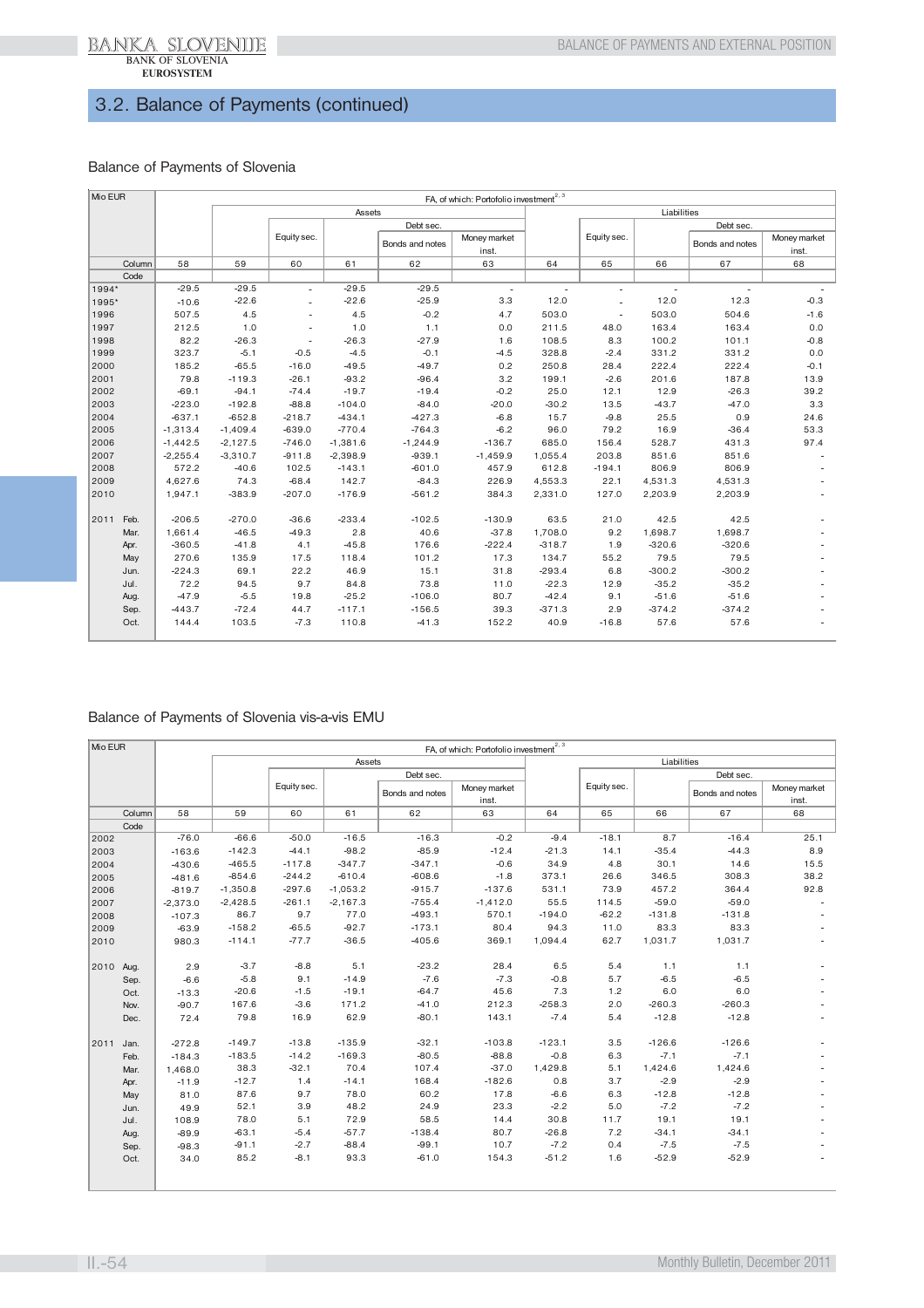## Balance of Payments of Slovenia

| FA, of which:            |            |            |                            |            |                  | FA, of which: Other investment |            |                |                       |               |              |
|--------------------------|------------|------------|----------------------------|------------|------------------|--------------------------------|------------|----------------|-----------------------|---------------|--------------|
| Financial                |            |            |                            |            |                  | Assets                         |            |                |                       |               |              |
| derivatives              |            |            |                            |            | Loans, of which: |                                |            |                | Currency and deposits |               |              |
|                          |            |            | Trade credits <sup>4</sup> |            | Banks            | Other sectors                  |            | Bank of        | Banks                 | Other sectors | Other assets |
|                          |            |            |                            |            |                  |                                |            | Slovenia       |                       |               |              |
| 69                       | 70         | 71         | 72                         | 73         | 74               | 75                             | 76         | 77             | 78                    | 79            | 80           |
|                          |            |            |                            |            |                  |                                |            |                |                       |               |              |
| ÷                        | 12.3       | $-186.4$   | $-11.7$                    | $-8.8$     | $-9.2$           | 0.4                            | $-70.1$    | ÷.             | $-281.0$              | 211.0         | $-95.7$      |
|                          | 272.0      | $-197.2$   | $-8.3$                     | $-13.2$    | $-10.9$          | $-2.2$                         | $-54.7$    | ÷.             | $-160.2$              | 105.5         | $-121.0$     |
|                          | $-209.5$   | $-343.9$   | $-235.1$                   | $-4.0$     | $-2.9$           | $-1.1$                         | $-226.9$   | $\sim$         | $-272.7$              | 45.8          | 122.2        |
|                          | 549.0      | 230.2      | $-320.1$                   | $-57.4$    | $-61.6$          | 4.2                            | 658.7      | ٠              | 524.2                 | 134.5         | $-51.0$      |
| ٠                        | $-80.9$    | $-404.8$   | $-415.8$                   | $-49.3$    | $-28.1$          | $-21.1$                        | 54.5       | ٠              | $-24.5$               | 79.0          | 5.8          |
| ٠                        | 158.6      | $-540.3$   | $-275.6$                   | $-39.5$    | $-8.1$           | $-31.3$                        | $-194.4$   | ٠              | 21.7                  | $-216.1$      | $-30.8$      |
| $\overline{\phantom{a}}$ | 461.8      | $-576.0$   | $-174.3$                   | $-72.4$    | 11.2             | $-83.5$                        | $-296.1$   | ٠              | $-271.7$              | $-24.4$       | $-33.2$      |
| $\overline{\phantom{a}}$ | 964.0      | 247.9      | $-239.3$                   | 19.4       | $-17.0$          | 36.4                           | 499.7      | ٠              | $-300.7$              | 800.4         | $-31.9$      |
| $\overline{a}$           | 565.1      | $-538.4$   | $-135.5$                   | $-174.5$   | $-94.1$          | $-80.4$                        | $-157.4$   | $\overline{a}$ | 351.3                 | $-508.8$      | $-71.1$      |
|                          | 849.2      | $-730.3$   | $-116.0$                   | $-223.4$   | $-128.3$         | $-95.1$                        | $-322.8$   | ٠              | 203.9                 | $-526.7$      | $-68.1$      |
| 5.8                      | 944.9      | $-1,307.5$ | $-237.2$                   | $-281.0$   | $-205.3$         | $-75.6$                        | $-720.4$   |                | $-0.8$                | $-719.6$      | $-69.1$      |
| $-10.0$                  | 2.639.5    | $-1,458.8$ | $-225.7$                   | $-339.8$   | $-234.6$         | $-105.2$                       | $-871.8$   |                | $-447.3$              | $-424.5$      | $-21.5$      |
| $-12.5$                  | 1.570.9    | $-1.939.2$ | $-442.4$                   | $-733.2$   | $-476.1$         | $-257.1$                       | $-743.0$   |                | 37.1                  | $-780.1$      | $-20.6$      |
| $-15.2$                  | 4,312.7    | $-4,741.2$ | $-399.6$                   | $-1,895.1$ | $-1,706.7$       | $-188.4$                       | $-2,453.7$ | $-873.3$       | $-870.5$              | $-709.9$      | 7.2          |
| 46.0                     | 1,645.2    | $-332.7$   | $-142.3$                   | $-324.6$   | $-231.4$         | $-93.2$                        | 129.9      | 483.7          | 308.8                 | $-662.6$      | 4.3          |
| $-2.0$                   | $-3.985.4$ | $-277.1$   | 416.0                      | $-0.7$     | $-30.4$          | 29.7                           | $-612.7$   | 780.5          | $-623.2$              | $-769.9$      | $-79.7$      |
| $-116.8$                 | $-1.872.1$ | 683.0      | $-173.9$                   | 164.2      | 211.1            | 56.1                           | 608.9      | 57.5           | 1,497.1               | $-945.7$      | 83.9         |
|                          |            |            |                            |            |                  |                                |            |                |                       |               |              |
| $-30.8$                  | 288.4      | 337.3      | 28.9                       | 4.2        | 30.4             | $-5.2$                         | 311.2      | 17.0           | 378.5                 | $-84.3$       | $-7.0$       |
| $-19.6$                  | $-1,612.4$ | $-849.6$   | $-132.3$                   | $-54.6$    | 24.8             | $-8.2$                         | $-684.7$   | $-49.9$        | $-382.0$              | $-252.7$      | 21.9         |
| $-4.9$                   | 265.9      | 60.3       | $-83.5$                    | 13.5       | 10.3             | 4.0                            | 119.1      | $-132.8$       | 385.8                 | $-133.8$      | 11.2         |
| $-4.9$                   | $-343.1$   | $-98.7$    | 30.2                       | $-16.3$    | $-23.4$          | 7.8                            | $-109.4$   | $-14.8$        | 3.8                   | $-98.4$       | $-3.2$       |
| $-4.8$                   | $-141.1$   | $-167.1$   | $-34.8$                    | $-18.9$    | 21.2             | $-5.4$                         | $-107.1$   | 0.8            | $-55.7$               | $-52.2$       | $-6.3$       |
| $\overline{a}$           | $-68.2$    | $-510.7$   | $-39.5$                    | $-19.4$    | $-1.9$           | 9.9                            | $-437.9$   | $-3.6$         | $-354.8$              | $-79.5$       | $-13.9$      |
|                          | $-75.1$    | $-33.3$    | 200.1                      | 29.1       | 25.5             | 4.6                            | $-243.9$   | $-127.4$       | $-17.3$               | $-99.3$       | $-18.7$      |
| $-12.4$                  | 214.3      | 148.6      | $-115.9$                   | 41.2       | 37.4             | 1.6                            | 223.4      | 116.1          | 27.7                  | 79.6          | $-0.1$       |
| $-2.2$                   | $-390.6$   | $-369.6$   | $-131.0$                   | $-49.6$    | $-51.0$          | 2.4                            | $-198.1$   | $-23.5$        | $-44.9$               | $-129.6$      | 9.0          |
|                          |            |            |                            |            |                  |                                |            |                |                       |               |              |

|            |            |                            |                 |          | FA, of which: Other investment |            |                     |          |                                         |                                        |
|------------|------------|----------------------------|-----------------|----------|--------------------------------|------------|---------------------|----------|-----------------------------------------|----------------------------------------|
|            |            |                            |                 |          |                                |            |                     |          |                                         |                                        |
|            |            |                            |                 | Loans    |                                |            |                     |          |                                         |                                        |
|            |            | Trade credits <sup>4</sup> |                 | Banks    | Other sectors                  |            | Bank of<br>Slovenia | Banks    | Other sectors                           | Other assets                           |
| 70         | 71         | 72                         | 73              | 74       | 75                             | 76         | 77                  | 78       | 79                                      | 80                                     |
|            |            |                            |                 |          |                                |            |                     |          |                                         |                                        |
| 504.0      | $-480.6$   | $-56.8$                    | $-51.2$         |          | $-52.0$                        | $-302.1$   | ÷.                  |          |                                         | $-70.5$                                |
| 480.9      | $-675.4$   | $-28.4$                    | $-84.3$         | $-35.9$  | $-48.4$                        | $-552.9$   | ÷,                  | 121.9    | $-674.8$                                | $-9.8$                                 |
| 367.0      | $-1,022.1$ | $-66.4$                    | 4.3             | $-15.6$  | 19.9                           | $-954.2$   | ٠                   | $-161.9$ | $-792.3$                                | $-5.9$                                 |
| 2,449.6    | $-1,104.9$ | $-149.5$                   | $-6.1$          | 30.8     | $-36.9$                        | $-940.2$   | ٠                   | $-371.7$ | $-568.4$                                | $-9.2$                                 |
| 2,353.5    | $-899.3$   | $-178.3$                   | $-54.9$         | $-7.7$   | $-47.1$                        | $-664.9$   | ٠                   | 177.6    | $-842.5$                                | $-1.2$                                 |
| 4.651.3    | $-2,297.7$ | $-55.5$                    | $-311.8$        | $-253.5$ | $-58.3$                        | $-1,907.4$ | $-511.2$            | $-775.9$ | $-620.2$                                | $-23.1$                                |
| 2,514.6    | 392.4      | 34.9                       | 133.0           | 172.8    | $-39.9$                        | 199.9      | 420.5               | 322.3    | $-543.0$                                | 24.7                                   |
| $-3,874.9$ | $-716.4$   | 99.6                       | $-49.1$         | $-65.2$  | 16.2                           | $-686.8$   | 662.9               | $-724.1$ | $-625.7$                                | $-80.0$                                |
| $-2,328.5$ | 250.8      | $-183.4$                   | $-3.0$          | 79.3     | 20.7                           | 459.9      | $-84.8$             | 1,344.1  | $-799.5$                                | $-22.7$                                |
|            |            |                            |                 |          |                                |            |                     |          |                                         |                                        |
| $-277.4$   | $-447.5$   | 123.4                      | $-7.9$          | $-5.4$   | $-2.5$                         | $-576.6$   | $-113.5$            | $-361.5$ | $-101.6$                                | 13.5                                   |
| 120.3      | 52.5       |                            | $-130.1$        | $-20.9$  | $-6.2$                         | 265.6      | 28.6                | 280.1    |                                         | 10.2                                   |
| 6.5        | $-123.5$   | $-63.1$                    | $-26.9$         | $-13.1$  | $-13.7$                        | $-18.3$    | $-2.8$              | 176.4    | $-192.0$                                | $-15.2$                                |
| $-842.6$   | $-617.9$   | $-58.7$                    | $-32.4$         | $-23.6$  | $-8.7$                         | $-523.1$   | $-2.6$              | $-455.0$ | $-65.5$                                 | $-3.7$                                 |
| $-164.6$   | 1,053.8    | 195.8                      | $-20.3$         |          | $-6.5$                         |            | $-16.9$             | 876.9    |                                         | $-7.9$                                 |
|            |            |                            |                 |          |                                |            |                     |          |                                         |                                        |
| $-1,136.6$ | $-1,040.2$ | $-172.8$                   | $-65.4$         | $-27.4$  | $-5.2$                         | $-797.8$   | $-62.8$             | $-562.3$ | $-172.7$                                | $-4.3$                                 |
| 138.9      | 366.1      |                            | $-28.0$         | 1.7      | $-8.7$                         | 336.2      | 17.0                |          |                                         | $-10.2$                                |
| $-1,495.4$ | $-673.0$   | $-60.2$                    | $-47.6$         | 22.9     | 0.7                            | $-587.2$   | $-49.9$             | $-296.4$ | $-240.8$                                | 22.0                                   |
| 373.8      | 99.6       | $-27.8$                    | $-6.5$          | $-13.3$  | 7.6                            | 122.7      | $-132.8$            | 373.8    | $-118.3$                                | 11.1                                   |
| $-449.3$   | $-209.1$   | $-33.8$                    | $-5.2$          | $-8.4$   | 3.9                            | $-168.4$   | $-14.8$             | $-74.0$  | $-79.6$                                 | $-1.7$                                 |
| 19.2       | $-2.6$     | 16.4                       | $-52.6$         | $-18.0$  | 0.1                            | 38.8       | 50.8                | 22.7     | $-34.7$                                 | $-5.3$                                 |
| 5.2        | $-522.1$   | $-27.5$                    | $-6.7$          | 14.6     | 6.1                            | $-479.3$   | $-3.1$              | $-408.0$ | $-68.2$                                 | $-8.6$                                 |
| $-197.5$   | $-118.6$   | 135.0                      | $-1.3$          | $-0.3$   | $-0.1$                         | $-232.1$   | $-127.3$            | $-29.1$  | $-75.6$                                 | $-20.2$                                |
| 182.9      | 179.1      | $-64.9$                    | 63.9            | 60.5     | 1.2                            | 189.3      | 65.9                | 27.3     | 96.1                                    | $-9.1$                                 |
| $-247.3$   | $-297.5$   | $-68.1$                    | $-6.1$          | $-3.1$   | $-2.0$                         | $-237.7$   | $-23.5$             | $-99.5$  | $-114.7$                                | 14.5                                   |
|            |            |                            |                 |          |                                |            |                     |          |                                         |                                        |
|            |            |                            | $-93.2$<br>68.1 |          | 0.8<br>$-13.8$                 |            | Assets<br>886.1     |          | Currency and deposits<br>310.5<br>388.9 | $-612.6$<br>$-43.1$<br>26.1<br>$-69.7$ |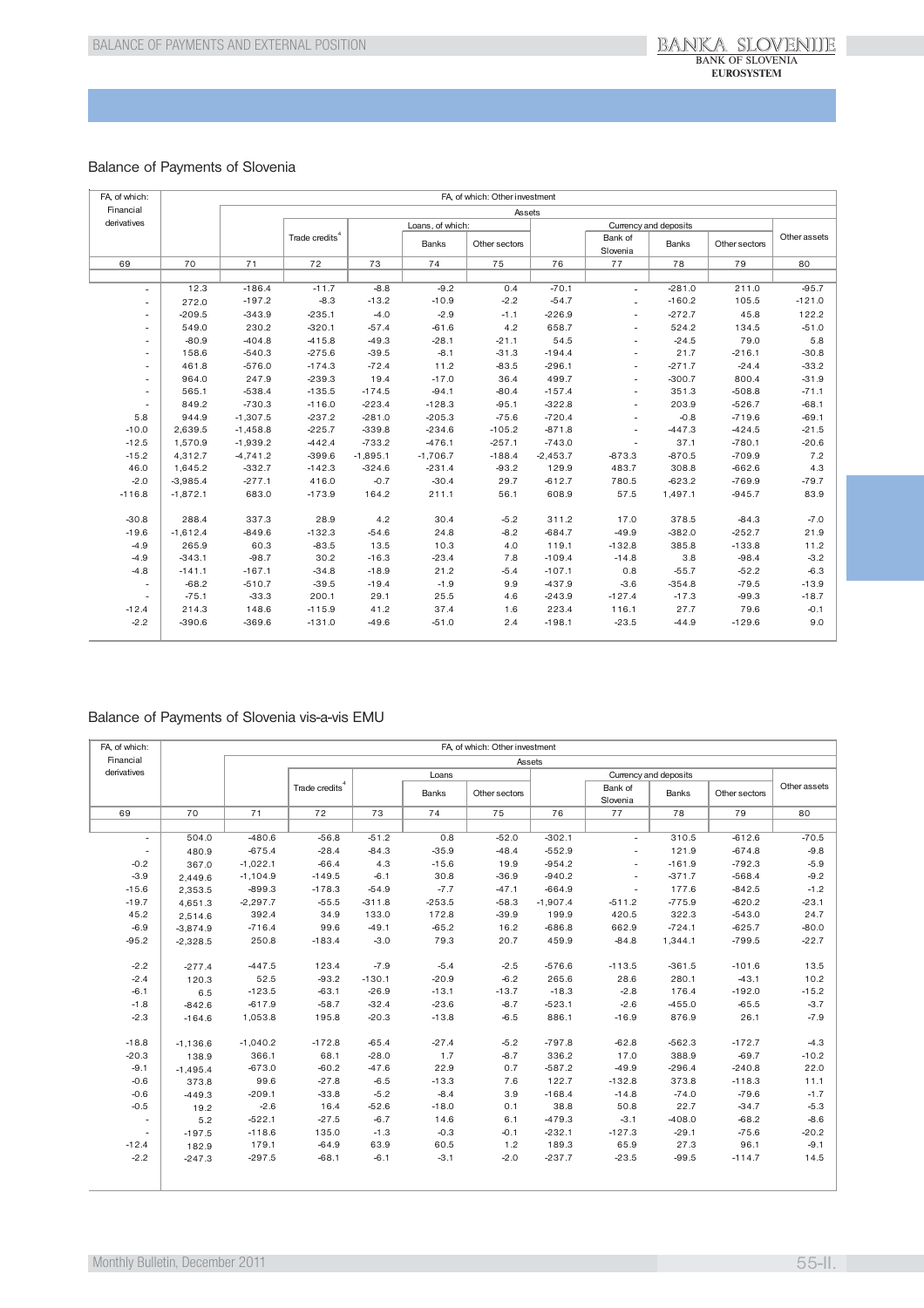**EUROSYSTEM**

# 3.2. Balance of Payments (continued)

## Balance of Payments of Slovenia

| Mio EUR      |            |                            |            |                       |            | FA, of which. Other investment |               |            |                  |          |             |
|--------------|------------|----------------------------|------------|-----------------------|------------|--------------------------------|---------------|------------|------------------|----------|-------------|
|              |            |                            |            |                       |            | Liabilities                    |               |            |                  |          |             |
|              |            |                            |            |                       | Loans      |                                |               |            | Deposits         |          | Other       |
|              |            | Trade credits <sup>4</sup> |            | Bank of               | General    | Banks <sup>2</sup>             | Other sectors |            | Bank of Slovenia | Banks    | liabilities |
|              |            |                            |            | Slovenia <sup>6</sup> | government |                                |               |            |                  |          |             |
| Column       | 81         | 82                         | 83         | 84                    | 85         | 86                             | 87            | 88         | 89               | 90       | 91          |
| Code         | 199.2      | $-8.8$                     | 272.5      | $-4.3$                | 79.4       | 89.4                           | 108.0         | $-4.3$     | 0.1              | $-4.3$   | $-60.2$     |
| 1994*        | 469.2      | $-2.9$                     | 436.9      | $-2.6$                | 106.9      | 167.9                          | 164.8         | 29.4       | 0.0              | 29.3     | 5.8         |
| 1995*        |            |                            | $-7.7$     |                       |            |                                |               |            | 0.1              |          | $-3.5$      |
| 1996         | 134.4      | 17.1                       |            | $-2.1$                | $-54.9$    | $-141.6$                       | 190.8         | 128.5      |                  | 128.4    |             |
| 1997         | 318.7      | 7.9                        | 292.8      | $-1.1$                | $-22.7$    | $-12.3$                        | 328.9         | 17.5       | 0.0              | 17.5     | 0.5         |
| 1998         | 323.9      | 39.0                       | 240.7      |                       | $-21.0$    | 37.5                           | 224.2         | 39.0       | 0.1              | 38.9     | 5.1         |
| 1999         | 698.9      | $-18.7$                    | 709.6      |                       | $-3.6$     | 242.5                          | 470.6         | 1.6        | 0.0              | 1.6      | 6.4         |
| 2000         | 1,037.9    | $-20.6$                    | 1,038.1    |                       | 85.5       | 305.9                          | 646.6         | 33.6       | $-0.3$           | 33.9     | $-13.2$     |
| 2001         | 716.1      | $-9.6$                     | 574.7      |                       | $-74.0$    | 151.6                          | 497.1         | 152.4      | 0.0              | 152.4    | $-1.4$      |
| 2002         | 1,103.5    | 95.2                       | 838.5      |                       | $-96.1$    | 333.3                          | 601.3         | 130.4      | 0.0              | 130.4    | 39.5        |
| 2003         | 1,579.5    | 59.2                       | 1,123.2    |                       | $-65.9$    | 659.7                          | 529.4         | 428.2      | 0.0              | 428.2    | $-31.1$     |
| 2004         | 2,252.5    | 213.7                      | 1,671.1    |                       | 4.7        | 961.3                          | 705.1         | 335.1      | 98.9             | 236.3    | 32.5        |
| 2005         | 4.098.3    | 291.3                      | 2.731.4    |                       | $-26.8$    | 2,465.3                        | 292.9         | 1,052.6    | 1.7              | 1,050.9  | 23.0        |
| 2006         | 3.510.1    | 478.5                      | 2.063.6    |                       | $-115.0$   | 1,442.6                        | 735.9         | 998.2      | 7.0              | 991.2    | $-30.3$     |
| 2007         | 9,053.9    | 499.4                      | 3,841.1    |                       | $-42.8$    | 3,354.5                        | 529.4         | 4,726.7    | 3,544.6          | 1,182.1  | $-13.2$     |
| 2008         | 1,977.9    | $-73.0$                    | 1,868.6    |                       | $-28.8$    | 1,227.8                        | 669.6         | 189.8      | 43.1             | 146.8    | $-7.5$      |
| 2009         | $-3,708.3$ | $-452.4$                   | $-2,910.8$ |                       | $-20.1$    | $-2,962.9$                     | 72.2          | $-318.0$   | $-243.5$         | $-74.6$  | $-27.1$     |
| 2010         | $-2,555.1$ | 364.3                      | $-973.5$   |                       | $-3.0$     | $-709.2$                       | $-261.3$      | $-1,934.4$ | $-1,234.8$       | $-699.6$ | $-11.5$     |
| Feb.<br>2011 | $-48.9$    | 60.6                       | $-86.3$    |                       | 20.1       | $-253.4$                       | 147.0         | $-8.5$     | $-326.4$         | 317.9    | $-14.7$     |
| Mar.         | $-762.8$   | 181.3                      | $-189.9$   |                       | $-4.0$     | $-128.6$                       | $-57.2$       | $-780.8$   | $-617.4$         | $-163.4$ | 26.5        |
| Apr.         | 205.6      | 142.5                      | $-213.1$   |                       | $-0.5$     | $-246.2$                       | 33.6          | 274.4      | 410.5            | $-136.0$ | 1.8         |
| May          | $-244.4$   | 8.3                        | $-226.2$   |                       | $-1.7$     | $-182.3$                       | $-42.1$       | $-26.4$    | 19.6             | $-46.0$  | $-0.1$      |
| Jun.         | 26.0       | $-163.7$                   | 141.3      |                       | 35.4       | 140.9                          | $-35.0$       | 86.3       | 204.4            | $-118.1$ | $-37.9$     |
| Jul.         | 442.5      | $-9.1$                     | 242.4      |                       | $-0.2$     | 64.1                           | 178.6         | 202.2      | 133.4            | 68.8     | 7.0         |
| Aug.         | $-41.7$    | $-262.2$                   | $-41.3$    |                       | 0.0        | $-43.1$                        | 1.8           | 236.5      | 275.7            | $-39.2$  | 25.3        |
| Sep.         | 65.7       | 187.9                      | 7.7        |                       | $-3.9$     | 30.3                           | $-18.7$       | $-98.8$    | $-7.8$           | $-91.0$  | $-31.0$     |
| Oct.         | $-20.9$    | 13.8                       | $-199.8$   |                       | $-0.4$     | $-209.0$                       | 9.5           | 158.3      | 207.1            | $-48.8$  | 6.8         |

| Mio EUR      |        |                                                                                                             |          |            |                             |            | FA, of which. Other investment |          |            |            |          |             |
|--------------|--------|-------------------------------------------------------------------------------------------------------------|----------|------------|-----------------------------|------------|--------------------------------|----------|------------|------------|----------|-------------|
|              |        | Liabilities<br>Loans<br>Deposits                                                                            |          |            |                             |            |                                |          |            |            |          |             |
|              |        | Trade credits <sup>4</sup><br>Bank of<br>General<br>Banks <sup>2</sup><br>Other sectors<br>Bank of Slovenia |          |            |                             |            |                                |          |            | Other      |          |             |
|              |        |                                                                                                             |          |            |                             | government |                                |          |            |            | Banks    | liabilities |
|              | Column | 81                                                                                                          | 82       | 83         | Slovenia <sup>6</sup><br>84 | 85         | 86                             | 87       | 88         | 89         | 90       | 91          |
|              | Code   |                                                                                                             |          |            |                             |            |                                |          |            |            |          |             |
| 2002         |        | 984.6                                                                                                       | 26.0     | 804.5      | ×.                          | $-43.5$    | 329.8                          | 518.2    | 121.9      | ٠          | 121.9    | 32.1        |
| 2003         |        | 1,156.3                                                                                                     | 85.8     | 935.9      |                             | $-36.1$    | 591.4                          | 380.5    | 172.9      |            | 172.9    | $-38.2$     |
| 2004         |        | 1,389.2                                                                                                     | 81.9     | 1,132.7    |                             | $-9.8$     | 703.4                          | 439.1    | 152.1      |            | 152.1    | 22.6        |
| 2005         |        | 3,554.6                                                                                                     | 174.1    | 2,314.9    |                             | $-6.8$     | 2,045.6                        | 276.2    | 1,077.1    |            | 1,077.1  | $-11.6$     |
| 2006         |        | 3,252.8                                                                                                     | 235.5    | 2,103.5    | ٠                           | $-72.5$    | 1,538.0                        | 637.9    | 924.2      |            | 924.2    | $-10.5$     |
| 2007         |        | 6,949.0                                                                                                     | 237.1    | 2,113.4    |                             | $-7.1$     | 1,985.6                        | 134.9    | 4,588.5    | 3,490.6    | 1,097.9  | 9.9         |
| 2008         |        | 2,122.2                                                                                                     | $-122.0$ | 2,023.7    |                             | $-7.3$     | 1,730.7                        | 300.2    | 216.2      | 79.2       | 137.0    | 4.3         |
| 2009         |        | $-3,158.5$                                                                                                  | $-352.2$ | $-2,409.6$ |                             | $-6.8$     | $-2,507.7$                     | 105.0    | $-397.4$   | $-225.2$   | $-172.2$ | 0.7         |
| 2010         |        | $-2,579.3$                                                                                                  | 186.4    | $-895.7$   |                             | ٠          | $-615.5$                       | $-280.3$ | $-1,856.5$ | $-1,252.0$ | $-604.5$ | $-13.5$     |
|              |        |                                                                                                             |          |            |                             |            |                                |          |            |            |          |             |
| 2010<br>Aug. |        | 170.2                                                                                                       | $-160.0$ | $-3.7$     |                             |            | $-55.3$                        | 51.7     | 320.9      | 332.9      | $-12.0$  | 13.0        |
|              | Sep.   | 67.8                                                                                                        | 95.9     | 18.3       |                             |            | 30.7                           | $-12.4$  | $-55.3$    | $-326.8$   | 271.6    | 8.8         |
|              | Oct.   | 130.0                                                                                                       | 85.1     | $-143.7$   |                             |            | $-135.6$                       | $-8.0$   | 193.5      | 329.1      | $-135.6$ | $-5.0$      |
|              | Nov.   | $-224.7$                                                                                                    | 60.7     | 8.5        |                             |            | 5.4                            | 3.1      | $-296.6$   | $-74.6$    | $-222.0$ | 2.6         |
|              | Dec.   | $-1,218.4$                                                                                                  | $-102.4$ | $-323.6$   |                             |            | $-219.3$                       | $-104.3$ | $-760.0$   | $-879.1$   | 119.1    | $-32.4$     |
| 2011<br>Jan. |        | $-96.4$                                                                                                     | 12.5     | $-139.1$   |                             |            | $-154.7$                       | 15.7     | $-0.6$     | 155.6      | $-156.1$ | 30.8        |
|              | Feb.   | $-227.2$                                                                                                    | 20.2     | $-238.8$   |                             | 20.5       | $-251.3$                       | $-8.0$   | 0.5        | $-320.8$   | 321.3    | $-9.1$      |
|              | Mar.   | $-822.3$                                                                                                    | 126.9    | $-177.4$   |                             |            | $-135.8$                       | $-41.7$  | $-782.6$   | $-650.1$   | $-132.5$ | 10.8        |
| Apr.         |        | 274.2                                                                                                       | 77.5     | $-120.1$   |                             |            | $-147.9$                       | 27.7     | 294.5      | 419.0      | $-124.5$ | 22.3        |
| May          |        | $-240.1$                                                                                                    | $-3.6$   | $-212.5$   |                             |            | $-161.6$                       | $-50.9$  | $-11.8$    | 42.3       | $-54.2$  | $-12.1$     |
|              | Jun.   | 21.9                                                                                                        | $-112.5$ | 99.7       |                             | 36.1       | 165.4                          | $-101.8$ | 66.9       | 207.0      | $-140.1$ | $-32.2$     |
| Jul.         |        | 527.2                                                                                                       | 34.7     | 250.3      |                             |            | 64.3                           | 185.9    | 232.0      | 137.2      | 94.7     | 10.4        |
| Aug.         |        | $-78.9$                                                                                                     | $-173.6$ | $-72.7$    |                             |            | $-59.0$                        | $-13.7$  | 143.2      | 223.4      | $-80.3$  | 24.2        |
|              | Sep.   | 3.8                                                                                                         | 104.2    | $-8.5$     |                             |            | 1.0                            | $-9.5$   | $-63.3$    | 28.2       | $-91.4$  | $-28.7$     |
|              | Oct.   | 50.2                                                                                                        | $-25.2$  | $-112.8$   |                             |            | $-128.3$                       | 15.5     | 181.8      | 218.6      | $-36.7$  | 6.4         |
|              |        |                                                                                                             |          |            |                             |            |                                |          |            |            |          |             |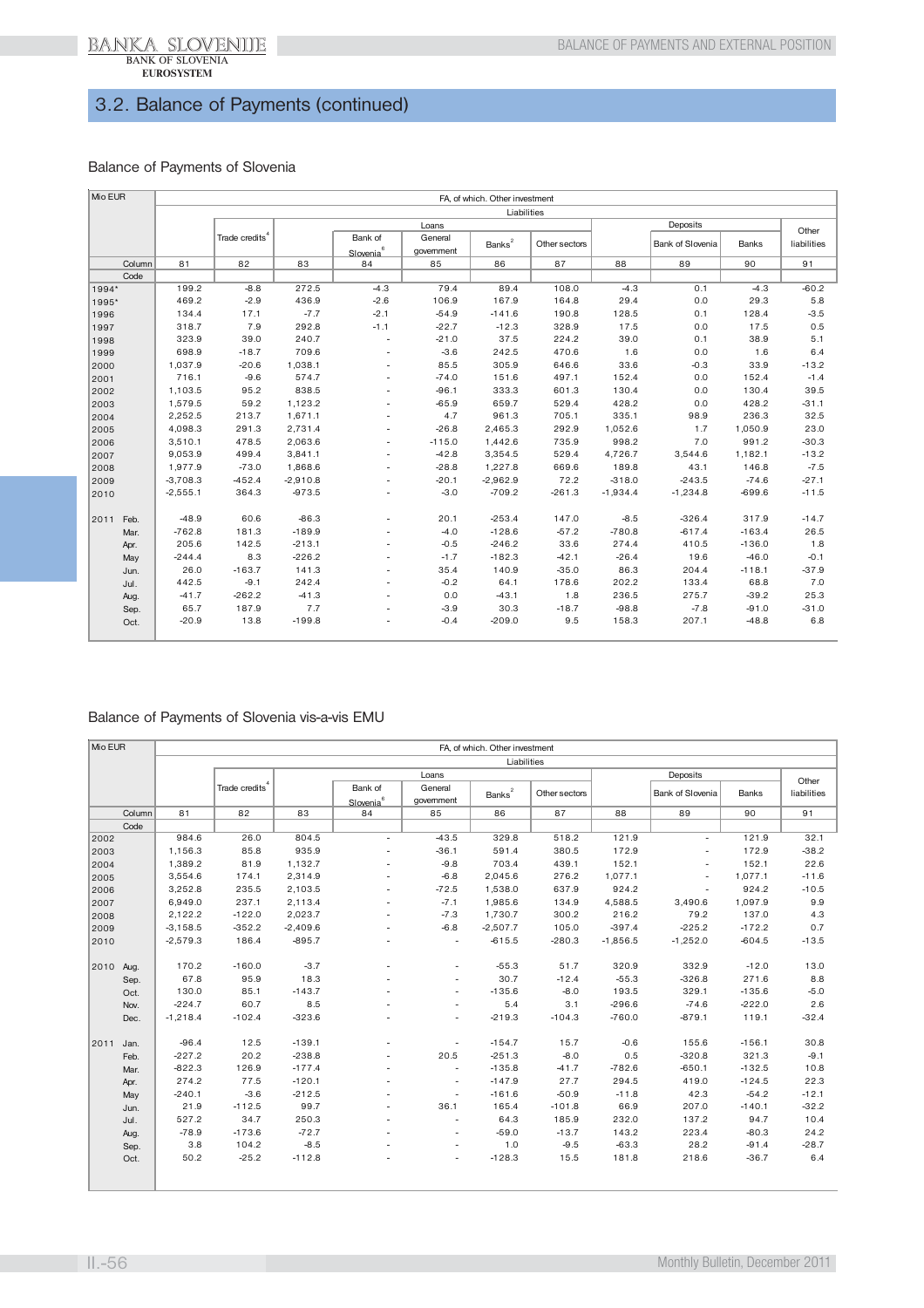## Balance of Payments of Slovenia

|             |                   |             |                   |                          | FA, of which: Reserve assets <sup>7</sup> |            |                          |                    |             |                |
|-------------|-------------------|-------------|-------------------|--------------------------|-------------------------------------------|------------|--------------------------|--------------------|-------------|----------------|
|             | Gold, SDRs and    |             |                   |                          |                                           |            |                          |                    |             | Net errors and |
|             | reserve positions | Foreign     | Currency and      |                          | of which:                                 |            |                          | of which:          | Financial   | omissions      |
|             | in IMF            | exchange    | deposits $^{2,5}$ | with mon.<br>authorities | with banks                                | Securities | Bonds and notes          | Money market inst. | derivatives |                |
| 92          | 93                | 94          | 95                | 96                       | 97                                        | 98         | 99                       | 100                | 101         | 102            |
|             |                   |             |                   |                          |                                           |            |                          |                    |             |                |
| $-530.4$    | 0.0               | $-530.4$    | $-498.1$          | $\overline{\phantom{a}}$ | $\sim$                                    | $-32.3$    | $\overline{\phantom{a}}$ | ٠                  | ٠           | $-45.2$        |
| $-180.8$    | 0.0               | $-180.8$    | $-91.6$           | ٠                        | ٠                                         | $-89.2$    |                          |                    | ٠           | $-148.9$       |
| $-463.1$    | $-0.1$            | $-463.0$    | $-307.6$          |                          | ٠                                         | $-155.4$   |                          |                    | ٠           | 1.6            |
| $-1, 141.1$ | 0.1               | $-1, 141.1$ | $-447.1$          |                          | ٠                                         | $-694.0$   |                          |                    | ٠           | 68.2           |
| $-146.3$    | $-40.5$           | $-105.8$    | 624.2             |                          | ٠                                         | $-730.0$   |                          |                    | ٠           | 54.9           |
| 88.5        | $-40.9$           | 129.4       | 502.2             |                          | ٠                                         | $-372.8$   |                          |                    |             | 39.6           |
| $-186.8$    | 19.4              | $-206.2$    | $-182.7$          | ٠                        |                                           | $-23.4$    |                          |                    |             | 41.4           |
| $-1,439.3$  | $-3.1$            | $-1,436.2$  | $-1,100.4$        | ٠                        |                                           | $-335.8$   |                          |                    |             | 110.4          |
| $-1,885.3$  | $-45.4$           | $-1,839.9$  | $-378.8$          | 0.3                      | $-379.2$                                  | $-1,461.1$ | $-378.8$                 | $-1,082.3$         | ٠           | $-250.3$       |
| $-264.2$    | $-23.4$           | $-240.8$    | 848.3             | 0.0                      | 848.3                                     | $-1,089.1$ | $-2,180.6$               | 1,091.5            | ٠           | 150.0          |
| 255.9       | 16.9              | 238.9       | 953.7             | 0.0                      | 953.8                                     | $-714.8$   | $-709.8$                 | $-5.0$             |             | 22.2           |
| $-188.8$    | 94.3              | $-283.1$    | $-540.9$          | $-0.1$                   | $-540.9$                                  | 257.8      | 282.9                    | $-25.2$            |             | $-472.8$       |
| 1,280.8     | 0.4               | 1,280.4     | 297.3             | $-0.2$                   | 297.6                                     | 983.1      | 1,009.7                  | $-26.6$            | ٠           | $-320.5$       |
| 139.6       | 34.5              | 105.1       | 156.0             | $-0.1$                   | 156.1                                     | $-50.8$    | $-31.4$                  | $-19.4$            | ٠           | $-273.5$       |
| 21.0        | $-16.0$           | 37.0        | $-48.6$           | $-0.2$                   | $-48.4$                                   | 85.6       | 63.4                     | 22.2               |             | $-31.3$        |
| 167.2       | $-13.1$           | 180.3       | 8.8               | 0.0                      | 8.9                                       | 181.7      | 183.1                    | $-1.5$             | $-10.2$     | 301.6          |
| 18.8        | $-10.6$           | 29.4        | $-37.1$           | $-60.3$                  | 23.2                                      | 75.2       | 80.0                     | $-4.8$             | $-8.7$      | $-21.4$        |
| 17.1        | 11.0              | 6.1         | 0.0               | 0.0                      | 0.1                                       | 6.0        | 6.0                      | 0.0                | 0.0         | 37.6           |
| $-18.5$     | $-19.0$           | 0.5         | $-27.1$           | 1.5                      | $-28.6$                                   | 27.6       | 28.9                     | $-1.2$             | ٠           | $-227.4$       |
| 13.3        | 0.0               | 13.4        | $-0.1$            | 0.3                      | $-0.4$                                    | 13.5       | 13.5                     | 0.0                |             | $-49.7$        |
| 0.6         | $-5.0$            | 5.5         | 1.0               | 0.5                      | 0.5                                       | $-1.3$     | $-1.3$                   | 0.0                | 5.9         | 55.0           |
| $-1.8$      | $-23.6$           | 21.8        | 7.0               | 0.2                      | 6.7                                       | 14.8       | 14.8                     | 0.0                | ÷           | 214.7          |
| $-11.9$     | $-5.4$            | $-6.5$      | $-6.7$            | 0.0                      | $-6.7$                                    | 0.2        | 0.2                      | 0.0                |             | $-43.3$        |
| 15.3        | 0.2               | 15.2        | $-0.3$            | $-0.3$                   | $-0.1$                                    | 13.9       | 7.0                      | 6.9                | 1.6         | 159.5          |
| 29.1        | $-0.1$            | 29.2        | 21.7              | 0.2                      | 21.6                                      | 7.4        | 7.4                      | 0.0                | ٠           | 86.1           |
| $-15.0$     | $-0.1$            | $-14.9$     | 7.5               | 0.0                      | 7.4                                       | $-25.3$    | $-25.3$                  | 0.0                | 2.9         | 251.3          |
|             |                   |             |                   |                          |                                           |            |                          |                    |             |                |

|            |                   |                                   |                           |                          | FA, of which: Reserve assets <sup>7</sup> |            |            |                                      |             |                         |
|------------|-------------------|-----------------------------------|---------------------------|--------------------------|-------------------------------------------|------------|------------|--------------------------------------|-------------|-------------------------|
|            | Gold, SDRs and    | Foreign<br>of which:<br>of which: |                           |                          |                                           |            |            | Net errors and                       |             |                         |
|            | reserve positions |                                   | Currency and              |                          |                                           |            |            |                                      | Financial   | omissions <sup>11</sup> |
|            | in IMF            | exchange                          | $\mathsf{deposits}^{2,5}$ | with mon.<br>authorities | with banks                                | Securities |            | Bonds and notes   Money market inst. | derivatives |                         |
| 92         | 93                | 94                                | 95                        | 96                       | 97                                        | 98         | 99         | 100                                  | 101         | 102                     |
|            |                   |                                   |                           |                          |                                           |            |            |                                      |             |                         |
| $-1,582.8$ | $\sim$            | $-1,582.8$                        | $-71.5$                   | 0.3                      | $-71.9$                                   | $-1,511.3$ | $-428.7$   | $-1,082.6$                           | ٠           | n.s.                    |
| $-382.7$   | $-54.7$           | $-328.0$                          | 361.1                     | 0.0                      | 361.1                                     | $-689.1$   | $-1,780.2$ | 1,091.1                              | ٠           | n.s.                    |
| 311.9      | 0.0               | 311.9                             | 425.1                     | $-0.1$                   | 425.2                                     | $-113.2$   | $-108.2$   | $-5.0$                               | ٠           | n.s.                    |
| 141.8      | 35.2              | 106.6                             | $-176.3$                  | 0.0                      | $-176.3$                                  | 282.9      | 308.0      | $-25.1$                              |             | n.s.                    |
| 864.3      | 35.4              | 828.9                             | $-64.9$                   | 0.0                      | $-64.9$                                   | 893.8      | 920.4      | $-26.6$                              |             | n.s.                    |
|            | ×.                | ä,                                | ٠                         | ٠                        |                                           |            |            |                                      |             | n.s.                    |
|            |                   |                                   |                           |                          |                                           |            |            |                                      | ٠           | n.s.                    |
|            |                   | ٠                                 |                           |                          |                                           |            |            |                                      | ٠           | n.s.                    |
|            |                   | ٠                                 | ٠                         |                          |                                           |            |            |                                      | ٠           | n.s.                    |
|            |                   |                                   |                           |                          |                                           |            |            |                                      |             |                         |
|            |                   |                                   |                           |                          |                                           |            |            |                                      |             | n.s.                    |
|            |                   |                                   |                           |                          |                                           |            |            |                                      | ٠           | n.s.                    |
|            |                   |                                   |                           |                          |                                           |            |            |                                      |             | n.s.                    |
|            |                   |                                   |                           |                          |                                           |            |            |                                      |             | n.s.                    |
|            |                   |                                   |                           |                          |                                           |            |            |                                      |             | n.s.                    |
|            |                   |                                   |                           |                          |                                           |            |            |                                      |             |                         |
|            |                   | ٠                                 |                           |                          |                                           |            |            |                                      | ٠           | n.s.                    |
|            |                   |                                   |                           |                          |                                           |            |            |                                      |             | n.s.                    |
|            |                   |                                   |                           |                          |                                           |            |            |                                      |             | n.s.                    |
|            |                   |                                   |                           |                          |                                           |            |            |                                      |             | n.s.                    |
|            |                   |                                   |                           |                          |                                           |            |            |                                      |             | n.s.                    |
|            |                   |                                   |                           |                          |                                           |            |            |                                      |             | n.s.                    |
|            |                   |                                   |                           |                          |                                           |            |            |                                      | ٠           | n.s.                    |
|            |                   |                                   |                           |                          |                                           |            |            |                                      | ٠           | n.s.                    |
|            |                   |                                   |                           |                          |                                           |            |            |                                      | ٠           | n.s.                    |
|            |                   |                                   |                           |                          |                                           |            |            |                                      |             | n.s.                    |
|            |                   |                                   |                           |                          |                                           |            |            |                                      |             |                         |
|            |                   |                                   |                           |                          |                                           |            |            |                                      |             |                         |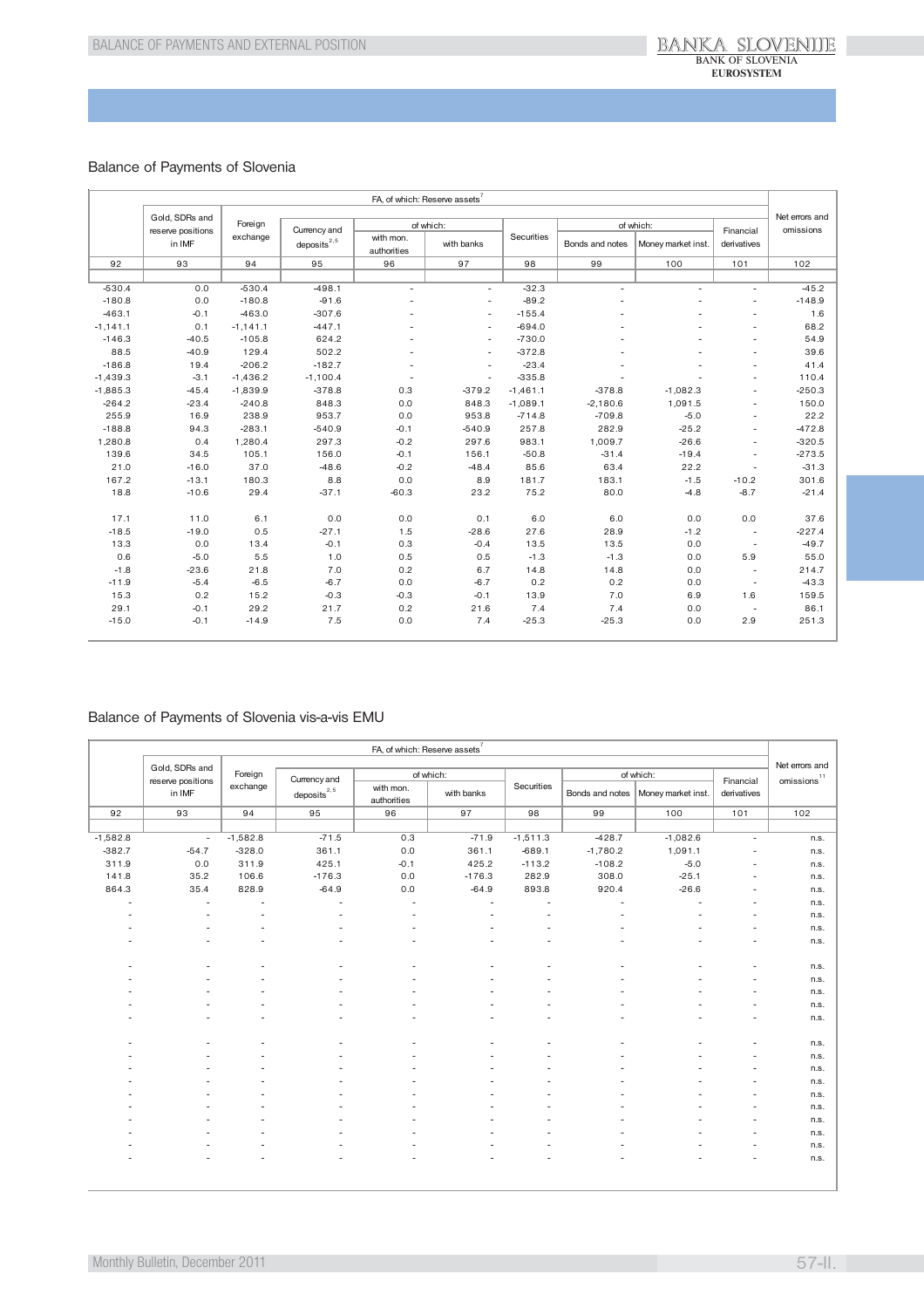**EUROSYSTEM**

## 3.3. Current Account by countries

| Mio EUR                                 | Current         |                | Goods               |                | Services           |                | Income           |             | <b>Current transfers</b> |
|-----------------------------------------|-----------------|----------------|---------------------|----------------|--------------------|----------------|------------------|-------------|--------------------------|
| 31.12.2010                              | account         |                |                     |                |                    |                |                  |             |                          |
|                                         | Net             | Export         | Import              | Export         | Import             | Receipts       | Expenditures     | In Slovenia | Abroad                   |
| Column<br>Code                          | $\mathbf{1}$    | $\overline{c}$ | 3                   | $\overline{4}$ | $\overline{5}$     | 6              | $\overline{7}$   | 8           | $\mathbf 9$              |
| <b>Total world</b>                      | $-297.3$        | 18,386.0       | $-19,590.8$         | 4,633.2        | $-3,324.9$         | 681.8          | $-1,188.4$       | 1,218.4     | $-1, 112.4$              |
| Europe                                  | 493.2           | 17,069.0       | $-17,465.7$         | 4,347.6        | $-3,075.8$         | 583.0          | $-1,061.0$       | 1,157.0     | $-1,060.9$               |
| EU-27                                   | $-977.6$        | 13,186.8       | $-15,207.9$         | 3,274.4        | $-2,083.3$         | 580.3          | $-943.8$         | 1,008.9     | $-792.9$                 |
| Austria                                 | $-758.7$        | 1,533.9        | $-2,385.1$          | 666.3          | $-425.2$           | 197.5          | $-260.1$         | 67.5        | $-153.4$                 |
| Belgium                                 | $-83.8$         | 210.0          | $-421.4$            | 121.5          | $-58.1$            | 11.9           | 52.5             | 7.3         | $-7.4$                   |
| Bulgaria                                | $-1.0$          | 136.9          | $-123.8$            | 19.7           | $-23.5$            | $-5.2$         | $-8.0$           | 15.9        | $-13.1$                  |
| Cyprus<br>Czech Republic                | 16.8<br>0.8     | 9.1<br>437.0   | $-6.7$<br>$-492.4$  | 7.4<br>71.7    | $-10.7$<br>$-53.3$ | 5.1<br>5.1     | 11.5<br>29.5     | 1.7<br>12.1 | $-0.5$<br>$-8.9$         |
| Denmark                                 | 72.1            | 164.4          | $-66.7$             | 31.9           | $-35.1$            | 2.8            | $-13.6$          | 0.2         | $-11.7$                  |
| Estionia                                | 23.1            | 27.3           | $-3.8$              | 1.9            | $-1.5$             | 0.1            | $-0.2$           | 0.0         | $-0.6$                   |
| Finland                                 | $-16.6$         | 43.6           | $-75.7$             | 15.8           | $-6.4$             | 3.6            | 1.1              | 2.9         | $-1.6$                   |
| France                                  | 366.7           | 1,489.3        | $-1,099.2$          | 134.1          | $-131.5$           | 57.0           | $-77.5$          | 8.4         | $-13.7$                  |
| Greece                                  | $-0.8$          | 62.8           | $-78.7$             | 11.0           | $-18.6$            | 21.8           | $-0.1$           | 1.4         | $-0.5$                   |
| Ireland                                 | $-150.9$        | 22.6           | $-86.7$             | 25.7           | $-106.5$           | 9.8            | $-14.1$          | 0.3         | $-2.0$                   |
| Italy                                   | $-544.2$        | 2,240.2        | $-3,469.0$          | 999.5          | $-334.4$           | 80.2           | $-51.6$          | 49.4        | $-58.4$                  |
| Latvia                                  | 22.6            | 25.0           | $-2.9$              | 2.3            | $-1.9$             | 0.2            | $-0.1$           | 0.3         | $-0.2$                   |
| Lithuania                               | 47.8            | 60.1           | $-7.3$              | 5.0            | $-11.2$            | 1.7            | $-0.6$           | 0.4         | $-0.3$                   |
| Luxembourg                              | $-193.0$        | 36.2           | $-81.6$             | 15.8           | $-30.7$            | 6.0            | $-137.9$         | 0.2         | $-1.0$                   |
| Hungary                                 | $-155.6$        | 545.4          | $-793.7$            | 183.2          | $-82.1$            | 7.9            | $-19.0$          | 8.7         | $-6.1$                   |
| Malta                                   | $-1.3$          | 3.5            | $-6.1$              | 2.6            | $-1.2$             | $\ddotsc$      | $-0.1$           | 0.0         | 0.0                      |
| Germany                                 | 115.3           | 3,655.1        | $-3,654.0$          | 460.8          | $-331.2$           | 58.0           | $-132.2$         | 135.3       | $-76.6$                  |
| Netherlands                             | $-183.7$        | 366.7          | $-640.9$            | 115.6          | $-37.3$            | 50.8           | $-32.6$          | 4.4         | $-10.3$                  |
| Poland<br>Portugal                      | 224.6<br>32.0   | 631.8<br>52.8  | $-406.6$<br>$-24.0$ | 42.7<br>4.7    | $-54.4$<br>$-5.4$  | 18.0<br>4.1    | $-4.2$<br>$-0.1$ | 1.1<br>0.2  | $-3.8$<br>$-0.1$         |
| Romania                                 | 136.3           | 295.1          | $-164.8$            | 44.4           | $-26.9$            | $-9.5$         | $-3.7$           | 3.7         | $-2.0$                   |
| Slovakia                                | $-53.2$         | 271.1          | $-307.3$            | 43.7           | $-60.4$            | 3.5            | $-4.7$           | 2.9         | $-2.1$                   |
| Spain                                   | $-198.8$        | 229.7          | $-446.9$            | 30.7           | $-25.9$            | 15.0           | $-1.3$           | 4.1         | $-4.3$                   |
| Sweden                                  | 96.4            | 183.6          | $-102.8$            | 43.6           | $-31.2$            | 5.3            | $-7.7$           | 10.6        | $-5.1$                   |
| <b>United Kingdom</b>                   | 44.5            | 453.4          | $-257.8$            | 172.2          | $-178.4$           | 19.3           | $-183.1$         | 51.4        | $-32.5$                  |
| European Union Institutions (incl. ECB) | 167.0           | 0.0            |                     | 0.7            | 0.0                | 10.3           | $-85.8$          | 618.5       | $-376.6$                 |
| <b>EFTA</b>                             | 54.9            | 232.5          | $-302.2$            | 272.5          | $-116.9$           | 19.4           | $-54.6$          | 43.1        | $-38.9$                  |
| Iceland                                 | 0.6             | 0.9            | $-0.9$              | 1.1            | $-0.6$             | 0.2            | 0.0              | 0.0         | 0.0                      |
| Liechtenstein                           | 9.1             | 1.7            | $-0.6$              | 1.9            | $-1.7$             | 0.2            | 8.6              | 0.0         | $-1.0$                   |
| Norway                                  | 27.6            | 41.0           | $-19.0$             | 21.4           | $-14.5$            | 3.5            | 1.0              | 6.5         | $-12.2$                  |
| Switzerland                             | 17.5            | 189.0          | $-281.6$            | 248.1          | $-100.2$           | 15.5           | $-64.1$          | 36.5        | $-25.7$                  |
| Other European countries, of that       | 1,415.9         | 3,649.7        | $-1,955.6$          | 800.7          | $-875.6$           | $-16.7$        | $-62.6$          | 105.0       | $-229.0$                 |
| Bosnia and Herzegovina                  | 124.8           | 529.4          | $-316.5$            | 65.8           | $-90.3$            | 8.3            | $-4.8$           | 9.6         | $-76.7$                  |
| Montenegro                              | 69.9            | 83.2           | $-23.5$<br>$-733.2$ | 18.6           | $-11.2$            | 5.6            | $-0.6$           | 1.7         | $-3.9$                   |
| Croatia<br>Macedonia                    | 273.6           | 1,231.4        |                     | 387.9          | $-504.1$           | $-6.5$         | $-31.5$          | 32.4        | $-102.9$                 |
| Russian Federation                      | 110.6<br>281.2  | 142.4<br>536.2 | $-32.1$<br>$-298.7$ | 27.3<br>96.3   | $-26.6$<br>$-80.7$ | 5.4<br>$-10.4$ | $-3.8$<br>$-2.6$ | 4.4<br>43.2 | $-6.4$<br>$-1.9$         |
| Serbia                                  | 264.1           | 659.0          | $-354.9$            | 138.0          | $-111.8$           | $-25.7$        | $-17.0$          | 10.3        | $-33.7$                  |
| Turkey                                  | 35.9            | 193.7          | $-167.3$            | 34.2           | $-25.2$            | 1.1            | $-1.3$           | 2.6         | -2.0                     |
| Africa                                  | 33.3            | 217.9          | $-242.8$            | 34.2           | $-12.9$            | 35.6           | 3.9              | 0.6         | $-3.1$                   |
| America, of that                        | $-17.8$         | 427.0          | -436.3              | 89.8           | $-141.7$           | 38.9           | $-2.6$           | 21.1        | $-14.0$                  |
| Canada                                  | 33.4            | 47.2           | $-10.4$             | 10.0           | $-15.7$            | $3.0\,$        | $-0.3$           | 1.0         | $-1.5$                   |
| <b>United States</b>                    | 2.1             | 273.0          | $-265.8$            | 66.3           | $-103.5$           | 30.0           | $-6.0$           | 20.0        | $-11.8$                  |
|                                         |                 |                |                     |                |                    |                |                  |             |                          |
| Asia                                    | $-420.4$        | 634.4          | $-1,128.2$          | 140.5          | $-87.3$            | 17.9           | $-0.9$           | 18.7        | $-15.6$                  |
| Hong Kong                               | 25.8<br>$-31.2$ | 22.1           | $-4.6$<br>$-50.2$   | 12.4<br>10.3   | $-7.9$<br>$-9.5$   | 1.9<br>2.3     | 0.0<br>$-0.6$    | 5.4         | $-3.5$<br>$-0.4$         |
| Japan<br>China                          | $-340.7$        | 16.1<br>87.6   | $-437.1$            | 7.0            | $-5.3$             | 5.7            | $-0.1$           | 0.8<br>1.8  | $-0.3$                   |
| Oceania and Polar regions               | 35.5            | 30.2           | $-7.1$              | 8.8            | $-3.2$             | 5.8            | 2.5              | 0.1         | $-1.7$                   |
| Int. org. excluding EU Inst.            | $-1.7$          | $\ddotsc$      |                     | 0.0            | $\cdots$           | 0.5            | -2.5             | 1.5         | $-1.3$                   |
| Not allocated                           | $-419.2$        | 7.4            | $-310.7$            | 12.2           | $-4.0$             | $\cdots$       | $-127.9$         | 19.5        | $-15.8$                  |
|                                         |                 |                |                     |                |                    |                |                  |             |                          |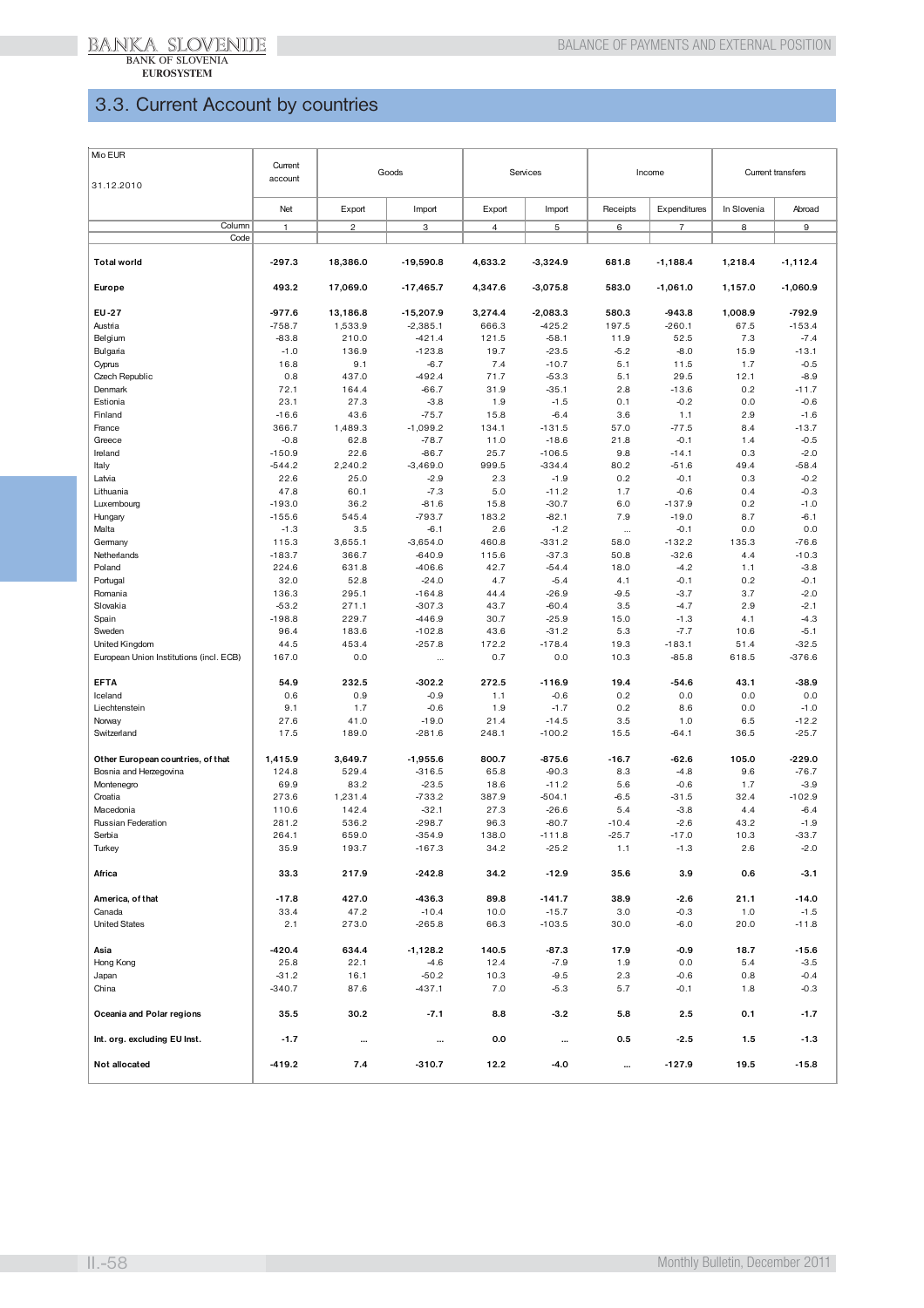# BANKA SLOVENIJE

BANK OF SLOVENIA **EUROSYSTEM**

# 3.4. Capital and Financial Account by countries

| Mio EUR<br>31.12.2010                   | Capital and<br>financial<br>account |                  | Capital account   Financial account |                    | Direct investment |                    | Portfolio investment |                 | Loans           |
|-----------------------------------------|-------------------------------------|------------------|-------------------------------------|--------------------|-------------------|--------------------|----------------------|-----------------|-----------------|
|                                         | Net                                 | Net              | Net                                 | Abroad             | In Slovenia       | Assets             | Liabilities          | Assets          | Liabilities     |
| Column                                  | $\mathbf{1}$                        | $\overline{c}$   | 3                                   | $\overline{4}$     | 5                 | 6                  | $\overline{7}$       | 8               | 9               |
| Code<br><b>Total world</b>              | 318.7                               | 8.2              | 310.5                               | 59.6               | 273.9             | -383.9             | 2,331.0              | 164.2           | $-973.5$        |
| Europe                                  | 415.6                               | 14.6             | 401.0                               | 104.6              | 193.6             | $-259.6$           | 2,131.1              | 163.6           | $-981.2$        |
| EU-27                                   | $-100.7$                            | 61.7             | $-162.4$                            | 69.0               | 145.1             | $-257.7$           | 2,121.0              | 61.2            | -989.9          |
| Austria                                 | 107.2                               | $-8.4$           | 115.5                               | 3.6                | 154.6             | $-38.1$            | 46.0                 | 6.6             | $-235.3$        |
| Belgium                                 | 211.6                               | $-0.2$           | 211.7                               | $-1.5$             | $-44.5$           | 172.7              | $-7.1$               | 12.1            | $-4.8$          |
| Bulgaria                                | 10.6                                | $-1.5$           | 12.2                                | 51.3               | $-1.5$            | $-0.8$             | 0.0                  | $-9.3$          | $-0.1$          |
| Cyprus                                  | 78.7                                | $-0.1$           | 78.8                                | 31.4               | $-7.7$            | $-1.9$             | 8.6                  | 32.8            | 10.5            |
| Czech Republic                          | 8.4                                 | $-3.4$           | 11.8                                | 4.2                | $-30.4$           | $-17.1$            | 11.7                 | 51.7            | $-0.1$          |
| Denmark<br>Estionia                     | 122.7<br>$-2.2$                     | $-2.4$<br>$-0.5$ | 125.1<br>$-1.7$                     | 1.6                | 6.6<br>0.0        | $-7.4$<br>0.1      | 0.0<br>0.1           | 0.4             | 0.0             |
| Finland                                 | $-21.3$                             | $-0.1$           | $-21.2$                             | $\cdots$<br>$-0.1$ | 0.4               | $-14.8$            | 0.0                  | $\cdots$<br>0.0 | $\cdots$<br>0.1 |
| France                                  | $-334.2$                            | $-14.3$          | $-319.9$                            | $-0.4$             | $-44.1$           | $-182.7$           | $-63.9$              | 39.5            | $-23.9$         |
| Greece                                  | $-293.9$                            | $-0.6$           | $-293.3$                            | $-5.4$             | 0.4               | $-190.4$           | 0.0                  | $-103.6$        | $\cdots$        |
| Ireland                                 | $-26.2$                             | $-0.2$           | $-26.0$                             | $-0.1$             | $-2.6$            | $-37.7$            | 2.9                  | $-3.7$          | $-23.8$         |
| Italy                                   | 25.8                                | $-7.6$           | 33.4                                | $-18.5$            | 25.9              | $-81.1$            | 1.1                  | 7.6             | $-24.2$         |
| Latvia                                  | 1.7                                 | $-0.4$           | 2.1                                 | 0.0                | 0.0               | 0.1                | $\cdots$             | 1.1             | 0.0             |
| Lithuania                               | $-7.5$                              | $-1.1$           | $-6.4$                              | $-0.3$             | 0.0               | $-4.3$             | $0.0$                | $-0.1$          |                 |
| Luxembourg                              | 931.7                               | 56.8             | 874.9                               | $-0.3$             | $-73.0$           | $-86.2$            | 1,107.5              | 33.3            | $-60.2$         |
| Hungary                                 | 8.6                                 | $-2.7$           | 11.3                                | 1.0                | 4.2               | $-4.9$             | 15.1                 | 0.1             | 0.0             |
| Malta                                   | $-1.3$                              | 0.0              | $-1.3$                              | $\ddotsc$          | 0.0               |                    | $\cdots$             | 0.0             | $-0.8$          |
| Gemany                                  | 83.4                                | $-31.2$          | 114.6                               | $-9.8$             | $-4.5$            | 328.2              | -0.6                 | $-37.0$         | $-308.1$        |
| Netherlands                             | $-299.3$                            | 0.7              | -300.0                              | $-16.4$            | $-12.1$           | $-34.8$            | $-0.2$               | 15.9            | $-222.3$        |
| Poland                                  | $-17.6$                             | $-6.8$           | $-10.8$                             | 32.0               | $-1.7$<br>0.0     | $-37.4$<br>$-70.0$ | 0.0                  | 5.3<br>0.0      |                 |
| Portugal<br>Romania                     | $-71.4$<br>4.6                      | $-0.8$<br>$-3.8$ | $-70.7$<br>8.4                      | $-0.2$<br>11.9     | $-0.1$            | $-2.2$             | 0.0<br>-0.1          | 5.9             | <br>0.0         |
| Slovakia                                | 18.9                                | $-2.2$           | 21.0                                | $-2.8$             | $-1.8$            | $-56.2$            | 0.0                  | $-7.2$          | 0.0             |
| Spain                                   | 164.1                               | $-0.3$           | 164.4                               | $-1.2$             | 0.4               | 178.6              | 0.0                  | 0.6             | $-3.0$          |
| Sweden                                  | $-20.6$                             | $-4.7$           | $-15.9$                             | $-11.1$            | 2.5               | $-28.9$            | 5.9                  | $-1.7$          | $-0.1$          |
| United Kingdom                          | 925.8                               | $-6.2$           | 932.0                               | 0.3                | 174.3             | $-78.7$            | 993.9                | 10.8            | $-304.4$        |
| European Union Institutions (incl. ECB) | $-1,708.9$                          | 103.4            | $-1,812.4$                          | $\cdots$           | $\cdots$          | 37.9               |                      |                 | 210.5           |
| <b>EFTA</b>                             | $-142.3$                            | $-1.1$           | $-141.2$                            | 0.2                | $-154.9$          | -8.7               | -6.8                 | 19.1            | $-45.8$         |
| Iceland                                 | 7.1                                 | 0.0              | 7.1                                 | $\ddotsc$          | $\cdots$          | 7.0                | $\cdots$             | 0.0             |                 |
| Liechtenstein                           | $-22.2$                             | 0.0              | $-22.2$                             | 0.2                | $-14.9$           | 2.0                | $-6.9$               | $-4.3$          | 1.6             |
| Norway                                  | 1.0                                 | $-0.5$           | 1.5                                 | 0.0                | 4.4               | $-5.3$             | 0.0                  | 0.0             | 0.4             |
| Switzerland                             | $-128.2$                            | $-0.5$           | $-127.7$                            | 0.0                | $-144.5$          | $-12.5$            | 0.1                  | 23.4            | $-47.9$         |
| Other European countries, of that       | 658.7                               | $-46.0$          | 704.7                               | 35.4               | 203.4             | 6.8                | 17.0                 | 83.3            | 54.5            |
| Bosnia and Herzegovina                  | 51.3                                | $-6.4$           | 57.7                                | 7.9                | $-8.8$            | 9.3                | 2.0                  | 42.3            | 0.2             |
| Montenegro                              | 86.7                                | $-1.3$           | 88.0                                | $-8.5$             | 0.0               | 3.9                | 0.0                  | 34.7            | 0.7             |
| Croatia                                 | 277.6                               | $-13.8$          | 291.4                               | $-28.9$            | 197.6             | 16.1               | 24.4                 | $-7.4$          | 59.3            |
| Macedonia                               | $-5.0$                              | $-2.2$           | $-2.8$                              | 1.7                | $-1.3$            | 3.9                | 1.1                  | 17.5            | 0.0             |
| Russian Federation<br>Serbia            | 185.3<br>77.4                       | $-6.2$<br>$-8.8$ | 191.5<br>86.2                       | $-41.7$<br>107.1   | 18.2<br>$-3.8$    | $-15.1$<br>$-6.1$  | 0.0<br>$-10.8$       | 46.3<br>$-55.2$ | 0.0<br>$-5.8$   |
| Turkey                                  | $-9.0$                              | $-2.3$           | $-6.8$                              | $-3.3$             | 0.7               | $-3.1$             | 0.0                  | $-0.3$          | $\cdots$        |
| Africa                                  | $-34.5$                             | $-1.9$           | $-32.6$                             | $-33.2$            | $-4.0$            | $-2.5$             | 0.0                  | 0.0             | 0.0             |
|                                         |                                     |                  |                                     |                    |                   |                    |                      |                 |                 |
| America, of that                        | $-68.7$                             | $-3.8$           | $-64.9$                             | $-6.1$             | $-13.2$           | $-95.2$            | 7.6                  | $-9.5$          | $-3.1$          |
| Canada<br><b>United States</b>          | 23.1<br>$-41.7$                     | $-0.6$           | 23.7<br>$-39.1$                     | $-1.9$<br>$-5.8$   | $0.0\,$           | 12.8               | 0.0                  | $-0.1$          | $\cdots$        |
|                                         |                                     | $-2.6$           |                                     |                    | $-12.1$           | $-67.9$            | 7.2                  | $-0.6$          | $-4.4$          |
| Asia                                    | $-27.3$                             | $-2.6$           | $-24.7$                             | $-4.1$             | 19.5              | $-47.3$            | 1.5                  | 10.0            | 0.1             |
| Hong Kong                               | 2.0                                 | $-0.4$           | 2.3                                 | $-1.0$             | 0.0               | 2.1                | $\ldots$             | 0.0             | $\cdots$        |
| Japan                                   | 12.6                                | 0.1              | 12.5                                | 0.1                | 18.9              | $-3.8$             | 0.0                  | 0.0             | $\ldots$        |
| China                                   | $-17.1$                             | 2.2              | $-19.3$                             | $-2.8$             | $-0.2$            | $-10.7$            | 0.0                  | 0.5             | 0.0             |
| Oceania and Polar regions               | 40.0                                | $-0.6$           | 40.5                                | $-1.6$             | $-1.5$            | 20.8               | $-0.4$               | 0.0             | 1.1             |
| Int. org. excluding EU Inst.            | $-30.8$                             |                  | $-30.8$                             | $\ddotsc$          | 78.6              | 0.0                | $\cdots$             | $\cdots$        | 9.6             |
| Not allocated                           | 24.4                                | 2.4              | 22.0                                |                    | 0.8               | $\cdots$           | 191.1                |                 | $\cdots$        |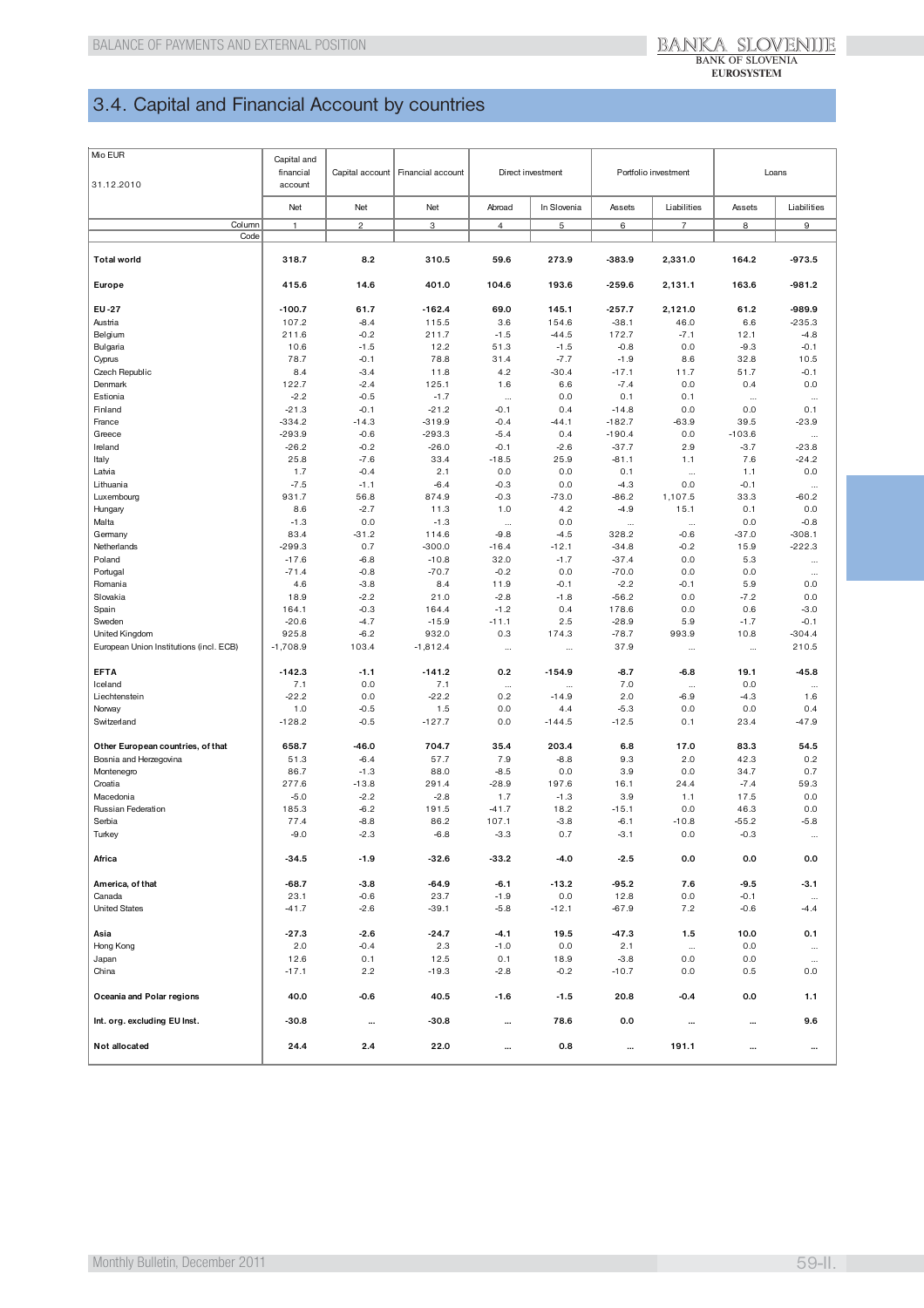BANKA SLOVENIJE BANK OF SLOVENIA **EUROSYSTEM**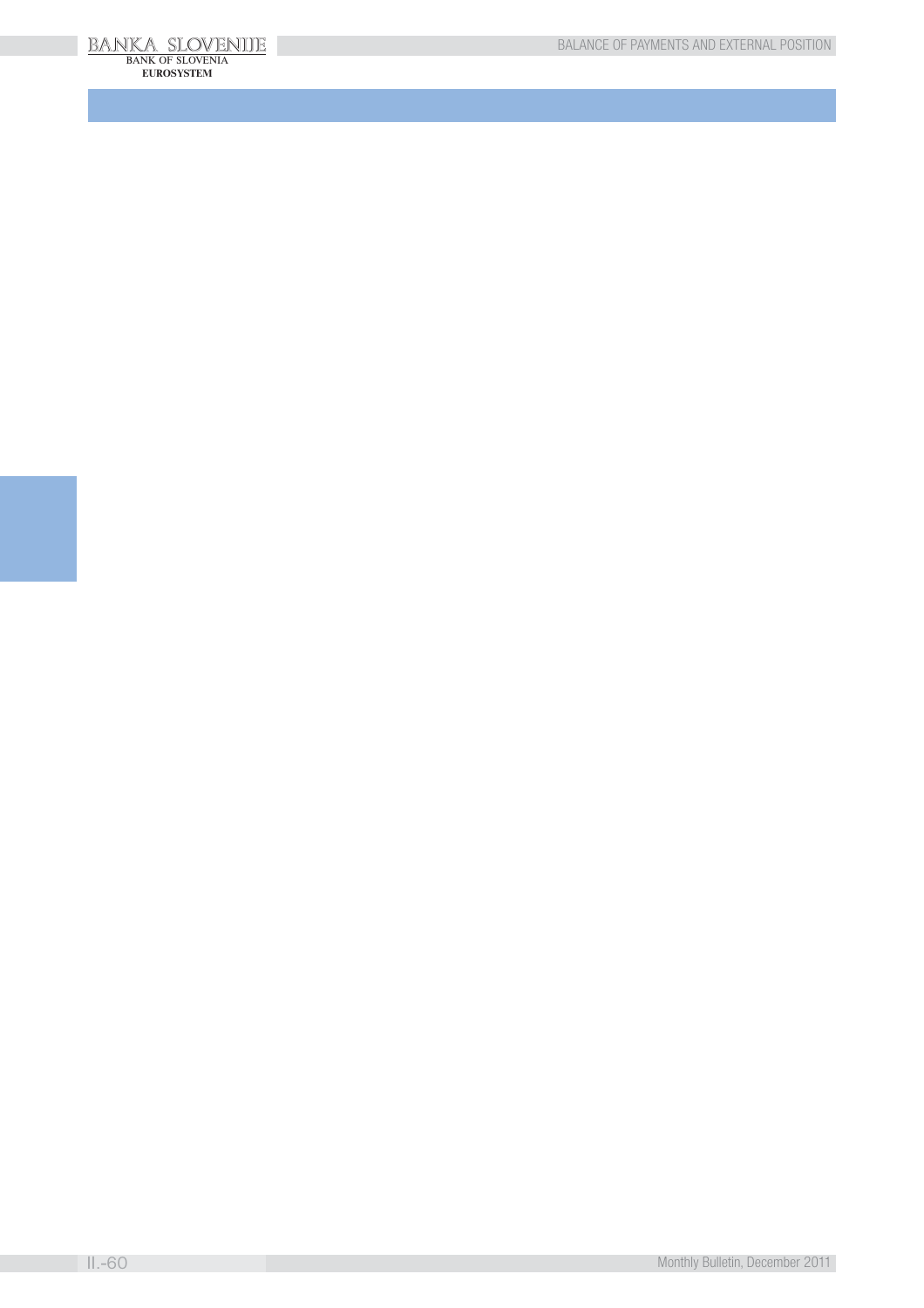# 3.5. Trade in goods by countries

| Millions of EUR                              | Exports         |                 |                   |                 | Imports         |                 |                     |                 |  |  |
|----------------------------------------------|-----------------|-----------------|-------------------|-----------------|-----------------|-----------------|---------------------|-----------------|--|--|
|                                              | 2009            | 2010            | January-September |                 | 2009            | 2010            | January-September   |                 |  |  |
|                                              |                 |                 | 2010              | 2011            |                 |                 | 2010                | 2011            |  |  |
| Total                                        | 16,018          | 18,243          | 13,439            | 15,332          | 17,115          | 19,881          | 14,434              | 16,493          |  |  |
|                                              |                 |                 |                   |                 |                 |                 |                     |                 |  |  |
| European Union 27<br>Austria                 | 11,183<br>1,251 | 13,073<br>1,494 | 9,660<br>1,101    | 11,128<br>1,240 | 13,473<br>2,243 | 15,401<br>2,407 | 11,221<br>1,750     | 12,822<br>1,889 |  |  |
| Belgium                                      | 179             | 210             | 151               | 178             | 388             | 430             | 317                 | 335             |  |  |
| Bulgaria                                     | 123             | 137             | 96                | 116             | 49              | 127             | 116                 | 113             |  |  |
| Cyprus                                       | 9               | 9               | $\overline{7}$    | 47              | 5               | $\overline{7}$  | $\overline{4}$      | 53              |  |  |
| Czech Republic                               | 388             | 435             | 323               | 388             | 441             | 506             | 367                 | 431             |  |  |
| Denmark                                      | 132             | 164             | 121               | 153             | 76              | 68              | 52                  | 52              |  |  |
| Estonia                                      | 21              | 27              | 19                | 19              | 6               | $\overline{4}$  | 3                   | 4               |  |  |
| Finland                                      | 48              | 44              | 32                | 46              | 66              | 78              | 53                  | 67              |  |  |
| France                                       | 1,361           | 1,478           | 1,129             | 1,057           | 947             | 1,091           | 783                 | 812             |  |  |
| Greece                                       | 74              | 62              | 45                | 41              | 134             | 81              | 68                  | 118             |  |  |
| Ireland                                      | 16              | 22              | 15                | 15              | 65              | 89              | 70                  | 28              |  |  |
| Italy                                        | 1,863           | 2,234           | 1,664             | 1,886           | 3,028           | 3,541           | 2,613               | 3,048           |  |  |
| Latvia                                       | 21              | 25              | 18                | 19              | 3               | 3               | $\overline{c}$      | $\overline{c}$  |  |  |
| Lithuania                                    | 59              | 60              | 42                | 42              | 35              | $\overline{7}$  | 5                   | $\overline{7}$  |  |  |
| Luxembourg                                   | 17              | 36              | 27                | 21              | 62              | 78              | 60                  | 43              |  |  |
| Hungary                                      | 459             | 544             | 409               | 466             | 647             | 805             | 563                 | 694             |  |  |
| Malta                                        | $\overline{c}$  | 3               | $\overline{c}$    | $\overline{c}$  | 3               | 6               | 5                   | $\overline{c}$  |  |  |
| Germany                                      | 3,166           | 3,616           | 2,634             | 3,284           | 3,136           | 3,667           | 2,650               | 3,095           |  |  |
| Netherlands                                  | 254             | 366             | 267               | 333             | 567             | 657             | 480                 | 554             |  |  |
| Poland                                       | 468             | 630             | 467               | 515             | 359             | 418             | 300                 | 352             |  |  |
| Portugal<br>Romania                          | 46<br>240       | 53<br>294       | 41<br>212         | 37<br>267       | 21<br>161       | 25<br>170       | 18<br>127           | 20<br>150       |  |  |
| Slovakia                                     | 275             | 266             | 195               | 227             | 238             | 313             | 223                 | 242             |  |  |
| Spain                                        | 190             | 229             | 170               | 186             | 464             | 454             | 326                 | 347             |  |  |
| Sweden                                       | 143             | 183             | 135               | 174             | 110             | 105             | 73                  | 93              |  |  |
| United Kingdom                               | 378             | 450             | 337               | 371             | 220             | 264             | 191                 | 273             |  |  |
|                                              |                 |                 |                   |                 |                 |                 |                     |                 |  |  |
| <b>EFTA</b>                                  | 200             | 227             | 161               | 228             | 265             | 306             | 211                 | 181             |  |  |
| Iceland                                      | $\overline{1}$  | 1               | 1                 | 1               | 0               | 1               | $\mathbf{1}$        | $\overline{c}$  |  |  |
| Liechenstein                                 | $\overline{c}$  | $\overline{c}$  | 1                 | $\mathbf{1}$    | 1               | 1               | $\mathsf O$         | $\mathsf O$     |  |  |
| Norway                                       | 37              | 41              | 27                | 33              | 15              | 20              | 17                  | 18              |  |  |
| Switzerland                                  | 160             | 183             | 132               | 193             | 250             | 285             | 193                 | 162             |  |  |
|                                              |                 |                 |                   |                 |                 |                 |                     |                 |  |  |
| Countries of former Yugoslavia               | 2,607           | 2,627           | 1,933             | 2,132           | 1,172           | 1,489           | 1,074               | 1,303           |  |  |
| Bosnia and Herzegovina                       | 501             | 528             | 393               | 416             | 235             | 325             | 238                 | 281             |  |  |
| Croatia                                      | 1,241           | 1,220           | 905               | 1,030           | 630             | 746             | 532                 | 658             |  |  |
| Macedonia                                    | 160             | 140             | 104               | 110             | 25              | 33              | 22                  | 31              |  |  |
| Serbia and Montenegro                        |                 |                 |                   |                 |                 |                 |                     | $\cdots$        |  |  |
| Serbia                                       | 618             | 656             | 471               | 511             | 264             | 362             | 265                 | 317             |  |  |
| Montenegro                                   | 87              | 83              | 60                | 65              | 18              | 23              | 16                  | 15              |  |  |
| Other Europe                                 | 39              | 39              | 29                | 28              | 0               | 1               | $\mathsf O$         | 0               |  |  |
| Albania                                      | 39              | 39              | 29                | 28              | 0               | 1               | $\mathsf{O}\xspace$ | 0               |  |  |
|                                              |                 |                 |                   |                 |                 |                 |                     |                 |  |  |
| Coun. of former Sov. Union, of which         | 818             | 860             | 621               | 657             | 266             | 337             | 232                 | 270             |  |  |
| Belarus                                      | 32              | 46              | 32                | 29              | 6               | 7               | 5                   | 4               |  |  |
| Russian federation                           | 519             | 534             | 405               | 389             | 208             | 304             | 207                 | 238             |  |  |
| Ukraine                                      | 166             | 170             | 114               | 148             | 10              | 8               | 6                   | 21              |  |  |
|                                              |                 |                 |                   |                 |                 |                 |                     |                 |  |  |
| Non-European members of OECD                 | 487             | 632             | 464               | 535             | 717             | 681             | 490                 | 670             |  |  |
| Australia                                    | 21              | 26              | 18                | 22              | 3               | 6               | 5                   | $\overline{4}$  |  |  |
| South Korea                                  | 17              | 30              | 20                | 29              | 138             | 164             | 131                 | 133             |  |  |
| Mexico                                       | 30              | 45              | 37                | 40              | $\overline{7}$  | 9               | $\overline{7}$      | $\overline{7}$  |  |  |
| New Zealand                                  | $\overline{c}$  | $\overline{c}$  | $\overline{c}$    | $\mathbf{1}$    | $\overline{c}$  | $\circ$         | $\circ$             | $\circ$         |  |  |
| Canada                                       | 40              | 47              | 41                | 45              | 34              | 10              | 8                   | 23              |  |  |
| Japan                                        | 16              | 16              | 11                | 17              | 59              | 51              | 39                  | 40              |  |  |
| Turkey                                       | 151             | 193             | 138               | 155             | 145             | 172             | 124                 | 151             |  |  |
| United States of America                     | 209             | 273             | 198               | 226             | 331             | 268             | 176                 | 310             |  |  |
|                                              |                 |                 |                   |                 |                 |                 |                     |                 |  |  |
| Other countries<br>Other developed countries | 109             | 151             | 106               | 126             | 87              | 192             | 147                 | 114             |  |  |
| Other Middle East                            | 100             | 132             | 91                | 97              | $\overline{7}$  | 6               | 5                   | 44              |  |  |
| Other Asia                                   | 203             | 242             | 183               | 191             | 578             | 748             | 529                 | 575             |  |  |
| Other North Africa                           | 194             | 161             | 122               | 126             | 121             | 182             | 136                 | 64              |  |  |
| Other East Africa                            | $\mathsf g$     | 12              | $\mathsf g$       | 9               | $\overline{4}$  | 5               | $\overline{4}$      | 0               |  |  |
| Other Africa                                 | 16              | 21              | 13                | $\overline{4}$  | 19              | 57              | 41                  | 43              |  |  |
| Other Middle and South America               | 46              | 60              | 41                | 50              | 223             | 155             | 109                 | 214             |  |  |
| Other Oceania                                | $\mathsf O$     | 0               | 0                 | $\mathsf O$     | 0               | $\mathsf O$     | $\mathsf O$         | 0               |  |  |
| Other N.E.C.                                 | $\overline{7}$  | $\overline{7}$  | 6                 | 21              | 181             | 322             | 236                 | 192             |  |  |

Source: Statistical Office of RS.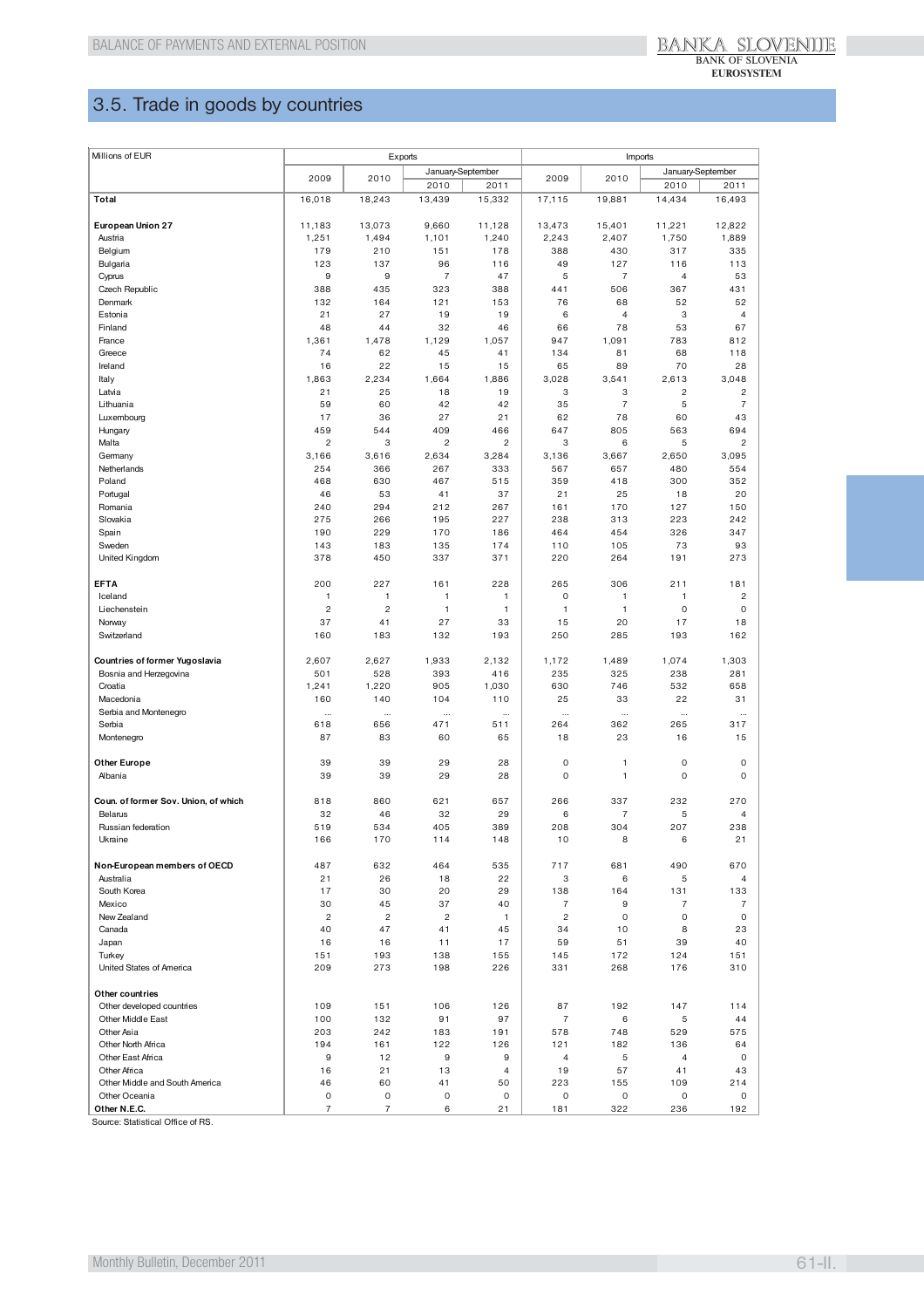**EUROSYSTEM**

## 3.6. International Investment Position

## International Investment Position of Slovenia

| Mio EUR   |        |              |                  |             |                                             |                          | Claims                                 |                                             |              |         |                             |       |
|-----------|--------|--------------|------------------|-------------|---------------------------------------------|--------------------------|----------------------------------------|---------------------------------------------|--------------|---------|-----------------------------|-------|
|           |        |              |                  |             |                                             | Direct investment abroad |                                        |                                             |              |         | Portfolio investment        |       |
|           |        |              |                  |             |                                             |                          | Ostali kapital                         |                                             |              |         | Equity securities, of which |       |
|           |        | Net position |                  |             | Equity capital<br>and reinvested<br>eamings |                          | Claims on<br>affiliated<br>Enterprises | Liabilities to<br>affiliated<br>enterprises |              |         | General<br>government       | Banks |
|           | Column | $1 = 2 - 50$ | $2=3+8+22+27+42$ | $3 = 4 + 5$ | $\overline{4}$                              | $5 = 6 + 7$              | 6                                      | $\overline{7}$                              | $8 = 9 + 13$ | 9       | 10                          | 11    |
|           | Code   |              |                  |             |                                             |                          |                                        |                                             |              |         |                             |       |
| 1994      |        | 600.2        | 4,830.3          | 288.6       | 279.1                                       | 9.5                      | 216.3                                  | $-206.8$                                    | 50.6         | 12.2    | $\cdots$                    | 3.3   |
| 1995      |        | 360.4        | 5,338.8          | 382.3       | 285.7                                       | 96.6                     | 274.3                                  | $-177.8$                                    | 83.0         | 13.4    | $\cdots$                    | 4.8   |
| 1996      |        | $-418.9$     | 5,771.2          | 370.6       | 276.6                                       | 94.0                     | 279.6                                  | $-185.6$                                    | 75.7         | 12.7    | $\cdots$                    | 5.1   |
| 1997      |        | $-361.4$     | 6,947.2          | 416.2       | 294.2                                       | 122.0                    | 364.8                                  | $-242.7$                                    | 50.6         | 14.0    | $\cdots$                    | 5.4   |
| 1998      |        | $-842.2$     | 7,210.2          | 542.8       | 325.5                                       | 217.3                    | 368.4                                  | $-151.1$                                    | 33.8         | 14.3    | $\cdots$                    | 6.2   |
| 1999      |        | $-1,970.5$   | 7,834.2          | 624.7       | 378.0                                       | 246.7                    | 410.9                                  | $-164.2$                                    | 130.1        | 32.3    | $\cdots$                    | 6.2   |
| 2000      |        | $-2.545.5$   | 8,923.0          | 825.3       | 498.9                                       | 326.4                    | 502.6                                  | $-176.2$                                    | 188.5        | 39.5    | $\cdots$                    | 5.7   |
| 2001      |        | $-448.8$     | 12,268.0         | 1,120.4     | 697.0                                       | 423.4                    | 553.2                                  | $-129.8$                                    | 289.2        | 29.0    | $\cdots$                    | 4.8   |
| 2002      |        | 26.8         | 14,636.8         | 1,445.2     | 918.0                                       | 527.1                    | 690.3                                  | $-163.2$                                    | 316.4        | 40.3    | $\cdots$                    | 4.2   |
| 2003      |        | $-1,480.6$   | 15,867.6         | 1,880.3     | 1,201.8                                     | 678.4                    | 863.7                                  | $-185.3$                                    | 551.4        | 188.0   | 0.0                         | 19.0  |
| 2004      |        | $-2.124.9$   | 17,876.8         | 2.224.0     | 1,519.1                                     | 704.9                    | 836.1                                  | $-131.3$                                    | 1,271.4      | 472.0   | 0.0                         | 37.0  |
| 2005      |        | $-3,161.0$   | 22,361.6         | 2,788.7     | 2,338.7                                     | 450.0                    | 883.5                                  | $-433.5$                                    | 2,757.9      | 1,242.3 | 86.8                        | 52.9  |
| 2006      |        | $-5,305.5$   | 25,122.5         | 3,452.2     | 2,656.7                                     | 795.5                    | 986.6                                  | $-191.1$                                    | 5,132.5      | 2,258.4 | 107.1                       | 94.6  |
| 2007      |        | $-7,372.5$   | 34,617.9         | 4,916.6     | 3,328.9                                     | 1,587.7                  | 1,818.0                                | $-230.3$                                    | 12,547.8     | 3,662.2 | 197.4                       | 127.5 |
| 2008      |        | $-12,586.9$  | 33,890.9         | 5.677.0     | 3.923.4                                     | 1.753.6                  | 2,019.4                                | $-265.8$                                    | 10.635.6     | 1.750.7 | 134.7                       | 57.8  |
| 2009      |        | $-12.650.7$  | 34.830.6         | 5,568.4     | 4.013.1                                     | 1.555.3                  | 1,917.5                                | $-362.3$                                    | 11.296.9     | 2,320.7 | 174.6                       | 42.0  |
| 2010      |        | $-12,655.9$  | 35,209.1         | 5,518.5     | 3,841.6                                     | 1,676.9                  | 2,079.8                                | $-402.9$                                    | 11,900.5     | 2,793.5 | 218.7                       | 55.3  |
| 2009 Dec. |        | $-12.650.7$  | 34,830.6         | 5,568.4     | 4,013.1                                     | 1,555.3                  | 1,917.5                                | $-362.3$                                    | 11,296.9     | 2,320.7 | 174.6                       | 42.0  |
| 2010      | Mar.   | $-12, 157.4$ | 35,620.6         | 5,653.7     | 4,006.1                                     | 1,647.5                  | 2,009.2                                | $-361.7$                                    | 12,036.9     | 2,532.2 | 193.5                       | 45.9  |
|           | Jun.   | $-12,707.0$  | 36,263.5         | 5,571.7     | 3,958.0                                     | 1,613.7                  | 2,004.8                                | $-391.2$                                    | 11,914.7     | 2,478.2 | 189.5                       | 47.5  |
|           | Sep.   | $-12,909.0$  | 35,947.2         | 5,577.0     | 3,898.3                                     | 1,678.7                  | 2,034.4                                | $-355.8$                                    | 12,032.8     | 2,543.4 | 192.9                       | 41.2  |
|           | Dec.   | $-12,655.9$  | 35,209.1         | 5,518.5     | 3,841.6                                     | 1,676.9                  | 2,079.8                                | $-402.9$                                    | 11,900.5     | 2,793.5 | 218.7                       | 55.3  |
| 2011      | Mar.   | $-12,671.5$  | 37,194.6         | 5,525.1     | 3,850.4                                     | 1,674.7                  | 2,107.8                                | $-433.1$                                    | 12,348.3     | 2,877.2 | 216.1                       | 36.6  |
|           | Jun.   | $-12,870.4$  | 36,707.1         | 5,491.1     | 3,849.9                                     | 1,641.2                  | 2,112.6                                | $-471.4$                                    | 12,127.4     | 2,755.1 | 215.5                       | 34.5  |
|           | Sep.   | $-13,331.9$  | 36,503.7         | 5,431.4     | 3,839.3                                     | 1,592.1                  | 2,118.6                                | $-526.4$                                    | 11,672.9     | 2.269.9 | 191.6                       | 18.8  |

#### International Investment Position of Slovenia vis-a-vis EMU

| Mio EUR   |        |              | Claims           |             |                                             |                          |                                        |                                             |                      |         |                             |       |
|-----------|--------|--------------|------------------|-------------|---------------------------------------------|--------------------------|----------------------------------------|---------------------------------------------|----------------------|---------|-----------------------------|-------|
|           |        |              |                  |             |                                             | Direct investment abroad |                                        |                                             | Portfolio investment |         |                             |       |
|           |        |              |                  |             |                                             |                          | Other capital                          |                                             |                      |         | Equity securities, of which |       |
|           |        | Net position |                  |             | Equity capital<br>and reinvested<br>eamings |                          | Claims on<br>affiliated<br>Enterprises | Liabilities to<br>affiliated<br>enterprises |                      |         | General<br>aovemment        | Banks |
|           | Column | $1 = 2 - 50$ | $2=3+8+22+27+42$ | $3 = 4 + 5$ | $\overline{4}$                              | $5 = 6 + 7$              | 6                                      | $\overline{7}$                              | $8 = 9 + 13$         | 9       | 10                          | 11    |
|           | Code   |              |                  |             |                                             |                          |                                        |                                             |                      |         |                             |       |
| 2001      |        | $-2.256.2$   | 5.353.2          | 177.3       | 118.4                                       | 58.9                     | 116.8                                  | $-57.9$                                     | 5.8                  | 5.8     | $\cdots$                    | 2.5   |
| 2002      |        | $-1,403.7$   | 7,714.1          | 290.8       | 210.9                                       | 79.9                     | 157.0                                  | $-77.2$                                     | 10.0                 | 10.0    | $\cdots$                    | 1.6   |
| 2003      |        | $-1.928.1$   | 8.711.3          | 349.8       | 222.9                                       | 126.9                    | 220.2                                  | $-93.3$                                     | 300.0                | 93.1    | 0.0                         | 2.6   |
| 2004      |        | $-2,842.2$   | 9,795.4          | 459.7       | 411.5                                       | 48.2                     | 125.4                                  | $-77.2$                                     | 777.4                | 223.2   | 0.0                         | 7.6   |
| 2005      |        | $-5,921.5$   | 11,629.2         | 505.1       | 766.8                                       | $-261.7$                 | 115.2                                  | $-376.9$                                    | 1,672.9              | 548.9   | 34.4                        | 9.3   |
| 2006      |        | $-9,049.4$   | 12,916.2         | 577.9       | 562.3                                       | 15.5                     | 129.1                                  | $-113.6$                                    | 3,110.9              | 959.5   | 54.7                        | 16.1  |
| 2007      |        | $-12.179.7$  | 17,949.0         | 587.0       | 397.8                                       | 189.2                    | 297.3                                  | $-108.1$                                    | 8,425.2              | 1,416.0 | 115.6                       | 35.3  |
| 2008      |        | $-17,539.7$  | 17,144.0         | 668.9       | 555.4                                       | 113.5                    | 189.3                                  | $-75.9$                                     | 7,846.1              | 768.9   | 77.2                        | 17.8  |
| 2009      |        | $-14.691.1$  | 18,305.3         | 679.0       | 675.4                                       | 3.6                      | 137.2                                  | $-133.6$                                    | 8.337.7              | 1,075.6 | 92.6                        | 12.4  |
| 2010      |        | $-12.583.7$  | 18,520.7         | 698.5       | 671.4                                       | 27.1                     | 207.2                                  | $-180.1$                                    | 8,455.8              | 1,233.5 | 117.5                       | 7.7   |
| 2008 Sep. |        | $-16,277.6$  | 18,685.8         | 733.5       | 514.3                                       | 219.2                    | 312.8                                  | $-93.6$                                     | 9.155.0              | 973.5   | 94.0                        | 25.0  |
|           | Dec.   | $-17.539.7$  | 17,144.0         | 668.9       | 555.4                                       | 113.5                    | 189.3                                  | $-75.9$                                     | 7,846.1              | 768.9   | 77.2                        | 17.8  |
| 2009      | Mar.   | $-17,343.6$  | 16,425.7         | 565.7       | 576.7                                       | $-11.0$                  | 165.2                                  | $-176.2$                                    | 7.374.9              | 743.9   | 67.5                        | 11.1  |
|           | Jun.   | $-17,094.5$  | 16,542.3         | 668.2       | 657.5                                       | 10.7                     | 158.3                                  | $-147.6$                                    | 7,378.7              | 847.4   | 69.4                        | 10.8  |
|           | Sep.   | $-14.585.8$  | 18,759.7         | 582.9       | 603.1                                       | $-20.3$                  | 122.1                                  | $-142.4$                                    | 8,357.0              | 993.3   | 77.3                        | 11.5  |
|           | Dec.   | $-14,691.1$  | 18,305.3         | 679.0       | 675.4                                       | 3.6                      | 137.2                                  | $-133.6$                                    | 8,337.7              | 1,075.6 | 92.6                        | 12.4  |
| 2010      | Mar.   | $-13,902.1$  | 18,565.9         | 642.4       | 677.9                                       | $-35.5$                  | 150.8                                  | $-186.2$                                    | 8,809.4              | 1,166.9 | 98.6                        | 14.5  |
|           | Jun.   | $-13,554.6$  | 19,281.9         | 666.5       | 683.0                                       | $-16.5$                  | 162.5                                  | $-179.1$                                    | 8,723.8              | 1,135.8 | 95.7                        | 12.5  |
|           | Sep.   | $-13,551.9$  | 19,134.6         | 720.8       | 684.1                                       | 36.7                     | 174.8                                  | $-138.1$                                    | 8,692.6              | 1,171.1 | 101.2                       | 10.2  |
|           | Dec.   | $-12,583.7$  | 18,520.7         | 698.5       | 671.4                                       | 27.1                     | 207.2                                  | $-180.1$                                    | 8,455.8              | 1,233.5 | 117.5                       | 7.7   |
| 2011      | Mar.   | $-11,386.1$  | 20,172.2         | 654.4       | 668.6                                       | $-14.1$                  | 210.9                                  | $-225.1$                                    | 8,704.5              | 1,303.8 | 117.6                       | 10.2  |
|           | Jun.   | $-12.608.1$  | 19,728.0         | 601.8       | 664.7                                       | $-62.9$                  | 188.6                                  | $-251.4$                                    | 8.528.1              | 1,271.5 | 118.5                       | 13.5  |
|           | Sep.   | $-12,512.2$  | 19,986.3         | 572.4       | 656.6                                       | $-84.2$                  | 190.0                                  | $-274.2$                                    | 8,426.8              | 1,091.9 | 109.3                       | 5.5   |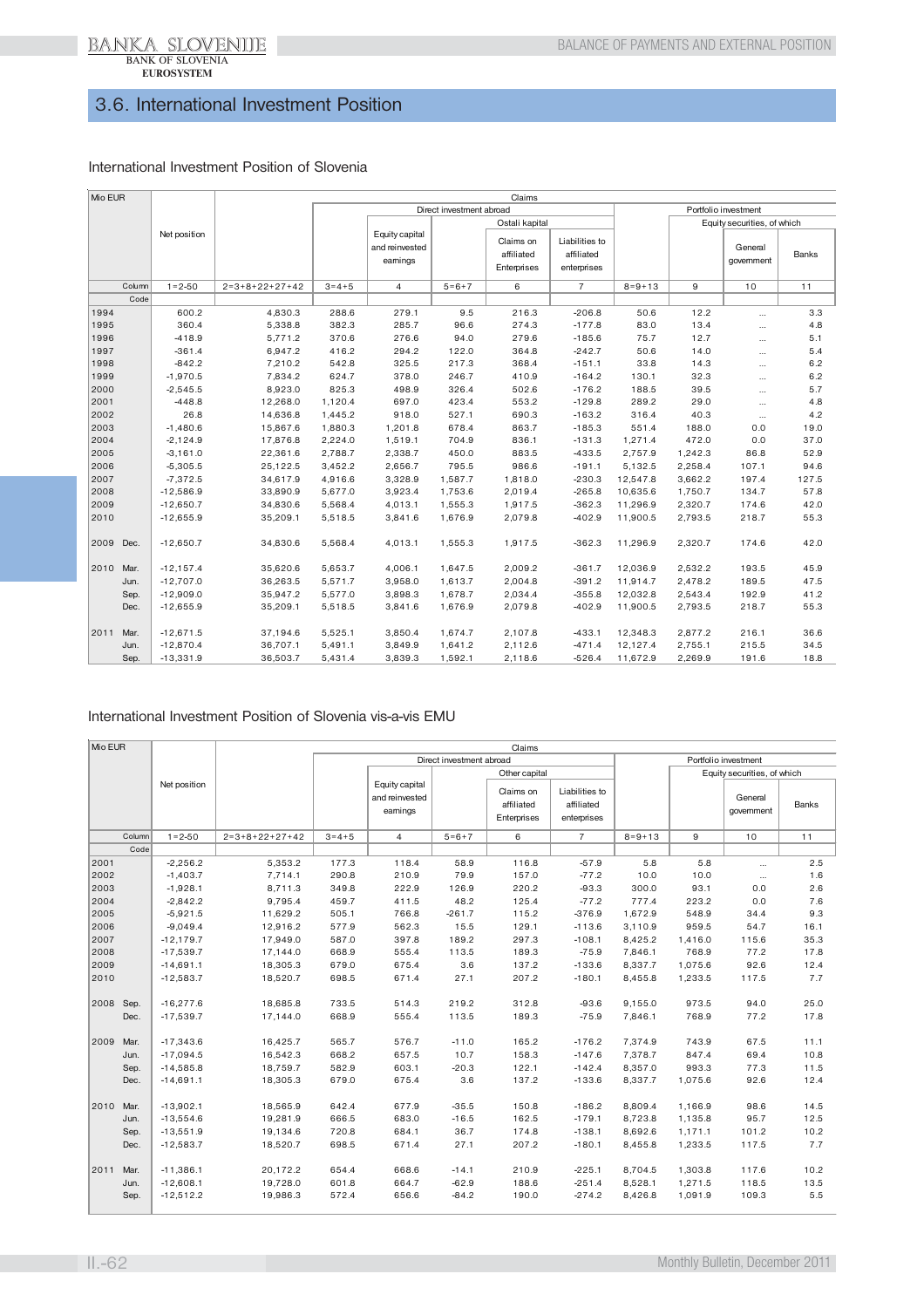#### International Investment Position of Slovenia

|               |                |         |                  |                       | Claims          |               |           |                                    |          |
|---------------|----------------|---------|------------------|-----------------------|-----------------|---------------|-----------|------------------------------------|----------|
|               |                |         |                  | Portfolio investment  |                 |               |           |                                    |          |
|               |                |         |                  |                       | Debt securities |               |           |                                    |          |
|               |                |         |                  | Bonds and notes       |                 |               |           | Money market instruments, of which |          |
| Other sectors |                |         | Bank of Slovenia | General<br>government | Banks           | Other sectors |           | Bank of Slovenia                   | Banks    |
| 12            | $13 = 14 + 19$ | 14      | 15               | 16                    | 17              | 18            | 19        | 20                                 | 21       |
|               |                |         |                  |                       |                 |               |           |                                    |          |
| 9.0           | 38.3           | 38.3    | $\cdots$         | $\cdots$              | 38.3            | $\cdots$      | $\cdots$  |                                    | $\cdots$ |
| 8.5           | 69.7           | 69.7    | $\cdots$         | $\cdots$              | 69.7            | $\cdots$      | $\cdots$  | $\cdots$                           | $\cdots$ |
| 7.6           | 63.0           | 63.0    | $\cdots$         | $\cdots$              | 63.0            | $\cdots$      | $\ddotsc$ |                                    | $\cdots$ |
| 8.6           | 36.6           | 36.6    |                  | $\cdots$              | 36.6            | $\cdots$      | $\ddotsc$ | $\cdots$                           | $\cdots$ |
| 8.1           | 19.6           | 19.6    |                  | $\cdots$              | 19.6            | $\cdots$      | $\ddotsc$ |                                    | $\cdots$ |
| 26.1          | 97.7           | 97.7    |                  | $\cdots$              | 97.7            | 0.0           |           |                                    | $\cdots$ |
| 33.8          | 149.0          | 149.0   |                  | $\cdots$              | 140.6           | 8.4           |           |                                    | $\cdots$ |
| 24.2          | 260.2          | 260.2   | $\cdots$         | $\cdots$              | 225.5           | 34.8          |           | $\cdots$                           | $\cdots$ |
| 36.1          | 276.1          | 276.1   | $\cdots$         | $\cdots$              | 171.0           | 105.2         | $\cdots$  | $\cdots$                           | $\cdots$ |
| 169.0         | 363.4          | 363.4   | $\cdots$         | 1.3                   | 194.9           | 167.2         | $\cdots$  |                                    | $\cdots$ |
| 435.0         | 799.5          | 791.2   |                  | 2.0                   | 369.6           | 419.6         | 8.3       |                                    | 5.4      |
| 1,102.6       | 1.515.6        | 1,509.7 | $\cdots$         | 60.2                  | 907.7           | 541.7         | 5.9       |                                    | 1.3      |
| 2,056.6       | 2,874.1        | 2,732.6 | $\cdots$         | 90.9                  | 1,802.0         | 839.7         | 141.5     | $\cdots$                           | 133.4    |
| 3,337.3       | 8,885.6        | 7,175.0 | 2,527.4          | 181.3                 | 3,120.9         | 1,345.4       | 1,710.6   | 684.7                              | 993.6    |
| 1,558.2       | 8,884.9        | 7,532.7 | 3,197.4          | 182.5                 | 2,685.0         | 1,467.8       | 1,352.2   | 337.4                              | 985.0    |
| 2,104.2       | 8,976.2        | 7,833.4 | 3,746.3          | 131.8                 | 2,234.4         | 1,720.8       | 1,142.8   | 20.0                               | 1113.5   |
| 2,519.5       | 9,107.0        | 8,340.0 | 3,924.7          | 154.7                 | 2,169.8         | 2,090.8       | 767.0     | 15.0                               | 741.1    |
| 2,104.2       | 8,976.2        | 7,833.4 | 3,746.3          | 131.8                 | 2,234.4         | 1,720.8       | 1,142.8   | 20.0                               | 1113.5   |
| 2,292.8       | 9,504.7        | 7,959.3 | 3,683.5          | 145.5                 | 2,341.2         | 1,789.1       | 1,545.5   | 20.0                               | 1514.3   |
| 2,241.2       | 9,436.4        | 8,077.4 | 3,862.7          | 156.0                 | 2,269.4         | 1,789.3       | 1,359.1   | 15.0                               | 1332.8   |
| 2,309.2       | 9,489.4        | 8,256.9 | 3,920.5          | 161.8                 | 2,179.8         | 1,994.8       | 1,232.5   | 15.0                               | 1206.0   |
| 2,519.5       | 9,107.0        | 8,340.0 | 3,924.7          | 154.7                 | 2,169.8         | 2,090.8       | 767.0     | 15.0                               | 741.1    |
| 2,624.4       | 9,471.1        | 8,429.0 | 3,899.5          | 147.5                 | 2,225.6         | 2,156.4       | 1,042.1   | 15.0                               | 1011.0   |
| 2,505.1       | 9,372.3        | 8,153.9 | 3,532.8          | 157.2                 | 2,202.1         | 2,261.7       | 1,218.4   | 284.5                              | 921.5    |
| 2,059.5       | 9,403.1        | 8,310.4 | 3,804.9          | 124.8                 | 2,119.3         | 2,261.4       | 1,092.6   | 374.1                              | 686.5    |

#### International Investment Position of Slovenia vis-a-vis EMU

|               |                |          |                  |                      | Claims          |               |          |                                    |          |
|---------------|----------------|----------|------------------|----------------------|-----------------|---------------|----------|------------------------------------|----------|
|               |                |          |                  | Portfolio investment |                 |               |          |                                    |          |
|               |                |          |                  |                      | Debt securities |               |          |                                    |          |
|               |                |          |                  | Bonds and notes      |                 |               |          | Money market instruments, of which |          |
| Other sectors |                |          | Bank of Slovenia | General<br>govemment | Banks           | Other sectors |          | Bank of Slovenia                   | Banks    |
| 12            | $13 = 14 + 19$ | 14       | 15               | 16                   | 17              | 18            | 19       | 20                                 | 21       |
|               |                |          |                  |                      |                 |               |          |                                    |          |
| 3.2           | $\cdots$       | $\cdots$ | $\cdots$         | $\cdots$             | $\cdots$        | $\cdots$      | $\cdots$ | $\cdots$                           | $\cdots$ |
| 8.4           | $\cdots$       | $\cdots$ | $\cdots$         | $\cdots$             | $\cdots$        | $\cdots$      | $\cdots$ | $\cdots$                           | $\cdots$ |
| 90.5          | 206.9          | 206.9    | $\cdots$         | $\cdots$             | 102.1           | 104.8         | $\cdots$ |                                    | $\cdots$ |
| 215.6         | 554.2          | 553.5    | $\cdots$         | $\cdots$             | 258.4           | 295.1         | 0.6      |                                    | $\cdots$ |
| 505.3         | 1.124.0        | 1,122.2  | $\cdots$         | 41.1                 | 698.0           | 383.1         | 1.7      | $\cdots$                           | $\cdots$ |
| 888.8         | 2,151.4        | 2,012.5  | $\cdots$         | 56.0                 | 1,399.3         | 557.2         | 138.8    | $\cdots$                           | 132.7    |
| 1,265.1       | 7.009.2        | 5.359.1  | 1,812.0          | 110.7                | 2.534.7         | 901.7         | 1,650.1  | 628.2                              | 992.9    |
| 673.8         | 7,077.2        | 5,902.5  | 2,489.7          | 131.6                | 2,218.7         | 1,062.5       | 1.174.7  | 163.5                              | 985.0    |
| 970.7         | 7.262.1        | 6.151.6  | 2.993.1          | 90.8                 | 1.815.5         | 1.252.2       | 1.110.5  | 20.0                               | 1,083.5  |
| 1,108.4       | 7,222.2        | 6,473.0  | 3,156.7          | 97.6                 | 1.736.3         | 1,482.4       | 749.2    | 15.0                               | 727.1    |
|               |                |          |                  |                      |                 |               |          |                                    |          |
| 854.4         | 8,181.6        | 5,910.4  | 2,442.2          | 139.8                | 2,304.4         | 1,024.1       | 2,271.2  | 895.8                              | 1,343.1  |
| 673.8         | 7,077.2        | 5,902.5  | 2,489.7          | 131.6                | 2,218.7         | 1,062.5       | 1,174.7  | 163.5                              | 985.0    |
|               |                |          |                  |                      |                 |               |          |                                    |          |
| 665.3         | 6,631.0        | 5,628.6  | 2,456.5          | 121.5                | 1,981.1         | 1,069.4       | 1,002.4  | 148.1                              | 837.0    |
| 767.1         | 6,531.3        | 5,780.9  | 2,716.5          | 119.9                | 1,854.9         | 1,089.6       | 750.3    | 174.0                              | 562.4    |
| 904.5         | 7,363.8        | 6,136.1  | 3,007.4          | 99.4                 | 1,808.1         | 1,221.2       | 1,227.6  | 44.9                               | 1,165.7  |
| 970.7         | 7,262.1        | 6,151.6  | 2,993.1          | 90.8                 | 1,815.5         | 1,252.2       | 1,110.5  | 20.0                               | 1,083.5  |
|               |                |          |                  |                      |                 |               |          |                                    |          |
| 1,053.8       | 7,642.5        | 6,150.7  | 2,883.7          | 99.1                 | 1,904.4         | 1,263.4       | 1,491.8  | 20.0                               | 1,464.6  |
| 1,027.5       | 7,588.1        | 6,302.8  | 3,110.2          | 103.0                | 1,828.5         | 1,261.1       | 1,285.3  | 15.0                               | 1,263.1  |
| 1,059.6       | 7,521.5        | 6,373.3  | 3,116.7          | 102.0                | 1,751.3         | 1,403.2       | 1,148.3  | 15.0                               | 1,126.1  |
| 1,108.4       | 7,222.2        | 6,473.0  | 3,156.7          | 97.6                 | 1,736.3         | 1,482.4       | 749.2    | 15.0                               | 727.1    |
|               |                |          |                  |                      |                 |               |          |                                    |          |
| 1,176.0       | 7,400.7        | 6,421.0  | 3,039.4          | 94.6                 | 1,783.9         | 1,503.2       | 979.7    | 15.0                               | 954.3    |
| 1.139.4       | 7.256.6        | 6.132.8  | 2.686.2          | 100.2                | 1.762.2         | 1.584.2       | 1,123.8  | 284.5                              | 831.8    |
| 977.1         | 7,334.9        | 6,312.0  | 2,926.9          | 79.0                 | 1,728.5         | 1,577.7       | 1,022.9  | 374.1                              | 621.7    |
|               |                |          |                  |                      |                 |               |          |                                    |          |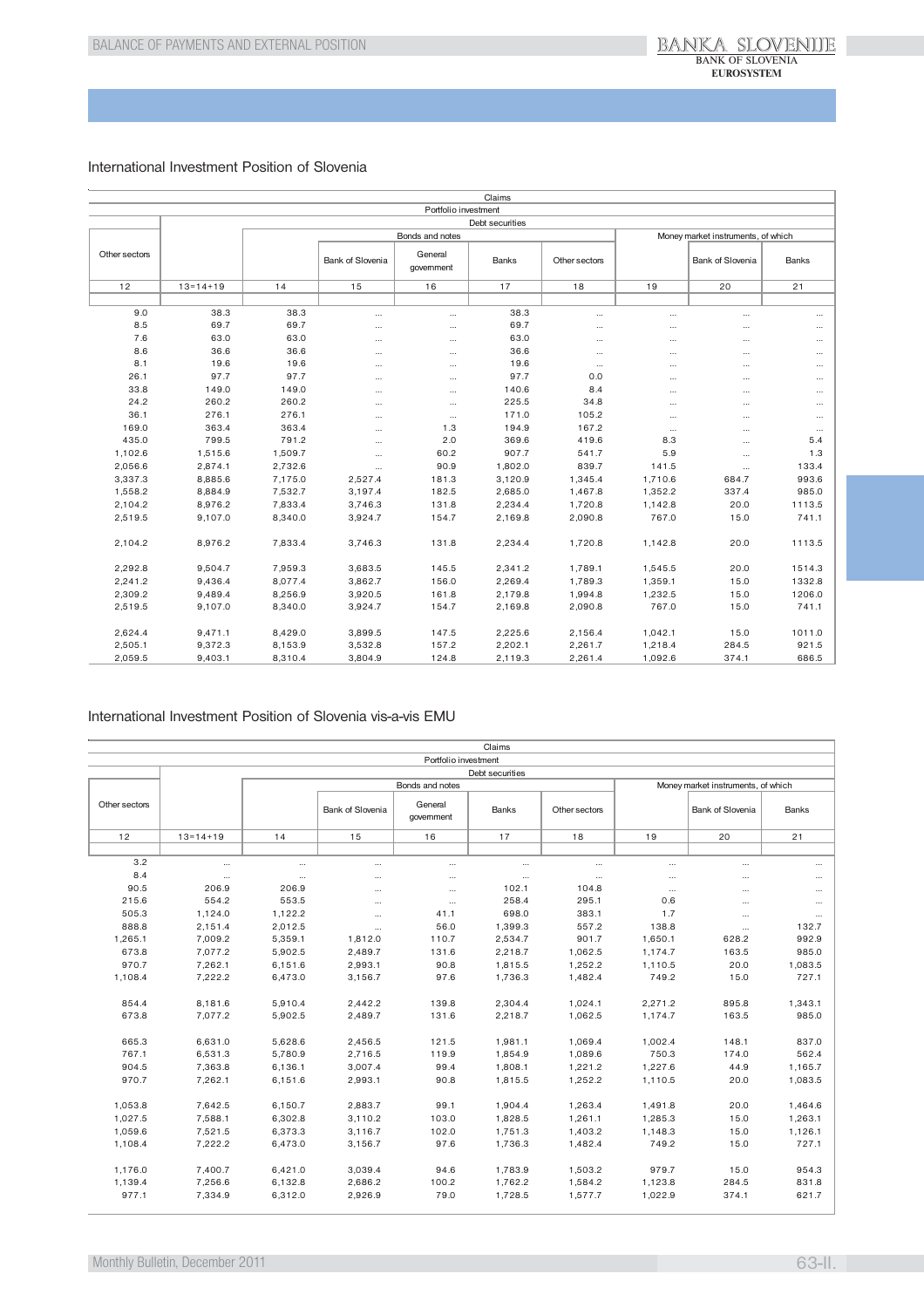**EUROSYSTEM**

# 3.6. International Investment Position of (continued)

#### International Investment Position of Slovenia

| Mio EUR |        |          |                     |                       |          |               | Claims                   |               |                  |                 |               |
|---------|--------|----------|---------------------|-----------------------|----------|---------------|--------------------------|---------------|------------------|-----------------|---------------|
|         |        |          |                     | Financial derivatives |          |               |                          |               | Other investment |                 |               |
|         |        |          |                     |                       |          |               |                          |               |                  | Loans, of which |               |
|         |        |          | Bank of<br>Slovenia | General<br>government | Banks    | Other sectors |                          | Trade credits |                  | Banks           | Other sectors |
|         | Column | 22       | 23                  | 24                    | 25       | 26            | $27 = 28 + 29 + 32 + 37$ | 28            | 29               | 30              | 31            |
|         | Code   |          |                     |                       |          |               |                          |               |                  |                 |               |
| 1994    |        | $\cdots$ | $\cdots$            | $\cdots$              | $\cdots$ | $\cdots$      | 3,269.1                  | 1,360.7       | 23.0             | 18.7            | 4.4           |
| 1995    |        | $\cdots$ | $\cdots$            |                       |          | $\cdots$      | 3,452.5                  | 1,412.2       | 33.9             | 29.2            | 4.7           |
| 1996    |        | $\cdots$ |                     |                       |          | $\ddotsc$     | 3,471.9                  | 1,401.7       | 36.9             | 31.5            | 5.4           |
| 1997    |        | $\cdots$ | $\cdots$            | $\cdots$              |          | $\ddotsc$     | 3,477.3                  | 1,703.3       | 94.9             | 90.6            | 4.3           |
| 1998    |        | $\cdots$ | $\cdots$            | $\cdots$              |          | $\cdots$      | 3,528.9                  | 1,796.0       | 118.0            | 106.5           | 11.4          |
| 1999    |        | $\cdots$ | $\cdots$            | $\cdots$              |          | $\cdots$      | 3,920.1                  | 1,996.4       | 144.9            | 118.7           | 26.2          |
| 2000    |        | $\cdots$ | $\cdots$            | $\cdots$              | $\cdots$ | $\ddotsc$     | 4,473.3                  | 2,189.9       | 192.6            | 107.2           | 85.3          |
| 2001    |        | $\cdots$ | $\cdots$            | $\cdots$              | $\cdots$ | $\ddotsc$     | 5,874.6                  | 1,927.9       | 169.5            | 109.6           | 59.9          |
| 2002    |        | $\cdots$ | $\cdots$            | $\ldots$              | $\cdots$ | $\cdots$      | 6,093.8                  | 1,908.4       | 337.4            | 199.4           | 138.0         |
| 2003    |        | 0.3      | $\cdots$            | $\cdots$              | $\cdots$ | 0.3           | 6,556.6                  | 1,922.0       | 524.7            | 299.6           | 225.1         |
| 2004    |        | 1.5      | $\cdots$            | $\cdots$              | 0.0      | 1.5           | 7,838.1                  | 2,121.7       | 751.9            | 489.3           | 262.5         |
| 2005    |        | 14.5     | $\cdots$            | 0.1                   | $\cdots$ | 14.4          | 9,906.0                  | 2,871.9       | 1,205.5          | 838.1           | 367.4         |
| 2006    |        | 26.7     | $\cdots$            | 0.0                   | $\cdots$ | 26.7          | 11,092.6                 | 3,272.0       | 1,899.4          | 1,300.7         | 598.7         |
| 2007    |        | 131.8    | $\cdots$            | 10.3                  | 66.8     | 54.7          | 16,297.9                 | 3,737.1       | 3,453.6          | 3,029.0         | 424.6         |
| 2008    |        | 83.1     | $\cdots$            | 7.2                   | 60.4     | 15.5          | 16,808.0                 | 3.975.4       | 3.876.2          | 3,288.2         | 588.0         |
| 2009    |        | 89.7     | 0.1                 | 4.8                   | 72.4     | 12.4          | 17,126.5                 | 3,767.4       | 3,978.7          | 3,311.2         | 667.5         |
| 2010    |        | 122.1    | $\cdots$            | 4.6                   | 107.2    | 10.3          | 16,864.8                 | 3,936.9       | 4,111.2          | 3,310.2         | 697.9         |
| 2009    | Dec.   | 89.7     | 0.1                 | 4.8                   | 72.4     | 12.4          | 17,126.5                 | 3,767.4       | 3,978.7          | 3,311.2         | 667.5         |
| 2010    | Mar.   | 133.5    | $\cdots$            | 4.8                   | 114.6    | 14.1          | 17.073.5                 | 4.022.5       | 4,441.8          | 3,693.8         | 748.0         |
|         | Jun.   | 158.8    | $\cdots$            | 4.6                   | 144.2    | 10.0          | 17,780.4                 | 4,214.5       | 4,024.3          | 3,349.8         | 674.4         |
|         | Sep.   | 145.5    | 13.1                | 4.6                   | 117.3    | 10.5          | 17,420.8                 | 4,199.0       | 4,148.9          | 3,353.5         | 692.4         |
|         | Dec.   | 122.1    | $\ldots$            | 4.6                   | 107.2    | 10.3          | 16,864.8                 | 3,936.9       | 4,111.2          | 3,310.2         | 697.9         |
| 2011    | Mar.   | 120.5    | 2.5                 | 4.6                   | 101.6    | 11.7          | 18,441.3                 | 4,228.9       | 4,169.6          | 3,247.3         | 694.3         |
|         | Jun.   | 108.6    | $\cdots$            | 4.6                   | 92.2     | 11.8          | 18,232.2                 | 4,282.1       | 4,183.0          | 3,222.9         | 696.0         |
|         | Sep.   | 110.4    | 1.8                 | 4.6                   | 92.2     | 11.8          | 18,528.7                 | 4,324.6       | 4,109.1          | 3,142.2         | 676.3         |

#### International Investment Position of Slovenia vis-a-vis EMU

| Mio EUR |        |          |                     |                       |          |               | Claims                   |               |       |                 |               |  |  |
|---------|--------|----------|---------------------|-----------------------|----------|---------------|--------------------------|---------------|-------|-----------------|---------------|--|--|
|         |        |          |                     | Financial derivatives |          |               | Other investment         |               |       |                 |               |  |  |
|         |        |          |                     |                       |          |               |                          |               |       | Loans, of which |               |  |  |
|         |        |          | Bank of<br>Slovenia | General<br>government | Banks    | Other sectors |                          | Trade credits |       | Banks           | Other sectors |  |  |
|         | Column | 22       | 23                  | 24                    | 25       | 26            | $27 = 28 + 29 + 32 + 37$ | 28            | 29    | 30              | 31            |  |  |
|         | Code   |          |                     |                       |          |               |                          |               |       |                 |               |  |  |
| 2001    |        | $\cdots$ | $\cdots$            | $\cdots$              |          | $\cdots$      | 2,136.1                  | 778.0         | 41.9  | 31.5            | 10.4          |  |  |
| 2002    |        | $\cdots$ | $\cdots$            | $\cdots$              |          | $\cdots$      | 2,878.6                  | 781.5         | 90.8  | 28.8            | 62.0          |  |  |
| 2003    |        | 0.3      | $\cdots$            | $\cdots$              | $\cdots$ | 0.3           | 3,192.3                  | 790.6         | 154.9 | 46.0            | 108.9         |  |  |
| 2004    |        | 0.4      | $\cdots$            | $\cdots$              | 0.0      | 0.4           | 4,022.1                  | 860.8         | 123.8 | 63.4            | 60.4          |  |  |
| 2005    |        | 5.0      | $\cdots$            | 0.1                   | $\cdots$ | 4.9           | 4,990.4                  | 1,202.7       | 201.2 | 102.0           | 99.2          |  |  |
| 2006    |        | 20.6     | $\cdots$            | 0.0                   | $\ldots$ | 20.6          | 5,736.4                  | 1,345.9       | 253.2 | 108.5           | 144.7         |  |  |
| 2007    |        | 107.4    | $\cdots$            | 8.2                   | 46.4     | 52.8          | 8,829.4                  | 1,440.1       | 478.1 | 345.9           | 132.2         |  |  |
| 2008    |        | 52.8     | $\cdots$            | 6.0                   | 31.3     | 15.4          | 8,576.3                  | 1,445.6       | 397.4 | 217.0           | 180.4         |  |  |
| 2009    |        | 53.9     | 0.1                 | 3.6                   | 37.8     | 12.4          | 9,234.7                  | 1,407.1       | 601.3 | 285.1           | 316.2         |  |  |
| 2010    |        | 80.9     | $\cdots$            | 3.7                   | 67.0     | 10.3          | 9.285.5                  | 1,591.6       | 748.0 | 345.3           | 299.7         |  |  |
| 2008    | Sep.   | 75.6     | $\cdots$            | 6.2                   | 48.3     | 21.1          | 8,721.6                  | 1,702.6       | 374.1 | 218.8           | 155.3         |  |  |
|         | Dec.   | 52.8     | $\cdots$            | 6.0                   | 31.3     | 15.4          | 8,576.3                  | 1,445.6       | 397.4 | 217.0           | 180.4         |  |  |
| 2009    | Mar.   | 64.6     | 3.5                 | 6.2                   | 40.8     | 14.0          | 8,420.5                  | 1,561.0       | 600.5 | 232.3           | 368.2         |  |  |
|         | Jun.   | 66.5     | 11.1                | 6.2                   | 37.1     | 12.0          | 8,429.0                  | 1,531.8       | 613.1 | 237.4           | 375.7         |  |  |
|         | Sep.   | 55.1     | 1.9                 | 4.6                   | 34.6     | 14.0          | 9,764.7                  | 1,546.9       | 685.3 | 302.3           | 383.0         |  |  |
|         | Dec.   | 53.9     | 0.1                 | 3.6                   | 37.8     | 12.4          | 9,234.7                  | 1,407.1       | 601.3 | 285.1           | 316.2         |  |  |
| 2010    | Mar.   | 82.1     | $\cdots$            | 3.6                   | 64.4     | 14.1          | 9,032.0                  | 1,564.1       | 914.9 | 583.8           | 331.1         |  |  |
|         | Jun.   | 96.5     | $\cdots$            | 3.7                   | 82.8     | 10.0          | 9,795.0                  | 1,671.7       | 591.6 | 308.6           | 283.0         |  |  |
|         | Sep.   | 106.6    | 13.1                | 3.7                   | 79.3     | 10.5          | 9,614.6                  | 1,681.7       | 706.9 | 316.7           | 287.2         |  |  |
|         | Dec.   | 80.9     | $\cdots$            | 3.7                   | 67.0     | 10.3          | 9,285.5                  | 1,591.6       | 748.0 | 345.3           | 299.7         |  |  |
| 2011    | Mar.   | 86.3     | 2.5                 | 3.7                   | 68.7     | 11.4          | 10,726.9                 | 1,759.5       | 891.5 | 346.9           | 316.6         |  |  |
|         | Jun.   | 63.9     | $\cdots$            | 3.7                   | 48.7     | 11.5          | 10,534.2                 | 1,797.1       | 964.6 | 379.9           | 320.6         |  |  |
|         | Sep.   | 65.7     | 1.8                 | 3.7                   | 48.7     | 11.5          | 10,921.4                 | 1,788.6       | 915.9 | 297.8           | 327.6         |  |  |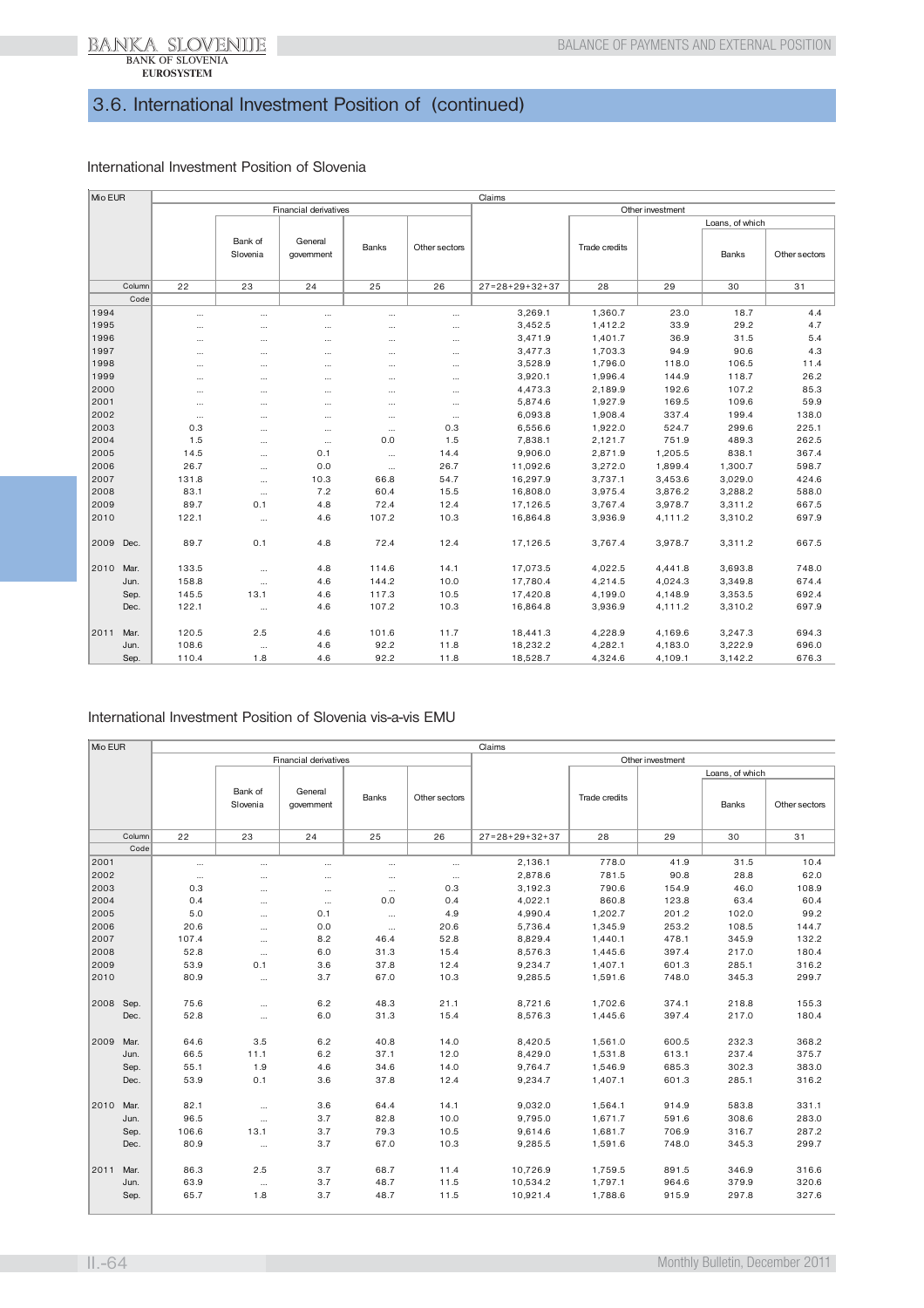#### International Investment Position of Slovenia

|         |                  |                       |         |               | Claims           |                  |                       |       |               |
|---------|------------------|-----------------------|---------|---------------|------------------|------------------|-----------------------|-------|---------------|
|         |                  |                       |         |               | Other investment |                  |                       |       |               |
|         |                  | Currency and deposits |         |               |                  |                  | Other assets          |       |               |
|         | Bank of Slovenia | General<br>govemment  | Banks   | Other sectors |                  | Bank of Slovenia | General<br>government | Banks | Other sectors |
| 32      | 33               | 34                    | 35      | 36            | 37               | 38               | 39                    | 40    | 41            |
|         |                  |                       |         |               |                  |                  |                       |       |               |
| 1,467.5 | $\cdots$         | $\cdots$              | 1,040.9 | 426.6         | 417.9            | 84.2             | $\cdots$              | 333.7 |               |
| 1,631.3 | $\cdots$         | $\cdots$              | 1,218.4 | 412.9         | 375.1            | 132.8            | $\cdots$              | 242.3 | $\cdots$      |
| 1,812.4 | $\cdots$         | $\cdots$              | 1,441.0 | 371.4         | 220.8            | 26.8             | $\cdots$              | 194.0 | $\cdots$      |
| 1,392.9 | $\cdots$         | $\cdots$              | 926.4   | 466.5         | 286.2            | 36.9             |                       | 249.3 | $\cdots$      |
| 1,334.2 | $\cdots$         | $\cdots$              | 941.2   | 393.0         | 280.8            | 39.5             | $\cdots$              | 241.3 | $\cdots$      |
| 1,461.8 | $\cdots$         | $\cdots$              | 954.5   | 507.3         | 317.0            | 51.7             | $\cdots$              | 265.3 | $\cdots$      |
| 1,747.5 | $\cdots$         | $\cdots$              | 1,242.2 | 505.3         | 343.3            | 62.3             | $\cdots$              | 281.1 | $\cdots$      |
| 2,313.3 | $\cdots$         | 3.3                   | 1,562.5 | 747.6         | 1,463.9          | 86.2             | 883.8                 | 324.4 | 169.5         |
| 2,425.8 | $\cdots$         | 2.5                   | 1,167.4 | 1,255.9       | 1,422.1          | 81.3             | 871.4                 | 321.6 | 147.8         |
| 2,702.7 | $\cdots$         | 2.7                   | 918.5   | 1,781.5       | 1,407.3          | 69.8             | 846.9                 | 354.9 | 135.7         |
| 3,408.9 | $\cdots$         | 2.7                   | 905.7   | 2,500.4       | 1,555.7          | 169.2            | 852.6                 | 358.6 | 175.3         |
| 4,435.3 | $\cdots$         | 5.4                   | 1,506.5 | 2,923.4       | 1,393.2          | 192.6            | 864.0                 | 159.1 | 177.6         |
| 5,151.9 | $\cdots$         | 2.7                   | 1,445.7 | 3,703.5       | 769.3            | 175.7            | 171.4                 | 171.1 | 251.1         |
| 8,404.8 | 1,617.8          | 30.1                  | 2,232.3 | 4,524.5       | 702.3            | 205.3            | 195.4                 | 107.3 | 194.4         |
| 8,348.4 | 1,132.9          | 13.1                  | 1,928.7 | 5,273.7       | 608.0            | 220.7            | 216.4                 | 96.2  | 74.7          |
| 8,736.9 | 352.4            | 5.2                   | 2,554.6 | 5,824.8       | 643.5            | 214.5            | 178.0                 | 89.9  | 161.1         |
| 8,249.6 | 302.8            | 0.9                   | 1,121.0 | 6,824.9       | 567.0            | 133.8            | 185.3                 | 46.3  | 201.6         |
| 8,736.9 | 352.4            | 5.2                   | 2,554.6 | 5,824.8       | 643.5            | 214.5            | 178.0                 | 89.9  | 161.1         |
| 7,948.2 | 462.2            | 3.2                   | 1,454.9 | 6,027.9       | 661.1            | 220.5            | 183.7                 | 89.0  | 167.9         |
| 8,886.6 | 292.3            | 2.5                   | 2,301.7 | 6,290.1       | 655.1            | 221.4            | 194.3                 | 52.5  | 186.8         |
| 8,505.0 | 284.4            | 2.3                   | 1,701.7 | 6,516.6       | 567.9            | 151.5            | 182.7                 | 30.1  | 203.6         |
| 8,249.6 | 302.8            | 0.9                   | 1,121.0 | 6,824.9       | 567.0            | 133.8            | 185.3                 | 46.3  | 201.6         |
| 9,455.1 | 396.7            | 251.8                 | 1,634.0 | 7,172.6       | 587.7            | 130.2            | 182.0                 | 48.4  | 227.0         |
| 9,190.3 | 542.8            | 201.8                 | 1,317.7 | 7,128.0       | 576.8            | 131.6            | 185.6                 | 50.1  | 209.4         |
| 9.443.7 | 560.3            | 2.1                   | 1,680.1 | 7,201.2       | 651.3            | 134.1            | 186.3                 | 61.2  | 269.8         |

|         |                  |                       |         |               | Claims           |                  |                       |           |               |
|---------|------------------|-----------------------|---------|---------------|------------------|------------------|-----------------------|-----------|---------------|
|         |                  |                       |         |               | Other investment |                  |                       |           |               |
|         |                  | Currency and deposits |         |               |                  |                  | Other assets          |           |               |
|         | Bank of Slovenia | General<br>government | Banks   | Other sectors |                  | Bank of Slovenia | General<br>government | Banks     | Other sectors |
| 32      | 33               | 34                    | 35      | 36            | 37               | 38               | 39                    | 40        | 41            |
|         |                  |                       |         |               |                  |                  |                       |           |               |
| 1,200.6 | $\cdots$         | 1.3                   | 1,180.1 | 19.2          | 115.6            | 69.7             | $\cdots$              | 42.3      | 3.6           |
| 1,837.2 | $\cdots$         | 1.3                   | 860.3   | 975.7         | 169.1            | 66.5             | $\cdots$              | 100.5     | 2.2           |
| 2.063.7 | $\cdots$         | 1.6                   | 680.5   | 1.381.6       | 183.1            | 56.3             | $\cdots$              | 123.7     | 3.0           |
| 2,811.1 | $\cdots$         | 1.4                   | 762.5   | 2,047.2       | 226.4            | 53.9             | $\cdots$              | 136.4     | 36.1          |
| 3,493.3 | $\cdots$         | 3.4                   | 1,180.7 | 2,309.2       | 93.2             | 61.8             | $\cdots$              | $\cdots$  | 31.5          |
| 4,035.4 | $\cdots$         | 1.5                   | 990.2   | 3,043.7       | 102.0            | 56.7             | $\cdots$              | $\cdots$  | 45.2          |
| 6,763.0 | 1,292.9          | 25.0                  | 1,693.7 | 3,751.5       | 148.2            | 97.2             | $\cdots$              | $\cdots$  | 51.0          |
| 6,597.5 | 871.1            | 11.6                  | 1,377.9 | 4,336.9       | 135.8            | 105.3            | 7.7                   | $\cdots$  | 22.9          |
| 7,008.9 | 208.2            | 4.2                   | 2,101.0 | 4,695.5       | 217.5            | 102.2            | $\cdots$              | $\cdots$  | 115.3         |
| 6,692.3 | 300.9            | 0.5                   | 812.9   | 5,578.1       | 253.5            | 106.9            | $\cdots$              | 22.3      | 124.3         |
|         |                  |                       |         |               |                  |                  |                       |           |               |
| 6,394.6 | 240.4            | 255.0                 | 1,853.4 | 4,045.7       | 250.3            | 98.5             | 7.8                   | $\cdots$  | 144.0         |
| 6,597.5 | 871.1            | 11.6                  | 1,377.9 | 4,336.9       | 135.8            | 105.3            | 7.7                   | $\cdots$  | 22.9          |
|         |                  |                       |         |               |                  |                  |                       |           |               |
| 6,117.5 | 335.9            | 11.0                  | 1,381.3 | 4,389.3       | 141.3            | 104.7            | 6.7                   | $\cdots$  | 30.0          |
| 6,151.4 | 333.4            | 9.9                   | 1,339.6 | 4,468.4       | 132.7            | 99.2             | 7.0                   | $\cdots$  | 26.6          |
| 7,405.4 | 198.2            | 360.7                 | 1,959.9 | 4,886.6       | 127.1            | 97.7             | $\cdots$              | $\cdots$  | 29.4          |
| 7,008.9 | 208.2            | 4.2                   | 2,101.0 | 4,695.5       | 217.5            | 102.2            | $\cdots$              | $\ddotsc$ | 115.3         |
|         |                  |                       |         |               |                  |                  |                       |           |               |
| 6,324.3 | 320.8            | 1.5                   | 1.111.6 | 4,890.4       | 228.8            | 101.1            | $\cdots$              | $\cdots$  | 127.7         |
| 7,293.6 | 291.4            | 1.3                   | 1,895.1 | 5,105.7       | 238.2            | 105.2            | $\cdots$              | 6.8       | 126.2         |
| 7,005.2 | 278.9            | 0.9                   | 1,413.9 | 5.311.6       | 220.8            | 100.6            | $\ddotsc$             | 6.4       | 113.7         |
| 6,692.3 | 300.9            | 0.5                   | 812.9   | 5,578.1       | 253.5            | 106.9            | $\cdots$              | 22.3      | 124.3         |
|         |                  |                       |         |               |                  |                  |                       |           |               |
| 7,830.9 | 394.7            | 250.9                 | 1,277.5 | 5,907.8       | 245.1            | 104.4            | 2.7                   | 23.5      | 114.5         |
| 7,544.1 | 490.8            | 201.0                 | 960.0   | 5,892.3       | 228.4            | 103.7            | 8.5                   | 23.4      | 92.8          |
| 7,921.9 | 557.9            | 1.1                   | 1,385.2 | 5,977.7       | 295.0            | 106.5            | 8.6                   | 43.4      | 136.5         |
|         |                  |                       |         |               |                  |                  |                       |           |               |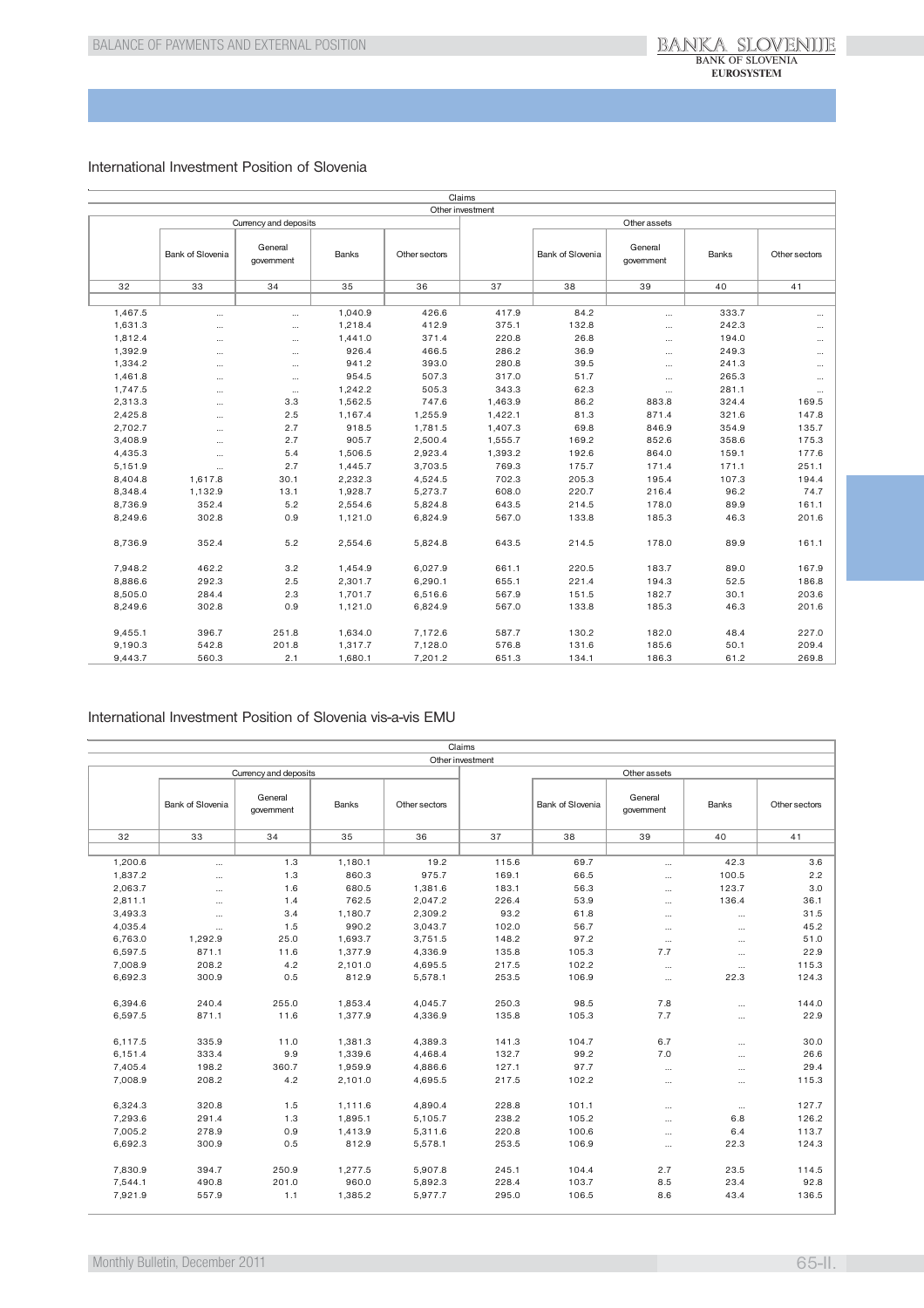**EUROSYSTEM**

# 3.6. International Investment Position (continued)

#### International Investment Position of Slovenia

| Mio EUR |      |                                 |                  |                              | Claims                             |         |                          |            |                          |                          | Liabilities    |                                             |
|---------|------|---------------------------------|------------------|------------------------------|------------------------------------|---------|--------------------------|------------|--------------------------|--------------------------|----------------|---------------------------------------------|
|         |      |                                 |                  |                              | Reserve assets                     |         |                          |            |                          |                          |                | Direct                                      |
|         |      |                                 |                  |                              |                                    |         | Foreign exchange         |            |                          |                          |                |                                             |
|         |      |                                 | Monetary<br>gold | Special<br>Drawing<br>Rights | Reserve<br>Position in<br>the Fund |         | Currency and<br>deposits | Securities | Financial<br>derivatives |                          |                | Equity capital<br>and reinvested<br>eamings |
|         |      | Column $42 = 43 + 44 + 45 + 46$ | 43               | 44                           | 45                                 | 46      | 47                       | 48         | 49                       | $50 = 51 + 56 + 66 + 71$ | $51 = 52 + 53$ | 52                                          |
|         | Code |                                 |                  |                              |                                    |         |                          |            |                          |                          |                |                                             |
| 1994    |      | 1,222.0                         | 0.1              | 0.1                          | 15.3                               | 1,206.5 | 1,132.0                  | 74.5       | $\cdots$                 | 4,230.0                  | 1,080.8        | 787.8                                       |
| 1995    |      | 1,420.9                         | 0.1              | 0.0                          | 14.9                               | 1,405.9 | 1,243.1                  | 162.7      | $\cdots$                 | 4,978.3                  | 1,376.0        | 939.2                                       |
| 1996    |      | 1.853.0                         | 0.1              | 0.1                          | 14.9                               | 1.837.9 | 1.525.9                  | 312.0      | $\cdots$                 | 6.190.1                  | 1,611.6        | 1,028.3                                     |
| 1997    |      | 3,003.1                         | 0.1              | 0.1                          | 15.7                               | 2,987.3 | 1,985.2                  | 1,002.1    | $\cdots$                 | 7,308.7                  | 1,999.8        | 1,412.8                                     |
| 1998    |      | 3,104.6                         | 0.1              | 0.2                          | 55.8                               | 3,048.5 | 1,344.9                  | 1,703.6    | $\cdots$                 | 8,052.4                  | 2,369.5        | 1,720.3                                     |
| 1999    |      | 3,159.3                         | 0.1              | 1.6                          | 107.3                              | 3,050.3 | 867.0                    | 2,183.3    | $\cdots$                 | 9,804.6                  | 2,675.0        | 1,904.7                                     |
| 2000    |      | 3,435.9                         | 0.1              | 4.0                          | 88.5                               | 3,343.3 | 1,060.4                  | 2,282.9    | $\cdots$                 | 11,468.5                 | 3,109.8        | 2,116.9                                     |
| 2001    |      | 4,983.7                         | 76.2             | 5.7                          | 91.3                               | 4,810.5 | 2.153.3                  | 2,657.3    | $\cdots$                 | 12.716.8                 | 2.940.0        | 2,489.0                                     |
| 2002    |      | 6,781.4                         | 79.9             | 6.7                          | 115.9                              | 6,578.9 | 2,510.0                  | 4,068.9    | $\cdots$                 | 14,610.0                 | 3,947.9        | 3,466.2                                     |
| 2003    |      | 6,878.9                         | 80.9             | 7.3                          | 115.7                              | 6,675.0 | 1,634.7                  | 5,040.3    | $\cdots$                 | 17,348.1                 | 5,046.8        | 4,438.6                                     |
| 2004    |      | 6,541.7                         | 77.8             | 8.2                          | 87.9                               | 6,367.9 | 690.3                    | 5,677.6    | $\cdots$                 | 20,001.7                 | 5,579.6        | 4,874.1                                     |
| 2005    |      | 6,894.5                         | 70.4             | 9.8                          | 43.6                               | 6,770.7 | 1,271.1                  | 5,499.6    | $\cdots$                 | 25,522.6                 | 6,133.6        | 5,607.4                                     |
| 2006    |      | 5,418.5                         | 78.4             | 9.4                          | 27.8                               | 5,302.8 | 925.8                    | 4,377.1    | $\cdots$                 | 30,428.1                 | 6,822.3        | 6,283.1                                     |
| 2007    |      | 723.8                           | 58.2             | 8.6                          | 17.1                               | 639.9   | 17.0                     | 622.9      | $\cdots$                 | 41,990.5                 | 9,765.1        | 6,776.0                                     |
| 2008    |      | 687.2                           | 63.6             | 8.5                          | 33.2                               | 582.0   | 61.2                     | 520.8      | $\cdots$                 | 46,477.8                 | 11,236.3       | 7,472.8                                     |
| 2009    |      | 749.1                           | 78.3             | 215.7                        | 45.8                               | 409.2   | 52.7                     | 361.3      | $-4.8$                   | 47,481.3                 | 10,537.8       | 7,440.2                                     |
| 2010    |      | 803.2                           | 108.0            | 229.5                        | 59.1                               | 406.5   | 86.2                     | 320.0      | 0.3                      | 47,865.0                 | 10,771.5       | 7,497.9                                     |
| 2009    | Dec. | 749.1                           | 78.3             | 215.7                        | 45.8                               | 409.2   | 52.7                     | 361.3      | $-4.8$                   | 47.481.3                 | 10,537.8       | 7.440.2                                     |
| 2010    | Mar. | 723.1                           | 84.1             | 223.6                        | 47.4                               | 367.9   | 6.3                      | 361.6      | $\cdots$                 | 47,778.0                 | 10,438.7       | 7,321.8                                     |
|         | Jun. | 838.0                           | 103.3            | 238.8                        | 50.7                               | 445.2   | 61.6                     | 382.8      | 0.8                      | 48,970.5                 | 10,471.9       | 7,294.0                                     |
|         | Sep. | 771.1                           | 98.1             | 226.1                        | 58.2                               | 388.7   | 55.1                     | 334.9      | $-1.4$                   | 48,856.2                 | 10.606.4       | 7,298.8                                     |
|         | Dec. | 803.2                           | 108.0            | 229.5                        | 59.1                               | 406.5   | 86.2                     | 320.0      | 0.3                      | 47.865.0                 | 10,771.5       | 7,497.9                                     |
| 2011    | Mar. | 759.4                           | 103.1            | 209.4                        | 112.7                              | 334.3   | 79.1                     | 250.1      | 5.1                      | 49,866.1                 | 10,854.7       | 7,582.4                                     |
|         | Jun. | 747.8                           | 106.8            | 231.0                        | 116.7                              | 293.4   | 70.0                     | 220.7      | 2.6                      | 49,577.5                 | 11,085.0       | 7,620.7                                     |
|         | Sep. | 760.2                           | 123.5            | 241.4                        | 127.4                              | 268.0   | 60.4                     | 209.7      | $-2.1$                   | 49.835.6                 | 11.314.2       | 7.626.5                                     |

| Mio EUR |        |                          |          |           | Claims         |           |                  |            |             |                          | Liabilities    |                |
|---------|--------|--------------------------|----------|-----------|----------------|-----------|------------------|------------|-------------|--------------------------|----------------|----------------|
|         |        |                          |          |           | Reserve assets |           |                  |            |             |                          |                | Direct         |
|         |        |                          |          |           |                |           | Foreign exchange |            |             |                          |                |                |
|         |        |                          | Monetary | Special   | Reserve        |           |                  |            |             |                          |                | Equity capital |
|         |        |                          | gold     | Drawing   | Position in    |           | Currency and     | Securities | Financial   |                          |                | and reinvested |
|         |        |                          |          | Rights    | the Fund       |           | deposits         |            | derivatives |                          |                | eamings        |
|         |        |                          |          |           |                |           |                  |            |             |                          |                |                |
|         | Column | $42 = 43 + 44 + 45 + 46$ | 43       | 44        | 45             | 46        | 47               | 48         | 49          | $50 = 51 + 56 + 66 + 71$ | $51 = 52 + 53$ | 52             |
|         | Code   |                          |          |           |                |           |                  |            |             |                          |                |                |
| 2001    |        | 3,034.1                  | $\cdots$ | $\cdots$  | 0.0            | 3,034.1   | 1,190.8          | 1,843.3    | $\cdots$    | 7,609.5                  | 2,274.3        | 1,873.1        |
| 2002    |        | 4,534.7                  | $\cdots$ | $\cdots$  | $\cdots$       | 4,534.7   | 1,248.2          | 3,286.5    | $\cdots$    | 9,117.8                  | 2,923.4        | 2,509.9        |
| 2003    |        | 4,868.9                  | 53.4     | $\cdots$  | $\cdots$       | 4,815.5   | 869.5            | 3,946.0    | $\cdots$    | 10,639.3                 | 3,169.1        | 2,727.3        |
| 2004    |        | 4,535.9                  | 51.3     | $\cdots$  | $\cdots$       | 4,484.5   | 454.6            | 4,029.9    | $\cdots$    | 12,637.5                 | 3,753.8        | 3,191.0        |
| 2005    |        | 4,455.8                  | 34.8     | $\cdots$  | $\cdots$       | 4,421.1   | 664.3            | 3,756.8    | $\cdots$    | 17,550.7                 | 4,247.7        | 3,804.2        |
| 2006    |        | 3,470.5                  | 0.0      | $\cdots$  | $\cdots$       | 3,470.5   | 688.9            | 2,781.6    | $\cdots$    | 21,965.6                 | 4,892.0        | 4,439.2        |
| 2007    |        | 0.0                      | 0.0      | $\cdots$  | $\cdots$       | $\cdots$  | $\cdots$         | $\cdots$   | $\cdots$    | 30,128.8                 | 7,675.6        | 4,789.7        |
| 2008    |        | $\cdots$                 | $\cdots$ | $\cdots$  | $\cdots$       | $\ddotsc$ | $\ddotsc$        | $\cdots$   | $\cdots$    | 34,683.7                 | 8,826.5        | 5,430.3        |
| 2009    |        |                          |          |           | $\cdots$       |           | $\cdots$         | $\cdots$   | $\cdots$    | 32,996.4                 | 8,334.2        | 5,415.5        |
| 2010    |        | $\cdots$                 | $\cdots$ | $\cdots$  | $\cdots$       | $\cdots$  | $\cdots$         | $\cdots$   | $\cdots$    | 31,104.4                 | 8,327.1        | 5,369.0        |
|         |        |                          |          |           |                |           |                  |            |             |                          |                |                |
| 2008    | Sep.   | $\cdots$                 |          |           |                |           |                  |            | $\cdots$    | 34,963.3                 | 8,443.1        | 5,106.4        |
|         | Dec.   |                          |          |           |                |           |                  |            | $\cdots$    | 34,683.7                 | 8,826.5        | 5,430.3        |
|         |        |                          |          |           |                |           |                  |            |             |                          |                |                |
| 2009    | Mar.   | $\cdots$                 |          |           |                |           |                  |            |             | 33,769.2                 | 8,539.0        | 5,445.3        |
|         | Jun.   | $\cdots$                 |          |           |                | $\cdots$  |                  |            | $\cdots$    | 33,636.8                 | 8,584.5        | 5,410.9        |
|         | Sep.   | $\cdots$                 | $\cdots$ | $\cdots$  |                | $\cdots$  | $\cdots$         | $\cdots$   | $\cdots$    | 33,345.5                 | 8,569.3        | 5,514.4        |
|         | Dec.   |                          |          |           |                |           | $\cdots$         |            | $\cdots$    | 32,996.4                 | 8,334.2        | 5,415.5        |
|         |        |                          |          |           |                |           |                  |            |             |                          |                |                |
| 2010    | Mar.   |                          |          | $\cdots$  |                |           |                  | $\cdots$   | $\cdots$    | 32,468.0                 | 8,081.6        | 5,299.3        |
|         | Jun.   | $\cdots$                 |          |           |                |           |                  |            | $\cdots$    | 32,836.5                 | 8,139.6        | 5,293.2        |
|         | Sep.   | $\cdots$                 |          | $\cdots$  |                | $\cdots$  |                  |            | $\cdots$    | 32.686.5                 | 8,295.3        | 5,290.9        |
|         | Dec.   | $\cdots$                 |          | $\cdots$  | $\cdots$       | $\cdots$  | $\cdots$         |            | $\cdots$    | 31,104.4                 | 8,327.1        | 5,369.0        |
|         |        |                          |          |           |                |           |                  |            |             |                          |                |                |
| 2011    | Mar.   | $\cdots$                 |          |           |                | $\cdots$  |                  | $\cdots$   | $\cdots$    | 31,558.3                 | 8,373.3        | 5,412.1        |
|         | Jun.   | $\cdots$                 | $\cdots$ | $\ddotsc$ | $\ddotsc$      | $\ddotsc$ | $\ddotsc$        | $\cdots$   | $\cdots$    | 32,336.1                 | 8.574.6        | 5,460.7        |
|         | Sep.   | $\cdots$                 | $\cdots$ | $\ddotsc$ | $\ddotsc$      | $\cdots$  | $\ddotsc$        | $\cdots$   | $\cdots$    | 32,498.5                 | 8,727.1        | 5,497.0        |
|         |        |                          |          |           |                |           |                  |            |             |                          |                |                |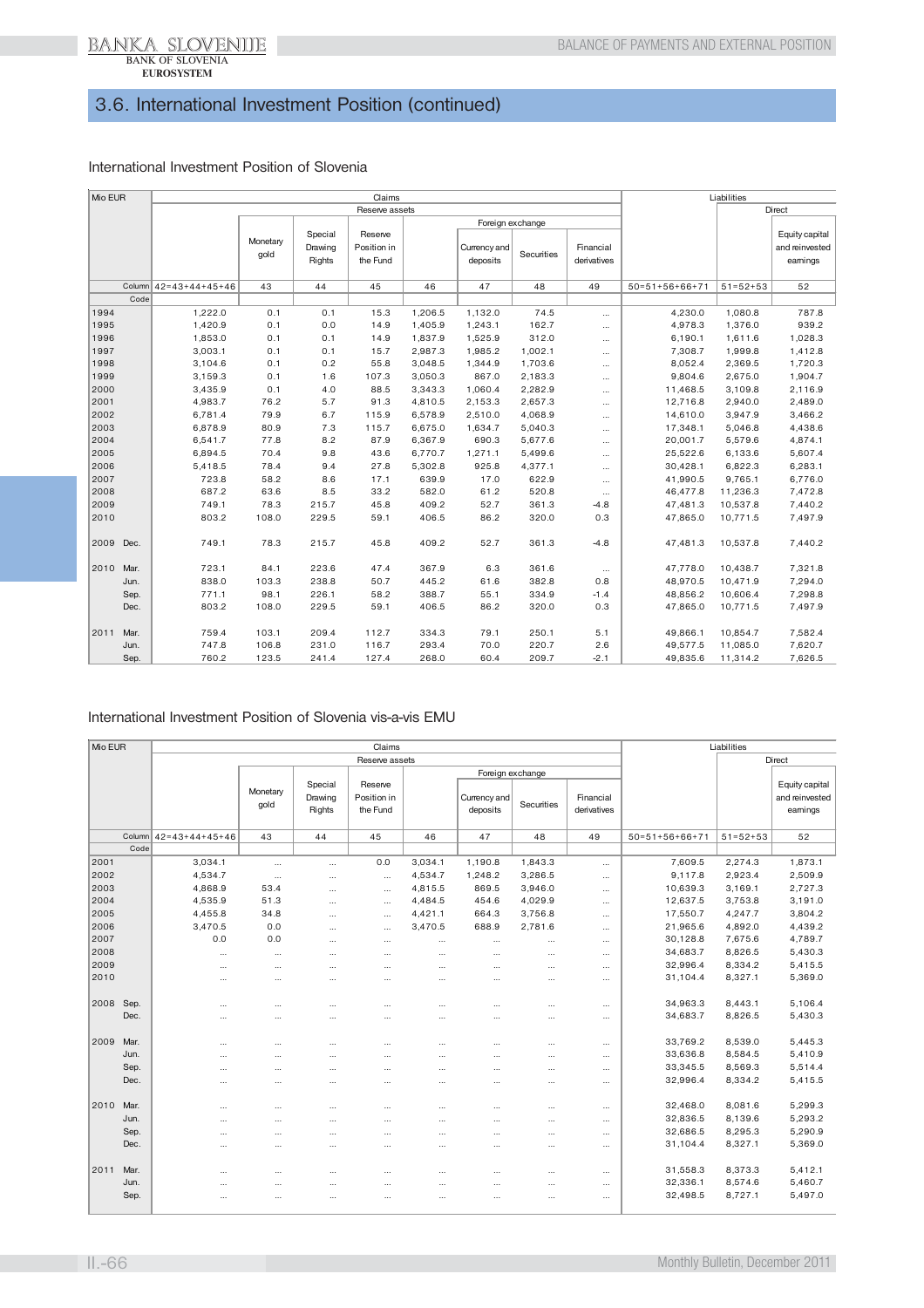#### International Investment Position of Slovenia

|                |                               |                                    |                                                                        |         |       | Liabilities   |                |          |                           |          |               |
|----------------|-------------------------------|------------------------------------|------------------------------------------------------------------------|---------|-------|---------------|----------------|----------|---------------------------|----------|---------------|
|                | investment in Slovenia        |                                    | Portfolio investment<br>Equity securities, of which<br>Debt securities |         |       |               |                |          |                           |          |               |
|                | Other capital                 |                                    |                                                                        |         |       |               |                |          |                           |          |               |
|                |                               |                                    |                                                                        |         |       |               |                |          | Bonds and notes, of which |          |               |
|                | Claims on<br>direct investors | Liabilities to<br>direct investors |                                                                        |         | Banks | Other sectors |                |          | General<br>government     | Banks    | Other sectors |
| $53 - 55 + 54$ | 54                            | 55                                 | $56 = 57 + 60$                                                         | 57      | 58    | 59            | $60 = 61 + 65$ | 61       | 62                        | 63       | 64            |
|                |                               |                                    |                                                                        |         |       |               |                |          |                           |          |               |
| 293.0          | $-94.7$                       | 387.7                              | 72.5                                                                   | 37.4    | 14.6  | 22.8          | 35.1           | 35.1     | $\cdots$                  | $\cdots$ | 35.1          |
| 436.9          | $-107.4$                      | 544.3                              | 81.2                                                                   | 49.0    | 21.5  | 27.5          | 32.3           | 32.3     | $\cdots$                  | 13.3     | 19.0          |
| 583.3          | $-140.9$                      | 724.2                              | 918.0                                                                  | 107.9   | 24.3  | 83.5          | 810.1          | 810.1    | 761.5                     | 20.4     | 28.2          |
| 587.0          | $-169.4$                      | 756.4                              | 1,156.6                                                                | 142.0   | 14.2  | 127.8         | 1,014.6        | 1,014.6  | 962.9                     | 19.9     | 31.8          |
| 649.1          | $-94.6$                       | 743.8                              | 1,212.9                                                                | 119.0   | 15.3  | 103.7         | 1,093.9        | 1,093.9  | 1,039.6                   | 20.1     | 34.3          |
| 770.2          | $-110.8$                      | 881.0                              | 1,656.3                                                                | 162.6   | 13.9  | 148.6         | 1,493.8        | 1,493.8  | 1,430.7                   | 20.1     | 42.9          |
| 992.9          | $-143.2$                      | 1,136.1                            | 1,927.9                                                                | 180.4   | 26.4  | 154.0         | 1,747.5        | 1,747.5  | 1,688.0                   | 20.1     | 39.4          |
| 451.0          | $-223.1$                      | 674.0                              | 2,143.9                                                                | 194.9   | 11.7  | 183.2         | 1,949.1        | 1,934.2  | 1,908.2                   | 0.3      | 25.6          |
| 481.6          | $-324.1$                      | 805.7                              | 2,098.4                                                                | 107.0   | 32.2  | 74.8          | 1,991.4        | 1,935.2  | 1,894.0                   | 19.6     | 21.6          |
| 608.2          | $-366.2$                      | 974.4                              | 2,337.7                                                                | 236.2   | 30.7  | 205.4         | 2,101.6        | 2,070.0  | 2,008.3                   | 33.4     | 28.3          |
| 705.4          | $-295.7$                      | 1,001.2                            | 2,320.1                                                                | 211.0   | 34.8  | 176.2         | 2,109.1        | 2,096.1  | 1,865.0                   | 221.4    | 9.7           |
| 526.2          | $-454.8$                      | 981.0                              | 2,398.2                                                                | 306.9   | 45.6  | 261.3         | 2,091.3        | 2,069.9  | 1,720.3                   | 336.3    | 13.3          |
| 539.1          | $-388.9$                      | 928.0                              | 3,137.4                                                                | 657.2   | 53.1  | 604.1         | 2,480.1        | 2,456.4  | 2,107.9                   | 331.8    | 16.7          |
| 2,989.1        | $-772.5$                      | 3,761.6                            | 4,549.5                                                                | 1,358.4 | 148.9 | 1.209.4       | 3,191.2        | 3,191.2  | 2,832.2                   | 352.7    | 6.2           |
| 3,763.5        | $-788.8$                      | 4,552.3                            | 4,590.9                                                                | 598.5   | 58.1  | 540.5         | 3,992.4        | 3,992.4  | 3,551.7                   | 436.9    | 3.8           |
| 3,097.6        | $-738.0$                      | 3,835.6                            | 9,353.9                                                                | 643.2   | 64.9  | 578.3         | 8,710.7        | 8,710.7  | 6,406.5                   | 2,033.0  | 271.1         |
| 3,273.6        | $-955.4$                      | 4,229.0                            | 11.753.5                                                               | 714.2   | 70.2  | 643.9         | 11,039.4       | 11,039.4 | 8,017.5                   | 2,771.7  | 250.1         |
| 3,097.6        | $-738.0$                      | 3,835.6                            | 9,353.9                                                                | 643.2   | 64.9  | 578.3         | 8,710.7        | 8,710.7  | 6,406.5                   | 2,033.0  | 271.1         |
| 3,116.9        | $-841.4$                      | 3,958.2                            | 11,185.8                                                               | 696.9   | 70.9  | 626.0         | 10,488.9       | 10,488.9 | 8,182.0                   | 2,053.4  | 253.5         |
| 3,177.9        | $-799.7$                      | 3,977.6                            | 11,735.5                                                               | 684.2   | 67.9  | 616.2         | 11,051.3       | 11,051.3 | 8,115.3                   | 2,691.4  | 244.7         |
| 3,307.6        | $-822.2$                      | 4,129.8                            | 11,768.2                                                               | 670.2   | 67.7  | 602.5         | 11,098.0       | 11,098.0 | 8,132.1                   | 2,711.2  | 254.7         |
| 3,273.6        | $-955.4$                      | 4,229.0                            | 11,753.5                                                               | 714.2   | 70.2  | 643.9         | 11,039.4       | 11,039.4 | 8,017.5                   | 2,771.7  | 250.1         |
| 3,272.3        | $-1,025.9$                    | 4,298.3                            | 14,813.4                                                               | 738.7   | 72.5  | 666.2         | 14,074.7       | 14,074.7 | 10,795.4                  | 3,032.2  | 247.2         |
| 3,464.3        | $-964.9$                      | 4,429.3                            | 14,284.8                                                               | 760.7   | 102.7 | 658.0         | 13,524.1       | 13,524.1 | 10,522.4                  | 2,744.8  | 256.8         |
| 3,687.6        | $-909.1$                      | 4.596.7                            | 13.642.8                                                               | 686.8   | 81.4  | 605.4         | 12.956.0       | 12,956.0 | 10.191.9                  | 2.497.9  | 266.1         |

|                |                               |                                    |                |       |                             | Liabilities   |                      |         |                           |       |               |
|----------------|-------------------------------|------------------------------------|----------------|-------|-----------------------------|---------------|----------------------|---------|---------------------------|-------|---------------|
|                | investment in Slovenia        |                                    |                |       |                             |               | Portfolio investment |         |                           |       |               |
|                | Other capital                 |                                    |                |       | Equity securities, of which |               |                      |         | Debt securities           |       |               |
|                |                               |                                    |                |       |                             |               |                      |         | Bonds and notes, of which |       |               |
|                | Claims on<br>direct investors | Liabilities to<br>direct investors |                |       | Banks                       | Other sectors |                      |         | General<br>government     | Banks | Other sectors |
| $53 = 55 + 54$ | 54                            | 55                                 | $56 = 57 + 60$ | 57    | 58                          | 59            | $60 = 61 + 65$       | 61      | 62                        | 63    | 64            |
|                |                               |                                    |                |       |                             |               |                      |         |                           |       |               |
| 401.1          | $-183.2$                      | 584.4                              | 99.5           | 74.6  | 8.3                         | 66.3          | 24.8                 | 13.3    | $\cdots$                  | 0.2   | 13.2          |
| 413.4          | $-266.6$                      | 680.0                              | 80.8           | 37.5  | 5.7                         | 31.8          | 43.3                 | 43.3    | $\cdots$                  | 30.1  | 13.2          |
| 441.8          | $-206.5$                      | 648.3                              | 269.4          | 135.3 | 3.2                         | 132.1         | 134.1                | 126.7   | 92.8                      | 11.5  | 22.5          |
| 562.8          | $-223.1$                      | 785.9                              | 272.7          | 111.0 | 5.4                         | 105.6         | 161.7                | 153.8   | 132.3                     | 11.8  | 9.6           |
| 443.5          | $-321.4$                      | 764.9                              | 614.4          | 141.1 | 4.6                         | 136.5         | 473.3                | 457.3   | 437.1                     | 6.9   | 13.3          |
| 452.8          | $-273.1$                      | 725.9                              | 1.117.9        | 299.1 | 5.6                         | 293.5         | 818.8                | 795.0   | 784.5                     | 6.8   | 3.7           |
| 2,885.9        | $-569.4$                      | 3,455.4                            | 1,300.7        | 630.6 | 37.0                        | 593.6         | 670.1                | 670.1   | 636.7                     | 29.7  | 3.7           |
| 3,396.1        | $-582.8$                      | 3,978.9                            | 1,604.5        | 291.8 | 38.4                        | 253.4         | 1,312.7              | 1,312.7 | 1,177.6                   | 131.3 | 3.8           |
|                | $-555.6$                      |                                    |                |       |                             |               |                      | 2,918.9 | 2,882.2                   | 28.8  | 7.9           |
| 2,918.7        |                               | 3,474.3                            | 3,214.1        | 295.2 | 40.4                        | 254.7         | 2,918.9              | 3,714.0 | 3,676.2                   | 34.2  | 3.6           |
| 2,958.2        | $-688.2$                      | 3,646.4                            | 4,024.5        | 310.5 | 39.0                        | 271.5         | 3,714.0              |         |                           |       |               |
| 3,336.7        | $-575.8$                      | 3,912.5                            | 1,751.6        | 395.3 | 38.3                        | 357.0         | 1,356.2              | 1,356.2 | 1,219.8                   | 132.7 | 3.7           |
| 3,396.1        | $-582.8$                      | 3.978.9                            | 1.604.5        | 291.8 | 38.4                        | 253.4         | 1,312.7              | 1,312.7 | 1,177.6                   | 131.3 | 3.8           |
|                |                               |                                    |                |       |                             |               |                      |         |                           |       |               |
| 3,093.7        | $-470.8$                      | 3,564.4                            | 2,146.3        | 280.4 | 38.9                        | 241.5         | 1,865.9              | 1,865.9 | 1,725.9                   | 131.2 | 8.7           |
| 3,173.6        | $-463.2$                      | 3,636.8                            | 2,569.3        | 312.8 | 40.7                        | 272.1         | 2,256.5              | 2,256.5 | 2,217.1                   | 31.0  | 8.4           |
| 3,054.9        | $-495.5$                      | 3,550.4                            | 3,229.1        | 310.8 | 39.3                        | 271.4         | 2,918.3              | 2,918.3 | 2,875.8                   | 30.4  | 12.1          |
| 2,918.7        | $-555.6$                      | 3,474.3                            | 3,214.1        | 295.2 | 40.4                        | 254.7         | 2,918.9              | 2,918.9 | 2,882.2                   | 28.8  | 7.9           |
|                |                               |                                    |                |       |                             |               |                      |         |                           |       |               |
| 2,782.3        | $-651.7$                      | 3,434.0                            | 4,409.6        | 312.1 | 44.8                        | 267.3         | 4,097.5              | 4,097.5 | 4,053.7                   | 35.1  | 8.6           |
| 2,846.4        | $-620.6$                      | 3,467.0                            | 4,365.6        | 310.8 | 40.7                        | 270.1         | 4,054.8              | 4,054.8 | 4,015.9                   | 35.2  | 3.7           |
| 3,004.4        | $-627.7$                      | 3,632.1                            | 4,370.0        | 305.2 | 40.4                        | 264.9         | 4,064.8              | 4,064.8 | 4,025.9                   | 35.3  | 3.6           |
| 2.958.2        | $-688.2$                      | 3,646.4                            | 4,024.5        | 310.5 | 39.0                        | 271.5         | 3.714.0              | 3,714.0 | 3,676.2                   | 34.2  | 3.6           |
|                |                               |                                    |                |       |                             |               |                      |         |                           |       |               |
| 2,961.1        | $-753.1$                      | 3,714.2                            | 5,674.4        | 307.9 | 35.1                        | 272.8         | 5,366.5              | 5,366.5 | 5,329.1                   | 33.5  | 3.9           |
| 3,114.0        | $-682.5$                      | 3,796.4                            | 6,198.8        | 292.3 | 34.1                        | 258.3         | 5,906.5              | 5,906.5 | 5,869.6                   | 33.0  | 3.9           |
| 3,230.1        | $-702.4$                      | 3,932.5                            | 5,661.7        | 255.8 | 29.9                        | 225.9         | 5.405.9              | 5,405.9 | 5.369.3                   | 33.0  | 3.6           |
|                |                               |                                    |                |       |                             |               |                      |         |                           |       |               |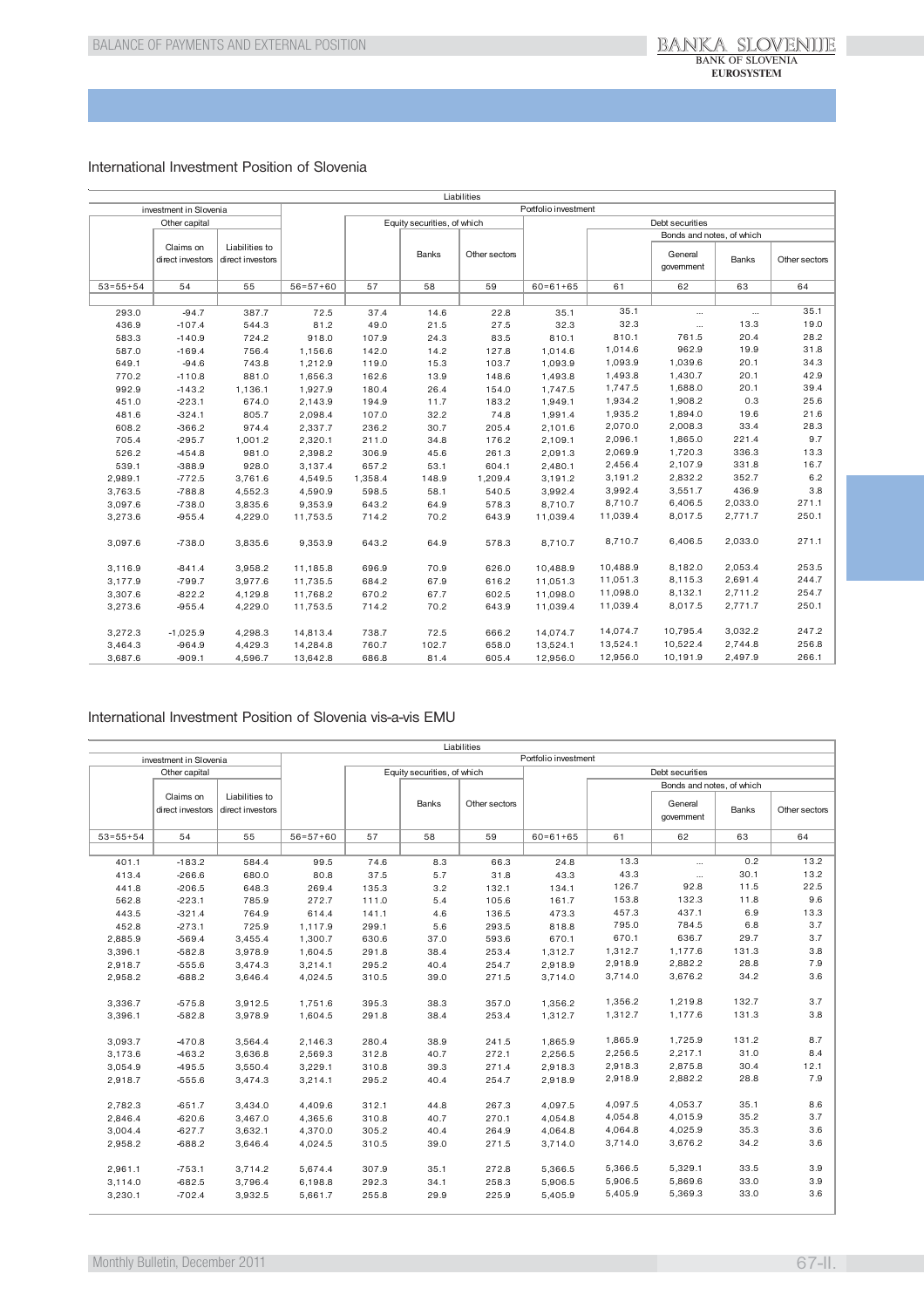**EUROSYSTEM**

# 3.6. International Investment Position (continued)

#### International Investment Position of Slovenia

| Mio EUR |        |                   |          |           |                     |          | Liabilities   |                          |                  |          |          |
|---------|--------|-------------------|----------|-----------|---------------------|----------|---------------|--------------------------|------------------|----------|----------|
|         |        | Portfolio invest. |          |           | Financial derivates |          |               |                          | Other investment |          |          |
|         |        | Debt securities   |          |           |                     |          |               |                          |                  |          | Loans    |
|         |        |                   |          | Bank of   | General             |          |               |                          |                  |          |          |
|         |        | Money market      |          | Slovenia  | government          | Banks    | Other sectors |                          | Trade credits    |          | Bank of  |
|         |        | instruments       |          | Slovenije |                     |          |               |                          |                  |          | Slovenia |
|         |        |                   |          |           |                     |          |               |                          |                  |          |          |
|         | Column | 65                | 66       | 67        | 68                  | 69       | 70            | $71 = 72 + 73 + 78 + 81$ | 72               | 73       | 74       |
|         | Code   |                   |          |           |                     |          |               |                          |                  |          |          |
| 1994    |        | $\cdots$          | $\cdots$ | $\cdots$  | $\cdots$            |          | $\cdots$      | 3,076.7                  | 1,258.4          | 1,538.5  | 5.9      |
| 1995    |        |                   |          |           | $\cdots$            |          | $\ddotsc$     | 3,521.1                  | 1,356.2          | 1,859.3  | 3.1      |
| 1996    |        |                   |          |           | $\cdots$            |          | $\cdots$      | 3,660.5                  | 1,278.9          | 1,969.5  | 1.0      |
| 1997    |        |                   |          |           | $\cdots$            |          | $\cdots$      | 4,152.2                  | 1,523.7          | 2,221.6  | 0.0      |
| 1998    |        |                   | $\cdots$ | $\cdots$  | $\cdots$            | $\cdots$ | $\cdots$      | 4,470.1                  | 1,548.6          | 2,490.0  | $\cdots$ |
| 1999    |        | $\cdots$          | $\cdots$ | $\cdots$  | $\cdots$            | $\cdots$ | $\cdots$      | 5,473.4                  | 1,760.4          | 3,212.9  | $\cdots$ |
| 2000    |        | $\cdots$          | $\cdots$ |           | $\cdots$            | $\cdots$ | $\cdots$      | 6,430.7                  | 1,921.1          | 4,030.1  | $\cdots$ |
| 2001    |        | 14.9              | $\cdots$ |           | $\cdots$            | $\cdots$ | $\cdots$      | 7,632.8                  | 1,749.5          | 5,162.3  | 0.0      |
| 2002    |        | 56.2              | $\cdots$ |           | $\cdots$            | $\cdots$ | $\cdots$      | 8,563.7                  | 1,730.3          | 5,932.4  | $\cdots$ |
| 2003    |        | 31.5              | $\cdots$ | $\cdots$  | $\cdots$            | $\cdots$ | $\cdots$      | 9,963.6                  | 1,693.5          | 7,013.4  | $\cdots$ |
| 2004    |        | 13.0              | $\cdots$ |           | $\cdots$            | $\cdots$ | $\cdots$      | 12,102.0                 | 1,879.0          | 8,699.9  | $\cdots$ |
| 2005    |        | 21.4              | $\cdots$ | $\cdots$  | $\cdots$            | $\cdots$ | $\cdots$      | 16,990.7                 | 2,855.2          | 11,612.1 | $\cdots$ |
| 2006    |        | 23.8              | $\cdots$ | $\cdots$  | $\cdots$            | $\cdots$ | $\cdots$      | 20,468.4                 | 3,337.0          | 13,576.8 | $\cdots$ |
| 2007    |        | $\cdots$          | 76.4     | $\cdots$  | 0.0                 | 51.1     | 25.3          | 27,599.5                 | 3,855.5          | 15,636.2 |          |
| 2008    |        | $\cdots$          | 227.5    | $\cdots$  | 0.0                 | 211.3    | 16.2          | 30,423.0                 | 4,018.7          | 17,987.2 | $\cdots$ |
| 2009    |        | $\cdots$          | 204.4    | 2.7       | 0.0                 | 184.9    | 16.9          | 27,385.2                 | 3,429.4          | 15,583.2 | $\cdots$ |
| 2010    |        | $\cdots$          | 312.5    | 11.4      | 0.0                 | 295.6    | 5.6           | 25,027.4                 | 3,748.3          | 14,653.6 | $\cdots$ |
| 2009    | Dec.   |                   | 204.4    | 2.7       | 0.0                 | 184.9    | 16.9          | 27,385.2                 | 3,429.4          | 15,583.2 | $\cdots$ |
| 2010    | Mar.   | $\cdots$          | 240.9    | 8.9       | 0.0                 | 227.2    | 4.8           | 25,912.7                 | 3,482.1          | 15,032.6 |          |
|         | Jun.   | $\cdots$          | 341.3    | 9.8       | 0.0                 | 321.1    | 10.4          | 26,421.8                 | 3,746.2          | 14,904.3 | $\cdots$ |
|         | Sep.   | $\cdots$          | 292.2    | $\cdots$  | 0.0                 | 287.6    | 4.6           | 26,189.3                 | 3,696.8          | 14,940.6 | $\cdots$ |
|         | Dec.   |                   | 312.5    | 11.4      | 0.0                 | 295.6    | 5.6           | 25,027.4                 | 3,748.3          | 14,653.6 |          |
| 2011    | Mar.   |                   | 210.1    | 2.0       | 0.0                 | 203.4    | 4.6           | 23,987.8                 | 3,910.7          | 14,229.3 | $\cdots$ |
|         | Jun.   |                   | 256.6    | 0.2       | 0.0                 | 254.3    | 2.0           | 23,951.1                 | 3,871.8          | 13,911.1 | $\cdots$ |
|         | Sep.   |                   | 258.4    | 2.0       | 0.0                 | 254.3    | 2.0           | 24,620.2                 | 3,906.4          | 14,176.7 |          |

| Mio EUR   |        |                             |           |                                  |                       |           | Liabilities   |                          |                  |          |                     |
|-----------|--------|-----------------------------|-----------|----------------------------------|-----------------------|-----------|---------------|--------------------------|------------------|----------|---------------------|
|           |        | Portfolio invest.           |           |                                  | Financial derivates   |           |               |                          | Other investment |          |                     |
|           |        | Debt securities             |           |                                  |                       |           |               |                          |                  |          | Loans               |
|           |        | Money market<br>instruments |           | Bank of<br>Slovenia<br>Slovenije | General<br>government | Banks     | Other sectors |                          | Trade credits    |          | Bank of<br>Slovenia |
|           | Column | 65                          | 66        | 67                               | 68                    | 69        | 70            | $71 = 72 + 73 + 78 + 81$ | 72               | 73       | 74                  |
|           | Code   |                             |           |                                  |                       |           |               |                          |                  |          |                     |
| 2001      |        | 11.5                        | $\cdots$  | $\cdots$                         | $\cdots$              | $\cdots$  | $\cdots$      | 5,235.7                  | 1,137.5          | 3,798.4  | $\cdots$            |
| 2002      |        | $\ldots$                    | $\ddotsc$ |                                  | $\ddotsc$             | $\ddotsc$ | $\cdots$      | 6,113.6                  | 1,114.9          | 4,567.8  | $\cdots$            |
| 2003      |        | 7.4                         | $\cdots$  | $\cdots$                         | $\cdots$              | $\cdots$  | $\cdots$      | 7,200.8                  | 1,155.4          | 5,478.7  | $\cdots$            |
| 2004      |        | 7.9                         | $\cdots$  |                                  | $\cdots$              | $\cdots$  | $\cdots$      | 8,611.0                  | 1,225.6          | 6,638.3  | $\cdots$            |
| 2005      |        | 16.0                        | $\cdots$  |                                  | $\cdots$              | $\cdots$  | $\cdots$      | 12,688.7                 | 1,817.6          | 8,756.8  | $\cdots$            |
| 2006      |        | 23.8                        | $\cdots$  |                                  | $\cdots$              | $\cdots$  | $\ldots$      | 15,955.6                 | 2,081.8          | 10,794.7 | $\cdots$            |
| 2007      |        |                             | 65.2      | $\cdots$                         | 0.0                   | 40.9      | 24.3          | 21,087.2                 | 2,366.9          | 11,179.5 | $\cdots$            |
| 2008      |        | $\cdots$                    | 159.8     | $\cdots$                         | 0.0                   | 145.1     | 14.7          | 24,093.0                 | 2,575.1          | 13,643.8 | $\cdots$            |
| 2009      |        | $\cdots$                    | 133.0     | 2.7                              | 0.0                   | 120.2     | 10.2          | 21,315.1                 | 2,108.4          | 11,665.5 | $\cdots$            |
| 2010      |        | $\cdots$                    | 144.4     | 11.4                             | 0.0                   | 129.5     | 3.6           | 18,608.4                 | 2,235.4          | 10,568.0 | $\cdots$            |
| 2008 Sep. |        | $\cdots$                    | 118.8     | $\ddotsc$                        | 0.0                   | 65.4      | 53.4          | 24,649.8                 | 2,913.1          | 13,766.9 | $\cdots$            |
|           | Dec.   | $\cdots$                    | 159.8     | $\cdots$                         | 0.0                   | 145.1     | 14.7          | 24,093.0                 | 2,575.1          | 13,643.8 | $\cdots$            |
| 2009      | Mar.   |                             | 163.6     | 0.9                              | 0.0                   | 157.9     | 4.8           | 22,920.4                 | 2,224.2          | 13,660.4 |                     |
|           | Jun.   | $\cdots$                    | 134.4     | $\cdots$                         | 0.0                   | 122.6     | 11.8          | 22,348.6                 | 2,132.5          | 12,419.7 | $\cdots$            |
|           | Sep.   | $\cdots$                    | 137.8     | 2.8                              | 0.0                   | 125.8     | 9.2           | 21,409.2                 | 2,161.3          | 12,465.4 | $\cdots$            |
|           | Dec.   | $\cdots$                    | 133.0     | 2.7                              | 0.0                   | 120.2     | 10.2          | 21,315.1                 | 2,108.4          | 11,665.5 | $\cdots$            |
| 2010      | Mar.   |                             | 157.6     | 8.9                              | 0.0                   | 146.9     | 1.7           | 19,819.3                 | 2,139.3          | 11,171.4 | $\cdots$            |
|           | Jun.   | $\cdots$                    | 183.9     | 9.8                              | 0.0                   | 167.0     | 7.1           | 20,147.5                 | 2,256.2          | 10,960.9 | $\cdots$            |
|           | Sep.   |                             | 152.4     | $\cdots$                         | 0.0                   | 149.0     | 3.3           | 19,868.9                 | 2,212.6          | 10,959.6 |                     |
|           | Dec.   | $\cdots$                    | 144.4     | 11.4                             | 0.0                   | 129.5     | 3.6           | 18,608.4                 | 2,235.4          | 10,568.0 | $\cdots$            |
| 2011      | Mar.   | $\cdots$                    | 97.8      | 2.0                              | 0.0                   | 94.3      | 1.4           | 17,412.9                 | 2,383.9          | 9,994.3  | $\cdots$            |
|           | Jun.   |                             | 110.3     | 0.2                              | 0.0                   | 108.6     | 1.4           | 17,452.4                 | 2,328.6          | 9,730.4  |                     |
|           | Sep.   | $\cdots$                    | 111.9     | 2.0                              | 0.0                   | 108.5     | 1.4           | 17,997.8                 | 2,338.1          | 9,944.8  | $\cdots$            |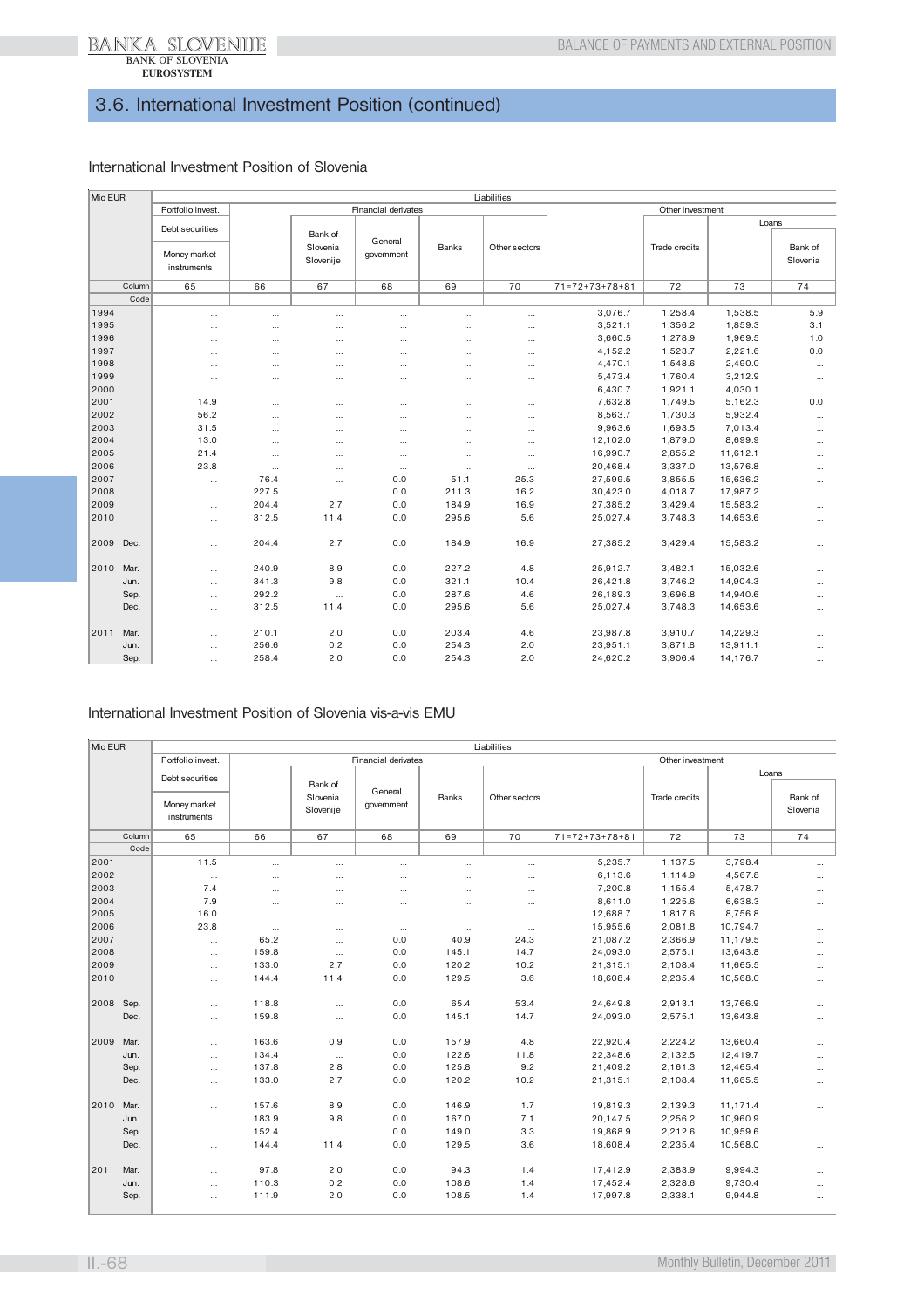#### International Investment Position of Slovenia

|                       |          |               |         |                                 | Liabilities      |       |                     |                       |       |               |
|-----------------------|----------|---------------|---------|---------------------------------|------------------|-------|---------------------|-----------------------|-------|---------------|
|                       |          |               |         |                                 | Other investment |       |                     |                       |       |               |
|                       | Loans    |               |         | Currency and deposits, of which |                  |       |                     | Other liabilities     |       |               |
| General<br>government | Banks    | Other sectors |         | Bank of<br>Slovenia             | Banks            |       | Bank of<br>Slovenia | General<br>government | Banks | Other sectors |
| 75                    | 76       | 77            | 78      | 79                              | 80               | 81    | 82                  | 83                    | 84    | 85            |
|                       |          |               |         |                                 |                  |       |                     |                       |       |               |
| 464.8                 | 264.3    | 803.5         | 140.0   | 0.1                             | 139.9            | 139.9 | $\cdots$            | $\ddotsc$             | 53.5  | 86.4          |
| 608.7                 | 303.1    | 944.4         | 170.9   | 0.1                             | 170.8            | 134.6 | $\cdots$            | $\cdots$              | 61.4  | 73.1          |
| 587.6                 | 493.3    | 887.6         | 293.4   | 0.2                             | 293.2            | 118.7 | $\cdots$            | $\cdots$              | 57.2  | 61.5          |
| 620.6                 | 513.3    | 1,087.7       | 312.6   | 0.2                             | 312.4            | 94.3  | $\cdots$            | $\cdots$              | 62.8  | 31.5          |
| 701.8                 | 458.3    | 1,330.0       | 347.9   | 0.3                             | 347.6            | 83.6  | $\cdots$            | $\cdots$              | 62.5  | 21.0          |
| 699.7                 | 688.9    | 1,824.2       | 363.9   | 0.3                             | 363.6            | 136.1 | $\cdots$            | $\cdots$              | 122.5 | 13.6          |
| 809.3                 | 922.7    | 2,298.1       | 401.3   | 0.0                             | 401.3            | 78.2  | $\cdots$            | $\ddotsc$             | 71.7  | 6.5           |
| 582.7                 | 1,329.0  | 3,250.5       | 557.9   | 0.0                             | 557.9            | 163.1 | 0.0                 | 11.3                  | 81.7  | 70.2          |
| 467.7                 | 1,633.0  | 3,831.7       | 695.5   | 33.2                            | 662.3            | 205.5 | $\cdots$            | 9.8                   | 110.1 | 85.6          |
| 382.4                 | 2,284.3  | 4,346.8       | 1,093.9 | 30.3                            | 1,063.6          | 162.8 | $\cdots$            | 8.4                   | 64.1  | 90.4          |
| 380.7                 | 3,255.5  | 5.063.8       | 1.322.7 | 35.8                            | 1,286.8          | 200.4 | 0.0                 | 7.9                   | 90.7  | 101.9         |
| 363.1                 | 5,929.6  | 5,319.5       | 2,351.9 | 39.3                            | 2,312.6          | 171.5 | 0.0                 | 9.4                   | 64.5  | 97.6          |
| 241.3                 | 7,354.6  | 5,980.9       | 3,331.2 | 44.6                            | 3,286.5          | 223.4 | 0.0                 | 8.9                   | 46.2  | 168.2         |
| 203.4                 | 11,374.9 | 4,057.9       | 8,037.6 | 3,587.5                         | 4,450.0          | 70.2  | 0.0                 | 0.0                   | 38.8  | 31.5          |
| 180.0                 | 12.704.7 | 5,102.5       | 8,332.7 | 3,631.4                         | 4,701.3          | 84.5  | 0.0                 | 4.2                   | 43.6  | 36.7          |
| 149.3                 | 9.740.2  | 5,693.7       | 8,216.6 | 3,594.8                         | 4,621.8          | 155.9 | 0.2                 | 2.9                   | 19.2  | 133.6         |
| 147.0                 | 9,127.0  | 5,379.6       | 6,481.3 | 2,374.9                         | 4,106.4          | 144.2 | 0.0                 | 2.0                   | 8.1   | 134.1         |
| 149.3                 | 9,740.2  | 5,693.7       | 8,216.6 | 3,594.8                         | 4,621.8          | 155.9 | 0.2                 | 2.9                   | 19.2  | 133.6         |
| 140.7                 | 9,531.4  | 5,360.5       | 7,175.1 | 3,034.2                         | 4,141.0          | 222.9 | 0.0                 | 2.9                   | 86.3  | 133.6         |
| 138.2                 | 9.474.3  | 5,291.8       | 7.589.0 | 3,365.0                         | 4.224.1          | 182.3 | 0.0                 | 2.9                   | 42.9  | 136.5         |
| 133.2                 | 9,423.4  | 5.383.9       | 7,348.3 | 3,026.9                         | 4,321.3          | 203.7 | 0.0                 | 2.9                   | 41.4  | 159.4         |
| 147.0                 | 9,127.0  | 5,379.6       | 6,481.3 | 2,374.9                         | 4,106.4          | 144.2 | 0.0                 | 2.0                   | 8.1   | 134.1         |
| 167.3                 | 8,574.5  | 5,487.5       | 5,658.1 | 1,561.6                         | 4,096.5          | 189.7 | 0.0                 | 4.5                   | 60.2  | 125.1         |
| 200.5                 | 8,315.3  | 5,395.3       | 6,014.8 | 2,194.1                         | 3,820.7          | 153.4 | 0.0                 | 9.9                   | 18.7  | 124.9         |
| 196.5                 | 8,350.3  | 5,629.9       | 6,359.9 | 2,606.2                         | 3,753.7          | 177.2 | 0.0                 | 9.6                   | 18.1  | 149.6         |

|                       |          |               |         |                                 | Liabilities      |       |                     |                       |          |               |
|-----------------------|----------|---------------|---------|---------------------------------|------------------|-------|---------------------|-----------------------|----------|---------------|
|                       |          |               |         |                                 | Other investment |       |                     |                       |          |               |
|                       | Loans    |               |         | Currency and deposits, of which |                  |       |                     | Other liabilities     |          |               |
| General<br>government | Banks    | Other sectors |         | Bank of<br>Slovenia             | Banks            |       | Bank of<br>Slovenia | General<br>government | Banks    | Other sectors |
| 75                    | 76       | 77            | 78      | 79                              | 80               | 81    | 82                  | 83                    | 84       | 85            |
|                       |          |               |         |                                 |                  |       |                     |                       |          |               |
| 209.3                 | 1,065.3  | 2,523.8       | 225.2   | 0.0                             | 225.2            | 74.6  | $\cdots$            | 11.1                  | 4.9      | 58.5          |
| 165.7                 | 1.366.8  | 3.035.4       | 321.6   | $\cdots$                        | 321.6            | 109.2 | $\cdots$            | 9.7                   | 36.6     | 63.0          |
| 129.6                 | 1,953.7  | 3,395.5       | 489.0   | $\cdots$                        | 489.0            | 77.7  | $\cdots$            | 8.3                   | 2.0      | 67.5          |
| 119.8                 | 2.667.8  | 3.850.7       | 642.7   | 0.0                             | 642.7            | 104.4 | 0.0                 | 7.8                   | 21.0     | 75.6          |
| 113.0                 | 4,554.0  | 4,089.8       | 2,040.5 | 0.0                             | 2,040.5          | 73.8  | 0.0                 | 9.3                   | $\cdots$ | 64.5          |
| 40.5                  | 6.083.6  | 4.670.6       | 2,952.9 | 0.0                             | 2,952.9          | 126.2 | 0.0                 | 8.8                   | $\cdots$ | 117.4         |
| 35.4                  | 8,706.6  | 2,437.5       | 7,529.0 | 3,490.6                         | 4,038.4          | 11.7  | 0.0                 | 0.0                   | $\cdots$ | 11.7          |
| 28.6                  | 10,525.3 | 3,089.8       | 7,854.9 | 3,569.8                         | 4,285.0          | 19.2  | 0.0                 | 0.0                   | $\cdots$ | 19.2          |
| 20.1                  | 8,018.4  | 3,627.0       | 7,452.7 | 3,344.6                         | 4,108.0          | 88.5  | 0.2                 | 0.0                   | $\cdots$ | 88.3          |
| 20.1                  | 7,234.8  | 3,313.1       | 5,740.7 | 2,092.7                         | 3,648.0          | 64.3  | 0.0                 | 0.0                   | 1.0      | 63.4          |
| 28.5                  | 10,758.0 | 2,980.3       | 7,948.1 | 3,584.3                         | 4,363.8          | 21.8  | 0.0                 | 0.0                   | $\cdots$ | 21.8          |
| 28.6                  | 10,525.3 | 3,089.8       | 7,854.9 | 3,569.8                         | 4,285.0          | 19.2  | 0.0                 | 0.0                   | $\cdots$ | 19.2          |
| 23.5                  | 9,986.5  | 3,650.4       | 7,007.1 | 2,971.5                         | 4,035.5          | 28.8  | 0.0                 | 0.0                   |          | 28.8          |
| 23.5                  | 8,702.9  | 3,693.3       | 7,716.5 | 3,708.0                         | 4,008.5          | 79.9  | 0.0                 | 0.0                   | $\cdots$ | 79.9          |
| 20.1                  | 8,588.7  | 3,856.6       | 6,671.1 | 2,938.7                         | 3,732.4          | 111.4 | 0.0                 | 0.0                   | $\cdots$ | 111.4         |
| 20.1                  | 8,018.4  | 3,627.0       | 7,452.7 | 3,344.6                         | 4,108.0          | 88.5  | 0.2                 | 0.0                   | $\cdots$ | 88.3          |
| 20.1                  | 7,789.7  | 3,361.6       | 6,426.3 | 2,758.8                         | 3,667.6          | 82.3  | 0.0                 | 0.0                   | $\cdots$ | 82.3          |
| 20.1                  | 7.625.8  | 3.314.9       | 6.818.7 | 3.094.4                         | 3.724.2          | 111.7 | 0.0                 | 0.0                   | 28.3     | 83.4          |
| 20.1                  | 7.570.6  | 3.368.9       | 6,580.7 | 2,717.2                         | 3,863.5          | 116.0 | 0.0                 | 0.0                   | 27.0     | 89.0          |
| 20.1                  | 7,234.8  | 3.313.1       | 5,740.7 | 2,092.7                         | 3,648.0          | 64.3  | 0.0                 | 0.0                   | 1.0      | 63.4          |
| 40.7                  | 6,673.4  | 3,280.2       | 4,937.5 | 1,277.4                         | 3,660.1          | 97.3  | 0.0                 | 2.5                   | 33.2     | 61.5          |
| 76.7                  | 6,551.4  | 3,102.2       | 5,320.3 | 1,945.7                         | 3,374.6          | 73.1  | 0.0                 | 7.9                   | 4.5      | 60.7          |
| 76.7                  | 6,543.1  | 3,325.0       | 5,623.3 | 2,334.6                         | 3,288.7          | 91.6  | 0.0                 | 7.6                   | 12.1     | 71.9          |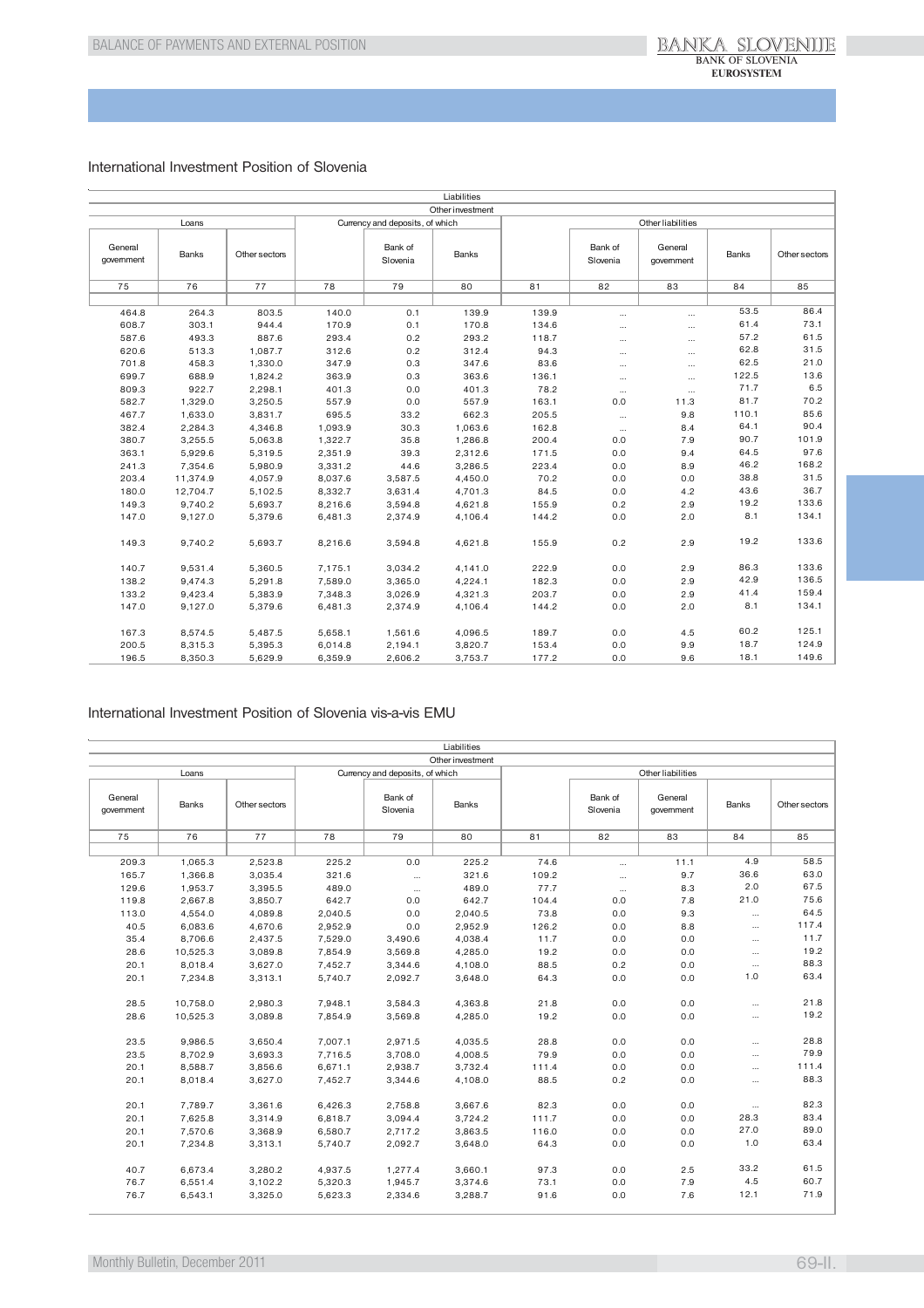**EUROSYSTEM**

## 3.7.1. International Investment Position by countries - Assets

| Mio EUR                                 |          |                      |                   |                    | Of that:                    |           |                |
|-----------------------------------------|----------|----------------------|-------------------|--------------------|-----------------------------|-----------|----------------|
| 31.12.2010                              | Assets   | Direct<br>investment | Equity securities | Bonds and<br>notes | Money market<br>instruments | Loans     | Trade credits  |
| Column                                  | 1        | $\overline{c}$       | 3                 | $\overline{4}$     | 5                           | 6         | $\overline{7}$ |
| Code                                    |          |                      |                   |                    |                             |           |                |
| <b>Total world</b>                      | 35,209.1 | 5,518.5              | 2,793.5           | 8,340.0            | 767.0                       | 4,111.2   | 3,936.9        |
| Europe                                  | 30,576.9 | 5,196.2              | 1,787.6           | 7,583.2            | 766.2                       | 4,011.8   | 3,487.9        |
| EU-27                                   | 21,168.8 | 984.2                | 1,393.2           | 7,497.9            | 759.2                       | 933.2     | 2,175.2        |
| Austria                                 | 1,640.5  | 86.7                 | 262.5             | 492.7              | 5.1                         | 88.6      | 213.1          |
| Belgium                                 | 656.0    | 2.3                  | 11.3              | 215.5              | 209.5                       | 0.9       | 36.0           |
| Bulgaria                                | 219.5    | 26.5                 | 3.9               | $\ddotsc$          |                             | 106.1     | 45.2           |
| Cyprus                                  | 74.5     | $-27.1$              | 3.7               | 16.8               | $\ddotsc$                   | 65.2      | 15.4           |
| Czech Republic                          | 261.6    | 47.6                 | 4.1               | 101.2              | $\cdots$                    | 36.8      | 66.1           |
| Denmark                                 | 209.9    | 17.6                 | 10.9              | 66.6               | 0.0                         | 1.1       | 19.0           |
| Estionia                                | 5.9      | $\ddotsc$            | 0.8               | 0.0                | $\ddotsc$                   | $\ddotsc$ | 5.0            |
| Finland                                 | 105.1    | 1.1                  | 11.6              | 74.0               | $\cdots$                    | 0.0       | 7.7            |
| France                                  | 2,234.2  | 20.2                 | 215.9             | 1,407.7            | 213.5                       | 10.9      | 154.1          |
| Greece                                  | 672.7    | 6.6                  | 8.6               | 534.2              | 0.0                         | 104.0     | 18.6           |
| Ireland                                 | 303.0    | 0.7                  | 25.0              | 221.5              | 18.7                        | 0.3       | 30.8           |
| Italy                                   | 1,417.6  | 39.2                 | 50.8              | 567.3              | 53.9                        | 107.7     | 461.2          |
| Latvia                                  | 7.0      | 0.0                  | 0.0               | 2.8                |                             | 0.8       | 3.0            |
| Lithuania                               | 47.4     | 0.3                  | 0.6               | 32.5               | $\cdots$                    | 0.1       | 13.4           |
| Luxembourg                              | 569.3    | 5.4                  | 301.8             | 113.0              | 0.2                         | 16.0      | 44.8           |
| Hungary                                 | 207.8    | 23.5                 | 8.2               | 87.4               | $\ddotsc$                   | 1.0       | 85.2           |
| Malta                                   | 1.0      | 0.0                  |                   | $\ddotsc$          | $\ddotsc$                   |           | 1.0            |
| Germany                                 | 2,991.1  | 198.3                | 261.7             | 1,488.0            | 72.3                        | 51.3      | 457.1          |
| Netherlands                             | 1,771.0  | 300.7                | 36.3              | 713.5              | 159.7                       | 288.3     | 45.7           |
| Poland                                  | 382.6    | 110.2                | 10.8              | 158.2              | $\ddotsc$                   | 13.4      | 88.7           |
| Portugal                                | 135.2    | 0.5                  | 0.6               | 122.8              | $\cdots$                    | 0.0       | 11.1           |
| Romania                                 | 165.8    | 36.2                 | 13.0              | 7.9                | $\cdots$                    | 4.0       | 104.6          |
| Slovakia                                | 207.6    | 46.7                 | 20.5              | 73.4               | 10.9                        | 12.7      | 42.8           |
| Spain                                   | 551.0    | 17.2                 | 23.2              | 432.6              | 5.5                         | 2.1       | 52.2           |
| Sweden                                  | 195.0    | 15.8                 | 4.0               | 86.2               | 7.0                         | 1.9       | 28.2           |
| United Kingdom                          | 807.4    | 7.9                  | 103.4             | 454.8              | 2.9                         | 19.8      | 125.4          |
| European Union Institutions (incl. ECB) | 5,329.1  | $\ddotsc$            | $\ddotsc$         | 27.3               |                             | $\ddotsc$ | 0.0            |
| <b>EFTA</b>                             | 742.4    | 51.6                 | 75.1              | 45.7               | 7.0                         | 265.4     | 171.1          |
| Iceland                                 | 1.0      | $\ddotsc$            |                   | 0.6                | $\ddotsc$                   | 0.0       | 0.4            |
| Liechtenstein                           | 16.9     | 3.6                  | 1.1               | $\ddotsc$          | $\ddotsc$                   | 10.9      | 1.1            |
| Norway                                  | 107.1    |                      | 3.9               | 33.1               | $\cdots$                    | 0.0       | 10.6           |
| Switzerland                             | 617.4    | 48.0                 | 70.1              | 12.1               | 7.0                         | 254.5     | 158.9          |
| Other European countries, of that       | 8,665.7  | 4,160.4              | 319.3             | 39.5               |                             | 2,813.3   | 1,141.6        |
| Bosnia and Herzegovina                  | 1,332.7  | 656.5                | 41.1              | 0.3                | $\cdots$                    | 386.9     | 182.7          |
| Montenegro                              | 394.9    | 169.8                | 4.4               | 1.1                | $\cdots$                    | 177.5     | 34.9           |
| Croatia                                 | 2,761.9  | 1,117.9              | 48.9              | 8.1                | $\cdots$                    | 1,139.9   | 395.7          |
| Macedonia                               | 535.1    | 350.9                | 24.6              | 5.6                | $\ddotsc$                   | 65.4      | 51.9           |
| Russian Federation                      | 715.3    | 345.3                | 83.4              | 20.3               | $\cdots$                    | 124.2     | 128.8          |
| Serbia                                  | 2,684.1  | 1,459.0              | 97.7              | 2.1                |                             | 867.1     | 241.5          |
| Turkey                                  | 66.2     | 10.8                 | 15.3              | $\cdots$           | $\cdots$                    | 0.5       | 39.5           |
| Africa                                  | 299.3    | 209.2                | 6.8               | 8.1                |                             | 0.2       | 74.9           |
| America, of that                        | 1,766.3  | 60.2                 | 712.7             | 642.7              | 0.8                         | 68.6      | 134.9          |
| Canada                                  | 106.0    | 10.2                 | 44.0              | 27.7               | 0.0                         | 0.3       | 4.9            |
| <b>United States</b>                    | 1,392.1  | 29.0                 | 603.9             | 539.4              | 0.8                         | 29.5      | 79.2           |
| Asia                                    | 599.7    | 51.1                 | 270.7             | 19.3               | ă.                          | 6.4       | 227.8          |
| Hong Kong                               | 65.4     | 1.6                  | 53.6              | 0.9                | $\ddotsc$                   | 0.2       | 6.1            |
| Japan                                   | 38.7     | 2.4                  | 26.3              | 2.2                | $\cdots$                    | 0.0       | 3.7            |
| China                                   | 147.5    | 14.5                 | 88.4              | 3.1                |                             | 0.2       | 40.8           |
| Oceania and Polar regions               | 199.4    | 1.8                  | 15.7              | 86.7               | $\ddotsc$                   | 24.2      | 11.5           |
| Int. org. excluding EU Inst.            | 447.6    | $\cdots$             |                   | 0.0                | 0.0                         | $\cdots$  |                |
| Not allocated                           | 1,320.0  |                      |                   |                    | $\cdots$                    | $\cdots$  | $\sim$         |
|                                         |          |                      |                   |                    |                             |           |                |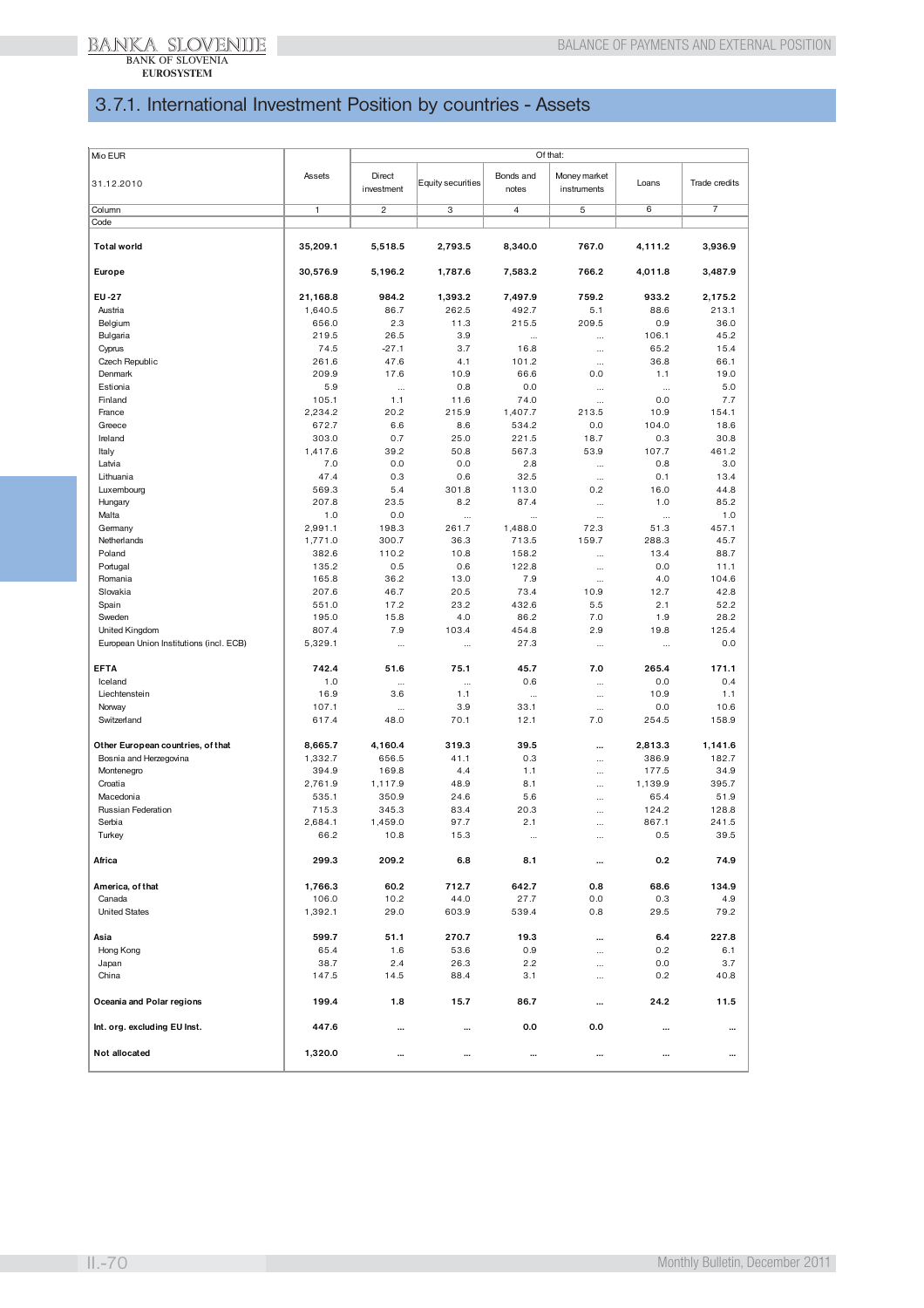## 3.7.2. International Investment Position by countries - Liabilities

| Mio EUR                                 |                |                      |                                     |                | Of that:                 |                    |                      |                                          |
|-----------------------------------------|----------------|----------------------|-------------------------------------|----------------|--------------------------|--------------------|----------------------|------------------------------------------|
| 31.12.2010                              | Liabilities    | Direct<br>investment | Equity securities   Debt securities |                | Currency and<br>deposits | Loans              | <b>Trade credits</b> | Net position<br>(assest-<br>liabilities) |
|                                         |                |                      |                                     |                |                          |                    |                      |                                          |
| Column                                  | $\mathbf{1}$   | $\overline{c}$       | 3                                   | $\overline{4}$ | 5                        | $\overline{6}$     | $\overline{7}$       | 8                                        |
| Code                                    |                |                      |                                     |                |                          |                    |                      |                                          |
| <b>Total world</b>                      | 47.865.0       | 10,771.5             | 714.2                               | 11,039.4       | 6,481.3                  | 14,653.6           | 3,748.3              | $-12,655.9$                              |
| Europe                                  | 42,931.7       | 10,346.1             | 565.7                               | 7,393.4        | 6,178.7                  | 14,544.2           | 3,493.0              | $-12,354.8$                              |
| EU-27                                   | 39,816.9       | 8,850.9              | 390.9                               | 7,376.0        | 5,820.2                  | 14,260.0           | 2,751.8              | $-18,648.1$                              |
| Austria                                 | 13,614.0       | 5,163.1              | 154.0                               | 450.2          | 3,318.8                  | 3,954.6            | 436.3                | $-11,973.4$                              |
| Belgium                                 | 475.5          | 289.9                | 1.3                                 | 54.0           | 1.4                      | 51.7               | 77.0                 | 180.5                                    |
| Bulgaria                                | 77.8           | $-4.2$               | 0.1                                 |                | 11.9                     | 2.0                | 31.0                 | 141.7                                    |
| Cyprus                                  | 301.8          | 152.0                | 53.4                                | 5.0            | 6.3                      | 22.9               | 36.7                 | $-227.3$                                 |
| Czech Republic                          | 167.7          | 50.1                 | 2.9                                 | 0.2            | 2.6                      | 1.3                | 99.1                 | 94.0                                     |
| Denmark                                 | 77.9           | 62.5                 | 0.1                                 | 0.0            | 0.3                      | 1.2                | 12.6                 | 132.0                                    |
| Estionia                                | 6.8            | 0.0                  | 1.4                                 | 4.8            | 0.0                      |                    | 0.4                  | $-1.0$                                   |
| Finland                                 | 42.6           | 23.8                 | 1.7                                 | $\ddotsc$      | 0.5                      | 1.4                | 14.6                 | 62.4                                     |
| France                                  | 1,821.2        | 653.7                | 1.9                                 | 0.6            | 7.1                      | 1,028.7            | 117.7                | 412.9                                    |
| Greece                                  | 22.7           | 9.3                  | 0.2                                 | $\ddotsc$      | 2.0                      | $\ddotsc$          | 11.2                 | 650.1                                    |
| Ireland                                 | 1,274.1        | $-3.6$               | 9.2                                 | $\ddotsc$      | 0.6                      | 1,247.5            | 19.4                 | $-971.1$                                 |
| Italy                                   | 1,892.2        | 665.7                | 17.1                                | 5.7            | 172.6                    | 311.2              | 702.0                | $-474.6$                                 |
| Latvia                                  | 3.2            | 2.3                  | $\cdots$                            |                | 0.0                      | 0.0                | 0.7                  | 3.9                                      |
| Lithuania                               | 1.9            | 0.0                  | 0.2                                 | $\ddotsc$      | 0.0                      | $\ddotsc$          | 1.5                  | 45.6                                     |
| Luxembourg                              | 3,334.6        | 208.0                | 41.6                                | 2,982.6        | 1.3                      | 64.6               | 31.2                 | $-2,765.4$                               |
| Hungary                                 | 183.2          | 55.2                 | 22.9                                | 0.1            | 3.5                      | 0.7                | 89.9                 | 24.6                                     |
| Malta                                   | 2.1            | 0.0                  |                                     |                | 0.0                      | 1.2                | 0.8                  | $-1.1$                                   |
| Germany                                 | 5,130.2        | 601.6                | 8.5                                 | 215.4          | 32.0                     | 3,681.8            | 586.7                | $-2,139.2$                               |
| Netherlands                             | 852.9          | 552.9                | 20.4                                | 0.0            | 3.2                      | 177.0              | 98.2                 | 918.2                                    |
| Poland                                  | 80.6           | 3.3                  | 0.5                                 |                | 0.5                      | $\cdots$           | 74.8                 | 302.0                                    |
| Portugal                                | 6.0            | 0.0                  | 0.0                                 |                | 0.2                      | $\cdots$           | 5.7                  | 129.2                                    |
| Romania                                 | 26.2           | 0.3                  | 0.0                                 | $\cdots$       | 0.3                      | 0.0                | 24.5                 | 139.7                                    |
| Slovakia                                | 165.4          | 6.8                  | 1.1                                 | 0.1            | 101.5                    | 0.2                | 52.0                 | 42.2                                     |
| Spain                                   | 76.5           | 3.9                  | 0.1                                 | 0.5            | 0.7                      | 25.2               | 46.0                 | 474.5                                    |
| Sweden                                  | 126.0          | 40.2                 | 32.9                                | 0.1            | 4.2                      | 0.5                | 34.8                 | 69.0                                     |
| United Kingdom                          | 5,283.9        | 314.1                | 19.4                                | 3,656.8        | 23.6                     | 1,041.1            | 147.0                | $-4,476.5$                               |
| European Union Institutions (incl. ECB) | 4,770.1        | $\cdots$             | $\cdots$                            |                | 2,125.0                  | 2,645.1            | $\cdots$             | 559.0                                    |
| <b>EFTA</b><br>Iceland                  | 1,372.0<br>0.5 | 840.7<br>$\cdots$    | 43.7<br>$\ddotsc$                   | 0.6<br>        | 26.2<br>0.1              | 155.9<br>$\ddotsc$ | 298.9<br>0.5         | $-629.6$<br>0.5                          |
| Liechtenstein                           | 53.7           | 17.3                 | 4.6                                 |                | 0.9                      | 25.5               | 5.3                  | $-36.8$                                  |
| Norway                                  | 26.7           | 5.0                  | 8.0                                 | <br>           | 0.2                      | 0.4                | 12.7                 | 80.4                                     |
| Switzerland                             | 1,291.1        | 818.3                | 31.0                                | 0.6            | 25.0                     | 130.0              | 280.4                | $-673.7$                                 |
| Other European countries, of that       | 1,742.8        | 654.5                | 131.2                               | 16.8           | 332.4                    | 128.4              | 442.3                | 6,922.8                                  |
| Bosnia and Herzegovina                  | 160.0          | 13.0                 | 1.9                                 | 2.5            | 74.4                     | 1.8                | 61.6                 | 1,172.7                                  |
| Montenegro                              | 50.2           | 0.0                  | 3.3                                 | 0.0            | 40.5                     | 0.7                | 3.6                  | 344.8                                    |
| Croatia                                 | 1,027.1        | 525.0                | 88.0                                | 7.3            | 89.3                     | 96.1               | 208.8                | 1,734.8                                  |
| Macedonia                               | 43.9           | 0.1                  | 3.0                                 | 1.3            | 19.6                     |                    | 18.9                 | 491.2                                    |
| Russian Federation                      | 123.6          | 73.8                 | 0.2                                 | $\cdots$       | 16.7                     | 2.3                | 29.8                 | 591.7                                    |
| Serbia                                  | 282.0          | 34.0                 | 34.5                                | 5.6            | 89.4                     | 27.3               | 75.5                 | 2,402.1                                  |
| Turkey                                  | 33.5           | 2.9                  | 0.0                                 | $\cdots$       | 0.9                      | $\cdots$           | 29.5                 | 32.7                                     |
| Africa                                  | 51.5           | 16.6                 | 0.0                                 | 0.0            | 2.6                      | 0.1                | 28.6                 | 247.8                                    |
| America, of that                        | 445.2          | 88.5                 | 141.6                               | 9.2            | 41.3                     | 23.4               | 102.2                | 1,321.1                                  |
| Canada                                  | 18.8           | 0.0                  | 1.5                                 | 2.0            | 9.0                      | $\cdots$           | 5.8                  | 87.3                                     |
| <b>United States</b>                    | 330.6          | 59.6                 | 138.2                               | 1.7            | 20.4                     | 12.3               | 76.0                 | 1,061.5                                  |
| Asia                                    | 181.6          | 41.8                 | 6.2                                 | 0.0            | 6.2                      | 10.0               | 116.0                | 418.0                                    |
| Hong Kong                               | 6.6            | 0.0                  | 0.2                                 | $\cdots$       | 0.1                      | $\cdots$           | 6.3                  | 58.8                                     |
| Japan                                   | 41.4           | 30.2                 | 1.4                                 | $\cdots$       | 2.4                      | $\ldots$           | 7.3                  | $-2.7$                                   |
| China                                   | 23.0           | 0.0                  | 0.0                                 | $\cdots$       | 0.8                      | 0.9                | 21.3                 | 124.4                                    |
| Oceania and Polar regions               | 55.0           | 36.9                 | 0.5                                 | 0.5            | 2.6                      | 5.7                | 8.5                  | 144.4                                    |
| Int. org. excluding EU Inst.            | 406.4          | 84.5                 | $\cdots$                            | $\sim$         | 249.8                    | 70.2               | 0.0                  | 41.1                                     |
| Not allocated                           | 3,793.5        | 157.2                | 0.1                                 | 3,636.2        |                          | $\sim$             | $\cdots$             | $-2,473.5$                               |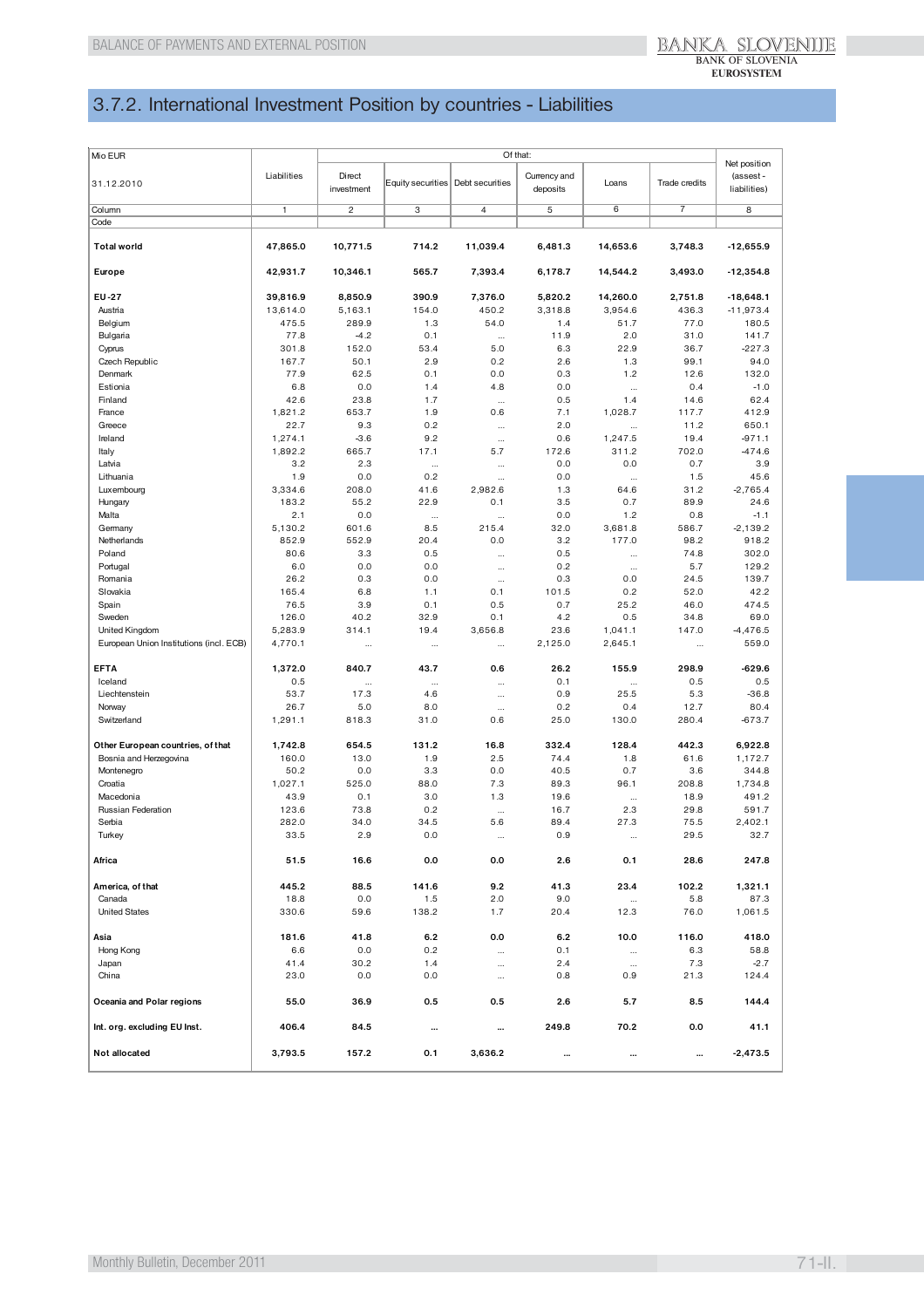**EUROSYSTEM**

## 3.8. Net external debt position 1994 - 2000

|        | Breakdown items                         |              |              |              | Claims         |                |       |             |
|--------|-----------------------------------------|--------------|--------------|--------------|----------------|----------------|-------|-------------|
|        |                                         | 1994         | 1995         | 1996         | 1997           | 1998           | 1999  | 2000        |
|        | Total                                   | 4,840        | 5,325        | 5,808        | 7,051          | 7,116          | 7,697 | 8,700       |
|        |                                         |              |              |              |                |                |       |             |
|        |                                         |              |              |              |                |                |       |             |
| 1.     | <b>General Government</b>               |              |              |              |                |                |       |             |
| 1.1.   | Short - term                            |              |              |              |                |                |       |             |
| 1.1.1. | Money market instruments                |              |              |              |                |                |       |             |
| 1.1.2. | Loans                                   |              |              |              |                |                |       |             |
| 1.1.3. | Trade credits                           |              |              |              |                |                |       |             |
| 1.1.4. | Other debt ass. / liab.                 |              |              |              |                |                |       |             |
|        |                                         |              |              |              |                |                |       |             |
| 1.2.   | Long - term                             |              |              |              |                |                |       |             |
| 1.2.1. | Bonds and notes                         |              |              |              |                |                |       |             |
| 1.2.2. | Loans                                   |              |              |              |                |                |       |             |
| 1.2.3. | Trade credits                           |              |              |              |                |                |       |             |
| 1.2.4. | Other debt ass. / liab.                 |              |              |              |                |                |       |             |
|        |                                         |              |              |              |                |                |       |             |
| 2.     | Bank of Slovenia                        | 1,306        | 1,554        | 1,880        | 3,040          | 3,144          | 3,209 | 3,494       |
| 2.1.   | Short - term                            | 1,216        | 1,376        | 1,553        | 2,022          | 1,384          | 919   | 1,123       |
|        |                                         |              |              |              |                |                |       |             |
| 2.1.1. | Money market instruments                |              |              |              |                |                |       |             |
| 2.1.2. | Loans                                   |              |              |              |                |                | ٠     |             |
| 2.1.3. | Currency and deposits                   | 1,132        | 1,243        | 1,526        | 1,985          | 1,345          | 867   | 1,060       |
| 2.1.4. | Other debt ass. / liab.                 | 84           | 133          | 27           | 37             | 39             | 52    | 62          |
| 2.2.   | Long - term                             | 90           | 178          | 327          | 1,018          | 1,759          | 2,291 | 2,372       |
| 2.2.1. | Bonds and notes                         | 75           | 163          | 312          | 1,002          | 1,704          | 2,183 | 2,283       |
| 2.2.2. | Loans                                   |              |              |              |                |                |       |             |
|        |                                         |              |              |              |                |                |       |             |
| 2.2.3. | Currency and deposits                   | ä,           |              |              | ×              | ÷              | ٠     |             |
| 2.2.4. | Other debt ass. / liab.                 | 15           | 15           | 15           | 16             | 56             | 107   | 89          |
|        |                                         |              |              |              |                |                |       |             |
| 3.     | Banks                                   | 1,432        | 1,560        | 1,730        | 1,303          | 1,309          | 1,436 | 1,771       |
| 3.1.   | Short - term                            | 1,381        | 1,471        | 1,644        | 1,213          | 1,214          | 1,265 | 1,551       |
| 3.1.1. | Money market instruments                |              |              |              |                |                |       |             |
| 3.1.2. | Loans                                   | 6            |              | 10           | 39             | 32             | 45    | 28          |
|        |                                         |              | 11           |              |                |                |       |             |
| 3.1.3. | Currency and deposits                   | 1,041        | 1,218        | 1,441        | 926            | 941            | 955   | 1,242       |
| 3.1.4. | Other debt ass. / liab.                 | 334          | 242          | 193          | 247            | 240            | 265   | 281         |
| 3.2.   | Long - term                             | 50           | 88           | 85           | 90             | 95             | 172   | 220         |
| 3.2.1. | Bonds and notes                         | 38           | 70           | 63           | 37             | 20             | 98    | 141         |
| 3.2.2. | Loans                                   | 12           | 19           | 21           | 52             | 74             | 74    | 80          |
| 3.2.3. | Currency and deposits                   |              |              |              | ٠              |                |       |             |
| 3.2.4. | Other debt ass. / liab.                 | $\circ$      | $\mathsf O$  | $\mathbf{1}$ | $\overline{c}$ | 1              | 0     | $\mathsf O$ |
|        |                                         |              |              |              |                |                |       |             |
|        |                                         |              |              |              |                |                |       |             |
| 4.     | Other sectors                           | 1,792        | 1,830        | 1,778        | 2,174          | 2,200          | 2,530 | 2,789       |
| 4.1.   | Short - term                            | 1,639        | 1,686        | 1,640        | 2,030          | 2,042          | 2,310 | 2,496       |
| 4.1.1. | Money market instruments                |              |              |              |                | J.             |       |             |
| 4.1.2. | Loans                                   | $\mathbf{1}$ | $\mathbf{1}$ | 3            | 1              | $\overline{7}$ | 5     | 8           |
| 4.1.3. | Currency and deposits                   | 427          | 413          | 371          | 467            | 393            | 507   | 505         |
| 4.1.4. | Trade credits                           | 1,211        | 1,272        | 1,266        | 1,562          | 1,642          | 1,798 | 1,982       |
| 4.1.5. | Other debt ass. / liab.                 |              |              |              |                | ×.             |       |             |
|        |                                         |              |              |              |                |                |       |             |
| 4.2.   | Long - term                             | 153          | 144          | 139          | 144            | 158            | 220   | 293         |
| 4.2.1. | Money market instruments                |              |              |              |                | ÷,             | 0     | 8           |
| 4.2.2. | Loans                                   | 3            | 4            | 3            | 3              | 5              | 21    | 77          |
| 4.2.3. | Currency and deposits                   |              |              |              |                | ä,             |       |             |
| 4.2.4. | Trade credits                           | 149          | 140          | 136          | 141            | 154            | 199   | 208         |
| 4.2.5. | Other debt ass. / liab.                 |              |              |              |                |                |       |             |
|        |                                         |              |              |              |                |                |       |             |
| 5.     |                                         | 311          | 382          | 421          | 534            | 463            | 522   | 646         |
|        | Direct investment: intercompany lending |              |              |              |                |                |       |             |
| 5.1.   | Affiliated enterprises                  | 216          | 274          | 280          | 365            | 368            | 411   | 503         |
| 5.2.   | Direct investors                        | 95           | 107          | 141          | 169            | 95             | 111   | 143         |
|        |                                         |              |              |              |                |                |       |             |
|        | Summary                                 |              |              |              |                |                |       |             |
|        | Total                                   | 4,840        | 5,325        | 5,808        | 7,051          | 7,116          | 7,697 | 8,700       |
| A.     | Total all sectors                       | 4,529        | 4,943        | 5,388        | 6,517          | 6,653          | 7,175 | 8,054       |
| A.1.   | Short - term                            | 4,236        | 4,533        | 4,836        | 5,265          | 4,640          | 4,493 | 5,169       |
| A.1.1. |                                         |              |              |              |                | ÷,             | ÷,    |             |
|        | Money market instruments                |              |              |              |                |                |       |             |
| A.1.2. | Loans                                   | 8            | 12           | 13           | 40             | 39             | 50    | 36          |
| A.1.3. | Trade credits                           | 1,211        | 1,272        | 1,266        | 1,562          | 1,642          | 1,798 | 1,982       |
| A.1.4. | Currency and deposits                   | 2,600        | 2,874        | 3,338        | 3,378          | 2,679          | 2,329 | 2,808       |
| A.1.5. | Other debt ass. / liab.                 | 418          | 375          | 220          | 284            | 280            | 317   | 343         |
| A.2.   | Long - term                             | 293          | 410          | 551          | 1,252          | 2,012          | 2,682 | 2,885       |
| A.2.1. | Money market instruments                | 113          | 232          | 375          | 1,039          | 1,723          | 2,281 | 2,432       |
|        |                                         |              |              |              |                |                |       |             |
| A.2.2. | Loans                                   | 15           | 22           | 24           | 55             | 79             | 95    | 157         |
| A.2.3. | Trade credits                           | 149          | 140          | 136          | 141            | 154            | 199   | 208         |
| A.2.4. | Currency and deposits                   |              |              |              |                | ٠              |       |             |
| A.2.5. | Other debt ass. / liab.                 | 15           | 15           | 16           | 18             | 57             | 107   | 89          |
| ΙB.    | Direct investment: intercompany lending | 311          | 382          | 421          | 534            | 463            | 522   | 646         |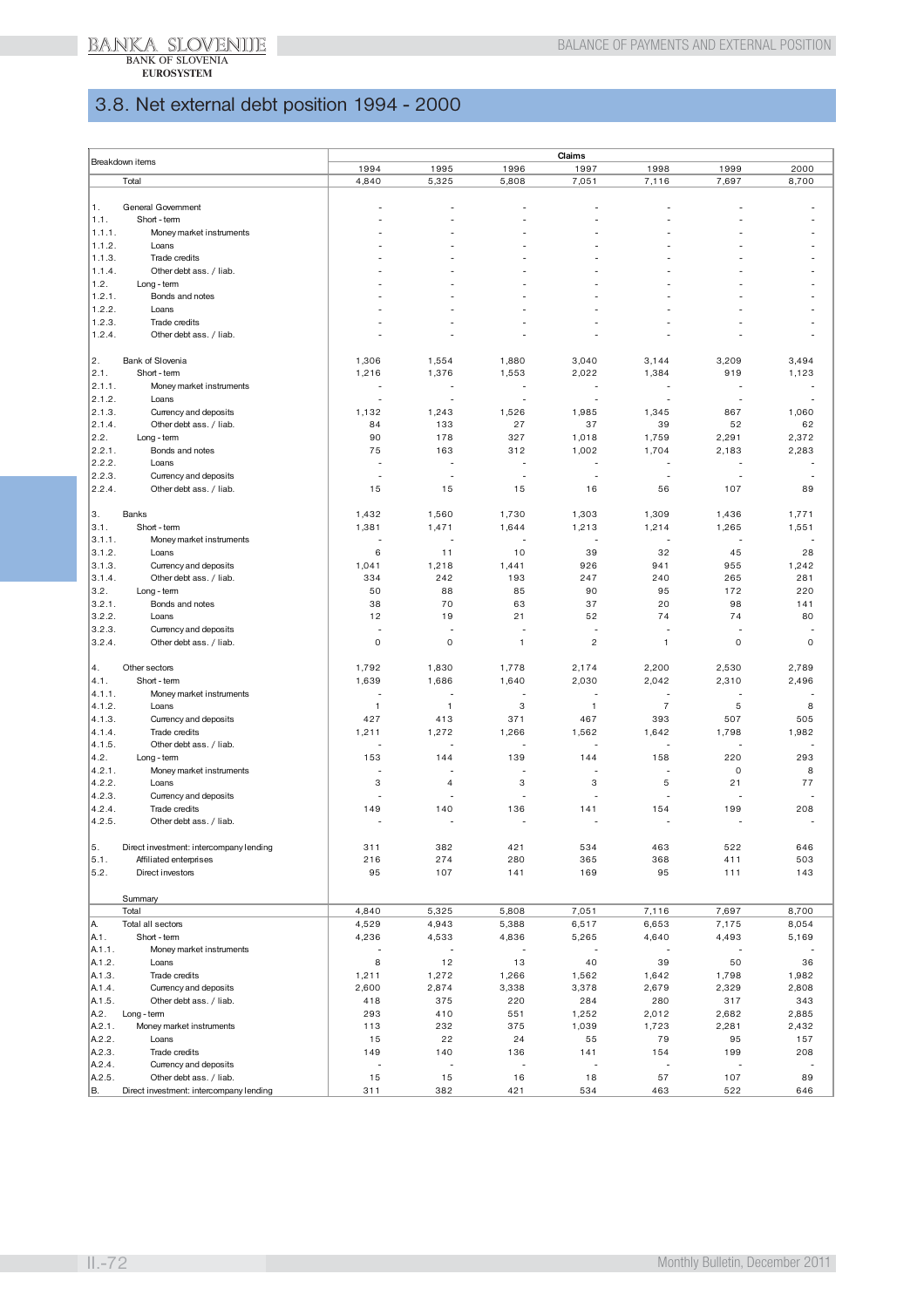#### BANKA SLOVENIJE BANK OF SLOVENIA **EUROSYSTEM**

|                          |                          |                          | Liabilities              |                          |                          |                          |                          |                               |                          | Net                      |                          |                          |                          |
|--------------------------|--------------------------|--------------------------|--------------------------|--------------------------|--------------------------|--------------------------|--------------------------|-------------------------------|--------------------------|--------------------------|--------------------------|--------------------------|--------------------------|
| 1994                     | 1995                     | 1996                     | 1997                     | 1998                     | 1999                     | 2000                     | 1994                     | 1995                          | 1996                     | 1997                     | 1998                     | 1999                     | 2000                     |
| 3,706                    | 4,275                    | 5,380                    | 6,166                    | 6,459                    | 8,012                    | 9,491                    | $-1, 134$                | $-1,049$                      | $-428$                   | $-885$                   | $-657$                   | 315                      | 791                      |
|                          |                          |                          |                          |                          |                          |                          |                          |                               |                          |                          |                          |                          |                          |
| 470                      | 606                      | 1,299                    | 1,470                    | 1,582                    | 1,967                    | 2,213                    | 470                      | 606                           | 1,299                    | 1,470                    | 1,582                    | 1,967                    | 2,213                    |
|                          |                          |                          |                          |                          |                          |                          |                          |                               |                          |                          |                          |                          |                          |
| ÷                        |                          | ٠                        |                          |                          |                          | $\overline{a}$           | ä,                       | J.                            |                          |                          |                          |                          |                          |
|                          |                          |                          |                          |                          |                          | ٠                        |                          |                               |                          |                          |                          |                          |                          |
| ÷                        |                          | ä,                       |                          |                          |                          | ÷                        | ÷,                       |                               |                          |                          |                          |                          |                          |
|                          |                          |                          |                          |                          |                          |                          |                          |                               |                          |                          |                          |                          |                          |
| 470                      | 606                      | 1,299                    | 1,470                    | 1,582                    | 1,967                    | 2,213                    | 470                      | 606                           | 1,299                    | 1,470                    | 1,582                    | 1,967                    | 2,213                    |
| $\overline{\phantom{a}}$ | $\overline{a}$           | 762                      | 963                      | 1,040                    | 1,431                    | 1,688                    | $\circ$                  | 0                             | 762                      | 963                      | 1,040                    | 1,431                    | 1,688                    |
| 465                      | 601                      | 533                      | 505                      | 542                      | 536                      | 525                      | 465                      | 601                           | 533                      | 505                      | 542                      | 536                      | 525                      |
| 6                        | 5                        | 4                        |                          | 1                        | 0                        | 0                        | 6                        |                               |                          | $\sqrt{2}$               | $\mathbf{1}$             | 0                        | $\mathsf O$              |
| ٠                        | $\overline{a}$           | ÷,                       | 2<br>$\overline{a}$      |                          | $\overline{a}$           | $\overline{a}$           | $\overline{\phantom{a}}$ | 5<br>$\overline{\phantom{a}}$ | 4                        | ÷,                       |                          | ÷,                       | $\sim$                   |
|                          |                          |                          |                          | ÷                        |                          |                          |                          |                               |                          |                          |                          |                          |                          |
|                          |                          |                          |                          |                          |                          |                          |                          |                               |                          |                          |                          |                          |                          |
| 6                        | 3                        | 1                        | $\mathsf{O}\xspace$      | 0                        | 0                        | 0                        | $-1,300$                 | $-1,550$                      | $-1,878$                 | $-3,040$                 | $-3,144$                 | $-3,209$                 | $-3,494$                 |
| 0                        | $\mathsf O$              | $\mathsf O$              | $\mathsf O$              | 0                        | 0                        | 0                        | $-1,216$                 | $-1,376$                      | $-1,552$                 | $-2,022$                 | $-1,384$                 | $-918$                   | $-1, 123$                |
| ÷                        | ٠                        | ä,                       | ×.                       |                          |                          | ÷,                       | ٠.                       | $\overline{\phantom{a}}$      | $\overline{\phantom{a}}$ | $\overline{\phantom{a}}$ |                          | ÷,                       | $\overline{\phantom{a}}$ |
|                          | $\overline{a}$           | ä,                       | ٠                        |                          | ÷,                       | $\overline{\phantom{a}}$ | ÷.                       | $\overline{\phantom{a}}$      | $\overline{\phantom{a}}$ | $\overline{\phantom{a}}$ | $\overline{\phantom{a}}$ | $\overline{\phantom{a}}$ | $\sim$                   |
| 0                        | $\mathsf O$              | 0                        | $\mathsf O$              | 0                        | 0                        | 0                        | $-1,132$                 | $-1,243$                      | $-1,526$                 | $-1,985$                 | $-1,345$                 | $-867$                   | $-1,060$                 |
|                          | ٠                        | ×,                       |                          |                          |                          |                          | $-84$                    | $-133$                        | $-27$                    | $-37$                    | $-39$                    | $-52$                    | $-62$                    |
| 6                        | 3                        | 1                        | ×.                       |                          | ÷,                       | ٠                        | $-84$                    | $-175$                        | $-326$                   | $-1,018$                 | $-1,759$                 | $-2,291$                 | $-2,372$                 |
|                          | ÷,                       |                          |                          |                          |                          | ٠                        | $-75$                    | $-163$                        | $-312$                   | $-1,002$                 | $-1,704$                 | $-2,183$                 | $-2,283$                 |
| 6                        | 3                        | 1                        |                          |                          |                          | ٠                        | 6                        | 3                             | $\mathbf{1}$             | $\overline{\phantom{a}}$ |                          | $\overline{\phantom{a}}$ | $\overline{\phantom{a}}$ |
|                          |                          |                          |                          |                          |                          | ä,                       | ÷,                       | $\sim$                        |                          |                          | $\overline{\phantom{a}}$ | ÷,                       |                          |
| ×                        |                          | ÷,                       |                          |                          |                          | ×                        | $-15$                    | $-15$                         | $-15$                    | $-16$                    | $-56$                    | $-107$                   | $-89$                    |
|                          |                          |                          |                          |                          |                          |                          |                          |                               |                          |                          |                          |                          |                          |
| 458                      | 549                      | 864                      | 908                      | 888                      | 1,195                    | 1,416                    | 458                      | 549                           | $-568$                   | $-651$                   | $-841$                   | $-108$                   | 107                      |
| 141                      | 174                      | 293                      | 313                      | 348                      | 425                      | 404                      | $-1,240$                 | $-1,297$                      | $-1,351$                 | $-900$                   | $-865$                   | $-840$                   | $-1, 147$                |
| $\overline{\phantom{a}}$ | $\overline{\phantom{a}}$ | $\overline{\phantom{a}}$ | $\overline{\phantom{a}}$ | $\overline{\phantom{a}}$ | $\sim$                   | $\overline{\phantom{a}}$ | $\circ$                  | $\mathsf O$                   | $\circ$                  | $\circ$                  | $\circ$                  | $\circ$                  | $\circ$                  |
| $\overline{1}$           | 3                        |                          | $\mathsf O$              | $\mathsf O$              | $\overline{7}$           | $\overline{c}$           | $-5$                     | $-8$                          | $-10$                    | $-39$                    | $-32$                    | $-38$                    | $-26$                    |
| 140                      | 171                      | 293                      | 312                      | 348                      | 364                      | 401                      | -901                     | $-1,048$                      | $-1, 148$                | $-614$                   | $-594$                   | $-591$                   | $-841$                   |
| 0                        | $\circ$                  | $\circ$                  | $\mathsf{O}\xspace$      | 0                        | 54                       | $\mathsf{O}\xspace$      | $-334$                   | $-242$                        | $-193$                   | $-247$                   | $-240$                   | $-211$                   | $-281$                   |
| 316                      | 375                      | 570                      | 596                      | 540                      | 770                      | 1,012                    | 266                      | 287                           | 485                      | 506                      | 445                      | 599                      | 792                      |
| $\overline{\phantom{a}}$ | 13                       | 20                       | 20                       | 20                       | 20                       | 20                       | $-38$                    | $-56$                         | $-43$                    | $-17$                    | $\overline{1}$           | $-78$                    | $-120$                   |
| 263                      | 300                      | 493                      | 513                      | 458                      | 682                      | 921                      | 251                      | 282                           | 472                      | 462                      | 384                      | 608                      | 841                      |
| $\sim$                   | $\overline{\phantom{a}}$ | $\sim$                   | ÷,                       | $\overline{\phantom{a}}$ | $\sim$                   | $\sim$                   | $\circ$                  | $\mathsf{O}$                  | $\circ$                  | $\circ$                  | $\circ$                  | $\circ$                  | $\circ$                  |
| 53                       | 61                       | 57                       | 62                       | 62                       | 69                       | 71                       | 53                       | 61                            | 56                       | 61                       | 61                       | 69                       | 71                       |
|                          |                          |                          |                          |                          |                          |                          |                          |                               |                          |                          |                          |                          |                          |
| 2,178                    | 2,395                    | 2,306                    | 2,789                    | 3,093                    | 3,805                    | 4,549                    | 386                      | 565                           | 528                      | 614                      | 893                      | 1,275                    | 1,760                    |
| 1,229                    | 1,296                    | 1,209                    | 1,506                    | 1,490                    | 1,730                    | 1,879                    | $-410$                   | $-390$                        | $-430$                   | $-524$                   | $-552$                   | $-579$                   | $-616$                   |
| $\blacksquare$           | ٠                        | $\overline{\phantom{a}}$ | $\overline{\phantom{a}}$ | $\overline{\phantom{a}}$ | $\sim$                   | $\overline{\phantom{a}}$ | $\mathsf{O}\xspace$      | $\mathsf O$                   | $\circ$                  | $\circ$                  | $\circ$                  | $\circ$                  | $\circ$                  |
| 41                       | 6                        | 12                       | 71                       | 57                       | 72                       | 45                       | 40                       | 5                             | 9                        | 69                       | 51                       | 67                       | 37                       |
|                          |                          | ۰.                       |                          |                          | $\overline{\phantom{a}}$ | $\sim$                   | $-427$                   | $-413$                        | $-371$                   | $-467$                   | $-393$                   | $-507$                   | $-505$                   |
| 1,189                    | 1,290                    | 1,197                    | 1,435                    | 1,432                    | 1,659                    | 1,834                    | $-23$                    | 18                            | $-68$                    | $-127$                   | $-210$                   | $-139$                   | $-148$                   |
| $\overline{\phantom{a}}$ | ٠                        | $\overline{\phantom{a}}$ |                          | $\overline{\phantom{a}}$ |                          | $\overline{\phantom{a}}$ | $\circ$                  | $\mathsf O$                   | $\circ$                  | $\mathsf O$              | $\circ$                  | $\mathsf O$              | $\mathsf O$              |
| 948                      | 1,099                    | 1,097                    | 1,283                    | 1,603                    | 2,074                    | 2,670                    | 796                      | 955                           | 958                      | 1,139                    | 1,445                    | 1,854                    | 2,377                    |
| 35                       | 19                       | 28                       | 32                       | 34                       | 43                       | 39                       | 35                       | 19                            | 28                       | 32                       | 34                       | 43                       | 31                       |
| 763                      | 945                      | 930                      | 1,133                    | 1,433                    | 1,916                    | 2,537                    | 760                      | 942                           | 927                      | 1,129                    | 1,428                    | 1,895                    | 2,460                    |
| $\overline{\phantom{a}}$ | $\overline{\phantom{a}}$ | $\overline{\phantom{a}}$ | $\overline{\phantom{a}}$ | $\overline{\phantom{a}}$ | ÷                        | $\sim$                   | $\mathsf O$              | $\mathsf O$                   | $\circ$                  | $\mathsf O$              | $\circ$                  | $\mathsf O$              | $\mathsf O$              |
| 64                       | 61                       | 77                       | 87                       | 115                      | 101                      | 87                       | $-86$                    | $-79$                         | $-59$                    | $-54$                    | $-38$                    | $-97$                    | $-121$                   |
| 86                       | 73                       | 62                       | 31                       | 21                       | 14                       | $\overline{7}$           | 86                       | 73                            | 62                       | 31                       | 21                       | 14                       | $\overline{7}$           |
|                          |                          |                          |                          |                          |                          |                          |                          |                               |                          |                          |                          |                          |                          |
| 595                      | 722                      | 910                      | 999                      | 895                      | 1,045                    | 1,312                    | 283                      | 340                           | 489                      | 465                      | 432                      | 524                      | 667                      |
| 207                      | 178                      | 186                      | 243                      | 151                      | 164                      | 176                      | $-10$                    | $-97$                         | $-94$                    | $-122$                   | $-217$                   | $-247$                   | $-326$                   |
| 388                      | 544                      | 724                      | 756                      | 744                      | 881                      | 1,136                    | 293                      | 437                           | 583                      | 587                      | 649                      | 770                      | 993                      |
|                          |                          |                          |                          |                          |                          |                          |                          |                               |                          |                          |                          |                          |                          |
|                          |                          |                          |                          |                          |                          |                          |                          |                               |                          |                          |                          |                          |                          |
| 3,706                    | 4,275                    | 5,380                    | 6,166                    | 6,459                    | 8,012                    | 9,491                    | $-1,134$                 | $-1,049$                      | $-428$                   | $-885$                   | $-657$                   | 315                      | 791                      |
| 3,112                    | 3,553                    | 4,471                    | 5,167                    | 5,564                    | 6,967                    | 8,178                    | $-1,417$                 | $-1,390$                      | $-917$                   | $-1,350$                 | $-1,089$                 | $-208$                   | 124                      |
| 1,371                    | 1,470                    | 1,503                    | 1,819                    | 1,839                    | 2,155                    | 2,283                    | $-2,866$                 | $-3,063$                      | $-3,333$                 | $-3,446$                 | $-2,802$                 | $-2,338$                 | $-2,886$                 |
| $\overline{\phantom{a}}$ | $\overline{\phantom{a}}$ | $\overline{\phantom{a}}$ | $\overline{\phantom{a}}$ | $\overline{\phantom{a}}$ | $\sim$                   | $\overline{\phantom{a}}$ | $\overline{\phantom{a}}$ | $\overline{\phantom{a}}$      | $\overline{\phantom{a}}$ | $\sim$                   | $\overline{\phantom{a}}$ | $\overline{\phantom{a}}$ | $\sim$                   |
| 42                       | $\mathsf g$              | 12                       | 71                       | 58                       | 79                       | 47                       | 34                       | $-3$                          | $-1$                     | 30                       | 19                       | 29                       | 11                       |
| 1,189                    | 1,290                    | 1,197                    | 1,435                    | 1,432                    | 1,659                    | 1,834                    | $-23$                    | 18                            | $-68$                    | $-127$                   | $-210$                   | $-139$                   | $-148$                   |
| 140                      | 171                      | 293                      | 313                      | 348                      | 364                      | 401                      | $-2,460$                 | $-2,704$                      | $-3,045$                 | $-3,066$                 | $-2,331$                 | $-1,965$                 | $-2,407$                 |
|                          | $\mathsf{O}\xspace$      |                          | $\mathsf{O}\xspace$      | $\circ$                  |                          | $\mathsf{O}\xspace$      |                          |                               |                          |                          |                          |                          |                          |
| $\mathsf{O}$             |                          | $\circ$                  |                          |                          | 54                       |                          | $-418$                   | $-375$                        | $-220$                   | $-284$                   | $-279$                   | $-263$                   | $-343$                   |
| 1,741                    | 2,083                    | 2,968                    | 3,348                    | 3,725                    | 4,812                    | 5,895                    | 1,448                    | 1,673                         | 2,416                    | 2,096                    | 1,713                    | 2,129                    | 3,010                    |
| 35                       | 32                       | 810                      | 1,015                    | 1,094                    | 1,494                    | 1,748                    | $-78$                    | $-200$                        | 435                      | $-24$                    | $-629$                   | $-787$                   | $-684$                   |
| 1,497                    | 1,850                    | 1,957                    | 2,151                    | 2,432                    | 3,134                    | 3,983                    | 1,481                    | 1,828                         | 1,933                    | 2,096                    | 2,353                    | 3,039                    | 3,826                    |
| 70                       | 66                       | 82                       | 88                       | 116                      | 102                      | 87                       | $-80$                    | $-74$                         | $-54$                    | $-52$                    | $-38$                    | $-97$                    | $-121$                   |
| $\overline{\phantom{a}}$ | $\overline{\phantom{a}}$ | $\overline{\phantom{a}}$ | $\overline{\phantom{a}}$ | $\overline{\phantom{a}}$ | $\overline{\phantom{a}}$ | $\overline{\phantom{a}}$ | $\overline{\phantom{a}}$ | $\overline{\phantom{a}}$      | $\overline{\phantom{a}}$ | $\overline{\phantom{a}}$ | $\overline{\phantom{a}}$ | $\overline{\phantom{a}}$ | $\overline{\phantom{a}}$ |
| 140                      | 134                      | 118                      | 94                       | 83                       | 82                       | 78                       | 124                      | 119                           | 102                      | 76                       | 26                       | $-25$                    | $-11$                    |
| 595                      | 722                      | 910                      | 999                      | 895                      | 1,045                    | 1,312                    | 283                      | 340                           | 489                      | 465                      | 432                      | 524                      | 667                      |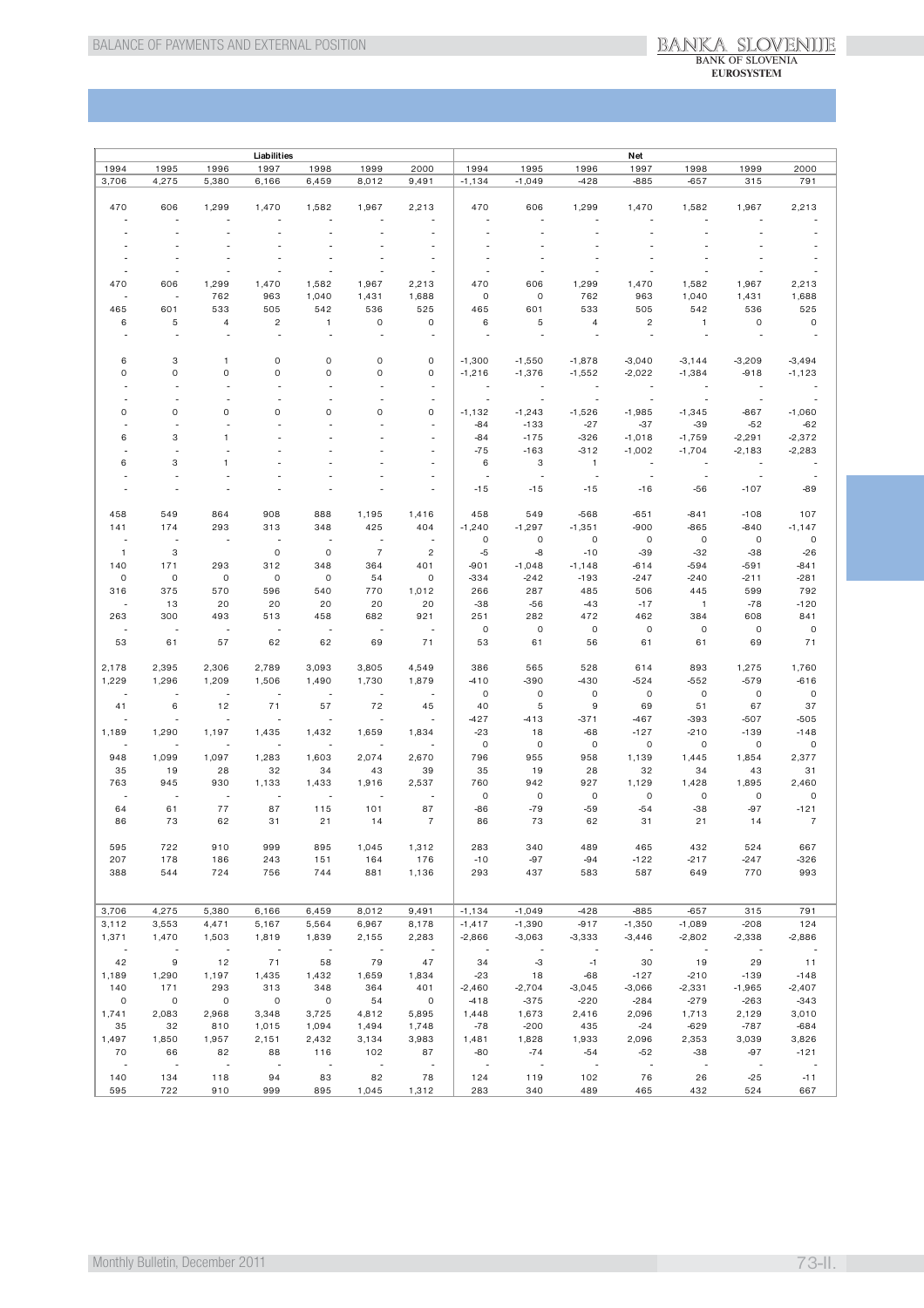**EUROSYSTEM**

### 3.9. Net external debt position

| Mio EUR                      |                                     |                  |                           |                          |                      | General government             |                       |                                    |                          |                  |                  |
|------------------------------|-------------------------------------|------------------|---------------------------|--------------------------|----------------------|--------------------------------|-----------------------|------------------------------------|--------------------------|------------------|------------------|
|                              |                                     |                  | Short-term                |                          |                      |                                | Long-term             |                                    |                          |                  |                  |
|                              | Money market<br>instruments         | Loans            | Trade<br>credits          | Other debt<br>ass./liab. | Total                | Bonds and<br>notes             | Loans                 | Trade credits                      | Other debt<br>ass./liab. | Total            | Total            |
| Stolpec                      | $\mathbf{1}$                        | $\boldsymbol{2}$ | $\ensuremath{\mathsf{3}}$ | $\overline{4}$           | $5 = 1 +  4$         | $\,6$                          | $7 = 8 + 9 + 10 + 11$ | 8                                  | 9                        | $10=6++9$        | $11 = 5 + 10$    |
| Koda                         |                                     |                  |                           |                          |                      |                                |                       |                                    |                          |                  |                  |
|                              |                                     |                  |                           |                          |                      | Claims                         |                       |                                    |                          |                  |                  |
| 2001 31.Dec.                 |                                     |                  |                           | 887                      | 887                  | $\ddotsc$                      |                       | $\ddotsc$                          | $\ddotsc$                | $\cdots$         | 887              |
| 2002 31.Dec.                 |                                     |                  | $\cdots$                  | 852                      | 852                  | $\ddotsc$                      | $\ddotsc$             | $\cdots$                           | 22                       | 22               | 874              |
| 2003 31.Dec.<br>2004 31.Dec. |                                     |                  | <br>$\cdots$              | 829<br>827               | 829<br>827           | $\mathbf{1}$<br>$\overline{c}$ |                       |                                    | 20<br>29                 | 21<br>31         | 851<br>857       |
| 2005 31.Dec.                 | $\cdots$<br>$\overline{\mathbf{c}}$ | <br>             | $\cdots$                  | 830                      | 832                  | 60                             | $\cdots$<br>          | $\cdots$<br>                       | 39                       | 100              | 931              |
| 2006 31.Dec.                 | 1                                   |                  | $\cdots$                  | 126                      | 127                  | 91                             | $\ddotsc$             | $\cdots$                           | 48                       | 139              | 266              |
| 2007 31.Dec.                 | 3                                   |                  |                           | 124                      | 127                  | 181                            | $\ddotsc$             | $\cdots$                           | 102                      | 283              | 410              |
| 2008 31.Dec.                 | 4                                   |                  | $\cdots$                  | 124                      | 128                  | 183                            | $\cdots$              | $\cdots$                           | 105                      | 288              | 416              |
| 2009 31.Dec.                 | 0<br>0                              |                  |                           | 90                       | 90                   | 132                            | $\ddotsc$             |                                    | 94                       | 225              | 315              |
| 2010 31.Dec.                 |                                     |                  | $\cdots$                  | 95                       | 95                   | 155                            | 103                   | $\cdots$                           | 92                       | 349              | 444              |
| 2011 31.Mar.                 | 0                                   |                  | $\cdots$                  | 340                      | 341                  | 148                            | 228                   | $\cdots$                           | 94                       | 469              | 810              |
| 30.Apr.                      | 0                                   |                  | $\cdots$                  | 338                      | 339                  | 149                            | 229                   |                                    | 93                       | 472              | 810              |
| 31.May                       | 0                                   |                  | $\cdots$                  | 328                      | 329                  | 154                            | 229                   | $\cdots$                           | 94                       | 477              | 806              |
| 30.Jun.                      | $\mathsf O$                         |                  |                           | 288                      | 289                  | 157                            | 264                   |                                    | 99                       | 521              | 809              |
| 31.Jul.<br>31.Aug.           | 0<br>$\mathsf O$                    | <br>             | $\cdots$<br>$\cdots$      | 288<br>288               | 289<br>289           | 157<br>158                     | 291<br>292            | $\cdots$<br>                       | 100<br>99                | 548<br>550       | 837<br>838       |
| 30.Sep.                      | $\mathsf O$                         |                  | $\cdots$                  | 88                       | 89                   | 125                            | 291                   | $\cdots$                           | 100                      | 515              | 604              |
| 31.Oct.                      | $\mathsf O$                         |                  | $\cdots$                  | 88                       | 89                   | 97                             | 292                   |                                    | 100                      | 489              | 577              |
|                              |                                     |                  |                           |                          |                      |                                |                       |                                    |                          |                  |                  |
|                              |                                     |                  |                           |                          |                      | Liabilities                    |                       |                                    |                          |                  |                  |
| 2001 31.Dec.<br>2002 31.Dec. | 3<br>56                             |                  | $\cdots$                  | 11                       | 15<br>66             | 1,908                          | 583<br>468            | $\cdots$                           | $\cdots$                 | 2,491            | 2,506            |
| 2003 31.Dec.                 | 32                                  | <br>             | <br>$\cdots$              | 10<br>8                  | 40                   | 1,894<br>2,008                 | 382                   | <br>$\cdots$                       | <br>$\cdots$             | 2,362<br>2,391   | 2,428<br>2,431   |
| 2004 31.Dec.                 | 13                                  |                  |                           | 8                        | 21                   | 1,865                          | 381                   | $\mathsf O$                        | $\cdots$                 | 2,246            | 2,267            |
| 2005 31.Dec.                 | 21                                  |                  |                           | 9                        | 31                   | 1,720                          | 363                   | $\mathsf{O}\xspace$                | $\cdots$                 | 2,083            | 2,114            |
| 2006 31.Dec.                 | 24                                  |                  | $\cdots$                  | 9                        | 33                   | 2,108                          | 241                   |                                    | $\cdots$                 | 2,349            | 2,382            |
| 2007 31.Dec.                 |                                     | 0                |                           |                          | 0                    | 2,832                          | 203                   |                                    | $\cdots$                 | 3,036            | 3,036            |
| 2008 31.Dec.<br>2009 31.Dec. |                                     |                  |                           |                          | $\cdots$             | 3,552<br>6,407                 | 180<br>149            | $\cdots$                           | 4<br>3                   | 3,736<br>6,559   | 3,736<br>6,559   |
| 2010 31.Dec.                 | $\cdots$<br>                        | <br>             | $\cdots$<br>$\cdots$      | $\cdots$<br>             | $\cdots$<br>$\cdots$ | 8,018                          | 147                   | $\cdots$<br>                       | $\sqrt{2}$               | 8,167            | 8,167            |
| 2011 31.Mar.                 |                                     |                  |                           | $\cdots$                 | $\cdots$             | 10,795                         | 167                   |                                    | 4                        | 10,967           | 10,967           |
| 30.Apr.                      | $\cdots$                            |                  |                           | $\cdots$                 | $\cdots$             | 10,476                         | 167                   | $\cdots$                           | 4                        | 10,647           | 10,647           |
| 31.May                       |                                     |                  | $\cdots$                  | $\cdots$                 | $\ldots$             | 10,558                         | 165                   |                                    | 4                        | 10,727           | 10,727           |
| 30.Jun.                      |                                     |                  |                           |                          | $\cdots$             | 10,522                         | 200                   | $\cdots$                           | 10                       | 10,733           | 10,733           |
| 31.Jul.                      |                                     |                  |                           |                          |                      | 10,453                         | 200                   | $\cdots$                           | 10                       | 10,663           | 10,663           |
| 31.Aug.<br>30.Sep.           | $\cdots$                            |                  | $\cdots$                  | $\cdots$                 | $\cdots$             | 10,398<br>10,192               | 200<br>197            | $\cdots$                           | 10<br>10                 | 10,608<br>10,398 | 10,608<br>10,398 |
| 31.Oct.                      | <br>$\cdots$                        | <br>             | <br>                      | <br>                     | <br>$\cdots$         | 10,054                         | 196                   | <br>$\cdots$                       | 9                        | 10,259           | 10,259           |
|                              |                                     |                  |                           |                          |                      |                                |                       |                                    |                          |                  |                  |
|                              |                                     |                  |                           |                          |                      | Net position                   |                       |                                    |                          |                  |                  |
| 2001 31.Dec.                 | 3                                   |                  | $\cdots$                  | $-876$                   | $-872$               | 1,908                          | 583                   | $\cdots$                           | $\cdots$                 | 2,491            | 1,619            |
| 2002 31.Dec.                 | 56                                  |                  | $\ldots$                  | $-842$                   | $-786$               | 1,894                          | 468                   | $\cdots$                           | $-22$                    | 2,340            | 1,554            |
| 2003 31.Dec.                 | 32                                  |                  | $\cdots$                  | $-821$                   | $-790$               | 2,007                          | 382                   |                                    | $-20$                    | 2,369            | 1,580            |
| 2004 31.Dec.<br>2005 31.Dec. | 13<br>20                            | <br>$\cdots$     | $\cdots$<br>$\cdots$      | $-819$<br>$-821$         | $-806$<br>$-801$     | 1,863<br>1,660                 | 381<br>363            | $\mathsf{O}\xspace$<br>$\mathsf O$ | $-29$<br>$-39$           | 2,215<br>1,984   | 1,409<br>1,183   |
| 2006 31.Dec.                 | 23                                  |                  | $\cdots$                  | $-117$                   | $-94$                | 2,017                          | 241                   | $\cdots$                           | $-48$                    | 2,210            | 2,116            |
| 2007 31.Dec.                 | $-3$                                | 0                | $\cdots$                  | $-124$                   | $-127$               | 2,651                          | 203                   | $\cdots$                           | $-102$                   | 2,752            | 2,625            |
| 2008 31.Dec.                 | $-4$                                |                  | $\cdots$                  | $-124$                   | $-128$               | 3,369                          | 180                   |                                    | $-101$                   | 3,448            | 3,319            |
| 2009 31.Dec.                 | $\mathsf O$                         | $\cdots$         | $\cdots$                  | $-90$                    | $-90$                | 6,275                          | 149                   |                                    | $-91$                    | 6,333            | 6,243            |
| 2010 31.Dec.                 | 0                                   |                  | $\cdots$                  | $-95$                    | $-95$                | 7,863                          | 44                    | $\cdots$                           | $-90$                    | 7,817            | 7,722            |
| 2011 31.Mar.                 | 0                                   |                  | $\cdots$                  | $-340$                   | $-341$               | 10,648                         | $-61$                 |                                    | $-89$                    | 10,498           | 10,157           |
| 30.Apr.<br>31.May            | 0<br>0                              |                  | $\cdots$                  | $-338$<br>$-328$         | $-339$<br>$-329$     | 10,327<br>10,404               | $-62$<br>$-64$        | $\cdots$                           | $-89$<br>$-89$           | 10,176<br>10,250 | 9,837<br>9,921   |
| 30.Jun.                      | 0                                   | <br>             | $\cdots$<br>$\cdots$      | $-288$                   | $-289$               | 10,365                         | $-64$                 | $\cdots$<br>$\cdots$               | $-90$                    | 10,212           | 9,923            |
| 31.Jul.                      | 0                                   |                  | $\cdots$                  | $-288$                   | $-289$               | 10,296                         | $-91$                 | $\cdots$                           | $-90$                    | 10,115           | 9,826            |
| 31.Aug.                      | $\mathsf{O}\xspace$                 |                  | $\cdots$                  | $-288$                   | $-289$               | 10,240                         | $-92$                 |                                    | $-90$                    | 10,058           | 9,769            |
| 30.Sep.                      | 0                                   |                  | $\cdots$                  | $-88$                    | $-89$                | 10,067                         | $-94$                 | $\cdots$                           | $-91$                    | 9,883            | 9,794            |
| 31.Oct.                      | 0                                   |                  | $\cdots$                  | $-88$                    | $-89$                | 9,957                          | $-95$                 | $\cdots$                           | $-90$                    | 9,771            | 9,682            |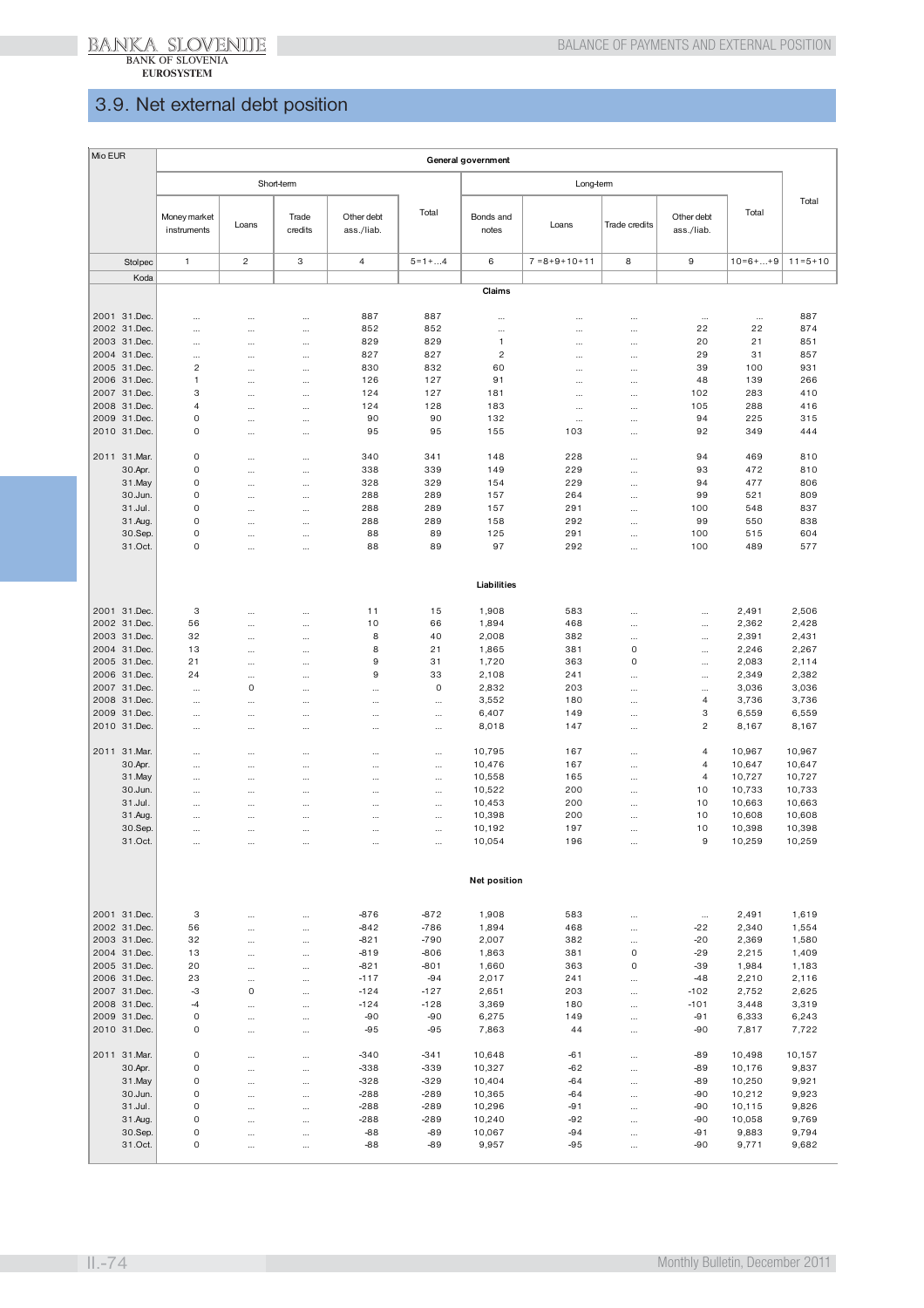**EUROSYSTEM**

|                             |                      |                           |                          |                      | <b>Bank of Slovenia</b> |                      |                          |                          |                      |                      | Mio EUR                      |
|-----------------------------|----------------------|---------------------------|--------------------------|----------------------|-------------------------|----------------------|--------------------------|--------------------------|----------------------|----------------------|------------------------------|
|                             |                      | Short-term                |                          |                      |                         |                      | Long-term                |                          |                      |                      |                              |
| Money market<br>instruments | Loans                | Currency and<br>deposits  | Other debt<br>ass./liab. | Total                | Bonds and<br>notes      | Loans                | Currency and<br>deposits | Other debt<br>ass./liab. | Total                | Total                |                              |
| 12                          | 13                   | 14                        | 15                       | $16 = 12 +  + 15$    | 17                      | 18                   | 19                       | 20                       | $21 = 17 +20$        | $22 = 16 + 21$       | Stolpec                      |
|                             |                      |                           |                          |                      | Claims                  |                      |                          |                          |                      |                      | Koda                         |
|                             |                      |                           |                          |                      |                         |                      |                          |                          |                      |                      |                              |
| <br>1,101                   | $\cdots$             | 2,153<br>2,510            | 72<br>67                 | 2,225<br>3,677       | 2,657<br>2,968          |                      |                          | 106<br>130               | 2,763<br>3,099       | 4,988<br>6,776       | 2001 31.Dec.<br>2002 31.Dec. |
| 12                          | <br>$\cdots$         | 1,635                     | 56                       | 1,703                | 5,029                   | <br>$\cdots$         | $\cdots$<br>             | 129                      | 5,158                | 6,861                | 2003 31.Dec.                 |
| 16                          |                      | 690                       | 52                       | 759                  | 5,661                   |                      |                          | 205                      | 5,866                | 6,625                | 2004 31.Dec.                 |
| 42                          | $\cdots$             | 1,271                     | 60                       | 1,374                | 5,458                   | $\cdots$             | $\cdots$                 | 176                      | 5,633                | 7,007                | 2005 31.Dec.                 |
| 71                          |                      | 926                       | 55                       | 1,052                | 4,306                   |                      | $\cdots$                 | 148                      | 4,455                | 5,506                | 2006 31.Dec.                 |
| 707                         | $\cdots$             | 1,635                     | 42                       | 2,384                | 3,128                   | $\cdots$             | $\cdots$                 | 180                      | 3,309                | 5,692                | 2007 31.Dec.                 |
| 337<br>20                   |                      | 1,194<br>405              | 143<br>133               | 1,674<br>558         | 3,718<br>4,108          | $\cdots$             | 8<br>216                 | 111<br>127               | 3,838<br>4,450       | 5,512<br>5,009       | 2008 31.Dec.<br>2009 31.Dec. |
| 21                          | $\cdots$<br>$\cdots$ | 362                       | 43                       | 427                  | 4,238                   | $\cdots$<br>$\cdots$ | 256                      | 150                      | 4,645                | 5,071                | 2010 31.Dec.                 |
|                             |                      |                           |                          |                      |                         |                      |                          |                          |                      |                      |                              |
| 22                          |                      | 476                       | 40                       | 538                  | 4,143                   | $\cdots$             | 209                      | 202                      | 4,554                | 5,093                | 2011 31.Mar.                 |
| 181                         | $\cdots$             | 603                       | 39                       | 823                  | 3,853                   | $\cdots$             | 204                      | 200                      | 4,257                | 5,080                | 30.Apr.                      |
| 221                         |                      | 621                       | 40                       | 883                  | 3,828                   | $\cdots$             | 208                      | 208                      | 4,244                | 5,127                | 31.May                       |
| 291<br>282                  | $\cdots$             | 613<br>625                | 40<br>40                 | 944<br>946           | 3,747                   | $\cdots$             | 231<br>235               | 208<br>217               | 4,186                | 5,130                | 30.Jun.                      |
| 274                         | <br>$\cdots$         | 751                       | 40                       | 1,065                | 3,748<br>3,862          | <br>$\cdots$         | 232                      | 215                      | 4,200<br>4,310       | 5,146<br>5,375       | 31.Jul.<br>31.Aug.           |
| 374                         |                      | 621                       | 43                       | 1,037                | 4,015                   |                      | 241                      | 219                      | 4,475                | 5,512                | 30.Sep.                      |
| 344                         | $\cdots$             | 633                       | 41                       | 1,018                | 4,028                   | $\cdots$             | 235                      | 215                      | 4,478                | 5,496                | 31.Oct.                      |
|                             |                      |                           |                          |                      |                         |                      |                          |                          |                      |                      |                              |
|                             |                      |                           |                          |                      | Liabilities             |                      |                          |                          |                      |                      |                              |
|                             |                      | $\mathsf{O}\xspace$<br>33 |                          | $\mathsf O$<br>33    | $\cdots$                |                      |                          |                          |                      | $\mathsf O$<br>33    | 2001 31.Dec.<br>2002 31.Dec. |
| <br>                        | $\cdots$<br>$\cdots$ | 30                        | <br>                     | 30                   | <br>                    | <br>$\cdots$         | <br>                     | <br>                     | <br>$\cdots$         | 30                   | 2003 31.Dec.                 |
|                             | $\cdots$             | 36                        |                          | 36                   |                         |                      |                          |                          | $\cdots$             | 36                   | 2004 31.Dec.                 |
|                             |                      | 39                        |                          | 39                   |                         |                      |                          |                          | $\cdots$             | 39                   | 2005 31.Dec.                 |
|                             | $\cdots$             | 45                        | $\cdots$                 | 45                   | $\cdots$                | $\cdots$             |                          | $\cdots$                 | $\cdots$             | 45                   | 2006 31.Dec.                 |
|                             |                      | 3,588                     |                          | 3,588                |                         |                      |                          | $\cdots$                 | $\cdots$             | 3,588                | 2007 31.Dec.                 |
|                             | $\cdots$             | 3,603                     |                          | 3,603                |                         |                      |                          | 28                       | 28                   | 3,631                | 2008 31.Dec.                 |
| $\cdots$<br>                | <br>$\cdots$         | 3,360<br>2,125            | 0<br>$\ddotsc$           | 3,360<br>2,125       | $\cdots$<br>            | $\cdots$<br>         | <br>$\cdots$             | 235<br>250               | 235<br>250           | 3,595<br>2,375       | 2009 31.Dec.<br>2010 31.Dec. |
|                             |                      |                           |                          |                      |                         |                      |                          |                          |                      |                      |                              |
|                             | $\cdots$             | 1,321                     |                          | 1,321                |                         |                      |                          | 241                      | 241                  | 1,562                | 2011 31.Mar.                 |
|                             |                      | 1,731                     |                          | 1,731                | $\cdots$                |                      |                          | 235                      | 235                  | 1,966                | 30.Apr.                      |
|                             | $\cdots$             | 1,751<br>1,955            | $\cdots$                 | 1,751<br>1,955       | $\cdots$                | $\cdots$             | $\cdots$                 | 239<br>239               | 239<br>239           | 1,990<br>2,194       | 31.May<br>30.Jun.            |
|                             | <br>$\cdots$         | 2,089                     | <br>$\cdots$             | 2,089                | <br>                    | <br>                 | $\cdots$<br>             | 242                      | 242                  | 2,331                | 31.Jul.                      |
|                             |                      | 2,364                     |                          | 2,364                |                         |                      |                          | 240                      | 240                  | 2,605                | 31.Aug.                      |
| $\cdots$                    | $\cdots$             | 2,357                     | $\cdots$                 | 2,357                | $\cdots$                |                      | $\cdots$                 | 250                      | 250                  | 2,606                | 30.Sep                       |
| $\cdots$                    | $\cdots$             | 2,564                     |                          | 2,564                | $\cdots$                | $\cdots$             | $\cdots$                 | 243                      | 243                  | 2,806                | 31.Oct.                      |
|                             |                      |                           |                          |                      | <b>Net position</b>     |                      |                          |                          |                      |                      |                              |
|                             |                      |                           |                          |                      |                         |                      |                          |                          |                      |                      |                              |
| $\cdots$<br>$-1,101$        | $\cdots$             | $-2,153$<br>$-2,477$      | $-72$<br>$-67$           | $-2,225$<br>$-3,644$ | $-2,657$<br>$-2,968$    |                      | $\cdots$                 | $-106$<br>$-130$         | $-2,763$<br>$-3,099$ | $-4,988$<br>$-6,743$ | 2001 31.Dec.<br>2002 31.Dec. |
| $-12$                       | <br>$\cdots$         | $-1,604$                  | -56                      | $-1,672$             | $-5,029$                | <br>$\cdots$         | $\cdots$                 | $-129$                   | $-5,158$             | $-6,830$             | 2003 31.Dec.                 |
| $-16$                       |                      | $-654$                    | $-52$                    | $-723$               | $-5,661$                | $\cdots$             | $\cdots$<br>             | $-205$                   | $-5,866$             | $-6,589$             | 2004 31.Dec.                 |
| $-42$                       | $\cdots$             | $-1,232$                  | $-60$                    | $-1,334$             | $-5,458$                | $\cdots$             | $\cdots$                 | $-176$                   | $-5,633$             | $-6,968$             | 2005 31.Dec.                 |
| $-71$                       | $\cdots$             | $-881$                    | $-55$                    | $-1,007$             | $-4,306$                | $\cdots$             | $\cdots$                 | $-148$                   | $-4,455$             | $-5,462$             | 2006 31.Dec.                 |
| $-707$                      | $\cdots$             | 1,953                     | $-42$                    | 1,204                | $-3,128$                | $\cdots$             | $\cdots$                 | $-180$                   | $-3,309$             | $-2,105$             | 2007 31.Dec.                 |
| $-337$                      |                      | 2,409                     | $-143$                   | 1,929                | $-3,718$                | $\cdots$             | -8                       | $-83$                    | $-3,810$             | $-1,881$             | 2008 31.Dec.                 |
| $-20$                       |                      | 2,955                     | $-133$                   | 2,802                | $-4,108$                | $\cdots$             | -216                     | 108                      | $-4,215$             | $-1, 414$            | 2009 31.Dec.                 |
| $-21$                       | $\cdots$             | 1,763                     | $-43$                    | 1,698                | $-4,238$                | $\cdots$             | $-256$                   | 100                      | $-4,395$             | $-2,696$             | 2010 31.Dec.                 |
| $-22$                       |                      | 845                       | $-40$                    | 782                  | $-4, 143$               |                      | $-209$                   | 39                       | $-4,313$             | $-3,531$             | 2011 31.Mar.                 |
| $-181$                      |                      | 1,128                     | $-39$                    | 908                  | $-3,853$                | $\cdots$             | $-204$                   | 35                       | $-4,022$             | $-3,114$             | 30.Apr.                      |
| $-221$<br>$-291$            |                      | 1,129<br>1,342            | $-40$<br>$-40$           | 868<br>1,011         | $-3,828$<br>$-3,747$    |                      | $-208$<br>$-231$         | 31<br>30                 | $-4,005$<br>$-3,947$ | $-3,137$<br>$-2,936$ | 31.May<br>30.Jun.            |
| $-282$                      | $\cdots$<br>         | 1,464                     | $-40$                    | 1,142                | $-3,748$                | $\cdots$<br>         | $-235$                   | 25                       | $-3,958$             | $-2,815$             | 31.Jul.                      |
| $-274$                      |                      | 1,614                     | $-40$                    | 1,299                | $-3,862$                | $\cdots$             | $-232$                   | 25                       | $-4,070$             | $-2,770$             | 31.Aug.                      |
| $-374$                      |                      | 1,736                     | $-43$                    | 1,319                | $-4,015$                |                      | $-241$                   | 31                       | $-4,225$             | $-2,906$             | 30.Sep.                      |
| $-344$                      | $\cdots$             | 1,931                     | $-41$                    | 1,546                | $-4,028$                | $\cdots$             | $-235$                   | 27                       | $-4,235$             | $-2,690$             | 31.Oct.                      |
|                             |                      |                           |                          |                      |                         |                      |                          |                          |                      |                      |                              |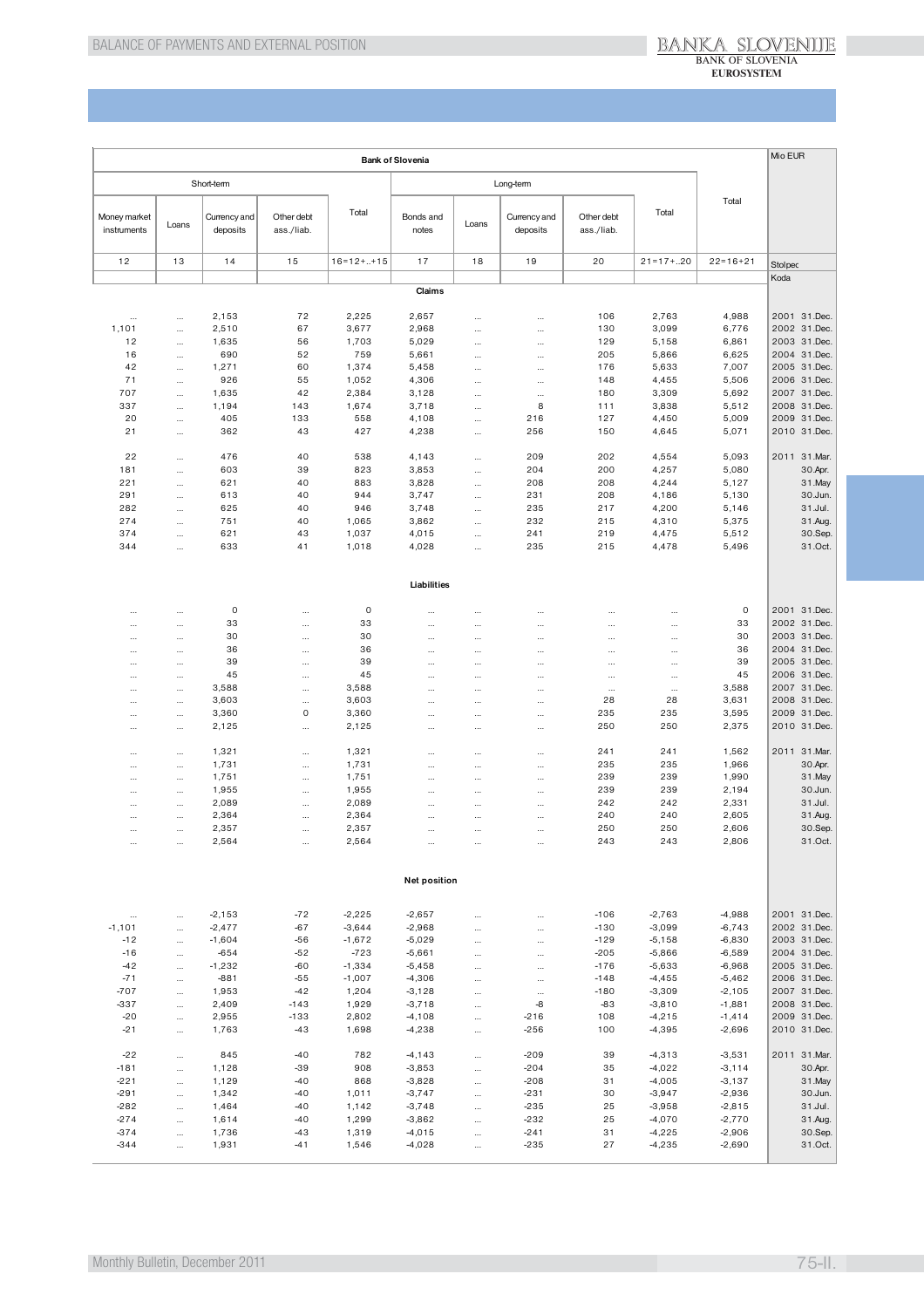**EUROSYSTEM**

## 3.9. Net external debt position (continued)

| Mio EUR                      |                             |                |                          |                          | <b>Banks</b>        |                    |                |                          |                          |               |              |
|------------------------------|-----------------------------|----------------|--------------------------|--------------------------|---------------------|--------------------|----------------|--------------------------|--------------------------|---------------|--------------|
|                              |                             |                | Short-term               |                          |                     |                    |                | Long-term                |                          |               |              |
|                              | Money market<br>instruments | Loans          | Currency and<br>deposits | Other debt<br>ass./liab. | Total               | Bonds and<br>notes | Loans          | Currency and<br>deposits | Other debt<br>ass./liab. | Total         | Total        |
| Stolpec                      | $\mathbf{1}$                | $\overline{c}$ | 3                        | $\overline{4}$           | $5 = 1 + .4$        | 6                  | $\overline{7}$ | 8                        | 9                        | $10 = 6 +  9$ | $11 = 5 + 9$ |
| Koda                         |                             |                |                          |                          |                     |                    |                |                          |                          |               |              |
|                              |                             |                |                          |                          | Claims              |                    |                |                          |                          |               |              |
| 2001 31.Dec.                 | $\cdots$                    | 13             | 1,563                    | 324                      | 1,899               | 225                | 97             | $\cdots$                 | $\overline{1}$           | 323           | 2,222        |
| 2002 31.Dec                  |                             | 32             | 1,167                    | 307                      | 1,506               | 171                | 168            |                          | 15                       | 354           | 1,859        |
| 2003 31.Dec.                 |                             | 62             | 919                      | 338                      | 1,318               | 195                | 238            | $\cdots$                 | 17                       | 450           | 1,768        |
| 2004 31.Dec.                 | 5                           | 76             | 906                      | 340                      | 1,328               | 370                | 413            | $\cdots$                 | 18                       | 801           | 2,129        |
| 2005 31.Dec                  | $\mathbf{1}$                | 199            | 1,473                    | 114                      | 1,787               | 908                | 640            | 33                       | 45                       | 1,626         | 3,413        |
| 2006 31.Dec.                 | 133                         | 292            | 1,408                    | 126                      | 1,959               | 1,802              | 1,009          | 38                       | 45                       | 2,894         | 4,853        |
| 2007 31.Dec.                 | 994                         | 927            | 2,174                    | 63                       | 4,157               | 3,121              | 2,102          | 59                       | 44                       | 5,326         | 9,483        |
| 2008 31.Dec                  | 985                         | 628            | 1,813                    | 52                       | 3,478               | 2,685              | 2,661          | 115                      | 44                       | 5,505         | 8,983        |
| 2009 31.Dec.<br>2010 31.Dec. | 1,113                       | 801            | 2,396                    | 46                       | 4,356               | 2,234              | 2,511          | 159                      | 44<br>43                 | 4,948         | 9,304        |
|                              | 741                         | 1,020          | 1,097                    | 4                        | 2,861               | 2,170              | 2,290          | 24                       |                          | 4,527         | 7,388        |
| 2011 31.Mar.                 | 1,011                       | 959            | 1,608                    | 14                       | 3,592               | 2,226              | 2,288          | 26                       | 35                       | 4,574         | 8,166        |
| 30.Apr.                      | 1,078                       | 957            | 1,227                    | 11                       | 3,273               | 2,266              | 2,257          | 31                       | 36                       | 4,590         | 7,863        |
| 31.May                       | 1,022                       | 943            | 1,235                    | 15                       | 3,216               | 2,223              | 2,298          | 29                       | 36                       | 4,586         | 7,802        |
| 30.Jun.                      | 922                         | 781            | 1,279                    | 14                       | 2,995               | 2,202              | 2,442          | 39                       | 37                       | 4,720         | 7,714        |
| 31.Jul.                      | 911                         | 811            | 1,640                    | 19                       | 3,381               | 2,181              | 2,418          | 41                       | 36                       | 4,675         | 8,056        |
| 31.Aug.                      | 828                         | 703            | 1,647                    | 16                       | 3,194               | 2,162              | 2,489          | 43                       | 45                       | 4,740         | 7,934        |
| 30.Sep                       | 687                         | 755            | 1,638                    | $\overline{7}$           | 3,086               | 2,119              | 2,388          | 42                       | 54                       | 4,603         | 7,689        |
| 31.Oct.                      | 564                         | 804            | 1,689                    | 10                       | 3,068               | 2,127              | 2,382          | 38                       | 56                       | 4,603         | 7,671        |
|                              |                             |                |                          |                          | Liabilities         |                    |                |                          |                          |               |              |
| 2001 31.Dec.                 |                             | $\mathbf{1}$   | 396                      | 8                        | 406                 | $\circ$            | 1,328          | 162                      | 73                       | 1,563         | 1,969        |
| 2002 31.Dec.                 | $\cdots$                    | 11             | 383                      | 46                       | 440                 | 20                 | 1,622          | 279                      | 64                       | 1,985         | 2,425        |
| 2003 31.Dec.                 |                             | 6              | 558                      | 9                        | 573                 | 33                 | 2,278          | 506                      | 55                       | 2,873         | 3,445        |
| 2004 31.Dec.                 |                             | 49             | 543                      | 33                       | 625                 | 221                | 3,206          | 744                      | 58                       | 4,229         | 4,854        |
| 2005 31.Dec.                 |                             | 537            | 862                      | 65                       | 1,463               | 336                | 5,393          | 1,450                    | $\cdots$                 | 7,179         | 8,643        |
| 2006 31.Dec                  |                             | 204            | 1,342                    | 46                       | 1,592               | 332                | 7,150          | 1,945                    | $\cdots$                 | 9,427         | 11,019       |
| 2007 31.Dec.                 |                             | 1,509          | 1,563                    | 39                       | 3,111               | 353                | 9,866          | 2,887                    | $\ddotsc$                | 13,106        | 16,216       |
| 2008 31.Dec.                 | $\cdots$                    | 1,821          | 1,770                    | 44                       | 3,635               | 437                | 10,884         | 2,931                    | $\cdots$                 | 14,252        | 17,886       |
| 2009 31.Dec.                 |                             | 315            | 1,931                    | 19                       | 2,265               | 2,033              | 9,425          | 2,691                    | $\cdots$                 | 14,149        | 16,414       |
| 2010 31.Dec.                 | $\cdots$                    | 494            | 1,694                    | 3                        | 2,190               | 2,772              | 8,633          | 2,413                    | 6                        | 13,823        | 16,013       |
| 2011 31.Mar.                 |                             | 243            | 1,515                    | 43                       | 1,801               | 3,032              | 8,331          | 2,581                    | 18                       | 13,962        | 15,763       |
| 30.Apr.                      | $\cdots$                    | 273            | 1,333                    | 60                       | 1,665               | 3,015              | 8,054          | 2,624                    | 3                        | 13,697        | 15,362       |
| 31.May                       | $\cdots$                    | 274            | 1,263                    | 60                       | 1,597               | 3,037              | 7,895          | 2,672                    | $\overline{c}$           | 13,606        | 15,203       |
| 30.Jun.                      |                             | 483            | 1,171                    | 14                       | 1,668               | 2,745              | 7,832          | 2,649                    | 5                        | 13,231        | 14,900       |
| 31.Jul.                      | $\cdots$                    | 330            | 1,245                    | 20                       | 1,595               | 2,728              | 8,076          | 2,666                    | 4                        | 13,474        | 15,069       |
| 31.Aug.                      |                             | 301            | 1,172                    | 51                       | 1,524               | 2,727              | 8,035          | 2,682                    | $\overline{c}$           | 13,445        | 14,969       |
| 30.Sep                       | $\cdots$                    | 306            | 1,089                    | 18                       | 1,413               | 2,498              | 8,044          | 2,665                    | 0                        | 13,207        | 14,620       |
| 31.Oct.                      |                             | 249            | 1,029                    | 22                       | 1,299               | 2,577              | 7,894          | 2,669                    | 0                        | 13,141        | 14,441       |
|                              |                             |                |                          |                          | <b>Net position</b> |                    |                |                          |                          |               |              |
| 2001 31.Dec.                 |                             | $-12$          | $-1,166$                 | $-315$                   | $-1,494$            | $-225$             | 1,231          | 162                      | 73                       | 1,240         | $-253$       |
| 2002 31.Dec.                 | $\ldots$<br>$\ldots$        | $-21$          | $-784$                   | $-260$                   | $-1,066$            | $-151$             | 1,454          | 279                      | 49                       | 1,631         | 566          |
| 2003 31.Dec.                 | $\ldots$                    | $-56$          | $-361$                   | $-329$                   | $-745$              | $-161$             | 2,040          | 506                      | 38                       | 2,423         | 1,678        |
| 2004 31.Dec.                 | $-5$                        | $-27$          | $-363$                   | $-307$                   | $-702$              | $-148$             | 2,793          | 744                      | 39                       | 3,428         | 2,726        |
| 2005 31.Dec.                 | $-1$                        | 338            | $-611$                   | $-49$                    | $-323$              | $-571$             | 4,753          | 1,417                    | $-45$                    | 5,553         | 5,230        |
| 2006 31.Dec.                 | $-133$                      | $-88$          | $-66$                    | $-80$                    | $-367$              | $-1,470$           | 6,141          | 1,907                    | $-45$                    | 6,533         | 6,166        |
| 2007 31.Dec.                 | $-994$                      | 583            | $-611$                   | $-24$                    | $-1,046$            | $-2,768$           | 7,763          | 2,829                    | $-44$                    | 7,779         | 6,733        |
| 2008 31.Dec.                 | $-985$                      | 1,193          | $-43$                    | -9                       | 156                 | $-2,248$           | 8,223          | 2,816                    | $-44$                    | 8,747         | 8,903        |
| 2009 31.Dec.                 | $-1, 113$                   | $-486$         | $-465$                   | $-27$                    | $-2,091$            | $-201$             | 6,915          | 2,532                    | $-44$                    | 9,201         | 7,111        |
| 2010 31.Dec.                 | $-741$                      | $-526$         | 597                      | $-1$                     | $-671$              | 602                | 6,342          | 2,388                    | $-37$                    | 9,295         | 8,625        |
| 2011 31.Mar.                 | $-1,011$                    | $-716$         | $-93$                    | 29                       | $-1,791$            | 807                | 6,043          | 2,556                    | $-17$                    | 9,388         | 7,597        |
| 30.Apr.                      | $-1,078$                    | $-684$         | 106                      | 49                       | $-1,608$            | 749                | 5,798          | 2,593                    | $-33$                    | 9,107         | 7,499        |
| 31.May                       | $-1,022$                    | $-669$         | 27                       | 45                       | $-1,618$            | 814                | 5,597          | 2,644                    | $-34$                    | 9,020         | 7,402        |
| 30.Jun.                      | $-922$                      | $-297$         | $-108$                   | $\mathsf O$              | $-1,326$            | 543                | 5,390          | 2,611                    | $-32$                    | 8,512         | 7,185        |
| 31.Jul.                      | $-911$                      | $-481$         | $-395$                   | $\mathbf{1}$             | $-1,786$            | 548                | 5,658          | 2,625                    | $-32$                    | 8,799         | 7,013        |
| 31.Aug.                      | $-828$                      | $-402$         | $-475$                   | 35                       | $-1,670$            | 565                | 5,545          | 2,638                    | $-43$                    | 8,705         | 7,035        |
| 30.Sep.                      | $-687$                      | $-448$         | $-549$                   | 11                       | $-1,674$            | 379                | 5,657          | 2,623                    | $-54$                    | 8,604         | 6,931        |
| 31.Oct.                      | $-564$                      | $-556$         | -660                     | 11                       | $-1,768$            | 450                | 5,512          | 2,631                    | $-55$                    | 8,538         | 6,770        |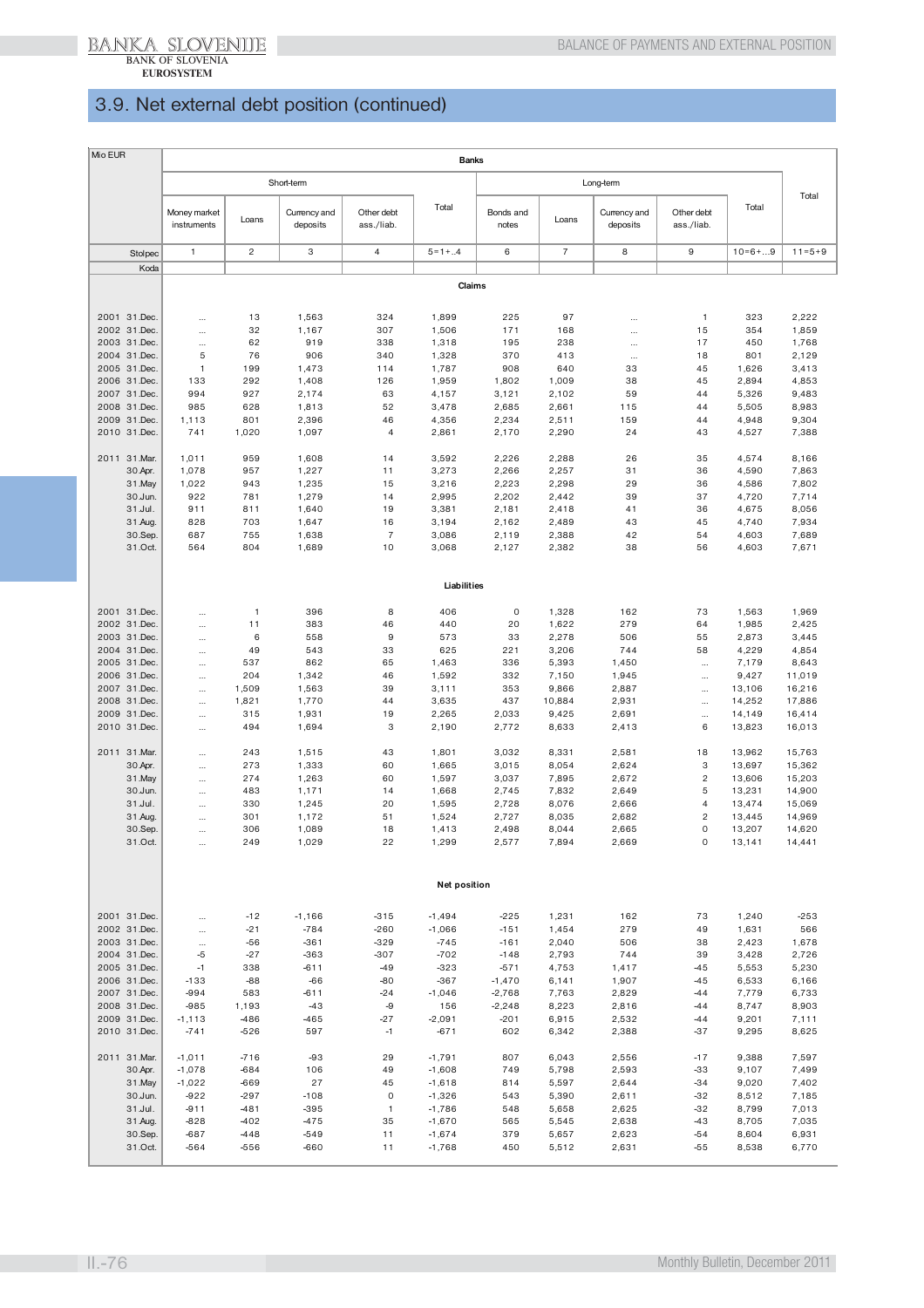|                                |                |                          |                  |                          | Other sectors        |                      |                |                             |                           |                          |                   |                    | Mio EUR                      |
|--------------------------------|----------------|--------------------------|------------------|--------------------------|----------------------|----------------------|----------------|-----------------------------|---------------------------|--------------------------|-------------------|--------------------|------------------------------|
|                                |                | Short-term               |                  |                          |                      |                      |                | Long-term                   |                           |                          |                   |                    |                              |
| Money<br>market<br>instruments | Loans          | Currency and<br>deposits | Trade credits    | Other debt<br>ass./liab. | Total                | Bonds and<br>notes   | Loans          | Currency<br>and<br>deposits | <b>Trade credits</b>      | Other debt<br>ass./liab. | Total             | Total              |                              |
| 12                             | 13             | 14                       | 15               | 16                       | $17 = 12 + .16$      | 18                   | 19             | 20                          | 21                        | 22                       | 23=18+22 24=17+23 |                    | <b>Stolpec</b>               |
|                                |                |                          |                  |                          |                      |                      |                |                             |                           |                          |                   |                    | Koda                         |
|                                |                |                          |                  |                          |                      | Claims               |                |                             |                           |                          |                   |                    |                              |
|                                | $\overline{4}$ | 748                      | 1,880            | 169                      | 2,800                | 35                   | 56             | $\ddotsc$                   | 48                        | $\mathsf O$              | 139               | 2,940              | 2001 31.Dec.                 |
|                                | 18             | 1,256                    | 1,884            | 148                      | 3,305                | 105                  | 120            | $\cdots$                    | 25                        | $\cdots$                 | 250               | 3,555              | 2002 31.Dec.                 |
| $\cdots$                       | 41             | 1,781                    | 1,907            | 132                      | 3,862                | 167                  | 184            | $\cdots$                    | 15                        | 4                        | 370               | 4,231              | 2003 31.Dec.                 |
| З                              | 51             | 2,500                    | 2,108            | 169                      | 4,832                | 420                  | 212            | $\cdots$                    | 13                        | 6                        | 651               | 5,482              | 2004 31.Dec.                 |
| 3                              | 78             | 2,923                    | 2,856            | 171                      | 6,032                | 542                  | 289            | $\cdots$                    | 16                        | 6                        | 853               | 6,885              | 2005 31.Dec.                 |
| $\overline{7}$                 | 146            | 3,704                    | 3,247            | 249                      | 7,352                | 840                  | 453            | $\cdots$                    | 25                        | $\sqrt{2}$               | 1,321             | 8,672              | 2006 31.Dec.                 |
| 29                             | 248            | 4,497                    | 3,699            | 190                      | 8,662                | 1,345                | 177            | $\overline{7}$              | 38                        | 25                       | 1,593             | 10,255             | 2007 31.Dec.                 |
| 25                             | 369            | 5,265                    | 3,935            | 53                       | 9,648                | 1,468                | 219            | $\overline{7}$              | 40                        | 23                       | 1,757             | 11,405             | 2008 31.Dec.                 |
| 9                              | 318            | 5,815                    | 3,722            | 32                       | 9,896                | 1,721                | 350            | $\overline{\mathfrak{c}}$   | 45                        | 132                      | 2,254             | 12,150             | 2009 31.Dec.                 |
| 10                             | 308            | 6,818                    | 3,910            | 82                       | 11,129               | 2,091                | 390            | 1                           | 27                        | 125                      | 2,634             | 13,763             | 2010 31.Dec.                 |
| 16                             | 303            | 7,167                    | 4,206            | 119                      | 11,811               | 2,156                | 391            | 1                           | 23                        | 112                      | 2,684             | 14,495             | 2011 31.Mar.                 |
| 12                             | 306            | 7,089                    | 4,275            | 109                      | 11,790               | 2,204                | 394            | 1                           | 24                        | 101                      | 2,725             | 14,515             | 30.Apr.                      |
| 12                             | 298            | 7,128                    | 4,230            | 109                      | 11,777               | 2,223                | 389            | $\overline{c}$              | 24                        | 102                      | 2,739             | 14,517             | 31.May                       |
| 12                             | 296            | 7,123                    | 4,258            | 112                      | 11,800               | 2,262                | 400            | $\overline{\mathbf{c}}$     | 24                        | 102                      | 2,789             | 14,589             | 30.Jun.                      |
| 23                             | 276            | 7,134                    | 4,295            | 130                      | 11,859               | 2,256                | 401            | $\sqrt{2}$                  | 24<br>24                  | 102                      | 2,784             | 14,643             | 31.Jul.<br>31.Aug.           |
| 28<br>32                       | 273<br>281     | 7,122<br>7,195           | 4,070<br>4,282   | 143<br>174               | 11,637<br>11,964     | 2,217<br>2,261       | 397<br>396     | $\sqrt{2}$<br>3             | 42                        | 101<br>99                | 2,743<br>2,801    | 14,379<br>14,765   | 30.Sep.                      |
| 33                             | 279            | 7,148                    | 4,328            | 178                      | 11,965               | 2,267                | 394            | 3                           | 25                        | 100                      | 2,790             | 14,755             | 31.Oct.                      |
|                                |                |                          |                  |                          |                      |                      |                |                             |                           |                          |                   |                    |                              |
|                                |                |                          |                  |                          |                      | Liabilities          |                |                             |                           |                          |                   |                    |                              |
|                                |                |                          |                  |                          |                      |                      |                |                             |                           |                          |                   |                    |                              |
| 12                             | 27             |                          | 1,690            | 64                       | 1,793                | 26                   | 3,224          | $\cdots$                    | 60                        | 6                        | 3,315             | 5,107              | 2001 31.Dec.                 |
| $\cdots$                       | 13             |                          | 1,693            | 82                       | 1,787                | 22                   | 3,819          | $\cdots$                    | 38                        | 4                        | 3,882             | 5,669              | 2002 31.Dec.                 |
|                                | 81             | $\cdots$                 | 1,663            | 88                       | 1,832                | 28                   | 4,266          | $\cdots$                    | 30                        | $\boldsymbol{2}$         | 4,327             | 6,159              | 2003 31.Dec.                 |
| $\cdots$                       | 24             | $\cdots$                 | 1,862            | 92                       | 1,977                | 10                   | 5,040          | $\cdots$                    | 17<br>$\overline{7}$      | 10<br>$\overline{7}$     | 5,077             | 7,054              | 2004 31.Dec.                 |
|                                | 101<br>68      |                          | 2,848<br>3,335   | 91<br>166                | 3,040<br>3,569       | 13<br>17             | 5,219<br>5,912 | $\cdots$                    | 3                         | $\sqrt{2}$               | 5,246<br>5,934    | 8,286<br>9,503     | 2005 31.Dec.<br>2006 31.Dec. |
|                                | 166            | $\cdots$<br>             | 3,847            | 22                       | 4,034                | 6                    | 3,892          | $\cdots$<br>$\cdots$        | 9                         | 10                       | 3,917             | 7,951              | 2007 31.Dec.                 |
| <br>$\cdots$                   | 330            | $\cdots$                 | 4,002            | 26                       | 4,357                | $\overline{4}$       | 4,773          | $\cdots$                    | 17                        | 11                       | 4,805             | 9,162              | 2008 31.Dec.                 |
|                                | 507            | $\cdots$                 | 3,400            | 109                      | 4,016                | 271                  | 5,187          | $\ldots$                    | 29                        | 25                       | 5,512             | 9,528              | 2009 31.Dec.                 |
|                                | 307            |                          | 3,741            | 97                       | 4,145                | 250                  | 5,072          | $\cdots$                    | $\overline{\mathfrak{c}}$ | 37                       | 5,367             | 9,512              | 2010 31.Dec.                 |
|                                | 319            |                          | 3,904            | 98                       | 4,321                | 247                  | 5,168          | $\cdots$                    | $\overline{7}$            | 27                       | 5,449             | 9,771              | 2011 31.Mar.                 |
| <br>                           | 320            | $\cdots$                 | 4,026            | 98                       | 4,443                | 248                  | 5,168          | $\cdots$                    | $\overline{7}$            | 26                       | 5,449             | 9,892              | 30.Apr.                      |
|                                | 354            | $\cdots$                 | 4,038            | 97                       | 4,489                | 258                  | 5,099          | $\cdots$                    | $\overline{\mathfrak{c}}$ | 27                       | 5,392             | 9,881              | 31.May                       |
|                                | 340            |                          | 3,865            | 98                       | 4,303                | 257                  | 5,055          | $\cdots$                    | $\overline{7}$            | 27                       | 5,346             | 9,649              | 30.Jun.                      |
|                                | 359            | $\cdots$                 | 3,854            | 99                       | 4,313                | 264                  | 5,215          | $\cdots$                    | $\overline{\mathfrak{c}}$ | 27                       | 5,512             | 9,825              | 31.Jul.                      |
|                                | 363            | $\cdots$                 | 3,581            | 98                       | 4,042                | 265                  | 5,206          | $\cdots$                    | $\overline{7}$            | 27                       | 5,504             | 9,546              | 31.Aug.                      |
|                                | 382            |                          | 3,897            | 116                      | 4,395                | 266                  | 5,248          | $\cdots$                    | 10                        | 33                       | 5,557             | 9,952              | 30.Sep.                      |
|                                | 400            |                          | 3,833            | 116                      | 4,349                | 265                  | 5,236          |                             | 10                        | 33                       | 5,543             | 9,892              | 31.Oct.                      |
|                                |                |                          |                  |                          |                      |                      |                |                             |                           |                          |                   |                    |                              |
|                                |                |                          |                  |                          |                      | <b>Net position</b>  |                |                             |                           |                          |                   |                    |                              |
| 12                             | 23             | $-748$                   | $-190$           | $-105$                   | $-1,008$             | -9                   | 3,168          | $\cdots$                    | 11                        | 6                        | 3,175             | 2,168              | 2001 31.Dec.                 |
| $\ldots$                       | $-5$           | $-1,256$                 | $-191$           | -66                      | $-1,518$             | -84                  | 3,699          | $\cdots$                    | 13                        | 4                        | 3,632             | 2,114              | 2002 31.Dec.                 |
| $\cdots$                       | 39             | $-1,781$                 | $-244$           | $-44$                    | $-2,030$             | $-139$               | 4,082          | $\cdots$                    | 15                        | $-1$                     | 3,957             | 1,927              | 2003 31.Dec.                 |
| -3                             | $-27$          | $-2,500$                 | $-247$           | $-77$                    | $-2,854$             | $-410$               | 4,828          | $\cdots$                    | 4                         | 4                        | 4,426             | 1,572              | 2004 31.Dec.                 |
| -3                             | 22             | $-2,923$                 | -8               | -80                      | $-2,993$             | $-528$               | 4,930          | $\cdots$                    | -9                        | 0                        | 4,393             | 1,400              | 2005 31.Dec.                 |
| $-7$                           | $-77$          | $-3,704$                 | 88               | $-82$                    | $-3,783$             | $-823$               | 5,459          | $\ldots$                    | $-23$                     | $-1$                     | 4,613             | 830                | 2006 31.Dec.                 |
| $-29$                          | $-82$          | $-4,497$                 | 148              | $-169$                   | -4,628               | $-1,339$             | 3,715          | $-7$                        | $-30$                     | $-15$                    | 2,325             | $-2,304$           | 2007 31.Dec.                 |
| $-25$                          | $-39$          | $-5,265$                 | 67               | $-28$                    | $-5,291$             | $-1,464$             | 4,554          | $-7$                        | $-23$                     | $-12$                    | 3,047             | $-2,243$           | 2008 31.Dec.                 |
| -9                             | 189            | $-5,815$                 | $-322$           | 77                       | $-5,881$             | $-1,450$             | 4,837          | $-7$                        | $-16$                     | $-107$                   | 3,258             | $-2,623$           | 2009 31.Dec.                 |
| $-10$                          | $-1$           | $-6,818$                 | $-169$           | 15                       | $-6,984$             | -1,841               | 4,682          | $-1$                        | $-19$                     | -88                      | 2,733             | -4,250             | 2010 31.Dec.                 |
| $-16$                          | 16             | $-7,167$                 | $-302$           | $-21$                    | $-7,489$             | $-1,909$             | 4,777          | $-1$                        | $-16$                     | $-85$                    | 2,765             | $-4,724$           | 2011 31.Mar.                 |
| $-12$                          | 14             | $-7,089$                 | $-249$           | $-11$                    | $-7,347$             | $-1,956$             | 4,774          | $-1$                        | $-17$                     | $-76$                    | 2,724             | $-4,623$           | 30.Apr.                      |
| $-12$                          | 55             | $-7,128$                 | $-191$           | $-12$                    | $-7,288$             | $-1,965$             | 4,710          | $-2$                        | $-17$                     | $-75$                    | 2,652             | -4,636             | 31.May                       |
| $-12$                          | 44             | $-7,123$                 | $-393$           | $-13$                    | -7,497               | $-2,005$             | 4,655          | $-2$                        | $-17$                     | $-75$                    | 2,557             | $-4,940$           | 30.Jun.                      |
| $-23$                          | 82             | $-7,134$                 | $-441$           | $-31$                    | $-7,547$             | $-1,992$             | 4,814          | $-2$                        | $-17$                     | $-75$                    | 2,729             | $-4,818$           | 31.Jul.                      |
| $-28$                          | 89             | $-7,122$                 | -489             | -45                      | $-7,595$             | $-1,953$             | 4,809          | $-2$                        | $-17$                     | $-75$                    | 2,761             | $-4,834$           | 31.Aug.                      |
| $-32$<br>$-33$                 | 101<br>121     | $-7,195$<br>$-7,148$     | $-386$<br>$-495$ | -58<br>$-62$             | $-7,569$<br>$-7,617$ | $-1,995$<br>$-2,002$ | 4,852<br>4,841 | $\mathcal{A}$<br>-3         | $-32$<br>$-15$            | $-66$<br>-68             | 2,756<br>2,753    | $-4,813$<br>-4,863 | 30.Sep.<br>31.Oct.           |
|                                |                |                          |                  |                          |                      |                      |                |                             |                           |                          |                   |                    |                              |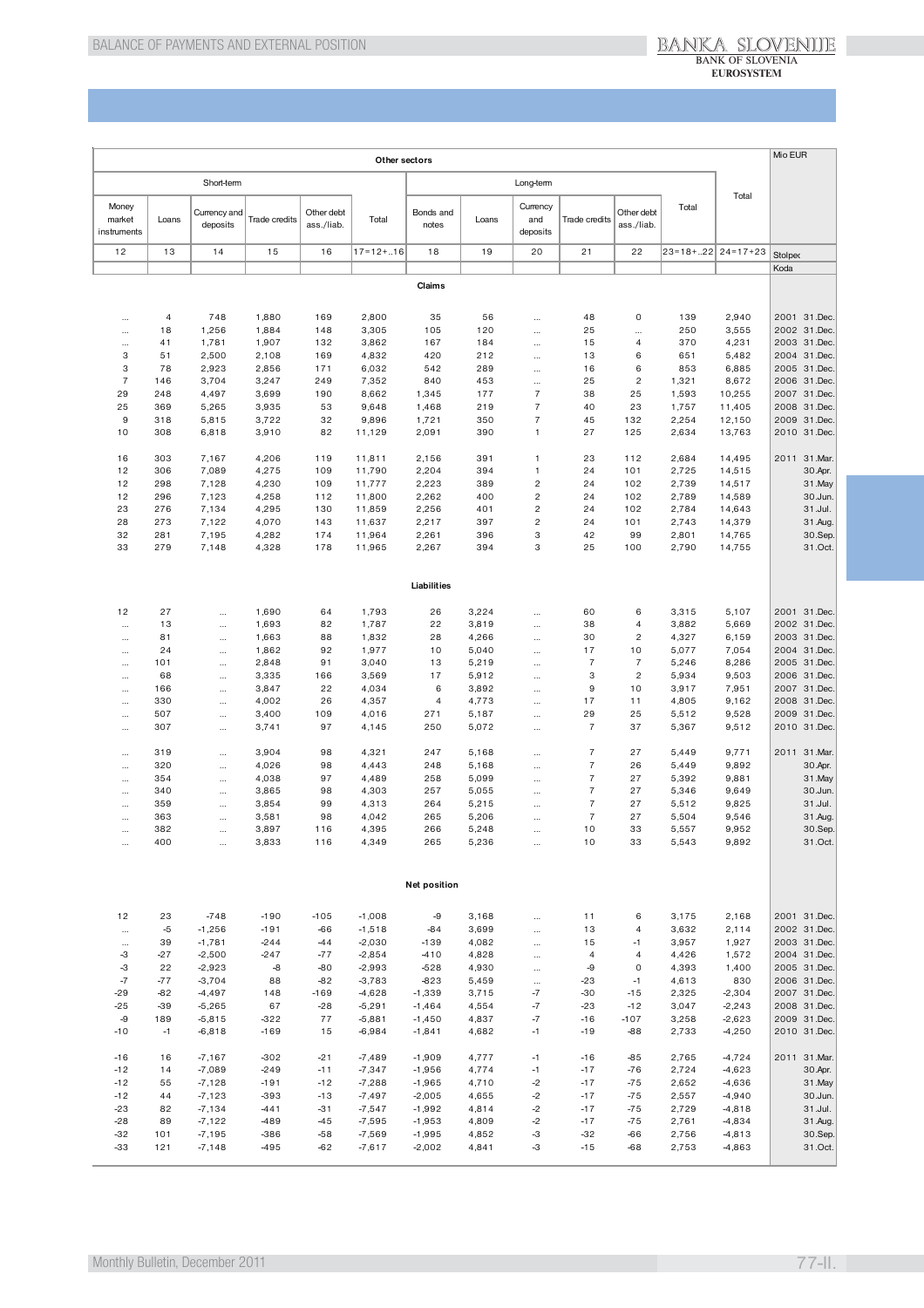**EUROSYSTEM**

## 3.9. Net external debt position (continued)

| Mio EUR |                              |                      |                  |                      |                      |                  |                      | <b>Total all sectors</b> |                                  |                 |                      |                      |                      |                  |
|---------|------------------------------|----------------------|------------------|----------------------|----------------------|------------------|----------------------|--------------------------|----------------------------------|-----------------|----------------------|----------------------|----------------------|------------------|
|         |                              |                      |                  |                      |                      |                  |                      |                          |                                  |                 |                      | Direct investment:   |                      |                  |
|         |                              |                      |                  | Short-term           |                      |                  |                      |                          | Long-term                        |                 |                      |                      | Intercomapny lending |                  |
|         |                              |                      |                  |                      |                      |                  |                      |                          |                                  |                 |                      |                      |                      | Total            |
|         |                              | Money<br>market      | Loans            | <b>Trade credits</b> | Currency and         | Other debt       | Bonds and            | Loans                    | Trade credits                    | Currency<br>and | Other debt           | Affiliated           | Direct               |                  |
|         |                              | instruments          |                  |                      | deposits             | ass./liab.       | notes                |                          |                                  | deposits        | ass./liab.           | enterprises          | investors            |                  |
|         | Stolpec                      | 1                    | $\overline{c}$   | 3                    | $\overline{4}$       | 5                | 6                    | $\overline{7}$           | 8                                | 9               | 10                   | 11                   | 12                   | $13=1++12$       |
|         | Koda                         |                      |                  |                      |                      |                  |                      |                          |                                  |                 |                      |                      |                      |                  |
|         |                              |                      |                  |                      |                      |                  |                      | Claims                   |                                  |                 |                      |                      |                      |                  |
|         | 2001 31.Dec.                 |                      | 17               | 1,880                | 4,463                | 1,452            | 2,917                | 153                      | 48                               | $\ddotsc$       | 106                  | 553                  | 223                  | 11,813           |
|         | 2002 31.Dec.                 | $\ddotsc$<br>1,101   | 50               | 1,884                | 4,933                | 1,373            | 3,244                | 288                      | 25                               | $\cdots$        | 167                  | 690                  | 324                  | 14,079           |
|         | 2003 31.Dec.                 | 12                   | 103              | 1,907                | 4,335                | 1,356            | 5,392                | 422                      | 15                               | $\cdots$        | 170                  | 864                  | 366                  | 14,941           |
|         | 2004 31.Dec.                 | 24                   | 127              | 2,108                | 4,096                | 1,389            | 6,453                | 625                      | 13                               | $\cdots$        | 258                  | 836                  | 296                  | 16,225           |
|         | 2005 31.Dec.<br>2006 31.Dec. | 48<br>212            | 277<br>438       | 2,856<br>3,247       | 5,668<br>6,037       | 1,175<br>556     | 6,967<br>7,039       | 929<br>1,462             | 16<br>25                         | 33<br>38        | 267<br>244           | 883<br>987           | 455<br>389           | 19,574<br>20,673 |
|         | 2007 31.Dec.                 | 1,733                | 1,174            | 3,699                | 8,305                | 419              | 7,776                | 2,279                    | 38                               | 66              | 351                  | 1,818                | 773                  | 28,431           |
|         | 2008 31.Dec.                 | 1,352                | 996              | 3,935                | 8,272                | 373              | 8,053                | 2,880                    | 40                               | 131             | 283                  | 2,019                | 789                  | 29,125           |
|         | 2009 31.Dec.                 | 1,143                | 1,119            | 3,722                | 8,616                | 301              | 8,195                | 2,860                    | 45                               | 382             | 396                  | 1,918                | 738                  | 29,434           |
|         | 2010 31.Dec.                 | 773                  | 1,328            | 3,910                | 8,277                | 223              | 8,654                | 2,783                    | 27                               | 282             | 409                  | 2,080                | 955                  | 29,702           |
|         | 2011 31.Mar.                 | 1,049                | 1,262            | 4,206                | 9,251                | 514              | 8,672                | 2,907                    | 23                               | 237             | 443                  | 2,108                | 1,026                | 31,697           |
|         | 30.Apr.                      | 1,272                | 1,262            | 4,275                | 8,919                | 497              | 8,472                | 2,879                    | 24                               | 237             | 431                  | 2,107                | 942                  | 31,317           |
|         | 31.May                       | 1,256                | 1,242            | 4,230                | 8,985                | 492              | 8,428                | 2,917                    | 24                               | 238             | 439                  | 2,097                | 986                  | 31,334           |
|         | 30.Jun.<br>31.Jul.           | 1,225<br>1,216       | 1,077<br>1,088   | 4,258<br>4,295       | 9,014<br>9,398       | 453<br>478       | 8,368<br>8,342       | 3,106<br>3,110           | 24<br>24                         | 271<br>278      | 446<br>455           | 2,113<br>2,150       | 965<br>881           | 31,320<br>31,715 |
|         | 31.Aug.                      | 1,131                | 976              | 4,070                | 9,521                | 487              | 8,400                | 3,179                    | 24                               | 278             | 461                  | 2,104                | 886                  | 31,517           |
|         | 30.Sep.                      | 1,093                | 1,035            | 4,282                | 9,454                | 312              | 8,520                | 3,074                    | 42                               | 286             | 472                  | 2,119                | 909                  | 31,598           |
|         | 31.Oct.                      | 941                  | 1,083            | 4,328                | 9,470                | 318              | 8,520                | 3,068                    | 25                               | 275             | 471                  | 2,138                | 922                  | 31,559           |
|         |                              |                      |                  |                      |                      |                  |                      | Liabilities              |                                  |                 |                      |                      |                      |                  |
|         | 2001 31.Dec.                 | 15                   | 28               | 1,690                | 396                  | 84               | 1,934                | 5,134                    | 60                               | 162             | 79                   | 130                  | 674                  |                  |
|         | 2002 31.Dec.                 | 56                   | 24               | 1,693                | 416                  | 138              | 1,935                | 5,909                    | 38                               | 279             | 68                   | 163                  | 806                  | 10,386<br>11,524 |
|         | 2003 31.Dec.                 | 32                   | 87               | 1,663                | 588                  | 106              | 2,070                | 6,927                    | 30                               | 506             | 57                   | 185                  | 974                  | 13,225           |
|         | 2004 31.Dec.                 | 13                   | 73               | 1,862                | 579                  | 133              | 2,096                | 8,627                    | 17                               | 744             | 68                   | 131                  | 1,001                | 15,343           |
|         | 2005 31.Dec.                 | 21                   | 638              | 2,848                | 901                  | 165              | 2,070                | 10,974                   | $\overline{7}$                   | 1,450           | $\overline{7}$       | 433                  | 981                  | 20,496           |
|         | 2006 31.Dec.<br>2007 31.Dec. | 24                   | 273<br>1,675     | 3,335<br>3,847       | 1,386<br>5,150       | 222<br>60        | 2,456<br>3,191       | 13,304<br>13,961         | 3<br>9                           | 1,945<br>2,887  | $\overline{c}$<br>10 | 191<br>230           | 928<br>3,762         | 24,067<br>34,783 |
|         | 2008 31.Dec.                 | <br>                 | 2,151            | 4,002                | 5,374                | 69               | 3,992                | 15,837                   | 17                               | 2,931           | 43                   | 266                  | 4,552                | 39,234           |
|         | 2009 31.Dec.                 |                      | 822              | 3,400                | 5,291                | 128              | 8,711                | 14,762                   | 29                               | 2,691           | 263                  | 362                  | 3,836                | 40,294           |
|         | 2010 31.Dec.                 |                      | 802              | 3,741                | 3,819                | 99               | 11,039               | 13,852                   | $\overline{7}$                   | 2,413           | 295                  | 403                  | 4,229                | 40,699           |
|         | 2011 31.Mar.                 |                      | 562              | 3,904                | 2,836                | 141              | 14,075               | 13,667                   | $\overline{7}$                   | 2,581           | 290                  | 433                  | 4,298                | 42,794           |
|         | 30.Apr.                      |                      | 592              | 4,026                | 3,064                | 158              | 13,740               | 13,389                   | 7                                | 2,624           | 269                  | 411                  | 4,339                | 42,618           |
|         | 31.May                       |                      | 628              | 4,038                | 3,013                | 158              | 13,853               | 13,159                   | $\overline{7}$                   | 2,672           | 273                  | 407                  | 4,430                | 42,638           |
|         | 30.Jun.                      |                      | 823              | 3,865                | 3,126                | 112              | 13,524               | 13,088                   | $\overline{7}$                   | 2,649           | 281                  | 471                  | 4,429                | 42,376           |
|         | 31.Jul.<br>31.Aug.           |                      | 689<br>664       | 3,854<br>3,581       | 3,333<br>3,537       | 120<br>149       | 13,445<br>13,390     | 13,491<br>13,441         | $\overline{7}$<br>$\overline{7}$ | 2,666<br>2,682  | 283<br>278           | 424<br>428           | 4,472<br>4,472       | 42,784<br>42,626 |
|         | 30.Sep.                      | <br>                 | 688              | 3,897                | 3,445                | 134              | 12,956               | 13,489                   | 10                               | 2,665           | 293                  | 526                  | 4,597                | 42,699           |
|         | 31.Oct.                      |                      | 648              | 3,833                | 3,593                | 138              | 12,896               | 13,326                   | 10                               | 2,669           | 285                  | 478                  | 4,623                | 42,498           |
|         |                              |                      |                  |                      |                      |                  |                      | Net position             |                                  |                 |                      |                      |                      |                  |
|         | 2001 31.Dec.                 | 15                   | 11               | $-190$               | $-4,067$             | $-1,368$         | $-983$               | 4,981                    | 11                               | 162             | $-27$                | $-423$               | 451                  | $-1,427$         |
|         | 2002 31.Dec.                 | $-1,044$             | $-26$            | $-191$               | $-4,517$             | $-1,236$         | $-1,309$             | 5,621                    | 13                               | 279             | $-100$               | $-527$               | 482                  | $-2,555$         |
|         | 2003 31.Dec.                 | 20                   | $-16$            | $-244$               | $-3,747$             | $-1,250$         | $-3,322$             | 6,505                    | 15                               | 506             | $-113$               | $-678$               | 608                  | $-1,716$         |
|         | 2004 31.Dec.                 | $-12$                | $-54$            | $-247$               | $-3,518$             | $-1,256$         | $-4,357$             | 8,002                    | $\overline{4}$                   | 744             | $-190$               | $-705$               | 705                  | $-882$           |
|         | 2005 31.Dec.                 | $-27$                | 361              | -8                   | $-4,766$             | $-1,010$         | $-4,897$             | 10,046                   | -9                               | 1,417           | $-260$               | $-450$               | 526                  | 922              |
|         | 2006 31.Dec.<br>2007 31.Dec. | $-188$<br>$-1,733$   | $-165$<br>500    | 88<br>148            | $-4,651$             | $-334$<br>$-359$ | $-4,583$             | 11,842<br>11,682         | $-23$<br>$-30$                   | 1,907           | $-242$<br>$-341$     | $-796$               | 539                  | 3,395<br>6,351   |
|         | 2008 31.Dec.                 | $-1,352$             | 1,154            | 67                   | $-3,155$<br>$-2,899$ | $-304$           | $-4,585$<br>$-4,061$ | 12,957                   | $-23$                            | 2,821<br>2,800  | $-240$               | $-1,588$<br>$-1,754$ | 2,989<br>3,763       | 10,109           |
|         | 2009 31.12.                  | $-1, 143$            | $-297$           | $-322$               | $-3,325$             | -173             | 516                  | 11,901                   | $-16$                            | 2,309           | $-133$               | $-1,555$             | 3,098                | 10,860           |
|         | 2010 31.Dec.                 | $-773$               | $-526$           | $-169$               | $-4,458$             | $-124$           | 2,386                | 11,069                   | $-19$                            | 2,130           | $-115$               | $-1,677$             | 3,274                | 10,997           |
|         | 2011 31.Mar.                 | $-1,049$             | $-700$           | $-302$               | $-6,415$             | $-373$           | 5,403                | 10,759                   | $-16$                            | 2,345           | $-153$               | $-1,675$             | 3,272                | 11,097           |
|         | 30.Apr.                      | $-1,272$             | $-670$           | $-249$               | $-5,855$             | $-339$           | 5,268                | 10,510                   | $-17$                            | 2,387           | $-163$               | $-1,696$             | 3,397                | 11,300           |
|         | 31.May<br>30.Jun.            | $-1,256$<br>$-1,225$ | $-613$<br>$-253$ | $-191$<br>$-393$     | $-5,971$<br>$-5,888$ | $-335$<br>$-341$ | 5,424<br>5,156       | 10,243<br>9,981          | $-17$<br>$-17$                   | 2,434<br>2,378  | $-167$<br>$-165$     | $-1,691$<br>$-1,641$ | 3,445<br>3,464       | 11,304<br>11,055 |
|         | 31.Jul.                      | $-1,216$             | $-399$           | $-441$               | $-6,065$             | $-358$           | 5,104                | 10,381                   | $-17$                            | 2,388           | $-171$               | $-1,726$             | 3,590                | 11,070           |
|         | 31.Aug.                      | $-1, 131$            | $-312$           | $-489$               | $-5,984$             | $-338$           | 4,990                | 10,262                   | $-17$                            | 2,404           | $-183$               | $-1,677$             | 3,586                | 11,109           |
|         | 30.09.                       | $-1,093$             | $-347$           | $-386$               | $-6,008$             | $-178$           | 4,436                | 10,415                   | $-32$                            | 2,379           | $-179$               | $-1,592$             | 3,688                | 11,101           |
|         | 31.Oct.                      | $-941$               | $-435$           | $-495$               | $-5,878$             | -180             | 4,376                | 10,258                   | $-15$                            | 2,394           | $-186$               | $-1,660$             | 3,701                | 10,940           |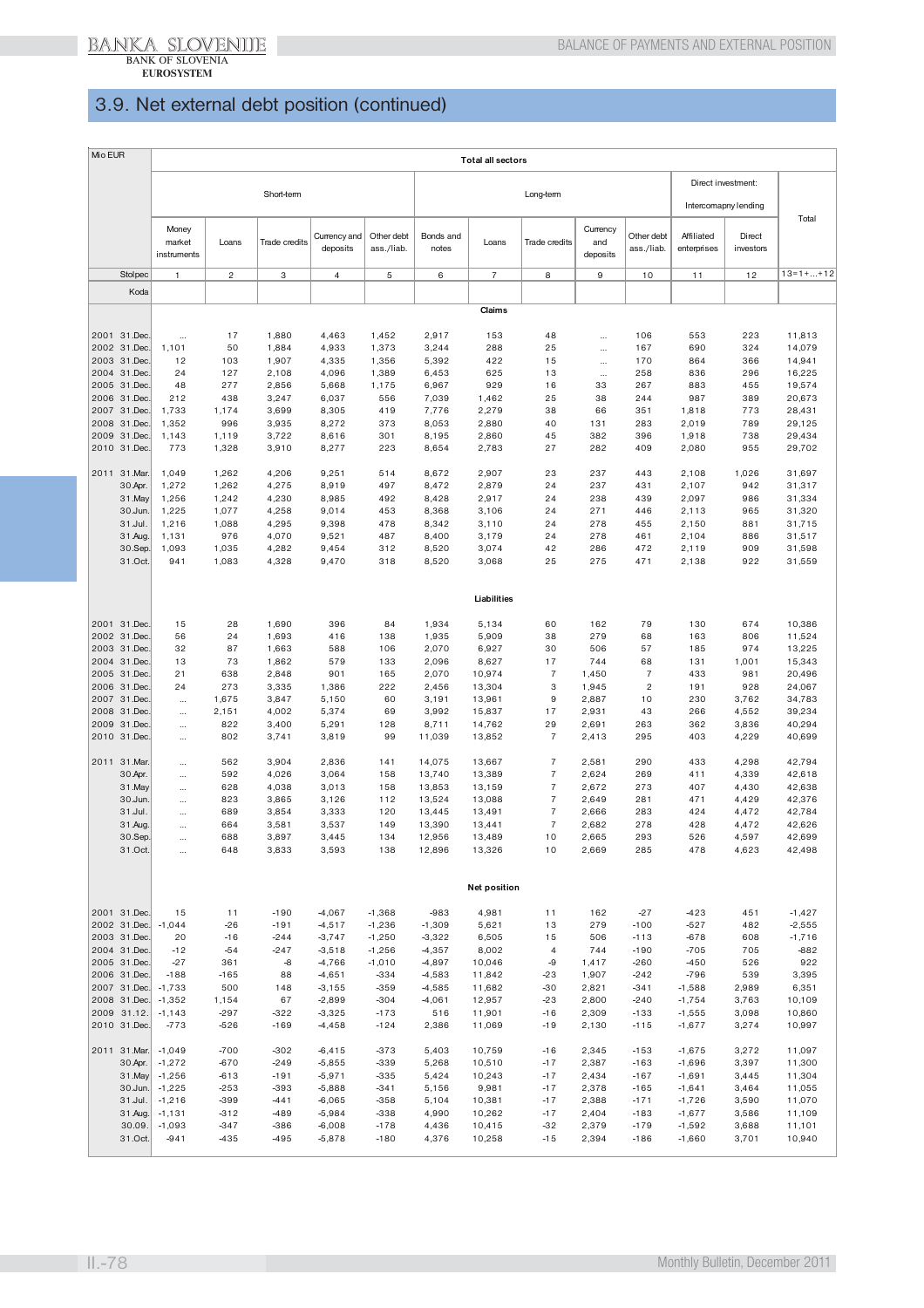|                                         |      | Total                                       | $20 = 6 + 12 + 19$            |      |                                     |                | 3,706<br>4,275                                                                                  | 5,381                       |                |                |                                                    | 6,165<br>6,459<br>6,012<br>9,490 |                                     | 1,097          | 1,178                                 | 1,657<br>1,875 |                | 2,007          |                     | 2,462<br>2,883     |                                            |                | 2,609<br>3,097    | 3,724                                                                | 4,290             | 4,452          | 5,550          | 6,607                                                                                                             |
|-----------------------------------------|------|---------------------------------------------|-------------------------------|------|-------------------------------------|----------------|-------------------------------------------------------------------------------------------------|-----------------------------|----------------|----------------|----------------------------------------------------|----------------------------------|-------------------------------------|----------------|---------------------------------------|----------------|----------------|----------------|---------------------|--------------------|--------------------------------------------|----------------|-------------------|----------------------------------------------------------------------|-------------------|----------------|----------------|-------------------------------------------------------------------------------------------------------------------|
|                                         |      | Total                                       | $\frac{0}{1}$                 |      |                                     | 595            | 722                                                                                             | 910                         | 999            | 895            |                                                    | $1,045$<br>$1,312$               |                                     |                | $\circ\circ\circ\circ\circ\circ\circ$ |                |                |                |                     |                    |                                            | 595            |                   | $722$<br>$999$<br>$995$<br>$895$                                     |                   |                | 1,045          | 1,312                                                                                                             |
|                                         |      | Other                                       | $\frac{8}{1}$                 |      |                                     |                | 00000000                                                                                        |                             |                |                |                                                    |                                  |                                     |                | 00000000                              |                |                |                |                     |                    |                                            |                |                   |                                                                      |                   |                |                |                                                                                                                   |
|                                         |      | Arears                                      | $\overline{1}$                |      |                                     |                | 00000000                                                                                        |                             |                |                |                                                    |                                  |                                     |                | 00000000                              |                |                |                |                     |                    |                                            |                | $\blacksquare$    | $\mathcal{A}$                                                        | $\blacksquare$    | $\,$           | $\mathbf{I}$   |                                                                                                                   |
| Direct investment: Intercompany lending | Debt | liabilities to<br>investors<br>direct       | $\frac{6}{1}$                 |      |                                     | 388            | 544<br>724<br>756                                                                               |                             |                | 744            | 881                                                | 1,136                            |                                     |                | $\circ\circ\circ\circ\circ\circ\circ$ |                |                |                |                     |                    |                                            | 388            |                   | 544<br>724                                                           | 756               | 744            | 881            | 1,136                                                                                                             |
|                                         |      | Other                                       | $\frac{10}{10}$               |      |                                     |                | $\circ\circ\circ\circ\circ\circ\circ$                                                           |                             |                |                |                                                    |                                  |                                     |                | 00000000                              |                |                |                |                     |                    |                                            |                | $\,$              | $\mathbf{u}$                                                         |                   |                |                |                                                                                                                   |
|                                         |      | Arrears                                     | $\frac{4}{3}$                 |      |                                     |                | 00000000                                                                                        |                             |                |                |                                                    |                                  |                                     |                | 00000000                              |                |                |                |                     |                    |                                            |                | $\mathcal{A}$     | $\sim$ 1                                                             | $\sim$            | $\mathcal{A}$  | $\sim$ 1       | $\mathbf{I}$                                                                                                      |
|                                         | Debt | liabilities to<br>enterprises<br>affiliated | $\frac{8}{1}$                 |      |                                     | 207            | 178                                                                                             |                             |                |                |                                                    | 243<br>151<br>176<br>176         |                                     |                | 00000000                              |                |                |                |                     |                    |                                            | 207            |                   | $178$<br>$186$<br>$245$<br>$164$<br>$176$                            |                   |                |                |                                                                                                                   |
|                                         |      | Total                                       | $= 7 +  + 1$<br>$\frac{2}{1}$ |      |                                     | 1,741          | 2,083                                                                                           | 2,968                       | 3,347          | 3,726          | 4,811                                              | 5,895                            |                                     | 1,097          | 1,178                                 | 1,657          | 1,875          | 2,007          | 2,462               | 2,883              |                                            | 644            | 905               | 1,311                                                                |                   |                |                | $1,472$<br>$1,719$<br>$2,350$<br>$2,350$<br>$3,012$                                                               |
|                                         |      | Other debt<br>liabilities                   | $\overline{1}$                |      | <b>Gross External Debt Position</b> | 140            |                                                                                                 | $134$<br>118                | $\overline{9}$ |                | $\begin{array}{c} 30 \\ 30 \\ 30 \\ 5 \end{array}$ |                                  | Public and Publicly Guaranteed Debt |                | $\circ\circ\circ\circ$                |                |                |                | $\circ \circ \circ$ |                    | Non-guaranteed privat sector external debt | 140            | 134               | $118$                                                                |                   |                | 98887          |                                                                                                                   |
|                                         |      | Trade credits                               | $\frac{1}{2}$                 |      |                                     |                | <b>PO</b><br>66                                                                                 | 82<br>87                    |                | 115            | 101                                                | 87                               |                                     |                | 0 0 0 0 0 0 0                         |                |                |                |                     |                    |                                            |                |                   | $\frac{4}{9}$ $\frac{2}{9}$ $\frac{2}{9}$                            |                   |                | $115$<br>$101$ | $\overline{8}$                                                                                                    |
| $Long-term$                             |      | Currency and<br>deposits                    | တ                             |      |                                     |                | $\circ$ $\circ$                                                                                 | $\circ\circ\circ\circ\circ$ |                |                |                                                    |                                  |                                     |                | $\circ\circ\circ\circ\circ\circ\circ$ |                |                |                |                     |                    |                                            |                |                   | $\,$                                                                 | $\,$              | $\,$           |                |                                                                                                                   |
|                                         |      | Loans                                       | ${}^{\circ}$                  |      |                                     | 1,496          | 1,851                                                                                           | 1,957                       | 2,151          |                |                                                    | 2,433<br>3,134<br>3,983          |                                     | 1,091          | 1,173                                 | 890            | 912            | 967            | 1,0.31              | 1,195              |                                            | 405            | 678               | 1,067                                                                | 1,239             | 1,466          | 2,103          | 2,788                                                                                                             |
|                                         |      | Bonds and<br>notes                          | N                             |      |                                     |                |                                                                                                 |                             |                |                |                                                    |                                  |                                     |                |                                       |                |                | 1,040          |                     | $1,431$<br>$1,688$ |                                            |                |                   | 5<br>5 5 5 5 7 5 6 7                                                 |                   |                |                |                                                                                                                   |
|                                         |      | Total                                       | $= 1 +  + 5$<br>$\circ$       |      |                                     |                | $\begin{array}{cccc}\n1.371 \\ 7.470 \\ 1.503 \\ 1.638 \\ 2.450 \\ 1.638 \\ 2.283\n\end{array}$ |                             |                |                |                                                    |                                  |                                     |                | $\circ\circ\circ\circ\circ\circ\circ$ |                |                |                |                     |                    |                                            |                |                   |                                                                      |                   |                |                | $\begin{array}{cccc}\n & 3.71 \\  & 3.70 \\  & 4.503 \\  & 5.835 \\  & 6.763 \\  & 7.683 \\  & 8.35\n\end{array}$ |
| Short-term                              |      | Other debt<br>liabilities                   | LO                            |      |                                     |                | $\circ \circ \circ \circ \circ \circ \underset{\omega}{\circ} \circ$                            |                             |                |                |                                                    |                                  |                                     |                | 00000000                              |                |                |                |                     |                    |                                            |                |                   | $\circ \circ \circ \circ \circ \circ \underset{\omega}{\circ} \circ$ |                   |                |                |                                                                                                                   |
|                                         |      | Trade credits                               | 4                             |      |                                     |                |                                                                                                 |                             |                |                |                                                    |                                  |                                     |                | $\circ\circ\circ\circ\circ\circ\circ$ |                |                |                |                     |                    |                                            |                |                   |                                                                      |                   |                |                |                                                                                                                   |
|                                         |      | Currency and<br>deposits                    | S                             |      |                                     |                | $140$<br>$171$                                                                                  |                             | 0.78804        |                |                                                    |                                  |                                     |                | 00000000                              |                |                |                |                     |                    |                                            |                |                   | 75878870                                                             |                   |                |                |                                                                                                                   |
|                                         |      | Loans                                       | $\sim$                        |      |                                     |                | 4 9 2 7 8 9 7 4                                                                                 |                             |                |                |                                                    |                                  |                                     |                | 00000000                              |                |                |                |                     |                    |                                            |                |                   | 4 9 2 7 8 9 7 4 9 7                                                  |                   |                |                |                                                                                                                   |
|                                         |      | instruments<br>market<br>Money              | ÷                             |      |                                     |                | 00000000                                                                                        |                             |                |                |                                                    |                                  |                                     |                | 00000000                              |                |                |                |                     |                    |                                            |                |                   | 00000000                                                             |                   |                |                |                                                                                                                   |
|                                         |      |                                             | Column                        | Code |                                     | 31.dec<br>1994 | 31.dec<br>1995                                                                                  | 31.dec<br>1996              | 31.dec<br>1997 | 31.dec<br>1998 | 31.dec<br>1999                                     | 31.dec<br>2000                   |                                     | 31.dec<br>1994 | 31.dec<br>31.dec<br>1995              | 1996           | 31.dec<br>1997 | 31.dec<br>1998 | $31$ .dec<br>1999   | 31.dec<br>2000     |                                            | 31.dec<br>1994 | $31$ .dec<br>1995 | $31$ .dec<br>1996                                                    | $31$ .dec<br>1997 | 31.dec<br>1998 | 31.dec<br>1999 | 31.dec<br>2000                                                                                                    |

3.10. Gross External Debt 1994 - 2000

3.10. Gross External Debt 1994 - 2000

#### BANKA SLOVENIJE BANK OF SLOVENIA **EUROSYSTEM**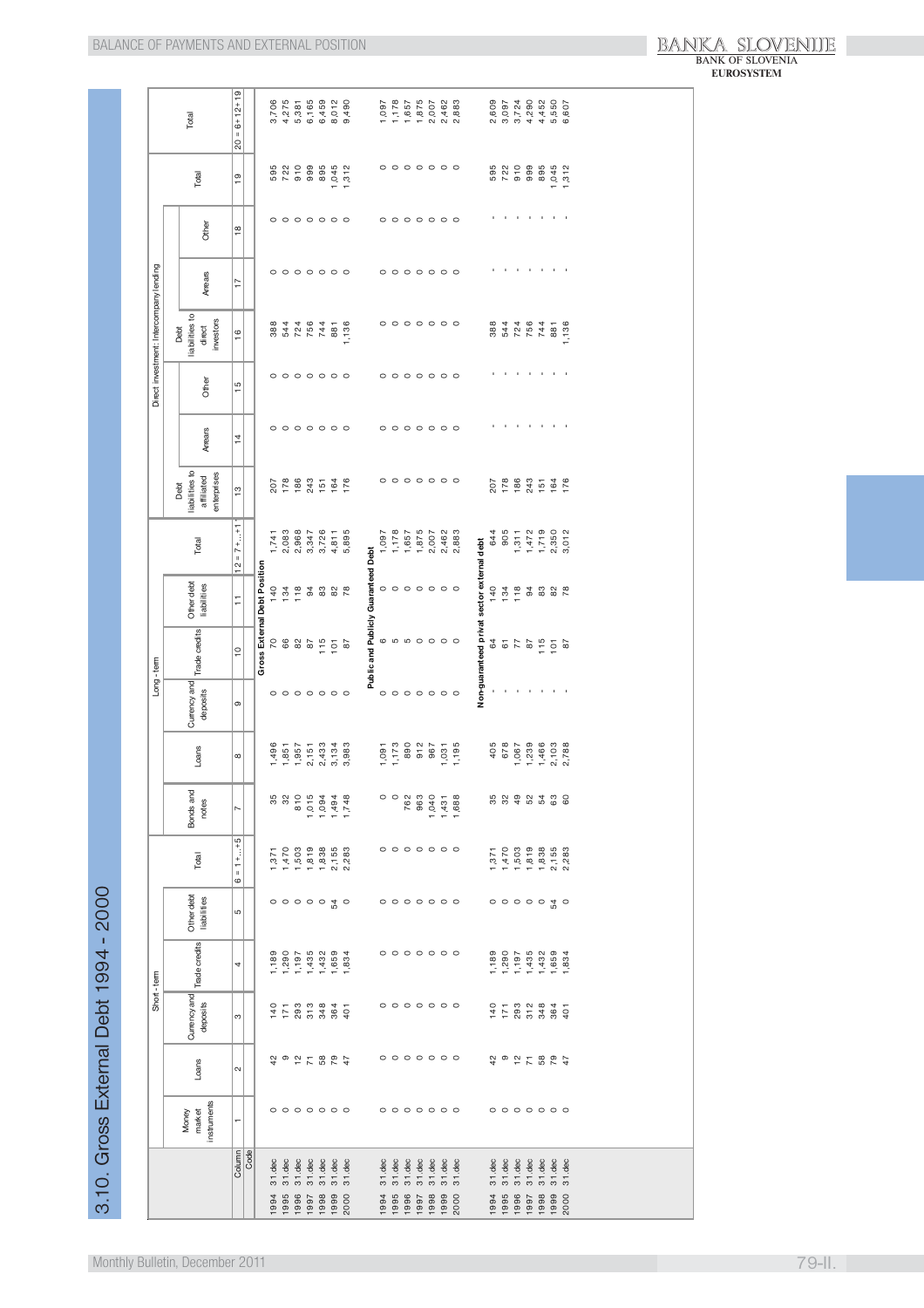**EUROSYSTEM**

### 3.11. Gross External Debt

| Millions of EUR              |                             |                | Short-term                |                |                                     |                                             |                    | Long-term        |                          |                                    |
|------------------------------|-----------------------------|----------------|---------------------------|----------------|-------------------------------------|---------------------------------------------|--------------------|------------------|--------------------------|------------------------------------|
|                              | Money market<br>instruments | Loans          | Currency and<br>deposuits | Trade credits  | Other debt<br>liabilities           | Total                                       | Bonds and<br>notes | Loans            | Currency and<br>deposits | Trade credits                      |
| Stolpec                      | $\mathbf{1}$                | $\overline{c}$ | 3                         | $\overline{4}$ | 5                                   | $6 = 1 +  + 5$                              | $\overline{7}$     | 8                | 9                        | 10                                 |
| Koda                         |                             |                |                           |                |                                     |                                             |                    |                  |                          |                                    |
|                              |                             |                |                           |                | <b>Gross External Debt Position</b> |                                             |                    |                  |                          |                                    |
|                              |                             |                |                           |                |                                     |                                             |                    |                  |                          |                                    |
| 2001 31.Dec.                 | 15                          | 28             | 396                       | 1,690          | 84                                  | 2,213                                       | 1,934              | 5,134            | 162                      | 60                                 |
| 2002 31.Dec.<br>2003 31.Dec. | 56<br>32                    | 24<br>87       | 416<br>588                | 1,693<br>1,663 | 138<br>106                          | 2,327<br>2,475                              | 1,935<br>2,070     | 5,909<br>6,927   | 279<br>506               | 38<br>30                           |
| 2004 31.Dec.                 | 13                          | 73             | 579                       | 1,862          | 133                                 | 2,659                                       | 2,096              | 8,627            | 744                      | 17                                 |
| 2005 31.Dec.                 | 21                          | 638            | 901                       | 2,848          | 165                                 | 4,573                                       | 2,070              | 10,974           | 1,450                    | $\overline{7}$                     |
| 2006 31.Dec.                 | 24                          | 273            | 1,386                     | 3,335          | 222                                 | 5,239                                       | 2,456              | 13,304           | 1,945                    | 3                                  |
| 2007 31.Dec.                 | $\cdots$                    | 1,675          | 5,150                     | 3,847          | 60                                  | 10,732                                      | 3,191              | 13,961           | 2,887                    | 9                                  |
| 2008 31.Dec.                 | $\cdots$                    | 2,151          | 5,374                     | 4,002          | 69                                  | 11,595                                      | 3,992              | 15,837           | 2,931                    | 17                                 |
| 2009 31.Dec.                 | $\ldots$                    | 822            | 5,291                     | 3,400          | 128                                 | 9,640                                       | 8,711              | 14,762           | 2,691                    | 29                                 |
| 2010 31.Dec.                 | $\ldots$                    | 802            | 3,819                     | 3,741          | 99                                  | 8,461                                       | 11,039             | 13,852           | 2,413                    | $\overline{7}$                     |
| 2011 31.Mar.                 | $\cdots$                    | 562            | 2,836                     | 3,904          | 141                                 | 7,443                                       | 14,075             | 13,667           | 2,581                    | $\overline{7}$                     |
| 30.Apr.                      | $\cdots$                    | 592            | 3,064                     | 4,026          | 158                                 | 7,840                                       | 13,740             | 13,389           | 2,624                    | $\overline{\mathfrak{c}}$          |
| 31.May                       | $\cdots$                    | 628            | 3,013                     | 4,038          | 158                                 | 7,837                                       | 13,853             | 13,159           | 2,672                    | $\overline{7}$                     |
| 30.Jun.                      | $\cdots$                    | 823            | 3,126                     | 3,865          | 112                                 | 7,926                                       | 13,524             | 13,088           | 2,649                    | $\overline{\mathfrak{c}}$          |
| 31.Jul.                      | $\cdots$                    | 689            | 3,333                     | 3,854          | 120                                 | 7,996                                       | 13,445             | 13,491           | 2,666                    | $\overline{7}$                     |
| 31.Aug.                      | $\ldots$                    | 664            | 3,537                     | 3,581          | 149                                 | 7,930                                       | 13,390             | 13,441           | 2,682                    | $\boldsymbol{7}$                   |
| 30.Sep.                      | $\cdots$                    | 688            | 3,445                     | 3,897          | 134                                 | 8,164                                       | 12,956             | 13,489           | 2,665                    | 10                                 |
| 31.Oct.                      | $\cdots$                    | 648            | 3,593                     | 3,833          | 138                                 | 8,212                                       | 12,896             | 13,326           | 2,669                    | 10                                 |
|                              |                             |                |                           |                |                                     |                                             |                    |                  |                          |                                    |
|                              |                             |                |                           |                |                                     |                                             |                    |                  |                          |                                    |
|                              |                             |                |                           |                | Public and Publicly Guaranteed Debt |                                             |                    |                  |                          |                                    |
| 2001 31.Dec.                 | 3                           | $\cdots$       | $\mathsf O$               |                | 12                                  | 15                                          | 1,908              | 1,186            |                          |                                    |
| 2002 31.Dec.                 | 56                          | $\cdots$       | 33                        |                | 10                                  | 99                                          | 1,894              | 1,248            |                          |                                    |
| 2003 31.Dec.                 | 32                          | $\cdots$       | 30                        |                | 8                                   | 70                                          | 2,008              | 1,453            |                          |                                    |
| 2004 31.Dec.                 | 13                          | $\cdots$       | 36                        |                | 8                                   | 57                                          | 1,865              | 1,824            |                          |                                    |
| 2005 31.Dec.                 | 21                          | $\cdots$       | 39                        | $\cdots$       | 9                                   | 70                                          | 1,720              | 2,009            |                          |                                    |
| 2006 31.Dec.                 | 24                          | $\cdots$       | 45                        |                | 9                                   | 77                                          | 2,108              | 2,167            |                          |                                    |
| 2007 31.Dec.                 | $\cdots$                    | 0              | 3,588                     |                |                                     | 3,588                                       | 2,832              | 1,676            |                          |                                    |
| 2008 31.Dec.                 | $\cdots$                    | $\ldots$       | 3,603                     |                | $\cdots$                            | 3,603                                       | 3,552              | 1,949            |                          |                                    |
| 2009 31.Dec.<br>2010 31.Dec. | $\cdots$                    | $\cdots$<br>20 | 3,360                     | $\cdots$       | 0                                   | 3,360                                       | 8,208              | 2,156            |                          |                                    |
|                              | $\ldots$                    |                | 2,125                     | $\ddotsc$      | $\cdots$                            | 2,145                                       | 9,864              | 4,235            |                          |                                    |
| 2011 31.Mar.                 | $\cdots$                    | 40             | 1,321                     |                | $\cdots$                            | 1,361                                       | 12,625             | 4,197            |                          |                                    |
| 30.Apr.                      | $\cdots$                    | 60             | 1,731                     |                | $\cdots$                            | 1,791                                       | 12,305             | 4,200            | 0                        |                                    |
| 31.May                       | $\cdots$                    | 60             | 1,751                     |                | $\cdots$                            | 1,811                                       | 12,395             | 4,201            | 3                        |                                    |
| 30.Jun.                      | $\cdots$                    | 60             | 1,955                     | $\cdots$       | $\cdots$                            | 2,015                                       | 12,068             | 4,227            | 5                        |                                    |
| 31.Jul.                      | $\cdots$                    | 105            | 2,089                     |                |                                     | 2,194                                       | 11,997             | 4,189            | 10                       |                                    |
| 31.Aug.<br>30.Sep.           | $\cdots$                    | 60<br>60       | 2,364<br>2,357            |                | $\cdots$                            | 2,424<br>2,417                              | 11,941<br>11,528   | 4,188<br>4,163   | 21<br>23                 |                                    |
| 31.Oct.                      | $\cdots$                    | 20             | 2,564                     |                |                                     | 2,584                                       | 11,336             | 4,165            | 30                       |                                    |
|                              |                             |                |                           |                |                                     |                                             |                    |                  |                          |                                    |
|                              |                             |                |                           |                |                                     | Non-guaranteed private sector external debt |                    |                  |                          |                                    |
|                              |                             |                |                           |                |                                     |                                             |                    |                  |                          |                                    |
| 2001 31.Dec.                 | 12                          | 28             | 396                       | 1,690          | 72                                  | 2,198                                       | 26                 | 3,948            | 162                      | 60                                 |
| 2002 31.Dec.                 | $\cdots$                    | 24             | 383                       | 1,693          | 128                                 | 2,227                                       | 41                 | 4,661            | 279                      | 38                                 |
| 2003 31.Dec.                 | $\cdots$                    | 87             | 558                       | 1,663          | 97                                  | 2,405                                       | 62                 | 5,474            | 506                      | 30                                 |
| 2004 31.Dec.                 | $\cdots$                    | 73             | 543                       | 1,862          | 125                                 | 2,603                                       | 231                | 6,803            | 744                      | 17                                 |
| 2005 31.Dec.                 | $\cdots$                    | 638            | 862                       | 2,848          | 156                                 | 4,503                                       | 350                | 8,966            | 1,450                    | $\overline{7}$                     |
| 2006 31.Dec.<br>2007 31.Dec. | $\ldots$                    | 273<br>1,675   | 1,342<br>1,563            | 3,335<br>3,847 | 213<br>60                           | 5,162<br>7,145                              | 349<br>359         | 11,137<br>12,285 | 1,945<br>2,887           | 3<br>9                             |
| 2008 31.Dec.                 | $\cdots$<br>$\cdots$        | 2,151          | 1,770                     | 4,002          | 69                                  | 7,992                                       | 441                | 13,887           | 2,931                    | 17                                 |
| 2009 31.Dec.                 | $\cdots$                    | 822            | 1,931                     | 3,400          | 128                                 | 6,280                                       | 503                | 12,606           | 2,691                    | 29                                 |
| 2010 31.Dec.                 | $\cdots$                    | 782            | 1,694                     | 3,741          | 99                                  | 6,316                                       | 1,175              | 9,617            | 2,413                    | $\overline{7}$                     |
|                              |                             |                |                           |                |                                     |                                             |                    |                  |                          |                                    |
| 2011 31.Mar.                 | $\cdots$                    | 522            | 1,515                     | 3,904          | 141                                 | 6,082                                       | 1,450              | 9,470            | 2,581                    | $\boldsymbol{7}$                   |
| 30.Apr.<br>31.May            | $\cdots$                    | 532<br>568     | 1,333<br>1,263            | 4,026<br>4,038 | 158<br>158                          | 6,049<br>6,027                              | 1,434<br>1,458     | 9,189<br>8,958   | 2,624<br>2,670           | $\overline{7}$<br>$\boldsymbol{7}$ |
| 30.Jun.                      | $\ldots$<br>$\cdots$        | 763            | 1,171                     | 3,865          | 112                                 | 5,911                                       | 1,456              | 8,860            | 2,644                    | $\overline{\mathcal{I}}$           |
| 31.Jul.                      | $\ldots$                    | 584            | 1,245                     | 3,854          | 120                                 | 5,803                                       | 1,448              | 9,302            | 2,656                    | $\boldsymbol{7}$                   |
| 31.Aug.                      | $\cdots$                    | 604            | 1,172                     | 3,581          | 149                                 | 5,506                                       | 1,449              | 9,253            | 2,661                    | $\overline{7}$                     |
| 30.Sep.                      | $\cdots$                    | 628            | 1,089                     | 3,897          | 134                                 | 5,748                                       | 1,428              | 9,326            | 2,642                    | 10                                 |
| 31.Oct.                      | $\ldots$                    | 628            | 1,029                     | 3,833          | 138                                 | 5,628                                       | 1,560              | 9,160            | 2,640                    | 10                                 |
|                              |                             |                |                           |                |                                     |                                             |                    |                  |                          |                                    |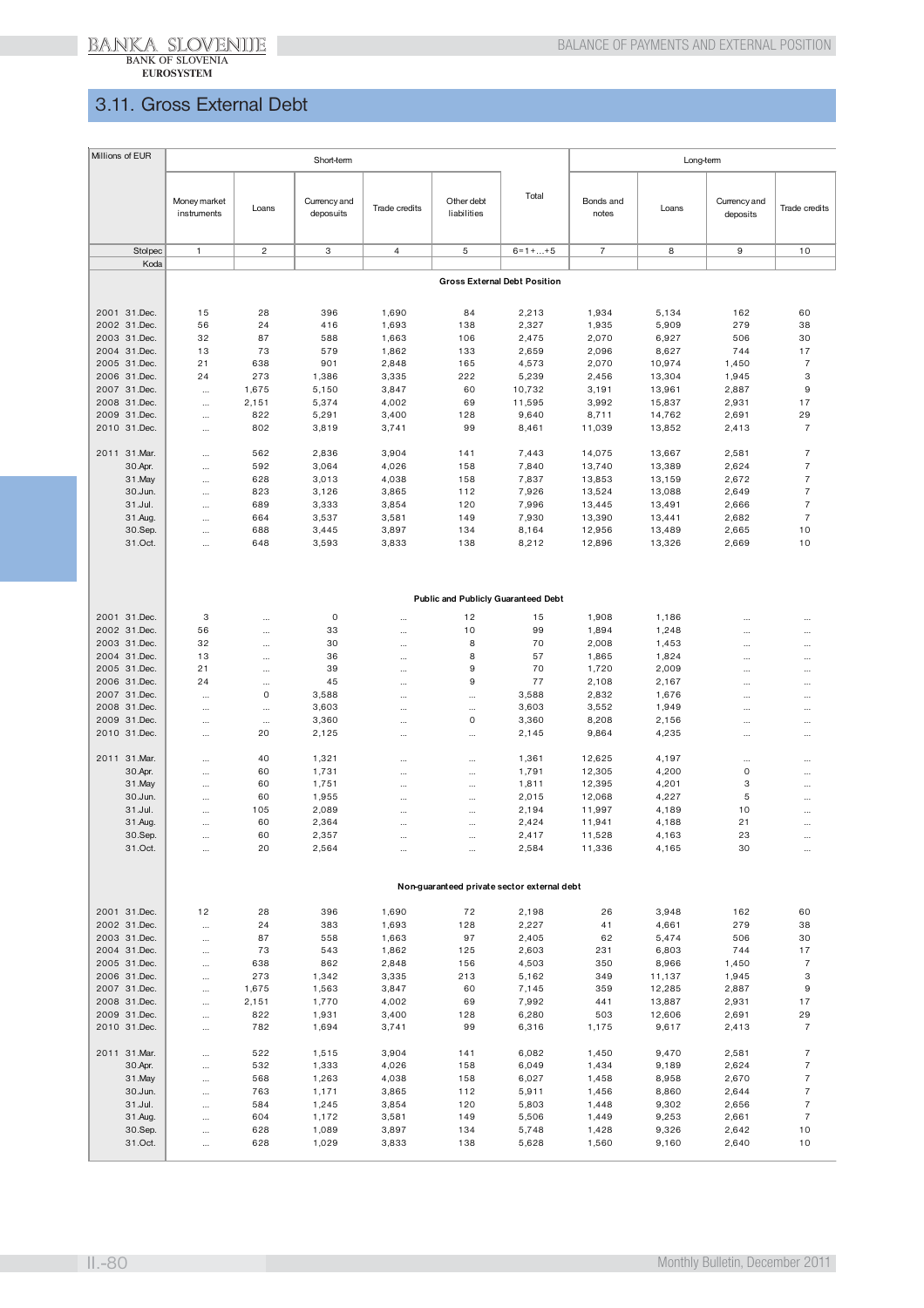|                      |                  |                              |                         |            | Direct investment: Intercompany lending     |                          |                |                |                  | Millions of EUR              |
|----------------------|------------------|------------------------------|-------------------------|------------|---------------------------------------------|--------------------------|----------------|----------------|------------------|------------------------------|
|                      |                  |                              |                         |            |                                             |                          |                |                |                  |                              |
| Other debt           |                  | Debt liabilities             |                         |            | Debt liabilities                            |                          |                | Total          | Total            |                              |
| liabilities          | Total            | to affiliated<br>enterprises | Arrears                 | Other      | to direct<br>investors                      | Arrears                  | Other          |                |                  |                              |
| 11                   | $12=7++11$       | 13                           | 14                      | 15         | 16                                          | 17                       | 18             | 19             | $20=6+12+19$     | Stolpec                      |
|                      |                  |                              |                         |            |                                             |                          |                |                |                  | Koda                         |
|                      |                  |                              |                         |            | <b>Gross External Debt Position</b>         |                          |                |                |                  |                              |
| 79                   | 7,369            | 130                          |                         | 130        | 674                                         | $\sqrt{4}$               | 670            | 804            | 10,386           | 2001 31.Dec.                 |
| 68                   | 8,229            | 163                          | $\mathsf{O}\xspace$     | 163        | 806                                         | $\overline{7}$           | 799            | 969            | 11,524           | 2002 31.Dec.                 |
| 57                   | 9,590            | 185                          | 0                       | 185        | 974                                         | 8                        | 966            | 1,160          | 13,225           | 2003 31.Dec.                 |
| 68<br>$\overline{7}$ | 11,552           | 131                          | 1<br>$\mathsf O$        | 131<br>433 | 1,001<br>981                                | 9<br>5                   | 992<br>976     | 1,132          | 15,343           | 2004 31.Dec.<br>2005 31.Dec. |
| $\overline{c}$       | 14,509<br>17,709 | 433<br>191                   | 12                      | 179        | 928                                         | 31                       | 897            | 1,415<br>1,119 | 20,496<br>24,067 | 2006 31.Dec.                 |
| 10                   | 20,059           | 230                          |                         | 230        | 3,762                                       | $\overline{\mathbf{c}}$  | 3,759          | 3,992          | 34,783           | 2007 31.Dec.                 |
| 43                   | 22,820           | 266                          | <br>0                   | 266        | 4,552                                       | $\overline{4}$           | 4,548          | 4,818          | 39,234           | 2008 31.Dec.                 |
| 263                  | 26,455           | 362                          | 0                       | 362        | 3,836                                       | $\overline{4}$           | 3,831          | 4,198          | 40,294           | 2009 31.Dec.                 |
| 295                  | 27,606           | 403                          | 0                       | 403        | 4,229                                       | $\overline{7}$           | 4,222          | 4,632          | 40,699           | 2010 31.Dec.                 |
| 290                  | 30,620           | 433                          | $\overline{\mathbf{c}}$ | 431        | 4,298                                       | 9                        | 4,290          | 4,731          | 42,794           | 2011 31.Mar.                 |
| 269                  | 30,028           | 411                          | $\overline{\mathbf{c}}$ | 409        | 4,339                                       | 10                       | 4,328          | 4,750          | 42,618           | 30.Apr.                      |
| 273                  | 29,964           | 407                          | $\overline{\mathbf{c}}$ | 405        | 4,430                                       | 10                       | 4,420          | 4,837          | 42,638           | 31.May                       |
| 281                  | 29,549           | 471                          | 1                       | 470        | 4,429                                       | 13                       | 4,416          | 4,901          | 42,376           | 30.Jun.                      |
| 283                  | 29,892           | 424                          | 1                       | 423        | 4,472                                       | 5                        | 4,467          | 4,896          | 42,784           | 31.Jul.                      |
| 278                  | 29,797           | 428                          | 0                       | 428        | 4,472                                       | 3                        | 4,469          | 4,899          | 42,626           | 31.Aug.                      |
| 293                  | 29,412           | 526                          | 0                       | 526        | 4,597                                       | 6                        | 4,591          | 5,123          | 42,699           | 30.Sep                       |
| 285                  | 29,186           | 478                          | 0                       | 478        | 4,623                                       | 6                        | 4,616          | 5,100          | 42,498           | 31.Oct.                      |
|                      |                  |                              |                         |            |                                             |                          |                |                |                  |                              |
|                      |                  |                              |                         |            | Public and Publicly Guaranteed Debt         |                          |                |                |                  |                              |
| $\cdots$             | 3,095            |                              |                         |            | $\ddotsc$                                   |                          |                |                | 3,109            | 2001 31.Dec.                 |
| $\cdots$             | 3,142            |                              |                         |            | $\ddotsc$                                   |                          |                |                | 3,241            | 2002 31.Dec.                 |
| $\cdots$             | 3,461            | $\cdots$                     |                         |            | $\ddotsc$                                   |                          |                |                | 3,531            | 2003 31.Dec.                 |
| $\cdots$             | 3,689            | $\cdots$                     |                         |            |                                             |                          |                |                | 3,745            | 2004 31.Dec.                 |
| $\cdots$             | 3,729            | $\cdots$                     |                         | $\cdots$   | $\ddotsc$                                   |                          |                |                | 3,799            | 2005 31.Dec.                 |
| $\cdots$             | 4,275            | $\cdots$                     |                         | $\ddotsc$  | $\ddotsc$                                   |                          |                |                | 4,352            | 2006 31.Dec                  |
| $\cdots$             | 4,508            |                              |                         |            | $\ddotsc$                                   | $\cdots$                 | $\cdots$       |                | 8,096            | 2007 31.Dec.                 |
| 32                   | 5,533            | $\cdots$                     |                         | $\ddotsc$  | $\ddotsc$                                   |                          |                |                | 9,137            | 2008 31.Dec.                 |
| 238                  | 10,602           | $\cdots$                     | $\cdots$                |            | $\ddotsc$                                   |                          |                |                | 13,962           | 2009 31.Dec                  |
| 252                  | 14,351           |                              |                         |            | $\ddotsc$                                   |                          |                |                | 16,496           | 2010 31.Dec.                 |
| 245                  | 17,068           |                              |                         |            | $\ddotsc$                                   |                          |                |                | 18,428           | 2011 31.Mar.                 |
| 240                  | 16,745           |                              |                         | $\cdots$   | $\ddotsc$                                   |                          | $\ddotsc$      |                | 18,536           | 30.Apr.                      |
| 243                  | 16,842           |                              |                         |            |                                             | $\cdots$                 | $\cdots$       |                | 18,653           | 31.May                       |
| 249                  | 16,549           |                              |                         |            |                                             |                          | $\cdots$       |                | 18,564           | 30.Jun.                      |
| 252<br>250           | 16,449           |                              |                         | $\ddotsc$  | $\ddotsc$                                   | $\cdots$                 | $\cdots$       |                | 18,642           | 31.Jul.                      |
| 259                  | 16,399<br>15,973 |                              |                         |            | $\ddotsc$                                   |                          |                |                | 18,823<br>18,389 | 31.Aug.<br>30.Sep.           |
| 252                  | 15,784           | $\cdots$<br>$\cdots$         | <br>                    | <br>       |                                             | <br>$\cdots$             |                | <br>           | 18,367           | 31.Oct.                      |
|                      |                  |                              |                         |            |                                             |                          |                |                |                  |                              |
|                      |                  |                              |                         |            | Non-guaranteed private sector external debt |                          |                |                |                  |                              |
| 79                   | 4,274            | 130                          | $\cdots$                | 130        | 674                                         | $\overline{\mathbf{4}}$  | 670            | 804            | 7,276            | 2001 31.Dec.                 |
| 68                   | 5,087            | 163                          | 0                       | 163        | 806                                         | $\overline{\mathcal{I}}$ | 799            | 969            | 8,283            | 2002 31.Dec.                 |
| 57                   | 6,129            | 185                          | 0                       | 185        | 974                                         | 8                        | 966            | 1,160          | 9,694            | 2003 31.Dec.                 |
| 68                   | 7,863            | 131                          | 1                       | 131        | 1,001                                       | 9                        | 992            | 1,132          | 11,598           | 2004 31.Dec.                 |
| $\sqrt{7}$           | 10,780           | 433                          | $\mathsf{O}\xspace$     | 433        | 981                                         | 5                        | 976            | 1,415          | 16,697           | 2005 31.Dec.                 |
| $\sqrt{2}$           | 13,435           | 191                          | 12                      | 179        | 928                                         | 31                       | 897            | 1,119          | 19,715           | 2006 31.Dec.                 |
| 10                   | 15,550           | 230                          |                         | 230        | 3,762                                       | $\sqrt{2}$               | 3,759          | 3,992          | 26,687           | 2007 31.Dec.                 |
| 11                   | 17,287           | 266                          | 0                       | 266        | 4,552                                       | $\sqrt{4}$               | 4,548          | 4,818          | 30,097           | 2008 31.Dec.                 |
| 25<br>43             | 15,854<br>13,255 | 362<br>403                   | 0<br>0                  | 362<br>403 | 3,836<br>4,229                              | 4<br>$\overline{7}$      | 3,831<br>4,222 | 4,198<br>4,632 | 26,332<br>24,203 | 2009 31.Dec.<br>2010 31.Dec. |
| 44                   | 13,552           | 433                          | $\overline{\mathbf{c}}$ | 431        | 4,298                                       | 9                        | 4,290          | 4,731          | 24,366           | 2011 31.Mar.                 |
| 29                   | 13,284           | 411                          | $\overline{\mathbf{c}}$ | 409        | 4,339                                       | 10                       | 4,328          | 4,750          | 24,082           | 30.Apr.                      |
| 29                   | 13,122           | 407                          | $\overline{\mathbf{c}}$ | 405        | 4,430                                       | 10                       | 4,420          | 4,837          | 23,986           | 31.May                       |
| 32                   | 13,000           | 471                          | $\mathbf{1}$            | 470        | 4,429                                       | 13                       | 4,416          | 4,901          | 23,812           | 30.Jun.                      |
| 31                   | 13,444           | 424                          | $\mathbf{1}$            | 423        | 4,472                                       | 5                        | 4,467          | 4,896          | 24,142           | 31.Jul.                      |
| 28                   | 13,398           | 428                          | 0                       | 428        | 4,472                                       | 3                        | 4,469          | 4,899          | 23,803           | 31.Aug.                      |
| 34                   | 13,439           | 526                          | 0                       | 526        | 4,597                                       | 6                        | 4,591          | 5,123          | 24,310           | 30.Sep.                      |
| 33                   | 13,403           | 478                          | 0                       | 478        | 4,623                                       | 6                        | 4,616          | 5,100          | 24,131           | 31.Oct.                      |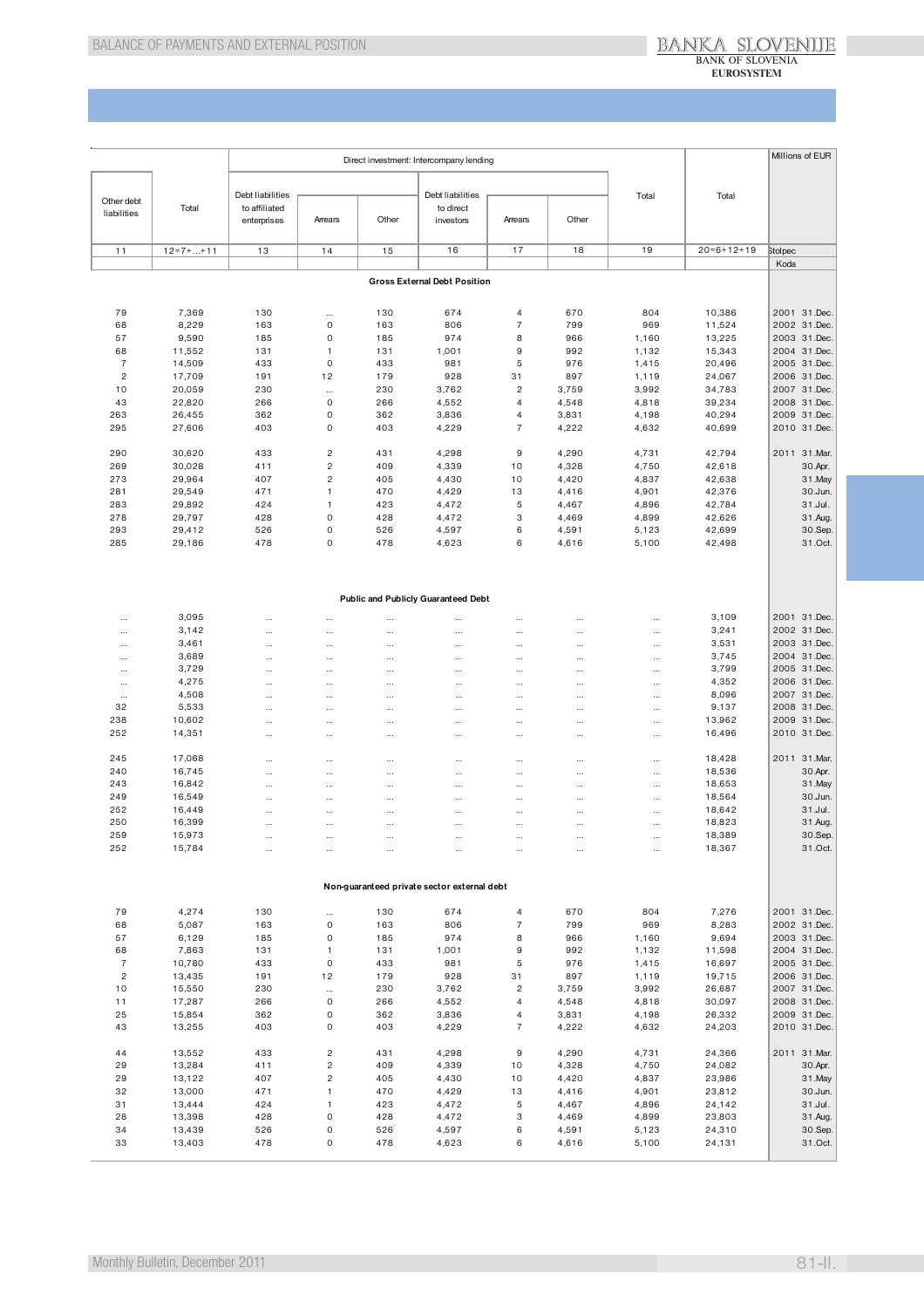BANK OF SLOVENIA **EUROSYSTEM**

### 3.12. International reserves

|              | Millions of EUR  |                |                         |                                 | Bank of Slovenia    |                          |                         |
|--------------|------------------|----------------|-------------------------|---------------------------------|---------------------|--------------------------|-------------------------|
|              |                  |                |                         | Total reserves (including gold) |                     |                          |                         |
|              |                  | Gold           | SDR's                   | Reserve<br>position in IMF      | Foreign<br>exchange | Financial<br>derivatives | Total                   |
|              | Column           | 1              | $\overline{\mathbf{c}}$ | 3                               | 4                   | 5                        | $6 = 1 + 2 + 3 + 4 + 5$ |
|              | Code<br>31.Dec   |                |                         |                                 |                     |                          |                         |
| 1994<br>1995 | 31.Dec           | 0.1<br>0.1     | 0.1<br>0.0              | 15.3<br>14.9                    | 1,206.5             |                          | 1,222.0                 |
| 1996         | 31.Dec           | 0.1            | 0.1                     | 14.9                            | 1,405.9<br>1,837.9  | <br>                     | 1,420.9<br>1,853.0      |
| 1997         | 31.Dec           | 0.1            | 0.1                     | 15.7                            | 2,987.3             |                          | 3,003.1                 |
| 1998         | 31.Dec           | 0.1            | 0.2                     | 55.8                            | 3,048.5             |                          | 3,104.6                 |
| 1999         | 31.Dec           | 0.1            | 1.6                     | 107.3                           | 3,050.3             |                          | 3,159.3                 |
| 2000         | 31.Dec           | 0.1            | 4.0                     | 88.5                            | 3,343.3             |                          | 3,435.9                 |
| 2001         | 31.Dec           | 76.2           | 5.7                     | 91.3                            | 4,810.5             |                          | 4,983.7                 |
| 2002         | 31.Dec           | 79.9           | 6.7                     | 115.9                           | 6,578.9             | $\ddotsc$                | 6,781.4                 |
| 2003         | 31.Dec           | 80.9           | 7.3                     | 115.7                           | 6,675.0             |                          | 6,878.9                 |
| 2004<br>2005 | 31.Dec<br>31.Dec | 77.8<br>70.4   | 8.2                     | 87.9                            | 6,367.9             |                          | 6,541.8                 |
| 2006         | 31.Dec           | 78.4           | 9.8<br>9.3              | 43.6<br>27.8                    | 6,770.7<br>5,304.5  |                          | 6,894.6<br>5,420.0      |
| 2007         | 31.Dec           | 58.2           | 8.6                     | 17.1                            | 639.9               | <br>                     | 723.8                   |
| 2008         | 31.Dec           | 63.6           | 8.5                     | 33.2                            | 582.0               | $\ddotsc$                | 687.2                   |
| 2009         | 31.Dec           | 78.3           | 215.7                   | 45.8                            | 414.0               | $-4.8$                   | 749.1                   |
| 2010         | 31.Dec           | 108.0          | 229.5                   | 59.1                            | 406.2               | 0.3                      | 803.2                   |
|              |                  |                |                         |                                 |                     |                          |                         |
| 2007         | 30.Nov           | 54.4           | 8.5                     | 17.2                            | 715.6               | $\ddotsc$                | 795.6                   |
|              | 31.Dec           | 58.2           | 8.6                     | 17.1                            | 639.9               |                          | 723.8                   |
| 2008         | 31.Jan           | 63.6           | 8.5                     | 16.1                            | 640.3               |                          | 728.5                   |
|              | 29.Feb           | 65.5           | 8.4                     | 15.0                            | 600.5               |                          | 689.3                   |
|              | 31.Mar           | 60.6           | 8.5                     | 14.7                            | 687.7               |                          | 771.5                   |
|              | 30.Apr           | 57.3           | 8.2                     | 14.7                            | 608.6               |                          | 688.8                   |
|              | 31.May           | 58.4           | 8.1                     | 17.9                            | 589.3               |                          | 673.7                   |
|              | 30.Jun           | 60.5           | 8.1                     | 17.7                            | 601.4               |                          | 687.6                   |
|              | 31.Jul           | 60.1           | 8.1                     | 17.7                            | 678.5               |                          | 764.5                   |
|              | 31.Aug           | 57.8           | 8.2                     | 18.2                            | 589.6               |                          | 673.9                   |
|              | 30.Sep<br>31.Oct | 64.1           | 8.4                     | 18.6                            | 617.7               |                          | 708.9                   |
|              | 30.Nov           | 58.6<br>65.4   | 8.9<br>9.0              | 19.7<br>35.3                    | 631.3<br>633.6      |                          | 718.5<br>743.4          |
|              | 31.Dec           | 63.6           | 8.5                     | 33.2                            | 582.0               | <br>                     | 687.2                   |
| 2009         | 31.Jan           | 73.3           | 8.9                     | 35.0                            | 610.9               | $-2.3$                   | 725.9                   |
|              | 28.Feb           | 77.0           | 8.9                     | 34.9                            | 524.2               | $-1.8$                   | 643.2                   |
|              | 31.Mar           | 70.6           | 8.6                     | 33.8                            | 481.4               | 7.8                      | 602.1                   |
|              | 30.Apr           | 68.0           | 8.6                     | 34.0                            | 491.5               | 0.6                      | 602.7                   |
|              | 31.May           | 70.7           | 8.3                     | 45.8                            | 407.8               | 0.5                      | 533.2                   |
|              | 30.Jun           | 68.1           | 8.4                     | 46.3                            | 417.0               | $-0.7$                   | 539.0                   |
|              | $31$ .Jul        | 67.9           | 8.4                     | 46.2                            | 472.4               | $-1.5$                   | 593.4                   |
|              | 31.Aug           | 68.0           | 196.6                   | 46.1                            | 439.6               | $-1.7$                   | 748.7                   |
|              | 30.Sep<br>31.Oct | 69.9           | 214.2                   | 45.5                            | 420.6               | 2.4                      | 752.6                   |
|              | 30.Nov           | 71.8<br>80.0   | 212.8<br>212.4          | 45.2<br>45.1                    | 412.7<br>401.4      | 3.7<br>0.2               | 746.3<br>739.1          |
|              | 31.Dec           | 78.3           | 215.7                   | 45.8                            | 414.0               | $-4.8$                   | 749.1                   |
| 2010         | 31.Jan           | 78.9           | 220.6                   | 46.8                            | 376.4               | $-8.6$                   | 714.1                   |
|              | 28.Feb           | 83.5           | 223.9                   | 47.5                            | 367.2               |                          | 722.1                   |
|              | 31.Mar           | 84.1           | 223.6                   | 47.4                            | 367.9               |                          | 723.1                   |
|              | 30.Apr           | 90.5           | 225.3                   | 47.8                            | 342.0               |                          | 705.6                   |
|              | 31.May           | 99.6           | 237.4                   | 50.4                            | 418.5               | $\ddotsc$                | 806.0                   |
|              | 30.Jun           | 103.3          | 238.8                   | 50.7                            | 444.4               | 0.8                      | 838.0                   |
|              | $31$ .Jul        | 91.7           | 231.1                   | 49.1                            | 439.6               | 8.8                      | 820.4                   |
|              | 31.Aug           | 100.4          | 236.0                   | 60.8                            | 430.7               | 4.8                      | 832.7                   |
|              | 30.Sep           | 98.1           | 226.1                   | 58.2                            | 390.0               | $-1.4$                   | 771.1                   |
|              | 31.Oct<br>30.Nov | 99.3           | 225.0                   | 58.0                            | 366.0               | $-1.1$                   | 747.1                   |
|              | 31.Dec           | 108.7<br>108.0 | 232.5<br>229.5          | 60.0<br>86.0                    | 401.2<br>379.4      | $-1.2$<br>0.3            | 801.3<br>803.2          |
|              |                  |                |                         |                                 |                     |                          |                         |
| 2011         | 31.Jan<br>28.Feb | 99.2<br>104.4  | 226.4<br>225.5          | 97.4<br>83.0                    | 347.2<br>338.6      | 0.3<br>1.7               | 770.5<br>753.2          |
|              | 31.Mar           | 103.1          | 209.4                   | 112.7                           | 329.2               | 5.1                      | 759.4                   |
|              | 30.Apr           | 106.2          | 204.5                   | 110.0                           | 305.0               | 10.6                     | 736.4                   |
|              | 31.May           | 109.3          | 207.7                   | 116.8                           | 314.2               | 1.9                      | 749.9                   |
|              | 30.Jun           | 106.8          | 231.0                   | 116.7                           | 290.8               | 2.6                      | 747.8                   |
|              | 31.Jul           | 116.9          | 234.5                   | 123.7                           | 302.1               | 1.1                      | 778.3                   |
|              | 31.Aug           | 128.4          | 232.3                   | 122.6                           | 283.3               | $\cdots$                 | 766.6                   |
|              | 30.Sep           | 123.5          | 241.4                   | 127.4                           | 270.1               | $-2.1$                   | 760.2                   |
|              | 31.Oct<br>30.Nov | 125.9          | 234.6                   | 123.8                           | 280.2               |                          | 764.4                   |
|              |                  | 133.2          | 241.8                   | 127.6                           | 245.9               |                          | 748.5                   |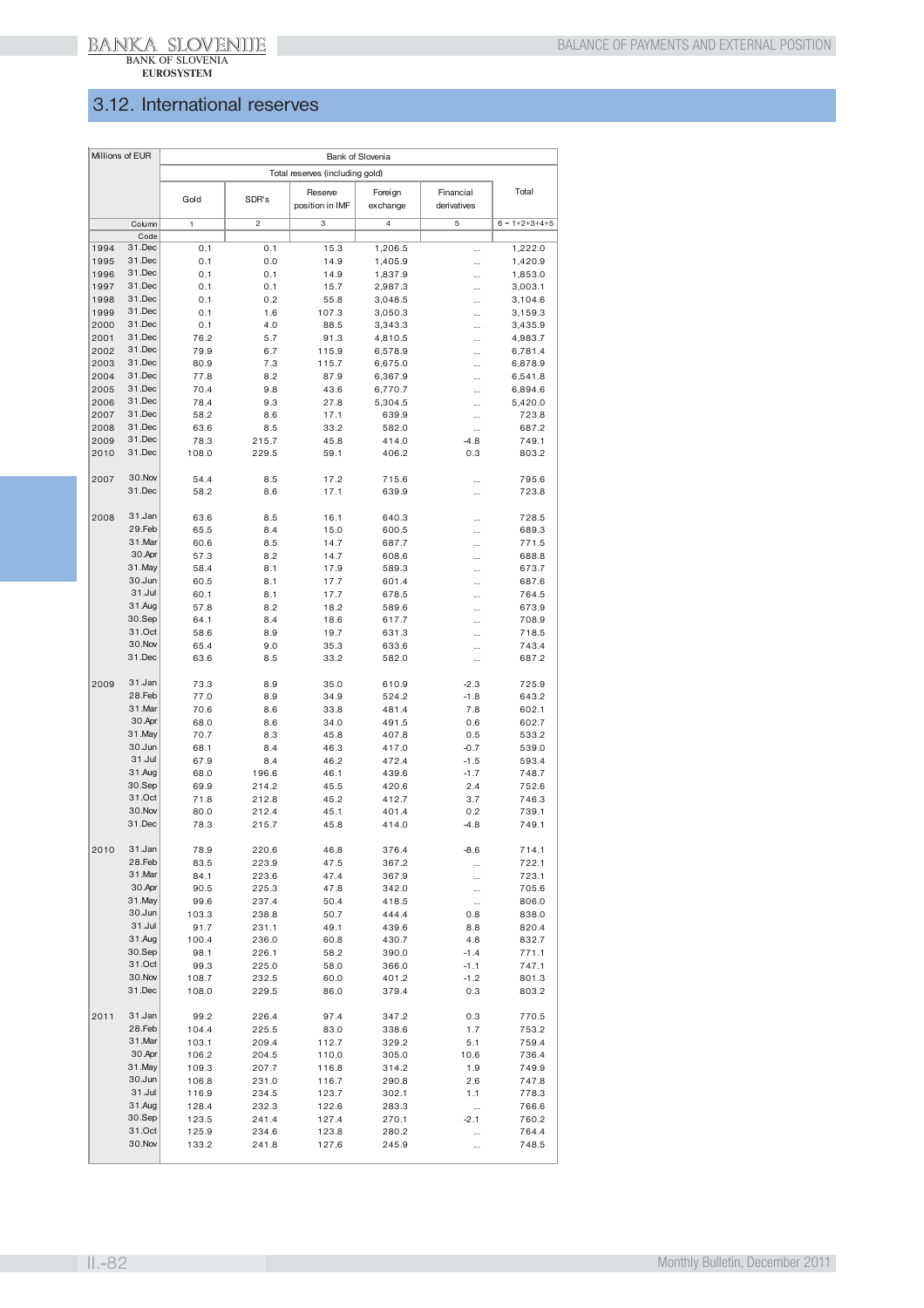### 4.1. Non-financial and Financial Accounts (ESA 95) of the General Government sector

|                                                                                              | 2007      | 2008                | 2009           | 2010         | 2007       | 2008          | 2009             | 2010       |
|----------------------------------------------------------------------------------------------|-----------|---------------------|----------------|--------------|------------|---------------|------------------|------------|
|                                                                                              |           |                     | miljon eur     |              |            |               | share in GDP (%) |            |
| NON-FINANCIAL ACCOUNT                                                                        |           |                     |                |              |            |               |                  |            |
| Deficit (-) or surplus (+)                                                                   | $-16$     | $-695$              | $-2,146$       | $-2,071$     | 0.0        | $-1.9$        | $-6.1$           | $-5.8$     |
| Total revenue                                                                                | 14,665    | 15,797              | 15,258         | 15,676       | 42.4       | 42.4          | 43.2             | 44.3       |
| Total current revenue                                                                        | 14,520    | 15,701              | 15,120         | 15,555       | 42.0       | 42.1          | 42.8             | 43.9       |
| Current taxes on income, wealth                                                              | 3,168     | 3,320               | 2,931          | 2,918        | 9.2        | 8.9           | 8.3              | 8.2        |
| Taxes on production and imports                                                              | 5,016     | 5,225               | 4,995          | 5,066        | 14.5       | 14.0          | 14.1             | 14.3       |
| Property income                                                                              | 247       | 327                 | 189            | 254          | 0.7        | 0.9           | 0.5              | 0.7        |
| Social contributions                                                                         | 4,814     | 5,326               | 5,388          | 5,495        | 13.9       | 14.3          | 15.3             | 15.5       |
| Market output, output for own final use and payments                                         | 901       | 996                 | 999            | 1,066        | 2.6        | 2.7           | 2.8              | 3.0        |
| for other non-market output                                                                  | 376       | 508                 | 619            |              |            |               | 1.8              | 2.1        |
| Other current transfers<br>Total capital revenue                                             | 145       | 96                  | 138            | 756<br>122   | 1.1<br>0.4 | 1.4<br>0.3    | 0.4              | 0.3        |
| Capital taxes                                                                                | 9         | 11                  | 11             | 14           | 0.0        | 0.0           | 0.0              | 0.0        |
| Other capital transfers and investment grants                                                | 136       | 85                  | 127            | 108          | 0.4        | 0.2           | 0.4              | 0.3        |
| <b>Total expenditure</b>                                                                     | 14,681    | 16,492              | 17,403         | 17,748       | 42.5       | 44.2          | 49.3             | 50.1       |
| Total current expenditure                                                                    | 12,882    | 14,354              | 15,293         | 15,848       | 37.3       | 38.5          | 43.3             | 44.7       |
| Current transfers                                                                            | 6,736     | 7,496               | 8,100          | 8,330        | 19.5       | 20.1          | 22.9             | 23.5       |
| Social benefits                                                                              | 5,627     | 6,192               | 6,634          | 6,920        | 16.3       | 16.6          | 18.8             | 19.5       |
| Subsidies                                                                                    | 550       | 612                 | 766            | 763          | 1.6        | 1.6           | 2.2              | 2.2        |
| Other current transfers                                                                      | 560       | 692                 | 700            | 646          | 1.6        | 1.9           | 2.0              | 1.8        |
| Property income (payable)                                                                    | 438       | 416                 | 479            | 581          | 1.3        | 1.1           | 1.4              | 1.6        |
| of which: interest rates                                                                     | 438       | 416                 | 479            | 581          | 1.3        | 1.1           | 1.4              | 1.6        |
| Compensation of employees                                                                    | 3,641     | 4,112               | 4,399          | 4,500        | 10.5       | 11.0          | 12.5             | 12.7       |
| Intermediate consumption                                                                     | 1,939     | 2,245               | 2,301          | 2,424        | 5.6        | 6.0           | 6.5              | 6.8        |
| Other expenditure                                                                            | 128       | 85                  | 14             | 13           | 0.4        | 0.2           | 0.0              | 0.0        |
| Total capital expenditure                                                                    | 316       | 452                 | 441            | 363          | 0.9        | $1.2$         | $1.2$            | 1.0        |
| Gross capital formation and Acquisitions less disposals of non-financial non-produced assets | 1.483     | 1.686               | 1.669          | 1.537        | 4.3        | 4.5           | 4.7              | 4.3        |
| Net receipts from EU Budget (net receiver +, net payer -)                                    | 91        | $-11$               | 197            | 358          | 0.3        | 0.0           | 0.6              | 1.0        |
| Payments by Member State to EU Budget                                                        | 358       | 414                 | 423            | 372          | 1.0        | 1.1           | 1.2              | 1.1        |
| EU expenditure in Member State                                                               | 449       | 404                 | 621            | 731          | 1.3        | 1.1           | 1.8              | 2.1        |
| FINANCIAL ACCOUNT, consolidated                                                              |           |                     |                |              |            |               |                  |            |
| <b>TRANSACTIONS</b>                                                                          |           |                     |                |              |            |               |                  |            |
| Deficit (-) or surplus (+)                                                                   | $-29$     | $-706$              | $-2, 131$      | $-2,072$     | $-0.1$     | $-1.9$        | $-6.0$           | $-5.8$     |
| <b>Financial assets</b>                                                                      | 96        | 88                  | 2,063          | $-722$       | 0.3        | 0.2           | 5.8              | $-2.0$     |
| Currency and deposits                                                                        | 412       | 248                 | 2,062          | $-971$       | 1.2        | 0.7           | 5.8              | $-2.7$     |
| Securities other than shares                                                                 | 103       | $-49$               | $-46$          | 23           | 0.3        | $-0.1$        | $-0.1$           | 0.1        |
| Loans                                                                                        | 8         | $\mathbf 0$         | $\overline{c}$ | 100          | 0.0        | 0.0           | 0.0              | 0.3        |
| Shares and other equity                                                                      | -806      | -8                  | 154            | $-3$         | $-2.3$     | 0.0           | 0.4              | 0.0        |
| Insurance technical reserves<br>Other assets                                                 | 18<br>361 | $-13$<br>$-91$      | $-4$<br>$-105$ | $-1$<br>131  | 0.1<br>1.0 | 0.0<br>$-0.2$ | 0.0<br>$-0.3$    | 0.0<br>0.4 |
| <b>Financial liabilities</b>                                                                 | 125       | 793                 | 4,194          | 1,350        | 0.4        | 2.1           | 11.9             | 3.8        |
| Currency and deposits                                                                        | 119       | $\mathbf{1}$        | 6              | 8            | 0.3        | 0.0           | 0.0              | 0.0        |
| Securities other than shares                                                                 | $-194$    | 390                 | 4,153          | 891          | $-0.6$     | 1.0           | 11.8             | 2.5        |
| Loans                                                                                        | $-145$    | 44                  | 212            | 438          | $-0.4$     | 0.1           | 0.6              | 1.2        |
| Shares and other equity                                                                      | $\circ$   | $\mathsf{O}\xspace$ | $\Omega$       | $\circ$      | 0.0        | 0.0           | 0.0              | 0.0        |
| Insurance technical reserves                                                                 | $\circ$   | 0                   | $\Omega$       | $\mathsf O$  | 0.0        | 0.0           | 0.0              | 0.0        |
| Other liabilities                                                                            | 345       | 358                 | $-176$         | 13           | 1.0        | 1.0           | $-0.5$           | 0.0        |
| STOCKS, consolidated                                                                         |           |                     |                |              |            |               |                  |            |
| <b>Financial assets</b>                                                                      | 16,458    | 13,194              | 15,599         | 16,856       | 47.6       | 35.4          | 44.2             | 47.6       |
| Currency and deposits                                                                        | 1,978     | 2,280               | 4,336          | 3,485        | 5.7        | 6.1           | 12.3             | 9.8        |
| Securities other than shares                                                                 | 361       | 311                 | 274            | 304          | 1.0        | 0.8           | 0.8              | 0.9        |
| Loans                                                                                        | 363       | 448                 | 280            | 382          | 1.1        | 1.2           | 0.8              | 1.1        |
| Shares and other equity                                                                      | 11,319    | 7,811               | 8,561          | 10,514       | 32.7       | 21.0          | 24.2             | 29.7       |
| Insurance technical reserves                                                                 | 26        | 13                  | 10             | 9            | 0.1        | 0.0           | 0 <sub>0</sub>   | 0.0        |
| Other assets                                                                                 | 2,412     | 2,330               | 2,137          | 2,161        | 7.0        | 6.3           | 6.1              | 6.1        |
| Liabilities                                                                                  | 10,603    | 11,320              | 15,645         | 17,154       | 30.7       | 30.4          | 44.3             | 48.4       |
| Currency and deposits                                                                        | 165       | 82                  | 88             | 95           | 0.5        | 0.2           | 0.2              | 0.3        |
| Securities other than shares                                                                 | 7,191     | 7,603               | 11,946         | 12,991       | 20.8       | 20.4          | 33.8             | 36.7       |
| Loans                                                                                        | 836       | 838                 | 1,045          | 1,487        | 2.4        | 2.2           | 3.0              | 4.2        |
| Shares and other equity                                                                      | $\circ$   | 1                   | $\Omega$       | $\mathbf{1}$ | 0.0        | 0.0           | 0.0              | 0.0        |
| Insurance technical reserves                                                                 | $\Omega$  | $\circ$             | $\Omega$       | $\circ$      | 0.0        | 0.0           | 0.0              | 0.0        |
| Other liabilities                                                                            | 2,410     | 2,795               | 2,566          | 2,579        | 7.0        | 7.5           | 7.3              | 7.3        |
| EDP debt                                                                                     | 7,981     | 8.180               | 12.449         | 13.737       | 23.1       | 21.9          | 35.3             | 38.8       |

Source: Statistical Office of the Republic of Slovenia, Bank of Slovenia, Ministry of Finance and computations in Bank of Slovenia.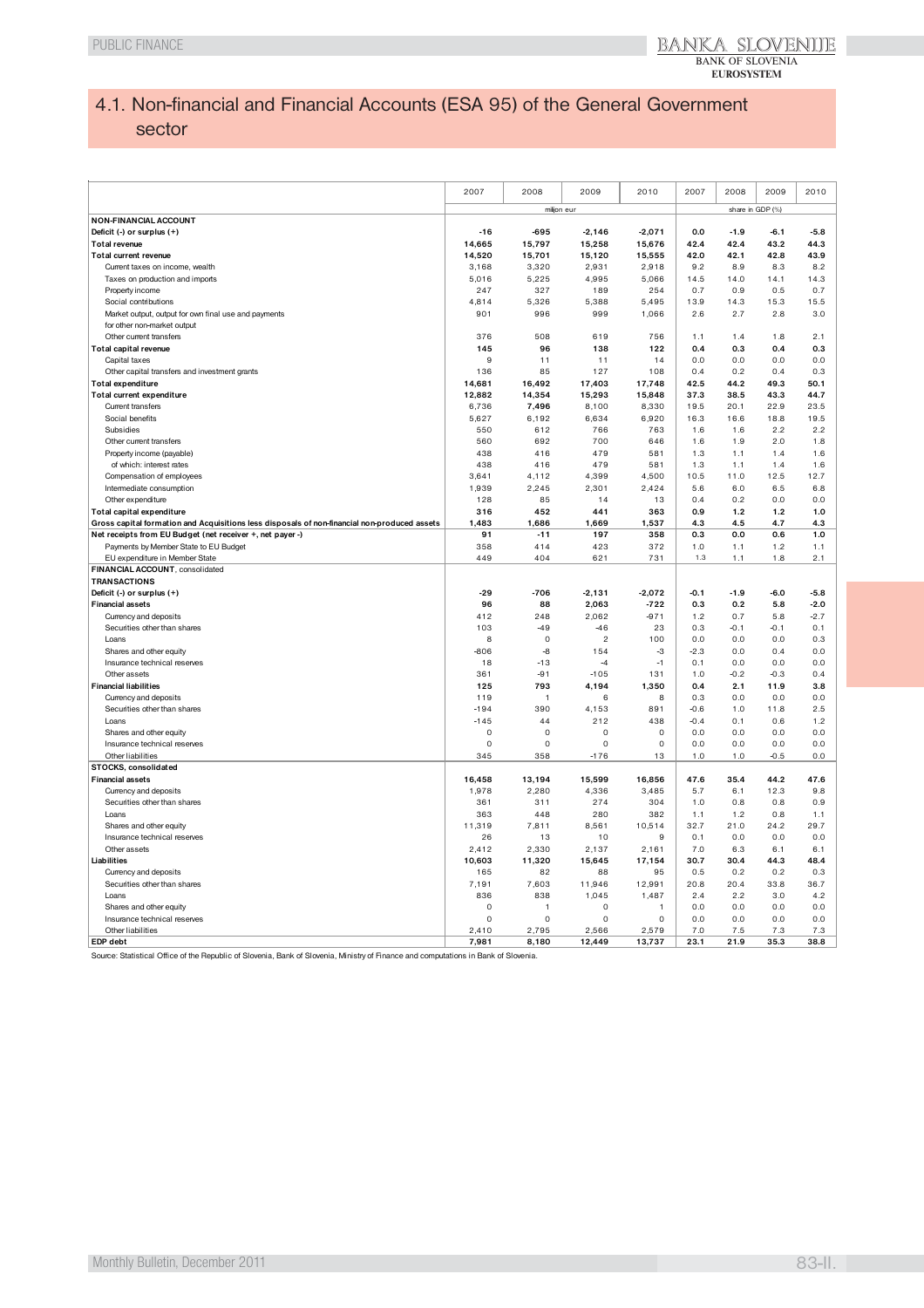**EUROSYSTEM**

### 4.2. Non-financial Account of the General Government sector (ESA 95)

| Current prices, till                                                        | Deficit /                             |                |                         | of which       |                         |             |                             | of which           |                                  |                     |                         |               |
|-----------------------------------------------------------------------------|---------------------------------------|----------------|-------------------------|----------------|-------------------------|-------------|-----------------------------|--------------------|----------------------------------|---------------------|-------------------------|---------------|
| 31, 12, 2006 in<br>Millions of SIT,<br>after 1.1.2007 in<br>Millions of EUR | surplus<br>(non-financial<br>account) | Revenue        | Direct taxes            | Indirect taxes | Social<br>contributions | Expenditure | Intermediate<br>consumption | Social<br>payments | Compensatio<br>n of<br>employees | Interest<br>payable | Govemment<br>investment | Fiscal burden |
| Stolpec                                                                     | $1 = 2 - 6$                           | $\overline{2}$ | $\overline{\mathbf{3}}$ | $\overline{4}$ | $\overline{5}$          | 6           | $\overline{7}$              | 8                  | 9                                | 10                  | 11                      | 12            |
| Koda                                                                        |                                       |                |                         |                |                         |             |                             |                    |                                  |                     |                         |               |
| 2006                                                                        | $-101,296$                            | 3,215,034      | 677,510                 | 1,110,707      | 1,061,246               | 3.316.354   | 463.440                     | 1,288,017          | 833,923                          | 103,644             | 274,244                 | 2,850,805     |
| 2006                                                                        | -45.939                               | 717.554        | 150.662                 | 239.185        | 253.635                 | 763.493     | 103.572                     | 308.105            | 196.457                          | 25.761              | 59.646                  | 643.769       |
| $\mathbf{II}$                                                               | $-39.636$                             | 819.353        | 184.451                 | 282,847        | 259,938                 | 858.990     | 118,766                     | 343,356            | 214,789                          | 25,234              | 70.382                  | 727,547       |
| $\mathbf{III}$                                                              | $-15.696$                             | 799,463        | 164,992                 | 283,925        | 261,447                 | 815,183     | 115,866                     | 308,944            | 207,816                          | 25,977              | 69,256                  | 710,700       |
| IV                                                                          | $-24$                                 | 878,664        | 177,405                 | 304,750        | 286,226                 | 878,688     | 125,236                     | 327,612            | 214,861                          | 26,672              | 74,959                  | 768,789       |
|                                                                             |                                       |                |                         |                |                         |             |                             |                    |                                  |                     |                         |               |
| 2007                                                                        | $-16$                                 | 14,665         | 3,168                   | 5,016          | 4,814                   | 14,681      | 1,939                       | 5,627              | 3,641                            | 438                 | 1,461                   | 13,006        |
| 2008                                                                        | $-695$                                | 15,797         | 3,319                   | 5,225          | 5,326                   | 16,492      | 2,245                       | 6,192              | 4,112                            | 416                 | 1,640                   | 13,881        |
| 2009                                                                        | $-2,146$                              | 15,258         | 2,931                   | 4,995          | 5,388                   | 17,403      | 2,301                       | 6,633              | 4,399                            | 479                 | 1,632                   | 13,325        |
| 2010                                                                        | $-2,071$                              | 15,676         | 2,918                   | 5,066          | 5,495                   | 17,748      | 2,424                       | 6,921              | 4,500                            | 582                 | 1,520                   | 13,493        |
|                                                                             |                                       |                |                         |                |                         |             |                             |                    |                                  |                     |                         |               |
| 2007                                                                        | $-111$                                | 3,260          | 702                     | 1.088          | 1,138                   | 3,371       | 434                         | 1.343              | 855                              | 116                 | 321                     | 2,930         |
| Ш                                                                           | $-118$                                | 3,684          | 834                     | 1,277          | 1,175                   | 3,802       | 497                         | 1,490              | 939                              | 114                 | 369                     | 3,288         |
| $\mathbf{III}$                                                              | 106                                   | 3,703          | 786                     | 1,302          | 1,190                   | 3,597       | 485                         | 1,337              | 913                              | 105                 | 381                     | 3,279         |
| IV                                                                          | 107                                   | 4,018          | 846                     | 1,349          | 1,311                   | 3,911       | 523                         | 1,456              | 935                              | 104                 | 390                     | 3,509         |
|                                                                             |                                       |                |                         |                |                         |             |                             |                    |                                  |                     |                         |               |
| 2008                                                                        | $-157$                                | 3,552          | 734                     | 1,160          | 1,271                   | 3,709       | 502                         | 1,443              | 945                              | 103                 | 374                     | 3,168         |
| Ш                                                                           | $-141$                                | 4,063          | 931                     | 1,380          | 1,308                   | 4,204       | 571                         | 1,580              | 1,049                            | 106                 | 432                     | 3,622         |
| $\ensuremath{\mathsf{III}}\xspace$                                          | $-62$                                 | 4,030          | 803                     | 1,373          | 1,331                   | 4,092       | 562                         | 1,486              | 1,036                            | 104                 | 427                     | 3,509         |
| IV                                                                          | $-335$                                | 4,152          | 852                     | 1,312          | 1,416                   | 4,486       | 611                         | 1,683              | 1,082                            | 104                 | 408                     | 3,583         |
|                                                                             |                                       |                |                         |                |                         |             |                             |                    |                                  |                     |                         |               |
| 2009                                                                        | $-535$                                | 3,488          | 675                     | 1,091          | 1,336                   | 4,023       | 516                         | 1.597              | 1,064                            | 100                 | 370                     | 3.104         |
| Ш                                                                           | $-669$                                | 3,892          | 818                     | 1,290          | 1,332                   | 4,561       | 581                         | 1,752              | 1,167                            | 113                 | 420                     | 3,443         |
| III                                                                         | $-451$                                | 3,797          | 695                     | 1,318          | 1,325                   | 4,248       | 577                         | 1,622              | 1,079                            | 129                 | 421                     | 3,340         |
| IV                                                                          | $-490$                                | 4,081          | 744                     | 1,297          | 1,395                   | 4,572       | 627                         | 1,662              | 1,090                            | 136                 | 422                     | 3,439         |
| 2010                                                                        | $-640$                                | 3,496          | 659                     | 1,068          | 1,343                   | 4,136       | 543                         | 1,688              | 1,084                            | 141                 | 331                     | 3,073         |
| $\mathbf{II}$                                                               | $-699$                                | 3,925          | 795                     | 1,298          | 1,360                   | 4,624       | 618                         | 1,822              | 1,189                            | 144                 | 384                     | 3,457         |
| III                                                                         | $-384$                                | 3,933          | 706                     | 1.331          | 1.356                   | 4.317       | 606                         | 1.665              | 1.106                            | 147                 | 395                     | 3,396         |
| IV                                                                          | $-349$                                | 4,322          | 758                     | 1,369          | 1,437                   | 4,671       | 656                         | 1,746              | 1,121                            | 150                 | 411                     | 3,567         |
|                                                                             |                                       |                |                         |                |                         |             |                             |                    |                                  |                     |                         |               |
| $2011$                                                                      | $-813$                                | 3,713          | 691                     | 1,120          | 1,361                   | 4,526       | 565                         | 1.776              | 1,100                            | 166                 | 301                     | 3.174         |
| $\mathbf{II}$                                                               | $-692$                                | 4,049          | 818                     | 1,298          | 1,381                   | 4,742       | 608                         | 1,902              | 1,198                            | 177                 | 336                     | 3,499         |
| Ш                                                                           | $-456$                                | 3,904          | 714                     | 1,328          | 1,366                   | 4,360       | 598                         | 1,728              | 1,111                            | 175                 | 316                     | 3,410         |

Source: Statistical office RS

### 4.3. Non-financial Account of the General Government sector - share in GDP (ESA 95)

|                                    | Deficit /                             |                |                | of which       |                         |             |                             |                    |                                  |                     |                         |               |
|------------------------------------|---------------------------------------|----------------|----------------|----------------|-------------------------|-------------|-----------------------------|--------------------|----------------------------------|---------------------|-------------------------|---------------|
| Share in GDP<br>(%)                | surplus<br>(non-financial<br>account) | Revenue        | Direct taxes   | Indirect taxes | Social<br>contributions | Expenditure | Intermediate<br>consumption | Social<br>payments | Compensatio<br>n of<br>employees | Interest<br>payable | Govemment<br>investment | Fiscal burden |
| Stolpec                            | $1=2-6$                               | $\overline{2}$ | $\overline{3}$ | $\overline{4}$ | $\overline{5}$          | 6           | $\overline{7}$              | 8                  | $\overline{9}$                   | 10                  | 11                      | 12            |
| Koda                               |                                       |                |                |                |                         |             |                             |                    |                                  |                     |                         |               |
| 2006                               | $-1.4$                                | 43.2           | 9.1            | 14.9           | 14.3                    | 44.6        | 6.2                         | 17.3               | 11.2                             | 1.4                 | 3.7                     | 38.3          |
| 2007                               | 0.0                                   | 42.4           | 9.2            | 14.5           | 13.9                    | 42.5        | 5.6                         | 16.3               | 10.5                             | 1.3                 | 4.2                     | 37.6          |
| 2008                               | $-1.9$                                | 42.4           | 8.9            | 14.0           | 14.3                    | 44.2        | 6.0                         | 16.6               | 11.0                             | 1.1                 | 4.4                     | 37.2          |
| 2009                               | $-6.1$                                | 43.2           | 8.3            | 14.2           | 15.3                    | 49.3        | 6.5                         | 18.8               | 12.5                             | 1.4                 | 4.6                     | 37.7          |
| 2010                               | $-5.8$                                | 43.6           | 8.1            | 14.1           | 15.3                    | 49.3        | 6.7                         | 19.2               | 12.5                             | 1.6                 | 4.2                     | 37.5          |
|                                    |                                       |                |                |                |                         |             |                             |                    |                                  |                     |                         |               |
| 2006                               | $-2.7$                                | 42.8           | 9.0            | 14.3           | 15.1                    | 45.6        | 6.2                         | 18.4               | 11.7                             | 1.5                 | 3.6                     | 38.4          |
| $\mathbf{I}$                       | $-2.1$                                | 43.3           | 9.7            | 14.9           | 13.7                    | 45.4        | 6.3                         | 18.1               | 11.3                             | 1.3                 | 3.7                     | 38.4          |
| $\mathop{\rm III}$                 | $-0.8$                                | 41.5           | 8.6            | 14.7           | 13.6                    | 42.3        | 6.0                         | 16.0               | 10.8                             | 1.3                 | 3.6                     | 36.9          |
| IV                                 | 0.0                                   | 45.2           | 9.1            | 15.7           | 14.7                    | 45.2        | 6.4                         | 16.8               | 11.0                             | 1.4                 | 3.9                     | 39.5          |
|                                    |                                       |                |                |                |                         |             |                             |                    |                                  |                     |                         |               |
| 2007                               | $-1.4$                                | 41.7           | 9.0            | 13.9           | 14.5                    | 43.1        | 5.6                         | 17.2               | 10.9                             | 1.5                 | 4.1                     | 37.4          |
| Ш                                  | $-1.3$                                | 42.0           | 9.5            | 14.5           | 13.4                    | 43.3        | 5.7                         | 17.0               | 10.7                             | 1.3                 | 4.2                     | 37.5          |
| $\mathop{\rm III}\nolimits$        | 1.2                                   | 41.1           | 8.7            | 14.4           | 13.2                    | 39.9        | 5.4                         | 14.8               | 10.1                             | 1.2                 | 4.2                     | 36.4          |
| IV                                 | 1.2                                   | 45.0           | 9.5            | 15.1           | 14.7                    | 43.8        | 5.9                         | 16.3               | 10.5                             | 1.2                 | 4.4                     | 39.3          |
|                                    |                                       |                |                |                |                         |             |                             |                    |                                  |                     |                         |               |
| 2008                               | $-1.8$                                | 41.1           | 8.5            | 13.4           | 14.7                    | 43.0        | 5.8                         | 16.7               | 10.9                             | 1.2                 | 4.3                     | 36.7          |
| Ш                                  | $-1.5$                                | 41.9           | 9.6            | 14.2           | 13.5                    | 43.4        | 5.9                         | 16.3               | 10.8                             | 1.1                 | 4.5                     | 37.4          |
| $\ensuremath{\mathsf{III}}\xspace$ | $-0.6$                                | 41.4           | 8.3            | 14.1           | 13.7                    | 42.0        | 5.8                         | 15.3               | 10.6                             | 1.1                 | 4.4                     | 36.1          |
| IV                                 | $-3.6$                                | 45.0           | 9.2            | 14.2           | 15.4                    | 48.6        | 6.6                         | 18.2               | 11.7                             | 1.1                 | 4.4                     | 38.8          |
|                                    |                                       |                |                |                |                         |             |                             |                    |                                  |                     |                         |               |
| 2009                               | $-6.4$                                | 41.9           | 8.1            | 13.1           | 16.1                    | 48.4        | 6.2                         | 19.2               | 12.8                             | 1.2                 | 4.4                     | 37.3          |
| $\mathbf{H}$                       | $-7.4$                                | 43.2           | 9.1            | 14.3           | 14.8                    | 50.7        | 6.5                         | 19.5               | 13.0                             | 1.3                 | 4.7                     | 38.2          |
| $\mathop{\rm III}\nolimits$        | $-5.0$                                | 41.8           | 7.7            | 14.5           | 14.6                    | 46.8        | 6.4                         | 17.9               | 11.9                             | 1.4                 | 4.6                     | 36.8          |
| IV                                 | $-5.5$                                | 45.8           | 8.4            | 14.6           | 15.7                    | 51.4        | 7.0                         | 18.7               | 12.2                             | 1.5                 | 4.7                     | 38.6          |
|                                    |                                       |                |                |                |                         |             |                             |                    |                                  |                     |                         |               |
| 2010                               | $-7.8$                                | 42.4           | 8.0            | 13.0           | 16.3                    | 50.2        | 6.6                         | 20.5               | 13.2                             | 1.7                 | 4.0                     | 37.3          |
| Ш                                  | $-7.5$                                | 42.2           | 8.6            | 14.0           | 14.6                    | 49.8        | 6.7                         | 19.6               | 12.8                             | 1.6                 | 4.1                     | 37.2          |
| $\mathop{\rm III}\nolimits$        | $-4.1$                                | 42.1           | 7.5            | 14.2           | 14.5                    | 46.2        | 6.5                         | 17.8               | 11.8                             | 1.6                 | 4.2                     | 36.3          |
| IV                                 | $-3.8$                                | 47.5           | 8.3            | 15.1           | 15.8                    | 51.4        | 7.2                         | 19.2               | 12.3                             | 1.6                 | 4.5                     | 39.2          |
|                                    |                                       |                |                |                |                         |             |                             |                    |                                  |                     |                         |               |
| 2011                               | $-9.6$                                | 43.7           | 8.1            | 13.2           | 16.0                    | 53.2        | 6.6                         | 20.9               | 12.9                             | 2.0                 | 3.5                     | 37.3          |
| Ш                                  | $-8.3$                                | 48.4           | 9.8            | 15.5           | 16.5                    | 56.6        | 7.3                         | 22.7               | 14.3                             | 2.1                 | 4.0                     | 41.8          |
| $\mathop{\rm III}\nolimits$        | $-5.4$                                | 46.6           | 8.5            | 15.9           | 16.3                    | 52.1        | 7.1                         | 20.6               | 13.3                             | 2.1                 | 3.8                     | 40.7          |

Source: Statistical Office RS and computations in BS.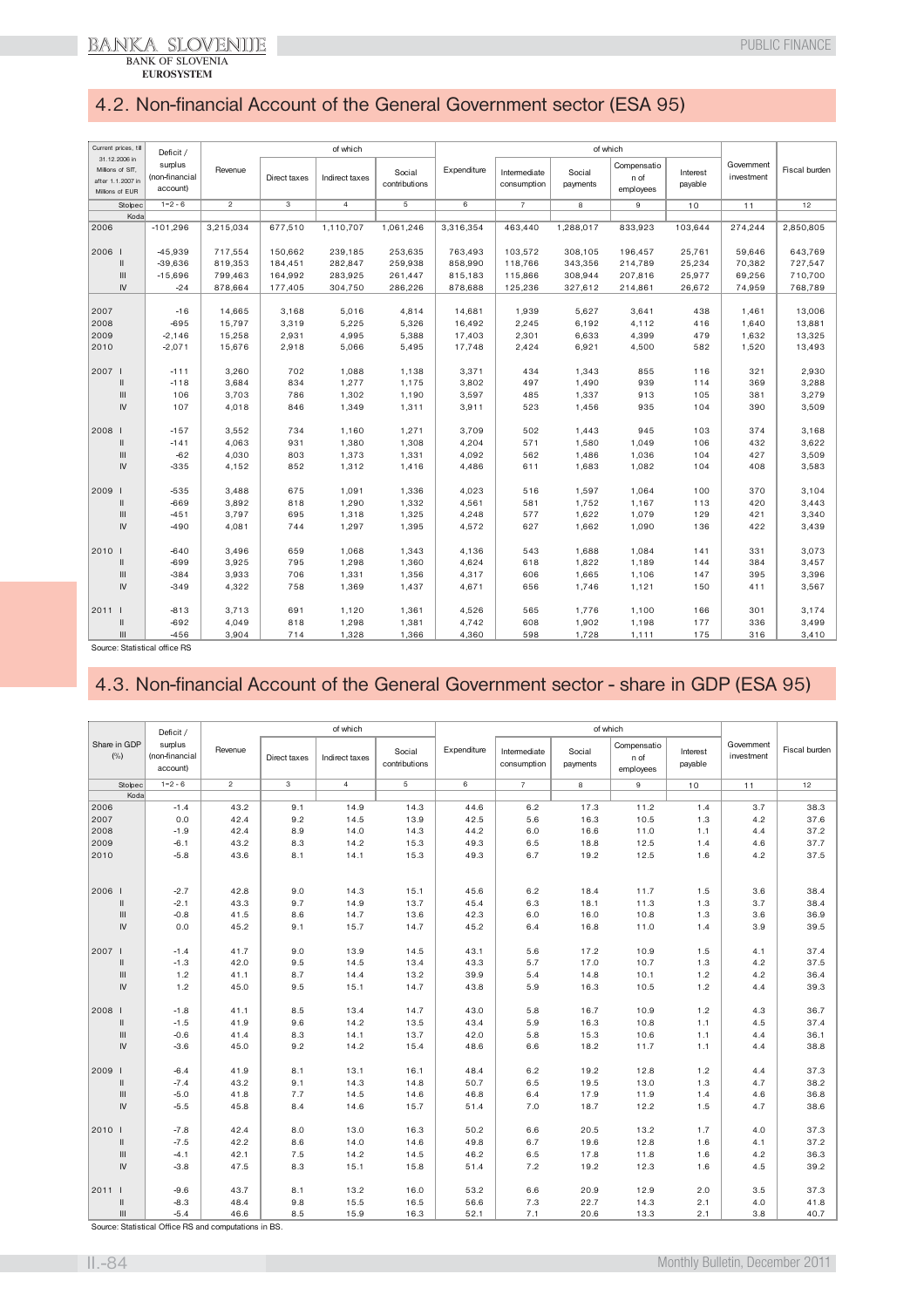### 4.4. Financial Account of the General Government sector (ESA 95)

| Current prices, till                  |         | Deficit /      |                |                          | Financial assets |                |            |                |                |                | Liabilities |             |                    |
|---------------------------------------|---------|----------------|----------------|--------------------------|------------------|----------------|------------|----------------|----------------|----------------|-------------|-------------|--------------------|
| 31.12.2006 in                         |         | surplus        | Change in EDP  | Deficit-debt             |                  |                | Securities |                |                |                |             |             | Borrowing          |
| Millions of SIT.<br>after 1.1.2007 in |         | (financial     | debt           | adjustement              | Total            | Currency and   | other than | Loans          | Shares and     | Other assets   | Other       | Other flows | requirement        |
| Millions of EUR                       |         | account)       |                | (DDA)                    |                  | deposits       | share      |                | other equity   |                |             |             |                    |
|                                       | Stolpec | $\overline{1}$ | $\overline{2}$ | $3 = \frac{1}{2}(1) + 2$ | $\overline{4}$   | $\overline{5}$ | 6          | $\overline{7}$ | 8              | $\mathsf g$    | 10          | 11          | $12 = -1 + 4 - 10$ |
|                                       | Koda    |                |                |                          |                  |                |            |                |                |                |             |             |                    |
| 2006                                  |         | $-97,062$      | 27,407         | $-73,889$                | 125,813          | 84,001         | $-2,332$   | 2,979          | $-23,452$      | 64,616         | 89.785      | $-109.917$  | 133,090            |
|                                       |         |                |                |                          |                  |                |            |                |                |                |             |             |                    |
| 2006                                  |         | $-12,465$      | 14,961         | $-30,978$                | 66,477           | 7,155          | 10,653     | $-690$         | $-11,830$      | 61,189         | 37,743      | $-59.712$   | 41,199             |
| Ш                                     |         | $-31,346$      | 27,629         | $-12,008$                | 14,278           | 52,997         | $-7,189$   | 1,653          | $-3,800$       | $-29,382$      | 11,332      | $-14,953$   | 34,292             |
| Ш                                     |         | 3,664          | 94,892         | 79,196                   | 73,976           | 45,076         | $-210$     | 918            | $-2,108$       | 30,301         | 37,531      | 42,751      | 32,781             |
|                                       |         |                |                |                          |                  |                |            |                |                |                |             |             |                    |
| 2007                                  |         | $-29$          | 613            | 597                      | 96               | 412            | 103        | 8              | $-806$         | 379            | 345         | 847         | $-220$             |
| 2008                                  |         | $-706$         | 148            | $-547$                   | 88               | 248            | $-49$      | $\circ$        | $-8$           | $-103$         | 355         | $-280$      | 438                |
| 2009                                  |         | $-2,131$       | $-31$          | $-2,177$                 | 2,063            | 2,062          | $-46$      | $\mathbf{1}$   | 154            | $-109$         | $-176$      | $-4,416$    | 4,370              |
| 2010                                  |         | $-2,072$       | 2,924          | 853                      | $-722$           | $-971$         | 23         | 100            | $-3$           | 130            | 12          | 1,587       | 1,337              |
|                                       |         |                |                |                          |                  |                |            |                |                |                |             |             |                    |
| 2007                                  |         | 17             | 161            | 51                       | 840              | 577            | 53         | $-2$           | $-76$          | 289            | 158         | $-631$      | 665                |
| Ш                                     |         | $-74$          | 156            | 38                       | $-859$           | $-713$         | 19         | $\overline{4}$ | $-248$         | 78             | 38          | 935         | $-824$             |
| $\ensuremath{\mathsf{III}}\xspace$    |         | 63             | 182            | 288                      | 241              | 130            | 12         | $\overline{4}$ | $-36$          | 130            | 285         | 332         | $-107$             |
| IV.                                   |         | $-36$          | 114            | 221                      | $-126$           | 417            | 19         | $\overline{c}$ | $-446$         | $-118$         | $-136$      | 211         | 46                 |
| 2008                                  |         | $-57$          | 42             | $-115$                   | 930              | 848            | 10         | $-7$           | 31             | 47             | 230         | $-815$      | 757                |
| Ш                                     |         | $-52$          | 184            | 43                       | $-536$           | $-350$         | 6          | $\overline{c}$ | $-160$         | $-34$          | 65          | 644         | $-549$             |
| Ш                                     |         | $-150$         | 764            | 702                      | 177              | 150            | $-20$      | $\circ$        | 87             | $-40$          | 213         | 738         | 113                |
| IV.                                   |         | $-447$         | $-842$         | $-1, 176$                | $-483$           | $-401$         | $-44$      | $\overline{4}$ | 34             | $-76$          | $-152$      | $-846$      | 117                |
|                                       |         |                |                |                          |                  |                |            |                |                |                |             |             |                    |
| 2009                                  |         | $-355$         | $-192$         | $-727$                   | 829              | 751            | $-39$      | $-6$           | 3              | 119            | 100         | $-1.455$    | 1,084              |
| $\mathbf{H}$                          |         | $-706$         | 46             | $-623$                   | 882              | 886            | $-5$       | 3              | $-4$           | $\overline{c}$ | $-85$       | $-1,591$    | 1,673              |
| Ш                                     |         | $-502$         | 663            | 212                      | 1,286            | 1,373          | $-7$       | 3              | 160            | $-244$         | 193         | $-881$      | 1,595              |
| IV.                                   |         | $-568$         | $-548$         | $-1,039$                 | $-934$           | $-949$         | 5          | $\mathbf{1}$   | $-5$           | 14             | $-385$      | $-489$      | 18                 |
|                                       |         |                |                |                          |                  |                |            |                |                |                |             |             |                    |
| 2010                                  |         | $-540$         | 30             | $-610$                   | 270              | 228            | 3          | $-1$           | 9              | 31             | 20          | $-860$      | 791                |
| $\mathbf{H}$                          |         | $-706$         | 55             | $-644$                   | $-613$           | $-643$         | 6          | $\overline{1}$ | 3              | 20             | 62          | 31          | 31                 |
| Ш                                     |         | $-395$         | 1,213          | 829                      | $-253$           | $-292$         | 23         | 101            | $-16$          | $-68$          | $-92$       | 989         | 235                |
| Ш                                     |         | $-430$         | 1,627          | 1,278                    | $-126$           | $-264$         | -9         | $\circ$        | 1              | 147            | 23          | 1,427       | 281                |
| 2011<br>- 1                           |         | $-738$         | 1.476          | 663                      | 1,940            | 1,717          | $-13$      | 120            | 17             | 99             | 160         | $-1.117$    | 2,517              |
| $\mathbf{II}$                         |         | $-665$         | $-46$          | $-738$                   | $-950$           | $-863$         | 13         | 35             | $\overline{4}$ | $-139$         | 179         | 392         | $-464$             |
| Ш                                     |         | $-454$         | 926            | 470                      | $-352$           | $-467$         | $-40$      | 25             | 16             | 114            | 17          | 839         | 85                 |

Source: Bank of Slovenia

### 4.5. Financial Account of the General Government sector - share in GDP (ESA 95)

|                                  | Deficit /                                |                       |                                      | Financial assets |                          |                                   |                |                            |                | Liabilities |             |                          |
|----------------------------------|------------------------------------------|-----------------------|--------------------------------------|------------------|--------------------------|-----------------------------------|----------------|----------------------------|----------------|-------------|-------------|--------------------------|
| Share in GDP<br>(%)              | surplus<br><i>(financial</i><br>account) | Change in EDP<br>debt | Deficit-debt<br>adjustement<br>(DDA) | Total            | Currency and<br>deposits | Securities<br>other than<br>share | Loans          | Shares and<br>other equity | Other assets   | Other       | Other flows | Borrowing<br>requirement |
| Stolpec                          | $\overline{1}$                           | $\overline{2}$        | $3 = \frac{1}{2}(1) + 2$             | $\overline{4}$   | $\overline{5}$           | 6                                 | $\overline{7}$ | 8                          | $\overline{9}$ | 10          | 11          | $12 = -1 + 4 - 10$       |
| Koda                             |                                          |                       |                                      |                  |                          |                                   |                |                            |                |             |             |                          |
| 2006                             | $-1.3$                                   | 0.4                   | $-1.0$                               | 1.7              | 1.1                      | 0.0                               | 0.0            | $-0.3$                     | 0.9            | 1.2         | $-1.5$      | 1.8                      |
| 2007                             | $-0.1$                                   | 1.8                   | 1.7                                  | 0.3              | 1.2                      | 0.3                               | 0.0            | $-2.3$                     | 1.1            | 1.0         | 2.5         | $-0.6$                   |
| 2008                             | $-1.9$                                   | 0.4                   | $-1.5$                               | 0.2              | 0.7                      | $-0.1$                            | 0.0            | 0.0                        | $-0.3$         | 1.0         | $-0.7$      | 1.2                      |
| 2009                             | $-6.0$                                   | $-0.1$                | $-6.2$                               | 5.8              | 5.8                      | $-0.1$                            | 0.0            | 0.4                        | $-0.3$         | $-0.5$      | $-12.5$     | 12.4                     |
| 2010                             | $-5.8$                                   | 8.1                   | 2.4                                  | $-2.0$           | $-2.7$                   | 0.1                               | 0.3            | 0.0                        | 0.4            | 0.0         | 4.4         | 3.7                      |
|                                  |                                          |                       |                                      |                  |                          |                                   |                |                            |                |             |             |                          |
| 2006                             | $-0.7$                                   | 0.8                   | $-1.7$                               | 3.7              | 0.4                      | 0.6                               | 0.0            | $-0.7$                     | 3.4            | 2.1         | $-3.4$      | 2.3                      |
| $\mathbf{H}$                     | $-1.9$                                   | 1.6                   | $-0.7$                               | 0.9              | 3.2                      | $-0.4$                            | 0.1            | $-0.2$                     | $-1.8$         | 0.7         | $-0.9$      | 2.0                      |
| $\mathbf{H}$                     | 0.2                                      | 5.0                   | 4.2                                  | 3.9              | 2.4                      | 0.0                               | 0.0            | $-0.1$                     | 1.6            | 2.0         | 2.3         | 1.7                      |
| IV                               | $-3.0$                                   | $-5.7$                | $-5.7$                               | $-1.5$           | $-1.1$                   | $-0.3$                            | 0.1            | $-0.3$                     | 0.1            | 0.2         | $-4.1$      | 1.3                      |
|                                  |                                          |                       |                                      |                  |                          |                                   |                |                            |                |             |             |                          |
| 2007                             | 0.0                                      | 0.0                   | 0.0                                  | 0.0              | 0.0                      | 0.0                               | 0.0            | 0.0                        | 0.0            | 0.0         | 0.0         | 0.0                      |
| $\mathbf{H}$                     | $-0.9$                                   | 2.0                   | 0.5                                  | $-11.0$          | $-9.1$                   | 0.2                               | 0.1            | $-3.2$                     | 1.0            | 0.5         | 12.0        | $-10.5$                  |
| $\mathbf{III}$                   | 0.7                                      | 2.1                   | 3.3                                  | 2.7              | 1.5                      | 0.1                               | 0.0            | $-0.4$                     | 1.5            | 3.2         | 3.8         | $-1.2$                   |
| $\mathsf{N}$                     | $-0.4$                                   | 1.3                   | 2.5                                  | $-1.4$           | 4.6                      | 0.2                               | 0.0            | $-4.9$                     | $-1.3$         | $-1.5$      | 2.3         | 0.5                      |
|                                  |                                          |                       |                                      |                  |                          |                                   |                |                            |                |             |             |                          |
| 2008                             | $-0.6$                                   | 0.5                   | $-1.3$                               | 10.4             | 9.5                      | 0.1                               | $-0.1$         | 0.3                        | 0.5            | 2.6         | $-9.1$      | 8.5                      |
| $\mathbf{H}$                     | $-0.6$                                   | 2.1                   | 0.5                                  | $-6.2$           | $-4.1$                   | 0.1                               | 0.0            | $-1.8$                     | $-0.4$         | 0.8         | 7.5         | $-6.4$                   |
| $\mathop{\mathrm{III}}\nolimits$ | $-1.5$                                   | 7.9                   | 7.2                                  | 1.8              | 1.5                      | $-0.2$                            | 0.0            | 0.9                        | $-0.4$         | 2.2         | 7.6         | 1.2                      |
| IV                               | $-4.6$                                   | $-8.6$                | $-12.1$                              | $-5.0$           | $-4.1$                   | $-0.5$                            | 0.0            | 0.4                        | $-0.8$         | $-1.6$      | $-8.7$      | 1.2                      |
|                                  |                                          |                       |                                      |                  |                          |                                   |                |                            |                |             |             |                          |
| 2009<br>- 1                      | $-3.9$                                   | $-2.1$                | $-7.9$                               | 9.0              | 8.1                      | $-0.4$                            | $-0.1$         | 0.0                        | 1.3            | 1.1         | $-15.8$     | 11.7                     |
| $\mathbf{H}$                     | $-8.5$                                   | 0.5                   | $-7.5$                               | 10.6             | 10.7                     | $-0.1$                            | 0.0            | 0.0                        | 0.0            | $-1.0$      | $-19.1$     | 20.1                     |
| $\mathbf{III}$                   | $-5.6$                                   | 7.4                   | 2.4                                  | 14.3             | 15.3                     | $-0.1$                            | 0.0            | 1.8                        | $-2.7$         | 2.1         | $-9.8$      | 17.7                     |
| IV                               | $-6.3$                                   | $-6.0$                | $-11.4$                              | $-10.3$          | $-10.5$                  | 0.1                               | 0.0            | $-0.1$                     | 0.2            | $-4.2$      | $-5.4$      | 0.2                      |
|                                  |                                          |                       |                                      |                  |                          |                                   |                |                            |                |             |             |                          |
| 2010<br>- 1                      | $-6.1$                                   | 0.3                   | $-6.9$                               | 3.0              | 2.6                      | 0.0                               | 0.0            | 0.1                        | 0.4            | 0.2         | $-9.7$      | 8.9                      |
| $\mathbf{H}$                     | $-8.6$                                   | 0.7                   | $-7.8$                               | $-7.4$           | $-7.8$                   | 0.1                               | 0.0            | 0.0                        | 0.2            | 0.7         | 0.4         | 0.4                      |
| $\mathbf{III}$                   | $-4.3$                                   | 13.1                  | 8.9                                  | $-2.7$           | $-3.1$                   | 0.3                               | 1.1            | $-0.2$                     | $-0.7$         | $-1.0$      | 10.6        | 2.5                      |
| III                              | $-4.6$                                   | 17.4                  | 13.7                                 | $-1.3$           | $-2.8$                   | $-0.1$                            | 0.0            | 0.0                        | 1.6            | 0.2         | 15.3        | 3.0                      |
|                                  |                                          |                       |                                      |                  |                          |                                   |                |                            |                |             |             |                          |
| 2011<br>- 1                      | $-8.1$                                   | 16.2                  | 7.3                                  | 21.3             | 18.9                     | $-0.1$                            | 1.3            | 0.2                        | 1.1            | 1.8         | $-12.3$     | 27.7                     |
| $\mathbf{H}$                     | $-7.8$                                   | $-0.5$                | $-8.7$                               | $-11.2$          | $-10.1$                  | 0.1                               | 0.4            | 0.0                        | $-1.6$         | 2.1         | 4.6         | $-5.5$                   |
| III                              | $-5.4$                                   | 11.1                  | 5.6                                  | $-4.2$           | $-5.6$                   | $-0.5$                            | 0.3            | 0.2                        | 1.4            | 0.2         | 10.0        | 1.0                      |
|                                  |                                          |                       |                                      |                  |                          |                                   |                |                            |                |             |             |                          |

Source: Bank of Slovenia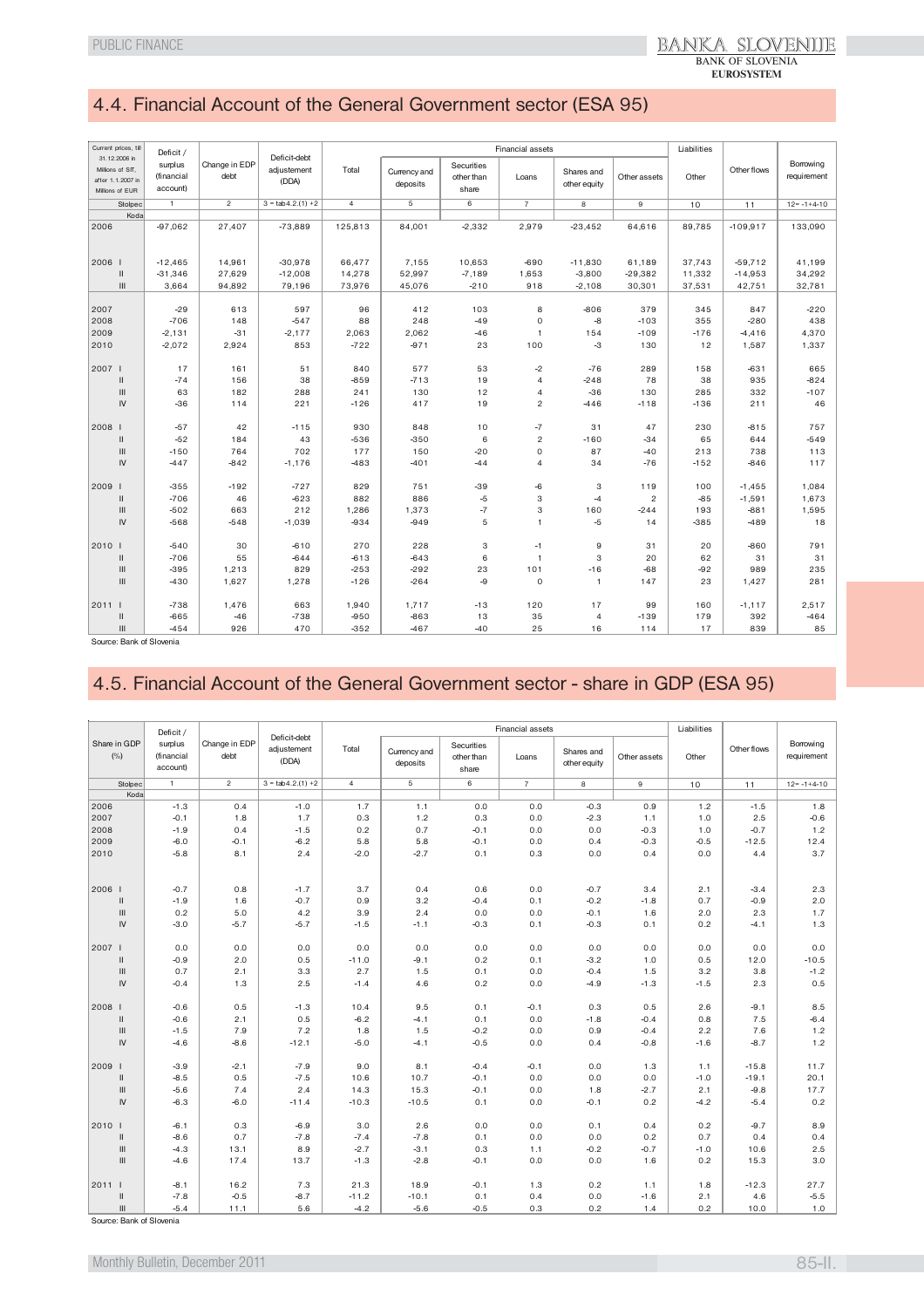PUBLIC FINANCE

#### 4.6. Revenues and Expenditures of the General Government

| Until 31.12.2006                                                                                                                 | Total revenue (I)<br>Tax revenues                                                                         |                                                                                                     |                                                                                                            |                                                                                        |                                                                                                            |                                                                                                            |                                                                                                  |                                                                                                            |                                                                                                 |                                                                                                            |  |  |
|----------------------------------------------------------------------------------------------------------------------------------|-----------------------------------------------------------------------------------------------------------|-----------------------------------------------------------------------------------------------------|------------------------------------------------------------------------------------------------------------|----------------------------------------------------------------------------------------|------------------------------------------------------------------------------------------------------------|------------------------------------------------------------------------------------------------------------|--------------------------------------------------------------------------------------------------|------------------------------------------------------------------------------------------------------------|-------------------------------------------------------------------------------------------------|------------------------------------------------------------------------------------------------------------|--|--|
| in mio SIT from                                                                                                                  |                                                                                                           |                                                                                                     |                                                                                                            |                                                                                        |                                                                                                            |                                                                                                            |                                                                                                  |                                                                                                            |                                                                                                 |                                                                                                            |  |  |
| 01.01.2007 in                                                                                                                    |                                                                                                           | Taxes on income, profits and capital gains                                                          |                                                                                                            |                                                                                        |                                                                                                            |                                                                                                            | Social security contributions                                                                    |                                                                                                            |                                                                                                 |                                                                                                            |  |  |
| thousands of<br>EUR                                                                                                              | Personal<br>income tax                                                                                    | Corporate<br>income tax                                                                             | Total                                                                                                      | Taxes on<br>payroll and<br>work force                                                  | Employees                                                                                                  | Employers                                                                                                  | Other<br>unallocable<br>social security<br>contributions                                         | Total                                                                                                      | Taxes on<br>property                                                                            | Domestics taxes<br>on goods and<br>services                                                                |  |  |
| Column                                                                                                                           | $\mathbf{1}$                                                                                              | $\overline{c}$                                                                                      | 3                                                                                                          | $\overline{4}$                                                                         | $\sqrt{5}$                                                                                                 | 6                                                                                                          | $\overline{7}$                                                                                   | 8                                                                                                          | 9                                                                                               | 10                                                                                                         |  |  |
| Code                                                                                                                             |                                                                                                           |                                                                                                     |                                                                                                            |                                                                                        |                                                                                                            |                                                                                                            |                                                                                                  |                                                                                                            |                                                                                                 |                                                                                                            |  |  |
| 2006                                                                                                                             | 429.666                                                                                                   | 225,820                                                                                             | 655,486                                                                                                    | 113,334                                                                                | 542,290                                                                                                    | 403,277                                                                                                    | 68,404                                                                                           | 1.013.970                                                                                                  | 45,322                                                                                          | 977,082                                                                                                    |  |  |
| 2007<br>2008<br>2009<br>2010                                                                                                     | 1,804,427<br>2,185,135<br>2,092,860<br>2,039,298                                                          | 1,113,243<br>1,257,037<br>712,228<br>448,602                                                        | 2,917,670<br>3,442,172<br>2,805,088<br>2,487,900                                                           | 418,141<br>258,037<br>28,490<br>28,076                                                 | 2,464,786<br>2,731,100<br>2,743,212<br>2,770,803                                                           | 1,831,132<br>2,027,957<br>2,037,073<br>2,058,123                                                           | 302,054<br>335,951<br>380.970<br>405,559                                                         | 4,597,973<br>5,095,009<br>5,161,254<br>5,234,485                                                           | 206,421<br>214,909<br>206,975<br>219,739                                                        | 4,498,576<br>4,805,321<br>4,660,123<br>4,780,711                                                           |  |  |
| 2010<br>Mar.<br>Apr.<br>May<br>Jun.<br>Jul.<br>Aug.<br>Sep.<br>Oct.<br>Nov.<br>Dec.                                              | 154,603<br>177,732<br>190,752<br>226,492<br>64.106<br>178,470<br>164,783<br>169,261<br>170,822<br>218,150 | 36,683<br>$-69,764$<br>19,253<br>49,916<br>49,393<br>47,322<br>48,176<br>49,093<br>48,155<br>50,331 | 191,287<br>107,968<br>210,005<br>276,408<br>113,499<br>225,792<br>212,959<br>218,354<br>218,977<br>268,481 | 2,165<br>2,492<br>2,195<br>2,477<br>2,566<br>1,910<br>2,005<br>2,596<br>2,411<br>3,142 | 229,627<br>231,897<br>228,330<br>229,385<br>228,740<br>227,131<br>229,024<br>229,751<br>231,075<br>261,195 | 169,985<br>172,109<br>169,972<br>170,563<br>169,603<br>168,641<br>169,407<br>171,129<br>171,214<br>194,352 | 36,121<br>33,430<br>33,245<br>34,872<br>34,335<br>33,046<br>33,525<br>34,026<br>34,085<br>36,042 | 435,733<br>437,436<br>431,547<br>434,821<br>432,678<br>428,818<br>431,956<br>434,907<br>436,374<br>491,590 | 8,779<br>9,719<br>31,206<br>18,006<br>24,725<br>27,387<br>24,613<br>13,705<br>31,156<br>15,115  | 291,028<br>434,792<br>373,371<br>391,065<br>444,362<br>411,230<br>376,055<br>393,795<br>491,956<br>440,165 |  |  |
| 2011<br>Jan.<br>Feb.<br>Mar.<br>Apr.<br>May<br>Jun.<br>Jul.<br>Aug.<br>Sep.<br>Oct. <sup>4</sup><br>Source: Ministry of Finance. | 172,014<br>161,963<br>169,374<br>188,841<br>170,256<br>243,676<br>53,023<br>168,962<br>177,323<br>170,523 | 42,964<br>46,242<br>42,752<br>105,603<br>67,592<br>51,690<br>52,928<br>51,805<br>57,454<br>53,576   | 214,979<br>208,205<br>212,126<br>294,444<br>237,848<br>295,366<br>105,952<br>220,767<br>234,776<br>224,099 | 2,262<br>2,147<br>2,300<br>2,507<br>2,480<br>2,593<br>2,720<br>1,937<br>2,085<br>2,550 | 232,125<br>222,828<br>229,793<br>231,258<br>231,062<br>231,040<br>229,311<br>227,464<br>229,646<br>220,286 | 172,986<br>165,384<br>170,393<br>171,383<br>170,985<br>171,469<br>170,400<br>168,225<br>169,950<br>164,301 | 32,588<br>36,338<br>38,180<br>35,688<br>37,583<br>36,482<br>36,555<br>35,779<br>36,475<br>35,460 | 437,699<br>424,550<br>438,366<br>438,329<br>439,630<br>438,991<br>436,267<br>431,468<br>436,071<br>420,048 | 7,413<br>8,278<br>8,343<br>7,132<br>25,709<br>21,007<br>25,406<br>30,817<br>27,978<br>$9,527$ . | 424,518<br>299,407<br>441,554<br>380,256<br>426,248<br>410,851<br>397,286<br>420,058<br>331,051<br>456,835 |  |  |

Column | 22 | 23 | 24 | 1 | 2 | 3 | 4 | 5 | 6 | 7 Code 2006 1,287 10,259 3,021,927 651,456 496,830 1,148,286 68,620 21,578 90,199 96,556 2007 11,872 42,500 13,658,091 2,809,715 2,212,229 5,021,944 263,853 93,130 356,983 423,371 2008 10,388 53,916 14,973,838 3,084,407 2,527,472 5,611,879 214,886 120,280 335,166 476,509 2009 11,140 54,263 13,807,488 3,413,312 2,506,821 5,920,133 218,155 117,775 335,930 597,859 2010 12,622 109,544 14,066,559 3,409,663 2,512,429 5,922,092 391,020 97,139 488,159 581,895 2010 Mar. 2,470 264 1,001,205 282,577 206,767 489,344 38,439 70,991 109,430 27,001 Apr. 846 890 1,071,126 273,231 193,383 466,614 79,696 24,285 103,981 39,698 May 1,001 570 1,120,103 335,864 211,906 547,771 1,151 315 1,466 42,218 Jun. 343 833 1,198,009 279,876 219,564 499,440 4,568 0 4,568 40,895 Jul. 1,068 2,014 1,121,881 278,073 203,248 481,321 3,946 85 4,031 39,256 Aug. 969 948 1,246,910 281,837 200,530 482,368 884 2 886 27,597 Sep. 487 872 1,123,865 277,326 183,906 461,232 70,522 950 71,471 36,825 Oct. 1,189 527 1,141,154 285,817 203,217 489,035 21,813 77 21,890 46,398 Nov. 1,899 100,926 1,397,717 280,615 216,885 497,500 1,254 270 1,525 50,248 Dec. 1,900 1,469 1,475,115 284,943 322,961 607,904 5,777 0 5,777 98,090 2011 Jan. 859 1,504 1,151,266 283,389 202,228 485,617 88,516 75 88,591 97,453 Feb. 424 41 1,048,280 274,339 183,773 458,112 134,494 1 134,495 46,412 Mar. 1,114 743 1,177,202 282,118 199,401 481,520 47,286 40,892 88,178 27,379 Apr. 1,040 140 1,197,286 271,016 213,105 484,121 77,101 24,240 101,341 40,894 May 1,092 148 1,213,113 336,023 203,341 539,364 1,228 229 1,457 36,838 Jun. 834 90 1,252,998 278,132 199,669 477,801 5,343 0 5,343 49,908 Jul. 317 172 1,042,957 279,233 207,545 486,779 3,865 62 3,928 22,651 Aug. 249 43 1,185,192 278,429 215,683 494,113 2,322 1 2,323 22,917 Sep. 440 50,303 1,155,573 271,102 180,621 451,723 70,897 845 71,742 23,575 Oct. 542 163 1,243,382 279,421 196,512 475,933 21,839 39 21,877 17,025 Total Cur. transfers 22 23 Total Interest payments abroad 24 Grants Transfers Total revenue (I)<sup>2</sup> Current **Other** purchases ao goods and services Wages and salaries Domestics interest payments **Until** 31.12.2006 in mio SIT from 01.01.2007 in thousands of EUR Interest payments Current expenditure Expenditure on goods and services Total revenue (I) **Total expenditure (II)** Total expenditure (II)

Source: Ministry of Finance.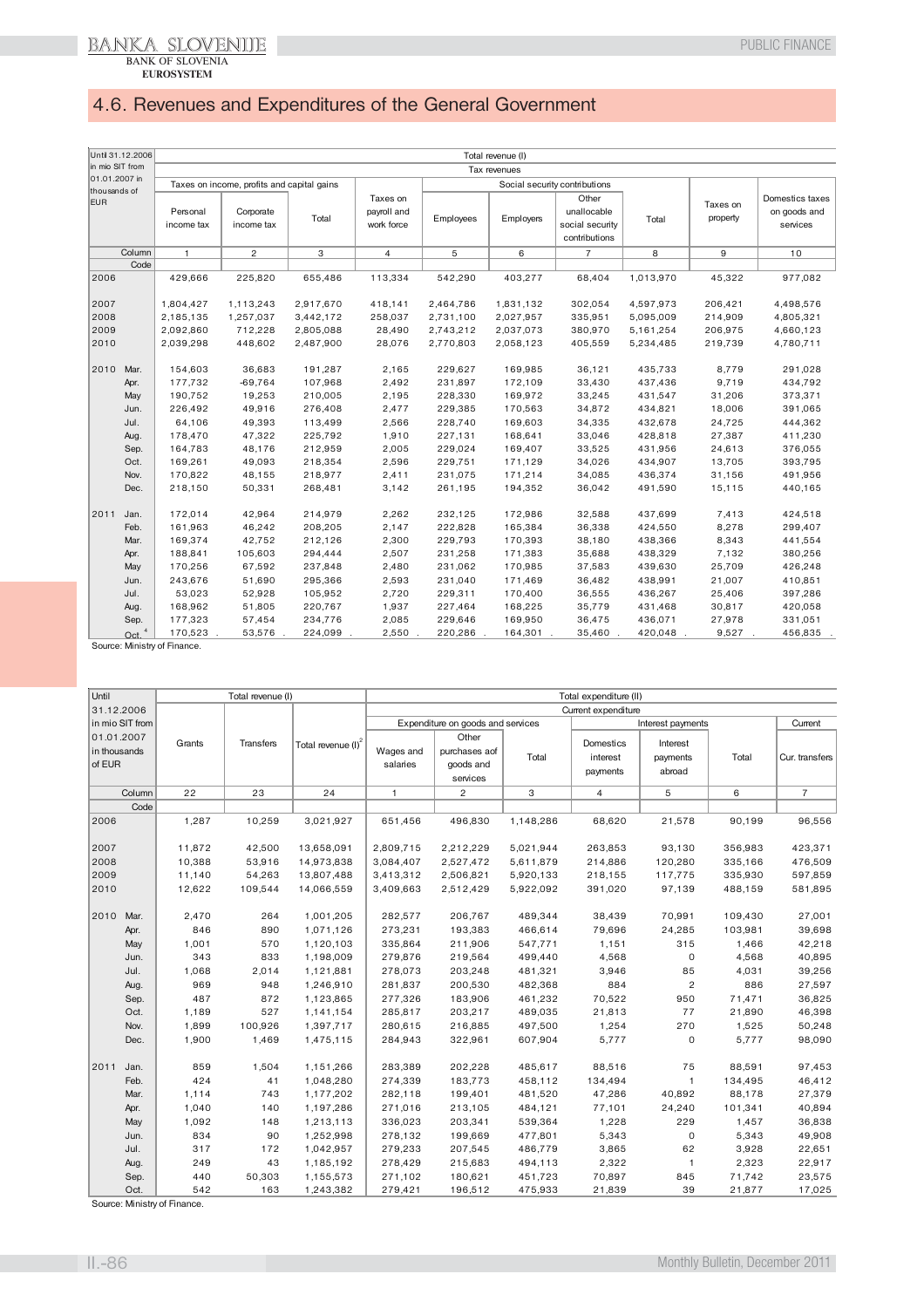|                           |                      |                                                        |             |            | Total revenue (I)                         |                                                                            |                          |         |                 |                 |
|---------------------------|----------------------|--------------------------------------------------------|-------------|------------|-------------------------------------------|----------------------------------------------------------------------------|--------------------------|---------|-----------------|-----------------|
|                           |                      | Tax revenues                                           |             |            |                                           | Nontax revenue                                                             |                          |         |                 |                 |
| General sales<br>tax, VAT | Of which:<br>Excises | Taxes on<br>international<br>trade and<br>transactions | Other taxes | Total      | Enterpreneurial<br>and property<br>income | Administrative<br>fees and<br>charges,<br>nonindustrial<br>sales and fines | Other nontax<br>revenues | Total   | Current revenue | Capital revenue |
| 11                        | 12                   | 13                                                     | 14          | 15         | 16                                        | 17                                                                         | 18                       | 19      | 20              | 21              |
|                           |                      |                                                        |             |            |                                           |                                                                            |                          |         |                 |                 |
| 650,858                   | 229.083              | 12,145                                                 | 1.304       | 2.818.643  | 64.731                                    | 34,280                                                                     | 52.756                   | 151.767 | 2.970.410       | 39.971          |
| 2,906,674                 | 1,157,853            | 117,079                                                | 2,081       | 12,757,942 | 299,944                                   | 149,100                                                                    | 260,183                  | 709,227 | 13,467,169      | 136,551         |
| 3,144,501                 | 1,213,255            | 120,092                                                | 1,825       | 13,937,365 | 338,244                                   | 170.784                                                                    | 345,875                  | 854,903 | 14,792,268      | 117,265         |
| 2,838,007                 | 1,415,000            | 90,533                                                 | 2,883       | 12,955,347 | 233,683                                   | 185,488                                                                    | 263,638                  | 682,810 | 13,638,156      | 103,928         |
| 2,940,893                 | 1,439,187            | 90,699                                                 | 4,010       | 12,845,619 | 336,933                                   | 188,344                                                                    | 397,771                  | 923,048 | 13,768,667      | 175,726         |
| 89,847                    | 163,290              | 6,116                                                  | 311         | 935,418    | 19,811                                    | 16,861                                                                     | 21,530                   | 58,201  | 993,620         | 4,852           |
| 280,515                   | 118,196              | 8,286                                                  | 174         | 1,000,866  | 21,791                                    | 15,257                                                                     | 24,177                   | 61,224  | 1,062,090       | 7,299           |
| 223,875                   | 117,753              | 8,367                                                  | 291         | 1,056,983  | 22,526                                    | 15,962                                                                     | 17,726                   | 56,214  | 1,113,197       | 5,335           |
| 234,801                   | 114.617              | 8,075                                                  | 529         | 1.131.381  | 18,998                                    | 16,925                                                                     | 24,212                   | 60.136  | 1.191.517       | 5,315           |
| 283,788                   | 126,401              | 8,423                                                  | 199         | 1,026,452  | 42,376                                    | 16,324                                                                     | 24,286                   | 82,986  | 1,109,438       | 9,361           |
| 242.442                   | 139,068              | 6.788                                                  | 232         | 1.102.157  | 33,566                                    | 14,384                                                                     | 81,432                   | 129,382 | 1.231.539       | 13,455          |
| 212,300                   | 134,037              | 7,312                                                  | 250         | 1,055,150  | 23,078                                    | 15,508                                                                     | 25,513                   | 64,099  | 1,119,249       | 3,257           |
| 287,648                   | 73,520               | 9,199                                                  | 91          | 1,072,646  | 16,658                                    | 15,832                                                                     | 26,991                   | 59,482  | 1,132,128       | 7,311           |
| 267,143                   | 192,068              | 7,061                                                  | 1,181       | 1,189,116  | 26,641                                    | 16,387                                                                     | 31,647                   | 74,674  | 1,263,790       | 31,103          |
| 288,792                   | 117,278              | 8,507                                                  | 516         | 1,227,514  | 75,344                                    | 18,603                                                                     | 66,819                   | 160,766 | 1,388,280       | 83,466          |
| 266,451                   | 126,649              | 7,789                                                  | $-20$       | 1,094,640  | 20,000                                    | 13,934                                                                     | 18,353                   | 52,287  | 1,146,927       | 1,976           |
| 231,197                   | 35,738               | 7,690                                                  | $-245$      | 950,033    | 15,241                                    | 13,048                                                                     | 66,748                   | 95,037  | 1,045,070       | 2,744           |
| 231,505                   | 173,229              | 8,241                                                  | 203         | 1,111,134  | 20,480                                    | 16,685                                                                     | 24,198                   | 61,363  | 1,172,497       | 2,847           |
| 276,979                   | 65,211               | 9,116                                                  | $-50$       | 1,131,734  | 15,554                                    | 14,505                                                                     | 23,403                   | 53,462  | 1,185,197       | 10,909          |
| 224,977                   | 167,933              | 9,409                                                  | $-23$       | 1,141,300  | 30,054                                    | 15,596                                                                     | 21,551                   | 67,202  | 1,208,501       | 3,371           |
| 253,385                   | 117,464              | 9,049                                                  | $-16$       | 1,177,841  | 28,796                                    | 17,297                                                                     | 20,839                   | 66,931  | 1,244,773       | 7,301           |
| 288,751                   | 75,663               | 9,249                                                  | $-86$       | 976,793    | 19,209                                    | 15,002                                                                     | 26,368                   | 60,578  | 1,037,371       | 5,097           |
| 209,075                   | 180,993              | 6,413                                                  | $-120$      | 1,111,339  | 30,144                                    | 15,130                                                                     | 24,097                   | 69,371  | 1,180,710       | 4,190           |
| 164,312                   | 137,030              | 8,186                                                  | $-5$        | 1,040,143  | 26,074                                    | 15,805                                                                     | 17,682                   | 59,561  | 1,099,704       | 5,126           |
| 350,079                   | 75,728               | 7.300                                                  | 53,595      | 1,173,954  | 22,400                                    | 14,221                                                                     | 28,469                   | 65.090  | 1.239.044       | 3.633           |

| Total expenditure (II)                              |                                                     |                                                |                                                |                                           |                                                     |                                           |                                                               |                                                  |                                                               |                                                                   |
|-----------------------------------------------------|-----------------------------------------------------|------------------------------------------------|------------------------------------------------|-------------------------------------------|-----------------------------------------------------|-------------------------------------------|---------------------------------------------------------------|--------------------------------------------------|---------------------------------------------------------------|-------------------------------------------------------------------|
|                                                     |                                                     |                                                | Current expenditure                            |                                           |                                                     |                                           |                                                               |                                                  |                                                               |                                                                   |
|                                                     |                                                     | Current transfers                              |                                                |                                           |                                                     |                                           |                                                               |                                                  |                                                               | Nonfinancial                                                      |
| Transfers to<br>households                          | Of which:<br>Pension                                | Transfers to<br>nonprofit<br>institutions      | Other<br>domestics<br>transfers                | Transfers<br>abroad                       | Total                                               | Current<br>reserves                       | Total                                                         | Capital<br>expenditure                           | Total<br>expenditure (II) <sup>2</sup>                        | balance $(A = 1 -$<br>II.                                         |
| 8                                                   | 9                                                   | 10                                             | 11                                             | 12                                        | 13                                                  | 14                                        | 15                                                            | 16                                               | 17                                                            | 18                                                                |
|                                                     |                                                     |                                                |                                                |                                           |                                                     |                                           |                                                               |                                                  |                                                               |                                                                   |
| 1,167,404                                           | 756.593                                             | 29,159                                         | 120,389                                        | 6,556                                     | 1.420.064                                           | 14,145                                    | 2,672,693                                                     | 312,972                                          | 2,985,665                                                     | 36,262                                                            |
| 5,093,321                                           | 3,354,926                                           | 127,790                                        | 467.484                                        | 31.979                                    | 6,143,945                                           | 104,765                                   | 11,627,637                                                    | 1,464,740                                        | 13,092,376                                                    | 565.714                                                           |
| 5,619,214                                           | 3,680,764                                           | 138,385                                        | 459,931                                        | 48,189                                    | 6,742,228                                           | 115,979                                   | 12,805,252                                                    | 1,714,100                                        | 14,519,353                                                    | 454,485                                                           |
| 6,024,077                                           | 3,859,250                                           | 159,014                                        | 520,452                                        | 38,930                                    | 7,340,332                                           | 42,294                                    | 13,638,690                                                    | 1,788,490                                        | 15,427,180                                                    | $-1,619,692$                                                      |
| 6,277,741                                           | 4,003,560                                           | 188,546                                        | 540,236                                        | 40,114                                    | 7,628,532                                           | 47,351                                    | 14,086,135                                                    | 1.707.031                                        | 15,793,165                                                    | $-1,726,606$                                                      |
| 527,886<br>510,182<br>647,395<br>513,559<br>509,108 | 320,591<br>320,295<br>454,425<br>321.689<br>321,158 | 14,258<br>16,291<br>14,903<br>16,549<br>15,215 | 45,567<br>43,920<br>45,431<br>51,461<br>43,758 | 4,531<br>1,942<br>3,223<br>7,460<br>1,404 | 619,242<br>612,033<br>753,170<br>629.925<br>608,741 | 2,797<br>2,683<br>3,884<br>3,306<br>2,491 | 1,220,813<br>1,185,311<br>1,306,291<br>1,137,239<br>1,096,583 | 72,581<br>77,119<br>86,691<br>138.695<br>133,818 | 1,293,394<br>1,262,430<br>1,392,982<br>1,275,935<br>1,230,401 | $-292,188$<br>$-191,304$<br>$-272,879$<br>$-77.926$<br>$-108,520$ |
| 501,206                                             | 321,898                                             | 14,076                                         | 45,351                                         | 1,896                                     | 590,126                                             | 2,756                                     | 1,076,135                                                     | 121,724                                          | 1,197,860                                                     | 49,050                                                            |
| 504,411<br>516,767<br>519,544                       | 322,665<br>323,381<br>332,218                       | 20,820<br>12,131<br>16,064                     | 44,122<br>46,066<br>42,963                     | 5,825<br>3,090<br>4,217                   | 612,004<br>624,452<br>633.037                       | 3,992<br>2,921<br>2,653                   | 1,148,699<br>1,138,297<br>1,134,715                           | 147,512<br>156,745<br>229,664                    | 1,296,211<br>1,295,042<br>1,364,379                           | $-172,346$<br>$-153,888$<br>33,339                                |
| 526,612                                             | 326,103                                             | 36,636                                         | 52,420                                         | 2,332                                     | 716,090                                             | 13,233                                    | 1,343,004                                                     | 374,778                                          | 1,717,782                                                     | $-242,667$                                                        |
| 521,539                                             | 328.435                                             | 6.719                                          | 44,464<br>39,537                               | 3,583<br>384                              | 673.759                                             | 21,965<br>2,538                           | 1,269,932                                                     | 71,317                                           | 1,341,249                                                     | $-189,983$                                                        |
| 532,423                                             | 334,286<br>333,213                                  | 9,204                                          | 49,402                                         | 1,898                                     | 627,960                                             | 10,529                                    | 1,223,106                                                     | 62,157<br>77,733                                 | 1,285,263                                                     | $-236,983$<br>$-120,978$                                          |
| 552,106<br>534,562                                  | 331,829                                             | 9,437<br>10,483                                | 44,408                                         | 5,368                                     | 640,221                                             | 2,485                                     | 1,220,447<br>1,223,663                                        | 74,593                                           | 1,298,180<br>1,298,256                                        | $-100,970$                                                        |
|                                                     |                                                     |                                                |                                                |                                           | 635,716                                             |                                           |                                                               |                                                  |                                                               |                                                                   |
| 673,005<br>537,775                                  | 469,254<br>333,497                                  | 12,296<br>21,124                               | 49,626<br>48,232                               | 9,903<br>1,690                            | 781,669<br>658,731                                  | 2,848<br>2,881                            | 1,325,338<br>1,144,755                                        | 83,063<br>112,135                                | 1,408,401<br>1,256,890                                        | $-195,287$<br>$-3,893$                                            |
| 530,096                                             | 332,662                                             | 17,963                                         | 43,547                                         | 6,182                                     | 620,439                                             | 2,621                                     | 1,113,767                                                     | 119,986                                          | 1,233,752                                                     | $-190,796$                                                        |
| 529,798                                             | 333,717                                             | 18,591                                         | 47,286                                         | 1,095                                     | 619,687                                             | 1,906                                     | 1,118,028                                                     | 134,586                                          | 1,252,614                                                     | $-67,422$                                                         |
| 522,550                                             | 334,854                                             | 19,006                                         | 42,684                                         | 7,240                                     | 615,056                                             | 4,542                                     | 1,143,063                                                     | 108,797                                          | 1,251,860                                                     | $-96,287$                                                         |
| 527,124                                             | 335,013                                             | 14,229                                         | 51,697                                         | 1,204                                     | 611,278                                             | 3,902                                     | 1,112,990                                                     | 143,881                                          | 1,256,871                                                     | $-13,489$                                                         |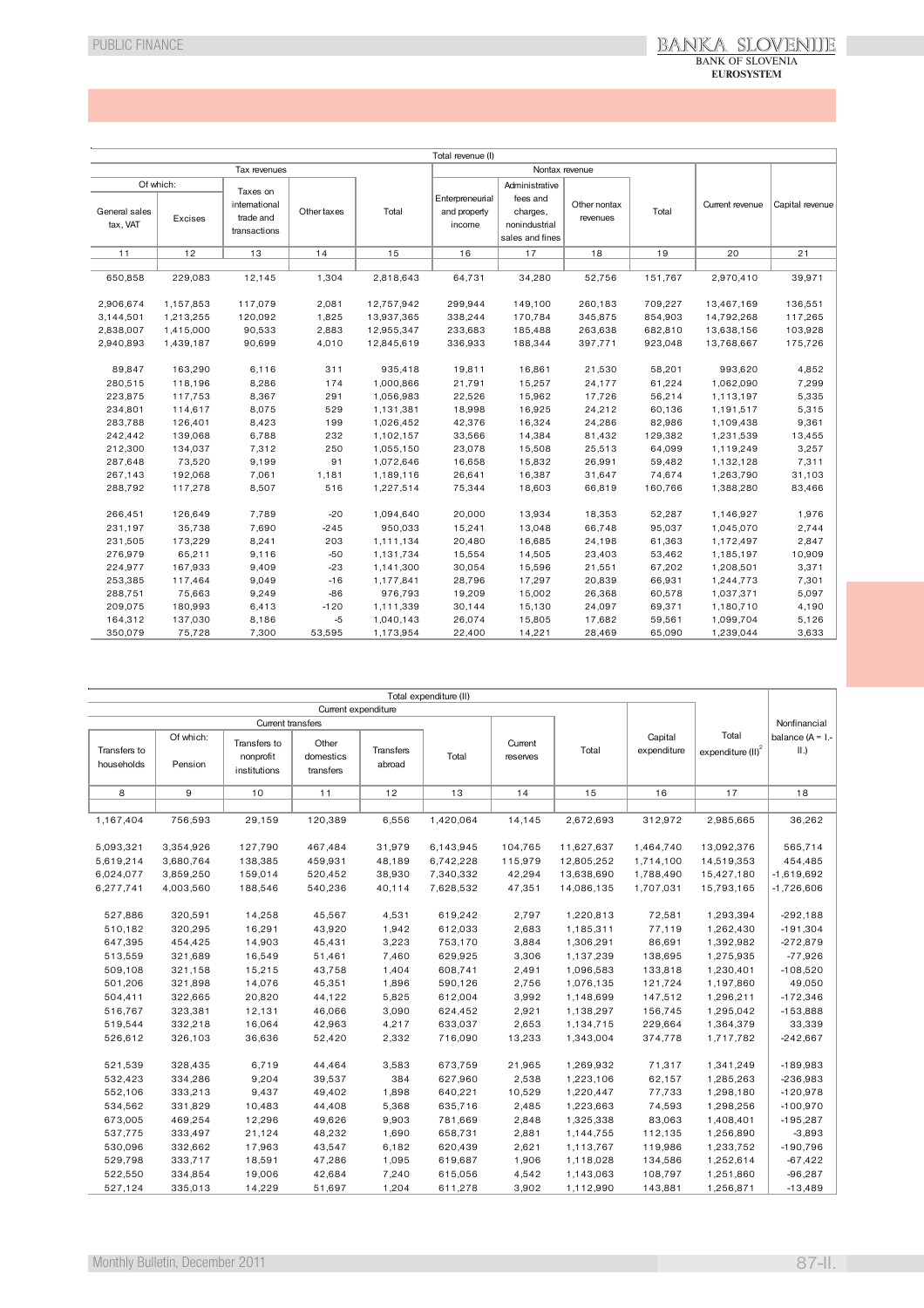**EUROSYSTEM**

## 4.7. Lending, Repayments and Financing of the General Government

| Until                                |                 | Lending minus repayments (B)<br>Repayment of given loans and equity sold<br>Lending and aquisition of equity |                |                           |                |             |                        |                                       |         |            |  |  |
|--------------------------------------|-----------------|--------------------------------------------------------------------------------------------------------------|----------------|---------------------------|----------------|-------------|------------------------|---------------------------------------|---------|------------|--|--|
| 31.12.2006                           |                 |                                                                                                              |                |                           |                |             |                        |                                       |         |            |  |  |
| 01.01.2007<br>in thousands<br>of EUR | in mio SIT from | Repayment of<br>given loans                                                                                  | Equity sold    | Privatization<br>receipts | Total          | Loans given | Acquision of<br>equity | Privatization<br>receipts<br>spending | Total   | Balance    |  |  |
|                                      |                 | $\mathbf{1}$                                                                                                 | $\overline{2}$ | 3                         | $\overline{4}$ | 5           | 6                      | $\overline{7}$                        | 8       | 9          |  |  |
|                                      | Code            |                                                                                                              |                |                           |                |             |                        |                                       |         |            |  |  |
| 2006                                 |                 | 11,344                                                                                                       | 7,205          | 2,545                     | 21,094         | 2.784       | 2,902                  | 755                                   | 9,998   | 11,096     |  |  |
|                                      |                 |                                                                                                              |                |                           |                |             |                        |                                       |         |            |  |  |
| 2007                                 |                 | 44,785                                                                                                       | 497,229        | 8,332                     | 550,347        | 5,043       | 58,937                 | 4,037                                 | 86,995  | 463,352    |  |  |
| 2008                                 |                 | 50,391                                                                                                       | 20,250         | 10,001                    | 80,642         | 5.224       | 134,689                | 14,288                                | 166,752 | $-86,109$  |  |  |
| 2009                                 |                 | 19,808                                                                                                       | 23,298         | 5,717                     | 48,822         | 94,611      | 203,395                | 6,426                                 | 312,350 | $-263,528$ |  |  |
| 2010                                 |                 | 12,263                                                                                                       | 18,234         | 3,140                     | 33,638         | 179,230     | 3,488                  | 3,594                                 | 198,167 | $-164,529$ |  |  |
|                                      |                 |                                                                                                              |                |                           |                |             |                        |                                       |         |            |  |  |
| 2010                                 | Mar.            | 5.656                                                                                                        | $\mathbf 0$    | 21                        | 5,677          | 84          | 108                    | $\overline{c}$                        | 381     | 5,296      |  |  |
|                                      | Apr.            | 1,757                                                                                                        | 1,250          | 325                       | 3,333          | 99          | 48                     | 44                                    | 190     | 3,143      |  |  |
|                                      | May             | 274                                                                                                          | $\mathbf 0$    | 42                        | 316            | 316         | 10                     | $\overline{c}$                        | 327     | $-12$      |  |  |
|                                      | Jun.            | 638                                                                                                          | 10             | 47                        | 695            | 284         | 8                      | $\overline{2}$                        | 481     | 213        |  |  |
|                                      | Jul.            | 1,070                                                                                                        | 1.397          | 88                        | 2,555          | 3,477       | 618                    | 11                                    | 4.106   | $-1,551$   |  |  |
|                                      | Aug.            | 238                                                                                                          | $\mathbf 0$    | 34                        | 272            | 309         | 11                     | 76                                    | 5,495   | $-5,224$   |  |  |
|                                      | Sep.            | 824                                                                                                          | 15,550         | 34                        | 16,408         | 104,651     | $-1$                   | $\overline{c}$                        | 104,844 | $-88,436$  |  |  |
|                                      | Oct.            | 822                                                                                                          | $\mathbf{1}$   | 1,844                     | 2,668          | 287         | 1,415                  | 283                                   | 1,985   | 682        |  |  |
|                                      | Nov.            | $-69$                                                                                                        | 12             | 47                        | $-10$          | 17,072      | 1,044                  | 2,229                                 | 20,344  | $-20,354$  |  |  |
|                                      | Dec.            | 334                                                                                                          | $\mathbf{1}$   | 55                        | 391            | 50,968      | 229                    | 301                                   | 57,686  | $-57,294$  |  |  |
|                                      |                 |                                                                                                              |                |                           |                |             |                        |                                       |         |            |  |  |
| 2011                                 | Jan.            | 1,351                                                                                                        | $\mathbf 0$    | 262                       | 1,614          | 32,575      | $\circ$                | 1,085                                 | 33,720  | $-32,106$  |  |  |
|                                      | Feb.            | 44                                                                                                           | 4              | 40                        | 88             | 2.808       | 90                     | 2                                     | 2,988   | $-2,900$   |  |  |
|                                      | Mar.            | 276                                                                                                          | $\mathbf 0$    | 45                        | 321            | 75,629      | 245.755                | $\overline{c}$                        | 322.735 | $-322,414$ |  |  |
|                                      | Apr.            | 135                                                                                                          | 1              | 102                       | 237            | 1,576       | 44                     | 34                                    | 1,654   | $-1,416$   |  |  |
|                                      | May             | 684                                                                                                          | $\mathbf 0$    | 35                        | 718            | 1,464       | 6,826                  | $\overline{c}$                        | 8,529   | $-7,811$   |  |  |
|                                      | Jun.            | 119                                                                                                          | 1              | 58                        | 178            | 1,586       | 1,607                  | 42                                    | 8,318   | $-8,140$   |  |  |
|                                      | Jul.            | 662                                                                                                          | 3              | 1,302                     | 1,968          | 29,489      | 155                    | $\overline{c}$                        | 29.729  | $-27,761$  |  |  |
|                                      | Aug.            | 102                                                                                                          | 8              | 29                        | 139            | 4,819       | 20                     | $\overline{c}$                        | 4,924   | $-4,785$   |  |  |
|                                      | Sep.            | 3,609                                                                                                        | 47             | 38                        | 3,694          | 1,802       | 50,100                 | 198                                   | 54,660  | $-50,966$  |  |  |
|                                      | Oct.            | 679                                                                                                          | 11             | 836                       | 1,526          | 2,074       | $-123$                 | 116                                   | 2,151   | $-625$     |  |  |

Source: Ministry of Finance.

| Until                                |                 |                          | Total financing (C)   |                          |            |                    |                        |            |                            |                                            |
|--------------------------------------|-----------------|--------------------------|-----------------------|--------------------------|------------|--------------------|------------------------|------------|----------------------------|--------------------------------------------|
| 31.12.2006                           |                 |                          |                       | Domestics financing      |            |                    | Financing abroad       |            |                            | Change in                                  |
| 01.01.2007<br>in thousands<br>of EUR | in mio SIT from | Overall<br>balance (A+B) | Domestics<br>drawings | Domestic<br>amortization | Balance    | Drawings<br>abroad | Amortization<br>abroad | Balance    | Total financing<br>balance | cash, deposits<br>and statistical<br>error |
|                                      |                 | 10                       | 11                    | 12                       | 13         | 14                 | 15                     | 16         | 17                         | 18                                         |
|                                      | Column          |                          |                       |                          |            |                    |                        |            |                            |                                            |
| 2006                                 |                 | 47,358                   | 344,223               | 226,052                  | 118,171    | 2,068              | 33,955                 | $-31,887$  | 86,284                     | 133,642                                    |
|                                      |                 |                          |                       |                          |            |                    |                        |            |                            |                                            |
| 2007                                 |                 | 1,029,066                | 691,504               | 899,476                  | $-207,972$ | 199,736            | 40,893                 | 158,843    | $-49,129$                  | 979,937                                    |
| 2008                                 |                 | 368,376                  | 1,142,479             | 1,232,444                | $-89.965$  | 0                  | 42.907                 | $-42.907$  | $-132,872$                 | 235,504                                    |
| 2009                                 |                 | $-1,883,220$             | 4,926,369             | 464,948                  | 4,461,421  | $\Omega$           | 425,338                | $-425,338$ | 4,036,083                  | 2,152,863                                  |
| 2010                                 |                 | $-1,891,135$             | 2,659,326             | 1,260,357                | 1,398,969  | 0                  | 515,325                | $-515,325$ | 883,644                    | $-1,007,491$                               |
|                                      |                 |                          |                       |                          |            |                    |                        |            |                            |                                            |
| 2010                                 | Mar.            | $-286,892$               | 996.726               | 732,861                  | 263,865    | 0                  | 502.199                | $-502,199$ | $-238,333$                 | $-525,225$                                 |
|                                      | Apr.            | $-188, 162$              | 2,995                 | 48,429                   | $-45,434$  | 0                  | 996                    | $-996$     | $-46,430$                  | $-234,592$                                 |
|                                      | May             | $-272,891$               | 7,185                 | 15,127                   | $-7,942$   | 0                  | 1,773                  | $-1,773$   | $-9,715$                   | $-282,606$                                 |
|                                      | Jun.            | $-77.712$                | 10,221                | 4,622                    | 5,598      | 0                  | $\circ$                | 0          | 5,598                      | $-72,114$                                  |
|                                      | Jul.            | $-110,071$               | $-14,563$             | 3,927                    | $-18,490$  | 0                  | 433                    | $-433$     | $-18,923$                  | $-128,994$                                 |
|                                      | Aug.            | 43,827                   | 28,803                | 3,251                    | 25,553     | 0                  | 109                    | $-109$     | 25,444                     | 69,271                                     |
|                                      | Sep.            | $-260,782$               | $-17,039$             | 5,378                    | $-22,417$  | 0                  | 2,211                  | $-2,211$   | $-24,628$                  | $-285,410$                                 |
|                                      | Oct.            | $-153,206$               | 4,163                 | 11,936                   | $-7,773$   | $\mathbf 0$        | 866                    | $-866$     | $-8,639$                   | $-161,845$                                 |
|                                      | Nov.            | 12,985                   | 16,547                | 3,087                    | 13,460     | 0                  | 1,774                  | $-1,774$   | 11,686                     | 24,670                                     |
|                                      | Dec.            | $-299.961$               | 52,072                | 31,198                   | 20.874     | 0                  | 0                      | 0          | 20,874                     | $-279,087$                                 |
|                                      |                 |                          |                       |                          |            |                    |                        |            |                            |                                            |
| 2011                                 | Jan.            | $-222,089$               | 1,535,413             | 357,272                  | 1,178,141  | 0                  | 3.269                  | $-3,269$   | 1,174,873                  | 952,783                                    |
|                                      | Feb.            | $-239,883$               | 2,163                 | 43,002                   | $-40,839$  | 0                  | 109                    | $-109$     | $-40,948$                  | $-280,831$                                 |
|                                      | Mar.            | $-443,393$               | 1,526,575             | 15,030                   | 1,511,544  | 0                  | 2,196                  | $-2,196$   | 1,509,348                  | 1,065,956                                  |
|                                      | Apr.            | $-102,386$               | $-10,340$             | 4,505                    | $-14,845$  | 0                  | 450,646                | $-450,646$ | $-465, 491$                | $-567,877$                                 |
|                                      | May             | $-203,098$               | 15,202                | 3,481                    | 11,721     | 0                  | 1,776                  | $-1,776$   | 9,945                      | $-193, 153$                                |
|                                      | Jun.            | $-12.033$                | 9,539                 | 70,281                   | $-60.743$  | $\mathbf 0$        | $\circ$                | 0          | $-60.743$                  | $-72,776$                                  |
|                                      | Jul.            | $-218,557$               | 5,935                 | 4,243                    | 1,692      | 0                  | 433                    | $-433$     | 1,259                      | $-217,298$                                 |
|                                      | Aug.            | $-72,207$                | 20,512                | 14,402                   | 6,109      | 0                  | 109                    | $-109$     | 6,000                      | $-66,207$                                  |
|                                      | Sep.            | $-147,254$               | $-7,495$              | $-1,127$                 | $-6,369$   | 0                  | 2,198                  | $-2,198$   | $-8,567$                   | $-155,821$                                 |
|                                      | Oct.            | $-14, 114$               | 18,293                | 10,525                   | 7,768      | $\Omega$           | 559                    | $-559$     | 7,208                      | $-6,905$                                   |

Source: Ministry of Finance.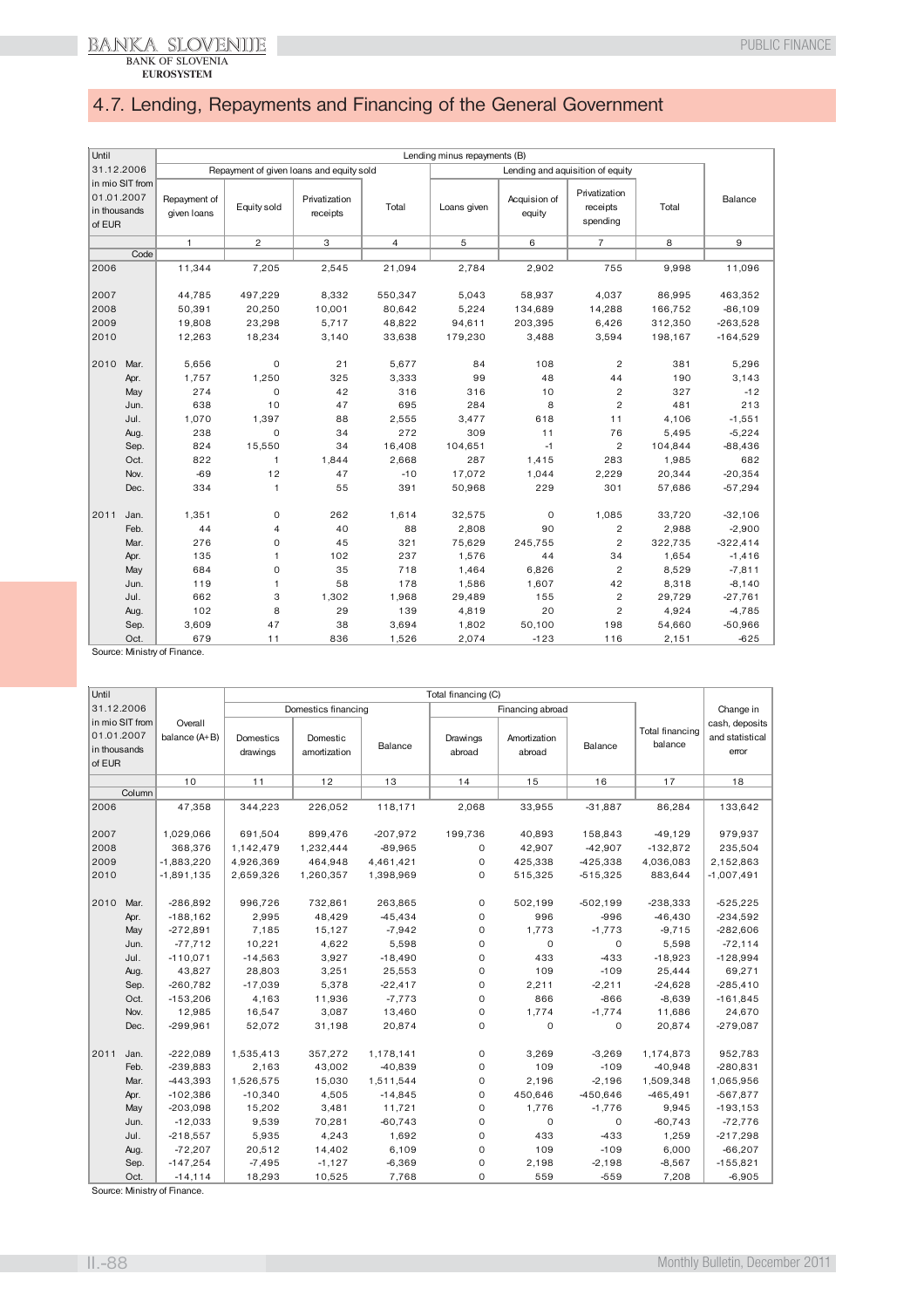# 4.8. Central budget debt

| Till         |                       |              |                |                    | Debt incurred in domestic market |                        |                        |                    | Debt incurred abroad   |                        |                        |
|--------------|-----------------------|--------------|----------------|--------------------|----------------------------------|------------------------|------------------------|--------------------|------------------------|------------------------|------------------------|
|              | 31.12.2006 in         |              |                |                    |                                  |                        |                        |                    |                        |                        |                        |
| Millions of  |                       |              |                |                    |                                  |                        |                        |                    |                        |                        |                        |
| Tolars, from |                       | Public       | Bank of        |                    | Other                            | Negotiable             |                        |                    |                        |                        | Total debt             |
| 1.1.2007 in  |                       | sector       | Slovenia       | Banks              | domestic                         | securities             | Total                  | Loans              | <b>Bonds</b>           | Total                  |                        |
| Thousands of |                       |              |                |                    | creditors                        |                        |                        |                    |                        |                        |                        |
| Euros.       |                       |              |                |                    |                                  |                        |                        |                    |                        |                        |                        |
|              | Column                | $\mathbf{1}$ | $\overline{c}$ | 3                  | $\overline{4}$                   | 5                      | $6 = 1  5$             | $\overline{7}$     | 8                      | $9 = 7 + 8$            | $10 = 6 + 9$           |
|              | Code                  |              |                |                    |                                  |                        |                        |                    |                        |                        |                        |
|              | 1998 31.Mar           | 11,157       | 509            | 43,311             | $\mathsf{O}\xspace$              | 370,988                | 425,965                | 102,626            | 191,387                | 294,013                | 719,978                |
|              | 30.Jun                | 3,450        | 553            | 67,554             | $\mathsf{O}\xspace$              | 390,256                | 461,813                | 92,132             | 205,092                | 297,224                | 759,037                |
|              | 30.Sep                | 3,526        | 609            | 65,147             | $\mathbf 0$                      | 398,181                | 467,463                | 97,003             | 200,906                | 297,909                | 765,372                |
|              | 31.Dec                | 1,818        | 625            | 81,273             | $\mathbf 0$                      | 391,817                | 475,533                | 92,304             | 203,460                | 295,764                | 771,297                |
|              |                       |              |                |                    |                                  |                        |                        |                    |                        |                        |                        |
| 1999         | 31.Mar                | 1,518        | 766            | 94,987             | $\mathbf 0$                      | 401,209                | 498,480                | 95,878             | 287,366                | 383,244                | 881,724                |
|              | 30.Jun                | 14,289       | 856            | 82,333             | 0                                | 407,050                | 504,528                | 93,492             | 294,948                | 388,440                | 892,968                |
|              | 30.Sep                | 9,518        | 930            | 90,818             | $\mathbf 0$                      | 402,387                | 503,653                | 92,308             | 296,696                | 389,004                | 892,657                |
|              | 31.Dec                | 5,680        | 238            | 82,473             | $\mathsf O$                      | 410,084                | 498,475                | 94,536             | 300,281                | 394,817                | 893,292                |
|              |                       |              |                |                    |                                  |                        |                        |                    |                        |                        |                        |
| 2000         | 31.Mar                | 4,600        | 310            | 84,378             | $\mathbf 0$                      | 422,648                | 511,937                | 110,073            | 391,514                | 501,587                | 1,013,524              |
|              | 30.Jun                | 400          | 146            | 79,346             | $\mathbf 0$                      | 439,281                | 519,173                | 100,268            | 397,654                | 497,922                | 1,017,095              |
|              | 30.Sep                | 11,600       | 240            | 84,060             | $\mathbf 0$                      | 431,813                | 527,713                | 104,671            | 410,387                | 515,058                | 1,042,771              |
|              | 31.Dec                | 13,040       | 322            | 75,824             | $\mathsf O$                      | 415,887                | 505,073                | 98,222             | 410,057                | 508,280                | 1,013,353              |
|              |                       |              |                |                    |                                  |                        |                        |                    |                        |                        |                        |
| 2001         | 31.Mar                | 4,373        | 413            | 95,080             | $\mathsf{O}\xspace$              | 449,068                | 548,934                | 108,360            | 443,523                | 551,883                | 1,100,818              |
|              | 30.Jun                | 6,035        | 526            | 80,260             | 0                                | 478,114                | 564,935                | 110,433            | 547,994                | 658,427                | 1,223,362              |
|              | 30.Sep                | 5,478        | 169            | 83,340             | $\mathsf{O}\xspace$              | 488,442                | 577,429                | 102,394            | 468,592                | 570,986                | 1,148,415              |
|              | 31.Dec                | 768          | 7,935          | 96,187             | $\mathsf O$                      | 530,252                | 635,142                | 122,373            | 471,360                | 593,733                | 1,228,875              |
|              |                       |              |                |                    |                                  |                        |                        |                    |                        |                        |                        |
|              | 2002 31.Mar           | 553          | 8,196          | 110,855            | 0                                | 591,752                | 711,356                | 117,797            | 477,424                | 595,221                | 1,306,577              |
|              | 30.Jun                | 0            | 7,836          | 104,398            | $\mathsf{O}\xspace$              | 641,405                | 753,640                | 109,592            | 479,064                | 588,656                | 1,342,296              |
|              | 30.Sep                | 0            | 7,736          | 102,365            | 0                                | 680,995                | 791,096                | 105,222            | 483,490                | 588,712                | 1,379,808              |
|              | 31.Dec                | 0            | 7,643          | 101,738            | $\mathsf{O}\xspace$              | 724,520                | 833,902                | 100,108            | 485,650                | 585,758                | 1,419,660              |
|              |                       |              |                |                    |                                  |                        |                        |                    |                        |                        |                        |
|              | 2003 31.Mar           | 0            | 7,466          | 101,861            | $\mathsf{O}\xspace$              | 722,612                | 831,940                | 96,334             | 489,362                | 585,696                | 1,417,636              |
|              | 30.Jun                | 0            | 7,097          | 95,666             | 0                                | 767,469                | 870,233                | 94,783             | 490,950                | 585,734                | 1,455,967              |
|              | 30.Sep                | 0            | 7,511          | 83,517             | $\mathbf 0$                      | 795,729                | 886,757                | 92,473             | 493,964                | 586,438                | 1,473,195              |
|              | 31.Dec                | 0            | 7,097          | 82,122             | 0                                | 823,270                | 912,489                | 83,090             | 495,256                | 578,346                | 1,490,835              |
|              |                       |              |                |                    |                                  |                        |                        |                    |                        |                        |                        |
| 2004         | 31.Mar                | 0            | 7,283          | 84,930             | $\mathbf 0$                      | 852,341                | 944,553                | 80,606             | 498,038                | 578,644                | 1,523,198              |
|              | 30.Jun                | 0            | 7,276          | 117,348            | $\mathsf{O}\xspace$              | 913,519                | 1,038,144              | 80,089             | 450,285                | 530,374                | 1,568,518              |
|              |                       |              |                |                    | $\mathsf O$                      |                        |                        |                    |                        |                        |                        |
|              | 30.Sep                | 0<br>0       | 7,339          | 99,506             | $\mathsf O$                      | 941,403                | 1,048,248              | 86,452             | 451,509                | 537,961                | 1,586,209              |
|              | 31.Dec                |              | 6,937          | 78,578             |                                  | 980,694                | 1,066,209              | 83,849             | 449,700                | 533,549                | 1,599,759              |
|              | 2005 31.Mar           | 0            | 7,015          | 75,911             | $\mathsf{O}\xspace$              |                        |                        |                    |                        | 531,382                |                        |
|              |                       |              |                |                    |                                  | 1,082,058              | 1,164,985              | 81,527             | 449,854                |                        | 1,696,366              |
|              | 30.Jun                | 0            | 7,344          | 107,497            | $\mathsf O$                      | 1,078,283              | 1,193,124              | 81,688             | 328,720                | 410,407                | 1,603,532              |
|              | 30.Sep                | 0            | 7,297          | 124,218            | $\mathsf O$                      | 1,112,172              | 1,243,687              | 78,515             | 328,729                | 407,244                | 1,650,931              |
|              | 31.Dec                | 0            | 7,358          | 105,066            | $\mathsf O$                      | 1,155,313              | 1,267,736              | 78,769             | 327,449                | 406,218                | 1,673,954              |
|              |                       |              |                |                    |                                  |                        |                        |                    |                        |                        |                        |
|              | 2006 31.Mar           | 0            | 7,353          | 82,736             | $\mathsf O$                      | 1,185,321              | 1,275,410              | 75,638             | 327,417                | 403,055<br>378,811     | 1,678,465              |
|              | 30.Jun<br>30.Sep      | 0            | 7,068          | 77,011             | $\mathsf O$                      | 1,256,445              | 1,340,524              | 52,721             | 326,090                |                        | 1,719,335              |
|              |                       | 0            | 7,045          | 61,153             | 0                                | 1,295,940              | 1,364,137              | 49,493             | 326,032                | 375,526                | 1,739,663              |
|              | 31.Dec                | 0            | 6,956          | 71,335             | 0                                | 1,310,679              | 1,388,970              | 49,229             | 323,514                | 372,743                | 1,761,713              |
|              |                       | 0            |                |                    |                                  |                        |                        |                    |                        |                        |                        |
|              | 2007 31.Mar<br>30.Jun | 0            | 28,979         | 354,821<br>315,627 | 0<br>0                           | 5,183,949<br>4,289,109 | 5,567,749<br>4,633,318 | 187,177<br>181,291 | 2,350,000<br>2,350,000 | 2,537,177<br>2,531,291 | 8,104,926<br>7,164,609 |
|              |                       |              | 28,582         |                    |                                  |                        |                        |                    |                        |                        |                        |
|              | 30.Sep                | 0            | 28,403         | 311,008            | $\mathsf{O}\xspace$              | 4,165,273              | 4,504,684              | 166,891            | 2,350,000              | 2,516,891              | 7,021,575              |
|              | 31.Dec                | 0            | 27,313         | 718,298            | 0                                | 4,139,051              | 4,884,662              | 160,796            | 2,350,000              | 2,510,796              | 7,395,458              |
|              |                       |              |                |                    |                                  |                        |                        |                    |                        |                        |                        |
|              | 2008 31.Mar           | 0            | 27,004         | 273,281            | 0                                | 4,980,460              | 5,280,745              | 142,547            | 2,350,000              | 2,492,547              | 7,773,292              |
|              | 30.Jun                | 0            | 26,577         | 196,010            | 0                                | 4,477,360              | 4,699,947              | 137,131            | 2,350,000              | 2,487,131              | 7,187,078              |
|              | 30.Sep                | 0            | 27,129         | 219,170            | 0                                | 4,455,885              | 4,702,184              | 124,399            | 2,350,000              | 2,474,399              | 7,176,583              |
|              | 31.Dec                | 0            | 28,096         | 238,724            | 0                                | 4,445,389              | 4,712,209              | 119,407            | 2,350,000              | 2,469,407              | 7,181,616              |
|              |                       |              |                |                    |                                  |                        |                        |                    |                        |                        |                        |
| 2009         | 31.Mar                | 0            | 29,513         | 183,724            | 0                                | 6,016,471              | 6,229,708              | 107,895            | 1,950,000              | 2,057,895              | 8,287,603              |
|              | 30.Jun                | 0            | 27,692         | 181,692            | $\mathsf{O}\xspace$              | 7,617,890              | 7,827,273              | 104,247            | 1,950,000              | 2,054,247              | 9,881,521              |
|              | 30.Sep                | 0            | 27,867         | 144,062            | 0                                | 9,009,679              | 9,181,608              | 96,988             | 1,950,000              | 2,046,988              | 11,228,596             |
|              | 31.Dec                | 0            | 27,684         | 118,626            | 0                                | 8,892,736              | 9,039,046              | 94,320             | 1,950,000              | 2,044,320              | 11,083,366             |
|              |                       |              |                |                    |                                  |                        |                        |                    |                        |                        |                        |
|              | 2010 31.Mar           | 0            | 28,721         | 108,201            | 0                                | 10,330,059             | 10,466,982             | 87,720             | 1,450,000              | 1,537,720              | 12,004,701             |
|              | 30.Jun                | 0            | 30,465         | 96,703             | 0                                | 10,285,168             | 10,412,335             | 85,704             | 1,450,000              | 1,535,704              | 11,948,039             |
|              | 30.Sep                | 0            | 30,263         | 95,683             | 0                                | 10,267,022             | 10,392,967             | 82,155             | 1,450,000              | 1,532,155              | 11,925,122             |
|              | 31.Dec                | 0            | 29,429         | 63,968             | 0                                | 10,261,440             | 10,354,837             | 79,692             | 1,450,000              | 1,529,692              | 11,884,529             |
|              |                       |              |                |                    |                                  |                        |                        |                    |                        |                        |                        |
|              | 2011 31.Mar           | 0            | 28,917         | 388,771            | 0                                | 12,890,688             | 13,308,376             | 73,799             | 1,450,000              | 1,523,799              | 14,832,175             |
|              | 30.Jun                | 0            | 28,162         | 373,771            | 0                                | 12,842,092             | 13,244,025             | 71,302             | 1,000,000              | 1,071,302              | 14,315,327             |
|              | 30.Sep                | 0            | 28,306         | 373,771            | 0                                | 12,839,531             | 13,241,608             | 68,771             | 1,000,000              | 1,068,771              | 14,310,379             |

Source: Ministry of Finance.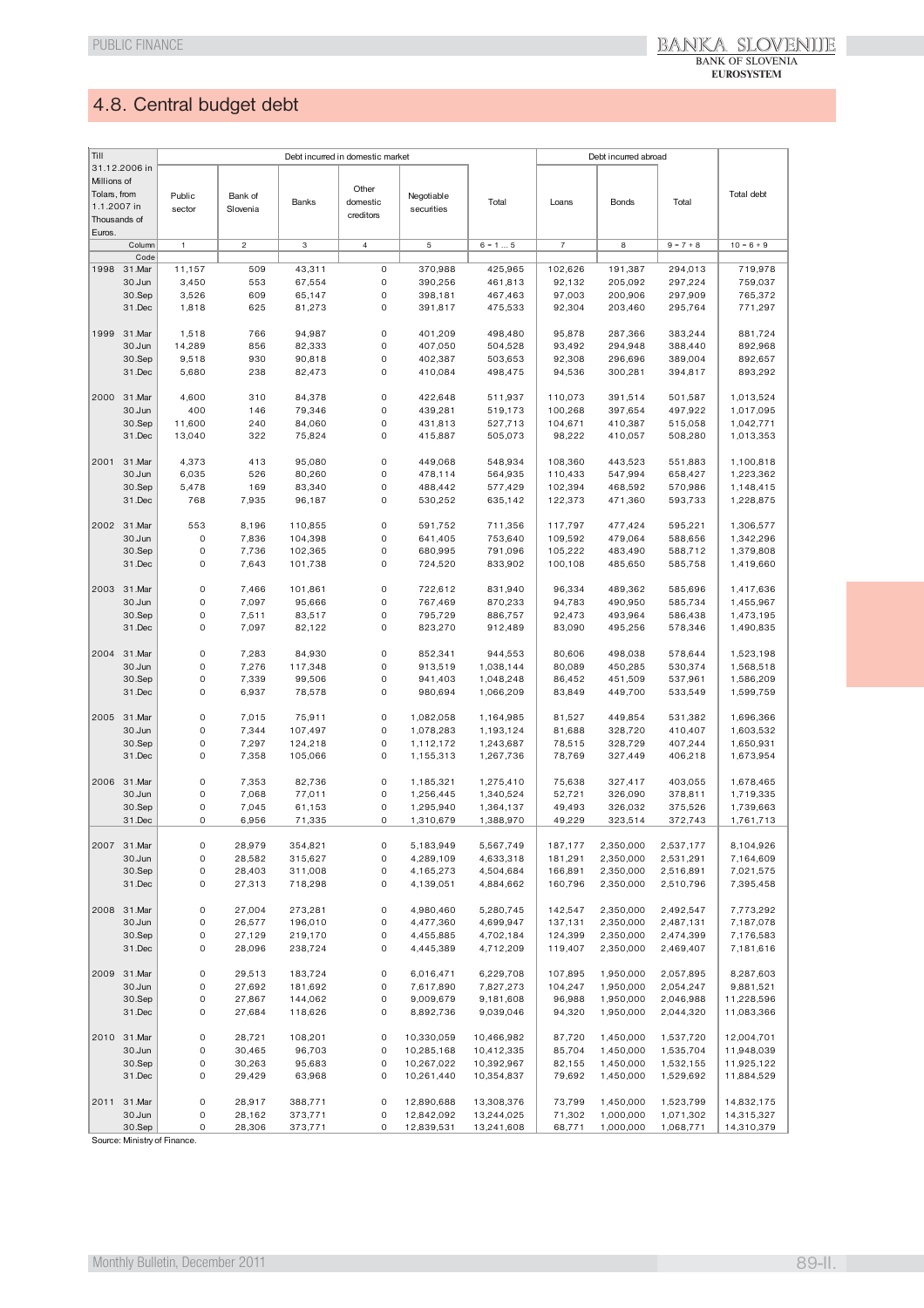**EUROSYSTEM**

## 5.1. Non-consolidated financial assets - outstanding amounts

| Mio EUR                      | 2003    | 2004    | 2005         | 2006    | 2007    | 2008    | 2009    | 2010    | $I-2009$ |
|------------------------------|---------|---------|--------------|---------|---------|---------|---------|---------|----------|
| Domestic sector              |         |         |              |         |         |         |         |         |          |
| Total                        | 102,906 | 111,843 | 126,088      | 140,978 | 176,553 | 175,375 | 187,118 | 184,753 | 175,817  |
| Monetary gold and SDRs       | 87      | 86      | 80           | 88      | 67      | 72      | 294     | 337     | 79       |
| Currency and deposits        | 20,216  | 21,847  | 24,467       | 27,138  | 33,498  | 36,595  | 43,245  | 39,945  | 36,913   |
| Securities other than shares | 15,355  | 16,570  | 17,930       | 16,541  | 16,088  | 15,884  | 17,707  | 17,628  | 16,236   |
|                              |         |         |              |         |         |         |         |         | 49,101   |
| Loans                        | 17,155  | 19,593  | 24,698       | 29,428  | 40,601  | 48,367  | 50,555  | 51,838  |          |
| Shares                       | 17,747  | 19,455  | 20,608       | 26,531  | 36,648  | 22,552  | 22,402  | 22,160  | 21,860   |
| Other equity                 | 11,912  | 12,844  | 13,732       | 14,160  | 15,401  | 19,056  | 20,256  | 20,575  | 19,532   |
| Mutual fund shares           | 1,565   | 2,213   | 2,710        | 3,805   | 5,505   | 3,025   | 3,814   | 4,330   | 2,974    |
| Insurance technical reserves | 1,977   | 2,385   | 2,805        | 3,350   | 3,786   | 4,060   | 4,631   | 5,012   | 4,197    |
| Other                        | 16,892  | 16,849  | 19,057       | 19,937  | 24,959  | 25,764  | 24,215  | 22,926  | 24,925   |
| Non-financial corporations   |         |         |              |         |         |         |         |         |          |
| Total                        | 29,334  | 29,766  | 34,186       | 37,610  | 46,986  | 47,755  | 47,238  | 45,641  | 46,844   |
| Currency and deposits        | 2,677   | 2,771   | 3,219        | 3,524   | 4,037   | 3,946   | 4,081   | 4,253   | 3,863    |
| Securities other than shares | 548     | 637     | 537          | 569     | 492     | 380     | 359     | 352     | 396      |
| Loans                        | 2,644   | 2,682   | 3,132        | 3,141   | 4,402   | 5,376   | 5,977   | 5,987   | 5,502    |
| Shares                       | 5,771   | 5,740   | 7,087        | 8,033   | 11,188  | 8,520   | 7,834   | 7,067   | 8,259    |
| Other equity                 | 6,334   | 6,594   | 7,017        | 7,351   | 7,816   | 9,576   | 10,262  | 10,391  | 9,808    |
| Mutual fund shares           | 273     | 278     | 302          | 400     | 544     | 212     | 197     | 171     | 194      |
| Insurance technical reserves | 250     | 288     | 297          | 334     | 389     | 402     | 450     | 438     | 464      |
| Other                        | 10,837  | 10,776  | 12,594       | 14,258  | 18,118  | 19,343  | 18,077  | 16,982  | 18,359   |
| Monetary sector              |         |         |              |         |         |         |         |         |          |
| Total                        | 28,940  | 31,251  | 37,132       | 40,302  | 51,838  | 58,057  | 63,023  | 60.898  | 57,505   |
| Monetary gold and SDRs       | 87      | 86      | 80           | 88      | 67      | 72      | 294     | 337     | 79       |
| Currency and deposits        | 3,842   | 3,690   | 4,861        | 5,115   | 8,318   | 8,897   | 10,006  | 6,604   | 7,405    |
| Securities other than shares | 11,990  | 12,361  | 13,501       | 11,706  | 10,991  | 10,935  | 12,457  | 12,161  | 11,424   |
| Loans                        | 11,602  | 13,537  | 16,890       | 21,352  | 30,192  | 36,179  | 37,914  | 39,701  | 36,681   |
| Shares                       | 671     | 792     | 1,001        | 1,282   | 1,422   | 1,324   | 1,572   | 1,515   | 1,232    |
| Other equity                 | 120     |         |              |         |         |         |         | 252     | 263      |
|                              |         | 101     | 104          | 169     | 253     | 261     | 293     |         |          |
| Mutual fund shares           | 114     | 104     | 93           | 150     | 181     | 66      | 85      | 93      | 68       |
| Insurance technical reserves | 48      | 50      | 53           | 60      | 39      | 36      | 41      | 43      | 36       |
| Other                        | 465     | 530     | 548          | 379     | 375     | 287     | 363     | 192     | 317      |
| Other financial institutions |         |         |              |         |         |         |         |         |          |
| Total                        | 8,116   | 9,940   | 11,025       | 13,826  | 17,884  | 15,611  | 16,254  | 16,095  | 15,547   |
| Currency and deposits        | 735     | 996     | 881          | 988     | 1,254   | 1,111   | 1,132   | 1,288   | 1,206    |
| Securities other than shares | 1,792   | 2,348   | 2,846        | 3,247   | 3,563   | 3,593   | 3,959   | 4,189   | 3,495    |
| Loans                        | 1,808   | 2,180   | 2,913        | 3,702   | 4,313   | 5,276   | 5,317   | 4,737   | 5,373    |
| Shares                       | 2,673   | 3,050   | 2,870        | 3,872   | 5,950   | 3,414   | 3,352   | 3,260   | 3,247    |
| Other equity                 | 346     | 389     | 343          | 292     | 368     | 338     | 300     | 278     | 321      |
| Mutual fund shares           | 162     | 274     | 455          | 733     | 1,217   | 784     | 1,092   | 1,325   | 791      |
| Insurance technical reserves | 166     | 174     | 174          | 193     | 165     | 219     | 219     | 186     | 209      |
| Other                        | 434     | 531     | 544          | 799     | 1,055   | 877     | 882     | 833     | 903      |
| General government           |         |         |              |         |         |         |         |         |          |
| Total                        | 13,684  | 14,902  | 15,473       | 17,262  | 22,436  | 17,324  | 21,028  | 20,319  | 18,677   |
| Currency and deposits        | 1,384   | 1,395   | 1,258        | 2,017   | 2,714   | 3,269   | 7,304   | 5,347   | 4,682    |
| Securities other than shares | 430     | 479     | 527          | 507     | 532     | 475     | 427     | 435     | 429      |
| Loans                        | 471     | 568     | 878          | 395     | 837     | 627     | 405     | 467     | 593      |
| Shares                       | 5,289   | 5,910   | 5,937        | 8,643   | 11,630  | 6,152   | 6,280   | 7,215   | 6,033    |
| Other equity                 | 2,618   | 2,964   | 3,076        | 2,920   | 3,127   | 3,520   | 3,714   | 3,907   | 3,566    |
| Mutual fund shares           | 5       | 8       | 31           | 60      | 120     | 78      | 99      | 141     | 73       |
| Insurance technical reserves |         |         |              |         |         |         |         |         |          |
|                              | 0       | 3       | $\mathbf{1}$ | 16      | 26      | 13      | 10      | 9       | 9        |
| Other                        | 3,486   | 3,575   | 3,765        | 2,703   | 3,450   | 3,188   | 2,789   | 2,796   | 3,292    |
| <b>Households and NPISHs</b> |         |         |              |         |         |         |         |         |          |
| Total                        | 22,831  | 25,983  | 28,272       | 31,979  | 37,408  | 36,627  | 39,575  | 41,801  | 37,243   |
| Currency and deposits        | 11,578  | 12,995  | 14,248       | 15,495  | 17,175  | 19,371  | 20,722  | 22,453  | 19,757   |
| Securities other than shares | 594     | 746     | 519          | 512     | 510     | 501     | 505     | 491     | 491      |
| Loans                        | 630     | 626     | 885          | 838     | 858     | 909     | 942     | 946     | 952      |
| Shares                       | 3,343   | 3,963   | 3,713        | 4,700   | 6,457   | 3,141   | 3,364   | 3,104   | 3,089    |
| Other equity                 | 2,492   | 2,796   | 3,192        | 3,428   | 3,837   | 5,361   | 5,687   | 5,747   | 5,573    |
| Mutual fund shares           | 1,012   | 1,549   | 1,828        | 2,461   | 3,442   | 1,885   | 2,341   | 2,600   | 1,848    |
| Insurance technical reserves | 1,513   | 1,871   | 2,280        | 2,746   | 3,167   | 3,390   | 3,911   | 4,336   | 3,480    |
| Other                        | 1,669   | 1,437   | 1,607        | 1,798   | 1,961   | 2,070   | 2,103   | 2,123   | 2,053    |
| Rest of the world            |         |         |              |         |         |         |         |         |          |
| Total                        | 17,716  | 20,558  | 26,765       | 31,377  | 43,206  | 47,807  | 48,796  | 49,947  | 46,528   |
| Monetary gold and SDRs       | 0       | 0       | 0            | 0       | 0       | 0       | 0       | 0       | 0        |
| Currency and deposits        | 1,051   | 1,490   | 2,920        | 3,858   | 9,739   | 10,179  | 8,489   | 6,697   | 9,028    |
| Securities other than shares | 2,088   | 2,119   | 2,098        | 2,512   | 3,359   | 4,313   | 9,118   | 11,565  | 4,510    |
| Loans                        | 7,544   | 9,161   | 11,878       | 13,566  | 17,044  | 20,018  | 18,266  | 17,871  | 19,755   |
| Shares                       | 1,545   | 2,465   | 2,851        | 3,658   | 4,354   | 3,902   | 3,908   | 4,024   | 4,001    |
| Other equity                 | 3,145   | 2,694   | 3,168        | 3,320   | 3,754   | 4,161   | 4,199   | 4,593   | 4,208    |
| Mutual fund shares           | 20      | 21      | 23           | 20      | 30      | 14      | 18      | 16      | 14       |
|                              |         |         |              |         |         |         |         |         |          |
| Insurance technical reserves | 59      | 67      | 82           | 94      | 58      | 73      | 98      | 115     | 89       |
| Other                        | 2,266   | 2,543   | 3,745        | 4,349   | 4,868   | 5,147   | 4,700   | 5,065   | 4,923    |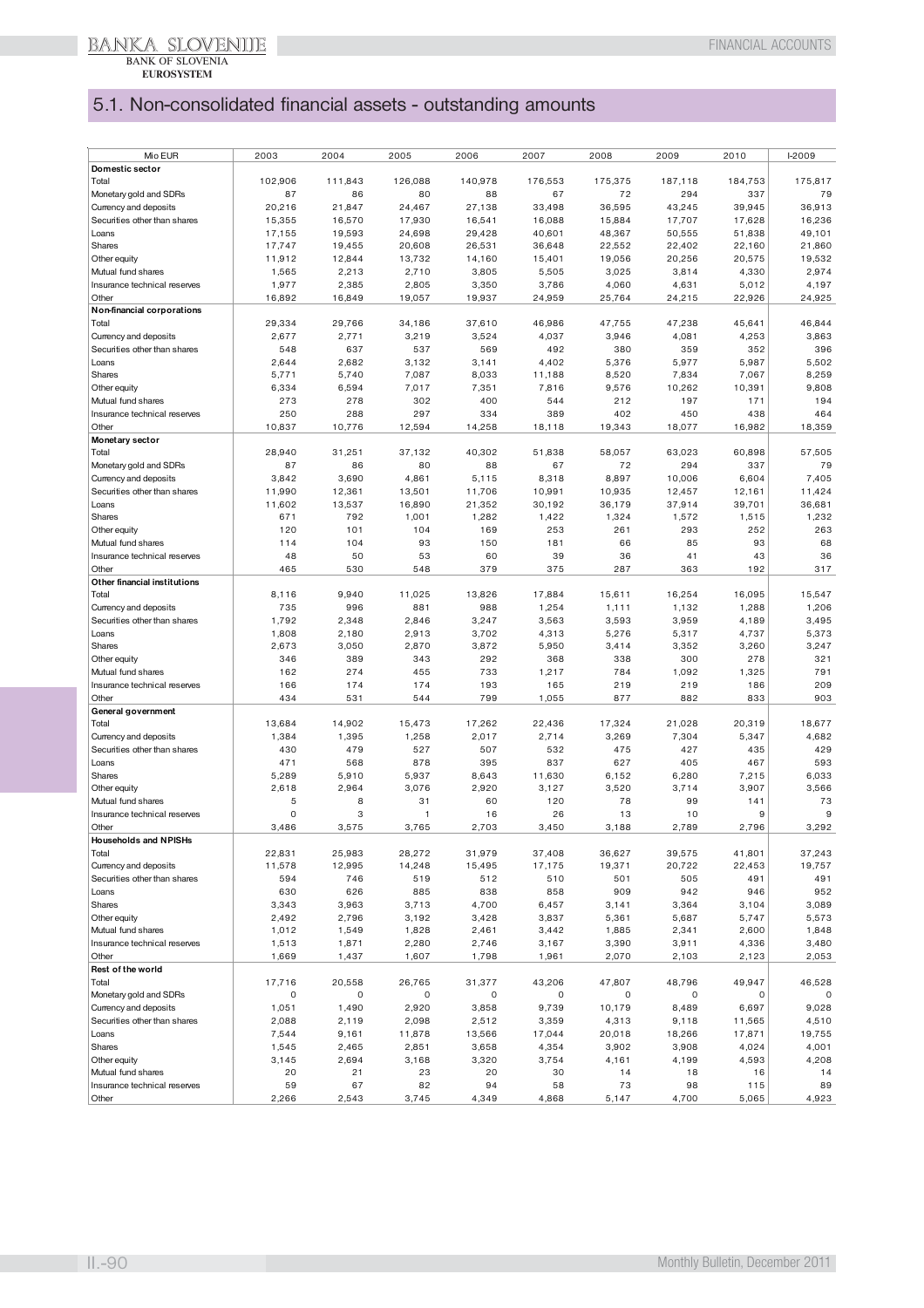| II-2009    | III-2009 | IV-2009    | $I - 2010$ | $II-2010$ | III-2010 | IV-2010 | $I-2011$   | $II - 2011$    | Mio EUR                                   |
|------------|----------|------------|------------|-----------|----------|---------|------------|----------------|-------------------------------------------|
|            |          |            |            |           |          |         |            |                | Domestic sector                           |
| 183,234    | 188,548  | 187,118    | 188,693    | 188,882   | 185,007  | 184,753 | 189,808    | 184,913 Total  |                                           |
| 77         | 284      | 294        | 307        | 342       | 324      | 337     | 312        | 337            | Monetary gold and SDRs                    |
| 40,541     | 43,166   | 43,245     | 43,285     | 43,376    | 40,542   | 39,945  | 44,374     |                | 42,009 Currency and deposits              |
| 16,644     | 17,913   | 17,707     | 17,608     | 18,033    | 18,050   | 17,628  | 17,693     | 16,857         | Securities other than shares              |
| 49,676     | 49,992   | 50,555     | 51,313     | 51,613    | 51,711   | 51,838  | 52,104     | 52,063 Loans   |                                           |
| 23,458     | 23,638   | 22,402     | 22,400     | 21,109    | 20,599   | 22,160  | 21,873     | 20,846 Shares  |                                           |
| 19,760     | 20,147   | 20,256     | 20,761     | 20,591    | 20,805   | 20,575  | 21,133     |                | 20,687 Other equity                       |
| 3,321      | 3,628    | 3,814      | 4,150      | 4,086     | 4,131    | 4,330   | 4,388      |                | 4,305 Mutual fund shares                  |
| 4,430      | 4,551    | 4,631      | 4,818      | 4,911     | 5,009    | 5,012   | 5,097      | 5,114          | Insurance technical reserves              |
| 25,327     | 25,229   | 24,215     | 24,052     | 24,821    | 23,836   | 22,926  | 22,834     | 22,695 Other   |                                           |
|            |          |            |            |           |          |         |            |                | Non-financial corporations                |
| 47,233     | 47,197   | 47,238     | 47,790     | 47,659    | 46,697   | 45,641  | 45,841     | 45,055 Total   |                                           |
| 3,920      | 3,930    | 4,081      | 4,077      | 4,069     | 4,047    | 4,253   | 4,052      |                | 3,982 Currency and deposits               |
| 379        | 396      | 359        | 386        | 342       | 319      | 352     | 361        | 330            | Securities other than shares              |
| 5,668      | 5,636    | 5,977      | 6,413      | 6,201     | 6,153    | 5,987   | 6,254      | 6,099 Loans    |                                           |
| 8,260      | 7,947    | 7,834      | 7,792      | 7,391     | 7,273    | 7,067   | 6,913      | $6,422$ Shares |                                           |
| 9,892      | 10,059   | 10,262     | 10,603     | 10,541    | 10,556   | 10,391  | 10,799     | 10,851         | Other equity                              |
| 207        | 211      | 197        | 215        | 198       | 181      | 171     | 177        |                | 166 Mutual fund shares                    |
| 480        | 464      | 450        | 485        | 481       | 467      | 438     | 478        | 481            | Insurance technical reserves              |
| 18,427     | 18,554   | 18,077     | 17,818     | 18,436    | 17,701   | 16,982  | 16,806     | 16,726 Other   |                                           |
|            |          |            |            |           |          |         |            |                | Monetary sector                           |
| 59,640     | 61,500   | 63,023     | 62,300     | 64,162    | 61,815   | 60,898  | 62,083     | 60,472 Total   |                                           |
| 77         | 284      | 294        | 307        | 342       | 324      | 337     | 312        |                | 337 Monetary gold and SDRs                |
| 8,738      | 8,769    | 10,006     | 9,024      | 9,908     | 7,606    | 6,604   | 7,461      |                | 6,572 Currency and deposits               |
| 11,660     | 12,708   | 12,457     | 12,261     | 12,670    | 12,550   | 12,161  | 12,302     | 11,580         | Securities other than shares              |
| 37,018     | 37,411   | 37,914     | 38,309     | 38,962    | 39,212   | 39,701  | 39,857     | 39,862 Loans   |                                           |
| 1,345      | 1,558    | 1,572      | 1,590      | 1,557     | 1,488    | 1,515   | 1,535      | 1,503 Shares   |                                           |
| 260        | 284      | 293        | 299        | 264       | 266      | 252     | 266        |                | 280 Other equity                          |
| 75         | 86       | 85         | 92         | 85        | 89       | 93      | 85         | 81             | Mutual fund shares                        |
| 39         | 40       | 41         | 42         | 43        | 44       | 43      | 42         | 42             | Insurance technical reserves              |
| 429        | 360      | 363        | 375        | 331       | 237      | 192     | 222        | 214            | Other                                     |
|            |          |            |            |           |          |         |            |                | Other financial institutions              |
| 16,179     | 16,574   | 16,254     | 16,460     | 16,242    | 16,214   | 16,095  | 16,006     | 15,918 Total   |                                           |
| 1,164      | 1,185    | 1,132      | 1,202      | 1,252     | 1,268    | 1,288   | 1,336      | 1,469          | Currency and deposits                     |
| 3,702      | 3,878    | 3,959      | 4,026      | 4,071     | 4,188    | 4,189   | 4,127      |                | 4,077 Securities other than shares        |
| 5,438      | 5,526    | 5,317      | 5,226      | 5,071     | 4,897    | 4,737   | 4,560      | 4,653 Loans    |                                           |
| 3,486      | 3,508    | 3,352      | 3,403      | 3,237     | 3,198    | 3,260   | 3,172      | $3,032$ Shares |                                           |
| 361        | 387      | 300        | 296        | 271       | 314      | 278     | 263        |                | 253 Other equity                          |
| 885        | 997      | 1,092      | 1,216      | 1,213     | 1,229    | 1,325   | 1,375      | 1,350          | Mutual fund shares                        |
| 223<br>920 | 213      | 219<br>882 | 208        | 218       | 217      | 186     | 206<br>966 | 202            | Insurance technical reserves<br>883 Other |
|            | 879      |            | 882        | 908       | 903      | 833     |            |                |                                           |
| 21,612     | 24,237   | 21,028     | 21,659     | 19,893    | 19,176   | 20,319  | 24,127     | 22,235         | General government<br>Total               |
| 6,526      | 9,037    | 7,304      | 7,828      | 6,431     | 5,726    | 5,347   | 8,858      | 7,030          | Currency and deposits                     |
| 421        | 434      | 427        | 436        | 429       | 458      | 435     | 430        | 430            | Securities other than shares              |
| 606        | 464      | 405        | 402        | 404       | 505      | 467     | 650        |                | 689 Loans                                 |
| 6,867      | 7,088    | 6,280      | 6,185      | 5,700     | 5,499    | 7,215   | 7,240      | 7,041          | Shares                                    |
| 3,647      | 3,785    | 3,714      | 3,793      | 3,801     | 3,943    | 3,907   | 3,898      |                | 3,923 Other equity                        |
| 81         | 85       | 99         | 119        | 122       | 125      | 141     | 153        | 157            | Mutual fund shares                        |
| 10         | 10       | 10         | 10         | 9         | 9        | 9       | 10         | 10             | Insurance technical reserves              |
| 3,454      | 3,335    | 2,789      | 2,886      | 2,996     | 2,911    | 2,796   | 2,889      | 2,955 Other    |                                           |
|            |          |            |            |           |          |         |            |                | <b>Households and NPISHs</b>              |
| 38,570     | 39,041   | 39,575     | 40,484     | 40,926    | 41,105   | 41,801  | 41,751     | 41,233 Total   |                                           |
| 20,193     | 20,245   | 20,722     | 21,154     | 21,716    | 21,895   | 22,453  | 22,667     |                | 22,956 Currency and deposits              |
| 482        | 497      | 505        | 499        | 521       | 535      | 491     | 472        |                | 439 Securities other than shares          |
| 946        | 955      | 942        | 962        | 975       | 945      | 946     | 783        |                | 760 Loans                                 |
| 3,501      | 3,538    | 3,364      | 3,430      | 3,224     | 3,141    | 3,104   | 3,013      |                | $2,849$ Shares                            |
| 5,600      | 5,631    | 5,687      | 5,770      | 5,713     | 5,726    | 5,747   | 5,906      | 5,381          | Other equity                              |
| 2,073      | 2,250    | 2,341      | 2,507      | 2,468     | 2,507    | 2,600   | 2,598      |                | 2,552 Mutual fund shares                  |
| 3,678      | 3,824    | 3,911      | 4,072      | 4,159     | 4,272    | 4,336   | 4,361      |                | 4.378 Insurance technical reserves        |
| 2,095      | 2,102    | 2,103      | 2,090      | 2,150     | 2,084    | 2,123   | 1,951      | 1,917 Other    |                                           |
|            |          |            |            |           |          |         |            |                | Rest of the world                         |
| 46,442     | 49,216   | 48,796     | 49,468     | 50,714    | 50,577   | 49,947  | 51,960     | 51,666 Total   |                                           |
| 0          | 0        | 0          | 0          | 0         | 0        | 0       | 0          |                | 0 Monetary gold and SDRs                  |
| 9,037      | 8,047    | 8,489      | 7,345      | 7,784     | 7,480    | 6,697   | 5,674      |                | 6,272 Currency and deposits               |
| 5,503      | 8,903    | 9,118      | 10,868     | 11,499    | 11,565   | 11,565  | 14,394     |                | 13,973 Securities other than shares       |
| 18,919     | 18,914   | 18,266     | 18,020     | 17,844    | 18,143   | 17,871  | 17,785     | 17,403 Loans   |                                           |
| 3,928      | 3,978    | 3,908      | 3,970      | 3,923     | 3,899    | 4,024   | 4,045      |                | 4,009 Shares                              |
| 4,167      | 4,231    | 4,199      | 4,316      | 4,302     | 4,303    | 4,593   | 4,556      |                | 4,544 Other equity                        |
| 16         | 17       | 18         | 18         | 19        | 18       | 16      | 19         |                | 19 Mutual fund shares                     |
| 89         | 89       | 98         | 97         | 105       | 111      | 115     | 122        |                | 123   Insurance technical reserves        |
| 4,784      | 5,038    | 4,700      | 4,834      | 5,239     | 5,059    | 5,065   | 5,366      | 5,322 Other    |                                           |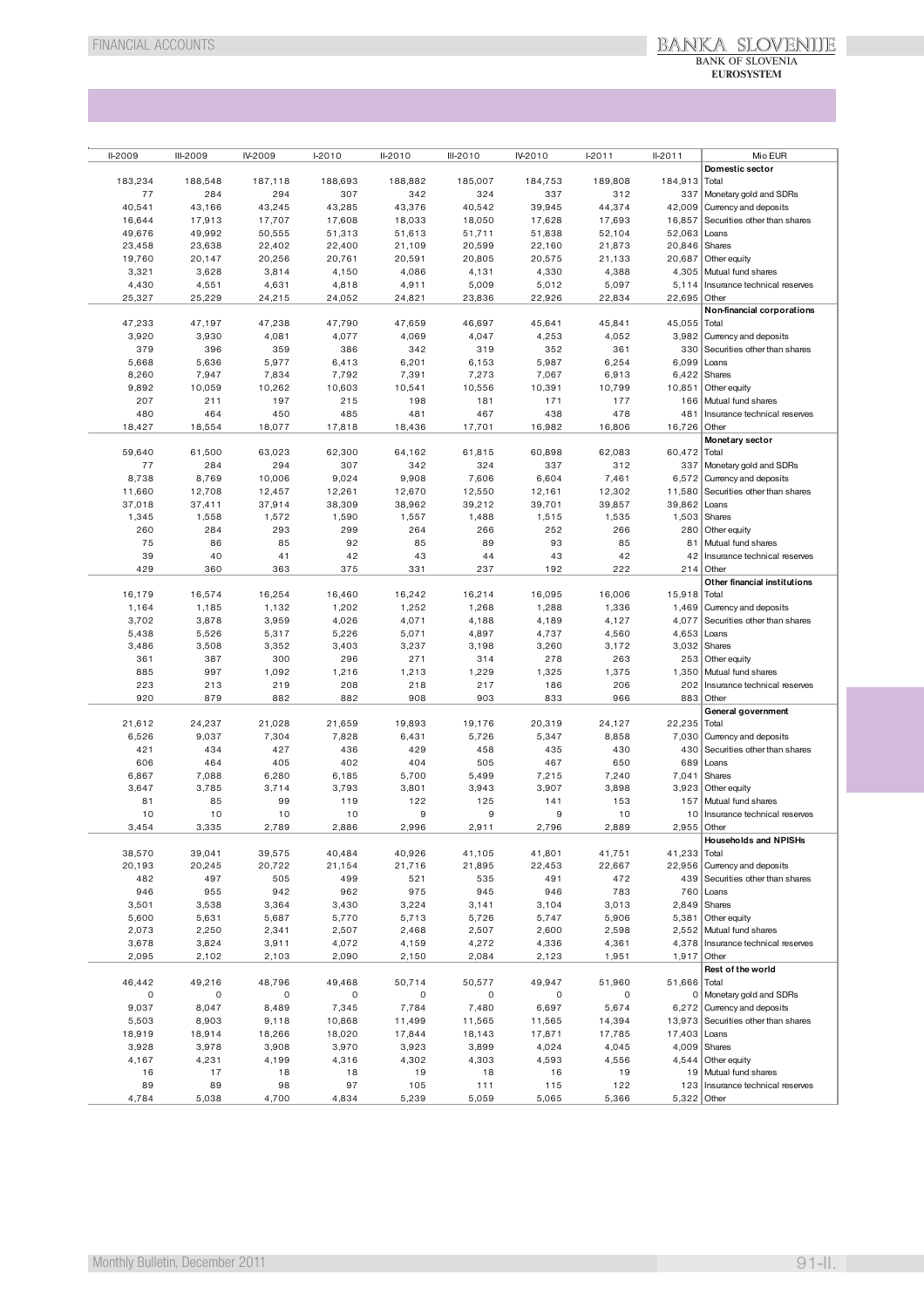BANK OF SLOVENIA **EUROSYSTEM**

### 5.2. Non-consolidated liabilities - outstanding amounts

| Mio EUR                      | 2003    | 2004    | 2005    | 2006           | 2007    | 2008    | 2009    | 2010    | $I-2009$ |
|------------------------------|---------|---------|---------|----------------|---------|---------|---------|---------|----------|
| Domestic sector              |         |         |         |                |         |         |         |         |          |
| Total                        | 104,511 | 114,171 | 129,500 | 146,612        | 184,164 | 187,960 | 199,730 | 197,781 | 188,800  |
| Currency and deposits        | 16,721  | 18,836  | 21,343  | 24,530         | 33,856  | 37,772  | 42,457  | 37,790  | 37,704   |
| Securities other than shares | 12,077  | 12,134  | 12,928  | 11,730         | 9,795   | 10,669  | 17,414  | 19,649  | 11,889   |
| Loans                        | 23,764  | 27,885  | 35,191  | 41,102         | 53,668  | 63,522  | 63,666  | 64,296  | 64,023   |
| Shares                       | 18,692  | 20,943  | 21,444  | 27,587         | 37,076  | 23,925  | 23,631  | 23,319  | 23,516   |
| Other equity                 | 14,299  | 14,572  | 15,570  | 15,827         | 17,055  | 20,358  | 21,286  | 22,032  | 20,925   |
| Mutual fund shares           | 1,569   | 2,179   | 2,398   | 3,171          | 4,622   | 2,465   | 3,033   | 3,328   | 2,408    |
| Insurance technical reserves | 2,024   | 2,391   | 2,805   | 3,333          | 3,726   | 3,997   | 4,605   | 5,015   | 4,150    |
| Other                        | 15,365  | 15,232  | 17,820  | 19,330         | 24,365  | 25,253  | 23,639  | 22,353  | 24,188   |
| Non-financial corporations   |         |         |         |                |         |         |         |         |          |
| Total                        | 52,387  | 56,551  | 62,984  | 71,305         | 89,356  | 88,629  | 88,813  | 89,237  | 88,187   |
| Securities other than shares | 227     | 350     | 523     | 511            | 592     | 705     | 978     | 1,033   | 710      |
| Loans                        | 13,533  | 15,611  | 18,465  | 20,920         | 27,398  | 33,321  | 33,686  | 33,581  | 33,899   |
| Shares                       | 14,456  | 16,420  | 16,761  | 20,657         | 27,366  | 16,501  | 16,198  | 16,984  | 16,146   |
| Other equity                 | 13,463  | 13,659  | 14,584  | 14,886         | 15,699  | 18,970  | 19,932  | 20,714  | 19,496   |
| Other                        | 10,708  | 10,511  | 12,651  | 14,332         | 18,301  | 19,133  | 18,019  | 16,926  | 17,935   |
| Monetary sector              |         |         |         |                |         |         |         |         |          |
| Total                        | 27.796  | 30,012  | 35.619  | 38.737         | 50,370  | 56.178  | 60.846  | 58,232  | 55.769   |
| Currency and deposits        | 16,713  | 18,825  | 21,329  | 24,051         | 32,955  | 36,701  | 39,401  | 35,832  | 35.987   |
| Securities other than shares | 5,453   | 4,639   | 5,147   | 3,482          | 1,788   | 2,127   | 4,261   | 5,430   | 2,308    |
| Loans                        | 2,821   | 3,504   | 5,833   | 7,520          | 10,649  | 12,468  | 11,710  | 11,709  | 12,354   |
| Shares                       | 2,065   | 2,226   | 2,356   | 2,708          | 3,901   | 3,889   | 4,322   | 4,266   | 4,075    |
| Other equity                 | 475     | 497     | 602     | 501            | 472     | 513     | 683     | 742     | 562      |
| Mutual fund shares           | $\circ$ | $\circ$ | 5       | $\overline{7}$ | 10      | 17      | 14      | 12      | 20       |
| Other                        | 269     | 322     |         |                |         |         |         |         | 463      |
| Other financial institutions |         |         | 347     | 469            | 596     | 463     | 455     | 241     |          |
|                              |         |         |         |                |         |         |         |         |          |
| Total                        | 7,720   | 9,588   | 10,994  | 14,298         | 17,803  | 16,500  | 17,218  | 17,174  | 16,438   |
| Securities other than shares | 113     | 93      | 60      | 72             | 53      | 71      | 76      | 64      | 80       |
| Loans                        | 2,225   | 3,034   | 3,764   | 4,874          | 5,691   | 7,008   | 6,795   | 6,421   | 6,944    |
| Shares                       | 1,057   | 1,093   | 1,097   | 1,860          | 2,251   | 1,665   | 1,645   | 1,380   | 1,562    |
| Other equity                 | 361     | 416     | 384     | 440            | 885     | 803     | 605     | 514     | 798      |
| Mutual fund shares           | 1,569   | 2,179   | 2,394   | 3,165          | 4,612   | 2,448   | 3,019   | 3,315   | 2,388    |
| Insurance technical reserves | 2,024   | 2,391   | 2,805   | 3,333          | 3,726   | 3,997   | 4,605   | 5,015   | 4,150    |
| Other                        | 371     | 382     | 491     | 552            | 585     | 508     | 472     | 465     | 517      |
| General government           |         |         |         |                |         |         |         |         |          |
| Total                        | 11,300  | 12,272  | 13,021  | 14,179         | 16,580  | 15,450  | 21,074  | 20,616  | 17,093   |
| Currency and deposits        | 8       | 12      | 14      | 480            | 901     | 1,071   | 3,056   | 1,958   | 1,717    |
| Securities other than shares | 6,284   | 7,051   | 7,198   | 7,665          | 7,363   | 7,767   | 12,099  | 13,122  | 8,790    |
| Loans                        | 1,165   | 1,245   | 1,647   | 1,011          | 1,310   | 1,017   | 1,170   | 1,571   | 1,024    |
| Shares                       | 1,114   | 1,204   | 1,230   | 2,362          | 3,559   | 1,870   | 1,465   | 690     | 1,733    |
| Other                        | 2,729   | 2,761   | 2,931   | 2,661          | 3,449   | 3,653   | 3,217   | 3,214   | 3,760    |
| <b>Households and NPISHs</b> |         |         |         |                |         |         |         |         |          |
| Total                        | 5,308   | 5,748   | 6,882   | 8,093          | 10,054  | 11,204  | 11,779  | 12,521  | 11,314   |
| Loans                        | 4,020   | 4,491   | 5,482   | 6,777          | 8,620   | 9,708   | 10,304  | 11,014  | 9,802    |
| Other                        | 1,288   | 1,257   | 1,400   | 1,316          | 1,434   | 1,496   | 1,475   | 1,507   | 1,512    |
| Rest of the world            |         |         |         |                |         |         |         |         |          |
| Total                        | 16,024  | 18,144  | 23,273  | 25,655         | 35,528  | 35,150  | 35,890  | 36,582  | 33,465   |
| Currency and deposits        | 4,545   | 4,501   | 6,043   | 6,466          | 9,382   | 9,002   | 9,277   | 8,852   | 8,238    |
| Securities other than shares | 5,365   | 6,555   | 7,100   | 7,323          | 9,652   | 9,528   | 9,411   | 9,545   | 8,857    |
| Loans                        | 935     | 868     | 1,386   | 1,892          | 3,976   | 4,863   | 5,156   | 5,414   | 4,834    |
| Shares                       | 600     | 977     | 2,015   | 2,602          | 3,925   | 2,529   | 2,679   | 2,866   | 2,344    |
| Other equity                 | 757     | 966     | 1,331   | 1,653          | 2,099   | 2,859   | 3,169   | 3,137   | 2,815    |
| Mutual fund shares           | 16      | 55      | 335     | 653            | 913     | 574     | 799     | 1,019   | 580      |
| Insurance technical reserves | 12      | 62      | 83      | 110            | 117     | 136     | 124     | 113     | 136      |
| Other                        | 3.793   | 4,160   | 4.981   | 4,955          | 5,462   | 5.658   | 5,276   | 5.638   | 5,660    |
|                              |         |         |         |                |         |         |         |         |          |

### 5.3. Net financial assets

| Mio EUR                      | 2003      | 2004      | 2005      | 2006      | 2007      | 2008      | 2009      | 2010      | $I-2009$  |
|------------------------------|-----------|-----------|-----------|-----------|-----------|-----------|-----------|-----------|-----------|
| Domestic sector              | $-1.606$  | $-2.328$  | $-3.412$  | $-5.634$  | $-7.611$  | $-12.585$ | $-12.612$ | $-13.028$ | $-12.983$ |
| Non-financial corporations   | $-23.052$ | $-26.785$ | $-28.798$ | $-33.696$ | $-42.369$ | $-40.874$ | -41.576   | $-43.596$ | $-41.342$ |
| Monetary sector              | 1.144     | ,239      | .513      | .565      | 1.468     | 880.      | 2.178     | 2.666     | 1.736     |
| Other financial institutions | 396       | 352       | 31        | $-472$    | 81        | $-889$    | $-964$    | $-1.080$  | $-891$    |
| General government           | 2.384     | 2.630     | 2.452     | 3.083     | 5.856     | 874.      | $-46$     | $-298$    | .584      |
| Households and NPISHs        | 17.522    | 20.235    | 21.390    | 23.886    | 27.354    | 25.424    | 27.796    | 29,280    | 25,929    |
| Rest of the world            | 1.693     | 2.414     | 3.492     | 5.722     | 7.678     | 12.657    | 12.906    | 13.365    | 13.063    |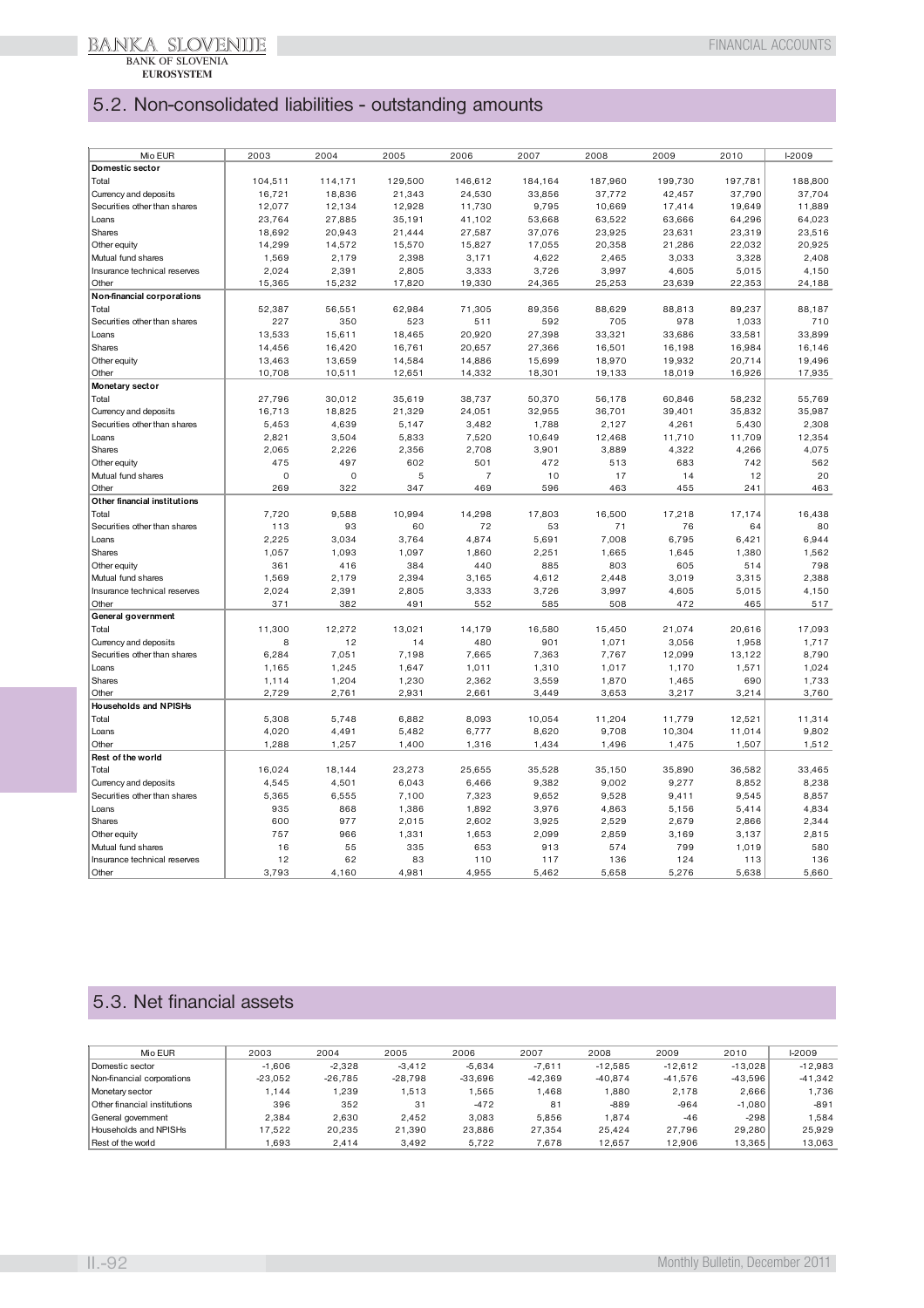**EUROSYSTEM**

| II-2009 | <b>III-2009</b> | IV-2009 | $I-2010$ | $II-2010$ | III-2010 | IV-2010 | $I-2011$ | $II-2011$                   | Mio EUR                              |
|---------|-----------------|---------|----------|-----------|----------|---------|----------|-----------------------------|--------------------------------------|
|         |                 |         |          |           |          |         |          |                             | Domestic sector                      |
| 195,641 | 201,148         | 199,730 | 201,025  | 201,703   | 197,971  | 197,781 | 202,965  | 198,274 Total               |                                      |
| 41,179  | 41,925          | 42,457  | 41,780   | 41,646    | 38,901   | 37,790  | 40,379   |                             | 38,805 Currency and deposits         |
| 13,356  | 17,099          | 17,414  | 18,474   | 19,544    | 19,658   | 19,649  | 22,184   |                             | 21,108 Securities other than shares  |
| 63,561  | 63,749          | 63,666  | 64,060   | 64,356    | 64,595   | 64,296  | 64,169   | 63,796                      | Loans                                |
| 24,823  | 24,830          | 23,631  | 23,535   | 22,274    | 21,669   | 23,319  | 22,899   | 21,863 Shares               |                                      |
| 20,999  | 21,334          | 21,286  | 21,904   | 21,706    | 21,922   | 22,032  | 22,622   | 22,187                      | Other equity                         |
| 2,710   | 2,941           | 3,033   | 3,253    | 3,182     | 3,217    | 3,328   | 3,346    | 3,287                       | Mutual fund shares                   |
| 4,387   | 4,510           | 4,605   | 4,799    | 4,902     | 5,005    | 5,015   | 5,101    | 5,122                       | Insurance technical reserves         |
| 24,626  | 24,759          | 23,639  | 23,220   | 24,094    | 23,005   | 22,353  | 22,266   | 22,107                      | Other                                |
|         |                 |         |          |           |          |         |          |                             | Non-financial corporations           |
| 89,187  | 89,125          | 88,813  | 89,150   | 88,747    | 87,698   | 89,237  | 89,180   | 87,474 Total                |                                      |
| 664     | 681             | 978     | 1,004    | 1,062     | 1,031    | 1,033   | 979      | 1.006                       | Securities other than shares         |
| 33,880  | 33,861          | 33,686  | 34,145   | 34,082    | 34,114   | 33,581  | 33,820   | 33,915 Loans                |                                      |
| 17,036  | 16,796          | 16,198  | 16,099   | 15,242    | 14,862   | 16,984  | 16,616   | 15,680 Shares               |                                      |
| 19,511  | 19,737          | 19,932  | 20,568   | 20,368    | 20,567   | 20,714  | 21,322   | 20,880                      | Other equity                         |
| 18,096  | 18,050          | 18,019  | 17,334   | 17,993    | 17,125   | 16,926  | 16,442   | 15,994 Other                |                                      |
|         |                 |         |          |           |          |         |          |                             | Monetary sector                      |
| 57,928  | 59,489          | 60,846  | 60,042   | 61,834    | 59,317   | 58,232  | 59,187   | 57,374 Total                |                                      |
|         |                 | 39,401  |          | 39,077    |          |         | 36,667   | 36,054                      |                                      |
| 38,511  | 38,101          |         | 38,449   |           | 36,731   | 35,832  |          |                             | Currency and deposits                |
| 2,157   | 4,250           | 4,261   | 4,355    | 5,395     | 5,392    | 5,430   | 5,613    |                             | 5,082 Securities other than shares   |
| 11,767  | 11,615          | 11,710  | 11,593   | 11,729    | 11,735   | 11,709  | 11,428   | 10,828                      | Loans                                |
| 4,193   | 4,320           | 4,322   | 4,386    | 4,320     | 4,227    | 4,266   | 4,332    |                             | $4,313$ Shares                       |
| 644     | 719             | 683     | 744      | 747       | 764      | 742     | 739      |                             | 745 Other equity                     |
| 17      | 15              | 14      | 14       | 14        | 14       | 12      | 15       | 19                          | Mutual fund shares                   |
| 640     | 468             | 455     | 501      | 553       | 454      | 241     | 393      | 334                         | Other                                |
|         |                 |         |          |           |          |         |          |                             | Other financial institutions         |
| 16,951  | 17,441          | 17,218  | 17,422   | 17,207    | 17,125   | 17,174  | 17,126   | 16,981                      | Total                                |
| 70      | 64              | 76      | 74       | 70        | 65       | 64      | 64       | 67                          | Securities other than shares         |
| 6,946   | 6,916           | 6,795   | 6,676    | 6,622     | 6,485    | 6,421   | 6,303    | 6,275                       | Loans                                |
| 1,569   | 1,687           | 1,645   | 1,557    | 1,403     | 1,343    | 1,380   | 1,279    | 1,205                       | Shares                               |
| 771     | 803             | 605     | 530      | 529       | 528      | 514     | 502      |                             | 502 Other equity                     |
| 2,694   | 2,926           | 3,019   | 3,239    | 3,167     | 3,203    | 3,315   | 3,331    | 3,268                       | Mutual fund shares                   |
| 4,387   | 4,510           | 4,605   | 4,799    | 4,902     | 5,005    | 5,015   | 5,101    |                             | 5,122   Insurance technical reserves |
| 513     | 535             | 472     | 546      | 513       | 496      | 465     | 547      |                             | $543$ Other                          |
|         |                 |         |          |           |          |         |          |                             | General government                   |
| 20,142  | 23,361          | 21,074  | 22,382   | 21,623    | 21,407   | 20,616  | 25,020   | 23,877                      | l Total                              |
| 2,668   | 3,824           | 3,056   | 3,331    | 2,569     | 2,169    | 1,958   | 3,712    | 2,751                       | Currency and deposits                |
| 10,465  | 12,104          | 12,099  | 13,041   | 13,017    | 13,171   | 13,122  | 15,527   | 14,954                      | Securities other than shares         |
| 1,077   | 1,176           | 1,170   | 1,158    | 1,224     | 1,402    | 1,571   | 1,672    | 1,684                       | Loans                                |
| 2,024   | 2,027           | 1,465   | 1,493    | 1,309     | 1,238    | 690     | 671      | 665                         | Shares                               |
| 3,835   | 4,156           | 3,217   | 3,299    | 3,441     | 3,365    | 3,214   | 3,379    | 3,762                       | Other                                |
|         |                 |         |          |           |          |         |          |                             | <b>Households and NPISHs</b>         |
| 11,432  | 11,731          | 11,779  | 12,028   | 12,292    | 12,423   | 12,521  | 12,451   | 12,569 Total                |                                      |
|         | 10,181          | 10,304  |          | 10,698    | 10,859   |         | 10,946   |                             |                                      |
| 9,890   |                 |         | 10,488   |           |          | 11,014  |          | 11,094 Loans<br>1,475 Other |                                      |
| 1,542   | 1,550           | 1,475   | 1,540    | 1,594     | 1,564    | 1,507   | 1,505    |                             |                                      |
|         |                 |         |          |           |          |         |          |                             | Rest of the world                    |
| 33,959  | 36,333          | 35,890  | 36,828   | 37,551    | 37,289   | 36,582  | 38,491   | 37,968 Total                |                                      |
| 8,399   | 9,288           | 9,277   | 8,850    | 9,514     | 9,121    | 8,852   | 9,669    | 9,477                       | Currency and deposits                |
| 8,791   | 9,716           | 9,411   | 10,001   | 9,988     | 9,956    | 9,545   | 9,903    |                             | 9,723 Securities other than shares   |
| 5,034   | 5,157           | 5,156   | 5,272    | 5,101     | 5,259    | 5,414   | 5,721    | 5,671                       | Loans                                |
| 2,564   | 2,786           | 2,679   | 2,835    | 2,759     | 2,829    | 2,866   | 3,019    |                             | $2,991$ Shares                       |
| 2,928   | 3,045           | 3,169   | 3,173    | 3,187     | 3,186    | 3,137   | 3,066    | 3,044                       | Other equity                         |
| 627     | 704             | 799     | 915      | 923       | 932      | 1,019   | 1,061    | 1,037                       | Mutual fund shares                   |
| 131     | 130             | 124     | 116      | 114       | 115      | 113     | 118      | 115                         | Insurance technical reserves         |
| 5,485   | 5.507           | 5,276   | 5.666    | 5.966     | 5.891    | 5.638   | 5.934    | 5.910                       | <b>Other</b>                         |

| $II-2009$ | $III-2009$ | IV-2009   | $1-2010$  | $II - 2010$ | $III-2010$ | IV-2010   | $1 - 2011$ | II-2011 | Mio EUR                              |
|-----------|------------|-----------|-----------|-------------|------------|-----------|------------|---------|--------------------------------------|
| $-12.407$ | $-12.600$  | $-12.612$ | $-12.333$ | $-12.821$   | $-12.964$  | $-13.028$ | $-13.156$  |         | -13.361 Domestic sector              |
| $-41.954$ | $-41.928$  | $-41.576$ | $-41.360$ | $-41.088$   | $-41.001$  | $-43.596$ | $-43.339$  |         | -42.418   Non-financial corporations |
| 1.712     | 2.011      | 2.178     | 2.258     | 2.328       | 2.498      | 2.666     | 2.896      |         | 3.098   Monetary sector              |
| $-772$    | $-868$     | $-964$    | $-962$    | $-965$      | $-911$     | $-1.080$  | $-1.120$   |         | -1.062 Other financial institutions  |
| 1.470     | 876        | $-46$     | $-724$    | $-1.730$    | $-2.232$   | $-298$    | $-893$     |         | -1.642 General government            |
| 27.137    | 27,310     | 27.796    | 28.456    | 28.634      | 28.682     | 29,280    | 29,300     |         | 28.664 Households and NPISHs         |
| 12.483    | 12.884     | 12.906    | 12.640    | 13.163      | 13.288     | 13.365    | 13.469     |         | 13.698 Rest of the world             |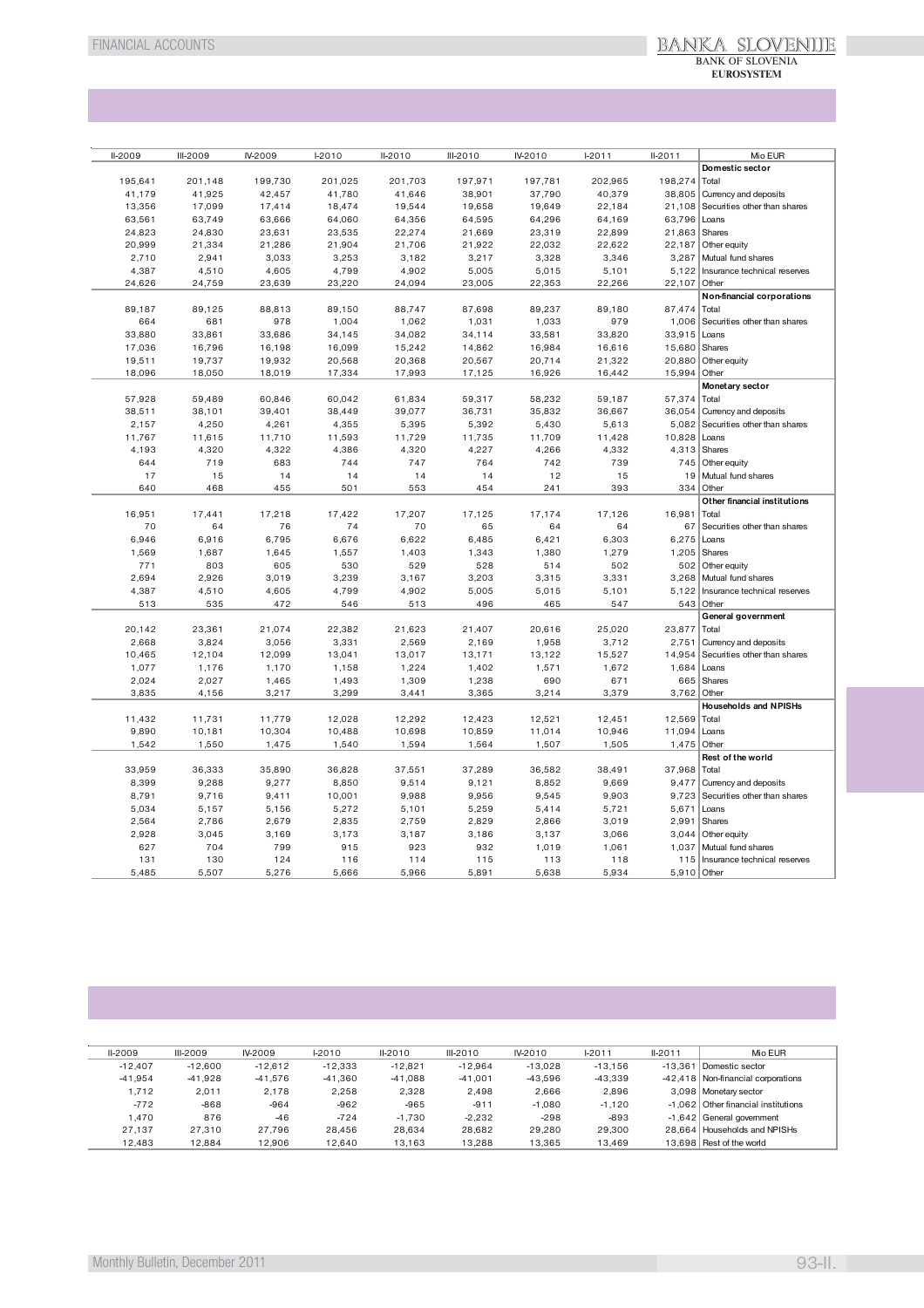### 5.4. Non-consolidated transactions in financial assets

| Mio EUR                      | 2003                | 2004           | 2005                | 2006           | 2007   | 2008           | 2009                    | 2010           | $I-2009$       |
|------------------------------|---------------------|----------------|---------------------|----------------|--------|----------------|-------------------------|----------------|----------------|
| Domestic sector              |                     |                |                     |                |        |                |                         |                |                |
|                              |                     |                |                     |                |        |                |                         |                |                |
| Total                        | 7,004               | 5,382          | 11,733              | 10,823         | 21,111 | 14,783         | 11,566                  | $-2,268$       | 892            |
| Monetary gold and SDRs       | $\overline{1}$      | $\overline{1}$ | $-34$               | $\circ$        | $-29$  | -9             | $\mathbf 0$             | $\mathbf 0$    | $\circ$        |
| Currency and deposits        | $-14$               | 1,200          | 2,479               | 2,059          | 4,103  | 3,061          | 6,551                   | $-3,490$       | 271            |
| Securities other than shares | 2,416               | 1,113          | 1,317               | $-1,049$       | $-380$ | $-68$          | 1,571                   | $-473$         | 402            |
| Loans                        | 2,210               | 2,673          | 4,704               | 5,619          | 10,917 | 7,686          | 2,680                   | 1,611          | 834            |
| Shares                       | 809                 | $-350$         | 559                 | 638            | 948    | 920            | 363                     | $-81$          | 52             |
|                              |                     |                |                     |                |        |                |                         |                | 96             |
| Other equity                 | 25                  | $-79$          | 198                 | 321            | 655    | 1,239          | 374                     | $\overline{c}$ |                |
| Mutual fund shares           | 133                 | 365            | 439                 | 568            | 715    | $-138$         | 207                     | 276            | 13             |
| Insurance technical reserves | 309                 | 349            | 394                 | 500            | 280    | 388            | 393                     | 274            | 133            |
| Other                        | 1,116               | 110            | 1,678               | 2,168          | 3,902  | 1,704          | $-573$                  | $-387$         | $-909$         |
| Non-financial corporations   |                     |                |                     |                |        |                |                         |                |                |
| Total                        | 2,079               | $-272$         | 2,701               | 2,780          | 6,496  | 4,429          | 277                     | $-21$          | $-877$         |
|                              |                     |                |                     |                |        |                |                         |                |                |
| Currency and deposits        | 106                 | 76             | 434                 | 261            | 434    | 30             | 113                     | 167            | $-95$          |
| Securities other than shares | 50                  | 65             | $-100$              | $\overline{c}$ | $-51$  | $-23$          | $-1$                    | $-60$          | 21             |
| Loans                        | 134                 | 22             | 639                 | 240            | 1,195  | 1,130          | 709                     | 366            | 187            |
| Shares                       | 869                 | $-267$         | 312                 | 366            | 1,636  | 386            | $-110$                  | $-143$         | 32             |
| Other equity                 | $-21$               | $-214$         | 98                  | 237            | 511    | 1,090          | 257                     | 16             | 36             |
|                              | 59                  |                | 42                  | 29             | 3      | $-38$          |                         | $-31$          | $-15$          |
| Mutual fund shares           |                     | $-4$           |                     |                |        |                | $-48$                   |                |                |
| Insurance technical reserves | -9                  | 36             | 6                   | 27             | 47     | 12             | 47                      | $-13$          | 62             |
| Other                        | 892                 | 13             | 1,269               | 1,619          | 2,721  | 1,842          | $-689$                  | $-323$         | $-1,105$       |
| Monetary sector              |                     |                |                     |                |        |                |                         |                |                |
| Total                        | 2,204               | 2,025          | 5,596               | 3,513          | 7,929  | 6,663          | 4,700                   | $-2,488$       | $-416$         |
| Monetary gold and SDRs       | $\overline{1}$      | $\overline{1}$ | $-34$               | $\circ$        | $-29$  | -9             | 0                       | 0              | 0              |
|                              |                     |                |                     |                |        |                |                         |                |                |
| Currency and deposits        | $-1.056$            | $-428$         | 1,140               | 317            | 903    | 601            | 1,099                   | $-3,396$       | $-1,496$       |
| Securities other than shares | 1,831               | 351            | 1,073               | $-1,385$       | $-684$ | $-43$          | 1,350                   | $-593$         | 517            |
| Loans                        | 1,556               | 2,131          | 3,222               | 4,422          | 8,045  | 5,828          | 1,779                   | 1,537          | 509            |
| Shares                       | $-38$               | 52             | 194                 | 115            | $-390$ | 418            | 347                     | 80             | 11             |
| Other equity                 | 10                  | $-12$          | $\mathsf{O}\xspace$ | 53             | 62     | $-5$           | 29                      | 30             | 3              |
|                              |                     |                |                     | 37             |        |                | $\mathbf{1}$            |                | $\overline{4}$ |
| Mutual fund shares           | $-5$                | $-35$          | -2                  |                | $-22$  | $-31$          |                         | 5              |                |
| Insurance technical reserves | $\mathsf{O}\xspace$ | $\overline{1}$ | $\overline{c}$      | 6              | $-21$  | $-3$           | 5                       | $\overline{c}$ | $\circ$        |
| Other                        | $-94$               | $-35$          | $-1$                | $-52$          | 66     | $-93$          | 91                      | $-153$         | 36             |
| Other financial institutions |                     |                |                     |                |        |                |                         |                |                |
| Total                        | 922                 | 1,321          | 1,070               | 2,101          | 2,930  | 1,396          | 598                     | 44             | 194            |
| Currency and deposits        | $-26$               | 179            | $-121$              | 104            | 347    | $-149$         | 17                      | 150            | 94             |
|                              |                     |                |                     |                |        |                |                         |                |                |
| Securities other than shares | 540                 | 519            | 329                 | 435            | 345    | 100            | 274                     | 191            | $-81$          |
| Loans                        | 389                 | 430            | 693                 | 840            | 1,200  | 1,026          | 198                     | -424           | 123            |
| Shares                       | 25                  | 9              | 60                  | 312            | 475    | 298            | $-31$                   | 48             | 21             |
| Other equity                 | $-33$               | 18             | $-34$               | $-57$          | $-1$   | 35             | 22                      | $-24$          | 10             |
| Mutual fund shares           | -9                  | 67             | 151                 | 197            | 273    | 132            | 115                     | 170            | 23             |
| Insurance technical reserves | 21                  | 6              |                     |                |        | 54             | 0                       | $-32$          | $-10$          |
|                              |                     |                | $-2$                | 18             | $-29$  |                |                         |                |                |
| Other                        | 15                  | 92             | $-5$                | 253            | 320    | $-99$          | $\overline{c}$          | $-35$          | 15             |
| General government           |                     |                |                     |                |        |                |                         |                |                |
| Total                        | $-90$               | 98             | $-86$               | 370            | 1,031  | $-94$          | 4,104                   | $-1,881$       | 1,490          |
| Currency and deposits        | $-245$              | 12             | $-157$              | 166            | 728    | 418            | 4,048                   | $-2,087$       | 1,408          |
| Securities other than shares | 24                  | 37             | 48                  | $-41$          | 14     | $-88$          | $-54$                   | 0              | $-46$          |
|                              |                     |                |                     |                |        |                |                         |                |                |
| Loans                        | 42                  | 98             | $-121$              | 152            | 446    | $-362$         | $-43$                   | 102            | $-32$          |
| Shares                       | $-33$               | $-84$          | $-112$              | $-141$         | $-819$ | $-48$          | 136                     | $-15$          | $-3$           |
| Other equity                 | $-12$               | 5              | 9                   | 21             | $-28$  | 22             | 19                      | $-15$          | 9              |
| Mutual fund shares           | $\overline{4}$      | $\overline{1}$ | 18                  | 25             | 42     | 12             | $-1$                    | 27             | $-2$           |
| Insurance technical reserves | $-2$                | $\overline{c}$ | $-2$                | 15             | 18     | $-13$          | $-4$                    | $-1$           | $-4$           |
| Other                        | 133                 | 27             | 231                 | 173            | 630    | $-35$          | $\overline{c}$          | 108            | 161            |
| <b>Households and NPISHs</b> |                     |                |                     |                |        |                |                         |                |                |
|                              |                     |                |                     |                |        |                |                         |                |                |
| Total                        | 1,888               | 2,211          | 2,452               | 2,059          | 2,726  | 2,389          | 1,887                   | 2,077          | 501            |
| Currency and deposits        | 1,207               | 1,361          | 1,184               | 1,211          | 1,690  | 2,162          | 1,275                   | 1,677          | 360            |
| Securities other than shares | $-28$               | 142            | $-34$               | $-60$          | $-4$   | $-14$          | $\overline{\mathbf{c}}$ | $-11$          | -9             |
| Loans                        | 88                  | -9             | 271                 | $-35$          | 31     | 64             | 37                      | 30             | 46             |
| Shares                       | $-13$               | $-59$          | 104                 | $-15$          | 47     | $-135$         | 20                      | $-51$          | -9             |
| Other equity                 | 80                  | 124            | 126                 | 67             | 112    | 98             | 48                      | $-5$           | 38             |
|                              |                     |                |                     |                |        |                |                         |                |                |
| Mutual fund shares           | 84                  | 337            | 229                 | 281            | 419    | $-213$         | 140                     | 104            | $\overline{4}$ |
| Insurance technical reserves | 299                 | 303            | 390                 | 433            | 265    | 338            | 344                     | 318            | 86             |
| Other                        | 170                 | 13             | 183                 | 176            | 165    | 90             | 21                      | 16             | $-15$          |
| Rest of the world            |                     |                |                     |                |        |                |                         |                |                |
| Total                        | 1,941               | 2,759          | 5,044               | 4,667          | 11,565 | 4,065          | 825                     | 278            | $-1,277$       |
| Monetary gold and SDRs       | $-1$                | $-1$           | 34                  | 0              | 29     | 9              | 0                       | 0              | $\Omega$       |
|                              |                     |                |                     |                |        |                |                         |                |                |
| Currency and deposits        | 409                 | 225            | 1,419               | 976            | 5,905  | 384            | $-1,689$                | $-1,847$       | $-1,149$       |
| Securities other than shares | $-78$               | $-6$           | $-4$                | 437            | 863    | 828            | 4,701                   | 2,015          | 230            |
| Loans                        | 1,364               | 1,814          | 2,625               | 2,183          | 3,358  | 2,663          | $-1,975$                | $-655$         | $-346$         |
| Shares                       | $-712$              | 172            | 369                 | 384            | 600    | $\overline{4}$ | 61                      | 189            | -8             |
| Other equity                 | 909                 | 331            | 206                 | 216            | 144    | 165            | 83                      | 148            | 24             |
|                              |                     |                | $\sqrt{2}$          |                |        |                |                         |                |                |
| Mutual fund shares           | -3                  | -6             |                     | $-7$           | 3      | $-5$           | $-1$                    | $-2$           | $-1$           |
| Insurance technical reserves | 8                   | 8              | 14                  | 10             | 5      | 14             | 25                      | 17             | 16             |
| Other                        | 44                  | 222            | 379                 | 468            | 658    | $\overline{c}$ | $-380$                  | 413            | $-42$          |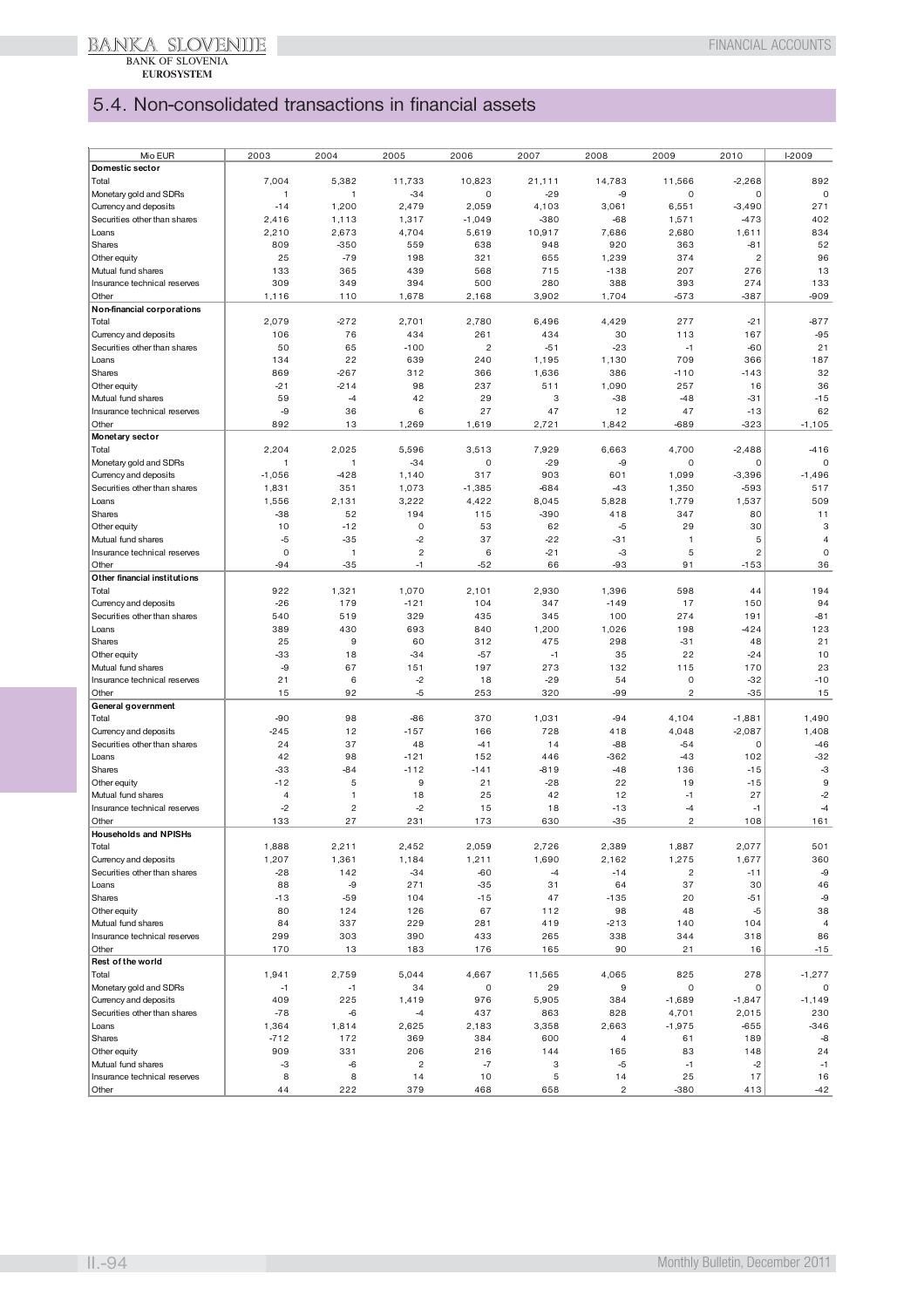**EUROSYSTEM**

| II-2009             | III-2009                      | IV-2009             | $I-2010$            | $II-2010$        | III-2010              | IV-2010                       | $1 - 2011$          | II-2011        | Mio EUR                                     |
|---------------------|-------------------------------|---------------------|---------------------|------------------|-----------------------|-------------------------------|---------------------|----------------|---------------------------------------------|
|                     |                               |                     |                     |                  |                       |                               |                     |                | Domestic sector                             |
| 5,502               | 4,599                         | 573                 | 558                 | 1,817            | $-3,274$              | $-1,369$                      | 5,413               | $-2,661$ Total |                                             |
| 0                   | $\mathsf O$                   | $\circ$             | 0                   | $\mathsf O$      | 0                     | 0                             | $-12$               | 24             | Monetary gold and SDRs                      |
| 3,665               | 2,606                         | $\mathsf g$         | $-2$                | 26               | $-2,774$              | $-739$                        | 4,587               |                | $-2,136$ Currency and deposits              |
| 337                 | 1,056                         | $-225$              | $-315$              | 285              | $-74$                 | $-370$                        | $-11$               | $-856$         | Securities other than shares                |
| 647                 | 433                           | 765                 | 673                 | 424              | 145                   | 369                           | 208                 | $-69$          | Loans                                       |
| $\overline{c}$      | 193                           | 117                 | 29                  | $\mathsf O$      | 33                    | $-143$                        | 58                  |                | 36 Shares                                   |
| 64                  | 24                            | 190                 | 16                  | $-55$            | $-42$                 | 83                            | 109                 |                | 52 Other equity                             |
| 10                  | 75                            | 109                 | 135                 | 72               | $\overline{7}$        | 61                            | 97                  | 29             | Mutual fund shares                          |
| 162<br>615          | 56<br>156                     | 42<br>$-435$        | 127<br>$-106$       | 107<br>960       | 70<br>$-640$          | $-30$<br>$-601$               | 84<br>292           | 24<br>235      | Insurance technical reserves<br>Other       |
|                     |                               |                     |                     |                  |                       |                               |                     |                | Non-financial corporations                  |
| 600                 | 130                           | 424                 | 266                 | 618              | $-616$                | $-288$                        | 174                 |                | $119$ Total                                 |
| 65                  | 11                            | 132                 | $-7$                | $-17$            | $-17$                 | 207                           | $-165$              | $-77$          | Currency and deposits                       |
| $-17$               | 20                            | $-26$               | 6                   | $-51$            | $-33$                 | 19                            | $-66$               | -8             | Securities other than shares                |
| 184                 | $-100$                        | 437                 | 379                 | $-73$            | $-58$                 | 118                           | 177                 | $-106$         | Loans                                       |
| $-10$               | $-140$                        | 9                   | $-14$               | $-25$            | 44                    | $-147$                        | $\overline{7}$      |                | 20 Shares                                   |
| 64                  | $-28$                         | 184                 | 17                  | $-39$            | $-38$                 | 77                            | 96                  | 39             | Other equity                                |
| $-10$               | $-7$                          | $-16$               | 6                   | -8               | $-15$                 | $-14$                         | $-7$                |                | -3 Mutual fund shares                       |
| 15                  | $-16$                         | $-15$               | 34                  | $-4$             | $-14$                 | $-28$                         | 38                  | $\overline{c}$ | Insurance technical reserves                |
| 309                 | 388                           | $-281$              | $-155$              | 835              | $-484$                | $-519$                        | 93                  |                | 252 Other                                   |
|                     |                               |                     |                     |                  |                       |                               |                     |                | Monetary sector                             |
| 2,094               | 1,480                         | 1,542               | $-948$              | 1,686            | $-2,276$              | $-950$                        | 1,173               | $-1,659$ Total |                                             |
| 0                   | 0                             | $\circ$             | $\mathbf 0$         | 0                | $\mathbf 0$           | $\mathsf{O}\xspace$           | $-12$               |                | 24   Monetary gold and SDRs                 |
| 1,353               | 6                             | 1,236               | $-977$              | 883              | $-2,281$              | $-1,022$                      | 877                 | $-879$         | Currency and deposits                       |
| 194                 | 922                           | $-283$              | $-331$              | 276              | $-159$                | $-379$                        | 145                 | $-754$         | Securities other than shares                |
| 369                 | 400                           | 500                 | 308                 | 536              | 244                   | 449                           | 82                  | $-98$          | Loans                                       |
| 63                  | 183                           | 89                  | 30                  | 26               | -8                    | 33                            | 16                  | 55             | Shares                                      |
| $-3$                | 25                            | $\overline{4}$      | $-1$                | 14               | 3                     | 15                            | $\overline{7}$      | 10             | Other equity                                |
| $-2$                | $\mathsf{O}\xspace$           | $-2$                | 5                   | $-4$             | $\overline{4}$        | $\circ$                       | $-7$                | $-4$           | Mutual fund shares                          |
| 3                   | $\mathbf{1}$                  | $\mathbf{1}$        | $\mathbf{1}$        | $\mathbf{1}$     | $\mathbf{1}$          | $-1$                          | $-1$                | $\mathbf 0$    | Insurance technical reserves                |
| 116                 | $-59$                         | $-3$                | 17                  | $-45$            | $-80$                 | $-45$                         | 66                  |                | $-13$ Other                                 |
| 191                 | 206                           | $\overline{7}$      | 104                 | 113              | -8                    | $-165$                        | 103                 |                | Other financial institutions<br>$102$ Total |
| $-43$               | 22                            | $-56$               | 68                  | 46               | 17                    | 19                            | 30                  | 130            | Currency and deposits                       |
| 186                 | 103                           | 66                  | 13                  | 45               | 86                    | 48                            | $-45$               | $-64$          | Securities other than shares                |
| 83                  | 108                           | $-115$              | $-72$               | $-65$            | $-131$                | $-157$                        | $-171$              | 106            | Loans                                       |
| $-58$               | $-31$                         | 37                  | 25                  | 13               | 15                    | $-5$                          | 42                  | -3             | Shares                                      |
| $\overline{4}$      | 9                             | $-1$                | $-4$                | $-13$            | $\overline{4}$        | $-10$                         | $\overline{1}$      | -2             | Other equity                                |
| $-13$               | 48                            | 57                  | 68                  | 54               | $\overline{4}$        | 44                            | 81                  |                | 18 Mutual fund shares                       |
| 14                  | -9                            | 6                   | $-10$               | 10               | $-1$                  | $-31$                         | 20                  | -3             | Insurance technical reserves                |
| 18                  | $-44$                         | 13                  | 16                  | 23               | $-1$                  | $-72$                         | 144                 | $-79$          | Other                                       |
|                     |                               |                     |                     |                  |                       |                               |                     |                | General government                          |
| 1,984               | 2,576                         | $-1,947$            | 607                 | $-1,340$         | $-595$                | $-553$                        | 3,765               | $-1,690$       | Total                                       |
| 1,852               | 2,513                         | $-1,725$            | 503                 | $-1,416$         | $-690$                | $-485$                        | 3,478               | $-1,824$       | Currency and deposits                       |
| $-14$               | $\overline{c}$                | $\sqrt{5}$          | $\boldsymbol{2}$    | $-7$             | 24                    | $-20$                         | $-28$               | -2             | Securities other than shares                |
| 14                  | 22                            | $-47$               | 35                  | $\overline{c}$   | 101                   | -36                           | 183                 |                | 39 Loans                                    |
| $-4$                | 157                           | $-13$               | $-5$                | $-2$             | $-1$                  | $-7$                          | $\overline{c}$      |                | $-3$ Shares                                 |
| $\overline{c}$      | 8                             | $\circ$             | $\circ$             | $-1$             | $-16$                 | $\overline{c}$                | 3                   | 0              | Other equity                                |
| $-2$                | $-5$                          | 8                   | 13                  | 6                | 1                     | $\overline{\mathcal{I}}$      | 13                  | $\overline{7}$ | Mutual fund shares                          |
| 1<br>135            | $\mathsf{O}\xspace$<br>$-120$ | $\circ$<br>$-173$   | $\circ$<br>57       | $-1$<br>78       | $\mathbf{1}$<br>$-14$ | $\mathsf{O}\xspace$<br>$-14$  | $\mathbf{1}$<br>115 | $-1$<br>94     | Insurance technical reserves<br>Other       |
|                     |                               |                     |                     |                  |                       |                               |                     |                | <b>Households and NPISHs</b>                |
| 633                 | 207                           | 546                 | 529                 | 741              | 221                   | 587                           | 198                 |                | 467 Total                                   |
| 439                 | 54                            | 422                 | 411                 | 529              | 196                   | 542                           | 367                 |                | 513 Currency and deposits                   |
| $-12$               | 8                             | 14                  | $-5$                | 22               | $\hbox{9}$            | $-38$                         | $-16$               | $-27$          | Securities other than shares                |
| $-3$                | $\overline{c}$                | -9                  | 22                  | 24               | $-10$                 | $-5$                          | $-63$               | $-11$          | Loans                                       |
| 11                  | 24                            | -5                  | $-7$                | $-12$            | $-16$                 | $-17$                         | -9                  |                | $-32$ Shares                                |
| $-4$                | 10                            | 3                   | $\overline{4}$      | $-15$            | 5                     | $\overline{1}$                | $\sqrt{2}$          |                | 5 Other equity                              |
| 35                  | 38                            | 62                  | 43                  | 23               | 14                    | 25                            | 18                  | 11             | Mutual fund shares                          |
| 129                 | 80                            | 50                  | 102                 | 101              | 84                    | 31                            | 25                  |                | 27 Insurance technical reserves             |
| 37                  | -9                            | $\mathsf g$         | $-42$               | 69               | $-61$                 | 49                            | $-127$              |                | $-19$ Other                                 |
|                     |                               |                     |                     |                  |                       |                               |                     |                | Rest of the world                           |
| 43                  | 2,323                         | $-264$              | 359                 | 1,036            | $-356$                | $-761$                        | 2,234               | $-143$ Total   |                                             |
| 0                   | 0                             | $\mathsf{O}\xspace$ | $\circ$             | 0                | 0                     | $\mathsf{O}\xspace$           | 12                  | $-24$          | Monetary gold and SDRs                      |
| 13                  | $-990$                        | 437                 | $-1, 152$           | 419              | $-300$                | $-815$                        | $-1,050$            |                | 572 Currency and deposits                   |
| 976                 | 3,312                         | 183                 | 1,591               | 484              | $-47$                 | $-12$                         | 2,914               |                | -458 Securities other than shares           |
| $-764$              | $-182$                        | $-682$              | $-182$              | $-236$           | 150                   | $-388$                        | $-95$               |                | $-383$ Loans                                |
| $\mathsf{O}\xspace$ | 31                            | 39                  | 5                   | 26               | 31                    | 127                           | 56                  |                | 137 Shares                                  |
| $-26$               | 42                            | 43                  | $-68$               | $-50$            | 9                     | 256                           | 49                  |                | -40 Other equity                            |
| 0                   | $-1$                          | $\circ$             | $\mathsf{O}\xspace$ | $\boldsymbol{2}$ | $-1$                  | $-2$                          | 3                   |                | 1 Mutual fund shares                        |
| 0<br>$-156$         | $\mathsf{O}\xspace$<br>112    | 9<br>$-293$         | $-1$<br>165         | 8<br>383         | 6<br>$-204$           | $\overline{\mathbf{4}}$<br>69 | 6<br>340            | 1              | Insurance technical reserves<br>50 Other    |
|                     |                               |                     |                     |                  |                       |                               |                     |                |                                             |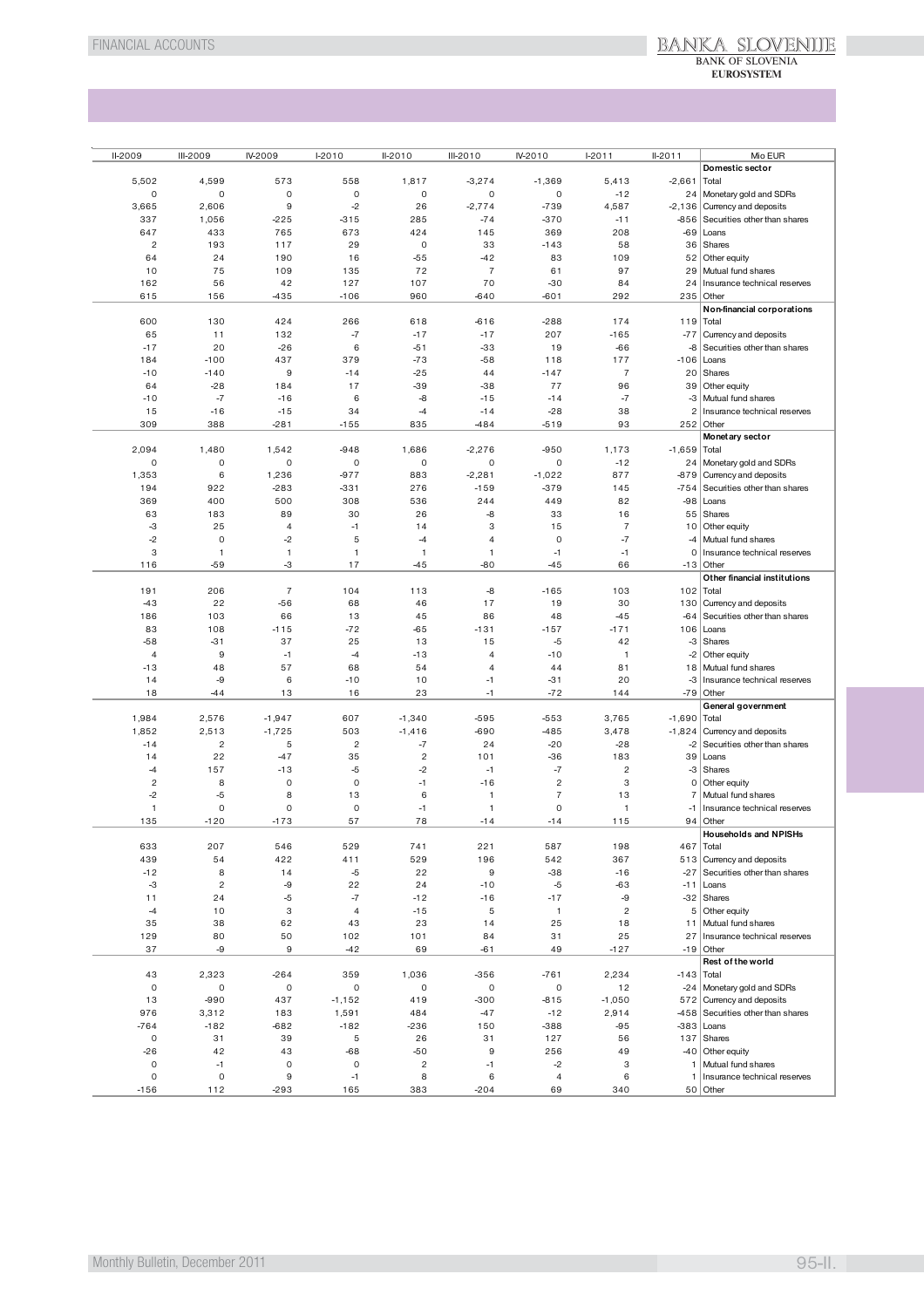### 5.5. Non-consolidated transactions in liabilities

| Mio EUR                      | 2003                | 2004           | 2005           | 2006           | 2007         | 2008        | 2009           | 2010        | $I-2009$       |
|------------------------------|---------------------|----------------|----------------|----------------|--------------|-------------|----------------|-------------|----------------|
| Domestic sector              |                     |                |                |                |              |             |                |             |                |
| Total                        | 7,369               | 6,215          | 12,622         | 12,021         | 23,049       | 17,663      | 12,291         | $-2,098$    | 1,047          |
| Currency and deposits        | 906                 | 1,655          | 2,388          | 2,562          | 7,195        | 3,893       | 4,645          | $-4,916$    | $-110$         |
| Securities other than shares | 1,130               | $-94$          | 825            | $-1,045$       | $-1,944$     | 724         | 6,554          | 1,507       | 1,274          |
| Loans                        | 3,318               | 4,399          | 6,697          | 7,131          | 12,319       | 9,540       | 409            | 822         | 449            |
| Shares                       | $-3$                | $-526$         | 298            | 316            | 363          | 852         | 364            | 29          | 27             |
| Other equity                 | 750                 | 92             | 103            | 318            | 370          | 788         | 312            | 189         | 130            |
| Mutual fund shares           | 118                 | 322            | 187            | 279            | 594          | $-190$      | 175            | 158         | 8              |
| Insurance technical reserves | 305                 | 345            | 388            | 481            | 279          | 385         | 431            | 303         | 148            |
| Other                        | 844                 | 24             | 1,735          | 1,980          | 3,873        | 1,672       | $-600$         | $-188$      | $-879$         |
| Non-financial corporations   |                     |                |                |                |              |             |                |             |                |
| Total                        | 3,083               | 1,604          | 4,583          | 4,847          | 9,727        | 8,039       | 828            | 130         | $-370$         |
| Securities other than shares | 11                  | 119            | 164            | $-18$          | 75           | 56          | 343            | $-181$      | 29             |
| Loans                        | 1,805               | 2,041          | 2,786          | 3,032          | 6,223        | 5,715       | 476            | 200         | 498            |
| Shares                       | $-81$               | $-607$         | 159            | 57             | 182          | 71          | 159            | 6           | 23             |
| Other equity                 | 699                 | 30             | 98             | 299            | 282          | 803         | 323            | 238         | 117            |
| Other                        | 648                 | 22             | 1,375          | 1,477          | 2,966        | 1,394       | $-473$         | $-133$      | $-1,037$       |
| Monetary sector              |                     |                |                |                |              |             |                |             |                |
| Total                        | 2,217               | 1,872          | 5,221          | 3,036          | 7,715        | 6.360       | 4.134          | $-3,180$    | $-680$         |
| Currency and deposits        | 904                 | 1,651          | 2,385          | 2,751          | 6,759        | 3,721       | 2,654          | $-3,808$    | $-757$         |
| Securities other than shares | 636                 | $-837$         | 484            | $-1,689$       | $-1,719$     | 299         | 2,062          | 832         | 188            |
| Loans                        | 668                 | 1,040          | 2,223          | 1,669          | 2,428        | 1,752       | $-744$         | $-98$       | $-113$         |
| Shares                       | 67                  | 63             | 116            | 150            | 211          | 716         | 171            | 14          | $\overline{c}$ |
|                              | 14                  | $\circ$        | 0              | $\circ$        | 0            | $\mathbf 0$ | $\mathbf 0$    | $\mathbf 0$ | $\circ$        |
| Other equity                 |                     |                |                |                |              |             |                |             |                |
| Mutual fund shares           | $\mathsf{O}\xspace$ | $\circ$        | $\overline{4}$ | $\overline{c}$ | 3            | 6           | $-4$           | $-2$        | 3              |
| Other                        | $-72$               | $-45$          | 9              | 153            | 33           | $-135$      | $-4$           | $-119$      | -3             |
| Other financial institutions |                     |                |                |                |              |             |                |             |                |
| Total                        | 978                 | 1,536          | 1,390          | 2,059          | 2,600        | 1,543       | 472            | 56          | 116            |
| Securities other than shares | 31                  | $-23$          | $-34$          | 14             | $-17$        | 17          | $\overline{4}$ | $-11$       | $\circ$        |
| Loans                        | 490                 | 805            | 741            | 1,108          | 1,539        | 1,359       | $-132$         | $-341$      | $-59$          |
| Shares                       | 10                  | 18             | 21             | 107            | $-30$        | 71          | 34             | 8           | $\overline{c}$ |
| Other equity                 | 37                  | 62             | $\overline{4}$ | 20             | 88           | $-15$       | $-11$          | $-50$       | 12             |
| Mutual fund shares           | 118                 | 322            | 183            | 277            | 591          | $-196$      | 179            | 159         | 5              |
| Insurance technical reserves | 305                 | 345            | 388            | 481            | 279          | 385         | 431            | 303         | 148            |
| Other                        | $-14$               | $\overline{7}$ | 87             | 52             | 150          | $-78$       | $-33$          | $-13$       | $\overline{7}$ |
| General government           |                     |                |                |                |              |             |                |             |                |
| Total                        | 574                 | 707            | 322            | 775            | 1,060        | 611         | 6,235          | 190         | 1,846          |
| Currency and deposits        | $\overline{c}$      | $\overline{4}$ | 3              | $-189$         | 436          | 171         | 1,992          | $-1,108$    | 647            |
| Securities other than shares | 451                 | 647            | 212            | 647            | $-283$       | 350         | 4,145          | 867         | 1,056          |
| Loans                        | $-20$               | 77             | $-21$          | 22             | 292          | $-317$      | 167            | 441         | $\overline{4}$ |
| Shares                       | $\circ$             | $\circ$        | $\overline{c}$ | $\overline{2}$ | $\mathbf{1}$ | $-7$        | $\mathbf 0$    | $\mathbf 0$ | $\circ$        |
| Other                        | 140                 | $-21$          | 127            | 293            | 614          | 413         | $-69$          | $-10$       | 138            |
| <b>Households and NPISHs</b> |                     |                |                |                |              |             |                |             |                |
| Total                        | 516                 | 496            | 1,105          | 1,304          | 1,946        | 1,111       | 621            | 706         | 136            |
| Loans                        | 374                 | 436            | 969            | 1,300          | 1,836        | 1,031       | 643            | 620         | 120            |
| Other                        | 142                 | 60             | 136            | 5              | 110          | 78          | $-22$          | 86          | 16             |
| Rest of the world            |                     |                |                |                |              |             |                |             |                |
| Total                        | 1,577               | 1,926          | 4,156          | 3,469          | 9,628        | 1,184       | 99             | 108         | $-1,432$       |
|                              | $-510$              | $-230$         | 1,510          | 474            | 2,813        | $-447$      | 217            | $-421$      | $-768$         |
| Currency and deposits        |                     |                |                |                |              |             |                |             |                |
| Securities other than shares | 1,208               | 1,201          | 488            | 432            | 2,428        | 36          | $-283$         | 35          | $-643$         |
| Loans                        | 256                 | 88             | 632            | 671            | 1,957        | 810         | 296            | 134         | 39             |
| Shares                       | 100                 | 348            | 630            | 706            | 1,185        | 72          | 60             | 79          | 17             |
| Other equity                 | 184                 | 161            | 302            | 219            | 430          | 617         | 146            | $-39$       | $-10$          |
| Mutual fund shares           | 12                  | 38             | 253            | 282            | 124          | 47          | 30             | 116         | $\overline{4}$ |
| Insurance technical reserves | 12                  | 11             | 20             | 28             | 6            | 17          | $-13$          | $-11$       | $\overline{1}$ |
| Other                        | 315                 | 308            | 322            | 656            | 687          | 33          | $-354$         | 214         | $-72$          |

### 5.6. Net financial transactions

| Mio EUR                      | 2003     | 2004     | 2005     | 2006     | 2007     | 2008     | 2009     | 2010     | $I-2009$ |
|------------------------------|----------|----------|----------|----------|----------|----------|----------|----------|----------|
| Domestic sector              | $-364$   | $-833$   | $-888$   | $-1.198$ | $-1.937$ | $-2.880$ | $-725$   | $-170$   | $-155$   |
| Non-financial corporations   | $-1.004$ | $-1.876$ | $-1.882$ | $-2.067$ | $-3.231$ | $-3.610$ | $-551$   | $-151$   | $-507$   |
| <b>Monetary sector</b>       | $-13$    | 153      | 375      | 477      | 214      | 303      | 566      | 692      | 264      |
| Other financial institutions | $-56$    | $-216$   | $-320$   | 42       | 330      | $-146$   | 125      | $-11$    | 78       |
| General government           | $-664$   | $-609$   | $-408$   | $-405$   | $-29$    | $-706$   | $-2.131$ | $-2.072$ | $-355$   |
| Households and NPISHs        | 372      | .714     | .347     | 755      | 779      | .278     | .266     | 1.371    | 365      |
| Rest of the world            | 364      | 833      | 888      | .198     | 1.937    | 2.880    | 725      | 171      | 155      |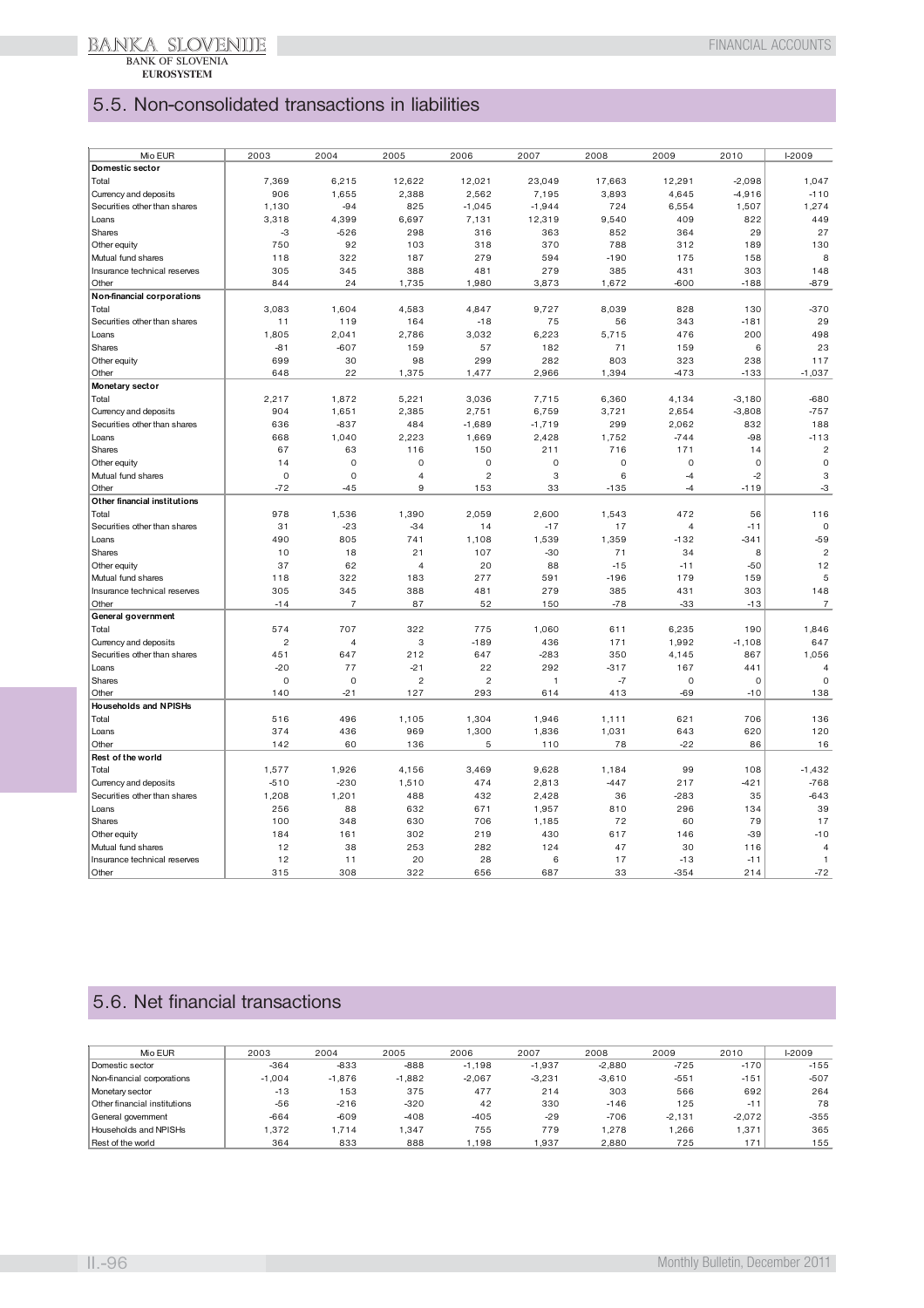**EUROSYSTEM**

| II-2009             | III-2009            | IV-2009             | $I - 2010$                  | $II - 2010$ | III-2010            | IV-2010             | $1 - 2011$     | $II-2011$           | Mio EUR                           |
|---------------------|---------------------|---------------------|-----------------------------|-------------|---------------------|---------------------|----------------|---------------------|-----------------------------------|
|                     |                     |                     |                             |             |                     |                     |                |                     | Domestic sector                   |
| 5,379               | 5,173               | 691                 | 457                         | 2,084       | $-3,190$            | $-1,449$            | 5,476          | $-2,700$ Total      |                                   |
| 3,502               | 743                 | 510                 | $-733$                      | $-221$      | $-2,698$            | $-1,265$            | 2,466          |                     | -1,613 Currency and deposits      |
| 1,443               | 3,557               | 280                 | 826                         | 781         | $-56$               | $-44$               | 2,523          | $-1,136$            | Securities other than shares      |
| $-323$              | 187                 | 95                  | 456                         | 358         | 197                 | $-190$              | $-112$         |                     | -388 Loans                        |
| 17                  | 209                 | 111                 | $-20$                       | $-7$        | 37                  | 19                  | 42             |                     | 163 Shares                        |
| $-48$               | 82                  | 147                 | $-41$                       | $-72$       | $-4$                | 306                 | 146            | 36                  | Other equity                      |
| 44                  | 49                  | 74                  | 69                          | 46          | 18                  | 25                  | 40             | 27                  | Mutual fund shares                |
| 168                 | 58                  | 57                  | 133                         | 118         | 74                  | $-23$               | 85             | 29                  | Insurance technical reserves      |
| 575                 | 288                 | $-584$              | $-232$                      | 1,081       | $-758$              | $-278$              | 285            | 184                 | Other                             |
|                     |                     |                     |                             |             |                     |                     |                |                     | Non-financial corporations        |
| 376                 | 189                 | 633                 | 104                         | 827         | $-767$              | $-33$               | 158            | 102                 | Total                             |
| $-18$               | 20                  | 313                 | $-1$                        | $-62$       | $-61$               | $-58$               | $-95$          | 5                   | Securities other than shares      |
| 81                  | $-53$               | $-50$               | 547                         | 87          | $-104$              | $-330$              | 225            |                     | 202 Loans                         |
| $\mathsf{O}\xspace$ | 40                  | 97                  | $-23$                       | $-26$       | 32                  | 23                  | 6              | $-1$                | Shares                            |
| $-7$                | 68                  | 145                 | 26                          | $-72$       | $-6$                | 290                 | 151            | 31                  | Other equity                      |
| 321                 | 114                 | 130                 | $-446$                      | 900         | $-628$              | 41                  | $-129$         |                     | $-135$ Other                      |
|                     |                     |                     |                             |             |                     |                     |                |                     | Monetary sector                   |
| 1,992               | 1,468               | 1,354               | $-1,095$                    | 1,598       | $-2,410$            | $-1,273$            | 695            | $-1,829$            | <b>Total</b>                      |
| 2,547               | $-415$              | 1,279               | $-1,000$                    | 547         | $-2,304$            | $-1,052$            | 704            | $-650$              | Currency and deposits             |
| $-162$              | 2,033               | 3                   | 16                          | 906         | $-44$               | $-46$               | 153            |                     | -655 Securities other than shares |
| $-578$              | $-142$              | 88                  | $-148$                      | 95          | 21                  | $-66$               | $-308$         |                     | $-629$ Loans                      |
| $\overline{4}$      | 164                 | $\mathsf{O}\xspace$ |                             | 12          | $\mathsf O$         | $\overline{1}$      | $\overline{c}$ |                     | 163 Shares                        |
| $\mathsf{O}\xspace$ | $\mathsf{O}\xspace$ | $\mathsf 0$         | $\mathbf{1}$<br>$\mathsf 0$ | $\circ$     | $\mathsf O$         | $\mathsf{O}\xspace$ | $\circ$        | $\mathsf{O}\xspace$ |                                   |
|                     |                     |                     | $\mathsf 0$                 | $\mathbf 0$ | $\mathsf{O}\xspace$ |                     | 3              | $\overline{4}$      | Other equity                      |
| $-3$                | $-1$                | $-1$                |                             |             |                     | $-1$                |                |                     | Mutual fund shares                |
| 184                 | $-171$              | $-14$               | 35                          | 38          | $-82$               | $-110$              | 141            |                     | $-61$ Other                       |
|                     |                     |                     |                             |             |                     |                     |                |                     | Other financial institutions      |
| 194                 | 132                 | 30                  | 84                          | 67          | $-5$                | $-90$               | 117            | 19                  | <b>Total</b>                      |
| -9                  | $\mathsf{O}\xspace$ | 14                  | $-2$                        | $-5$        | $-3$                | $\circ$             | $-1$           | $\overline{c}$      | Securities other than shares      |
| 20                  | $-16$               | $-78$               | $-120$                      | $-65$       | $-84$               | $-72$               | $-118$         | $-35$               | Loans                             |
| 13                  | 5                   | 15                  | $\overline{1}$              | 8           | 5                   | $-6$                | 34             |                     | 0 Shares                          |
| $-40$               | 14                  | 3                   | $-67$                       | $\circ$     | $\sqrt{2}$          | 16                  | $-5$           | 5                   | Other equity                      |
| 48                  | 50                  | 75                  | 69                          | 46          | 18                  | 27                  | 37             |                     | 23 Mutual fund shares             |
| 168                 | 58                  | 57                  | 133                         | 118         | 74                  | $-23$               | 85             | 29                  | Insurance technical reserves      |
| $-5$                | 21                  | $-56$               | 71                          | $-34$       | $-17$               | $-32$               | 85             | $-4$                | Other                             |
|                     |                     |                     |                             |             |                     |                     |                |                     | General government                |
| 2,689               | 3,079               | $-1,379$            | 1,147                       | $-635$      | $-200$              | $-122$              | 4,503          | $-1,025$ Total      |                                   |
| 955                 | 1,157               | $-768$              | 266                         | $-767$      | $-394$              | $-213$              | 1,762          | $-963$              | Currency and deposits             |
| 1,632               | 1,505               | $-49$               | 813                         | $-57$       | 52                  | 60                  | 2,467          |                     | -488 Securities other than shares |
| 53                  | 100                 | 11                  | 23                          | 71          | 178                 | 169                 | 96             | 14                  | Loans                             |
| $\mathsf O$         | 0                   | $\mathsf{O}\xspace$ | $\mathsf{O}\xspace$         | $\mathsf O$ | $\mathsf O$         | $\mathsf O$         | $\circ$        | $\mathsf O$         | Shares                            |
| 49                  | 317                 | $-572$              | 45                          | 119         | $-37$               | $-138$              | 177            | 411                 | Other                             |
|                     |                     |                     |                             |             |                     |                     |                |                     | <b>Households and NPISHs</b>      |
| 128                 | 305                 | 53                  | 217                         | 228         | 191                 | 70                  | 3              |                     | 33 Total                          |
| 101                 | 297                 | 125                 | 154                         | 171         | 186                 | 110                 | $-7$           |                     | 60 Loans                          |
| 27                  | $\overline{7}$      | $-71$               | 63                          | 57          | 6                   | $-40$               | 11             |                     | $-27$ Other                       |
|                     |                     |                     |                             |             |                     |                     |                |                     | Rest of the world                 |
| 166                 | 1,749               | $-383$              | 460                         | 768         | $-439$              | $-682$              | 2,171          | $-104$              | Total                             |
| 176                 | 873                 | $-64$               | $-421$                      | 666         | $-376$              | $-289$              | 1,071          | 49                  | Currency and deposits             |
| $-130$              | 812                 | $-322$              | 450                         | $-12$       | $-64$               | $-339$              | 380            | $-177$              | Securities other than shares      |
| 206                 | 63                  | $-12$               | 36                          | $-171$      | 98                  | 171                 | 224            | $-64$               | Loans                             |
| $-15$               | 15                  | 44                  | 55                          | 32          | 27                  | $-35$               | 71             | 10                  | Shares                            |
| 85                  | $-16$               | 86                  | $-10$                       | $-33$       | $-29$               | 33                  | 12             | $-24$               | Other equity                      |
| $-35$               | 25                  | 36                  | 67                          | 27          | $-11$               | 34                  | 60             | $\overline{4}$      | Mutual fund shares                |
| $-6$                | $-2$                | $-6$                | $-7$                        | $-2$        | $\overline{1}$      | $-3$                | 5              | -3                  | Insurance technical reserves      |
| $-116$              | $-21$               | $-144$              | 291                         | 262         | $-85$               | $-254$              | 347            | 101                 | Other                             |
|                     |                     |                     |                             |             |                     |                     |                |                     |                                   |

| $II - 2009$ | $II - 2009$ | IV-2009 | $1-2010$ | $II-2010$ | $III-2010$ | IV-2010 | $1 - 2011$ | $II - 2011$ | Mio EUR                         |
|-------------|-------------|---------|----------|-----------|------------|---------|------------|-------------|---------------------------------|
| 123         | $-574$      | $-119$  | 101      | $-267$    | $-83$      | 79      | $-63$      |             | 39   Domestic sector            |
| 224         | $-60$       | $-209$  | 162      | $-209$    | 151        | $-255$  | 16         |             | 17 Non-financial corporations   |
| 102         | 12          | 188     | 147      | 88        | 134        | 323     | 479        |             | 170 Monetary sector             |
| -3          | 73          | $-23$   | 20       | 46        | $-3$       | $-75$   | $-15$      |             | 83 Other financial institutions |
| $-706$      | $-502$      | $-568$  | $-540$   | $-706$    | $-395$     | $-430$  | $-738$     |             | -665 General government         |
| 505         | $-97$       | 493     | 312      | 512       | 30         | 517     | 194        |             | 433 Households and NPISHs       |
| $-123$      | 574         | 119     | $-101$   | 267       | 83         | $-79$   | 63         |             | -39 Rest of the world           |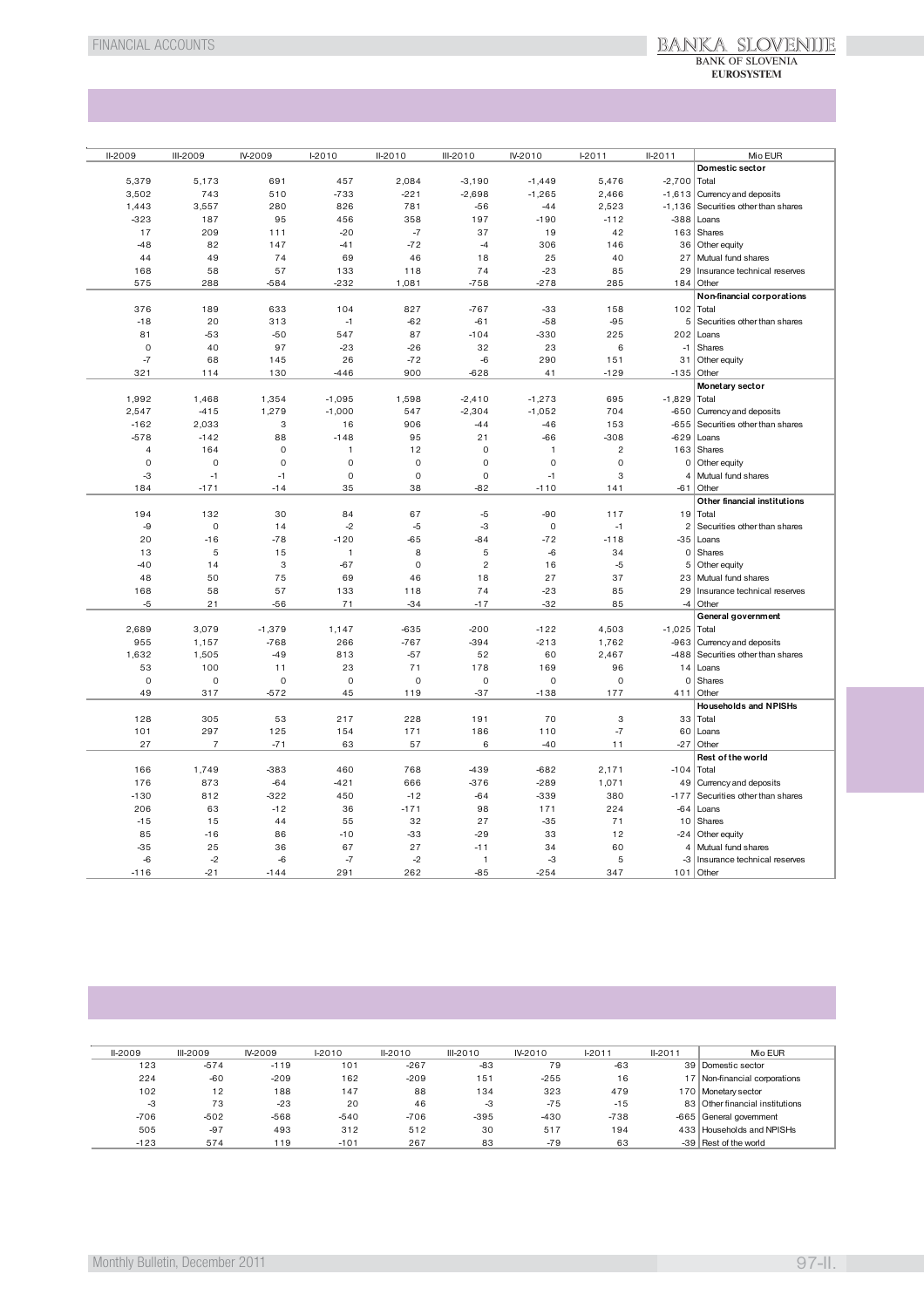## 6.1. Expenditure on gross domestic product

| Current prices,                                                               |                              |               |            | Domestic expenditure |                      |                                  |                                            | External trade |                                     |                                     |
|-------------------------------------------------------------------------------|------------------------------|---------------|------------|----------------------|----------------------|----------------------------------|--------------------------------------------|----------------|-------------------------------------|-------------------------------------|
| till 31.12.2006<br>millions of SIT.<br>after<br>01.01.2007<br>millions of EUR | Gross<br>domestic<br>product | Total         | Households | NPISH's              | General<br>aovemment | Gross fixed<br>capital formation | Changes in<br>inventories and<br>valuables | Balance        | Exports of<br>goods and<br>services | Imports of<br>goods and<br>services |
| Column                                                                        | $1 = 2 + 8$                  | $2=3+4+5+6+7$ | 3          | $\overline{4}$       | 5                    | 6                                | $\overline{7}$                             | $8 = 9 - 10$   | 9                                   | 10 <sup>1</sup>                     |
| Code                                                                          |                              |               |            |                      |                      |                                  |                                            |                |                                     |                                     |
| 2006                                                                          | 7,440,916                    | 7,479,440     | 3.871.639  | 58,839               | 1.395.840            | 1.975.143                        | 175,642                                    | $-38,523$      | 4,950,327                           | 4,988,850                           |
| 2007                                                                          | 34,568                       | 35,163        | 17.944     | 274                  | 5,990                | 9,571                            | 1,363                                      | $-595$         | 24,041                              | 24,636                              |
| 2008                                                                          | 37,135                       | 38,259        | 19,297     | 283                  | 6,735                | 10,742                           | 1,188                                      | $-1, 124$      | 25,134                              | 26,258                              |
| 2009                                                                          | 35,311                       | 34,804        | 19,434     | 271                  | 7,152                | 8,268                            | $-324$                                     | 507            | 20,618                              | 20,111                              |
| 2010                                                                          | 35,416                       | 35,216        | 19.578     | 263                  | 7.363                | 7.651                            | 360                                        | 200            | 23,171                              | 22,971                              |
| 2007 II                                                                       | 8.783                        | 8.798         | 4.532      | 73                   | 1.542                | 2.447                            | 199                                        | $-16$          | 6.069                               | 6.084                               |
| Ш                                                                             | 9.021                        | 9.119         | 4.654      | 70                   | 1.482                | 2,580                            | 327                                        | -98            | 6.209                               | 6,307                               |
| IV                                                                            | 8,930                        | 9,425         | 4,748      | 75                   | 1,568                | 2,523                            | 507                                        | $-496$         | 6,095                               | 6,591                               |
| 2008                                                                          | 8.626                        | 8.770         | 4,386      | 64                   | 1,555                | 2.480                            | 283                                        | $-144$         | 6,159                               | 6,303                               |
| Ш                                                                             | 9,688                        | 9.908         | 5.076      | 73                   | 1,714                | 2,861                            | 183                                        | $-220$         | 6,625                               | 6,845                               |
| Ш                                                                             | 9.734                        | 10.142        | 5.132      | 68                   | 1.682                | 2.882                            | 378                                        | $-408$         | 6.430                               | 6.837                               |
| IV                                                                            | 9,231                        | 9.660         | 4.950      | 69                   | 1.808                | 2,507                            | 326                                        | $-429$         | 5,818                               | 6,247                               |
| 2009                                                                          | 8.321                        | 8.188         | 4.401      | 62                   | 1.703                | 1.997                            | 25                                         | 133            | 4.922                               | 4.789                               |
| Ш                                                                             | 9,001                        | 8.693         | 4.935      | 71                   | 1,856                | 2,120                            | $-290$                                     | 308            | 5.149                               | 4,841                               |
| III                                                                           | 9,077                        | 9,038         | 5.078      | 67                   | 1,755                | 2,128                            | 9                                          | 40             | 5,197                               | 5,158                               |
| IV                                                                            | 8,912                        | 8,886         | 5,021      | 70                   | 1,839                | 2,023                            | $-68$                                      | 26             | 5,350                               | 5,324                               |
| 2010                                                                          | 8,145                        | 8,026         | 4,390      | 59                   | 1,745                | 1,733                            | 99                                         | 119            | 5,215                               | 5,096                               |
| Ш                                                                             | 9.126                        | 9.015         | 4.940      | 68                   | 1.902                | 2.053                            | 52                                         | 111            | 5.866                               | 5,756                               |
| Ш                                                                             | 9.178                        | 9.039         | 5.126      | 66                   | 1.808                | 1.951                            | 87                                         | 139            | 6.026                               | 5,888                               |
| IV                                                                            | 8,967                        | 9,135         | 5,121      | 71                   | 1,907                | 1,914                            | 122                                        | $-168$         | 6,063                               | 6,231                               |
| $2011$                                                                        | 8.362                        | 8,287         | 4,488      | 62                   | 1,798                | 1,629                            | 310                                        | 75             | 6,144                               | 6,068                               |
| Ш                                                                             | 9,243                        | 9,025         | 5,060      | 67                   | 1,909                | 1,754                            | 234                                        | 218            | 6,608                               | 6,391                               |
| Ш                                                                             | 9,187                        | 8,982         | 5,210      | 64                   | 1,816                | 1,719                            | 173                                        | 204            | 6,593                               | 6,389                               |

Source: Statistical Office of the Republic of Slovenia.

### 6.2. Expenditure on gross domestic product (growth rates)

|                              |                 |                              |                |                                                                                              |                | External trade balance |                                  |                                     |                                     |
|------------------------------|-----------------|------------------------------|----------------|----------------------------------------------------------------------------------------------|----------------|------------------------|----------------------------------|-------------------------------------|-------------------------------------|
| Real yearly<br>$\frac{0}{0}$ | growth rates in | Gross<br>domestic<br>product | Total          | Households                                                                                   | NPISH's        | General<br>government  | Gross fixed<br>capital formation | Exports of<br>goods and<br>services | Imports of<br>goods and<br>services |
|                              | Column          | $\overline{1}$               | $\overline{2}$ | $\overline{\mathbf{3}}$                                                                      | $\overline{4}$ | $\overline{5}$         | $\overline{6}$                   | $\overline{7}$                      | $\overline{8}$                      |
|                              | Code            |                              |                |                                                                                              |                |                        |                                  |                                     |                                     |
| 2006                         |                 | 5.8                          | 5.6            | 2.9                                                                                          | 4.5            | 4.0                    | 9.9                              | 12.5                                | 12.2                                |
| 2007                         |                 | 6.8                          | 8.6            | 6.7                                                                                          | 4.6            | 0.7                    | 11.7                             | 13.7                                | 16.3                                |
| 2008                         |                 | 3.5                          | 3.5            | 2.1                                                                                          | $-0.7$         | 6.2                    | 7.7                              | 2.9                                 | 2.9                                 |
| 2009                         |                 | $-7.7$                       | $-9.0$         | 1.5                                                                                          | $-24.4$        | 2.8                    | $-22.2$                          | $-17.1$                             | $-18.7$                             |
| 2010                         |                 | 1.4                          | $-0.1$         | $-0.6$                                                                                       | $-3.7$         | 1.5                    | $-8.3$                           | 9.5                                 | 7.2                                 |
|                              |                 |                              |                |                                                                                              |                |                        |                                  |                                     |                                     |
| 2007                         |                 | 7.7                          | 8.2            | 4.3                                                                                          | 16.3           | $-0.3$                 | 14.9                             | 15.6                                | 16.3                                |
|                              | $\mathbf{H}$    | 6.8                          | 9.6            | 5.0                                                                                          | 12.9           | 0.1                    | 16.1                             | 13.9                                | 18.3                                |
|                              | III             | 7.7                          | 10.9           | 8.4                                                                                          | 10.0           | 0.7                    | 15.4                             | 15.6                                | 20.5                                |
|                              | IV              | 5.3                          | 6.9            | 6.2                                                                                          | 13.1           | 2.1                    | 7.5                              | 10.2                                | 12.2                                |
|                              |                 |                              |                |                                                                                              |                |                        |                                  |                                     |                                     |
| 2008                         |                 | 5.7                          | 7.3            | 4.4                                                                                          | $-6.8$         | 7.0                    | 18.2                             | 7.3                                 | 9.5                                 |
|                              | $\mathbf{H}$    | 5.9                          | 6.8            | 5.1                                                                                          | $-4.1$         | 5.5                    | 13.6                             | 8.6                                 | 9.8                                 |
|                              | III             | 3.8                          | 4.6            | 3.6                                                                                          | $-6.6$         | 5.6                    | 6.9                              | 2.2                                 | 3.4                                 |
|                              | IV              | $-0.9$                       | $-1.7$         | 2.5                                                                                          | $-13.2$        | 6.4                    | $-5.6$                           | $-6.1$                              | $-6.8$                              |
| 2009                         |                 | $-8.1$                       | $-9.3$         | 0.6                                                                                          | $-4.9$         | 3.4                    | $-22.8$                          | $-20.9$                             | $-22.3$                             |
|                              | $\mathbf{H}$    | $-9.5$                       | $-11.6$        | $-1.7$                                                                                       | $-4.5$         | 4.2                    | $-26.9$                          | $-22.8$                             | $-25.4$                             |
|                              | III             | $-8.9$                       | $-10.4$        | 0.3                                                                                          | $-2.3$         | 3.9                    | $-25.3$                          | $-17.6$                             | $-19.4$                             |
|                              | IV              | $-5.3$                       | $-8.5$         | 0.4                                                                                          | 0.8            | 0.2                    | $-17.5$                          | $-6.4$                              | $-10.9$                             |
|                              |                 |                              |                |                                                                                              |                |                        |                                  |                                     |                                     |
| 2010                         |                 | $-0.7$                       | $-2.0$         | $-0.9$                                                                                       | $-6.3$         | 1.9                    | $-11.8$                          | 6.5                                 | 4.2                                 |
|                              | $\mathbf{H}$    | 2.0                          | 1.2            | $-1.4$                                                                                       | $-5.7$         | 1.0                    | $-4.5$                           | 12.0                                | 10.6                                |
|                              | III             | 1.7                          | $-1.6$         | $-1.1$                                                                                       | $-3.4$         | 1.3                    | $-9.9$                           | 11.4                                | 5.9                                 |
|                              | IV.             | 2.3                          | 1.9            | 0.8                                                                                          | 0.2            | 1.6                    | $-7.2$                           | 8.2                                 | 7.8                                 |
|                              |                 |                              |                |                                                                                              |                |                        |                                  |                                     |                                     |
| 2011                         |                 | 2.2                          | 1.1            | 0.1                                                                                          | 3.2            | 1.5                    | $-8.3$                           | 11.0                                | 9.6                                 |
|                              | $\rm{II}$       | 0.8                          | $-1.7$         | 0.1                                                                                          | $-0.2$         | $-0.9$                 | $-15.3$                          | 8.5                                 | 4.8                                 |
|                              |                 |                              |                | Source: Statistical Office of the Republic of Slovenia and computations in Bank of Slovenia. |                |                        |                                  |                                     |                                     |

II.-98 Monthly Bulletin, December 2011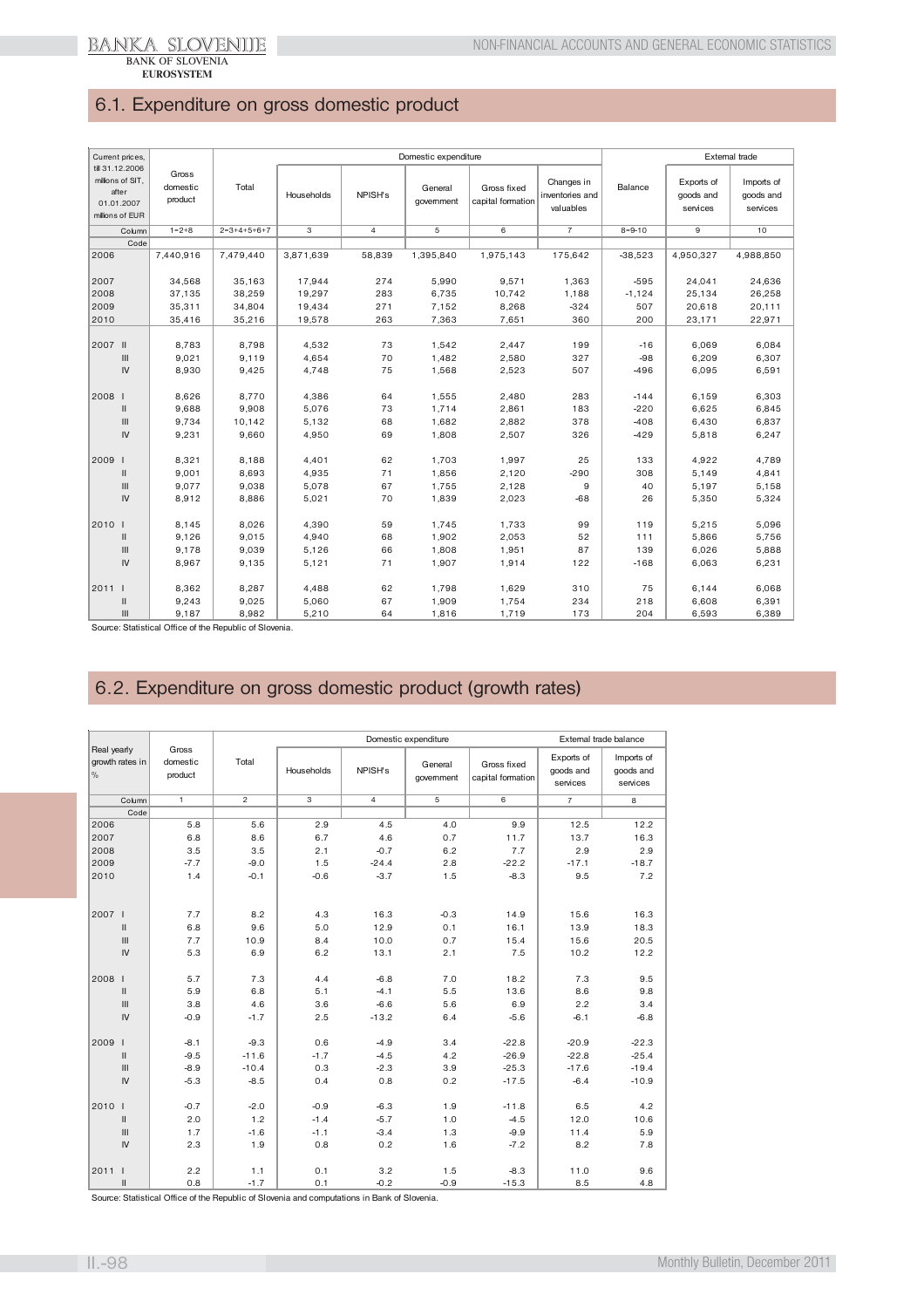### 6.3. Gross domestic product by activity

|                                                                                                    | Value added                             |                                                                                                      |                            |                |                                                                                                 |                                     |                                          |                           |                                                                               |                |                          |                              |
|----------------------------------------------------------------------------------------------------|-----------------------------------------|------------------------------------------------------------------------------------------------------|----------------------------|----------------|-------------------------------------------------------------------------------------------------|-------------------------------------|------------------------------------------|---------------------------|-------------------------------------------------------------------------------|----------------|--------------------------|------------------------------|
| Current prices<br>till 31.12.2006<br>in Millions of<br>SIT, after<br>01.01.2007<br>Millions of EUR | Agriculture.<br>forestry and<br>fishina | Mining and<br>quanying,<br>manufacturing.<br>electricity and<br>water supply,<br>waste<br>management | of which:<br>Manufacturing | Construction   | Trade.<br>transportation<br>and storage,<br>accommodatio<br>n and food<br>service<br>activities | Information<br>and<br>communication | Financial and<br>insurance<br>activities | Real estate<br>activities | Public<br>administration.<br>education.<br>human health<br>and social<br>work | Other services | Net taxes on<br>products | Gross<br>domestic<br>product |
| Column                                                                                             | $\overline{1}$                          | $\overline{2}$                                                                                       | 3                          | $\overline{4}$ | 5                                                                                               | 6                                   | $\overline{7}$                           | $\mathbf{g}$              | 9                                                                             | 10             | 11                       | 12                           |
| Code                                                                                               |                                         |                                                                                                      |                            |                |                                                                                                 |                                     |                                          |                           |                                                                               |                |                          |                              |
| 2006                                                                                               | 150,254                                 | 1,753,518                                                                                            | 1,487,853                  | 469,047        | 1,302,971                                                                                       | 263,580                             | 329,769                                  | 481,101                   | 1,047,371                                                                     | 726,541        | 915,449                  | 7,439,624                    |
| 2007                                                                                               | 743                                     | 8,070                                                                                                | 6,881                      | 2,451          | 6,234                                                                                           | 1,216                               | 1.460                                    | 2,151                     | 4,597                                                                         | 3.413          | 4.227                    | 34,563                       |
| 2008                                                                                               | 798                                     | 8,265                                                                                                | 6.981                      | 2,762          | 6,852                                                                                           | 1,294                               | 1,539                                    | 2,387                     | 5,064                                                                         | 3,756          | 4,564                    | 37,280                       |
| 2009                                                                                               | 750                                     | 7,112                                                                                                | 5.840                      | 2,465          | 6,338                                                                                           | 1,209                               | 1,582                                    | 2,357                     | 5,361                                                                         | 3,616          | 4,523                    | 35,311                       |
| 2010                                                                                               | 767                                     | 7,259                                                                                                | 5,967                      | 1,969          | 6,342                                                                                           | 1,258                               | 1,731                                    | 2,265                     | 5,515                                                                         | 3,716          | 4,593                    | 35,416                       |
| 2007 III                                                                                           | 182                                     | 2,062                                                                                                | 1.787                      | 690            | 1.708                                                                                           | 332                                 | 388                                      | 542                       | 1,156                                                                         | 878            | 1.083                    | 9,021                        |
| IV.                                                                                                | 193                                     | 1.992                                                                                                | 1.691                      | 629            | 1,570                                                                                           | 324                                 | 341                                      | 566                       | 1.188                                                                         | 990            | 1.136                    | 8,930                        |
| 2008<br>- 1                                                                                        | 177                                     | 2,001                                                                                                | 1,675                      | 638            | 1,551                                                                                           | 299                                 | 398                                      | 571                       | 1,166                                                                         | 825            | 1,001                    | 8,626                        |
| $\mathbf{H}$                                                                                       | 219                                     | 2,227                                                                                                | 1,878                      | 700            | 1,742                                                                                           | 313                                 | 450                                      | 608                       | 1,281                                                                         | 925            | 1,223                    | 9,688                        |
| $\mathbf{III}$                                                                                     | 182                                     | 2,146                                                                                                | 1,856                      | 770            | 1,922                                                                                           | 340                                 | 338                                      | 587                       | 1,278                                                                         | 965            | 1,206                    | 9,734                        |
| IV                                                                                                 | 220                                     | 1,891                                                                                                | 1.572                      | 653            | 1,637                                                                                           | 342                                 | 353                                      | 621                       | 1,339                                                                         | 1.040          | 1.134                    | 9,231                        |
| 2009                                                                                               | 164                                     | 1,717                                                                                                | 1,391                      | 605            | 1,458                                                                                           | 288                                 | 385                                      | 585                       | 1,286                                                                         | 802            | 1,032                    | 8,321                        |
| $\mathbf{I}$                                                                                       | 199                                     | 1,819                                                                                                | 1,485                      | 644            | 1,625                                                                                           | 298                                 | 394                                      | 577                       | 1,385                                                                         | 889            | 1,172                    | 9,001                        |
| $\mathbf{H}$                                                                                       | 177                                     | 1,800                                                                                                | 1,518                      | 652            | 1,730                                                                                           | 320                                 | 401                                      | 601                       | 1,324                                                                         | 901            | 1,173                    | 9,077                        |
| IV.                                                                                                | 210                                     | 1,776                                                                                                | 1,446                      | 565            | 1,525                                                                                           | 303                                 | 402                                      | 594                       | 1,367                                                                         | 1,025          | 1,146                    | 8,912                        |
| 2010<br>- 1                                                                                        | 145                                     | 1.661                                                                                                | 1.337                      | 487            | 1.399                                                                                           | 297                                 | 446                                      | 559                       | 1,316                                                                         | 832            | 1.004                    | 8.145                        |
| $\mathbf{H}$                                                                                       | 213                                     | 1,932                                                                                                | 1,598                      | 510            | 1,656                                                                                           | 309                                 | 433                                      | 555                       | 1,419                                                                         | 930            | 1,170                    | 9,126                        |
| $\mathbf{III}$                                                                                     | 192                                     | 1,865                                                                                                | 1.575                      | 518            | 1,767                                                                                           | 334                                 | 425                                      | 577                       | 1,368                                                                         | 933            | 1,201                    | 9,178                        |
| IV.                                                                                                | 217                                     | 1,801                                                                                                | 1,457                      | 455            | 1,520                                                                                           | 319                                 | 428                                      | 575                       | 1,412                                                                         | 1,022          | 1,219                    | 8,967                        |
| $2011$                                                                                             | 152                                     | 1.807                                                                                                | 1.466                      | 395            | 1.469                                                                                           | 295                                 | 428                                      | 562                       | 1,357                                                                         | 852            | 1.046                    | 8.362                        |
| $\mathbf{II}$                                                                                      | 217                                     | 2,061                                                                                                | 1,712                      | 398            | 1,720                                                                                           | 301                                 | 438                                      | 556                       | 1,459                                                                         | 941            | 1,154                    | 9,243                        |
| $\mathbf{H}$                                                                                       | 193                                     | 1,929                                                                                                | 1,626                      | 429            | 1,833                                                                                           | 317                                 | 420                                      | 584                       | 1,398                                                                         | 933            | 1,151                    | 9,187                        |

Source: Statistical Office of the Republic of Slovenia and computations in Bank of Slovenia.

### 6.4. Gross domestic product by activity (growth rates)

|                                    |                                         | Value added                                                               |                         |                          |                                                                     |                                  |                                          |                           |                                                                     |                |                          |                     |  |
|------------------------------------|-----------------------------------------|---------------------------------------------------------------------------|-------------------------|--------------------------|---------------------------------------------------------------------|----------------------------------|------------------------------------------|---------------------------|---------------------------------------------------------------------|----------------|--------------------------|---------------------|--|
|                                    |                                         | Mining and<br>quanying,                                                   | of which:               |                          | Trade,<br>transportation                                            |                                  |                                          |                           | Public                                                              |                |                          | Gross               |  |
| Real growth<br>rates in %          | Agriculture,<br>forestry and<br>fishing | manufacturing,<br>electricity and<br>water supply,<br>waste<br>management | Manufacturing           | Construction             | and storage,<br>accommodatio<br>n and food<br>service<br>activities | Information and<br>communication | Financial and<br>insurance<br>activities | Real estate<br>activities | administration,<br>education,<br>human health<br>and social<br>work | Other services | Net taxes on<br>products | domestic<br>product |  |
| Column                             | $\mathbf{1}$                            | $\overline{2}$                                                            | $\overline{\mathbf{3}}$ | $\overline{4}$           | $\overline{5}$                                                      | 6                                | $\overline{7}$                           | 8                         | $\mathsf g$                                                         | 10             | 11                       | 12                  |  |
| Code                               |                                         |                                                                           |                         |                          |                                                                     |                                  |                                          |                           |                                                                     |                |                          |                     |  |
| 2006                               | $-0.8$                                  | 7.3                                                                       | 7.4                     | 14.6                     | 7.2                                                                 | 9.1                              | 5.6                                      | 2.7                       | 1.8                                                                 | 5.1            | 4.1                      | 5.8                 |  |
| 2007                               | 3.0                                     | 7.5                                                                       | 8.4                     | 17.6                     | 7.0                                                                 | 9.0                              | 15.0                                     | 4.3                       | 1.9                                                                 | 4.6            | 5.6                      | 6.9                 |  |
| 2008                               | $-0.4$                                  | 1.0                                                                       | 0.2                     | 4.8                      | 3.2                                                                 | 9.8                              | 8.3                                      | 5.6                       | 2.0                                                                 | 3.2            | 6.3                      | 3.6                 |  |
| 2009                               | $-7.0$                                  | $-15.4$                                                                   | $-17.0$                 | $-15.5$                  | $-9.6$                                                              | $-4.6$                           | 2.7                                      | $-2.9$                    | 2.4                                                                 | $-5.9$         | $-8.3$                   | $-8.0$              |  |
| 2010                               | $-4.6$                                  | 6.6                                                                       | 7.4                     | $-19.9$                  | 2.5                                                                 | 3.5                              | $5.0\,$                                  | 1.2                       | 2.5                                                                 | 3.7            | $-0.8$                   | 1.4                 |  |
| 2007                               | 6.8                                     | 8.9                                                                       | 9.5                     | 27.9                     | 6.5                                                                 | 2.1                              | 14.9                                     | 5.4                       | 2.1                                                                 | 6.9            | 5.7                      | 7.7                 |  |
| $\mathbf{I}$                       | 4.2                                     | 8.0                                                                       | 9.0                     | 24.0                     | 7.5                                                                 | 8.1                              | 11.3                                     | 4.8                       | 2.3                                                                 | 3.3            | 2.0                      | 6.8                 |  |
| $\mathbf{H}$                       | 2.1                                     | 7.6                                                                       | 7.9                     | 15.8                     | 8.2                                                                 | 13.1                             | 19.7                                     | 4.7                       | 1.5                                                                 | 5.7            | 7.6                      | 7.7                 |  |
| IV                                 | $-0.6$                                  | 5.7                                                                       | 7.4                     | 6.3                      | 5.6                                                                 | 12.9                             | 14.1                                     | 2.4                       | 1.8                                                                 | 3.2            | 7.2                      | 5.3                 |  |
| 2008                               | $-1.2$                                  | 3.8                                                                       | 3.5                     | 16.5                     | 5.9                                                                 | 13.2                             | 2.3                                      | 4.9                       | 2.8                                                                 | 7.2            | 6.9                      | 5.7                 |  |
| $\mathbf{H}$                       | $-2.1$                                  | 6.6                                                                       | 5.5                     | 4.5                      | 3.4                                                                 | 12.2                             | 3.9                                      | 10.3                      | 2.3                                                                 | 4.7            | 11.9                     | 5.9                 |  |
| $\ensuremath{\mathsf{III}}\xspace$ | 0.8                                     | 1.6                                                                       | 1.3                     | 3.8                      | 3.2                                                                 | 5.9                              | 17.2                                     | 3.2                       | 1.8                                                                 | 4.0            | 6.0                      | 3.8                 |  |
| IV                                 | 1.2                                     | $-7.9$                                                                    | $-9.4$                  | $-3.7$                   | 0.5                                                                 | 8.1                              | 9.6                                      | 4.3                       | 1.3                                                                 | $-1.6$         | 0.6                      | $-0.9$              |  |
| 2009<br>-1                         | $-11.7$                                 | $-18.2$                                                                   | $-20.5$                 | $-11.8$                  | $-11.0$                                                             | $-2.1$                           | 18.3                                     | $-1.1$                    | 2.0                                                                 | $-8.0$         | $-7.8$                   | $-8.1$              |  |
| $\mathbf{H}$                       | $-5.5$                                  | $-20.8$                                                                   | $-22.7$                 | $-13.1$                  | $-9.5$                                                              | $-2.8$                           | 12.6                                     | $-7.3$                    | 1.6                                                                 | $-5.7$         | $-11.2$                  | $-9.5$              |  |
| $\ensuremath{\mathsf{III}}\xspace$ | $-5.1$                                  | $-15.6$                                                                   | $-16.9$                 | $-19.1$                  | $-9.8$                                                              | $-2.4$                           | $-12.4$                                  | 0.5                       | 2.2                                                                 | $-7.7$         | $-7.5$                   | $-8.9$              |  |
| IV                                 | $-6.2$                                  | $-5.7$                                                                    | $-6.6$                  | $-17.8$                  | $-7.8$                                                              | $-10.6$                          | $-4.8$                                   | $-3.5$                    | 3.7                                                                 | $-2.6$         | $-6.6$                   | $-5.3$              |  |
| 2010<br>$\mathbf{I}$               | $-5.8$                                  | 1.1                                                                       | 1.1                     | $-18.7$                  | $-0.9$                                                              | 2.3                              | 4.2                                      | 0.0                       | 2.5                                                                 | 4.3            | $-2.9$                   | $-0.7$              |  |
| $\mathbf{H}$                       | $-3.1$                                  | 10.8                                                                      | 12.8                    | $-20.1$                  | 3.6                                                                 | 2.0                              | $-2.5$                                   | 1.1                       | 2.5                                                                 | 5.5            | $-1.8$                   | 2.0                 |  |
| $\mathop{\mathrm{III}}\nolimits$   | $-5.0$                                  | 7.2                                                                       | 8.0                     | $-20.6$                  | 4.7                                                                 | 3.8                              | 4.6                                      | 1.8                       | 2.5                                                                 | 4.3            | $-2.3$                   | 1.7                 |  |
| IV                                 | $-4.9$                                  | 6.9                                                                       | 7.3                     | $-20.3$                  | 2.2                                                                 | 6.0                              | 15.5                                     | 1.7                       | 2.4                                                                 | 1.2            | 3.8                      | 2.3                 |  |
| 2011                               | $-0.8$                                  | 8.6                                                                       | 9.8                     | $-21.4$                  | 2.8                                                                 | 2.2                              | 5.3                                      | 0.9                       | 2.2                                                                 | 1.9            | 1.6                      | 2.2                 |  |
| $\mathbf{H}$                       | $-2.5$                                  | 4.7                                                                       | 5.2                     | $-24.0$                  | 2.0                                                                 | $-0.2$                           | 1.7                                      | 0.4                       | 2.4                                                                 | 1.0            | 2.3                      | 0.8                 |  |
| $\mathbf{III}$                     | $-2.5$<br>$\sim$ $\sim$ $\sim$          | 0.3                                                                       | $-0.1$                  | $-19.7$<br>$\sim$ $\sim$ | 0.8                                                                 | $-4.1$                           | 1.5                                      | 1.4                       | 2.0                                                                 | $-0.6$         | 1.3                      | $-0.5$              |  |

Source: Statistical Office of the Republic of Slovenia and computations in Bank of Slovenia.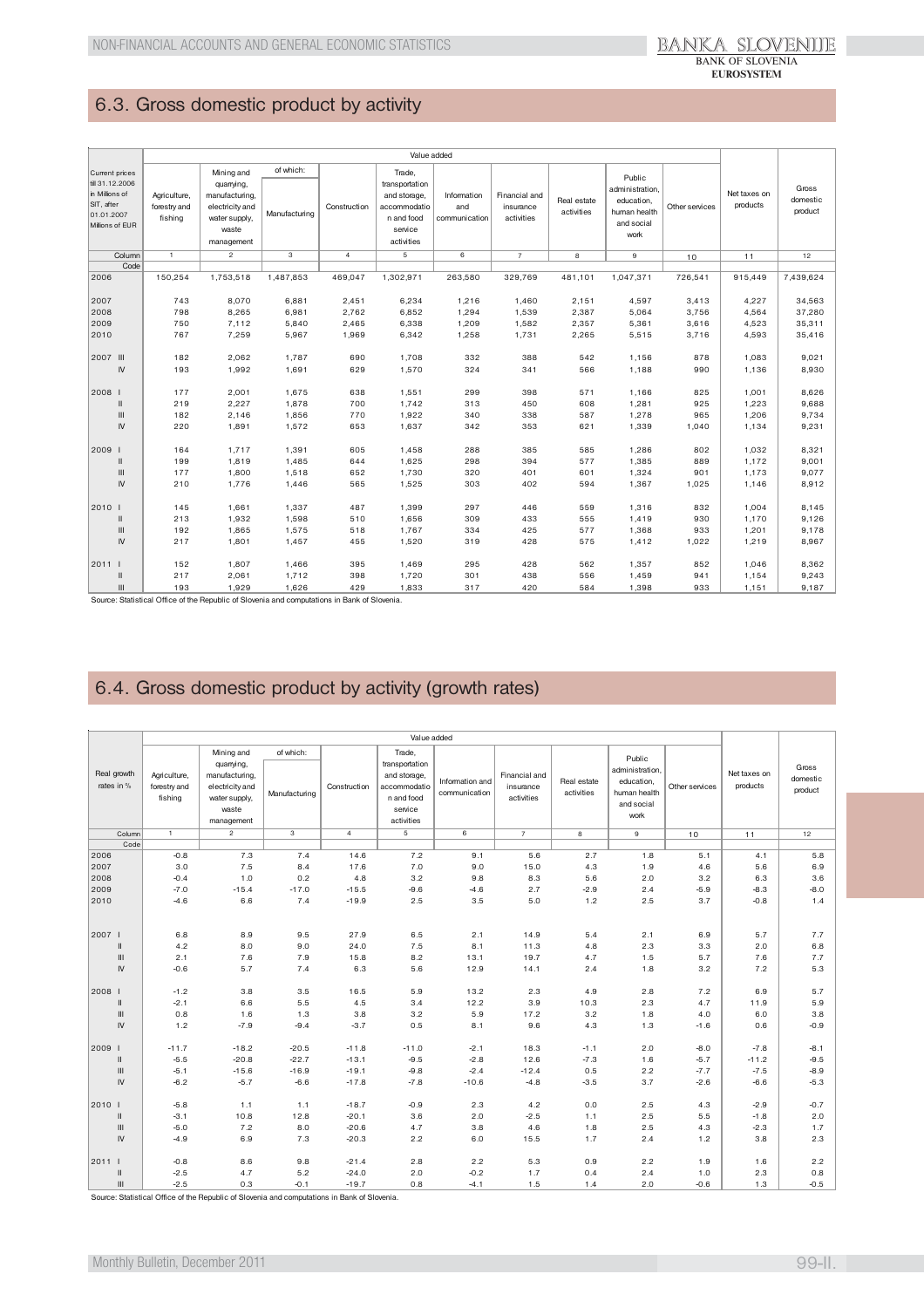### 6.5. Industrial production index

|          |              |              |                         | Activity      |                     | Industry group                      |                             |                     |                             |                                    |  |  |
|----------|--------------|--------------|-------------------------|---------------|---------------------|-------------------------------------|-----------------------------|---------------------|-----------------------------|------------------------------------|--|--|
|          |              |              |                         |               | Electricity, gas    | Intermediate<br>goods<br>industries |                             | Consumer            | of which                    |                                    |  |  |
|          | $2005 = 100$ | Total        | Mining and<br>quarrying | Manufacturing | and water<br>supply |                                     | Capital goods<br>industries | goods<br>industries | Durable goods<br>industries | Non-durable<br>goods<br>industries |  |  |
|          | Column       | $\mathbf{1}$ | $\overline{c}$          | 3             | $\overline{4}$      | 5                                   | 6                           | $\overline{7}$      | 8                           | 9                                  |  |  |
|          | Code         |              |                         |               |                     |                                     |                             |                     |                             |                                    |  |  |
| 2006     |              | 105.6        | 107.5                   | 106.1         | 99.0                | 106.8                               | 105.0                       | 104.3               | 104.2                       | 104.4                              |  |  |
| 2007     |              | 113.2        | 113.4                   | 115.2         | 88.0                | 111.3                               | 118.5                       | 113.0               | 103.7                       | 116.0                              |  |  |
| 2008     |              | 116.1        | 119.7                   | 118.2         | 89.9                | 107.6                               | 117.8                       | 114.4               | 97.6                        | 119.7                              |  |  |
| 2009     |              | 95.9         | 116.3                   | 96.2          | 84.0                | 99.5                                | 86.8                        | 96.6                | 70.9                        | 105.7                              |  |  |
| 2010     |              | 101.9        | 129.1                   | 102.5         | 85.5                | 109.5                               | 91.8                        | 97.0                | 73.4                        | 105.4                              |  |  |
| 2009 Dec |              | 91.6         | 94.2                    | 90.5          | 93.5                | 91.7                                | 82.7                        | 97.5                | 62.9                        | 110.2                              |  |  |
| 2010 Jan |              | 86.4         | 97.5                    | 84.8          | 89.3                | 93.7                                | 79.3                        | 80.0                | 65.4                        | 84.9                               |  |  |
|          | Feb          | 91.0         | 99.4                    | 90.3          | 87.9                | 97.2                                | 82.2                        | 87.5                | 65.0                        | 95.5                               |  |  |
|          | Mar          | 110.0        | 126.7                   | 111.3         | 89.4                | 113.8                               | 100.9                       | 110.1               | 78.6                        | 121.5                              |  |  |
|          | Apr          | 96.2         | 122.2                   | 97.0          | 79.3                | 106.8                               | 85.5                        | 87.6                | 69.8                        | 93.7                               |  |  |
|          | May          | 106.0        | 133.2                   | 107.8         | 80.2                | 112.4                               | 95.3                        | 103.2               | 75.3                        | 113.3                              |  |  |
|          | Jun          | 107.1        | 120.3                   | 110.0         | 75.7                | 111.4                               | 93.8                        | 109.5               | 75.5                        | 122.0                              |  |  |
|          | Jul          | 101.1        | 136.6                   | 102.6         | 76.7                | 110.7                               | 91.8                        | 93.0                | 62.1                        | 104.4                              |  |  |
|          | Aug          | 90.5         | 145.0                   | 90.5          | 75.2                | 101.4                               | 72.6                        | 86.6                | 71.0                        | 91.8                               |  |  |
|          | Sep          | 110.3        | 138.4                   | 112.0         | 85.0                | 118.2                               | 99.3                        | 105.9               | 82.9                        | 113.9                              |  |  |
|          | Oct          | 108.4        | 144.1                   | 109.4         | 86.8                | 119.9                               | 98.6                        | 97.7                | 84.4                        | 101.8                              |  |  |
|          | Nov          | 111.3        | 153.7                   | 112.1         | 90.4                | 119.6                               | 100.9                       | 105.7               | 83.8                        | 113.2                              |  |  |
|          | Dec          | 104.2        | 131.6                   | 101.7         | 109.8               | 109.4                               | 101.9                       | 97.2                | 66.7                        | 108.4                              |  |  |
| 2011     | Jan          | 98.4         | 92.0                    | 97.4          | 98.8                | 107.6                               | 89.9                        | 90.6                | 69.2                        | 98.1                               |  |  |
|          | Feb          | 97.3         | 98.7                    | 96.7          | 93.1                | 106.1                               | 88.9                        | 89.8                | 66.4                        | 98.1                               |  |  |
|          | Mar          | 117.4        | 116.0                   | 119.6         | 92.3                | 121.0                               | 108.8                       | 116.7               | 80.8                        | 129.7                              |  |  |
|          | Apr          | 99.7         | 116.9                   | 100.5         | 83.5                | 108.6                               | 88.3                        | 94.2                | 65.4                        | 104.6                              |  |  |
|          | May          | 110.9        | 103.4                   | 113.7         | 82.5                | 115.6                               | 106.0                       | 106.2               | 75.0                        | 117.4                              |  |  |
|          | Jun          | 111.1        | 121.0                   | 114.4         | 77.2                | 114.5                               | 100.6                       | 112.1               | 69.5                        | 127.8                              |  |  |
|          | Jul          | 100.2        | 125.2                   | 101.4         | 79.8                | 107.9                               | 88.0                        | 96.7                | 59.8                        | 110.3                              |  |  |
|          | Aug          | 89.2         | 119.3                   | 88.3          | 84.2                | 102.2                               | 73.3                        | 81.7                | 58.8                        | 89.9                               |  |  |
|          | Sep          | 113.5        | 135.3                   | 115.8         | 84.7                | 116.8                               | 102.4                       | 114.9               | 74.4                        | 129.8                              |  |  |
|          | Oct          | 106.9        | 132.3                   | 107.5         | 90.0                | 112.0                               | 98.1                        | 104.5               | 75.2                        | 115.0                              |  |  |

Source: Statistical Office of the Republic of Slovenia.

### 6.6. Industrial production index (growth rates)

|            |               |              |                | Activity      |                     | Industry group      |               |                     |                             |                     |  |  |
|------------|---------------|--------------|----------------|---------------|---------------------|---------------------|---------------|---------------------|-----------------------------|---------------------|--|--|
|            | Yearly growth | Total        | Mining and     |               | Electricity, gas    | Intermediate        | Capital goods | Consumer            | of which                    | Non-durable         |  |  |
| rates in % |               |              | quarrying      | Manufacturing | and water<br>supply | goods<br>industries | industries    | goods<br>industries | Durable goods<br>industries | goods<br>industries |  |  |
|            | Column        | $\mathbf{1}$ | $\overline{c}$ | 3             | $\overline{4}$      | 5                   | 6             | $\overline{7}$      | 8                           | 9                   |  |  |
|            | Code          |              |                |               |                     |                     |               |                     |                             |                     |  |  |
| 2006       |               | 5.7          | 7.5            | 6.2           | $-0.9$              | 6.8                 | 5.1           | 4.3                 | 4.2                         | 4.4                 |  |  |
| 2007       |               | 7.2          | 5.5            | 8.5           | $-11.2$             | 4.2                 | 12.9          | 8.4                 | $-0.4$                      | 11.2                |  |  |
| 2008       |               | 2.5          | 5.6            | 2.6           | 2.2                 | $-3.3$              | $-0.6$        | 1.2                 | $-5.9$                      | 3.2                 |  |  |
| 2009       |               | $-17.4$      | $-2.9$         | $-18.7$       | $-6.6$              | $-7.6$              | $-26.3$       | $-15.6$             | $-27.4$                     | $-11.7$             |  |  |
| 2010       |               | 6.2          | 11.0           | 6.6           | 1.8                 | 10.1                | 5.8           | 0.5                 | 3.6                         | $-0.3$              |  |  |
| 2009 Dec   |               | 4.7          | $-14.8$        | 5.2           | $-6.3$              | 4.7                 | 0.6           | $-2.6$              | $-10.9$                     | 0.5                 |  |  |
| 2010 Jan   |               | $-8.4$       | $-5.5$         | $-8.8$        | $-7.7$              | $-8.4$              | $-1.4$        | $-21.8$             | $-8.8$                      | $-25.1$             |  |  |
|            | Feb           | $-1.6$       | $-16.5$        | $-1.3$        | $-2.0$              | $-1.6$              | $-7.5$        | $-3.2$              | $-8.8$                      | $-1.4$              |  |  |
|            | Mar           | 8.1          | 0.2            | 9.0           | 1.9                 | 8.1                 | 4.5           | 4.0                 | $-3.0$                      | 6.0                 |  |  |
|            | Apr           | 8.5          | 9.4            | 9.7           | $-2.1$              | 8.5                 | 2.2           | 0.1                 | 2.9                         | $-0.7$              |  |  |
|            | May           | 14.1         | 19.0           | 15.2          | 3.1                 | 14.1                | 9.3           | 14.8                | 14.3                        | 15.0                |  |  |
|            | Jun           | 9.6          | 7.4            | 11.0          | $-2.2$              | 9.6                 | 4.6           | 10.6                | 21.0                        | 8.4                 |  |  |
|            | Jul           | 6.4          | 15.9           | 7.3           | $-3.6$              | 6.4                 | 5.6           | 1.9                 | 5.4                         | 1.1                 |  |  |
|            | Aug           | 12.4         | 37.4           | 13.1          | 1.1                 | 12.4                | 10.5          | 11.0                | 13.6                        | 10.1                |  |  |
|            | Sep           | 4.0          | 19.1           | 2.9           | 13.6                | 4.0                 | 2.6           | $-3.6$              | 4.1                         | $-5.6$              |  |  |
|            | Oct           | 4.8          | 20.7           | 4.7           | 2.2                 | 4.8                 | 6.0           | $-1.5$              | 2.7                         | $-2.9$              |  |  |
|            | Nov           | 4.3          | $-2.5$         | 5.0           | 0.6                 | 4.3                 | 12.2          | $-2.0$              | $-0.2$                      | $-2.6$              |  |  |
|            | Dec           | 13.8         | 39.7           | 12.4          | 17.4                | 13.8                | 23.2          | $-0.3$              | 6.0                         | $-1.6$              |  |  |
| 2011       | Jan           | 13.9         | $-5.6$         | 14.9          | 10.6                | 13.9                | 13.4          | 13.3                | 5.8                         | 15.5                |  |  |
|            | Feb           | 6.9          | $-0.7$         | 7.1           | 5.9                 | 6.9                 | 8.2           | 2.6                 | 2.2                         | 2.7                 |  |  |
|            | Mar           | 6.7          | $-8.4$         | 7.5           | 3.2                 | 6.7                 | 7.8           | 6.0                 | 2.8                         | 6.7                 |  |  |
|            | Apr           | 3.6          | $-4.3$         | 3.6           | 5.3                 | 3.6                 | 3.3           | 7.5                 | $-6.3$                      | 11.6                |  |  |
|            | May           | 4.6          | $-22.4$        | 5.5           | 2.9                 | 4.6                 | 11.2          | 2.9                 | $-0.4$                      | 3.6                 |  |  |
|            | Jun           | 3.7          | 0.6            | 4.0           | 2.0                 | 3.7                 | 7.2           | 2.4                 | $-7.9$                      | 4.8                 |  |  |
|            | Jul           | $-0.9$       | $-8.3$         | $-1.2$        | 4.0                 | $-0.9$              | $-4.1$        | 4.0                 | $-3.7$                      | 5.7                 |  |  |
|            | Aug           | $-1.4$       | $-17.7$        | $-2.4$        | 12.0                | $-1.4$              | 1.0           | $-5.7$              | $-17.2$                     | $-2.1$              |  |  |
|            | Sep           | 2.9          | $-2.2$         | 3.4           | $-0.4$              | 2.9                 | 3.1           | 8.5                 | $-10.3$                     | 14.0                |  |  |
|            | Oct           | $-1.4$       | $-8.2$         | $-1.7$        | 3.7                 | $-1.4$              | $-0.5$        | 7.0                 | $-10.9$                     | 13.0                |  |  |

Source: Statistical Office of the Republic of Slovenia and computations in Bank of Slovenia.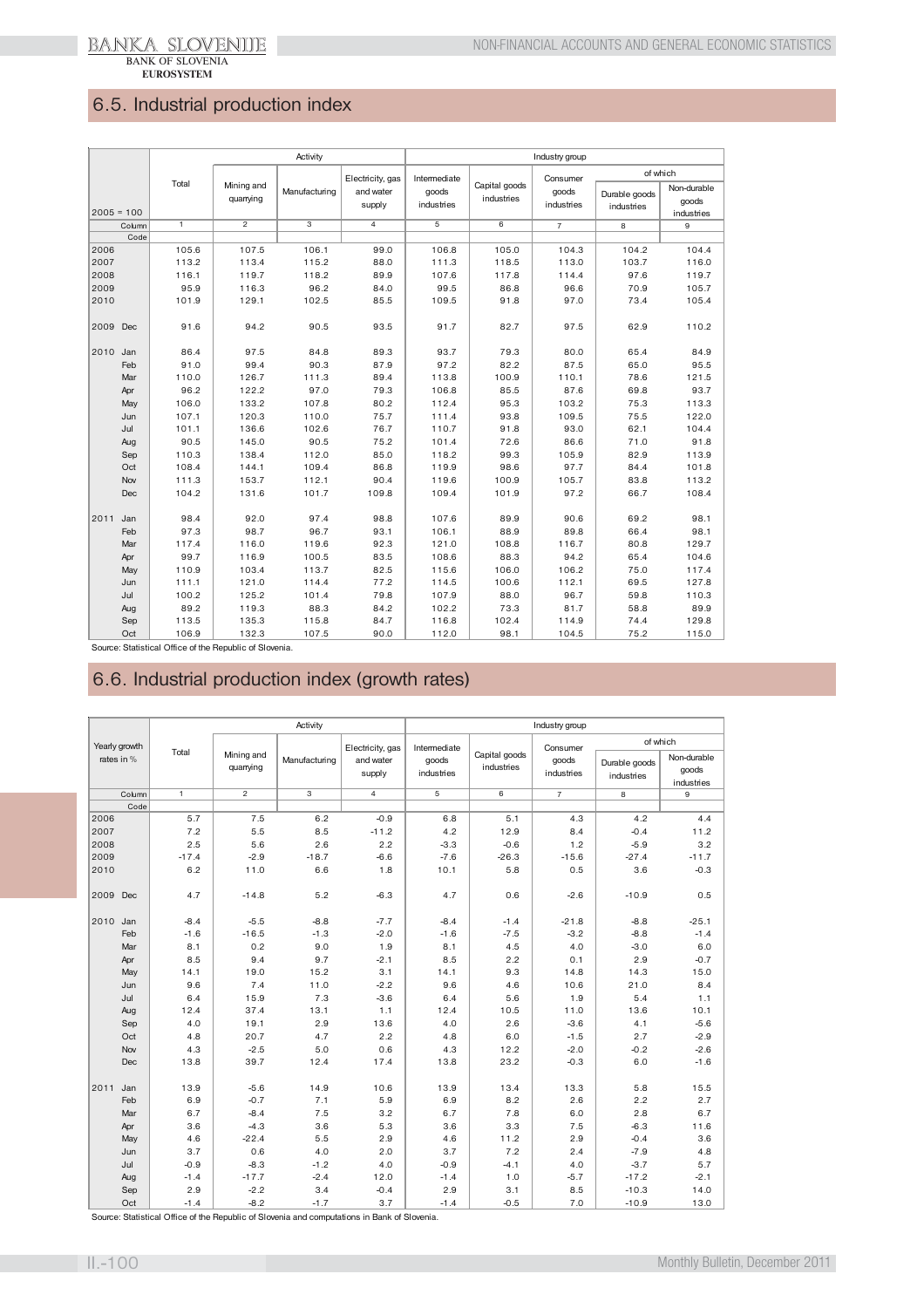#### BANKA SLOVENIJE BANK OF SLOVENIA

**EUROSYSTEM**

## 6.7. Turnover and new orders in industry

|                                   |         |              |                                     |                             | Tumover                         |                     |                         |                |                                     |                             | New orders                      |                        |                            |
|-----------------------------------|---------|--------------|-------------------------------------|-----------------------------|---------------------------------|---------------------|-------------------------|----------------|-------------------------------------|-----------------------------|---------------------------------|------------------------|----------------------------|
| Nominal<br>index,<br>$2005 = 100$ |         | Total        | Intermediate<br>goods<br>industries | Capital goods<br>industries | Consumer<br>goods<br>industries | Domestic<br>tumover | Non-domestic<br>tumover | Total          | Intermediate<br>goods<br>industries | Capital goods<br>industries | Consumer<br>goods<br>industries | Domestic new<br>orders | Non-domestic<br>new orders |
|                                   | Stolpec | $\mathbf{1}$ | $\overline{2}$                      | 3                           | $\overline{4}$                  | 5                   | 6                       | $\overline{7}$ | 8                                   | $_{9}$                      | 10                              | 11                     | 12                         |
|                                   | Koda    |              |                                     |                             |                                 |                     |                         |                |                                     |                             |                                 |                        |                            |
| 2006                              |         | 107.7        | 112.6                               | 104.3                       | 104.0                           | 103.9               | 109.8                   | 102.3          | 104.3                               | 109.8                       | 88.4                            | 94.4                   | 104.7                      |
| 2007                              |         | 118.2        | 125.2                               | 122.2                       | 106.9                           | 112.3               | 121.5                   | 102.9          | 98.7                                | 123.5                       | 87.2                            | 91.2                   | 106.4                      |
| 2008                              |         | 118.3        | 129.0                               | 117.2                       | 105.7                           | 114.0               | 120.4                   | 78.4           | 66.9                                | 99.3                        | 79.0                            | 67.1                   | 81.8                       |
| 2009                              |         | 95.0         | 98.5                                | 96.0                        | 89.8                            | 91.0                | 96.9                    | 61.8           | 48.9                                | 77.7                        | 71.3                            | 49.7                   | 65.5                       |
| 2010                              |         | 104.4        | 114.9                               | 102.8                       | 92.4                            | 91.4                | 111.2                   | 76.4           | 63.4                                | 94.7                        | 83.4                            | 57.3                   | 82.2                       |
|                                   |         |              |                                     |                             |                                 |                     |                         |                |                                     |                             |                                 |                        |                            |
| 2009 Aug                          |         | 79.6         | 89.3                                | 70.4                        | 74.7                            | 82.8                | 77.8                    | 57.4           | 46.0                                | 77.4                        | 58.9                            | 44.2                   | 61.4                       |
|                                   | Sep     | 107.8        | 112.6                               | 107.3                       | 102.3                           | 98.6                | 112.5                   | 71.7           | 56.2                                | 88.9                        | 85.2                            | 59.4                   | 75.4                       |
|                                   | Oct     | 105.4        | 112.8                               | 105.2                       | 96.2                            | 99.9                | 108.1                   | 69.9           | 55.4                                | 88.2                        | 80.2                            | 53.0                   | 75.1                       |
|                                   | Nov     | 103.1        | 108.6                               | 101.6                       | 97.8                            | 94.2                | 107.8                   | 65.3           | 52.4                                | 77.3                        | 79.2                            | 49.5                   | 70.1                       |
|                                   | Dec     | 89.6         | 82.5                                | 96.2                        | 93.8                            | 91.9                | 88.4                    | 59.8           | 44.8                                | 75.8                        | 73.9                            | 47.2                   | 63.7                       |
|                                   |         |              |                                     |                             |                                 |                     |                         |                |                                     |                             |                                 |                        |                            |
| 2010                              | Jan     | 85.3         | 90.7                                | 89.9                        | 75.0                            | 73.3                | 91.7                    | 66.9           | 55.4                                | 86.2                        | 69.4                            | 52.4                   | 71.4                       |
|                                   | Feb     | 90.6         | 95.6                                | 93.6                        | 82.2                            | 75.2                | 98.8                    | 71.9           | 56.0                                | 93.4                        | 81.2                            | 51.6                   | 78.1                       |
|                                   | Mar     | 112.4        | 117.6                               | 117.1                       | 102.3                           | 95.3                | 121.3                   | 80.6           | 63.8                                | 103.2                       | 90.9                            | 60.5                   | 86.8                       |
|                                   | Apr     | 100.2        | 115.0                               | 98.0                        | 83.2                            | 89.2                | 105.9                   | 77.9           | 64.2                                | 103.5                       | 77.7                            | 55.9                   | 84.6                       |
|                                   | May     | 107.5        | 118.7                               | 108.4                       | 92.8                            | 94.4                | 114.4                   | 80.4           | 67.1                                | 102.2                       | 83.9                            | 61.2                   | 86.3                       |
|                                   | Jun     | 111.9        | 122.7                               | 105.0                       | 103.9                           | 96.7                | 119.9                   | 83.4           | 68.9                                | 104.9                       | 89.8                            | 62.5                   | 89.9                       |
|                                   | Jul     | 106.4        | 119.2                               | 105.1                       | 91.2                            | 92.7                | 113.6                   | 72.3           | 63.8                                | 77.5                        | 84.6                            | 53.4                   | 78.1                       |
|                                   | Aug     | 90.9         | 107.8                               | 72.7                        | 84.1                            | 86.8                | 92.9                    | 69.8           | 58.2                                | 89.0                        | 72.8                            | 52.9                   | 75.0                       |
|                                   | Sep     | 115.1        | 128.5                               | 110.5                       | 101.9                           | 97.9                | 124.2                   | 81.2           | 67.8                                | 90.8                        | 99.0                            | 61.0                   | 87.4                       |
|                                   | Oct     | 112.5        | 129.0                               | 108.6                       | 94.9                            | 99.3                | 119.5                   | 79.7           | 66.5                                | 100.1                       | 84.5                            | 60.6                   | 85.5                       |
|                                   | Nov     | 113.6        | 126.9                               | 110.4                       | 99.3                            | 97.3                | 122.1                   | 78.3           | 69.8                                | 88.1                        | 84.9                            | 58.8                   | 84.3                       |
|                                   | Dec     | 106.1        | 107.1                               | 114.5                       | 98.4                            | 98.9                | 109.8                   | 74.2           | 58.7                                | 96.9                        | 81.6                            | 57.1                   | 79.5                       |
|                                   |         |              |                                     |                             |                                 |                     |                         |                |                                     |                             |                                 |                        |                            |
| 2011                              | Jan     | 101.8        | 115.0                               | 103.7                       | 83.6                            | 83.5                | 111.5                   | 81.6           | 70.7                                | 104.3                       | 78.8                            | 60.2                   | 88.2                       |
|                                   | Feb     | 102.3        | 113.6                               | 103.2                       | 87.5                            | 82.3                | 112.9                   | 85.3           | 74.6                                | 108.9                       | 80.8                            | 64.6                   | 91.6                       |
|                                   | Mar     | 123.2        | 134.2                               | 126.3                       | 107.0                           | 100.7               | 135.1                   | 87.5           | 80.1                                | 103.6                       | 84.6                            | 69.7                   | 93.0                       |
|                                   | Apr     | 107.7        | 124.3                               | 101.5                       | 91.9                            | 91.2                | 116.5                   | 85.6           | 75.9                                | 111.0                       | 77.1                            | 61.6                   | 93.1                       |
|                                   | May     | 117.3        | 133.0                               | 117.3                       | 97.4                            | 100.5               | 126.1                   | 86.4           | 76.0                                | 104.7                       | 87.5                            | 69.5                   | 91.6                       |
|                                   | Jun     | 118.2        | 131.9                               | 108.4                       | 108.9                           | 99.9                | 127.9                   | 83.8           | 75.7                                | 96.3                        | 86.4                            | 68.1                   | 88.6                       |
|                                   | Jul     | 105.6        | 122.0                               | 96.0                        | 92.5                            | 87.6                | 115.1                   | 73.9           | 69.9                                | 77.6                        | 78.2                            | 57.5                   | 79.0                       |
|                                   | Aug     | 93.4         | 115.4                               | 72.4                        | 82.3                            | 89.4                | 95.3                    | 75.6           | 68.0                                | 95.8                        | 68.3                            | 54.9                   | 82.0                       |
|                                   | Sep     | 121.7        | 136.2                               | 112.8                       | 110.8                           | 100.5               | 133.0                   | 90.4           | 74.7                                | 119.0                       | 91.4                            | 62.2                   | 99.1                       |
|                                   | Oct     | 113.4        | 124.9                               | 112.0                       | 100.0                           | 96.6                | 122.2                   | 84.0           | 72.5                                | 102.3                       | 87.2                            | 58.9                   | 91.7                       |

Source: Statistical Office of the Republic of Slovenia.

## 6.8. Turnover and new orders in industry (growth rates)

|                                                 |              |                                     |                             | Tumover                         |                     |                         |                |                                     |                             | New orders                      |                        |                            |
|-------------------------------------------------|--------------|-------------------------------------|-----------------------------|---------------------------------|---------------------|-------------------------|----------------|-------------------------------------|-----------------------------|---------------------------------|------------------------|----------------------------|
| Real yearly<br>growth rates in<br>$\frac{0}{0}$ | Total        | Intermediate<br>goods<br>industries | Capital goods<br>industries | Consumer<br>goods<br>industries | Domestic<br>tumover | Non-domestic<br>tumover | Total          | Intermediate<br>goods<br>industries | Capital goods<br>industries | Consumer<br>goods<br>industries | Domestic new<br>orders | Non-domestic<br>new orders |
| Stolpec                                         | $\mathbf{1}$ | $\overline{2}$                      | $\overline{\mathbf{3}}$     | $\overline{4}$                  | $\overline{5}$      | 6                       | $\overline{7}$ | 8                                   | $\overline{9}$              | 10                              | 11                     | 12                         |
|                                                 | Koda         |                                     |                             |                                 |                     |                         |                |                                     |                             |                                 |                        |                            |
| 2006                                            | 5.2          | 8.1                                 | 2.9                         | 3.5                             | 2.2                 | 6.8                     | 0.4            | 0.3                                 | 9.3                         | $-10.8$                         | $-6.4$                 | 2.5                        |
| 2007                                            | 6.7          | 5.7                                 | 12.7                        | 3.7                             | 3.7                 | 8.2                     | $-3.1$         | $-13.0$                             | 8.0                         | 4.2                             | $-8.4$                 | $-1.6$                     |
| 2008                                            | $-2.3$       | 0.5                                 | $-8.8$                      | $-0.7$                          | $-4.1$              | $-1.6$                  | $-23.5$        | $-33.5$                             | $-21.9$                     | $-5.4$                          | $-27.2$                | $-22.5$                    |
| 2009                                            | $-16.7$      | $-20.0$                             | $-14.5$                     | $-14.0$                         | $-18.5$             | $-15.9$                 | $-16.1$        | $-21.1$                             | $-17.1$                     | $-7.7$                          | $-22.4$                | $-14.6$                    |
| 2010                                            | 7.9          | 12.6                                | 8.7                         | 1.3                             | $-0.4$              | 11.8                    | 19.6           | 23.2                                | 23.0                        | 11.4                            | 13.5                   | 21.0                       |
| 2009 Aug                                        | $-15.1$      | $-15.4$                             | $-14.1$                     | $-14.7$                         | $-16.7$             | $-14.1$                 | $-12.2$        | $-13.8$                             | $-8.9$                      | $-13.7$                         | $-15.6$                | $-11.5$                    |
| Sep                                             | $-14.7$      | $-17.7$                             | $-12.1$                     | $-12.5$                         | $-18.2$             | $-13.2$                 | $-11.2$        | $-18.4$                             | $-8.2$                      | $-5.5$                          | $-14.5$                | $-10.5$                    |
| Oct                                             | $-16.3$      | $-14.1$                             | $-12.7$                     | $-21.7$                         | $-16.9$             | $-16.0$                 | $-1.5$         | $-4.5$                              | 12.6                        | $-11.4$                         | $-5.5$                 | $-0.7$                     |
| Nov                                             | 2.0          | 0.0                                 | 7.3                         | 1.2                             | $-9.3$              | 7.9                     | 21.7           | 13.5                                | 28.1                        | 24.3                            | 3.3                    | 26.4                       |
| Dec                                             | 9.2          | 3.2                                 | 33.9                        | 1.6                             | $-2.0$              | 16.1                    | 18.4           | 22.5                                | 25.6                        | 7.6                             | 17.5                   | 18.6                       |
|                                                 |              |                                     |                             |                                 |                     |                         |                |                                     |                             |                                 |                        |                            |
| 2010<br>Jan                                     | 1.8          | 4.2                                 | 12.3                        | $-9.3$                          | $-5.2$              | 5.2                     | 16.1           | 16.1                                | 32.1                        | 0.1                             | 12.0                   | 17.0                       |
| Feb                                             | 2.6          | 7.2                                 | 1.0                         | $-2.0$                          | $-7.5$              | 7.1                     | 17.6           | 18.3                                | 21.4                        | 12.4                            | 6.3                    | 20.0                       |
| Mar                                             | 13.8         | 17.9                                | 17.1                        | 6.6                             | 1.2                 | 19.8                    | 33.8           | 36.4                                | 49.5                        | 16.6                            | 24.2                   | 36.0                       |
| Apr                                             | 9.9          | 21.2                                | 8.6                         | $-4.2$                          | $-0.5$              | 14.9                    | 33.9           | 39.2                                | 38.7                        | 20.0                            | 19.0                   | 37.1                       |
| May                                             | 13.2         | 16.9                                | 12.8                        | 8.3                             | 0.4                 | 19.4                    | 28.7           | 33.6                                | 21.9                        | 31.2                            | 24.1                   | 29.8                       |
| Jun                                             | 11.4         | 14.0                                | 4.8                         | 13.2                            | 4.2                 | 14.5                    | 29.7           | 29.6                                | 42.0                        | 17.8                            | 25.8                   | 30.5                       |
| Jul                                             | 8.0          | 10.9                                | 11.4                        | 1.3                             | $-0.5$              | 12.1                    | 19.8           | 26.0                                | 13.4                        | 18.4                            | 3.0                    | 23.9                       |
| Aug                                             | 11.5         | 14.6                                | 3.6                         | 12.4                            | 2.9                 | 15.8                    | 15.8           | 17.0                                | 14.9                        | 14.8                            | 15.7                   | 15.8                       |
| Sep                                             | 3.1          | 8.7                                 | 2.4                         | $-3.6$                          | $-2.5$              | 5.5                     | 8.2            | 13.8                                | 0.3                         | 10.0                            | $-0.7$                 | 10.4                       |
| Oct                                             | 3.3          | 8.9                                 | 2.6                         | $-4.0$                          | $-2.6$              | 6.0                     | 9.0            | 12.7                                | 12.3                        | $-0.2$                          | 10.6                   | 8.6                        |
| Nov                                             | 4.6          | 8.1                                 | 8.3                         | $-2.9$                          | 0.2                 | 6.5                     | 11.1           | 20.5                                | 11.6                        | $-1.0$                          | 11.6                   | 10.9                       |
| Dec                                             | 13.3         | 20.8                                | 19.2                        | 1.1                             | 4.7                 | 17.7                    | 17.0           | 19.8                                | 27.0                        | 4.4                             | 14.9                   | 17.5                       |
| 2011<br>Jan                                     | 14.1         | 16.0                                | 14.4                        | 11.1                            | 9.7                 | 15.9                    | 16.4           | 14.8                                | 20.0                        | 14.0                            | 8.2                    | 18.3                       |
| Feb                                             | 8.0          | 8.6                                 | 9.7                         | 5.6                             | 5.9                 | 8.7                     | 12.1           | 19.1                                | 14.9                        | $-0.4$                          | 18.1                   | 10.9                       |
| Mar                                             | 5.0          | 5.2                                 | 6.7                         | 2.8                             | 1.8                 | 6.2                     | 2.6            | 14.3                                | $-1.4$                      | $-7.7$                          | 9.1                    | 1.3                        |
| Apr                                             | 3.5          | 0.7                                 | 2.0                         | 9.7                             | $-1.0$              | 5.4                     | 5.2            | 7.6                                 | 5.1                         | 1.4                             | 4.8                    | 5.3                        |
| May                                             | 5.6          | 6.3                                 | 7.6                         | 2.6                             | 3.8                 | 6.3                     | 4.9            | 7.1                                 | 2.2                         | 5.0                             | 11.5                   | 3.4                        |
| Jun                                             | 2.7          | 2.3                                 | 3.2                         | 3.2                             | 1.0                 | 3.5                     | $-3.5$         | 3.6                                 | $-9.2$                      | $-6.3$                          | 7.2                    | $-5.6$                     |
| Jul                                             | $-3.2$       | $-2.1$                              | $-9.8$                      | 1.2                             | $-7.6$              | $-1.4$                  | $-2.6$         | 2.7                                 | $-1.0$                      | $-10.9$                         | 3.9                    | $-3.8$                     |
| Aug                                             | $-0.9$       | 2.3                                 | $-1.7$                      | $-5.0$                          | 0.1                 | $-1.4$                  | 5.8            | 8.4                                 | 6.7                         | 0.8                             | $-1.0$                 | 7.4                        |
| Sep                                             | 4.4          | 1.7                                 | 1.5                         | 10.7                            | 0.1                 | 6.2                     | 9.1            | 3.5                                 | 32.2                        | $-5.7$                          | $-1.4$                 | 11.4                       |
| Oct                                             | $-0.3$       | $-6.8$                              | 2.4                         | 7.4                             | $-4.7$              | 1.6                     | 3.7            | 4.2                                 | 0.8                         | 6.5                             | $-6.1$                 | 5.7                        |

Source: Statistical Office of the Republic of Slovenia and computations in Bank of Slovenia.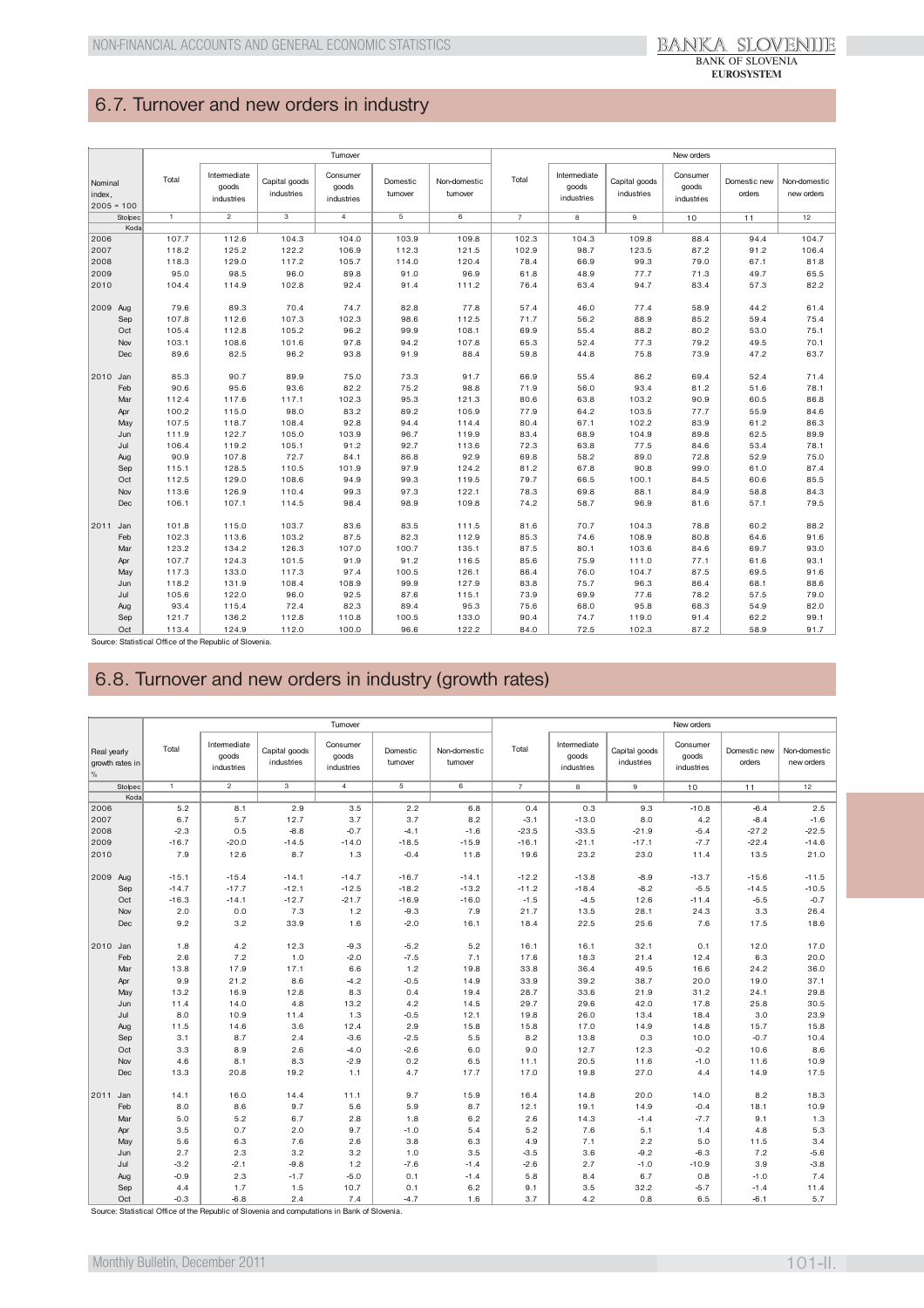## 6.9. Business tendency and consumer surveys (part 1)

|          |        |                        |                         |                                            | Consumers                                       |                                            |                                       |                         |                            | Manufacturing           |                                   |
|----------|--------|------------------------|-------------------------|--------------------------------------------|-------------------------------------------------|--------------------------------------------|---------------------------------------|-------------------------|----------------------------|-------------------------|-----------------------------------|
|          |        | Sentiment<br>indicator | Confidence<br>indicator | Financial<br>situation of the<br>household | General<br>economic<br>situation in<br>Slovenia | Unemployment<br>over the next<br>12 months | Savings over<br>the next 12<br>months | Confidence<br>indicator | Production<br>expectations | Overall order-<br>books | Stocks of<br>finished<br>products |
|          | Column | $\mathbf{1}$           | $\overline{c}$          | 3                                          | $\overline{4}$                                  | 5                                          | 6                                     | $\overline{7}$          | 8                          | 9                       | 10                                |
|          | Code   |                        |                         |                                            |                                                 |                                            |                                       |                         |                            |                         |                                   |
| 2007     |        | 13                     | $-11$                   | $-14$                                      | $-4$                                            | 11                                         | $-15$                                 | 11                      | 31                         | 9                       | 6                                 |
| 2008     |        | 3                      | $-20$                   | $-24$                                      | $-15$                                           | 19                                         | $-23$                                 | $-5$                    | 17                         | $-19$                   | 13                                |
| 2009     |        | $-23$                  | $-30$                   | $-20$                                      | $-24$                                           | 55                                         | $-20$                                 | $-23$                   | $-2$                       | $-62$                   | $\overline{7}$                    |
| 2010     |        | -9                     | $-25$                   | $-18$                                      | $-21$                                           | 43                                         | $-17$                                 | $-1$                    | 21                         | $-25$                   | $-1$                              |
| 2011     |        | $-7$                   | $-25$                   | $-20$                                      | $-26$                                           | 40                                         | $-13$                                 | $\circ$                 | 20                         | $-16$                   | 5                                 |
| 2010 Jan |        | $-10$                  | $-24$                   | $-15$                                      | $-17$                                           | 48                                         | $-17$                                 | -6                      | 26                         | $-49$                   | $-4$                              |
|          | Feb    | $-10$                  | $-23$                   | $-15$                                      | $-15$                                           | 50                                         | $-14$                                 | $-5$                    | 35                         | $-50$                   | $\mathbf{1}$                      |
|          | Mar    | $-15$                  | $-28$                   | $-16$                                      | $-21$                                           | 54                                         | $-20$                                 | $-3$                    | 27                         | $-41$                   | $-4$                              |
|          | Apr    | $-11$                  | $-26$                   | $-18$                                      | $-23$                                           | 46                                         | $-15$                                 | $\overline{c}$          | 28                         | $-23$                   | $-2$                              |
|          | May    | $-8$                   | $-23$                   | $-19$                                      | $-20$                                           | 40                                         | $-11$                                 | $\mathbf{1}$            | 34                         | $-30$                   | $\mathbf 0$                       |
|          | Jun    | $-6$                   | $-21$                   | $-17$                                      | $-15$                                           | 37                                         | $-17$                                 | $-1$                    | 20                         | $-22$                   | $\mathbf 0$                       |
|          | Jul    | $-6$                   | $-26$                   | $-20$                                      | $-26$                                           | 38                                         | $-19$                                 | $\overline{c}$          | 16                         | $-11$                   | $-1$                              |
|          | Aug    | $-6$                   | $-27$                   | $-22$                                      | $-25$                                           | 44                                         | $-18$                                 | $\overline{c}$          | 25                         | $-19$                   | $\mathbf{1}$                      |
|          | Sep    | $-5$                   | $-26$                   | $-20$                                      | $-24$                                           | 44                                         | $-16$                                 | 5                       | 32                         | $-17$                   | 0                                 |
|          | Oct    | $-7$                   | $-28$                   | $-21$                                      | $-27$                                           | 43                                         | $-21$                                 | $\overline{4}$          | 15                         | $-5$                    | -3                                |
|          | Nov    | $-10$                  | $-23$                   | $-18$                                      | $-19$                                           | 38                                         | $-17$                                 | $-7$                    | $-1$                       | $-17$                   | $\overline{c}$                    |
|          | Dec    | $-12$                  | $-25$                   | $-18$                                      | $-22$                                           | 39                                         | $-20$                                 | $-8$                    | $-3$                       | $-19$                   | $\mathbf{1}$                      |
| 2011     | Jan    | $-7$                   | $-25$                   | $-15$                                      | $-28$                                           | 45                                         | $-11$                                 | $\overline{4}$          | 28                         | $-22$                   | $-6$                              |
|          | Feb    | $-6$                   | $-28$                   | $-25$                                      | $-27$                                           | 45                                         | $-13$                                 | $\overline{7}$          | 40                         | $-18$                   | 0                                 |
|          | Mar    | $-6$                   | $-27$                   | $-25$                                      | $-29$                                           | 46                                         | $-10$                                 | 6                       | 36                         | $-10$                   | 9                                 |
|          | Apr    | $-3$                   | $-29$                   | $-22$                                      | $-28$                                           | 46                                         | $-19$                                 | 10                      | 33                         | $\sqrt{2}$              | 6                                 |
|          | May    | $-2$                   | $-24$                   | $-19$                                      | $-28$                                           | 38                                         | $-13$                                 | 6                       | 27                         | -8                      | 3                                 |
|          | Jun    | $-5$                   | $-23$                   | $-17$                                      | $-25$                                           | 36                                         | $-13$                                 | $-1$                    | 15                         | $-10$                   | 8                                 |
|          | Jul    | $-6$                   | $-22$                   | $-21$                                      | $-25$                                           | 33                                         | $-11$                                 | -3                      | 11                         | $-11$                   | 8                                 |
|          | Aug    | $-6$                   | $-27$                   | $-20$                                      | $-33$                                           | 46                                         | $-10$                                 | $-1$                    | 27                         | $-19$                   | 11                                |
|          | Sep    | $-4$                   | $-22$                   | $-16$                                      | $-27$                                           | 36                                         | $-10$                                 | $\overline{c}$          | 30                         | $-21$                   | $\overline{4}$                    |
|          | Oct    | $-10$                  | $-28$                   | $-23$                                      | $-28$                                           | 39                                         | $-22$                                 | -8                      | $\overline{4}$             | $-16$                   | 11                                |
|          | Nov    | $-12$                  | $-25$                   | $-22$                                      | $-22$                                           | 35                                         | $-21$                                 | $-13$                   | $-8$                       | $-26$                   | $\overline{4}$                    |
|          | Dec    | $-14$                  | $-18$                   | $-18$                                      | $-17$                                           | 29                                         | -8                                    | $-12$                   | $-6$                       | $-28$                   | 3                                 |

Source: Statistical Office of the Republic of Slovenia.

## 6.10. Business tendency and consumer surveys (part 2)

|             |                         |                              | Retail trade                      |                     |                         |                              | Services            |                     |                         |                         | Construction               |
|-------------|-------------------------|------------------------------|-----------------------------------|---------------------|-------------------------|------------------------------|---------------------|---------------------|-------------------------|-------------------------|----------------------------|
|             | Confidence<br>indicator | <b>Business</b><br>situation | Expected<br>business<br>situation | Volume of<br>stocks | Confidence<br>indicator | <b>Business</b><br>situation | Demand              | Expected<br>demand  | Confidence<br>indicator | Overall order-<br>books | Employment<br>expectations |
| Column      | $\mathbf{1}$            | $\overline{2}$               | $\overline{3}$                    | $\overline{4}$      | $\overline{5}$          | 6                            | $\overline{7}$      | 8                   | $\mathbf 9$             | 10                      | 11                         |
| Code        |                         |                              |                                   |                     |                         |                              |                     |                     |                         |                         |                            |
| 2007        | 28                      | 35                           | 34                                | $\mathbf{1}$        | 29                      | 35                           | 26                  | 25                  | 19                      | 15                      | 22                         |
| 2008        | 22                      | 28                           | 24                                | $\mathbf{1}$        | 27                      | 28                           | 20                  | 27                  | $\overline{c}$          | $-5$                    | $\boldsymbol{9}$           |
| 2009        | $-12$                   | $-10$                        | $\overline{4}$                    | 15                  | $-14$                   | $-10$                        | $-27$               | -9                  | $-50$                   | $-62$                   | $-37$                      |
| 2010        | $\overline{7}$          | $-2$                         | 28                                | $\overline{7}$      | $-3$                    | $-2$                         | $-12$               | 6                   | $-57$                   | $-69$                   | $-44$                      |
| 2011        | 8                       | $-3$                         | 22                                | 10                  | $\mathbf{1}$            | $-3$                         | $-3$                | $\overline{7}$      | $-46$                   | $-59$                   | $-33$                      |
|             |                         |                              |                                   |                     |                         |                              |                     |                     |                         |                         |                            |
| 2010<br>Jan | $-10$                   | $-6$                         | 23                                | 12                  | 4                       | 11                           | -9                  | 10                  | $-61$                   | $-75$                   | $-48$                      |
| Feb         | $-5$                    | $-14$                        | 28                                | 11                  | $\overline{1}$          | $\overline{4}$               | $-21$               | 20                  | $-62$                   | $-78$                   | $-47$                      |
| Mar         | $-5$                    | $-3$                         | 23                                | 10                  | $-16$                   | $-6$                         | $-36$               | $-6$                | $-65$                   | $-84$                   | $-47$                      |
| Apr         | $\overline{7}$          | 3                            | 27                                | 11                  | $-13$                   | $-10$                        | $-30$               | $\mathsf{O}\xspace$ | $-59$                   | $-80$                   | $-39$                      |
| May         | $\overline{7}$          | $\overline{2}$               | 29                                | 9                   | $-3$                    | $-11$                        | $-10$               | 11                  | $-55$                   | $-71$                   | $-39$                      |
| Jun         | 17                      | $\mathbf{1}$                 | 30                                | $\mathbf 0$         | $\mathsf{O}\xspace$     | $-6$                         | $-4$                | 11                  | $-54$                   | $-67$                   | $-42$                      |
| Jul         | 8                       | $\overline{4}$               | 26                                | 9                   | $\mathbf{1}$            | $-3$                         | $\overline{c}$      | 5                   | $-52$                   | $-65$                   | $-40$                      |
| Aug         | 19                      | 8                            | 13                                | $\overline{4}$      | $\circ$                 | $\mathsf{O}\xspace$          | -8                  | 8                   | $-54$                   | $-64$                   | $-43$                      |
| Sep         | 12                      | $-3$                         | 35                                | 3                   | $\circ$                 | $-2$                         | $-7$                | 9                   | $-47$                   | $-64$                   | $-31$                      |
| Oct         | 14                      | $-4$                         | 34                                | 6                   | -3                      | $-3$                         | $-13$               | $\overline{7}$      | $-49$                   | $-57$                   | $-40$                      |
| Nov         | $\overline{7}$          | $-4$                         | 37                                | $\overline{7}$      | $-1$                    | $-4$                         | $-2$                | 3                   | $-56$                   | $-58$                   | $-54$                      |
| Dec         | 12                      | $-2$                         | 34                                | 6                   | $-3$                    | $-1$                         | -6                  | $-2$                | $-65$                   | $-69$                   | $-61$                      |
|             |                         |                              |                                   |                     |                         |                              |                     |                     |                         |                         |                            |
| 2011<br>Jan | $-5$                    | -8                           | 27                                | 8                   | $-1$                    | $-3$                         | $\mathsf{O}\xspace$ | $-1$                | $-61$                   | $-74$                   | $-48$                      |
| Feb         | 11                      | $-8$                         | 27                                | 6                   | $-3$                    | $-4$                         | $-11$               | 5                   | $-56$                   | $-75$                   | $-37$                      |
| Mar         | $-4$                    | $-10$                        | 8                                 | 16                  | $\circ$                 | $-11$                        | $-12$               | 24                  | $-54$                   | $-76$                   | $-32$                      |
| Apr         | 12                      | $\mathbf{1}$                 | 30                                | 8                   | $\mathbf{1}$            | $-5$                         | $-6$                | 13                  | $-46$                   | $-63$                   | $-29$                      |
| May         | 20                      | $\mathbf 0$                  | 13                                | 6                   | 4                       | $\sqrt{2}$                   | $-6$                | 17                  | $-41$                   | $-57$                   | $-25$                      |
| Jun         | 13                      | $-4$                         | 33                                | 8                   | 6                       | $\mathsf{O}\xspace$          | 10                  | 9                   | $-40$                   | $-57$                   | $-23$                      |
| Jul         | $-3$                    | $-4$                         | 31                                | 9                   | 5                       | 6                            | 11                  | $\mathsf{O}\xspace$ | $-38$                   | $-50$                   | $-25$                      |
| Aug         | $-6$                    | $-2$                         | 10                                | 22                  | $\overline{7}$          | $\mathbf{1}$                 | 9                   | 10                  | $-40$                   | $-49$                   | $-32$                      |
| Sep         | 17                      | $-5$                         | 27                                | $-5$                | $\overline{4}$          | 5                            | $-4$                | 9                   | $-39$                   | $-51$                   | $-27$                      |
| Oct         | 15                      | $\mathbf{1}$                 | 24                                | 13                  | $\overline{1}$          | $\mathsf{O}\xspace$          | -4                  | $\overline{7}$      | $-42$                   | $-52$                   | $-32$                      |
| Nov         | 16                      | 8                            | 8                                 | 15                  | $-2$                    | 1                            | $-5$                | $-2$                | $-48$                   | $-53$                   | $-44$                      |
| Dec         | 12                      | $\mathbf{1}$                 | 25                                | 8                   | $-11$                   | $-4$                         | $-18$               | $-11$               | $-50$                   | $-55$                   | $-45$                      |

Source: Statistical Office of the Republic of Slovenia.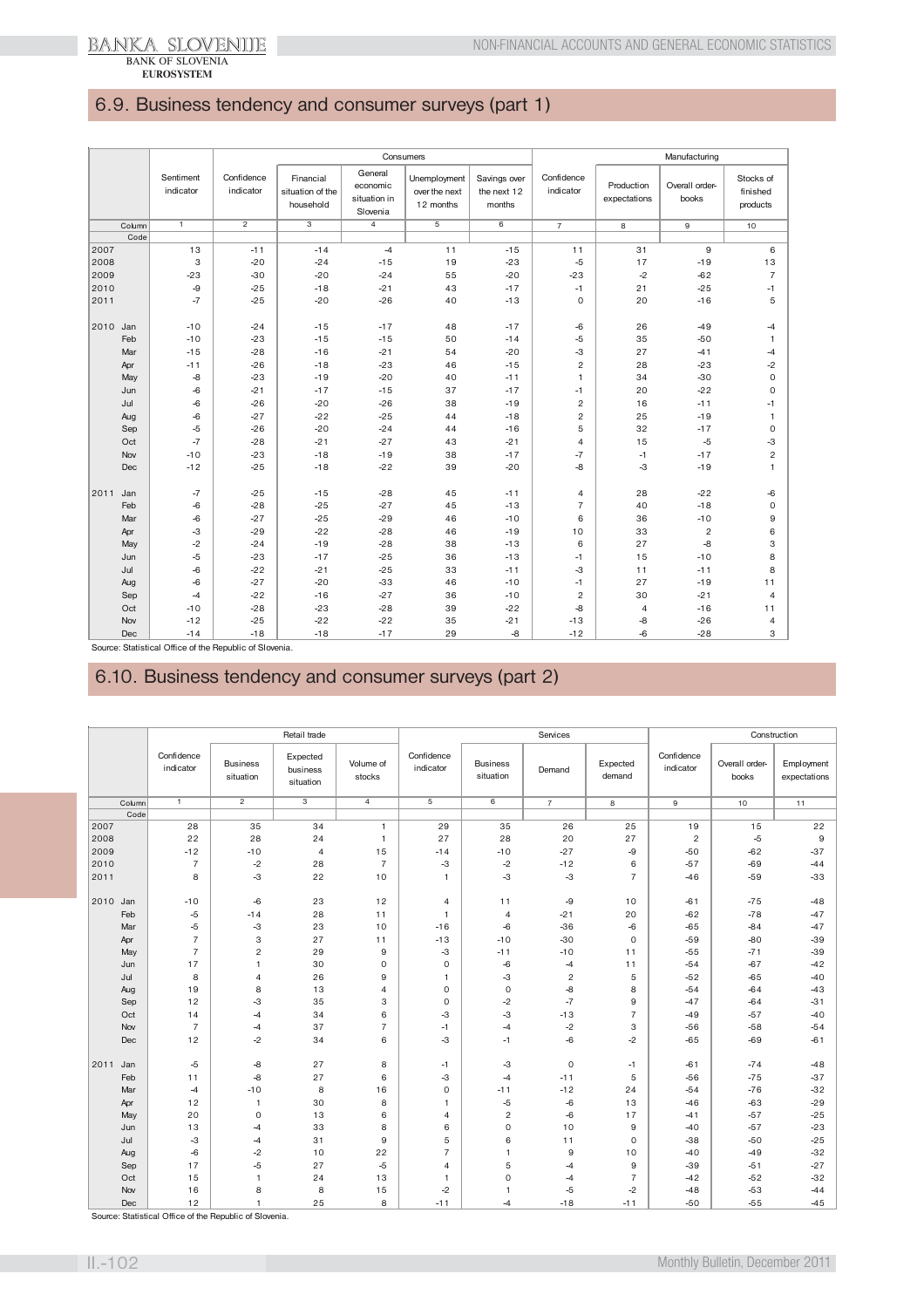## BANKA SLOVENIJE BANK OF SLOVENIA

**EUROSYSTEM**

## 6.11. Employment by Labour Force Survey (ILO)

|                                           |                                     |                | Employed                |                |                |                                                     | Employment by economic activity <sup>1</sup>                                     |                |                                                                         |                                             |                                                                       |                |
|-------------------------------------------|-------------------------------------|----------------|-------------------------|----------------|----------------|-----------------------------------------------------|----------------------------------------------------------------------------------|----------------|-------------------------------------------------------------------------|---------------------------------------------|-----------------------------------------------------------------------|----------------|
| Thousands                                 | Persons in<br>employment -<br>Total | Males          | Females                 | Employees      | Self-employed  | Agriculture,<br>hunting,<br>forestry and<br>fishing | Mining and<br>quanying;<br>Manufacturing;<br>Electricity supply;<br>Construction | Services Total | Wholesale and<br>retail trade,<br>repair; Hotels<br>and<br>restaurants; | Financial<br>intermediation;<br>Real estate | Public<br>administration;<br>Education;<br>Health and<br>social work; | Other services |
| Column                                    | $1 - 2 + 3 - 4 + 5$                 | $\overline{2}$ | $\overline{\mathbf{3}}$ | $\overline{4}$ | $\overline{5}$ | 6                                                   | $\overline{7}$                                                                   | 8              | 9                                                                       | 10                                          | 11                                                                    | 12             |
| Code                                      |                                     |                |                         |                |                |                                                     |                                                                                  |                |                                                                         |                                             |                                                                       |                |
| 2006                                      | 961                                 | 524            | 438                     | 806            | 156            | 92                                                  | 340                                                                              | 530            | 211                                                                     | 87                                          | 189                                                                   | 43             |
| 2007                                      | 985                                 | 540            | 446                     | 829            | 157            | 96                                                  | 343                                                                              | 545            | 217                                                                     | 92                                          | 185                                                                   | 50             |
| 2008                                      | 996                                 | 543            | 453                     | 855            | 141            | 85                                                  | 348                                                                              | 562            | 248                                                                     | 89                                          | 187                                                                   | 38             |
| 2009                                      | 981                                 | 531            | 450                     | 822            | 159            | 89                                                  | 323                                                                              | 568            | 250                                                                     | 93                                          | 188                                                                   | 37             |
| 2010                                      | 966                                 | 523            | 443                     | 799            | 167            | 85                                                  | 314                                                                              | 567            | 247                                                                     | 92                                          | 192                                                                   | 36             |
| 2006 II                                   | 969                                 | 521            | 448                     | 810            | 159            | 93                                                  | 339                                                                              | 538            | 214                                                                     | 86                                          | 194                                                                   | 44             |
| $\mathop{\mathsf{III}}\nolimits$          | 974                                 | 533            | 441                     | 815            | 159            | 98                                                  | 341                                                                              | 534            | 214                                                                     | 86                                          | 190                                                                   | 44             |
| IV                                        | 956                                 | 524            | 432                     | 806            | 151            | 90                                                  | 336                                                                              | 530            | 206                                                                     | 91                                          | 190                                                                   | 42             |
| 2007                                      | 958                                 | 524            | 434                     | 804            | 154            | 90                                                  | 332                                                                              | 536            | 207                                                                     | 91                                          | 186                                                                   | 51             |
| $\mathbf{H}$                              | 994                                 | 542            | 452                     | 831            | 163            | 102                                                 | 340                                                                              | 552            | 215                                                                     | 88                                          | 194                                                                   | 54             |
| $\mathop{\mathsf{III}}\nolimits$          | 1,006                               | 551            | 455                     | 843            | 163            | 103                                                 | 353                                                                              | 550            | 225                                                                     | 92                                          | 184                                                                   | 49             |
| IV                                        | 983                                 | 541            | 443                     | 837            | 146            | 91                                                  | 349                                                                              | 544            | 222                                                                     | 95                                          | 178                                                                   | 48             |
| 2008                                      | 971                                 | 530            | 441                     | 832            | 138            | 82                                                  | 341                                                                              | 547            | 231                                                                     | 85                                          | 191                                                                   | 40             |
| $\mathbf{H}$                              | 990                                 | 540            | 450                     | 847            | 144            | 88                                                  | 351                                                                              | 549            | 239                                                                     | 89                                          | 185                                                                   | 36             |
| $\ensuremath{\mathsf{III}}\xspace$        | 1,023                               | 558            | 464                     | 881            | 141            | 90                                                  | 354                                                                              | 578            | 263                                                                     | 89                                          | 187                                                                   | 38             |
| IV                                        | 1,001                               | 544            | 457                     | 862            | 139            | 81                                                  | 346                                                                              | 573            | 260                                                                     | 91                                          | 185                                                                   | 37             |
| 2009                                      | 962                                 | 516            | 446                     | 827            | 134            | 76                                                  | 327                                                                              | 559            | 250                                                                     | 88                                          | 184                                                                   | 37             |
| $\mathsf{I}\mathsf{I}$                    | 981                                 | 531            | 450                     | 816            | 165            | 90                                                  | 327                                                                              | 563            | 248                                                                     | 93                                          | 186                                                                   | 37             |
| Ш                                         | 998                                 | 541            | 457                     | 826            | 173            | 102                                                 | 323                                                                              | 574            | 254                                                                     | 94                                          | 188                                                                   | 39             |
| IV                                        | 982                                 | 535            | 447                     | 819            | 163            | 89                                                  | 317                                                                              | 577            | 249                                                                     | 97                                          | 193                                                                   | 38             |
|                                           |                                     |                |                         |                |                |                                                     |                                                                                  |                |                                                                         |                                             |                                                                       |                |
| 2010                                      | 965                                 | 522            | 442                     | 806            | 158            | 78                                                  | 318                                                                              | 568            | 251                                                                     | 88                                          | 196                                                                   | 34             |
| $\mathbf{H}$                              | 968                                 | 521            | 447                     | 808            | 160            | 80                                                  | 308                                                                              | 579            | 250                                                                     | 97                                          | 192                                                                   | 40             |
| $\begin{array}{c} \text{III} \end{array}$ | 968                                 | 528            | 440                     | 792            | 176            | 90                                                  | 316                                                                              | 562            | 244                                                                     | 94                                          | 189                                                                   | 34             |
| IV                                        | 963                                 | 523            | 440                     | 792            | 172            | 92                                                  | 311                                                                              | 560            | 243                                                                     | 89                                          | 191                                                                   | 37             |
| 2011<br>-1                                | 928                                 | 503            | 425                     | 773            | 155            | 76                                                  | 294                                                                              | 558            | 237                                                                     | 93                                          | 190                                                                   | 37             |
| $\mathbf{I}$                              | 938                                 | 507            | 431                     | 776            | 162            | 76                                                  | 290                                                                              | 571            | 244                                                                     | 96                                          | 196                                                                   | 36             |
| $\begin{array}{c} \text{III} \end{array}$ | 945                                 | 511            | 434                     | 784            | 161            | 89                                                  | 297                                                                              | 559            | 237                                                                     | 96                                          | 192                                                                   | 34             |

Source: Statistical Office of the Republic of Slovenia, Eurostat.

## 6.12. Unemployment by Labour Force Survey (ILO)

|         |                                    |                |                                                             | Unemployment rate (%)                                    |                       |         |       |                | Unemployed (Thousands)                                |                                          |                              |
|---------|------------------------------------|----------------|-------------------------------------------------------------|----------------------------------------------------------|-----------------------|---------|-------|----------------|-------------------------------------------------------|------------------------------------------|------------------------------|
|         |                                    | Total          | Pre-primary,<br>primary and<br>lower secondary<br>education | Upper<br>secondary and<br>post-secondary<br>non-tertiary | Tertiary<br>education | Total   | Males | Females        | Long - term<br>unemployment<br>(12 months or<br>more) | Unemployed<br>between 15<br>and 24 years | Unemployed<br>above 50 years |
|         | Column                             | $\overline{1}$ | $\overline{2}$                                              | $\overline{3}$                                           | $\overline{4}$        | $5=6+7$ | 6     | $\overline{7}$ | 8                                                     | $\mathsf g$                              | 10                           |
|         | Code                               |                |                                                             |                                                          |                       |         |       |                |                                                       |                                          |                              |
| 2006    |                                    | $6.0\,$        | 7.8                                                         | 6.6                                                      | 3.2                   | 61      | 27    | 34             | 18                                                    | 15                                       | 8                            |
| 2007    |                                    | 4.9            | 6.8                                                         | 5.0                                                      | 3.3                   | 50      | 22    | 28             | 13                                                    | 11                                       | 8                            |
| 2008    |                                    | $4.4\,$        | 6.2                                                         | 4.4                                                      | 4.4                   | 46      | 23    | 23             | 11                                                    | 11                                       | $\overline{7}$               |
| 2009    |                                    | 5.9            | 8.8                                                         | 6.3                                                      | 5.9                   | 61      | 33    | 28             | 9                                                     | 14                                       | 9                            |
| 2010    |                                    | 7.3            | 11.8                                                        | 7.5                                                      | 7.3                   | 75      | 42    | 33             | 15                                                    | 14                                       | 11                           |
| 2006 II |                                    | 5.9            | 7.9                                                         | 6.4                                                      | 3.0                   | 60      | 28    | 32             | 19                                                    | 16                                       | 8                            |
|         | III                                | 5.6            | 7.7                                                         | 5.9                                                      | 3.2                   | 57      | 26    | 31             | 17                                                    | 13                                       | $\overline{7}$               |
|         | IV                                 | 5.6            | 7.5                                                         | 6.1                                                      | 3.1                   | 56      | 25    | 32             | 15                                                    | 12                                       | 9                            |
| 2007    |                                    | 5.7            | 9.2                                                         | 5.7                                                      | 3.3                   | 57      | 26    | 31             | 16                                                    | 12                                       | 9                            |
|         | $\mathbf{II}$                      | 4.6            | 7.2                                                         | 4.6                                                      | 2.8                   | 47      | 20    | 27             | 13                                                    | 8                                        | 8                            |
|         | $\ensuremath{\mathsf{III}}\xspace$ | 4.4            | 5.3                                                         | 4.6                                                      | 3.4                   | 46      | 21    | 25             | 13                                                    | 10                                       | 8                            |
|         | IV                                 | 4.7            | 5.4                                                         | 5.0                                                      | 3.7                   | 49      | 22    | 27             | 10                                                    | 13                                       | 8                            |
|         |                                    |                |                                                             |                                                          |                       |         |       |                |                                                       |                                          |                              |
| 2008    |                                    | 5.1            | 6.4                                                         | 5.0                                                      | 4.3                   | 52      | 26    | 26             | 11                                                    | 13                                       | $\overline{7}$               |
|         | $\mathbf{II}$                      | 4.1            | 6.9                                                         | 4.0                                                      | 2.7                   | 43      | 20    | 23             | 11                                                    | 10                                       | 8                            |
|         | III                                | 4.1            | 6.2                                                         | 4.0                                                      | 3.0                   | 43      | 22    | 21             | 10                                                    | 12                                       | $\overline{7}$               |
|         | IV                                 | 4.3            | 5.1                                                         | 4.4                                                      | 3.5                   | 45      | 22    | 22             | 10                                                    | 12                                       | 8                            |
| 2009    |                                    | 5.3            | 7.3                                                         | 5.6                                                      | 3.4                   | 54      | 30    | 24             | 11                                                    | 13                                       | 9                            |
|         | $\mathbf{II}$                      | 5.6            | 8.6                                                         | 6.0                                                      | 2.8                   | 58      | 32    | 26             | 10                                                    | 12                                       | 10                           |
|         | III                                | 6.2            | 9.5                                                         | 6.6                                                      | 3.4                   | 65      | 36    | 30             | 9                                                     | 15                                       | 8                            |
|         | IV                                 | 6.4            | 9.7                                                         | 7.0                                                      | 3.3                   | 67      | 36    | 31             | 8                                                     | 15                                       | 10                           |
| 2010    |                                    | 7.1            | 11.8                                                        | 7.3                                                      | 4.2                   | 74      | 42    | 32             | 10                                                    | 14                                       | 9                            |
|         | $\rm H$                            | 7.1            | 11.7                                                        | 7.3                                                      | 4.2                   | 74      | 42    | 32             | 13                                                    | 15                                       | 11                           |
|         | III                                | 7.1            | 11.5                                                        | 7.2                                                      | 4.2                   | 73      | 40    | 33             | 17                                                    | 13                                       | 11                           |
|         | IV                                 | 7.8            | 12.0                                                        | 8.2                                                      | 4.5                   | 81      | 45    | 36             | 18                                                    | 14                                       | 12                           |
| $2011$  |                                    | 8.5            | 14.5                                                        | 9.1                                                      | 4.4                   | 86      | 47    | 39             | 18                                                    | 15                                       | 15                           |
|         | II                                 | 7.7            | 11.9                                                        | 8.1                                                      | 5.1                   | 78      | 44    | 34             | 18                                                    | 11                                       | 17                           |
|         | III                                | 7.9            | 12.7                                                        | 8.0                                                      | 5.3                   | 80      | 44    | 36             | 16                                                    | 13                                       | 15                           |

Source: Statistical Office of the Republic of Slovenia, Eurostat.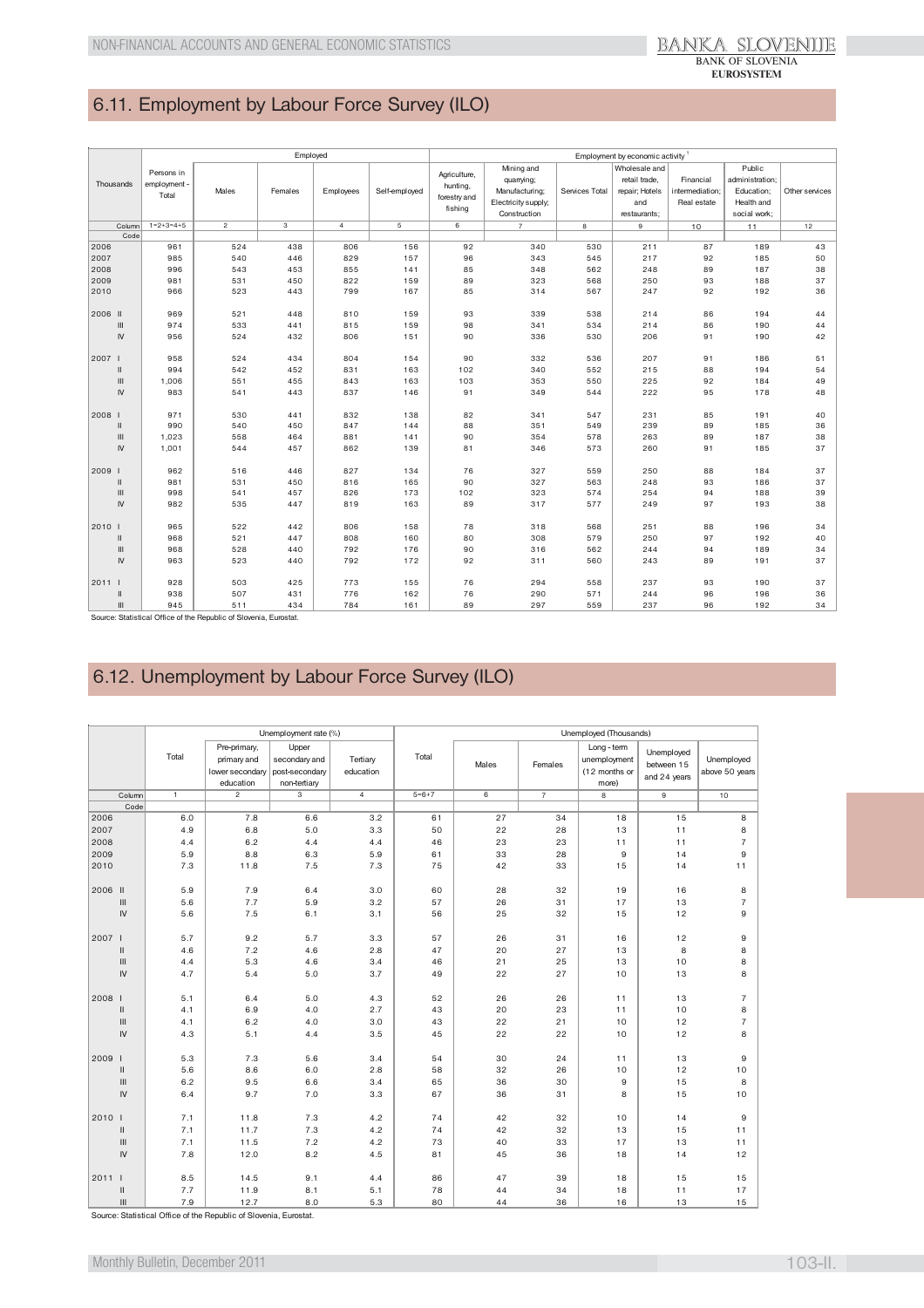## 6.13. Average Wages and Salaries

|               | Until 31.12.2006 |                |                |              |                       | Gross Wages and Salaries |                       |                |                   |         |             | Net Wages and Salaries |                       |
|---------------|------------------|----------------|----------------|--------------|-----------------------|--------------------------|-----------------------|----------------|-------------------|---------|-------------|------------------------|-----------------------|
| in SIT from   |                  |                |                | Real         |                       |                          |                       | Manufacturing  |                   |         |             | Real                   |                       |
| 01.01.2007 in |                  | Tolars         | Annual         |              |                       |                          |                       | Real           |                   | Tolars  | Annual      |                        |                       |
| <b>EUR</b>    |                  | Euro           | arowth in %    | $2000 = 100$ | Annual<br>growth in % | Tolars<br>Euro           | Annual<br>growth in % | $2000 = 100$   | An.growth<br>in % | Euro    | arowth in % | $2000 = 100$           | Annual<br>growth in % |
|               | Column           | $\overline{1}$ | $\overline{2}$ | 3            | $\overline{4}$        | $\overline{5}$           | 6                     | $\overline{7}$ | 8                 | 9       | 10          | 11                     | 12                    |
|               | Code             |                |                |              |                       |                          |                       |                |                   |         |             |                        |                       |
| 2006          |                  | 290,542        | 4.8            | 113.3        | 2.3                   | 252,109                  | 5.5                   | 116.8          | 3.0               | 185,287 | 5.1         | 114.7                  | 2.6                   |
|               |                  |                |                |              |                       |                          |                       |                |                   |         |             |                        |                       |
| 2007          |                  | 1,284          | 5.9            | 115.9        | 2.2                   | 1,778                    | 5.9                   | 134.6          | 2.2               | 834     | 7.9         | 119.5                  | 4.1                   |
| 2008          |                  | 1.391          | 8.4            | 118.8        | 2.6                   | 1.946                    | 9.9                   | 139.6          | 4.0               | 900     | 7.9         | 122.1                  | 2.1                   |
| 2009          |                  | 1.439          | 3.5            | 121.9        | 2.6                   | 2,019                    | 4.6                   | 143.7          | 3.7               | 930     | 3.4         | 125.1                  | 2.5                   |
| 2010          |                  | 1,495          | 3.9            | 124.3        | 2.0                   | 2,096                    | 3.6                   | 146.4          | 1.8               | 967     | 3.9         | 127.7                  | 2.0                   |
|               |                  |                |                |              |                       |                          |                       |                |                   |         |             |                        |                       |
| 2010          | May              | 1,475          | 4.2            | 121.8        | 2.1                   | 1,921                    | 0.8                   | 133.2          | $-1.2$            | 957     | 4.2         | 125.4                  | 2.1                   |
|               | Jun              | 1,492          | 4.4            | 122.8        | 2.5                   | 2,093                    | 3.0                   | 144.7          | 1.1               | 966     | 4.4         | 126.2                  | 2.5                   |
|               | Jul              | 1.481          | 4.0            | 122.8        | 1.9                   | 1,960                    | 1.6                   | 136.6          | $-0.5$            | 960     | 4.1         | 126.4                  | 2.0                   |
|               | Aug              | 1,487          | 5.1            | 122.9        | 2.7                   | 2,027                    | 6.5                   | 140.8          | 4.1               | 965     | 5.0         | 126.6                  | 2.6                   |
|               | Sep              | 1,486          | 3.6            | 123.4        | 1.6                   | 1,989                    | 2.7                   | 138.8          | 0.7               | 964     | 3.7         | 127.1                  | 1.7                   |
|               | Oct              | 1,488          | 2.7            | 123.6        | 0.8                   | 1,978                    | $-3.4$                | 138.0          | $-5.2$            | 964     | 3.1         | 127.2                  | 1.2                   |
|               | Nov              | 1,634          | 4.1            | 135.3        | 2.7                   | 2,966                    | 13.0                  | 206.3          | 11.4              | 1,041   | 4.2         | 136.9                  | 2.8                   |
|               | Dec              | 1,534          | 3.1            | 126.9        | 1.2                   | 2,393                    | 1.6                   | 166.4          | $-0.3$            | 989     | 3.3         | 129.9                  | 1.4                   |
|               |                  |                |                |              |                       |                          |                       |                |                   |         |             |                        |                       |
| 2011          | Jan              | 1.496          | 3.3            | 124.8        | 1.5                   | 1.987                    | $-0.2$                | 139.3          | $-2.0$            | 972     | 3.7         | 128.7                  | 1.9                   |
|               | Feb              | 1,494          | 4.3            | 124.6        | 2.9                   | 1,922                    | 1.2                   | 134.8          | $-0.2$            | 970     | 4.3         | 128.5                  | 2.9                   |
|               | Mar              | 1,524          | 1.7            | 125.1        | $-0.3$                | 2,028                    | 3.7                   | 139.9          | 1.8               | 987     | 2.0         | 128.7                  | 0.1                   |
|               | Apr              | 1,505          | 1.4            | 122.6        | $-0.3$                | 2,009                    | 1.6                   | 137.5          | $-0.1$            | 976     | 1.7         | 126.3                  | 0.0                   |
|               | May              | 1,516          | 2.8            | 122.5        | 0.6                   | 2,059                    | 7.2                   | 139.8          | 4.9               | 983     | 2.8         | 126.1                  | 0.6                   |
|               | Jun              | 1,521          | 2.0            | 123.5        | 0.6                   | 2,235                    | 6.8                   | 152.5          | 5.4               | 986     | 2.1         | 127.1                  | 0.7                   |
|               | Jul              | 1,500          | 1.3            | 123.2        | 0.4                   | 2,031                    | 3.6                   | 140.2          | 2.6               | 975     | 1.5         | 127.2                  | 0.6                   |
|               | Aug              | 1,524          | 2.5            | 124.9        | 1.6                   | 2,123                    | 4.7                   | 146.1          | 3.8               | 988     | 2.5         | 128.6                  | 1.6                   |
|               | Sep              | 1,507          | 1.4            | 122.7        | $-0.6$                | 2,032                    | 2.2                   | 139.0          | 0.1               | 978     | 1.5         | 126.4                  | $-0.6$                |
|               | Oct              | 1,510          | 1.5            | 122.1        | $-1.2$                | 2,052                    | 3.7                   | 139.4          | 1.0               | 980     | 1.6         | 125.7                  | $-1.1$                |

source: Statistical Office of RS and computations in BS.

## 6.14. Nominal effective exchange rate and Real harmonised competitiveness indicators

|             |        |                       | Real harmonised competitiveness indicators for |                   |
|-------------|--------|-----------------------|------------------------------------------------|-------------------|
|             |        | Nominal effective     | Slovenia; deflators                            |                   |
|             |        | exchange rate of euro | <b>Consumer Prices</b>                         | Unit labour costs |
|             |        |                       |                                                | (total economy)   |
|             |        |                       | 1999Q1=100                                     |                   |
|             | Column | 1                     | $\overline{2}$                                 | 3                 |
|             | Code   |                       |                                                |                   |
| 2006        |        | 109.4                 | 101.7                                          | 98.7              |
| 2007        |        | 113.0                 | 103.5                                          | 99.9              |
| 2008        |        | 117.9                 | 105.9                                          | 102.8             |
| 2009        |        | 120.6                 | 107.1                                          | 109.1             |
| 2010        |        | 112.3                 | 105.6                                          | 107.5             |
| 2009        | Jul    | 120.6                 | 106.8                                          | $\ddotsc$         |
|             | Aug    | 120.7                 | 106.7                                          |                   |
|             | Sep    | 122.0                 | 107.2                                          | 108.9             |
|             | Oct    | 123.0                 | 107.6                                          | $\ddotsc$         |
|             | Nov    | 122.9                 | 108.0                                          | $\ddotsc$         |
|             | Dec    | 121.7                 | 107.6                                          | 108.7             |
| 2010        | Jan    | 119.2                 | 106.8                                          | $\ddotsc$         |
|             | Feb    | 116.3                 | 106.5                                          | $\ddotsc$         |
|             | Mar    | 115.2                 | 105.9                                          | 109.8             |
|             | Apr    | 113.5                 | 106.1                                          |                   |
|             | May    | 109.9                 | 105.3                                          | $\ddotsc$         |
|             | Jun    | 107.7                 | 105.0                                          | 108.6             |
|             | Jul    | 109.9                 | 105.4                                          | $\ddotsc$         |
|             | Aug    | 109.5                 | 105.4                                          |                   |
|             | Sep    | 110.0                 | 105.1                                          | 107.2             |
|             | Oct    | 113.8                 | 105.8                                          | $\ddotsc$         |
|             | Nov    | 112.5                 | 105.4                                          |                   |
|             | Dec    | 110.1                 | 105.0                                          | 107.3             |
| 2011        | Jan.   | 110.1                 | 104.7                                          |                   |
|             | Feb    | 111.4                 | 104.6                                          | $\cdots$          |
|             | Mar    | 113.2                 | 104.9                                          | 106.8             |
|             | Apr    | 115.0                 | 105.0                                          | $\cdots$          |
|             | May    | 114.1                 | 105.0                                          | $\cdots$          |
|             | Jun    | 114.4                 | 104.4                                          | 105.9             |
|             | Jul    | 113.4                 | 103.8                                          | $\cdots$          |
|             | Aug    | 113.8                 | 104.1                                          | $\ddotsc$         |
|             | Sep    | 112.8                 | 104.5                                          | 105.6             |
|             | Oct    | 113.3                 | 105.3                                          | $\ddotsc$         |
|             | Nov    | 112.8                 | 105.6                                          |                   |
| Source: ECB |        |                       |                                                |                   |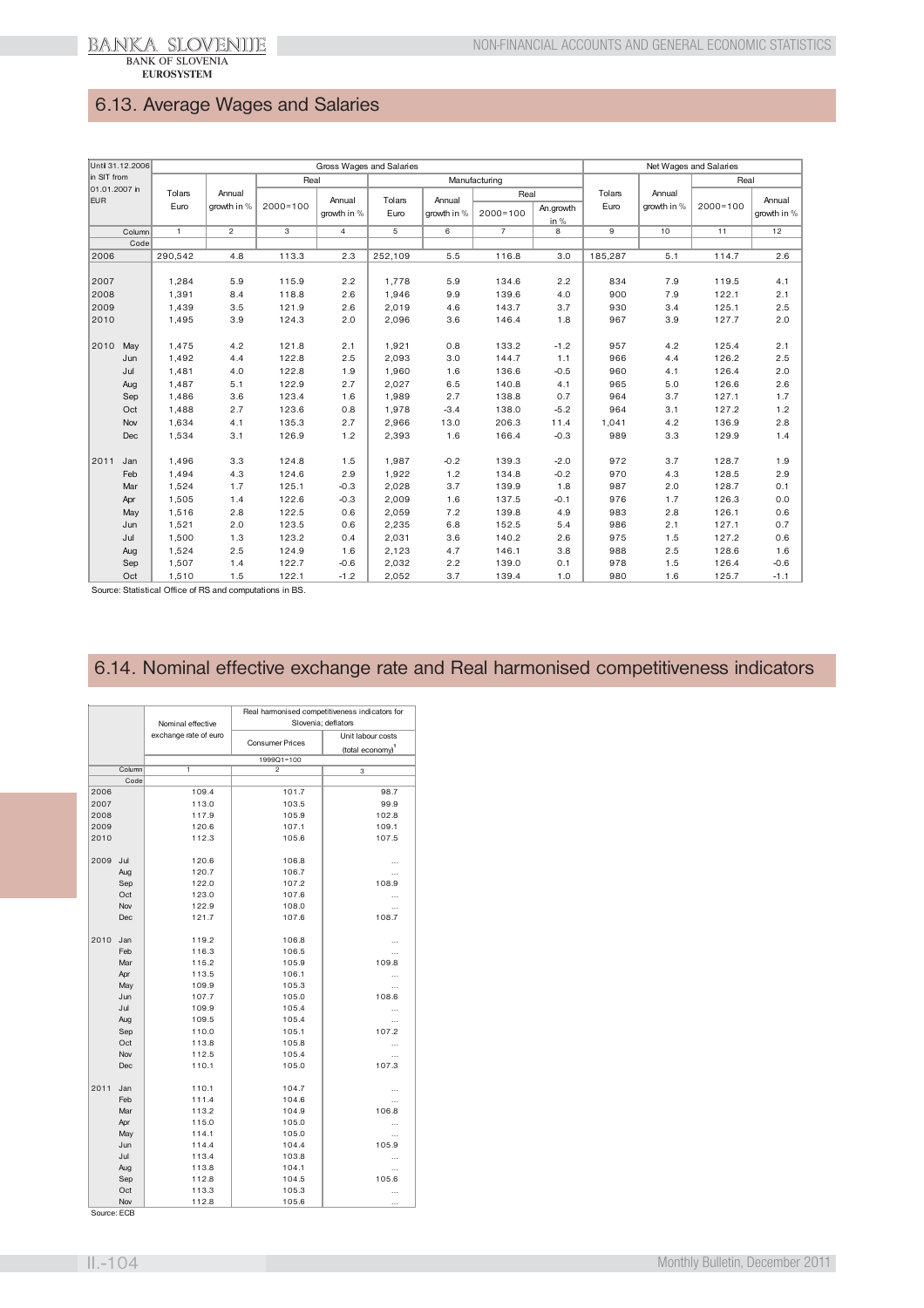## 6.15. Consumer price index

|              | Harmonised consumer price index |                                                         |                     |                      |                      |                      |                |                       |                      |          |                     |       |          |
|--------------|---------------------------------|---------------------------------------------------------|---------------------|----------------------|----------------------|----------------------|----------------|-----------------------|----------------------|----------|---------------------|-------|----------|
|              |                                 |                                                         |                     |                      |                      | Consumer price index |                |                       |                      |          |                     |       |          |
|              |                                 |                                                         |                     | Total without        |                      |                      |                | Goods                 |                      |          |                     |       |          |
| $2005 = 100$ | Total                           | Total without<br>fuels and energy                       | Fuels and<br>energy | seasonal<br>products | Seasonal<br>products | Total                | Durable goods  | Semi-durable<br>goods | Non-durable<br>goods | Services | Harmonised<br>index | Goods | Services |
| Column       | $\overline{1}$                  | $\overline{2}$                                          |                     | $\overline{4}$       | $\overline{5}$       | 6                    | $\overline{7}$ | 8                     | 9                    | 10       | 11                  | 12    | 13       |
| Code         |                                 |                                                         |                     |                      |                      |                      |                |                       |                      |          |                     |       |          |
| 2006         | 102.5                           | 101.6                                                   | 108.2               | 102.4                | 104.5                | 102.0                | 96.8           | 99.6                  | 103.9                | 103.5    | 102.6               | 102.1 | 103.5    |
| 2007         | 106.2                           | 105.4                                                   | 111.6               | 105.7                | 118.9                | 105.3                | 95.8           | 101.8                 | 108.7                | 108.1    | 106.4               | 105.3 | 108.6    |
| 2008         | 112.2                           | 110.6                                                   | 123.4               | 111.7                | 124.9                | 111.5                | 95.4           | 106.3                 | 117.4                | 113.5    | 112.3               | 111.3 | 114.3    |
| 2009         | 113.1                           | 112.3                                                   | 119.1               | 112.8                | 123.2                | 111.6                | 93.1           | 106.3                 | 118.4                | 116.5    | 113.2               | 110.8 | 118.0    |
| 2010         | 115.2                           | 112.7                                                   | 134.7               | 114.8                | 127.5                | 114.1                | 87.4           | 105.0                 | 124.9                | 117.6    | 115.6               | 113.7 | 119.3    |
|              |                                 |                                                         |                     |                      |                      |                      |                |                       |                      |          |                     |       |          |
| 2009<br>Sep  | 113.1                           | 111.9                                                   | 122.0               | 113.0                | 115.2                | 111.2                | 92.3           | 103.6                 | 118.8                | 117.2    | 113.4               | 110.7 | 118.6    |
| Oct          | 113.2                           | 112.2                                                   | 120.7               | 113.2                | 114.4                | 111.8                | 92.0           | 109.5                 | 118.3                | 116.3    | 113.5               | 111.2 | 118.1    |
| Nov          | 114.2                           | 112.9                                                   | 124.5               | 114.1                | 117.0                | 113.3                | 90.7           | 111.2                 | 120.5                | 116.2    | 114.4               | 112.5 | 118.0    |
| Dec          | 113.7                           | 112.3                                                   | 124.3               | 113.6                | 116.5                | 112.5                | 89.7           | 108.9                 | 120.3                | 116.2    | 113.9               | 111.8 | 118.1    |
|              |                                 |                                                         |                     |                      |                      |                      |                |                       |                      |          |                     |       |          |
| 2010<br>Jan  | 112.8                           | 110.9                                                   | 127.8               | 112.6                | 120.0                | 111.1                | 89.2           | 96.4                  | 121.7                | 116.7    | 113.2               | 110.6 | 118.5    |
| Feb          | 113.3                           | 111.3                                                   | 129.0               | 112.9                | 124.3                | 111.6                | 89.0           | 97.1                  | 122.4                | 117.1    | 113.6               | 111.0 | 118.8    |
| Mar          | 114.5                           | 112.4                                                   | 130.8               | 114.1                | 123.6                | 113.3                | 88.6           | 105.8                 | 122.8                | 117.1    | 114.8               | 112.6 | 119.0    |
| Apr          | 115.6                           | 113.3                                                   | 133.5               | 115.3                | 126.8                | 114.8                | 88.1           | 110.1                 | 124.4                | 117.3    | 116.1               | 114.4 | 119.3    |
| May          | 116.1                           | 113.6                                                   | 135.2               | 115.6                | 131.1                | 115.2                | 87.3           | 110.6                 | 125.1                | 117.9    | 116.5               | 114.8 | 119.8    |
| Jun          | 116.4                           | 114.0                                                   | 135.6               | 116.0                | 130.2                | 115.3                | 87.5           | 110.0                 | 125.3                | 119.0    | 116.8               | 114.9 | 120.5    |
| Jul          | 115.6                           | 112.8                                                   | 137.2               | 115.0                | 133.7                | 113.4                | 87.0           | 97.1                  | 126.1                | 120.5    | 116.1               | 113.4 | 121.5    |
| Aug          | 115.9                           | 113.2                                                   | 137.1               | 115.4                | 130.2                | 113.5                | 87.3           | 97.1                  | 126.2                | 121.3    | 116.2               | 113.3 | 122.0    |
| Sep          | 115.3                           | 112.6                                                   | 136.4               | 114.9                | 127.6                | 114.6                | 86.6           | 105.8                 | 125.8                | 116.8    | 115.7               | 114.3 | 118.5    |
| Oct          | 115.4                           | 112.6                                                   | 137.4               | 115.1                | 123.1                | 115.2                | 86.6           | 109.2                 | 125.7                | 115.8    | 115.9               | 114.8 | 118.0    |
| Nov          | 115.7                           | 113.0                                                   | 137.4               | 115.3                | 128.9                | 115.7                | 86.0           | 111.6                 | 126.2                | 115.7    | 116.2               | 115.3 | 117.9    |
| Dec          | 115.8                           | 112.8                                                   | 139.6               | 115.4                | 130.1                | 115.6                | 85.7           | 109.4                 | 126.8                | 116.2    | 116.4               | 115.4 | 118.2    |
|              |                                 |                                                         |                     |                      |                      |                      |                |                       |                      |          |                     |       |          |
| 2011<br>Jan  | 114.9                           | 111.3                                                   | 143.0               | 115.2                | 121.1                | 114.5                | 85.3           | 96.7                  | 128.7                | 115.7    | 115.9               | 114.7 | 118.0    |
| Feb          | 114.9                           | 111.2                                                   | 143.9               | 115.2                | 120.7                | 115.1                | 86.0           | 97.0                  | 129.5                | 114.2    | 115.9               | 115.2 | 117.1    |
| Mar          | 116.7                           | 113.1                                                   | 144.8               | 116.5                | 127.5                | 116.7                | 86.0           | 105.3                 | 129.7                | 116.5    | 117.5               | 116.8 | 118.7    |
| Apr          | 117.6                           | 114.0                                                   | 146.3               | 117.2                | 131.4                | 118.0                | 86.2           | 108.8                 | 130.7                | 116.6    | 118.4               | 118.1 | 118.8    |
| May          | 118.6                           | 115.1                                                   | 146.5               | 117.5                | 139.0                | 119.2                | 86.2           | 110.5                 | 132.1                | 117.2    | 119.4               | 119.3 | 119.4    |
| Jun          | 118.0                           | 114.7                                                   | 143.7               | 117.5                | 132.4                | 118.0                | 86.3           | 108.5                 | 130.8                | 117.8    | 118.6               | 117.9 | 119.7    |
| Jul          | 116.7                           | 113.1                                                   | 145.0               | 117.5                | 117.0                | 115.3                | 85.8           | 94.7                  | 130.6                | 119.5    | 117.3               | 115.4 | 121.0    |
| Aug          | 117.0                           | 113.2                                                   | 146.9               | 118.0                | 115.6                | 115.6                | 85.5           | 94.1                  | 131.2                | 120.0    | 117.6               | 115.7 | 121.4    |
| Sep          | 117.7                           | 114.1                                                   | 146.4               | 118.1                | 122.6                | 117.4                | 85.6           | 103.8                 | 131.3                | 118.4    | 118.3               | 117.2 | 120.5    |
| Oct          | 118.5                           | 114.8                                                   | 148.5               | 118.3                | 131.0                | 119.2                | 85.3           | 111.2                 | 132.2                | 117.0    | 119.3               | 119.1 | 119.4    |
| Nov          | 118.9                           | 115.1                                                   | 149.0               | 118.6                | 130.5                | 119.7                | 84.9           | 113.2                 | 132.5                | 117.0    | 119.4               | 119.4 | 119.3    |
|              |                                 | Source: Statistical Office of the Republic of Slovenia. |                     |                      |                      |                      |                |                       |                      |          |                     |       |          |

## 6.16. Consumer price index (growth rates)

|                            | Consumer price index<br>Harmonised consumer price index |                                   |                     |                                       |                      |        |                |                       |                      |          |                     |        |        |
|----------------------------|---------------------------------------------------------|-----------------------------------|---------------------|---------------------------------------|----------------------|--------|----------------|-----------------------|----------------------|----------|---------------------|--------|--------|
|                            |                                                         |                                   |                     |                                       |                      |        |                |                       |                      |          |                     |        |        |
| Yearly growth<br>rate in % | Total                                                   | Total without<br>fuels and energy | Fuels and<br>energy | Total without<br>seasonal<br>products | Seasonal<br>products | Total  | Durable goods  | Semi-durable<br>goods | Non-durable<br>goods | Services | Harmonised<br>index |        |        |
| Column                     | $\overline{1}$                                          | $\overline{2}$                    |                     | $\overline{4}$                        | $\overline{5}$       | 6      | $\overline{7}$ | 8                     | 9                    | 10       | 11                  | 12     | 13     |
| Code                       |                                                         |                                   |                     |                                       |                      |        |                |                       |                      |          |                     |        |        |
| 2006                       | 2.5                                                     | 1.6                               | 8.2                 | 2.4                                   | 4.5                  | 2.0    | $-3.2$         | $-0.4$                | 3.9                  | 3.5      | 2.5                 | 2.0    | 3.5    |
| 2007                       | 3.6                                                     | 3.7                               | 3.1                 | 3.2                                   | 13.8                 | 3.2    | $-1.1$         | 2.2                   | 4.6                  | 4.5      | 3.7                 | 3.2    | 4.9    |
| 2008                       | 5.7                                                     | 5.0                               | 10.6                | 5.7                                   | 5.0                  | 6.0    | $-0.4$         | 4.5                   | 8.0                  | 5.0      | 5.5                 | 5.7    | 5.3    |
| 2009                       | 0.9                                                     | 1.6                               | $-3.5$              | 0.9                                   | $-1.4$               | 0.0    | $-2.4$         | 0.0                   | 0.8                  | 2.6      | 0.9                 | $-0.4$ | 3.2    |
| 2010                       | 1.8                                                     | 0.3                               | 13.2                | 1.8                                   | 3.5                  | 2.2    | $-6.1$         | $-1.2$                | 5.5                  | 1.0      | 2.1                 | 2.6    | 1.2    |
|                            |                                                         |                                   |                     |                                       |                      |        |                |                       |                      |          |                     |        |        |
| 2009<br>Sep                | $-0.1$                                                  | 0.6                               | $-4.4$              | 0.1                                   | $-5.6$               | $-1.1$ | $-3.2$         | $-2.7$                | 0.0                  | 2.0      | 0.0                 | $-1.3$ | 2.6    |
| Oct                        | 0.0                                                     | 0.5                               | $-3.0$              | 0.2                                   | $-5.9$               | $-0.9$ | $-3.6$         | $-1.6$                | 0.0                  | 2.0      | 0.2                 | $-1.1$ | 2.6    |
| Nov                        | 1.6                                                     | 0.8                               | 8.0                 | 1.8                                   | $-4.5$               | 1.5    | $-3.8$         | $-2.0$                | 3.9                  | 1.9      | 1.8                 | 1.5    | 2.4    |
| <b>Dec</b>                 | 1.8                                                     | 0.3                               | 14.6                | 2.0                                   | $-4.3$               | 1.9    | $-5.8$         | $-2.8$                | 5.3                  | 1.6      | 2.1                 | 2.1    | 2.1    |
|                            |                                                         |                                   |                     |                                       |                      |        |                |                       |                      |          |                     |        |        |
| 2010<br>Jan                | 1.5                                                     | $-0.2$                            | 14.7                | 1.9                                   | $-9.6$               | 1.2    | $-6.0$         | $-4.4$                | 4.7                  | 1.9      | 1.8                 | 1.7    | 2.1    |
| Feb                        | 1.3                                                     | $-0.1$                            | 12.2                | 1.6                                   | $-5.4$               | 1.1    | $-6.5$         | $-4.1$                | 4.6                  | 1.8      | 1.6                 | 1.4    | 1.9    |
| Mar                        | 1.4                                                     | $-0.1$                            | 13.6                | 1.7                                   | $-4.5$               | 1.4    | $-6.4$         | $-3.1$                | 4.8                  | 1.6      | 1.8                 | 1.8    | 1.8    |
| Apr                        | 2.3                                                     | 0.7                               | 15.1                | 2.5                                   | $-2.2$               | 2.5    | $-6.9$         | $-0.6$                | 6.0                  | 2.0      | 2.7                 | 3.0    | 2.1    |
| May                        | 2.1                                                     | 0.3                               | 15.5                | 2.2                                   | $-0.5$               | 2.1    | $-6.9$         | $-1.8$                | 5.7                  | 1.9      | 2.4                 | 2.6    | 2.1    |
| Jun                        | 1.9                                                     | 0.4                               | 12.6                | 1.7                                   | 5.9                  | 2.1    | $-6.6$         | $-1.4$                | 5.4                  | 1.4      | 2.1                 | 2.4    | 1.6    |
| Jul                        | 2.1                                                     | 0.6                               | 13.5                | 1.8                                   | 10.4                 | 2.6    | $-6.2$         | $-1.3$                | 6.1                  | 0.9      | 2.3                 | 3.0    | 1.3    |
| Aug                        | 2.3                                                     | 0.9                               | 12.7                | 2.0                                   | 12.5                 | 2.9    | $-6.3$         | $-1.1$                | 6.5                  | 1.1      | 2.4                 | 3.1    | 1.3    |
| Sep                        | 2.0                                                     | 0.7                               | 11.8                | 1.7                                   | 10.8                 | 3.0    | $-6.2$         | 2.1                   | 5.9                  | $-0.3$   | 2.1                 | 3.2    | $-0.1$ |
| Oct                        | 1.9                                                     | 0.3                               | 13.8                | 1.7                                   | 7.6                  | 3.0    | $-5.9$         | $-0.3$                | 6.3                  | $-0.4$   | 2.1                 | 3.2    | $-0.1$ |
| Nov                        | 1.4                                                     | 0.1                               | 10.4                | 1.1                                   | 10.2                 | 2.2    | $-5.2$         | 0.3                   | 4.7                  | $-0.4$   | 1.6                 | 2.5    | $-0.1$ |
| <b>Dec</b>                 | 1.9                                                     | 0.5                               | 12.3                | 1.6                                   | 11.6                 | 2.7    | $-4.5$         | 0.5                   | 5.4                  | 0.0      | 2.2                 | 3.3    | 0.2    |
|                            |                                                         |                                   |                     |                                       |                      |        |                |                       |                      |          |                     |        |        |
| 2011<br>Jan                | 1.8                                                     | 0.4                               | 11.9                | 2.3                                   | 0.9                  | 3.1    | $-4.3$         | 0.4                   | 5.8                  | $-0.9$   | 2.3                 | 3.8    | $-0.4$ |
| Feb                        | 1.4                                                     | 0.0                               | 11.6                | 2.0                                   | $-2.9$               | 3.2    | $-3.4$         | $-0.1$                | 5.8                  | $-2.5$   | 2.0                 | 3.8    | $-1.4$ |
| Mar                        | 1.9                                                     | 0.7                               | 10.7                | 2.1                                   | 3.1                  | 3.1    | $-2.9$         | $-0.5$                | 5.6                  | $-0.5$   | 2.4                 | 3.7    | $-0.2$ |
| Apr                        | 1.7                                                     | 0.6                               | 9.5                 | 1.7                                   | 3.7                  | 2.8    | $-2.2$         | $-1.2$                | 5.1                  | $-0.6$   | 2.0                 | 3.2    | $-0.4$ |
| May                        | 2.2                                                     | 1.3                               | 8.3                 | 1.7                                   | 6.0                  | 3.4    | $-1.3$         | $-0.1$                | 5.5                  | $-0.6$   | 2.4                 | 3.8    | $-0.3$ |
| Jun                        | 1.3                                                     | 0.7                               | 6.0                 | 1.3                                   | 1.6                  | 2.4    | $-1.4$         | $-1.4$                | 4.3                  | $-1.0$   | 1.6                 | 2.7    | $-0.6$ |
| Jul                        | 0.9                                                     | 0.2                               | 5.7                 | 2.2                                   | $-12.5$              | 1.7    | $-1.4$         | $-2.5$                | 3.5                  | $-0.8$   | 1.1                 | 1.8    | $-0.4$ |
| Aug                        | 0.9                                                     | 0.0                               | 7.2                 | 2.2                                   | $-11.3$              | 1.8    | $-2.1$         | $-3.1$                | 4.0                  | $-1.0$   | 1.2                 | 2.1    | $-0.5$ |
| Sep                        | 2.1                                                     | 1.3                               | 7.3                 | 2.8                                   | $-4.0$               | 2.4    | $-1.2$         | $-1.9$                | 4.3                  | 1.4      | 2.3                 | 2.6    | 1.7    |
| Oct                        | 2.7                                                     | 1.9                               | 8.1                 | 2.7                                   | 6.4                  | 3.5    | $-1.4$         | 1.8                   | 5.2                  | 1.0      | 2.9                 | 3.8    | 1.2    |
| Nov                        | 2.7                                                     | 1.8                               | 8.5                 | 2.9                                   | 1.3                  | 3.4    | $-1.2$         | 1.5                   | 5.0                  | 1.1      | 2.8                 | 3.6    | 1.2    |

**Source: Statistical Office of the Republic of Slovenia and computations in Bank of Slovenia.**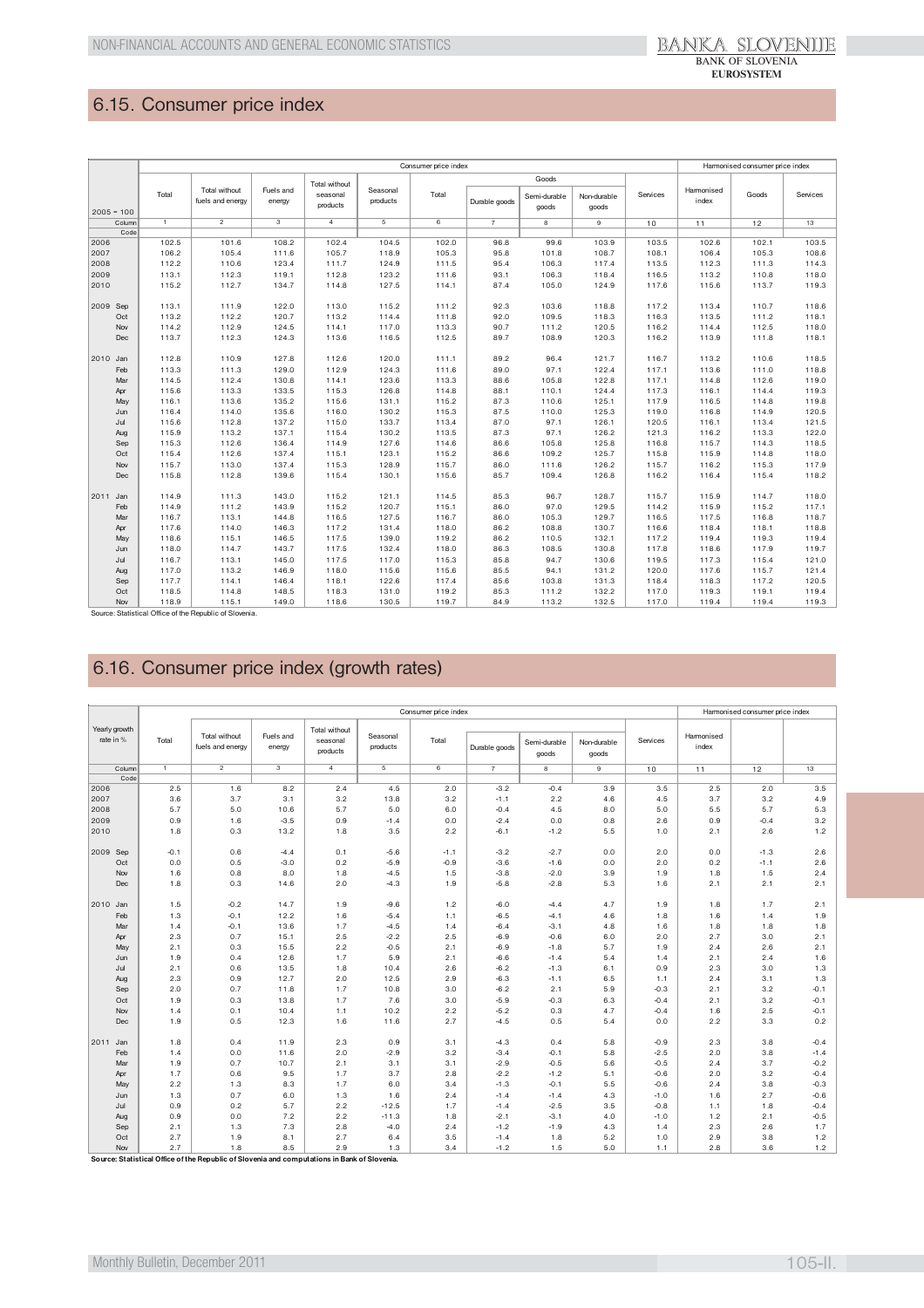## 6.17. Industrial producer price index

|              |            |                |                       |                         |                             |                | Consumer goods industries                  |                                                |                         |                |                                         |                                                      |
|--------------|------------|----------------|-----------------------|-------------------------|-----------------------------|----------------|--------------------------------------------|------------------------------------------------|-------------------------|----------------|-----------------------------------------|------------------------------------------------------|
| $2005 = 100$ |            | Total          | Intermediate<br>goods | Energy                  | Capital goods<br>industries | Total          | Durable<br>consumer<br>goods<br>industries | Non-durable<br>consumer<br>goods<br>industries | Mining and<br>quarrying | Manufacturing  | Electricity, gas<br>and steam<br>supply | Water supply,<br>sewerage and<br>waste<br>management |
|              | Column     | $\overline{1}$ | $\overline{2}$        | $\overline{\mathbf{3}}$ | $\overline{4}$              | $\overline{5}$ | 6                                          | $\overline{7}$                                 | 8                       | 9              | 10                                      | 11                                                   |
|              | Code       |                |                       |                         |                             |                |                                            |                                                |                         |                |                                         |                                                      |
| 2006         |            | 102.4          | 103.9                 | 102.8                   | 100.2                       | 101.6          | 103.1                                      | 101.3                                          | 101.4                   | 102.4          | 104.1                                   | 97.7                                                 |
| 2007         |            | 108.0          | 110.9                 | 114.0                   | 101.1                       | 104.8          | 110.7                                      | 103.8                                          | 106.1                   | 106.9          | 123.7                                   | 89.8                                                 |
| 2008         |            | 114.0          | 116.8                 | 122.7                   | 104.7                       | 110.7          | 116.2                                      | 109.7                                          | 109.0                   | 112.5          | 136.0                                   | 92.9                                                 |
| 2009         |            | 113.6          | 113.0                 | 131.0                   | 103.0                       | 110.2          | 123.4                                      | 108.1                                          | 112.4                   | 110.2          | 147.2                                   | 96.4                                                 |
| 2010         |            | 115.9          | 117.2                 | 131.5                   | 102.6                       | 111.4          | 128.2                                      | 108.6                                          | 112.9                   | 112.6          | 145.3                                   | 104.6                                                |
|              |            |                |                       |                         |                             |                |                                            |                                                |                         |                |                                         |                                                      |
| 2009 Sep     |            | 113.4          | 113.3                 | 130.3                   | 102.3                       | 110.0          | 125.0                                      | 107.6                                          | 111.5                   | 110.2          | 147.2                                   | 94.4                                                 |
|              | Oct        | 113.6          | 113.6                 | 130.2                   | 102.1                       | 110.3          | 125.8                                      | 107.8                                          | 111.5                   | 110.4          | 147.0                                   | 94.6                                                 |
|              | Nov        | 113.5          | 112.4                 | 132.6                   | 101.9                       | 110.2          | 125.2                                      | 107.7                                          | 112.0                   | 109.8          | 146.5                                   | 106.0                                                |
|              | Dec        | 113.5          | 112.4                 | 132.3                   | 101.8                       | 110.5          | 125.2                                      | 108.0                                          | 112.0                   | 109.8          | 146.0                                   | 106.0                                                |
|              |            |                |                       |                         |                             |                |                                            |                                                |                         |                |                                         |                                                      |
| 2010 Jan     |            | 113.7          | 112.6                 | 133.2                   | 101.7                       | 110.8          | 126.3                                      | 108.2                                          | 112.1                   | 110.0          | 147.1                                   | 106.0                                                |
|              | Feb        | 114.1<br>114.6 | 113.3<br>114.5        | 132.6<br>132.7          | 102.2<br>102.1              | 110.8<br>110.8 | 126.1<br>126.3                             | 108.2<br>108.2                                 | 113.6<br>113.1          | 110.4<br>111.0 | 146.7<br>146.9                          | 104.1<br>104.5                                       |
|              | Mar        | 114.8          | 115.6                 | 130.4                   | 101.8                       | 110.7          | 126.6                                      |                                                | 113.1                   | 111.4          | 144.0                                   | 104.5                                                |
|              | Apr        |                |                       |                         |                             |                |                                            | 108.1                                          |                         |                |                                         |                                                      |
|              | May        | 116.2          | 117.8                 | 131.8                   | 103.5                       | 110.9          | 126.6                                      | 108.2                                          | 113.0                   | 112.8          | 145.8                                   | 104.5                                                |
|              | Jun        | 116.5          | 118.0                 | 131.4                   | 103.5                       | 111.6          | 129.4                                      | 108.6                                          | 113.0                   | 113.2          | 145.3                                   | 104.5                                                |
|              | Jul        | 116.3<br>116.4 | 118.2<br>118.2        | 131.2<br>130.8          | 102.7<br>102.9              | 111.3<br>111.7 | 129.7<br>129.5                             | 108.2<br>108.7                                 | 112.8                   | 113.1          | 145.0<br>144.5                          | 104.6                                                |
|              | Aug        |                |                       | 130.6                   | 102.9                       |                | 129.3                                      | 108.9                                          | 112.6                   | 113.2          | 144.2                                   | 104.6                                                |
|              | Sep        | 116.6          | 118.6                 |                         |                             | 111.8          |                                            |                                                | 113.1                   | 113.5          |                                         | 104.6                                                |
|              | Oct        | 117.1          | 119.3                 | 131.2                   | 102.8                       | 112.1          | 129.0                                      | 109.3                                          | 112.9                   | 113.9          | 144.9                                   | 104.6                                                |
|              | Nov        | 117.1          | 119.6                 | 130.8                   | 102.7                       | 111.9          | 129.6                                      | 109.0                                          | 112.7                   | 114.0          | 144.5                                   | 104.6                                                |
|              | Dec        | 117.4          | 120.2                 | 131.1                   | 102.2                       | 112.2          | 129.8                                      | 109.2                                          | 113.0                   | 114.3          | 144.8                                   | 104.6                                                |
| 2011         |            | 118.2          |                       |                         |                             |                |                                            |                                                |                         |                |                                         | 104.6                                                |
|              | Jan<br>Feb |                | 121.6                 | 131.1                   | 102.7                       | 112.6          | 129.8                                      | 109.8                                          | 112.2                   | 115.2          | 145.1                                   |                                                      |
|              | Mar        | 119.5          | 123.5                 | 134.3                   | 103.0                       | 113.0          | 130.3                                      | 110.1                                          | 112.6                   | 116.3          | 149.1<br>148.2                          | 104.6                                                |
|              |            | 120.1          | 124.4                 | 133.6                   | 102.9                       | 113.6          | 131.7                                      | 110.6                                          | 113.4                   | 116.9          | 149.1                                   | 104.6<br>104.6                                       |
|              | Apr        | 120.5<br>120.3 | 124.8                 | 134.2<br>133.2          | 103.2<br>103.0              | 114.2          | 132.1<br>132.6                             | 111.2                                          | 113.4<br>113.3          | 117.4<br>117.2 | 147.8                                   | 104.6                                                |
|              | May        | 120.8          | 124.6<br>125.2        | 133.7                   | 103.0                       | 114.2<br>114.9 | 133.3                                      | 111.2<br>111.8                                 | 113.5                   | 117.8          | 148.3                                   | 104.6                                                |
|              | Jun<br>Jul | 120.6          | 124.9                 | 134.0                   | 103.2                       | 114.3          | 134.1                                      | 110.9                                          | 113.5                   | 117.5          | 148.7                                   | 104.8                                                |
|              |            | 120.8          | 125.4                 | 133.9                   | 103.4                       | 114.3          | 134.1                                      | 111.0                                          | 113.2                   | 117.7          | 148.5                                   | 104.9                                                |
|              | Aug        |                |                       |                         |                             |                |                                            |                                                |                         |                |                                         |                                                      |
|              | Sep<br>Oct | 120.8<br>120.7 | 125.1                 | 134.2                   | 103.3                       | 114.7          | 134.7                                      | 111.3                                          | 113.2                   | 117.7          | 148.8                                   | 104.9                                                |
|              |            |                | 124.9                 | 134.1                   | 103.7                       | 114.3          | 134.7                                      | 110.9                                          | 113.4                   | 117.6          | 148.7                                   | 105.1                                                |
|              | Nov        | 120.5          | 124.5                 | 134.0                   | 103.3                       | 114.5          | 134.7                                      | 111.1                                          | 113.4                   | 117.3          | 148.5                                   | 105.1                                                |

**Source: Statistical Office of the Republic of Slovenia and computations in Bank of Slovenia.**

## 6.18. Industrial producer price index (growth rates)

|                             |              |                       |                         |                             |                | Consumer goods industries                  |                                                |                         |               |                                         |                                                      |
|-----------------------------|--------------|-----------------------|-------------------------|-----------------------------|----------------|--------------------------------------------|------------------------------------------------|-------------------------|---------------|-----------------------------------------|------------------------------------------------------|
| Yearly growth<br>rates in % | Total        | Intermediate<br>goods | Energy                  | Capital goods<br>industries | Total          | Durable<br>consumer<br>goods<br>industries | Non-durable<br>consumer<br>goods<br>industries | Mining and<br>quarrying | Manufacturing | Electricity, gas<br>and steam<br>supply | Water supply,<br>sewerage and<br>waste<br>management |
| Column                      | $\mathbf{1}$ | $\overline{2}$        | $\overline{\mathbf{3}}$ | $\overline{4}$              | $\overline{5}$ | 6                                          | $\overline{7}$                                 | 8                       | 9             | 10                                      | 11                                                   |
|                             | Code         |                       |                         |                             |                |                                            |                                                |                         |               |                                         |                                                      |
| 2006                        | 2.4          | 3.9                   | 2.8                     | 0.2                         | 1.6            | 3.1                                        | 1.3                                            | 1.4                     | 2.4           | 4.1                                     | $-2.3$                                               |
| 2007                        | 5.5          | 6.8                   | 10.9                    | 0.9                         | 3.2            | 7.4                                        | 2.4                                            | 4.6                     | 4.4           | 18.8                                    | $-8.1$                                               |
| 2008                        | 5.6          | 5.3                   | 7.6                     | 3.6                         | 5.6            | 4.9                                        | 5.7                                            | 2.7                     | 5.2           | 10.0                                    | 3.4                                                  |
| 2009                        | $-0.4$       | $-3.2$                | 6.8                     | $-1.7$                      | $-0.4$         | 6.2                                        | $-1.5$                                         | 3.1                     | $-2.0$        | 8.2                                     | 3.8                                                  |
| 2010                        | 2.0          | 3.7                   | 0.3                     | $-0.4$                      | 1.0            | 3.9                                        | 0.5                                            | 0.4                     | 2.1           | $-1.3$                                  | 8.5                                                  |
|                             |              |                       |                         |                             |                |                                            |                                                |                         |               |                                         |                                                      |
| 2009 Sep                    | $-1.6$       | $-4.5$                | 5.4                     | $-4.5$                      | $-0.9$         | 7.2                                        | $-2.3$                                         | 1.4                     | $-3.2$        | 7.4                                     | 1.0                                                  |
| Oct                         | $-1.4$       | $-3.7$                | 5.1                     | $-4.4$                      | $-1.2$         | 7.9                                        | $-2.8$                                         | 1.0                     | $-2.9$        | 7.1                                     | 1.2                                                  |
| Nov                         | $-1.1$       | $-3.4$                | 6.6                     | $-4.4$                      | $-1.3$         | 7.4                                        | $-2.8$                                         | 1.3                     | $-2.8$        | 6.1                                     | 13.3                                                 |
| <b>Dec</b>                  | $-0.7$       | $-2.6$                | 6.1                     | $-3.4$                      | $-1.1$         | 7.4                                        | $-2.6$                                         | 0.0                     | $-2.2$        | 6.1                                     | 12.1                                                 |
|                             |              |                       |                         |                             |                |                                            |                                                |                         |               |                                         |                                                      |
| 2010 Jan                    | $-0.1$       | $-1.5$                | 4.3                     | $-3.1$                      | 0.4            | 6.4                                        | $-0.6$                                         | $-1.7$                  | $-1.1$        | 3.9                                     | 12.1                                                 |
| Feb                         | 0.1          | $-0.5$                | 1.4                     | $-2.2$                      | 0.6            | 4.4                                        | $-0.1$                                         | 0.7                     | $-0.3$        | $-0.5$                                  | 10.0                                                 |
| Mar                         | 0.5          | 1.0                   | 0.5                     | $-2.2$                      | 0.5            | 4.7                                        | $-0.2$                                         | 0.3                     | 0.3           | $-1.6$                                  | 10.5                                                 |
| Apr                         | 0.7          | 1.5                   | $-1.1$                  | $-1.0$                      | 0.5            | 3.6                                        | $-0.1$                                         | 0.3                     | 0.7           | $-3.4$                                  | 10.5                                                 |
| May                         | 2.6          | 5.4                   | 0.1                     | 0.8                         | 0.5            | 3.2                                        | 0.0                                            | 0.1                     | 2.9           | $-2.1$                                  | 10.5                                                 |
| Jun                         | 2.7          | 5.3                   | 0.1                     | 0.7                         | 0.5            | 3.7                                        | $-0.2$                                         | 0.1                     | 2.9           | $-2.1$                                  | 10.7                                                 |
| Jul                         | 2.7          | 5.2                   | 0.0                     | 0.1                         | 1.0            | 3.9                                        | 0.5                                            | 0.5                     | 2.9           | $-2.3$                                  | 10.8                                                 |
| Aug                         | 2.9          | 4.8                   | 0.4                     | 0.2                         | 1.8            | 3.6                                        | 1.4                                            | 1.0                     | 3.1           | $-1.8$                                  | 10.8                                                 |
| Sep                         | 2.8          | 4.6                   | 0.2                     | 0.5                         | 1.6            | 3.5                                        | 1.2                                            | 1.4                     | 2.9           | $-2.1$                                  | 10.8                                                 |
| Oct                         | 3.1          | 5.0                   | 0.7                     | 0.6                         | 1.6            | 2.5                                        | 1.4                                            | 1.3                     | 3.1           | $-1.4$                                  | 10.6                                                 |
| Nov                         | 3.2          | 6.4                   | $-1.4$                  | 0.7                         | 1.6            | 3.6                                        | 1.2                                            | 0.6                     | 3.8           | $-1.4$                                  | $-1.3$                                               |
| <b>Dec</b>                  | 3.5          | 7.0                   | $-0.9$                  | 0.4                         | 1.5            | 3.7                                        | 1.1                                            | 0.9                     | 4.0           | $-0.8$                                  | $-1.3$                                               |
|                             |              |                       |                         |                             |                |                                            |                                                |                         |               |                                         |                                                      |
| 2010 Jan                    | 4.0          | 8.0                   | $-1.5$                  | 1.0                         | 1.7            | 2.8                                        | 1.5                                            | 0.1                     | 4.7           | $-1.3$                                  | $-1.3$                                               |
| Feb                         | 4.8          | 8.9                   | 1.3                     | 0.8                         | 2.0            | 3.4                                        | 1.7                                            | $-0.9$                  | 5.3           | 1.6                                     | 0.5                                                  |
| Mar                         | 4.8          | 8.7                   | 0.7                     | 0.8                         | 2.5            | 4.3                                        | 2.2                                            | 0.3                     | 5.3           | 0.9                                     | 0.1                                                  |
| Apr                         | 5.0          | 8.0                   | 2.9                     | 1.3                         | 3.2            | 4.4                                        | 2.9                                            | 0.2                     | 5.3           | 3.5                                     | 0.1                                                  |
| May                         | 3.6          | 5.7                   | 1.1                     | $-0.5$                      | 3.1            | 4.8                                        | 2.7                                            | 0.2                     | 3.9           | 1.4                                     | 0.1                                                  |
| Jun                         | 3.7          | 6.1                   | 1.7                     | $-0.5$                      | 2.9            | 3.0                                        | 2.9                                            | 0.4                     | 4.0           | 2.0                                     | 0.1                                                  |
| Jul                         | 3.7          | 5.7                   | 2.2                     | 0.5                         | 2.7            | 3.4                                        | 2.5                                            | 0.6                     | 3.9           | 2.5                                     | 0.2                                                  |
| Aug                         | 3.8          | 6.1                   | 2.4                     | 0.5                         | 2.3            | 3.5                                        | 2.1                                            | 0.6                     | 4.0           | 2.7                                     | 0.3                                                  |
| Sep                         | 3.6          | 5.5                   | 2.7                     | 0.4                         | 2.6            | 4.2                                        | 2.3                                            | 0.2                     | 3.7           | 3.2                                     | 0.3                                                  |
| Oct                         | 3.1          | 4.7                   | 2.3                     | 0.9                         | 2.0            | 4.4                                        | 1.5                                            | 0.4                     | 3.2           | 2.6                                     | 0.4                                                  |
| Nov                         | 2.9          | 4.1                   | 2.5                     | 0.6                         | 2.3            | 3.9                                        | 1.9                                            | 0.6                     | 3.0           | 2.8                                     | 0.4                                                  |

Source: Statistical Office of the Republic of Slovenia.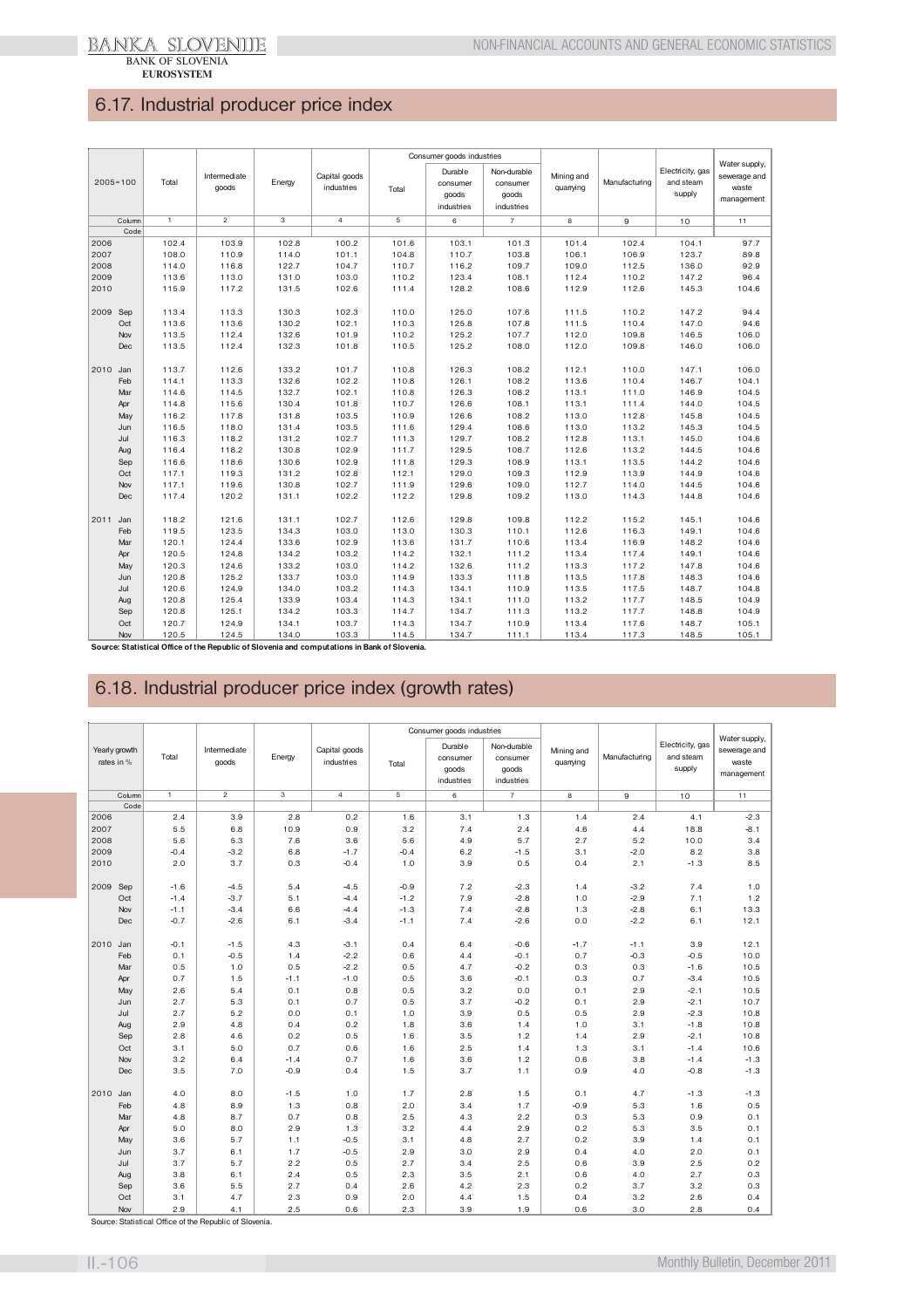# III. BANKS, SAVINGS BANKS AND REPRESENTATIVE OFFICES OF BANKS IN RS

as at 31 December 2011

### **I. Banks**

**Abanka Vipa d.d. Slovenska cesta 58 1517 Ljubljana Phone: +386 (1) 471 81 00**

The bank may perform the following mutually recognized financial services, pursuant to Article 10 of the ZBan-1:

- 1. Receiving deposits<br>2. Granting credits that
- 2. Granting credits that also includes:
- consumer credits,
- mortgage credits.
- factoring, with or without recourse,
- financing of commercial transactions, including forfeiting,
- 4. Payment services;
- 5. Issuance and management of other payment instruments (i.e. travellers' cheques and bankers' drafts) in the part in which this service is not included in service of point 4. of this Article;
- 6. Issuing of guarantees and other commitments,
- 7. Trading for own account or for account of customers in:
- money market instruments,
- foreign exchange, including currency exchange transactions,
- financial futures and options,
- exchange and interest-rate instruments,
- transferable securities.
- 8. Participations in securities issues and the provision of services related to such issues,
- 9. Advice and services related to mergers and the purchase of undertakings,
- 11. Portfolio management and advice,
- 12. Safekeeping of securities and other services relating to the safekeeping of securities,<br>13. Credit reference services: collection, analysis and provision of information on creditw
- Credit reference services: collection, analysis and provision of information on creditworthiness,
- 14. Rental of safe deposit boxes and
- 15. Investment services and operations and ancillary investment services from paragraph (1) of Article 10 of the ZTFI.

The bank may perform the following supplementary financial services, pursuant to Article 11 of the ZBan-1:

- 1. Insurance brokerage in accordance with the act governing the insurance business,
- 3. Pension fund management in accordance with the act governing pension and disability insurance and
- 4. Custodian services in accordance with the law governing investment funds and management companies
- 6. Representation in financial leasing,
- administrative services for investment funds.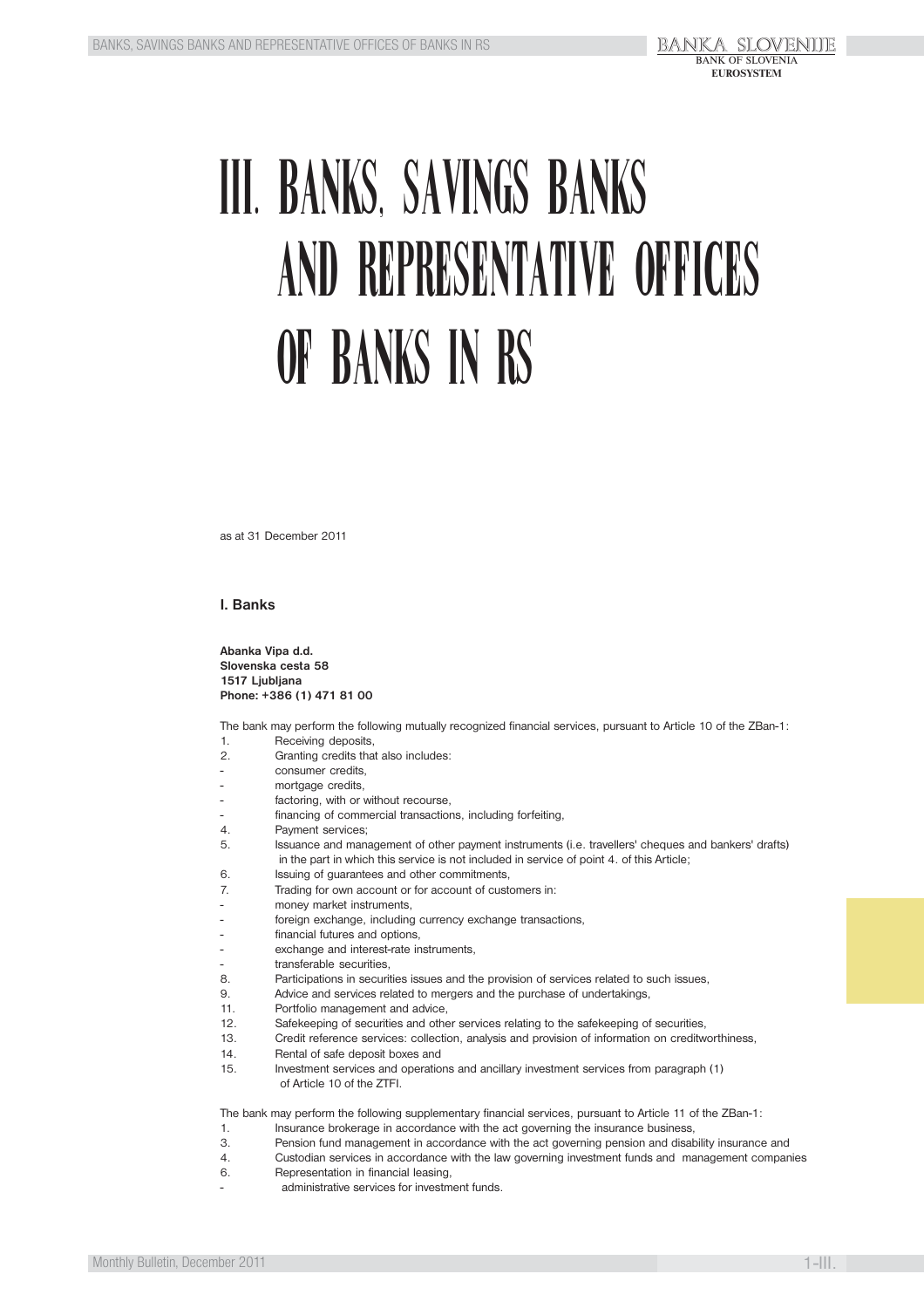#### **Banka Celje d.d. Vodnikova cesta 2 3000 Celje Phone: +386 (3) 422 10 00**

The bank may perform the following mutually recognized financial services, pursuant to Article 10 of the ZBan-1: 1. Receiving deposits,

- 2. Granting credits that also includes:
- consumer credits,
- mortgage credits,
- factoring, with or without recourse,
- financing of commercial transactions, including forfeiting
- 4. Payment services;
- 5. Issuance and management of other payment instruments (i.e. travellers' cheques and bankers' drafts) in the part in which this service is not included in service of point 4. of this Article;
- 6. Issuing of guarantees and other commitments,
- 7. Trading for own account or for account of customers in:
- foreign exchange, including currency exchange transactions,
- financial futures and options.
- exchange and interest-rate instruments,
- trading for own account:
- money market instruments
- transferable securities.
- 14. Rental of safe deposit boxes and
- 15. Investment services and operations and ancillary investment services from paragraph (1) of Article 10 of the ZTFI.

The bank may perform the following supplementary financial services, pursuant to Article 11 of the ZBan-1:

- 1. Insurance brokerage in accordance with the act governing the insurance business and
- 6. Marketing of investment funds and the sale of investment coupons or shares in investment funds.

#### **Banka Koper d.d. Pristaniška ulica 14 6502 Koper Phone: +386 (5) 666 11 00**

The bank may perform the following mutually recognized financial services, pursuant to Article 10 of the ZBan-1: 1. Receiving deposits,

- 2. Granting credits that also includes:
- consumer credits,
- mortgage credits.
- factoring, with or without recourse,
- financing of commercial transactions, including forfeiting,
- 4. Payment services and e-money issuance services;
- 5. Issuance and management of other payment instruments (i.e. travellers' cheques and bankers' drafts) in the part in which this service is not included in service of point 4. of this Article;
- 6. Issuing of guarantees and other commitments
- 7. Trading for own account or for account of customers in:
- money market instruments.
- foreign exchange, including currency exchange transactions,
- financial futures and options.
- exchange and interest-rate instruments,
- transferable securities
- 8. Participations in securities issues and the provision of services related to such issues,
- 9. Advice and services related to mergers and the purchase of undertakings,
- 11. Portfolio management and advice,
- 12. Safekeeping of securities and other services relating to the safekeeping of securities,
- 14. Rental of safe deposit boxes and
- 15. Investment services and operations and ancillary investment services from paragraph (1) of Article 10 of the ZTFI.

The bank may perform the following supplementary financial services, pursuant to Article 11 of the ZBan-1:

- 1. Insurance brokerage in accordance with the act governing the insurance business,
- 2. Administration of payment systems,
- 3. Pension fund management in accordance with the act governing pension and disability insurance,
- 4. Custodian services in accordance with the law governing investment funds and management companies and
	- custodian services in accordance with the law governing the protection of apartment and house buyers;
- 6. Representation in financial leasing,
- administrative services for investment funds.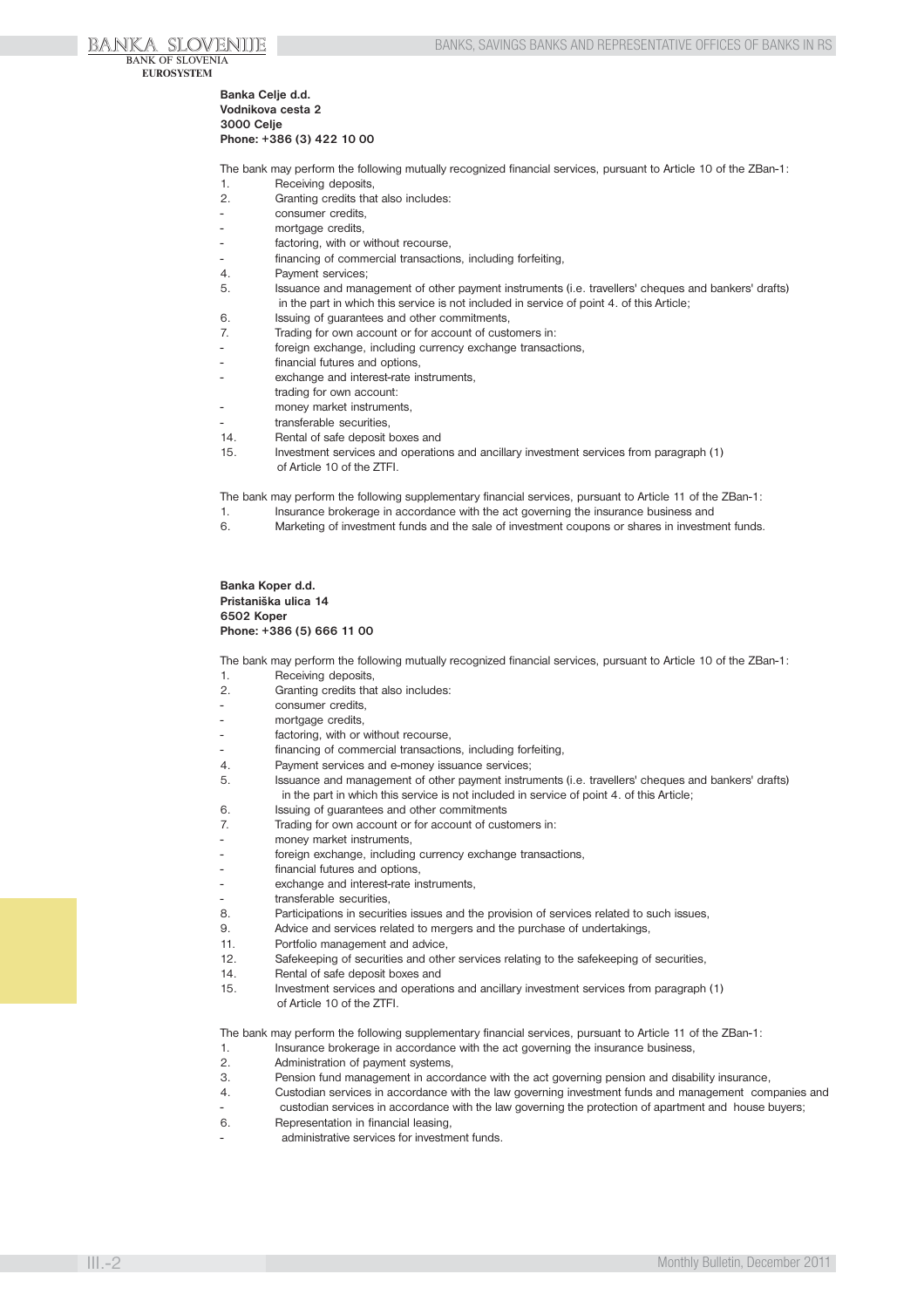

**Banka Sparkasse d.d. Cesta v Kleče 15 1000 Ljubljana Phone: +386 (1) 583 66 66**

The bank may perform the following mutually recognized financial services, pursuant to Article 10 of the ZBan-1: 1. Receiving deposits,

- 2. Granting credits that also includes:
- consumer credits,
- mortgage credits,
- financing of commercial transactions, including forfeiting,
- 4. Payment services;
- 5. Issuance and management of other payment instruments (i.e. travellers' cheques and bankers' drafts) in the part in which this service is not included in service of point 4. of this Article;
- 6. Issuing of guarantees and other commitments,
- 7. Trading for own account or for account of customers in:
- foreign exchange, including currency exchange transactions,
- trading for own account:
- money market instruments and
- 13. Credit reference services: collection, analysis and provision of information on creditworthiness.

The bank may perform the following supplementary financial services, pursuant to Article 11 of the ZBan-1: 1. Insurance brokerage in accordance with the act governing the insurance business and

- 5. Credit brokerage for consumer and other types of loans;
- 6. Marketing of investment funds and the sale of investment coupons or shares in investment funds,
- advice related to investments (investment advice).

**Banka Volksbank d.d. Dunajska cesta 128 a 1101 Ljubljana Phone: +386 (1) 530 74 00**

The bank may perform the following mutually recognized financial services, pursuant to Article 10 of the ZBan-1: 1. Receiving deposits,

- 2. Granting credits that also includes:
- 
- consumer credits, mortgage credits.
- 
- factoring, with or without recourse,
- financing of commercial transactions, including forfeiting,<br>4. Payment services:
- Payment services;

5. Issuance and management of other payment instruments (i.e. travellers' cheques and bankers' drafts) in the part in which this service is not included in service of point 4. of this Article;

- 6. Issuing of guarantees and other commitments,
- 7. Trading for own account or for account of customers in:
- foreign exchange, including currency exchange transactions.
- exchange and interest-rate instruments,
- trading for own account:
- money market instruments,
- transferable securities and
- 8. Participations in securities issues and the provision of services related to such issues,
- 15. Investment services and operations and ancillary investment services from paragraph (1) of Article 10 of the ZTFI.

The bank may perform the following supplementary financial services, pursuant to Article 11 of the ZBan-1: 1. Insurance brokerage in accordance with the act governing the insurance business and

- 6. Marketing of investment funds and the sale of investment coupons or shares in investment funds,
- brokerage of financial leasing.

**BAWAG banka d.d. Bleiweisova cesta 30 1000 Ljubljana Phone: +386 (1) 230 07 06**

The bank may perform the following mutually recognized financial services, pursuant to Article 10 of the ZBan-1:

- 1. Receiving deposits,
- 2. Granting credits that also includes:
- mortgage credits.
- factoring, with or without recourse,<br>6. Saling of quarantees and other co
- 6. Issuing of guarantees and other commitments,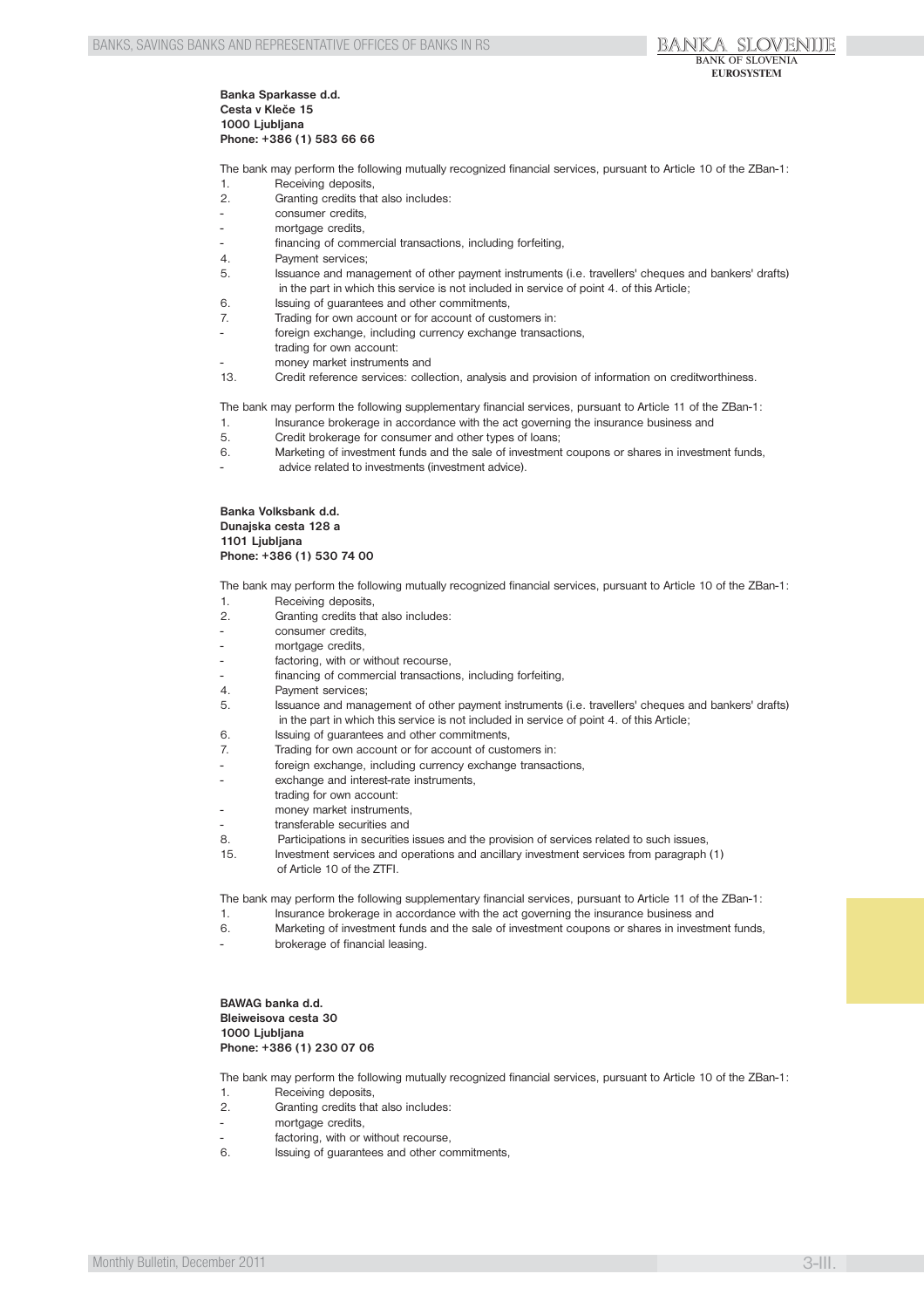**Deželna banka Slovenije d.d. Kolodvorska ulica 9 1000 Ljubljana Phone: +386 (1) 472 71 00**

The bank may perform the following mutually recognized financial services, pursuant to Article 10 of the ZBan-1:

- 1. Receiving deposits,
- 2. Granting credits that also includes:
- consumer credits.
- mortgage credits,
- factoring, with or without recourse.
- financing of commercial transactions, including forfeiting,
- 4. Payment services;
- 5. Issuance and management of other payment instruments (i.e. travellers' cheques and bankers' drafts) in the part in which this service is not included in service of point 4. of this Article;<br>6. Issuing of quarantees and other commitments.
- Issuing of guarantees and other commitments.
- 7. Trading for own account or for account of customers in:
- money market instruments.
- foreign exchange, including currency exchange transactions,
- financial futures and options.
- exchange and interest-rate instruments
- transferable securities,<br>8. Participations in securities
- Participations in securities issues and the provision of services related to such issues.
- 9. Advice and services related to mergers and the purchase of undertakings,
- 11. Portfolio management and advice,
- 12. Safekeeping of securities and other services relating to the safekeeping of securities,
- 13. Credit reference services: collection, analysis and provision of information on creditworthiness.
- 15. Investment services and operations and ancillary investment services from paragraph (1) of Article 10 of the ZTFI.

The bank may perform the following supplementary financial services, pursuant to Article 11 of the ZBan-1: 1. Insurance brokerage in accordance with the act governing the insurance business,

**Factor banka d.d. Tivolska cesta 48 1000 Ljubljana Phone: +386 (1) 230 66 00**

The bank may perform the following mutually recognized financial services, pursuant to Article 10 of the ZBan-1:

- 1. Receiving deposits<br>2. Granting credits that 2. Granting credits that also includes:
- consumer credits,
- mortgage credits.
- factoring, with or without recourse
- financing of commercial transactions, including forfeiting,
- 4. Payment services;
- 5. Issuance and management of other payment instruments (i.e. travellers' cheques and bankers' drafts) in the part in which this service is not included in service of point 4. of this Article;
- 6. Issuing of guarantees and other commitments,
- 7. Trading for own account or for account of customers in:
- money market instruments,
- foreign exchange, including currency exchange transactions,
- financial futures and options
- exchange and interest-rate instruments,
- transferable securities,
- 8. Participations in securities issues and the provision of services related to such issues,
- 9. Advice and services related to mergers and the purchase of undertakings,
- 11 Portfolio management and advice
- 13. Credit reference services: collection, analysis and provision of information on creditworthiness,
- 15. Investment services and operations and ancillary investment services from paragraph (1) of Article 10 of the ZTFI.

The bank may perform the following supplementary financial services, pursuant to Article 11 of the ZBan-1: 3. Pension fund management in accordance with the act governing pension and disability insurance.

**Gorenjska banka d.d., Kranj Bleiweisova cesta 1 4000 Kranj Phone: +386 (4) 208 40 00**

The bank may perform the following mutually recognized financial services, pursuant to Article 10 of the ZBan-1: 1. Receiving deposits,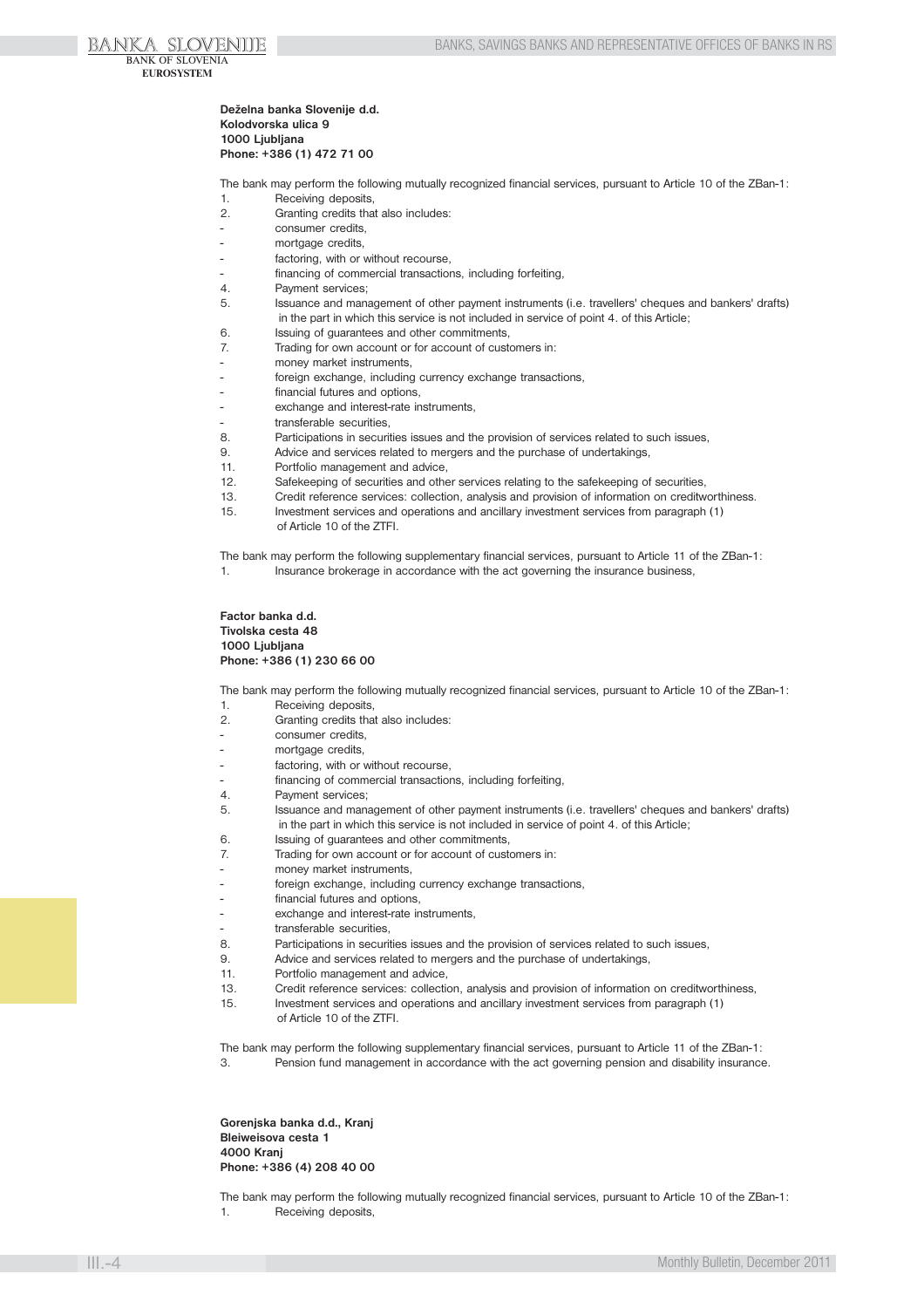

- 2. Granting credits that also includes:
- consumer credits,
- mortgage credits.
- factoring, with or without recourse,
- financing of commercial transactions, including forfeiting,
- 4. Payment services;
- 5. Issuance and management of other payment instruments (i.e. travellers' cheques and bankers' drafts) in the part in which this service is not included in service of point 4. of this Article;
- 6. Issuing of guarantees and other commitments,
- 7. Trading for own account or for account of customers in:
- money market instruments,
- foreign exchange, including currency exchange transactions,
- financial futures and options,
- exchange and interest-rate instruments,
- transferable securities.
- 8. Participations in securities issues and the provision of services related to such issues,
- 9. Advice and services related to mergers and the purchase of undertakings,
- 11. Portfolio management and advice,
- 12. Safekeeping of securities and other services relating to the safekeeping of securities,
- 14. Rental of safe deposit boxes
- 15. Investment services and operations and ancillary investment services from paragraph (1) of Article 10 of the ZTFI.

The bank may perform the following supplementary financial services, pursuant to Article 11 of the ZBan-1: 1. Insurance brokerage in accordance with the act governing the insurance business,

#### **Hypo Alpe-Adria-Bank d.d. Dunajska cesta 117 1000 Ljubljana Phone: +386 (1) 580 44 00**

The bank may perform the following mutually recognized financial services, pursuant to Article 10 of the ZBan-1:

- 1. Receiving deposits,
- 2. Granting credits that also includes:
- consumer credits, mortgage credits.
- factoring, with or without recourse,
- financing of commercial transactions, including forfeiting,<br>4. Payment services:
- Payment services;
- 5. Issuance and management of other payment instruments (i.e. travellers' cheques and bankers' drafts) in the part in which this service is not included in service of point 4. of this Article;
- 6. Issuing of guarantees and other commitments,
- 7. Trading for own account or for account of customers in:
- money market instruments
- foreign exchange, including currency exchange transactions,
- financial futures and options
- exchange and interest-rate instruments,
- transferable securities,
- 8. Participations in securities issues and the provision of services related to such issues,
- 9. Advice and services related to mergers and the purchase of undertakings,
- 11. Portfolio management and advice,
- 13. Credit reference services: collection, analysis and provision of information on creditworthiness,
- 14. Rental of safe deposit boxes
- 15. Investment services and operations and ancillary investment services from paragraph (1) of Article 10 of the ZTFI.

The bank may perform the following supplementary financial services, pursuant to Article 11 of the ZBan-1:

- 1. Insurance brokerage in accordance with the act governing the insurance business,
- 6. Brokerage of financial leasing
- selling and buying brokerage in precious metals.

#### **KD Banka d.d. Neubergerjeva 30 1000 Ljubljana**

The bank may perform the following mutually recognized financial services, pursuant to Article 10 of the ZBan-1: 1. Receiving deposits,

- 2. Granting credits that also includes:
- consumer credits,
- mortgage credits,
- 4. Payment services;
- 5. Issuance and management of other payment instruments (i.e. travellers' cheques and bankers' drafts)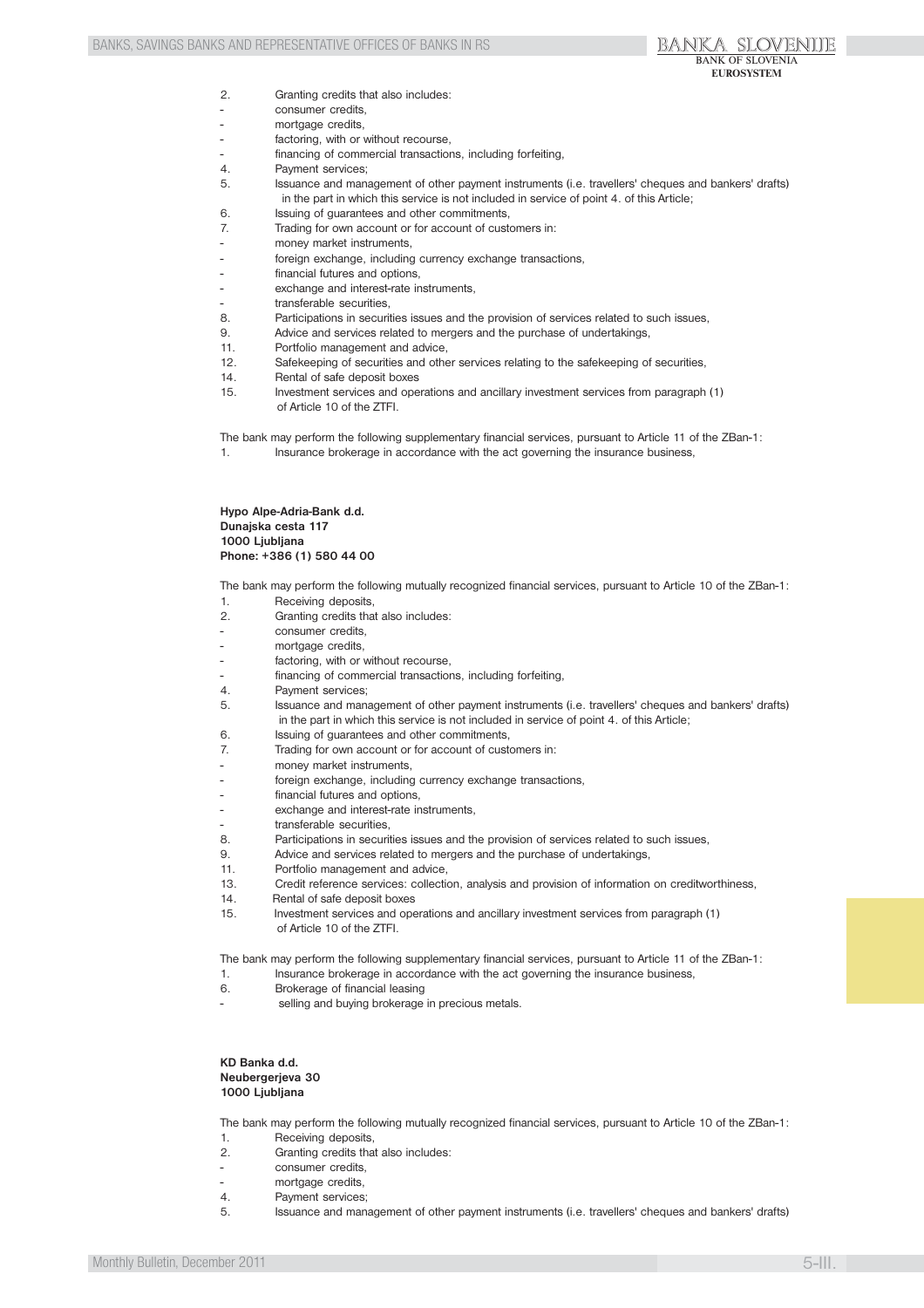- in the part in which this service is not included in service of point 4. of this Article;
- 7. Trading for own account or for account of customers in:
- money market instruments.
- foreign exchange, including currency exchange transactions,
- exchange and interest-rate instruments.
- transferable securities.
- 8. Participations in securities issues and the provision of services related to such issues,
- 9. Advice and services related to mergers and the purchase of undertakings,
- 11. Portfolio management and advice,
- 12. Safekeeping of securities and other services relating to the safekeeping of securities,
- 15. Investment services and operations and ancillary investment services from paragraph (1) of Article 10 of the ZTFI.

The bank may perform the following supplementary financial services, pursuant to Article 11 of the ZBan-1:

- 1. Insurance brokerage in accordance with the act governing the insurance business,
- 5. Credit brokerage in consumer and other credits.

**Nova Kreditna banka Maribor d.d. Ulica Vita Kraigherja 4 2505 Maribor Phone: +386 (2) 229 22 90**

The bank may perform the following mutually recognized financial services, pursuant to Article 10 of the ZBan-1:

- 1. Receiving deposits,
- 2. Granting credits that also includes:
- consumer credits,
- mortgage credits,
- factoring, with or without recourse,
- financing of commercial transactions, including forfeiting,
- 4. Payment services;
- 5. Issuance and management of other payment instruments (i.e. travellers' cheques and bankers' drafts) in the part in which this service is not included in service of point 4. of this Article;<br>6. Issuing of guarantees and other commitments,
- 6. Issuing of guarantees and other commitments,
- 7. Trading for own account or for account of customers in:
- money market instruments,
- foreign exchange, including currency exchange transactions,
- financial futures and options,
- exchange and interest-rate instruments,
- transferable securities
- 8. Participations in securities issues and the provision of services related to such issues,
- 9. Advice and services related to mergers and the purchase of undertakings,
- 11. Portfolio management and advice,
- 12. Safekeeping of securities and other services relating to the safekeeping of securities,
- 14. Rental of safe deposit boxes and
- 15. Investment services and operations and ancillary investment services from paragraph (1) of Article 10 of the ZTFI.

The bank may perform the following supplementary financial services, pursuant to Article 11 of the ZBan-1:

- 1. Insurance brokerage in accordance with the act governing the insurance business,
- 2. Administration of payment systems,
- 6. Marketing of investment funds and the sale of investment coupons or shares in investment funds:
- brokerage of voluntary supplementary retirement insurance.

**Nova Ljubljanska banka d.d., Ljubljana Trg republike 2 1520 Ljubljana Phone: +386 (1) 425 01 55**

The bank may perform the following mutually recognized financial services, pursuant to Article 10 of the ZBan-1: 1. Receiving deposits,

- 2. Granting credits that also includes:
- consumer credits,
- mortgage credits.
- factoring, with or without recourse,
- financing of commercial transactions, including forfeiting,
- 4. Payment services;
- 5. Issuance and management of other payment instruments (i.e. travellers' cheques and bankers' drafts) in the part in which this service is not included in service of point 4. of this Article;
- 6. Issuing of guarantees and other commitments,
- 7. Trading for own account or for account of customers in:
- money market instruments.
- foreign exchange, including currency exchange transactions,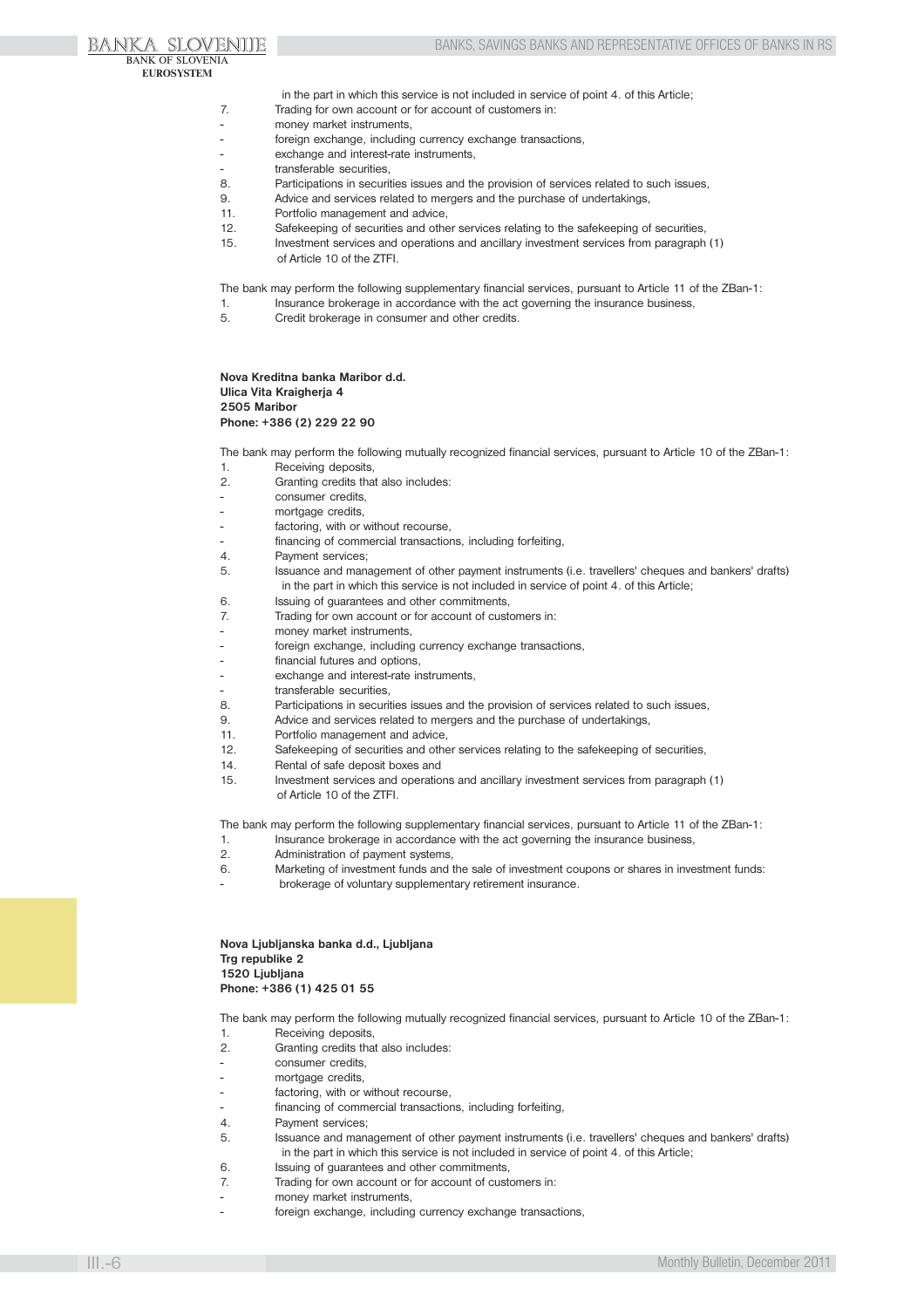

- financial futures and options,
- exchange and interest-rate instruments,
- transferable securities.
- 8. Participations in securities issues and the provision of services related to such issues,
- 9. Advice and services related to mergers and the purchase of undertakings,<br>10. Money broking on inter bank markets,
- Money broking on inter bank markets.
- 11 Portfolio management and advice
- 12. Safekeeping of securities and other services relating to the safekeeping of securities,
- 13. Credit reference services: collection, analysis and provision of information on creditworthiness,
- 14. Rental of safe deposit boxes and
- 15. Investment services and operations and ancillary investment services from paragraph (1) of Article 10 of the ZTFI.

The bank may perform the following supplementary financial services, pursuant to Article 11 of the ZBan-1:

- 1. Insurance brokerage in accordance with the act governing the insurance business,
- 4. Custodian services in accordance with the law governing investment funds and management companies and<br>5. Credit brokerage for consumer and other types of loans.
- 5. Credit brokerage for consumer and other types of loans.

**Poštna banka Slovenije, d.d. - b. sk. NKBM d.d. Ulica Vita Kraigherja 5 2000 Maribor Phone: +386 (2) 228 82 00**

The bank may perform the following mutually recognized financial services, pursuant to Article 10 of the ZBan-1:

- 1. Receiving deposits,
- 2. Granting credits that also includes:
- consumer credits,
- mortgage credits,
- factoring, with or without recourse,
- financing of commercial transactions, including forfeiting,
- 4. Payment services;
- 5. Issuance and management of other payment instruments (i.e. travellers' cheques and bankers' drafts) in the part in which this service is not included in service of point 4. of this Article;<br>6. Issuing of guarantees and other commitments,
- 6. Issuing of guarantees and other commitments,
- 7. Trading for own account or for account of customers in:
- foreign exchange, including currency exchange transactions, trading for own account:
- money market instruments and
- transferable securities.

**Probanka, d.d. Trg Leona Štuklja 12 2000 Maribor Phone: +386 (2) 252 05 00**

The bank may perform the following mutually recognized financial services, pursuant to Article 10 of the ZBan-1:

- 1. Receiving deposits,
- 2. Granting credits that also includes:
- consumer credits.
- mortgage credits,
- factoring, with or without recourse,
- financing of commercial transactions, including forfeiting,
- 3. Financial leasing: financial leasing of assets of which the duration approximately equals the expected useful life of the asset which is the object of the lease and for which the lessee acquires most of the benefit from the use of the asset and accepts the full risk of the transaction,
- 4. Payment services;
- 5. Issuance and management of other payment instruments (i.e. travellers' cheques and bankers' drafts) in the part in which this service is not included in service of point 4. of this Article;
- 6. Issuing of guarantees and other commitments,
- 7. Trading for own account or for account of customers in:
- money market instruments,
- foreign exchange, including currency exchange transactions,
- financial futures and options,
- exchange and interest-rate instruments,
- transferable securities,
- 8. Participations in securities issues and the provision of services related to such issues,
- 9. Advice and services related to mergers and the purchase of undertakings,
- 11. Portfolio management and advice,
- 12. Safekeeping of securities and other services relating to the safekeeping of securities,
- 14. Rental of safe deposit boxes and
- 15. Investment services and operations and ancillary investment services from paragraph (1) of Article 10 of the ZTFI.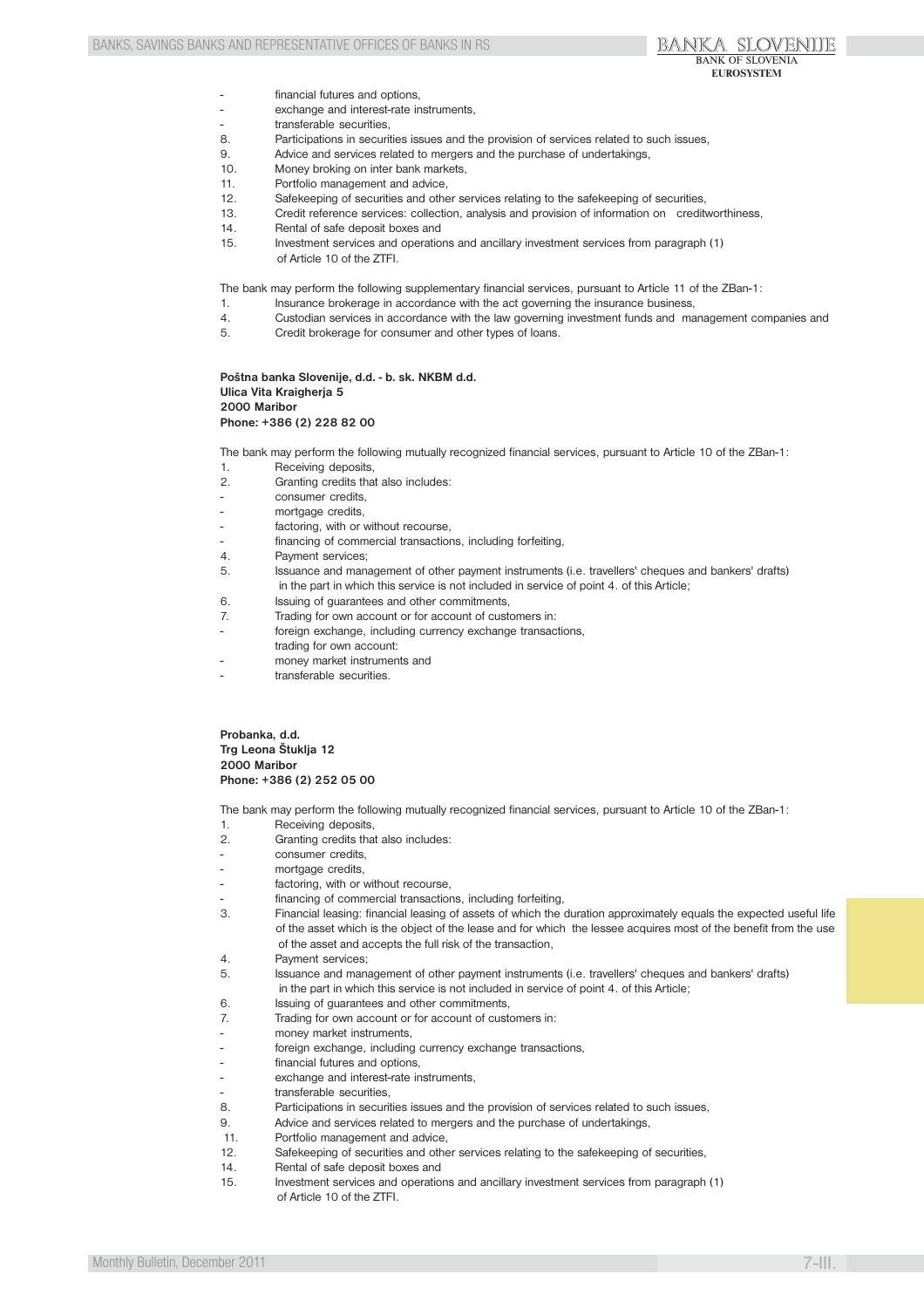The bank may perform the following supplementary financial services, pursuant to Article 11 of the ZBan-1: 1. Insurance brokerage in accordance with the act governing the insurance business and

3. Pension fund management in accordance with the act governing pension and disability insurance.

**Raiffeisen banka d.d. Zagrebška cesta 76 2000 Maribor Phone: +386 (2) 229 31 00**

The bank may perform the following mutually recognized financial services, pursuant to Article 10 of the ZBan-1: 1. Receiving deposits,

- 
- 2. Granting credits that also includes:
- consumer credits, mortgage credits.
- factoring, with or without recourse,
- financing of commercial transactions, including forfeiting,
- 4. Payment services;
- 5. Issuance and management of other payment instruments (i.e. travellers' cheques and bankers' drafts) in the part in which this service is not included in service of point 4. of this Article;
- 6. Issuing of guarantees and other commitments,
- 7. Trading for own account or for account of customers in:
- money market instruments,
- foreign exchange, including currency exchange transactions,
- financial futures and options,
- exchange and interest-rate instruments,
- transferable securities.
- 8. Participations in securities issues and the provision of services related to such issues,
- 9. Advice and services related to mergers and the purchase of undertakings,
- 11. Portfolio management and advice,
- 12. Safekeeping of securities and other services relating to the safekeeping of securities,
- 14. Rental of safe deposit boxes and
- 15. Investment services and operations and ancillary investment services from paragraph (1) of Article 10 of the ZTFI.

The bank may perform the following supplementary financial services, pursuant to Article 11 of the ZBan-1:

- 1. Insurance brokerage in accordance with the act governing the insurance business;
- 6. Brokerage of financial leasing.

**SKB Banka d.d. Ljubljana Ajdovščina 4 1513 Ljubljana Phone: +386 (1) 471 51 00**

The bank may perform the following mutually recognized financial services, pursuant to Article 10 of the ZBan-1:

- 1. Receiving deposits,
- 2. Granting credits that also includes:
- consumer credits.
- mortgage credits,
- factoring, with or without recourse,
- financing of commercial transactions, including forfeiting,
- 3. Financial leasing: financial leasing of assets of which the duration approximately equals the expected useful life of the asset which is the object of the lease and for which the lessee acquires most of the benefit from the use of the asset and accepts the full risk of the transaction,
- 4. Payment services;
- 5. Issuance and management of other payment instruments (i.e. travellers' cheques and bankers' drafts) in the part in which this service is not included in service of point 4. of this Article;
- 6. Issuing of guarantees and other commitments,
- 7. Trading for own account or for account of customers in:
- money market instruments,
- foreign exchange, including currency exchange transactions,
- financial futures and options,
- exchange and interest-rate instruments,
- transferable securities,
- 8. Participations in securities issues and the provision of services related to such issues,
- 9. Advice and services related to mergers and the purchase of undertakings,<br>10. Money broking on interbank markets,
- Money broking on interbank markets,
- 12. Safekeeping of securities and other services relating to the safekeeping of securities,
- 13. Credit reference services: collection, analysis and provision of information on creditworthiness,
- 14. Rental of safe deposit boxes and
- 15. Investment services and operations and ancillary investment services from paragraph (1) of Article 10 of the ZTFI.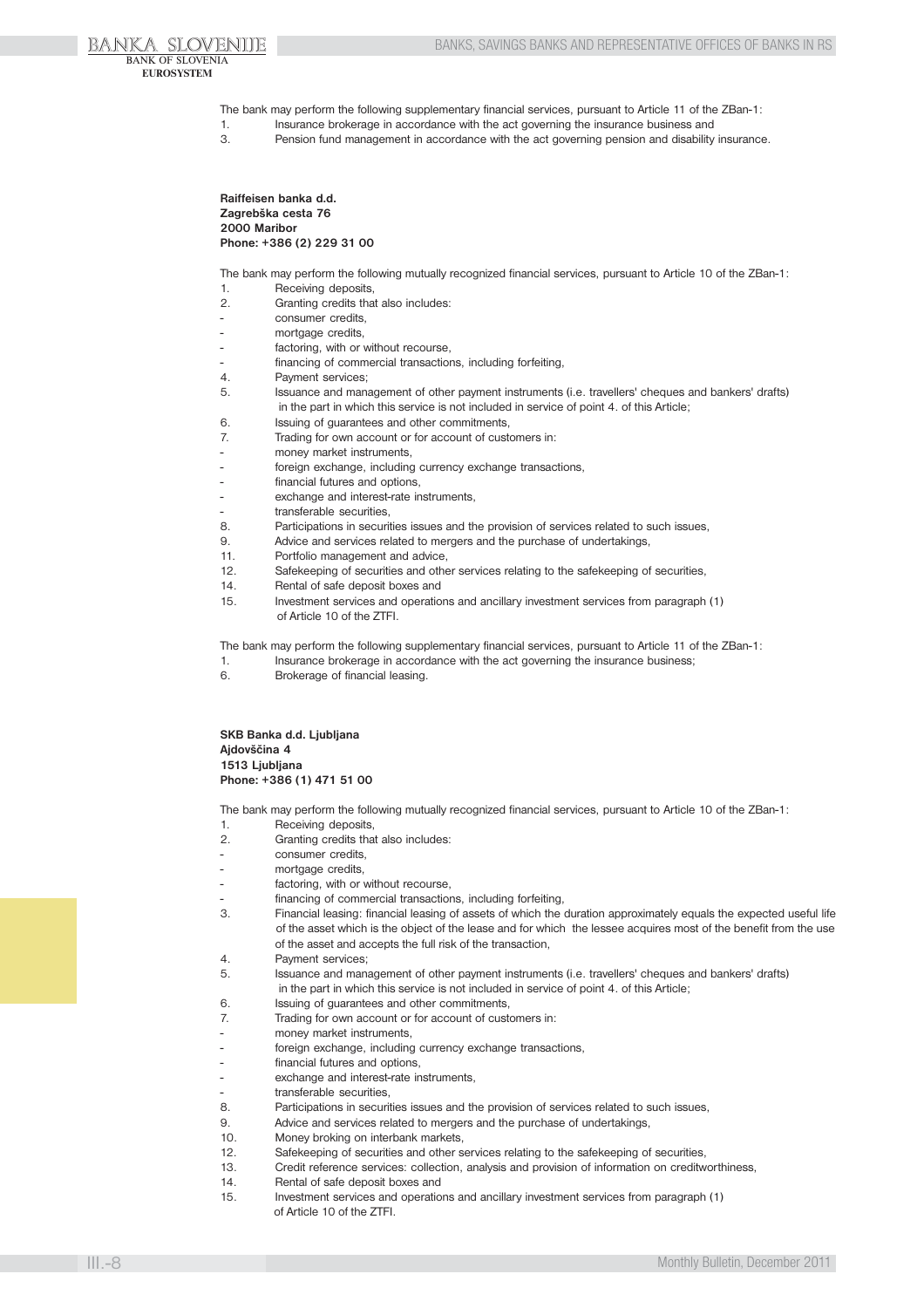BANKA SLOVENIJE BANK OF SLOVENIA **EUROSYSTEM**

The bank may perform the following supplementary financial services, pursuant to Article 11 of the ZBan-1: 1. Insurance brokerage in accordance with the act governing the insurance business and 5. Credit brokerage for consumer and other types of loans.

**Slovenska investicijska banka, d.d. – liquidation procedure Čopova ulica 38 1101 Ljubljana Phone: +386 (1) 242 03 00**

At General Meeting held on 29.12.2003 was adopted a Decision about liquidation procedure.

**SID - Slovenska izvozna in razvojna banka, d.d., Ljubljana Ulica Josipine Turnograjske 6 1000 Ljubljana Phone: +386 (1) 200 75 00**

The bank may perform the following mutually recognized financial services, pursuant to Article 10 of the ZBan-1: 2. Granting credits that also includes:

- mortgage credits.
- factoring, with or without recourse,
- financing of commercial transactions, including forfeiting,
- 6. Issuing of guarantees and other commitments,
- 7. Trading for own account or for account of customers in:
- foreign exchange, including currency exchange transactions,
- financial futures and options,
- exchange and interest-rate instruments.
- trading for own account:
- money market instruments and
- 13. Credit reference services: collection, analysis and provision of information on creditworthiness.

#### **UniCredit Banka Slovenija d.d. Šmartinska cesta 140 1000 Ljubljana Phone: +386 (1) 587 66 00**

The bank may perform the following mutually recognized financial services, pursuant to Article 10 of the ZBan-1:

- 1. Receiving deposits,
- 2. Granting credits that also includes:
- consumer credits,
- mortgage credits,
- factoring, with or without recourse.
- financing of commercial transactions, including forfeiting,
- 4. Payment services;
- 5. Issuance and management of other payment instruments (i.e. travellers' cheques and bankers' drafts) in the part in which this service is not included in service of point 4. of this Article;
- 6. Issuing of guarantees and other commitments,
- 7. Trading for own account or for account of customers in:
- money market instruments
- foreign exchange, including currency exchange transactions,
- financial futures and options,
- exchange and interest-rate instruments,
- transferable securities,
- 8. Participations in securities issues and the provision of services related to such issues,
- 9. Advice and services related to mergers and the purchase of undertakings,
- 11. Portfolio management and advice,
- 15. Investment services and operations and ancillary investment services from paragraph (1) of Article 10 of the ZTFI.

The bank may perform the following supplementary financial services, pursuant to Article 11 of the ZBan-1:

- 1. Insurance brokerage in accordance with the act governing the insurance business and
- 4. Custodian services in accordance with the law governing investment funds and management companies;
- 6. Brokerage of financial leasing.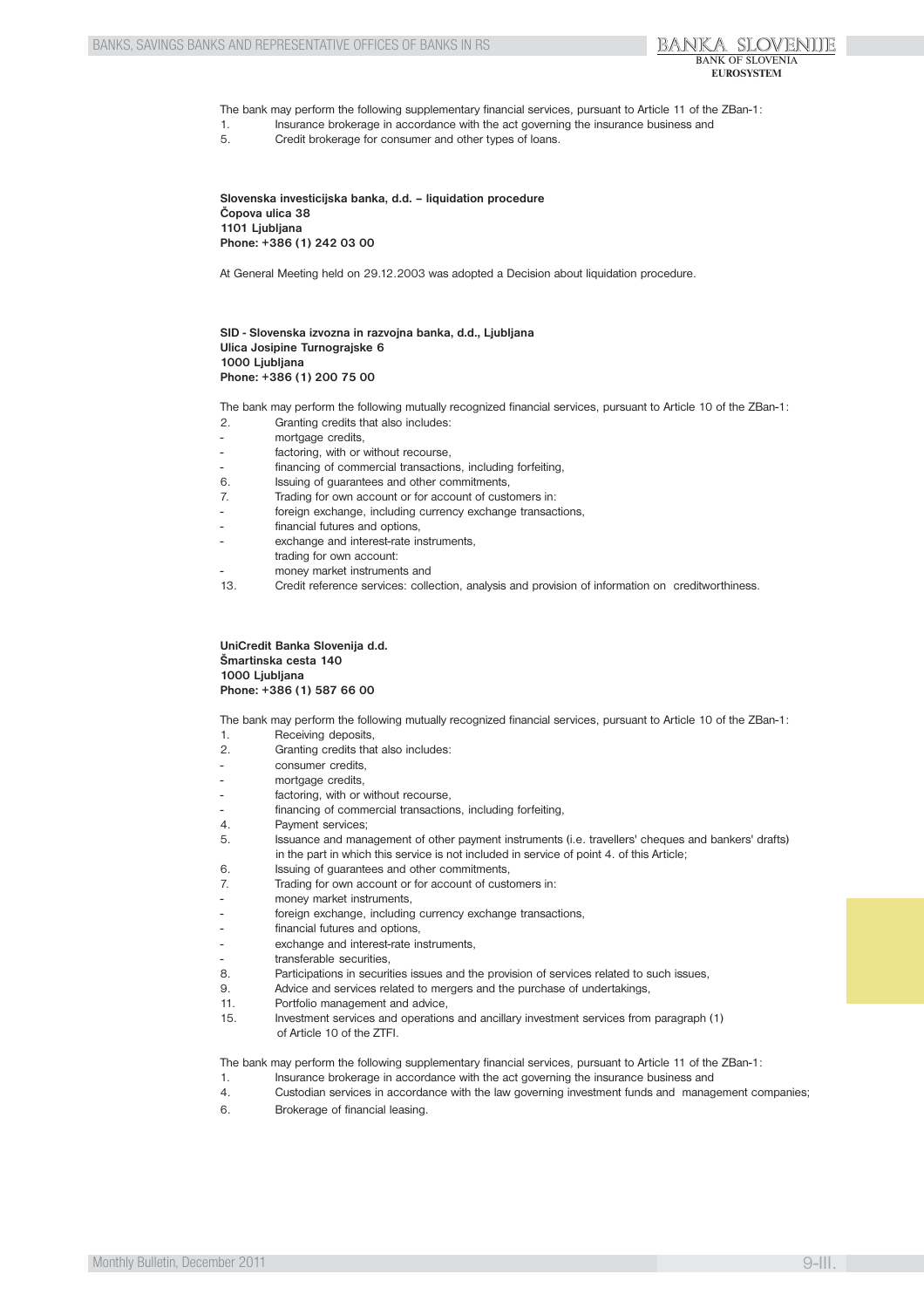#### **II. Savings banks**

**Delavska hranilnica d.d. Ljubljana Miklošičeva cesta 5 1000 Ljubljana Phone: +386 (1) 300 02 00**

The savings bank may perform the following mutually recognized financial services, pursuant to Article 10 of the ZBan-1:

- 1. Receiving deposits,
- 2. Granting credits that also includes:
- consumer credits,
- mortgage credits,
- financing of commercial transactions, including forfeiting,
- 4. Payment services;
- 5. Issuance and management of other payment instruments (i.e. travellers' cheques and bankers' drafts) in the part in which this service is not included in service of point 4. of this Article;
- 6. Issuing of guarantees and other commitments,
- 7. Trading for own account or for account of customers in:
- foreign exchange, including currency exchange transactions,
- trading for own account:
- money market instruments,
- transferable securities.

The savings bank may perform the following supplementary financial services, pursuant to Article 11 of the ZBan-1: 1. Insurance brokerage in accordance with the act governing the insurance business.

**Hranilnica LON, d.d., Kranj Bleiweisova cesta 2 4000 Kranj Phone: +386 (4) 280 07 77**

The savings bank may perform the following mutually recognized financial services, pursuant to Article 10 of the ZBan-1:

- 1. Receiving deposits,
- 2. Granting credits that also includes:
- consumer credits,
- mortgage credits,
- factoring, with or without recourse,
- financing of commercial transactions, including forfeiting,
- 4. Payment services;
- 5. Issuance and management of other payment instruments (i.e. travellers' cheques and bankers' drafts) in the part in which this service is not included in service of point 4. of this Article;<br>6. Issuing of guarantees and other commitments,
- Issuing of guarantees and other commitments,
- 7. Trading for own account or for account of customers in:
- foreign exchange (only currency exchange transactions),
- trading for own account:
- money market instruments and
- 13. Credit reference services: collection, analysis and provision of information on creditworthiness.

The savings bank may perform the following supplementary financial services, pursuant to Article 11 of the ZBan-1: 5. Credit brokerage for consumer and other types of loans.

#### **Hranilnica in posojilnica Vipava d.d. Glavni trg 15 5271 Vipava Phone: +386 (5) 366 45 00**

The savings bank may perform the following mutually recognized financial services, pursuant to Article 10 of the ZBan-1:

- 1. Receiving deposits,
- 2. Granting credits that also includes:
- consumer credits,
- mortgage credits
- financing of commercial transactions, including forfeiting,
- 4. Payment services;
- 5. Issuance and management of other payment instruments (i.e. travellers' cheques and bankers' drafts) in the part in which this service is not included in service of point 4. of this Article;
- 6. Issuing of guarantees and other commitments,
- 7. Trading for own account in:
	- money market instruments.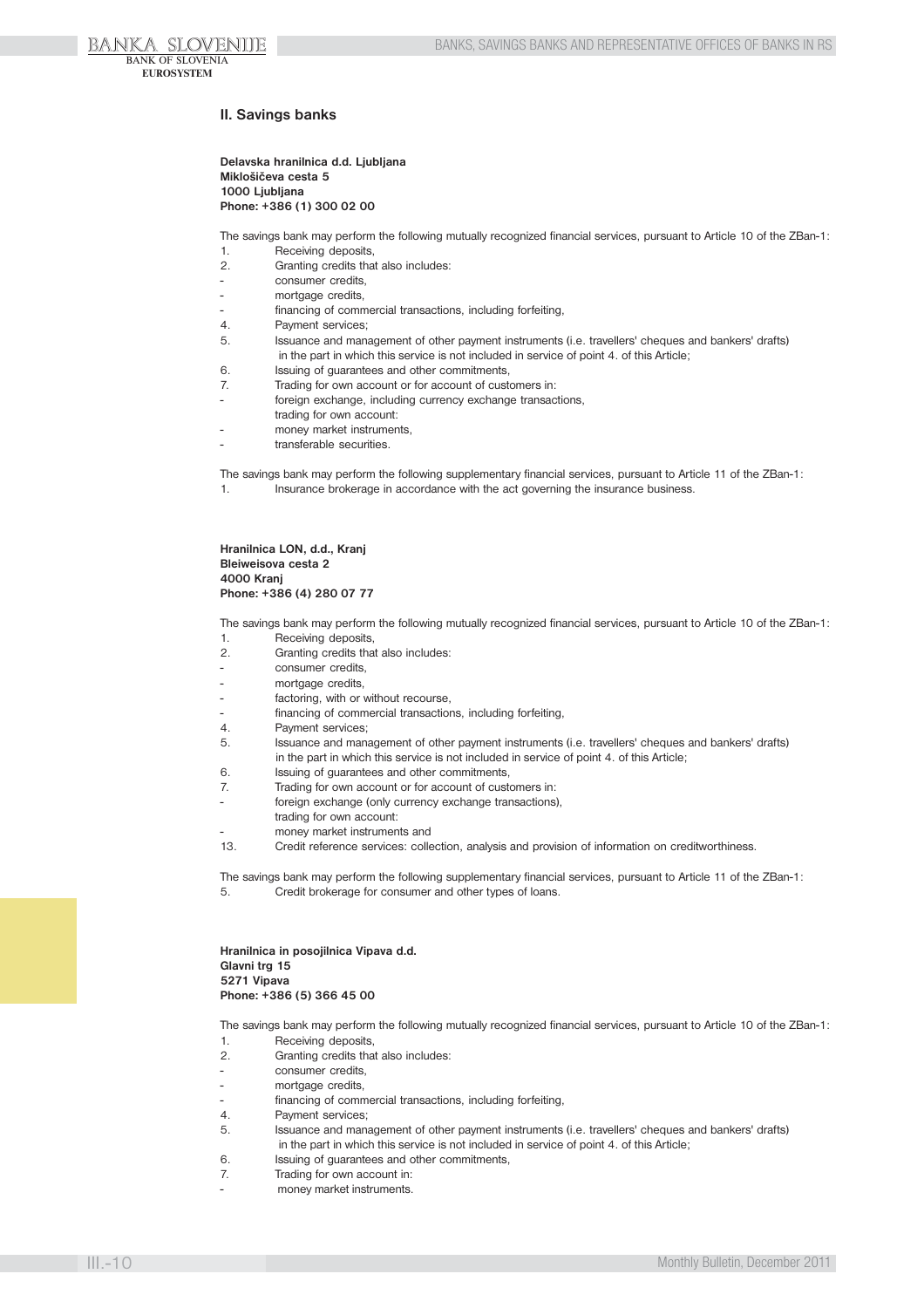BANKA SLOVENIJE BANK OF SLOVENIA **EUROSYSTEM**

### **III. Representative offices of the member state's banks:**

#### **Bank Bank representative office address**

European Bank for Reconstruction European Bank for Reconstruction and Development and Development One Exchange Square Trg republike 3<br>
London EC2A 2JN 1000 Ljubljana London EC2A 2JN Great Britain **Phone: +386 (1) 426 36 00** 

St. Veiter Ring 43 Dunajska cesta 161 A-9020 Klagenfurt/ Celovec 1102 Ljubljana

BKS Bank AG **BKS** – Predstavništvo v Republiki Sloveniji Austria Phone: +386 (1) 589 09 10

### **IV. Branches of the member state's banks:**

Banks, authorized in a Member State to carry out all or particular banking and other financial services, itemized in the Annex I of Directive 2006/48/ES (List of activities, for which mutual recognition is enforced) and may perform these activities within the Republic of Slovenia, through a branch or directly.

#### **Branches in Slovenia:**

BKS Bank AG Bančna podružnica Dunajska cesta 161 1102 Ljubljana

Zveza Bank Podružnica Ljubljana Bravničarjeva 13 1000 Ljubljana

RCI Banque Societe Anonyme Bančna podružnica Ljubljana Dunajska cesta 22 1511 Ljubljana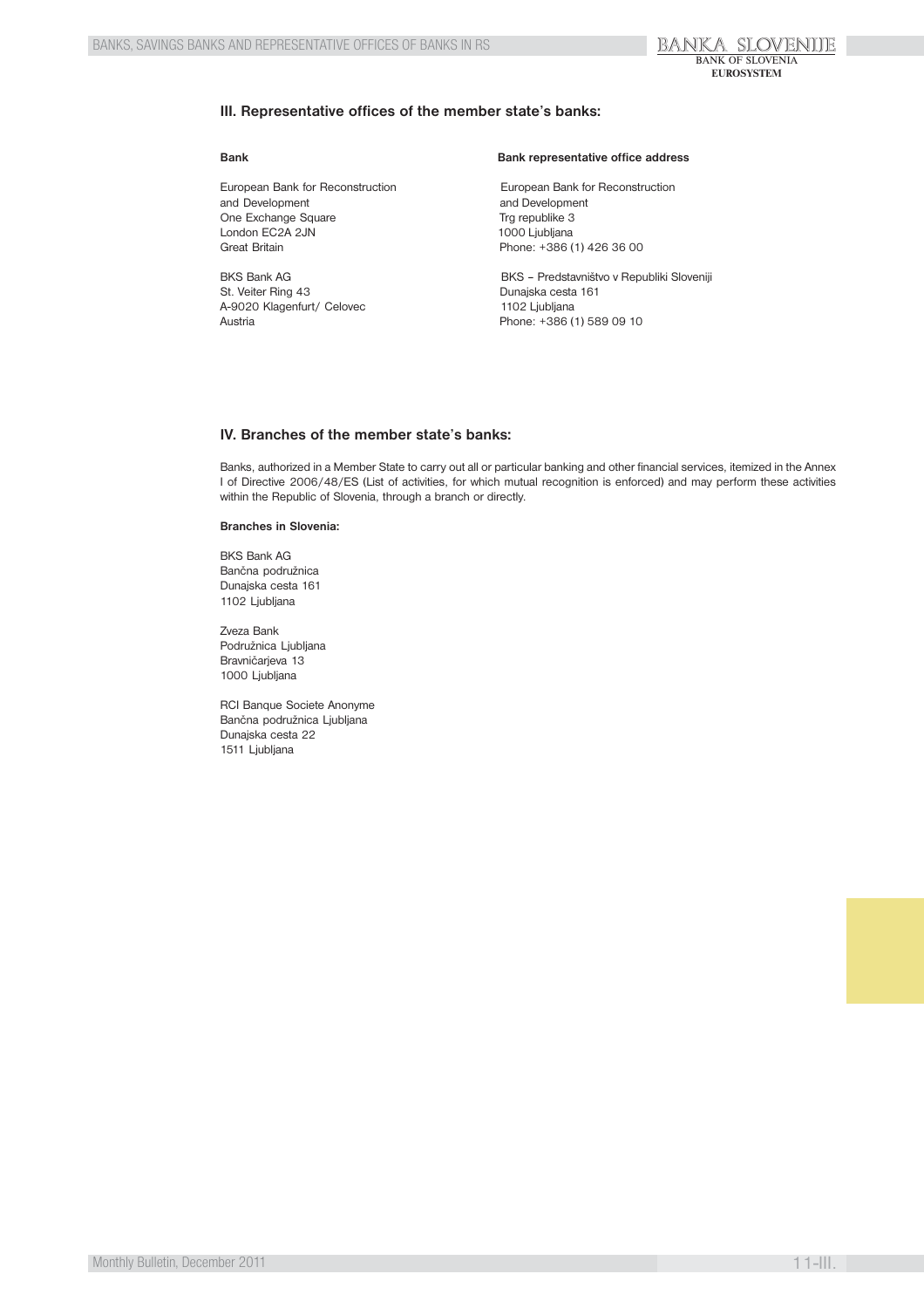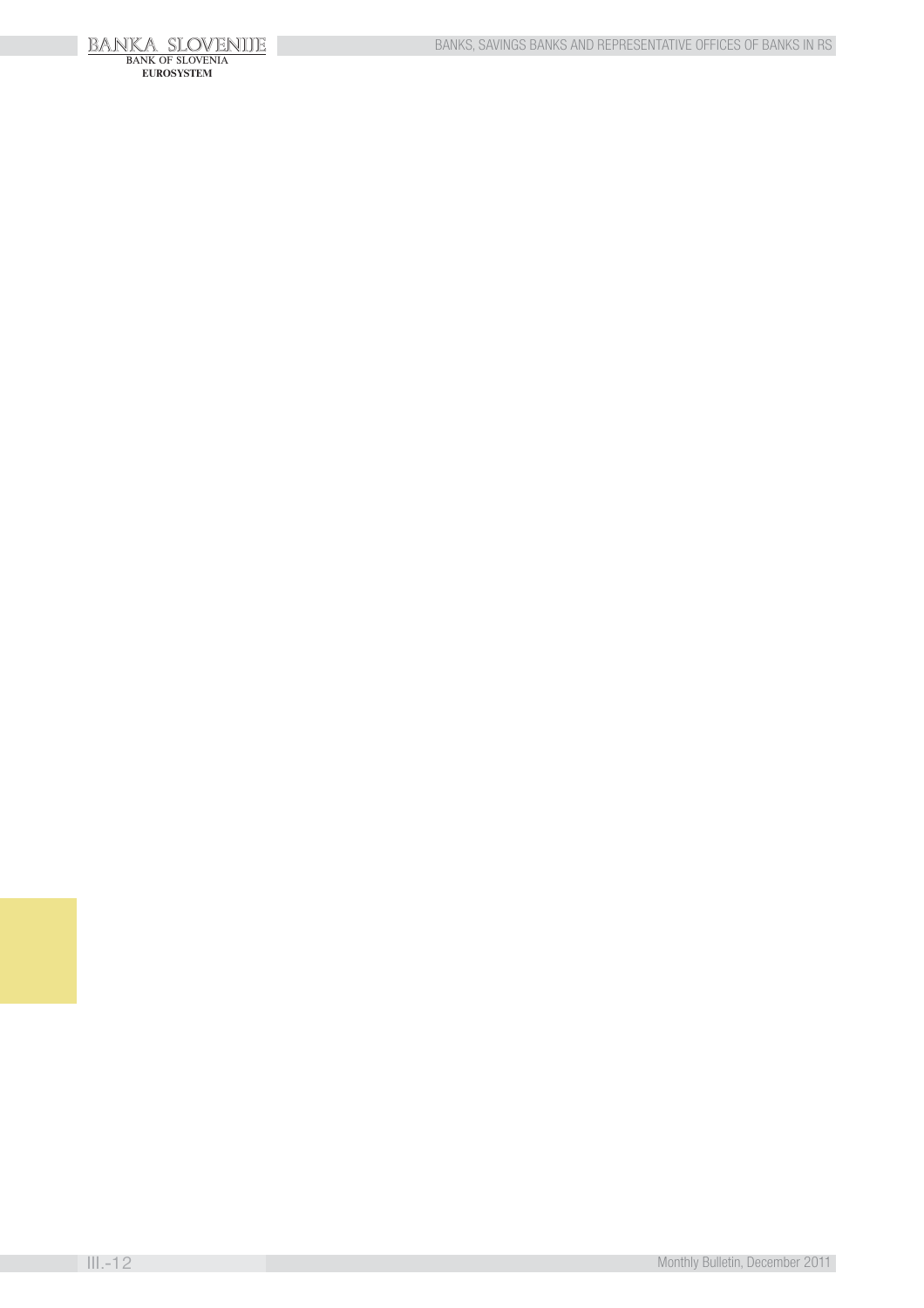## IV. NOTES ON METHODOLOGY

## **General notes**

#### **Sectors**

For data from 30 April 1999 onwards, a sectorization has been implemented according to the Regulation on Introduction and Implementation of Standard Classification of Institutional Sectors (hereinafter SKIS), published in the Official Gazette No. 56/98. SKIS, which implemented a national standard for economic sectorization, based on the European System of Accounts 95 and is in accordance with the System of National Accounts 93. According to SKIS, the economy is divided into the following sectors: non-financial corporations, financial corporations (central bank, commercial banks, and other financial institutions), general government, households, non-profit institutions serving households, and the external sector (nonresidents).

The external sector comprises non-residents; the domestic sector, residents.

Residents of the Republic of Slovenia are defined as:

- companies and other legal entities with a registered office in the Republic of Slovenia, not including their branches abroad;
- branches of foreign companies entered in the Register of Companies of the Republic of Slovenia;
- sole proprietors or natural persons independently performing business activities as their primary occupation, with a registered office in the Republic of Slovenia or having permanent residence in the Republic of Slovenia;
- natural persons with permanent residence in the Republic of Slovenia;
- natural persons temporarily residing in the Republic of Slovenia, holding a residential or working visa valid for no less than six months; and
- diplomatic, consular and other representative offices of the Republic of Slovenia abroad which are financed from the Budget, as well as Slovene citizens employed at these representative offices and their family members.

All other persons and entities shall be deemed non-residents.

The domestic sector is broken down to the monetary sector and non-monetary sectors. The monetary sector consists of the Bank of Slovenia and other monetary financial institutions (banks, savings banks and money market funds). Domestic monetary financial institutions, owned by both residents and non-residents, are included.

Non-monetary sectors are: non-financial corporations, non-monetary financial institutions, general government, households, and non-profit institutions serving households. Non-financial corporations (enterprises) are legal persons – market producers of goods and non-financial services.

The non-monetary financial institutions sector comprises other financial institutions. Other financial institutions are: other financial intermediaries, except insurance corporations and pension funds (mutual funds, investment funds and financial leasing companies), financial auxiliaries (securities brokers/dealers, stock exchanges) and insurance corporations and pension funds.

The general government consists of the central government (administrative departments of state and central government agencies), local government (local administration, local agencies) and social security funds.

"Households" refers to resident individuals as consumers, resident individuals as sole proprietorships, and partnerships being market producers and having no independent legal status. The data of the latter, prior to 30 April 1999, were included in the enterprises sector.

Non-profit institutions serving households are clubs, political parties, trade unions, churches or religious societies, humanitarian and charity organizations, and professional societies.

### **Characteristics of the data**

- The data present stocks of assets and liabilities at the end of the period.
- Data on stocks denominated in foreign currencies are converted into domestic currency using the official end-ofperiod middle exchange rate.
- Data in tables are not seasonally adjusted.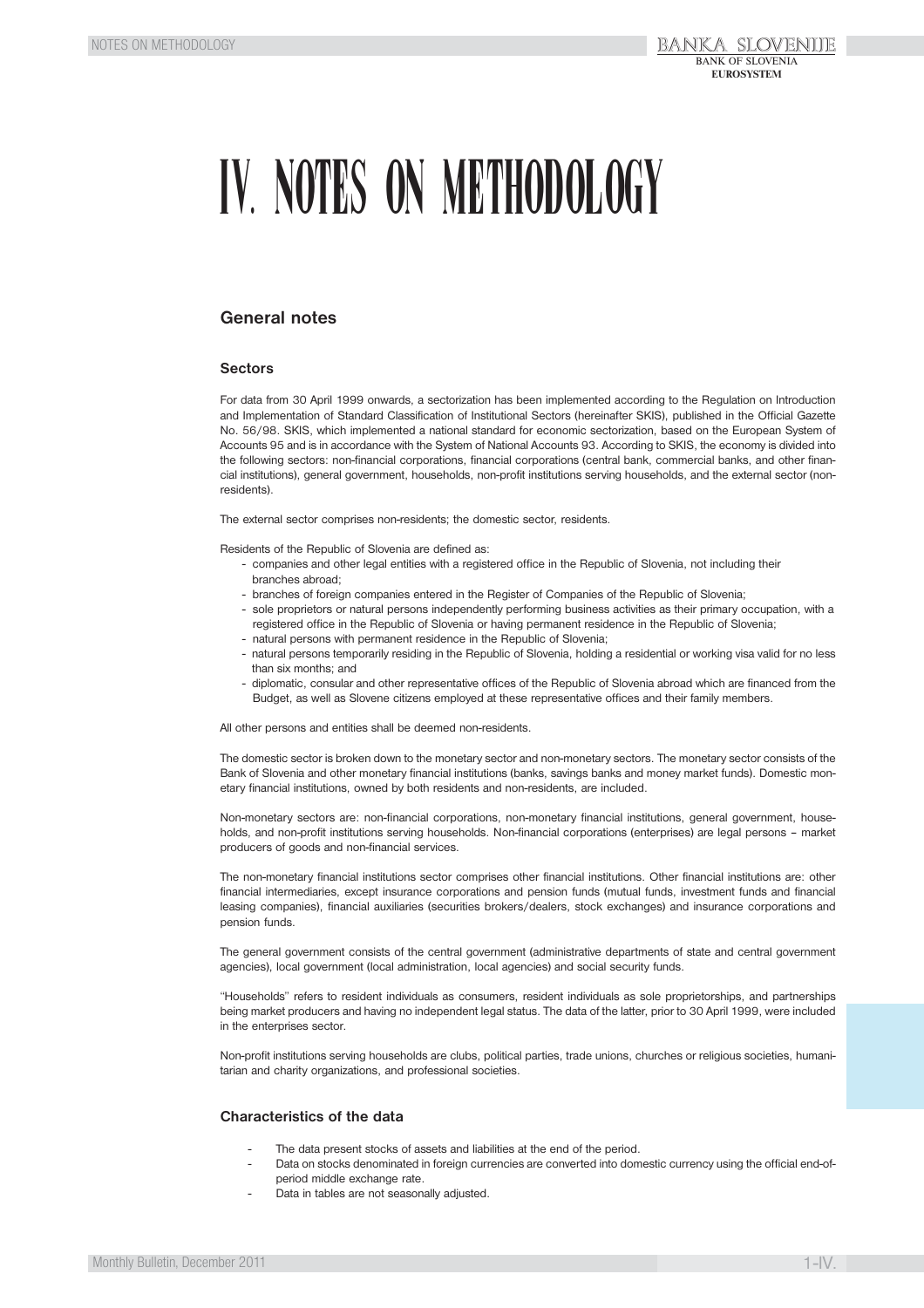#### **Table: Republic of Slovenia: General Information**

The table shows basic general data on Slovenia and its economy. In the "Latest actual" column, the latest available data for the current year are published. Sources of the data are the Bank of Slovenia, the Ministry of Finance and the Statistical Office of the Republic of Slovenia.

## **1. MONEY AND MONETARY FINANCIAL INSTITUTIONS**

Data in all tables present stocks items at the end of the period. Last published data are preliminary. The change in the reporting could cause some inconsistencies in conceptual definitions of some items in the year 2005 data.

Until the end of December 2006 the data is published in the currency SIT, from 1 January 2007 the data is published in the currency EUR. The currency EUR in the data until the end of December 2006 is considered as foreign currency, from 1 January 2007 as domestic currency.

## **Change of Methodology**

In May 2006 the tables of the Money and Monetary Financial Institutions chapter, have been changed. Structurally similar tables are based on the methodology of the European Central Bank (ECB) or of the euro area and no more on the methodology of the International Monetary Fund. The data source for the data of the MFI's in the changed tables is the report of the monetary financial institutions and not the bookkeeping report of the banks and savings banks. The main methodological changes are explained below.

The data from the new tables is available since December 2004, while the time series of the old tables up to March 2006 are still available on the Bank of Slovenia internet page (*http://www.bsi.si/en/*).

The main differences between the methodology of the ECB and the tables in the monthly bulletin up to April 2006 are as follows:

- The sector of the monetary financial institutions, MFI, contains banks, savings banks, savings and loans undertakings and money market funds, but it does not include old LB in KBM banks, while the banking sector without savings banks, savings and loans undertakings and money market funds but with the old LB and KBM is presented in the old bulletin tables.
- Balance sheet total according to the ECB's methodology differs from the balance sheet total according to the IMF's methodology mainly because of the different treatment of the loans. The loans are recorded on gross basis in the new tables and net of provisions in the old set. Consequently the stock of the loans is different.
- There is a difference among the stock of the items loans and deposits and debt securities among the claims and liabilities, because of the inclusion of the negotiable/non-negotiable securities into the items loans/deposits and debt securities. According to the ECB's methodology, the non-negotiable debt securities are included into the loans/deposits and the negotiable debt securities into the debt securities.
- According to the ECB's methodology, the deals by procuration and internal affairs are included on a net basis, while before they were shown on a gross basis.
- There are differences in the composition of monetary aggregates according to national definition and harmonized monetary aggregates according to the ECB's definition that are described below.

Since April 2006 the data of the specific balance sheet items (loans, deposits, securities other than shares and issued debt securities) are in line with the ECB's request recorded according to their nominal values. The nominal value of a specific instrument is an amount of the principal, which is owed by the debtor to the creditor:

- loans: unpaid principal, not included the accrued interest, the commissions and other expenses,
- deposits: amount of the time deposits, the accrued interest not included,
- debt securities: nominal value.

Interest, which is subscribed to the principal and thus increases it, is the component of the nominal value.

## **Description of the balance sheet instruments**

Below is a short description of the balance sheet aggregate items or instruments, as defined by the European Central bank:

#### **Cash**

Holdings of domestic and foreign banknotes and coins in circulation that are commonly used to make payments.

#### **Loans**

For the purposes of the statistical reporting scheme, this item consists of funds lent by reporting agents to borrowers, which are not evidenced by documents or are represented by a single document (even if it has become negotiable). It includes assets in the form of deposits, bad debt loans, in respect of which repayment is overdue or otherwise identified as being impaired, traded loans, subordinated debt in the form of deposits or loans and claims under reverse repos. The stock of loans is included into the item according to the "gross" principle.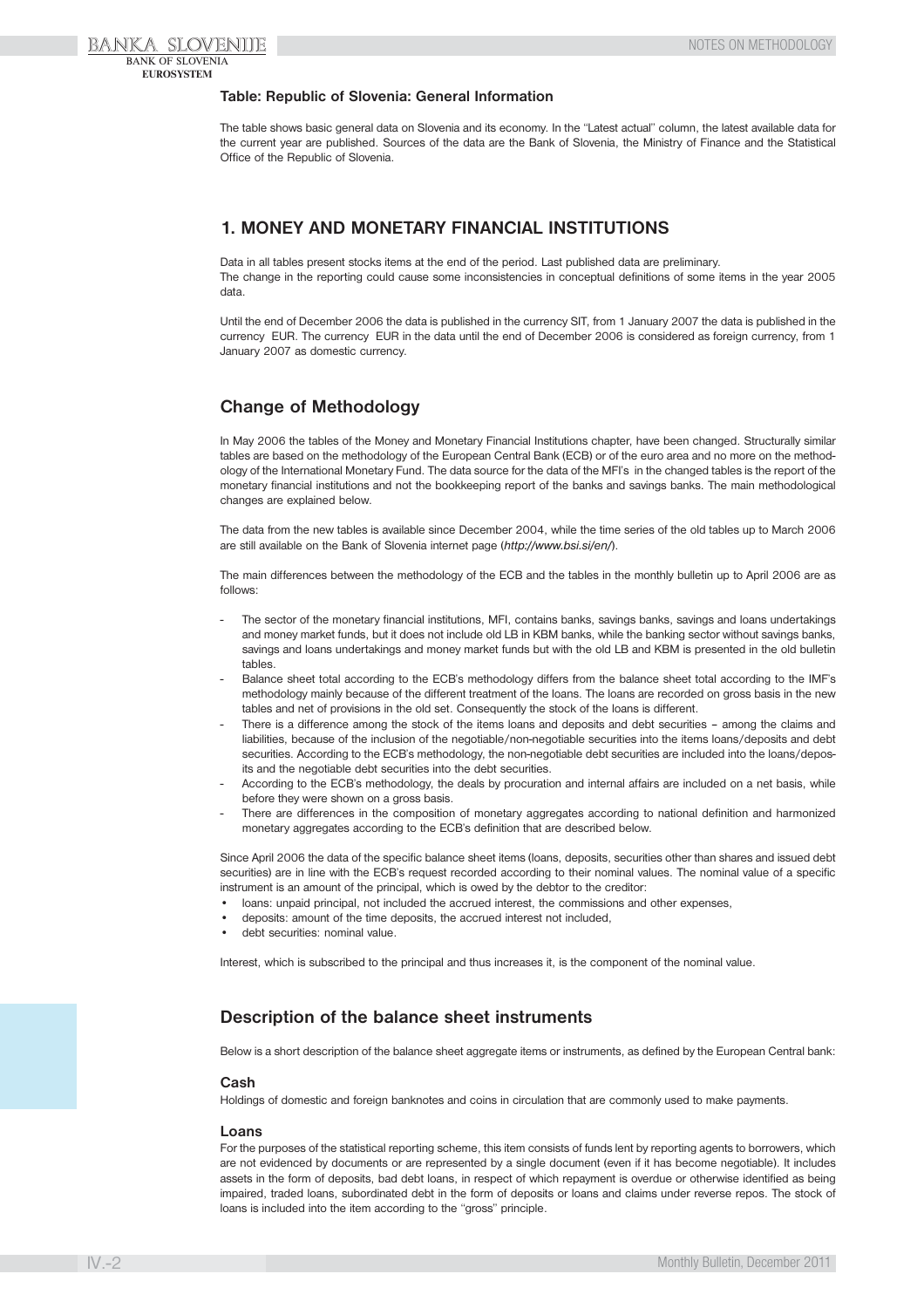#### BANKA SLOVENIJE BANK OF SLOVENIA **EUROSYSTEM**

#### **Securities other than shares**

Holdings of securities other than shares or other equity, which are negotiable and usually traded on secondary markets or can be offset on the market, and which do not grant the holder any ownership rights over the issuing institution. Besides negotiable debt securities this item includes: negotiable loans that have been restructured into a large number of identical documents and that can be traded on secondary markets and subordinated debt in the form of debt securities. The item does not include the accrued interest – which are classified into the item remaining assets, except when the separation is not possible (when the interest is the inseparable part of the market price).

#### **Shares and other equity**

Holdings of securities which represent property rights in corporations or quasi-corporations. These securities generally entitle the holders to a share in the profits of corporations or quasi-corporations and to a share in their own funds in the event of liquidation. Mutual fund shares and money market fund shares/units are included here.

#### **Remaining assets**

This item may also include: financial derivative positions with gross positive market values, non-financial assets (tangible or intangible), accrued interest receivable on loans and securities, the surplus from the deals by procuration, internal affairs.

#### **Deposits**

Amounts owed to creditors by reporting agents, other than those arising from the issue of negotiable debt securities. Deposits also cover loans as liabilities of MFIs, which represent amounts received by MFIs that are not structured in the form of deposits, non-negotiable debt securities issued, liabilities for the loans received and where they are not separately stated also deposits redeemable at notice, repos and traded loans.

#### **Debt securities issued**

Securities other than equity issued by reporting agents, which are negotiable and usually traded on secondary markets or which can be offset on the market, and which do not grant the holder any ownership rights over the issuing institution, and the subordinated debt issued by MFI's in the form of the debt securities. The accrued interest are not included in the stock data, but classified to the remaining liabilities. The amount of debt securities is shown net of own purchase.

#### **Capital and reserves**

This category comprises the amounts arising from the issue of equity capital, including also non-distributed benefits or funds, specific and general provisions against loans, securities and other types of assets. The item is adequately netted for the own shares owned. This item also includes the difference between the revenues and expenditures during the year and the money market fund shares/units issued.

#### **Remaining liabilities**

The remaining liabilities consist of accrued interest payable on deposits and debt securities, provisions representing the liabilities vis-ŕ-vis third persons, gross amounts payable in respect of transit items, financial derivative positions. The surplus of the liabilities over claims from the deals by procuration, internal affairs is also included here.

## **Tables**

In May 2006 the tables from 1.1. to 1.8 have been changed and substituted with the new ones, which enables partial continuity of the old time series.

The entry to the euro area (on 1,1.2007) caused a break in the time series of the statistical tables in the Monthly bulletin in cases where the "currency" is an attribute. An expected reclassification of the data between the individual columns in the tables, which keep the same name takes place, for example of the stock of outstanding loans in euros from the time series of "foreign currency" before the introduction to the time series of "domestic currency" after the introduction of euro. To enable easier reconstruction of this change, the shares of the Euro amounts in stocks of the foreign currency on 31.12.2004, 31.12.2005 and 31.12.2006 are published in the Methodological notes for the tables 1.3, 1.4, 1.5 in 1.6, where the reclassification occurred.

*Note 1:* With the publication of April 2011data the corrected time series on Deposit with agreed maturity and Deposit redeemable at notice (Tables 1.2., 1.4., 1.6.) were published for the period January 2009 to May 2010 due to the change on the source of the data.

#### **Table 1.1.: Monetary Aggregates**

The table shows stock data at the end of month for monetary aggregates M1, M2 and M3, calculated according to the definition of the European Central Bank.

The main characteristics of monetary aggregates under the ECB's definition:

- Inclusion of liabilities of MFI sectors to EMU non-monetary sectors,
- Exclusion of the monetary neutral sector (the central government has the status of a monetary neutral sector),
- Limited maturity of items included (liabilities of up to 2 years and deposits redeemable at notice of up to 3 months only),
- Equal treatment of the liabilities in domestic and foreign currency,
- Inclusion of the money market fund shares/units into M3.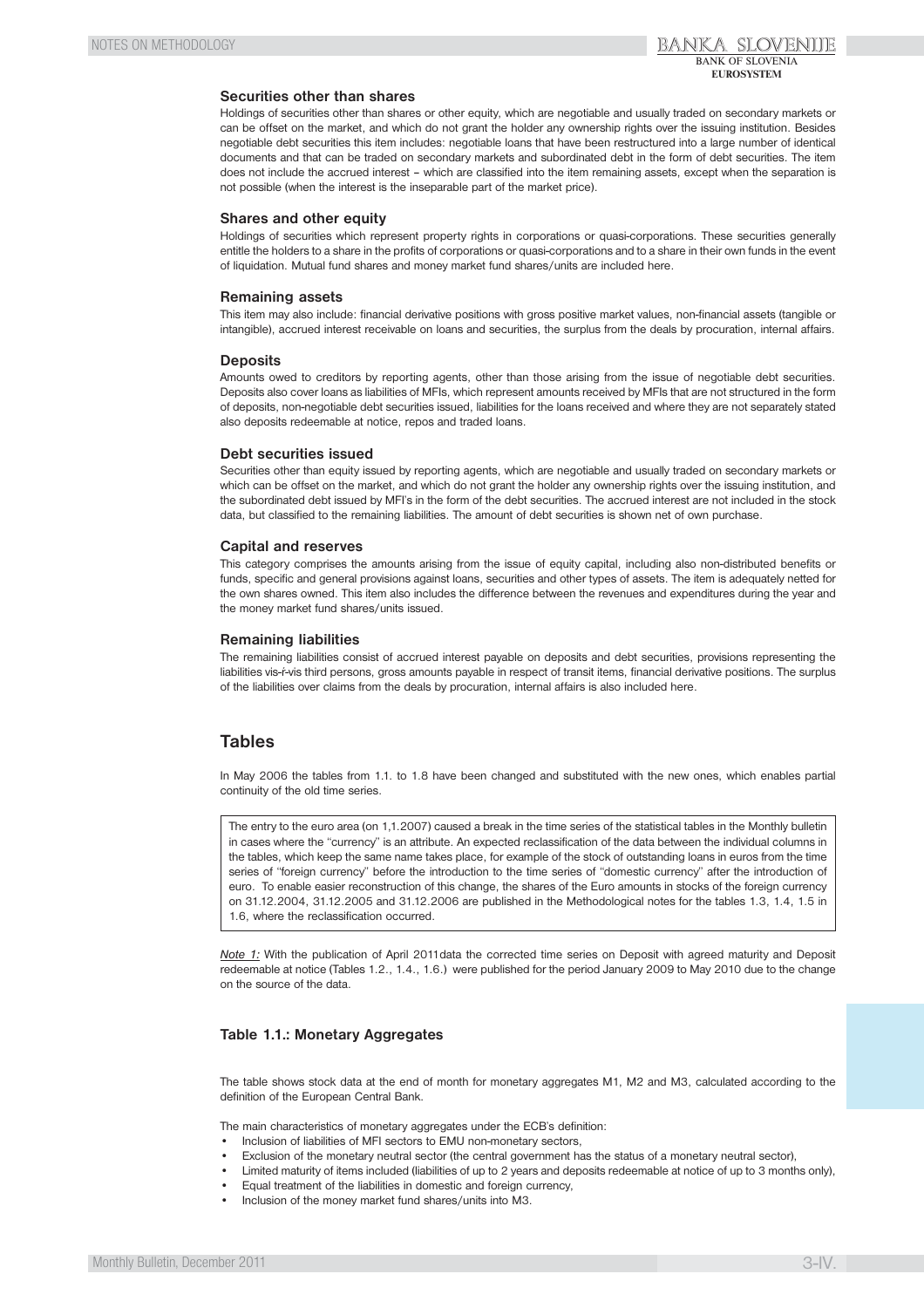Composition of monetary aggregates, as defined by the ECB is:

- M1 contains currency in circulation and overnight deposits,
- M2 includes beside M1 also deposits with agreed maturity of up to 2 years and deposits redeemable at notice of up to 3 months,
- M3 includes M2, repurchase agreements and debt securities with the maturity of up to 2 years and money market fund shares/units.

The table is split into two parts: the first part (before the entry of Slovenia into EMU until the end of December 2006) presents Monetary aggregates of Slovenia and the second part (after the entry of Slovenia into EMU from 1 January 2007 onwards) presents the contribution of Slovenia to monetary aggregates of EMU.

The item 'Currency in circulation' is calculated on the basis of the Capital Share Mechanism (CSM) which foresees the split of the total amount of issued banknotes in the euro area between the different national central banks of the euro area with respect to their share in the capital of the ECB (8% of the total value of the euro area banknotes in circulation is allotted to the ECB). Coins (which are in fact the liability of the central government) are added to the total amount of banknotes. The item 'Cash' held by the MFIs is deducted from the total amount of currency (banknotes and coins).

The contribution of the Slovenia to the euro area monetary aggregates does not represent monetary aggregates of Slovenia. The concept of residency is the one of the euro area. Due to the consolidation within the MFI sector on the level of euro area countries the aggregate M3 could become smaller than M2.

#### **Table 1.2.: Consolidated Balance Sheet of the Monetary Financial Institutions**

The table shows the end of the month consolidated balance sheet of Bank of Slovenia and other monetary financial institutions, presented in the tables 1.3. and 1.4. The bilateral claims and liabilities of the sectors S.122 and S.121 are netted out. On the liability side of the balance sheet the liabilities to the central government sector (S.1311) in certain items are excluded and are included in the remaining liabilities.

The item 'Banknotes and coins' is for series after 1 January 2007 calculated on the basis of the Capital Share Mechanism (CSM) which foresees to split of the total amount issued in the euro area between the different National central banks of the euro area with respect to their share in the capital of the ECB (8% of the total value of the euro area banknotes in circulation is allotted to the ECB). Coins (which are in fact the liability of the central government) are added to the total amount of banknotes.

#### **Table 1.3.: Balance Sheet of the Bank of Slovenia**

The table shows the Bank of Slovenia's assets and liabilities at the end of month in line with the methodology of the ECB. According to the ECB's methodology the item 'Banknotes and coins' includes the data of coins in circulation (which are in fact the liability of the central government) and excludes the data of issued payment notes, which are included in the remaining assets.

The item 'Banknotes and coins' is for series after 1 January 2007 calculated on the basis of the Capital Share Mechanism (CSM) which foresees to split of the total amount issued in the euro area between the different National central banks of the euro area with respect to their share in the capital of the ECB (8% of the total value of the euro area banknotes in circulation is allotted to the ECB). Coins are added to the total amount of banknotes.

| no. | table | column         | sector | title                                                            | share of euro |            |            |
|-----|-------|----------------|--------|------------------------------------------------------------------|---------------|------------|------------|
|     |       |                |        |                                                                  | 31.12.2004    | 31.12.2005 | 31.12.2006 |
|     | 1.3   | assets/3       |        | Claims on foreign sectors (foreign assets)/ Foreign cash         | 58%           | 48%        | 54%        |
|     | .3    | liabilities/4  |        | Liabilities / Deposits / Domestic sectors / Other MFIs / Foreign | 100%          | 100%       |            |
|     |       |                |        | currency                                                         |               |            |            |
| 3   | 1.3   | liabilities/8  |        | Liabilities / Deposits / Domestic sectors / General government/  | 74%           | 72%        | 82%        |
|     |       |                |        | Foreign currency                                                 |               |            |            |
|     | 1.3.  | liabilities/15 |        | Liabilties/ Securities issued/ Foreign currency                  | 92%           | 89%        | 100%       |

#### **Table 1.4.: Balance Sheet of other Monetary Financial Institutions**

The table summarizes data on assets and liabilities of other Monetary Financial Institutions, i.e. banks, savings banks, savings and loans undertakings and money market funds, at the end of the month. Detailed survey of assets and liabilities of the monetary financial institutions is in the tables 1.5. and 1.6.

| no. | table | column             | sector | title                                                              | share of euro |            |            |
|-----|-------|--------------------|--------|--------------------------------------------------------------------|---------------|------------|------------|
|     |       |                    |        |                                                                    | 31.12.2004    | 31.12.2005 | 31.12.2006 |
|     | 1.4.  | . liabilities/ $7$ |        | Liabilities to domestic sectors/ Liabilities to non-MFIs/ Deposits | 88%           | 88%        | 90%        |
|     |       |                    |        | in foreign currency                                                |               |            |            |

#### **Table 1.5.: Selected claims of other Monetary Financial Institutions by sectors**

The table shows claims from loans and debt securities of the Other Monetary Financial Institutions (from the table 1.4) broken down by domestic/foreign sectors, type of loans and domestic/foreign currency.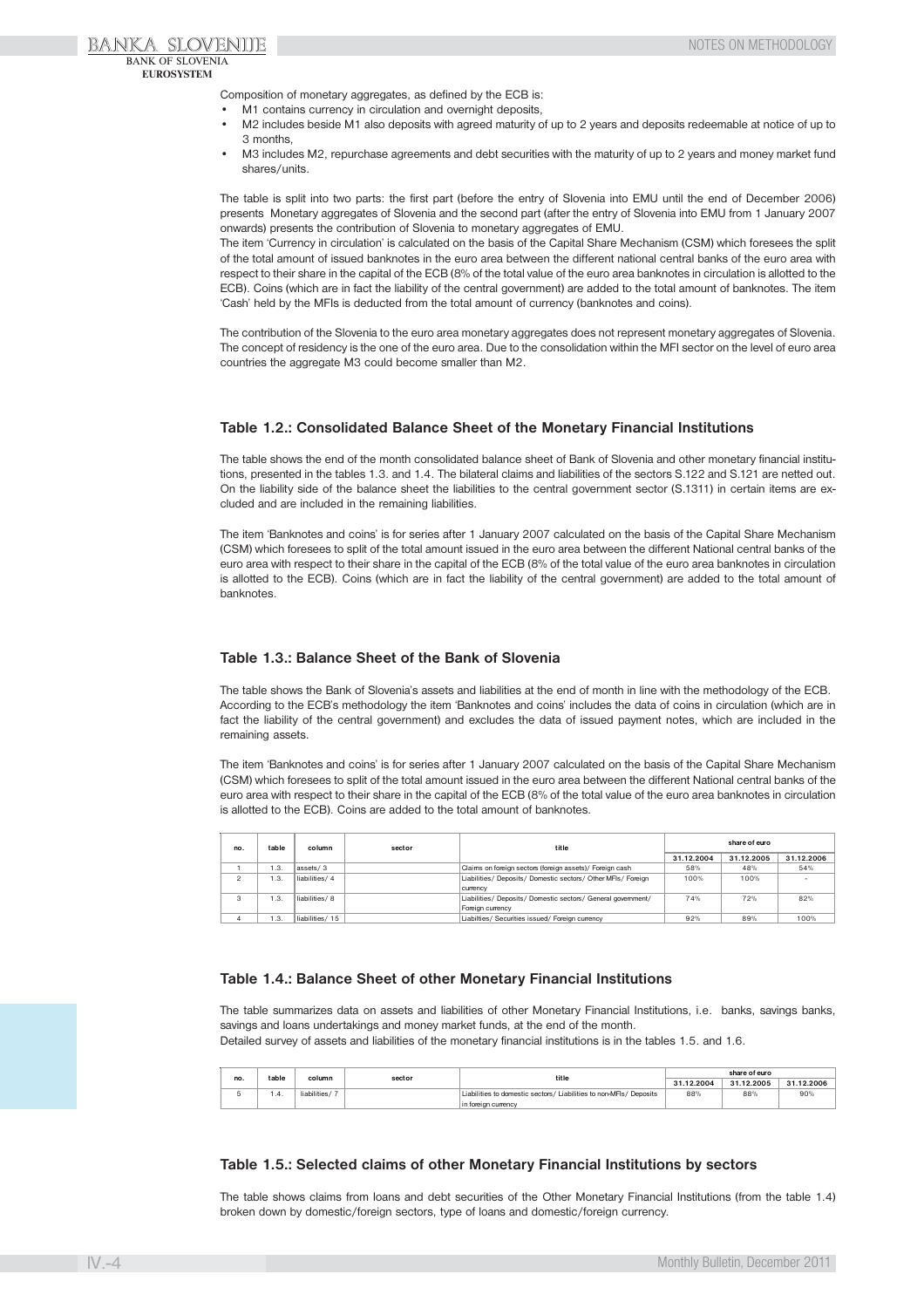#### BANKA SLOVENIJE BANK OF SLOVENIA

## **EUROSYSTEM**

| no.            | table | column           | sector                 | title                                                                                 | share of euro |            |            |  |
|----------------|-------|------------------|------------------------|---------------------------------------------------------------------------------------|---------------|------------|------------|--|
|                |       |                  |                        |                                                                                       | 31.12.2004    | 31.12.2005 | 31.12.2006 |  |
| 6              | 1.5.  | $\overline{2}$   | Total                  | Claims on domestic sectors (domestic assets)/ Loans/ By<br>currency/ Foreign currency | 95%           | 94%        | 92%        |  |
| $\overline{7}$ | 1.5.  | $\overline{7}$   | Total                  | Claims on domestic sectors (domestic assets)/ Debt securities/<br>Foreign currency    | 98%           | 91%        | 100%       |  |
| 8              | 1.5.  | 11               | Total                  | Claims on foreign sectors (foreign assets)/ Loans/ Foreign<br>currency                | 76%           | 82%        | 79%        |  |
| 9              | 1.5.  | 13               | Total                  | Claims on foreign sectors (foreign assets)/ Debt securities/<br>Foreign currency      | 84%           | 91%        | 93%        |  |
| 10             | 1.5.  | $\overline{2}$   | S.121, S.122           | Claims on domestic sectors (domestic assets)/ Loans/ By<br>currency/ Foreign currency | 87%           | 94%        | 91%        |  |
| 11             | 1.5.  | $\overline{7}$   | S.121, S.122           | Claims on domestic sectors (domestic assets)/ Debt securities/<br>Foreign currency    | 100%          | 89%        | 100%       |  |
| 12             | 1.5.  | 11               | S.121, S.122           | Claims on foreign sectors (foreign assets)/ Loans/ Foreign<br>currency                | 74%           | 80%        | 75%        |  |
| 13             | 1.5.  | 13               | S.121, S.122           | Claims on foreign sectors (foreign assets)/ Debt securities/<br>Foreign currency      | 76%           | 82%        | 94%        |  |
| 14             | 1.5.  | $\overline{c}$   | S.123, S.124, S.125    | Claims on domestic sectors (domestic assets)/ Loans/ By<br>currency/ Foreign currency | 96%           | 95%        | 97%        |  |
| 15             | 1.5.  | $\overline{7}$   | S.123. S.124. S.125    | Claims on domestic sectors (domestic assets)/ Debt securities/<br>Foreign currency    | 100%          | 100%       | 100%       |  |
| 16             | 1.5.  | 11               | S.123, S.124, S.125    | Claims on foreign sectors (foreign assets)/ Loans/ Foreign<br>currency                | 63%           | 58%        | 69%        |  |
| 17             | 1.5.  | 13               | S.123, S.124, S.125    | Claims on foreign sectors (foreign assets)/ Debt securities/<br>Foreign currency      | 82%           | 100%       | 93%        |  |
| 18             | 1.5.  | $\overline{2}$   | S.11                   | Claims on domestic sectors (domestic assets)/ Loans/ By<br>currency/ Foreign currency | 95%           | 96%        | 96%        |  |
| 19             | 1.5.  | $\overline{7}$   | S.11                   | Claims on domestic sectors (domestic assets)/ Debt securities/<br>Foreign currency    | 100%          | 100%       | 100%       |  |
| 20             | 1.5.  | 11               | S.11                   | Claims on foreign sectors (foreign assets)/ Loans/ Foreign<br>currency                | 86%           | 89%        | 90%        |  |
| 21             | 1.5.  | 13               | S.11                   | Claims on foreign sectors (foreign assets)/ Debt securities/<br>Foreign currency      | 92%           | 89%        | 96%        |  |
| 22             | 1.5.  | $\overline{2}$   | S.1311                 | Claims on domestic sectors (domestic assets)/ Loans/ By<br>currency/ Foreign currency | 94%           | 94%        | 92%        |  |
| 23             | 1.5.  | $\boldsymbol{7}$ | S.1311                 | Claims on domestic sectors (domestic assets)/ Debt securities/<br>Foreign currency    | 97%           | 99%        | 100%       |  |
| 24             | 1.5.  | 11               | S.1311                 | Claims on foreign sectors (foreign assets)/ Loans/ Foreign<br>currency                | 100%          |            | 100%       |  |
| 25             | 1.5.  | 13               | S.1311                 | Claims on foreign sectors (foreign assets)/ Debt securities/<br>Foreign currency      | 100%          | 100%       | 93%        |  |
| 26             | 1.5.  | $\overline{c}$   | S.1312, S.1313, S.1314 | Claims on domestic sectors (domestic assets)/ Loans/ By<br>currency/ Foreign currency | 97%           | 90%        | 90%        |  |
| 27             | 1.5.  | $\overline{7}$   | S.1312, S.1313, S.1314 | Claims on domestic sectors (domestic assets)/ Debt securities/<br>Foreign currency    |               |            |            |  |
| 28             | 1.5.  | 11               | S.1312. S.1313. S.1314 | Claims on foreign sectors (foreign assets)/ Loans/ Foreign<br>currency                | 100%          | $\sim$     | 100%       |  |
| 29             | 1.5.  | 13               | S.1312, S.1313, S.1314 | Claims on foreign sectors (foreign assets)/ Debt securities/<br>Foreign currency      |               | 100%       |            |  |
| 30             | 1.5.  | $\overline{2}$   | S.14, S.15             | Claims on domestic sectors (domestic assets)/ Loans/ By<br>currency/ Foreign currency | 94%           | 85%        | 78%        |  |
| 31             | 1.5.  | $\overline{7}$   | S.14, S.15             | Claims on domestic sectors (domestic assets)/ Debt securities/<br>Foreign currency    |               |            |            |  |
| 32             | 1.5.  | 11               | S.14, S.15             | Claims on foreign sectors (foreign assets)/ Loans/ Foreign<br>currency                | 100%          | 100%       | 92%        |  |
| 33             | 1.5.  | 13               | S.14, S.15             | Claims on foreign sectors (foreign assets)/ Debt securities/<br>Foreign currency      |               |            |            |  |

## **Table 1.6.: Selected liabilities of other Monetary Financial Institutions by sectors**

The table shows liabilities from deposits and securities of the Other Monetary Financial Institutions (from the table 1.4) broken down by domestic/foreign sectors, type of deposits and domestic/foreign currency.

| no. | table | column         | sector       | title                                                                                             | share of euro |            |            |  |
|-----|-------|----------------|--------------|---------------------------------------------------------------------------------------------------|---------------|------------|------------|--|
|     |       |                |              |                                                                                                   | 31.12.2004    | 31.12.2005 | 31.12.2006 |  |
| 34  | 1.6.  | 5              | Total        | Liabilities to domestic sectors / Deposits/ Foreign currency/<br>Ovemiaht                         | 85%           | 86%        | 87%        |  |
| 35  | 1.6.  | 6              | Total        | Liabilities to domestic sectors / Deposits/ Foreign currency/ With<br>agreed maturity/ Short-term | 88%           | 89%        | 90%        |  |
| 36  | 1.6.  | $\overline{7}$ | Total        | Liabilities to domestic sectors / Deposits/ Foreign currency/ With<br>agreed maturity/ Long-term  | 94%           | 94%        | 95%        |  |
| 37  | 1.6.  | 8              | Total        | Liabilities to domestic sectors / Deposits/ Foreign currency/<br>Redeeemable at notice            | 91%           | 94%        | 88%        |  |
| 38  | 1.6.  | 10             | Total        | Liabilities to domestic sectors / Debt securities issued/ Foreign<br>currency                     | 100%          | 100%       | 100%       |  |
| 39  | 1.6.  | 16             | Total        | Liabilities to foreign sectors / Deposits/ Foreign currency/<br>Ovemight                          | 73%           | 73%        | 78%        |  |
| 40  | 1.6.  | 17             | Total        | Liabilities to foreign sectors / Deposits/ Foreign currency/ With<br>agreed maturity/ Short-term  | 89%           | 93%        | 93%        |  |
| 41  | 1.6.  | 18             | Total        | Liabilities to foreign sectors / Deposits/ Foreign currency/ With<br>agreed maturity/ Long-term   | 96%           | 95%        | 93%        |  |
| 42  | 1.6.  | 19             | Total        | Liabilities to foreign sectors / Deposits/ Foreign currency/<br>Redeeemable at notice             | 97%           | 99%        | 71%        |  |
| 43  | 1.6.  | 21             | Total        | Liabilities to foreign sectors / Debt securities issued/ Foreign<br>currency                      | 100%          | 100%       | 100%       |  |
| 44  | 1.6.  | 5              | S.121, S.122 | Liabilities to domestic sectors / Deposits/ Foreign currency/<br>Ovemight                         | 62%           | 77%        | 78%        |  |
| 45  | 1.6.  | 6              | S.121, S.122 | Liabilities to domestic sectors / Deposits/ Foreign currency/ With<br>agreed maturity/ Short-term | 86%           | 94%        | 79%        |  |
| 46  | 1.6.  | $\overline{7}$ | S.121, S.122 | Liabilities to domestic sectors / Deposits/ Foreign currency/ With<br>agreed maturity/ Long-term  | 93%           | 95%        | 96%        |  |
| 47  | 1.6.  | 8              | S.121.S.122  | Liabilities to domestic sectors / Deposits / Foreign currency/<br>Redeeemable at notice           | 100%          | ٠          | ٠          |  |
| 48  | 1.6.  | 10             | S.121, S.122 | Liabilities to domestic sectors / Debt securities issued/ Foreign<br>currency                     | 100%          | 100%       | 100%       |  |
| 49  | 1.6.  | 16             | S.121, S.122 | Liabilities to foreign sectors / Deposits/ Foreign currency/<br>Ovemight                          | 65%           | 73%        | 79%        |  |
| 50  | 1.6.  | 17             | S.121, S.122 | Liabilities to foreign sectors / Deposits/ Foreign currency/ With<br>agreed maturity/ Short-term  | 96%           | 94%        | 94%        |  |
| 51  | 1.6.  | 18             | S.121. S.122 | Liabilities to foreign sectors / Deposits/ Foreign currency/ With<br>agreed maturity/ Long-term   | 98%           | 96%        | 93%        |  |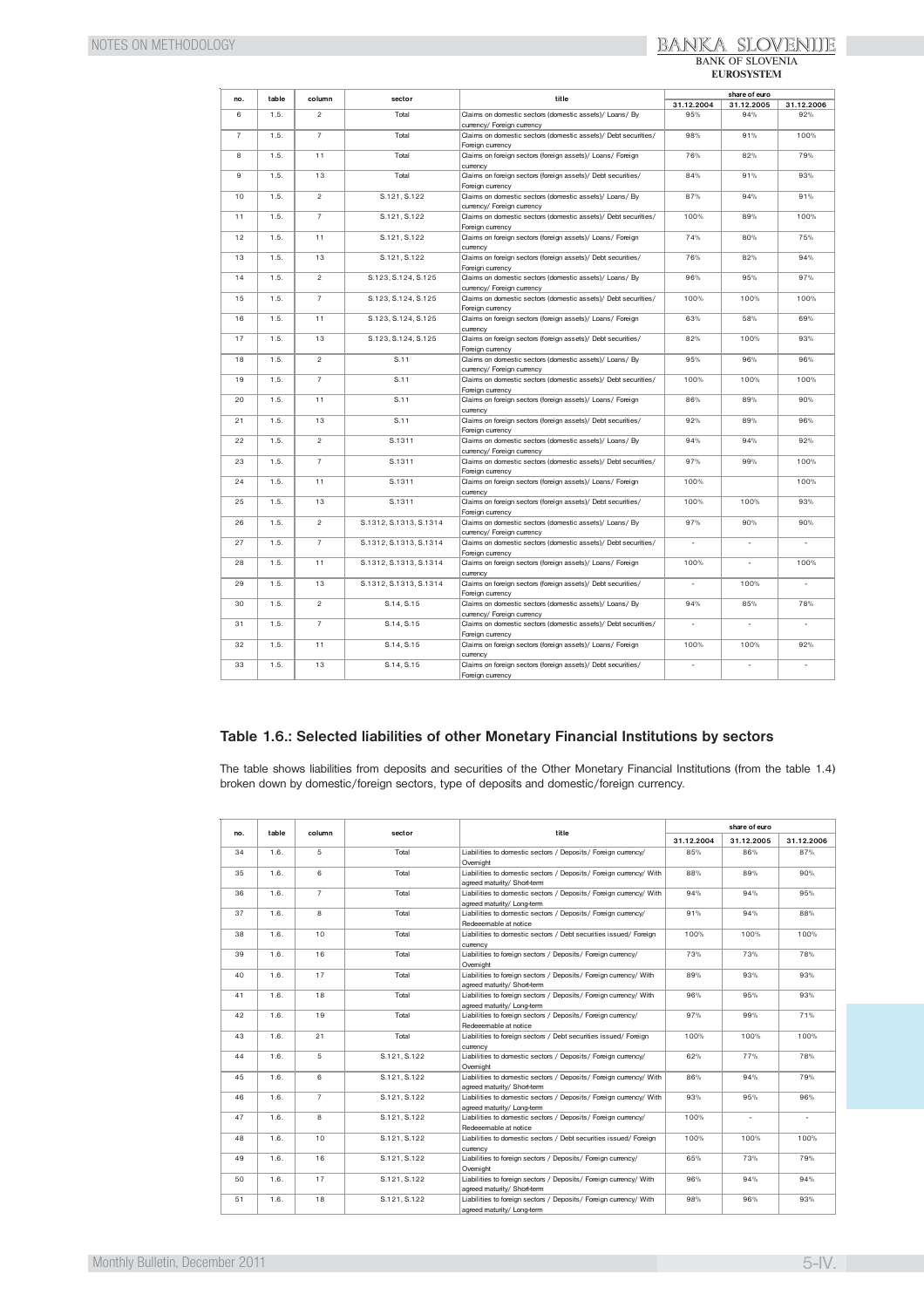#### BANK OF SLOVENIA **EUROSYSTEM**

|     |       |                           |                        |                                                                                                                     |                          | share of euro            |            |
|-----|-------|---------------------------|------------------------|---------------------------------------------------------------------------------------------------------------------|--------------------------|--------------------------|------------|
| no. | table | column                    | sector                 | title                                                                                                               | 31.12.2004               | 31.12.2005               | 31.12.2006 |
| 52  | 1.6.  | 19                        | S.121, S.122           | Liabilities to foreign sectors / Deposits/ Foreign currency/<br>Redeeemable at notice                               | $\sim$                   | 100%                     |            |
| 53  | 1.6.  | 21                        | S.121, S.122           | Liabilities to foreign sectors / Debt securities issued/ Foreign<br>currency                                        | 100%                     | 100%                     | 100%       |
| 54  | 1.6.  | 5                         | S.123, S.124, S.125    | Liabilities to domestic sectors / Deposits/ Foreign currency/<br>Ovemight                                           | 91%                      | 74%                      | 72%        |
| 55  | 1.6.  | 6                         | S.123. S.124. S.125    | Liabilities to domestic sectors / Deposits/ Foreign currency/ With<br>agreed maturity/ Short-term                   | 82%                      | 93%                      | 93%        |
| 56  | 1.6.  | $\overline{7}$            | S.123, S.124, S.125    | Liabilities to domestic sectors / Deposits/ Foreign currency/ With<br>agreed maturity/ Long-term                    | 97%                      | 98%                      | 99%        |
| 57  | 1.6.  | 8                         | S.123, S.124, S.125    | Liabilities to domestic sectors / Deposits/ Foreign currency/<br>Redeeemable at notice                              | 100%                     | 100%                     | 100%       |
| 58  | 1.6.  | 10                        | S.123, S.124, S.125    | Liabilities to domestic sectors / Debt securities issued/ Foreign<br>currency                                       | 100%                     | 100%                     | 100%       |
| 59  | 1.6.  | 16                        | S.123, S.124, S.125    | Liabilities to foreign sectors / Deposits/ Foreign currency/<br>Ovemight                                            | 100%                     | 20%                      | 99%        |
| 60  | 1.6.  | 17                        | S.123, S.124, S.125    | Liabilities to foreign sectors / Deposits/ Foreign currency/ With<br>agreed maturity/ Short-term                    | 100%                     | ÷                        | 100%       |
| 61  | 1.6.  | 18                        | S.123, S.124, S.125    | Liabilities to foreign sectors / Deposits/ Foreign currency/ With                                                   | 24%                      | $O\%$                    | $O\%$      |
| 62  | 1.6.  | 19                        | S.123, S.124, S.125    | agreed maturity/ Long-term<br>Liabilities to foreign sectors / Deposits/ Foreign currency/                          | ×,                       | $O\%$                    | 0%         |
| 63  | 1.6.  | 21                        | S.123, S.124, S.125    | Redeeemable at notice<br>Liabilities to foreign sectors / Debt securities issued/ Foreign                           |                          | ÷,                       | 100%       |
| 64  | 1.6.  | 5                         | S.11                   | currency<br>Liabilities to domestic sectors / Deposits/ Foreign currency/                                           | 84%                      | 85%                      | 84%        |
| 65  | 1.6.  | 6                         | S.11                   | Ovemight<br>Liabilities to domestic sectors / Deposits/ Foreign currency/ With                                      | 81%                      | 85%                      | 89%        |
| 66  | 1.6.  | $\overline{7}$            | S.11                   | agreed maturity/ Short-term<br>Liabilities to domestic sectors / Deposits/ Foreign currency/ With                   | 99%                      | 100%                     | 99%        |
| 67  | 1.6.  | 8                         | S.11                   | agreed maturity/ Long-term<br>Liabilities to domestic sectors / Deposits/ Foreign currency/                         | 74%                      | 98%                      | 69%        |
| 68  | 1.6.  | 10                        | S.11                   | Redeeemable at notice<br>Liabilities to domestic sectors / Debt securities issued/ Foreign                          | 100%                     | 99%                      | 100%       |
| 69  | 1.6.  | 16                        | S.11                   | currency<br>Liabilities to foreign sectors / Deposits/ Foreign currency/                                            | 85%                      | 78%                      | 79%        |
| 70  | 1.6.  | 17                        | S.11                   | Ovemiaht<br>Liabilities to foreign sectors / Deposits/ Foreign currency/ With                                       | 70%                      | 53%                      | 89%        |
| 71  | 1.6.  | 18                        | S.11                   | agreed maturity/ Short-term<br>Liabilities to foreign sectors / Deposits/ Foreign currency/ With                    | 86%                      | 20%                      | 82%        |
|     |       |                           |                        | agreed maturity/ Long-term                                                                                          |                          |                          |            |
| 72  | 1.6.  | 19                        | S.11                   | Liabilities to foreign sectors / Deposits/ Foreign currency/<br>Redeeemable at notice                               | 100%                     | 99%                      | 80%        |
| 73  | 1.6.  | 21                        | S.11                   | Liabilities to foreign sectors / Debt securities issued/ Foreign<br>currency                                        | ×,                       |                          |            |
| 74  | 1.6.  | 5                         | S.1311                 | Liabilities to domestic sectors / Deposits/ Foreign currency/<br>Ovemight                                           | 91%                      | 91%                      | 96%        |
| 75  | 1.6.  | 6                         | S.1311                 | Liabilities to domestic sectors / Deposits/ Foreign currency/ With<br>agreed maturity/ Short-term                   | 100%                     | 100%                     | 100%       |
| 76  | 1.6.  | $\overline{7}$            | S.1311                 | Liabilities to domestic sectors / Deposits/ Foreign currency/ With<br>agreed maturity/ Long-term                    | 49%                      | 55%                      | 100%       |
| 77  | 1.6.  | 8                         | S.1311                 | Liabilities to domestic sectors / Deposits/ Foreign currency/<br>Redeeemable at notice                              | 100%                     | 100%                     | 100%       |
| 78  | 1.6.  | 10                        | S.1311                 | Liabilities to domestic sectors / Debt securities issued/ Foreign<br>currency                                       | 100%                     | 100%                     | 100%       |
| 79  | 1.6.  | 16                        | S.1311                 | Liabilities to foreign sectors / Deposits/ Foreign currency/<br>Ovemight                                            | 52%                      | 33%                      | 69%        |
| 80  | 1.6.  | 17                        | S.1311                 | Liabilities to foreign sectors / Deposits/ Foreign currency/ With<br>agreed maturity/ Short-term                    |                          | ٠                        |            |
| 81  | 1.6.  | 18                        | S.1311                 | Liabilities to foreign sectors / Deposits/ Foreign currency/ With                                                   | 53%                      | 51%                      | 61%        |
| 82  | 1.6.  | 19                        | S.1311                 | agreed maturity/ Long-term<br>Liabilities to foreign sectors / Deposits/ Foreign currency/<br>Redeeemable at notice | $\sim$                   | ÷,                       | ٠          |
| 83  | 1.6.  | 21                        | S.1311                 | Liabilities to foreign sectors / Debt securities issued/ Foreign                                                    | 100%                     | ä,                       |            |
| 84  | 1.6.  | 5                         | S.1312, S.1313, S.1314 | currency<br>Liabilities to domestic sectors / Deposits/ Foreign currency/                                           | 48%                      | 69%                      | 98%        |
| 85  | 1.6.  | 6                         | S.1312, S.1313, S.1314 | Ovemight<br>Liabilities to domestic sectors / Deposits/ Foreign currency/ With                                      | 59%                      | 35%                      | 37%        |
| 86  | 1.6.  | $\overline{7}$            | S.1312, S.1313, S.1314 | agreed maturity/ Short-term<br>Liabilities to domestic sectors / Deposits/ Foreign currency/ With                   | 100%                     | 100%                     | 100%       |
| 87  | 1.6.  | 8                         | S.1312, S.1313, S.1314 | agreed maturity/ Long-term<br>Liabilities to domestic sectors / Deposits/ Foreign currency/                         | ×.                       | $0\%$                    | ÷.         |
| 88  | 1.6.  | 10                        | S.1312, S.1313, S.1314 | Redeeemable at notice<br>Liabilities to domestic sectors / Debt securities issued/ Foreign                          |                          | 100%                     | 100%       |
| 89  | 1.6.  | 16                        | S.1312, S.1313, S.1314 | currency<br>Liabilities to foreign sectors / Deposits/ Foreign currency/                                            | $\sim$                   | ÷,                       |            |
| 90  | 1.6.  | 17                        | S.1312, S.1313, S.1314 | Ovemight<br>Liabilities to foreign sectors / Deposits/ Foreign currency/ With                                       | ٠                        |                          |            |
| 91  | 1.6.  | 18                        | S.1312, S.1313, S.1314 | agreed maturity/ Short-term<br>Liabilities to foreign sectors / Deposits/ Foreign currency/ With                    | ×,                       | $\overline{\phantom{a}}$ | ٠          |
| 92  | 1.6.  | 19                        | S.1312, S.1313, S.1314 | agreed maturity/ Long-term<br>Liabilities to foreign sectors / Deposits/ Foreign currency/                          | ÷,                       | ä,                       | ä,         |
| 93  | 1.6.  | 21                        | S.1312, S.1313, S.1314 | Redeeemable at notice<br>Liabilities to foreign sectors / Debt securities issued/ Foreign                           | $\overline{\phantom{a}}$ | $\overline{\phantom{a}}$ | ä,         |
|     |       |                           |                        | currency                                                                                                            |                          |                          |            |
| 94  | 1.6.  | 5                         | S.14, S.15             | Liabilities to domestic sectors / Deposits/ Foreign currency/<br>Overnight                                          | 86%                      | 86%                      | 88%        |
| 95  | 1.6.  | 6                         | S.14, S.15             | Liabilities to domestic sectors / Deposits/ Foreign currency/ With<br>agreed maturity/ Short-term                   | 89%                      | 89%                      | 90%        |
| 96  | 1.6.  | $\overline{\mathfrak{c}}$ | S.14, S.15             | Liabilities to domestic sectors / Deposits/ Foreign currency/ With<br>agreed maturity/ Long-term                    | 91%                      | 90%                      | 90%        |
| 97  | 1.6.  | 8                         | S.14, S.15             | Liabilities to domestic sectors / Deposits/ Foreign currency/<br>Redeeemable at notice                              | 93%                      | 93%                      | 93%        |
| 98  | 1.6.  | 10                        | S.14, S.15             | Liabilities to domestic sectors / Debt securities issued/ Foreign<br>currency                                       | 100%                     | 100%                     | 100%       |
| 99  | 1.6.  | 16                        | S.14, S.15             | Liabilities to foreign sectors / Deposits/ Foreign currency/<br>Ovemight                                            | 71%                      | 72%                      | 78%        |
| 100 | 1.6.  | 17                        | S.14, S.15             | Liabilities to foreign sectors / Deposits/ Foreign currency/ With<br>agreed maturity/ Short-term                    | 63%                      | 78%                      | 82%        |
| 101 | 1.6.  | 18                        | S.14, S.15             | Liabilities to foreign sectors / Deposits/ Foreign currency/ With<br>agreed maturity/ Long-term                     | 84%                      | 76%                      | 76%        |
| 102 | 1.6.  | 19                        | S.14, S.15             | Liabilities to foreign sectors / Deposits/ Foreign currency/                                                        | 94%                      | 100%                     | 100%       |
| 103 | 1.6.  | 21                        | S.14, S.15             | Redeeemable at notice<br>Liabilities to foreign sectors / Debt securities issued/ Foreign                           | 100%                     | 100%                     | 100%       |
|     |       |                           |                        | currency                                                                                                            |                          |                          |            |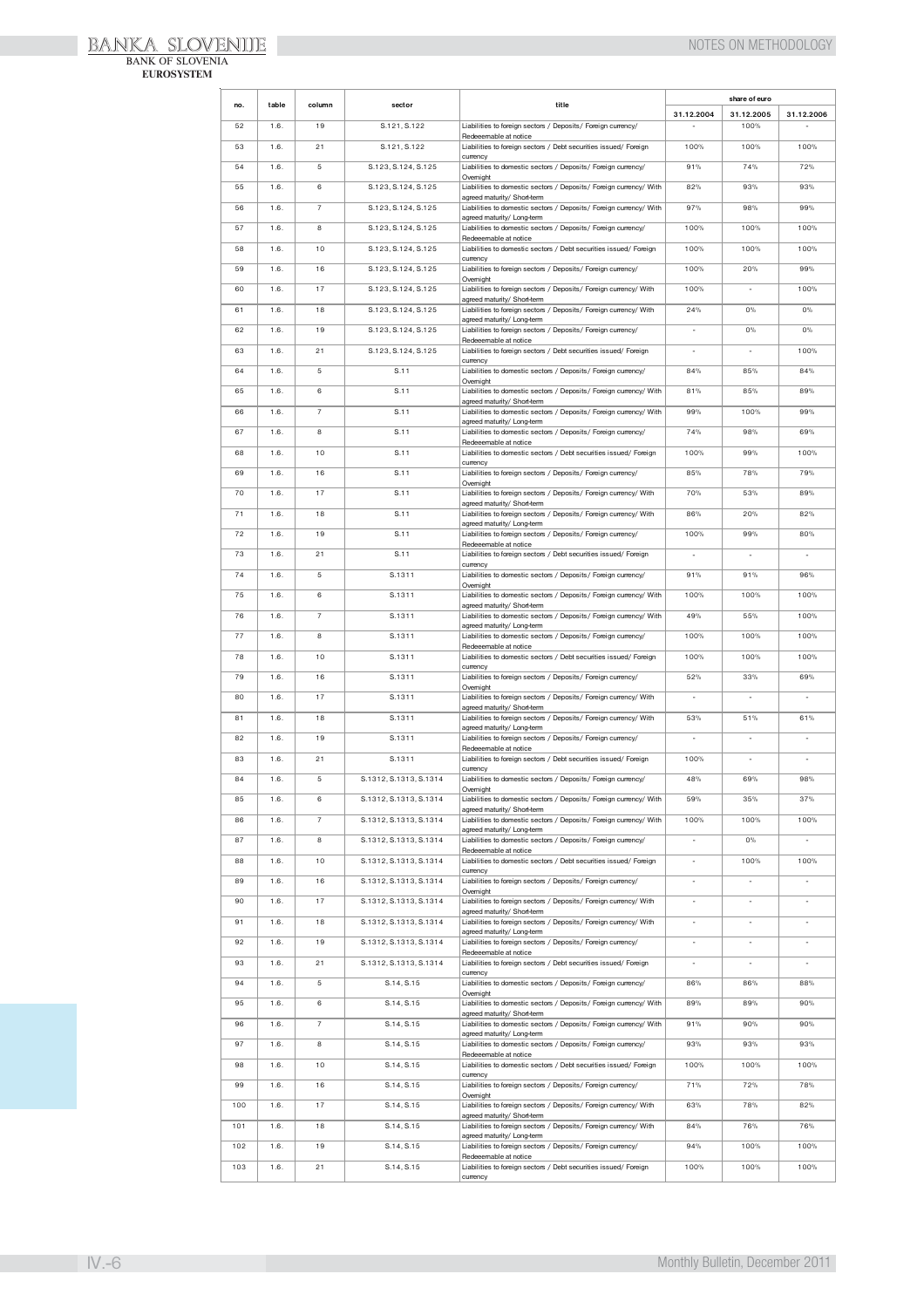#### **Table 1.7.: Balance sheet of the Bank of Slovenia – by instruments**

The table shows the data of the balance sheet of the Bank of Slovenia, split by instruments of the monetary policy. The table is composed according to accounting rules of the ECB an differs from the table 1.3. Balance Sheet of the Bank of Slovenia, which is composed according to the statistical methodology of the ECB.

#### **Table 1.8.: Investment funds**

#### **General**

Methodology of investment fund statistics in Slovenia is based on Regulation (EC) No 958/2007 of the ECB of 27 July 2007 concerning statistics on the assets and liabilities of investment funds and Guideline of the ECB of 1 August 2007 on monetary, financial institutions and markets statistics (recast). Time series in tables are available from December 2008 on, when the new reporting of investment funds was introduced. The data is revised when publishing data for the next period.

*Note 1:* Financial sectors comprise Bank of Slovenia, other monetary financial institutions (banks, saving banks and monetary funds) and other financial institutions (other financial intermediaries, except insurance corporation and pension funds, financial auxiliaries and insurance corporations and pension funds).

*Note 2:* Non-financial sectors are formed by non-financial corporations, general government, households and non-profit institutions serving households.

*Note 3:* Monetary funds are included in the sector of other monetary financial institutions and not in the other financial intermediaries, where investment funds are classified.

#### **Deposit**

This item consists of transferable deposits (sight deposits) and other deposits. Other deposits are deposits, which cannot be used for payments and cannot be exchanged for transferable deposits without significant constraints or extra costs. They comprise deposits with agreed maturity, certificates of deposits, which are non-tradable or whose tradability, although theoretically possible, is very limited and other non-transferable deposits.

#### **Debt securities**

Debt securities are short-term or long-term.

Short-term ones include all instruments of monetary market with original maturity of one year or less.

Long-term debt securities are securities with original maturity of more than one year and include bonds, instruments of monetary market with original maturity of more than one year and other debt securities.

Interest-bearing securities are shown including interests. In case interests cannot be included with debt securities, they are shown separately under the item other assets.

#### **Shares and other equity**

The item includes shares and units/shares of investment fund.

Shares are financial assets, which represent the right of ownership to the joint-stock companies. These financial assets usually give the owners the right to certain share in profit of the joint-stock companies and to certain share in their net assets when winding up.

Units/shares of investment fund include units or shares of open-end and closed-end investment funds.

#### **Other assets**

Under this item the claims on sold or mature investment, claims on Asset Management Company and trustee, interest and dividend claims, claims on securities' obligations, other corporate claims, accruals and prepaid expenditure are reported. Accruals and prepaid expenditure include deferred expenses or costs, short-term accrued revenues and also deferred interests.

Financial derivatives are either financial assets or financial liabilities; in balance sheet they are recorded as unnetted.

#### **Loans**

The item includes loans borrowed, covering loans, repurchase agreements and other forms of loan as techniques and tools for managing the investments of investment funds.

#### **Investment fund shares/units**

Investment fund shares/units represent total liability to shareholders or investors of investment fund.

#### **Other liabilities**

The item other liabilities include corporate liabilities of investment fund, namely liabilities from financial instruments' purchase, management liabilities, tax liabilities, liabilities of distribution of profits or other payments to holders of units or shareholders, other corporate liabilities, accruals and income collected in advance and financial derivatives. Accruals and income collected in advance include accrued costs or accrued charges and prepaid income. Under this item

deferred interests are also reported.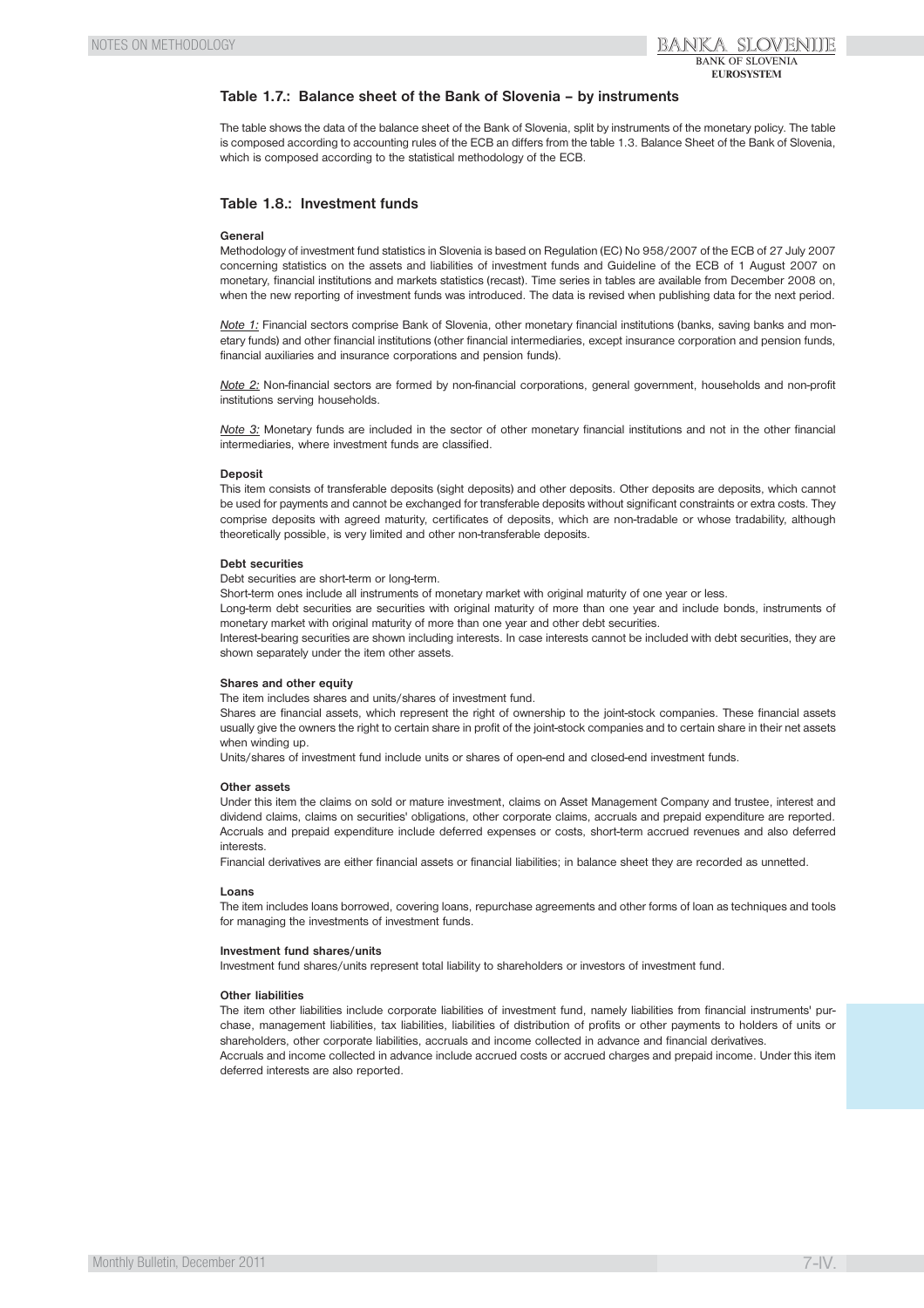## **2. FINANCIAL MARKETS AND PAYMENT SYSTEMS**

## **Interest rates (tables 2.1–2.4)**

#### **Table 2.1: Bank of Slovenia Interest Rates**

*Lombard loan*: Within the framework of a standing Lombard facility, the Bank of Slovenia provides one-day Lombard loans to banks and savings banks with securities used as collateral. The pledged securities should amount to 110% of the amount of the Lombard loan.

The *repo interest rate* for the temporary purchase of treasury bills and tolar and foreign currency bills of the Bank of Slovenia with obligatory repurchase in seven days was the weighted arithmetic average of daily repo interest rates until March 2004 (effective interest rate). The new seven-day repo was introduced in March 2004; it is offered on a closed basis. The interest rate given is the latest valid interest rate.

*Interest rate on banks' obligatory reserves*: 1 percent per year since October 1991.

*The overnight-deposit interest rate* is an interest rate applying to deposits placed by banks and savings banks on an overnight term with the Bank of Slovenia.

*Long-term deposit* at the Bank of Slovenia was established in July 2004. The variable interest rate is defined once every two months for the next two-month period. It refers to the interest rate for 60-day tolar bills valid at the time of quotation, increased by 0.2 percentage points.

*Tolar bills* are registered securities subscribed by banks and savings banks with a maturity of 60 or 270 days. Sixty-day bills are offered on a permanent basis; 270-day bills were sold by auction until February 2004, and since then have been offered on a closed basis. Interest rates for tolar bills are given nominally; in the case of auctions they are effective rates. Offers of 270-tolar bills have been frozen since November 2004.

*Foreign currency bills* are transferable registered securities not issued in series. They are offered on a permanent basis and can be purchased by banks (or by other legal persons through banks until 3 May 2000). They are sold for euros (or German marks until February 1999, or U.S. dollars until June 2006) at a discount with maturities of two to four months.

*A penalty rate* is generally employed in cases of overdue payments. The penalty rate has been determined by the Law on the Legal Penalty Rate since 28 June 2003.

*Interest rates* for a certain type of instrument in the table are those last valid in a period (except in the case of effective interest rates). The annual averages of interest rates are computed as simple arithmetic averages of monthly data, if such data are available.

#### **Table 2.2: Interbank Money Market Rates and Indexation Clause**

#### **Interbank market**

#### SIONIA/SITIBOR

Until 31 December 2006, the figures are annual nominal interest rates for unsecured Slovenian tolar deposits on the Slovenian interbank market. The interest rate for overnight deposits (SIONIA) is the weighted average interest rate for overnight deposits.

SITIBOR is the rate at which Slovenian interbank term deposits are offered by one prime bank to another prime bank.

SIONIA and SITIBOR were valid from 14 July 2003 to 31 December 2006. Break of series in January 2007.

#### EONIA/EURIBOR

Eonia® (Euro OverNight Index Average) is the effective overnight reference rate for the euro. It is computed as a weighted average of all overnight unsecured lending transactions undertaken in the interbank market, initiated within the euro area by the contributing banks.

The Euro Interbank Offered Rate – "Euribor®" – is the money market reference rate for the euro. It is sponsored by the European Banking Federation, which represents the interests of 4,500 banks in 24 Member States of the European Union and Iceland, Norway and Switzerland, as well as the Financial Markets Association. Euribor® is the rate at which euro interbank term deposits are being offered within the EMU zone by one prime bank to another **Indexation clauses**

#### **TOM**

The tolar indexation clause (TOM) is an annual interest rate calculated by the Statistical Office of the Republic of Slovenia and used for preserving the value of financial liabilities and assets in domestic currency.

TOM (monthly): since 5 August 1995, the average of the previous 3 months' inflation. (Until June 1995, indexation was based on the so-called R, which was equal to the previous month's inflation rate; from 1 June to 4 August 1995, indexation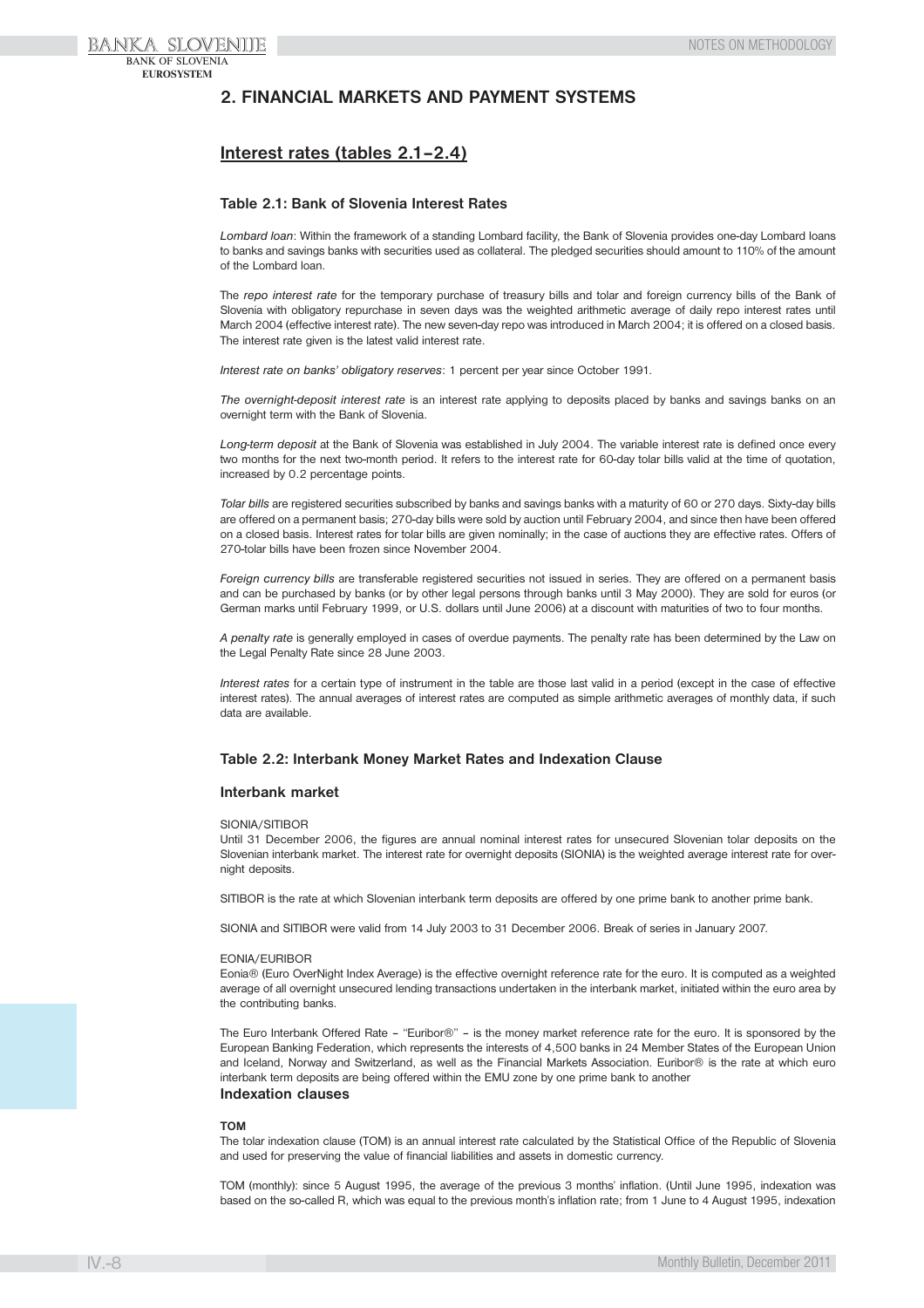was based on the average of the previous 3 months' inflation.) From February 1996, 4 months; from December 1996, 6 months; and from May 1997, 12 months. Financial liabilities and assets in domestic currency with maturity less than 1 year have not been revalued since July 2002.

#### **Foreign exchange indexation clause USD and CHF**

The monthly rate is the growth rate of the end-of-month exchange rate for USD and CHF.

The annual rate is computed from the monthly rate on the conform basis, taking into account the actual number of days in the month and the year.

#### **Table 2.3: European Central Bank Interest Rates**

Counterparties can use the **deposit facility** to make overnight deposits with the NCBs. The interest rate on the deposit facility normally provides a floor for the overnight market interest rate.

**Main refinancing operations** are regular liquidity-providing reverse transactions with a frequency and maturity of one week. They are executed by the NCBs on the basis of standard tenders and according to a pre-specified calendar. The main refinancing operations play a pivotal role in fulfilling the aims of the Eurosystem's open market operations and provide the bulk of refinancing to the financial sector.

Counterparties can use the **marginal lending facility** to obtain overnight liquidity from NCBs against eligible assets. The interest rate on the marginal lending facility normally provides a ceiling for the overnight market interest rate.

#### **Table 2.3.1.: Harmonised long-term interest rates for convergence assessment purposes**

The long-term interest rate statistics refer to the monthly average interest rates for long-term government bonds issued by the central government, quoted as percentages per annum.

The fourth Maastricht criterion is based on the level of long-term interest rates. Article 4 of the Protocol on the convergence criteria, as referred to in Article 121 of the Treaty, states that compliance with the fourth convergence criterion "shall mean that, observed over a period of one year before the examination, a Member State has had an average nominal long-term interest rate that does not exceed by more than 2 percentage points that of, at most, the three best performing Member States in terms of price stability. Interest rates shall be measured on the basis of long-term government bonds or comparable securities, taking into account differences in national definitions."

The European Central Bank and the European Commission have, together with the national central banks, identified the representative debt securities that can be used to measure long-term nominal interest rates and, if necessary, alternative long-term interest rate indicators where suitable government bonds are not available

Data until December 2006 refer to the yield to maturity on a reference long-term general government bond, issued in Slovenian tolars and with a nominal interest rate. Since 1.1.2007 the data show the yield to maturity on a basket of long-term general government bonds, issued in euro and with a nominal interest rate.

Until 2003 a yield to maturity on a primary market is presented, and afterwards a yield to maturity on a secondary market.

### **2.4: Monetary Financial Institutions Interest Rates**

#### **Data from January 2003–April 2005**

Estimates on MIR statistics refer to interest rates on new business applied by the eight biggest resident banks (selected by balance-sheet-total criterion) to loans denominated in Slovenian tolars vis-ŕ-vis domestic households and non-financial corporations.

Interest rates are calculated as a weighted average of all interest rates on new business in the instrument category.

Loans to non-financial corporations (breakdown by amount category): loans in SIT are converted into EUR by the monthly average exchange rate and then classified according to amount up to and including EUR 1 million, or over EUR 1 million.

"Loans to households for other purposes" include only loans to sole proprietors for current and capital assets. Data on APRC in the period from January to August 2003 refer to six respondents, and from August 2003 to December 2003, to seven out of eight total respondents. **Data from May 2005–December 2006 covers business conducted in SIT by the total MFI population in Slovenia.**

MFI interest rate statistics cover those interest rates that resident monetary financial institutions (MFIs, i.e. "credit institutions") apply to euro-denominated deposits and loans by households and non-financial corporations which are residents of the euro area.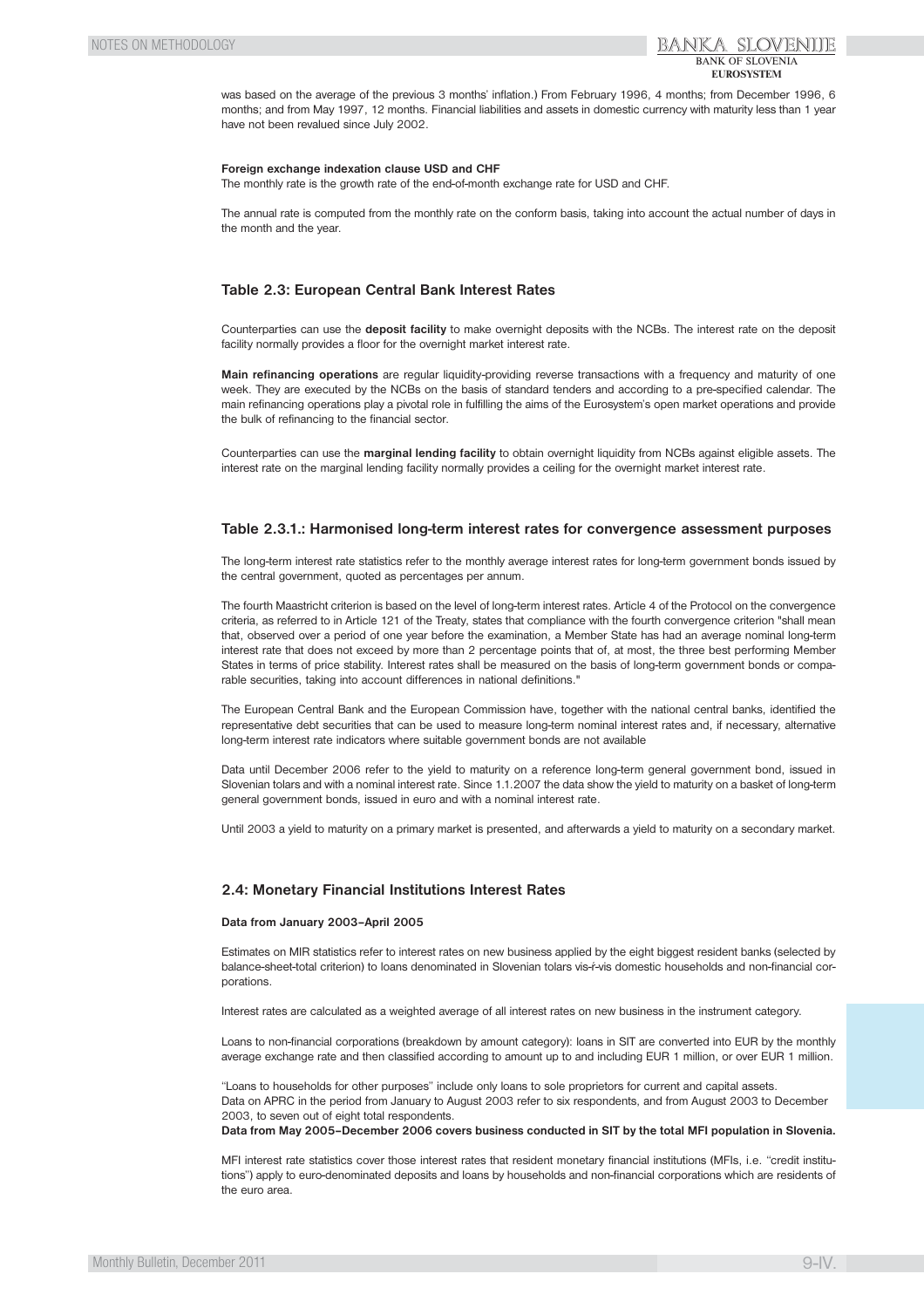The legal requirements for MFI interest rate statistics are laid down in Regulation ECB/2001/18, which defines the statistical standards according to which monetary financial institutions must report their interest rate statistics. This regulation is complemented by the Manual on MFI Interest Rate Statistics, which further clarifies and illustrates the statistical requirements. The MFI interest rate statistics refer to the interest rates individually agreed between a credit institution or other institution and its customer. They are converted to an annual basis, taking into account the frequency of interest payments, and are quoted in percentages per annum. At the euro area level 45 interest rate indicators with the corresponding volumes are collected, of which 31 refer to new business and 14 to outstanding amounts.

**Outstanding amounts** are defined as the stock of all deposits placed by customers, i.e. households and non-financial corporations, with credit institutions or other MFIs, and the stock of all loans granted by credit institutions to customers. An interest rate on outstanding amounts reflects the weighted average interest rate applied to the stock of deposits or loans in the relevant instrument category in the time reference period. Interest rates on outstanding deposits cover all deposits placed and not yet withdrawn by customers in all periods up to and including the reporting date. Interest rates on outstanding loans cover all loans used and not yet repaid by customers in all periods up to and including the reporting date, although excluding bad loans and loans for debt restructuring at rates below market conditions. MFI interest rates on outstanding amounts are hence statistics on the interest rates actually applied to all "open" deposits and loans.

**New business** is defined as any new agreement between the household or non-financial corporation and the credit or other institution. New agreements comprise all financial contracts, the terms and conditions of which specify for the first time the interest rate on the deposit or loan, and all new negotiations of existing deposits and loans. The prolongation of existing deposit and loan contracts which are carried out automatically, i.e. without any active involvement of the household or nonfinancial corporation, and which do not involve any renegotiating of the terms and conditions of the contracts, including the interest rate, are not considered new business.

**The annual percentage rate of charge (APRC)** is an effective lending rate that covers the total cost of credit to the consumer, i.e. the interest payments as well as all other related charges. It covers the total cost of credit to the consumer, as defined in Article 18(2) of the Consumer Credit Act. Charges defined in Article 18 of the Consumer Credit Act are excluded. APRC is compiled only for consumer credit and loans to households for house purchases (sole proprietors excluded).

**Weighting method**: The interest rates on new business are weighted by the size of the individual agreement.

The new interest rate statistics replace the average bank interest rates published by the Bank of Slovenia. The coverage and definition of the new statistics differ substantially from those previously published. Therefore, a direct comparison of the new and old rates is not possible.

\* Households = sole proprietorships + individuals + non-profit institutions serving households

\*\*APRC data includes households without sole proprietorships and without non-profit institutions serving households

**Note 1:** For this instrument category, new business and outstanding amounts coincide.

*Note 2:* For this instrument category, households and non-financial corporations are merged and shown under the household sector.

## **Exchange rates (Tables 2.6.1–2.6.2)**

#### **Table 2.6.1: Selected Bank of Slovenia Exchange Rates – Average Rates to 31.12.2006**

These tables show the Bank of Slovenia middle rates until 31 December 2006. Annual rates are computed as arithmetical averages of monthly rates. Monthly averages are computed as arithmetical averages of daily rates (Sundays and holidays excluded).

A new currency, the Croatian kuna (= 1,000 former Croatian dinars) was introduced on 30 May 1994. The Polish złoty was denominated on 1 January 1995 at the exchange rate of 1 new złoty for 10,000 old złotys.

#### **Table 2.6.2: European Central Bank exchange rates**

Reference exchange rates of the European Central Bank are shown, representing middle exchange rates of the Bank of Slovenia. The average yearly and monthly exchange rates are calculated as the arithmetical average of daily exchange rates, excluding days on which the TARGET system was closed. This includes Saturdays, Sundays and the following holidays: New Year's Day (1 January), Good Friday, Easter Monday, Labour Day (1 May), Christmas (25 December) and 26 December.

Conversion rates between the euro and the currencies of EU Member States that have adopted the euro are irrevocably fixed and valid since 1 January 1999 (since 1 January 2001 for the Greek drachma).

The conversion rate for the Slovenian tolar is valid as of 1 January 2007, the conversion rate for the Cyprus pound and Maltese lira as of 1 January 2008 and the conversion rate for the Slovak koruna as of 1 January 2009.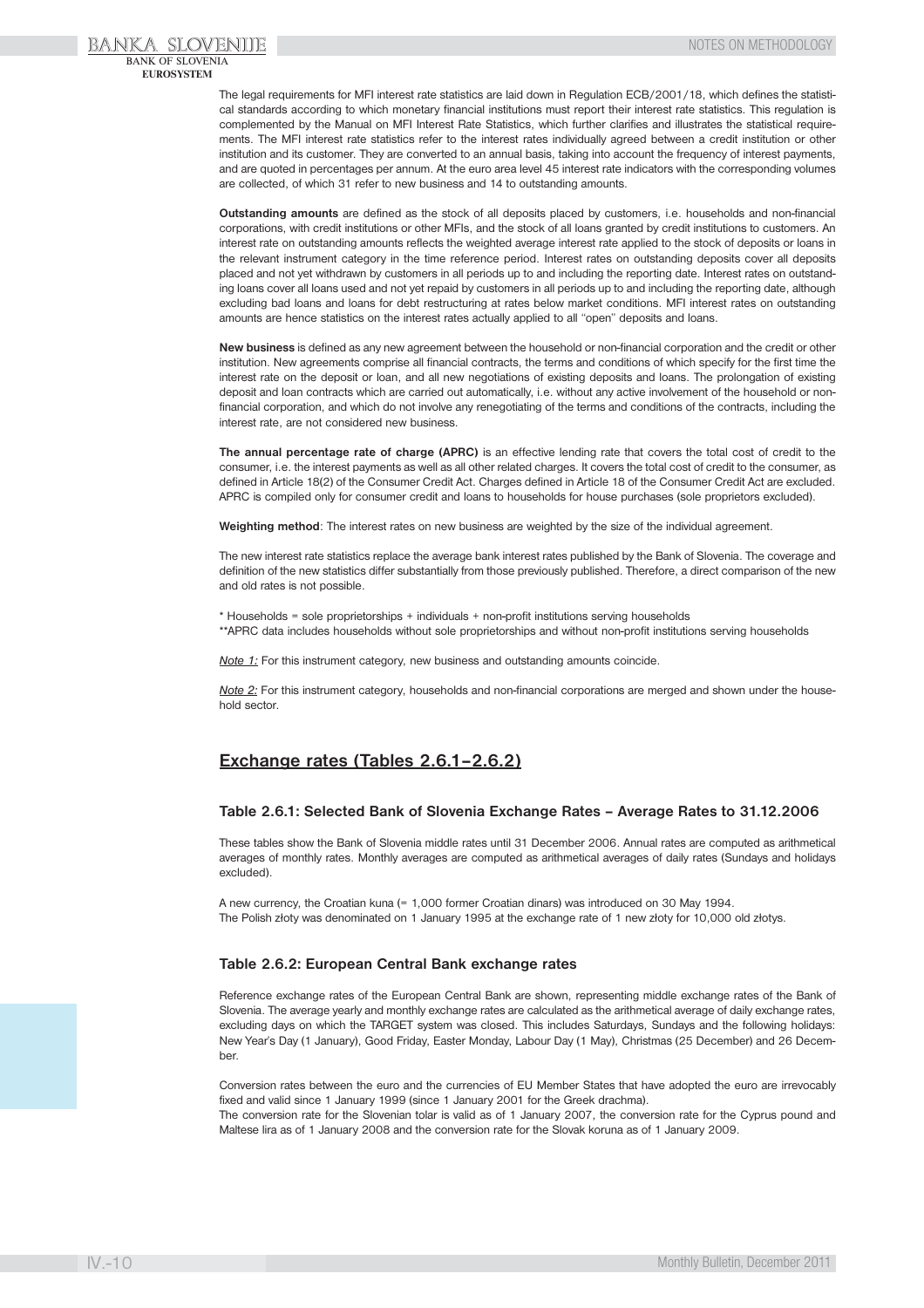- 
- 1 EUR = 40.339900 BEF 1.955830 DEM 340.750000 GRD 166.386000 ESP 6.559570 FRF 0.787564 IEP 1936.270000 ITL 40.339900 LUF 2.203710 NLG 13.760300 ATS 200.482000 PTE 5.945730 FIM 239.640000 SIT 0.585274 CYP 0.429300 MTL 30.126000 SKK

#### BANKA SLOVENIJE **BANK OF SLOVENIA EUROSYSTEM**

## **Payment systems (Tables 2.7 to 2.13)**

#### **General**

Data prior to 2007 are published in tolars; from 2007, data are published in euros.

Due to rounding in Tables 2.11 to 2.15, sums of quarterly data do not always totally comply with relevant yearly data.

#### **Table 2.7: TARGET2 and SEPA internal credit transfer (SEPA IKP) transactions**

*Note 1:* On 1st January 2007 the transaction limit for payments submitted to the Giro Clearing system (multilateral net system for small value payments), raised from EUR 8.354,21 to EUR 50.000.

*Note 2:* SEPA internal credit transfer system (the SEPA IKP) is operated by the clearing company Bankart d.o.o. SEPA IKP system was established on 4 March 2009. Before SEPA IKP establishement the same transactions were processed in Giro Clearing payment system, operated by Banka Slovenije. Giro Clearing payment system was closed down on 1 August 2009. Data regarding transactions in the Giro Clearing payment system are published until March 2009. Data regarding transactions in both systems are published together (the sum of transactions in the Giro Clearing and SEPA IKP systems) for the period from March to July 2009. Data regarding payments in the SEPA IKP system are published from August 2009 on.

*Note 3:* Until 29th December 2006 payments data on domestic payments between Slovenian participants are published for domestic Slovenian RTGS system (values in billion Slovenian tolars). As of 1st January 2007 domestic payments of Slovenian TARGET participants represents payments sent from Slovenian credit institutions to another Slovenian payment institution, direct participated in the TARGET system.

As of 19th November 2007 payments in TARGET 2 system are considered.

*Note 4:* As of 1st January 2007 cross-border payments of Slovenian TARGET participants represents payments sent from Slovenian credit institutions to non-Slovenian credit institutions, direct participated in the TARGET system. As of 19th November 2007 payments in TARGET 2 system are considered.

*Note 5:* Gross value is the total value of all payment orders executed in the payment system.

*Note 6:* Net value is the amount required for the settlement of the gross value of payments in a payment system that uses netting. It represents the sum of the net monetary liabilities of all participants of the payment system to other participants of the payment system, calculated as the positive difference between the payment orders sent to the system and the payment orders received from the system for each participants of the payment system in an individual settlement cycle.

#### **Table 2.8 Payment Cards**

*Note 1: Credit card*: A card indicating that the holder has been granted a line of credit. The credit granted may be settled in full by a specific date each month (delayed debit card, i.e. charge card), or may be settled in part, with the balance taken as extended credit (credit card).

*Note 2: Debit card*: A card which enables the holder to have purchases directly charged to funds on the cardholder's bank account.

*Note 3: Cards issued abroad*: Payment cards issued abroad and used for payments in Slovenia, mostly by non-residents.

*Note 4: Volume and value of transactions abroad*: Use of cards issued in Slovenia for payments abroad.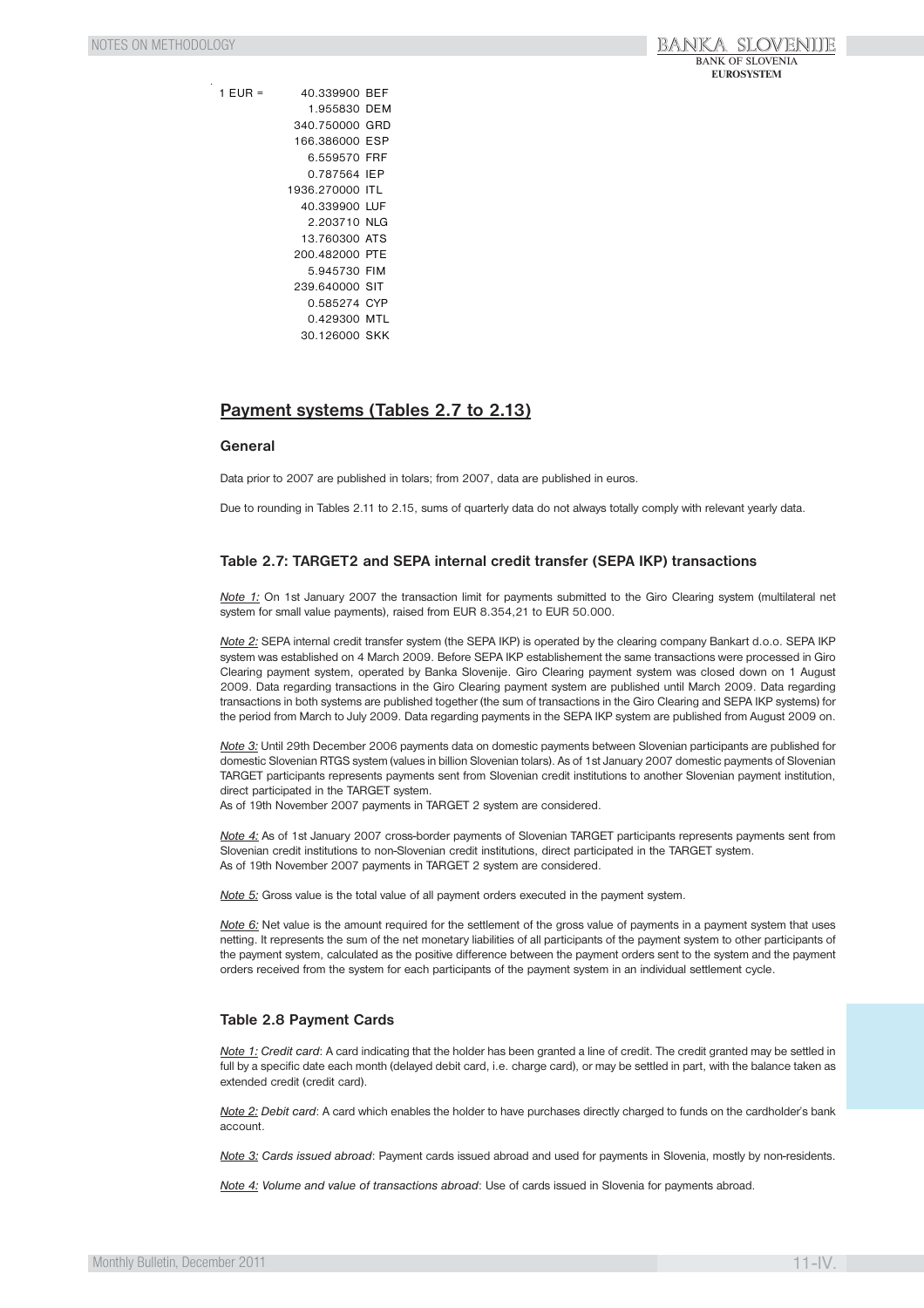#### BANKA SLOVENIJE BANK OF SLOVENIA

## **EUROSYSTEM**

**Number of payment cards** *in circulation*: Number of valid payment cards held by residents and non-residents issued in Slovenia. Data refer to the end of each quarter/year.

**Number and value of payments refer** to the use of payment cards in each quarter/year.

**Domestic card**: Payment card issued by banks and enterprises resident in Slovenia without licence agreements with foreign issuers.

**Licence card**: Payment card issued by banks and enterprises resident in Slovenia under licence agreements with foreign issuers.

**Bank card**: Payment card issued by banks.

**Retailer card**: Payment card issued by non-banking institutions, mostly for use at specific retail outlets.

Personal card: Payment card issued to a natural person (family cards included).

**Business card**: Payment card issued to a legal entity.

#### **Table 2.9 Other Payment Instruments and Innovative Payment Schemes**

*Note 1*: Data refer to the end of each quarter.

*Note 2*: Prior to 2007 the data refer to payment transactions and money withdrawals at manual POS and EFT POS terminals in Slovenia. From 2007 on, the data on money withdrawals are not included.

#### **Table 2.10 Electronic Banking**

*Note 1*: Only debt transactions are included.

#### **Table 2.11 Credit Transfers**

**A paper-based order** is a payment instrument related to a credit or debit transfer, in which the payer submits an order on a paper-based form. In case of credit transfer it means any instruction by an account holder to his payment service provider requesting the transfer of funds from his account to another account (also between accounts of the same account holder). Includes submissions by telefax if they require manual intervention in order to be transformed into electronic payments.

**Special payment order** is a special form of paper-based payment order, which is issued by a payee (beneficiary) to be paid by the debtor. The special payment order is presented by the payer at the bank, which then debits his transaction account and transfers the amount to the account of the payee, potentially via several other credit institutions as intermediaries and/ or one or more payment and settlement systems. A contemporary form can assure automated processing with ICR technology (Intelligent Character Recognition) or classic manual processing.

**A non-paper-based credit transfer** is any credit transfer which the payer submits without the use of paper forms i.e. electronically. Includes submissions by telefax or other means if they are transformed into electronic payments without manual intervention.

**A standing order** is a non-paper-based credit transfer and means an instruction from a payer to his bank to make a regular payment of a fixed amount to a named creditor. The payer authorises his bank (the bank at which he maintains a transaction account) to pay a specified amount regularly to another account. The payment must be repeated at least five times. The execution of payments occurs under exact conditions on a particular day of the month.

**Direct credit** is special form of payment instrument related to a credit transfer, initiated by the payer, which enables a cashless fund transfer from payer to payee. Direct credit is used for the execution of small value payments, e.g., salaries, pensions, dividends and similar payments, to a large number of creditors.

#### **Table 2.12 Debit Transfers**

**Direct debit** is an authorised debit on the payer's bank account initiated by the payee. It is a payment instrument consisting of automatic debiting of the debtor's account for goods and services delivered by the creditor. The debtor (payer) authorises his bank to transfer funds from his bank account to the creditor's account and the creditor to submit a payment order to the creditor's bank to be paid. A typical example is an electricity bill payment.

**A special money order** is a standardised paper-based debit instrument used to remit money to the named payee. A special money order is issued by a bank, allowing the individual named on the order form to receive a specified amount of cash on demand.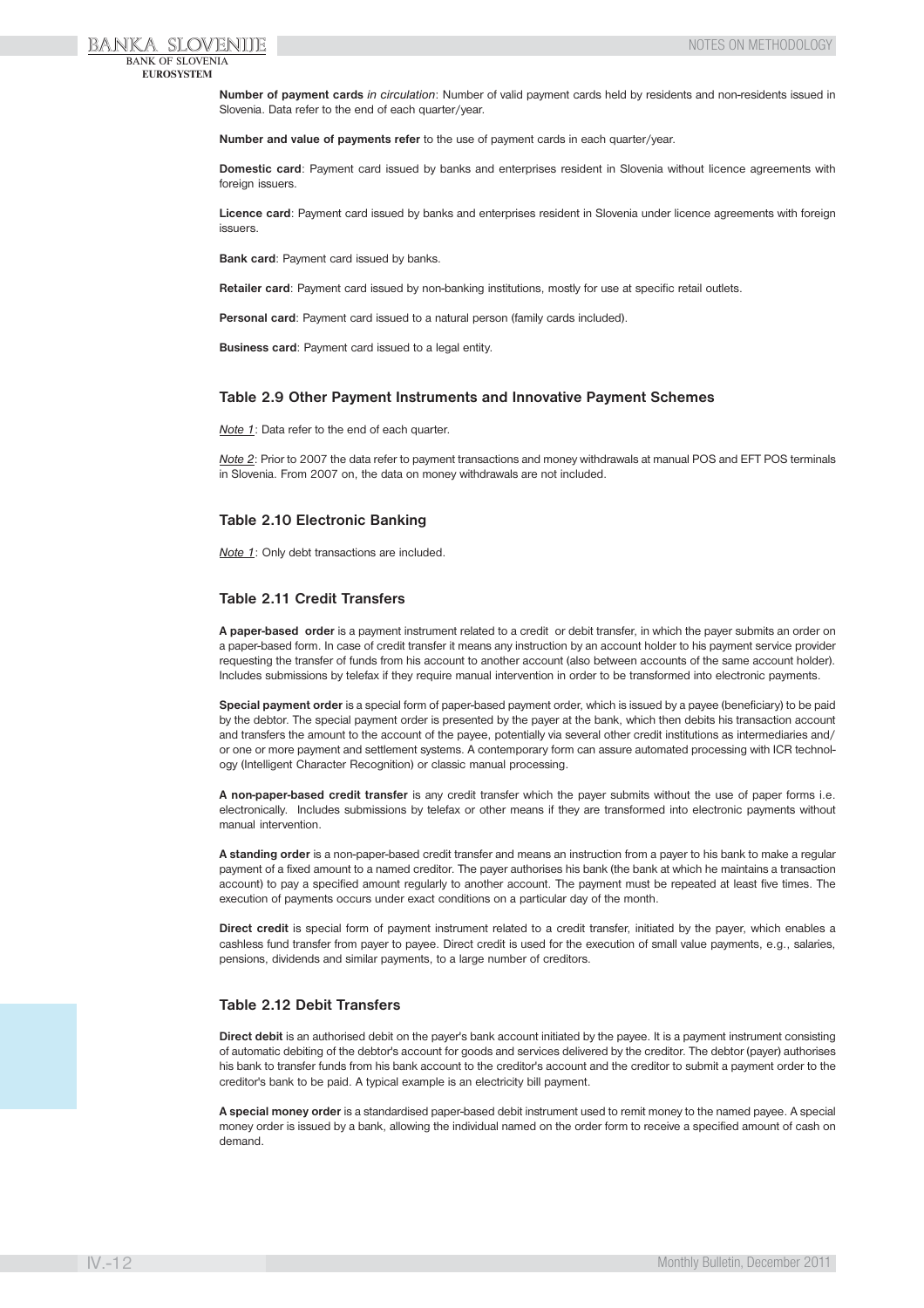#### **Table 2.13: Network of Commercial Banks**

*Note 1*: Statistical regions, source: Statistical Office of the Republic of Slovenia, 31March 2000.

Map of Slovenia by Geodetic Institute of Slovenia

*Note 2*: Data referring to the Post Bank of Slovenia do not include units of the Post of Slovenia that operate for the Post Bank of Slovenia on a contractual basis.

## **3. BALANCE OF PAYMENTS AND EXTERNAL POSITION**

## **Balance of Payments**

#### **General notes**

In most respects the Slovenian Balance of Payments (BOP) conforms to the methodology of the IMF's Balance of Payments Manual, fifth edition (1993).

#### **Characteristics of the Data**

Minus sign (-) indicates imports or surplus of imports over exports in the current account, increase in assets or decrease in liabilities in the capital and financial accounts, and growth of reserve assets. Data on transactions are converted from the original currencies to EUR using the daily Bank of Slovenia or ECB's exchange rates, or average exchange rates for the period if the exact date of transaction is not known.

#### **Revision policy**

Revision of balance of payments, the international investment position and gross external debt data occur as follows:

Revisions in **monthly data** are published with the release of:

- the following month's data;
- the corresponding quarterly data;
- the corresponding revised quarterly data;
- the international investment position and external debt data for the corresponding year; and
- the revised international investment position and external debt data for the corresponding year.

Revisions in **quarterly data** are published with the release of:

- the following month's data;
- the data on the following quarter;
- the international investment position and external debt data for the corresponding year; and
- the revised international investment position and external debt data for the corresponding year.

Revisions for the **annual** balance of payments, international investment position and external debt data are published with the release of the data for the following years.

Annual data are revised for the year t-1 and t-2. In the case of major methodological changes or discrepancies among the data sources, data for the year t-3 will be revised as well.

#### **Data sources**

- · **The external trade statistics (Statistical Office of the Republic of Slovenia)** is the main source of data on trade in goods. Since 1 May 2004, the source of data on trade in goods among Slovenia and EU Member States is the Intrastat reporting. The source of data on trade in goods with other countries is the single administrative document (Exstrastat reporting).
- · **Reports on account balances and transactions between residents and non-residents (C, PPT, PPV):**
	- report on account balances at domestic banks PPV (until 31 December 2004),
	- report on account balances abroad C (until 31 December 2006),
	- report on transactions through accounts at domestic banks PPT (until 31 December 2008),
	- report on transactions through accounts abroad C (until 31 December 2008).

All banks which conducted international payment transactions and all residents with open accounts abroad were obliged to report. The resident issuer/beneficiary of the payment was obliged to forward data on the type of transaction. Since 2009 only banks which conduct international payment transactions report transactions with nonresidents that exceed threshold EUR 50.000. Data are used for quality control purposes only.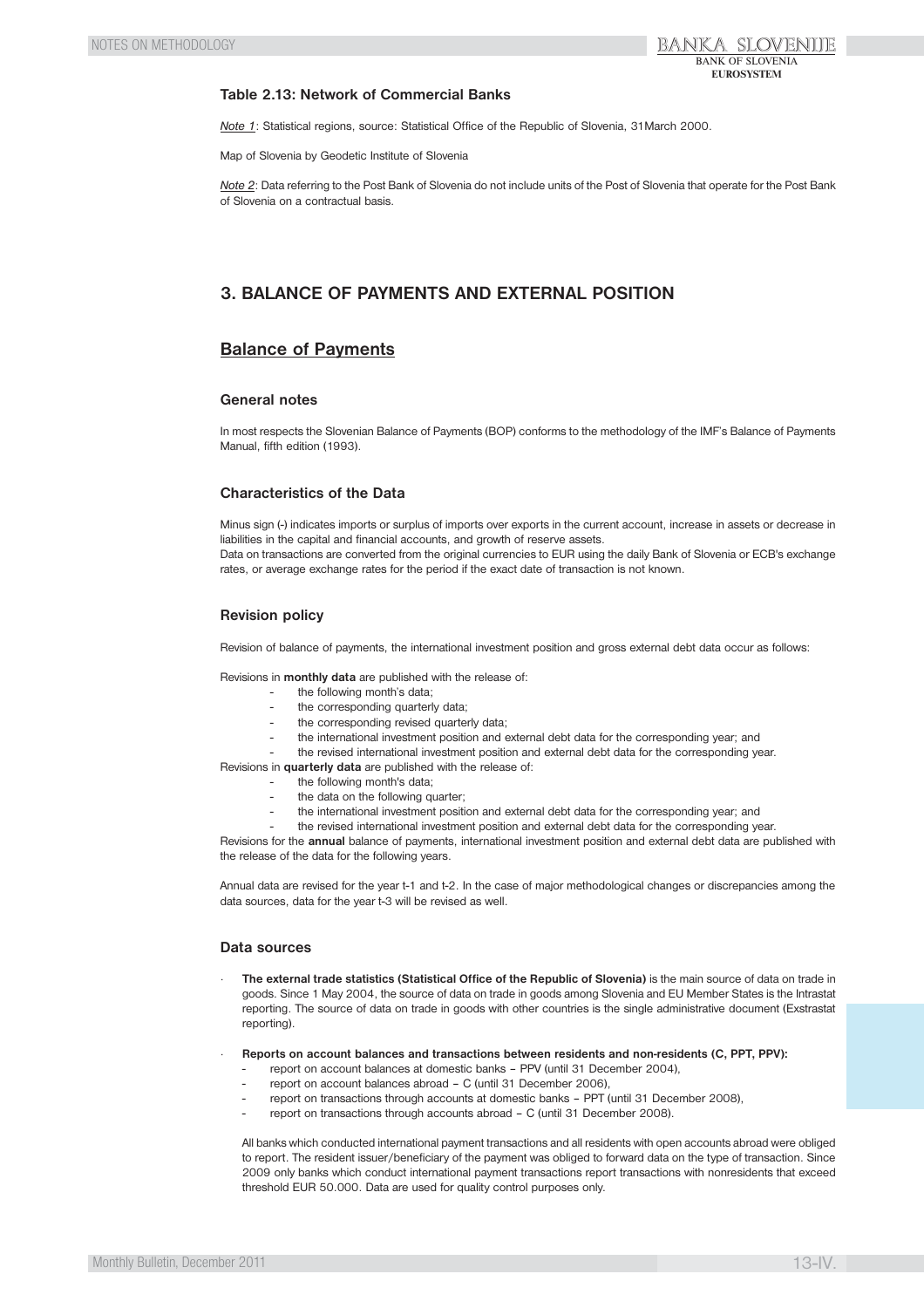- · **Reports on trade in services, part of trade in goods and on current/capital transfers with nonresidents (BST)** are the sources of data on services (excl. travel), data on coverage adjustments of goods item and data on current and capital transfers (excl. transfers with EU budget) from 2008 onwards.
- **Reports on transactions with securities (VRP) and data from the Securities Clearing Corporation (KDD)** are the sources of portfolio investments (debt and equity securities) and financial derivates since 2004.
- · **Reports on purchased/sold foreign debt securities without domestic brokers (DVP)** are the sources of portfolio investments in foreign debt securities, carried out without domestic brokers, from 2007 onwards.
- Data regarding drawn/un-drawn credit transactions from foreign credit registration forms (KR) are the source of data on loans of all sectors until 2004; in 2005 and 2006 they are only the source for the non-banking sector. A registration was obligatory for all financial credits and long-term commercial credits; since 1997 from the same source are also obtained the data on the purpose of direct payments of foreign lenders, used to settle the obligations of domestic borrowers to other non-residents.
- · **Reports on monetary financial institutions (PORFI)** are the source for data on loans, cash and deposits of the banking sector since 2005.
- · **Reports on credits received and granted and deposits with non-residents (KRD)** are the source for data regarding loans and deposit of all sectors, except banks, since 2007.
- · **Reports on short-term receivables and liabilities from operations with non-residents (SKV)** are the source for short-term trade credits and advances since 2002.
- · **Reports on investments (SN)** are until 2007 the source for reinvested earnings of direct investments. From 2008 onwards these reports are source also for all other direct investment transactions in equity and related income as well as for portfolio equity transactions without involvement of domestic dealers.
- · **Accounting data of the Bank of Slovenia**
- · **Accounting data of banks (KNB)**
- · **Budget data on the transactions of government sector between the Republic of Slovenia and EU** (from 2004 onwards)

Qarterly data on financial account's statistics are source for financial derivatives for all sectors except the central bank (since 2007).

- **Estimates and other sources** 
	- estimate of purchases of foreign currency and cheques from foreigners in exchange offices (part of the travel category) - until 2004,
	- estimate of expenditures on travel abroad including purchases of goods abroad until 2004
	- estimate of Italian pensions (UMAR) until the end of 1998,
	- estimate of transactions with foreign currencies and the deposits of Slovene households (until 2006),
	- estimate of labour income (SURS),
	- data on pensions paid to non-residents (ZPIZ),
	- survey on the write-downs of debt from trade in goods and services abroad,
	- estimates for exports and imports of travel from 2005 onwards (detailed explanation under item Travel),
	- estimate of cash transactions on tourism and labour income (from 2007 onwards),
	- quarterly data on consumption of foreign embassies in Slovenia (SURS, from 2008 onwards),
	- migrants' transfers outflows (bilateral data between countries, from 2008 onwards),
	- households' transfers (SURS, from 2008 onwards),
	- assets acquired directly by tenders and programms of EU (SURS, from 2008 onwards),
	- data on nonresidents' investments in real-estate in Slovenia (GURS, from 2008 onwards),
	- data on purchases/sales of real-estate in Croatia (Croatian National Bank, from 2008 onwards),

- data on purchases/sales of emission allowances between residents and nonresidents (Slovenian Environment Agency, from 2008 onwards).

## **Current account**

#### **Goods**

Data regarding general goods can be obtained from the Statistical Office of the Republic of Slovenia. Prior to Slovenia's accession to the EU data were available from standard customs documents. Since 1 May 2004, data are available from single administrative documents for trade in goods with non-EU countries and from Intrastat reports for trade with EU Member States.

**Adjustments of CIF/FOB** – data on import by CIF value were adjusted to FOB value with the help of a coefficient which is equal to the weighted average of coefficients between CIF and FOB values of the goods imported (in an available sample), separated with regard to type of goods, type of transport and partner's country. For 2004, a new CIF/FOB coefficient was calculated (1.0306); prior to that the coefficient was 1.0393. Since 2004 on, the coefficient is calculated every year based on a five year average.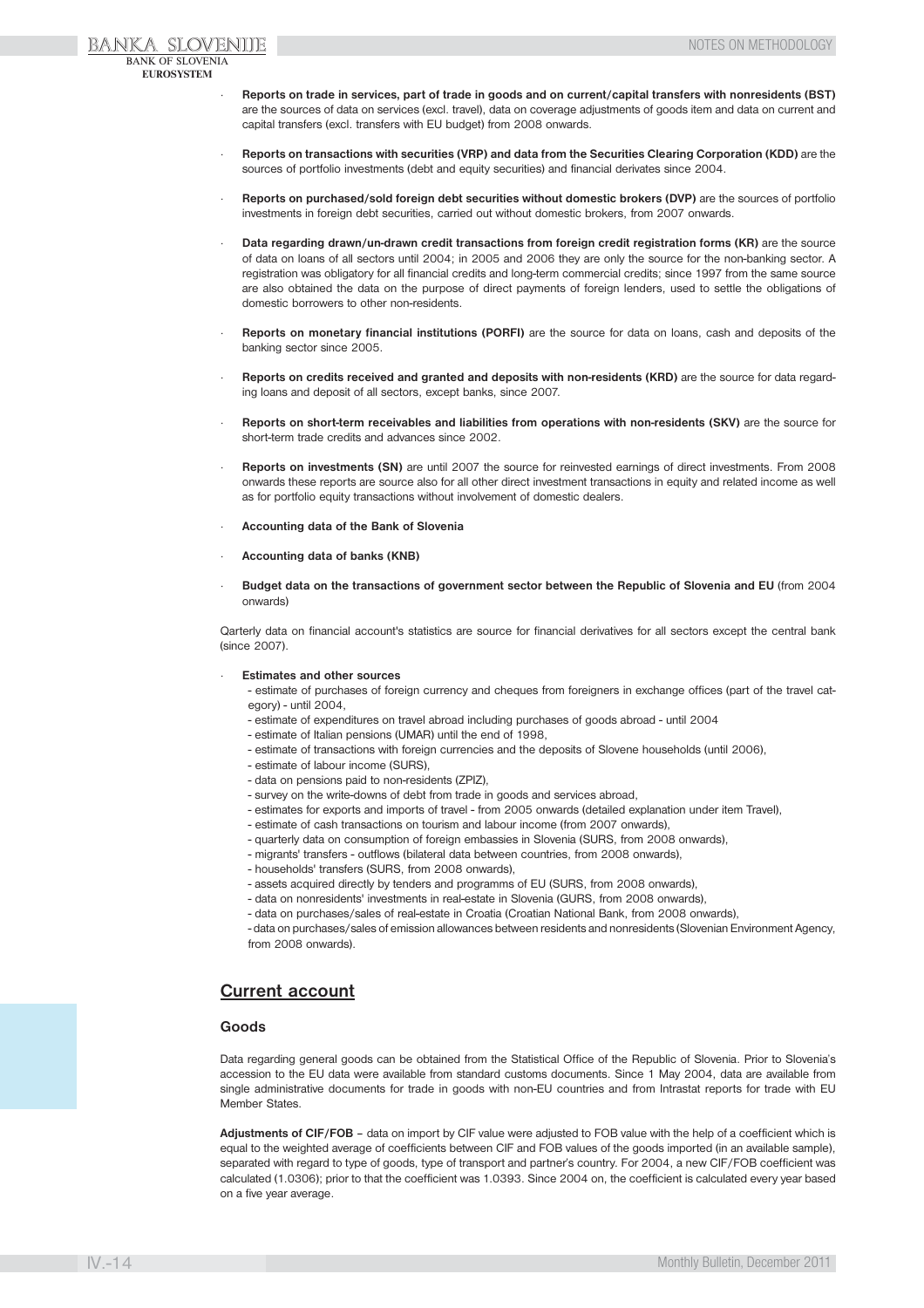#### BANKA SLOVENIJE BANK OF SLOVENIA **EUROSYSTEM**

**Coverage adjustments** - made for goods exported and imported without customs declarations (the ITRS source until 2007,the reports of duty free shops and consignment warehouses until 2005, BST reports as source from 2008 onwards). Since 1 May 2004, coverage adjustments also include estimated data on imports of motor vehicles from EU by natural persons not covered by Intrastat System.

#### **Services**

#### **Transport**

Transportation services are classified according to mode of transport and furthermore according to what is carried. The source of records on transportation services is the ITRS until 2007 and BST reports from 2008 onwards.

#### **Travel - methodology until 2004**

The ITRS sources used in the compilation of the "Incoming travel" category include: a.) health- and education-related services; b.) payments made by non-residents to Slovenian tourist agencies; c.) net withdrawals in tolars from non-resident accounts; d.) money spent in casinos by non-residents; e.) data on sales of goods to non-residents in duty-free shops and consignment warehouses; f.) payments with credit cards; and g.) sales of tolars to non-residents abroad.

The data on sales of tolars to non-residents in Slovenia are estimated based on the number of border crossings by foreign travellers and on the number of nights spent in the country by foreign tourists.

Data for the category "Expenditure on travel" come from the ITRS and estimations.

#### **Travel - methodology since 2005 onwards**

**Main data sources** to estimate the **export** of travel are the following surveys and researches conducted by Statistical Office of the Republic of Slovenia (SURS):

- Survey on foreign tourists in summer season is used to define the structure of foreign tourists according to their primary aim of travel (business travel, health care, education, other) and expenditures of each type of foreign tourists ; three-year's survey -last conducted in 2009)
- Survey on foreign travelers (to define the structure of travelers broken down by same-day travelers and transit travelers and their respective expenditures).
- Arrivals and over-night stays of foreign tourists broken down by countries of their residency (monthly survey).
- Number of border crossings (to define the population of foreigners entering Slovenia).

Based on data sources the following six categories of data are calculated and finally broken down by countries using data on mobile phone operators;

- Business travel,
- Health related travel,
- Education,
- Other.
- Same- day travelers,
- Transit travelers.

**Main data source** to estimate the **import** of travel is SURS's survey TU\_ČAP (Quarterly survey on travel of domestic citizens). The Survey provides the value of expenditures of domestic population traveling abroad (same - day trips and longer trips) and the amount spent for transportation to and from the foreign destination, which is then subtracted from total expenditures in order to avoid double counting (since it is already included in transport services).

Based on TU\_ČAP data source the following five categories of data are calculated and finally broken down by countries using data on mobile phone operators;

- Business travel
- Health related travel,
- Education.
- Other,
- Same day travelers.

#### **Construction services**

The source of data is the ITRS until 2007, all construction undertakings are recorded under construction services on net basis (the revenues earned on works performed abroad are recorded net of the corresponding expenditures). From 2008 onwards the sources of data on construction services are BST reports.

#### **Insurance services**

Premiums on life and non-life insurance are split into two components: (i) the service charge included in insurance services; and (ii) the premium in a narrow sense, recorded as a current transfer. The calculation of the service charge is based on a fixed percentage of premium payments. The source of data on insurance services is ITRS until 2007, this source was replaced by BST reports for 2008 data onwards. Insurance services include commissions of insurance companies and 45 % of premium payments. Insurance claims and other part of nonlife insurance premiums are included in current transfers, claims and part of life insurance premiums represent assets/liabilities of financial account.

#### **Government services**

All transactions settled through the accounts of Slovenian embassies abroad, as well as transactions coded as government services settled through the accounts of Slovenian banks with foreign correspondents, are included in this item until 2007 with the ITRS as the source of data. From 2008 onwards the source of data is BST report, government services include all services of slovenian representative bodies abroad. From the same year there are included data on consumption of foreign embassies in Slovenia. Data are provided by SURS (on the basis of taxation data).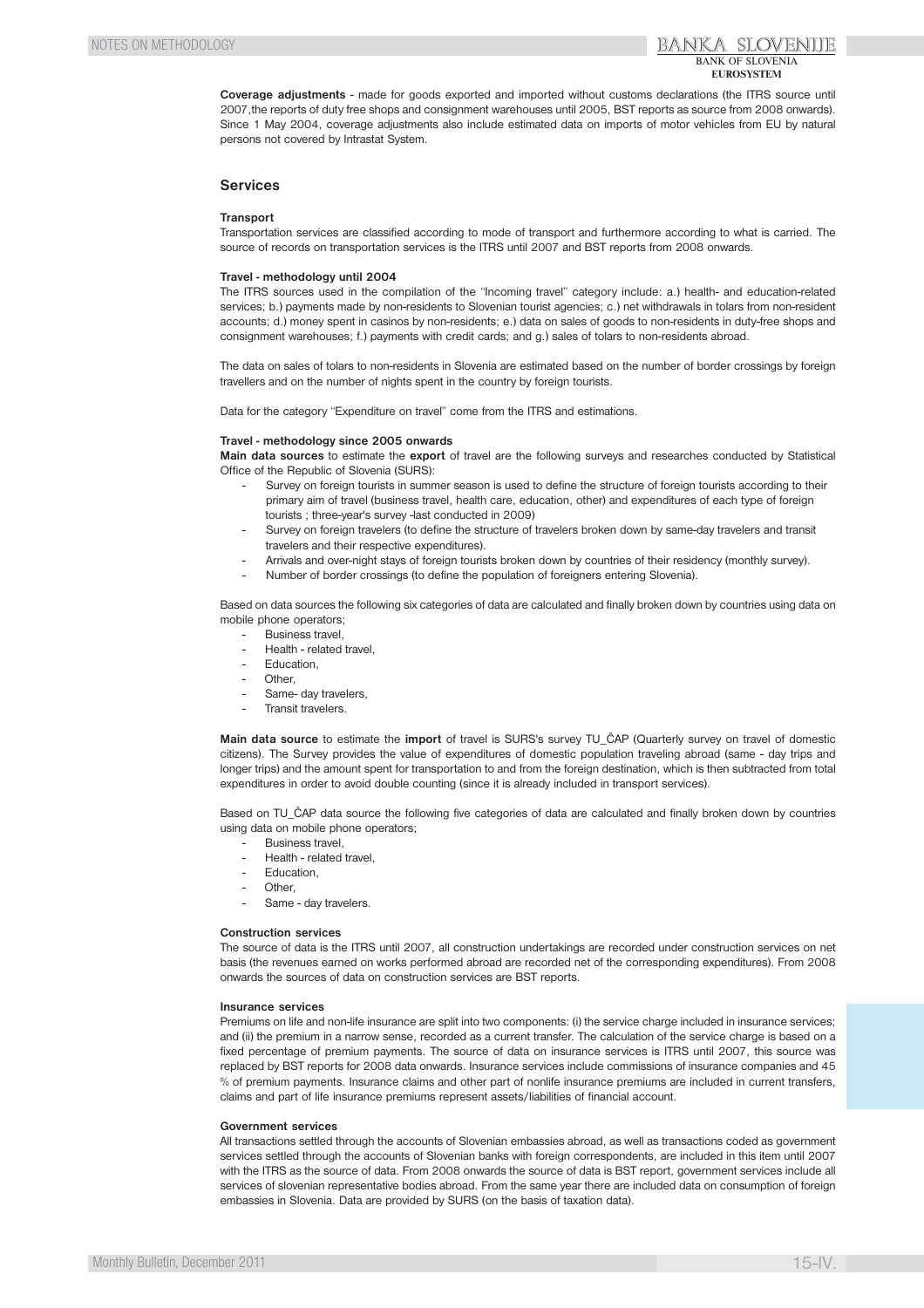Also for all other types of services the ITRS source has been discontinued as of 2008, when the new source (BST report) for data on trade in services (excl. travel) has been introduced.

#### **Income**

**Labour income** – **receipts**. Since 2002, data from the Labour Force Survey (SURS) and Eurostat data have replaced ITRS and estimates as sources of labour income for the work of Slovene residents abroad.

**Labour income - expenditures.** ITRS is the source for labour income - expenditures until 2004. Data relating to 2005 onwards are provided by SURS on the basis of Labour Office register for the number of nonresidents, who at the end of each quarter possess valid work permits and who actually worked in Slovenia less than one year and data by The Health Insurance Institute of Slovenia for nonresidents, who at the end of each quarter don't need valid work permits and who actually worked in Slovenia less than one year. Data on daily migrant workers from Austria, Italy, Hungary and Croatia are also included.

Since 2002, labour income (receipts and expenditures) is included according to the gross principle (including taxes and social contributions).

**Capital income** – Since 2004, VRP reports have replaced ITRS as a source for income from equity securities. Annual reports on capital investments are the source for data regarding reinvested earnings. Data on reinvested earnings in the current year are estimated - (a three year monthly average of actual data on total earnings, less extraordinary incomes [the source being annual reports on investments], is decreased by dividends and other incomes, paid in the current month (the source being monthly reports on investments from 1.1.2008 onwards, previously the source was ITRS). The estimate is replaced by actual data only when these data are available. Data on disproportionally large exceptional payments of profits relative to the recent level of dividends and earnings (superdividends) are excluded from income and included in direct investment as withdrawals of equity (from 2008 onwards). Until 2003, the source of income from debt securities was ITRS; since 2004 the sources are reports on securities transactions (VRP reports) and KDD data. Until 2004, the source on income from other investments was ITRS for the banking sector; the source was later changed to reports on monetary financial institutions (PORFI). Until 2006, the source on income from other investments for the non-banking sector was ITRS; since 2007, the source is KDD reports. Income from loans (including long-tern commercial credits) and cash reserves have been managed according to the accrual principle since 2002; since 2007, total income from other investments is managed according to the same principle. Since 2004, the accrual principle is used for income from bonds and notes.

#### **Current transfers**

Current transfers of other sectors are subdivided into workers' remittances, insurance and other transfers. Current transfers of the government sector and other transfers of other sectors are from 2002 onwards subdivided into taxes, subsidies, social contributions, social benefits and other transfers. The main data sources are the ITRS and estimates until 2007, from 2008 onwards the sources are BST reports and from 2004 onwards, data on EU transfers of the government sector are obtained directly from the Ministry of Finance (budget data). Migrants' transfers - outflows (data provided by foreign central banks) and transfers of households (SURS survey) are included from 2008 onwards.

## **Capital and financial account**

#### **Capital account**

#### **Capital transfers**

The ITRS is the source of data until 2007. Migrants' transfers cover not only payments recorded by domestic banks, but also the changes in residency of accounts held with these banks. From 2008 onwards data are obtained from BST reports, but data on capital transfers between the Republic of Slovenia and the EU are from 2004 onwards obtained directly from the Ministry of Finance (budget data). Since 2002, the Bank of Slovenia also estimates the value of write-downs of debt from trade in goods and services abroad. From 2008 onwards, there are also included data on assets acquired directly by tenders and programms of EU (SURS, Annual survey on investment in tangible assets).

#### **Financial account**

#### **Direct investment**

Direct investment is until 2007 recorded on the basis of reported payments through domestic banks and data from customs declarations, from 2008 the source is direct monthly report SN. Data on reinvested earnings are based on yearly surveys on balance and transactions with affiliated enterprises (SN) and are included monthly as one-twelfth of the yearly figure. Data regarding reinvested earnings for the current year are estimated. Until 1997, the purchase and sale of all shares and equity were included in this item. Data on disproportionally large exceptional payments of profits relative to the recent level of dividends and earnings (superdividends) are included in direct investment as withdrawals of equity (from 2008 onwards).

From the beginning of 1997, purchase and sale of shares that assure more than 50 percent of a company's equity (a controlling interest of shares) and shares issued by domestic companies on the primary markets with the purpose of increasing the nominal capital of the company are included in this item, due to capital control measures. With the new Foreign Exchange Act in 1999, the 10% rule is applied to direct investment. Data of Surveying and Mapping Authority of the Repub-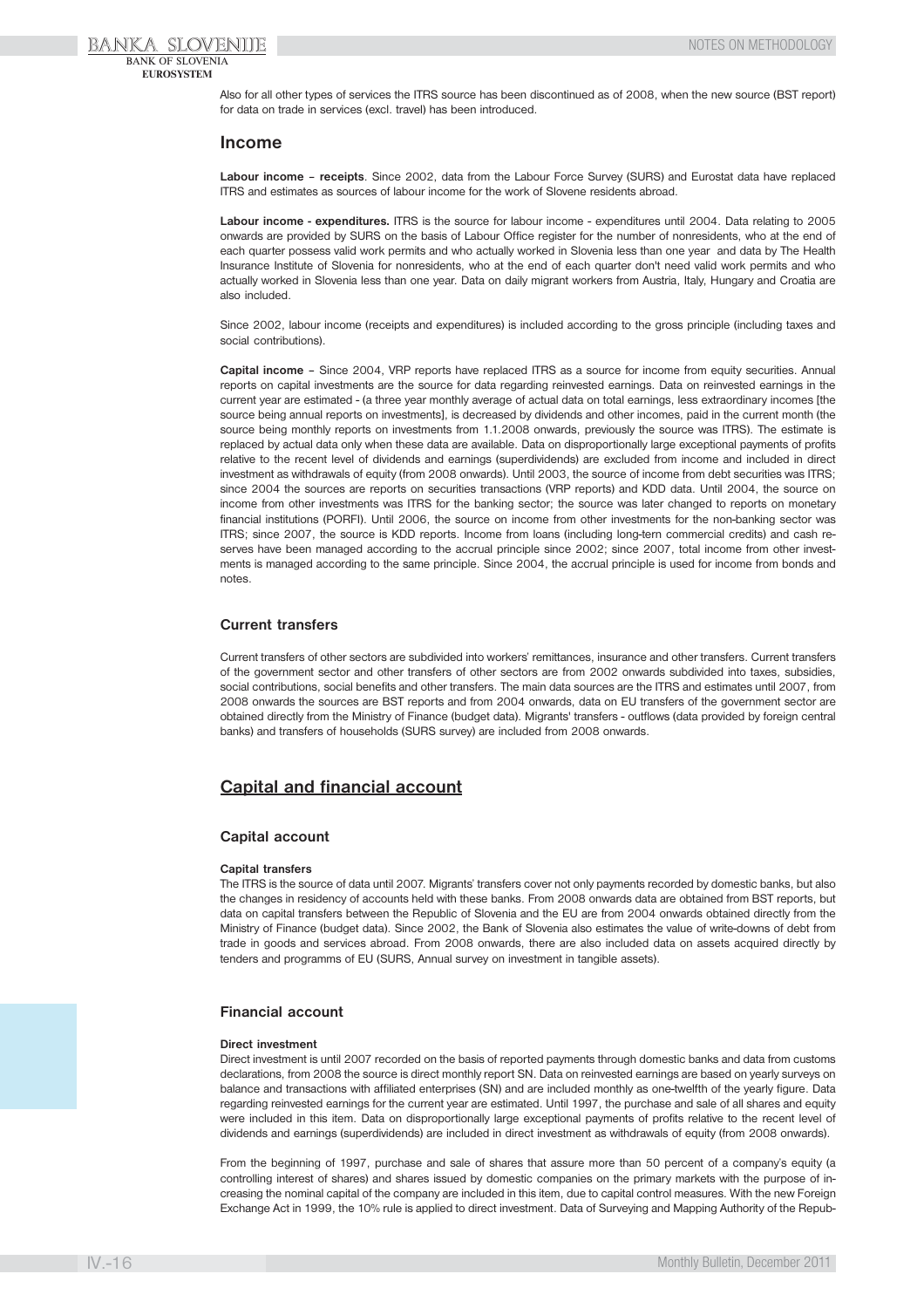#### BANKA SLOVENIJE BANK OF SLOVENIA **EUROSYSTEM**

lic of Slovenia on nonresidents' investments in real-estate in Slovenia are included from 2008 onwards. From the same year data on Slovenian residents' purchases/sales of real-estate in Croatia are included (data source is Croatian National Bank).

Since 2001, there is a break in the data series in the category "Direct Investments - Other Capital". Since that time, loans and long-term commercial credits between affiliated companies (10% or more of capital share) are included in this category. Until 2000, these types of transactions were included in the category "Other Investments". Since 2002, the category "Direct Investments - Other Capital" also includes short-term commercial credits between affiliated companies. Since 2005 other capital claims / liabilities does not include banking sector's claims/liabilities with direct investment relationship (these data are included in item other investment/loans.

#### **Portfolio investment**

Transactions are divided into assets and liabilities, with further breakdown into equity and debt portfolio investment. Until 1997 only data on sales and purchases of debt securities through banks were included in this item. Since February 1997 the equity securities with the exception of direct investment are included in this item too. With the new Foreign Exchange Act in 1999, portfolio investment transactions include all transactions below the 10% rule. Equity portfolio investment to individual sectors is subdivided into mutual funds and other investment. VRP and KDD data are the main sources from 2004 onwards. Since 2007 on this item includes also assets of debt portfolio instruments held by Bank of Slovenia, which are no longer considered as international reserves, but as claims to EMU member states and claims in EUR currency to all other nonresidents. From 2007 onwards data on transactions in assets of foreign debt instruments that occur without involvement of domestic dealers are collected on a report DVP, and from 2008 onwards assets and liabilities in portfolio equity investments deriving from transactions without involvement of domestic dealers are collected on report SN.

#### **Financial derivatives**

From 2004 until 2006 these types of transactions are included in VRP and KDD sources. Since 2007 qarterly data on financial account's statistics are source for financial derivatives for all sectors except the central bank. From 2009 onwards financial derivatives of Bank of Slovenia are included in other investment/financial derivatives item or international monetary reserves item (depending on the residency of the counterpart).

#### **Other investments**

#### **Short-term trade credits**

Until 2002, short-term trade credits were estimated based on the following calculation:

- {[export of goods FOB + coverage adjustments - (export payments + free export of goods + direct investments in goods + drawings of granted long-term trade credits)]

- {[import of goods FOB + coverage adjustments - (import payments + free import of goods + direct investments in goods + drawings of received long-term trade credits)]

Since 2002, short-term commercial credits and advances are included based on SKV reports. Short-term trade credits between affiliated companies are included in direct investments.

#### **Loans and long-term trade credits**

From 2001 onwards, inter-company debt transactions between affiliated enterprises (10% or more capital share) are not recorded as loans, but are recorded as direct investment – other capital transactions. Loans (including long-term trade credits) and related income have been calculated according to the accrual principle from 2002 onwards, and according to the cash principle prior to 2002.From 2005 onwards claims/liabilities of banking sector regardless of capital affiliation to nonresidents are included in this item (the direct investment relationships are not distinguished in the data source).

#### **Currency and deposits**

Until the adoption of Euro currency (1.1.2007) the foreign currency of residents is estimated based on the following formula: deposited currency and cheques on foreign currency accounts of individuals - withdrawals of cash and cheques from foreign currency accounts of individuals + the estimated net purchase of foreign currency by residents + estimated expenditures for tourist travel abroad + estimated expenditures of tourist travel to the former Yugoslavia + the estimated purchase of goods abroad - estimated labour expenditures abroad - estimated Italian pensions (until the end of 1998) + net withdrawals from non-resident accounts in local currency + the change of deposit balances of residents on accounts at BIS Member State banks (before 2002).

From the adoption of Euro currency (1.1.2007) onwards item foreign currency of households is estimated by using data on net inflows of foreign currency from tourism, data on net income on compensation of employees (decreased by consumption abroad/in the economy) and BIS (Bank for International Settlements) data on deposits held by residents with the banks abroad

Since 2002, the category "Accounts Abroad of Other Sectors" also includes BIS data regarding deposits of residents on accounts at BIS Member State banks.

With adoption of EUR in 2007 as a national currency Slovenia became a member of EMU which affects the following changes in currency and deposits item;

- the item currency and deposits/ claims includes also estimated counterpart of the transactions in cash in current account of the balance of payments (tourism and labour income),

- claims of the Bank of Slovenia to EMU member states and all claims in EUR currency to all other states are included in the item currency and deposits/ claims.

 - net position of the Bank of Slovenia to the Eurosystem (net result of incoming and outgoing payments conducted in EUR currency through TARGET and STEP2 system) is included in the item currency and deposits/ other liabilities.

#### **International monetary reserves**

Reserve assets and related income have been calculated according to the accrual principle from 2002 onwards, and according to the cash principle prior to 2002.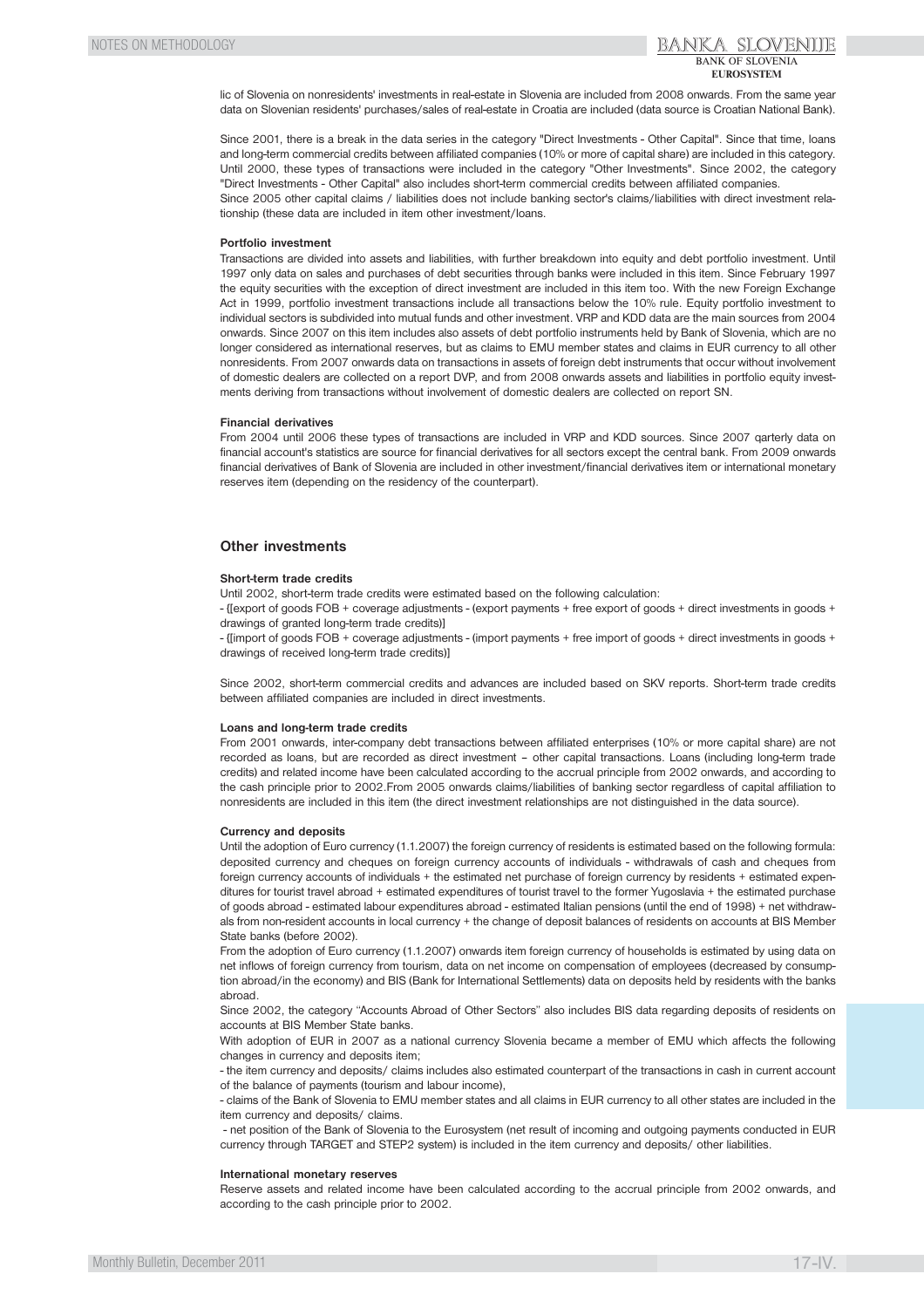Following Slovenia's entry to the EMU in 2007, claims to other residents of the euro area (denominated in euros and in other currencies) and claims in euros to EMU non-residents are not included in reserve holdings. From 2007 onwards, these transactions are shown in the appropriate categories of the capital and financial account sector of the Bank of Slovenia (investments in securities and other investments).

International monetary reserves item includes also financial derivatives (from 2009 onwards).

#### **Table 3.1: Balance of Payments 1988–1993**

The balance of payments is based on the methodology of the International Monetary Fund (Balance of Payments Manual, IMF, 1993). The balance of payments for the period 1998 - 1991 does not include transactions with republics of the former Yugoslavia. The import and export of goods is shown without processing transactions, processing is included in services.

*Note 1*: For 1988 and 1989, official sector data is included in "Other sectors".

*Note 2*: For 1988 through 1990, "Statistical errors" include sales of claims from bilateral agreements to the former National Bank of Yugoslavia and its purchases of foreign currency through Slovenian foreign currency exchange offices.

*Note 3*: Reserve assets of the Bank of Slovenia.

#### **Table 3.2: Balance of Payments**

The data for the current year are revised monthly. Data become final according to the revision practice (see revision practice).

In June 2001, Slovenia acquired a 16.39% share in the holdings of the former Yugoslavia with the Bank for International Settlements (BIS), consisting of gold SIT 16.9 mio (EUR 77.8 million), foreign currencies SIT 1.1 mio SIT (EUR 5.3 million) and shares SIT 3.0 mio (EUR 13.8 million). This transaction is not considered to be a flow of the balance of payments, but rather a part of the "Other changes" category, which reconciles the international investment position in consecutive periods.

\* Years 1994 in 1995: Data for balance of payments in ECU for years 1994 and 1995 are not obtained in the same manner as data for other years. The data for merchandise trade are converted from US dollar to ECU using average monthly exchange rates. The data for merchandise trade in Euros or ECU since 1996 are computed from values in original currencies using daily exchange rates for Euro or ECU.

*Note 1*: Exports and imports of goods - f.o.b. parity

*Note 2*: June 1996: Includes the issue of government bonds in exchange for a part of allocated foreign debt in the amount of SIT 63.7 mio (EUR 374.9 million). Banks' liabilities under foreign loans are decreased for the same amount and transferred to "Liabilities to government".

*Note 3*: Issues of eurobonds:

- August 1996 (EUR 253.7 million)
- June 1997 (EUR 205.1 million)
- May 1998 (EUR 500.0 million)
- March 1999 (EUR 400.0 million)
- March 2000 (EUR 400.0 million)
- February 2001 (EUR 100.0 million)
- April 2001 (EUR 450.0 million)

Issues of government bonds since 2007:

- March 2007, SLOVEN4 (EUR 1000.0 million)
- February 2008, RS63 (EUR 1000.0 million)
- February 2009, RS64 (EUR 1000.0 million)
- March 2009, RS65 (EUR 1500.0 million)
- September 2009, RS66 (EUR 1500.0 million)
- January 2010, RS67 (EUR 1500.0 million)
- March 2010, RS68 (EUR 1000.0 million)
- January 2011, RS69 (EUR 1000.0 million)
- March 2011, RS70 (EUR 1000.0 million)

*Note 4*: For 1993–2001, short-term claims include net changes in commercial credits (received and granted). From 2002 onwards, short-term commercial credits are included on the basis of SKV reports on the assets and liabilities side of the balance of payments. Short-term commercial credits between affiliated enterprises are included under the heading "Direct investments", while other commercial credits are included in "Other investments/trade credits".

*Note 5*: Includes mostly Bank of Slovenia fiduciary accounts. In June 1996 the amount of 21.2 mio SIT (EUR 124.9 million) was transferred to regular Bank of Slovenia reserve accounts.

*Note 6*: Use of IMF credit (assumed upon membership in January 1993).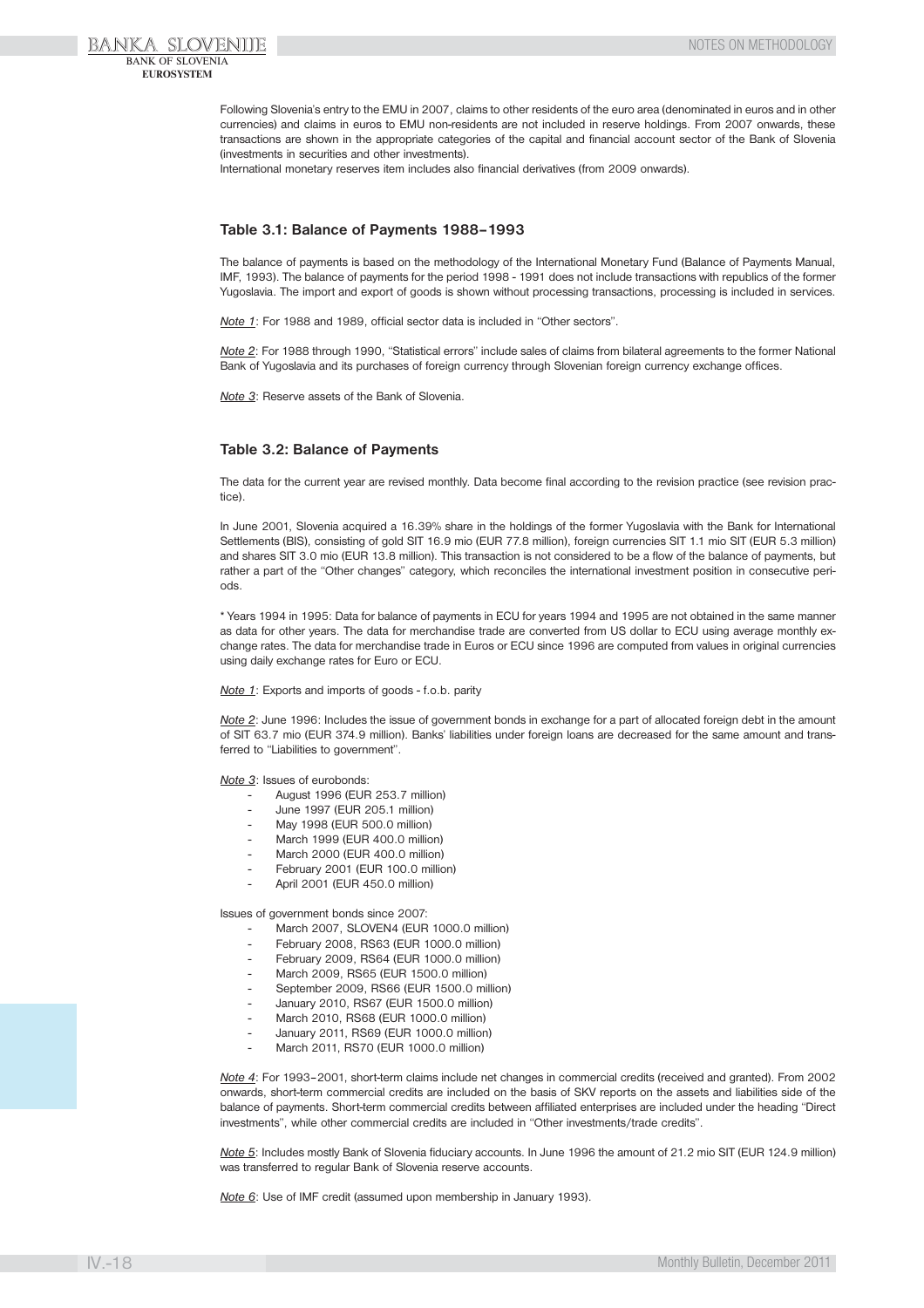#### BANKA SLOVENIJE BANK OF SLOVENIA **EUROSYSTEM**

*Note 7*: Reserve assets of the Bank of Slovenia. Following Slovenia's entry to the EMU in 2007, claims to other residents of the euro area (denominated in euros and other currencies) and claims in euros to EMU non-residents are not included in reserve holdings. From 2007 onwards, these transactions are shown in the appropriate categories of the capital and financial account sector of the Bank of Slovenia (investments in securities and other investments). More explanation is available in: "The statistical treatment of the international monetary reserves at the entry of Slovenia to the euro area" (slovenian), in the chapter Methodological information on the internet page: *http://www.bsi.si/en/financial-data.asp?MapaId=64* .

*Note 8*: The data on reinvested earnings for 2011 are not yet available. Therefore, the balance of payments includes an estimate (from the three year monthly average for the period 2008 to 2010 of actual data on total earnings less extraordinary incomes [the source being annual reports on investments], less dividends and other incomes paid in the current month). In 2012, the estimate will be replaced with actual data on reinvestment of earnings; the estimate for 2012 shall take into consideration the new three year average (2009 to 2011).

*Note 9*: From 2001 onwards, there is a time series break in the categories "Direct investment" and "Loans". From 2001, inter-company debt transactions between affiliated enterprises (10% or more capital share) are included in the "Direct investment" category; before that they were included under the heading "Loans". Since 2002, the category "Direct investments" also includes short-term trade credits between affiliated enterprises.

*Note 10*: Transfers from the EU budget since 2004 have been recorded as either current or capital transfers, according to the nature of their use. Data are provided by the Ministry of Finance.

*Note 11*: In the balance of payment of Slovenia to the EMU the presentation of the category net of errors and omissions does not make sense.

## **Tables 3.3 and 3.4: Current account and capital and financial account by countries**

The tables show the main categories of current and capital and financial account of the balance of payments, by countries, for the last available year. The most important countries and/or groups of countries are shown.

#### **Table 3.5.: Trade in goods by countries**

The data source is the Statistical Office of the Republic of Slovenia (external trade statistics). Import is valued at FOB parity; export is valued at CIF parity.

# **International Investment Position of Slovenia**

#### **General notes**

The international investment position is the balance sheet of the stock of external financial assets and liabilities. The financial items that constitute the position consist of claims on non-residents, liabilities to non-residents, monetary gold and SDRs.

The methodology of the international investment position (IIP) of Slovenia is based on the fifth edition of the Balance of Payments Manual, IMF, 1993. The manual distinguishes four sectors – monetary authorities, general government, banks and other sectors.

The structure of the statement is similar to the balance of payments (financial account): here as well are holdings and liabilities, first classified by instruments, followed by sectors and finally by maturity. The change to the balance of holdings and liabilities in a specific period is the result of transactions or flows shown in the balance of payments and also exchange rate changes, price changes and other changes.

#### **Revision policy**

See note "Revision policy" in the section "Balance of Payments".

#### **Data sources**

Data sources for the international investment position of Slovenia are mainly the same as those for the financial account of the balance of payments.

#### **Direct investment**

Data on direct investment are collected from:

- concessional surveys on equity investment (SN),
- reports on loans granted to or received from non-residents (KR) until 2006,
- reports on accounts abroad (C) until 2006,
- short-term commercial credits with non-residents (SKV), and
- assets and liabilities in loans and deposits to nonresidents (KRD) for non-bank sectors since 2007.

In accordance with the recommendations of the IMF, this item comprises investment where the direct investor owns 10% or more of ordinary shares or voting power. Equity shares are until 2006 valued at book value according to accounting standards. From 2007 the equity of listed companies is recorded according to market value and equity of unlisted companies is recorded according to book value in line with accounting standards. Reinvested earnings are included. Data of Surveying and Mapping Authority of the Republic of Slovenia on nonresidents' investments in real-estate in Slovenia are included from 2008 onwards.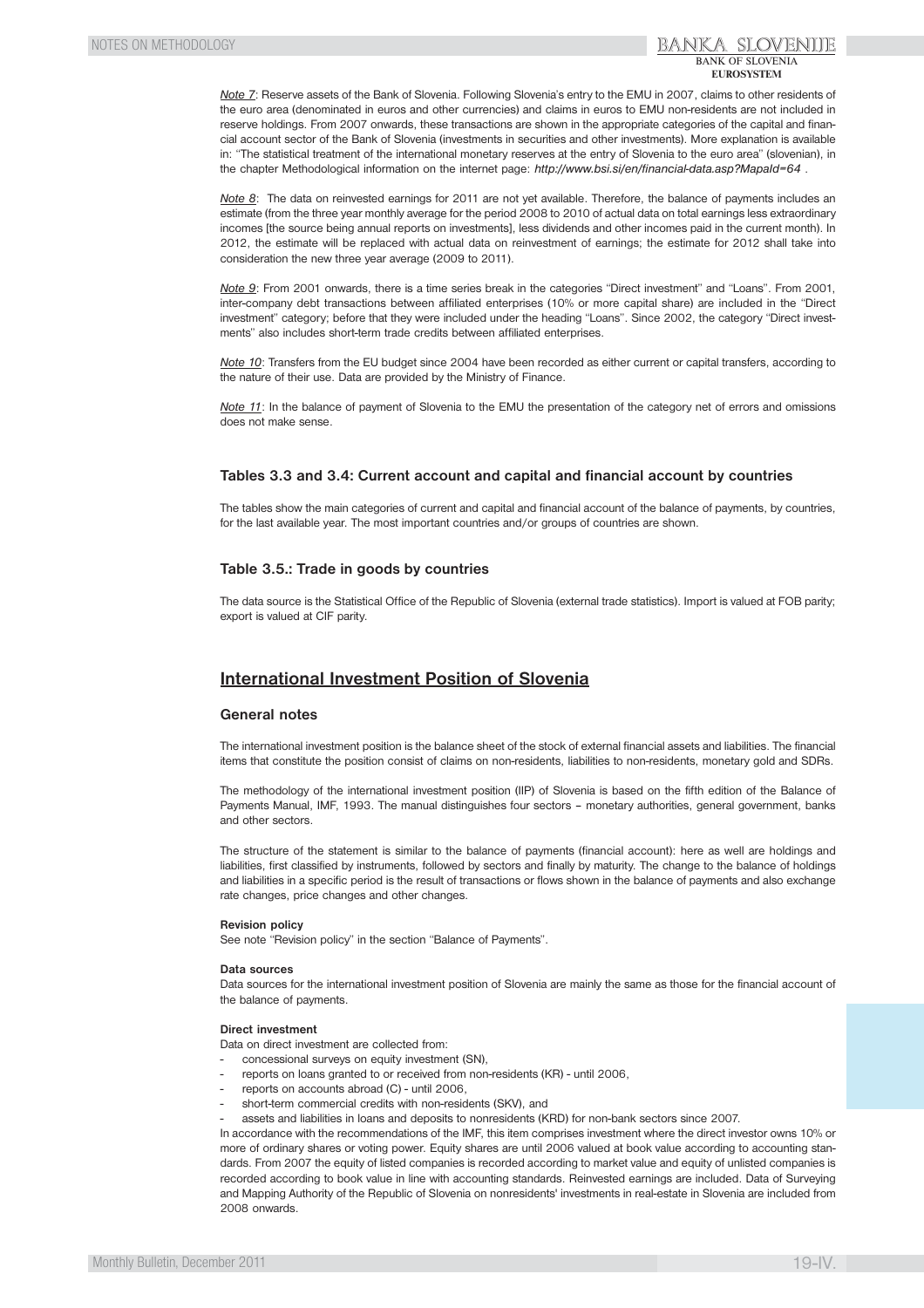## **EUROSYSTEM**

Claims on and liabilities to affiliated enterprises are included in the category "Direct investment–other capital". Intercompany claims or liabilities between affiliated banks and affiliated financial intermediaries recorded under direct investment capital are limited to those associated with permanent debt (loan capital respresenting a permanent interest). Until 2000, all long-term intercompany claims were considered liabilities between affiliated banks, and affiliated financial intermediaries were included in this item as well as permanent debt. From 2005 onwards other capital item of direct investment does not include claims/liabilities of banking sector to affiliated enterprises (those data are included in item other investment/ loans).

Data on claims and liabilities of Slovene enterprises in indirectly-affiliated enterprises from 1996 onwards are included in the category "Direct investment abroad" (in cases where an enterprise abroad having Slovene direct investment holds 10% or more equity in another foreign enterprise). In the category "Direct investment in Slovenia", data on the investment of foreign enterprises in indirectly-affiliated enterprises in Slovenia are included (in the case that a Slovene enterprise with foreign direct investment holds 10% or more equity in another Slovene enterprise). From 2007 all claims and liabilities to foreign direct investors/ direct investment enterprise and fellow companies that belong to the same foreign direct investor / direct investment enterprise are included.

#### **Portfolio investment**

Until 2002, data on equity securities and other equity shares were available from enterprises' surveys (form SN), but only data from surveys where the direct investor owns less than 10% of ordinary shares or voting power are included. (In the balance of payments, transactions with equity securities and other shares are collected from the ITRS [see note to tables 3.1–3.4] /Capital and financial account/Portofolio investment.) From 2007 data on equity shares bellow 10% that are traded without involvement of domestic dealers are collected (report SN).

From 2003 onwards, data from the reports VRP (operations in securities reported by brokerage houses, banks and investment companies) and KDD (Central Securities Clearing Corporation) are included. Also data on investments in mutual funds and investments of households in other equity securities are available since 2003. From 2007 data on assets of foreign debt secuirities that are traded without involvement of domestic dealers are collected (report DVP).

Data on residents' holdings of debt securities are available from VRP direct reports.

Liabilities of debt securities of the government, banking and other sectors are available from credit registration and Central Securities Clearing Corporation data (KDD). For domestic securities issued abroad, the source is VRP reports.

#### **Financial derivates**

From 2004 until 2006 these data are included in VRP and KDD sources. Since 2007 qarterly data on financial account's statistics are source for financial derivatives for all sectors except the central bank. From 2009 onwards financial derivatives of Bank of Slovenia are included in other investment/financial derivatives item or international monetary reserves item (depending on the residency of the counterpart).

#### **Trade credits and loans**

The source for short-term trade credits is a report of enterprises on the stock of external assets and liabilities (form SKV).

Until 2006 sources for long-term trade credits and loans are credit registration forms (forms KR) and from 2007 onwards statistical reports on assets and liabilities in loans and deposits to nonresidents for non-bank sectors (forms KRD) and are the same for the international investment position and the balance of payments. Until 2000, the balance of payments did not distinguish loans between affiliated companies from loans between unaffiliated companies and included all loans in other investment items.

From 2005 onwards monetary statistics (PORFI) is the source for banking sector data (claims and liabilities are included regardless of direct investment affiliation).

#### **Currency and deposits, other assets, other liabilities and reserve assets**

For these categories, the sources largely coincide with the sources for the balance of payments:

- the accounting data of commercial banks (KNB) until 2004,
- the account balances of banks in original currencies (PPV) until 2004,
- the account balances abroad of companies (C) until 2006,
- assets and liabilities in loans and deposits to nonresidents (KRD) for non-bank sectors since 2007
- the source for banking sector data (PORFI) since 2005,
- the accounts of the Bank of Slovenia.

In the International Investment Position, mature, unpaid loans and long-term commercial credits are included in other holdings and liabilities as short-term items. These transactions are not included in the balance of payments.

Until 2002, there is a difference between the International Investment Position and the balance of payments for other liabilities and holdings of other sectors, where contractual joint ventures are shown in the investment position. The source for this item is a JV report.

The International Investment Position includes data of the Bank for International Settlements (BIS) on deposits of local residents at BIS Member State banks. Since 2001, an estimate of the balance of foreign currency held by households is also included. However, any further investments of foreign currencies (primarily investments in real estate abroad and foreign securities, without domestic brokers) are not excluded from this estimate, since data of this type are not available.

Net position of the Bank of Slovenia to the Eurosystem (net result of incoming and outgoing payments conducted in EUR currency through TARGET and STEP2 system) is also included in the item liabilities/currency and deposits.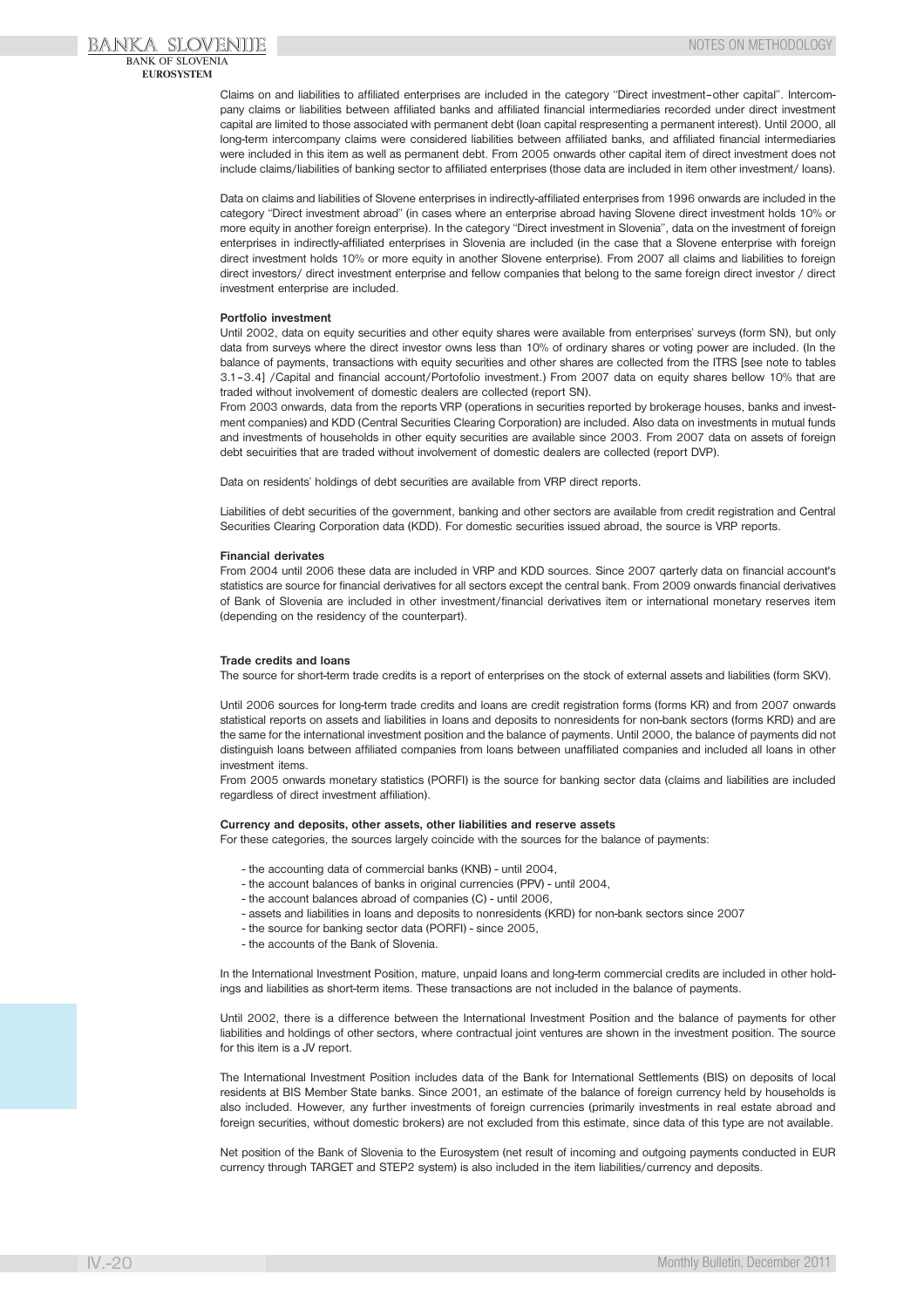## **Table 3.6: International Investment Position of Slovenia**

IIP data do not include:

- data on real estate owned by Slovenian households abroad (mainly real estate in Croatia); from 2001 onwards, these data are partially included under the heading "Assets/other investment/currency and deposits/households"; and
- claims on other countries in the territory of the former Socialist Federal Republic of Yugoslavia, subject to negotiations on succession (except the part reported by the Fund of the Republic of Slovenia for Succession from 2001 onwards), expropriated assets in these territories and other assets transferred to the Slovenian government during the process of privatization. In December 2006 claims subject to succession to former Yugoslavia were revalued and 'Sklad RS za sukcesijo' was transformed into 'Javna Agencija Republike Slovenije za nasledstvo'.

Additional data on direct investment are available in a special publication of the Bank of Slovenia: "Neposredne naložbe – Direct Investment", and on the Bank of Slovenia Web site: http://www.bsi.si/iskalniki/ecb\_en.asp?MapaId=714.

#### **Table 3.7: International Investment Position by countries**

The table includes data for the last available year by countries in which Slovenes invest (in holdings) and includes data from which countries foreigners invest in Slovenia (in liabilities). The most important countries and/or groups of countries are shown.

# **Gross External Debt**

#### **General notes**

The methodology is based on External Debt Statistics: Guide for Compilers and Users, IMF, 2003. The guide is available at the following Web address: *http://www.imf.org/external/pubs/ft/eds/Eng/Guide/index.htm*.

#### **Revision policy**

See note "Revision policy" in the section "Balance of Payments".

#### **Data sources**

In order to maintain consistency, the data sources are the same as those for the International Investment Position. The sources for equities and financial derivates are not used because these types of instruments are not included in the balance of external debt according to the IMF definition.

#### **Tables 3.8 and 3.9: Net External Debt**

The tables present gross external debt, gross external assets in debt instruments, and net debt position. The data are the same as presented in the international investment position (IIP). In the table "Net External Debt", data are sorted by sectors, maturities and instruments; in the table "International Investment Position", data are sorted by instrument, sectors and maturities.

#### **Tables 3.10 and 3.11: Gross External Debt**

Gross external debt, at any given data, is the outstanding amount of those current, and not contingent, liabilities that require payment(s) of principal and/or interest by the debtor at some point(s) in the future and are owed to non-residents by residents of an economy. The types of financial instruments included in the presentation of the gross external debt position are as follows: debt securities (money market instruments, bonds and notes), trade credits (short- and long-term), loans (shortand long-term), cash, deposits and other debt liabilities. Maturity of debt liabilities is based on the formal criterion of original maturity. Long-term debt is defined as debt with an original maturity of more than one year or with no maturity stated. Shortterm debt, which includes cash, is debt repayable at notice or with an original maturity of one year or less.

#### **International reserves**

## **Table 3.12.: International reserves**

Until December 2006, the Bank of Slovenia's foreign exchange reserves included convertible foreign currencies, deposits abroad and first-class securities of foreign issuers.

From 1 January 2007, the Bank of Slovenia's foreign exchange reserves include convertible foreign currencies, deposits in foreign currencies outside the euro area and first-class securities in foreign currencies of issuers outside the euro area. The decline of value presented in the data is due to Slovenia's inclusion in the EMU.

Since 2009 foreign exchange reserves of the Bank of Slovenia include also positions on financial derivatives based on daily pricing of these instruments. The value of financial derivatives may also be negative.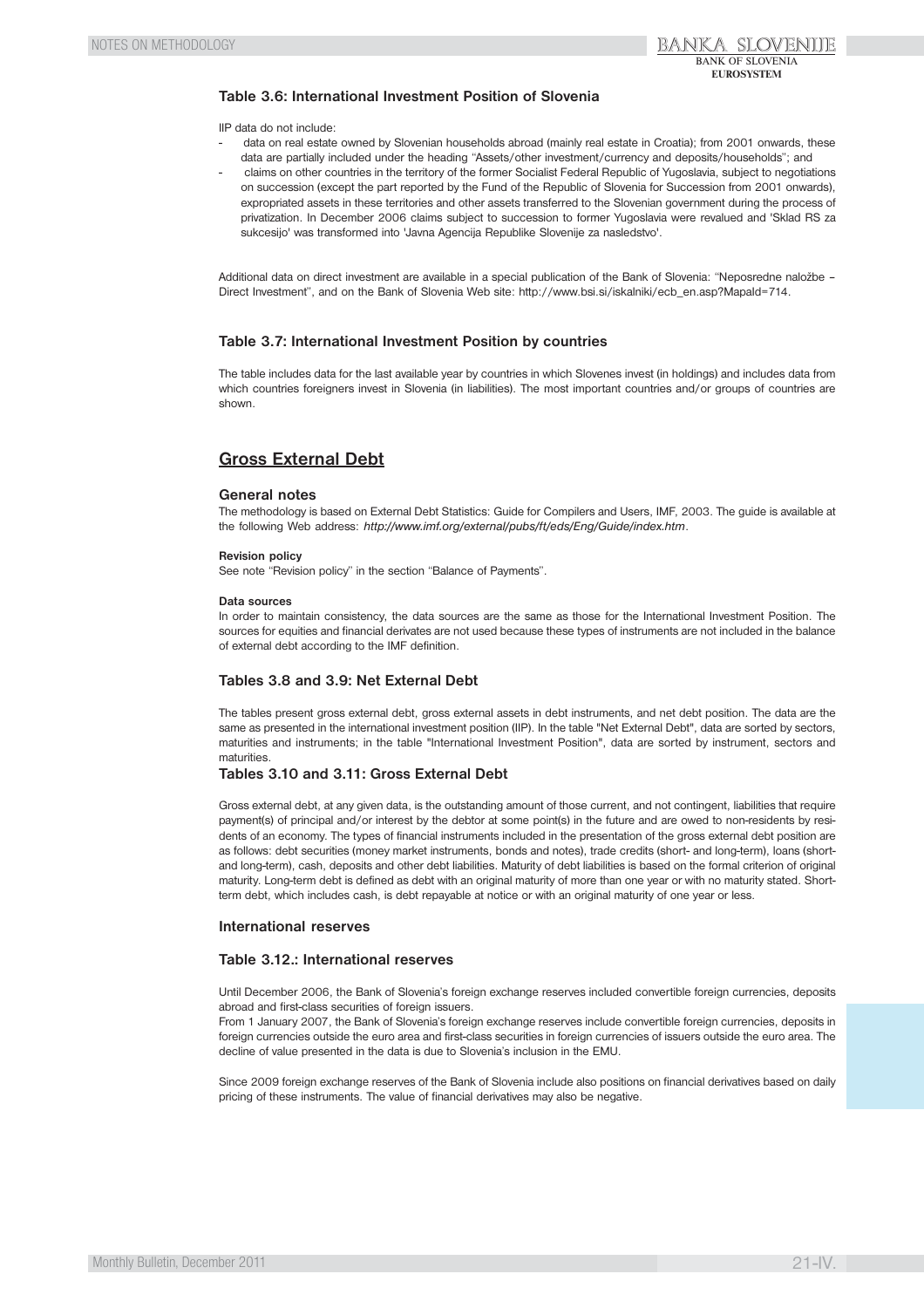# **EUROSYSTEM**

# **4. PUBLIC FINANCE**

#### **General**

Data prior to 2007 are published in tolars; from 2007, data are published in euros. Quarterly and yearly data on Gross domestic product are not yet reconciled.

## **General - methodology ESA 95**

Non-financial and financial data are prepared in compliance with the European System of Accounts from the year 1995 (ESA 95). This methodology was adopted by Council Regulation (EC) No. 2223/96 of 25 June on the European System of Accounts in the Community.

ESA 95 methodology is the central economic methodology of each EU member state and therefore ensures comparability of data.

Data on non-financial accounts of general government are prepared by the Statistical Office of the Republic of Slovenia. In accordance with a memorandum of understanding between the Ministry of Finance, the Bank of Slovenia and the Statistical Office of the Republic of Slovenia, the data on financial accounts are compiled by the Bank of Slovenia. The data on financial accounts are consolidated.

## **Table 4.1: Non-financial and Financial Accounts (ESA 95) of the General Government sector**

**EDP debt** is gross debt as defined in the Maastricht treaty. It comprises general government liabilities in the form of currency (coins), deposits, debt securities (securities other than shares and other equity) and loans only.

#### **Tables 4.2 and 4.3: Non-financial Account of the General Government sector**

**Fiscal burden** is a sum of the direct taxes, indirect taxes, social contributions and capital taxes.

**Intermediate consumption** consists of the value of the goods and services consumed as inputs by a process of production. The goods and services may be either transformed or used up by the production process.

## **Tables 4.4 and 4.5: Financial Account of the General Government sector**

**Change in EDP** debt is a difference between the current and preceding EDP debt figure.

**Deficit-debt adjustment (DDA)** is a sum of the deficit/surplus of non-financial account and change in EDP debt. DDA can be also calculated as a sum of the difference between financial assets and liabilities (which are not included in EDP debt) and other flows.

**Other liabilities** consist of data, which are not included in the EDP debt: financial derivatives, shares and other equity, insurance technical reserves and other liabilities.

**Other flows** are sum of the statistical discrepancy (difference between deficit/surplus of non-financial and financial account) and changes of the debt which are not transactions (foreign exchange holding gains and losses, other valuation effects, other changes in volume of debt).

**Borrowing requirement** consists of a negative deficit/surplus of financial account plus financial assets minus financial liabilities.

## **Table 4.6: Revenues and Expenditures of the General Government**

*Note 1:* The data of the current and previous year are revised monthly until the data on the previous year become final.

*Note 2:* Total revenue excludes receipts from the EU, and likewise, total expenditure excludes payments to the EU budget.

*Note 3:* Current expenditure also includes social security contributions (besides of the expenditures on goods and services, interest payments, current reserves and current transfers).

*Note 4:* On 1 October 2011, the Tax Administration of the Republic of Slovenia (DURS) introduced new information system and due to that, large number of recorded data on the tax and social security contribution revenues remained on unallocated fund accounts, while totals for those two categories were unaffected. We are publishing the data where certain categories of taxes and social security contributions were estimated by the Ministry of finance. The funds are expected to be correctly allocated already next month. Source: http://www.mf.gov.si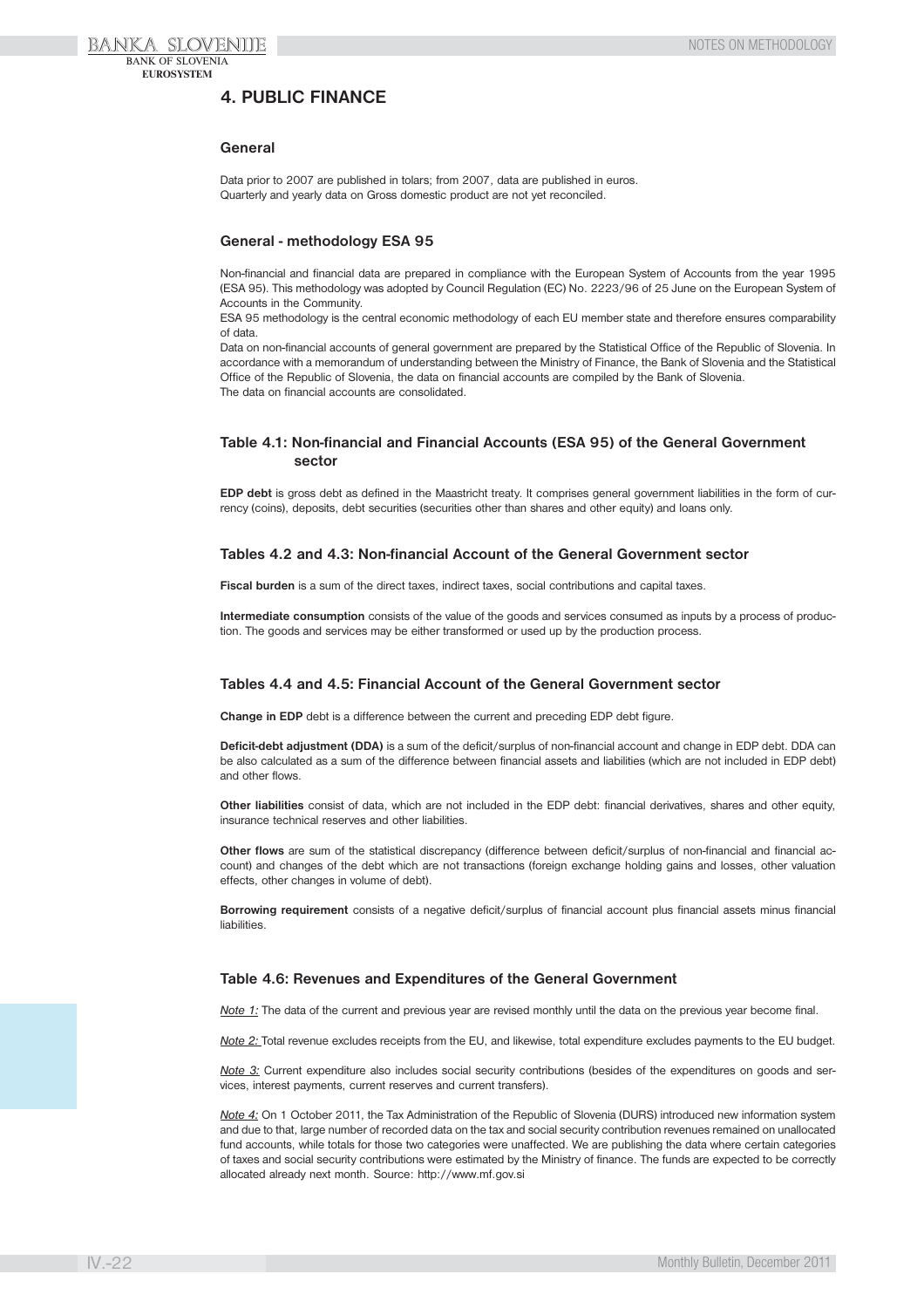**BANK OF SLOVENIA EUROSYSTEM**

## **Tables 4.7: Lending, Repayments and Financing of the General Government**

General government operations (consolidated state budget, local governments, pension fund and health insurance fund).

*Note 1:* The data of the current and previous year are revised monthly until the data on the previous year become final.

## **Table 4.8: Central budget debt**

The Republic of Slovenia is defined as a legal person. The data from tables 4.6., 4.7. and 4.8. originate in the Bulletin of Government Finance published by the Ministry of Finance.

The obligation of the Central budget of Republic of Slovenia to Bank of Slovenia is due to settlement of the Special drawing rights of the International monetary fund by Bank of Slovenia as a fiscal agent, in line with the agreement between the Ministry of finance of Republic of Slovenia and Bank of Slovenia.

# **5. FINANCIAL ACCOUNTS**

#### **Financial accounts (Tables 5.1 to 5.6)**

**Tables 5.1, 5.2, 5.4 and 5.5** show stocks and transactions in financial assets and liabilities held by individual institutional sectors, by individual financial instruments. The basis for the financial accounts methodology is ESA95.

**Tables 5.3 and 5.6** present net items by individual sectors.

Net financial assets present difference between financial assets and liabilities (stocks).

Net financial transactions present difference between transactions in financial assets and transactions in liabilities.

The general principle for stocks and transactions is valuation at the current market price. As a rule accrued interest is included in the instrument to which it relates (deposits, loans, securities).

The transactions represent the difference between increases (acquisitions) and decreases (disposals) or the net turnover in an individual financial instrument. Changes in market prices and exchange rates, and other changes (reallocations of financial instruments/sectors, changes in methodology, write-downs of claims/debts, etc.) are excluded from the transactions.

Sectors, according to SKIS, are used.

#### **Financial instruments in financial accounts**

Individual financial instruments are the same among assets and liabilities, except Monetary gold and SDRs which only appear in financial asset tables.

Monetary gold and SDRs represent financial assets of the central bank. No other institutional unit or sector shall show a liability from the above mentioned instruments.

Currency and deposits consists of three sub-categories of financial instruments:

- currency represents bank notes and coins normally used for payments and includes bank notes and coins in circulation and represents the liability of the unit which issued them (as a rule, the central bank). The category "Household Currency and NIPSH (non-profit institutions serving households)" includes the foreign currency of residents which is estimated based on net purchases.
- transferable deposits consist of sight deposits in domestic or foreign currency. Transferable deposits can be converted into currency or transferred by cheque, payment order, debit entry or the like, without significant restrictions or additional costs.
- other deposits consist of deposits that cannot be used to make payments at any time and are not convertible into currency or transferable deposits without significant restrictions or additional costs.

Securities, excluding shares, are comprised of the following:

- short-term debt securities (with an original maturity of up to one year bills and other short-term debt securities);
- long-term debt securities (with an original maturity of more than one year: bonds);
- financial derivatives (options, swaps, standardised futures, interest rate futures and warrants).

Loans consist of all types of loans created when creditors lend funds to debtors, either directly or through brokers, that are either evidenced by non-negotiable documents or not evidenced by documents. The initiative concerning a loan normally lies with the borrower. Loans also include loans for financing trade credits, financial leasing, repurchase agreements, and repayable margin payments related to financial instruments when these agreements and payments are liabilities of corporations that are not monetary financial institutions. Loans do not include trade credits or advances.

Loans are broken down into short-term loans (with an original maturity of up to one year) and long-term loans (with an original maturity of more than one year).

Shares and other equities represent:

- Shares which are quoted (on a domestic of foreign market);
- Unquoted shares;
- Other equities:
- Shares/units of investment funds.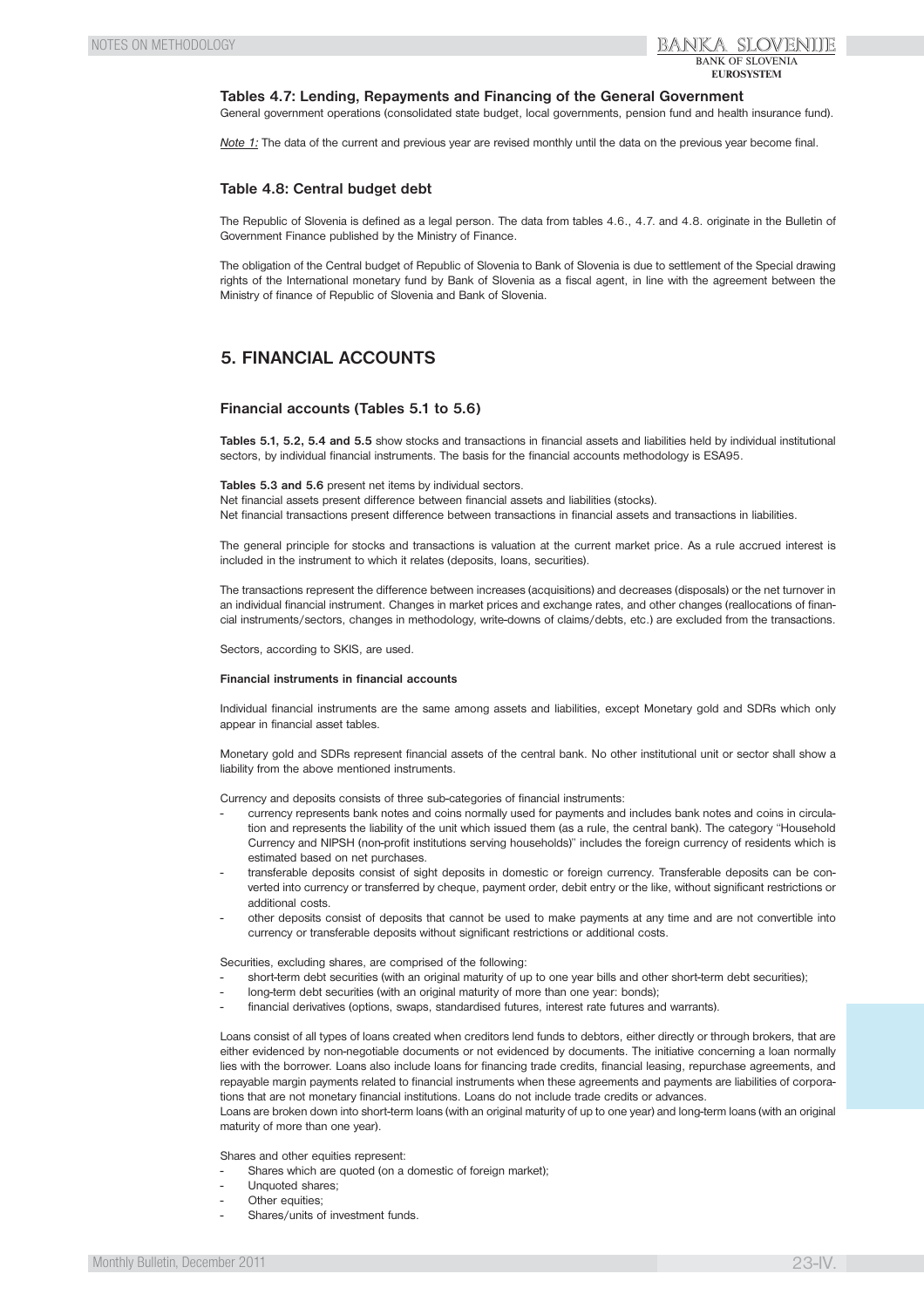#### **EUROSYSTEM**

Shares/units of investment funds include shares of investment companies, investment coupons (referring to one or more units of mutual funds) and units of pension funds.

Insurance technical reserves comprise the insurance technical reserves of insurance corporations and pension funds against policyholders and beneficiaries, and are divided into three sub-categories of financial instruments. Net equity of households in life insurance reserves including:

- net life insurance provisions:
- net provisions for life insurance policies where the investment risk is borne by the policyholders;
- net health insurance provisions.
- Net equity of households in pension fund reserves consists of provisions deriving from pensions.

Prepayments of insurance premiums and reserves for outstanding claims represent net prepayments of insurance policies, net reserves for outstanding claims and other net insurance technical reserves.

Other assets and liabilities are broken down as follows:

- Commercial credits and advances;
- Other (other assets and liabilities, excluding commercial credits and advances).

Commercial credits and advances consist of financial claims or liabilities arising from the direct extension of credit by suppliers or buyers for goods and services transactions, and advance payments for work that is in progress or to be undertaken and associated with such transactions.

Other (other assets and liabilities excluding commercial credits and advances) consists of all other claims and liabilities arising from timing differences between transactions and payments made in respect of taxes, social contributions, wages, rents, dividends, interest and transactions in financial assets on the secondary market. As a rule, accrued interest is included in the instrument to which it relates. However, should it be impossible to include the interest in the relevant instrument, it is disclosed in the category "Other".

Financial accounts data may differ from other statistical data because of:

- valuation method (current market value),
- data sources,
- time of data recording,
- time of data revision,
- methodological differences in financial instrument classification and
- other methodological differences.

Data for the period before the 1st of January 2007 are converted into EUR based on exchange rate 1 EUR = 239,64 SIT.

# **6. NON-FINANCIAL ACCOUNTS AND GENERAL ECONOMIC STATIS-TICS**

#### **General notes**

The Standard Classification of Activities is defined by the Decree on the Introduction and Use of the Standard Classification of Activities (Official Gazette of the Republic of Slovenia, No. 69/2007, 17/2008) and is in line with the classification of activities NACE Rev.2(Nomenclature statistique des activités économiques dans la Communanté européenne) as a compulsory statistical standard of the European Union, which is directly connected to the international classification of the activities of United Nations ISIC Rev. 4(International Standard Industrial Classification).

The basic activities of an economy are:

- A Agriculture, forestry and fishing
- B Mining and quarrying
- C Manufacturing
- D Electricity, gas steam and air conditioning supply
- E Water supply, sewerage, waste management and remediation activities
- F Construction
- G Wholesale and retail trade; repair of motor vehicles and motorcycles
- H Transportation and storage
- I Accommodation and food service
- J Information and communication
- K Financial and insurance activities
- L Real estate activities
- M Professional, scientific and technical activities
- N Administrative and support service activities
- O Public administration and defence, compulsory social security
- P Education
- Q Human health and social work activities
- R Arts, entertainment and recreation
- S Other service activities

T Activities of private households as employers, undifferentiated goods- and services- production activities of households for own use

U Activities of extraterritorial organizations and bodies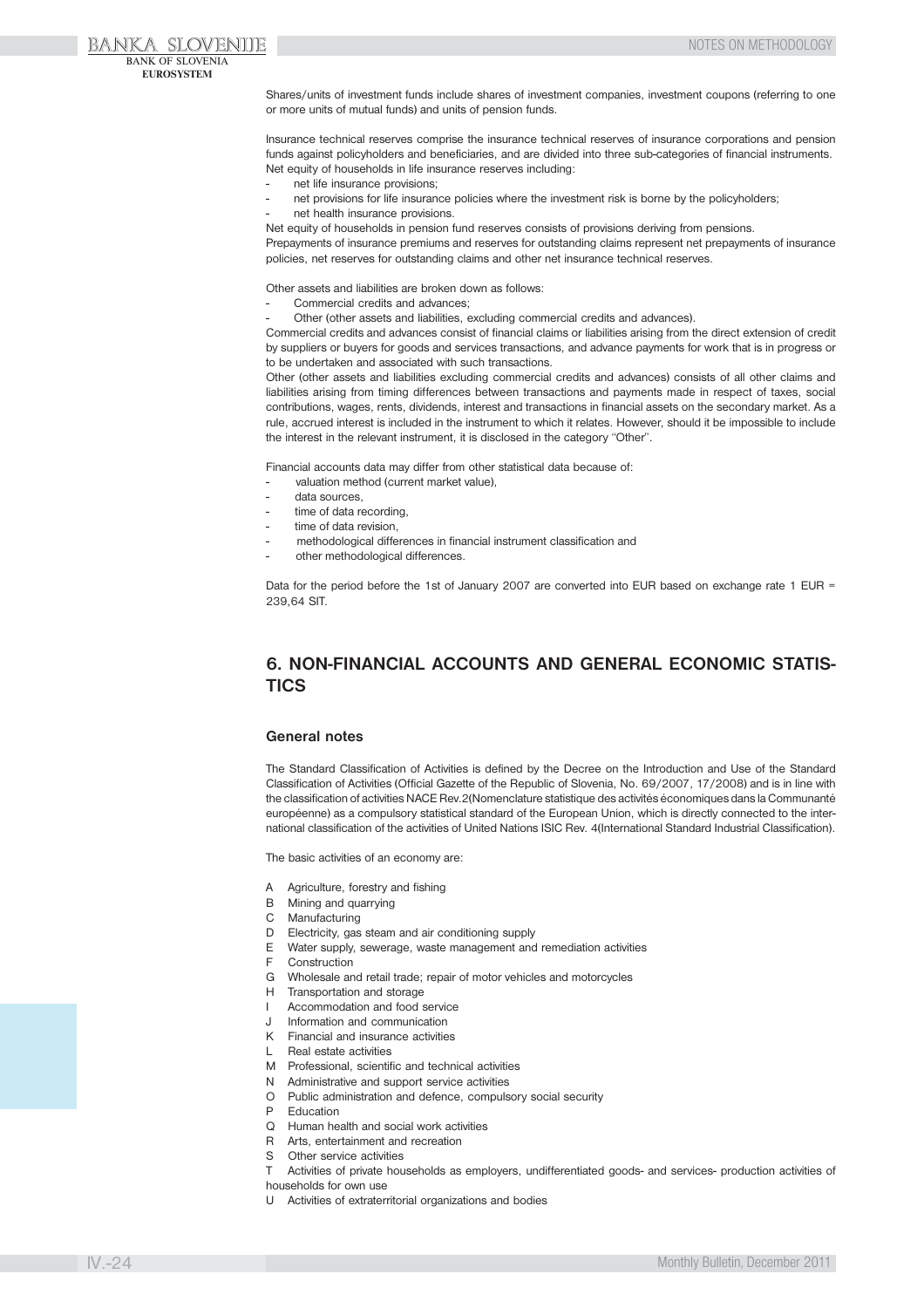#### NK OF SLOVENIA **EUROSYSTEM**

Methodological notes and a detailed classification for the real sector are published on the Statistical Office's Web site: http://www.stat.si/skd\_nace\_2008.asp (in Slovene).

#### **General**

Data prior to 2007 are published in tolars; from 2007, data are published in euros.

## **Non-financial accounts and general economic statistics**

#### **Tables 6.1 and 6.2: Expenditure of Gross Domestic Product**

Real yearly growth rates are calculated from the GDP data in constant prices, reference year 2005.

## **Tables 6.3 and 6.4: Gross Domestic Product by Activity**

Real yearly growth rates are calculated from the GDP data in constant prices, reference year 2005.

#### **Tables 6.5 and 6.6: Industrial Production Index**

For the period from January 1992 to January 2004, industrial production indices are calculated from quantitative data on the production of industrial products.

From February 2004 onwards, the basis for calculating the production indices are data on the value of production.

### **Tables 6.7 and 6.8: Turnover and New Orders in Industry**

Data for the year 2010 are provisional.

For the period from January 1998 to January 2003, indices on turnover are estimated on the basis of the monthly data on the quantity of sold industrial products and the average annual prices of industrial products. Data from February 2003 onwards are gathered with the regular monthly survey on turnover, new orders and value of stocks in industry.

Real yearly growth rates are calculated from the real index on turnover and new orders in industry. The deflator is the industrial producer prices index.

#### **Tables 6.9 and 6.10: Business Tendency and Consumer Surveys**

The sentiment indicator is the weighted average of the confidence indicator in manufacturing and retail trade, plus the consumer confidence indicator. Sentiment indicators of certain activities or consumers are calculated from answers shown in the table.

The results are shown as a balance by individual questions. The balance is the difference between positive and negative answers, expressed as percentages. The balance shows the movement of the observed economic indicator (present situation or future expectations), and not the real size of economic indicators.

#### **Table 6.11: Employment by Labour Force Survey (ILO)**

The Slovene Labour Force Survey was carried out in compliance with International Labour Organisation (ILO) guidelines for labour force statistics and with Eurostat requirements. This enables the comparability of our data to the data of other countries.

Data in column 5 – self-employed persons include family-member assistants as well.

*Note 1:* From 2008 onwards the revised classification of activities SKD 2008 is used, which is internationally comparable with the NACE Rev. 2 classification of activities.

#### **Table 6.12: Unemployment by Labour Force Survey (ILO)**

The Slovene Labour Force Survey was carried out in compliance with International Labour Organisation (ILO) guidelines for labour force statistics and with Eurostat requirements. This enables the comparability of our data to the data of other countries.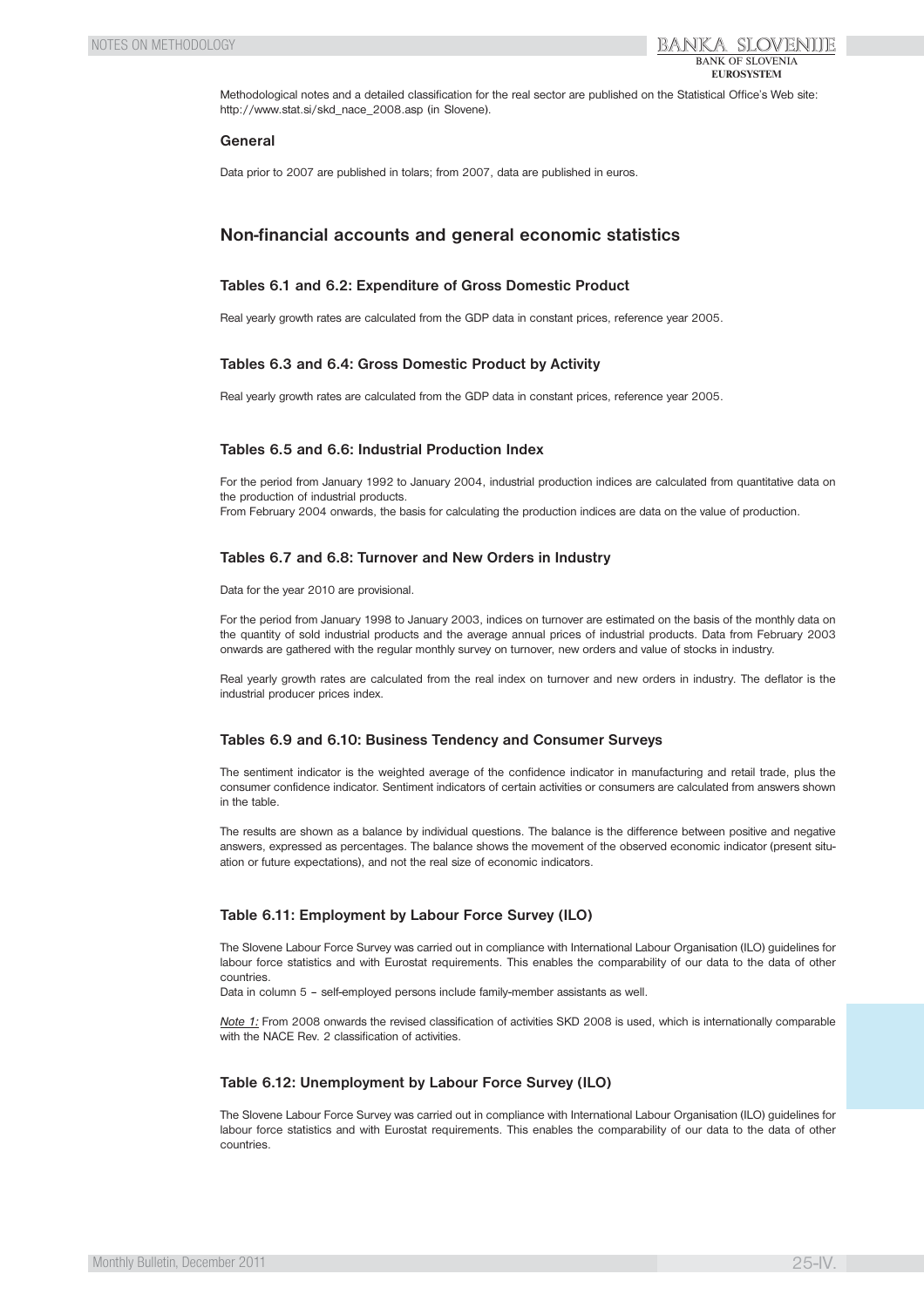

## **Table 6.13: Average Wages and Salaries**

Real wages and salaries are deflated by the consumer price index (CPI).

From January 2005 onwards a new methodology for the calculations of average monthly wages and salaries has been used. The statistical survey also includes legal entities with one or two persons in paid employment in the private sector. Individual private entrepreneurs and persons employed by them, own account workers and farmers are not covered.

Published data are the results of new research: the Monthly Report on Earnings at Legal Entities. Data are collected by the Agency of the Republic of Slovenia for Public Legal Records and Related Services (with the common questionnaire (Form 1–ZAP/M). Statistical work was done by SORS. SORS also calculated the average monthly wages and salaries data for 2004 according to the new methodology.

## **Table 6.14 Nominal effective exchange rate and Real harmonised competitiveness indicators**

Nominal effective exchange rate, Euro area-17 countries vis-a-vis the EER-40 group of trading partners (AU, CA, DK, HK, JP, NO, SG, KR, SE, CH, GB, US, BG, CZ, LV, LT, HU, PL, RO, CN, DZ, AR, BR, CL, HR, IS, IN, ID, IL, MY, MX, MA, NZ, PH, RU, ZA, TW, TH, TR, VE); Currency denominator: Euro.

Real harmonised competitiveness indicators consumer prices and unit labour costs in total economy deflated; ECB EER-20 group of currencies and Euro area 17 country currencies (FR, BE, LU, NL, DE, IT, IE, PT, ES, FI, AT, GR, SI, AU, CA, CN, DK, HK, JP, NO, SG, KR, SE, CH, GB, US, CY, CZ, EE, HU, LV, LT, MT, PL, SK, BG, RO); Currency denominator: until 31.12.2006 Slovenian tolar, from 01.01.2007 Euro.

The growth of the index value represents decrease of competitiveness.

*Note 1:* Data for harmonised competitiveness indicators unit labour costs in total economy deflated are quarterly.

Explanations to harmonised competitiveness indicators calculations are available in special methodological paper "Calculations of harmonised competitiveness indicators", on the Web site of Bank of Slovenia: *http://www.bsi.si/publikacije-in-raziskave.asp?MapaId=1039.*

#### **Tables 6.15 and 6.16: Consumer Price Index**

The Harmonized Index of Consumer Prices (HICP) is a comparable index of consumer prices produced by each Member State and used for international comparison of consumer price inflation. In Slovenia it is available from the year 2001 onwards.

## **Tables 6.17 and 6.18: Industrial Producer Price Index**

The index of industrial producer prices measures changes in the level of producer prices of industrial products that are sold by producers on the Slovenian market. The tables show the price indices and growth rates by end-use of products , as well as by main divisions of activities, v2 (2008).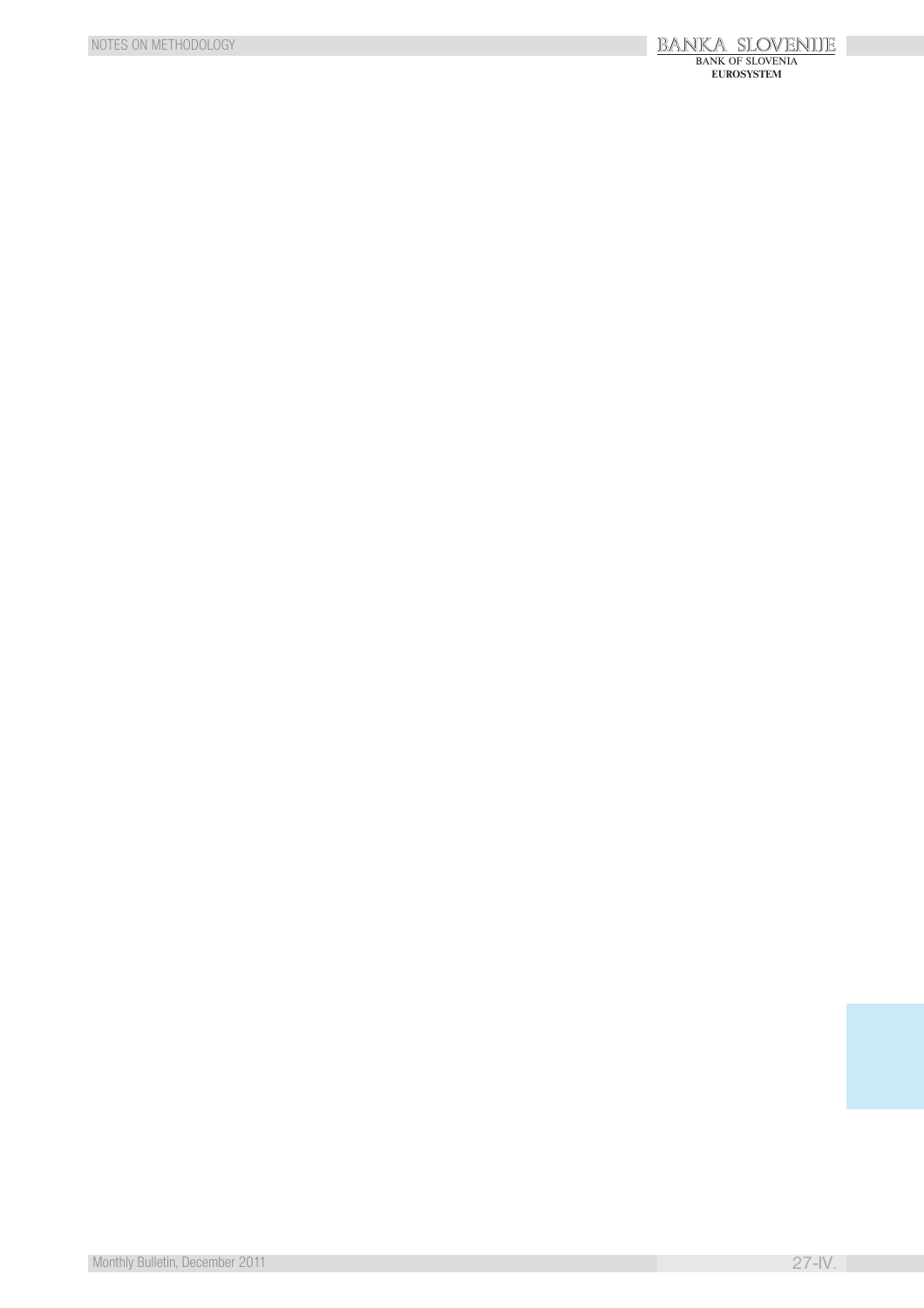BANKA SLOVENIJE

BANK OF SLOVENIA **EUROSYSTEM**

# **Review of the links between the data on Slovenia in the Bulletin of the Bank of Slovenia and the Euro area data in the ECB's Bulletin**

The table below shows the correspondence between the statistical tables on Slovenia in the Bulletin of the Bank of Slovenia and on the Euro area in the ECB's Bulletin, i.e. where are the data on Slovenia included into the Euro area aggregates. The ECB's Bulletin is available on the internet address: *http://www.ecb.int/pub/mb/html/index.en.html*.

| Tabels in Monthly Bulletin of the Bank of Slovenia                                 | Tabels in Monthly Bulletin of the ECB                                                       |  |  |
|------------------------------------------------------------------------------------|---------------------------------------------------------------------------------------------|--|--|
| 1.1. Monetary aggregates                                                           | 2.3 Monetary statistics (Monetary aggregates and counterparts)                              |  |  |
| 1.2. Consolidated Balance Sheet of Monetary Financial Institutions                 | 2.2 Consolidated balance sheet of euro area MFI s                                           |  |  |
| 1.4. Balance Sheet of Other Monetary Financial Institutions or                     | 2.4 MFI loans, breakdown                                                                    |  |  |
| 1.5. Selected Assets of Other Monetary Financial Institutions by Sector            | 2.6 MFI holdings of securities, breakdown                                                   |  |  |
| 1.6. Selected Obligations of Other Monetary Financial Institutions by Sector or    | 2.5 Deposits held with MFIs, breakdown                                                      |  |  |
| 1.4. Balance Sheet of Other Monetary Financial Institutions                        |                                                                                             |  |  |
| 1.8. Investment funds                                                              | 2.9. Aggregated balance sheet of euro area investment funds                                 |  |  |
|                                                                                    | 2.10. Securities held by investment funds broken down by issuer of securities               |  |  |
| 2.2. Interbank Money Market Rates and Indexation Clause                            | 4.6 Money market interest rates                                                             |  |  |
| 2.3. European Central Bank Interest Rates                                          | 1.2 Key ECB interest rates                                                                  |  |  |
| 2.6.2a. European Central Bank exchange rates - Average Rates                       | 8.2 Bilateral exchange rates                                                                |  |  |
| 3.2. Balance of payments, capital and financial account                            | 7.1 Balance of payments - summary                                                           |  |  |
|                                                                                    | 7.2 Current and capital account                                                             |  |  |
|                                                                                    | 7.3 Financial account                                                                       |  |  |
| 3.3. Current Account by countries                                                  | 7.2.3 Current and capital account - geographical breakdown                                  |  |  |
| 3.4. Capital and Financial Account by countries                                    | 7.3.8 Financial account - geographical breakdown                                            |  |  |
| 3.5. Trade in goods by countries                                                   | 7.5 Trade in goods                                                                          |  |  |
| 3.6. International Investment Position of Slovenia; assets, liabilities            | 7.3 Financial account                                                                       |  |  |
| 3.7. International Investment Position by countries; assets, liabilities           | 7.3.8 Financial account - geographical breakdown                                            |  |  |
| 3.12. International reserves                                                       | 7.3.7. Reserve assets                                                                       |  |  |
| 4.1. General Government Non-financial and Financial Accounts (ESA 95)              | 6.1 Revenue, expenditure and deficit/surplus                                                |  |  |
|                                                                                    | 6.2 Debt                                                                                    |  |  |
|                                                                                    | 6.3 Change in debt                                                                          |  |  |
| 4.2. Non-financial account general government sector (ESA 95)                      | 6.4. Quarterly revenue, expenditure and deficit/surplus                                     |  |  |
| 4.4. Financial account general government sector (ESA 95)                          | 6.5. Quarterly debt and change in debt                                                      |  |  |
| 6.1. Expenditure on gross domestic product                                         | 5.2.1. GDP and expenditure components                                                       |  |  |
| 6.2. Expenditure on gross domestic product (growth rates)                          |                                                                                             |  |  |
| 6.3. Gross domestic product by activity                                            | 5.2.2. Value added by economic activity                                                     |  |  |
| 6.4. Gross domestic product by activity (growth rates)                             |                                                                                             |  |  |
| 6.5. Industrial production index and productivity index in industry                | 5.2.3. Industrial production                                                                |  |  |
| 6.6. Industrial production index and productivity index in industry (growth rates) |                                                                                             |  |  |
| 6.7. Tumover and new orders in industry                                            | 5.2.4. Industrial new orders and turnover, retail sales and new passenger car registrations |  |  |
| 6.8. Tumover and new orders in industry (growth rates)                             |                                                                                             |  |  |
| 6.9. Business tendency and consumer surveys (part 1)                               | 5.2.5. Business and Consumer Surveys                                                        |  |  |
| 6.10. Business tendency and consumer surveys (part 2)                              |                                                                                             |  |  |
| 6.11. Employment by Labour Force Survey (ILO)                                      | 5.3.1. Employment                                                                           |  |  |
| 6.12. Unemployment by Labour Force Survey (ILO)                                    | 5.3.2. Unemployment                                                                         |  |  |
| 6.14. The Effective Exchange Rate - Nominal, Real                                  | 8.1 Effective exchange rates                                                                |  |  |
| 6.15. Consumer price index                                                         | 5.1.1. Harmonised Index of Consumer Prices                                                  |  |  |
| 6.16. Consumer price index (growth rates)                                          |                                                                                             |  |  |
| 6.17. Industrial producer price index                                              | 5.1.2. Industry, construction, residential property and commodity prices                    |  |  |
| 6.18. Industrial producer price index (growth rates)                               |                                                                                             |  |  |